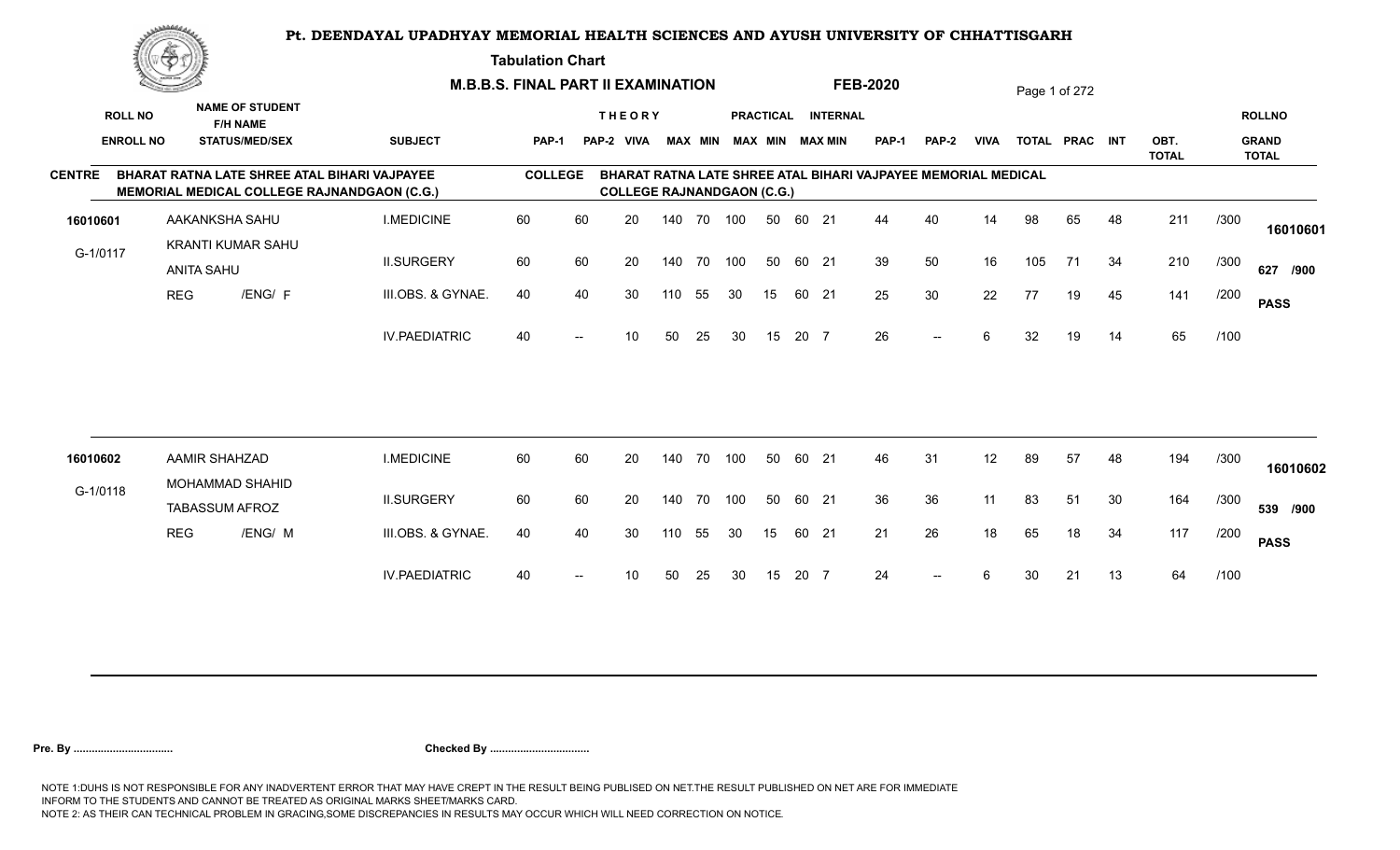**Tabulation Chart** 

|                  | <u>Contraction of the State of State of State of State of State of State of State of State of State of State of S</u> |                                           |                                                                                                           | <b>M.B.B.S. FINAL PART II EXAMINATION</b> |    |                                   |        |                |     |                  |       |                        | <b>FEB-2020</b>                                                      |              |             |    | Page 2 of 272  |    |                      |      |                              |
|------------------|-----------------------------------------------------------------------------------------------------------------------|-------------------------------------------|-----------------------------------------------------------------------------------------------------------|-------------------------------------------|----|-----------------------------------|--------|----------------|-----|------------------|-------|------------------------|----------------------------------------------------------------------|--------------|-------------|----|----------------|----|----------------------|------|------------------------------|
| <b>ROLL NO</b>   |                                                                                                                       | <b>NAME OF STUDENT</b><br><b>F/H NAME</b> |                                                                                                           |                                           |    | <b>THEORY</b>                     |        |                |     | <b>PRACTICAL</b> |       | <b>INTERNAL</b>        |                                                                      |              |             |    |                |    |                      |      | <b>ROLLNO</b>                |
| <b>ENROLL NO</b> |                                                                                                                       | <b>STATUS/MED/SEX</b>                     | <b>SUBJECT</b>                                                                                            | <b>PAP-1</b>                              |    | PAP-2 VIVA                        |        | <b>MAX MIN</b> |     |                  |       | <b>MAX MIN MAX MIN</b> | <b>PAP-1</b>                                                         | <b>PAP-2</b> | <b>VIVA</b> |    | TOTAL PRAC INT |    | OBT.<br><b>TOTAL</b> |      | <b>GRAND</b><br><b>TOTAL</b> |
| <b>CENTRE</b>    |                                                                                                                       |                                           | <b>BHARAT RATNA LATE SHREE ATAL BIHARI VAJPAYEE</b><br><b>MEMORIAL MEDICAL COLLEGE RAJNANDGAON (C.G.)</b> | <b>COLLEGE</b>                            |    | <b>COLLEGE RAJNANDGAON (C.G.)</b> |        |                |     |                  |       |                        | <b>BHARAT RATNA LATE SHREE ATAL BIHARI VAJPAYEE MEMORIAL MEDICAL</b> |              |             |    |                |    |                      |      |                              |
| 16010604         |                                                                                                                       | AISHWARYA SINHA                           | <b>I.MEDICINE</b>                                                                                         | 60                                        | 60 | 20                                | 140 70 |                | 100 | 50               | 60 21 |                        | 38                                                                   | 33           | 13          | 84 | 67             | 41 | 192                  | /300 | 16010604                     |
| G-1/0119         | <b>M S SINHA</b>                                                                                                      | <b>JYOTI SINHA</b>                        | <b>II.SURGERY</b>                                                                                         | 60                                        | 60 | 20                                | 140 70 |                | 100 | 50               | 60 21 |                        | 36                                                                   | 36           | 14          | 86 | 69             | 34 | 189                  | /300 | 560 /900                     |
|                  | <b>REG</b>                                                                                                            | /ENG/ F                                   | III.OBS. & GYNAE.                                                                                         | 40                                        | 40 | 30                                | 110    | 55             | 30  | 15               | 60 21 |                        | 23                                                                   | 25           | 20          | 68 | 20             | 31 | 119                  | /200 | <b>PASS</b>                  |
|                  |                                                                                                                       |                                           | <b>IV.PAEDIATRIC</b>                                                                                      | 40                                        |    | 10 <sup>°</sup>                   | 50     | 25             | 30  | 15               | 20 7  |                        | 22                                                                   | $--$         | 6           | 28 | 19             | 13 | 60                   | /100 |                              |
|                  |                                                                                                                       |                                           |                                                                                                           |                                           |    |                                   |        |                |     |                  |       |                        |                                                                      |              |             |    |                |    |                      |      |                              |
| 16010605         |                                                                                                                       | <b>AKHALIYA SURESH</b>                    | <b>I.MEDICINE</b>                                                                                         | 60                                        | 60 | 20                                | 140 70 |                | 100 | 50               | 60 21 |                        | 35                                                                   | 36           | 13          | 84 | 57             | 43 | 184                  | /300 | 16010605                     |
| G-1/0121         |                                                                                                                       | <b>M SURESH</b><br>SINDHU SURESH          | <b>II.SURGERY</b>                                                                                         | 60                                        | 60 | 20                                | 140 70 |                | 100 | 50               | 60 21 |                        | 35                                                                   | 35           | 15          | 85 | 69             | 31 | 185                  | /300 | 538 /900                     |
|                  | <b>REG</b>                                                                                                            | /ENG/ F                                   | III.OBS. & GYNAE.                                                                                         | 40                                        | 40 | 30                                | 110    | 55             | 30  | 15               | 60 21 |                        | 20                                                                   | 23           | 19          | 62 | 18             | 32 | 112                  | /200 | <b>PASS</b>                  |
|                  |                                                                                                                       |                                           | <b>IV.PAEDIATRIC</b>                                                                                      | 40                                        |    | 10                                | 50     | 25             | 30  | 15               | 20 7  |                        | 21                                                                   | $--$         | 6           | 27 | 18             | 12 | 57                   | /100 |                              |
|                  |                                                                                                                       |                                           |                                                                                                           |                                           |    |                                   |        |                |     |                  |       |                        |                                                                      |              |             |    |                |    |                      |      |                              |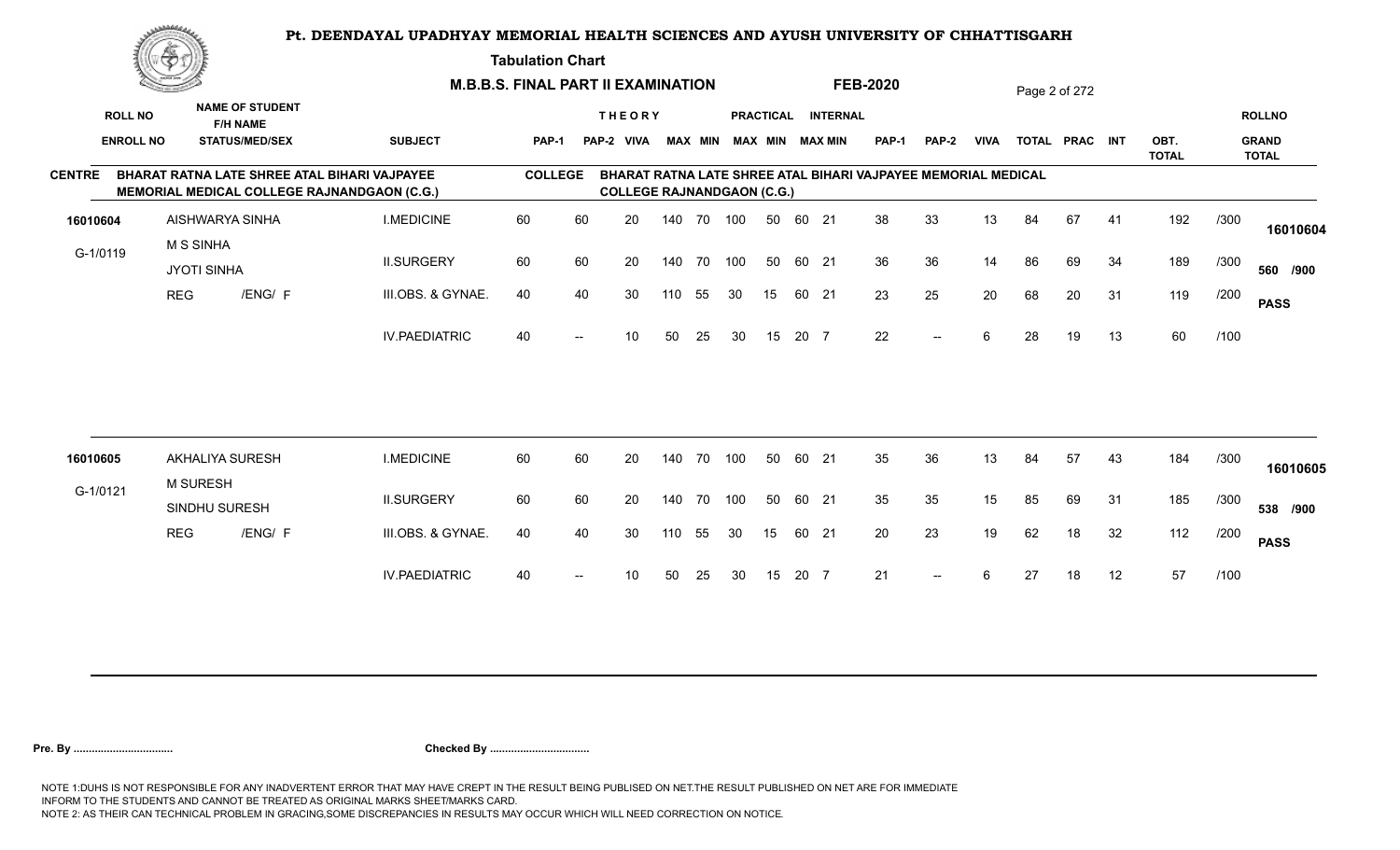**Tabulation Chart** 

|               | <u>Concession of the Sea</u> |                                         |                                           |                                                                                                    | <b>M.B.B.S. FINAL PART II EXAMINATION</b> |                   |                                   |     |                |     |    |       |                        | <b>FEB-2020</b>                                               |              |             |    | Page 3 of 272  |    |                      |      |                              |
|---------------|------------------------------|-----------------------------------------|-------------------------------------------|----------------------------------------------------------------------------------------------------|-------------------------------------------|-------------------|-----------------------------------|-----|----------------|-----|----|-------|------------------------|---------------------------------------------------------------|--------------|-------------|----|----------------|----|----------------------|------|------------------------------|
|               | <b>ROLL NO</b>               |                                         | <b>NAME OF STUDENT</b><br><b>F/H NAME</b> |                                                                                                    |                                           |                   | <b>THEORY</b>                     |     |                |     |    |       | PRACTICAL INTERNAL     |                                                               |              |             |    |                |    |                      |      | <b>ROLLNO</b>                |
|               | <b>ENROLL NO</b>             |                                         | <b>STATUS/MED/SEX</b>                     | <b>SUBJECT</b>                                                                                     | <b>PAP-1</b>                              |                   | PAP-2 VIVA                        |     | <b>MAX MIN</b> |     |    |       | <b>MAX MIN MAX MIN</b> | <b>PAP-1</b>                                                  | <b>PAP-2</b> | <b>VIVA</b> |    | TOTAL PRAC INT |    | OBT.<br><b>TOTAL</b> |      | <b>GRAND</b><br><b>TOTAL</b> |
| <b>CENTRE</b> |                              |                                         |                                           | BHARAT RATNA LATE SHREE ATAL BIHARI VAJPAYEE<br><b>MEMORIAL MEDICAL COLLEGE RAJNANDGAON (C.G.)</b> | <b>COLLEGE</b>                            |                   | <b>COLLEGE RAJNANDGAON (C.G.)</b> |     |                |     |    |       |                        | BHARAT RATNA LATE SHREE ATAL BIHARI VAJPAYEE MEMORIAL MEDICAL |              |             |    |                |    |                      |      |                              |
| 16010606      |                              | <b>AKHILESH KUMAR</b>                   |                                           | <b>I.MEDICINE</b>                                                                                  | 60                                        | 60                | 20                                |     | 140 70         | 100 | 50 | 60 21 |                        | 32                                                            | 35           | 12          | 79 | 49*            | 36 | 164                  | /300 | 16010606                     |
| G-1/0122      |                              | <b>B N PRASAD</b><br><b>LALITA DEVI</b> |                                           | <b>II.SURGERY</b>                                                                                  | 60                                        | 60                | 20                                |     | 140 70         | 100 | 50 | 60 21 |                        | 39                                                            | 33           | 14          | 86 | 56             | 30 | 172                  | /300 | 493 /900                     |
|               |                              | <b>REG</b>                              | /ENG/ M                                   | III.OBS. & GYNAE.                                                                                  | 40                                        | 40                | 30                                | 110 | 55             | 30  | 15 | 60 21 |                        | 20                                                            | 20           | 18          | 58 | 17             | 30 | 105                  | /200 | <b>PASS</b><br><b>VCG 01</b> |
|               |                              |                                         |                                           | <b>IV.PAEDIATRIC</b>                                                                               | 40                                        | $\overline{a}$    | 10                                | 50  | 25             | 30  | 15 | 20 7  |                        | 20                                                            | $--$         | 5           | 25 | 17             | 10 | 52                   | /100 |                              |
|               |                              |                                         |                                           |                                                                                                    |                                           |                   |                                   |     |                |     |    |       |                        |                                                               |              |             |    |                |    |                      |      |                              |
| 16010607      |                              |                                         | ALISHA MAHAPATRA<br>ADITYA MAHAPATRA      | <b>I.MEDICINE</b>                                                                                  | 60                                        | 60                | 20                                |     | 140 70         | 100 | 50 | 60 21 |                        | 33                                                            | 39           | 11          | 83 | 54             | 41 | 178                  | /300 | 16010607                     |
| G-1/0123      |                              |                                         | <b>BEBY RANI MAHAPATRA</b>                | <b>II.SURGERY</b>                                                                                  | 60                                        | 60                | 20                                |     | 140 70         | 100 | 50 | 60 21 |                        | 37                                                            | 33           | 14          | 84 | 64             | 32 | 180                  | /300 | 536 /900                     |
|               |                              | <b>REG</b>                              | /ENG/ F                                   | III.OBS. & GYNAE.                                                                                  | 40                                        | 40                | 30                                | 110 | 55             | 30  | 15 | 60 21 |                        | 21                                                            | 23           | 19          | 63 | 18             | 40 | 121                  | /200 | <b>PASS</b>                  |
|               |                              |                                         |                                           | <b>IV.PAEDIATRIC</b>                                                                               | 40                                        | $\hspace{0.05cm}$ | 10 <sup>°</sup>                   | 50  | 25             | 30  | 15 | 20 7  |                        | 24                                                            | $--$         | 6           | 30 | 15             | 12 | 57                   | /100 |                              |
|               |                              |                                         |                                           |                                                                                                    |                                           |                   |                                   |     |                |     |    |       |                        |                                                               |              |             |    |                |    |                      |      |                              |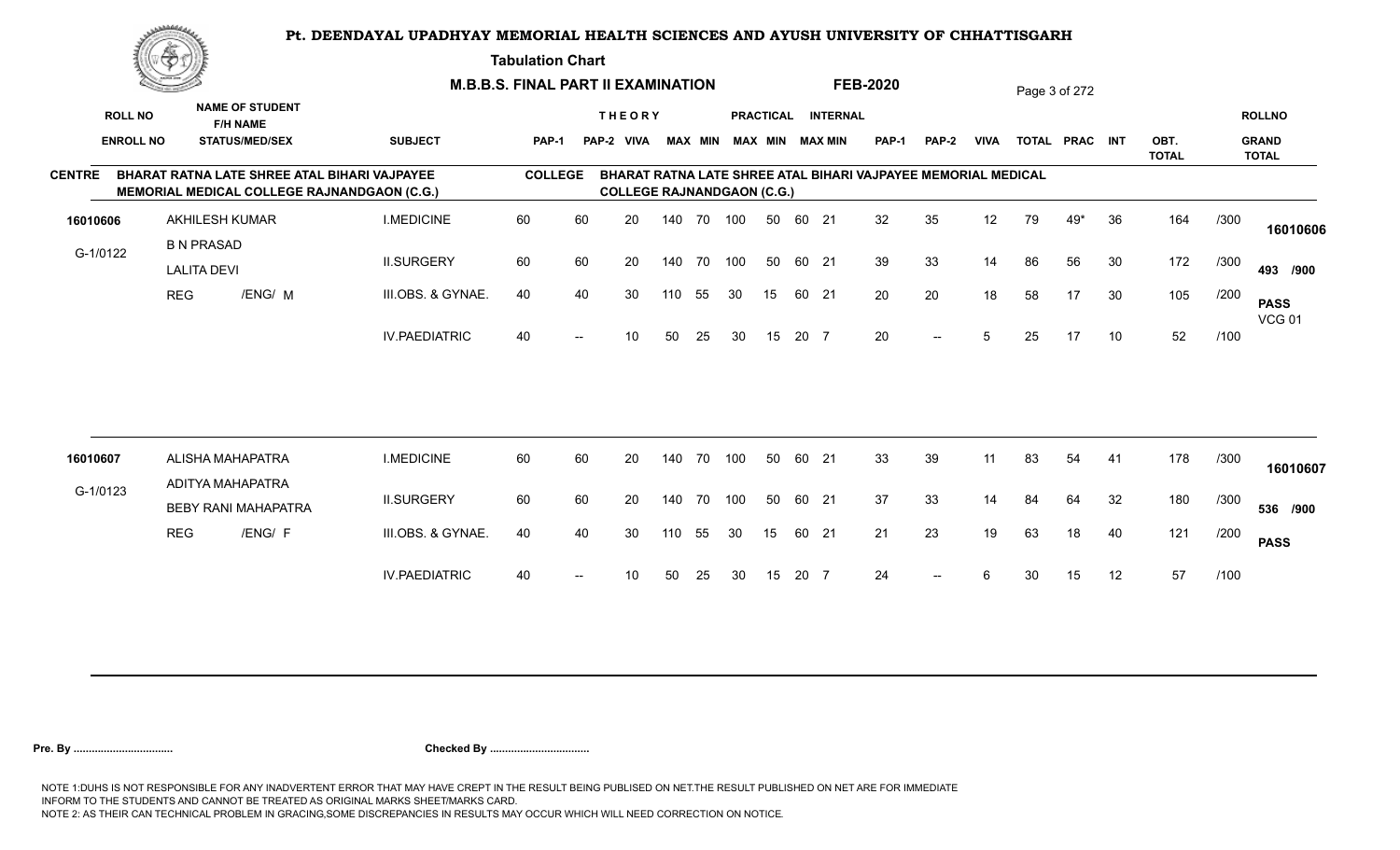**Tabulation Chart** 

|                  | <u>Contraction of the Sea</u> |                                           |                                              |                                                    | <b>M.B.B.S. FINAL PART II EXAMINATION</b> |    |                                   |     |                |     |                  |       |                        | <b>FEB-2020</b>                                               |                          |             |    | Page 4 of 272  |    |                      |      |                              |
|------------------|-------------------------------|-------------------------------------------|----------------------------------------------|----------------------------------------------------|-------------------------------------------|----|-----------------------------------|-----|----------------|-----|------------------|-------|------------------------|---------------------------------------------------------------|--------------------------|-------------|----|----------------|----|----------------------|------|------------------------------|
| <b>ROLL NO</b>   |                               | <b>NAME OF STUDENT</b><br><b>F/H NAME</b> |                                              |                                                    |                                           |    | <b>THEORY</b>                     |     |                |     | <b>PRACTICAL</b> |       | <b>INTERNAL</b>        |                                                               |                          |             |    |                |    |                      |      | <b>ROLLNO</b>                |
| <b>ENROLL NO</b> |                               | <b>STATUS/MED/SEX</b>                     |                                              | <b>SUBJECT</b>                                     | <b>PAP-1</b>                              |    | PAP-2 VIVA                        |     | <b>MAX MIN</b> |     |                  |       | <b>MAX MIN MAX MIN</b> | <b>PAP-1</b>                                                  | <b>PAP-2</b>             | <b>VIVA</b> |    | TOTAL PRAC INT |    | OBT.<br><b>TOTAL</b> |      | <b>GRAND</b><br><b>TOTAL</b> |
| <b>CENTRE</b>    |                               |                                           | BHARAT RATNA LATE SHREE ATAL BIHARI VAJPAYEE | <b>MEMORIAL MEDICAL COLLEGE RAJNANDGAON (C.G.)</b> | <b>COLLEGE</b>                            |    | <b>COLLEGE RAJNANDGAON (C.G.)</b> |     |                |     |                  |       |                        | BHARAT RATNA LATE SHREE ATAL BIHARI VAJPAYEE MEMORIAL MEDICAL |                          |             |    |                |    |                      |      |                              |
| 16010608         |                               | AMRITA KANAUJIYA                          |                                              | <b>I.MEDICINE</b>                                  | 60                                        | 60 | 20                                |     | 140 70 100     |     | 50               | 60 21 |                        | 37                                                            | 33                       | 13          | 83 | 60             | 45 | 188                  | /300 | 16010608                     |
| G-1/0124         |                               | RAMESH KANAUJIYA<br>SWETA KANAUJIYA       |                                              | <b>II.SURGERY</b>                                  | 60                                        | 60 | 20                                |     | 140 70         | 100 | 50               | 60 21 |                        | 39                                                            | 33                       | 14          | 86 | 62             | 33 | 181                  | /300 | 550 /900                     |
|                  | <b>REG</b>                    | /ENG/ F                                   |                                              | III.OBS. & GYNAE.                                  | 40                                        | 40 | 30                                | 110 | 55             | 30  | 15               | 60 21 |                        | 25                                                            | 24                       | 18          | 67 | 17             | 36 | 120                  | /200 | <b>PASS</b>                  |
|                  |                               |                                           |                                              | <b>IV.PAEDIATRIC</b>                               | 40                                        |    | 10                                | 50  | 25             | 30  | 15               | 20 7  |                        | 24                                                            | $\overline{\phantom{a}}$ |             | 31 | 16             | 14 | 61                   | /100 |                              |
|                  |                               |                                           |                                              |                                                    |                                           |    |                                   |     |                |     |                  |       |                        |                                                               |                          |             |    |                |    |                      |      |                              |
| 16010609         |                               | ANSHUMAN SAHU                             |                                              | <b>I.MEDICINE</b>                                  | 60                                        | 60 | 20                                |     | 140 70         | 100 | 50               | 60 21 |                        | 32                                                            | 26                       | 12          | 70 | 55             | 41 | 166                  | /300 | 16010609                     |
| G-1/0125         |                               | VEDPRAKASH SAHU<br>ARADHANA SAHU          |                                              | <b>II.SURGERY</b>                                  | 60                                        | 60 | 20                                |     | 140 70         | 100 | 50               | 60 21 |                        | 35                                                            | 30                       | 14          | 79 | 61             | 32 | 172                  | /300 | 495 /900                     |
|                  | <b>REG</b>                    | /ENG/ M                                   |                                              | III.OBS. & GYNAE.                                  | 40                                        | 40 | 30                                | 110 | 55             | 30  | 15               | 60 21 |                        | 21                                                            | 20                       | 15          | 56 | 15             | 30 | 101                  | /200 | <b>PASS</b>                  |
|                  |                               |                                           |                                              | <b>IV.PAEDIATRIC</b>                               | 40                                        |    | 10                                | 50  | 25             | 30  | 15               | 20 7  |                        | 21                                                            | $--$                     | 6           | 27 | 17             | 12 | 56                   | /100 |                              |
|                  |                               |                                           |                                              |                                                    |                                           |    |                                   |     |                |     |                  |       |                        |                                                               |                          |             |    |                |    |                      |      |                              |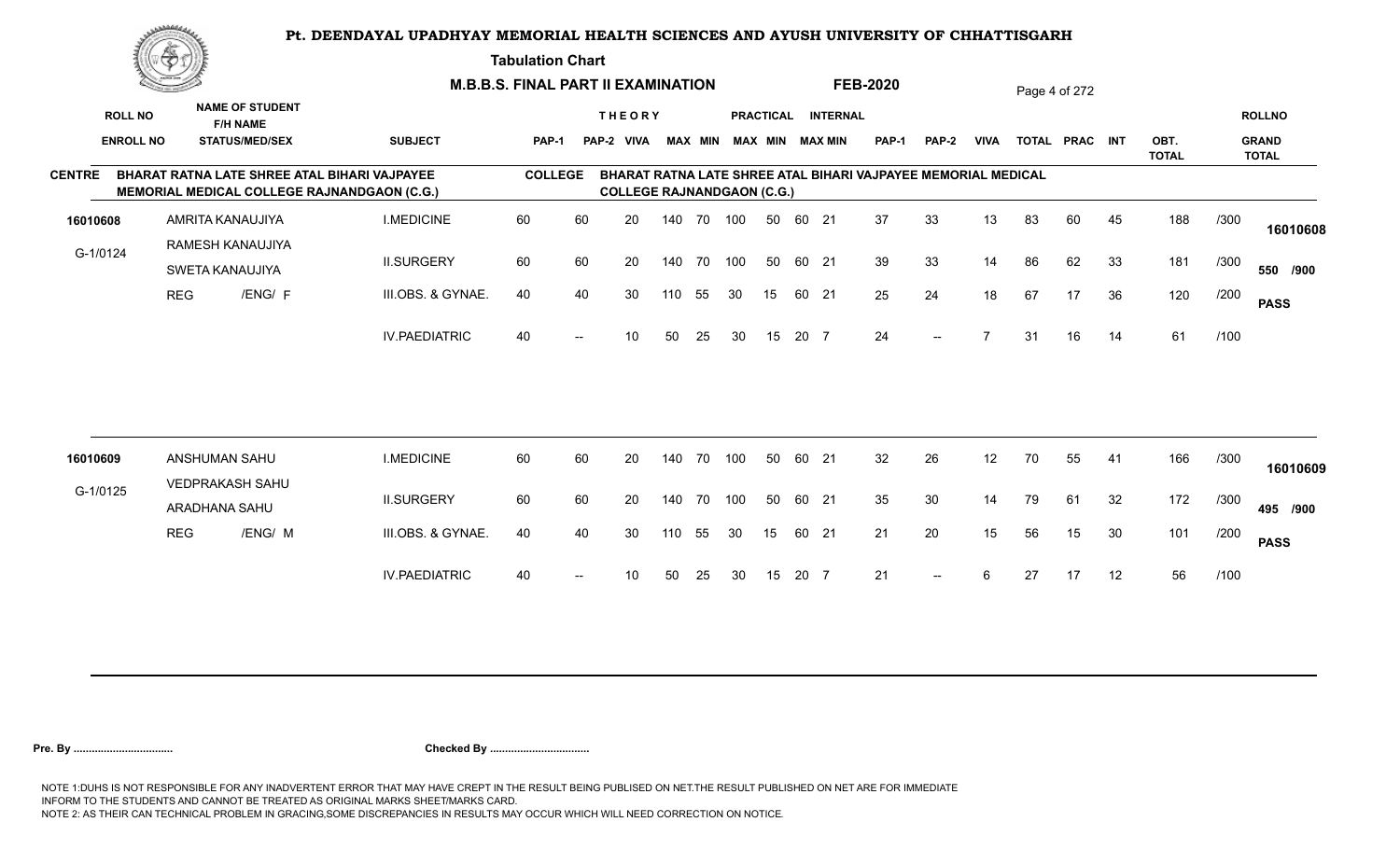**Tabulation Chart** 

|                  | <u>tan yang me</u> |                                                                                             |                      | <b>M.B.B.S. FINAL PART II EXAMINATION</b> |                          |                                   |     |    |                         |                  |       |                 | <b>FEB-2020</b>                                               |                          |             |     | Page 5 of 272  |    |                      |      |                              |
|------------------|--------------------|---------------------------------------------------------------------------------------------|----------------------|-------------------------------------------|--------------------------|-----------------------------------|-----|----|-------------------------|------------------|-------|-----------------|---------------------------------------------------------------|--------------------------|-------------|-----|----------------|----|----------------------|------|------------------------------|
| <b>ROLL NO</b>   |                    | <b>NAME OF STUDENT</b><br><b>F/H NAME</b>                                                   |                      |                                           |                          | <b>THEORY</b>                     |     |    |                         | <b>PRACTICAL</b> |       | <b>INTERNAL</b> |                                                               |                          |             |     |                |    |                      |      | <b>ROLLNO</b>                |
| <b>ENROLL NO</b> |                    | <b>STATUS/MED/SEX</b>                                                                       | <b>SUBJECT</b>       | <b>PAP-1</b>                              |                          | PAP-2 VIVA                        |     |    | MAX MIN MAX MIN MAX MIN |                  |       |                 | <b>PAP-1</b>                                                  | <b>PAP-2</b>             | <b>VIVA</b> |     | TOTAL PRAC INT |    | OBT.<br><b>TOTAL</b> |      | <b>GRAND</b><br><b>TOTAL</b> |
| <b>CENTRE</b>    |                    | BHARAT RATNA LATE SHREE ATAL BIHARI VAJPAYEE<br>MEMORIAL MEDICAL COLLEGE RAJNANDGAON (C.G.) |                      | <b>COLLEGE</b>                            |                          | <b>COLLEGE RAJNANDGAON (C.G.)</b> |     |    |                         |                  |       |                 | BHARAT RATNA LATE SHREE ATAL BIHARI VAJPAYEE MEMORIAL MEDICAL |                          |             |     |                |    |                      |      |                              |
| 16010610         |                    | ANUSHKA SHRIVASTAVA                                                                         | <b>I.MEDICINE</b>    | 60                                        | 60                       | 20                                | 140 | 70 | 100                     | 50               | 60    | 21              | 44                                                            | 45                       | 14          | 103 | 56             | 38 | 197                  | /300 | 16010610                     |
| G-1/0126         |                    | D K SHRIVASTAVA<br>SARITA SHRIVASTAVA                                                       | <b>II.SURGERY</b>    | 60                                        | 60                       | 20                                | 140 | 70 | 100                     | 50               | 60 21 |                 | 38                                                            | 40                       | 16          | 94  | 73             | 34 | 201                  | /300 | 584 /900                     |
|                  | <b>REG</b>         | /ENG/ F                                                                                     | III.OBS. & GYNAE.    | 40                                        | 40                       | 30                                | 110 | 55 | 30                      | 15               | 60 21 |                 | 22                                                            | 25                       | 15          | 62  | 17             | 43 | 122                  | /200 | <b>PASS</b>                  |
|                  |                    |                                                                                             | <b>IV.PAEDIATRIC</b> | 40                                        | $\overline{\phantom{a}}$ | 10                                | 50  | 25 | 30                      | 15               | 20 7  |                 | 23                                                            | $\overline{\phantom{a}}$ |             | 30  | 20             | 14 | 64                   | /100 |                              |
|                  |                    |                                                                                             |                      |                                           |                          |                                   |     |    |                         |                  |       |                 |                                                               |                          |             |     |                |    |                      |      |                              |
| 16010611         |                    | ARVIND SINGH                                                                                | <b>I.MEDICINE</b>    | 60                                        | 60                       | 20                                | 140 | 70 | 100                     | 50               | 60 21 |                 | 31                                                            | 26                       | 12          | 69* | 54             | 42 | 165                  | /300 | 16010611                     |
| G-1/0127         |                    | ADI RAM SINGH<br><b>BASANTI SINGH</b>                                                       | <b>II.SURGERY</b>    | 60                                        | 60                       | 20                                | 140 | 70 | 100                     | 50               | 60 21 |                 | 39                                                            | 26                       | 14          | 79  | 66             | 30 | 175                  | /300 | 500 /900                     |
|                  | <b>REG</b>         | /ENG/ M                                                                                     | III.OBS. & GYNAE.    | 40                                        | 40                       | 30                                | 110 | 55 | 30                      | 15               | 60 21 |                 | 20                                                            | 23                       | 15          | 58  | 15             | 32 | 105                  | /200 | <b>PASS</b><br><b>VCG 01</b> |
|                  |                    |                                                                                             | <b>IV.PAEDIATRIC</b> | 40                                        |                          | 10                                | 50  | 25 | 30                      | 15               | 20 7  |                 | 21                                                            |                          | 5           | 26  | 17             | 12 | 55                   | /100 |                              |
|                  |                    |                                                                                             |                      |                                           |                          |                                   |     |    |                         |                  |       |                 |                                                               |                          |             |     |                |    |                      |      |                              |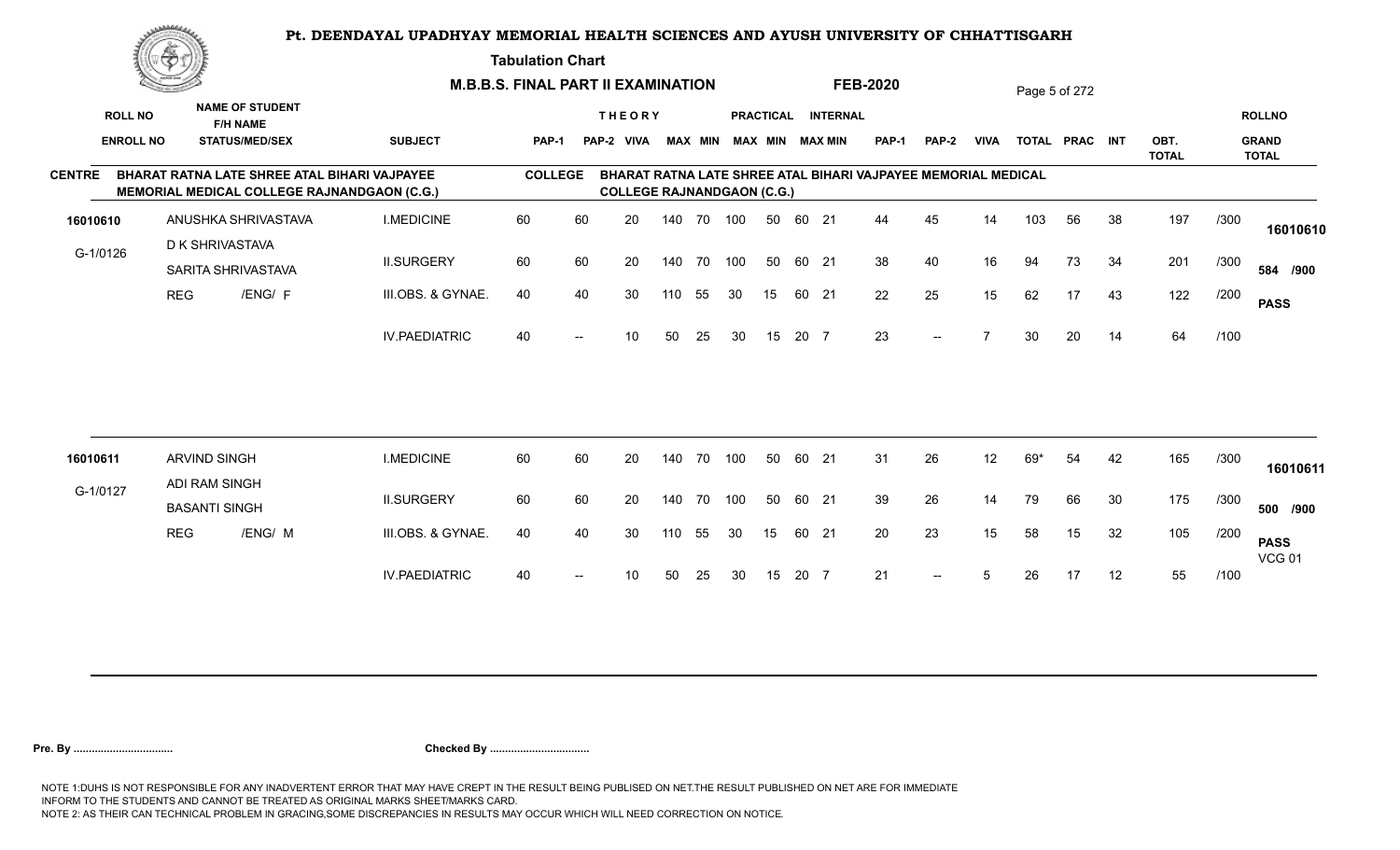**Tabulation Chart** 

|                  | <u>Congress</u> |                                                                                                    |                      | <b>M.B.B.S. FINAL PART II EXAMINATION</b> |                   |                                   |     |                |     |                  |       |                        | <b>FEB-2020</b>                                               |              |             |    | Page 6 of 272  |    |                      |      |                              |
|------------------|-----------------|----------------------------------------------------------------------------------------------------|----------------------|-------------------------------------------|-------------------|-----------------------------------|-----|----------------|-----|------------------|-------|------------------------|---------------------------------------------------------------|--------------|-------------|----|----------------|----|----------------------|------|------------------------------|
| <b>ROLL NO</b>   |                 | <b>NAME OF STUDENT</b><br><b>F/H NAME</b>                                                          |                      |                                           |                   | <b>THEORY</b>                     |     |                |     | <b>PRACTICAL</b> |       | <b>INTERNAL</b>        |                                                               |              |             |    |                |    |                      |      | <b>ROLLNO</b>                |
| <b>ENROLL NO</b> |                 | <b>STATUS/MED/SEX</b>                                                                              | <b>SUBJECT</b>       | PAP-1                                     |                   | PAP-2 VIVA                        |     | <b>MAX MIN</b> |     |                  |       | <b>MAX MIN MAX MIN</b> | <b>PAP-1</b>                                                  | <b>PAP-2</b> | <b>VIVA</b> |    | TOTAL PRAC INT |    | OBT.<br><b>TOTAL</b> |      | <b>GRAND</b><br><b>TOTAL</b> |
| <b>CENTRE</b>    |                 | BHARAT RATNA LATE SHREE ATAL BIHARI VAJPAYEE<br><b>MEMORIAL MEDICAL COLLEGE RAJNANDGAON (C.G.)</b> |                      | <b>COLLEGE</b>                            |                   | <b>COLLEGE RAJNANDGAON (C.G.)</b> |     |                |     |                  |       |                        | BHARAT RATNA LATE SHREE ATAL BIHARI VAJPAYEE MEMORIAL MEDICAL |              |             |    |                |    |                      |      |                              |
| 16010613         |                 | <b>AYUSH POTAI</b>                                                                                 | <b>I.MEDICINE</b>    | 60                                        | 60                | 20                                |     | 140 70 100     |     | 50               | 60 21 |                        | 30                                                            | 30           | 12          | 72 | 57             | 30 | 159                  | /300 | 16010613                     |
| G-1/0129         |                 | YASHWANT POTAI<br><b>RAMIN POTAI</b>                                                               | <b>II.SURGERY</b>    | 60                                        | 60                | 20                                | 140 | 70             | 100 | 50               | 60 21 |                        | 34                                                            | 26           | 10          | 70 | 59             | 30 | 159                  | /300 | 474 /900                     |
|                  | <b>REG</b>      | /ENG/ M                                                                                            | III.OBS. & GYNAE.    | 40                                        | 40                | 30                                | 110 | 55             | 30  | 15               | 60 21 |                        | 18                                                            | 22           | 15          | 55 | 15             | 30 | 100                  | /200 | <b>PASS</b>                  |
|                  |                 |                                                                                                    | <b>IV.PAEDIATRIC</b> | 40                                        | $\hspace{0.05cm}$ | 10                                | 50  | 25             | 30  | 15               | 20 7  |                        | 20                                                            | $--$         | 6           | 26 | 19             | 11 | 56                   | /100 |                              |
|                  |                 |                                                                                                    |                      |                                           |                   |                                   |     |                |     |                  |       |                        |                                                               |              |             |    |                |    |                      |      |                              |
| 16010614         |                 | <b>BHAVIKA THAKUR</b>                                                                              | <b>I.MEDICINE</b>    | 60                                        | 60                | 20                                |     | 140 70         | 100 | 50               | 60 21 |                        | 36                                                            | 32           | 12          | 80 | 62             | 39 | 181                  | /300 | 16010614                     |
| G-1/0130         |                 | <b>DEEPAK SINGH THAKUR</b><br><b>MADHURI THAKUR</b>                                                | <b>II.SURGERY</b>    | 60                                        | 60                | 20                                |     | 140 70         | 100 | 50               | 60 21 |                        | 40                                                            | 39           | 15          | 94 | 74             | 30 | 198                  | /300 | 559 /900                     |
|                  | <b>REG</b>      | /ENG/ F                                                                                            | III.OBS. & GYNAE.    | 40                                        | 40                | 30                                | 110 | 55             | 30  | 15               | 60 21 |                        | 21                                                            | 21           | 21          | 63 | 17             | 39 | 119                  | /200 | <b>PASS</b>                  |
|                  |                 |                                                                                                    | <b>IV.PAEDIATRIC</b> | 40                                        | $\overline{a}$    | 10                                | 50  | 25             | 30  | 15               | 20 7  |                        | 22                                                            | $--$         | 6           | 28 | 21             | 12 | 61                   | /100 |                              |
|                  |                 |                                                                                                    |                      |                                           |                   |                                   |     |                |     |                  |       |                        |                                                               |              |             |    |                |    |                      |      |                              |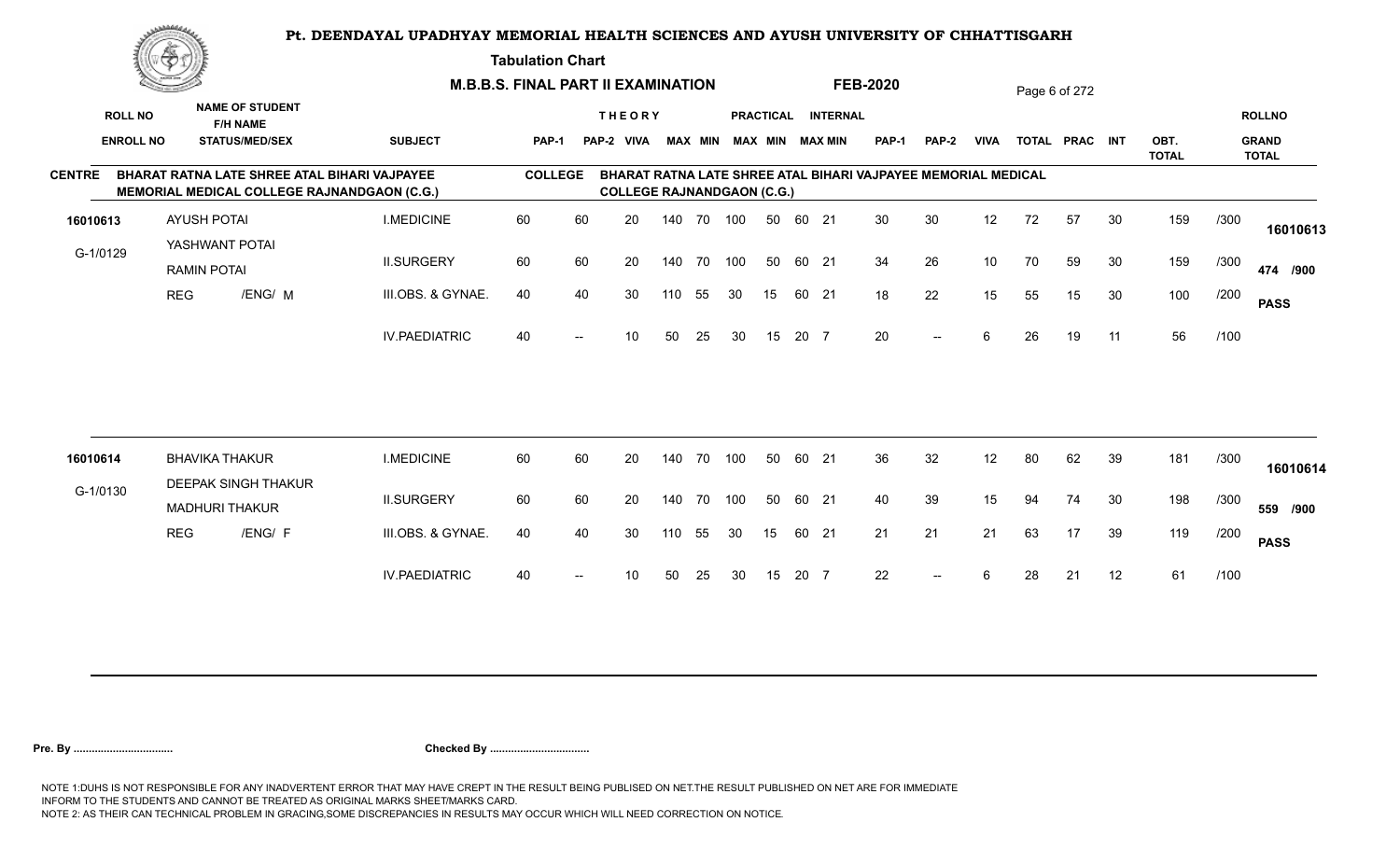**Tabulation Chart** 

|                  | <u>transporta</u> |                                                                                             |                      | <b>M.B.B.S. FINAL PART II EXAMINATION</b> |                   |                                   |     |    |                         |                  |       |                 | <b>FEB-2020</b>                                               |              |             |     | Page 7 of 272  |    |                      |      |                              |
|------------------|-------------------|---------------------------------------------------------------------------------------------|----------------------|-------------------------------------------|-------------------|-----------------------------------|-----|----|-------------------------|------------------|-------|-----------------|---------------------------------------------------------------|--------------|-------------|-----|----------------|----|----------------------|------|------------------------------|
| <b>ROLL NO</b>   |                   | <b>NAME OF STUDENT</b><br><b>F/H NAME</b>                                                   |                      |                                           |                   | <b>THEORY</b>                     |     |    |                         | <b>PRACTICAL</b> |       | <b>INTERNAL</b> |                                                               |              |             |     |                |    |                      |      | <b>ROLLNO</b>                |
| <b>ENROLL NO</b> |                   | <b>STATUS/MED/SEX</b>                                                                       | <b>SUBJECT</b>       | PAP-1                                     |                   | PAP-2 VIVA                        |     |    | MAX MIN MAX MIN MAX MIN |                  |       |                 | <b>PAP-1</b>                                                  | <b>PAP-2</b> | <b>VIVA</b> |     | TOTAL PRAC INT |    | OBT.<br><b>TOTAL</b> |      | <b>GRAND</b><br><b>TOTAL</b> |
| <b>CENTRE</b>    |                   | BHARAT RATNA LATE SHREE ATAL BIHARI VAJPAYEE<br>MEMORIAL MEDICAL COLLEGE RAJNANDGAON (C.G.) |                      | <b>COLLEGE</b>                            |                   | <b>COLLEGE RAJNANDGAON (C.G.)</b> |     |    |                         |                  |       |                 | BHARAT RATNA LATE SHREE ATAL BIHARI VAJPAYEE MEMORIAL MEDICAL |              |             |     |                |    |                      |      |                              |
| 16010615         |                   | BHUPENDRA KUMAR SHYAM                                                                       | <b>I.MEDICINE</b>    | 60                                        | 60                | 20                                | 140 | 70 | 100                     | 50               | 60 21 |                 | 38                                                            | 48           | 11          | 97  | 48*            | 36 | 181                  | /300 | 16010615                     |
| G-1/0131         | <b>TIJRAM</b>     | CHANDRAKALI                                                                                 | <b>II.SURGERY</b>    | 60                                        | 60                | 20                                | 140 | 70 | 100                     | 50               | 60 21 |                 | 37                                                            | 30           | 13          | 80  | 61             | 30 | 171                  | /300 | 519 /900                     |
|                  | <b>REG</b>        | /ENG/ M                                                                                     | III.OBS. & GYNAE.    | 40                                        | 40                | 30                                | 110 | 55 | 30                      | 15               | 60 21 |                 | 20                                                            | 23           | 18          | 61  | 15             | 36 | 112                  | /200 | <b>PASS</b><br>DC 02         |
|                  |                   |                                                                                             | <b>IV.PAEDIATRIC</b> | 40                                        | $\hspace{0.05cm}$ | 10 <sup>°</sup>                   | 50  | 25 | 30                      | 15               | 20 7  |                 | 23                                                            | $--$         | 5           | 28  | 16             | 11 | 55                   | /100 |                              |
|                  |                   |                                                                                             |                      |                                           |                   |                                   |     |    |                         |                  |       |                 |                                                               |              |             |     |                |    |                      |      |                              |
| 16010616         |                   | <b>BHUPENDRA LODHI</b><br>HARILAL LODHI                                                     | <b>I.MEDICINE</b>    | 60                                        | 60                | 20                                | 140 | 70 | 100                     | 50               | 60    | 21              | 41                                                            | 50           | 13          | 104 | 52             | 41 | 197                  | /300 | 16010616                     |
| G-1/0132         |                   | RAJA BAI LODHI                                                                              | <b>II.SURGERY</b>    | 60                                        | 60                | 20                                | 140 | 70 | 100                     | 50               | 60 21 |                 | 39                                                            | 30           | 12          | 81  | 63             | 31 | 175                  | /300 | 536 /900                     |
|                  | <b>REG</b>        | /ENG/ M                                                                                     | III.OBS. & GYNAE.    | 40                                        | 40                | 30                                | 110 | 55 | 30                      | 15               | 60 21 |                 | 20                                                            | 21           | 15          | 56  | 15             | 30 | 101                  | /200 | <b>PASS</b>                  |
|                  |                   |                                                                                             | <b>IV.PAEDIATRIC</b> | 40                                        |                   | 10                                | 50  | 25 | 30                      | 15               | 20 7  |                 | 25                                                            |              |             | 32  | 20             | 11 | 63                   | /100 |                              |
|                  |                   |                                                                                             |                      |                                           |                   |                                   |     |    |                         |                  |       |                 |                                                               |              |             |     |                |    |                      |      |                              |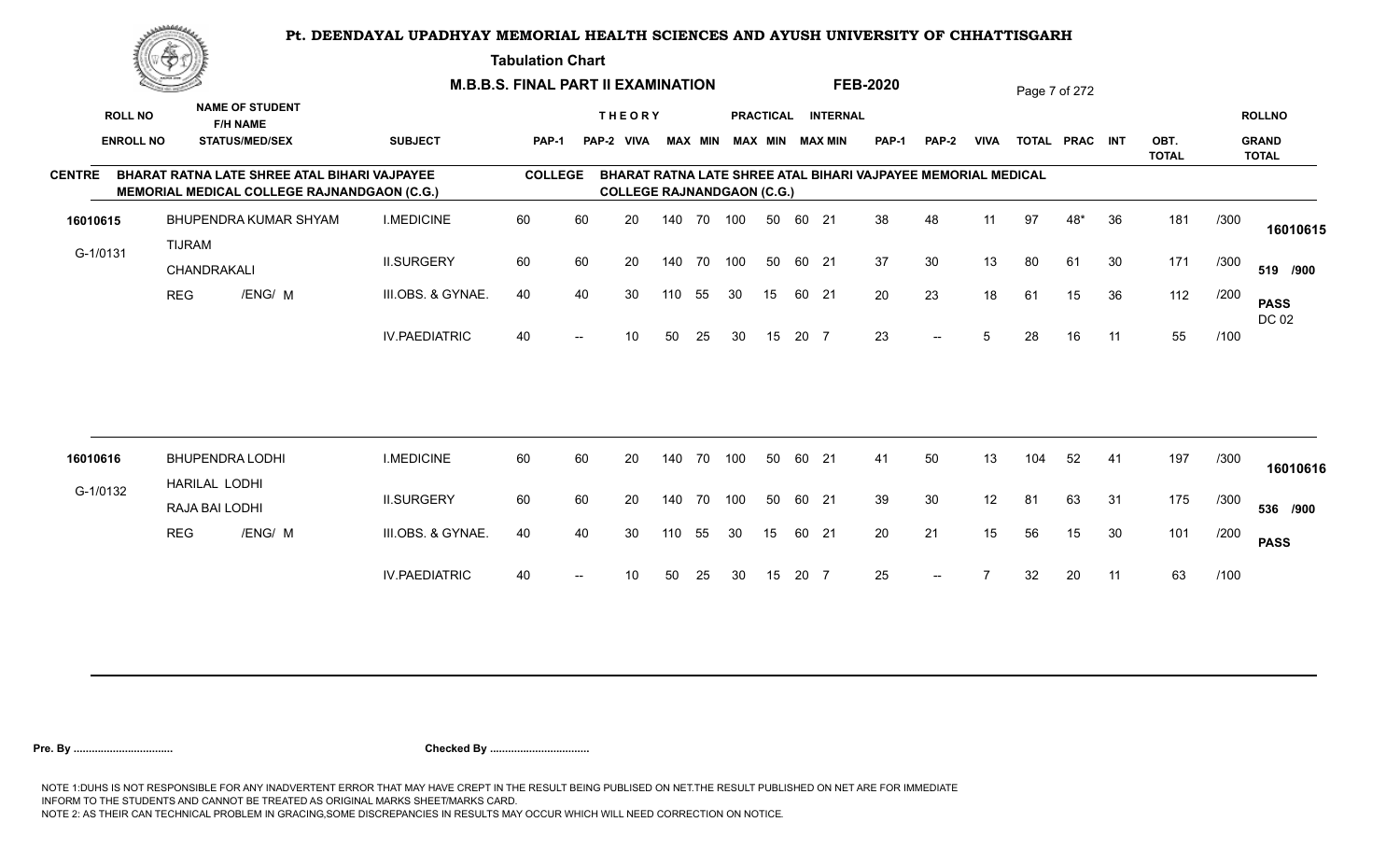**Tabulation Chart** 

|               | <b>Consumer Security of the American</b> |                                       |                                                                                                    |                      | <b>M.B.B.S. FINAL PART II EXAMINATION</b> |                   |                                   |     |                |     |    |       |                                              | <b>FEB-2020</b>                                               |       |             |    | Page 8 of 272  |    |                      |      |                                               |
|---------------|------------------------------------------|---------------------------------------|----------------------------------------------------------------------------------------------------|----------------------|-------------------------------------------|-------------------|-----------------------------------|-----|----------------|-----|----|-------|----------------------------------------------|---------------------------------------------------------------|-------|-------------|----|----------------|----|----------------------|------|-----------------------------------------------|
|               | <b>ROLL NO</b><br><b>ENROLL NO</b>       |                                       | <b>NAME OF STUDENT</b><br><b>F/H NAME</b><br><b>STATUS/MED/SEX</b>                                 | <b>SUBJECT</b>       | PAP-1                                     |                   | <b>THEORY</b><br>PAP-2 VIVA       |     | <b>MAX MIN</b> |     |    |       | PRACTICAL INTERNAL<br><b>MAX MIN MAX MIN</b> | <b>PAP-1</b>                                                  | PAP-2 | <b>VIVA</b> |    | TOTAL PRAC INT |    | OBT.<br><b>TOTAL</b> |      | <b>ROLLNO</b><br><b>GRAND</b><br><b>TOTAL</b> |
| <b>CENTRE</b> |                                          |                                       | BHARAT RATNA LATE SHREE ATAL BIHARI VAJPAYEE<br><b>MEMORIAL MEDICAL COLLEGE RAJNANDGAON (C.G.)</b> |                      | <b>COLLEGE</b>                            |                   | <b>COLLEGE RAJNANDGAON (C.G.)</b> |     |                |     |    |       |                                              | BHARAT RATNA LATE SHREE ATAL BIHARI VAJPAYEE MEMORIAL MEDICAL |       |             |    |                |    |                      |      |                                               |
| 16010617      |                                          | <b>BULBUL BISWAS</b>                  |                                                                                                    | <b>I.MEDICINE</b>    | 60                                        | 60                | 20                                |     | 140 70 100     |     | 50 | 60 21 |                                              | 33                                                            | 32    | 12          | 77 | 64             | 42 | 183                  | /300 | 16010617                                      |
| G-1/0133      |                                          | P.V. BISWAS<br><b>SUCHITRA BISWAS</b> |                                                                                                    | <b>II.SURGERY</b>    | 60                                        | 60                | 20                                |     | 140 70         | 100 | 50 | 60 21 |                                              | 39                                                            | 26    | 15          | 80 | 69             | 32 | 181                  | /300 | 539 /900                                      |
|               |                                          | <b>REG</b>                            | /ENG/ F                                                                                            | III.OBS. & GYNAE.    | 40                                        | 40                | 30                                | 110 | 55             | 30  | 15 | 60 21 |                                              | 23                                                            | 22    | 20          | 65 | 16             | 30 | 111                  | /200 | <b>PASS</b>                                   |
|               |                                          |                                       |                                                                                                    | <b>IV.PAEDIATRIC</b> | 40                                        | $\hspace{0.05cm}$ | 10                                | 50  | 25             | 30  | 15 | 20 7  |                                              | 24                                                            | $- -$ | 6           | 30 | 18             | 16 | 64                   | /100 |                                               |
|               |                                          |                                       |                                                                                                    |                      |                                           |                   |                                   |     |                |     |    |       |                                              |                                                               |       |             |    |                |    |                      |      |                                               |
| 16010618      |                                          |                                       | <b>CHANDRAHAS KESHARWANI</b><br>KRISHNA CHANDRA GUPTA                                              | <b>I.MEDICINE</b>    | 60                                        | 60                | 20                                |     | 140 70         | 100 | 50 | 60 21 |                                              | 32                                                            | 35    | 12          | 79 | 65             | 43 | 187                  | /300 | 16010618                                      |
| G-1/0134      |                                          | <b>MAYA GUPTA</b>                     |                                                                                                    | <b>II.SURGERY</b>    | 60                                        | 60                | 20                                |     | 140 70         | 100 | 50 | 60 21 |                                              | 33                                                            | 40    | 16          | 89 | 71             | 34 | 194                  | /300 | 552 /900                                      |
|               |                                          | <b>REG</b>                            | /ENG/ M                                                                                            | III.OBS. & GYNAE.    | 40                                        | 40                | 30                                | 110 | 55             | 30  | 15 | 60 21 |                                              | 22                                                            | 22    | 18          | 62 | 16             | 35 | 113                  | /200 | <b>PASS</b>                                   |
|               |                                          |                                       |                                                                                                    | <b>IV.PAEDIATRIC</b> | 40                                        | $\hspace{0.05cm}$ | 10                                | 50  | 25             | 30  | 15 | 20 7  |                                              | 24                                                            | $--$  | 6           | 30 | 17             | 11 | 58                   | /100 |                                               |
|               |                                          |                                       |                                                                                                    |                      |                                           |                   |                                   |     |                |     |    |       |                                              |                                                               |       |             |    |                |    |                      |      |                                               |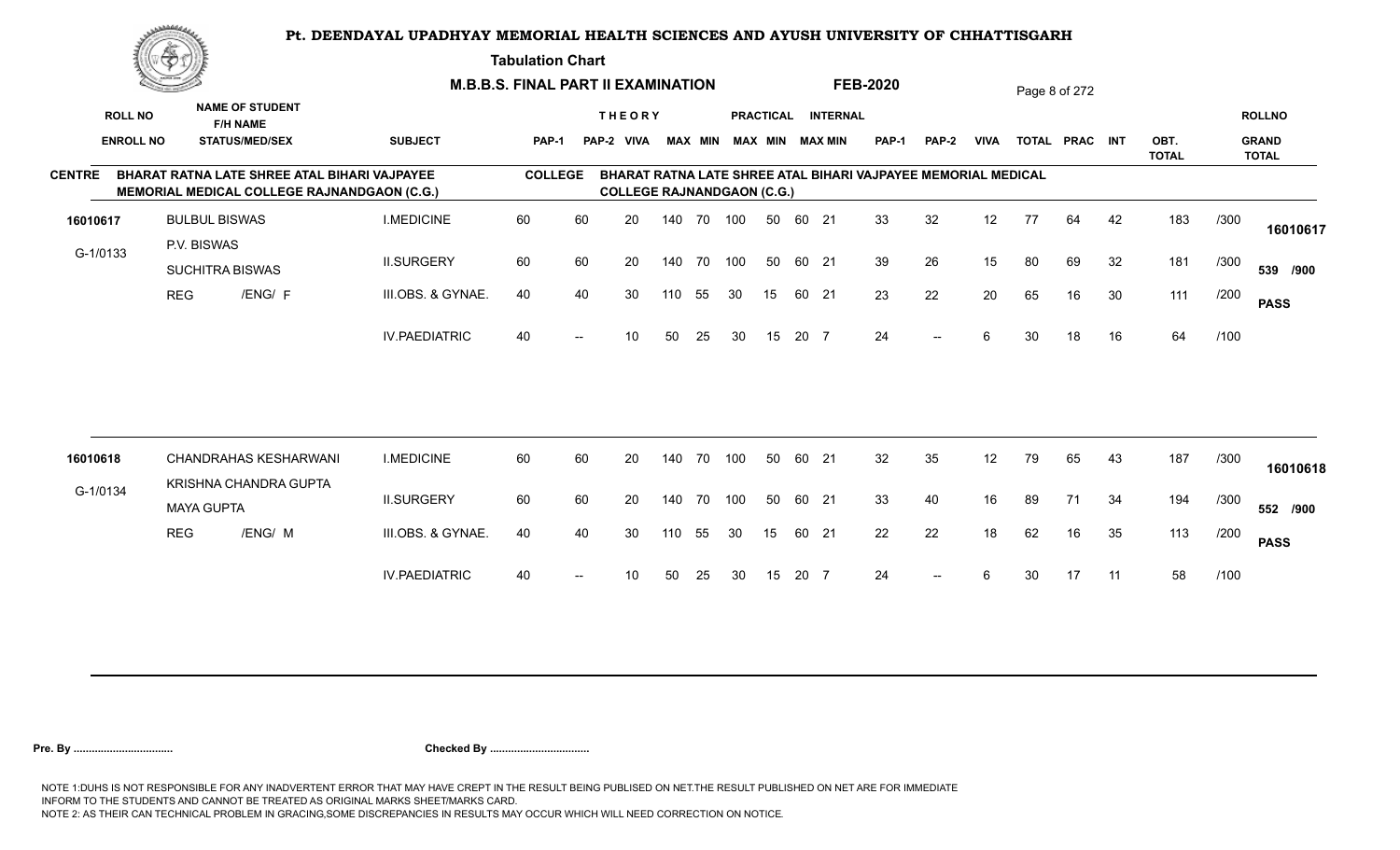**Tabulation Chart** 

|                  | <u>Contraction of the Sea</u><br><b>NAME OF STUDENT</b> |                                                                                             |                      | <b>M.B.B.S. FINAL PART II EXAMINATION</b> |                   |                                    |            |    |            |                  |      |                 | <b>FEB-2020</b>                                               |                          |             |    | Page 9 of 272  |    |                      |      |                              |
|------------------|---------------------------------------------------------|---------------------------------------------------------------------------------------------|----------------------|-------------------------------------------|-------------------|------------------------------------|------------|----|------------|------------------|------|-----------------|---------------------------------------------------------------|--------------------------|-------------|----|----------------|----|----------------------|------|------------------------------|
| <b>ROLL NO</b>   |                                                         | <b>F/H NAME</b>                                                                             |                      |                                           |                   | <b>THEORY</b>                      |            |    |            | <b>PRACTICAL</b> |      | <b>INTERNAL</b> |                                                               |                          |             |    |                |    |                      |      | <b>ROLLNO</b>                |
| <b>ENROLL NO</b> |                                                         | <b>STATUS/MED/SEX</b>                                                                       | <b>SUBJECT</b>       | PAP-1                                     |                   | PAP-2 VIVA MAX MIN MAX MIN MAX MIN |            |    |            |                  |      |                 | PAP-1                                                         | PAP-2                    | <b>VIVA</b> |    | TOTAL PRAC INT |    | OBT.<br><b>TOTAL</b> |      | <b>GRAND</b><br><b>TOTAL</b> |
| <b>CENTRE</b>    |                                                         | BHARAT RATNA LATE SHREE ATAL BIHARI VAJPAYEE<br>MEMORIAL MEDICAL COLLEGE RAJNANDGAON (C.G.) |                      | <b>COLLEGE</b>                            |                   | <b>COLLEGE RAJNANDGAON (C.G.)</b>  |            |    |            |                  |      |                 | BHARAT RATNA LATE SHREE ATAL BIHARI VAJPAYEE MEMORIAL MEDICAL |                          |             |    |                |    |                      |      |                              |
| 16010619         |                                                         | CHANDRASHEKHAR VERMA                                                                        | <b>I.MEDICINE</b>    | 60                                        | 60                | 20                                 |            |    | 140 70 100 | 50               |      | 60 21           | 37                                                            | 32                       | 13          | 82 | $45*$          | 39 | 166                  | /300 | 16010619                     |
| G-1/0135         |                                                         | YASHWANT LAL VERMA<br><b>DURPATI VERMA</b>                                                  | <b>II.SURGERY</b>    | 60                                        | 60                | 20                                 | 140 70 100 |    |            | 50               |      | 60 21           | 36                                                            | 32                       | 15          | 83 | 61             | 30 | 174                  | /300 | 509 /900                     |
|                  | <b>REG</b>                                              | /ENG/ M                                                                                     | III.OBS. & GYNAE.    | 40                                        | 40                | 30                                 | 110        | 55 | 30         | 15               |      | 60 21           | 22                                                            | 24                       | 15          | 61 | 17             | 30 | 108                  | /200 | <b>PASS</b><br>DC 05         |
|                  |                                                         |                                                                                             | <b>IV.PAEDIATRIC</b> | 40                                        | $\hspace{0.05cm}$ | 10                                 | 50         | 25 | 30         | 15               | 20 7 |                 | 24                                                            | $\overline{\phantom{a}}$ | 6           | 30 | 20             | 11 | 61                   | /100 |                              |
|                  |                                                         |                                                                                             |                      |                                           |                   |                                    |            |    |            |                  |      |                 |                                                               |                          |             |    |                |    |                      |      |                              |
| 16010620         |                                                         | CHEENA CHOUHAN                                                                              | <b>I.MEDICINE</b>    | 60                                        | 60                | 20                                 | 140 70     |    | 100        | 50               |      | 60 21           | 32                                                            | 31                       | 12          | 75 | 57             | 30 | 162                  | /300 |                              |
| G-1/0136         |                                                         | DIPIN KUMAR CHOUHAN<br>SUDHA CHOUHAN                                                        | <b>II.SURGERY</b>    | 60                                        | 60                | 20                                 | 140 70     |    | 100        | 50               |      | 60 21           | 39                                                            | 27                       | 13          | 79 | 62             | 36 | 177                  | /300 | 16010620<br>511 /900         |
|                  | <b>REG</b>                                              | /ENG/ F                                                                                     | III.OBS. & GYNAE.    | 40                                        | 40                | 30                                 | 110        | 55 | 30         | 15               |      | 60 21           | 20                                                            | 24                       | 15          | 59 | 18             | 36 | 113                  | /200 | <b>PASS</b>                  |
|                  |                                                         |                                                                                             | <b>IV.PAEDIATRIC</b> | 40                                        | $--$              | 10                                 | 50         | 25 | 30         | 15               | 20 7 |                 | 24                                                            | $--$                     | 6           | 30 | 17             | 12 | 59                   | /100 |                              |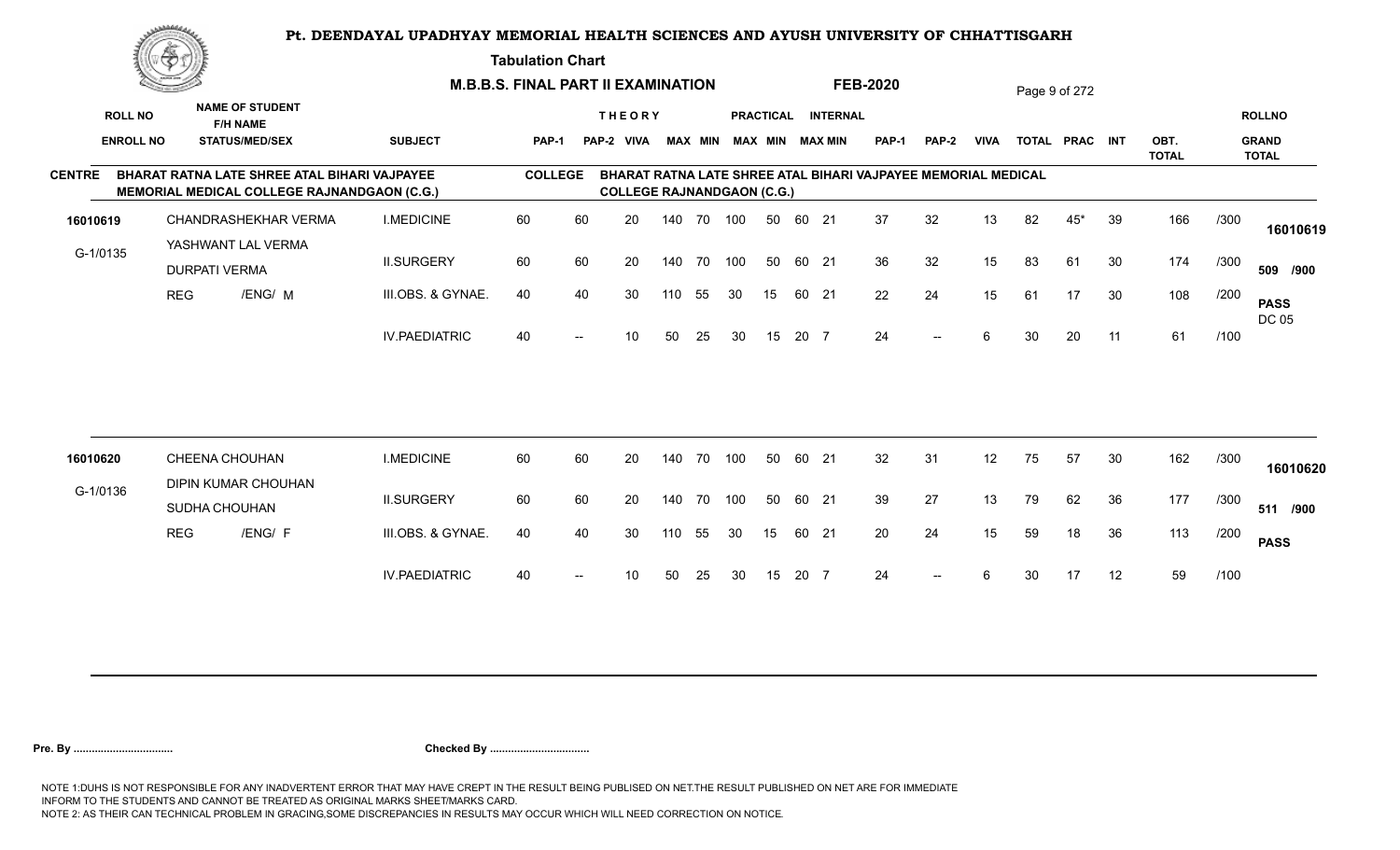**Tabulation Chart** 

|                | <b>Consumer Security of the American</b> |                                                                    |                                                                                                    | <b>M.B.B.S. FINAL PART II EXAMINATION</b> |                |                                   |        |                |     |    |       |                                       | <b>FEB-2020</b> |                                                               |             |       | Page 10 of 272 |    |                      |      |                                               |
|----------------|------------------------------------------|--------------------------------------------------------------------|----------------------------------------------------------------------------------------------------|-------------------------------------------|----------------|-----------------------------------|--------|----------------|-----|----|-------|---------------------------------------|-----------------|---------------------------------------------------------------|-------------|-------|----------------|----|----------------------|------|-----------------------------------------------|
| <b>ROLL NO</b> | <b>ENROLL NO</b>                         | <b>NAME OF STUDENT</b><br><b>F/H NAME</b><br><b>STATUS/MED/SEX</b> | <b>SUBJECT</b>                                                                                     | PAP-1                                     |                | <b>THEORY</b><br>PAP-2 VIVA       |        | <b>MAX MIN</b> |     |    |       | PRACTICAL INTERNAL<br>MAX MIN MAX MIN | <b>PAP-1</b>    | <b>PAP-2</b>                                                  | <b>VIVA</b> |       | TOTAL PRAC INT |    | OBT.<br><b>TOTAL</b> |      | <b>ROLLNO</b><br><b>GRAND</b><br><b>TOTAL</b> |
| <b>CENTRE</b>  |                                          |                                                                    | BHARAT RATNA LATE SHREE ATAL BIHARI VAJPAYEE<br><b>MEMORIAL MEDICAL COLLEGE RAJNANDGAON (C.G.)</b> | <b>COLLEGE</b>                            |                | <b>COLLEGE RAJNANDGAON (C.G.)</b> |        |                |     |    |       |                                       |                 | BHARAT RATNA LATE SHREE ATAL BIHARI VAJPAYEE MEMORIAL MEDICAL |             |       |                |    |                      |      |                                               |
| 16010621       |                                          | <b>CHATAN RAM MARKAM</b>                                           | <b>I.MEDICINE</b>                                                                                  | 60                                        | 60             | 20                                |        | 140 70 100     |     | 50 | 60 21 |                                       | 31              | 24                                                            | 12          | $67*$ | 52             | 33 | 152                  | /300 | 16010621                                      |
| G-1/0137       |                                          | <b>MASO MARKAM</b><br><b>LAKHME MARKAM</b>                         | <b>II.SURGERY</b>                                                                                  | 60                                        | 60             | 20                                | 140 70 |                | 100 | 50 | 60 21 |                                       | 36              | 24                                                            | 6           | 66*   | $42*$          | 33 | $141*$               | /300 | 444 /900                                      |
|                | <b>REG</b>                               | /ENG/ M                                                            | III.OBS. & GYNAE.                                                                                  | 40                                        | 40             | 30                                | 110    | 55             | 30  | 15 | 60 21 |                                       | 16              | 18                                                            | 15          | 49*   | 17             | 30 | $96*$                | /200 | <b>FAIL</b>                                   |
|                |                                          |                                                                    | <b>IV.PAEDIATRIC</b>                                                                               | 40                                        | $\overline{a}$ | 10                                | 50     | 25             | 30  | 15 | 20 7  |                                       | 20              | $--$                                                          | 6           | 26    | 18             | 11 | 55                   | /100 |                                               |
|                |                                          | Re-Medicine Surgery Obs & Gynae                                    |                                                                                                    |                                           |                |                                   |        |                |     |    |       |                                       |                 |                                                               |             |       |                |    |                      |      |                                               |
| 16010622       |                                          | CHHAYA LAKRA<br>AJAY KUMAR LAKRE                                   | <b>I.MEDICINE</b>                                                                                  | 60                                        | 60             | 20                                | 140 70 |                | 100 | 50 | 60 21 |                                       | 30              | 19                                                            | 12          | $61*$ | 46*            | 30 | $137*$               | /300 | 16010622                                      |
| G-1/0138       |                                          | PRATIMA LAKRA                                                      | <b>II.SURGERY</b>                                                                                  | 60                                        | 60             | 20                                | 140 70 |                | 100 | 50 | 60 21 |                                       | 40              | 21                                                            | 12          | 73    | 54             | 31 | 158                  | /300 | 454 /900                                      |
|                | <b>REG</b>                               | /ENG/ F                                                            | III.OBS. & GYNAE.                                                                                  | 40                                        | 40             | 30                                | 110    | 55             | 30  | 15 | 60 21 |                                       | 20              | 21                                                            | 15          | 56    | 18             | 30 | 104                  | /200 | <b>FAIL</b>                                   |
|                |                                          |                                                                    | <b>IV.PAEDIATRIC</b>                                                                               | 40                                        |                | 10                                | 50     | 25             | 30  | 15 | 20 7  |                                       | 21              | $-$                                                           | 6           | 27    | 18             | 10 | 55                   | /100 |                                               |
|                |                                          |                                                                    |                                                                                                    |                                           |                |                                   |        |                |     |    |       |                                       |                 |                                                               |             |       |                |    |                      |      |                                               |

*Re-Medicine*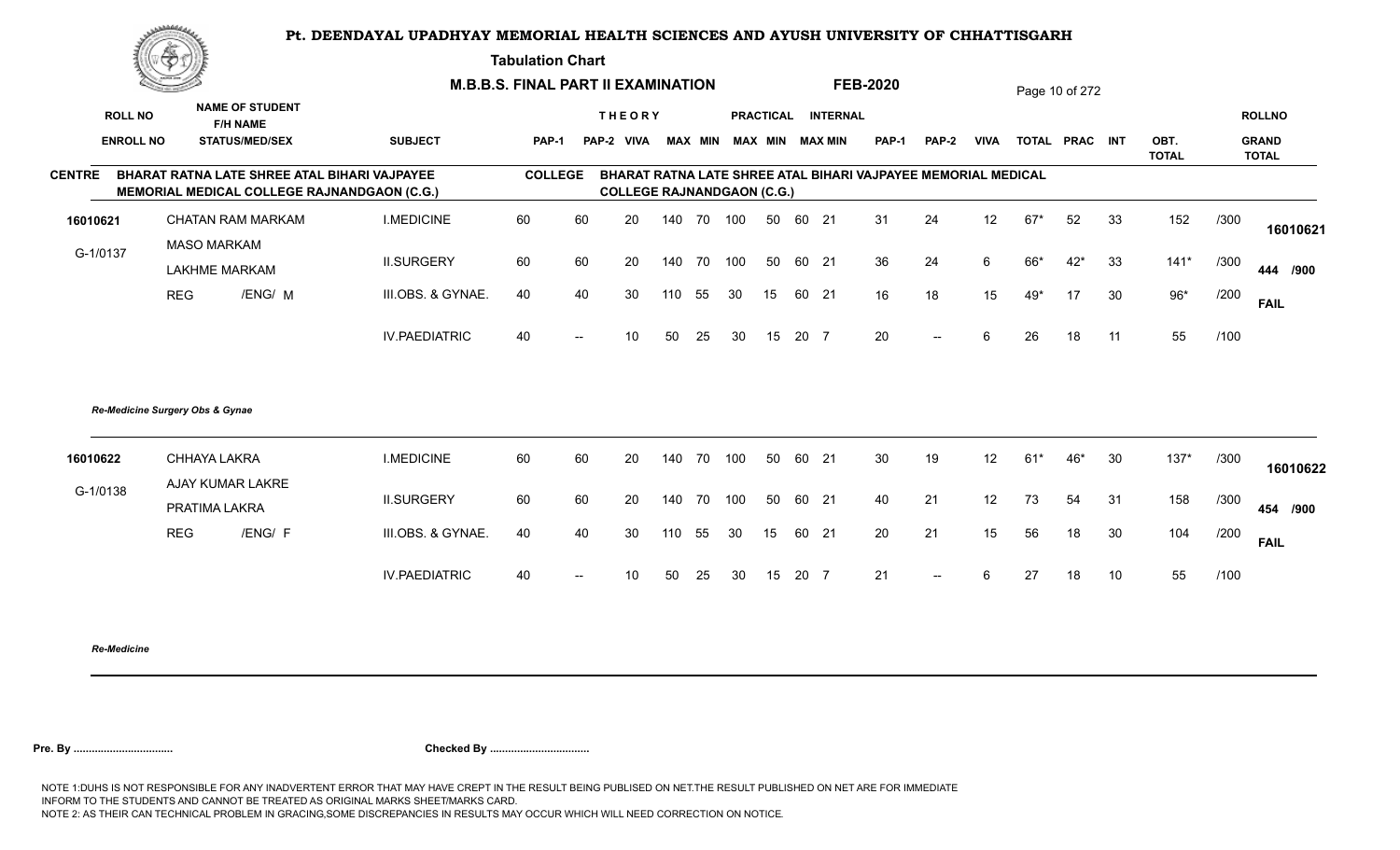**Tabulation Chart** 

|                  | <u>Congress</u> |                                                  | <b>M.B.B.S. FINAL PART II EXAMINATION</b>          |                |    |                                   |        |                |     |                  |       |                        | <b>FEB-2020</b>                                               |              |             |       | Page 11 of 272 |        |                      |      |                              |
|------------------|-----------------|--------------------------------------------------|----------------------------------------------------|----------------|----|-----------------------------------|--------|----------------|-----|------------------|-------|------------------------|---------------------------------------------------------------|--------------|-------------|-------|----------------|--------|----------------------|------|------------------------------|
| <b>ROLL NO</b>   |                 | <b>NAME OF STUDENT</b><br><b>F/H NAME</b>        |                                                    |                |    | <b>THEORY</b>                     |        |                |     | <b>PRACTICAL</b> |       | <b>INTERNAL</b>        |                                                               |              |             |       |                |        |                      |      | <b>ROLLNO</b>                |
| <b>ENROLL NO</b> |                 | <b>STATUS/MED/SEX</b>                            | <b>SUBJECT</b>                                     | <b>PAP-1</b>   |    | PAP-2 VIVA                        |        | <b>MAX MIN</b> |     |                  |       | <b>MAX MIN MAX MIN</b> | <b>PAP-1</b>                                                  | <b>PAP-2</b> | <b>VIVA</b> |       | TOTAL PRAC INT |        | OBT.<br><b>TOTAL</b> |      | <b>GRAND</b><br><b>TOTAL</b> |
| <b>CENTRE</b>    |                 | BHARAT RATNA LATE SHREE ATAL BIHARI VAJPAYEE     | <b>MEMORIAL MEDICAL COLLEGE RAJNANDGAON (C.G.)</b> | <b>COLLEGE</b> |    | <b>COLLEGE RAJNANDGAON (C.G.)</b> |        |                |     |                  |       |                        | BHARAT RATNA LATE SHREE ATAL BIHARI VAJPAYEE MEMORIAL MEDICAL |              |             |       |                |        |                      |      |                              |
| 16010623         |                 | <b>DEEP SHIKHA SINGH</b>                         | <b>I.MEDICINE</b>                                  | 60             | 60 | 20                                |        | 140 70 100     |     | 50               | 60 21 |                        | 33                                                            | 33           | 12          | 78    | 58             | 42     | 178                  | /300 | 16010623                     |
| G-1/0139         |                 | <b>MAHI PAL SINGH</b><br><b>SUMAN LATA SINGH</b> | <b>II.SURGERY</b>                                  | 60             | 60 | 20                                | 140 70 |                | 100 | 50               | 60 21 |                        | 35                                                            | 25           | 15          | 75    | 65             | 30     | 170                  | /300 | 520 /900                     |
|                  | <b>REG</b>      | /ENG/ F                                          | III.OBS. & GYNAE.                                  | 40             | 40 | 30                                | 110    | 55             | 30  | 15               | 60 21 |                        | 23                                                            | 21           | 15          | 59    | 20             | 30     | 109                  | /200 | <b>PASS</b>                  |
|                  |                 |                                                  | <b>IV.PAEDIATRIC</b>                               | 40             |    | 10                                | 50     | 25             | 30  | 15               | 20 7  |                        | 24                                                            | $- -$        | 8           | 32    | 19             | 12     | 63                   | /100 |                              |
|                  |                 |                                                  |                                                    |                |    |                                   |        |                |     |                  |       |                        |                                                               |              |             |       |                |        |                      |      |                              |
| 16010624         |                 | <b>DEVESH KHUTTEL</b><br>CHOMAN LAL KHUTTEL      | <b>I.MEDICINE</b>                                  | 60             | 60 | 20                                | 140 70 |                | 100 | 50               | 60 21 |                        | 30                                                            | 27           | 12          | 69*   | 57             | 42     | 168                  | /300 | 16010624                     |
| G-1/0140         |                 | <b>VIMLA KHUTTEL</b>                             | <b>II.SURGERY</b>                                  | 60             | 60 | 20                                | 140    | 70             | 100 | 50               | 60 21 |                        | 36                                                            | 29           | 14          | 79    | 67             | 30     | 176                  | /300 | 500 /900                     |
|                  | <b>REG</b>      | /ENG/ M                                          | III.OBS. & GYNAE.                                  | 40             | 40 | 30                                | 110    | 55             | 30  | 15               | 60 21 |                        | 15                                                            | 20           | 15          | $50*$ | 18             | $30\,$ | $98*$                | /200 | <b>FAIL</b>                  |
|                  |                 |                                                  | <b>IV.PAEDIATRIC</b>                               | 40             |    | 10 <sup>1</sup>                   | 50     | 25             | 30  | 15               | 20 7  |                        | 21                                                            | $-$          | 6           | 27    | 19             | 12     | 58                   | /100 |                              |
|                  |                 |                                                  |                                                    |                |    |                                   |        |                |     |                  |       |                        |                                                               |              |             |       |                |        |                      |      |                              |

*Re-Medicine Obs & Gynae*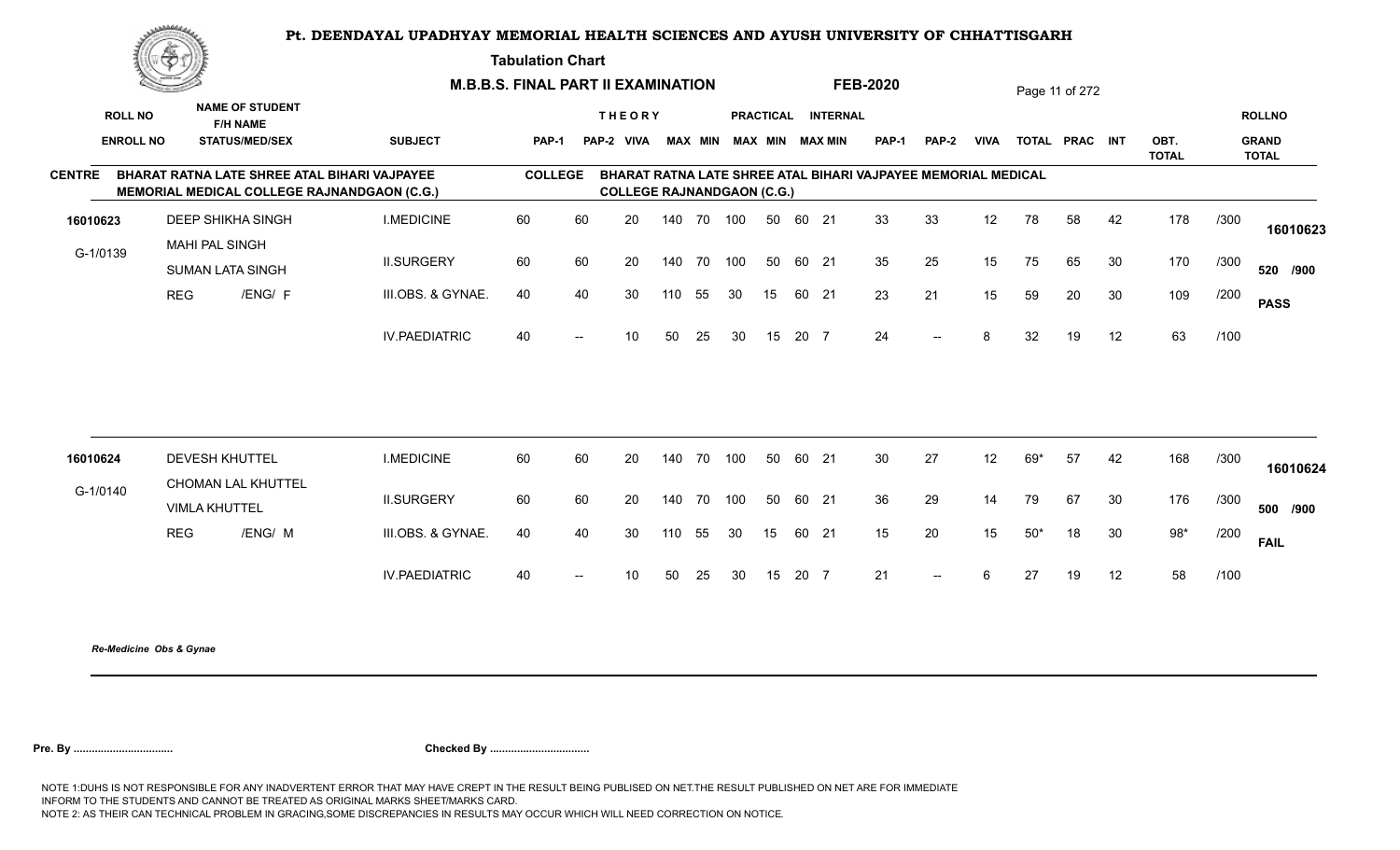#### **Tabulation Chart**

|               | <u>Contact on the Contact of South States of South States and States of South States and States and States and States and States and States and States and States and States and States and States and States and States and Sta</u> |                   |                                                                                             |                      | <b>M.B.B.S. FINAL PART II EXAMINATION</b> |    |                                   |     |                |     |    |       |                        | <b>FEB-2020</b>                                               |              |             |    | Page 12 of 272 |    |                      |      |                              |
|---------------|--------------------------------------------------------------------------------------------------------------------------------------------------------------------------------------------------------------------------------------|-------------------|---------------------------------------------------------------------------------------------|----------------------|-------------------------------------------|----|-----------------------------------|-----|----------------|-----|----|-------|------------------------|---------------------------------------------------------------|--------------|-------------|----|----------------|----|----------------------|------|------------------------------|
|               | <b>ROLL NO</b>                                                                                                                                                                                                                       |                   | <b>NAME OF STUDENT</b><br><b>F/H NAME</b>                                                   |                      |                                           |    | <b>THEORY</b>                     |     |                |     |    |       | PRACTICAL INTERNAL     |                                                               |              |             |    |                |    |                      |      | <b>ROLLNO</b>                |
|               | <b>ENROLL NO</b>                                                                                                                                                                                                                     |                   | <b>STATUS/MED/SEX</b>                                                                       | <b>SUBJECT</b>       | <b>PAP-1</b>                              |    | PAP-2 VIVA                        |     | <b>MAX MIN</b> |     |    |       | <b>MAX MIN MAX MIN</b> | <b>PAP-1</b>                                                  | <b>PAP-2</b> | <b>VIVA</b> |    | TOTAL PRAC INT |    | OBT.<br><b>TOTAL</b> |      | <b>GRAND</b><br><b>TOTAL</b> |
| <b>CENTRE</b> |                                                                                                                                                                                                                                      |                   | BHARAT RATNA LATE SHREE ATAL BIHARI VAJPAYEE<br>MEMORIAL MEDICAL COLLEGE RAJNANDGAON (C.G.) |                      | <b>COLLEGE</b>                            |    | <b>COLLEGE RAJNANDGAON (C.G.)</b> |     |                |     |    |       |                        | BHARAT RATNA LATE SHREE ATAL BIHARI VAJPAYEE MEMORIAL MEDICAL |              |             |    |                |    |                      |      |                              |
| 16010625      |                                                                                                                                                                                                                                      |                   | <b>DIKSHANI KHUTATE</b>                                                                     | <b>I.MEDICINE</b>    | 60                                        | 60 | 20                                |     | 140 70         | 100 | 50 | 60 21 |                        | 43                                                            | 35           | 15          | 93 | 61             | 48 | 202                  | /300 | 16010625                     |
| G-1/0141      |                                                                                                                                                                                                                                      |                   | ASHOK SHYAMSUNDAR KHUTATE                                                                   |                      |                                           |    |                                   |     |                |     |    |       |                        |                                                               |              |             |    |                |    |                      |      |                              |
|               |                                                                                                                                                                                                                                      |                   | SANGEETA KHUTATE                                                                            | <b>II.SURGERY</b>    | 60                                        | 60 | 20                                | 140 | 70             | 100 | 50 | 60 21 |                        | 37                                                            | 35           | 13          | 85 | 70             | 37 | 192                  | /300 | 576 /900                     |
|               |                                                                                                                                                                                                                                      | <b>REG</b>        | /ENG/ F                                                                                     | III.OBS. & GYNAE.    | 40                                        | 40 | 30                                | 110 | 55             | 30  | 15 |       | 60 21                  | 22                                                            | 25           | 15          | 62 | 20             | 33 | 115                  | /200 | <b>PASS</b>                  |
|               |                                                                                                                                                                                                                                      |                   |                                                                                             | <b>IV.PAEDIATRIC</b> | 40                                        |    | 10                                | 50  | 25             | 30  | 15 | 20 7  |                        | 27                                                            | $--$         | 6           | 33 | 21             | 13 | 67                   | /100 |                              |
|               |                                                                                                                                                                                                                                      |                   |                                                                                             |                      |                                           |    |                                   |     |                |     |    |       |                        |                                                               |              |             |    |                |    |                      |      |                              |
| 16010626      |                                                                                                                                                                                                                                      |                   | DOLLY BHUARYA MADAN LAL HAL                                                                 | <b>I.MEDICINE</b>    | 60                                        | 60 | 20                                | 140 | 70             | 100 | 50 | 60 21 |                        | 41                                                            | 37           | 14          | 92 | 68             | 46 | 206                  | /300 | 16010626                     |
| G-1/0142      |                                                                                                                                                                                                                                      | <b>SAROJ DEVI</b> | <b>MADAN LAL HALWA</b>                                                                      | <b>II.SURGERY</b>    | 60                                        | 60 | 20                                |     | 140 70         | 100 | 50 | 60 21 |                        | 35                                                            | 37           | 15          | 87 | 79             | 42 | 208                  | /300 | 610 /900                     |
|               |                                                                                                                                                                                                                                      | <b>REG</b>        | /ENG/ F                                                                                     | III.OBS. & GYNAE.    | 40                                        | 40 | 30                                | 110 | 55             | 30  | 15 |       | 60 21                  | 22                                                            | 26           | 18          | 66 | 22             | 42 | 130                  | /200 | <b>PASS</b>                  |
|               |                                                                                                                                                                                                                                      |                   |                                                                                             | <b>IV.PAEDIATRIC</b> | 40                                        |    | 10                                | 50  | 25             | 30  | 15 | 20 7  |                        | 27                                                            | $--$         |             | 34 | 20             | 12 | 66                   | /100 |                              |
|               |                                                                                                                                                                                                                                      |                   |                                                                                             |                      |                                           |    |                                   |     |                |     |    |       |                        |                                                               |              |             |    |                |    |                      |      |                              |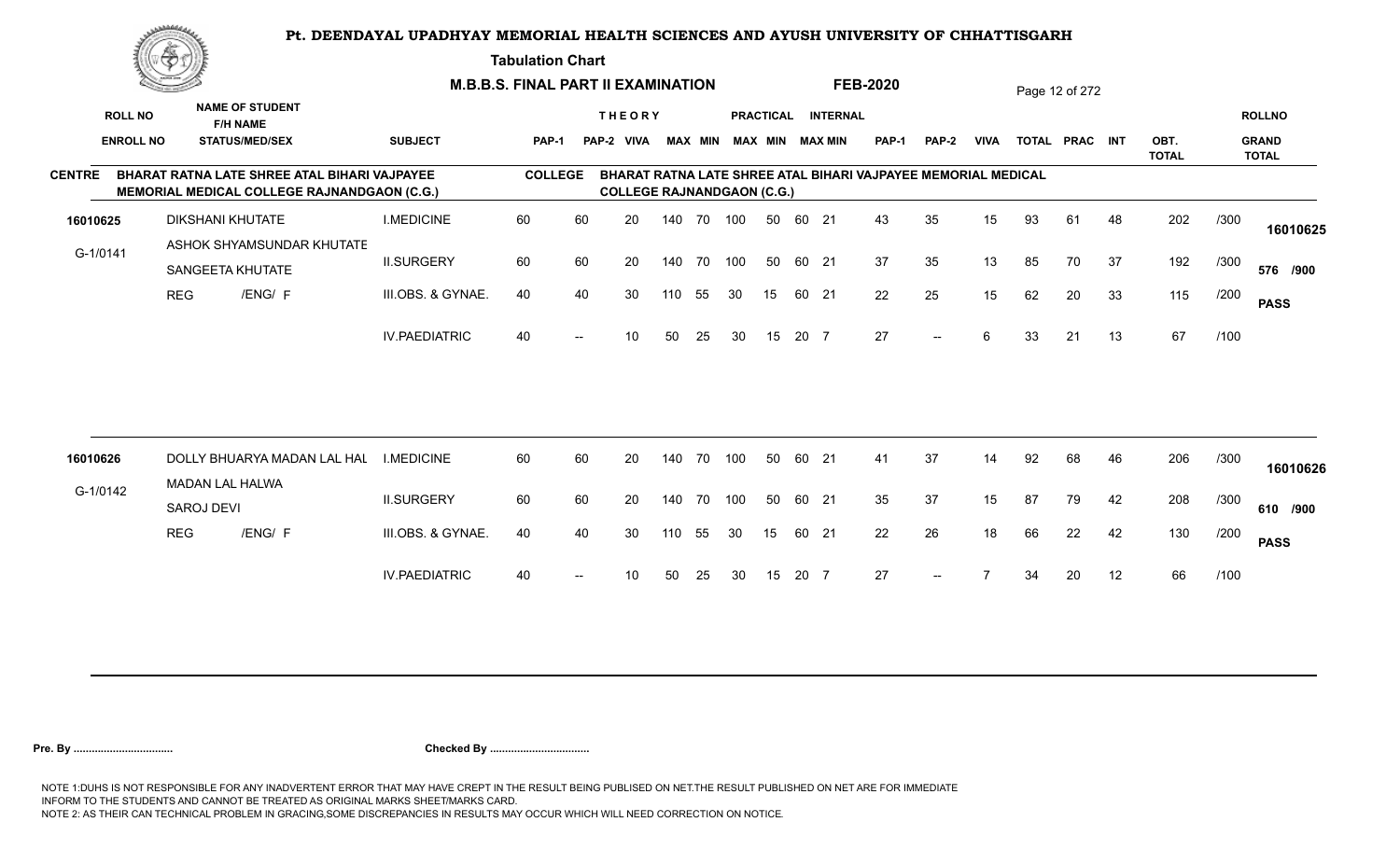**Tabulation Chart** 

|                  | ▓ڪ         |                                           |                                                                                             | <b>M.B.B.S. FINAL PART II EXAMINATION</b> |                   |                                   |     |    |     |    |      |                         | <b>FEB-2020</b>                                               |              |             |       | Page 13 of 272 |    |                      |      |                              |
|------------------|------------|-------------------------------------------|---------------------------------------------------------------------------------------------|-------------------------------------------|-------------------|-----------------------------------|-----|----|-----|----|------|-------------------------|---------------------------------------------------------------|--------------|-------------|-------|----------------|----|----------------------|------|------------------------------|
| <b>ROLL NO</b>   |            | <b>NAME OF STUDENT</b><br><b>F/H NAME</b> |                                                                                             |                                           |                   | <b>THEORY</b>                     |     |    |     |    |      | PRACTICAL INTERNAL      |                                                               |              |             |       |                |    |                      |      | <b>ROLLNO</b>                |
| <b>ENROLL NO</b> |            | <b>STATUS/MED/SEX</b>                     | <b>SUBJECT</b>                                                                              | <b>PAP-1</b>                              |                   | PAP-2 VIVA                        |     |    |     |    |      | MAX MIN MAX MIN MAX MIN | <b>PAP-1</b>                                                  | <b>PAP-2</b> | <b>VIVA</b> |       | TOTAL PRAC INT |    | OBT.<br><b>TOTAL</b> |      | <b>GRAND</b><br><b>TOTAL</b> |
| <b>CENTRE</b>    |            |                                           | BHARAT RATNA LATE SHREE ATAL BIHARI VAJPAYEE<br>MEMORIAL MEDICAL COLLEGE RAJNANDGAON (C.G.) | <b>COLLEGE</b>                            |                   | <b>COLLEGE RAJNANDGAON (C.G.)</b> |     |    |     |    |      |                         | BHARAT RATNA LATE SHREE ATAL BIHARI VAJPAYEE MEMORIAL MEDICAL |              |             |       |                |    |                      |      |                              |
| 16010627         |            | <b>GAJANAND RATHIA</b>                    | <b>I.MEDICINE</b>                                                                           | 60                                        | 60                | 20                                | 140 | 70 | 100 | 50 |      | 60 21                   | 30                                                            | 23           | 11          | 64*   | 49*            | 36 | $149*$               | /300 | 16010627                     |
| G-1/0143         |            | AJEET RAM RATHIA<br><b>MANJU RATHIA</b>   | <b>II.SURGERY</b>                                                                           | 60                                        | 60                | 20                                | 140 | 70 | 100 | 50 |      | 60 21                   | 27                                                            | 15           | 12          | $54*$ | 55             | 31 | $140*$               | /300 | 440 /900                     |
|                  | <b>REG</b> | /ENG/ M                                   | III.OBS. & GYNAE.                                                                           | 40                                        | 40                | 30                                | 110 | 55 | 30  | 15 |      | 60 21                   | 16                                                            | 20           | 15          | $51*$ | 17             | 30 | $98*$                | /200 | <b>FAIL</b>                  |
|                  |            |                                           | <b>IV.PAEDIATRIC</b>                                                                        | 40                                        | $\hspace{0.05cm}$ | 10                                | 50  | 25 | 30  | 15 | 20 7 |                         | 22                                                            | $- -$        | 6           | 28    | 15             | 10 | 53                   | /100 |                              |
|                  |            | Re-Medicine Surgery Obs & Gynae           |                                                                                             |                                           |                   |                                   |     |    |     |    |      |                         |                                                               |              |             |       |                |    |                      |      |                              |
| 16010628         |            | <b>GULAFSHA ANSARI</b>                    | <b>I.MEDICINE</b>                                                                           | 60                                        | 60                | 20                                | 140 | 70 | 100 | 50 |      | 60 21                   | 33                                                            | 33           | 13          | 79    | 64             | 47 | 190                  | /300 | 16010628                     |
| G-1/0144         |            | MAKSOOD ALAM<br><b>MAHAJBIN ANSARI</b>    | <b>II.SURGERY</b>                                                                           | 60                                        | 60                | 20                                | 140 | 70 | 100 | 50 |      | 60 21                   | 37                                                            | 31           | 15          | 83    | 76             | 48 | 207                  | /300 | 580 /900                     |
|                  | <b>REG</b> | /ENG/ F                                   | III.OBS. & GYNAE.                                                                           | 40                                        | 40                | 30                                | 110 | 55 | 30  | 15 |      | 60 21                   | 22                                                            | 28           | 15          | 65    | 19             | 37 | 121                  | /200 | <b>PASS</b>                  |
|                  |            |                                           | <b>IV.PAEDIATRIC</b>                                                                        | 40                                        |                   | 10                                | 50  | 25 | 30  | 15 | 20 7 |                         | 25                                                            | $--$         | ĥ           | 31    | 19             | 12 | 62                   | /100 |                              |
|                  |            |                                           |                                                                                             |                                           |                   |                                   |     |    |     |    |      |                         |                                                               |              |             |       |                |    |                      |      |                              |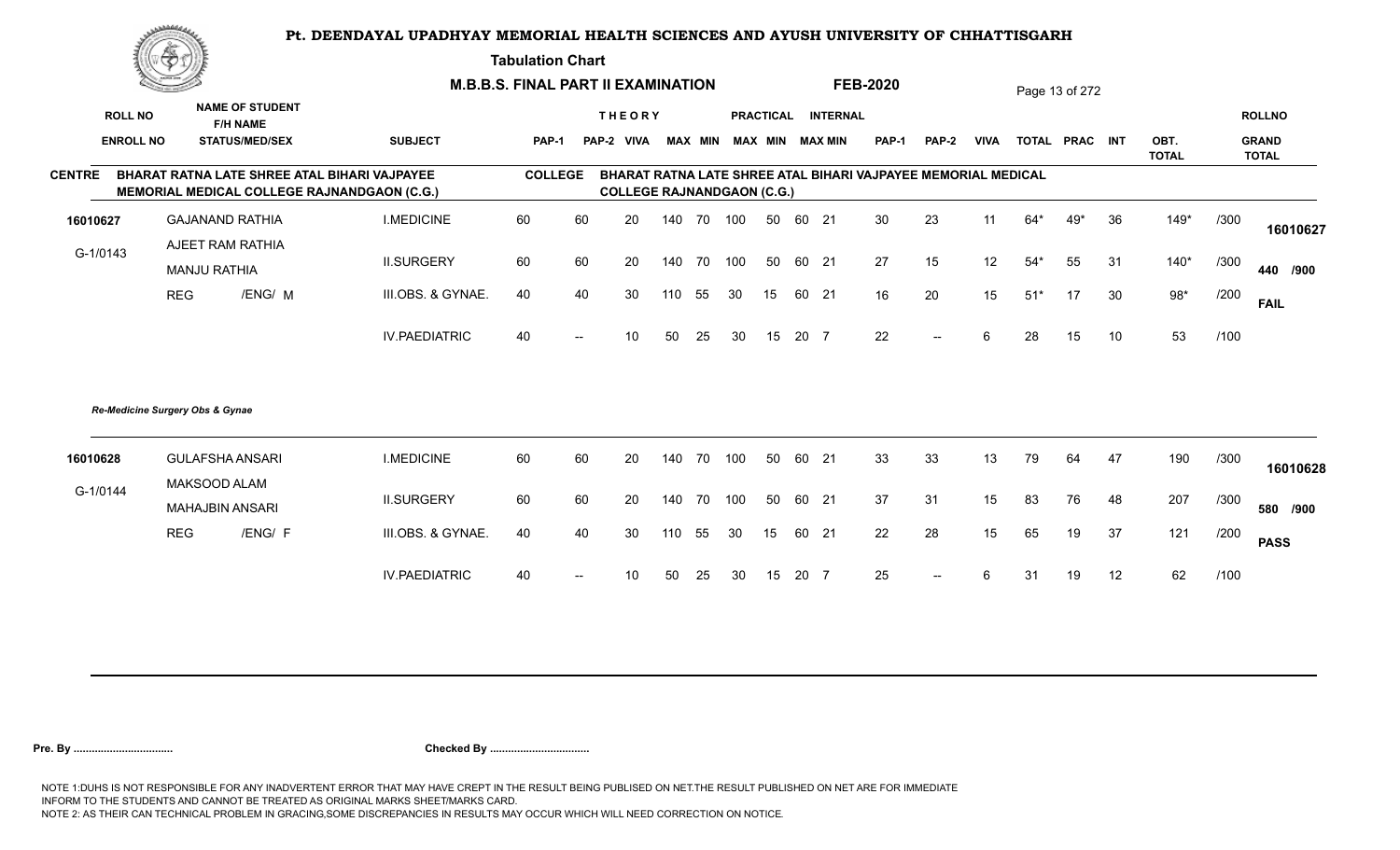**Tabulation Chart** 

|                  | ▓ڪ                              |                                                                                             |                      | <b>M.B.B.S. FINAL PART II EXAMINATION</b> |                          |                                   |     |                |     |                 |       |                    | <b>FEB-2020</b>                                               |                          |             |       | Page 14 of 272 |        |                      |      |                              |
|------------------|---------------------------------|---------------------------------------------------------------------------------------------|----------------------|-------------------------------------------|--------------------------|-----------------------------------|-----|----------------|-----|-----------------|-------|--------------------|---------------------------------------------------------------|--------------------------|-------------|-------|----------------|--------|----------------------|------|------------------------------|
| <b>ROLL NO</b>   |                                 | <b>NAME OF STUDENT</b><br><b>F/H NAME</b>                                                   |                      |                                           |                          | <b>THEORY</b>                     |     |                |     |                 |       | PRACTICAL INTERNAL |                                                               |                          |             |       |                |        |                      |      | <b>ROLLNO</b>                |
| <b>ENROLL NO</b> |                                 | <b>STATUS/MED/SEX</b>                                                                       | <b>SUBJECT</b>       | <b>PAP-1</b>                              |                          | PAP-2 VIVA                        |     | <b>MAX MIN</b> |     |                 |       | MAX MIN MAX MIN    | <b>PAP-1</b>                                                  | <b>PAP-2</b>             | <b>VIVA</b> |       | TOTAL PRAC INT |        | OBT.<br><b>TOTAL</b> |      | <b>GRAND</b><br><b>TOTAL</b> |
| <b>CENTRE</b>    |                                 | BHARAT RATNA LATE SHREE ATAL BIHARI VAJPAYEE<br>MEMORIAL MEDICAL COLLEGE RAJNANDGAON (C.G.) |                      | <b>COLLEGE</b>                            |                          | <b>COLLEGE RAJNANDGAON (C.G.)</b> |     |                |     |                 |       |                    | BHARAT RATNA LATE SHREE ATAL BIHARI VAJPAYEE MEMORIAL MEDICAL |                          |             |       |                |        |                      |      |                              |
| 16010630         |                                 | HIMANSHU BANJARI                                                                            | <b>I.MEDICINE</b>    | 60                                        | 60                       | 20                                | 140 | 70             | 100 | 50              | 60 21 |                    | 30                                                            | 19                       | 12          | $61*$ | 50             | 30     | $141*$               | /300 | 16010630                     |
| G-1/0146M        |                                 | LIKHRAJ BANJARI<br><b>SAMITA BANJARE</b>                                                    | <b>II.SURGERY</b>    | 60                                        | 60                       | 20                                | 140 | 70             | 100 | 50              | 60 21 |                    | 34                                                            | 22                       | 6           | $62*$ | $40*$          | 31     | $133*$               | /300 | 421 /900                     |
|                  | <b>REG</b>                      | /ENG/ M                                                                                     | III.OBS. & GYNAE.    | 40                                        | 40                       | 30                                | 110 | 55             | 30  | 15              | 60 21 |                    | 17                                                            | 18                       | 15          | $50*$ | 17             | 30     | $97*$                | /200 | <b>FAIL</b>                  |
|                  |                                 |                                                                                             | <b>IV.PAEDIATRIC</b> | 40                                        | $\overline{\phantom{a}}$ | 10                                | 50  | 25             | 30  | 15              | 20 7  |                    | 20                                                            | $\overline{\phantom{a}}$ | 5           | 25    | 15             | 10     | 50                   | /100 |                              |
|                  | Re-Medicine Surgery Obs & Gynae |                                                                                             |                      |                                           |                          |                                   |     |                |     |                 |       |                    |                                                               |                          |             |       |                |        |                      |      |                              |
| 16010631         | <b>HONEY SONI</b>               |                                                                                             | <b>I.MEDICINE</b>    | 60                                        | 60                       | 20                                | 140 | 70             | 100 | 50              | 60 21 |                    | 31                                                            | 33                       | 12          | 76    | 59             | 39     | 174                  | /300 | 16010631                     |
| G-1/0147         | <b>MANJU SONI</b>               | SHESH NARAYAN SONI                                                                          | <b>II.SURGERY</b>    | 60                                        | 60                       | 20                                | 140 | 70             | 100 | 50              | 60 21 |                    | 37                                                            | 30                       | 12          | 79    | 61             | 30     | 170                  | /300 | 502 /900                     |
|                  | <b>REG</b>                      | /ENG/ M                                                                                     | III.OBS. & GYNAE.    | 40                                        | 40                       | 30                                | 110 | 55             | 30  | 15 <sub>1</sub> | 60 21 |                    | 20                                                            | 20                       | 16          | 56    | 18             | $30\,$ | 104                  | /200 | <b>PASS</b>                  |
|                  |                                 |                                                                                             | <b>IV.PAEDIATRIC</b> | 40                                        | $\hspace{0.05cm}$        | 10                                | 50  | 25             | 30  | 15              | 20 7  |                    | 21                                                            | $-$                      | 5           | 26    | 16             | 12     | 54                   | /100 |                              |
|                  |                                 |                                                                                             |                      |                                           |                          |                                   |     |                |     |                 |       |                    |                                                               |                          |             |       |                |        |                      |      |                              |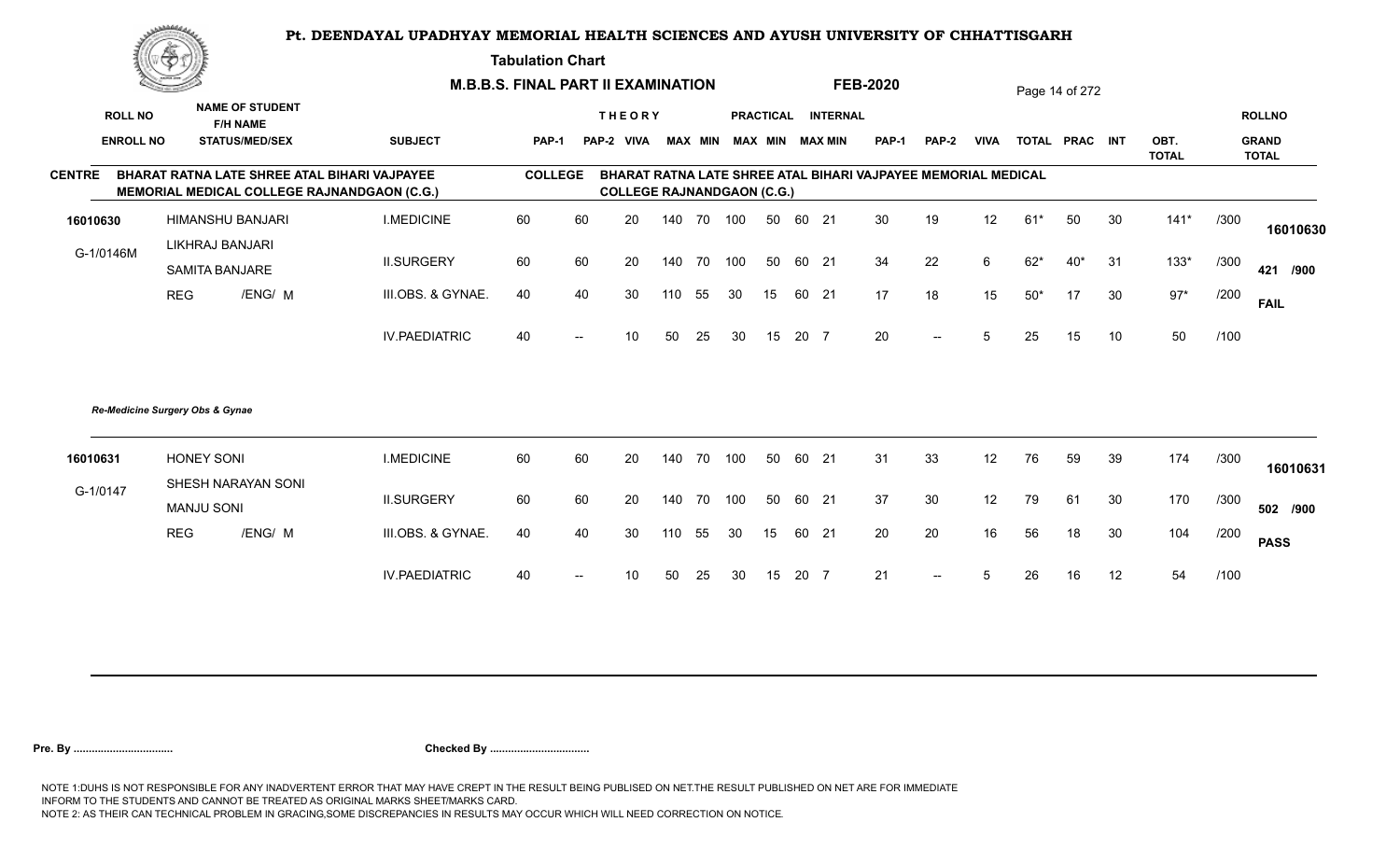**Tabulation Chart** 

|                  | <u>Contact on the Contact of South States of South States and States of South States and States and States and States and States and States and States and States and States and States and States and States and States and Sta</u> |                                                                                             |                      | <b>M.B.B.S. FINAL PART II EXAMINATION</b> |    |                                   |        |                |     |    |       |                        | <b>FEB-2020</b>                                               |              |             |       | Page 15 of 272 |    |                      |      |                              |
|------------------|--------------------------------------------------------------------------------------------------------------------------------------------------------------------------------------------------------------------------------------|---------------------------------------------------------------------------------------------|----------------------|-------------------------------------------|----|-----------------------------------|--------|----------------|-----|----|-------|------------------------|---------------------------------------------------------------|--------------|-------------|-------|----------------|----|----------------------|------|------------------------------|
| <b>ROLL NO</b>   |                                                                                                                                                                                                                                      | <b>NAME OF STUDENT</b><br><b>F/H NAME</b>                                                   |                      |                                           |    | <b>THEORY</b>                     |        |                |     |    |       | PRACTICAL INTERNAL     |                                                               |              |             |       |                |    |                      |      | <b>ROLLNO</b>                |
| <b>ENROLL NO</b> |                                                                                                                                                                                                                                      | <b>STATUS/MED/SEX</b>                                                                       | <b>SUBJECT</b>       | <b>PAP-1</b>                              |    | PAP-2 VIVA                        |        | <b>MAX MIN</b> |     |    |       | <b>MAX MIN MAX MIN</b> | <b>PAP-1</b>                                                  | <b>PAP-2</b> | <b>VIVA</b> |       | TOTAL PRAC INT |    | OBT.<br><b>TOTAL</b> |      | <b>GRAND</b><br><b>TOTAL</b> |
| <b>CENTRE</b>    |                                                                                                                                                                                                                                      | BHARAT RATNA LATE SHREE ATAL BIHARI VAJPAYEE<br>MEMORIAL MEDICAL COLLEGE RAJNANDGAON (C.G.) |                      | <b>COLLEGE</b>                            |    | <b>COLLEGE RAJNANDGAON (C.G.)</b> |        |                |     |    |       |                        | BHARAT RATNA LATE SHREE ATAL BIHARI VAJPAYEE MEMORIAL MEDICAL |              |             |       |                |    |                      |      |                              |
| 16010632         |                                                                                                                                                                                                                                      | JAYPRAKASH KANWAR                                                                           | <b>I.MEDICINE</b>    | 60                                        | 60 | 20                                |        | 140 70         | 100 | 50 | 60 21 |                        | 32                                                            | 44           | 12          | 88    | 63             | 41 | 192                  | /300 | 16010632                     |
| G-1/0148         |                                                                                                                                                                                                                                      | <b>BALKUMAR KANWAR</b><br><b>BHAGWATI DEVI</b>                                              | <b>II.SURGERY</b>    | 60                                        | 60 | 20                                | 140    | 70             | 100 | 50 | 60 21 |                        | 38                                                            | 30           | 13          | 81    | 62             | 31 | 174                  | /300 | 530 /900                     |
|                  | <b>REG</b>                                                                                                                                                                                                                           | /ENG/ M                                                                                     | III.OBS. & GYNAE.    | 40                                        | 40 | 30                                | 110    | 55             | 30  | 15 | 60 21 |                        | 18                                                            | 23           | 15          | 56    | 19             | 31 | 106                  | /200 | <b>PASS</b>                  |
|                  |                                                                                                                                                                                                                                      |                                                                                             | <b>IV.PAEDIATRIC</b> | 40                                        |    | 10                                | 50     | 25             | 30  | 15 | 20 7  |                        | 20                                                            | $--$         | 6           | 26    | 19             | 13 | 58                   | /100 |                              |
|                  |                                                                                                                                                                                                                                      |                                                                                             | <b>I.MEDICINE</b>    | 60                                        |    |                                   |        |                | 100 |    | 60 21 |                        | 35                                                            |              |             |       |                |    |                      |      |                              |
| 16010633         | <b>MADAN LAL</b>                                                                                                                                                                                                                     | <b>KAILASH KUMAR</b>                                                                        |                      |                                           | 60 | 20                                | 140    | 70             |     | 50 |       |                        |                                                               | 45           | 12          | 92    | 56             | 36 | 184                  | /300 | 16010633                     |
| G-1/0149         | <b>LATA BAI</b>                                                                                                                                                                                                                      |                                                                                             | <b>II.SURGERY</b>    | 60                                        | 60 | 20                                | 140 70 |                | 100 | 50 | 60 21 |                        | 36                                                            | 30           | 13          | 79    | 69             | 48 | 196                  | /300 | 540 /900                     |
|                  | <b>REG</b>                                                                                                                                                                                                                           | /ENG/ M                                                                                     | III.OBS. & GYNAE.    | 40                                        | 40 | 30                                | 110    | 55             | 30  | 15 | 60 21 |                        | 18                                                            | 20           | 15          | $53*$ | 18             | 32 | 103                  | /200 | <b>PASS</b><br>DC 02         |
|                  |                                                                                                                                                                                                                                      |                                                                                             | <b>IV.PAEDIATRIC</b> | 40                                        |    | 10                                | 50     | 25             | 30  | 15 | 20 7  |                        | 23                                                            | $--$         | 5           | 28    | 16             | 13 | 57                   | /100 |                              |
|                  |                                                                                                                                                                                                                                      |                                                                                             |                      |                                           |    |                                   |        |                |     |    |       |                        |                                                               |              |             |       |                |    |                      |      |                              |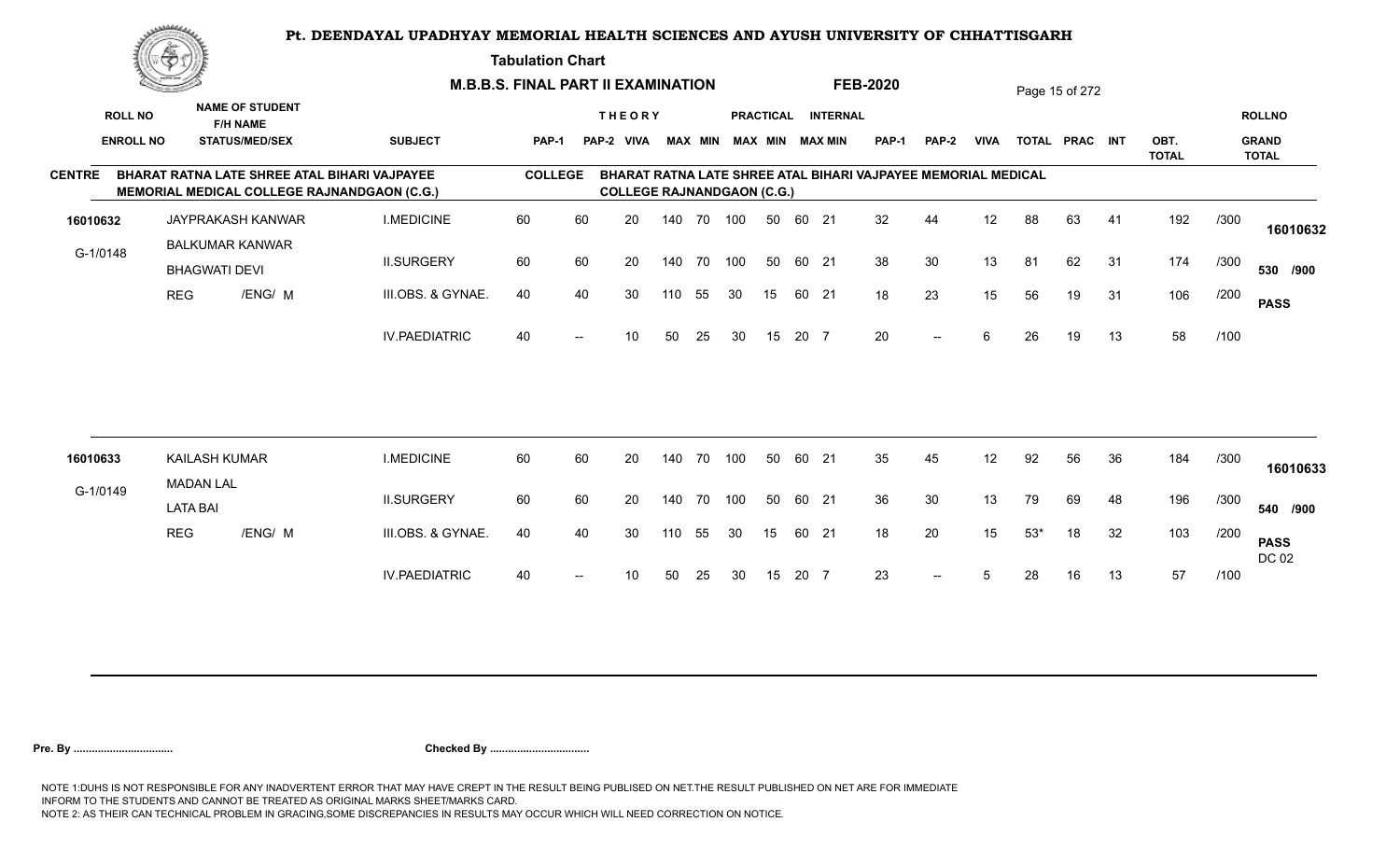**Tabulation Chart** 

|               | <u>Concession of the Sea</u> |                                           |                                           |                                                                                                    | <b>M.B.B.S. FINAL PART II EXAMINATION</b> |                   |                                   |     |                |     |    |       |                        | <b>FEB-2020</b>                                               |              |             |       | Page 16 of 272 |    |                      |      |                              |
|---------------|------------------------------|-------------------------------------------|-------------------------------------------|----------------------------------------------------------------------------------------------------|-------------------------------------------|-------------------|-----------------------------------|-----|----------------|-----|----|-------|------------------------|---------------------------------------------------------------|--------------|-------------|-------|----------------|----|----------------------|------|------------------------------|
|               | <b>ROLL NO</b>               |                                           | <b>NAME OF STUDENT</b><br><b>F/H NAME</b> |                                                                                                    |                                           |                   | <b>THEORY</b>                     |     |                |     |    |       | PRACTICAL INTERNAL     |                                                               |              |             |       |                |    |                      |      | <b>ROLLNO</b>                |
|               | <b>ENROLL NO</b>             |                                           | <b>STATUS/MED/SEX</b>                     | <b>SUBJECT</b>                                                                                     | <b>PAP-1</b>                              |                   | PAP-2 VIVA                        |     | <b>MAX MIN</b> |     |    |       | <b>MAX MIN MAX MIN</b> | <b>PAP-1</b>                                                  | <b>PAP-2</b> | <b>VIVA</b> |       | TOTAL PRAC INT |    | OBT.<br><b>TOTAL</b> |      | <b>GRAND</b><br><b>TOTAL</b> |
| <b>CENTRE</b> |                              |                                           |                                           | BHARAT RATNA LATE SHREE ATAL BIHARI VAJPAYEE<br><b>MEMORIAL MEDICAL COLLEGE RAJNANDGAON (C.G.)</b> | <b>COLLEGE</b>                            |                   | <b>COLLEGE RAJNANDGAON (C.G.)</b> |     |                |     |    |       |                        | BHARAT RATNA LATE SHREE ATAL BIHARI VAJPAYEE MEMORIAL MEDICAL |              |             |       |                |    |                      |      |                              |
| 16010634      |                              | <b>KAILASH SAO</b>                        |                                           | <b>I.MEDICINE</b>                                                                                  | 60                                        | 60                | 20                                |     | 140 70         | 100 | 50 | 60 21 |                        | 35                                                            | 50           | 12          | 97    | 53             | 42 | 192                  | /300 | 16010634                     |
| G-1/0150      |                              | <b>DIWAKAR SAO</b><br><b>DROUPATI SAO</b> |                                           | <b>II.SURGERY</b>                                                                                  | 60                                        | 60                | 20                                |     | 140 70         | 100 | 50 | 60 21 |                        | 39                                                            | 33           | 11          | 83    | 57             | 47 | 187                  | /300 | 553 /900                     |
|               |                              | <b>REG</b>                                | /ENG/ M                                   | III.OBS. & GYNAE.                                                                                  | 40                                        | 40                | 30                                | 110 | 55             | 30  | 15 | 60 21 |                        | 18                                                            | 21           | 15          | $54*$ | 18             | 40 | 112                  | /200 | <b>PASS</b><br><b>VCG 01</b> |
|               |                              |                                           |                                           | <b>IV.PAEDIATRIC</b>                                                                               | 40                                        | $\overline{a}$    | 10                                | 50  | 25             | 30  | 15 | 20 7  |                        | 22                                                            | $--$         | $5^{\circ}$ | 27    | 22             | 13 | 62                   | /100 |                              |
|               |                              |                                           |                                           |                                                                                                    |                                           |                   |                                   |     |                |     |    |       |                        |                                                               |              |             |       |                |    |                      |      |                              |
| 16010635      |                              | <b>KARNIKA SINGH</b>                      | PUSHPENDRA SINGH                          | <b>I.MEDICINE</b>                                                                                  | 60                                        | 60                | 20                                |     | 140 70         | 100 | 50 | 60 21 |                        | 36                                                            | 42           | 12          | 90    | 62             | 42 | 194                  | /300 | 16010635                     |
| G-1/0151      |                              | ARCHANA SINGH                             |                                           | <b>II.SURGERY</b>                                                                                  | 60                                        | 60                | 20                                |     | 140 70         | 100 | 50 | 60 21 |                        | 39                                                            | 33           | 11          | 83    | 64             | 37 | 184                  | /300 | 553 /900                     |
|               |                              | <b>REG</b>                                | /ENG/ F                                   | III.OBS. & GYNAE.                                                                                  | 40                                        | 40                | 30                                | 110 | 55             | 30  | 15 | 60 21 |                        | 21                                                            | 24           | 16          | 61    | 15             | 33 | 109                  | /200 | <b>PASS</b>                  |
|               |                              |                                           |                                           | <b>IV.PAEDIATRIC</b>                                                                               | 40                                        | $\hspace{0.05cm}$ | 10 <sup>°</sup>                   | 50  | 25             | 30  | 15 | 20 7  |                        | 22                                                            | $--$         | 6           | 28    | 22             | 16 | 66                   | /100 |                              |
|               |                              |                                           |                                           |                                                                                                    |                                           |                   |                                   |     |                |     |    |       |                        |                                                               |              |             |       |                |    |                      |      |                              |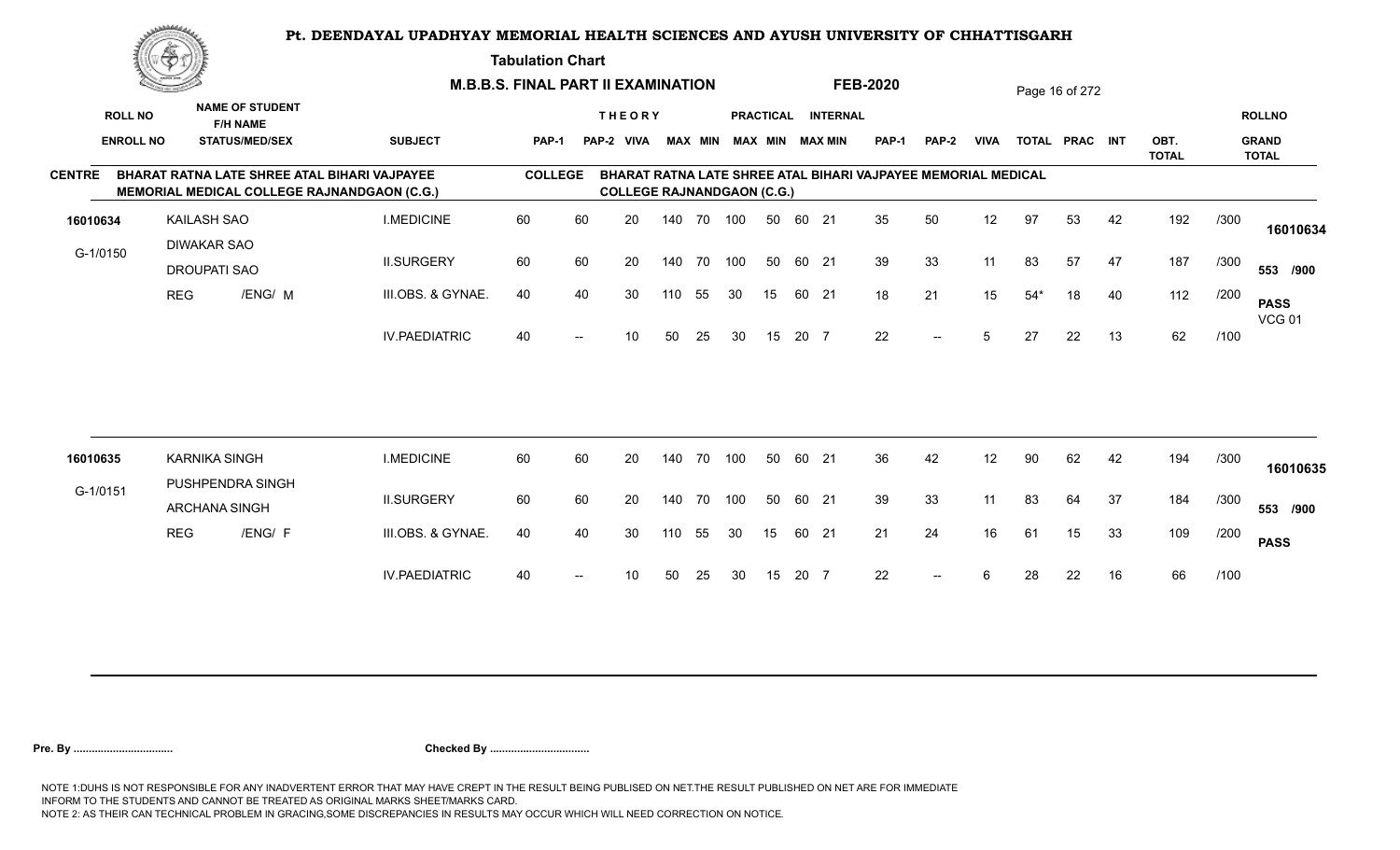**Tabulation Chart** 

|               | <u>Contraction of the Contract of the Contract of the Contract of the Contract of the Contract of the Contract of The Contract of The Contract of The Contract of The Contract of The Contract of The Contract of The Contract o</u> |                                   |                                                                                             |                      | <b>M.B.B.S. FINAL PART II EXAMINATION</b> |                          |                                   |     |                |     |    |       |                                              | <b>FEB-2020</b>                                               |                          |                |    | Page 17 of 272 |    |                      |      |                                               |
|---------------|--------------------------------------------------------------------------------------------------------------------------------------------------------------------------------------------------------------------------------------|-----------------------------------|---------------------------------------------------------------------------------------------|----------------------|-------------------------------------------|--------------------------|-----------------------------------|-----|----------------|-----|----|-------|----------------------------------------------|---------------------------------------------------------------|--------------------------|----------------|----|----------------|----|----------------------|------|-----------------------------------------------|
|               | <b>ROLL NO</b><br><b>ENROLL NO</b>                                                                                                                                                                                                   |                                   | <b>NAME OF STUDENT</b><br><b>F/H NAME</b><br><b>STATUS/MED/SEX</b>                          | <b>SUBJECT</b>       | PAP-1                                     |                          | <b>THEORY</b><br>PAP-2 VIVA       |     | <b>MAX MIN</b> |     |    |       | PRACTICAL INTERNAL<br><b>MAX MIN MAX MIN</b> | <b>PAP-1</b>                                                  | <b>PAP-2</b>             | <b>VIVA</b>    |    | TOTAL PRAC INT |    | OBT.<br><b>TOTAL</b> |      | <b>ROLLNO</b><br><b>GRAND</b><br><b>TOTAL</b> |
| <b>CENTRE</b> |                                                                                                                                                                                                                                      |                                   | BHARAT RATNA LATE SHREE ATAL BIHARI VAJPAYEE<br>MEMORIAL MEDICAL COLLEGE RAJNANDGAON (C.G.) |                      | <b>COLLEGE</b>                            |                          | <b>COLLEGE RAJNANDGAON (C.G.)</b> |     |                |     |    |       |                                              | BHARAT RATNA LATE SHREE ATAL BIHARI VAJPAYEE MEMORIAL MEDICAL |                          |                |    |                |    |                      |      |                                               |
| 16010636      |                                                                                                                                                                                                                                      | <b>LAXMI SINGH</b>                |                                                                                             | <b>I.MEDICINE</b>    | 60                                        | 60                       | 20                                |     | 140 70 100     |     | 50 | 60 21 |                                              | 39                                                            | 36                       | 14             | 89 | 64             | 42 | 195                  | /300 | 16010636                                      |
| G-1/0155      |                                                                                                                                                                                                                                      | SUBODH SINGH<br><b>RENU SINGH</b> |                                                                                             | <b>II.SURGERY</b>    | 60                                        | 60                       | 20                                |     | 140 70         | 100 | 50 | 60 21 |                                              | 39                                                            | 34                       | 11             | 84 | 70             | 52 | 206                  | /300 | 595 /900                                      |
|               | <b>REG</b>                                                                                                                                                                                                                           |                                   | /ENG/ F                                                                                     | III.OBS. & GYNAE.    | 40                                        | 40                       | 30                                | 110 | 55             | 30  | 15 | 60 21 |                                              | 24                                                            | 28                       | 20             | 72 | 18             | 39 | 129                  | /200 | <b>PASS</b>                                   |
|               |                                                                                                                                                                                                                                      |                                   |                                                                                             | <b>IV.PAEDIATRIC</b> | 40                                        | $\overline{\phantom{a}}$ | 10                                | 50  | 25             | 30  | 15 | 20 7  |                                              | 27                                                            | $\overline{\phantom{a}}$ | $\overline{7}$ | 34 | 17             | 14 | 65                   | /100 |                                               |
|               |                                                                                                                                                                                                                                      |                                   |                                                                                             |                      |                                           |                          |                                   |     |                |     |    |       |                                              |                                                               |                          |                |    |                |    |                      |      |                                               |
| 16010637      |                                                                                                                                                                                                                                      |                                   | LIKESH KUMAR DESMUKH                                                                        | <b>I.MEDICINE</b>    | 60                                        | 60                       | 20                                |     | 140 70         | 100 | 50 | 60 21 |                                              | 37                                                            | 33                       | 14             | 84 | 59             | 42 | 185                  | /300 | 16010637                                      |
| G-1/0156      |                                                                                                                                                                                                                                      |                                   | RAJESH KUMAR DESHMUKH<br>BHUNESHWARI DESMUKH                                                | <b>II.SURGERY</b>    | 60                                        | 60                       | 20                                | 140 | 70             | 100 | 50 | 60 21 |                                              | 40                                                            | 31                       | 12             | 83 | 75             | 53 | 211                  | /300 | 562 /900                                      |
|               | <b>REG</b>                                                                                                                                                                                                                           |                                   | /ENG/ M                                                                                     | III.OBS. & GYNAE.    | 40                                        | 40                       | 30                                | 110 | 55             | 30  | 15 | 60 21 |                                              | 20                                                            | 25                       | 17             | 62 | 16             | 30 | 108                  | /200 | <b>PASS</b>                                   |
|               |                                                                                                                                                                                                                                      |                                   |                                                                                             | <b>IV.PAEDIATRIC</b> | 40                                        | $\overline{\phantom{a}}$ | 10 <sup>1</sup>                   | 50  | 25             | 30  | 15 | 20 7  |                                              | 23                                                            | $\overline{\phantom{a}}$ | 6              | 29 | 17             | 12 | 58                   | /100 |                                               |
|               |                                                                                                                                                                                                                                      |                                   |                                                                                             |                      |                                           |                          |                                   |     |                |     |    |       |                                              |                                                               |                          |                |    |                |    |                      |      |                                               |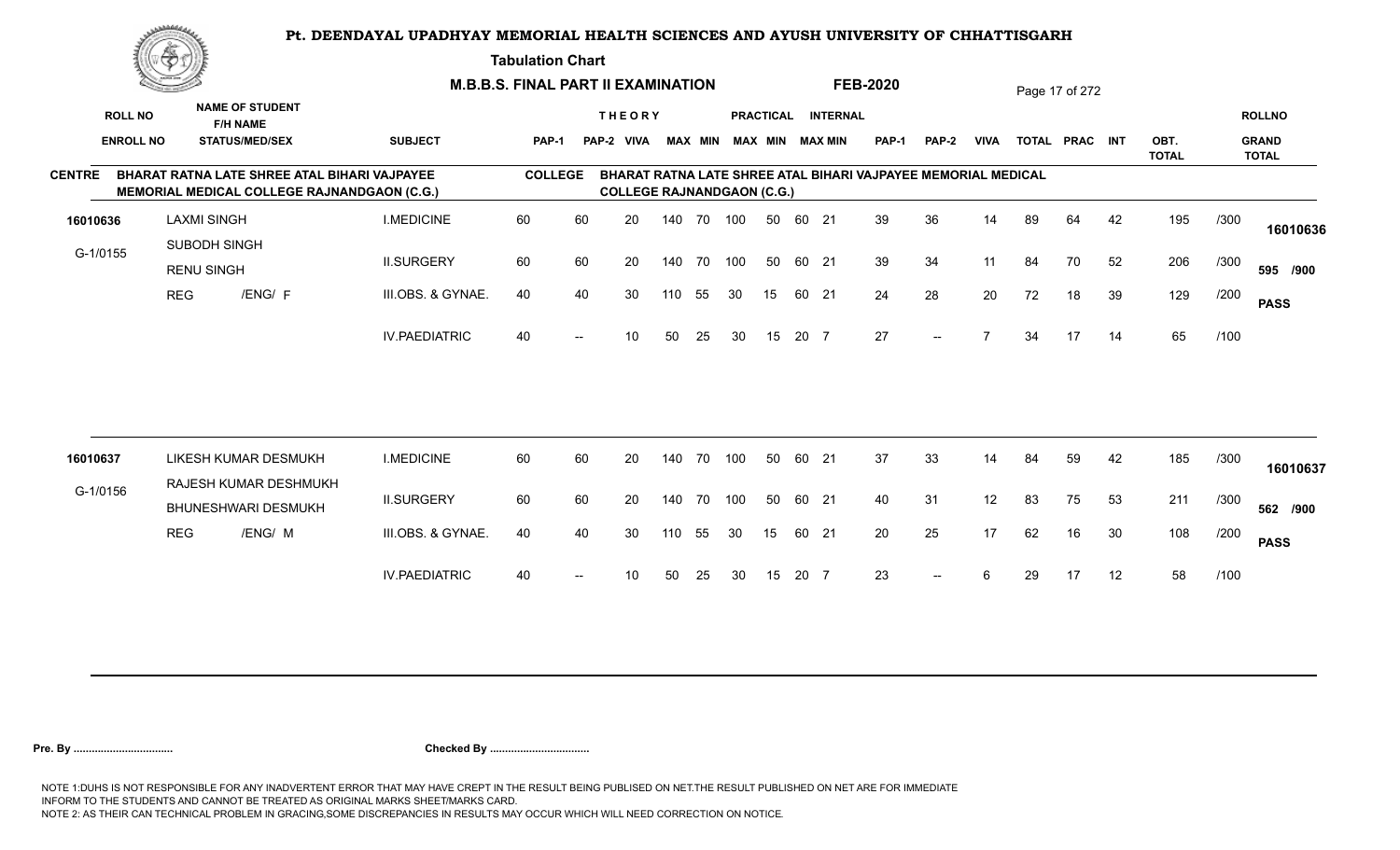**Tabulation Chart** 

|                  | ▓▀                                 |                                                                                             |                      | <b>M.B.B.S. FINAL PART II EXAMINATION</b> |                          |                                    |     |        |     |    |       |                    | <b>FEB-2020</b>                                               |                          |                 |       | Page 18 of 272 |    |                      |      |                              |
|------------------|------------------------------------|---------------------------------------------------------------------------------------------|----------------------|-------------------------------------------|--------------------------|------------------------------------|-----|--------|-----|----|-------|--------------------|---------------------------------------------------------------|--------------------------|-----------------|-------|----------------|----|----------------------|------|------------------------------|
| <b>ROLL NO</b>   |                                    | <b>NAME OF STUDENT</b><br><b>F/H NAME</b>                                                   |                      |                                           |                          | <b>THEORY</b>                      |     |        |     |    |       | PRACTICAL INTERNAL |                                                               |                          |                 |       |                |    |                      |      | <b>ROLLNO</b>                |
| <b>ENROLL NO</b> |                                    | <b>STATUS/MED/SEX</b>                                                                       | <b>SUBJECT</b>       | <b>PAP-1</b>                              |                          | PAP-2 VIVA MAX MIN MAX MIN MAX MIN |     |        |     |    |       |                    | <b>PAP-1</b>                                                  | PAP-2                    | VIVA            |       | TOTAL PRAC INT |    | OBT.<br><b>TOTAL</b> |      | <b>GRAND</b><br><b>TOTAL</b> |
| <b>CENTRE</b>    |                                    | BHARAT RATNA LATE SHREE ATAL BIHARI VAJPAYEE<br>MEMORIAL MEDICAL COLLEGE RAJNANDGAON (C.G.) |                      | <b>COLLEGE</b>                            |                          | <b>COLLEGE RAJNANDGAON (C.G.)</b>  |     |        |     |    |       |                    | BHARAT RATNA LATE SHREE ATAL BIHARI VAJPAYEE MEMORIAL MEDICAL |                          |                 |       |                |    |                      |      |                              |
| 16010638         | <b>LOKESH KUMAR</b>                |                                                                                             | <b>I.MEDICINE</b>    | 60                                        | 60                       | 20                                 | 140 | 70     | 100 | 50 |       | 60 21              | 33                                                            | 28                       | 11              | 72    | 51             | 39 | 162                  | /300 | 16010638                     |
| G-1/0157         | <b>HIRA RAM</b><br><b>BUDH BAI</b> |                                                                                             | <b>II.SURGERY</b>    | 60                                        | 60                       | 20                                 |     | 140 70 | 100 | 50 | 60 21 |                    | 38                                                            | 26                       | 11              | 75    | 69             | 31 | 175                  | /300 | 486 /900                     |
|                  | <b>REG</b>                         | /ENG/ M                                                                                     | III.OBS. & GYNAE.    | 40                                        | 40                       | 30                                 | 110 | 55     | 30  | 15 |       | 60 21              | 20                                                            | 16                       | 15              | $51*$ | 15             | 30 | $96*$                | /200 | <b>FAIL</b>                  |
|                  |                                    |                                                                                             | <b>IV.PAEDIATRIC</b> | 40                                        |                          | 10                                 | 50  | 25     | 30  | 15 | 20 7  |                    | 20                                                            | $--$                     | 6               | 26    | 17             | 10 | 53                   | /100 |                              |
| Re- Obs & Gynae  |                                    |                                                                                             |                      |                                           |                          |                                    |     |        |     |    |       |                    |                                                               |                          |                 |       |                |    |                      |      |                              |
| 16010639         |                                    | MANJUSHA SINGH DHRUV                                                                        | <b>I.MEDICINE</b>    | 60                                        | 60                       | 20                                 | 140 | 70     | 100 | 50 |       | 60 21              | 25                                                            | 36                       | 13              | 74    | 55             | 42 | 171                  | /300 | 16010639                     |
| G-1/0159         |                                    | <b>RAJESHWAR SINGH DHRUV</b><br>ANURADHA SINGH DHRUV                                        | <b>II.SURGERY</b>    | 60                                        | 60                       | 20                                 |     | 140 70 | 100 | 50 |       | 60 21              | 38                                                            | 36                       | 10 <sup>1</sup> | 84    | 55             | 48 | 187                  | /300 | 514 /900                     |
|                  | <b>REG</b>                         | /ENG/ F                                                                                     | III.OBS. & GYNAE.    | 40                                        | 40                       | 30                                 | 110 | 55     | 30  | 15 |       | 60 21              | 16                                                            | 18                       | 16              | $50*$ | 15             | 33 | $98*$                | /200 | <b>FAIL</b>                  |
|                  |                                    |                                                                                             | <b>IV.PAEDIATRIC</b> | 40                                        | $\overline{\phantom{a}}$ | 10                                 | 50  | 25     | 30  | 15 | 20 7  |                    | 20                                                            | $\overline{\phantom{a}}$ | 6               | 26    | 18             | 14 | 58                   | /100 |                              |
|                  |                                    |                                                                                             |                      |                                           |                          |                                    |     |        |     |    |       |                    |                                                               |                          |                 |       |                |    |                      |      |                              |

*Re- Obs & Gynae*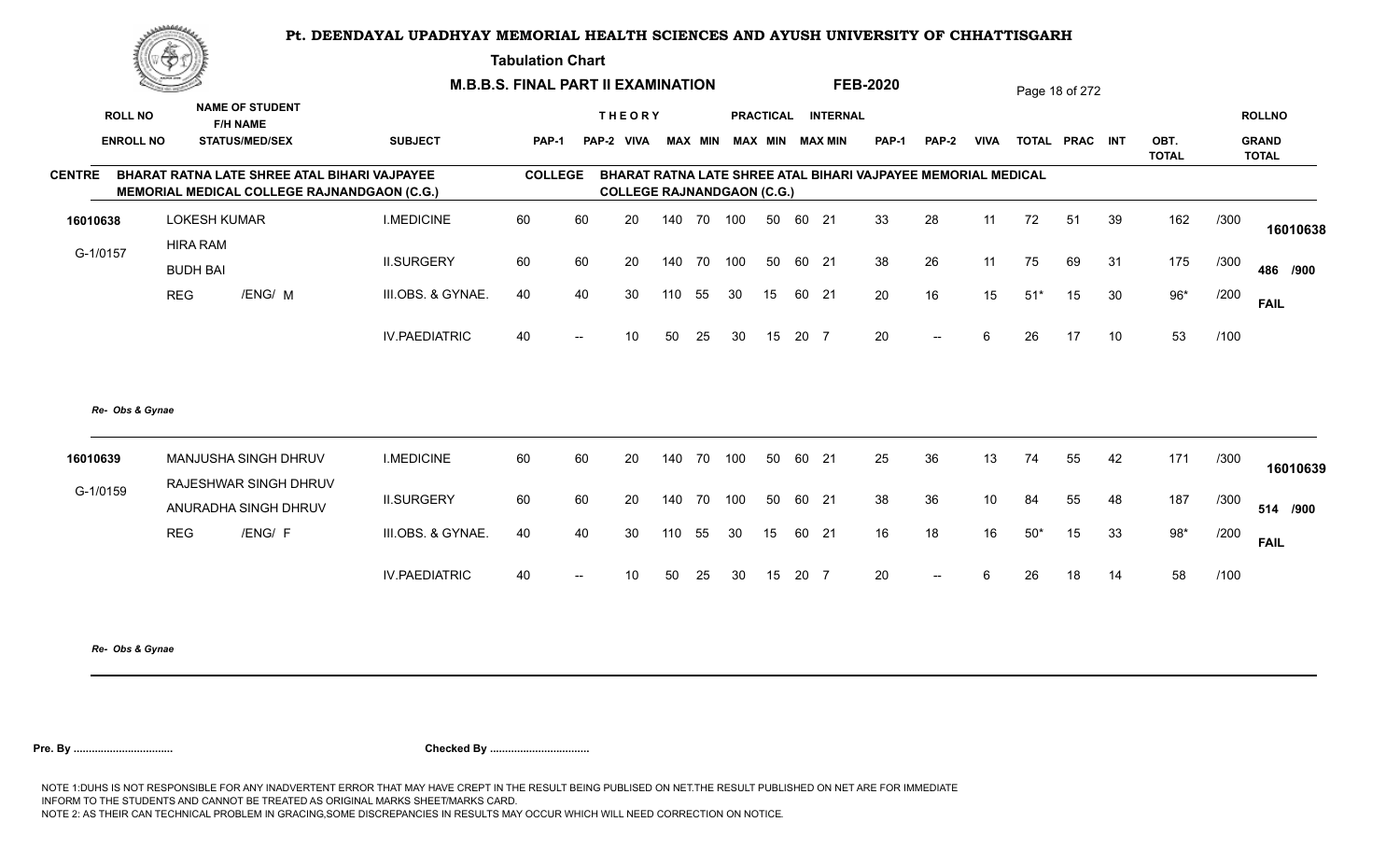**Tabulation Chart** 

|                  | <u>Congress</u>  |                                                                                                    |                      | <b>M.B.B.S. FINAL PART II EXAMINATION</b> |                   |                                   |     |                |     |                  |       |                        | <b>FEB-2020</b>                                               |              |                 |     | Page 19 of 272 |    |                      |      |                              |
|------------------|------------------|----------------------------------------------------------------------------------------------------|----------------------|-------------------------------------------|-------------------|-----------------------------------|-----|----------------|-----|------------------|-------|------------------------|---------------------------------------------------------------|--------------|-----------------|-----|----------------|----|----------------------|------|------------------------------|
| <b>ROLL NO</b>   |                  | <b>NAME OF STUDENT</b><br><b>F/H NAME</b>                                                          |                      |                                           |                   | <b>THEORY</b>                     |     |                |     | <b>PRACTICAL</b> |       | <b>INTERNAL</b>        |                                                               |              |                 |     |                |    |                      |      | <b>ROLLNO</b>                |
| <b>ENROLL NO</b> |                  | <b>STATUS/MED/SEX</b>                                                                              | <b>SUBJECT</b>       | PAP-1                                     |                   | PAP-2 VIVA                        |     | <b>MAX MIN</b> |     |                  |       | <b>MAX MIN MAX MIN</b> | <b>PAP-1</b>                                                  | <b>PAP-2</b> | <b>VIVA</b>     |     | TOTAL PRAC INT |    | OBT.<br><b>TOTAL</b> |      | <b>GRAND</b><br><b>TOTAL</b> |
| <b>CENTRE</b>    |                  | BHARAT RATNA LATE SHREE ATAL BIHARI VAJPAYEE<br><b>MEMORIAL MEDICAL COLLEGE RAJNANDGAON (C.G.)</b> |                      | <b>COLLEGE</b>                            |                   | <b>COLLEGE RAJNANDGAON (C.G.)</b> |     |                |     |                  |       |                        | BHARAT RATNA LATE SHREE ATAL BIHARI VAJPAYEE MEMORIAL MEDICAL |              |                 |     |                |    |                      |      |                              |
| 16010641         |                  | MAULSHREE GABEL                                                                                    | <b>I.MEDICINE</b>    | 60                                        | 60                | 20                                |     | 140 70 100     |     | 50               | 60 21 |                        | 36                                                            | 41           | 14              | 91  | 50             | 42 | 183                  | /300 | 16010641                     |
| G-1/0161         | <b>K K GABEL</b> | AHILYA GABEL                                                                                       | <b>II.SURGERY</b>    | 60                                        | 60                | 20                                | 140 | 70             | 100 | 50               | 60 21 |                        | 39                                                            | 30           | 10 <sup>°</sup> | 79  | 66             | 48 | 193                  | /300 | 546 /900                     |
|                  | <b>REG</b>       | /ENG/ F                                                                                            | III.OBS. & GYNAE.    | 40                                        | 40                | 30                                | 110 | 55             | 30  | 15               | 60 21 |                        | 20                                                            | 22           | 18              | 60  | 19             | 30 | 109                  | /200 | <b>PASS</b>                  |
|                  |                  |                                                                                                    | <b>IV.PAEDIATRIC</b> | 40                                        | $\hspace{0.05cm}$ | 10                                | 50  | 25             | 30  | 15               | 20 7  |                        | 20                                                            | $--$         | $\overline{7}$  | 27  | 21             | 13 | 61                   | /100 |                              |
|                  |                  |                                                                                                    |                      |                                           |                   |                                   |     |                |     |                  |       |                        |                                                               |              |                 |     |                |    |                      |      |                              |
| 16010642         |                  | <b>MEENAKSHI THAKUR</b><br><b>BIRBAL SINGH THAKUR</b>                                              | <b>I.MEDICINE</b>    | 60                                        | 60                | 20                                |     | 140 70         | 100 | 50               | 60 21 |                        | 47                                                            | 39           | 15              | 101 | 69             | 46 | 216                  | /300 | 16010642                     |
| G-1/0162         |                  | <b>SITA THAKUR</b>                                                                                 | <b>II.SURGERY</b>    | 60                                        | 60                | 20                                |     | 140 70         | 100 | 50               | 60 21 |                        | 33                                                            | 37           | 12              | 82  | 68             | 50 | 200                  | /300 | 609 /900                     |
|                  | <b>REG</b>       | /ENG/ F                                                                                            | III.OBS. & GYNAE.    | 40                                        | 40                | 30                                | 110 | 55             | 30  | 15               | 60 21 |                        | 22                                                            | 23           | 20              | 65  | 21             | 42 | 128                  | /200 | <b>PASS</b>                  |
|                  |                  |                                                                                                    | <b>IV.PAEDIATRIC</b> | 40                                        |                   | 10                                | 50  | 25             | 30  | 15               | 20 7  |                        | 25                                                            | $--$         |                 | 32  | 20             | 13 | 65                   | /100 |                              |
|                  |                  |                                                                                                    |                      |                                           |                   |                                   |     |                |     |                  |       |                        |                                                               |              |                 |     |                |    |                      |      |                              |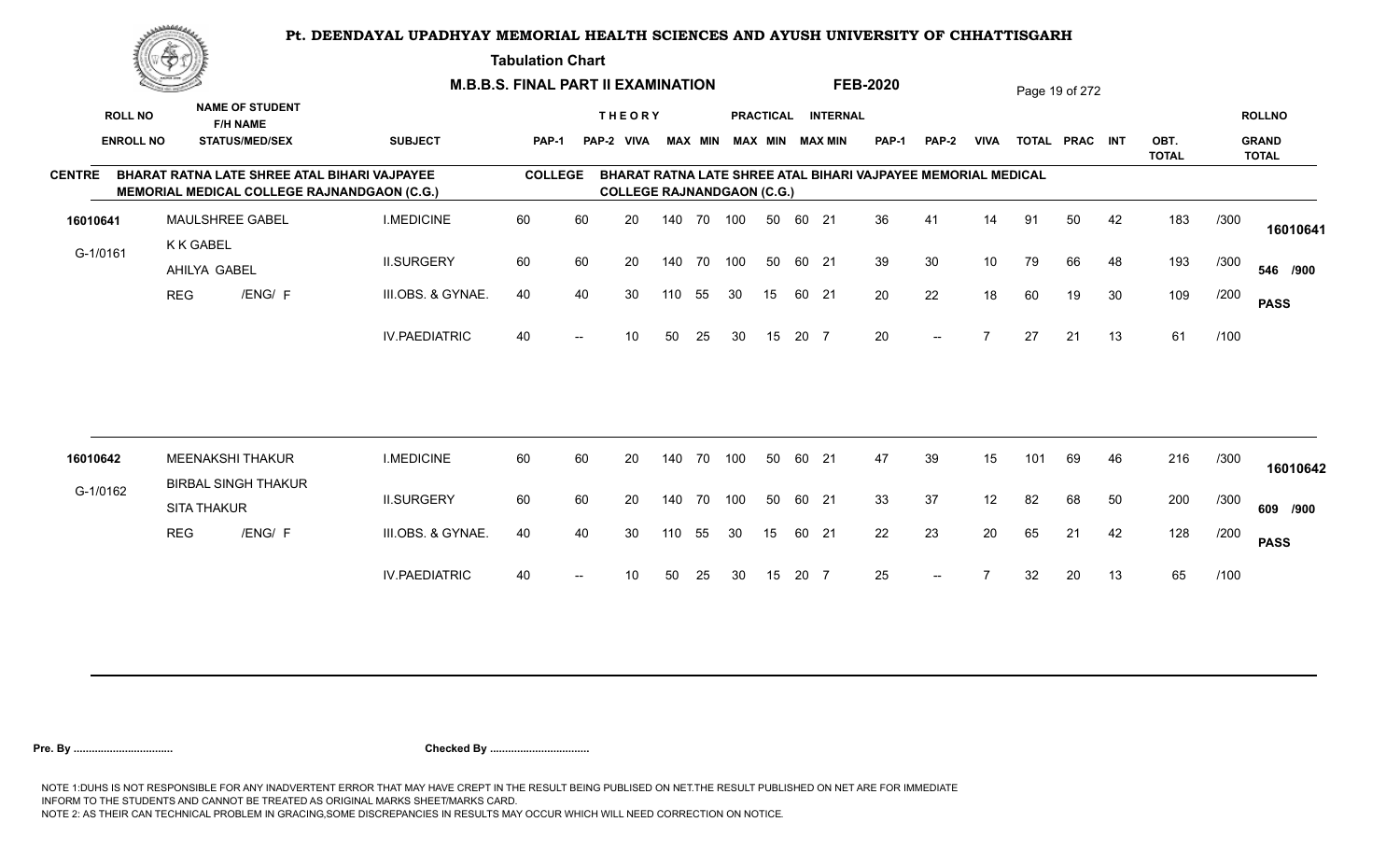**Tabulation Chart** 

|               | <u>Contact on the Contact of South States of South States and States of South States and States and States and States and States and States and States and States and States and States and States and States and States and Sta</u> |                    |                                                                    | <b>M.B.B.S. FINAL PART II EXAMINATION</b>                                                   |                |                   |                                   |     |                |     |    |       |                                              | <b>FEB-2020</b> |                                                               |             |     | Page 20 of 272 |    |              |        |                               |
|---------------|--------------------------------------------------------------------------------------------------------------------------------------------------------------------------------------------------------------------------------------|--------------------|--------------------------------------------------------------------|---------------------------------------------------------------------------------------------|----------------|-------------------|-----------------------------------|-----|----------------|-----|----|-------|----------------------------------------------|-----------------|---------------------------------------------------------------|-------------|-----|----------------|----|--------------|--------|-------------------------------|
|               | <b>ROLL NO</b><br><b>ENROLL NO</b>                                                                                                                                                                                                   |                    | <b>NAME OF STUDENT</b><br><b>F/H NAME</b><br><b>STATUS/MED/SEX</b> | <b>SUBJECT</b>                                                                              | <b>PAP-1</b>   |                   | <b>THEORY</b><br>PAP-2 VIVA       |     | <b>MAX MIN</b> |     |    |       | PRACTICAL INTERNAL<br><b>MAX MIN MAX MIN</b> | <b>PAP-1</b>    | <b>PAP-2</b>                                                  | <b>VIVA</b> |     | TOTAL PRAC INT |    | OBT.         |        | <b>ROLLNO</b><br><b>GRAND</b> |
|               |                                                                                                                                                                                                                                      |                    |                                                                    |                                                                                             |                |                   |                                   |     |                |     |    |       |                                              |                 |                                                               |             |     |                |    | <b>TOTAL</b> |        | <b>TOTAL</b>                  |
| <b>CENTRE</b> |                                                                                                                                                                                                                                      |                    |                                                                    | BHARAT RATNA LATE SHREE ATAL BIHARI VAJPAYEE<br>MEMORIAL MEDICAL COLLEGE RAJNANDGAON (C.G.) | <b>COLLEGE</b> |                   | <b>COLLEGE RAJNANDGAON (C.G.)</b> |     |                |     |    |       |                                              |                 | BHARAT RATNA LATE SHREE ATAL BIHARI VAJPAYEE MEMORIAL MEDICAL |             |     |                |    |              |        |                               |
| 16010643      |                                                                                                                                                                                                                                      | <b>MEGHA SINGH</b> |                                                                    | <b>I.MEDICINE</b>                                                                           | 60             | 60                | 20                                |     | 140 70         | 100 | 50 | 60 21 |                                              | 51              | 39                                                            | 13          | 103 | 57             | 50 | 210          | /300   | 16010643                      |
| G-1/0163      |                                                                                                                                                                                                                                      | <b>KIRAN SINGH</b> | <b>SHIV KUMAR SINGH</b>                                            | <b>II.SURGERY</b>                                                                           | 60             | 60                | 20                                |     | 140 70         | 100 | 50 | 60 21 |                                              | 38              | 50                                                            | 13          | 101 | 77             | 50 | 228          | D /300 | 645 /900                      |
|               |                                                                                                                                                                                                                                      | <b>REG</b>         | /ENG/ F                                                            | III.OBS. & GYNAE.                                                                           | 40             | 40                | 30                                | 110 | 55             | 30  | 15 | 60 21 |                                              | 30              | 28                                                            | 17          | 75  | 20             | 40 | 135          | /200   | <b>PASS</b>                   |
|               |                                                                                                                                                                                                                                      |                    |                                                                    | <b>IV.PAEDIATRIC</b>                                                                        | 40             | $--$              | 10                                | 50  | 25             | 30  | 15 | 20 7  |                                              | 29              | $--$                                                          |             | 36  | 20             | 16 | 72           | /100   |                               |
|               |                                                                                                                                                                                                                                      |                    |                                                                    |                                                                                             |                |                   |                                   |     |                |     |    |       |                                              |                 |                                                               |             |     |                |    |              |        |                               |
| 16010644      |                                                                                                                                                                                                                                      | NEELAM DHRUW       |                                                                    | <b>I.MEDICINE</b>                                                                           | 60             | 60                | 20                                |     | 140 70         | 100 | 50 | 60 21 |                                              | 34              | 36                                                            | 13          | 83  | 53             | 36 | 172          | /300   | 16010644                      |
| G-1/0164      |                                                                                                                                                                                                                                      | <b>RAJKUMARI</b>   | FIRATRAM DHURW                                                     | <b>II.SURGERY</b>                                                                           | 60             | 60                | 20                                |     | 140 70         | 100 | 50 | 60 21 |                                              | 29              | 31                                                            | 11          | 71  | 58             | 52 | 181          | /300   | 520 /900                      |
|               |                                                                                                                                                                                                                                      | <b>REG</b>         | /ENG/ F                                                            | III.OBS. & GYNAE.                                                                           | 40             | 40                | 30                                | 110 | 55             | 30  | 15 | 60 21 |                                              | 22              | 22                                                            | 16          | 60  | 21             | 30 | 111          | /200   | <b>PASS</b>                   |
|               |                                                                                                                                                                                                                                      |                    |                                                                    | <b>IV.PAEDIATRIC</b>                                                                        | 40             | $\hspace{0.05cm}$ | 10                                | 50  | 25             | 30  | 15 | 20 7  |                                              | 20              | $\overline{\phantom{a}}$                                      | 6           | 26  | 18             | 12 | 56           | /100   |                               |
|               |                                                                                                                                                                                                                                      |                    |                                                                    |                                                                                             |                |                   |                                   |     |                |     |    |       |                                              |                 |                                                               |             |     |                |    |              |        |                               |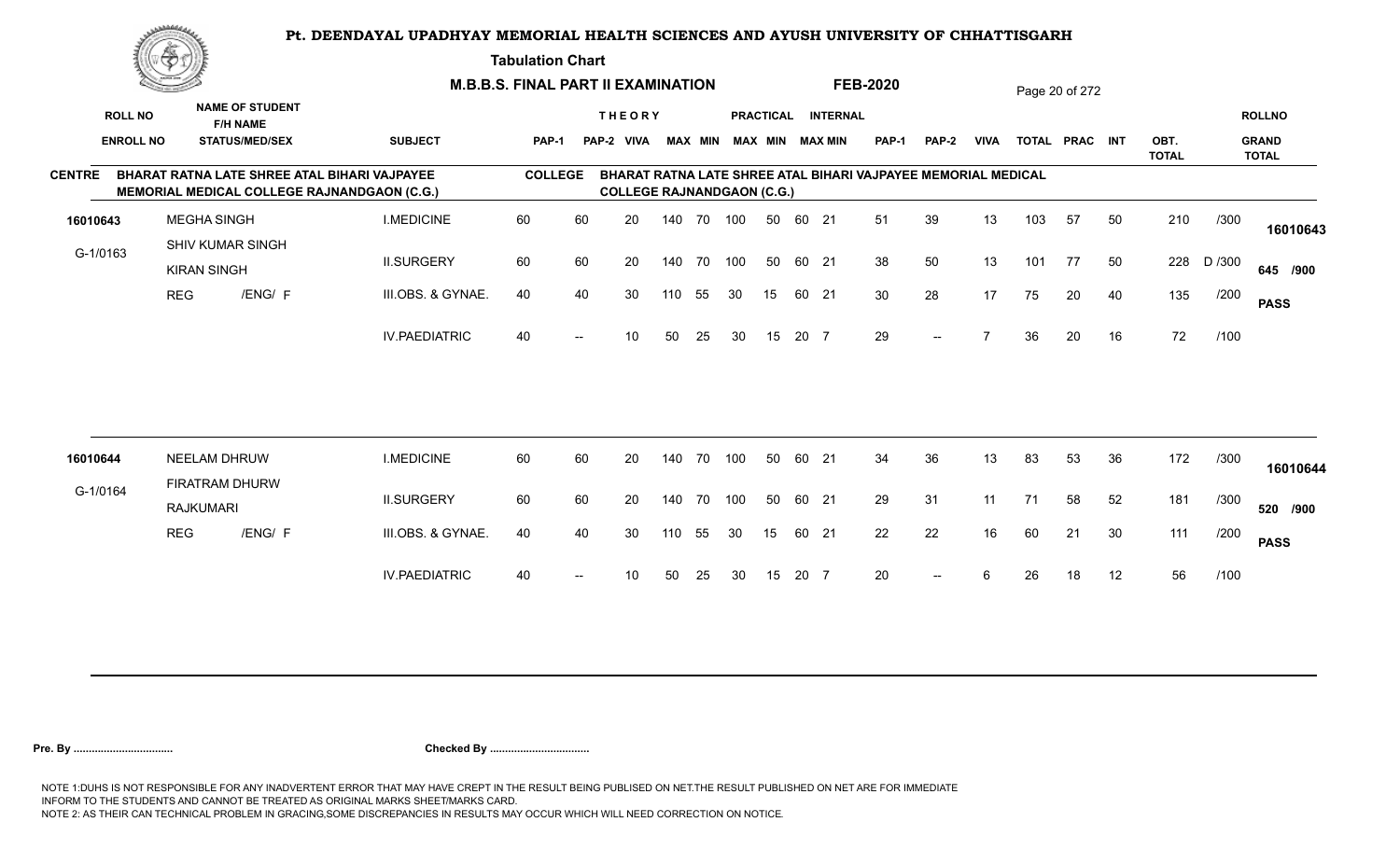#### **Tabulation Chart**

|                  | <u>Contraction of the Sea</u> |                                                                                             |                      | <b>M.B.B.S. FINAL PART II EXAMINATION</b> |                          |                                    |            |    |     |                  |       |                 | <b>FEB-2020</b>                                               |       |                |     | Page 21 of 272 |    |                      |      |                              |
|------------------|-------------------------------|---------------------------------------------------------------------------------------------|----------------------|-------------------------------------------|--------------------------|------------------------------------|------------|----|-----|------------------|-------|-----------------|---------------------------------------------------------------|-------|----------------|-----|----------------|----|----------------------|------|------------------------------|
| <b>ROLL NO</b>   |                               | <b>NAME OF STUDENT</b><br><b>F/H NAME</b>                                                   |                      |                                           |                          | <b>THEORY</b>                      |            |    |     | <b>PRACTICAL</b> |       | <b>INTERNAL</b> |                                                               |       |                |     |                |    |                      |      | <b>ROLLNO</b>                |
| <b>ENROLL NO</b> |                               | <b>STATUS/MED/SEX</b>                                                                       | <b>SUBJECT</b>       | <b>PAP-1</b>                              |                          | PAP-2 VIVA MAX MIN MAX MIN MAX MIN |            |    |     |                  |       |                 | PAP-1                                                         | PAP-2 | <b>VIVA</b>    |     | TOTAL PRAC INT |    | OBT.<br><b>TOTAL</b> |      | <b>GRAND</b><br><b>TOTAL</b> |
| <b>CENTRE</b>    |                               | BHARAT RATNA LATE SHREE ATAL BIHARI VAJPAYEE<br>MEMORIAL MEDICAL COLLEGE RAJNANDGAON (C.G.) |                      | <b>COLLEGE</b>                            |                          | <b>COLLEGE RAJNANDGAON (C.G.)</b>  |            |    |     |                  |       |                 | BHARAT RATNA LATE SHREE ATAL BIHARI VAJPAYEE MEMORIAL MEDICAL |       |                |     |                |    |                      |      |                              |
| 16010645         |                               | NEHA CHOUDHARY                                                                              | <b>I.MEDICINE</b>    | 60                                        | 60                       | 20                                 | 140 70 100 |    |     | 50               | 60 21 |                 | 46                                                            | 42    | 14             | 102 | 60             | 50 | 212                  | /300 | 16010645                     |
| G-1/0165         |                               | NAVRATAN CHOUDHARY<br><b>IUSHA CHOUDHARY</b>                                                | <b>II.SURGERY</b>    | 60                                        | 60                       | 20                                 | 140 70 100 |    |     | 50               | 60 21 |                 | 35                                                            | 32    | 13             | 80  | 76             | 54 | 210                  | /300 | 618 /900                     |
|                  | <b>REG</b>                    | /ENG/ F                                                                                     | III.OBS. & GYNAE.    | 40                                        | 40                       | 30                                 | 110        | 55 | 30  | 15               | 60 21 |                 | 27                                                            | 27    | 16             | 70  | 21             | 40 | 131                  | /200 | <b>PASS</b>                  |
|                  |                               |                                                                                             | <b>IV.PAEDIATRIC</b> | 40                                        | $\overline{\phantom{a}}$ | 10                                 | 50         | 25 | 30  | 15               | 20 7  |                 | 24                                                            | $--$  |                | 31  | 20             | 14 | 65                   | /100 |                              |
|                  |                               |                                                                                             |                      |                                           |                          |                                    |            |    |     |                  |       |                 |                                                               |       |                |     |                |    |                      |      |                              |
| 16010646         |                               | <b>NEHA SAHU</b>                                                                            | <b>I.MEDICINE</b>    | 60                                        | 60                       | 20                                 | 140 70     |    | 100 | 50               | 60 21 |                 | 40                                                            | 45    | 14             | 99  | 59             | 48 | 206                  | /300 | 16010646                     |
| G-1/0166         | J P SAHU                      | SHAKUNTALA SAHU                                                                             | <b>II.SURGERY</b>    | 60                                        | 60                       | 20                                 | 140        | 70 | 100 | 50               | 60 21 |                 | 29                                                            | 30    | 14             | 73  | 72             | 50 | 195                  | /300 | 584 /900                     |
|                  | <b>REG</b>                    | /ENG/ F                                                                                     | III.OBS. & GYNAE.    | 40                                        | 40                       | 30                                 | 110        | 55 | 30  | 15               | 60 21 |                 | 28                                                            | 24    | 16             | 68  | 19             | 32 | 119                  | /200 | <b>PASS</b>                  |
|                  |                               |                                                                                             | <b>IV.PAEDIATRIC</b> | 40                                        | $--$                     | 10                                 | 50         | 25 | 30  | 15               | 20 7  |                 | 22                                                            | $--$  | $\overline{7}$ | 29  | 21             | 14 | 64                   | /100 |                              |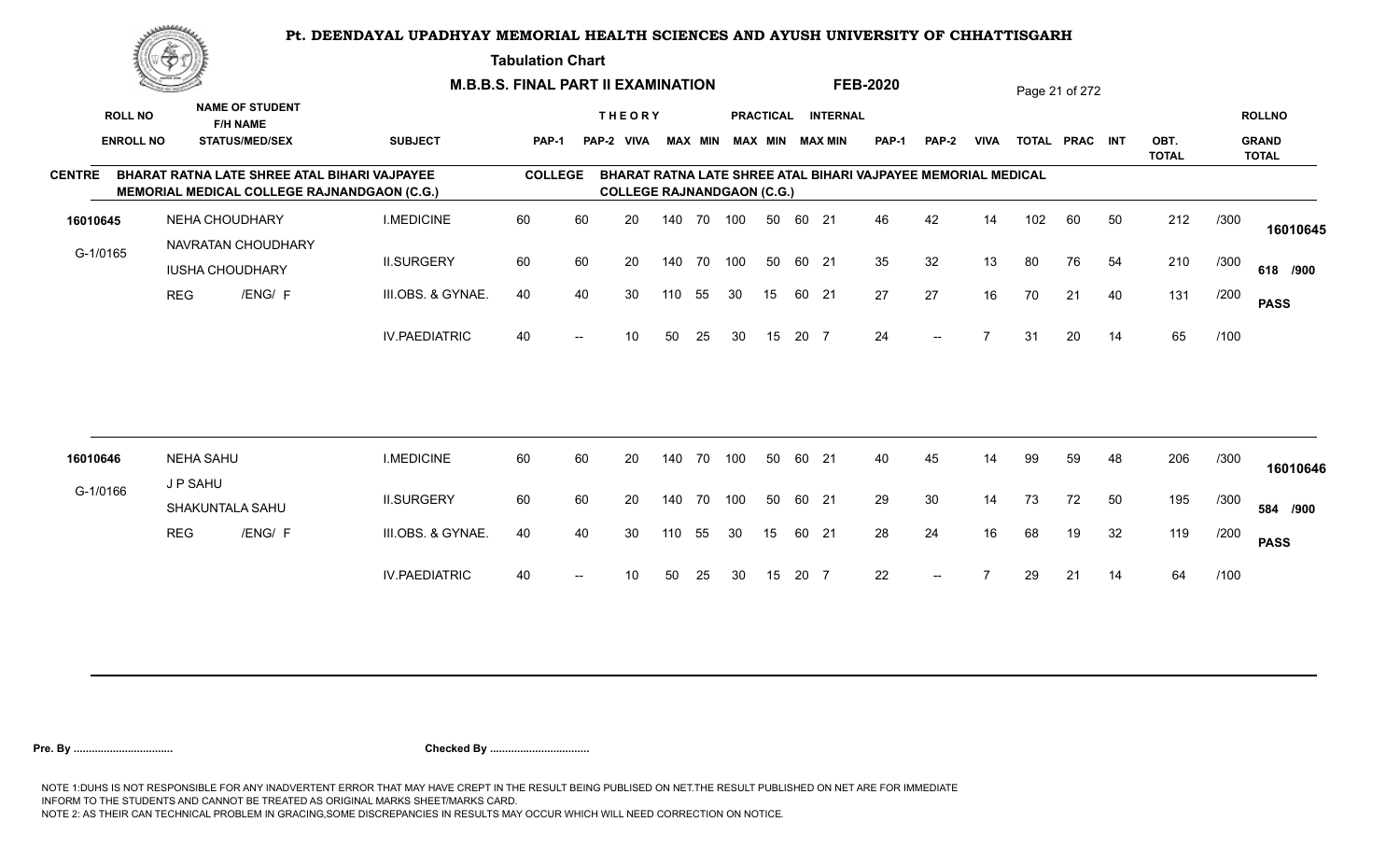**Tabulation Chart** 

|               | <u>Concession of the Sea</u>       |                       |                                                                                             |                      | <b>M.B.B.S. FINAL PART II EXAMINATION</b> |                          |                                   |     |                |     |    |       |                                              | <b>FEB-2020</b>                                               |                          |                |     | Page 22 of 272 |    |                      |        |                               |
|---------------|------------------------------------|-----------------------|---------------------------------------------------------------------------------------------|----------------------|-------------------------------------------|--------------------------|-----------------------------------|-----|----------------|-----|----|-------|----------------------------------------------|---------------------------------------------------------------|--------------------------|----------------|-----|----------------|----|----------------------|--------|-------------------------------|
|               | <b>ROLL NO</b><br><b>ENROLL NO</b> |                       | <b>NAME OF STUDENT</b><br><b>F/H NAME</b><br><b>STATUS/MED/SEX</b>                          | <b>SUBJECT</b>       | PAP-1                                     |                          | <b>THEORY</b><br>PAP-2 VIVA       |     | <b>MAX MIN</b> |     |    |       | PRACTICAL INTERNAL<br><b>MAX MIN MAX MIN</b> | <b>PAP-1</b>                                                  | <b>PAP-2</b>             | <b>VIVA</b>    |     | TOTAL PRAC INT |    | OBT.<br><b>TOTAL</b> |        | <b>ROLLNO</b><br><b>GRAND</b> |
| <b>CENTRE</b> |                                    |                       | BHARAT RATNA LATE SHREE ATAL BIHARI VAJPAYEE<br>MEMORIAL MEDICAL COLLEGE RAJNANDGAON (C.G.) |                      | <b>COLLEGE</b>                            |                          | <b>COLLEGE RAJNANDGAON (C.G.)</b> |     |                |     |    |       |                                              | BHARAT RATNA LATE SHREE ATAL BIHARI VAJPAYEE MEMORIAL MEDICAL |                          |                |     |                |    |                      |        | <b>TOTAL</b>                  |
| 16010647      |                                    | <b>NUSHRAT FATIMA</b> |                                                                                             | <b>I.MEDICINE</b>    | 60                                        | 60                       | 20                                |     | 140 70 100     |     | 50 | 60 21 |                                              | 39                                                            | 48                       | 14             | 101 | 55             | 48 | 204                  | /300   | 16010647                      |
| G-1/0167      |                                    | <b>GULNAZ</b>         | SAYED HASI ABBAAS ALI                                                                       | <b>II.SURGERY</b>    | 60                                        | 60                       | 20                                |     | 140 70         | 100 | 50 | 60 21 |                                              | 31                                                            | 33                       | 14             | 78  | 79             | 50 | 207                  | /300   | 609 /900                      |
|               |                                    | <b>REG</b>            | /ENG/ F                                                                                     | III.OBS. & GYNAE.    | 40                                        | 40                       | 30                                | 110 | 55             | 30  | 15 | 60 21 |                                              | 27                                                            | 25                       | 18             | 70  | 21             | 42 | 133                  | /200   | <b>PASS</b>                   |
|               |                                    |                       |                                                                                             | <b>IV.PAEDIATRIC</b> | 40                                        | $\overline{\phantom{a}}$ | 10                                | 50  | 25             | 30  | 15 | 20 7  |                                              | 25                                                            | $\overline{\phantom{a}}$ | $\overline{7}$ | 32  | 21             | 12 | 65                   | /100   |                               |
|               |                                    |                       |                                                                                             |                      |                                           |                          |                                   |     |                |     |    |       |                                              |                                                               |                          |                |     |                |    |                      |        |                               |
| 16010649      |                                    |                       | PRACHI UMBARKAR<br>SANJAY UMBARKAR                                                          | <b>I.MEDICINE</b>    | 60                                        | 60                       | 20                                |     | 140 70         | 100 | 50 | 60 21 |                                              | 47                                                            | 40                       | 14             | 101 | 54             | 48 | 203                  | /300   | 16010649                      |
| G-1/0170      |                                    |                       | SANGITAUMBARKAR                                                                             | <b>II.SURGERY</b>    | 60                                        | 60                       | 20                                | 140 | 70             | 100 | 50 | 60 21 |                                              | 40                                                            | 37                       | 15             | 92  | 82             | 51 | 225                  | D /300 | 641 /900                      |
|               |                                    | <b>REG</b>            | /ENG/ F                                                                                     | III.OBS. & GYNAE.    | 40                                        | 40                       | 30                                | 110 | 55             | 30  | 15 | 60 21 |                                              | 32                                                            | 28                       | 17             | 77  | 19             | 47 | 143                  | /200   | <b>PASS</b>                   |
|               |                                    |                       |                                                                                             | <b>IV.PAEDIATRIC</b> | 40                                        | $\overline{\phantom{a}}$ | 10 <sup>1</sup>                   | 50  | 25             | 30  | 15 | 20 7  |                                              | 29                                                            | $\overline{\phantom{a}}$ | 8              | 37  | 20             | 13 | 70                   | /100   |                               |
|               |                                    |                       |                                                                                             |                      |                                           |                          |                                   |     |                |     |    |       |                                              |                                                               |                          |                |     |                |    |                      |        |                               |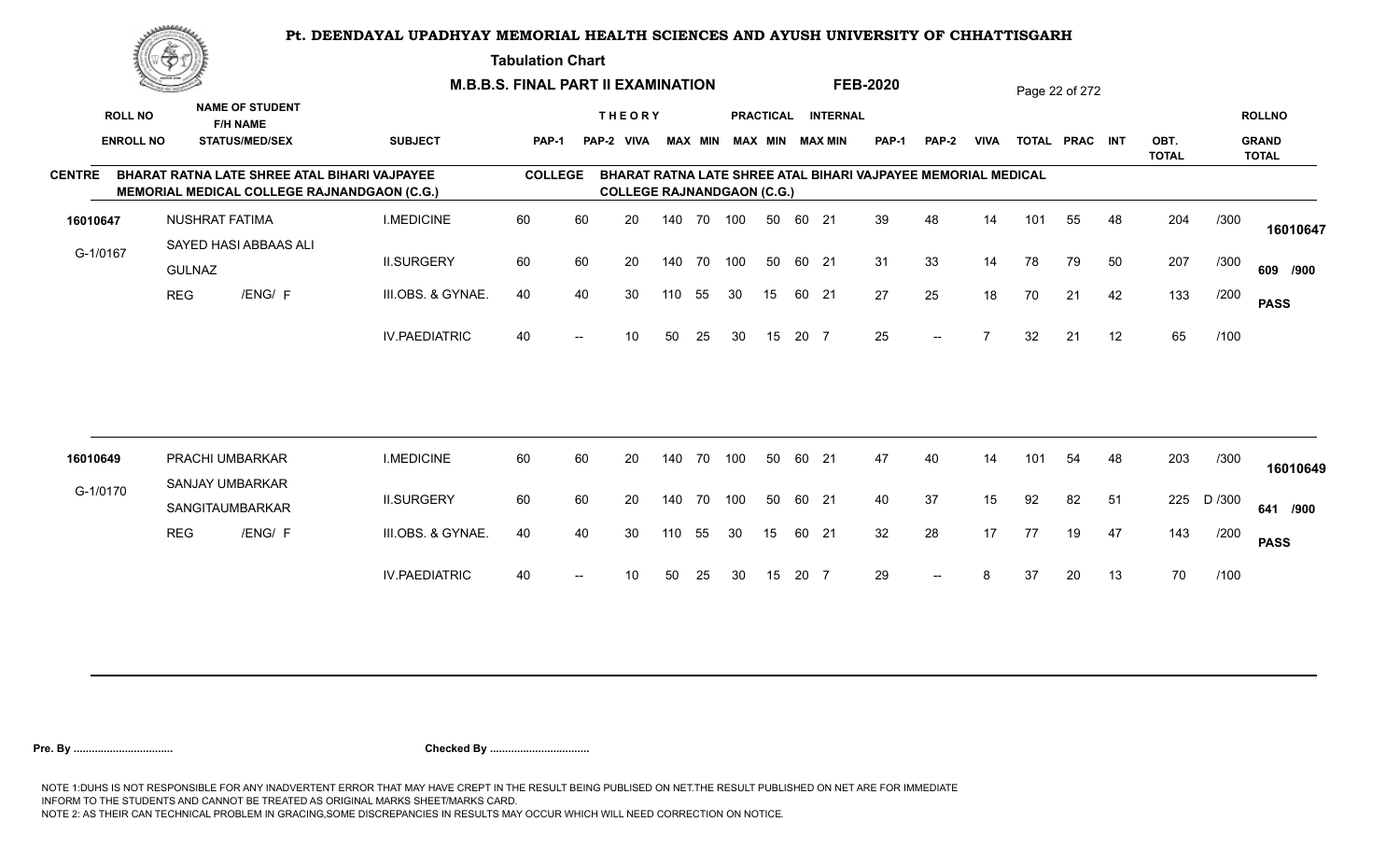**Tabulation Chart** 

|               | <u>Concession of the Sea</u>       |                       |                                                                                             |                      | <b>M.B.B.S. FINAL PART II EXAMINATION</b> |                   |                                   |     |                |     |                  |       |                                           | <b>FEB-2020</b>                                               |              |             |    | Page 23 of 272 |    |                      |      |                                               |
|---------------|------------------------------------|-----------------------|---------------------------------------------------------------------------------------------|----------------------|-------------------------------------------|-------------------|-----------------------------------|-----|----------------|-----|------------------|-------|-------------------------------------------|---------------------------------------------------------------|--------------|-------------|----|----------------|----|----------------------|------|-----------------------------------------------|
|               | <b>ROLL NO</b><br><b>ENROLL NO</b> |                       | <b>NAME OF STUDENT</b><br><b>F/H NAME</b><br><b>STATUS/MED/SEX</b>                          | <b>SUBJECT</b>       | PAP-1                                     |                   | <b>THEORY</b><br>PAP-2 VIVA       |     | <b>MAX MIN</b> |     | <b>PRACTICAL</b> |       | <b>INTERNAL</b><br><b>MAX MIN MAX MIN</b> | <b>PAP-1</b>                                                  | <b>PAP-2</b> | <b>VIVA</b> |    | TOTAL PRAC INT |    | OBT.<br><b>TOTAL</b> |      | <b>ROLLNO</b><br><b>GRAND</b><br><b>TOTAL</b> |
| <b>CENTRE</b> |                                    |                       | BHARAT RATNA LATE SHREE ATAL BIHARI VAJPAYEE<br>MEMORIAL MEDICAL COLLEGE RAJNANDGAON (C.G.) |                      | <b>COLLEGE</b>                            |                   | <b>COLLEGE RAJNANDGAON (C.G.)</b> |     |                |     |                  |       |                                           | BHARAT RATNA LATE SHREE ATAL BIHARI VAJPAYEE MEMORIAL MEDICAL |              |             |    |                |    |                      |      |                                               |
| 16010650      |                                    |                       | PRAVEEN KUMAR SAHU                                                                          | <b>I.MEDICINE</b>    | 60                                        | 60                | 20                                |     | 140 70 100     |     | 50               | 60 21 |                                           | 40                                                            | 35           | 14          | 89 | 58             | 43 | 190                  | /300 | 16010650                                      |
| G-1/0171      |                                    | <b>SHAIL SAHU</b>     | RAMSANJEEWAN SAHU                                                                           | <b>II.SURGERY</b>    | 60                                        | 60                | 20                                |     | 140 70         | 100 | 50               | 60 21 |                                           | 35                                                            | 33           | 13          | 81 | 78             | 48 | 207                  | /300 | 586 /900                                      |
|               |                                    | <b>REG</b>            | /ENG/ M                                                                                     | III.OBS. & GYNAE.    | 40                                        | 40                | 30                                | 110 | 55             | 30  | 15               | 60 21 |                                           | 29                                                            | 20           | 19          | 68 | 19             | 40 | 127                  | /200 | <b>PASS</b>                                   |
|               |                                    |                       |                                                                                             | <b>IV.PAEDIATRIC</b> | 40                                        | $\hspace{0.05cm}$ | 10                                | 50  | 25             | 30  | 15               | 20 7  |                                           | 25                                                            | $--$         |             | 32 | 17             | 13 | 62                   | /100 |                                               |
|               |                                    |                       |                                                                                             |                      |                                           |                   |                                   |     |                |     |                  |       |                                           |                                                               |              |             |    |                |    |                      |      |                                               |
| 16010651      |                                    |                       | PRAVIN KUMAR MISHRA<br>DINESH PRASAD MISHRA                                                 | <b>I.MEDICINE</b>    | 60                                        | 60                | 20                                | 140 | 70             | 100 | 50               | 60 21 |                                           | 39                                                            | 46           | 12          | 97 | 56             | 38 | 191                  | /300 | 16010651                                      |
| G-1/0172      |                                    | <b>GAYATRI MISHRA</b> |                                                                                             | <b>II.SURGERY</b>    | 60                                        | 60                | 20                                | 140 | 70             | 100 | 50               | 60 21 |                                           | 32                                                            | 35           | 10          | 77 | 59             | 48 | 184                  | /300 | 548 /900                                      |
|               |                                    | <b>REG</b>            | /ENG/ M                                                                                     | III.OBS. & GYNAE.    | 40                                        | 40                | 30                                | 110 | 55             | 30  | 15               | 60 21 |                                           | 22                                                            | 23           | 15          | 60 | 18             | 40 | 118                  | /200 | <b>PASS</b>                                   |
|               |                                    |                       |                                                                                             | <b>IV.PAEDIATRIC</b> | 40                                        | $--$              | 10 <sup>°</sup>                   | 50  | 25             | 30  | 15               | 20 7  |                                           | 22                                                            | $--$         | 5           | 27 | 16             | 12 | 55                   | /100 |                                               |
|               |                                    |                       |                                                                                             |                      |                                           |                   |                                   |     |                |     |                  |       |                                           |                                                               |              |             |    |                |    |                      |      |                                               |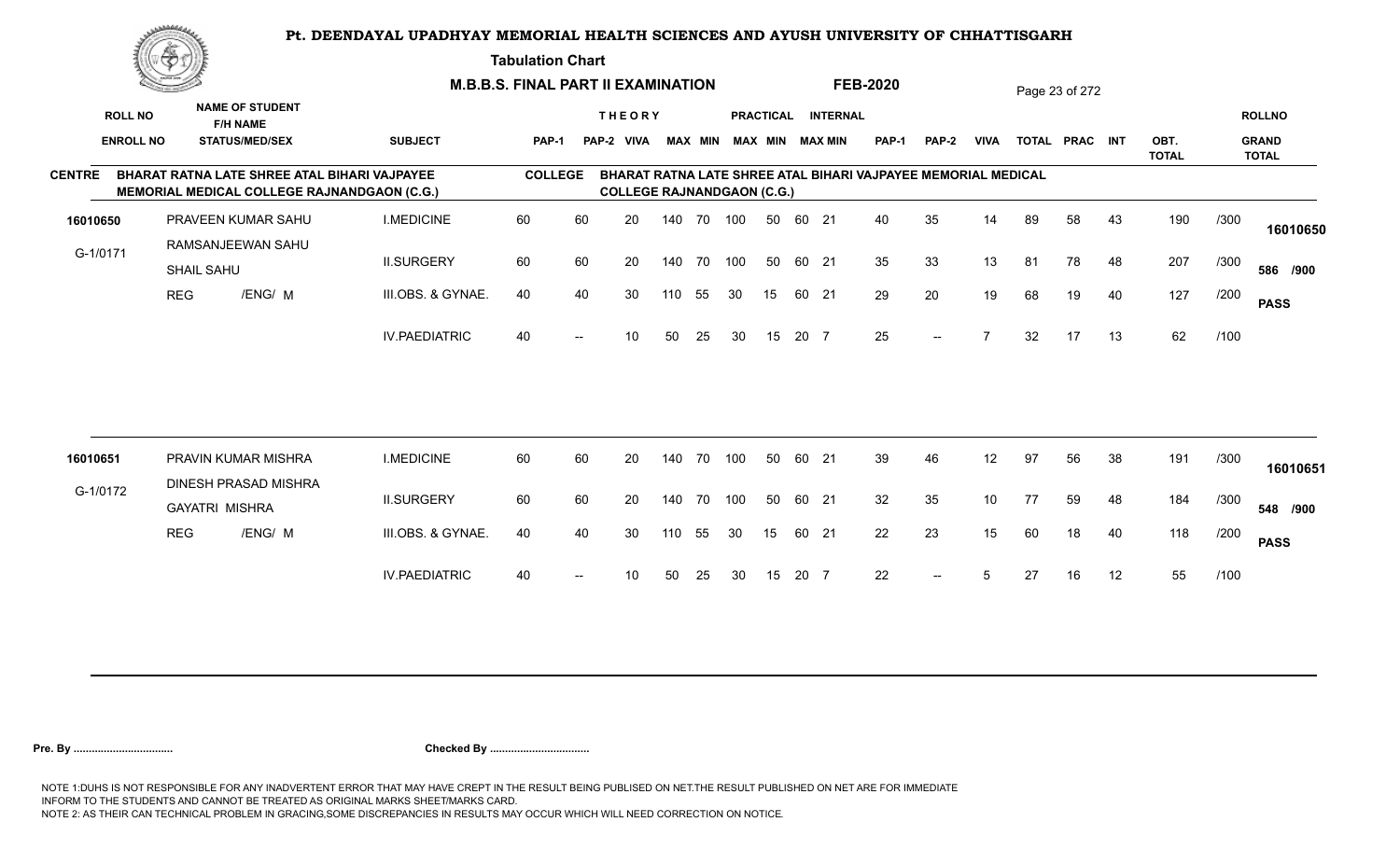**Tabulation Chart** 

|               | <u>Contact on the Contact of South States of South States and States of South States and States and States and States and States and States and States and States and States and States and States and States and States and Sta</u> |                                      |                                           | <b>M.B.B.S. FINAL PART II EXAMINATION</b>                                                   |                |    |                                   |     |                |     |    |       |                        | <b>FEB-2020</b>                                               |              |                 |    | Page 24 of 272 |    |                      |      |                              |
|---------------|--------------------------------------------------------------------------------------------------------------------------------------------------------------------------------------------------------------------------------------|--------------------------------------|-------------------------------------------|---------------------------------------------------------------------------------------------|----------------|----|-----------------------------------|-----|----------------|-----|----|-------|------------------------|---------------------------------------------------------------|--------------|-----------------|----|----------------|----|----------------------|------|------------------------------|
|               | <b>ROLL NO</b>                                                                                                                                                                                                                       |                                      | <b>NAME OF STUDENT</b><br><b>F/H NAME</b> |                                                                                             |                |    | <b>THEORY</b>                     |     |                |     |    |       | PRACTICAL INTERNAL     |                                                               |              |                 |    |                |    |                      |      | <b>ROLLNO</b>                |
|               | <b>ENROLL NO</b>                                                                                                                                                                                                                     |                                      | <b>STATUS/MED/SEX</b>                     | <b>SUBJECT</b>                                                                              | <b>PAP-1</b>   |    | PAP-2 VIVA                        |     | <b>MAX MIN</b> |     |    |       | <b>MAX MIN MAX MIN</b> | <b>PAP-1</b>                                                  | <b>PAP-2</b> | <b>VIVA</b>     |    | TOTAL PRAC INT |    | OBT.<br><b>TOTAL</b> |      | <b>GRAND</b><br><b>TOTAL</b> |
| <b>CENTRE</b> |                                                                                                                                                                                                                                      |                                      |                                           | BHARAT RATNA LATE SHREE ATAL BIHARI VAJPAYEE<br>MEMORIAL MEDICAL COLLEGE RAJNANDGAON (C.G.) | <b>COLLEGE</b> |    | <b>COLLEGE RAJNANDGAON (C.G.)</b> |     |                |     |    |       |                        | BHARAT RATNA LATE SHREE ATAL BIHARI VAJPAYEE MEMORIAL MEDICAL |              |                 |    |                |    |                      |      |                              |
| 16010652      |                                                                                                                                                                                                                                      | PREMA KUJUR                          |                                           | <b>I.MEDICINE</b>                                                                           | 60             | 60 | 20                                |     | 140 70 100     |     | 50 | 60 21 |                        | 35                                                            | 36           | 12              | 83 | 50             | 40 | 173                  | /300 | 16010652                     |
| G-1/0173      |                                                                                                                                                                                                                                      | SUSHIL KUJUR<br><b>SUSHMA</b>        |                                           | <b>II.SURGERY</b>                                                                           | 60             | 60 | 20                                |     | 140 70         | 100 | 50 | 60 21 |                        | 29                                                            | 33           | 12              | 74 | 69             | 49 | 192                  | /300 | 523 /900                     |
|               | <b>REG</b>                                                                                                                                                                                                                           |                                      | /ENG/ F                                   | III.OBS. & GYNAE.                                                                           | 40             | 40 | 30                                | 110 | 55             | 30  | 15 | 60 21 |                        | 21                                                            | 20           | 16              | 57 | 16             | 30 | 103                  | /200 | <b>PASS</b>                  |
|               |                                                                                                                                                                                                                                      |                                      |                                           | <b>IV.PAEDIATRIC</b>                                                                        | 40             |    | 10                                | 50  | 25             | 30  | 15 | 20 7  |                        | 23                                                            | $--$         | 5               | 28 | 16             | 11 | 55                   | /100 |                              |
|               |                                                                                                                                                                                                                                      |                                      |                                           |                                                                                             |                |    |                                   |     |                |     |    |       |                        |                                                               |              |                 |    |                |    |                      |      |                              |
| 16010653      |                                                                                                                                                                                                                                      | PRITI PORTEY<br><b>KAUSHAL SINGH</b> |                                           | <b>I.MEDICINE</b>                                                                           | 60             | 60 | 20                                | 140 | 70             | 100 | 50 | 60 21 |                        | 33                                                            | 34           | 13              | 80 | 52             | 43 | 175                  | /300 | 16010653                     |
| G-1/0174      |                                                                                                                                                                                                                                      | <b>NIRMALA BAI</b>                   |                                           | <b>II.SURGERY</b>                                                                           | 60             | 60 | 20                                |     | 140 70         | 100 | 50 | 60 21 |                        | 27                                                            | 38           | 10 <sup>°</sup> | 75 | 58             | 44 | 177                  | /300 | 519 /900                     |
|               | <b>REG</b>                                                                                                                                                                                                                           |                                      | /ENG/ F                                   | III.OBS. & GYNAE.                                                                           | 40             | 40 | 30                                | 110 | 55             | 30  | 15 | 60 21 |                        | 21                                                            | 20           | 19              | 60 | 16             | 33 | 109                  | /200 | <b>PASS</b>                  |
|               |                                                                                                                                                                                                                                      |                                      |                                           | <b>IV.PAEDIATRIC</b>                                                                        | 40             |    | 10                                | 50  | 25             | 30  | 15 | 20 7  |                        | 21                                                            | $--$         | 6               | 27 | 18             | 13 | 58                   | /100 |                              |
|               |                                                                                                                                                                                                                                      |                                      |                                           |                                                                                             |                |    |                                   |     |                |     |    |       |                        |                                                               |              |                 |    |                |    |                      |      |                              |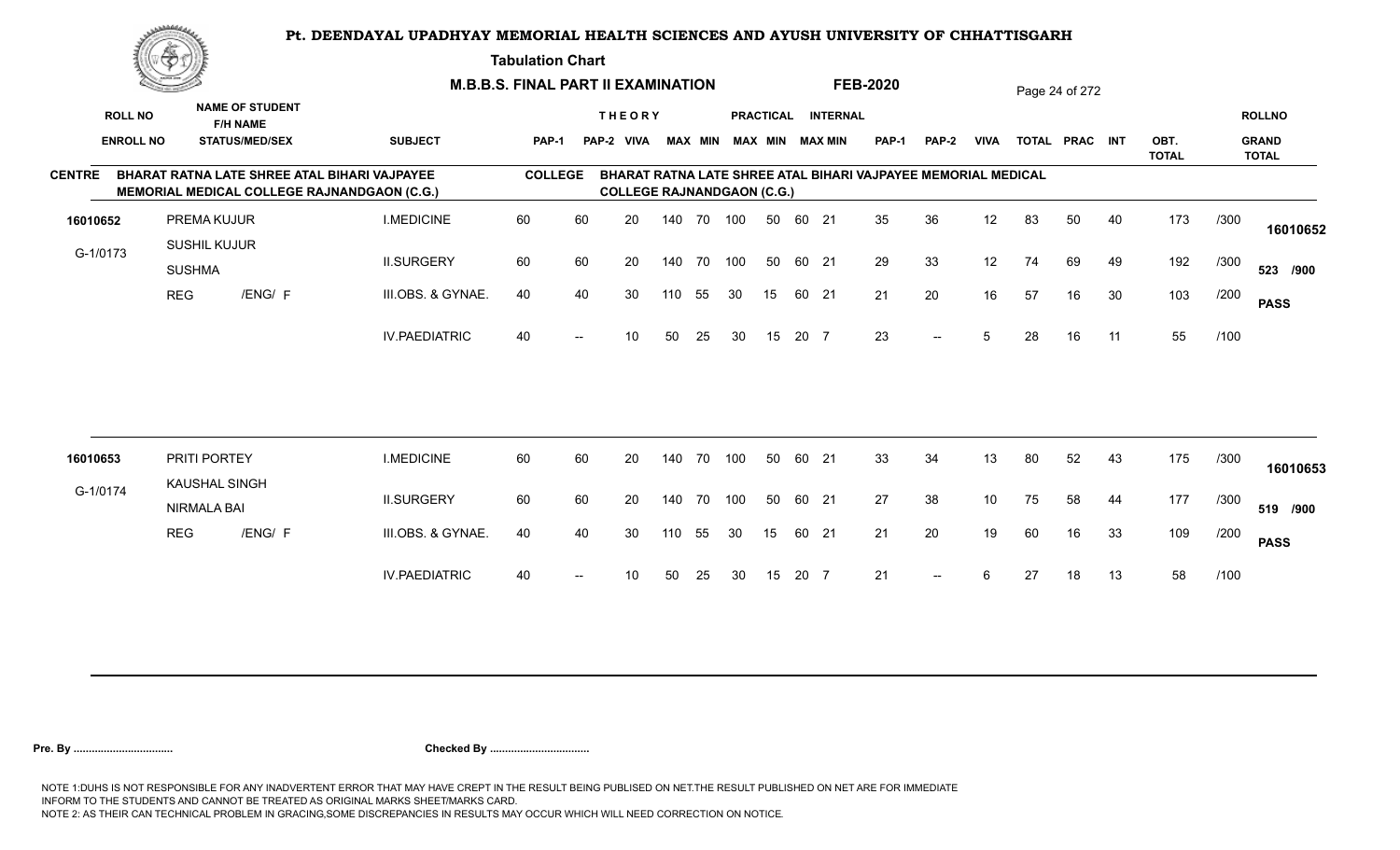**Tabulation Chart** 

|                  | <u>Contraction of the Contract of the Contract of the Contract of the Contract of the Contract of the Contract of the Contract of the Contract of the Contract of the Contract of the Contract of the Contract of the Contract o</u> |                                                     |                        |                                                                                                    | <b>M.B.B.S. FINAL PART II EXAMINATION</b> |    |                                   |        |                |     |                  |       |                        | <b>FEB-2020</b>                                               |              |                 |     | Page 25 of 272 |    |                      |      |                              |
|------------------|--------------------------------------------------------------------------------------------------------------------------------------------------------------------------------------------------------------------------------------|-----------------------------------------------------|------------------------|----------------------------------------------------------------------------------------------------|-------------------------------------------|----|-----------------------------------|--------|----------------|-----|------------------|-------|------------------------|---------------------------------------------------------------|--------------|-----------------|-----|----------------|----|----------------------|------|------------------------------|
| <b>ROLL NO</b>   |                                                                                                                                                                                                                                      | <b>F/H NAME</b>                                     | <b>NAME OF STUDENT</b> |                                                                                                    |                                           |    | <b>THEORY</b>                     |        |                |     | <b>PRACTICAL</b> |       | <b>INTERNAL</b>        |                                                               |              |                 |     |                |    |                      |      | <b>ROLLNO</b>                |
| <b>ENROLL NO</b> |                                                                                                                                                                                                                                      | <b>STATUS/MED/SEX</b>                               |                        | <b>SUBJECT</b>                                                                                     | <b>PAP-1</b>                              |    | PAP-2 VIVA                        |        | <b>MAX MIN</b> |     |                  |       | <b>MAX MIN MAX MIN</b> | <b>PAP-1</b>                                                  | <b>PAP-2</b> | <b>VIVA</b>     |     | TOTAL PRAC INT |    | OBT.<br><b>TOTAL</b> |      | <b>GRAND</b><br><b>TOTAL</b> |
| <b>CENTRE</b>    |                                                                                                                                                                                                                                      |                                                     |                        | BHARAT RATNA LATE SHREE ATAL BIHARI VAJPAYEE<br><b>MEMORIAL MEDICAL COLLEGE RAJNANDGAON (C.G.)</b> | <b>COLLEGE</b>                            |    | <b>COLLEGE RAJNANDGAON (C.G.)</b> |        |                |     |                  |       |                        | BHARAT RATNA LATE SHREE ATAL BIHARI VAJPAYEE MEMORIAL MEDICAL |              |                 |     |                |    |                      |      |                              |
| 16010654         |                                                                                                                                                                                                                                      | PRIYANKA PATLEY                                     |                        | <b>I.MEDICINE</b>                                                                                  | 60                                        | 60 | 20                                | 140 70 |                | 100 | 50               | 60 21 |                        | 44                                                            | 42           | 14              | 100 | 46*            | 45 | 191                  | /300 | 16010654                     |
| G-1/0175         |                                                                                                                                                                                                                                      | <b>KAMAL KANT PATLEY</b><br><b>GYANU BAI PATLEY</b> |                        | <b>II.SURGERY</b>                                                                                  | 60                                        | 60 | 20                                | 140 70 |                | 100 | 50               | 60 21 |                        | 30                                                            | 40           | 10 <sup>°</sup> | 80  | 55             | 46 | 181                  | /300 | 549 /900                     |
|                  | <b>REG</b>                                                                                                                                                                                                                           |                                                     | /ENG/ F                | III.OBS. & GYNAE.                                                                                  | 40                                        | 40 | 30                                | 110    | 55             | 30  | 15               | 60 21 |                        | 22                                                            | 26           | 15              | 63  | 16             | 37 | 116                  | /200 | <b>PASS</b><br><b>DC 04</b>  |
|                  |                                                                                                                                                                                                                                      |                                                     |                        | <b>IV.PAEDIATRIC</b>                                                                               | 40                                        |    | 10                                | 50     | 25             | 30  | 15               | 20 7  |                        | 25                                                            | $- -$        | 5               | 30  | 18             | 13 | 61                   | /100 |                              |
|                  |                                                                                                                                                                                                                                      |                                                     |                        |                                                                                                    |                                           |    |                                   |        |                |     |                  |       |                        |                                                               |              |                 |     |                |    |                      |      |                              |
| 16010655         |                                                                                                                                                                                                                                      | <b>RAGNEE MANDAVI</b><br><b>MANSINGH MANDAVI</b>    |                        | <b>I.MEDICINE</b>                                                                                  | 60                                        | 60 | 20                                | 140    | 70             | 100 | 50               | 60 21 |                        | 36                                                            | 45           | 14              | 95  | 56             | 42 | 193                  | /300 | 16010655                     |
| G-1/0176         |                                                                                                                                                                                                                                      | SOHAGA MANDAVI                                      |                        | <b>II.SURGERY</b>                                                                                  | 60                                        | 60 | 20                                | 140    | 70             | 100 | 50               | 60 21 |                        | 31                                                            | 30           | 11              | 72  | 64             | 46 | 182                  | /300 | 551 /900                     |
|                  | <b>REG</b>                                                                                                                                                                                                                           |                                                     | /ENG/ F                | III.OBS. & GYNAE.                                                                                  | 40                                        | 40 | 30                                | 110    | 55             | 30  | 15               | 60 21 |                        | 21                                                            | 27           | 15              | 63  | 16             | 35 | 114                  | /200 | <b>PASS</b>                  |
|                  |                                                                                                                                                                                                                                      |                                                     |                        | <b>IV.PAEDIATRIC</b>                                                                               | 40                                        |    | 10                                | 50     | 25             | 30  | 15               | 20 7  |                        | 25                                                            | $--$         | 6               | 31  | 18             | 13 | 62                   | /100 |                              |
|                  |                                                                                                                                                                                                                                      |                                                     |                        |                                                                                                    |                                           |    |                                   |        |                |     |                  |       |                        |                                                               |              |                 |     |                |    |                      |      |                              |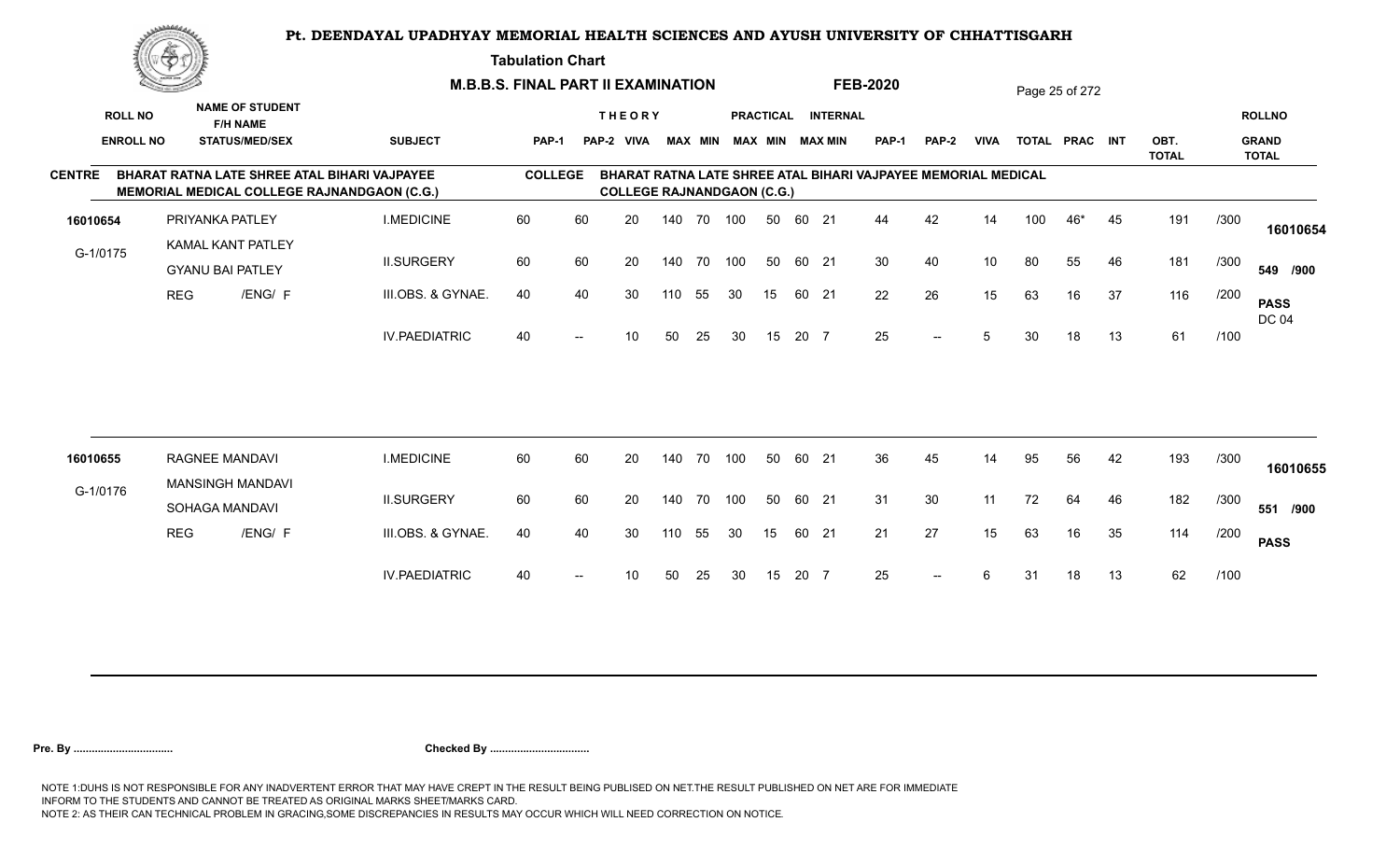**Tabulation Chart** 

|                  | <u>Contraction of the Contract of the Contract of the Contract of the Contract of the Contract of the Contract of the Contract of the Contract of the Contract of the Contract of the Contract of the Contract of the Contract o</u> |                                  |                                                                                                    |                      | <b>M.B.B.S. FINAL PART II EXAMINATION</b> |                          |                                   |        |                |     |                  |       |                 | <b>FEB-2020</b>                                               |                          |             |     | Page 26 of 272 |    |                      |      |                              |
|------------------|--------------------------------------------------------------------------------------------------------------------------------------------------------------------------------------------------------------------------------------|----------------------------------|----------------------------------------------------------------------------------------------------|----------------------|-------------------------------------------|--------------------------|-----------------------------------|--------|----------------|-----|------------------|-------|-----------------|---------------------------------------------------------------|--------------------------|-------------|-----|----------------|----|----------------------|------|------------------------------|
| <b>ROLL NO</b>   |                                                                                                                                                                                                                                      | <b>F/H NAME</b>                  | <b>NAME OF STUDENT</b>                                                                             |                      |                                           |                          | <b>THEORY</b>                     |        |                |     | <b>PRACTICAL</b> |       | <b>INTERNAL</b> |                                                               |                          |             |     |                |    |                      |      | <b>ROLLNO</b>                |
| <b>ENROLL NO</b> |                                                                                                                                                                                                                                      |                                  | <b>STATUS/MED/SEX</b>                                                                              | <b>SUBJECT</b>       | <b>PAP-1</b>                              |                          | PAP-2 VIVA                        |        | <b>MAX MIN</b> |     |                  |       | MAX MIN MAX MIN | <b>PAP-1</b>                                                  | <b>PAP-2</b>             | <b>VIVA</b> |     | TOTAL PRAC INT |    | OBT.<br><b>TOTAL</b> |      | <b>GRAND</b><br><b>TOTAL</b> |
| <b>CENTRE</b>    |                                                                                                                                                                                                                                      |                                  | <b>BHARAT RATNA LATE SHREE ATAL BIHARI VAJPAYEE</b><br>MEMORIAL MEDICAL COLLEGE RAJNANDGAON (C.G.) |                      | <b>COLLEGE</b>                            |                          | <b>COLLEGE RAJNANDGAON (C.G.)</b> |        |                |     |                  |       |                 | BHARAT RATNA LATE SHREE ATAL BIHARI VAJPAYEE MEMORIAL MEDICAL |                          |             |     |                |    |                      |      |                              |
| 16010656         |                                                                                                                                                                                                                                      | RAHUL RAJ                        |                                                                                                    | <b>I.MEDICINE</b>    | 60                                        | 60                       | 20                                | 140 70 |                | 100 | 50               | 60 21 |                 | 45                                                            | 33                       | 12          | 90  | 53             | 38 | 181                  | /300 | 16010656                     |
| G-1/0177         |                                                                                                                                                                                                                                      | SUKHI RAM LAHRE<br>SANGEETA DEVI |                                                                                                    | <b>II.SURGERY</b>    | 60                                        | 60                       | 20                                | 140 70 |                | 100 | 50               | 60 21 |                 | 33                                                            | 32                       | 10          | 75  | 60             | 46 | 181                  | /300 | 529 /900                     |
|                  | <b>REG</b>                                                                                                                                                                                                                           |                                  | /ENG/ M                                                                                            | III.OBS. & GYNAE.    | 40                                        | 40                       | 30                                | 110    | 55             | 30  | 15               | 60 21 |                 | 25                                                            | 21                       | 18          | 64  | 16             | 30 | 110                  | /200 | <b>PASS</b>                  |
|                  |                                                                                                                                                                                                                                      |                                  |                                                                                                    | <b>IV.PAEDIATRIC</b> | 40                                        | $\overline{\phantom{a}}$ | 10                                | 50     | 25             | 30  | 15               | 20 7  |                 | 23                                                            | $\overline{\phantom{a}}$ | 6           | 29  | 16             | 12 | 57                   | /100 |                              |
|                  |                                                                                                                                                                                                                                      |                                  |                                                                                                    |                      |                                           |                          |                                   |        |                |     |                  |       |                 |                                                               |                          |             |     |                |    |                      |      |                              |
| 16010657         |                                                                                                                                                                                                                                      | <b>RAHUL TIWARI</b>              |                                                                                                    | <b>I.MEDICINE</b>    | 60                                        | 60                       | 20                                | 140    | 70             | 100 | 50               | 60 21 |                 | 31                                                            | 35                       | 12          | 78  | 50             | 43 | 171                  | /300 | 16010657                     |
| G-1/0178         |                                                                                                                                                                                                                                      | <b>VIDYA TIWARI</b>              | HARI SHANKAR PRASAD TIWARI                                                                         | <b>II.SURGERY</b>    | 60                                        | 60                       | 20                                | 140    | 70             | 100 | 50               | 60 21 |                 | 33                                                            | 30                       | 11          | 74  | 65             | 30 | 169                  | /300 | 518 /900                     |
|                  | <b>REG</b>                                                                                                                                                                                                                           |                                  | /ENG/ M                                                                                            | III.OBS. & GYNAE.    | 40                                        | 40                       | 30                                | 110    | 55             | 30  | 15               | 60 21 |                 | 29                                                            | 21                       | 15          | 65  | 16             | 30 | 111                  | /200 | <b>PASS</b>                  |
|                  |                                                                                                                                                                                                                                      |                                  |                                                                                                    | <b>IV.PAEDIATRIC</b> | 40                                        |                          | 10                                | 50     | 25             | 30  | 15               | 20 7  |                 | 26                                                            | $\overline{\phantom{a}}$ | 5           | -31 | 23             | 13 | 67                   | /100 |                              |
|                  |                                                                                                                                                                                                                                      |                                  |                                                                                                    |                      |                                           |                          |                                   |        |                |     |                  |       |                 |                                                               |                          |             |     |                |    |                      |      |                              |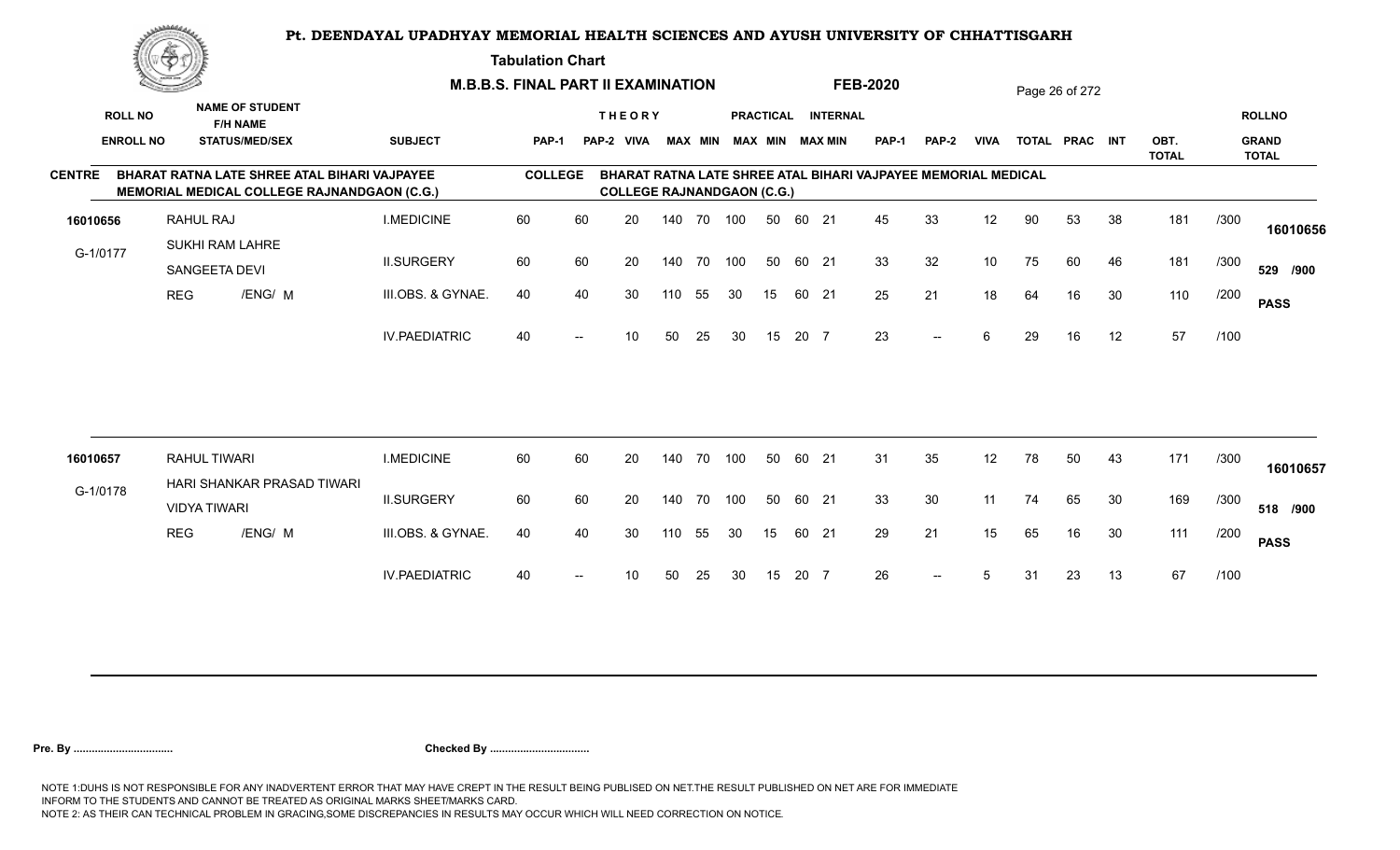**Tabulation Chart** 

|               | <u>Contraction of the Sea</u> |                                                                                                    |                      | <b>M.B.B.S. FINAL PART II EXAMINATION</b> |    |                                   |        |                |     |                  |       |                        | <b>FEB-2020</b>                                               |       |             |    | Page 27 of 272 |    |                      |      |                              |
|---------------|-------------------------------|----------------------------------------------------------------------------------------------------|----------------------|-------------------------------------------|----|-----------------------------------|--------|----------------|-----|------------------|-------|------------------------|---------------------------------------------------------------|-------|-------------|----|----------------|----|----------------------|------|------------------------------|
|               | <b>ROLL NO</b>                | <b>NAME OF STUDENT</b><br><b>F/H NAME</b>                                                          |                      |                                           |    | <b>THEORY</b>                     |        |                |     | <b>PRACTICAL</b> |       | <b>INTERNAL</b>        |                                                               |       |             |    |                |    |                      |      | <b>ROLLNO</b>                |
|               | <b>ENROLL NO</b>              | <b>STATUS/MED/SEX</b>                                                                              | <b>SUBJECT</b>       | PAP-1                                     |    | PAP-2 VIVA                        |        | <b>MAX MIN</b> |     |                  |       | <b>MAX MIN MAX MIN</b> | <b>PAP-1</b>                                                  | PAP-2 | <b>VIVA</b> |    | TOTAL PRAC INT |    | OBT.<br><b>TOTAL</b> |      | <b>GRAND</b><br><b>TOTAL</b> |
| <b>CENTRE</b> |                               | BHARAT RATNA LATE SHREE ATAL BIHARI VAJPAYEE<br><b>MEMORIAL MEDICAL COLLEGE RAJNANDGAON (C.G.)</b> |                      | <b>COLLEGE</b>                            |    | <b>COLLEGE RAJNANDGAON (C.G.)</b> |        |                |     |                  |       |                        | BHARAT RATNA LATE SHREE ATAL BIHARI VAJPAYEE MEMORIAL MEDICAL |       |             |    |                |    |                      |      |                              |
| 16010658      |                               | <b>RAMAN PANDA</b>                                                                                 | <b>I.MEDICINE</b>    | 60                                        | 60 | 20                                |        | 140 70 100     |     | 50               | 60 21 |                        | 42                                                            | 43    | 13          | 98 | 61             | 40 | 199                  | /300 | 16010658                     |
| G-1/0179      |                               | HARIDAYANAND PANDA<br><b>MAMTA PANDA</b>                                                           | <b>II.SURGERY</b>    | 60                                        | 60 | 20                                |        | 140 70         | 100 | 50               | 60 21 |                        | 36                                                            | 35    | 12          | 83 | 72             | 30 | 185                  | /300 | 576 /900                     |
|               | <b>REG</b>                    | /ENG/ M                                                                                            | III.OBS. & GYNAE.    | 40                                        | 40 | 30                                | 110    | 55             | 30  | 15               | 60 21 |                        | 32                                                            | 26    | 16          | 74 | 17             | 40 | 131                  | /200 | <b>PASS</b>                  |
|               |                               |                                                                                                    | <b>IV.PAEDIATRIC</b> | 40                                        |    | 10                                | 50     | 25             | 30  | 15               | 20 7  |                        | 23                                                            | $--$  | 5           | 28 | 20             | 13 | 61                   | /100 |                              |
|               |                               |                                                                                                    |                      |                                           |    |                                   |        |                |     |                  |       |                        |                                                               |       |             |    |                |    |                      |      |                              |
| 16010661      |                               | <b>RISHABH UPADHYAY</b>                                                                            | <b>I.MEDICINE</b>    | 60                                        | 60 | 20                                |        | 140 70         | 100 | 50               | 60 21 |                        | 34                                                            | 48    | 12          | 94 | 53             | 38 | 185                  | /300 | 16010661                     |
| G-1/0183      |                               | SURESH UPADHYAY<br><b>KIRAN UPADHYAY</b>                                                           | <b>II.SURGERY</b>    | 60                                        | 60 | 20                                | 140 70 |                | 100 | 50               | 60 21 |                        | 29                                                            | 36    | 12          | 77 | 72             | 32 | 181                  | /300 | 524 /900                     |
|               | <b>REG</b>                    | /ENG/ M                                                                                            | III.OBS. & GYNAE.    | 40                                        | 40 | 30                                | 110    | 55             | 30  | 15               | 60 21 |                        | 20                                                            | 20    | 15          | 55 | 16             | 32 | 103                  | /200 | <b>PASS</b>                  |
|               |                               |                                                                                                    | <b>IV.PAEDIATRIC</b> | 40                                        |    | 10                                | 50     | 25             | 30  | 15               | 20 7  |                        | 20                                                            | $- -$ |             | 27 | 15             | 13 | 55                   | /100 |                              |
|               |                               |                                                                                                    |                      |                                           |    |                                   |        |                |     |                  |       |                        |                                                               |       |             |    |                |    |                      |      |                              |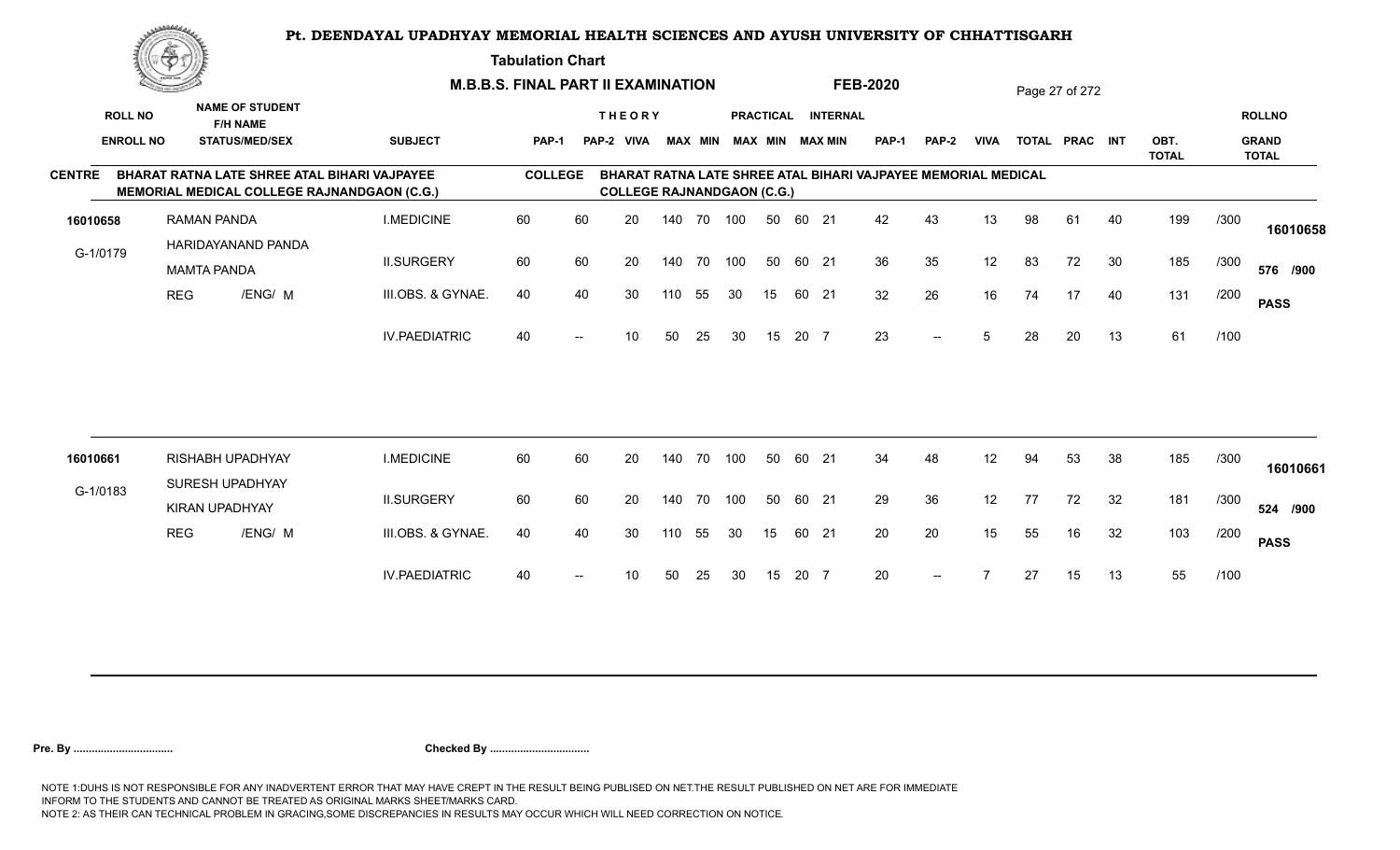**Tabulation Chart** 

|                  | <u>tana ya mwaka 1999.</u><br>Matukio huo |                                           |                                                                                             | <b>M.B.B.S. FINAL PART II EXAMINATION</b> |                          |                                    |        |        |     |    |       |                    | <b>FEB-2020</b>                                               |       |      |     | Page 28 of 272 |    |                      |      |                              |
|------------------|-------------------------------------------|-------------------------------------------|---------------------------------------------------------------------------------------------|-------------------------------------------|--------------------------|------------------------------------|--------|--------|-----|----|-------|--------------------|---------------------------------------------------------------|-------|------|-----|----------------|----|----------------------|------|------------------------------|
| <b>ROLL NO</b>   |                                           | <b>NAME OF STUDENT</b><br><b>F/H NAME</b> |                                                                                             |                                           |                          | <b>THEORY</b>                      |        |        |     |    |       | PRACTICAL INTERNAL |                                                               |       |      |     |                |    |                      |      | <b>ROLLNO</b>                |
| <b>ENROLL NO</b> |                                           | <b>STATUS/MED/SEX</b>                     | <b>SUBJECT</b>                                                                              | <b>PAP-1</b>                              |                          | PAP-2 VIVA MAX MIN MAX MIN MAX MIN |        |        |     |    |       |                    | <b>PAP-1</b>                                                  | PAP-2 | VIVA |     | TOTAL PRAC INT |    | OBT.<br><b>TOTAL</b> |      | <b>GRAND</b><br><b>TOTAL</b> |
| <b>CENTRE</b>    |                                           |                                           | BHARAT RATNA LATE SHREE ATAL BIHARI VAJPAYEE<br>MEMORIAL MEDICAL COLLEGE RAJNANDGAON (C.G.) | <b>COLLEGE</b>                            |                          | <b>COLLEGE RAJNANDGAON (C.G.)</b>  |        |        |     |    |       |                    | BHARAT RATNA LATE SHREE ATAL BIHARI VAJPAYEE MEMORIAL MEDICAL |       |      |     |                |    |                      |      |                              |
| 16010662         |                                           | RITU PORTE                                | <b>I.MEDICINE</b>                                                                           | 60                                        | 60                       | 20                                 |        | 140 70 | 100 | 50 | 60 21 |                    | 35                                                            | 48    | 11   | 94  | 49*            | 42 | 185                  | /300 | 16010662                     |
| G-1/0184         |                                           | RADHESHYAM PORTE<br><b>JAYANTI PORTE</b>  | <b>II.SURGERY</b>                                                                           | 60                                        | 60                       | 20                                 | 140    | 70     | 100 | 50 | 60 21 |                    | 28                                                            | 34    | 11   | 73  | 59             | 33 | 165                  | /300 | 529 /900                     |
|                  | <b>REG</b>                                | /ENG/ M                                   | III.OBS. & GYNAE.                                                                           | 40                                        | 40                       | 30                                 | 110    | 55     | 30  | 15 | 60 21 |                    | 23                                                            | 21    | 18   | 62  | 17             | 40 | 119                  | /200 | <b>PASS</b><br><b>VCG 01</b> |
|                  |                                           |                                           | <b>IV.PAEDIATRIC</b>                                                                        | 40                                        | $\overline{\phantom{a}}$ | 10 <sup>°</sup>                    | 50     | 25     | 30  | 15 | 20 7  |                    | 23                                                            | $-$   | 6    | 29  | 17             | 14 | 60                   | /100 |                              |
|                  |                                           |                                           |                                                                                             |                                           |                          |                                    |        |        |     |    |       |                    |                                                               |       |      |     |                |    |                      |      |                              |
|                  |                                           |                                           |                                                                                             |                                           |                          |                                    |        |        |     |    |       |                    |                                                               |       |      |     |                |    |                      |      |                              |
| 16010663         |                                           | RUCHI KOSARIYA<br><b>AMMAR LAL</b>        | <b>I.MEDICINE</b>                                                                           | 60                                        | 60                       | 20                                 | 140 70 |        | 100 | 50 | 60 21 |                    | 41                                                            | 49    | 13   | 103 | 58             | 43 | 204                  | /300 | 16010663                     |
| G-1/0185         |                                           | <b>LALITA BAI</b>                         | <b>II.SURGERY</b>                                                                           | 60                                        | 60                       | 20                                 | 140 70 |        | 100 | 50 | 60 21 |                    | 33                                                            | 47    | 12   | 92  | 74             | 48 | 214                  | /300 | 612 /900                     |
|                  | <b>REG</b>                                | /ENG/ F                                   | III.OBS. & GYNAE.                                                                           | 40                                        | 40                       | 30                                 | 110    | 55     | 30  | 15 | 60 21 |                    | 27                                                            | 28    | 16   | 71  | 17             | 46 | 134                  | /200 | <b>PASS</b>                  |
|                  |                                           |                                           | <b>IV.PAEDIATRIC</b>                                                                        | 40                                        |                          | 10                                 | 50     | 25     | 30  | 15 | 20 7  |                    | 25                                                            | $--$  | 5    | 30  | 16             | 14 | 60                   | /100 |                              |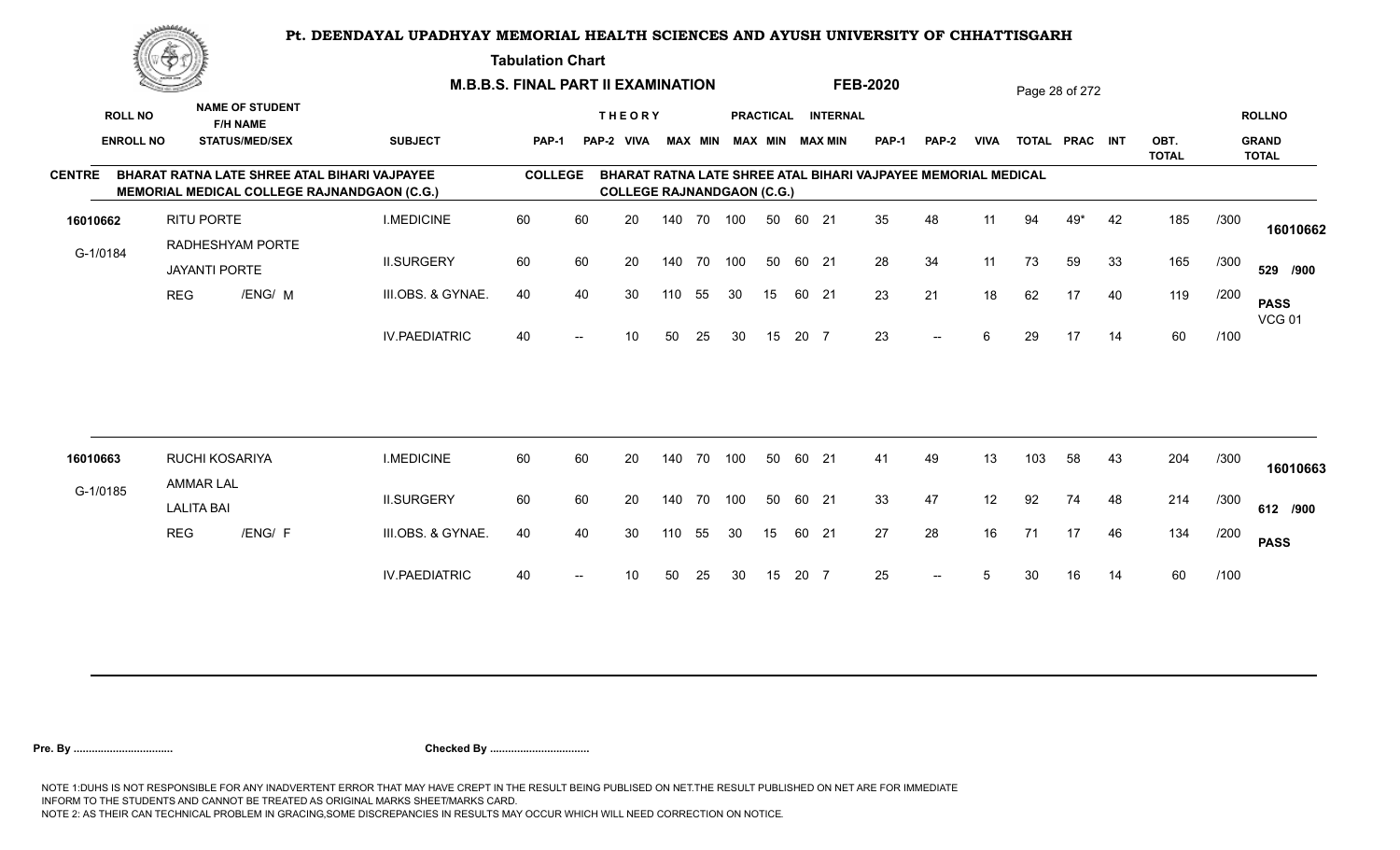**Tabulation Chart** 

|                  | <u>Contraction of the State of Sta</u> |                                                                                             |                      | <b>M.B.B.S. FINAL PART II EXAMINATION</b> |    |                                   |        |                |     |                  |       |                 | <b>FEB-2020</b>                                               |                          |                 |       | Page 29 of 272 |    |                      |      |                              |
|------------------|----------------------------------------|---------------------------------------------------------------------------------------------|----------------------|-------------------------------------------|----|-----------------------------------|--------|----------------|-----|------------------|-------|-----------------|---------------------------------------------------------------|--------------------------|-----------------|-------|----------------|----|----------------------|------|------------------------------|
| <b>ROLL NO</b>   |                                        | <b>NAME OF STUDENT</b><br><b>F/H NAME</b>                                                   |                      |                                           |    | <b>THEORY</b>                     |        |                |     | <b>PRACTICAL</b> |       | <b>INTERNAL</b> |                                                               |                          |                 |       |                |    |                      |      | <b>ROLLNO</b>                |
| <b>ENROLL NO</b> |                                        | <b>STATUS/MED/SEX</b>                                                                       | <b>SUBJECT</b>       | <b>PAP-1</b>                              |    | PAP-2 VIVA                        |        | <b>MAX MIN</b> |     |                  |       | MAX MIN MAX MIN | <b>PAP-1</b>                                                  | <b>PAP-2</b>             | <b>VIVA</b>     |       | TOTAL PRAC INT |    | OBT.<br><b>TOTAL</b> |      | <b>GRAND</b><br><b>TOTAL</b> |
| <b>CENTRE</b>    |                                        | BHARAT RATNA LATE SHREE ATAL BIHARI VAJPAYEE<br>MEMORIAL MEDICAL COLLEGE RAJNANDGAON (C.G.) |                      | <b>COLLEGE</b>                            |    | <b>COLLEGE RAJNANDGAON (C.G.)</b> |        |                |     |                  |       |                 | BHARAT RATNA LATE SHREE ATAL BIHARI VAJPAYEE MEMORIAL MEDICAL |                          |                 |       |                |    |                      |      |                              |
| 16010664         |                                        | RUPENDRA KUMAR SHYAM                                                                        | <b>I.MEDICINE</b>    | 60                                        | 60 | 20                                | 140 70 |                | 100 | 50               | 60 21 |                 | 41                                                            | 34                       | 13              | 88    | 55             | 39 | 182                  | /300 | 16010664                     |
| G-1/0186         |                                        | TEEJRAM SHYAM<br>CHANDRAKALI                                                                | <b>II.SURGERY</b>    | 60                                        | 60 | 20                                |        | 140 70         | 100 | 50               | 60 21 |                 | 32                                                            | 32                       | 12              | 76    | 66             | 47 | 189                  | /300 | 539 /900                     |
|                  | <b>REG</b>                             | /ENG/ M                                                                                     | III.OBS. & GYNAE.    | 40                                        | 40 | 30                                | 110    | 55             | 30  | 15               | 60 21 |                 | 24                                                            | 23                       | 16              | 63    | 18             | 32 | 113                  | /200 | <b>PASS</b>                  |
|                  |                                        |                                                                                             | <b>IV.PAEDIATRIC</b> | 40                                        |    | 10 <sup>°</sup>                   | 50     | 25             | 30  | 15               | 20 7  |                 | 21                                                            | $\overline{\phantom{a}}$ | 6               | 27    | 16             | 12 | 55                   | /100 |                              |
|                  |                                        |                                                                                             |                      |                                           |    |                                   |        |                |     |                  |       |                 |                                                               |                          |                 |       |                |    |                      |      |                              |
| 16010665         |                                        | SAHIL KUMAR EKKA<br>VINOD KUMAR EKKA                                                        | <b>I.MEDICINE</b>    | 60                                        | 60 | 20                                | 140 70 |                | 100 | 50               | 60 21 |                 | 32                                                            | 32                       | 12              | 76    | 49*            | 42 | 167                  | /300 | 16010665                     |
| G-1/0187         |                                        | PRAMILA EKKA                                                                                | <b>II.SURGERY</b>    | 60                                        | 60 | 20                                | 140 70 |                | 100 | 50               | 60 21 |                 | 25                                                            | 30                       | 10 <sup>°</sup> | $65*$ | 62             | 32 | 159                  | /300 | 480 /900                     |
|                  | <b>REG</b>                             | /ENG/ M                                                                                     | III.OBS. & GYNAE.    | 40                                        | 40 | 30                                | 110    | 55             | 30  | 15               | 60 21 |                 | 20                                                            | 18                       | 16              | $54*$ | 19             | 30 | 103                  | /200 | <b>FAIL</b>                  |
|                  |                                        |                                                                                             | <b>IV.PAEDIATRIC</b> | 40                                        |    | 10                                | 50     | 25             | 30  | 15               | 20 7  |                 | 20                                                            | $-$                      | 5               | 25    | 15             | 11 | 51                   | /100 |                              |
|                  |                                        |                                                                                             |                      |                                           |    |                                   |        |                |     |                  |       |                 |                                                               |                          |                 |       |                |    |                      |      |                              |

*Re-Medicine Surgery Obs & Gynae*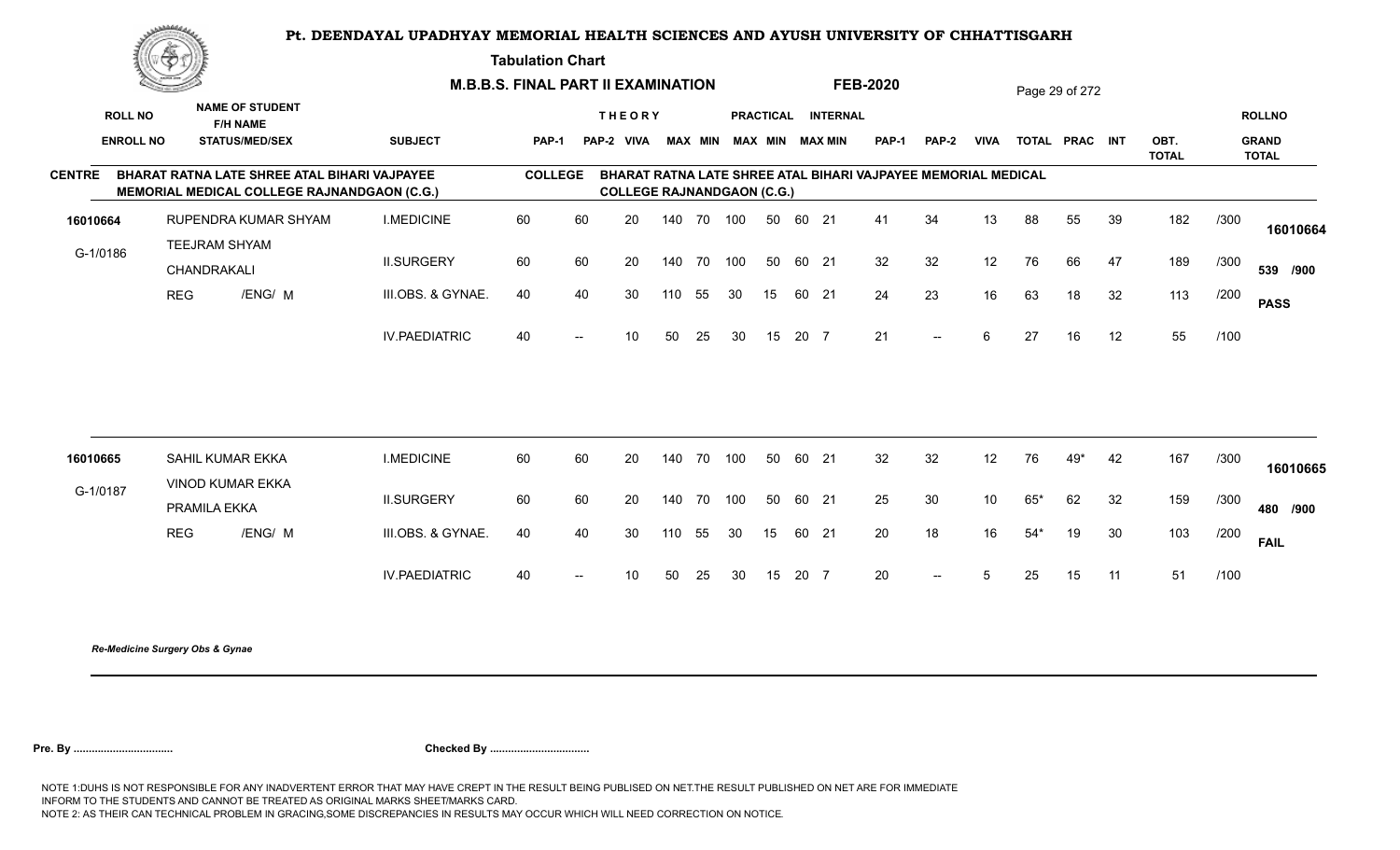**Tabulation Chart** 

|                  | <u>Contraction of the State of Sta</u> |                                          |                        | <b>M.B.B.S. FINAL PART II EXAMINATION</b>                                                                 |                |    |                                   |        |                |     |                  |       |                        | <b>FEB-2020</b>                                                      |              |             |    | Page 30 of 272 |    |                      |      |                              |
|------------------|----------------------------------------|------------------------------------------|------------------------|-----------------------------------------------------------------------------------------------------------|----------------|----|-----------------------------------|--------|----------------|-----|------------------|-------|------------------------|----------------------------------------------------------------------|--------------|-------------|----|----------------|----|----------------------|------|------------------------------|
| <b>ROLL NO</b>   |                                        | <b>F/H NAME</b>                          | <b>NAME OF STUDENT</b> |                                                                                                           |                |    | <b>THEORY</b>                     |        |                |     | <b>PRACTICAL</b> |       | <b>INTERNAL</b>        |                                                                      |              |             |    |                |    |                      |      | <b>ROLLNO</b>                |
| <b>ENROLL NO</b> |                                        |                                          | <b>STATUS/MED/SEX</b>  | <b>SUBJECT</b>                                                                                            | <b>PAP-1</b>   |    | PAP-2 VIVA                        |        | <b>MAX MIN</b> |     |                  |       | <b>MAX MIN MAX MIN</b> | <b>PAP-1</b>                                                         | <b>PAP-2</b> | <b>VIVA</b> |    | TOTAL PRAC INT |    | OBT.<br><b>TOTAL</b> |      | <b>GRAND</b><br><b>TOTAL</b> |
| <b>CENTRE</b>    |                                        |                                          |                        | <b>BHARAT RATNA LATE SHREE ATAL BIHARI VAJPAYEE</b><br><b>MEMORIAL MEDICAL COLLEGE RAJNANDGAON (C.G.)</b> | <b>COLLEGE</b> |    | <b>COLLEGE RAJNANDGAON (C.G.)</b> |        |                |     |                  |       |                        | <b>BHARAT RATNA LATE SHREE ATAL BIHARI VAJPAYEE MEMORIAL MEDICAL</b> |              |             |    |                |    |                      |      |                              |
| 16010667         |                                        |                                          | SAMASHTI MOHABEY       | <b>I.MEDICINE</b>                                                                                         | 60             | 60 | 20                                |        | 140 70         | 100 | 50               | 60 21 |                        | 49                                                                   | 36           | 13          | 98 | 60             | 43 | 201                  | /300 | 16010667                     |
| G-1/0189         |                                        | RAJESH MOHABEY<br>SANDHYA MOHABEY        |                        | <b>II.SURGERY</b>                                                                                         | 60             | 60 | 20                                |        | 140 70         | 100 | 50               | 60 21 |                        | 34                                                                   | 34           | 12          | 80 | 68             | 54 | 202                  | /300 | 600 /900                     |
|                  | <b>REG</b>                             |                                          | /ENG/ F                | III.OBS. & GYNAE.                                                                                         | 40             | 40 | 30                                | 110    | 55             | 30  | 15               | 60 21 |                        | 27                                                                   | 24           | 18          | 69 | 20             | 40 | 129                  | /200 | <b>PASS</b>                  |
|                  |                                        |                                          |                        | <b>IV.PAEDIATRIC</b>                                                                                      | 40             |    | 10 <sup>°</sup>                   | 50     | 25             | 30  | 15               | 20 7  |                        | 26                                                                   | $--$         | 8           | 34 | 20             | 14 | 68                   | /100 |                              |
|                  |                                        |                                          |                        |                                                                                                           |                |    |                                   |        |                |     |                  |       |                        |                                                                      |              |             |    |                |    |                      |      |                              |
| 16010669         |                                        |                                          | SHAILENDRA PRADHAN     | <b>I.MEDICINE</b>                                                                                         | 60             | 60 | 20                                | 140 70 |                | 100 | 50               | 60 21 |                        | 43                                                                   | 33           | 12          | 88 | 54             | 36 | 178                  | /300 | 16010669                     |
| G-1/0193         |                                        | PREMLAL PRADHAN<br><b>REVATI PRADHAN</b> |                        | <b>II.SURGERY</b>                                                                                         | 60             | 60 | 20                                |        | 140 70         | 100 | 50               | 60 21 |                        | 33                                                                   | 30           | 11          | 74 | 64             | 33 | 171                  | /300 | 514 /900                     |
|                  | <b>REG</b>                             |                                          | /ENG/ M                | III.OBS. & GYNAE.                                                                                         | 40             | 40 | 30                                | 110    | 55             | 30  | 15               | 60 21 |                        | 22                                                                   | 22           | 17          | 61 | 17             | 31 | 109                  | /200 | <b>PASS</b>                  |
|                  |                                        |                                          |                        | <b>IV.PAEDIATRIC</b>                                                                                      | 40             |    | 10                                | 50     | 25             | 30  | 15               | 20 7  |                        | 20                                                                   | $--$         | 6           | 26 | 19             | 11 | 56                   | /100 |                              |
|                  |                                        |                                          |                        |                                                                                                           |                |    |                                   |        |                |     |                  |       |                        |                                                                      |              |             |    |                |    |                      |      |                              |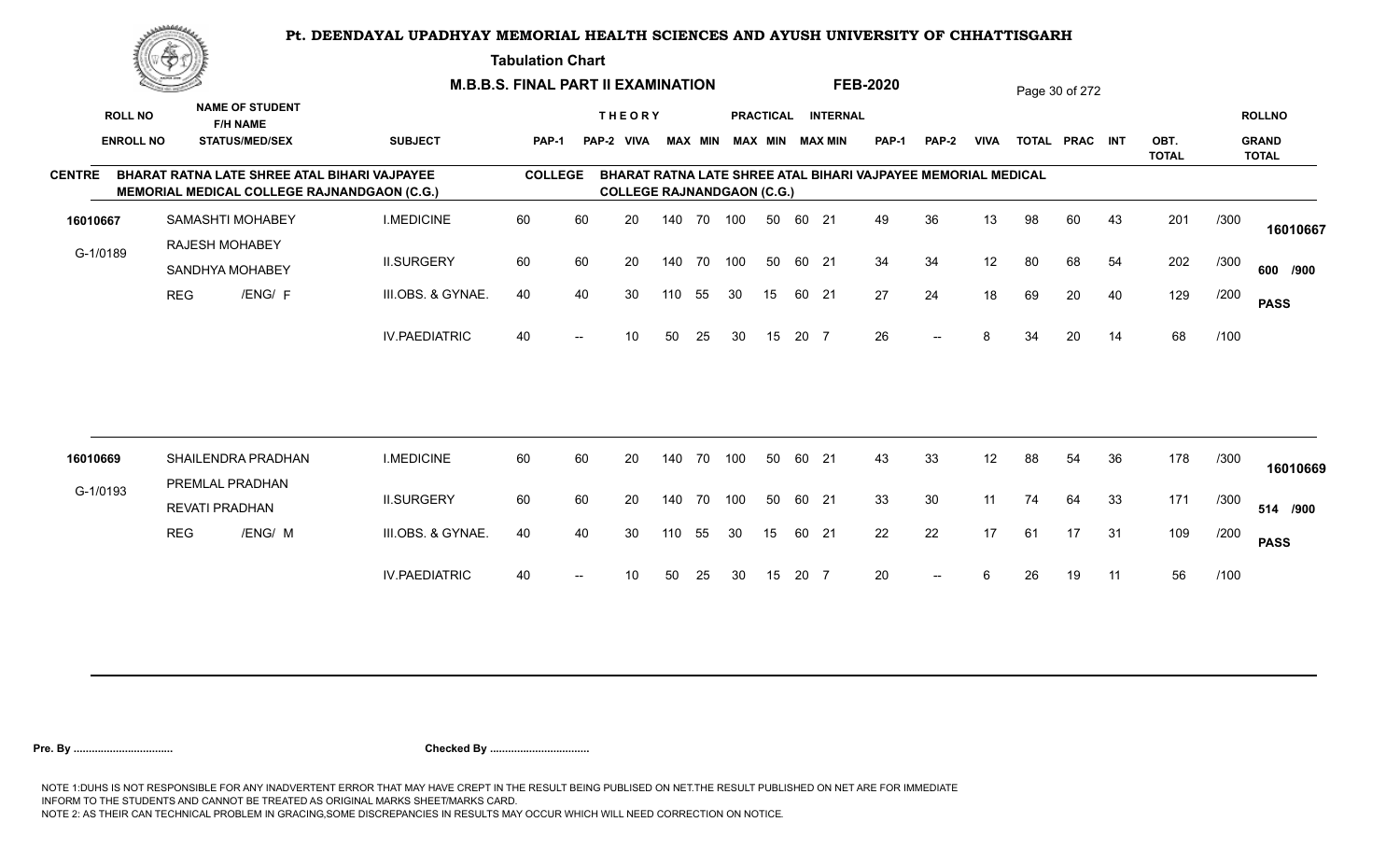#### **Tabulation Chart**

|                  | <u>Contraction of the Sea</u> |                                                                                                    |                      | <b>M.B.B.S. FINAL PART II EXAMINATION</b> |    |                                   |     |        |                         |                  |       |                 | <b>FEB-2020</b>                                               |              |             |    | Page 31 of 272 |    |                      |      |                              |
|------------------|-------------------------------|----------------------------------------------------------------------------------------------------|----------------------|-------------------------------------------|----|-----------------------------------|-----|--------|-------------------------|------------------|-------|-----------------|---------------------------------------------------------------|--------------|-------------|----|----------------|----|----------------------|------|------------------------------|
| <b>ROLL NO</b>   |                               | <b>NAME OF STUDENT</b><br><b>F/H NAME</b>                                                          |                      |                                           |    | <b>THEORY</b>                     |     |        |                         | <b>PRACTICAL</b> |       | <b>INTERNAL</b> |                                                               |              |             |    |                |    |                      |      | <b>ROLLNO</b>                |
| <b>ENROLL NO</b> |                               | <b>STATUS/MED/SEX</b>                                                                              | <b>SUBJECT</b>       | <b>PAP-1</b>                              |    | PAP-2 VIVA                        |     |        | MAX MIN MAX MIN MAX MIN |                  |       |                 | <b>PAP-1</b>                                                  | <b>PAP-2</b> | <b>VIVA</b> |    | TOTAL PRAC INT |    | OBT.<br><b>TOTAL</b> |      | <b>GRAND</b><br><b>TOTAL</b> |
| <b>CENTRE</b>    |                               | BHARAT RATNA LATE SHREE ATAL BIHARI VAJPAYEE<br><b>MEMORIAL MEDICAL COLLEGE RAJNANDGAON (C.G.)</b> |                      | <b>COLLEGE</b>                            |    | <b>COLLEGE RAJNANDGAON (C.G.)</b> |     |        |                         |                  |       |                 | BHARAT RATNA LATE SHREE ATAL BIHARI VAJPAYEE MEMORIAL MEDICAL |              |             |    |                |    |                      |      |                              |
| 16010670         |                               | SHALU KUSHWAHA                                                                                     | <b>I.MEDICINE</b>    | 60                                        | 60 | 20                                |     | 140 70 | 100                     | 50               | 60 21 |                 | 41                                                            | 37           | 15          | 93 | 58             | 42 | 193                  | /300 | 16010670                     |
| G-1/0194         |                               | SURESH PRASAD KUSHWAHA<br><b>MANORAMA DEVI</b>                                                     | <b>II.SURGERY</b>    | 60                                        | 60 | 20                                |     | 140 70 | 100                     | 50               | 60 21 |                 | 35                                                            | 33           | 13          | 81 | 69             | 48 | 198                  | /300 | 580 /900                     |
|                  | <b>REG</b>                    | /ENG/ F                                                                                            | III.OBS. & GYNAE.    | 40                                        | 40 | 30                                | 110 | 55     | 30                      | 15               | 60 21 |                 | 30                                                            | 25           | 18          | 73 | 19             | 32 | 124                  | /200 | <b>PASS</b>                  |
|                  |                               |                                                                                                    | <b>IV.PAEDIATRIC</b> | 40                                        |    | 10                                | 50  | 25     | 30                      | 15               | 20 7  |                 | 25                                                            | $--$         |             | 32 | 19             | 14 | 65                   | /100 |                              |
|                  |                               |                                                                                                    |                      |                                           |    |                                   |     |        |                         |                  |       |                 |                                                               |              |             |    |                |    |                      |      |                              |
| 16010671         |                               | SHAMBHAVEE                                                                                         | <b>I.MEDICINE</b>    | 60                                        | 60 | 20                                | 140 | 70     | 100                     | 50               | 60    | - 21            | 42                                                            | 36           | 15          | 93 | 68             | 39 | 200                  | /300 | 16010671                     |
| G-1/0195         |                               | R.K. SHARMA<br><b>MAMTA SHARMA</b>                                                                 | <b>II.SURGERY</b>    | 60                                        | 60 | 20                                | 140 | 70     | 100                     | 50               | 60 21 |                 | 32                                                            | 32           | 13          | 77 | 71             | 30 | 178                  | /300 | 566 /900                     |
|                  | <b>REG</b>                    | /ENG/ F                                                                                            | III.OBS. & GYNAE.    | 40                                        | 40 | 30                                | 110 | 55     | 30                      | 15               | 60 21 |                 | 25                                                            | 26           | 19          | 70 | 20             | 36 | 126                  | /200 | <b>PASS</b>                  |
|                  |                               |                                                                                                    | <b>IV.PAEDIATRIC</b> | 40                                        |    | 10                                | 50  | 25     | 30                      | 15               | 20 7  |                 | 26                                                            |              |             | 33 | 17             | 12 | 62                   | /100 |                              |
|                  |                               |                                                                                                    |                      |                                           |    |                                   |     |        |                         |                  |       |                 |                                                               |              |             |    |                |    |                      |      |                              |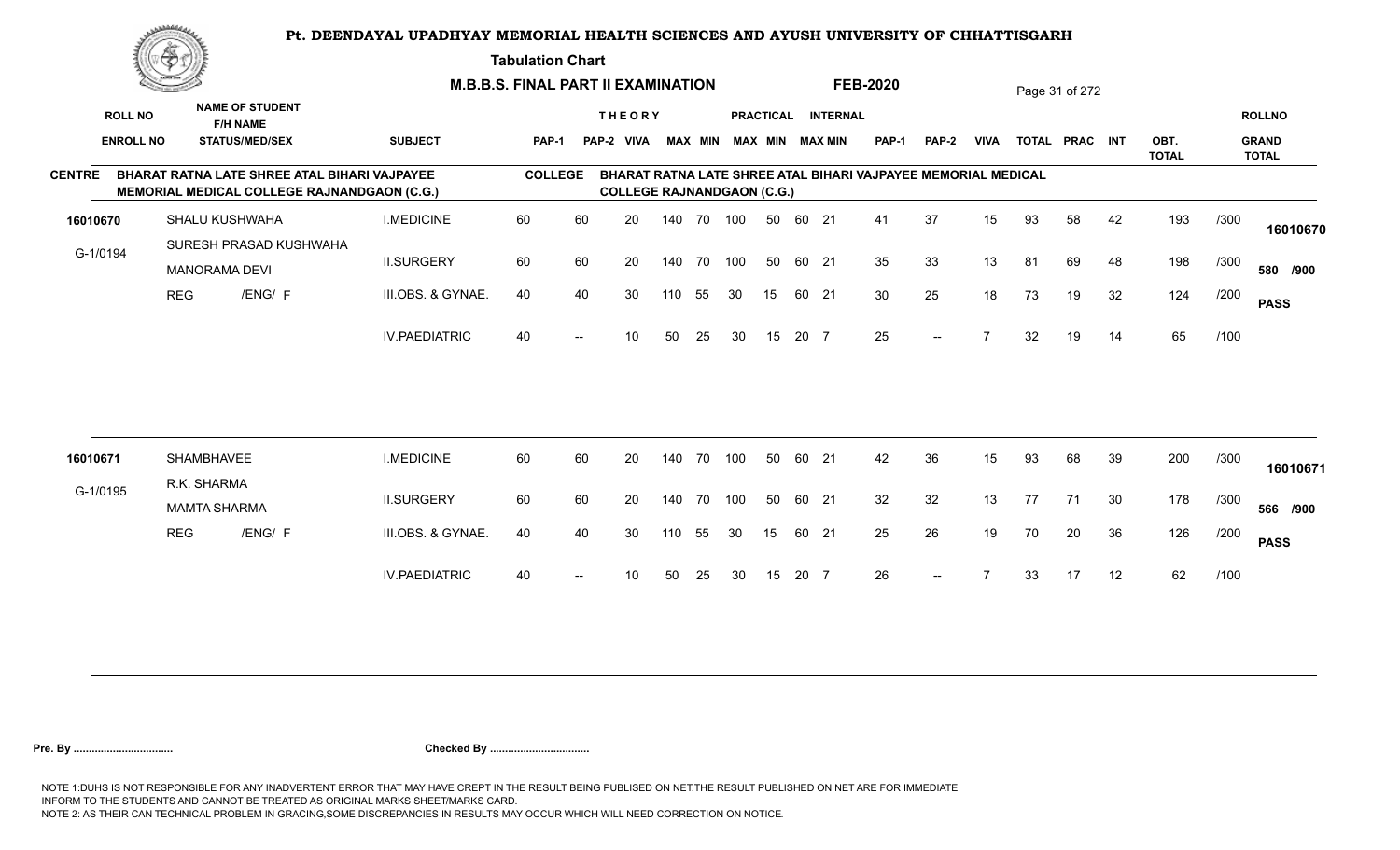**Tabulation Chart** 

|                | <u>Contraction of the Contract of the Contract of the Contract of the Contract of the Contract of the Contract of The Contract of The Contract of The Contract of The Contract of The Contract of The Contract of The Contract o</u> |                      |                                           | <b>M.B.B.S. FINAL PART II EXAMINATION</b>                                                          |                |    |                                   |     |                |     |                  |       |                        | <b>FEB-2020</b>                                               |       |             |    | Page 32 of 272 |    |                      |      |                              |
|----------------|--------------------------------------------------------------------------------------------------------------------------------------------------------------------------------------------------------------------------------------|----------------------|-------------------------------------------|----------------------------------------------------------------------------------------------------|----------------|----|-----------------------------------|-----|----------------|-----|------------------|-------|------------------------|---------------------------------------------------------------|-------|-------------|----|----------------|----|----------------------|------|------------------------------|
| <b>ROLL NO</b> |                                                                                                                                                                                                                                      |                      | <b>NAME OF STUDENT</b><br><b>F/H NAME</b> |                                                                                                    |                |    | <b>THEORY</b>                     |     |                |     | <b>PRACTICAL</b> |       | <b>INTERNAL</b>        |                                                               |       |             |    |                |    |                      |      | <b>ROLLNO</b>                |
|                | <b>ENROLL NO</b>                                                                                                                                                                                                                     |                      | <b>STATUS/MED/SEX</b>                     | <b>SUBJECT</b>                                                                                     | PAP-1          |    | PAP-2 VIVA                        |     | <b>MAX MIN</b> |     |                  |       | <b>MAX MIN MAX MIN</b> | <b>PAP-1</b>                                                  | PAP-2 | <b>VIVA</b> |    | TOTAL PRAC INT |    | OBT.<br><b>TOTAL</b> |      | <b>GRAND</b><br><b>TOTAL</b> |
| <b>CENTRE</b>  |                                                                                                                                                                                                                                      |                      |                                           | BHARAT RATNA LATE SHREE ATAL BIHARI VAJPAYEE<br><b>MEMORIAL MEDICAL COLLEGE RAJNANDGAON (C.G.)</b> | <b>COLLEGE</b> |    | <b>COLLEGE RAJNANDGAON (C.G.)</b> |     |                |     |                  |       |                        | BHARAT RATNA LATE SHREE ATAL BIHARI VAJPAYEE MEMORIAL MEDICAL |       |             |    |                |    |                      |      |                              |
| 16010672       |                                                                                                                                                                                                                                      | SHARAD THAKUR        |                                           | <b>I.MEDICINE</b>                                                                                  | 60             | 60 | 20                                |     | 140 70         | 100 | 50               | 60 21 |                        | 40                                                            | 35    | 14          | 89 | 62             | 42 | 193                  | /300 | 16010672                     |
| G-1/0196       |                                                                                                                                                                                                                                      | <b>KAVERI THAKUR</b> | <b>SANTOSH THAKUR</b>                     | <b>II.SURGERY</b>                                                                                  | 60             | 60 | 20                                |     | 140 70         | 100 | 50               | 60 21 |                        | 31                                                            | 40    | 15          | 86 | 68             | 32 | 186                  | /300 | 559 /900                     |
|                | <b>REG</b>                                                                                                                                                                                                                           |                      | /ENG/ M                                   | III.OBS. & GYNAE.                                                                                  | 40             | 40 | 30                                | 110 | 55             | 30  | 15               | 60 21 |                        | 25                                                            | 25    | 20          | 70 | 18             | 31 | 119                  | /200 | <b>PASS</b>                  |
|                |                                                                                                                                                                                                                                      |                      |                                           | <b>IV.PAEDIATRIC</b>                                                                               | 40             |    | 10 <sup>°</sup>                   | 50  | 25             | 30  | 15               | 20 7  |                        | 24                                                            | $--$  | 8           | 32 | 16             | 13 | 61                   | /100 |                              |
|                |                                                                                                                                                                                                                                      |                      |                                           |                                                                                                    |                |    |                                   |     |                |     |                  |       |                        |                                                               |       |             |    |                |    |                      |      |                              |
| 16010673       |                                                                                                                                                                                                                                      | SHEENAM BEG          |                                           | <b>I.MEDICINE</b>                                                                                  | 60             | 60 | 20                                |     | 140 70         | 100 | 50               | 60 21 |                        | 45                                                            | 34    | 15          | 94 | 62             | 46 | 202                  | /300 | 16010673                     |
| G-1/0197       |                                                                                                                                                                                                                                      | FIROZ BEG            | MIRZA KALEEM BEG                          | <b>II.SURGERY</b>                                                                                  | 60             | 60 | 20                                |     | 140 70         | 100 | 50               | 60 21 |                        | 34                                                            | 31    | 15          | 80 | 68             | 42 | 190                  | /300 | 585 /900                     |
|                | <b>REG</b>                                                                                                                                                                                                                           |                      | /ENG/ F                                   | III.OBS. & GYNAE.                                                                                  | 40             | 40 | 30                                | 110 | 55             | 30  | 15               | 60 21 |                        | 28                                                            | 26    | 20          | 74 | 20             | 42 | 136                  | /200 | <b>PASS</b>                  |
|                |                                                                                                                                                                                                                                      |                      |                                           | <b>IV.PAEDIATRIC</b>                                                                               | 40             |    | 10                                | 50  | 25             | 30  | 15               | 20 7  |                        | 21                                                            | $--$  |             | 28 | 16             | 13 | 57                   | /100 |                              |
|                |                                                                                                                                                                                                                                      |                      |                                           |                                                                                                    |                |    |                                   |     |                |     |                  |       |                        |                                                               |       |             |    |                |    |                      |      |                              |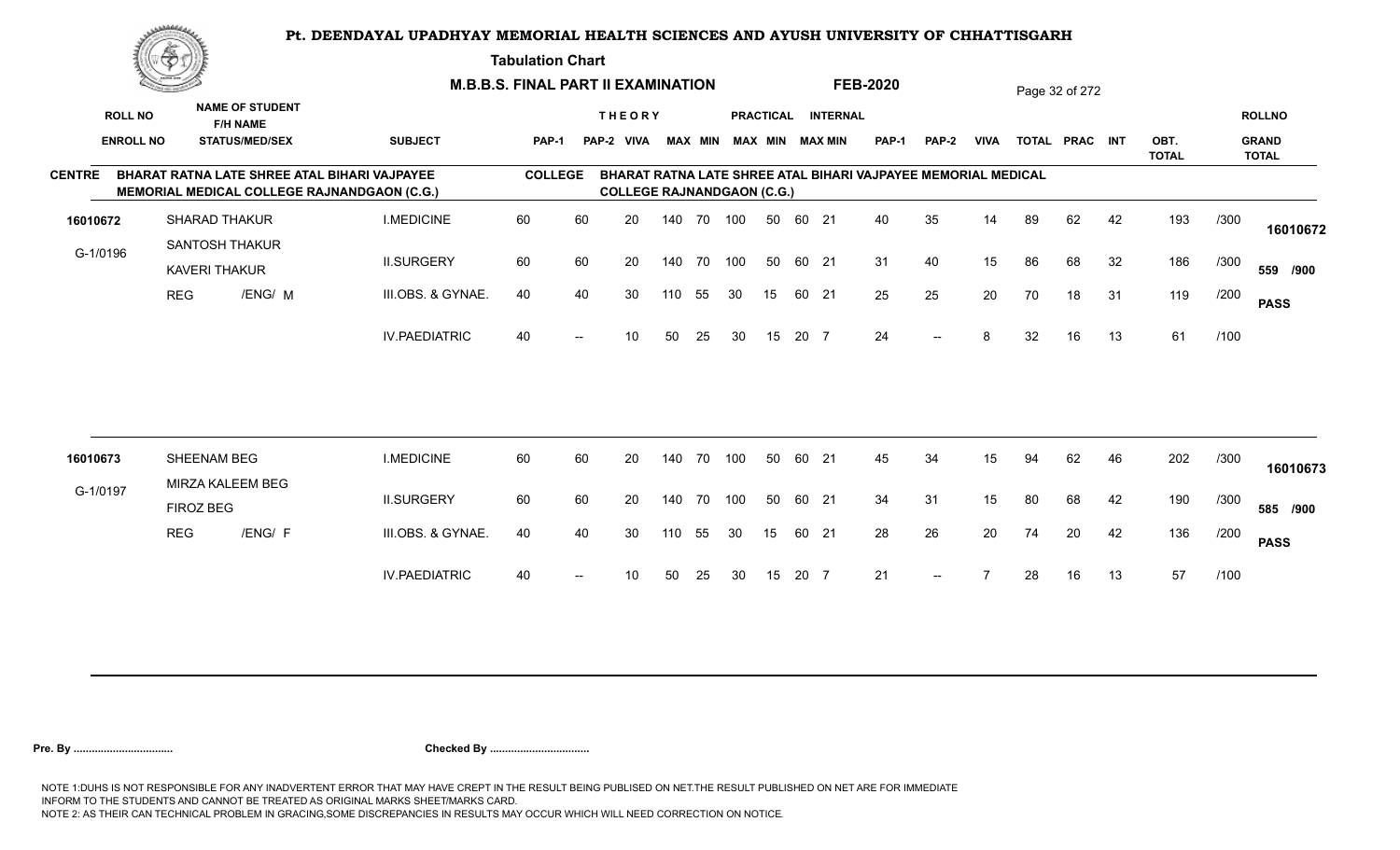**Tabulation Chart** 

|                  | <u>Contraction of the Contract of the Contract of the Contract of the Contract of the Contract of the Contract of The Contract of The Contract of The Contract of The Contract of The Contract of The Contract of The Contract o</u> |                                                                                             |                      | <b>M.B.B.S. FINAL PART II EXAMINATION</b> |                   |                                   |     |                |     |                  |       |                        | <b>FEB-2020</b>                                               |              |                          |    | Page 33 of 272 |    |                      |      |                              |
|------------------|--------------------------------------------------------------------------------------------------------------------------------------------------------------------------------------------------------------------------------------|---------------------------------------------------------------------------------------------|----------------------|-------------------------------------------|-------------------|-----------------------------------|-----|----------------|-----|------------------|-------|------------------------|---------------------------------------------------------------|--------------|--------------------------|----|----------------|----|----------------------|------|------------------------------|
| <b>ROLL NO</b>   |                                                                                                                                                                                                                                      | <b>NAME OF STUDENT</b><br><b>F/H NAME</b>                                                   |                      |                                           |                   | <b>THEORY</b>                     |     |                |     | <b>PRACTICAL</b> |       | <b>INTERNAL</b>        |                                                               |              |                          |    |                |    |                      |      | <b>ROLLNO</b>                |
| <b>ENROLL NO</b> |                                                                                                                                                                                                                                      | <b>STATUS/MED/SEX</b>                                                                       | <b>SUBJECT</b>       | PAP-1                                     |                   | PAP-2 VIVA                        |     | <b>MAX MIN</b> |     |                  |       | <b>MAX MIN MAX MIN</b> | <b>PAP-1</b>                                                  | <b>PAP-2</b> | <b>VIVA</b>              |    | TOTAL PRAC INT |    | OBT.<br><b>TOTAL</b> |      | <b>GRAND</b><br><b>TOTAL</b> |
| <b>CENTRE</b>    |                                                                                                                                                                                                                                      | BHARAT RATNA LATE SHREE ATAL BIHARI VAJPAYEE<br>MEMORIAL MEDICAL COLLEGE RAJNANDGAON (C.G.) |                      | <b>COLLEGE</b>                            |                   | <b>COLLEGE RAJNANDGAON (C.G.)</b> |     |                |     |                  |       |                        | BHARAT RATNA LATE SHREE ATAL BIHARI VAJPAYEE MEMORIAL MEDICAL |              |                          |    |                |    |                      |      |                              |
| 16010674         |                                                                                                                                                                                                                                      | SHEIKH RAEES MANIHAR                                                                        | <b>I.MEDICINE</b>    | 60                                        | 60                | 20                                |     | 140 70         | 100 | 50               | 60 21 |                        | 38                                                            | 35           | 14                       | 87 | 56             | 46 | 189                  | /300 | 16010674                     |
| G-1/0198         |                                                                                                                                                                                                                                      | SHEIKH VAHID MANIHAR<br>SHEIKH JAHAARA                                                      | <b>II.SURGERY</b>    | 60                                        | 60                | 20                                |     | 140 70         | 100 | 50               | 60 21 |                        | 33                                                            | 33           | 14                       | 80 | 55             | 32 | 167                  | /300 | 538 /900                     |
|                  | <b>REG</b>                                                                                                                                                                                                                           | /ENG/ M                                                                                     | III.OBS. & GYNAE.    | 40                                        | 40                | 30                                | 110 | 55             | 30  | 15               | 60 21 |                        | 27                                                            | 22           | 18                       | 67 | 18             | 32 | 117                  | /200 | <b>PASS</b>                  |
|                  |                                                                                                                                                                                                                                      |                                                                                             | <b>IV.PAEDIATRIC</b> | 40                                        |                   | 10                                | 50  | 25             | 30  | 15               | 20 7  |                        | 26                                                            | $--$         | $\overline{\phantom{a}}$ | 33 | 17             | 15 | 65                   | /100 |                              |
|                  |                                                                                                                                                                                                                                      |                                                                                             |                      |                                           |                   |                                   |     |                |     |                  |       |                        |                                                               |              |                          |    |                |    |                      |      |                              |
| 16010675         |                                                                                                                                                                                                                                      | SHREYA MUKHERJEE                                                                            | <b>I.MEDICINE</b>    | 60                                        | 60                | 20                                | 140 | 70             | 100 | 50               | 60 21 |                        | 42                                                            | 36           | 14                       | 92 | 57             | 39 | 188                  | /300 | 16010675                     |
| G-1/0200         |                                                                                                                                                                                                                                      | SUBHASIS MUKHERJEE<br>RUMPAMUKHERJEE                                                        | <b>II.SURGERY</b>    | 60                                        | 60                | 20                                | 140 | 70             | 100 | 50               | 60 21 |                        | 41                                                            | 35           | 14                       | 90 | 69             | 49 | 208                  | /300 | 603 /900                     |
|                  | <b>REG</b>                                                                                                                                                                                                                           | /ENG/ F                                                                                     | III.OBS. & GYNAE.    | 40                                        | 40                | 30                                | 110 | 55             | 30  | 15               | 60 21 |                        | 28                                                            | 29           | 21                       | 78 | 18             | 42 | 138                  | /200 | <b>PASS</b>                  |
|                  |                                                                                                                                                                                                                                      |                                                                                             | <b>IV.PAEDIATRIC</b> | 40                                        | $\hspace{0.05cm}$ | 10                                | 50  | 25             | 30  | 15               | 20 7  |                        | 28                                                            | $--$         |                          | 35 | 21             | 13 | 69                   | /100 |                              |
|                  |                                                                                                                                                                                                                                      |                                                                                             |                      |                                           |                   |                                   |     |                |     |                  |       |                        |                                                               |              |                          |    |                |    |                      |      |                              |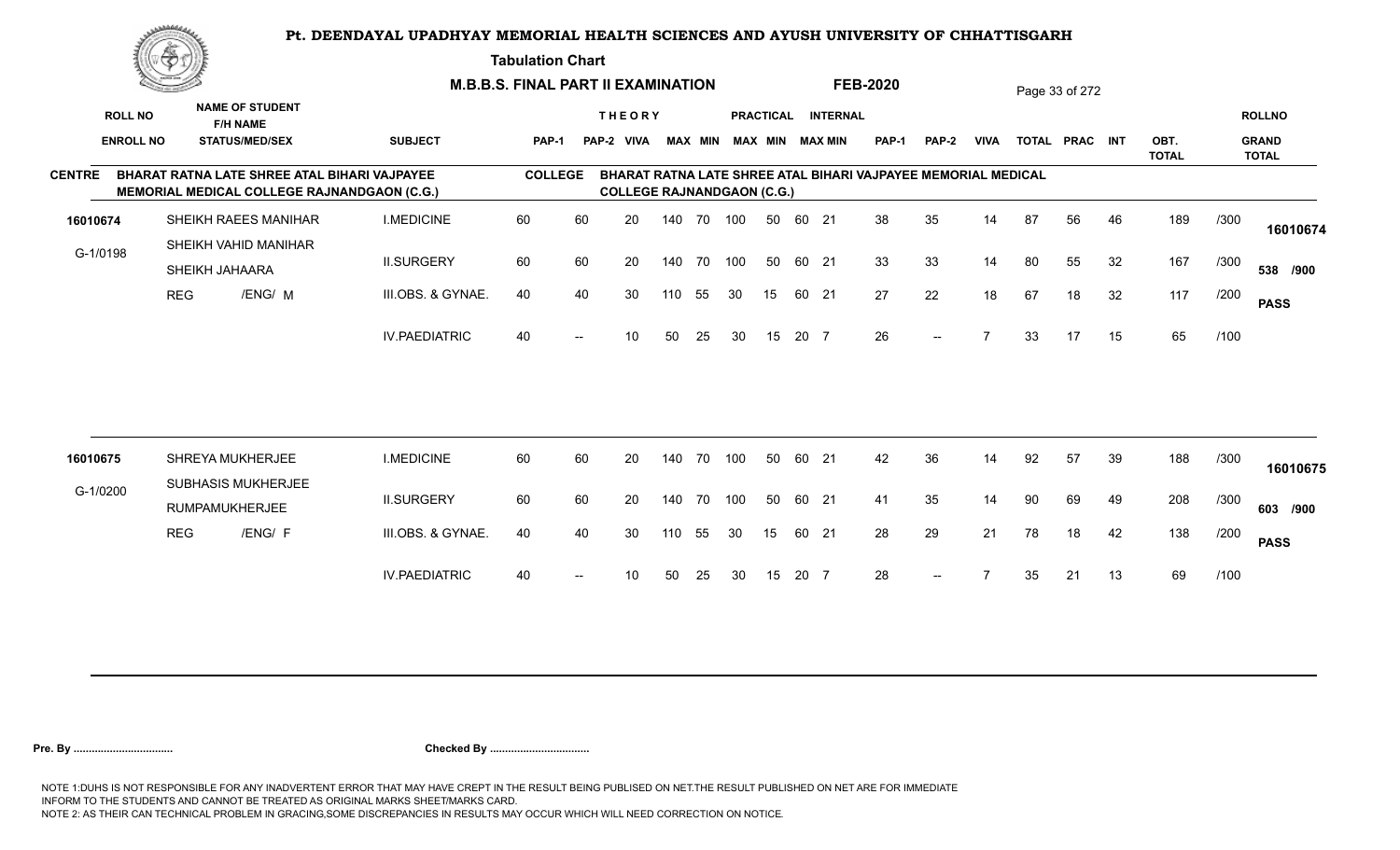#### **Tabulation Chart**

|                  | <u>Contraction of the Sea</u> |                                              |                                                    | <b>M.B.B.S. FINAL PART II EXAMINATION</b> |    |                                   |        |    |     |                  |       |                         | <b>FEB-2020</b>                                               |              |             |     | Page 34 of 272 |    |                      |      |                              |
|------------------|-------------------------------|----------------------------------------------|----------------------------------------------------|-------------------------------------------|----|-----------------------------------|--------|----|-----|------------------|-------|-------------------------|---------------------------------------------------------------|--------------|-------------|-----|----------------|----|----------------------|------|------------------------------|
| <b>ROLL NO</b>   |                               | <b>NAME OF STUDENT</b><br><b>F/H NAME</b>    |                                                    |                                           |    | <b>THEORY</b>                     |        |    |     | <b>PRACTICAL</b> |       | <b>INTERNAL</b>         |                                                               |              |             |     |                |    |                      |      | <b>ROLLNO</b>                |
| <b>ENROLL NO</b> |                               | <b>STATUS/MED/SEX</b>                        | <b>SUBJECT</b>                                     | <b>PAP-1</b>                              |    | PAP-2 VIVA                        |        |    |     |                  |       | MAX MIN MAX MIN MAX MIN | <b>PAP-1</b>                                                  | <b>PAP-2</b> | <b>VIVA</b> |     | TOTAL PRAC INT |    | OBT.<br><b>TOTAL</b> |      | <b>GRAND</b><br><b>TOTAL</b> |
| <b>CENTRE</b>    |                               | BHARAT RATNA LATE SHREE ATAL BIHARI VAJPAYEE | <b>MEMORIAL MEDICAL COLLEGE RAJNANDGAON (C.G.)</b> | <b>COLLEGE</b>                            |    | <b>COLLEGE RAJNANDGAON (C.G.)</b> |        |    |     |                  |       |                         | BHARAT RATNA LATE SHREE ATAL BIHARI VAJPAYEE MEMORIAL MEDICAL |              |             |     |                |    |                      |      |                              |
| 16010676         |                               | SHREYA PATHAK                                | <b>I.MEDICINE</b>                                  | 60                                        | 60 | 20                                | 140 70 |    | 100 | 50               | 60 21 |                         | 37                                                            | 40           | 14          | 91  | 58             | 43 | 192                  | /300 | 16010676                     |
| G-1/0201         |                               | RAKESH RANJAN PATHAK<br><b>DIPA MISHRA</b>   | <b>II.SURGERY</b>                                  | 60                                        | 60 | 20                                | 140 70 |    | 100 | 50               | 60 21 |                         | 33                                                            | 30           | 15          | 78  | 65             | 51 | 194                  | /300 | 574 /900                     |
|                  | <b>REG</b>                    | /ENG/ F                                      | III.OBS. & GYNAE.                                  | 40                                        | 40 | 30                                | 110    | 55 | 30  | 15               | 60 21 |                         | 28                                                            | 22           | 22          | 72  | 17             | 39 | 128                  | /200 | <b>PASS</b>                  |
|                  |                               |                                              | <b>IV.PAEDIATRIC</b>                               | 40                                        |    | 10                                | 50     | 25 | 30  | 15               | 20 7  |                         | 24                                                            | $--$         |             | 31  | 17             | 12 | 60                   | /100 |                              |
|                  |                               |                                              |                                                    |                                           |    |                                   |        |    |     |                  |       |                         |                                                               |              |             |     |                |    |                      |      |                              |
| 16010677         |                               | SHRUTI UIKEY                                 | <b>I.MEDICINE</b>                                  | 60                                        | 60 | 20                                | 140    | 70 | 100 | 50               | 60    | 21                      | 34                                                            | 28           | 14          | 76  | 53             | 42 | 171                  | /300 | 16010677                     |
| G-1/0202         |                               | <b>BRIJ LAL UIKEY</b><br><b>BINDA UIKEY</b>  | <b>II.SURGERY</b>                                  | 60                                        | 60 | 20                                | 140    | 70 | 100 | 50               | 60 21 |                         | 30                                                            | 25           | 13          | 68* | 60             | 36 | 164                  | /300 | 495 /900                     |
|                  | <b>REG</b>                    | /ENG/ F                                      | III.OBS. & GYNAE.                                  | 40                                        | 40 | 30                                | 110    | 55 | 30  | 15               | 60 21 |                         | 21                                                            | 20           | 15          | 56  | 16             | 35 | 107                  | /200 | <b>PASS</b><br>DC 02         |
|                  |                               |                                              | <b>IV.PAEDIATRIC</b>                               | 40                                        |    | 10                                | 50     | 25 | 30  | 15               | 20 7  |                         | 20                                                            |              |             | 25  | 15             | 13 | 53                   | /100 |                              |
|                  |                               |                                              |                                                    |                                           |    |                                   |        |    |     |                  |       |                         |                                                               |              |             |     |                |    |                      |      |                              |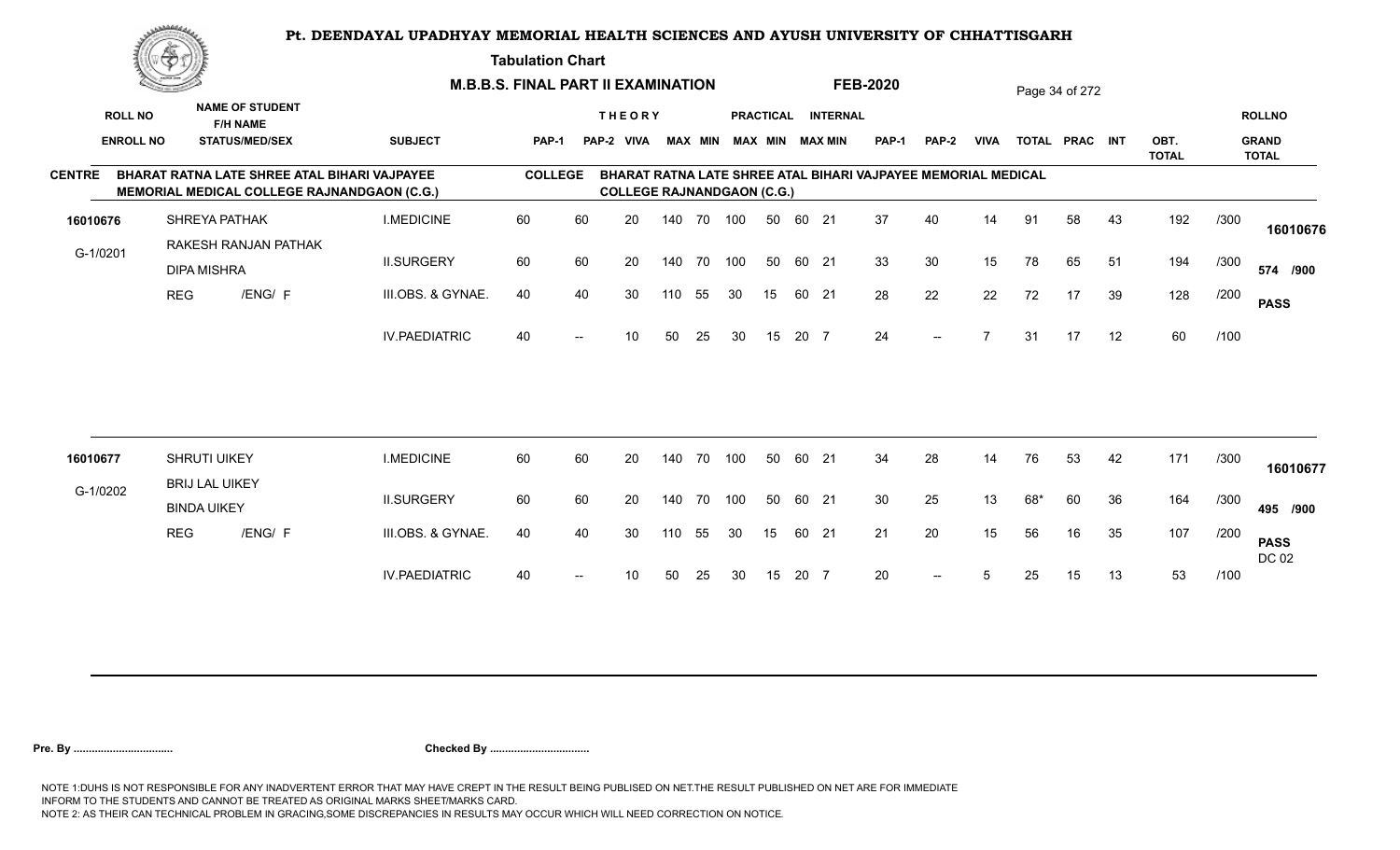**Tabulation Chart** 

|                  | ▓ڪ            |                                           |                                                                                             | <b>M.B.B.S. FINAL PART II EXAMINATION</b> |                   |                                   |     |      |     |    |       |                         | <b>FEB-2020</b>                                               |              |             |       | Page 35 of 272 |    |                      |      |                              |
|------------------|---------------|-------------------------------------------|---------------------------------------------------------------------------------------------|-------------------------------------------|-------------------|-----------------------------------|-----|------|-----|----|-------|-------------------------|---------------------------------------------------------------|--------------|-------------|-------|----------------|----|----------------------|------|------------------------------|
| <b>ROLL NO</b>   |               | <b>NAME OF STUDENT</b><br><b>F/H NAME</b> |                                                                                             |                                           |                   | <b>THEORY</b>                     |     |      |     |    |       | PRACTICAL INTERNAL      |                                                               |              |             |       |                |    |                      |      | <b>ROLLNO</b>                |
| <b>ENROLL NO</b> |               | <b>STATUS/MED/SEX</b>                     | <b>SUBJECT</b>                                                                              | <b>PAP-1</b>                              |                   | PAP-2 VIVA                        |     |      |     |    |       | MAX MIN MAX MIN MAX MIN | <b>PAP-1</b>                                                  | <b>PAP-2</b> | <b>VIVA</b> |       | TOTAL PRAC INT |    | OBT.<br><b>TOTAL</b> |      | <b>GRAND</b><br><b>TOTAL</b> |
| <b>CENTRE</b>    |               |                                           | BHARAT RATNA LATE SHREE ATAL BIHARI VAJPAYEE<br>MEMORIAL MEDICAL COLLEGE RAJNANDGAON (C.G.) | <b>COLLEGE</b>                            |                   | <b>COLLEGE RAJNANDGAON (C.G.)</b> |     |      |     |    |       |                         | BHARAT RATNA LATE SHREE ATAL BIHARI VAJPAYEE MEMORIAL MEDICAL |              |             |       |                |    |                      |      |                              |
| 16010679         |               | <b>SUPRITA SHARAF</b>                     | <b>I.MEDICINE</b>                                                                           | 60                                        | 60                | 20                                | 140 | 70   | 100 | 50 | 60 21 |                         | 32                                                            | 29           | 12          | 73    | 54             | 42 | 169                  | /300 | 16010679                     |
| G-1/0205         |               | PRADEEP KUMAR<br><b>KESHARI DEVI</b>      | <b>II.SURGERY</b>                                                                           | 60                                        | 60                | 20                                | 140 | 70   | 100 | 50 | 60 21 |                         | 27                                                            | 30           | 13          | 70    | 56             | 32 | 158                  | /300 | 479 /900                     |
|                  | <b>REG</b>    | /ENG/ F                                   | III.OBS. & GYNAE.                                                                           | 40                                        | 40                | 30                                | 110 | 55   | 30  | 15 | 60 21 |                         | 22                                                            | 16           | 15          | $53*$ | 15             | 30 | $98*$                | /200 | <b>FAIL</b>                  |
|                  |               |                                           | <b>IV.PAEDIATRIC</b>                                                                        | 40                                        | $\hspace{0.05cm}$ | 10                                | 50  | 25   | 30  | 15 | 20 7  |                         | 20                                                            | $--$         | 6           | 26    | 17             | 11 | 54                   | /100 |                              |
| Re- Obs & Gynae  |               |                                           |                                                                                             |                                           |                   |                                   |     |      |     |    |       |                         |                                                               |              |             |       |                |    |                      |      |                              |
| 16010680         | <b>TANUJA</b> | SHYAM MOHAN RAO                           | <b>I.MEDICINE</b>                                                                           | 60                                        | 60                | 20                                | 140 | - 70 | 100 | 50 | 60 21 |                         | 43                                                            | 39           | 15          | 97    | 61             | 45 | 203                  | /300 | 16010680                     |
| G-1/0206         |               | <b>SARSWATHI</b>                          | <b>II.SURGERY</b>                                                                           | 60                                        | 60                | 20                                | 140 | 70   | 100 | 50 | 60 21 |                         | 34                                                            | 38           | 15          | 87    | 70             | 32 | 189                  | /300 | 588 /900                     |
|                  | <b>REG</b>    | /ENG/ F                                   | III.OBS. & GYNAE.                                                                           | 40                                        | 40                | 30                                | 110 | 55   | 30  | 15 | 60 21 |                         | 28                                                            | 24           | 18          | 70    | 18             | 40 | 128                  | /200 | <b>PASS</b>                  |
|                  |               |                                           | <b>IV.PAEDIATRIC</b>                                                                        | 40                                        |                   | 10                                | 50  | 25   | 30  | 15 | 20 7  |                         | 26                                                            | $--$         |             | 33    | 19             | 16 | 68                   | /100 |                              |
|                  |               |                                           |                                                                                             |                                           |                   |                                   |     |      |     |    |       |                         |                                                               |              |             |       |                |    |                      |      |                              |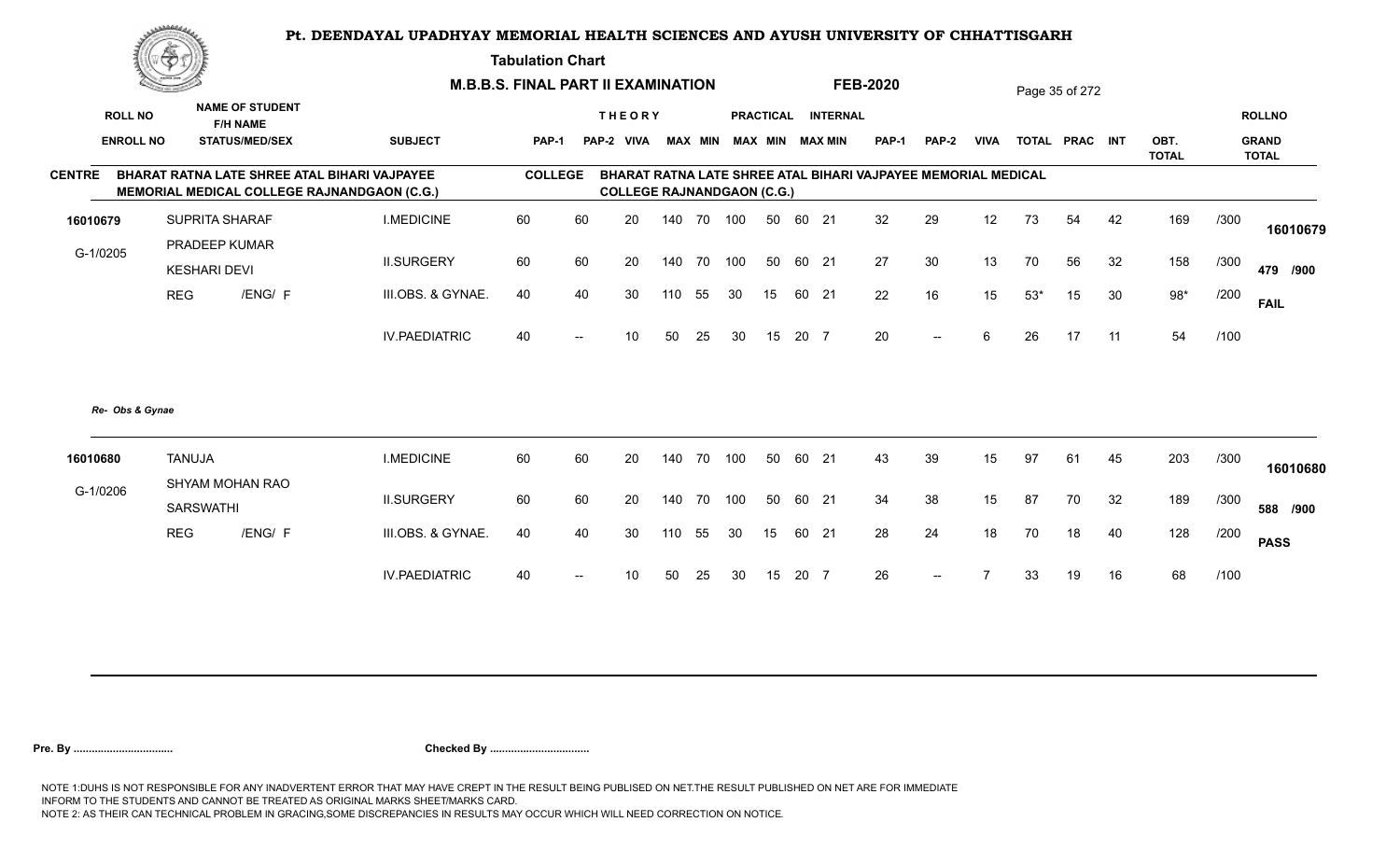**Tabulation Chart** 

|                  | ▓                  |                                                                                                    |                      | <b>M.B.B.S. FINAL PART II EXAMINATION</b> |                          |                                    |        |        |     |    |       |                    | <b>FEB-2020</b>                                               |                          |                   |       | Page 36 of 272 |    |                      |      |                              |
|------------------|--------------------|----------------------------------------------------------------------------------------------------|----------------------|-------------------------------------------|--------------------------|------------------------------------|--------|--------|-----|----|-------|--------------------|---------------------------------------------------------------|--------------------------|-------------------|-------|----------------|----|----------------------|------|------------------------------|
| <b>ROLL NO</b>   |                    | <b>NAME OF STUDENT</b><br><b>F/H NAME</b>                                                          |                      |                                           |                          | <b>THEORY</b>                      |        |        |     |    |       | PRACTICAL INTERNAL |                                                               |                          |                   |       |                |    |                      |      | <b>ROLLNO</b>                |
| <b>ENROLL NO</b> |                    | <b>STATUS/MED/SEX</b>                                                                              | <b>SUBJECT</b>       | <b>PAP-1</b>                              |                          | PAP-2 VIVA MAX MIN MAX MIN MAX MIN |        |        |     |    |       |                    | <b>PAP-1</b>                                                  | PAP-2                    | <b>VIVA</b>       |       | TOTAL PRAC INT |    | OBT.<br><b>TOTAL</b> |      | <b>GRAND</b><br><b>TOTAL</b> |
| <b>CENTRE</b>    |                    | BHARAT RATNA LATE SHREE ATAL BIHARI VAJPAYEE<br><b>MEMORIAL MEDICAL COLLEGE RAJNANDGAON (C.G.)</b> |                      | <b>COLLEGE</b>                            |                          | <b>COLLEGE RAJNANDGAON (C.G.)</b>  |        |        |     |    |       |                    | BHARAT RATNA LATE SHREE ATAL BIHARI VAJPAYEE MEMORIAL MEDICAL |                          |                   |       |                |    |                      |      |                              |
| 16010683         | <b>VIVEK PATEL</b> |                                                                                                    | <b>I.MEDICINE</b>    | 60                                        | 60                       | 20                                 |        | 140 70 | 100 | 50 | 60 21 |                    | 33                                                            | 29                       | 13                | 75    | 59             | 39 | 173                  | /300 | 16010683                     |
| G-1/0209         |                    | <b>TEJRAM PATEL</b><br>RAJKUMARI PATEL                                                             | <b>II.SURGERY</b>    | 60                                        | 60                       | 20                                 | 140 70 |        | 100 | 50 | 60 21 |                    | 28                                                            | 23                       | 12                | $63*$ | 57             | 33 | 153                  | /300 | 486 /900                     |
|                  | <b>REG</b>         | /ENG/ M                                                                                            | III.OBS. & GYNAE.    | 40                                        | 40                       | 30                                 | 110    | 55     | 30  | 15 | 60 21 |                    | 24                                                            | 20                       | 16                | 60    | 17             | 30 | 107                  | /200 | <b>FAIL</b>                  |
|                  |                    |                                                                                                    | <b>IV.PAEDIATRIC</b> | 40                                        | $\overline{\phantom{a}}$ | 10                                 | 50     | 25     | 30  | 15 | 20 7  |                    | 21                                                            | $\overline{\phantom{a}}$ | 6                 | 27    | 15             | 11 | 53                   | /100 |                              |
| Re- Surgery      |                    |                                                                                                    |                      |                                           |                          |                                    |        |        |     |    |       |                    |                                                               |                          |                   |       |                |    |                      |      |                              |
| 16010685         |                    | YOGENDRA KUMAR JOGI<br><b>GOPAL PRASAD JOGI</b>                                                    | <b>I.MEDICINE</b>    | 60                                        | 60                       | 20                                 | 140 70 |        | 100 | 50 | 60 21 |                    | 19                                                            | 16                       | $12 \overline{ }$ | $47*$ | 53             | 44 | $144*$               | /300 | 16010685                     |
| G-1/0211         |                    | SUREKHA JOGI                                                                                       | <b>II.SURGERY</b>    | 60                                        | 60                       | 20                                 | 140 70 |        | 100 | 50 | 60 21 |                    | 24                                                            | 19                       | 11                | $54*$ | 62             | 31 | $147*$               | /300 | 443 /900                     |
|                  | <b>REG</b>         | /ENG/ M                                                                                            | III.OBS. & GYNAE.    | 40                                        | 40                       | 30                                 | 110    | 55     | 30  | 15 | 60 21 |                    | 20                                                            | 21                       | 15                | 56    | 15             | 30 | 101                  | /200 | <b>FAIL</b>                  |
|                  |                    |                                                                                                    | <b>IV.PAEDIATRIC</b> | 40                                        |                          | 10                                 | 50     | 25     | 30  | 15 | 20 7  |                    | 20                                                            | $-$                      | 6                 | 26    | 15             | 10 | 51                   | /100 |                              |
|                  |                    |                                                                                                    |                      |                                           |                          |                                    |        |        |     |    |       |                    |                                                               |                          |                   |       |                |    |                      |      |                              |

*Re-Medicine Surgery*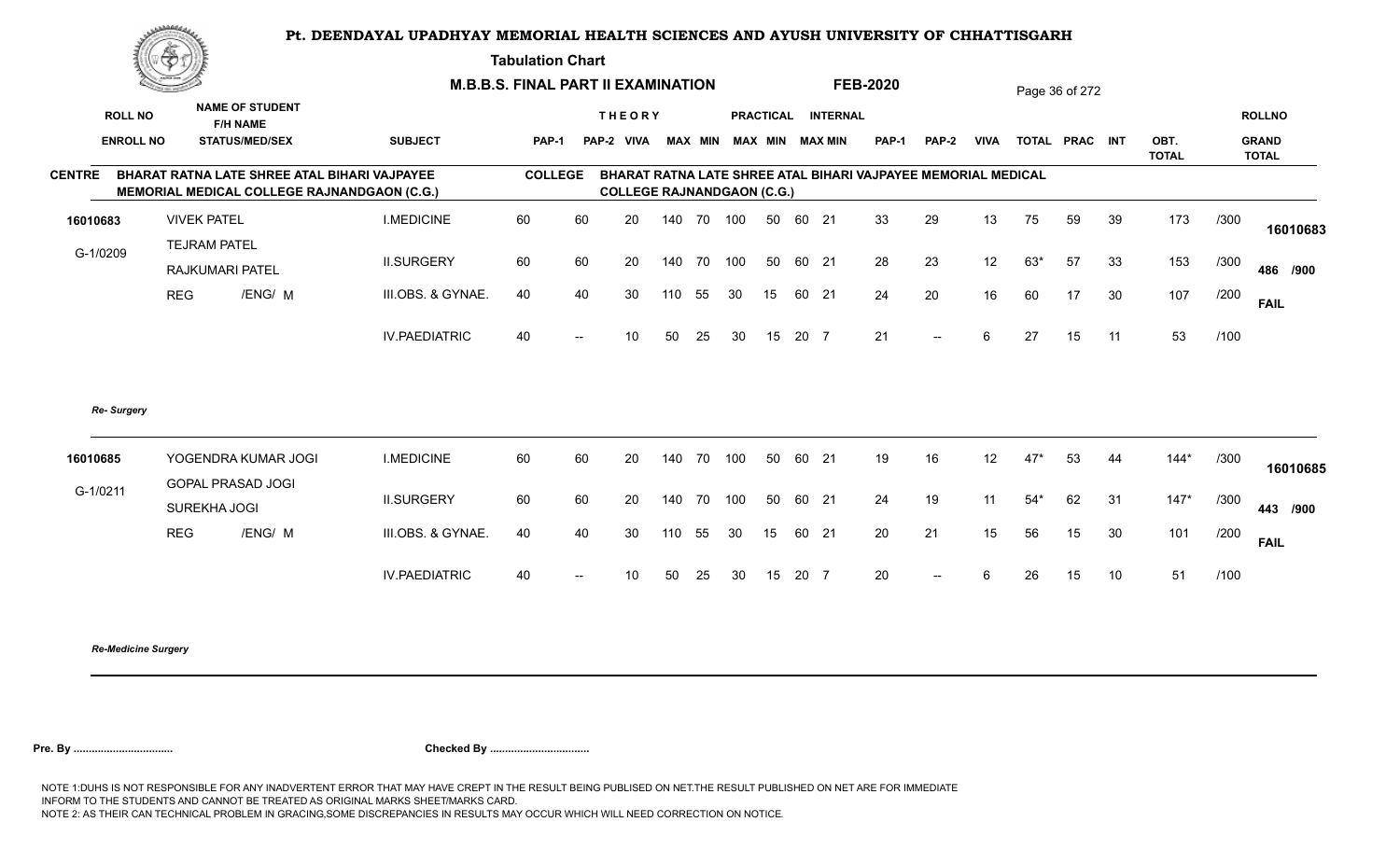**Tabulation Chart** 

|                  | <u>Contraction of the Sea</u><br><b>NAME OF STUDENT</b> |                                              | <b>M.B.B.S. FINAL PART II EXAMINATION</b> |                                                                                             |                |     |                                   |        |                |     |                  | <b>FEB-2020</b> |                        |                                                               |              | Page 37 of 272 |    |                |    |                      |      |                              |
|------------------|---------------------------------------------------------|----------------------------------------------|-------------------------------------------|---------------------------------------------------------------------------------------------|----------------|-----|-----------------------------------|--------|----------------|-----|------------------|-----------------|------------------------|---------------------------------------------------------------|--------------|----------------|----|----------------|----|----------------------|------|------------------------------|
| <b>ROLL NO</b>   |                                                         | <b>F/H NAME</b>                              |                                           |                                                                                             |                |     | <b>THEORY</b>                     |        |                |     | <b>PRACTICAL</b> |                 | <b>INTERNAL</b>        |                                                               |              |                |    |                |    |                      |      | <b>ROLLNO</b>                |
| <b>ENROLL NO</b> |                                                         | <b>STATUS/MED/SEX</b>                        |                                           | <b>SUBJECT</b>                                                                              | <b>PAP-1</b>   |     | PAP-2 VIVA                        |        | <b>MAX MIN</b> |     |                  |                 | <b>MAX MIN MAX MIN</b> | <b>PAP-1</b>                                                  | <b>PAP-2</b> | <b>VIVA</b>    |    | TOTAL PRAC INT |    | OBT.<br><b>TOTAL</b> |      | <b>GRAND</b><br><b>TOTAL</b> |
| <b>CENTRE</b>    |                                                         |                                              |                                           | BHARAT RATNA LATE SHREE ATAL BIHARI VAJPAYEE<br>MEMORIAL MEDICAL COLLEGE RAJNANDGAON (C.G.) | <b>COLLEGE</b> |     | <b>COLLEGE RAJNANDGAON (C.G.)</b> |        |                |     |                  |                 |                        | BHARAT RATNA LATE SHREE ATAL BIHARI VAJPAYEE MEMORIAL MEDICAL |              |                |    |                |    |                      |      |                              |
| 16010686         |                                                         | <b>ZARA IBTESAM</b>                          |                                           | <b>I.MEDICINE</b>                                                                           | 60             | 60  | 20                                |        | 140 70 100     |     | 50               | 60 21           |                        | 49                                                            | 32           | 14             | 95 | 54             | 48 | 197                  | /300 | 16010686                     |
| G-1/0212         |                                                         | <b>MASUD ALAM ANSARI</b><br>ATIYA MASUD      |                                           | <b>II.SURGERY</b>                                                                           | 60             | 60  | 20                                |        | 140 70         | 100 | 50               | 60 21           |                        | 38                                                            | 33           | 11             | 82 | 69             | 32 | 183                  | /300 | 578 /900                     |
|                  | <b>REG</b>                                              |                                              | /ENG/ F                                   | III.OBS. & GYNAE.                                                                           | 40             | 40  | 30                                | 110    | 55             | 30  | 15               | 60 21           |                        | 30                                                            | 24           | 16             | 70 | 17             | 42 | 129                  | /200 | <b>PASS</b>                  |
|                  |                                                         |                                              |                                           | <b>IV.PAEDIATRIC</b>                                                                        | 40             | $-$ | 10 <sup>°</sup>                   | 50     | 25             | 30  | 15               | 20 7            |                        | 25                                                            | $--$         | $\overline{ }$ | 32 | 21             | 16 | 69                   | /100 |                              |
|                  |                                                         |                                              |                                           |                                                                                             |                |     |                                   |        |                |     |                  |                 |                        |                                                               |              |                |    |                |    |                      |      |                              |
| 16010687         |                                                         | AJAY SINGH GAUR<br><b>BHAWANI SINGH GAUR</b> |                                           | <b>I.MEDICINE</b>                                                                           | 60             | 60  | 20                                | 140 70 |                | 100 | 50               | 60 21           |                        | 40                                                            | 35           | 14             | 89 | 58             | 48 | 195                  | /300 | 16010687                     |
| G-1/0120         |                                                         | <b>MUNNI DEVI</b>                            |                                           | <b>II.SURGERY</b>                                                                           | 60             | 60  | 20                                | 140    | 70             | 100 | 50               | 60 21           |                        | 38                                                            | 32           | 15             | 85 | 68             | 34 | 187                  | /300 | 560 /900                     |
|                  | <b>REG</b>                                              |                                              | /ENG/ M                                   | III.OBS. & GYNAE.                                                                           | 40             | 40  | 30                                | 110    | 55             | 30  | 15               | 60 21           |                        | 24                                                            | 22           | 18             | 64 | 17             | 37 | 118                  | /200 | <b>PASS</b>                  |
|                  |                                                         |                                              |                                           | <b>IV.PAEDIATRIC</b>                                                                        | 40             |     | 10                                | 50     | 25             | 30  | 15               | 20 7            |                        | 22                                                            | $--$         |                | 29 | 16             | 15 | 60                   | /100 |                              |
|                  |                                                         |                                              |                                           |                                                                                             |                |     |                                   |        |                |     |                  |                 |                        |                                                               |              |                |    |                |    |                      |      |                              |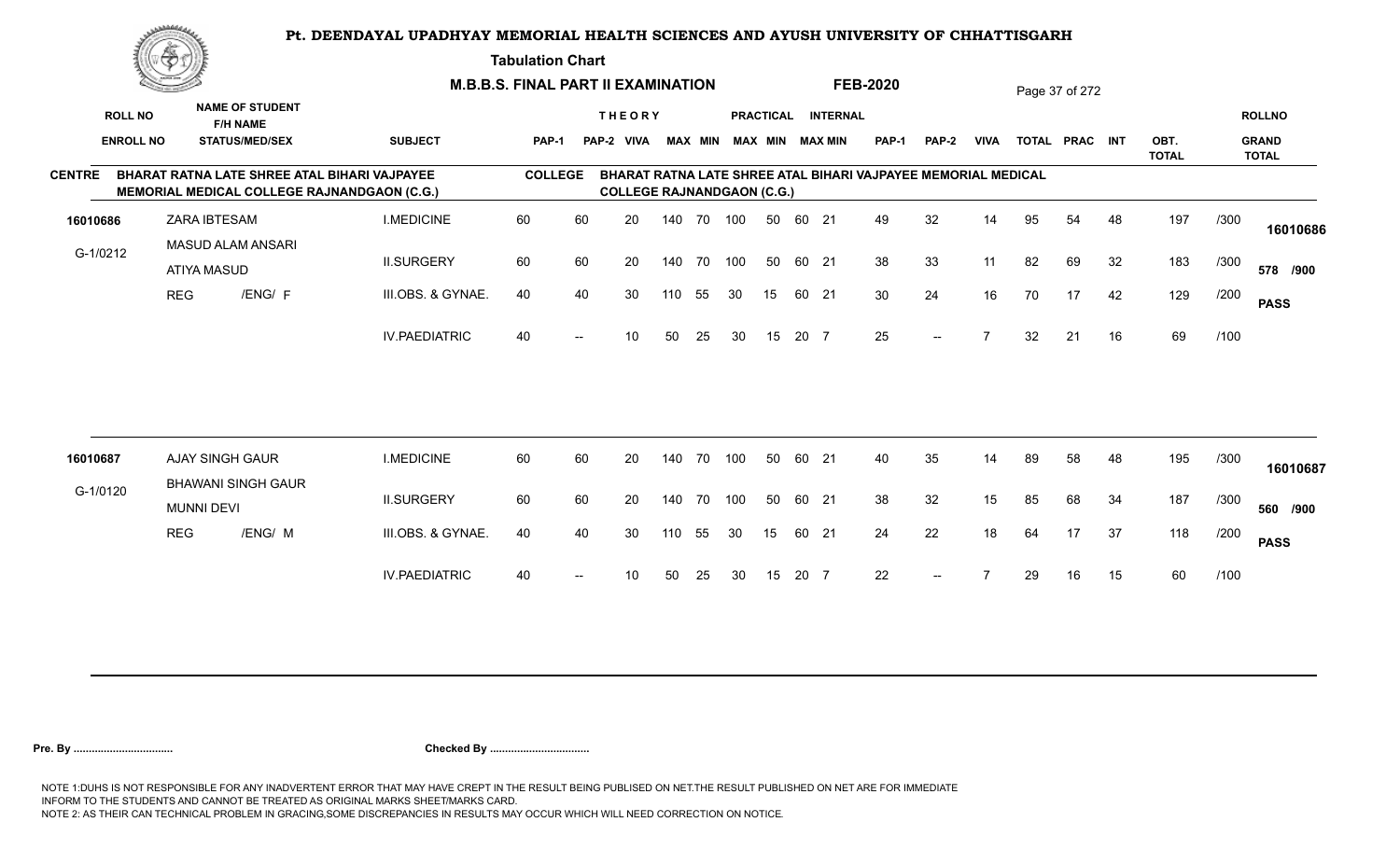**Tabulation Chart** 

| <b>ROLL NO</b>   |                                                                                    |                                                                                                                                                             |                                                                                                    |    |                                |     |               |                                                                       |                                 |                                               |                                                                                                       |                                       |                |    |                                                               |    |                                  |      | <b>ROLLNO</b>                |
|------------------|------------------------------------------------------------------------------------|-------------------------------------------------------------------------------------------------------------------------------------------------------------|----------------------------------------------------------------------------------------------------|----|--------------------------------|-----|---------------|-----------------------------------------------------------------------|---------------------------------|-----------------------------------------------|-------------------------------------------------------------------------------------------------------|---------------------------------------|----------------|----|---------------------------------------------------------------|----|----------------------------------|------|------------------------------|
| <b>ENROLL NO</b> |                                                                                    | <b>SUBJECT</b>                                                                                                                                              |                                                                                                    |    |                                |     |               |                                                                       |                                 |                                               | <b>PAP-1</b>                                                                                          | PAP-2                                 | <b>VIVA</b>    |    |                                                               |    | OBT.<br><b>TOTAL</b>             |      | <b>GRAND</b><br><b>TOTAL</b> |
|                  |                                                                                    |                                                                                                                                                             |                                                                                                    |    |                                |     |               |                                                                       |                                 |                                               |                                                                                                       |                                       |                |    |                                                               |    |                                  |      |                              |
|                  |                                                                                    | <b>I.MEDICINE</b>                                                                                                                                           | 60                                                                                                 | 60 | 20                             | 140 | 70            | 100                                                                   | 50                              |                                               | 42                                                                                                    | 35                                    | 14             | 91 | 60                                                            | 46 | 197                              | /300 | 16010688                     |
| G-1/0128         |                                                                                    | <b>II.SURGERY</b>                                                                                                                                           | 60                                                                                                 | 60 | 20                             |     | 70            |                                                                       | 50                              |                                               | 39                                                                                                    | 38                                    | 15             | 92 | 69                                                            | 34 | 195                              | /300 | 567 /900                     |
|                  |                                                                                    | III.OBS. & GYNAE.                                                                                                                                           | 40                                                                                                 | 40 | 30                             | 110 | 55            | 30                                                                    | 15                              |                                               | 22                                                                                                    | 21                                    | 17             | 60 | 19                                                            | 37 | 116                              | /200 | <b>PASS</b>                  |
|                  |                                                                                    | <b>IV.PAEDIATRIC</b>                                                                                                                                        | 40                                                                                                 |    | 10                             | 50  | 25            | 30                                                                    | 15                              |                                               | 21                                                                                                    | $- -$                                 |                | 28 | 17                                                            | 14 | 59                               | /100 |                              |
|                  |                                                                                    |                                                                                                                                                             |                                                                                                    |    |                                |     |               |                                                                       |                                 |                                               |                                                                                                       |                                       |                |    |                                                               |    |                                  |      |                              |
|                  |                                                                                    | <b>I.MEDICINE</b>                                                                                                                                           | 60                                                                                                 | 60 | 20                             |     |               |                                                                       | 50                              |                                               | 41                                                                                                    | 37                                    | 14             | 92 | 58                                                            | 45 | 195                              | /300 | 16010689                     |
| G-1/0153         |                                                                                    | <b>II.SURGERY</b>                                                                                                                                           | 60                                                                                                 | 60 | 20                             |     |               |                                                                       |                                 |                                               | 40                                                                                                    | 31                                    | 14             | 85 | 68                                                            | 37 | 190                              | /300 | 581 /900                     |
|                  |                                                                                    | III.OBS. & GYNAE.                                                                                                                                           | 40                                                                                                 | 40 | 30                             | 110 | 55            | 30                                                                    | 15                              |                                               | 22                                                                                                    | 29                                    | 20             | 71 | 21                                                            | 39 | 131                              | /200 | <b>PASS</b>                  |
|                  |                                                                                    | <b>IV.PAEDIATRIC</b>                                                                                                                                        | 40                                                                                                 |    | 10                             | 50  | 25            | 30                                                                    | 15                              |                                               | 25                                                                                                    | $\overline{\phantom{a}}$              | $\overline{7}$ | 32 | 17                                                            | 16 | 65                               | /100 |                              |
|                  | SHARDA DEVI<br><b>REG</b><br><b>KIRTI MODI</b><br><b>KAVITA DEVI</b><br><b>REG</b> | <b>NAME OF STUDENT</b><br><b>F/H NAME</b><br><b>STATUS/MED/SEX</b><br>ASHU KUMAR KARN<br><b>ASHOK KUMAR KARN</b><br>/ENG/ M<br>PRITAM KUMAR MODI<br>/ENG/ F | BHARAT RATNA LATE SHREE ATAL BIHARI VAJPAYEE<br><b>MEMORIAL MEDICAL COLLEGE RAJNANDGAON (C.G.)</b> |    | <b>PAP-1</b><br><b>COLLEGE</b> |     | <b>THEORY</b> | <u>transporta</u><br><b>M.B.B.S. FINAL PART II EXAMINATION</b><br>140 | 100<br>140 70 100<br>140 70 100 | <b>COLLEGE RAJNANDGAON (C.G.)</b><br>60<br>50 | PAP-2 VIVA MAX MIN MAX MIN MAX MIN<br>21<br>60 21<br>60 21<br>20 7<br>60 21<br>60 21<br>60 21<br>20 7 | <b>FEB-2020</b><br>PRACTICAL INTERNAL |                |    | BHARAT RATNA LATE SHREE ATAL BIHARI VAJPAYEE MEMORIAL MEDICAL |    | Page 38 of 272<br>TOTAL PRAC INT |      |                              |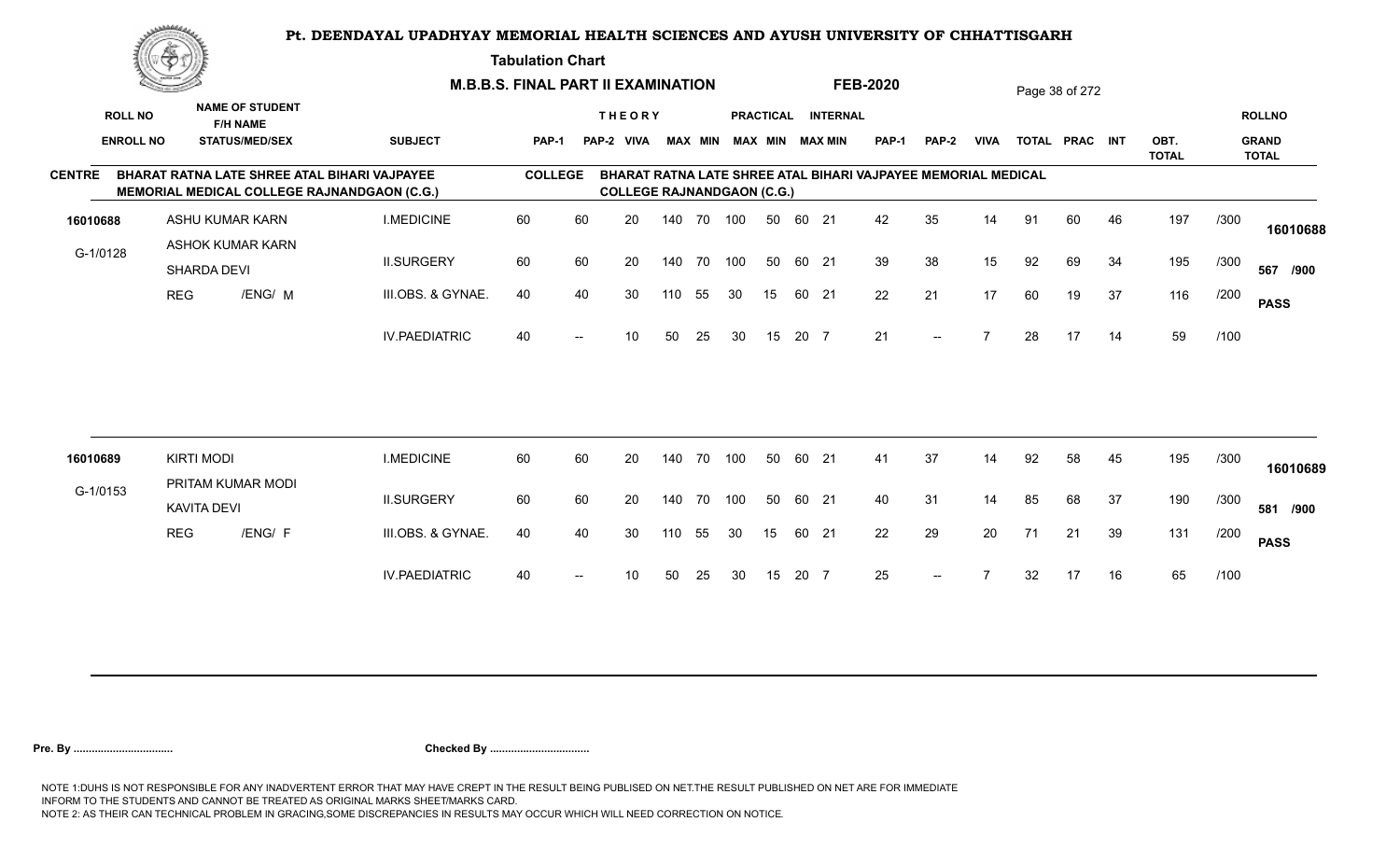**Tabulation Chart** 

|                  | <u>transfer</u>   |                                                                                             | <b>M.B.B.S. FINAL PART II EXAMINATION</b> |                |                   |                                   |            |    |                         |                  |       |                 | <b>FEB-2020</b>                                               |              |             |    | Page 39 of 272 |    |                      |      |                              |
|------------------|-------------------|---------------------------------------------------------------------------------------------|-------------------------------------------|----------------|-------------------|-----------------------------------|------------|----|-------------------------|------------------|-------|-----------------|---------------------------------------------------------------|--------------|-------------|----|----------------|----|----------------------|------|------------------------------|
| <b>ROLL NO</b>   |                   | <b>NAME OF STUDENT</b><br><b>F/H NAME</b>                                                   |                                           |                |                   | <b>THEORY</b>                     |            |    |                         | <b>PRACTICAL</b> |       | <b>INTERNAL</b> |                                                               |              |             |    |                |    |                      |      | <b>ROLLNO</b>                |
| <b>ENROLL NO</b> |                   | <b>STATUS/MED/SEX</b>                                                                       | <b>SUBJECT</b>                            | <b>PAP-1</b>   |                   | PAP-2 VIVA                        |            |    | MAX MIN MAX MIN MAX MIN |                  |       |                 | PAP-1                                                         | <b>PAP-2</b> | <b>VIVA</b> |    | TOTAL PRAC INT |    | OBT.<br><b>TOTAL</b> |      | <b>GRAND</b><br><b>TOTAL</b> |
| <b>CENTRE</b>    |                   | BHARAT RATNA LATE SHREE ATAL BIHARI VAJPAYEE<br>MEMORIAL MEDICAL COLLEGE RAJNANDGAON (C.G.) |                                           | <b>COLLEGE</b> |                   | <b>COLLEGE RAJNANDGAON (C.G.)</b> |            |    |                         |                  |       |                 | BHARAT RATNA LATE SHREE ATAL BIHARI VAJPAYEE MEMORIAL MEDICAL |              |             |    |                |    |                      |      |                              |
| 16010690         | <b>KULDEEP</b>    |                                                                                             | <b>I.MEDICINE</b>                         | 60             | 60                | 20                                | 140 70 100 |    |                         | 50               | 60 21 |                 | 38                                                            | 37           | 13          | 88 | 53             | 48 | 189                  | /300 | 16010690                     |
| G-1/0154         | <b>LAXMI DEVI</b> | <b>CHATTAR SINGH</b>                                                                        | <b>II.SURGERY</b>                         | 60             | 60                | 20                                | 140 70     |    | 100                     | 50               | 60 21 |                 | 38                                                            | 32           | 16          | 86 | 64             | 52 | 202                  | /300 | 582 /900                     |
|                  | <b>REG</b>        | /ENG/ M                                                                                     | III.OBS. & GYNAE.                         | 40             | 40                | 30                                | 110        | 55 | 30                      | 15               | 60 21 |                 | 22                                                            | 27           | 18          | 67 | 19             | 40 | 126                  | /200 | <b>PASS</b>                  |
|                  |                   |                                                                                             | <b>IV.PAEDIATRIC</b>                      | 40             | $\hspace{0.05cm}$ | 10                                | 50         | 25 | 30                      | 15               | 20 7  |                 | 25                                                            | $--$         | 8           | 33 | 19             | 13 | 65                   | /100 |                              |
|                  |                   |                                                                                             |                                           |                |                   |                                   |            |    |                         |                  |       |                 |                                                               |              |             |    |                |    |                      |      |                              |
| 16010691         |                   | <b>MANISH GAHLOT</b>                                                                        | <b>I.MEDICINE</b>                         | 60             | 60                | 20                                | 140        | 70 | 100                     | 50               | 60 21 |                 | 36                                                            | 42           | 14          | 92 | 56             | 46 | 194                  | /300 | 16010691                     |
| G-1/0158         |                   | <b>BAJRANG LAL</b><br><b>NEELAM DEVI</b>                                                    | <b>II.SURGERY</b>                         | 60             | 60                | 20                                | 140 70     |    | 100                     | 50               | 60 21 |                 | 39                                                            | 30           | 16          | 85 | 72             | 50 | 207                  | /300 | 584 /900                     |
|                  | <b>REG</b>        | /ENG/ M                                                                                     | III.OBS. & GYNAE.                         | 40             | 40                | 30                                | 110        | 55 | 30                      | 15               | 60 21 |                 | 22                                                            | 23           | 17          | 62 | 21             | 39 | 122                  | /200 | <b>PASS</b>                  |
|                  |                   |                                                                                             | <b>IV.PAEDIATRIC</b>                      | 40             |                   | 10                                | 50         | 25 | 30                      | 15               | 20 7  |                 | 22                                                            | $--$         | 8           | 30 | 20             | 11 | 61                   | /100 |                              |
|                  |                   |                                                                                             |                                           |                |                   |                                   |            |    |                         |                  |       |                 |                                                               |              |             |    |                |    |                      |      |                              |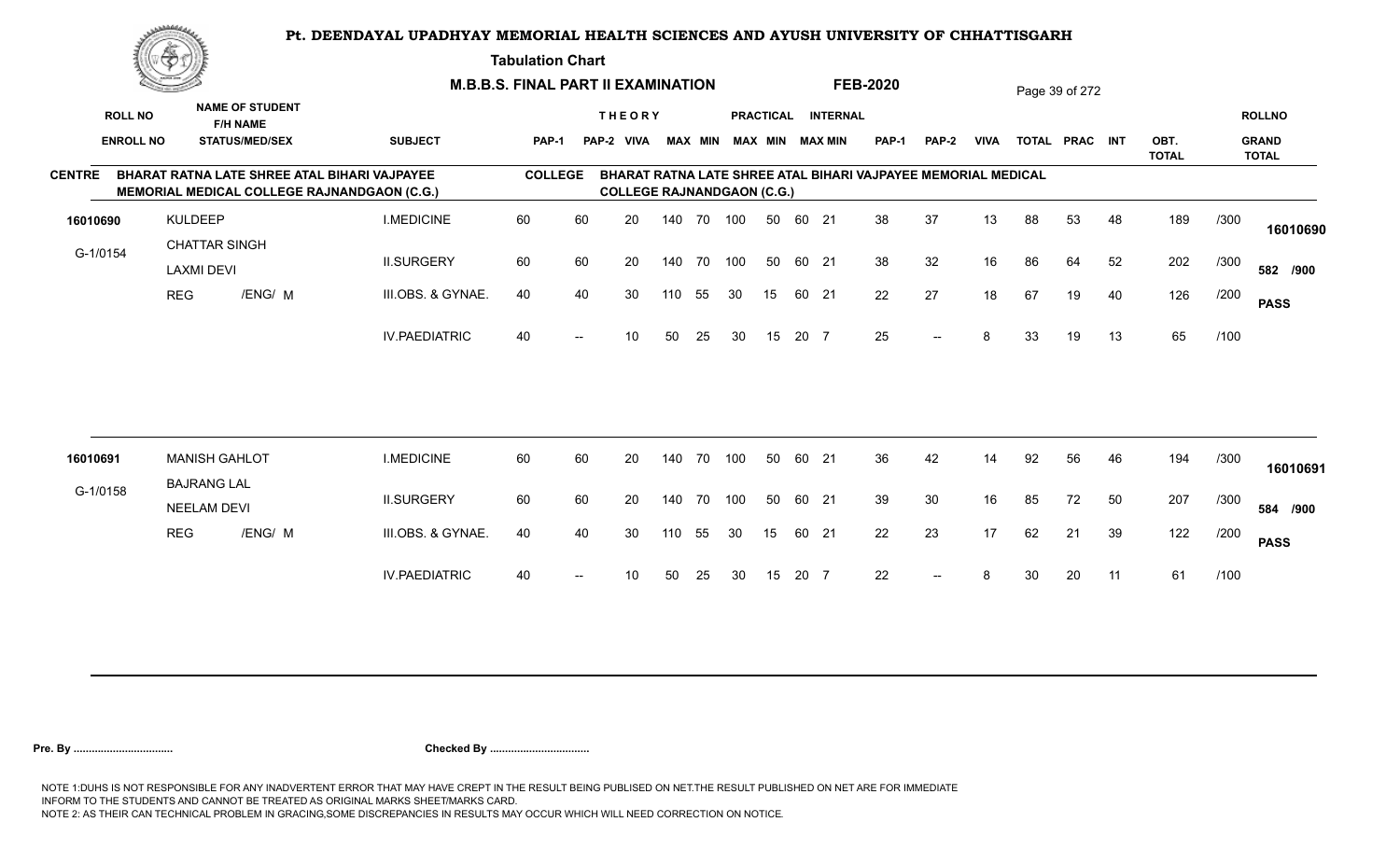**Tabulation Chart** 

|                  | <u>transfer</u>   |                                           |                                                                                                           | <b>M.B.B.S. FINAL PART II EXAMINATION</b> |    |                                   |        |    |     |                  |       |                         | <b>FEB-2020</b>                                               |              |             |     | Page 40 of 272 |    |                      |      |                              |
|------------------|-------------------|-------------------------------------------|-----------------------------------------------------------------------------------------------------------|-------------------------------------------|----|-----------------------------------|--------|----|-----|------------------|-------|-------------------------|---------------------------------------------------------------|--------------|-------------|-----|----------------|----|----------------------|------|------------------------------|
| <b>ROLL NO</b>   |                   | <b>NAME OF STUDENT</b><br><b>F/H NAME</b> |                                                                                                           |                                           |    | <b>THEORY</b>                     |        |    |     | <b>PRACTICAL</b> |       | <b>INTERNAL</b>         |                                                               |              |             |     |                |    |                      |      | <b>ROLLNO</b>                |
| <b>ENROLL NO</b> |                   | <b>STATUS/MED/SEX</b>                     | <b>SUBJECT</b>                                                                                            | <b>PAP-1</b>                              |    | PAP-2 VIVA                        |        |    |     |                  |       | MAX MIN MAX MIN MAX MIN | <b>PAP-1</b>                                                  | <b>PAP-2</b> | <b>VIVA</b> |     | TOTAL PRAC INT |    | OBT.<br><b>TOTAL</b> |      | <b>GRAND</b><br><b>TOTAL</b> |
| <b>CENTRE</b>    |                   |                                           | <b>BHARAT RATNA LATE SHREE ATAL BIHARI VAJPAYEE</b><br><b>MEMORIAL MEDICAL COLLEGE RAJNANDGAON (C.G.)</b> | <b>COLLEGE</b>                            |    | <b>COLLEGE RAJNANDGAON (C.G.)</b> |        |    |     |                  |       |                         | BHARAT RATNA LATE SHREE ATAL BIHARI VAJPAYEE MEMORIAL MEDICAL |              |             |     |                |    |                      |      |                              |
| 16010692         | OM SINGH          |                                           | <b>I.MEDICINE</b>                                                                                         | 60                                        | 60 | 20                                | 140 70 |    | 100 | 50               | 60 21 |                         | 43                                                            | 57           | 15          | 115 | 64             | 43 | 222                  | /300 | 16010692                     |
| G-1/0168         | <b>DEVI SINGH</b> | <b>CHAN KANWAR</b>                        | <b>II.SURGERY</b>                                                                                         | 60                                        | 60 | 20                                | 140 70 |    | 100 | 50               | 60 21 |                         | 34                                                            | 37           | 13          | 84  | 63             | 52 | 199                  | /300 | 625 /900                     |
|                  | <b>REG</b>        | /ENG/ M                                   | III.OBS. & GYNAE.                                                                                         | 40                                        | 40 | 30                                | 110    | 55 | 30  | 15               | 60 21 |                         | 29                                                            | 22           | 17          | 68  | 23             | 42 | 133                  | /200 | <b>PASS</b>                  |
|                  |                   |                                           | <b>IV.PAEDIATRIC</b>                                                                                      | 40                                        |    | 10                                | 50     | 25 | 30  | 15               | 20 7  |                         | 28                                                            | $--$         | 8           | 36  | 21             | 14 | 71                   | /100 |                              |
|                  |                   |                                           |                                                                                                           |                                           |    |                                   |        |    |     |                  |       |                         |                                                               |              |             |     |                |    |                      |      |                              |
| 16010693         |                   | <b>SANJEEV KUMAR</b><br>RAMJEE PRASAD     | <b>I.MEDICINE</b>                                                                                         | 60                                        | 60 | 20                                | 140 70 |    | 100 | 50               | 60 21 |                         | 38                                                            | 33           | 13          | 84  | 56             | 36 | 176                  | /300 | 16010693                     |
| G-1/0190         | <b>MINTA DEVI</b> |                                           | <b>II.SURGERY</b>                                                                                         | 60                                        | 60 | 20                                | 140 70 |    | 100 | 50               | 60 21 |                         | 31                                                            | 33           | 16          | 80  | 72             | 51 | 203                  | /300 | 571 /900                     |
|                  | <b>REG</b>        | /ENG/ M                                   | III.OBS. & GYNAE.                                                                                         | 40                                        | 40 | 30                                | 110    | 55 | 30  | 15               | 60 21 |                         | 27                                                            | 23           | 15          | 65  | 20             | 43 | 128                  | /200 | <b>PASS</b>                  |
|                  |                   |                                           | <b>IV.PAEDIATRIC</b>                                                                                      | 40                                        |    | 10                                | 50     | 25 | 30  | 15               | 20 7  |                         | 25                                                            | $--$         |             | 32  | 19             | 13 | 64                   | /100 |                              |
|                  |                   |                                           |                                                                                                           |                                           |    |                                   |        |    |     |                  |       |                         |                                                               |              |             |     |                |    |                      |      |                              |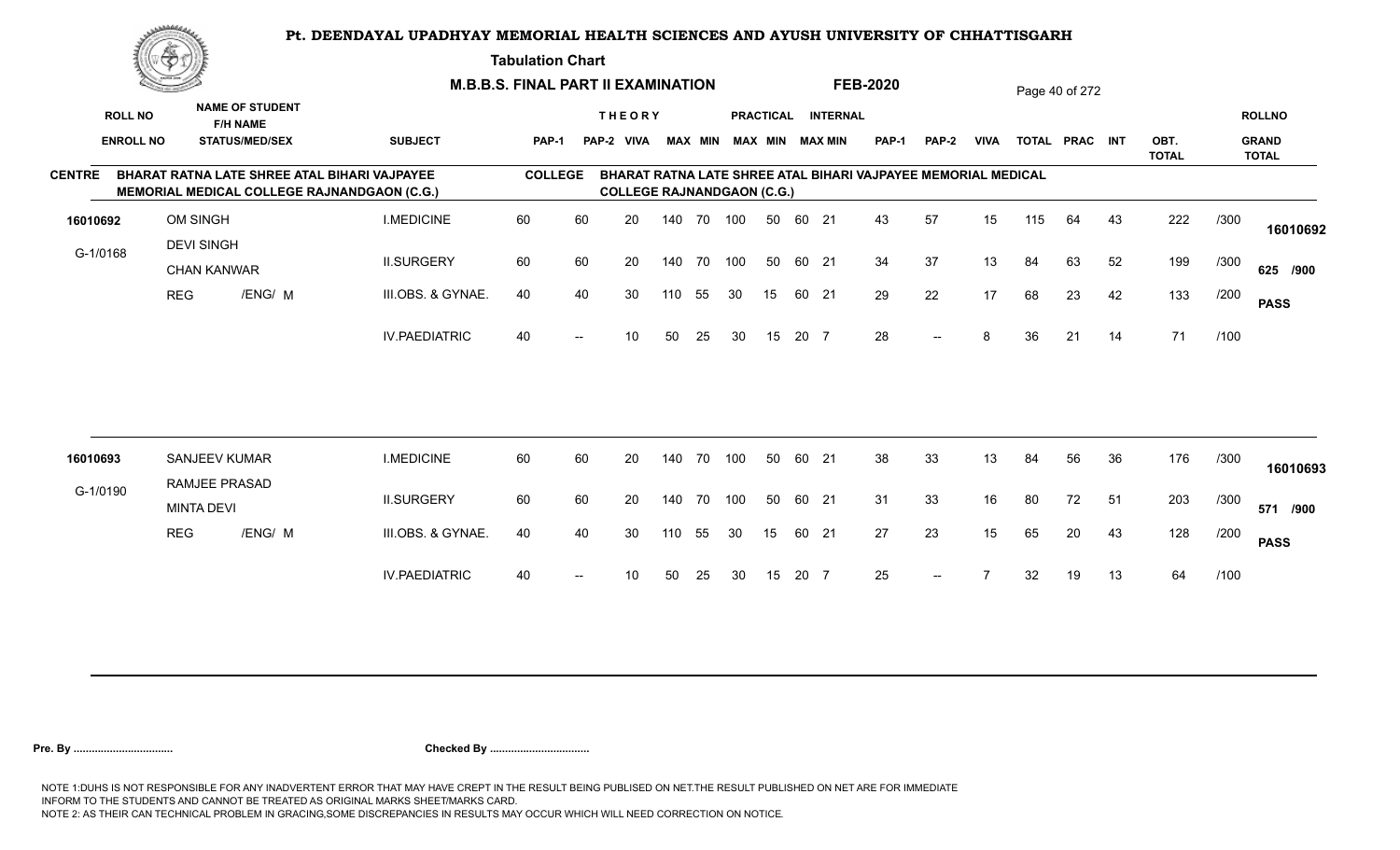#### **Tabulation Chart**

|                  | <u>Contraction of the Sea</u><br><b>NAME OF STUDENT</b> |                                                                                             |                      | <b>M.B.B.S. FINAL PART II EXAMINATION</b> |                          |                                    |            |            |     |                  |      |                 | <b>FEB-2020</b>                                               |                          |                |     | Page 41 of 272 |    |                      |      |                              |
|------------------|---------------------------------------------------------|---------------------------------------------------------------------------------------------|----------------------|-------------------------------------------|--------------------------|------------------------------------|------------|------------|-----|------------------|------|-----------------|---------------------------------------------------------------|--------------------------|----------------|-----|----------------|----|----------------------|------|------------------------------|
| <b>ROLL NO</b>   |                                                         | <b>F/H NAME</b>                                                                             |                      |                                           |                          | <b>THEORY</b>                      |            |            |     | <b>PRACTICAL</b> |      | <b>INTERNAL</b> |                                                               |                          |                |     |                |    |                      |      | <b>ROLLNO</b>                |
| <b>ENROLL NO</b> |                                                         | <b>STATUS/MED/SEX</b>                                                                       | <b>SUBJECT</b>       | PAP-1                                     |                          | PAP-2 VIVA MAX MIN MAX MIN MAX MIN |            |            |     |                  |      |                 | PAP-1                                                         | PAP-2                    | <b>VIVA</b>    |     | TOTAL PRAC INT |    | OBT.<br><b>TOTAL</b> |      | <b>GRAND</b><br><b>TOTAL</b> |
| <b>CENTRE</b>    |                                                         | BHARAT RATNA LATE SHREE ATAL BIHARI VAJPAYEE<br>MEMORIAL MEDICAL COLLEGE RAJNANDGAON (C.G.) |                      | <b>COLLEGE</b>                            |                          | <b>COLLEGE RAJNANDGAON (C.G.)</b>  |            |            |     |                  |      |                 | BHARAT RATNA LATE SHREE ATAL BIHARI VAJPAYEE MEMORIAL MEDICAL |                          |                |     |                |    |                      |      |                              |
| 16010694         |                                                         | SATYENDRA KUMAR TIWARI                                                                      | <b>I.MEDICINE</b>    | 60                                        | 60                       | 20                                 |            | 140 70 100 |     | 50               |      | 60 21           | 37                                                            | 35                       | 14             | 86  | 51             | 42 | 179                  | /300 | 16010694                     |
| G-1/0192         |                                                         | SURESH CHANDRA TIWARI<br><b>REKHA TIWARI</b>                                                | <b>II.SURGERY</b>    | 60                                        | 60                       | 20                                 | 140 70 100 |            |     | 50               |      | 60 21           | 34                                                            | 33                       | 16             | 83  | 73             | 47 | 203                  | /300 | 573 /900                     |
|                  | <b>REG</b>                                              | /ENG/ M                                                                                     | III.OBS. & GYNAE.    | 40                                        | 40                       | 30                                 | 110        | 55         | 30  | 15               |      | 60 21           | 28                                                            | 22                       | 17             | 67  | 20             | 40 | 127                  | /200 | <b>PASS</b>                  |
|                  |                                                         |                                                                                             | <b>IV.PAEDIATRIC</b> | 40                                        | $\overline{\phantom{a}}$ | 10                                 | 50         | 25         | 30  | 15               | 20 7 |                 | 24                                                            | $\overline{\phantom{a}}$ | 8              | 32  | 20             | 12 | 64                   | /100 |                              |
|                  |                                                         |                                                                                             |                      |                                           |                          |                                    |            |            |     |                  |      |                 |                                                               |                          |                |     |                |    |                      |      |                              |
| 16010695         |                                                         | SHREYA MISHRA                                                                               | <b>I.MEDICINE</b>    | 60                                        | 60                       | 20                                 | 140 70     |            | 100 | 50               |      | 60 21           | 45                                                            | 47                       | 15             | 107 | 54             | 41 | 202                  | /300 | 16010695                     |
| G-1/0199         |                                                         | SURESH CHANDRA MISHRA<br>RANJANA MISHRA                                                     | <b>II.SURGERY</b>    | 60                                        | 60                       | 20                                 | 140 70     |            | 100 | 50               |      | 60 21           | 35                                                            | 35                       | 14             | 84  | 68             | 50 | 202                  | /300 | 605 /900                     |
|                  | <b>REG</b>                                              | /ENG/ F                                                                                     | III.OBS. & GYNAE.    | 40                                        | 40                       | 30                                 | 110        | 55         | 30  | 15               |      | 60 21           | 27                                                            | 24                       | 17             | 68  | 19             | 42 | 129                  | /200 | <b>PASS</b>                  |
|                  |                                                         |                                                                                             | <b>IV.PAEDIATRIC</b> | 40                                        | $--$                     | 10                                 | 50         | 25         | 30  | 15               | 20 7 |                 | 30                                                            | $--$                     | $\overline{7}$ | 37  | 21             | 14 | 72                   | /100 |                              |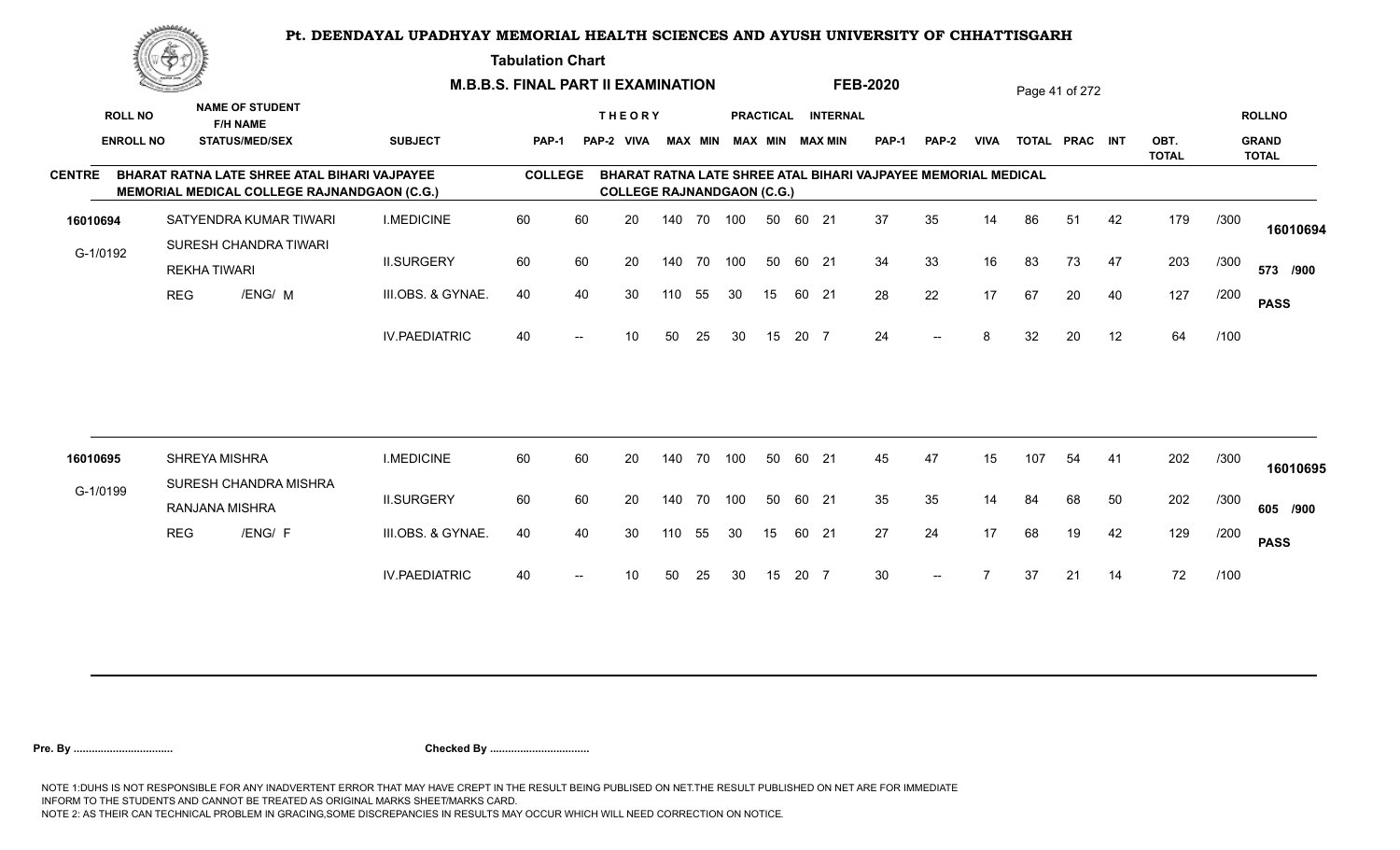**Tabulation Chart** 

|               | <b>Consumer Security of the American</b><br><b>NAME OF STUDENT</b> |                                    | <b>M.B.B.S. FINAL PART II EXAMINATION</b>                                                          |                      |                |                |                                   |     |                |     |    | <b>FEB-2020</b> |                                       |                                                               |       | Page 42 of 272 |    |                |    |                      |      |                                               |
|---------------|--------------------------------------------------------------------|------------------------------------|----------------------------------------------------------------------------------------------------|----------------------|----------------|----------------|-----------------------------------|-----|----------------|-----|----|-----------------|---------------------------------------|---------------------------------------------------------------|-------|----------------|----|----------------|----|----------------------|------|-----------------------------------------------|
|               | <b>ROLL NO</b><br><b>ENROLL NO</b>                                 |                                    | <b>F/H NAME</b><br><b>STATUS/MED/SEX</b>                                                           | <b>SUBJECT</b>       | <b>PAP-1</b>   |                | <b>THEORY</b><br>PAP-2 VIVA       |     | <b>MAX MIN</b> |     |    |                 | PRACTICAL INTERNAL<br>MAX MIN MAX MIN | <b>PAP-1</b>                                                  | PAP-2 | <b>VIVA</b>    |    | TOTAL PRAC INT |    | OBT.<br><b>TOTAL</b> |      | <b>ROLLNO</b><br><b>GRAND</b><br><b>TOTAL</b> |
| <b>CENTRE</b> |                                                                    |                                    | BHARAT RATNA LATE SHREE ATAL BIHARI VAJPAYEE<br><b>MEMORIAL MEDICAL COLLEGE RAJNANDGAON (C.G.)</b> |                      | <b>COLLEGE</b> |                | <b>COLLEGE RAJNANDGAON (C.G.)</b> |     |                |     |    |                 |                                       | BHARAT RATNA LATE SHREE ATAL BIHARI VAJPAYEE MEMORIAL MEDICAL |       |                |    |                |    |                      |      |                                               |
| 16010696      |                                                                    | <b>SIMRAN</b>                      |                                                                                                    | <b>I.MEDICINE</b>    | 60             | 60             | 20                                |     | 140 70 100     |     | 50 | 60 21           |                                       | 40                                                            | 36    | 13             | 89 | 59             | 48 | 196                  | /300 | 16010696                                      |
|               | G-1/0203                                                           | PRATAP SINGH<br><b>ANITA SINGH</b> |                                                                                                    | <b>II.SURGERY</b>    | 60             | 60             | 20                                |     | 140 70         | 100 | 50 | 60 21           |                                       | 33                                                            | 36    | 17             | 86 | 76             | 38 | 200                  | /300 | 590 /900                                      |
|               |                                                                    | <b>REG</b>                         | /ENG/ F                                                                                            | III.OBS. & GYNAE.    | 40             | 40             | 30                                | 110 | 55             | 30  | 15 | 60 21           |                                       | 28                                                            | 21    | 17             | 66 | 20             | 40 | 126                  | /200 | <b>PASS</b>                                   |
|               |                                                                    |                                    |                                                                                                    | <b>IV.PAEDIATRIC</b> | 40             | $\overline{a}$ | 10                                | 50  | 25             | 30  | 15 | 20 7            |                                       | 25                                                            | $--$  |                | 32 | 20             | 16 | 68                   | /100 |                                               |
|               |                                                                    |                                    |                                                                                                    |                      |                |                |                                   |     |                |     |    |                 |                                       |                                                               |       |                |    |                |    |                      |      |                                               |
| 16010697      |                                                                    |                                    | REBEKA MALSAWKIM SANATE                                                                            | <b>I.MEDICINE</b>    | 60             | 60             | 20                                |     | 140 70         | 100 | 50 | 60 21           |                                       | 42                                                            | 36    | 14             | 92 | 57             | 39 | 188                  | /300 | 16010697                                      |
|               | G-1/0182                                                           |                                    | <b>ROBINSON SANATE</b><br>LALPARKUNG SANATE                                                        | <b>II.SURGERY</b>    | 60             | 60             | 20                                |     | 140 70         | 100 | 50 | 60 21           |                                       | 38                                                            | 30    | 15             | 83 | 68             | 32 | 183                  | /300 | 550 /900                                      |
|               |                                                                    | <b>REG</b>                         | /ENG/ F                                                                                            | III.OBS. & GYNAE.    | 40             | 40             | 30                                | 110 | 55             | 30  | 15 | 60 21           |                                       | 21                                                            | 22    | 17             | 60 | 19             | 39 | 118                  | /200 | <b>PASS</b>                                   |
|               |                                                                    |                                    |                                                                                                    | <b>IV.PAEDIATRIC</b> | 40             |                | 10                                | 50  | 25             | 30  | 15 | 20 7            |                                       | 23                                                            | $- -$ | 6              | 29 | 20             | 12 | 61                   | /100 |                                               |
|               |                                                                    |                                    |                                                                                                    |                      |                |                |                                   |     |                |     |    |                 |                                       |                                                               |       |                |    |                |    |                      |      |                                               |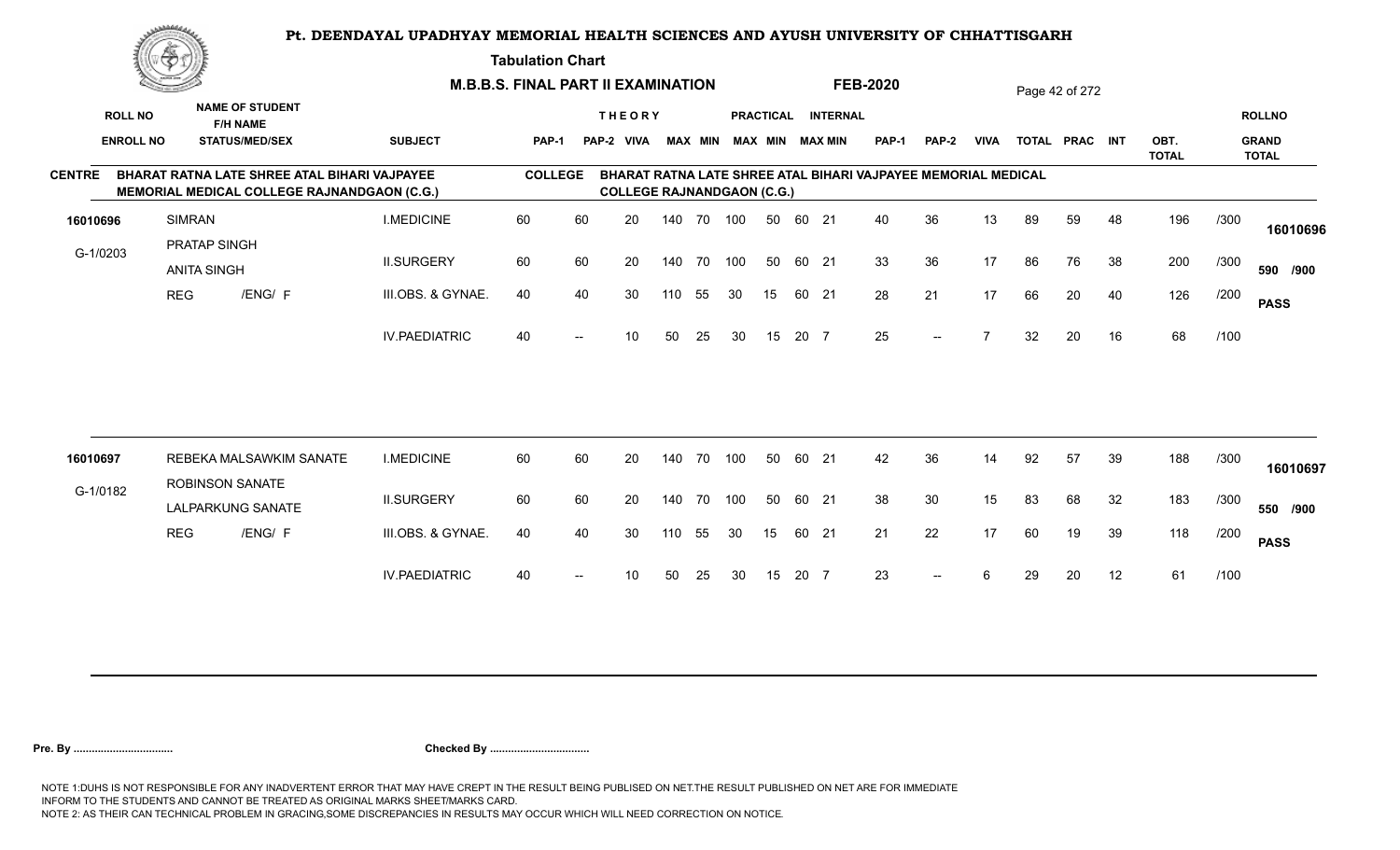**Tabulation Chart** 

|               |                  | The common of the    |                                           |                                                                                                    | <b>M.B.B.S. FINAL PART II EXAMINATION</b> |        |                                   |     |                |     |           |       |                        | <b>FEB-2020</b>                                               |               |             |              | Page 43 of 272  |    |                      |      |                              |
|---------------|------------------|----------------------|-------------------------------------------|----------------------------------------------------------------------------------------------------|-------------------------------------------|--------|-----------------------------------|-----|----------------|-----|-----------|-------|------------------------|---------------------------------------------------------------|---------------|-------------|--------------|-----------------|----|----------------------|------|------------------------------|
|               | <b>ROLL NO</b>   |                      | <b>NAME OF STUDENT</b><br><b>F/H NAME</b> |                                                                                                    |                                           |        | <b>THEORY</b>                     |     |                |     | PRACTICAL |       | <b>INTERNAL</b>        |                                                               |               |             |              |                 |    |                      |      | <b>ROLLNO</b>                |
|               | <b>ENROLL NO</b> |                      | <b>STATUS/MED/SEX</b>                     | <b>SUBJECT</b>                                                                                     | PAP-1                                     |        | PAP-2 VIVA                        |     | <b>MAX MIN</b> |     |           |       | <b>MAX MIN MAX MIN</b> | <b>PAP-1</b>                                                  | PAP-2         | <b>VIVA</b> | <b>TOTAL</b> | <b>PRAC INT</b> |    | OBT.<br><b>TOTAL</b> |      | <b>GRAND</b><br><b>TOTAL</b> |
| <b>CENTRE</b> |                  |                      |                                           | BHARAT RATNA LATE SHREE ATAL BIHARI VAJPAYEE<br><b>MEMORIAL MEDICAL COLLEGE RAJNANDGAON (C.G.)</b> | <b>COLLEGE</b>                            |        | <b>COLLEGE RAJNANDGAON (C.G.)</b> |     |                |     |           |       |                        | BHARAT RATNA LATE SHREE ATAL BIHARI VAJPAYEE MEMORIAL MEDICAL |               |             |              |                 |    |                      |      |                              |
| 16010698      |                  | <b>KARTIK TANWER</b> |                                           | <b>I.MEDICINE</b>                                                                                  | 60                                        | 60     | 20                                | 140 | 70             | 100 | 50        | 60    | 21                     | 41                                                            | 38            | 14          | 93           | 57              | 43 | 193                  | /300 | 16010698                     |
| G-1/0152      |                  | <b>NILESH TANWER</b> | JAGDISH CHAND TANWER                      | <b>II.SURGERY</b>                                                                                  | 60                                        | 60     | 20                                | 140 | 70             | 100 |           | 50 60 | 21                     | 41                                                            | 30            | 17          | 88           | 68              | 30 | 186                  | /300 | 561<br>/900                  |
|               |                  | <b>REG</b>           | /ENG/ M                                   | III.OBS. & GYNAE.                                                                                  | 40                                        | 40     | 30                                | 110 | 55             | 30  | 15        | -60   | 21                     | 23                                                            | 25            | 15          | 63           | 18              | 36 | 117                  | /200 | <b>PASS</b>                  |
|               |                  |                      |                                           | <b>IV.PAEDIATRIC</b>                                                                               | 40                                        | $\sim$ | 10                                | 50  | -25            | 30  | 15        | 20 7  |                        | 26                                                            | $\sim$ $\sim$ |             | 33           | 19              | 13 | 65                   | /100 |                              |
|               |                  |                      |                                           |                                                                                                    |                                           |        |                                   |     |                |     |           |       |                        |                                                               |               |             |              |                 |    |                      |      |                              |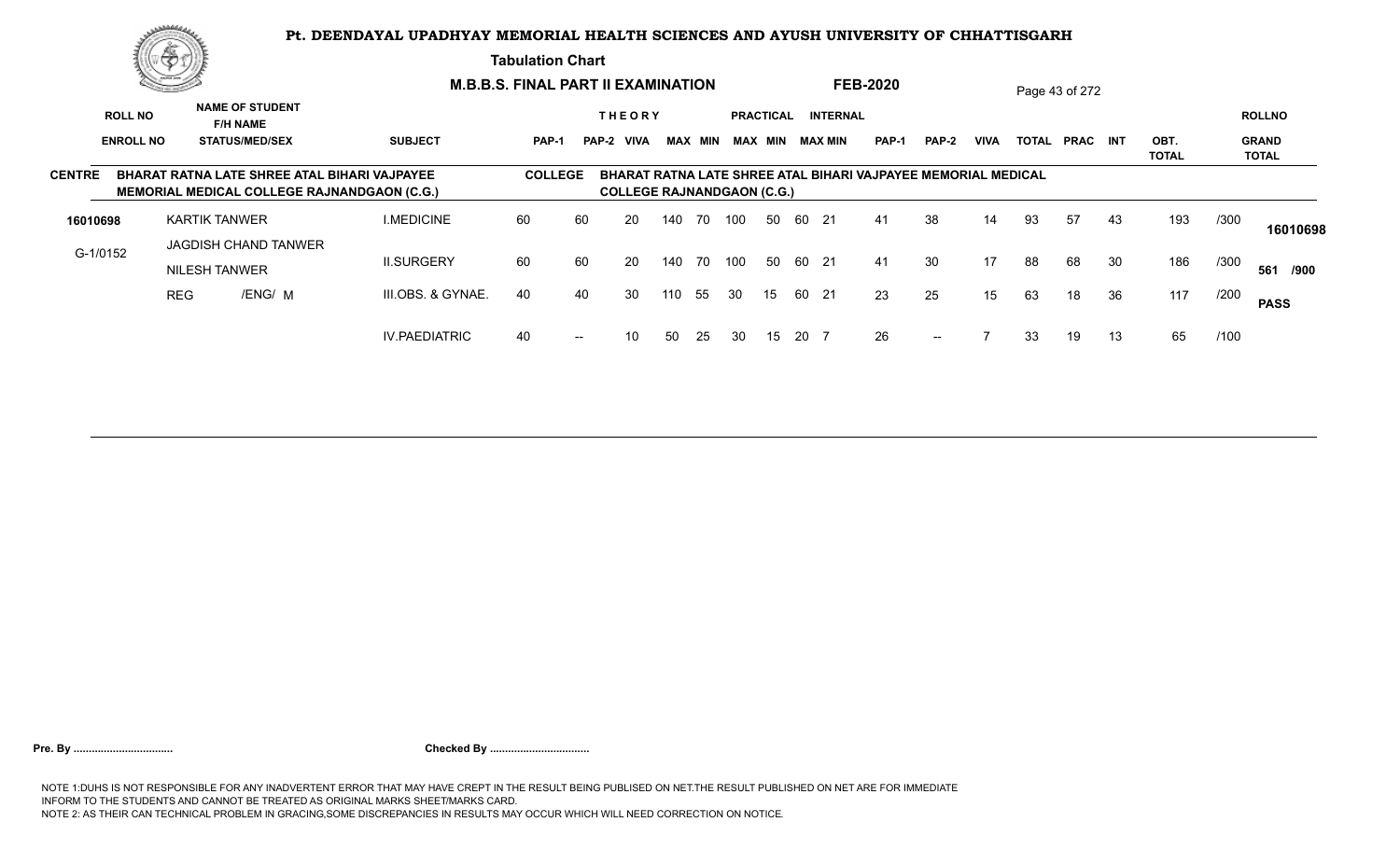**Tabulation Chart** 

|                  | Construction of the Construction<br><b>NAME OF STUDENT</b> |                      | <b>M.B.B.S. FINAL PART II EXAMINATION</b> |                          |               |     |                |     |    |       |                    | <b>FEB-2020</b>                                                                |              |                |           | Page 44 of 272 |    |                      |            |                              |
|------------------|------------------------------------------------------------|----------------------|-------------------------------------------|--------------------------|---------------|-----|----------------|-----|----|-------|--------------------|--------------------------------------------------------------------------------|--------------|----------------|-----------|----------------|----|----------------------|------------|------------------------------|
| <b>ROLL NO</b>   | <b>F/H NAME</b>                                            |                      |                                           |                          | <b>THEORY</b> |     |                |     |    |       | PRACTICAL INTERNAL |                                                                                |              |                |           |                |    |                      |            | <b>ROLLNO</b>                |
| <b>ENROLL NO</b> | <b>STATUS/MED/SEX</b>                                      | <b>SUBJECT</b>       | <b>PAP-1</b>                              |                          | PAP-2 VIVA    |     | <b>MAX MIN</b> |     |    |       | MAX MIN MAX MIN    | <b>PAP-1</b>                                                                   | <b>PAP-2</b> | <b>VIVA</b>    |           | TOTAL PRAC INT |    | OBT.<br><b>TOTAL</b> |            | <b>GRAND</b><br><b>TOTAL</b> |
|                  | CENTRE GOVT. NURSING COLLEGE BILASPUR (C.G.)               |                      |                                           |                          |               |     |                |     |    |       |                    | <b>COLLEGE CHHATTISGARH INSTITUTE OF MEDICAL SCIENCES (CIMS)BILASPUR(C.G.)</b> |              |                |           |                |    |                      |            |                              |
| 130299           | YASHWANT KANWAR                                            | <b>I.MEDICINE</b>    | 60                                        | 60                       | 20            |     | 140 70         | 100 | 50 | 60 21 |                    | $---$                                                                          |              |                |           |                |    |                      | 158 C /300 | 130299                       |
| $D-1/102$        | <b>PYARE LAL</b><br><b>BRIHASPATI</b>                      | <b>II.SURGERY</b>    | 60                                        | 60                       | 20            |     | 140 70         | 100 | 50 | 60 21 |                    | $\mathsf{A}$                                                                   | A            | $\overline{0}$ | $0^\star$ | A              | 38 | $38*$                | /300       | 361 /900                     |
|                  | /ENG/ M<br><b>SUPPL</b>                                    | III.OBS. & GYNAE.    | 40                                        | 40                       | 30            | 110 | 55             | 30  | 15 | 60 21 |                    | $---$                                                                          | $---$        | ---            |           | $---$          |    | 109 C                | /200       | <b>FAIL</b>                  |
|                  |                                                            | <b>IV.PAEDIATRIC</b> | 40                                        | $\overline{\phantom{a}}$ | 10            | 50  | 25             | 30  | 15 | 20 7  |                    |                                                                                |              |                |           |                |    |                      | 56 C /100  |                              |
| Re- Surgery      |                                                            |                      |                                           |                          |               |     |                |     |    |       |                    |                                                                                |              |                |           |                |    |                      |            |                              |
| 140402           | <b>VINOD SINGH</b><br>PURAN CHAND SINGH                    | <b>I.MEDICINE</b>    | 60                                        | 60                       | 20            |     | 140 70         | 100 | 50 | 60 21 |                    | $---$                                                                          |              |                |           |                |    |                      | 158 C /300 | 140402                       |
| E-1/1305         | <b>LILAWATI SINGH</b>                                      | <b>II.SURGERY</b>    | 60                                        | 60                       | 20            |     | 140 70         | 100 | 50 | 60 21 |                    | 18                                                                             | 17           | 11             | $46*$     | 54             | 37 | $137*$               | /300       | 450 /900                     |
|                  | /ENG/ M<br><b>SUPPL</b>                                    | III.OBS. & GYNAE.    | 40                                        | 40                       | 30            | 110 | 55             | 30  | 15 | 60 21 |                    | $---$                                                                          | $---$        | ---            |           | $---$          |    | 102 C                | /200       | <b>FAIL</b>                  |
|                  |                                                            | <b>IV.PAEDIATRIC</b> | 40                                        |                          | 10            | 50  | 25             | 30  | 15 | 20 7  |                    |                                                                                |              |                |           |                |    |                      | 53 C /100  |                              |
|                  |                                                            |                      |                                           |                          |               |     |                |     |    |       |                    |                                                                                |              |                |           |                |    |                      |            |                              |

*Re- Surgery*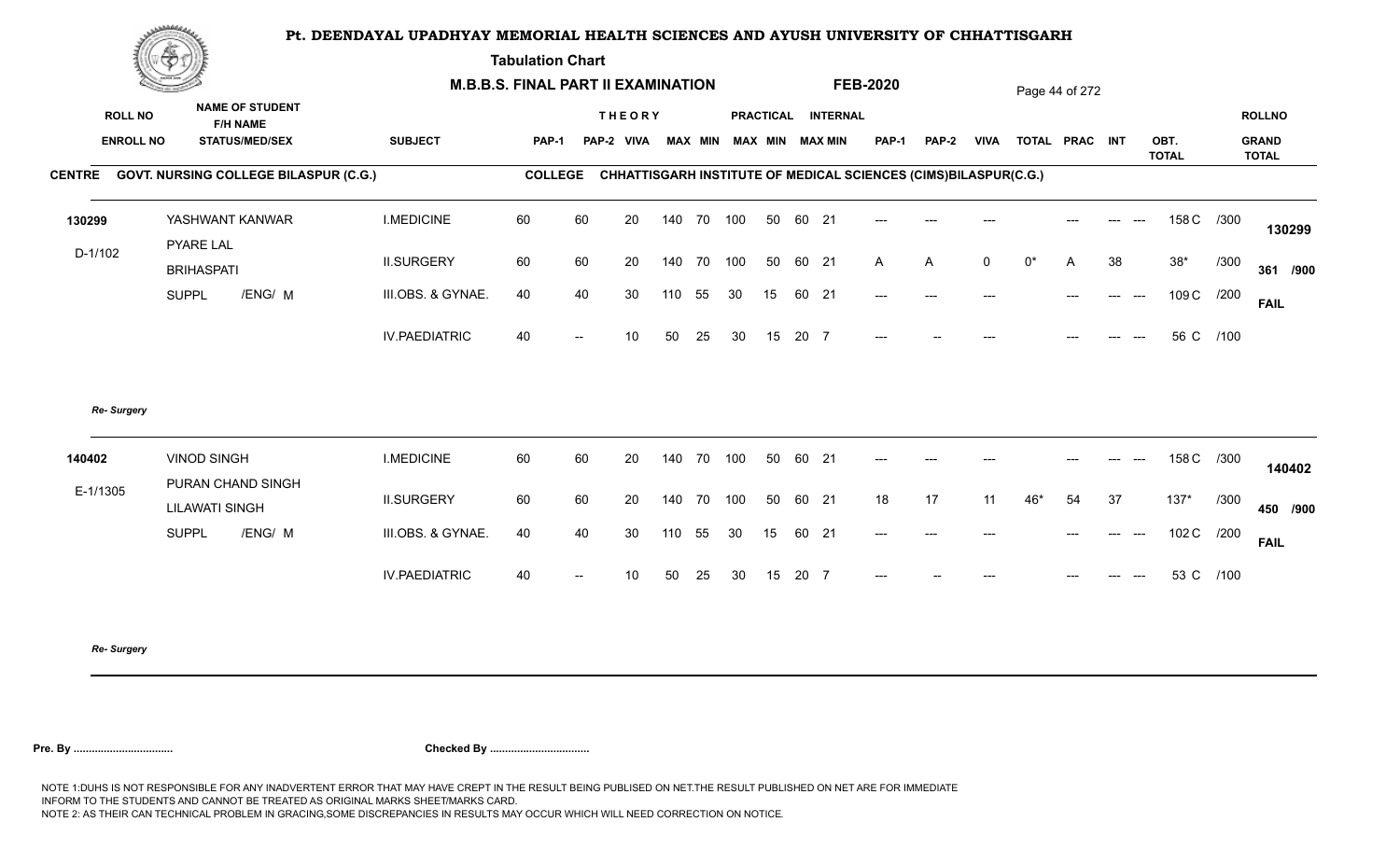**Tabulation Chart** 

|                                    | <b>Construction of the Construction</b> |                                                                    | <b>M.B.B.S. FINAL PART II EXAMINATION</b> |                |    |                             |        |                |     |    |       |                                              | <b>FEB-2020</b>                                                 |              |             |       | Page 45 of 272 |                              |              |           |                               |
|------------------------------------|-----------------------------------------|--------------------------------------------------------------------|-------------------------------------------|----------------|----|-----------------------------|--------|----------------|-----|----|-------|----------------------------------------------|-----------------------------------------------------------------|--------------|-------------|-------|----------------|------------------------------|--------------|-----------|-------------------------------|
| <b>ROLL NO</b><br><b>ENROLL NO</b> |                                         | <b>NAME OF STUDENT</b><br><b>F/H NAME</b><br><b>STATUS/MED/SEX</b> | <b>SUBJECT</b>                            | PAP-1          |    | <b>THEORY</b><br>PAP-2 VIVA |        | <b>MAX MIN</b> |     |    |       | PRACTICAL INTERNAL<br><b>MAX MIN MAX MIN</b> | <b>PAP-1</b>                                                    | <b>PAP-2</b> | <b>VIVA</b> |       | TOTAL PRAC INT |                              | OBT.         |           | <b>ROLLNO</b><br><b>GRAND</b> |
|                                    |                                         | CENTRE GOVT. NURSING COLLEGE BILASPUR (C.G.)                       |                                           | <b>COLLEGE</b> |    |                             |        |                |     |    |       |                                              | CHHATTISGARH INSTITUTE OF MEDICAL SCIENCES (CIMS)BILASPUR(C.G.) |              |             |       |                |                              | <b>TOTAL</b> |           | <b>TOTAL</b>                  |
| 15010250                           | <b>KISHAN SAO</b>                       |                                                                    | <b>I.MEDICINE</b>                         | 60             | 60 | 20                          |        | 140 70 100     |     | 50 | 60 21 |                                              |                                                                 |              |             |       |                |                              | 168 C /300   |           |                               |
| $F-1/47$                           | <b>DIWAKAR SAO</b><br>DROUPADI SAO      |                                                                    | <b>II.SURGERY</b>                         | 60             | 60 | 20                          |        | 140 70         | 100 | 50 | 60 21 |                                              | 24                                                              | 27           | 10          | $61*$ | 55             | 36                           | 152          | /300      | 15010250<br>478 /900          |
|                                    | <b>SUPPL</b>                            | /ENG/ M                                                            | III.OBS. & GYNAE.                         | 40             | 40 | 30                          | 110    | 55             | 30  | 15 | 60 21 |                                              | $---$                                                           | $---$        | ---         |       |                | $\qquad \qquad -\qquad -$    | 105 C        | /200      | <b>FAIL</b>                   |
|                                    |                                         |                                                                    | <b>IV.PAEDIATRIC</b>                      | 40             |    | 10                          | 50     | 25             | 30  | 15 | 20 7  |                                              |                                                                 |              |             |       |                |                              |              | 53 C /100 |                               |
| Re- Surgery                        |                                         |                                                                    |                                           |                |    |                             |        |                |     |    |       |                                              |                                                                 |              |             |       |                |                              |              |           |                               |
| 15010298                           |                                         | RAVI KUMAR KHUNTE<br><b>KRISHNO PRASAD</b>                         | <b>I.MEDICINE</b>                         | 60             | 60 | 20                          | 140 70 |                | 100 | 50 | 60 21 |                                              | $---$                                                           |              |             |       |                |                              | 166 C /300   |           | 15010298                      |
| $F-1/92$                           | <b>KAMLA BAI</b>                        |                                                                    | <b>II.SURGERY</b>                         | 60             | 60 | 20                          |        | 140 70         | 100 | 50 | 60 21 |                                              | 26                                                              | 34           | 11          | 71    | 62             | 36                           | 169          | /300      | 491 /900                      |
|                                    | <b>SUPPL</b>                            | /ENG/ M                                                            | III.OBS. & GYNAE.                         | 40             | 40 | 30                          | 110    | 55             | 30  | 15 | 60 21 |                                              | $\hspace{0.05cm} \ldots \hspace{0.05cm}$                        | $---$        |             |       |                | $\qquad \qquad - -$<br>$---$ | 101 C /200   |           | <b>PASS</b>                   |
|                                    |                                         |                                                                    | <b>IV.PAEDIATRIC</b>                      | 40             |    | 10                          | 50     | 25             | 30  | 15 | 20 7  |                                              |                                                                 |              |             |       |                |                              |              | 55 C /100 |                               |
|                                    |                                         |                                                                    |                                           |                |    |                             |        |                |     |    |       |                                              |                                                                 |              |             |       |                |                              |              |           |                               |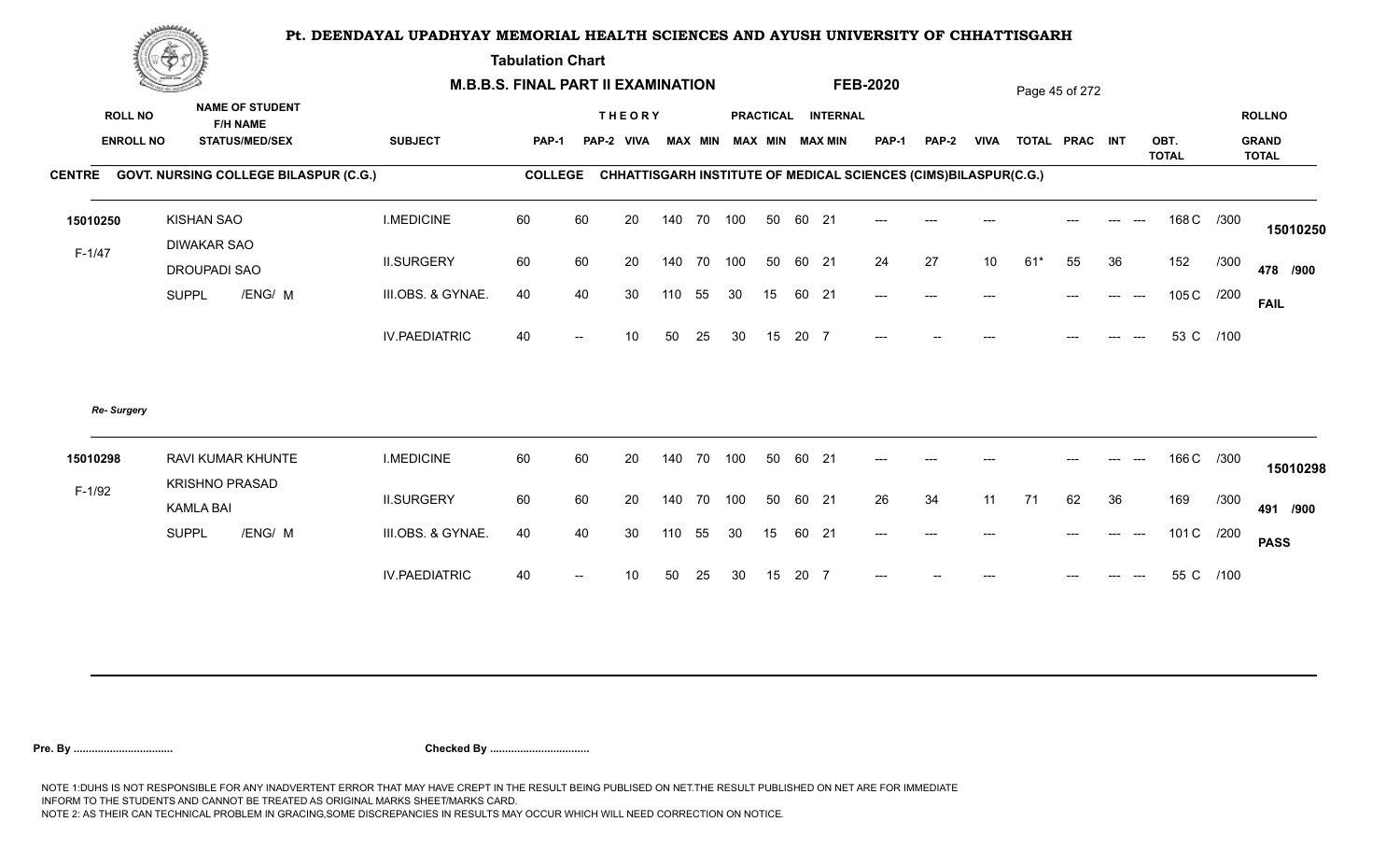**Tabulation Chart** 

|               | <b>Construction of the Asset</b> |                                              |                      | <b>M.B.B.S. FINAL PART II EXAMINATION</b> |    |               |     |                |     |    |       |                        | <b>FEB-2020</b> |                                                                 |             |     | Page 46 of 272 |    |                      |      |                              |
|---------------|----------------------------------|----------------------------------------------|----------------------|-------------------------------------------|----|---------------|-----|----------------|-----|----|-------|------------------------|-----------------|-----------------------------------------------------------------|-------------|-----|----------------|----|----------------------|------|------------------------------|
|               | <b>ROLL NO</b>                   | <b>NAME OF STUDENT</b><br><b>F/H NAME</b>    |                      |                                           |    | <b>THEORY</b> |     |                |     |    |       | PRACTICAL INTERNAL     |                 |                                                                 |             |     |                |    |                      |      | <b>ROLLNO</b>                |
|               | <b>ENROLL NO</b>                 | <b>STATUS/MED/SEX</b>                        | <b>SUBJECT</b>       | <b>PAP-1</b>                              |    | PAP-2 VIVA    |     | <b>MAX MIN</b> |     |    |       | <b>MAX MIN MAX MIN</b> | <b>PAP-1</b>    | PAP-2                                                           | <b>VIVA</b> |     | TOTAL PRAC INT |    | OBT.<br><b>TOTAL</b> |      | <b>GRAND</b><br><b>TOTAL</b> |
| <b>CENTRE</b> |                                  | <b>GOVT. NURSING COLLEGE BILASPUR (C.G.)</b> |                      | <b>COLLEGE</b>                            |    |               |     |                |     |    |       |                        |                 | CHHATTISGARH INSTITUTE OF MEDICAL SCIENCES (CIMS)BILASPUR(C.G.) |             |     |                |    |                      |      |                              |
| 16010301      |                                  | <b>ABDUL SOHAIL</b>                          | <b>I.MEDICINE</b>    | 60                                        | 60 | 20            |     | 140 70 100     |     | 50 | 60 21 |                        | 26              | 32                                                              | 16          | 74  | 56             | 41 | 171                  | /300 | 16010301                     |
| G-1/0692      |                                  | ABDUL RAFIK<br><b>GULNAZ PARVEEN</b>         | <b>II.SURGERY</b>    | 60                                        | 60 | 20            |     | 140 70 100     |     | 50 | 60 21 |                        | 29              | 28                                                              | 11          | 68* | 53             | 40 | 161                  | /300 | 488 /900                     |
|               |                                  | <b>REG</b><br>/ENG/ M                        | III.OBS. & GYNAE.    | 40                                        | 40 | 30            | 110 | 55             | 30  | 15 | 60 21 |                        | 20              | 20                                                              | 17          | 57  | 16             | 31 | 104                  | /200 | <b>PASS</b><br>DC 02         |
|               |                                  |                                              | <b>IV.PAEDIATRIC</b> | 40                                        |    | 10            | 50  | 25             | 30  | 15 | 20 7  |                        | 20              | $- -$                                                           | 5           | 25  | 16             | 11 | 52                   | /100 |                              |
|               |                                  |                                              |                      |                                           |    |               |     |                |     |    |       |                        |                 |                                                                 |             |     |                |    |                      |      |                              |
| 16010302      |                                  | ABHINANDA DATTA<br>AVIJIT DATTA              | <b>I.MEDICINE</b>    | 60                                        | 60 | 20            |     | 140 70         | 100 | 50 | 60 21 |                        | 36              | 39                                                              | 16          | 91  | 63             | 44 | 198                  | /300 | 16010302                     |
| G-1/0693      |                                  | <b>CHAINA DATTA</b>                          | <b>II.SURGERY</b>    | 60                                        | 60 | 20            |     | 140 70 100     |     | 50 | 60 21 |                        | 36              | 43                                                              | 11          | 90  | 65             | 44 | 199                  | /300 | 582 /900                     |
|               |                                  | /ENG/ F<br><b>REG</b>                        | III.OBS. & GYNAE.    | 40                                        | 40 | 30            | 110 | 55             | 30  | 15 | 60 21 |                        | 23              | 24                                                              | 17          | 64  | 19             | 44 | 127                  | /200 | <b>PASS</b>                  |
|               |                                  |                                              | <b>IV.PAEDIATRIC</b> | 40                                        |    | 10            | 50  | 25             | 30  | 15 | 20 7  |                        | 20              | $- -$                                                           | 6           | 26  | 19             | 13 | 58                   | /100 |                              |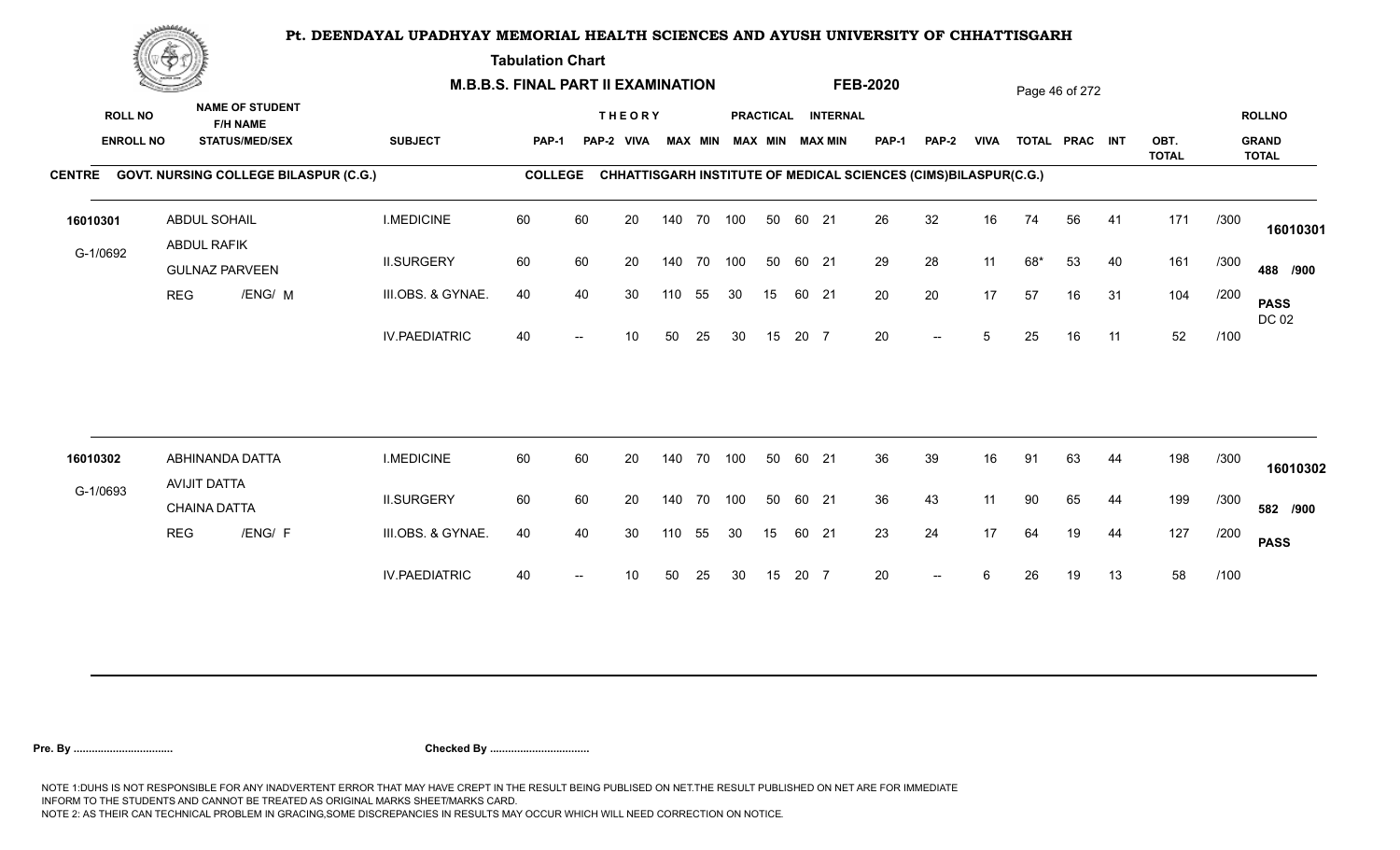**Tabulation Chart** 

|                                    | <u>Contraction</u><br><b>NAME OF STUDENT</b> |                                           |                                              | <b>M.B.B.S. FINAL PART II EXAMINATION</b> |                |                          |                             |     |                |            |    |       | <b>FEB-2020</b>                              |              |                                                                 |                | Page 47 of 272 |                |    |                      |      |                                               |
|------------------------------------|----------------------------------------------|-------------------------------------------|----------------------------------------------|-------------------------------------------|----------------|--------------------------|-----------------------------|-----|----------------|------------|----|-------|----------------------------------------------|--------------|-----------------------------------------------------------------|----------------|----------------|----------------|----|----------------------|------|-----------------------------------------------|
| <b>ROLL NO</b><br><b>ENROLL NO</b> |                                              | <b>F/H NAME</b><br><b>STATUS/MED/SEX</b>  |                                              | <b>SUBJECT</b>                            | PAP-1          |                          | <b>THEORY</b><br>PAP-2 VIVA |     | <b>MAX MIN</b> |            |    |       | PRACTICAL INTERNAL<br><b>MAX MIN MAX MIN</b> | <b>PAP-1</b> | <b>PAP-2</b>                                                    | <b>VIVA</b>    |                | TOTAL PRAC INT |    | OBT.<br><b>TOTAL</b> |      | <b>ROLLNO</b><br><b>GRAND</b><br><b>TOTAL</b> |
|                                    |                                              |                                           | CENTRE GOVT. NURSING COLLEGE BILASPUR (C.G.) |                                           | <b>COLLEGE</b> |                          |                             |     |                |            |    |       |                                              |              | CHHATTISGARH INSTITUTE OF MEDICAL SCIENCES (CIMS)BILASPUR(C.G.) |                |                |                |    |                      |      |                                               |
| 16010303                           |                                              | <b>ABHINAV KEDIA</b><br>SUNIL KUMAR KEDIA |                                              | <b>I.MEDICINE</b>                         | 60             | 60                       | 20                          |     |                | 140 70 100 | 50 | 60 21 |                                              | 31           | 34                                                              | 15             | 80             | 70             | 43 | 193                  | /300 | 16010303                                      |
| G-1/0805                           |                                              | <b>ARCHANA DEDIA</b>                      |                                              | <b>II.SURGERY</b>                         | 60             | 60                       | 20                          |     | 140 70         | 100        | 50 | 60 21 |                                              | 32           | 30                                                              | 12             | 74             | 67             | 41 | 182                  | /300 | 556 /900                                      |
|                                    | <b>REG</b>                                   |                                           | /ENG/ M                                      | III.OBS. & GYNAE.                         | 40             | 40                       | 30                          | 110 | 55             | 30         | 15 | 60 21 |                                              | 24           | 20                                                              | 17             | 61             | 16             | 40 | 117                  | /200 | <b>PASS</b>                                   |
|                                    |                                              |                                           |                                              | <b>IV.PAEDIATRIC</b>                      | 40             |                          | 10                          | 50  | 25             | 30         | 15 | 20 7  |                                              | 28           | $--$                                                            | 7              | 35             | 18             | 11 | 64                   | /100 |                                               |
| 16010304                           |                                              | ABHISHEK KUMAR SINGH                      |                                              | <b>I.MEDICINE</b>                         | 60             | 60                       | 20                          |     | 140 70         | 100        | 50 | 60 21 |                                              | 31           | 29                                                              | 16             | 76             | 68             | 41 | 185                  | /300 |                                               |
|                                    |                                              | RAMBADAN SINGH                            |                                              |                                           |                |                          |                             |     |                |            |    |       |                                              |              |                                                                 |                |                |                |    |                      |      | 16010304                                      |
| G-1/0694                           |                                              | <b>MALTI SINGH</b>                        |                                              | <b>II.SURGERY</b>                         | 60             | 60                       | 20                          |     | 140 70         | 100        | 50 | 60 21 |                                              | 31           | 34                                                              | $\overline{7}$ | 72             | 50             | 39 | 161                  | /300 | 494 /900                                      |
|                                    | <b>REG</b>                                   |                                           | /ENG/ M                                      | III.OBS. & GYNAE.                         | 40             | 40                       | 30                          | 110 | 55             | 30         | 15 | 60 21 |                                              | 21           | 20                                                              | 11             | $52*$          | $10*$          | 30 | $92*$                | /200 | <b>FAIL</b>                                   |
|                                    |                                              |                                           |                                              | <b>IV.PAEDIATRIC</b>                      | 40             | $\overline{\phantom{a}}$ | 10 <sup>°</sup>             | 50  | 25             | 30         | 15 | 20 7  |                                              | 24           | $\overline{\phantom{a}}$                                        | 5              | 29             | 16             | 11 | 56                   | /100 |                                               |
|                                    |                                              |                                           |                                              |                                           |                |                          |                             |     |                |            |    |       |                                              |              |                                                                 |                |                |                |    |                      |      |                                               |

*Re- Obs & Gynae Obs & Gynae*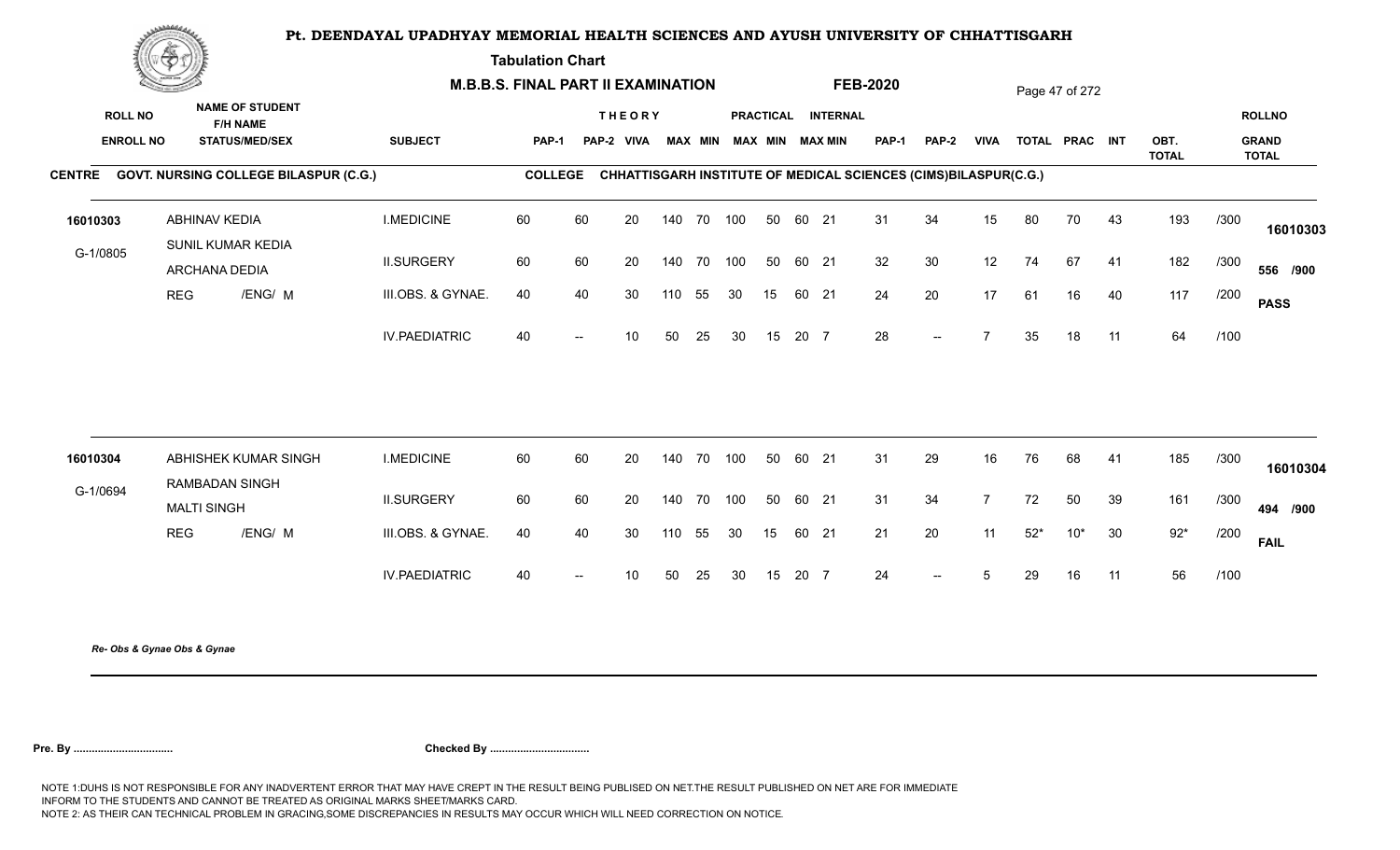**Tabulation Chart** 

|          | <b>Construction of the Construction</b>                                                                  |                     |                                              | <b>M.B.B.S. FINAL PART II EXAMINATION</b> |                |                             |    |                |            |     |    |                                              |              | <b>FEB-2020</b>                                                 |                          |    |                | Page 48 of 272 |      |              |                               |              |
|----------|----------------------------------------------------------------------------------------------------------|---------------------|----------------------------------------------|-------------------------------------------|----------------|-----------------------------|----|----------------|------------|-----|----|----------------------------------------------|--------------|-----------------------------------------------------------------|--------------------------|----|----------------|----------------|------|--------------|-------------------------------|--------------|
|          | <b>NAME OF STUDENT</b><br><b>ROLL NO</b><br><b>F/H NAME</b><br><b>ENROLL NO</b><br><b>STATUS/MED/SEX</b> |                     | <b>SUBJECT</b>                               | PAP-1                                     |                | <b>THEORY</b><br>PAP-2 VIVA |    | <b>MAX MIN</b> |            |     |    | PRACTICAL INTERNAL<br><b>MAX MIN MAX MIN</b> | <b>PAP-1</b> | PAP-2                                                           | <b>VIVA</b>              |    | TOTAL PRAC INT |                | OBT. |              | <b>ROLLNO</b><br><b>GRAND</b> |              |
|          |                                                                                                          |                     | CENTRE GOVT. NURSING COLLEGE BILASPUR (C.G.) |                                           | <b>COLLEGE</b> |                             |    |                |            |     |    |                                              |              | CHHATTISGARH INSTITUTE OF MEDICAL SCIENCES (CIMS)BILASPUR(C.G.) |                          |    |                |                |      | <b>TOTAL</b> |                               | <b>TOTAL</b> |
|          |                                                                                                          |                     |                                              |                                           |                |                             |    |                |            |     |    |                                              |              |                                                                 |                          |    |                |                |      |              |                               |              |
| 16010305 |                                                                                                          | <b>ACHALA SIDAR</b> | VISHNU SINGH SIDAR                           | <b>I.MEDICINE</b>                         | 60             | 60                          | 20 |                | 140 70 100 |     | 50 | 60 21                                        |              | 36                                                              | 41                       | 16 | 93             | 68             | 44   | 205          | /300                          | 16010305     |
| G-1/0695 |                                                                                                          |                     | SHAKUNTALA SIDAR                             | <b>II.SURGERY</b>                         | 60             | 60                          | 20 |                | 140 70     | 100 | 50 | 60 21                                        |              | 31                                                              | 31                       | 9  | 71             | 66             | 45   | 182          | /300                          | 562 /900     |
|          | <b>REG</b>                                                                                               |                     | /ENG/ F                                      | III.OBS. & GYNAE.                         | 40             | 40                          | 30 | 110            | 55         | 30  | 15 | 60 21                                        |              | 22                                                              | 24                       | 16 | 62             | 18             | 37   | 117          | /200                          | <b>PASS</b>  |
|          |                                                                                                          |                     |                                              | <b>IV.PAEDIATRIC</b>                      | 40             |                             | 10 | 50             | 25         | 30  | 15 | 20 7                                         |              | 21                                                              | $\overline{\phantom{a}}$ | 6  | 27             | 18             | 13   | 58           | /100                          |              |
|          |                                                                                                          |                     |                                              |                                           |                |                             |    |                |            |     |    |                                              |              |                                                                 |                          |    |                |                |      |              |                               |              |
| 16010306 |                                                                                                          | <b>AFRIN KHAN</b>   |                                              | <b>I.MEDICINE</b>                         | 60             | 60                          | 20 |                | 140 70     | 100 | 50 | 60 21                                        |              | 37                                                              | 45                       | 15 | 97             | 64             | 45   | 206          | /300                          | 16010306     |
| G-1/0696 |                                                                                                          | <b>IRFAN KHAN</b>   | SHAGUFTA SULTANA                             | <b>II.SURGERY</b>                         | 60             | 60                          | 20 |                | 140 70     | 100 | 50 | 60 21                                        |              | 37                                                              | 33                       | 9  | 79             | 70             | 43   | 192          | /300                          | 588 /900     |
|          | <b>REG</b>                                                                                               |                     | /ENG/ F                                      | III.OBS. & GYNAE.                         | 40             | 40                          | 30 | 110            | 55         | 30  | 15 | 60 21                                        |              | 24                                                              | 24                       | 16 | 64             | 17             | 43   | 124          | /200                          | <b>PASS</b>  |
|          |                                                                                                          |                     |                                              | <b>IV.PAEDIATRIC</b>                      | 40             |                             | 10 | 50             | 25         | 30  | 15 | 20 7                                         |              | 26                                                              | $\overline{\phantom{a}}$ | 6  | 32             | 20             | 14   | 66           | /100                          |              |
|          |                                                                                                          |                     |                                              |                                           |                |                             |    |                |            |     |    |                                              |              |                                                                 |                          |    |                |                |      |              |                               |              |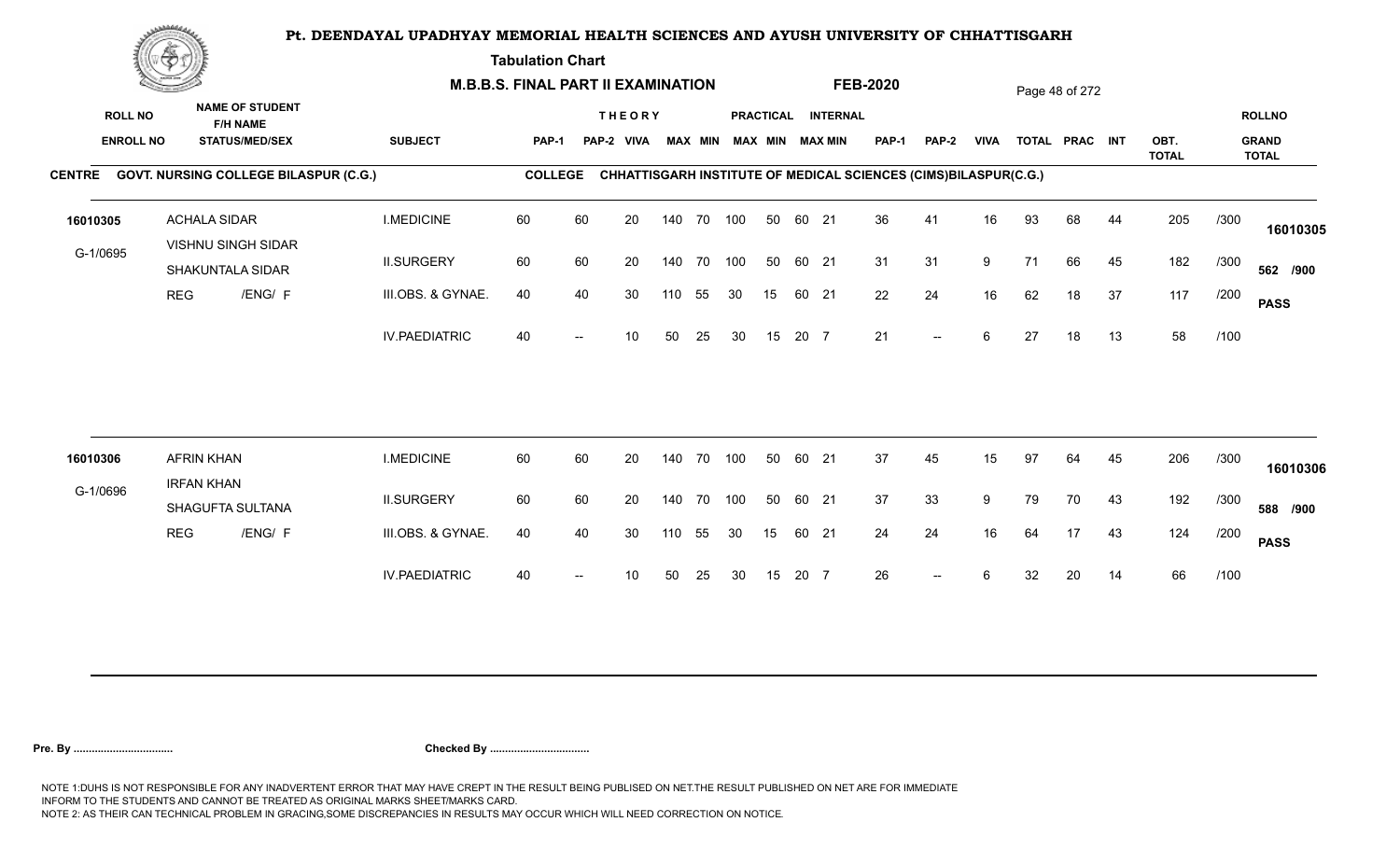**Tabulation Chart** 

|                                    | <u>Contact on the Contact of South States of South States and States of South States and States and States and States and States and States and States and States and States and States and States and States and States and Sta</u> |                                                                    | <b>M.B.B.S. FINAL PART II EXAMINATION</b> |                |                          |                             |        |                |     |    |       |                                       | <b>FEB-2020</b>                                                 |                                                  |             |       | Page 49 of 272 |    |                      |      |                                               |
|------------------------------------|--------------------------------------------------------------------------------------------------------------------------------------------------------------------------------------------------------------------------------------|--------------------------------------------------------------------|-------------------------------------------|----------------|--------------------------|-----------------------------|--------|----------------|-----|----|-------|---------------------------------------|-----------------------------------------------------------------|--------------------------------------------------|-------------|-------|----------------|----|----------------------|------|-----------------------------------------------|
| <b>ROLL NO</b><br><b>ENROLL NO</b> |                                                                                                                                                                                                                                      | <b>NAME OF STUDENT</b><br><b>F/H NAME</b><br><b>STATUS/MED/SEX</b> | <b>SUBJECT</b>                            | PAP-1          |                          | <b>THEORY</b><br>PAP-2 VIVA |        | <b>MAX MIN</b> |     |    |       | PRACTICAL INTERNAL<br>MAX MIN MAX MIN | <b>PAP-1</b>                                                    | PAP-2                                            | <b>VIVA</b> |       | TOTAL PRAC INT |    | OBT.<br><b>TOTAL</b> |      | <b>ROLLNO</b><br><b>GRAND</b><br><b>TOTAL</b> |
|                                    |                                                                                                                                                                                                                                      | CENTRE GOVT. NURSING COLLEGE BILASPUR (C.G.)                       |                                           | <b>COLLEGE</b> |                          |                             |        |                |     |    |       |                                       | CHHATTISGARH INSTITUTE OF MEDICAL SCIENCES (CIMS)BILASPUR(C.G.) |                                                  |             |       |                |    |                      |      |                                               |
| 16010307                           |                                                                                                                                                                                                                                      | AJAY DHRUW                                                         | <b>I.MEDICINE</b>                         | 60             | 60                       | 20                          |        | 140 70 100     |     | 50 | 60 21 |                                       | 39                                                              | 40                                               | 16          | 95    | 60             | 43 | 198                  | /300 | 16010307                                      |
| G-1/0697                           |                                                                                                                                                                                                                                      | LATE MAHETRU RAM DHRUW<br><b>INDIRA BAI DHRUW</b>                  | <b>II.SURGERY</b>                         | 60             | 60                       | 20                          |        | 140 70         | 100 | 50 | 60 21 |                                       | 31                                                              | 30                                               | 11          | 72    | 61             | 40 | 173                  | /300 | 553 /900                                      |
|                                    | <b>REG</b>                                                                                                                                                                                                                           | /ENG/ M                                                            | III.OBS. & GYNAE.                         | 40             | 40                       | 30                          | 110    | 55             | 30  | 15 | 60 21 |                                       | 24                                                              | 22                                               | 19          | 65    | 18             | 39 | 122                  | /200 | <b>PASS</b>                                   |
|                                    |                                                                                                                                                                                                                                      |                                                                    | <b>IV.PAEDIATRIC</b>                      | 40             | $\hspace{0.05cm}$        | 10 <sup>°</sup>             | 50     | 25             | 30  | 15 | 20 7  |                                       | 23                                                              | $\overline{\phantom{a}}$                         | 5           | 28    | 20             | 12 | 60                   | /100 |                                               |
| 16010308                           |                                                                                                                                                                                                                                      | AJAY SINGH THAKUR                                                  | <b>I.MEDICINE</b>                         | 60             | 60                       | 20                          |        | 140 70         | 100 | 50 | 60 21 |                                       | 33                                                              | $30\,$                                           | 15          | 78    | 56             | 38 | 172                  | /300 |                                               |
| G-1/0698                           |                                                                                                                                                                                                                                      | DAYALU SINGH THAKUR                                                |                                           |                |                          |                             |        |                |     |    |       |                                       |                                                                 |                                                  |             |       |                |    |                      |      | 16010308                                      |
|                                    |                                                                                                                                                                                                                                      | <b>JAMUNA DEVI</b>                                                 | <b>II.SURGERY</b>                         | 60             | 60                       | 20                          | 140 70 |                | 100 | 50 | 60 21 |                                       | 25                                                              | 16                                               |             | $48*$ | 51             | 38 | $137*$               | /300 | 451 /900                                      |
|                                    | <b>REG</b>                                                                                                                                                                                                                           | /ENG/ M                                                            | III.OBS. & GYNAE.                         | 40             | 40                       | 30                          | 110    | 55             | 30  | 15 | 60 21 |                                       | 15                                                              | 12                                               | 15          | $42*$ | 18             | 30 | $90*$                | /200 | <b>FAIL</b>                                   |
|                                    |                                                                                                                                                                                                                                      |                                                                    | <b>IV.PAEDIATRIC</b>                      | 40             | $\overline{\phantom{a}}$ | 10 <sup>°</sup>             | 50     | 25             | 30  | 15 | 20 7  |                                       | 20                                                              | $\hspace{0.1em} -\hspace{0.1em} -\hspace{0.1em}$ | $5^{\circ}$ | 25    | 15             | 12 | 52                   | /100 |                                               |
|                                    |                                                                                                                                                                                                                                      |                                                                    |                                           |                |                          |                             |        |                |     |    |       |                                       |                                                                 |                                                  |             |       |                |    |                      |      |                                               |

*Re- Surgery Obs & Gynae*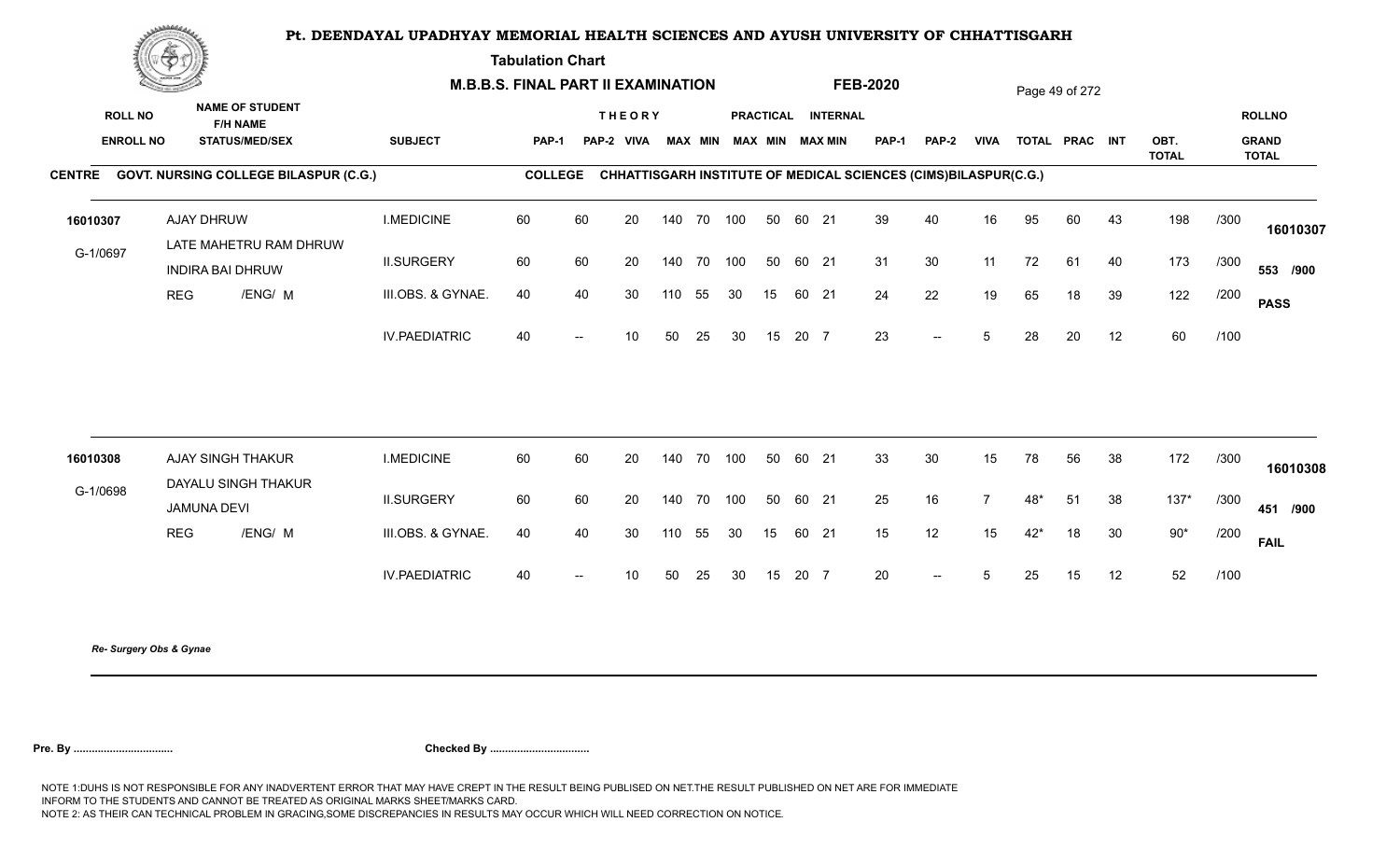**Tabulation Chart** 

|                  | <b>Construction of the Construction</b> |                                               | <b>M.B.B.S. FINAL PART II EXAMINATION</b> |                |                          |                 |     |        |                         |    |       |                    | <b>FEB-2020</b> |                                                                 |                 |       | Page 50 of 272 |    |                      |      |                              |
|------------------|-----------------------------------------|-----------------------------------------------|-------------------------------------------|----------------|--------------------------|-----------------|-----|--------|-------------------------|----|-------|--------------------|-----------------|-----------------------------------------------------------------|-----------------|-------|----------------|----|----------------------|------|------------------------------|
| <b>ROLL NO</b>   |                                         | <b>NAME OF STUDENT</b><br><b>F/H NAME</b>     |                                           |                |                          | <b>THEORY</b>   |     |        |                         |    |       | PRACTICAL INTERNAL |                 |                                                                 |                 |       |                |    |                      |      | <b>ROLLNO</b>                |
| <b>ENROLL NO</b> |                                         | <b>STATUS/MED/SEX</b>                         | <b>SUBJECT</b>                            | PAP-1          |                          | PAP-2 VIVA      |     |        | MAX MIN MAX MIN MAX MIN |    |       |                    | <b>PAP-1</b>    | PAP-2                                                           | <b>VIVA</b>     |       | TOTAL PRAC INT |    | OBT.<br><b>TOTAL</b> |      | <b>GRAND</b><br><b>TOTAL</b> |
|                  |                                         | CENTRE GOVT. NURSING COLLEGE BILASPUR (C.G.)  |                                           | <b>COLLEGE</b> |                          |                 |     |        |                         |    |       |                    |                 | CHHATTISGARH INSTITUTE OF MEDICAL SCIENCES (CIMS)BILASPUR(C.G.) |                 |       |                |    |                      |      |                              |
| 16010309         |                                         | AKANKSHA MINJ                                 | <b>I.MEDICINE</b>                         | 60             | 60                       | 20              | 140 | 70 100 |                         | 50 | 60 21 |                    | 33              | 37                                                              | 16              | 86    | 65             | 40 | 191                  | /300 | 16010309                     |
| G-1/0699         | <b>ASHOK MINJ</b><br>SUSHILA MINJ       |                                               | <b>II.SURGERY</b>                         | 60             | 60                       | 20              | 140 | 70 100 |                         | 50 | 60 21 |                    | 32              | 21                                                              | 10 <sup>°</sup> | $63*$ | 53             | 42 | 158                  | /300 | 504 /900                     |
|                  | <b>REG</b>                              | /ENG/ F                                       | III.OBS. & GYNAE.                         | 40             | 40                       | 30              | 110 | 55     | 30                      | 15 | 60 21 |                    | 20              | 15                                                              | 17              | $52*$ | 18             | 30 | 100                  | /200 | <b>FAIL</b>                  |
|                  |                                         |                                               | <b>IV.PAEDIATRIC</b>                      | 40             |                          | 10 <sup>°</sup> | 50  | 25     | 30                      | 15 | 20 7  |                    | 21              | $-$                                                             | 6               | 27    | 16             | 12 | 55                   | /100 |                              |
|                  | Re- Surgery Obs & Gynae                 |                                               |                                           |                |                          |                 |     |        |                         |    |       |                    |                 |                                                                 |                 |       |                |    |                      |      |                              |
| 16010310         |                                         | AKANKSHA PULAST                               | <b>I.MEDICINE</b>                         | 60             | 60                       | 20              | 140 | 70 100 |                         | 50 | 60 21 |                    | 39              | 40                                                              | 16              | 95    | 60             | 44 | 199                  | /300 | 16010310                     |
| G-1/0757         |                                         | <b>SUKHRAM PULAST</b><br><b>AMRITA PULAST</b> | <b>II.SURGERY</b>                         | 60             | 60                       | 20              | 140 | 70 100 |                         | 50 | 60 21 |                    | 32              | 35                                                              | 12              | 79    | 58             | 44 | 181                  | /300 | 548 /900                     |
|                  | <b>REG</b>                              | /ENG/ F                                       | III.OBS. & GYNAE.                         | 40             | 40                       | 30              | 110 | 55     | 30                      | 15 | 60 21 |                    | 17              | 24                                                              | 19              | 60    | 19             | 32 | 111                  | /200 | <b>PASS</b>                  |
|                  |                                         |                                               | <b>IV.PAEDIATRIC</b>                      | 40             | $\overline{\phantom{a}}$ | 10              | 50  | 25     | 30                      | 15 | 20 7  |                    | 23              | $-$                                                             | 6               | 29    | 16             | 12 | 57                   | /100 |                              |
|                  |                                         |                                               |                                           |                |                          |                 |     |        |                         |    |       |                    |                 |                                                                 |                 |       |                |    |                      |      |                              |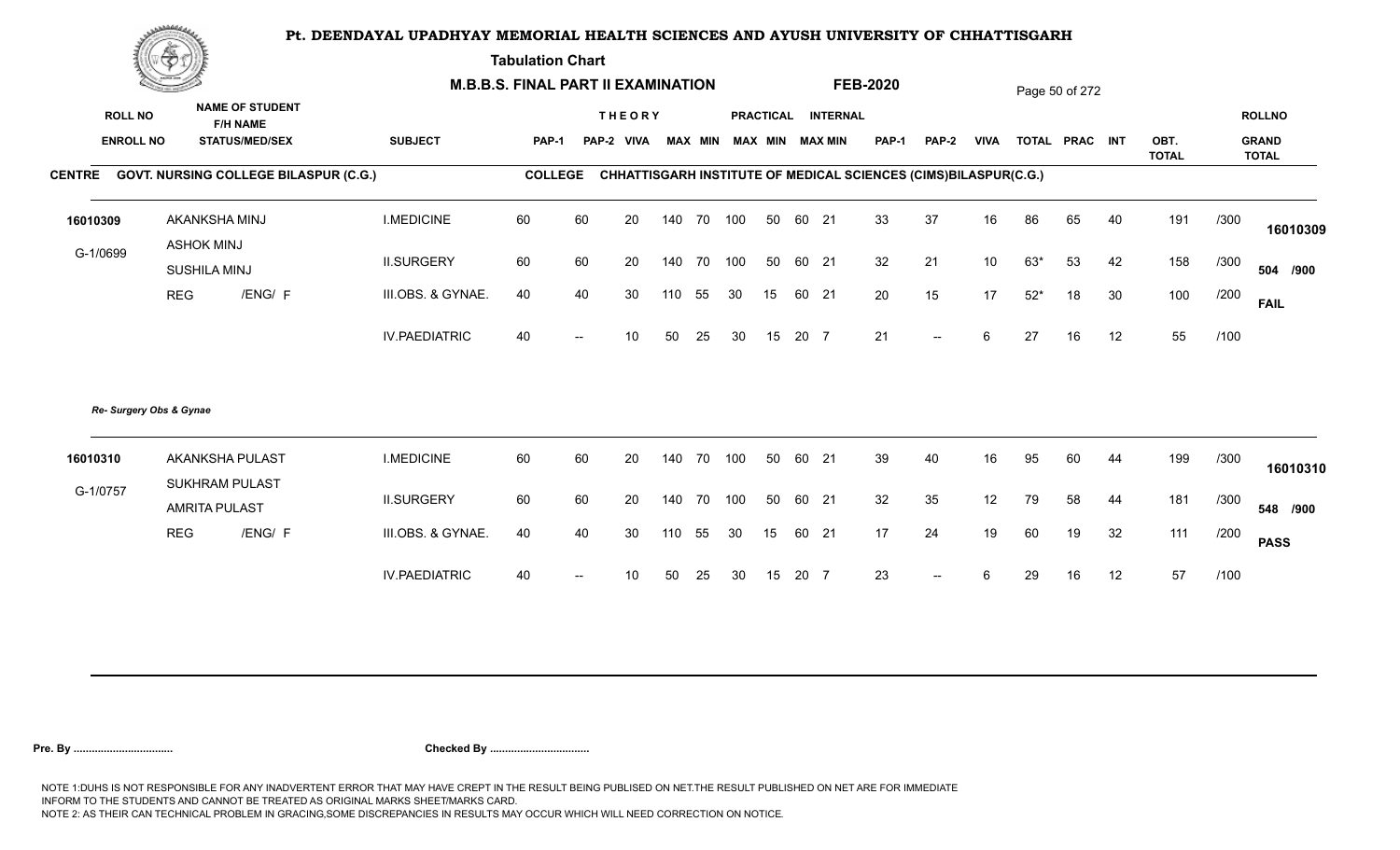**Tabulation Chart** 

|                | <b>Construction of the Construction</b> |                                           |                                                                    | <b>M.B.B.S. FINAL PART II EXAMINATION</b> |                |    |                             |     |                |     |    |       |                                              | <b>FEB-2020</b>                                                 |                          |             |    | Page 51 of 272 |    |              |      |                               |
|----------------|-----------------------------------------|-------------------------------------------|--------------------------------------------------------------------|-------------------------------------------|----------------|----|-----------------------------|-----|----------------|-----|----|-------|----------------------------------------------|-----------------------------------------------------------------|--------------------------|-------------|----|----------------|----|--------------|------|-------------------------------|
| <b>ROLL NO</b> | <b>ENROLL NO</b>                        |                                           | <b>NAME OF STUDENT</b><br><b>F/H NAME</b><br><b>STATUS/MED/SEX</b> | <b>SUBJECT</b>                            | PAP-1          |    | <b>THEORY</b><br>PAP-2 VIVA |     | <b>MAX MIN</b> |     |    |       | PRACTICAL INTERNAL<br><b>MAX MIN MAX MIN</b> | <b>PAP-1</b>                                                    | PAP-2                    | <b>VIVA</b> |    | TOTAL PRAC INT |    | OBT.         |      | <b>ROLLNO</b><br><b>GRAND</b> |
|                |                                         |                                           | CENTRE GOVT. NURSING COLLEGE BILASPUR (C.G.)                       |                                           | <b>COLLEGE</b> |    |                             |     |                |     |    |       |                                              | CHHATTISGARH INSTITUTE OF MEDICAL SCIENCES (CIMS)BILASPUR(C.G.) |                          |             |    |                |    | <b>TOTAL</b> |      | <b>TOTAL</b>                  |
| 16010311       |                                         | <b>AKRITI SHRUTI</b><br><b>ARUN KUMAR</b> |                                                                    | <b>I.MEDICINE</b>                         | 60             | 60 | 20                          |     | 140 70 100     |     | 50 | 60 21 |                                              | 36                                                              | 41                       | 16          | 93 | 64             | 45 | 202          | /300 | 16010311                      |
| G-1/0758       |                                         | <b>RENU KUMARI</b>                        |                                                                    | <b>II.SURGERY</b>                         | 60             | 60 | 20                          |     | 140 70 100     |     | 50 | 60 21 |                                              | 35                                                              | 35                       | 11          | 81 | 65             | 46 | 192          | /300 | 590 /900                      |
|                | <b>REG</b>                              |                                           | /ENG/ F                                                            | III.OBS. & GYNAE.                         | 40             | 40 | 30                          | 110 | 55             | 30  | 15 | 60 21 |                                              | 29                                                              | 23                       | 19          | 71 | 20             | 41 | 132          | /200 | <b>PASS</b>                   |
|                |                                         |                                           |                                                                    | <b>IV.PAEDIATRIC</b>                      | 40             |    | 10                          | 50  | 25             | 30  | 15 | 20 7  |                                              | 21                                                              | $--$                     | 6           | 27 | 22             | 15 | 64           | /100 |                               |
| 16010312       |                                         | AMARJYOTI                                 |                                                                    | <b>I.MEDICINE</b>                         | 60             | 60 | 20                          |     | 140 70         | 100 | 50 | 60 21 |                                              | 29                                                              | 35                       | 16          | 80 | 66             | 42 | 188          | /300 |                               |
| G-1/0719       |                                         | <b>CHHATRADAS</b>                         |                                                                    |                                           |                |    |                             |     |                |     |    |       |                                              |                                                                 |                          |             |    |                |    |              |      | 16010312                      |
|                |                                         | <b>SUSHILA</b>                            |                                                                    | <b>II.SURGERY</b>                         | 60             | 60 | 20                          |     | 140 70 100     |     | 50 | 60 21 |                                              | 33                                                              | 34                       | 10          | 77 | 51             | 41 | 169          | /300 | 523 /900                      |
|                | <b>REG</b>                              |                                           | /ENG/ F                                                            | III.OBS. & GYNAE.                         | 40             | 40 | 30                          | 110 | 55             | 30  | 15 | 60 21 |                                              | 20                                                              | $20\,$                   | 19          | 59 | 20             | 30 | 109          | /200 | <b>PASS</b>                   |
|                |                                         |                                           |                                                                    | <b>IV.PAEDIATRIC</b>                      | 40             |    | 10                          | 50  | 25             | 30  | 15 | 20 7  |                                              | 22                                                              | $\overline{\phantom{a}}$ | 6           | 28 | 18             | 11 | 57           | /100 |                               |
|                |                                         |                                           |                                                                    |                                           |                |    |                             |     |                |     |    |       |                                              |                                                                 |                          |             |    |                |    |              |      |                               |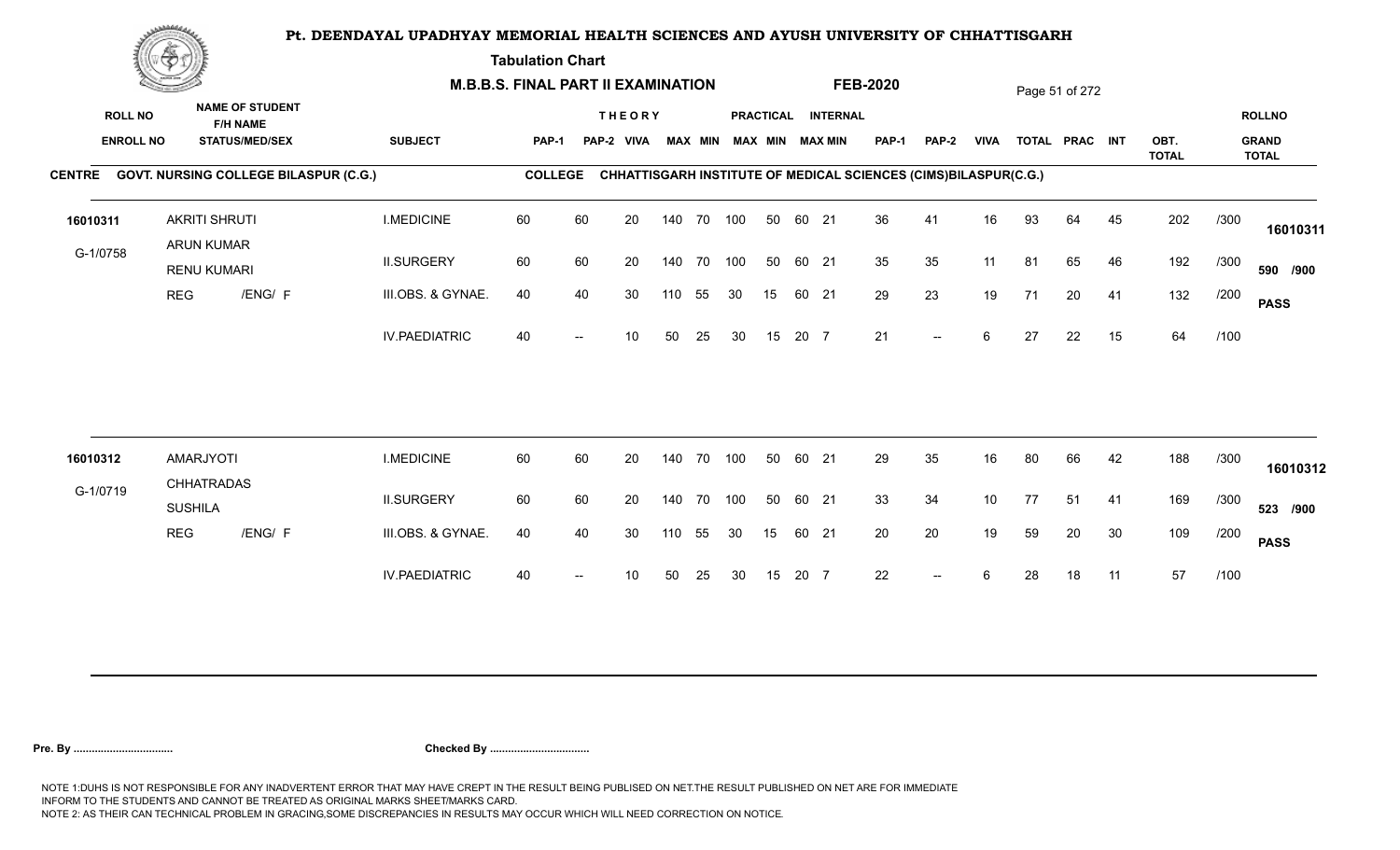**Tabulation Chart** 

|                  | RE                                     |                                              |                      | <b>M.B.B.S. FINAL PART II EXAMINATION</b> |                   |               |        |    |     |    |       |                         | <b>FEB-2020</b>                                                        |                          |             |       | Page 52 of 272 |    |                      |      |                              |
|------------------|----------------------------------------|----------------------------------------------|----------------------|-------------------------------------------|-------------------|---------------|--------|----|-----|----|-------|-------------------------|------------------------------------------------------------------------|--------------------------|-------------|-------|----------------|----|----------------------|------|------------------------------|
| <b>ROLL NO</b>   |                                        | <b>NAME OF STUDENT</b><br><b>F/H NAME</b>    |                      |                                           |                   | <b>THEORY</b> |        |    |     |    |       | PRACTICAL INTERNAL      |                                                                        |                          |             |       |                |    |                      |      | <b>ROLLNO</b>                |
| <b>ENROLL NO</b> |                                        | <b>STATUS/MED/SEX</b>                        | <b>SUBJECT</b>       | <b>PAP-1</b>                              |                   | PAP-2 VIVA    |        |    |     |    |       | MAX MIN MAX MIN MAX MIN | <b>PAP-1</b>                                                           | PAP-2                    | <b>VIVA</b> |       | TOTAL PRAC INT |    | OBT.<br><b>TOTAL</b> |      | <b>GRAND</b><br><b>TOTAL</b> |
|                  |                                        | CENTRE GOVT. NURSING COLLEGE BILASPUR (C.G.) |                      | <b>COLLEGE</b>                            |                   |               |        |    |     |    |       |                         | <b>CHHATTISGARH INSTITUTE OF MEDICAL SCIENCES (CIMS)BILASPUR(C.G.)</b> |                          |             |       |                |    |                      |      |                              |
| 16010313         |                                        | ANIL KUMAR PATEL<br>SHYAM KUMAR PATEL        | <b>I.MEDICINE</b>    | 60                                        | 60                | 20            | 140    | 70 | 100 | 50 | 60 21 |                         | 26                                                                     | 31                       | 15          | 72    | 53             | 32 | 157                  | /300 | 16010313                     |
| G-1/0759         | RAMBHA PATEL                           |                                              | <b>II.SURGERY</b>    | 60                                        | 60                | 20            | 140    | 70 | 100 | 50 | 60 21 |                         | 32                                                                     | 21                       | 8           | $61*$ | $42*$          | 41 | $144*$               | /300 | 453 /900                     |
|                  | <b>REG</b>                             | /ENG/ M                                      | III.OBS. & GYNAE.    | 40                                        | 40                | 30            | 110    | 55 | 30  | 15 | 60 21 |                         | 21                                                                     | 20                       | 15          | 56    | 15             | 30 | 101                  | /200 | <b>FAIL</b>                  |
|                  |                                        |                                              | <b>IV.PAEDIATRIC</b> | 40                                        | $\hspace{0.05cm}$ | 10            | 50     | 25 | 30  | 15 | 20 7  |                         | 20                                                                     | $\overline{\phantom{a}}$ | 5           | 25    | 15             | 11 | 51                   | /100 |                              |
| Re- Surgery      |                                        |                                              |                      |                                           |                   |               |        |    |     |    |       |                         |                                                                        |                          |             |       |                |    |                      |      |                              |
| 16010314         | ANIMA                                  |                                              | <b>I.MEDICINE</b>    | 60                                        | 60                | 20            | 140 70 |    | 100 | 50 | 60 21 |                         | 47                                                                     | 34                       | 16          | 97    | 68             | 43 | 208                  | /300 | 16010314                     |
| G-1/0720         | <b>BAHURSINGH</b><br><b>BIRAJHOBAI</b> |                                              | <b>II.SURGERY</b>    | 60                                        | 60                | 20            | 140 70 |    | 100 | 50 | 60 21 |                         | 31                                                                     | 37                       | 10          | 78    | 58             | 43 | 179                  | /300 | 560 /900                     |
|                  | <b>REG</b>                             | /ENG/ F                                      | III.OBS. & GYNAE.    | 40                                        | 40                | 30            | 110    | 55 | 30  | 15 | 60 21 |                         | 25                                                                     | 23                       | 17          | 65    | 18             | 36 | 119                  | /200 | <b>PASS</b>                  |
|                  |                                        |                                              | <b>IV.PAEDIATRIC</b> | 40                                        |                   | 10            | 50     | 25 | 30  | 15 | 20 7  |                         | 22                                                                     | $\overline{\phantom{a}}$ | 5           | 27    | 15             | 12 | 54                   | /100 |                              |
|                  |                                        |                                              |                      |                                           |                   |               |        |    |     |    |       |                         |                                                                        |                          |             |       |                |    |                      |      |                              |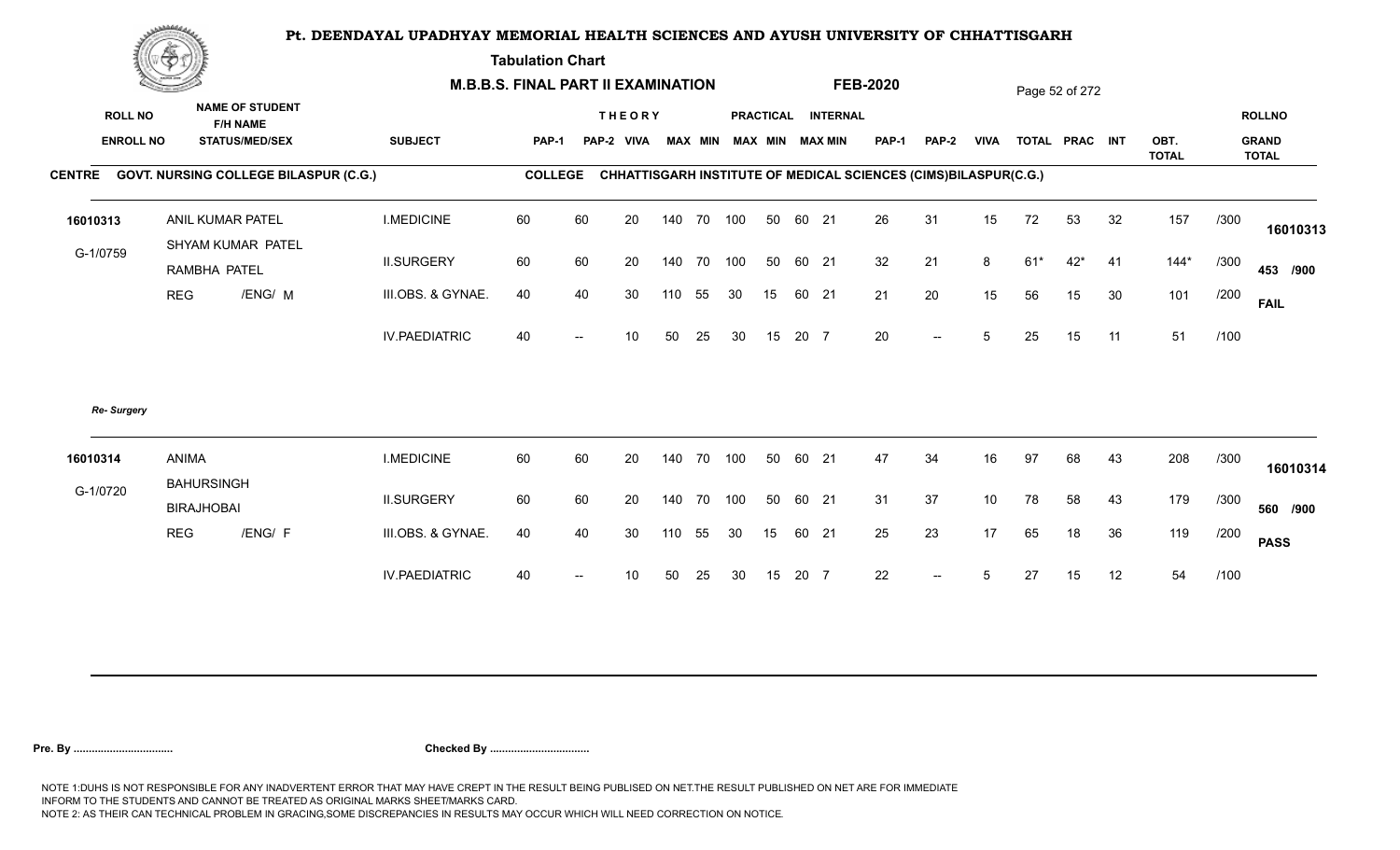**Tabulation Chart** 

|                                    | Change of the second of the |                                                                    | <b>M.B.B.S. FINAL PART II EXAMINATION</b> |                |    |                             |            |    |                         |    |       |                    | <b>FEB-2020</b>                                                 |                          |                 |       | Page 53 of 272 |    |              |      |                               |
|------------------------------------|-----------------------------|--------------------------------------------------------------------|-------------------------------------------|----------------|----|-----------------------------|------------|----|-------------------------|----|-------|--------------------|-----------------------------------------------------------------|--------------------------|-----------------|-------|----------------|----|--------------|------|-------------------------------|
| <b>ROLL NO</b><br><b>ENROLL NO</b> |                             | <b>NAME OF STUDENT</b><br><b>F/H NAME</b><br><b>STATUS/MED/SEX</b> | <b>SUBJECT</b>                            | <b>PAP-1</b>   |    | <b>THEORY</b><br>PAP-2 VIVA |            |    | MAX MIN MAX MIN MAX MIN |    |       | PRACTICAL INTERNAL | <b>PAP-1</b>                                                    | <b>PAP-2</b>             | <b>VIVA</b>     |       | TOTAL PRAC INT |    | OBT.         |      | <b>ROLLNO</b><br><b>GRAND</b> |
|                                    |                             | CENTRE GOVT. NURSING COLLEGE BILASPUR (C.G.)                       |                                           | <b>COLLEGE</b> |    |                             |            |    |                         |    |       |                    | CHHATTISGARH INSTITUTE OF MEDICAL SCIENCES (CIMS)BILASPUR(C.G.) |                          |                 |       |                |    | <b>TOTAL</b> |      | <b>TOTAL</b>                  |
| 16010315                           |                             | ANJU BHAGAT<br><b>BEERSAI BHAGAT</b>                               | <b>I.MEDICINE</b>                         | 60             | 60 | 20                          | 140 70 100 |    |                         | 50 | 60 21 |                    | 37                                                              | 36                       | 16              | 89    | 68             | 42 | 199          | /300 | 16010315                      |
| G-1/0721                           |                             | <b>BASANTI BHAGAT</b>                                              | <b>II.SURGERY</b>                         | 60             | 60 | 20                          | 140 70 100 |    |                         | 50 | 60 21 |                    | 33                                                              | 31                       | 9               | 73    | 54             | 41 | 168          | /300 | 528 /900                      |
|                                    | <b>REG</b>                  | /ENG/ F                                                            | III.OBS. & GYNAE.                         | 40             | 40 | 30                          | 110        | 55 | 30                      | 15 | 60 21 |                    | 21                                                              | 21                       | 18              | 60    | 15             | 30 | 105          | /200 | <b>PASS</b>                   |
|                                    |                             |                                                                    | <b>IV.PAEDIATRIC</b>                      | 40             |    | 10 <sup>°</sup>             | 50         | 25 | 30                      | 15 | 20 7  |                    | 20                                                              | $\overline{\phantom{a}}$ | 6               | 26    | 18             | 12 | 56           | /100 |                               |
|                                    |                             |                                                                    |                                           |                |    |                             |            |    |                         |    |       |                    |                                                                 |                          |                 |       |                |    |              |      |                               |
| 16010316                           |                             | <b>ANKIT CHAUHAN</b><br>BANWARI LAL CHOUHAN                        | <b>I.MEDICINE</b>                         | 60             | 60 | 20                          | 140 70     |    | 100                     | 50 | 60 21 |                    | 42                                                              | 30                       | 16              | 88    | 69             | 42 | 199          | /300 | 16010316                      |
| G-1/0722                           |                             | OM KANWAR CHAUHAN                                                  | <b>II.SURGERY</b>                         | 60             | 60 | 20                          | 140 70 100 |    |                         | 50 | 60 21 |                    | 30 <sup>°</sup>                                                 | 25                       | $5\overline{)}$ | $60*$ | $33*$          | 40 | $133*$       | /300 | 485 /900                      |
|                                    | <b>REG</b>                  | /ENG/ M                                                            | III.OBS. & GYNAE.                         | 40             | 40 | 30                          | 110        | 55 | 30                      | 15 | 60 21 |                    | 20                                                              | 22                       | 10              | $52*$ | $11*$          | 36 | $99*$        | /200 | <b>FAIL</b>                   |
|                                    |                             |                                                                    | <b>IV.PAEDIATRIC</b>                      | 40             |    | 10 <sup>°</sup>             | 50         | 25 | 30                      | 15 | 20 7  |                    | 23                                                              | $\overline{\phantom{a}}$ | 5               | 28    | 15             | 11 | 54           | /100 |                               |
|                                    |                             |                                                                    |                                           |                |    |                             |            |    |                         |    |       |                    |                                                                 |                          |                 |       |                |    |              |      |                               |

*Re- Obs & Gynae Obs & Gynae*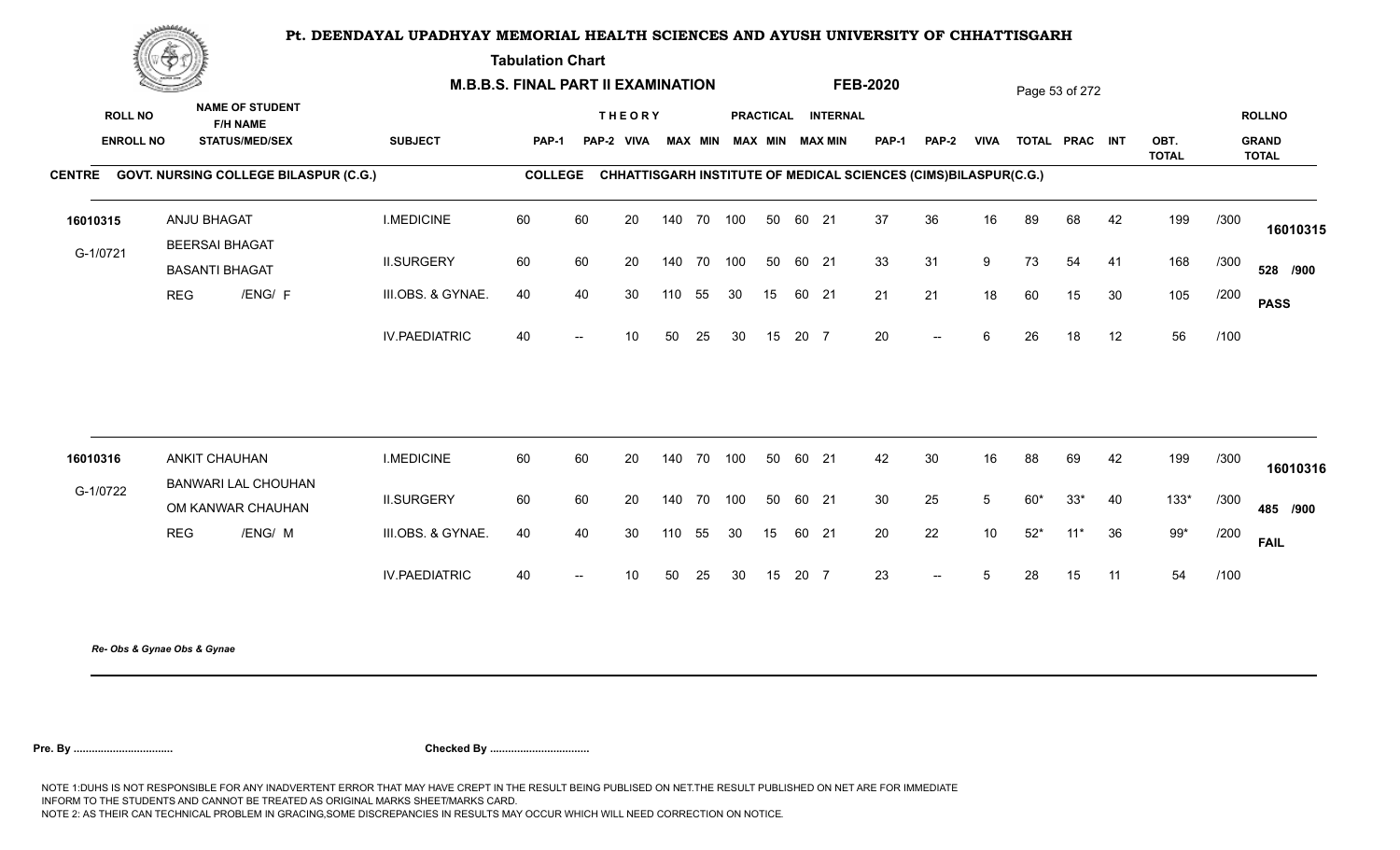**Tabulation Chart** 

|                                    | <b>Construction of the Construction</b> |                                                                    | <b>M.B.B.S. FINAL PART II EXAMINATION</b> |                |    |                             |     |            |                         |    |       |                    | <b>FEB-2020</b>                                                 |                          |             |       | Page 54 of 272 |    |                      |      |                                        |
|------------------------------------|-----------------------------------------|--------------------------------------------------------------------|-------------------------------------------|----------------|----|-----------------------------|-----|------------|-------------------------|----|-------|--------------------|-----------------------------------------------------------------|--------------------------|-------------|-------|----------------|----|----------------------|------|----------------------------------------|
| <b>ROLL NO</b><br><b>ENROLL NO</b> |                                         | <b>NAME OF STUDENT</b><br><b>F/H NAME</b><br><b>STATUS/MED/SEX</b> | <b>SUBJECT</b>                            | <b>PAP-1</b>   |    | <b>THEORY</b><br>PAP-2 VIVA |     |            | MAX MIN MAX MIN MAX MIN |    |       | PRACTICAL INTERNAL | <b>PAP-1</b>                                                    | PAP-2                    | <b>VIVA</b> |       | TOTAL PRAC INT |    | OBT.<br><b>TOTAL</b> |      | <b>ROLLNO</b><br><b>GRAND</b><br>TOTAL |
|                                    |                                         | CENTRE GOVT. NURSING COLLEGE BILASPUR (C.G.)                       |                                           | <b>COLLEGE</b> |    |                             |     |            |                         |    |       |                    | CHHATTISGARH INSTITUTE OF MEDICAL SCIENCES (CIMS)BILASPUR(C.G.) |                          |             |       |                |    |                      |      |                                        |
| 16010317                           |                                         | <b>ANKIT KUMAR</b><br>SOMARI SINGH                                 | <b>I.MEDICINE</b>                         | 60             | 60 | 20                          |     | 140 70 100 |                         | 50 | 60 21 |                    | 31                                                              | 31                       | 15          | 77    | 65             | 43 | 185                  | /300 | 16010317                               |
| G-1/0760                           |                                         | CHANDRAVATI DEVI                                                   | <b>II.SURGERY</b>                         | 60             | 60 | 20                          |     | 140 70 100 |                         | 50 | 60 21 |                    | 32                                                              | 33                       | 12          | 77    | 61             | 43 | 181                  | /300 | 547 /900                               |
|                                    | <b>REG</b>                              | /ENG/ M                                                            | III.OBS. & GYNAE.                         | 40             | 40 | 30                          | 110 | 55         | 30                      | 15 | 60 21 |                    | 23                                                              | 22                       | 22          | 67    | 18             | 39 | 124                  | /200 | <b>PASS</b>                            |
|                                    |                                         |                                                                    | <b>IV.PAEDIATRIC</b>                      | 40             |    | 10                          | 50  | 25         | 30                      | 15 | 20 7  |                    | 21                                                              | $\overline{a}$           | 6           | 27    | 18             | 12 | 57                   | /100 |                                        |
|                                    |                                         |                                                                    |                                           |                |    |                             |     |            |                         |    |       |                    |                                                                 |                          |             |       |                |    |                      |      |                                        |
| 16010318                           |                                         | ANKIT KUMAR LAKRA<br>NIRMAL LAKRA                                  | <b>I.MEDICINE</b>                         | 60             | 60 | 20                          |     | 140 70 100 |                         | 50 | 60 21 |                    | 39                                                              | 32                       | 16          | 87    | 68             | 41 | 196                  | /300 | 16010318                               |
| G-1/0723                           |                                         | <b>JIRAWATI LAKRA</b>                                              | <b>II.SURGERY</b>                         | 60             | 60 | 20                          |     | 140 70     | 100                     | 50 | 60 21 |                    | 28                                                              | 22                       | 6           | $56*$ | 53             | 41 | 150                  | /300 | 492 /900                               |
|                                    | <b>REG</b>                              | /ENG/ M                                                            | III.OBS. & GYNAE.                         | 40             | 40 | 30                          | 110 | 55         | 30                      | 15 | 60 21 |                    | 20                                                              | 12                       | 16          | 48*   | 15             | 30 | $93*$                | /200 | <b>FAIL</b>                            |
|                                    |                                         |                                                                    | <b>IV.PAEDIATRIC</b>                      | 40             |    | 10 <sup>°</sup>             | 50  | 25         | 30                      | 15 | 20 7  |                    | 22                                                              | $\overline{\phantom{a}}$ | 5           | 27    | 15             | 11 | 53                   | /100 |                                        |
|                                    |                                         |                                                                    |                                           |                |    |                             |     |            |                         |    |       |                    |                                                                 |                          |             |       |                |    |                      |      |                                        |

*Re- Surgery Obs & Gynae*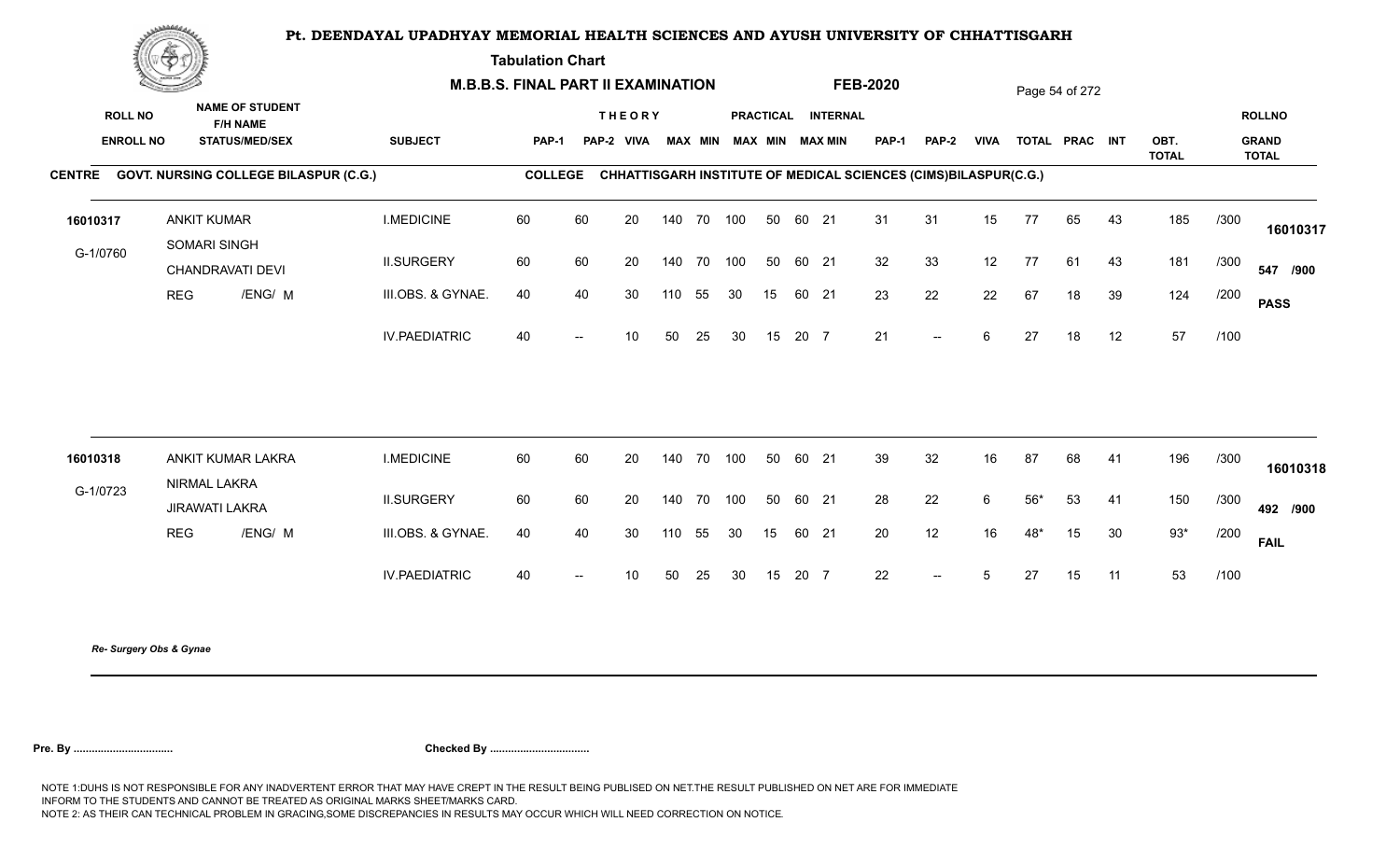**Tabulation Chart** 

|                                    | <b>Construction of the Construction</b> |                       |                                                 | <b>M.B.B.S. FINAL PART II EXAMINATION</b> |                |    |                             |     |                |     |    |       |                                              | <b>FEB-2020</b>                                                 |                |             |    | Page 55 of 272 |    |              |      |                               |
|------------------------------------|-----------------------------------------|-----------------------|-------------------------------------------------|-------------------------------------------|----------------|----|-----------------------------|-----|----------------|-----|----|-------|----------------------------------------------|-----------------------------------------------------------------|----------------|-------------|----|----------------|----|--------------|------|-------------------------------|
| <b>ROLL NO</b><br><b>ENROLL NO</b> |                                         | <b>F/H NAME</b>       | <b>NAME OF STUDENT</b><br><b>STATUS/MED/SEX</b> | <b>SUBJECT</b>                            | PAP-1          |    | <b>THEORY</b><br>PAP-2 VIVA |     | <b>MAX MIN</b> |     |    |       | PRACTICAL INTERNAL<br><b>MAX MIN MAX MIN</b> | <b>PAP-1</b>                                                    | PAP-2          | <b>VIVA</b> |    | TOTAL PRAC INT |    | OBT.         |      | <b>ROLLNO</b><br><b>GRAND</b> |
|                                    |                                         |                       | CENTRE GOVT. NURSING COLLEGE BILASPUR (C.G.)    |                                           | <b>COLLEGE</b> |    |                             |     |                |     |    |       |                                              | CHHATTISGARH INSTITUTE OF MEDICAL SCIENCES (CIMS)BILASPUR(C.G.) |                |             |    |                |    | <b>TOTAL</b> |      | <b>TOTAL</b>                  |
|                                    |                                         | ANKIT KUMAR TIWARI    |                                                 | <b>I.MEDICINE</b>                         | 60             | 60 | 20                          |     | 140 70 100     |     | 50 | 60 21 |                                              | 45                                                              | 37             | 16          | 98 | 67             |    | 206          |      |                               |
| 16010319                           |                                         | <b>SUNIL TIWARI</b>   |                                                 |                                           |                |    |                             |     |                |     |    |       |                                              |                                                                 |                |             |    |                | 41 |              | /300 | 16010319                      |
| G-1/0761                           |                                         | PUNAM TIWARI          |                                                 | <b>II.SURGERY</b>                         | 60             | 60 | 20                          |     | 140 70         | 100 | 50 | 60 21 |                                              | 32                                                              | 33             | 11          | 76 | 69             | 42 | 187          | /300 | 561 /900                      |
|                                    | <b>REG</b>                              |                       | /ENG/ M                                         | III.OBS. & GYNAE.                         | 40             | 40 | 30                          | 110 | 55             | 30  | 15 | 60 21 |                                              | 22                                                              | 20             | 18          | 60 | 15             | 34 | 109          | /200 | <b>PASS</b>                   |
|                                    |                                         |                       |                                                 | <b>IV.PAEDIATRIC</b>                      | 40             |    | 10                          | 50  | 25             | 30  | 15 | 20 7  |                                              | 24                                                              | $-$            | 6           | 30 | 16             | 13 | 59           | /100 |                               |
|                                    |                                         |                       |                                                 |                                           |                |    |                             |     |                |     |    |       |                                              |                                                                 |                |             |    |                |    |              |      |                               |
| 16010320                           |                                         | <b>ANKITA KUJUR</b>   |                                                 | <b>I.MEDICINE</b>                         | 60             | 60 | 20                          |     | 140 70         | 100 | 50 | 60 21 |                                              | 45                                                              | 38             | 15          | 98 | 63             | 41 | 202          | /300 | 16010320                      |
| G-1/0724                           |                                         | <b>DOMITILA KUJUR</b> | SATYA PRAKASH KUJUR                             | <b>II.SURGERY</b>                         | 60             | 60 | 20                          |     | 140 70         | 100 | 50 | 60 21 |                                              | 31                                                              | 34             | 11          | 76 | 70             | 41 | 187          | /300 | 563 /900                      |
|                                    | <b>REG</b>                              |                       | /ENG/ F                                         | III.OBS. & GYNAE.                         | 40             | 40 | 30                          | 110 | 55             | 30  | 15 | 60 21 |                                              | 20                                                              | 20             | 18          | 58 | 15             | 39 | 112          | /200 | <b>PASS</b>                   |
|                                    |                                         |                       |                                                 | <b>IV.PAEDIATRIC</b>                      | 40             |    | 10                          | 50  | 25             | 30  | 15 | 20 7  |                                              | 28                                                              | $\overline{a}$ | 6           | 34 | 16             | 12 | 62           | /100 |                               |
|                                    |                                         |                       |                                                 |                                           |                |    |                             |     |                |     |    |       |                                              |                                                                 |                |             |    |                |    |              |      |                               |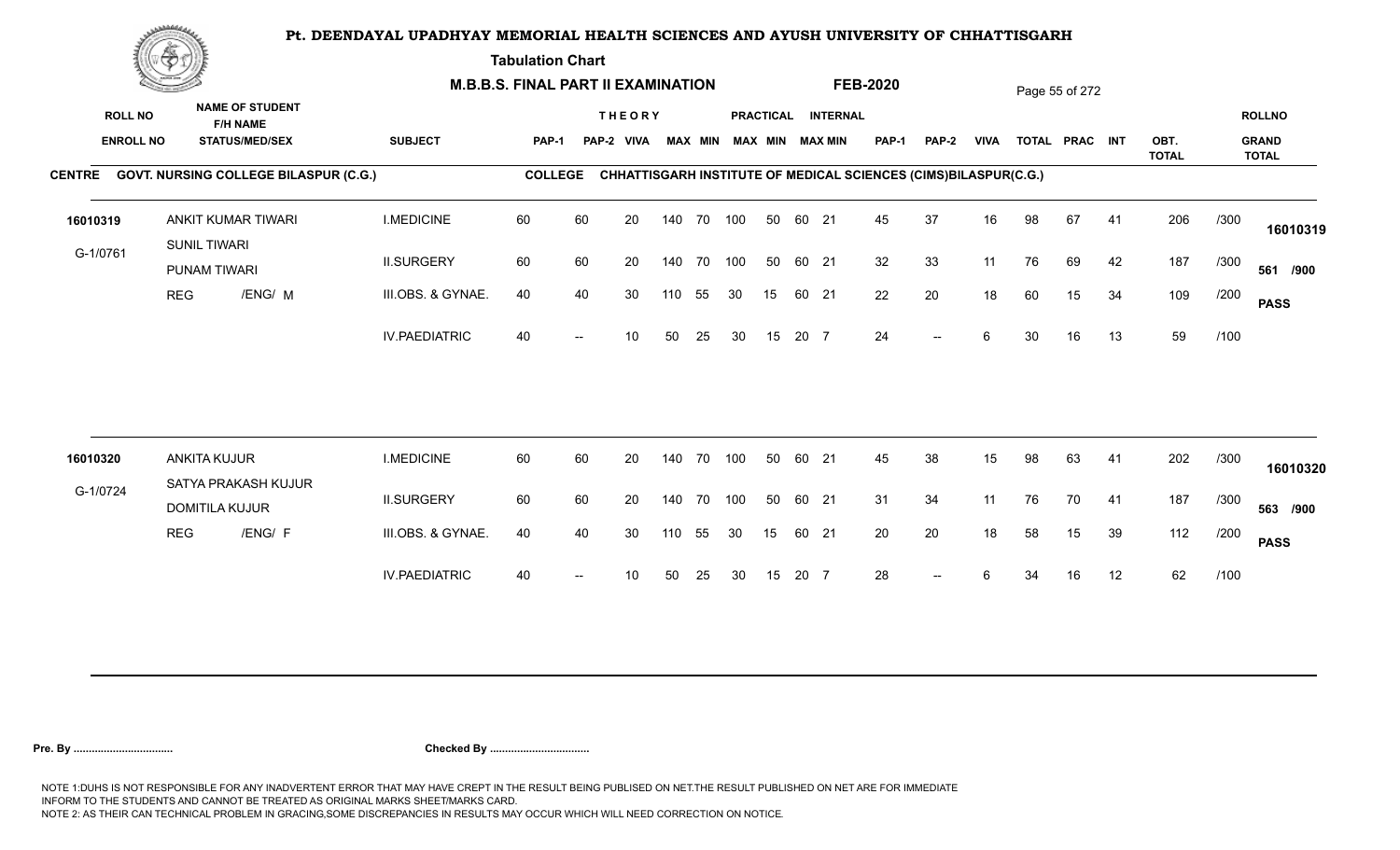**Tabulation Chart** 

|                                    | <b>Construction of the Construction</b> |                                                                    | <b>M.B.B.S. FINAL PART II EXAMINATION</b> |                |    |                             |        |                |     |    |       |                                              | <b>FEB-2020</b> |                                                                 |             |     | Page 56 of 272 |    |                      |      |                                               |
|------------------------------------|-----------------------------------------|--------------------------------------------------------------------|-------------------------------------------|----------------|----|-----------------------------|--------|----------------|-----|----|-------|----------------------------------------------|-----------------|-----------------------------------------------------------------|-------------|-----|----------------|----|----------------------|------|-----------------------------------------------|
| <b>ROLL NO</b><br><b>ENROLL NO</b> |                                         | <b>NAME OF STUDENT</b><br><b>F/H NAME</b><br><b>STATUS/MED/SEX</b> | <b>SUBJECT</b>                            | PAP-1          |    | <b>THEORY</b><br>PAP-2 VIVA |        | <b>MAX MIN</b> |     |    |       | PRACTICAL INTERNAL<br><b>MAX MIN MAX MIN</b> | <b>PAP-1</b>    | PAP-2                                                           | <b>VIVA</b> |     | TOTAL PRAC INT |    | OBT.<br><b>TOTAL</b> |      | <b>ROLLNO</b><br><b>GRAND</b><br><b>TOTAL</b> |
|                                    |                                         | CENTRE GOVT. NURSING COLLEGE BILASPUR (C.G.)                       |                                           | <b>COLLEGE</b> |    |                             |        |                |     |    |       |                                              |                 | CHHATTISGARH INSTITUTE OF MEDICAL SCIENCES (CIMS)BILASPUR(C.G.) |             |     |                |    |                      |      |                                               |
| 16010321                           |                                         | <b>ANNU TOMAR</b><br>JAI NIWAS TOMAR                               | <b>I.MEDICINE</b>                         | 60             | 60 | 20                          |        | 140 70 100     |     | 50 | 60 21 |                                              | 41              | 39                                                              | 16          | 96  | 68             | 45 | 209                  | /300 | 16010321                                      |
| G-1/0762                           |                                         | SHIV KANTI TOMAR                                                   | <b>II.SURGERY</b>                         | 60             | 60 | 20                          | 140 70 |                | 100 | 50 | 60 21 |                                              | 33              | 37                                                              | 11          | 81  | 60             | 44 | 185                  | /300 | 582 /900                                      |
|                                    | <b>REG</b>                              | /ENG/ F                                                            | III.OBS. & GYNAE.                         | 40             | 40 | 30                          | 110    | 55             | 30  | 15 | 60 21 |                                              | 20              | 26                                                              | 21          | 67  | 21             | 38 | 126                  | /200 | <b>PASS</b>                                   |
|                                    |                                         |                                                                    | <b>IV.PAEDIATRIC</b>                      | 40             |    | 10                          | 50     | 25             | 30  | 15 | 20 7  |                                              | 23              | $-$                                                             | 6           | 29  | 19             | 14 | 62                   | /100 |                                               |
|                                    |                                         |                                                                    |                                           |                |    |                             |        |                |     |    |       |                                              |                 |                                                                 |             |     |                |    |                      |      |                                               |
| 16010322                           |                                         | ANSHIKA TAMRAKAR<br>R P TAMRAKAR                                   | <b>I.MEDICINE</b>                         | 60             | 60 | 20                          | 140 70 |                | 100 | 50 | 60 21 |                                              | 48              | 36                                                              | 16          | 100 | 70             | 43 | 213                  | /300 | 16010322                                      |
| G-1/0725                           |                                         | NAMRATA TAMRAKAR                                                   | <b>II.SURGERY</b>                         | 60             | 60 | 20                          | 140 70 |                | 100 | 50 | 60 21 |                                              | 38              | 37                                                              | 13          | 88  | 63             | 41 | 192                  | /300 | 592 /900                                      |
|                                    | <b>REG</b>                              | /ENG/ F                                                            | III.OBS. & GYNAE.                         | 40             | 40 | 30                          | 110    | 55             | 30  | 15 | 60 21 |                                              | 20              | 24                                                              | 19          | 63  | 21             | 40 | 124                  | /200 | <b>PASS</b>                                   |
|                                    |                                         |                                                                    | <b>IV.PAEDIATRIC</b>                      | 40             |    | 10                          | 50     | 25             | 30  | 15 | 20 7  |                                              | 25              | $\overline{\phantom{a}}$                                        | 6           | 31  | 18             | 14 | 63                   | /100 |                                               |
|                                    |                                         |                                                                    |                                           |                |    |                             |        |                |     |    |       |                                              |                 |                                                                 |             |     |                |    |                      |      |                                               |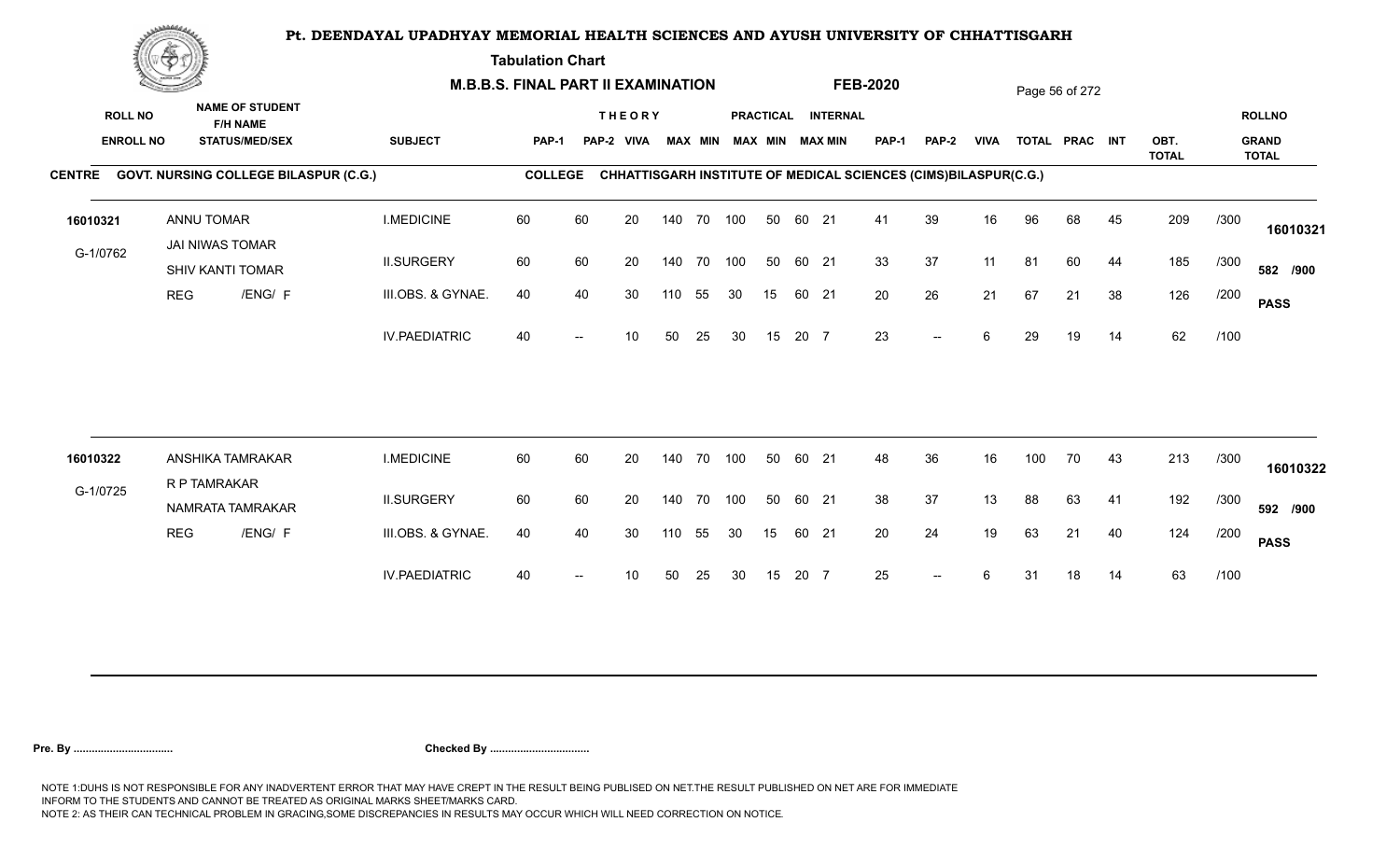**Tabulation Chart** 

|                                    | <b>Construction of the Construction</b> |                                                                    |                                              |                      | <b>M.B.B.S. FINAL PART II EXAMINATION</b> |    |                             |     |                |            |    |       |                                              | <b>FEB-2020</b>                                                 |                          |             |    | Page 57 of 272 |    |              |      |                               |
|------------------------------------|-----------------------------------------|--------------------------------------------------------------------|----------------------------------------------|----------------------|-------------------------------------------|----|-----------------------------|-----|----------------|------------|----|-------|----------------------------------------------|-----------------------------------------------------------------|--------------------------|-------------|----|----------------|----|--------------|------|-------------------------------|
| <b>ROLL NO</b><br><b>ENROLL NO</b> |                                         | <b>NAME OF STUDENT</b><br><b>F/H NAME</b><br><b>STATUS/MED/SEX</b> |                                              | <b>SUBJECT</b>       | PAP-1                                     |    | <b>THEORY</b><br>PAP-2 VIVA |     | <b>MAX MIN</b> |            |    |       | PRACTICAL INTERNAL<br><b>MAX MIN MAX MIN</b> | <b>PAP-1</b>                                                    | PAP-2                    | <b>VIVA</b> |    | TOTAL PRAC INT |    | OBT.         |      | <b>ROLLNO</b><br><b>GRAND</b> |
|                                    |                                         |                                                                    | CENTRE GOVT. NURSING COLLEGE BILASPUR (C.G.) |                      | <b>COLLEGE</b>                            |    |                             |     |                |            |    |       |                                              | CHHATTISGARH INSTITUTE OF MEDICAL SCIENCES (CIMS)BILASPUR(C.G.) |                          |             |    |                |    | <b>TOTAL</b> |      | <b>TOTAL</b>                  |
|                                    |                                         |                                                                    |                                              |                      |                                           |    |                             |     |                |            |    |       |                                              |                                                                 |                          |             |    |                |    |              |      |                               |
| 16010323                           |                                         | <b>ANSHUL BHONMIK</b>                                              |                                              | <b>I.MEDICINE</b>    | 60                                        | 60 | 20                          |     |                | 140 70 100 | 50 | 60 21 |                                              | 38                                                              | 37                       | 16          | 91 | 63             | 39 | 193          | /300 | 16010323                      |
| G-1/0726                           |                                         | S.B. BHONMIK<br>ANJALI BHONMIK                                     |                                              | <b>II.SURGERY</b>    | 60                                        | 60 | 20                          |     |                | 140 70 100 | 50 | 60 21 |                                              | 32                                                              | 32                       | 10          | 74 | 64             | 40 | 178          | /300 | 545 /900                      |
|                                    | <b>REG</b>                              |                                                                    | /ENG/ M                                      | III.OBS. & GYNAE.    | 40                                        | 40 | 30                          | 110 | 55             | 30         | 15 | 60 21 |                                              | 22                                                              | 22                       | 21          | 65 | 15             | 38 | 118          | /200 | <b>PASS</b>                   |
|                                    |                                         |                                                                    |                                              | <b>IV.PAEDIATRIC</b> | 40                                        |    | 10                          | 50  | 25             | 30         | 15 | 20 7  |                                              | 22                                                              | $\overline{\phantom{a}}$ | 6           | 28 | 17             | 11 | 56           | /100 |                               |
|                                    |                                         |                                                                    |                                              |                      |                                           |    |                             |     |                |            |    |       |                                              |                                                                 |                          |             |    |                |    |              |      |                               |
| 16010324                           |                                         | <b>ANTARLINA NANDI</b><br><b>MRINMAY NANDI</b>                     |                                              | <b>I.MEDICINE</b>    | 60                                        | 60 | 20                          |     | 140 70         | 100        | 50 | 60 21 |                                              | 39                                                              | 41                       | 16          | 96 | 70             | 43 | 209          | /300 | 16010324                      |
| G-1/0728                           |                                         | <b>BITHI NANDI</b>                                                 |                                              | <b>II.SURGERY</b>    | 60                                        | 60 | 20                          |     | 140 70         | 100        | 50 | 60 21 |                                              | 32                                                              | 36                       | 12          | 80 | 65             | 43 | 188          | /300 | 574 /900                      |
|                                    | <b>REG</b>                              |                                                                    | /ENG/ F                                      | III.OBS. & GYNAE.    | 40                                        | 40 | 30                          | 110 | 55             | 30         | 15 | 60 21 |                                              | 21                                                              | 21                       | 18          | 60 | 21             | 35 | 116          | /200 | <b>PASS</b>                   |
|                                    |                                         |                                                                    |                                              | <b>IV.PAEDIATRIC</b> | 40                                        |    | 10                          | 50  | 25             | 30         | 15 | 20 7  |                                              | 25                                                              | $\overline{\phantom{a}}$ |             | 32 | 17             | 12 | 61           | /100 |                               |
|                                    |                                         |                                                                    |                                              |                      |                                           |    |                             |     |                |            |    |       |                                              |                                                                 |                          |             |    |                |    |              |      |                               |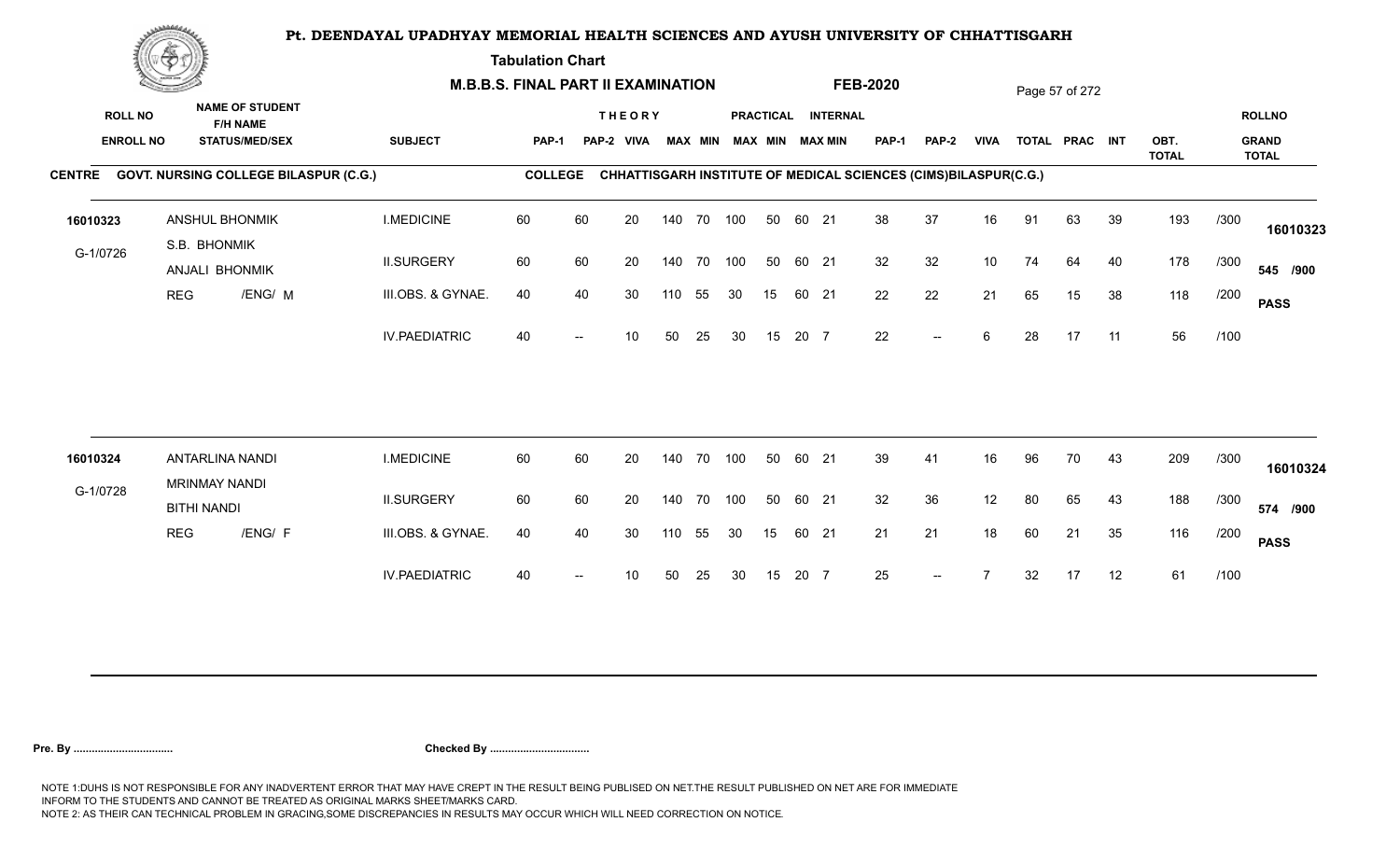**Tabulation Chart** 

| <b>NAME OF STUDENT</b><br><b>ROLL NO</b><br><b>ROLLNO</b><br><b>THEORY</b><br>PRACTICAL INTERNAL<br><b>F/H NAME</b><br><b>ENROLL NO</b><br><b>SUBJECT</b><br>MAX MIN MAX MIN MAX MIN<br><b>PAP-1</b><br><b>VIVA</b><br>TOTAL PRAC INT<br>OBT.<br><b>GRAND</b><br><b>STATUS/MED/SEX</b><br><b>PAP-1</b><br>PAP-2 VIVA<br><b>PAP-2</b><br><b>TOTAL</b><br><b>TOTAL</b><br><b>COLLEGE</b><br>CHHATTISGARH INSTITUTE OF MEDICAL SCIENCES (CIMS)BILASPUR(C.G.)<br>197<br>APURV GONDANE<br><b>I.MEDICINE</b><br>60<br>60<br>45<br>41<br>42<br>/300<br>20<br>140<br>70 100<br>50<br>60 21<br>15<br>101<br>54<br>16010325<br>JAI PRAKASH GONDANE<br>G-1/0727<br><b>II.SURGERY</b><br>60<br>60<br>34<br>34<br>10 <sup>°</sup><br>174<br>20<br>140<br>70 100<br>50<br>60 21<br>78<br>55<br>/300<br>-41<br><b>REKHA GONDANE</b><br>22<br>$95*$<br><b>REG</b><br>/ENG/ M<br>III.OBS. & GYNAE.<br>40<br>40<br>22<br>31<br>30<br>55<br>15<br>60 21<br>10 <sup>°</sup><br>$54*$<br>$10*$<br>/200<br>30<br>110<br><b>FAIL</b><br>56<br><b>IV.PAEDIATRIC</b><br>40<br>20 7<br>22<br>6<br>28<br>17<br>11<br>/100<br>50<br>25<br>30<br>15<br>10<br>$\overline{\phantom{a}}$<br>Re- Obs & Gynae Obs & Gynae<br>60<br>215<br>APARNA PRADHAN<br><b>I.MEDICINE</b><br>60<br>20<br>70 100<br>60 21<br>47<br>38<br>16<br>70<br>/300<br>140<br>50<br>101<br>44<br>16010326<br><b>BHAGIRATHI PRADHAN</b><br>G-1/0763<br>60<br>60<br>30<br>175<br><b>II.SURGERY</b><br>20<br>70 100<br>50<br>60 21<br>36<br>11<br>77<br>55<br>43<br>/300<br>140<br><b>SUNITA PRADHAN</b><br><b>REG</b><br>/ENG/ F<br>III.OBS. & GYNAE.<br>40<br>24<br>22<br>36<br>118<br>40<br>30<br>60 21<br>18<br>64<br>18<br>/200<br>110<br>55<br>30<br>15<br><b>PASS</b><br>59<br><b>IV.PAEDIATRIC</b><br>21<br>/100<br>40<br>25<br>15<br>20 7<br>17<br>14<br>10<br>50<br>30<br>28<br>$--$ | <b>Construction of the Construction</b> |  | <b>M.B.B.S. FINAL PART II EXAMINATION</b> |  |  |  |  | <b>FEB-2020</b> |  | Page 58 of 272 |  |          |
|------------------------------------------------------------------------------------------------------------------------------------------------------------------------------------------------------------------------------------------------------------------------------------------------------------------------------------------------------------------------------------------------------------------------------------------------------------------------------------------------------------------------------------------------------------------------------------------------------------------------------------------------------------------------------------------------------------------------------------------------------------------------------------------------------------------------------------------------------------------------------------------------------------------------------------------------------------------------------------------------------------------------------------------------------------------------------------------------------------------------------------------------------------------------------------------------------------------------------------------------------------------------------------------------------------------------------------------------------------------------------------------------------------------------------------------------------------------------------------------------------------------------------------------------------------------------------------------------------------------------------------------------------------------------------------------------------------------------------------------------------------------------------------------------------------------------------------|-----------------------------------------|--|-------------------------------------------|--|--|--|--|-----------------|--|----------------|--|----------|
| CENTRE GOVT. NURSING COLLEGE BILASPUR (C.G.)                                                                                                                                                                                                                                                                                                                                                                                                                                                                                                                                                                                                                                                                                                                                                                                                                                                                                                                                                                                                                                                                                                                                                                                                                                                                                                                                                                                                                                                                                                                                                                                                                                                                                                                                                                                       |                                         |  |                                           |  |  |  |  |                 |  |                |  |          |
|                                                                                                                                                                                                                                                                                                                                                                                                                                                                                                                                                                                                                                                                                                                                                                                                                                                                                                                                                                                                                                                                                                                                                                                                                                                                                                                                                                                                                                                                                                                                                                                                                                                                                                                                                                                                                                    |                                         |  |                                           |  |  |  |  |                 |  |                |  |          |
|                                                                                                                                                                                                                                                                                                                                                                                                                                                                                                                                                                                                                                                                                                                                                                                                                                                                                                                                                                                                                                                                                                                                                                                                                                                                                                                                                                                                                                                                                                                                                                                                                                                                                                                                                                                                                                    |                                         |  |                                           |  |  |  |  |                 |  |                |  |          |
|                                                                                                                                                                                                                                                                                                                                                                                                                                                                                                                                                                                                                                                                                                                                                                                                                                                                                                                                                                                                                                                                                                                                                                                                                                                                                                                                                                                                                                                                                                                                                                                                                                                                                                                                                                                                                                    |                                         |  |                                           |  |  |  |  |                 |  |                |  | 16010325 |
|                                                                                                                                                                                                                                                                                                                                                                                                                                                                                                                                                                                                                                                                                                                                                                                                                                                                                                                                                                                                                                                                                                                                                                                                                                                                                                                                                                                                                                                                                                                                                                                                                                                                                                                                                                                                                                    |                                         |  |                                           |  |  |  |  |                 |  |                |  | 522 /900 |
|                                                                                                                                                                                                                                                                                                                                                                                                                                                                                                                                                                                                                                                                                                                                                                                                                                                                                                                                                                                                                                                                                                                                                                                                                                                                                                                                                                                                                                                                                                                                                                                                                                                                                                                                                                                                                                    |                                         |  |                                           |  |  |  |  |                 |  |                |  |          |
|                                                                                                                                                                                                                                                                                                                                                                                                                                                                                                                                                                                                                                                                                                                                                                                                                                                                                                                                                                                                                                                                                                                                                                                                                                                                                                                                                                                                                                                                                                                                                                                                                                                                                                                                                                                                                                    |                                         |  |                                           |  |  |  |  |                 |  |                |  |          |
|                                                                                                                                                                                                                                                                                                                                                                                                                                                                                                                                                                                                                                                                                                                                                                                                                                                                                                                                                                                                                                                                                                                                                                                                                                                                                                                                                                                                                                                                                                                                                                                                                                                                                                                                                                                                                                    |                                         |  |                                           |  |  |  |  |                 |  |                |  |          |
|                                                                                                                                                                                                                                                                                                                                                                                                                                                                                                                                                                                                                                                                                                                                                                                                                                                                                                                                                                                                                                                                                                                                                                                                                                                                                                                                                                                                                                                                                                                                                                                                                                                                                                                                                                                                                                    |                                         |  |                                           |  |  |  |  |                 |  |                |  | 16010326 |
|                                                                                                                                                                                                                                                                                                                                                                                                                                                                                                                                                                                                                                                                                                                                                                                                                                                                                                                                                                                                                                                                                                                                                                                                                                                                                                                                                                                                                                                                                                                                                                                                                                                                                                                                                                                                                                    |                                         |  |                                           |  |  |  |  |                 |  |                |  | 567 /900 |
|                                                                                                                                                                                                                                                                                                                                                                                                                                                                                                                                                                                                                                                                                                                                                                                                                                                                                                                                                                                                                                                                                                                                                                                                                                                                                                                                                                                                                                                                                                                                                                                                                                                                                                                                                                                                                                    |                                         |  |                                           |  |  |  |  |                 |  |                |  |          |
|                                                                                                                                                                                                                                                                                                                                                                                                                                                                                                                                                                                                                                                                                                                                                                                                                                                                                                                                                                                                                                                                                                                                                                                                                                                                                                                                                                                                                                                                                                                                                                                                                                                                                                                                                                                                                                    |                                         |  |                                           |  |  |  |  |                 |  |                |  |          |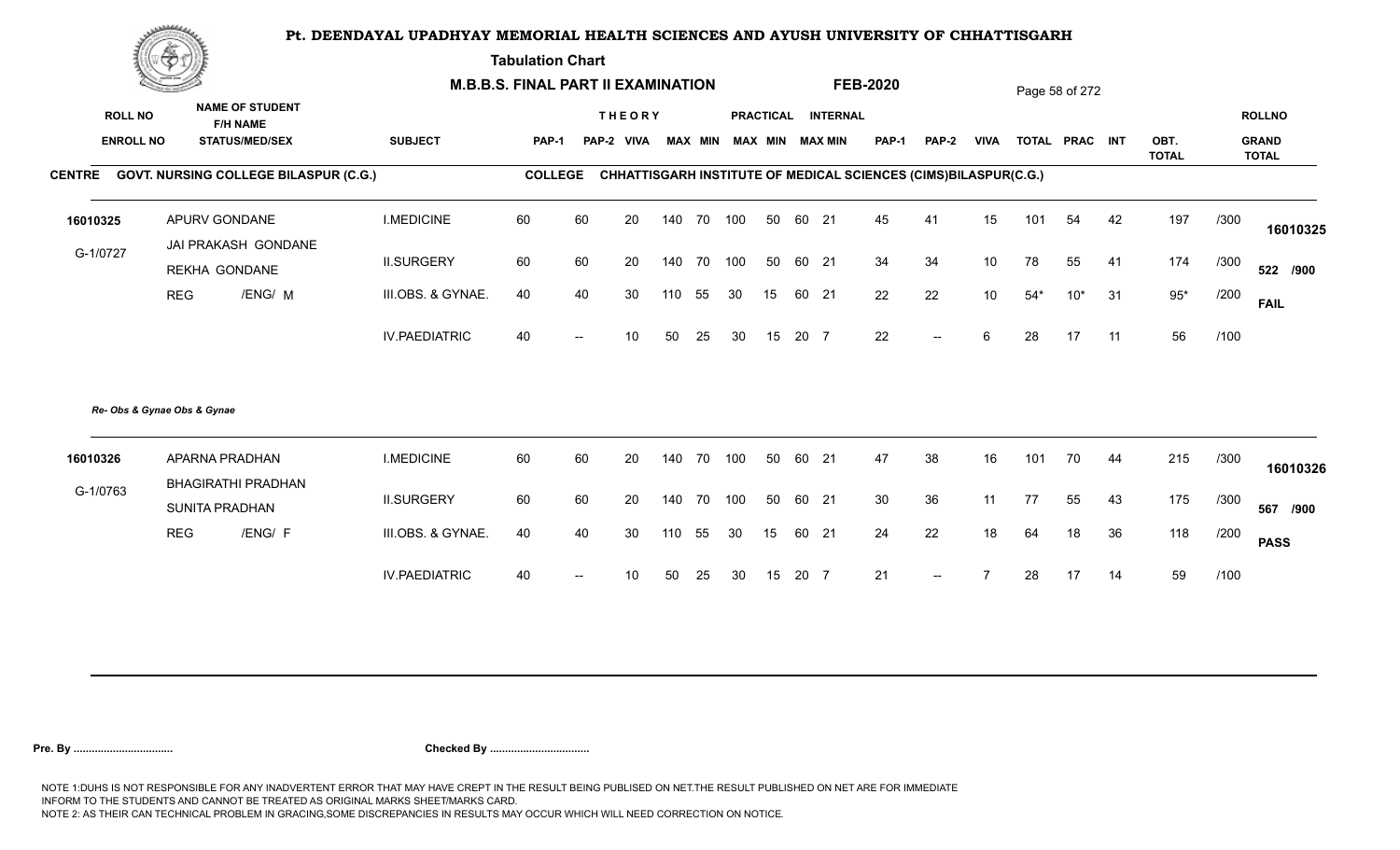**Tabulation Chart** 

|                                    | <b>Construction of the Construction</b> |                                                                    |                      | <b>M.B.B.S. FINAL PART II EXAMINATION</b> |    |                             |     |                |            |    |       |                                       | <b>FEB-2020</b>                                                 |                          |             |     | Page 59 of 272 |    |              |      |                               |
|------------------------------------|-----------------------------------------|--------------------------------------------------------------------|----------------------|-------------------------------------------|----|-----------------------------|-----|----------------|------------|----|-------|---------------------------------------|-----------------------------------------------------------------|--------------------------|-------------|-----|----------------|----|--------------|------|-------------------------------|
| <b>ROLL NO</b><br><b>ENROLL NO</b> |                                         | <b>NAME OF STUDENT</b><br><b>F/H NAME</b><br><b>STATUS/MED/SEX</b> | <b>SUBJECT</b>       | <b>PAP-1</b>                              |    | <b>THEORY</b><br>PAP-2 VIVA |     | <b>MAX MIN</b> |            |    |       | PRACTICAL INTERNAL<br>MAX MIN MAX MIN | PAP-1                                                           | <b>PAP-2</b>             | <b>VIVA</b> |     | TOTAL PRAC INT |    | OBT.         |      | <b>ROLLNO</b><br><b>GRAND</b> |
|                                    |                                         | CENTRE GOVT. NURSING COLLEGE BILASPUR (C.G.)                       |                      | <b>COLLEGE</b>                            |    |                             |     |                |            |    |       |                                       | CHHATTISGARH INSTITUTE OF MEDICAL SCIENCES (CIMS)BILASPUR(C.G.) |                          |             |     |                |    | <b>TOTAL</b> |      | <b>TOTAL</b>                  |
| 16010327                           |                                         | ARPAN KUMAR SHANDILYA<br>J.L. SHANDILYA                            | <b>I.MEDICINE</b>    | 60                                        | 60 | 20                          |     | 140 70         | 100        | 50 | 60 21 |                                       | 44                                                              | 42                       | 17          | 103 | 74             | 42 | 219          | /300 | 16010327                      |
| G-1/0730                           |                                         | ROHINI SHANDILYA                                                   | <b>II.SURGERY</b>    | 60                                        | 60 | 20                          |     |                | 140 70 100 | 50 | 60 21 |                                       | 35                                                              | 39                       | 12          | 86  | 54             | 42 | 182          | /300 | 594 /900                      |
|                                    | <b>REG</b>                              | /ENG/ M                                                            | III.OBS. & GYNAE.    | 40                                        | 40 | 30                          | 110 | 55             | 30         | 15 | 60 21 |                                       | 23                                                              | 26                       | 19          | 68  | 19             | 46 | 133          | /200 | <b>PASS</b>                   |
|                                    |                                         |                                                                    | <b>IV.PAEDIATRIC</b> | 40                                        |    | 10                          | 50  | 25             | 30         | 15 | 20 7  |                                       | 25                                                              | $\overline{\phantom{a}}$ | 5           | 30  | 17             | 13 | 60           | /100 |                               |
|                                    |                                         |                                                                    |                      |                                           |    |                             |     |                |            |    |       |                                       |                                                                 |                          |             |     |                |    |              |      |                               |
| 16010328                           |                                         | <b>ARPIT MISHRA</b><br>RAJENDRA MISHRA                             | <b>I.MEDICINE</b>    | 60                                        | 60 | 20                          |     | 140 70         | 100        | 50 | 60 21 |                                       | 41                                                              | 44                       | 17          | 102 | 74             | 44 | 220          | /300 | 16010328                      |
| G-1/0733                           |                                         | PRANJALEE MISHRA                                                   | <b>II.SURGERY</b>    | 60                                        | 60 | 20                          |     |                | 140 70 100 | 50 | 60 21 |                                       | 34                                                              | 32                       | 14          | 80  | 65             | 41 | 186          | /300 | 601 /900                      |
|                                    | <b>REG</b>                              | /ENG/ M                                                            | III.OBS. & GYNAE.    | 40                                        | 40 | 30                          | 110 | 55             | 30         | 15 | 60 21 |                                       | 24                                                              | 22                       | 21          | 67  | 21             | 46 | 134          | /200 | <b>PASS</b>                   |
|                                    |                                         |                                                                    | <b>IV.PAEDIATRIC</b> | 40                                        |    | 10                          | 50  | 25             | 30         | 15 | 20 7  |                                       | 23                                                              |                          |             | 30  | 18             | 13 | 61           | /100 |                               |
|                                    |                                         |                                                                    |                      |                                           |    |                             |     |                |            |    |       |                                       |                                                                 |                          |             |     |                |    |              |      |                               |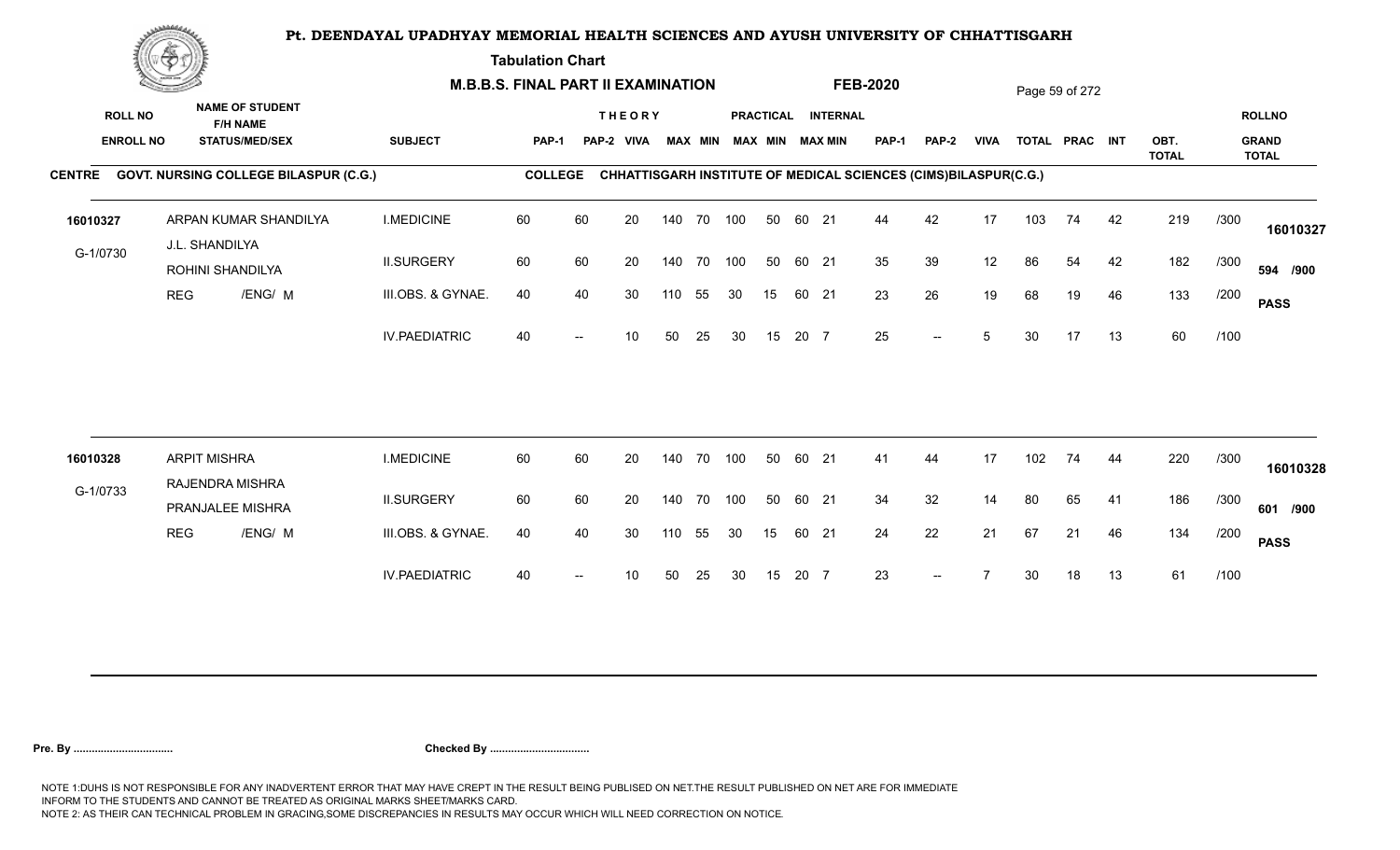**Tabulation Chart** 

|                                    | <u>Contact and the Contact of Delivery and the Contact of Delivery and the Contact of Delivery and the Contact of Delivery and the Contact of Delivery and the Contact of Delivery and the Contact of Delivery and The Contact o</u> |                                                                    | <b>M.B.B.S. FINAL PART II EXAMINATION</b> |                |    |                             |     |                |     |                  |       |                                           | <b>FEB-2020</b> |                                                                 |                          |     | Page 60 of 272 |    |              |      |                               |
|------------------------------------|--------------------------------------------------------------------------------------------------------------------------------------------------------------------------------------------------------------------------------------|--------------------------------------------------------------------|-------------------------------------------|----------------|----|-----------------------------|-----|----------------|-----|------------------|-------|-------------------------------------------|-----------------|-----------------------------------------------------------------|--------------------------|-----|----------------|----|--------------|------|-------------------------------|
| <b>ROLL NO</b><br><b>ENROLL NO</b> |                                                                                                                                                                                                                                      | <b>NAME OF STUDENT</b><br><b>F/H NAME</b><br><b>STATUS/MED/SEX</b> | <b>SUBJECT</b>                            | PAP-1          |    | <b>THEORY</b><br>PAP-2 VIVA |     | <b>MAX MIN</b> |     | <b>PRACTICAL</b> |       | <b>INTERNAL</b><br><b>MAX MIN MAX MIN</b> | PAP-1           | <b>PAP-2</b>                                                    | <b>VIVA</b>              |     | TOTAL PRAC INT |    | OBT.         |      | <b>ROLLNO</b><br><b>GRAND</b> |
|                                    |                                                                                                                                                                                                                                      |                                                                    |                                           |                |    |                             |     |                |     |                  |       |                                           |                 |                                                                 |                          |     |                |    | <b>TOTAL</b> |      | <b>TOTAL</b>                  |
|                                    |                                                                                                                                                                                                                                      | CENTRE GOVT. NURSING COLLEGE BILASPUR (C.G.)                       |                                           | <b>COLLEGE</b> |    |                             |     |                |     |                  |       |                                           |                 | CHHATTISGARH INSTITUTE OF MEDICAL SCIENCES (CIMS)BILASPUR(C.G.) |                          |     |                |    |              |      |                               |
| 16010329                           |                                                                                                                                                                                                                                      | <b>ARUSHI PANDEY</b><br>DEVENDRA PANDEY                            | <b>I.MEDICINE</b>                         | 60             | 60 | 20                          |     | 140 70 100     |     | 50               | 60 21 |                                           | 45              | 46                                                              | 16                       | 107 | 66             | 44 | 217          | /300 | 16010329                      |
| G-1/0734                           |                                                                                                                                                                                                                                      | <b>REKHA PANDEY</b>                                                | <b>II.SURGERY</b>                         | 60             | 60 | 20                          |     | 140 70 100     |     | 50               | 60 21 |                                           | 32              | 34                                                              | 10                       | 76  | 65             | 43 | 184          | /300 | 595 /900                      |
|                                    | <b>REG</b>                                                                                                                                                                                                                           | /ENG/ F                                                            | III.OBS. & GYNAE.                         | 40             | 40 | 30                          | 110 | 55             | 30  | 15               | 60 21 |                                           | 26              | 24                                                              | 18                       | 68  | 17             | 45 | 130          | /200 | <b>PASS</b>                   |
|                                    |                                                                                                                                                                                                                                      |                                                                    | <b>IV.PAEDIATRIC</b>                      | 40             |    | 10 <sup>°</sup>             | 50  | 25             | 30  | 15               | 20 7  |                                           | 25              | $--$                                                            | $\overline{\phantom{a}}$ | 32  | 20             | 12 | 64           | /100 |                               |
|                                    |                                                                                                                                                                                                                                      | <b>ASHUTOSH EKKA</b>                                               |                                           | 60             | 60 |                             |     | 140 70         | 100 | 50               | 60 21 |                                           | 43              | 42                                                              | 16                       | 101 |                |    | 211          |      |                               |
| 16010330                           |                                                                                                                                                                                                                                      | <b>BRIDHI CHANDRA EKKA</b>                                         | <b>I.MEDICINE</b>                         |                |    | 20                          |     |                |     |                  |       |                                           |                 |                                                                 |                          |     | 70             | 40 |              | /300 | 16010330                      |
| G-1/0735                           |                                                                                                                                                                                                                                      | SILMANTI EKKA                                                      | <b>II.SURGERY</b>                         | 60             | 60 | 20                          |     | 140 70         | 100 | 50               | 60 21 |                                           | 33              | 34                                                              | 10                       | 77  | 58             | 40 | 175          | /300 | 561 /900                      |
|                                    | <b>REG</b>                                                                                                                                                                                                                           | /ENG/ M                                                            | III.OBS. & GYNAE.                         | 40             | 40 | 30                          | 110 | 55             | 30  | 15               | 60 21 |                                           | 22              | 24                                                              | 17                       | 63  | 17             | 35 | 115          | /200 | <b>PASS</b>                   |
|                                    |                                                                                                                                                                                                                                      |                                                                    | <b>IV.PAEDIATRIC</b>                      | 40             |    | 10                          | 50  | 25             | 30  | 15               | 20 7  |                                           | 25              | $\overline{\phantom{a}}$                                        |                          | 32  | 17             | 11 | 60           | /100 |                               |
|                                    |                                                                                                                                                                                                                                      |                                                                    |                                           |                |    |                             |     |                |     |                  |       |                                           |                 |                                                                 |                          |     |                |    |              |      |                               |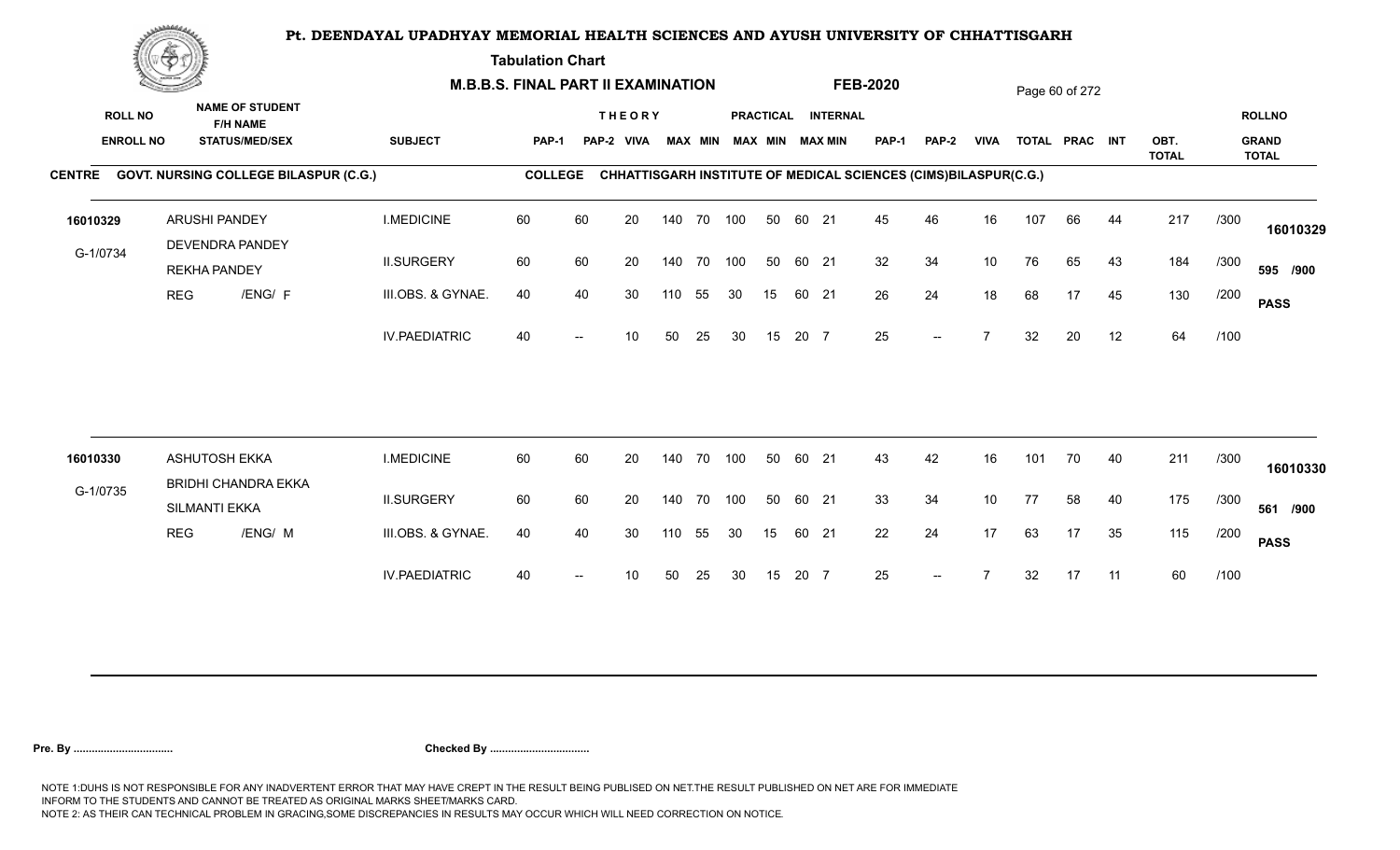**Tabulation Chart** 

|                                    | <b>Construction of the Construction</b><br><b>NAME OF STUDENT</b> | <b>M.B.B.S. FINAL PART II EXAMINATION</b>       |                      |                |    |                             |     |                |            |    |       | <b>FEB-2020</b>                       |                                                                 |                |             | Page 61 of 272 |                |    |              |      |                               |
|------------------------------------|-------------------------------------------------------------------|-------------------------------------------------|----------------------|----------------|----|-----------------------------|-----|----------------|------------|----|-------|---------------------------------------|-----------------------------------------------------------------|----------------|-------------|----------------|----------------|----|--------------|------|-------------------------------|
| <b>ROLL NO</b><br><b>ENROLL NO</b> |                                                                   | <b>F/H NAME</b><br><b>STATUS/MED/SEX</b>        | <b>SUBJECT</b>       | <b>PAP-1</b>   |    | <b>THEORY</b><br>PAP-2 VIVA |     | <b>MAX MIN</b> |            |    |       | PRACTICAL INTERNAL<br>MAX MIN MAX MIN | PAP-1                                                           | <b>PAP-2</b>   | <b>VIVA</b> |                | TOTAL PRAC INT |    | OBT.         |      | <b>ROLLNO</b><br><b>GRAND</b> |
|                                    |                                                                   | CENTRE GOVT. NURSING COLLEGE BILASPUR (C.G.)    |                      | <b>COLLEGE</b> |    |                             |     |                |            |    |       |                                       | CHHATTISGARH INSTITUTE OF MEDICAL SCIENCES (CIMS)BILASPUR(C.G.) |                |             |                |                |    | <b>TOTAL</b> |      | <b>TOTAL</b>                  |
|                                    |                                                                   |                                                 |                      |                |    |                             |     |                |            |    |       |                                       |                                                                 |                |             |                |                |    |              |      |                               |
| 16010331                           |                                                                   | AVANTIKA SHARMA<br>R K SHARMA                   | <b>I.MEDICINE</b>    | 60             | 60 | 20                          |     | 140 70         | 100        | 50 | 60 21 |                                       | 46                                                              | 35             | 16          | 97             | 68             | 43 | 208          | /300 | 16010331                      |
| G-1/0738                           |                                                                   | <b>VINITA SHARMA</b>                            | <b>II.SURGERY</b>    | 60             | 60 | 20                          |     |                | 140 70 100 | 50 | 60 21 |                                       | 33                                                              | 33             | 10          | 76             | 68             | 42 | 186          | /300 | 580 /900                      |
|                                    | <b>REG</b>                                                        | /ENG/ F                                         | III.OBS. & GYNAE.    | 40             | 40 | 30                          | 110 | 55             | 30         | 15 | 60 21 |                                       | 20                                                              | 20             | 20          | 60             | 18             | 44 | 122          | /200 | <b>PASS</b>                   |
|                                    |                                                                   |                                                 | <b>IV.PAEDIATRIC</b> | 40             |    | 10                          | 50  | 25             | 30         | 15 | 20 7  |                                       | 25                                                              | $-$            |             | 32             | 20             | 12 | 64           | /100 |                               |
|                                    |                                                                   |                                                 |                      |                |    |                             |     |                |            |    |       |                                       |                                                                 |                |             |                |                |    |              |      |                               |
| 16010332                           |                                                                   | AVIRAL NANDESHWAR                               | <b>I.MEDICINE</b>    | 60             | 60 | 20                          |     | 140 70         | 100        | 50 | 60 21 |                                       | 38                                                              | 38             | 15          | 91             | 67             | 39 | 197          | /300 | 16010332                      |
| G-1/0806                           |                                                                   | RAMPRASAD NANDESHWAR<br><b>REKHA NANDESHWAR</b> | <b>II.SURGERY</b>    | 60             | 60 | 20                          |     |                | 140 70 100 | 50 | 60 21 |                                       | 34                                                              | 30             | 9           | 73             | 63             | 38 | 174          | /300 | 537 /900                      |
|                                    | <b>REG</b>                                                        | /ENG/ M                                         | III.OBS. & GYNAE.    | 40             | 40 | 30                          | 110 | 55             | 30         | 15 | 60 21 |                                       | 22                                                              | 20             | 18          | 60             | 17             | 30 | 107          | /200 | <b>PASS</b>                   |
|                                    |                                                                   |                                                 | <b>IV.PAEDIATRIC</b> | 40             |    | 10                          | 50  | 25             | 30         | 15 | 20 7  |                                       | 26                                                              | $\overline{a}$ |             | 32             | 15             | 12 | 59           | /100 |                               |
|                                    |                                                                   |                                                 |                      |                |    |                             |     |                |            |    |       |                                       |                                                                 |                |             |                |                |    |              |      |                               |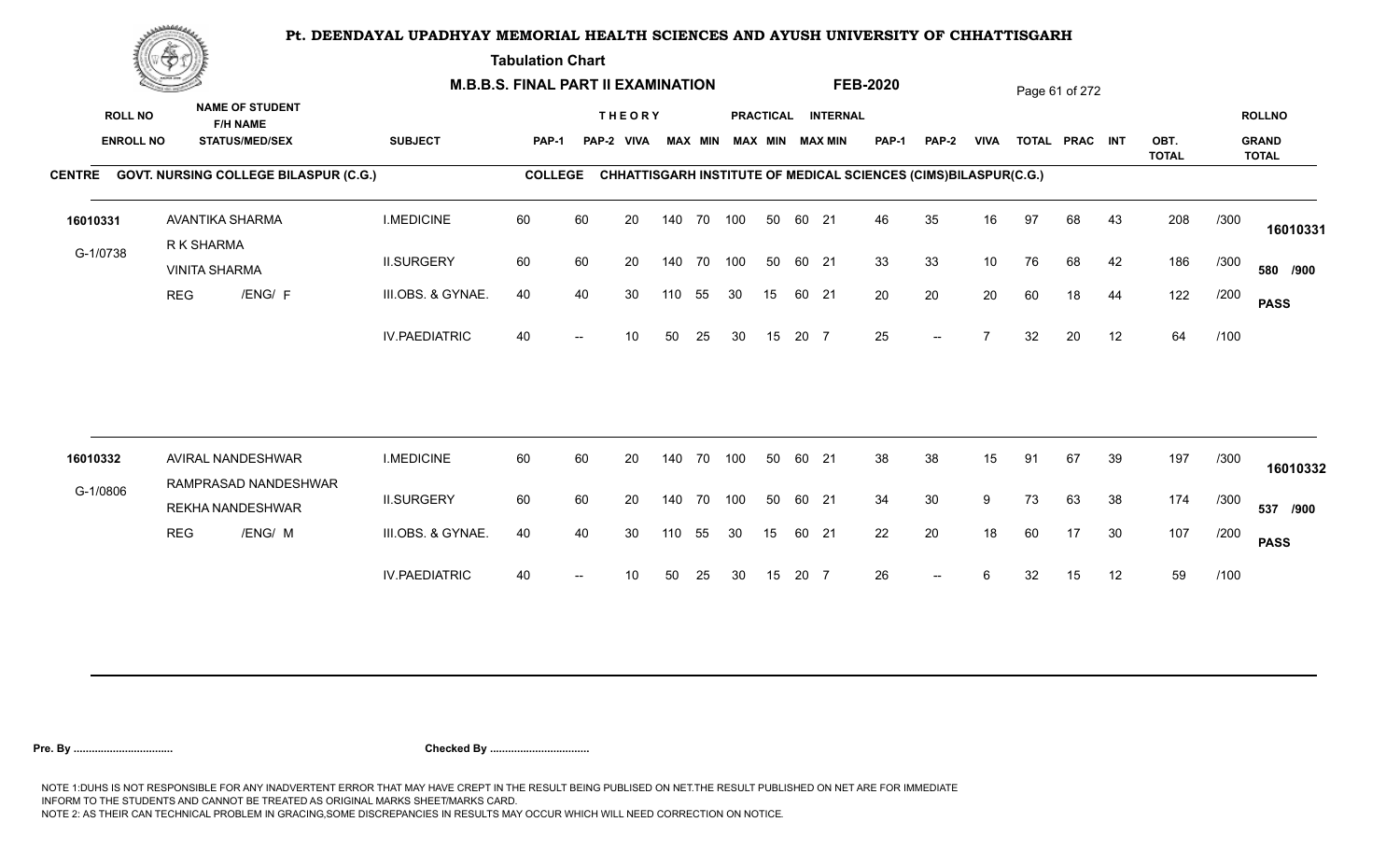**Tabulation Chart** 

|                                    | <b>Construction of the Construction</b> |                                                                    | <b>M.B.B.S. FINAL PART II EXAMINATION</b> |                |                          |                             |        |                |     |    |       |                                              | <b>FEB-2020</b>                                                 |                          |             |     | Page 62 of 272 |    |              |      |                               |
|------------------------------------|-----------------------------------------|--------------------------------------------------------------------|-------------------------------------------|----------------|--------------------------|-----------------------------|--------|----------------|-----|----|-------|----------------------------------------------|-----------------------------------------------------------------|--------------------------|-------------|-----|----------------|----|--------------|------|-------------------------------|
| <b>ROLL NO</b><br><b>ENROLL NO</b> |                                         | <b>NAME OF STUDENT</b><br><b>F/H NAME</b><br><b>STATUS/MED/SEX</b> | <b>SUBJECT</b>                            | <b>PAP-1</b>   |                          | <b>THEORY</b><br>PAP-2 VIVA |        | <b>MAX MIN</b> |     |    |       | PRACTICAL INTERNAL<br><b>MAX MIN MAX MIN</b> | <b>PAP-1</b>                                                    | PAP-2                    | <b>VIVA</b> |     | TOTAL PRAC INT |    | OBT.         |      | <b>ROLLNO</b><br><b>GRAND</b> |
|                                    |                                         | CENTRE GOVT. NURSING COLLEGE BILASPUR (C.G.)                       |                                           | <b>COLLEGE</b> |                          |                             |        |                |     |    |       |                                              | CHHATTISGARH INSTITUTE OF MEDICAL SCIENCES (CIMS)BILASPUR(C.G.) |                          |             |     |                |    | <b>TOTAL</b> |      | <b>TOTAL</b>                  |
|                                    |                                         |                                                                    |                                           |                |                          |                             |        |                |     |    |       |                                              |                                                                 |                          |             |     |                |    |              |      |                               |
| 16010333                           | <b>AYUSH MISHRA</b>                     |                                                                    | <b>I.MEDICINE</b>                         | 60             | 60                       | 20                          |        | 140 70 100     |     | 50 | 60 21 |                                              | 47                                                              | 41                       | 16          | 104 | 65             | 42 | 211          | /300 | 16010333                      |
| G-1/0740                           | <b>USHA MISHRA</b>                      | AWADHESH MISHRA                                                    | <b>II.SURGERY</b>                         | 60             | 60                       | 20                          |        | 140 70 100     |     | 50 | 60 21 |                                              | 42                                                              | 28                       | 13          | 83  | 54             | 41 | 178          | /300 | 566 /900                      |
|                                    | <b>REG</b>                              | /ENG/ M                                                            | III.OBS. & GYNAE.                         | 40             | 40                       | 30                          | 110    | 55             | 30  | 15 | 60 21 |                                              | 25                                                              | 22                       | 18          | 65  | 20             | 33 | 118          | /200 | <b>PASS</b>                   |
|                                    |                                         |                                                                    | <b>IV.PAEDIATRIC</b>                      | 40             |                          | 10                          | 50     | 25             | 30  | 15 | 20 7  |                                              | 24                                                              | $-$                      | 5           | 29  | 18             | 12 | 59           | /100 |                               |
|                                    |                                         |                                                                    |                                           |                |                          |                             |        |                |     |    |       |                                              |                                                                 |                          |             |     |                |    |              |      |                               |
| 16010334                           | <b>B. SWETA</b>                         |                                                                    | <b>I.MEDICINE</b>                         | 60             | 60                       | 20                          | 140 70 |                | 100 | 50 | 60 21 |                                              | 44                                                              | 36                       | 16          | 96  | 73             | 39 | 208          | /300 | 16010334                      |
| G-1/0741                           | <b>B.S.RAO</b><br><b>B. TULSI</b>       |                                                                    | <b>II.SURGERY</b>                         | 60             | 60                       | 20                          |        | 140 70         | 100 | 50 | 60 21 |                                              | 37                                                              | 42                       | 12          | 91  | 59             | 39 | 189          | /300 | 575 /900                      |
|                                    | <b>REG</b>                              | /ENG/ F                                                            | III.OBS. & GYNAE.                         | 40             | 40                       | 30                          | 110    | 55             | 30  | 15 | 60 21 |                                              | 22                                                              | 25                       | 18          | 65  | 19             | 34 | 118          | /200 | <b>PASS</b>                   |
|                                    |                                         |                                                                    | <b>IV.PAEDIATRIC</b>                      | 40             | $\overline{\phantom{a}}$ | 10                          | 50     | 25             | 30  | 15 | 20 7  |                                              | 25                                                              | $\overline{\phantom{a}}$ | 6           | 31  | 17             | 12 | 60           | /100 |                               |
|                                    |                                         |                                                                    |                                           |                |                          |                             |        |                |     |    |       |                                              |                                                                 |                          |             |     |                |    |              |      |                               |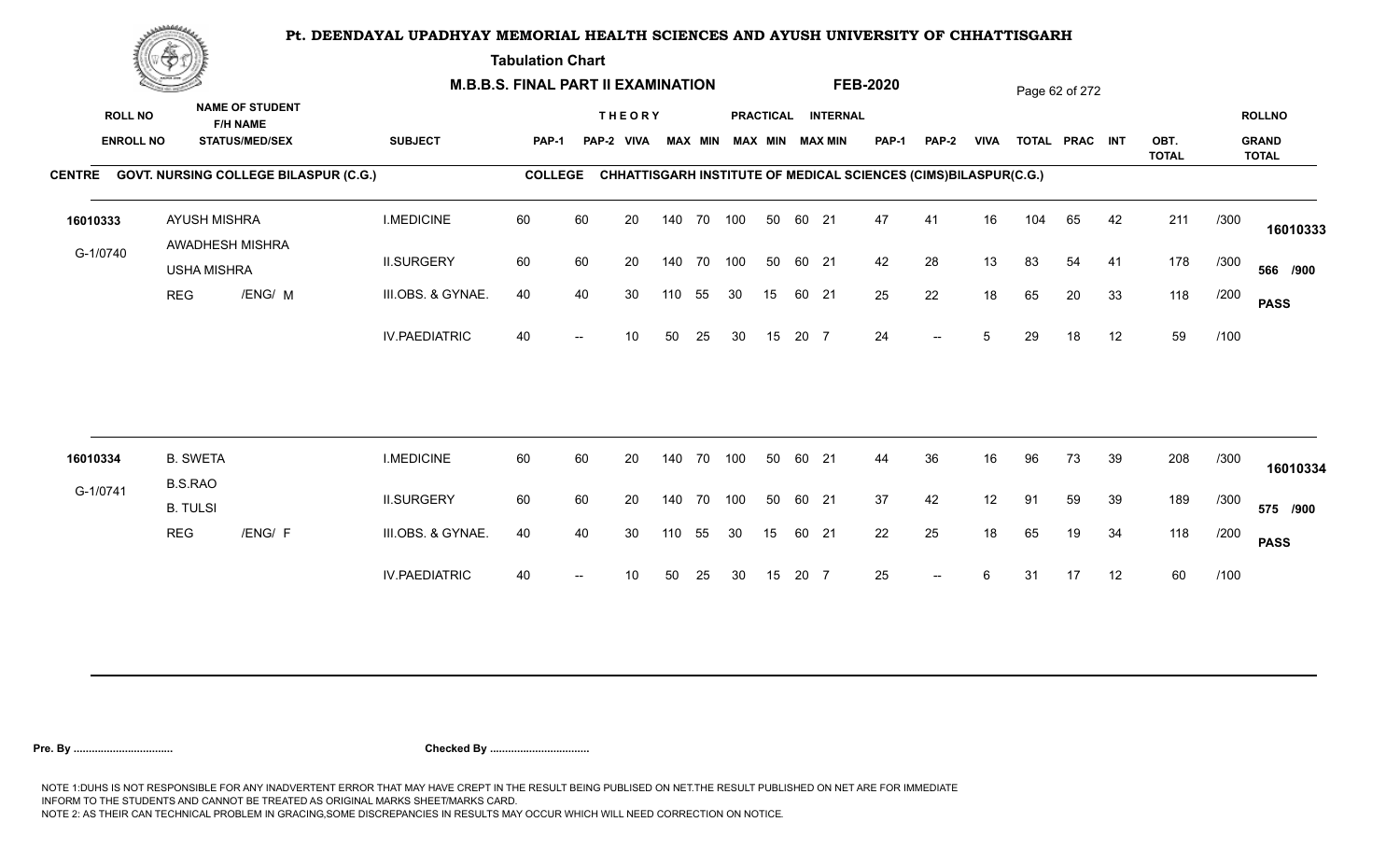**Tabulation Chart** 

|                                    | <b>Construction of the Construction</b><br><b>NAME OF STUDENT</b> |                                              | <b>M.B.B.S. FINAL PART II EXAMINATION</b> |                |    |                             |     |                |            |    |       | <b>FEB-2020</b>                       |                                                                 |              |                 | Page 63 of 272 |                |    |              |      |                               |
|------------------------------------|-------------------------------------------------------------------|----------------------------------------------|-------------------------------------------|----------------|----|-----------------------------|-----|----------------|------------|----|-------|---------------------------------------|-----------------------------------------------------------------|--------------|-----------------|----------------|----------------|----|--------------|------|-------------------------------|
| <b>ROLL NO</b><br><b>ENROLL NO</b> |                                                                   | <b>F/H NAME</b><br><b>STATUS/MED/SEX</b>     | <b>SUBJECT</b>                            | <b>PAP-1</b>   |    | <b>THEORY</b><br>PAP-2 VIVA |     | <b>MAX MIN</b> |            |    |       | PRACTICAL INTERNAL<br>MAX MIN MAX MIN | <b>PAP-1</b>                                                    | <b>PAP-2</b> | <b>VIVA</b>     |                | TOTAL PRAC INT |    | OBT.         |      | <b>ROLLNO</b><br><b>GRAND</b> |
|                                    |                                                                   | CENTRE GOVT. NURSING COLLEGE BILASPUR (C.G.) |                                           | <b>COLLEGE</b> |    |                             |     |                |            |    |       |                                       | CHHATTISGARH INSTITUTE OF MEDICAL SCIENCES (CIMS)BILASPUR(C.G.) |              |                 |                |                |    | <b>TOTAL</b> |      | <b>TOTAL</b>                  |
| 16010335                           |                                                                   | <b>BABITA MINJ</b><br><b>BALKUNWAR MINJ</b>  | <b>I.MEDICINE</b>                         | 60             | 60 | 20                          |     | 140 70         | 100        | 50 | 60 21 |                                       | 46                                                              | 36           | 16              | 98             | 60             | 35 | 193          | /300 | 16010335                      |
| G-1/0742                           |                                                                   | <b>GRACEMANI MINJ</b>                        | <b>II.SURGERY</b>                         | 60             | 60 | 20                          |     | 140 70         | 100        | 50 | 60 21 |                                       | 30                                                              | 34           | 11              | 75             | 59             | 37 | 171          | /300 | 517 /900                      |
|                                    | <b>REG</b>                                                        | /ENG/ F                                      | III.OBS. & GYNAE.                         | 40             | 40 | 30                          | 110 | 55             | 30         | 15 | 60 21 |                                       | 20                                                              | 23           | 17              | 60             | 18             | 30 | 108          | /200 | <b>FAIL</b>                   |
|                                    |                                                                   |                                              | <b>IV.PAEDIATRIC</b>                      | 40             |    | 10                          | 50  | 25             | 30         | 15 | 20 7  |                                       | 20                                                              |              |                 | $24*$          | 9*             | 12 | $45*$        | /100 |                               |
| Re- Paediatric                     |                                                                   |                                              |                                           |                |    |                             |     |                |            |    |       |                                       |                                                                 |              |                 |                |                |    |              |      |                               |
| 16010336                           |                                                                   | <b>BARSE BHEEMARAM</b>                       | <b>I.MEDICINE</b>                         | 60             | 60 | 20                          |     | 140 70         | 100        | 50 | 60 21 |                                       | 36                                                              | 33           | 16              | 85             | 63             | 38 | 186          | /300 | 16010336                      |
| G-1/0743                           |                                                                   | <b>BARSE HURRA</b><br><b>BARSE KOSI</b>      | <b>II.SURGERY</b>                         | 60             | 60 | 20                          |     |                | 140 70 100 | 50 | 60 21 |                                       | 30                                                              | 35           | 10 <sup>1</sup> | 75             | 50             | 39 | 164          | /300 | 504 /900                      |
|                                    | <b>REG</b>                                                        | /ENG/ M                                      | III.OBS. & GYNAE.                         | 40             | 40 | 30                          | 110 | 55             | 30         | 15 | 60 21 |                                       | 17                                                              | 20           | 17              | $54*$          | 17             | 30 | 101          | /200 | <b>PASS</b><br><b>VCG 01</b>  |
|                                    |                                                                   |                                              | <b>IV.PAEDIATRIC</b>                      | 40             |    | 10                          | 50  | 25             | 30         | 15 | 20 7  |                                       | 21                                                              | $-$          | 5               | 26             | 16             | 11 | 53           | /100 |                               |
|                                    |                                                                   |                                              |                                           |                |    |                             |     |                |            |    |       |                                       |                                                                 |              |                 |                |                |    |              |      |                               |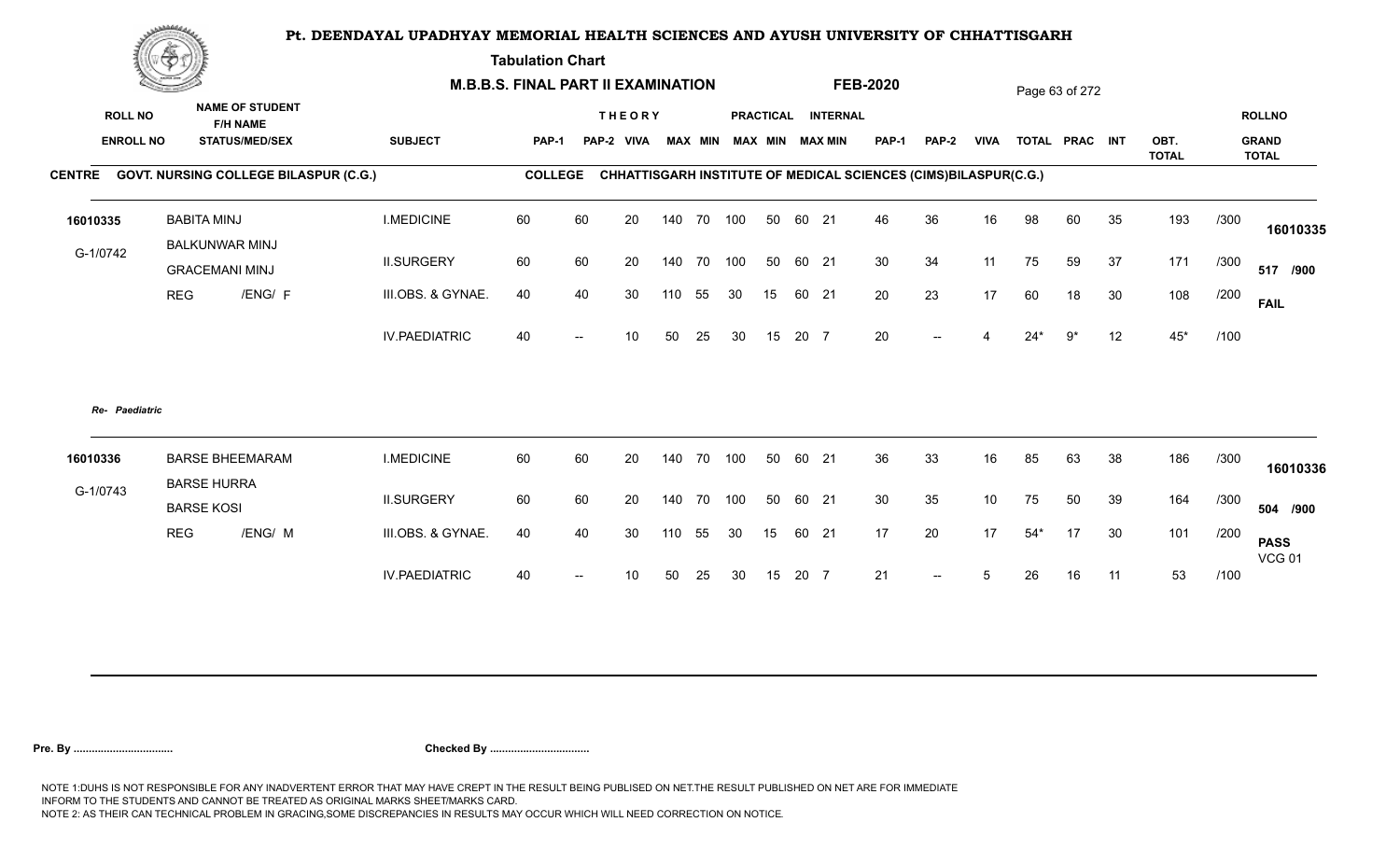**Tabulation Chart** 

|                                    | <b>Construction of the Construction</b><br><b>NAME OF STUDENT</b> | <b>M.B.B.S. FINAL PART II EXAMINATION</b>    |                      |                |    |                             |     |                |            |    |       | <b>FEB-2020</b>                       |                                                                 |              |             | Page 64 of 272 |                |    |              |      |                               |
|------------------------------------|-------------------------------------------------------------------|----------------------------------------------|----------------------|----------------|----|-----------------------------|-----|----------------|------------|----|-------|---------------------------------------|-----------------------------------------------------------------|--------------|-------------|----------------|----------------|----|--------------|------|-------------------------------|
| <b>ROLL NO</b><br><b>ENROLL NO</b> |                                                                   | <b>F/H NAME</b><br><b>STATUS/MED/SEX</b>     | <b>SUBJECT</b>       | <b>PAP-1</b>   |    | <b>THEORY</b><br>PAP-2 VIVA |     | <b>MAX MIN</b> |            |    |       | PRACTICAL INTERNAL<br>MAX MIN MAX MIN | PAP-1                                                           | <b>PAP-2</b> | <b>VIVA</b> |                | TOTAL PRAC INT |    | OBT.         |      | <b>ROLLNO</b><br><b>GRAND</b> |
|                                    |                                                                   | CENTRE GOVT. NURSING COLLEGE BILASPUR (C.G.) |                      | <b>COLLEGE</b> |    |                             |     |                |            |    |       |                                       | CHHATTISGARH INSTITUTE OF MEDICAL SCIENCES (CIMS)BILASPUR(C.G.) |              |             |                |                |    | <b>TOTAL</b> |      | <b>TOTAL</b>                  |
|                                    |                                                                   |                                              |                      |                |    |                             |     |                |            |    |       |                                       |                                                                 |              |             |                |                |    |              |      |                               |
| 16010337                           |                                                                   | <b>BHOOMIKA VERMA</b>                        | <b>I.MEDICINE</b>    | 60             | 60 | 20                          |     | 140 70         | 100        | 50 | 60 21 |                                       | 44                                                              | 40           | 15          | 99             | 70             | 40 | 209          | /300 | 16010337                      |
| G-1/0745                           | P.N.VERMA<br>A VERMA                                              |                                              | <b>II.SURGERY</b>    | 60             | 60 | 20                          |     |                | 140 70 100 | 50 | 60 21 |                                       | 33                                                              | 37           | 11          | 81             | 58             | 40 | 179          | /300 | 568 /900                      |
|                                    | <b>REG</b>                                                        | /ENG/ F                                      | III.OBS. & GYNAE.    | 40             | 40 | 30                          | 110 | 55             | 30         | 15 | 60 21 |                                       | 22                                                              | 26           | 18          | 66             | 18             | 38 | 122          | /200 | <b>PASS</b>                   |
|                                    |                                                                   |                                              | <b>IV.PAEDIATRIC</b> | 40             |    | 10                          | 50  | 25             | 30         | 15 | 20 7  |                                       | 24                                                              | $-$          | 6           | 30             | 15             | 13 | 58           | /100 |                               |
|                                    |                                                                   |                                              |                      |                |    |                             |     |                |            |    |       |                                       |                                                                 |              |             |                |                |    |              |      |                               |
| 16010338                           |                                                                   | <b>CHAMELI BANJARE</b><br>FAGUVA RAM BANJARE | <b>I.MEDICINE</b>    | 60             | 60 | 20                          |     | 140 70         | 100        | 50 | 60 21 |                                       | 46                                                              | 40           | 16          | 102            | 63             | 40 | 205          | /300 | 16010338                      |
| G-1/0748                           |                                                                   | AMOLIYA BAI BANJARE                          | <b>II.SURGERY</b>    | 60             | 60 | 20                          |     |                | 140 70 100 | 50 | 60 21 |                                       | 34                                                              | 35           | 11          | 80             | 55             | 40 | 175          | /300 | 555 /900                      |
|                                    | <b>REG</b>                                                        | /ENG/ F                                      | III.OBS. & GYNAE.    | 40             | 40 | 30                          | 110 | 55             | 30         | 15 | 60 21 |                                       | 23                                                              | 24           | 17          | 64             | 18             | 31 | 113          | /200 | <b>PASS</b>                   |
|                                    |                                                                   |                                              | <b>IV.PAEDIATRIC</b> | 40             |    | 10                          | 50  | 25             | 30         | 15 | 20 7  |                                       | 23                                                              | $-$          |             | 29             | 19             | 14 | 62           | /100 |                               |
|                                    |                                                                   |                                              |                      |                |    |                             |     |                |            |    |       |                                       |                                                                 |              |             |                |                |    |              |      |                               |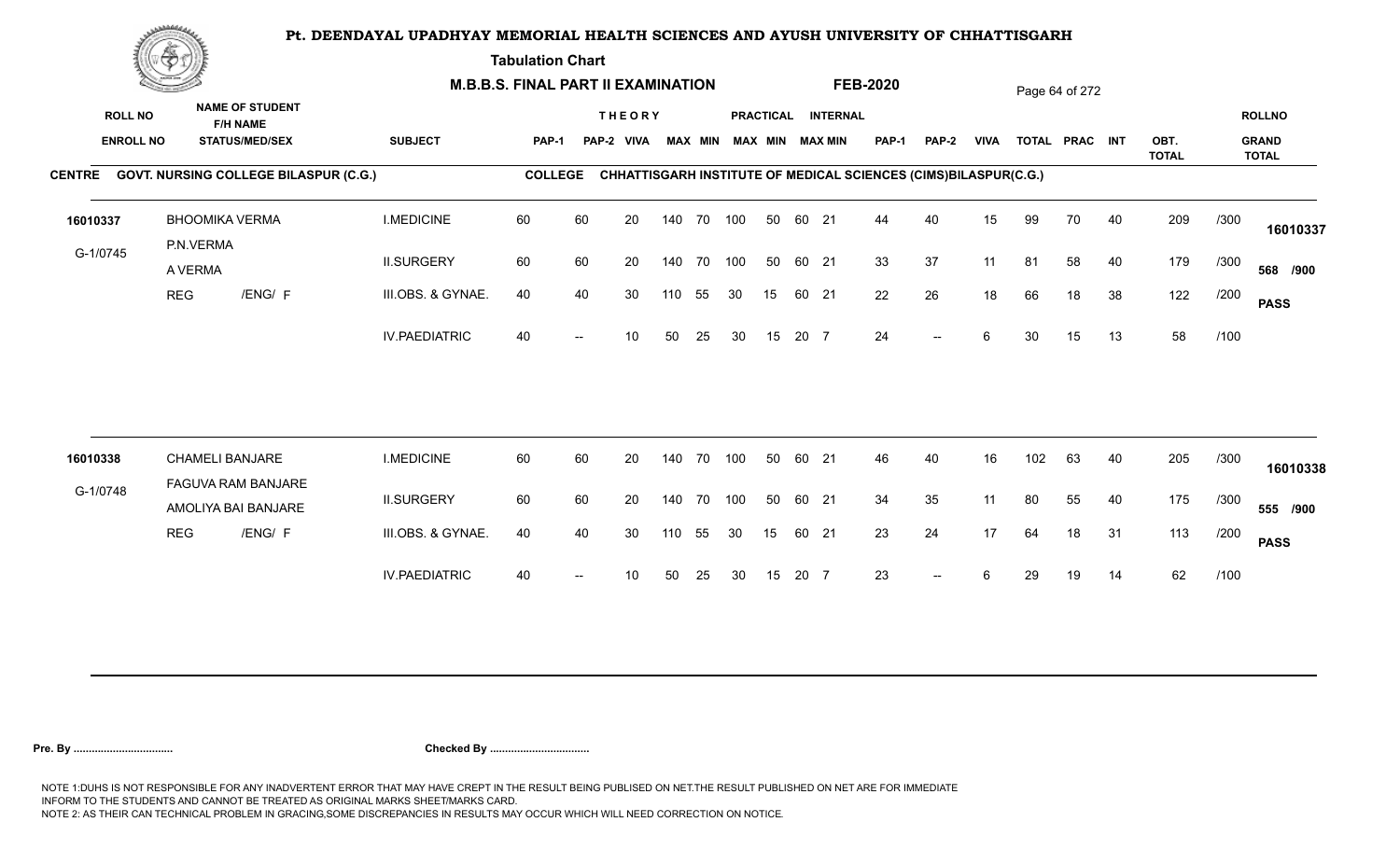**Tabulation Chart** 

|                | <b>Construction of the Construction</b> |                      |                                                                    | <b>M.B.B.S. FINAL PART II EXAMINATION</b> |                |    |                             |     |                |     |    |       |                                       | <b>FEB-2020</b>                                                        |              |             |    | Page 65 of 272 |    |              |      |                               |
|----------------|-----------------------------------------|----------------------|--------------------------------------------------------------------|-------------------------------------------|----------------|----|-----------------------------|-----|----------------|-----|----|-------|---------------------------------------|------------------------------------------------------------------------|--------------|-------------|----|----------------|----|--------------|------|-------------------------------|
| <b>ROLL NO</b> | <b>ENROLL NO</b>                        |                      | <b>NAME OF STUDENT</b><br><b>F/H NAME</b><br><b>STATUS/MED/SEX</b> | <b>SUBJECT</b>                            | <b>PAP-1</b>   |    | <b>THEORY</b><br>PAP-2 VIVA |     | <b>MAX MIN</b> |     |    |       | PRACTICAL INTERNAL<br>MAX MIN MAX MIN | PAP-1                                                                  | <b>PAP-2</b> | <b>VIVA</b> |    | TOTAL PRAC INT |    | OBT.         |      | <b>ROLLNO</b><br><b>GRAND</b> |
|                |                                         |                      | CENTRE GOVT. NURSING COLLEGE BILASPUR (C.G.)                       |                                           | <b>COLLEGE</b> |    |                             |     |                |     |    |       |                                       | <b>CHHATTISGARH INSTITUTE OF MEDICAL SCIENCES (CIMS)BILASPUR(C.G.)</b> |              |             |    |                |    | <b>TOTAL</b> |      | <b>TOTAL</b>                  |
| 16010339       |                                         | SATYANARAYAN         | CHHABI LAL VERMA                                                   | <b>I.MEDICINE</b>                         | 60             | 60 | 20                          |     | 140 70 100     |     | 50 | 60 21 |                                       | 36                                                                     | 30           | 16          | 82 | 53             | 37 | 172          | /300 | 16010339                      |
| G-1/0750       |                                         | <b>SHAIL KUMARI</b>  |                                                                    | <b>II.SURGERY</b>                         | 60             | 60 | 20                          |     | 140 70 100     |     | 50 | 60 21 |                                       | 30                                                                     | 33           | 9           | 72 | 50             | 40 | 162          | /300 | 495 /900                      |
|                | <b>REG</b>                              |                      | /ENG/ M                                                            | III.OBS. & GYNAE.                         | 40             | 40 | 30                          | 110 | 55             | 30  | 15 | 60 21 |                                       | 20                                                                     | 21           | 16          | 57 | 18             | 31 | 106          | /200 | <b>PASS</b>                   |
|                |                                         |                      |                                                                    | <b>IV.PAEDIATRIC</b>                      | 40             |    | 10                          | 50  | 25             | 30  | 15 | 20 7  |                                       | 22                                                                     | $-$          | 6           | 28 | 15             | 12 | 55           | /100 |                               |
| 16010340       |                                         |                      | CHIRANJEEV JALAN                                                   | <b>I.MEDICINE</b>                         | 60             | 60 | 20                          |     | 140 70         | 100 | 50 | 60 21 |                                       | 42                                                                     | 41           | 15          | 98 | 63             | 40 | 201          | /300 |                               |
| G-1/0700       |                                         | PANCHRAM JALAN       |                                                                    |                                           |                |    |                             |     |                |     |    |       |                                       |                                                                        |              |             |    |                |    |              |      | 16010340                      |
|                |                                         | <b>HEMLATA JALAN</b> |                                                                    | <b>II.SURGERY</b>                         | 60             | 60 | 20                          |     | 140 70 100     |     | 50 | 60 21 |                                       | 32                                                                     | 36           | 9           | 77 | 50             | 40 | 167          | /300 | 535 /900                      |
|                | <b>REG</b>                              |                      | /ENG/ M                                                            | III.OBS. & GYNAE.                         | 40             | 40 | 30                          | 110 | 55             | 30  | 15 | 60 21 |                                       | 22                                                                     | 24           | 15          | 61 | 18             | 30 | 109          | /200 | <b>PASS</b>                   |
|                |                                         |                      |                                                                    | <b>IV.PAEDIATRIC</b>                      | 40             |    | 10                          | 50  | 25             | 30  | 15 | 20 7  |                                       | 22                                                                     | $-$          | 6           | 28 | 17             | 13 | 58           | /100 |                               |
|                |                                         |                      |                                                                    |                                           |                |    |                             |     |                |     |    |       |                                       |                                                                        |              |             |    |                |    |              |      |                               |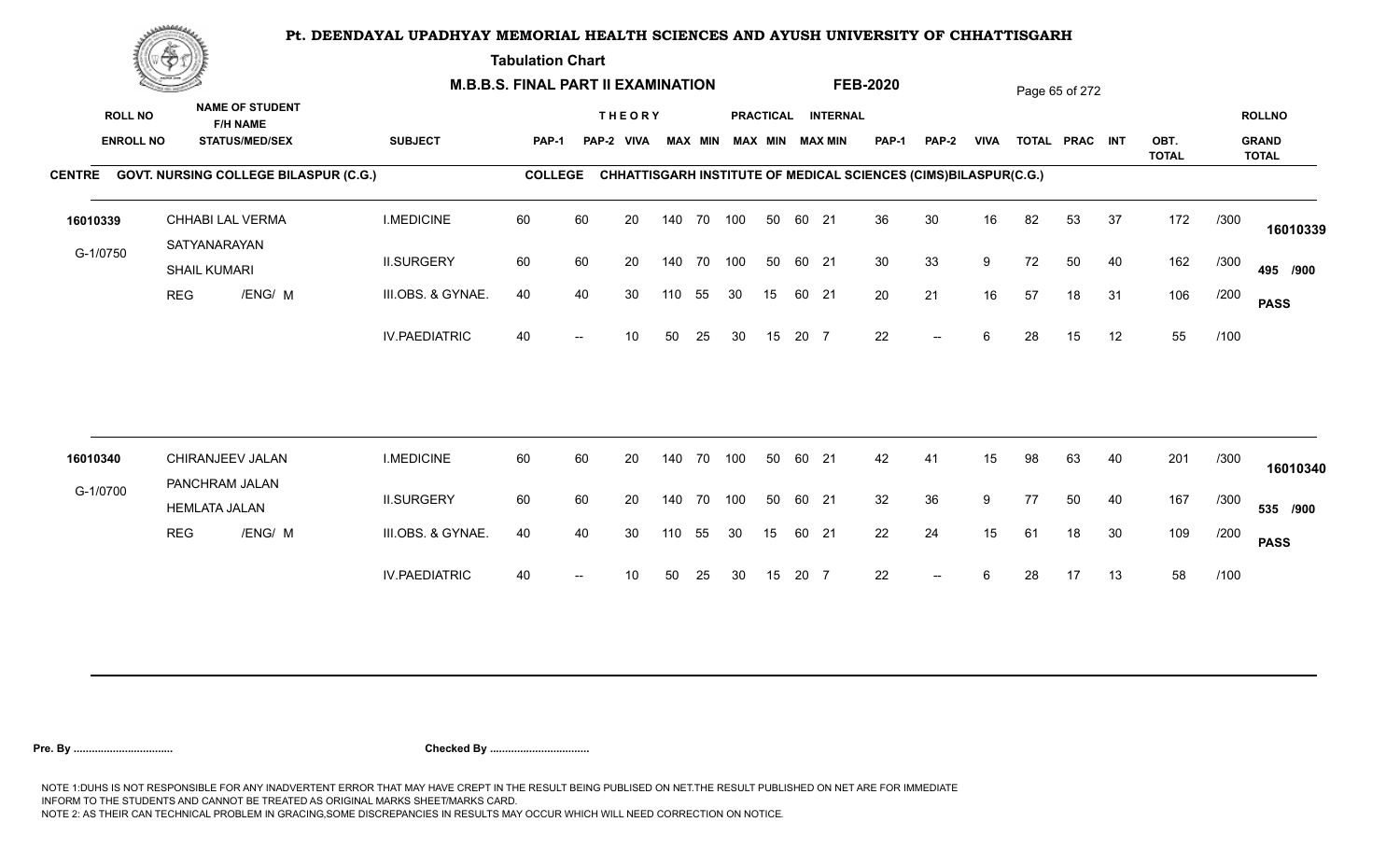**Tabulation Chart** 

|                                    | <b>Construction of the Construction</b> |                                                                    |                                              |                      | <b>M.B.B.S. FINAL PART II EXAMINATION</b> |                          |                             |     |                |     |    |       |                                              | <b>FEB-2020</b> |                                                                 |             |    | Page 66 of 272 |    |              |      |                               |
|------------------------------------|-----------------------------------------|--------------------------------------------------------------------|----------------------------------------------|----------------------|-------------------------------------------|--------------------------|-----------------------------|-----|----------------|-----|----|-------|----------------------------------------------|-----------------|-----------------------------------------------------------------|-------------|----|----------------|----|--------------|------|-------------------------------|
| <b>ROLL NO</b><br><b>ENROLL NO</b> |                                         | <b>NAME OF STUDENT</b><br><b>F/H NAME</b><br><b>STATUS/MED/SEX</b> |                                              | <b>SUBJECT</b>       | <b>PAP-1</b>                              |                          | <b>THEORY</b><br>PAP-2 VIVA |     | <b>MAX MIN</b> |     |    |       | PRACTICAL INTERNAL<br><b>MAX MIN MAX MIN</b> | <b>PAP-1</b>    | PAP-2                                                           | <b>VIVA</b> |    | TOTAL PRAC INT |    | OBT.         |      | <b>ROLLNO</b><br><b>GRAND</b> |
|                                    |                                         |                                                                    | CENTRE GOVT. NURSING COLLEGE BILASPUR (C.G.) |                      | <b>COLLEGE</b>                            |                          |                             |     |                |     |    |       |                                              |                 | CHHATTISGARH INSTITUTE OF MEDICAL SCIENCES (CIMS)BILASPUR(C.G.) |             |    |                |    | <b>TOTAL</b> |      | <b>TOTAL</b>                  |
|                                    |                                         |                                                                    |                                              |                      |                                           |                          |                             |     |                |     |    |       |                                              |                 |                                                                 |             |    |                |    |              |      |                               |
| 16010341                           |                                         | <b>CHITESHWAR</b><br>LATE.TEJRAM                                   |                                              | <b>I.MEDICINE</b>    | 60                                        | 60                       | 20                          |     | 140 70 100     |     | 50 | 60 21 |                                              | 34              | 36                                                              | 16          | 86 | 53             | 40 | 179          | /300 | 16010341                      |
| G-1/0701                           |                                         | JAMUNABAI                                                          |                                              | <b>II.SURGERY</b>    | 60                                        | 60                       | 20                          |     | 140 70 100     |     | 50 | 60 21 |                                              | 31              | 31                                                              | 9           | 71 | 53             | 41 | 165          | /300 | 507 /900                      |
|                                    | <b>REG</b>                              | /ENG/ M                                                            |                                              | III.OBS. & GYNAE.    | 40                                        | 40                       | 30                          | 110 | 55             | 30  | 15 | 60 21 |                                              | 22              | 22                                                              | 19          | 63 | 16             | 30 | 109          | /200 | <b>PASS</b>                   |
|                                    |                                         |                                                                    |                                              | <b>IV.PAEDIATRIC</b> | 40                                        |                          | 10                          | 50  | 25             | 30  | 15 | 20 7  |                                              | 22              | $\overline{\phantom{a}}$                                        | 5           | 27 | 15             | 12 | 54           | /100 |                               |
|                                    |                                         |                                                                    |                                              |                      |                                           |                          |                             |     |                |     |    |       |                                              |                 |                                                                 |             |    |                |    |              |      |                               |
| 16010342                           |                                         | <b>DEEPAK BAWRA</b>                                                |                                              | <b>I.MEDICINE</b>    | 60                                        | 60                       | 20                          |     | 140 70         | 100 | 50 | 60 21 |                                              | 45              | 34                                                              | 16          | 95 | 55             | 41 | 191          | /300 | 16010342                      |
| G-1/0668                           |                                         | LALE RK BAWRA<br><b>LALITA BAWRA</b>                               |                                              | <b>II.SURGERY</b>    | 60                                        | 60                       | 20                          |     | 140 70         | 100 | 50 | 60 21 |                                              | 31              | 30                                                              | 14          | 75 | 56             | 40 | 171          | /300 | 538 /900                      |
|                                    | <b>REG</b>                              | /ENG/ M                                                            |                                              | III.OBS. & GYNAE.    | 40                                        | 40                       | 30                          | 110 | 55             | 30  | 15 | 60 21 |                                              | 23              | 24                                                              | 15          | 62 | 18             | 36 | 116          | /200 | <b>PASS</b>                   |
|                                    |                                         |                                                                    |                                              | <b>IV.PAEDIATRIC</b> | 40                                        | $\overline{\phantom{a}}$ | 10                          | 50  | 25             | 30  | 15 | 20 7  |                                              | 26              | $\overline{\phantom{a}}$                                        | 6           | 32 | 16             | 12 | 60           | /100 |                               |
|                                    |                                         |                                                                    |                                              |                      |                                           |                          |                             |     |                |     |    |       |                                              |                 |                                                                 |             |    |                |    |              |      |                               |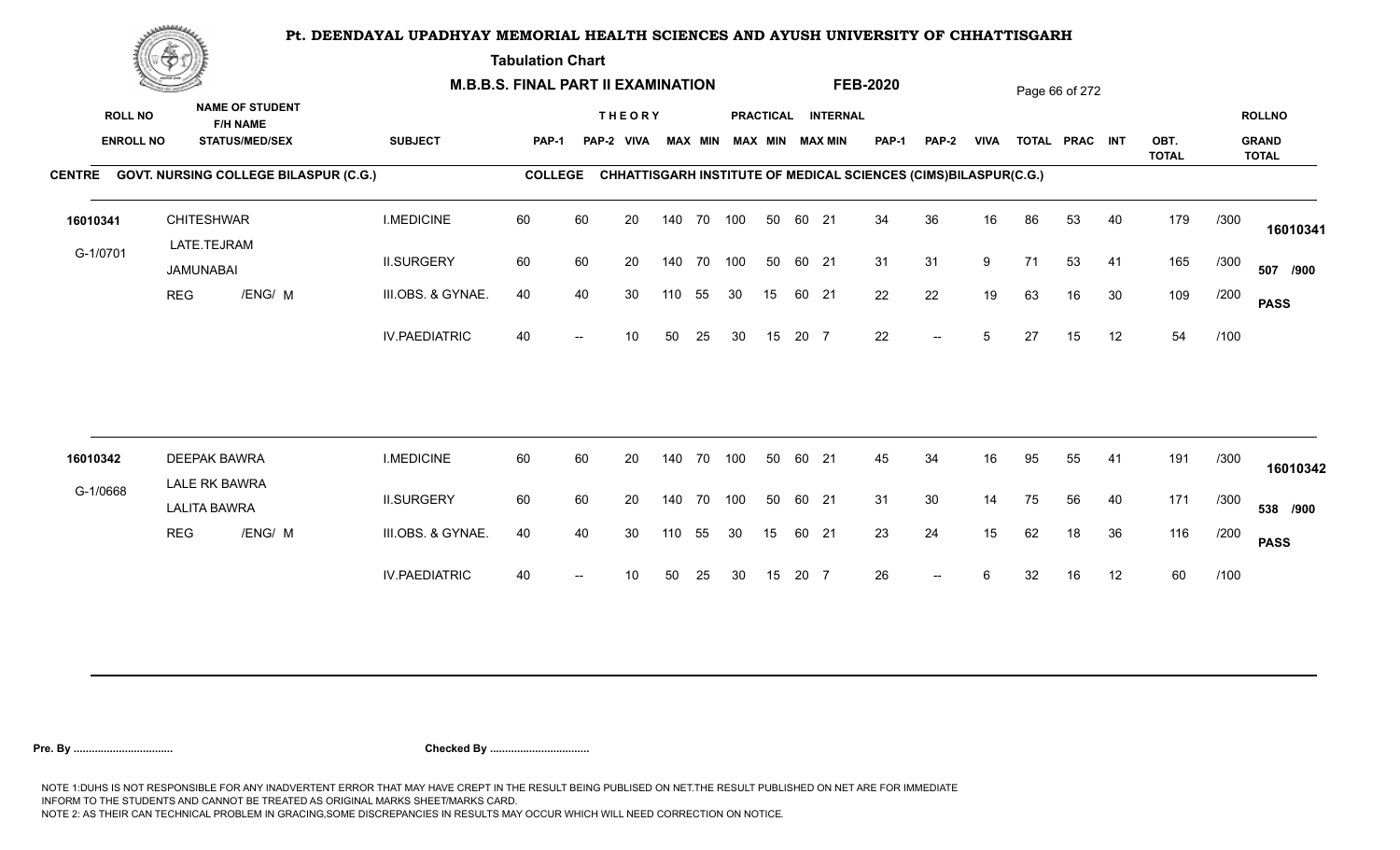**Tabulation Chart** 

|                                    | <u>Contraction</u> |                                                                    |                      | <b>M.B.B.S. FINAL PART II EXAMINATION</b> |    |                             |     |                |     |                  |       |                                           | <b>FEB-2020</b>                                                 |                          |             |     | Page 67 of 272 |    |              |      |                               |
|------------------------------------|--------------------|--------------------------------------------------------------------|----------------------|-------------------------------------------|----|-----------------------------|-----|----------------|-----|------------------|-------|-------------------------------------------|-----------------------------------------------------------------|--------------------------|-------------|-----|----------------|----|--------------|------|-------------------------------|
| <b>ROLL NO</b><br><b>ENROLL NO</b> |                    | <b>NAME OF STUDENT</b><br><b>F/H NAME</b><br><b>STATUS/MED/SEX</b> | <b>SUBJECT</b>       | <b>PAP-1</b>                              |    | <b>THEORY</b><br>PAP-2 VIVA |     | <b>MAX MIN</b> |     | <b>PRACTICAL</b> |       | <b>INTERNAL</b><br><b>MAX MIN MAX MIN</b> | <b>PAP-1</b>                                                    | <b>PAP-2</b>             | <b>VIVA</b> |     | TOTAL PRAC INT |    | OBT.         |      | <b>ROLLNO</b><br><b>GRAND</b> |
|                                    |                    | CENTRE GOVT. NURSING COLLEGE BILASPUR (C.G.)                       |                      | <b>COLLEGE</b>                            |    |                             |     |                |     |                  |       |                                           | CHHATTISGARH INSTITUTE OF MEDICAL SCIENCES (CIMS)BILASPUR(C.G.) |                          |             |     |                |    | <b>TOTAL</b> |      | <b>TOTAL</b>                  |
|                                    |                    |                                                                    |                      |                                           |    |                             |     |                |     |                  |       |                                           |                                                                 |                          |             |     |                |    |              |      |                               |
| 16010343                           |                    | DEEPAK KUMAR KORATIYA<br>DR LHUBHE LAL KORATIYA                    | <b>I.MEDICINE</b>    | 60                                        | 60 | 20                          |     | 140 70 100     |     | 50               | 60 21 |                                           | 45                                                              | 42                       | 17          | 104 | 70             | 41 | 215          | /300 | 16010343                      |
| G-1/0702                           |                    | SHARDA KORATIYA                                                    | <b>II.SURGERY</b>    | 60                                        | 60 | 20                          |     | 140 70         | 100 | 50               | 60 21 |                                           | 32                                                              | 32                       | 13          | 77  | 61             | 41 | 179          | /300 | 566 /900                      |
|                                    | <b>REG</b>         | /ENG/ M                                                            | III.OBS. & GYNAE.    | 40                                        | 40 | 30                          | 110 | 55             | 30  | 15               | 60 21 |                                           | 23                                                              | 22                       | 15          | 60  | 20             | 32 | 112          | /200 | <b>PASS</b>                   |
|                                    |                    |                                                                    | <b>IV.PAEDIATRIC</b> | 40                                        |    | 10                          | 50  | 25             | 30  | 15               | 20 7  |                                           | 27                                                              | $--$                     | 6           | 33  | 15             | 12 | 60           | /100 |                               |
|                                    |                    |                                                                    |                      |                                           |    |                             |     |                |     |                  |       |                                           |                                                                 |                          |             |     |                |    |              |      |                               |
| 16010344                           |                    | DEVANSHU GUPTA<br>ARUN KUMAR GUPTA                                 | <b>I.MEDICINE</b>    | 60                                        | 60 | 20                          |     | 140 70         | 100 | 50               | 60 21 |                                           | 48                                                              | 43                       | 16          | 107 | 70             | 42 | 219          | /300 | 16010344                      |
| G-1/0703                           |                    | SUSHILA GUPTA                                                      | <b>II.SURGERY</b>    | 60                                        | 60 | 20                          |     | 140 70         | 100 | 50               | 60 21 |                                           | 37                                                              | 33                       | 13          | 83  | 58             | 42 | 183          | /300 | 585 /900                      |
|                                    | <b>REG</b>         | /ENG/ M                                                            | III.OBS. & GYNAE.    | 40                                        | 40 | 30                          | 110 | 55             | 30  | 15               | 60 21 |                                           | 23                                                              | 24                       | 15          | 62  | 18             | 40 | 120          | /200 | <b>PASS</b>                   |
|                                    |                    |                                                                    | <b>IV.PAEDIATRIC</b> | 40                                        |    | 10                          | 50  | 25             | 30  | 15               | 20 7  |                                           | 26                                                              | $\overline{\phantom{a}}$ | 6           | 32  | 17             | 14 | 63           | /100 |                               |
|                                    |                    |                                                                    |                      |                                           |    |                             |     |                |     |                  |       |                                           |                                                                 |                          |             |     |                |    |              |      |                               |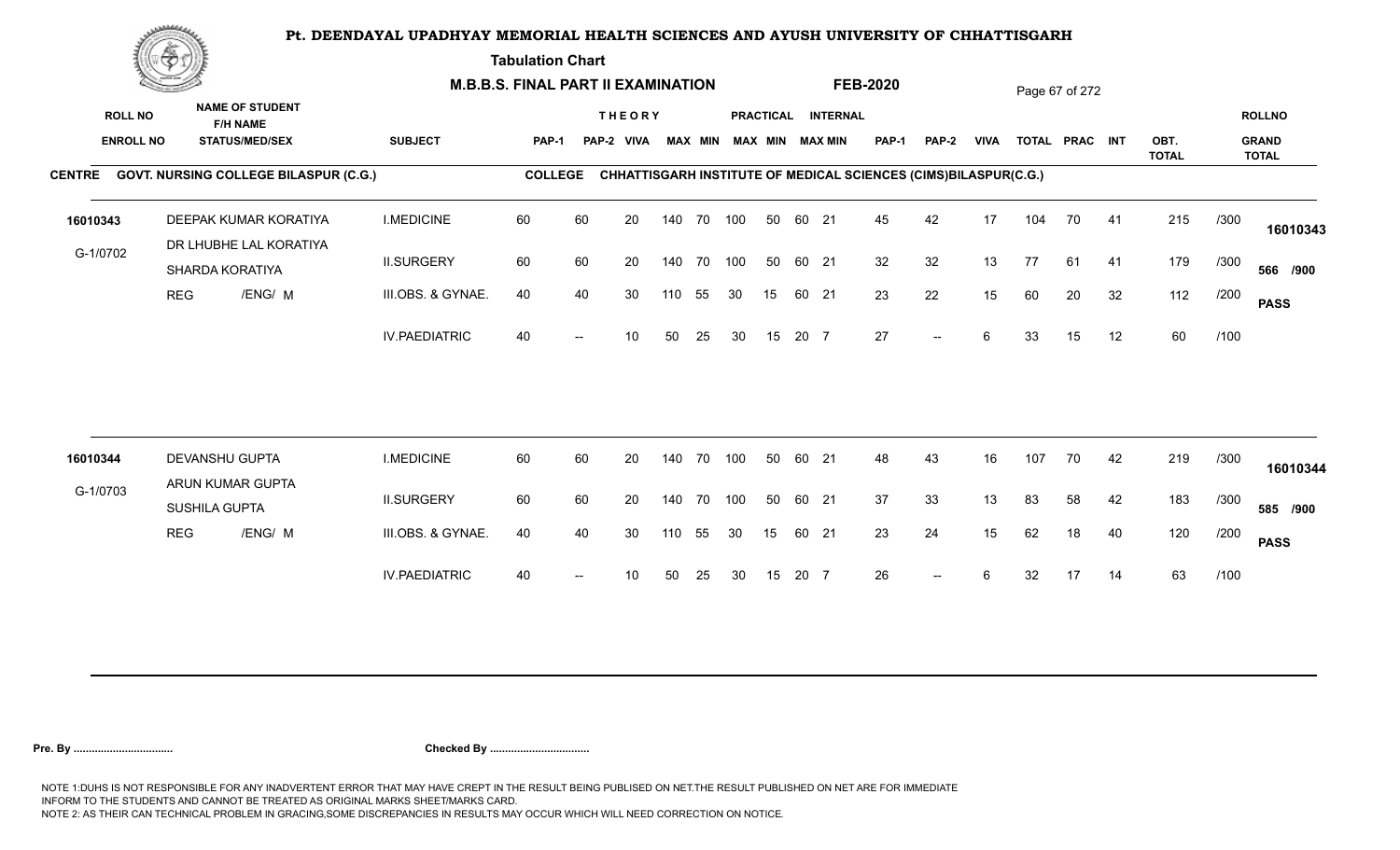**Tabulation Chart** 

|                | <b>Construction of the Construction</b> |                   |                                                                    | <b>M.B.B.S. FINAL PART II EXAMINATION</b> |                |    |                             |     |                |     |    |       |                                       | <b>FEB-2020</b>                                                 |                          |             |       | Page 68 of 272 |    |              |      |                               |
|----------------|-----------------------------------------|-------------------|--------------------------------------------------------------------|-------------------------------------------|----------------|----|-----------------------------|-----|----------------|-----|----|-------|---------------------------------------|-----------------------------------------------------------------|--------------------------|-------------|-------|----------------|----|--------------|------|-------------------------------|
| <b>ROLL NO</b> | <b>ENROLL NO</b>                        |                   | <b>NAME OF STUDENT</b><br><b>F/H NAME</b><br><b>STATUS/MED/SEX</b> | <b>SUBJECT</b>                            | <b>PAP-1</b>   |    | <b>THEORY</b><br>PAP-2 VIVA |     | <b>MAX MIN</b> |     |    |       | PRACTICAL INTERNAL<br>MAX MIN MAX MIN | PAP-1                                                           | <b>PAP-2</b>             | <b>VIVA</b> |       | TOTAL PRAC INT |    | OBT.         |      | <b>ROLLNO</b><br><b>GRAND</b> |
|                |                                         |                   | CENTRE GOVT. NURSING COLLEGE BILASPUR (C.G.)                       |                                           | <b>COLLEGE</b> |    |                             |     |                |     |    |       |                                       | CHHATTISGARH INSTITUTE OF MEDICAL SCIENCES (CIMS)BILASPUR(C.G.) |                          |             |       |                |    | <b>TOTAL</b> |      | <b>TOTAL</b>                  |
| 16010345       |                                         |                   | <b>DEVESH SINGH KERAM</b><br>ROMAN SINGH KERAM                     | <b>I.MEDICINE</b>                         | 60             | 60 | 20                          |     | 140 70         | 100 | 50 | 60 21 |                                       | 42                                                              | 42                       | 16          | 100   | 62             | 38 | 200          | /300 | 16010345                      |
| G-1/0671       |                                         | SAMARI KERAM      |                                                                    | <b>II.SURGERY</b>                         | 60             | 60 | 20                          |     | 140 70 100     |     | 50 | 60 21 |                                       | 34                                                              | 31                       | 11          | 76    | 61             | 39 | 176          | /300 | 548 /900                      |
|                | <b>REG</b>                              |                   | /ENG/ M                                                            | III.OBS. & GYNAE.                         | 40             | 40 | 30                          | 110 | 55             | 30  | 15 | 60 21 |                                       | 20                                                              | 22                       | 15          | 57    | 15             | 41 | 113          | /200 | <b>PASS</b>                   |
|                |                                         |                   |                                                                    | <b>IV.PAEDIATRIC</b>                      | 40             |    | 10                          | 50  | 25             | 30  | 15 | 20 7  |                                       | 25                                                              | $\overline{\phantom{a}}$ | 6           | 31    | 16             | 12 | 59           | /100 |                               |
|                |                                         | <b>DISI KUMAR</b> |                                                                    | <b>I.MEDICINE</b>                         | 60             | 60 |                             |     | 140 70         | 100 | 50 | 60 21 |                                       | 29                                                              | 36                       | 16          |       | 52             | 40 | 173          | /300 |                               |
| 16010346       |                                         | <b>GOPAL RAM</b>  |                                                                    |                                           |                |    | 20                          |     |                |     |    |       |                                       |                                                                 |                          |             | 81    |                |    |              |      | 16010346                      |
| G-1/0672       |                                         | <b>RAMKALI</b>    |                                                                    | <b>II.SURGERY</b>                         | 60             | 60 | 20                          |     | 140 70 100     |     | 50 | 60 21 |                                       | 25                                                              | 32                       | 11          | $68*$ | 54             | 40 | 162          | /300 | 487 /900                      |
|                | <b>REG</b>                              |                   | /ENG/ M                                                            | III.OBS. & GYNAE.                         | 40             | 40 | 30                          | 110 | 55             | 30  | 15 | 60 21 |                                       | 20                                                              | 20                       | 15          | 55    | 15             | 30 | 100          | /200 | <b>PASS</b><br>DC 02          |
|                |                                         |                   |                                                                    | <b>IV.PAEDIATRIC</b>                      | 40             |    | 10                          | 50  | 25             | 30  | 15 | 20 7  |                                       | 21                                                              | $-$                      | 6           | 27    | 15             | 10 | 52           | /100 |                               |
|                |                                         |                   |                                                                    |                                           |                |    |                             |     |                |     |    |       |                                       |                                                                 |                          |             |       |                |    |              |      |                               |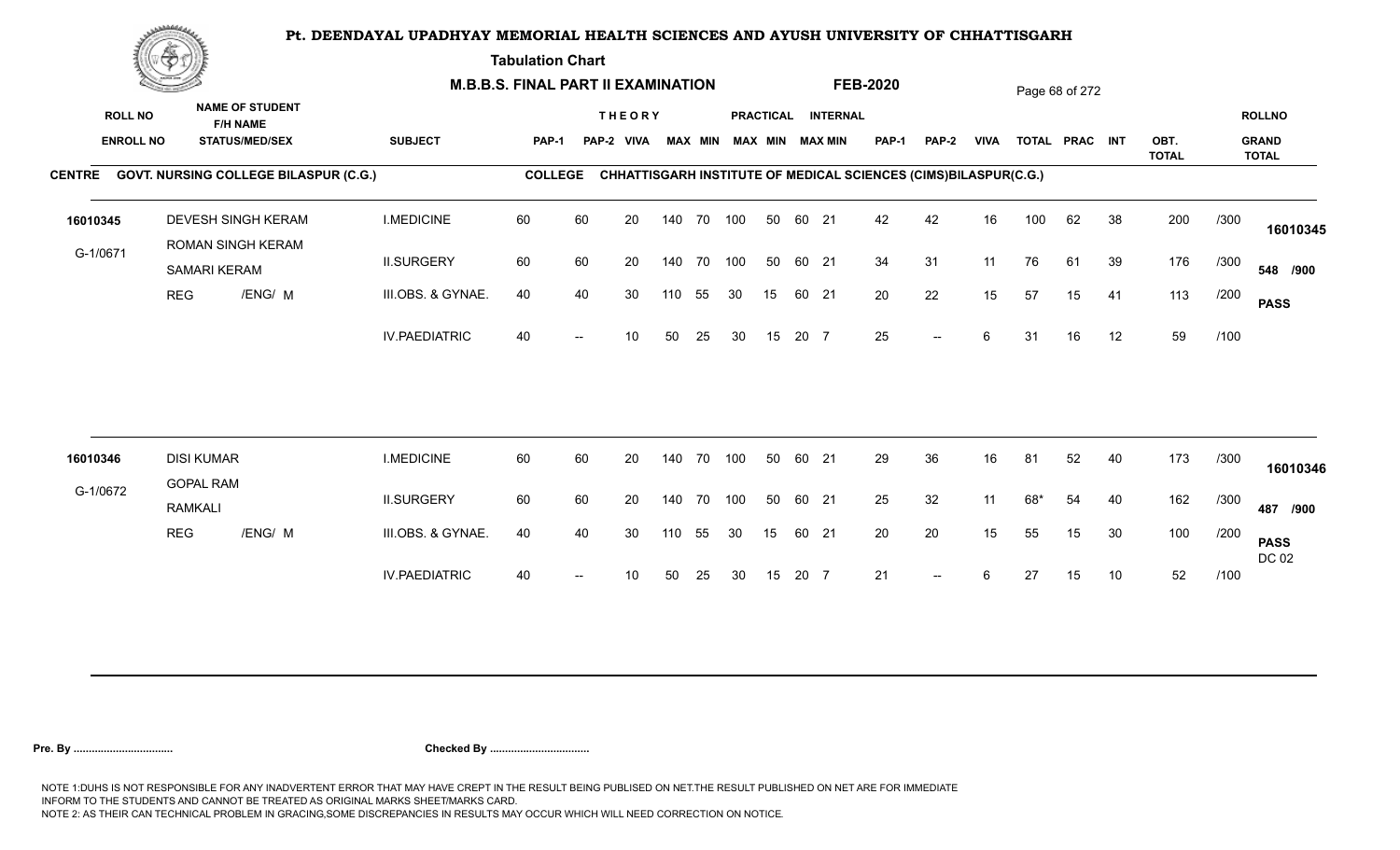**Tabulation Chart** 

|                                    | <b>Construction of the Construction</b><br><b>NAME OF STUDENT</b> |                                              | <b>M.B.B.S. FINAL PART II EXAMINATION</b> |                |    |                             |        |                |     |    |       | <b>FEB-2020</b>                              |                                                                 |                          |                | Page 69 of 272 |                |    |              |      |                               |
|------------------------------------|-------------------------------------------------------------------|----------------------------------------------|-------------------------------------------|----------------|----|-----------------------------|--------|----------------|-----|----|-------|----------------------------------------------|-----------------------------------------------------------------|--------------------------|----------------|----------------|----------------|----|--------------|------|-------------------------------|
| <b>ROLL NO</b><br><b>ENROLL NO</b> |                                                                   | <b>F/H NAME</b><br><b>STATUS/MED/SEX</b>     | <b>SUBJECT</b>                            | PAP-1          |    | <b>THEORY</b><br>PAP-2 VIVA |        | <b>MAX MIN</b> |     |    |       | PRACTICAL INTERNAL<br><b>MAX MIN MAX MIN</b> | <b>PAP-1</b>                                                    | PAP-2                    | <b>VIVA</b>    |                | TOTAL PRAC INT |    | OBT.         |      | <b>ROLLNO</b><br><b>GRAND</b> |
|                                    |                                                                   | CENTRE GOVT. NURSING COLLEGE BILASPUR (C.G.) |                                           | <b>COLLEGE</b> |    |                             |        |                |     |    |       |                                              | CHHATTISGARH INSTITUTE OF MEDICAL SCIENCES (CIMS)BILASPUR(C.G.) |                          |                |                |                |    | <b>TOTAL</b> |      | <b>TOTAL</b>                  |
| 16010347                           |                                                                   | <b>DIVVY RAWAT</b><br>PRAVEEN KUMAR RAWAT    | <b>I.MEDICINE</b>                         | 60             | 60 | 20                          |        | 140 70 100     |     | 50 | 60 21 |                                              | 39                                                              | 42                       | 17             | 98             | 74             | 49 | 221          | /300 | 16010347                      |
| G-1/0704                           |                                                                   | <b>BHARTI RAWAT</b>                          | <b>II.SURGERY</b>                         | 60             | 60 | 20                          |        | 140 70         | 100 | 50 | 60 21 |                                              | 32                                                              | 34                       | 14             | 80             | 60             | 44 | 184          | /300 | 605 /900                      |
|                                    | <b>REG</b>                                                        | /ENG/ M                                      | III.OBS. & GYNAE.                         | 40             | 40 | 30                          | 110    | 55             | 30  | 15 |       | 60 21                                        | 25                                                              | 21                       | 20             | 66             | 19             | 47 | 132          | /200 | <b>PASS</b>                   |
|                                    |                                                                   |                                              | <b>IV.PAEDIATRIC</b>                      | 40             |    | 10                          | 50     | 25             | 30  | 15 | 20 7  |                                              | 25                                                              | $--$                     | $\overline{ }$ | 32             | 21             | 15 | 68           | /100 |                               |
| 16010348                           |                                                                   | <b>DIXITA TRIPATHI</b>                       | <b>I.MEDICINE</b>                         | 60             | 60 | 20                          | 140 70 |                | 100 | 50 | 60 21 |                                              | 34                                                              | 40                       | 16             | 90             | 60             | 44 | 194          | /300 |                               |
|                                    |                                                                   | RAJESH TRIPATHI                              |                                           |                |    |                             |        |                |     |    |       |                                              |                                                                 |                          |                |                |                |    |              |      | 16010348                      |
| G-1/0705                           |                                                                   | <b>SUMAN TRIPATHI</b>                        | <b>II.SURGERY</b>                         | 60             | 60 | 20                          |        | 140 70         | 100 | 50 | 60 21 |                                              | 34                                                              | 32                       | 13             | 79             | 62             | 41 | 182          | /300 | 568 /900                      |
|                                    | <b>REG</b>                                                        | /ENG/ F                                      | III.OBS. & GYNAE.                         | 40             | 40 | 30                          | 110    | 55             | 30  | 15 | 60 21 |                                              | 20                                                              | 22                       | 22             | 64             | 21             | 38 | 123          | /200 | <b>PASS</b>                   |
|                                    |                                                                   |                                              | <b>IV.PAEDIATRIC</b>                      | 40             |    | 10                          | 50     | 25             | 30  | 15 | 20 7  |                                              | 28                                                              | $\overline{\phantom{a}}$ |                | 35             | 21             | 13 | 69           | /100 |                               |
|                                    |                                                                   |                                              |                                           |                |    |                             |        |                |     |    |       |                                              |                                                                 |                          |                |                |                |    |              |      |                               |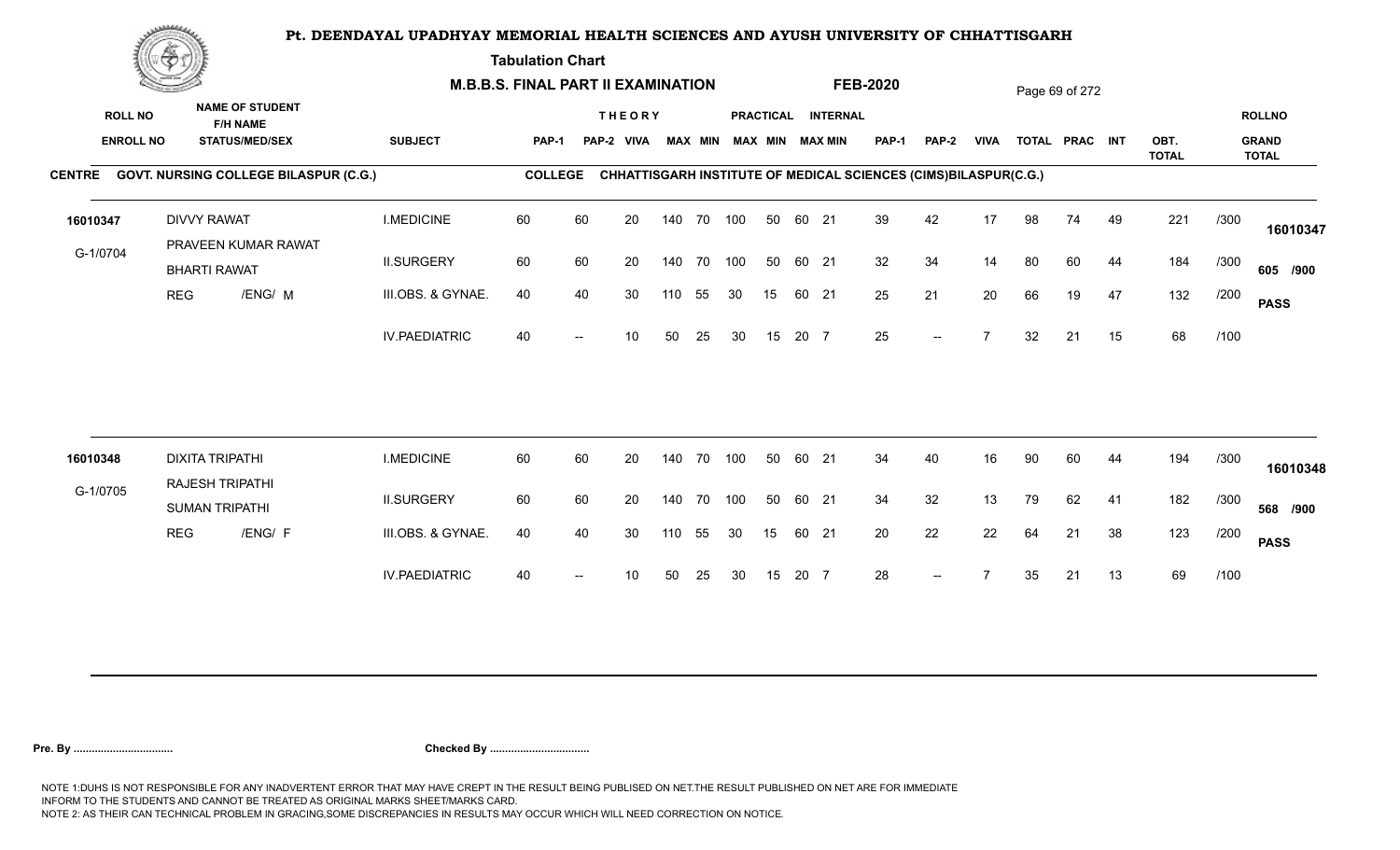**Tabulation Chart** 

|                                    | <b>Construction of the Construction</b> |                                                                    |                      | <b>M.B.B.S. FINAL PART II EXAMINATION</b> |    |                             |     |                |     |    |       |                                              | <b>FEB-2020</b> |                                                                 |             |    | Page 70 of 272 |    |                      |      |                                               |
|------------------------------------|-----------------------------------------|--------------------------------------------------------------------|----------------------|-------------------------------------------|----|-----------------------------|-----|----------------|-----|----|-------|----------------------------------------------|-----------------|-----------------------------------------------------------------|-------------|----|----------------|----|----------------------|------|-----------------------------------------------|
| <b>ROLL NO</b><br><b>ENROLL NO</b> |                                         | <b>NAME OF STUDENT</b><br><b>F/H NAME</b><br><b>STATUS/MED/SEX</b> | <b>SUBJECT</b>       | PAP-1                                     |    | <b>THEORY</b><br>PAP-2 VIVA |     | <b>MAX MIN</b> |     |    |       | PRACTICAL INTERNAL<br><b>MAX MIN MAX MIN</b> | <b>PAP-1</b>    | PAP-2                                                           | <b>VIVA</b> |    | TOTAL PRAC INT |    | OBT.<br><b>TOTAL</b> |      | <b>ROLLNO</b><br><b>GRAND</b><br><b>TOTAL</b> |
|                                    |                                         | CENTRE GOVT. NURSING COLLEGE BILASPUR (C.G.)                       |                      | <b>COLLEGE</b>                            |    |                             |     |                |     |    |       |                                              |                 | CHHATTISGARH INSTITUTE OF MEDICAL SCIENCES (CIMS)BILASPUR(C.G.) |             |    |                |    |                      |      |                                               |
| 16010349                           |                                         | DURGESH KUMAR CHAUHAN<br>PUNARAM CHAUHAN                           | <b>I.MEDICINE</b>    | 60                                        | 60 | 20                          |     | 140 70 100     |     | 50 | 60 21 |                                              | 41              | 39                                                              | 16          | 96 | 70             | 42 | 208                  | /300 | 16010349                                      |
| G-1/0807                           | <b>ASHADEVI</b>                         |                                                                    | <b>II.SURGERY</b>    | 60                                        | 60 | 20                          |     | 140 70         | 100 | 50 | 60 21 |                                              | 36              | 32                                                              | 12          | 80 | 65             | 41 | 186                  | /300 | 579 /900                                      |
|                                    | <b>REG</b>                              | /ENG/ M                                                            | III.OBS. & GYNAE.    | 40                                        | 40 | 30                          | 110 | 55             | 30  | 15 | 60 21 |                                              | 25              | 22                                                              | 18          | 65 | 19             | 37 | 121                  | /200 | <b>PASS</b>                                   |
|                                    |                                         |                                                                    | <b>IV.PAEDIATRIC</b> | 40                                        |    | 10                          | 50  | 25             | 30  | 15 | 20 7  |                                              | 28              | $- -$                                                           | 5           | 33 | 18             | 13 | 64                   | /100 |                                               |
| 16010350                           |                                         | <b>GARIMA MAHILANGE</b>                                            | <b>I.MEDICINE</b>    | 60                                        | 60 | 20                          |     | 140 70         | 100 | 50 | 60 21 |                                              | 44              | 38                                                              | 15          | 97 | 60             | 44 | 201                  | /300 |                                               |
| G-1/0706                           |                                         | I P MAHILANGE                                                      |                      |                                           |    |                             |     |                |     |    |       |                                              |                 |                                                                 |             |    |                |    |                      |      | 16010350                                      |
|                                    |                                         | NIRUPA MAHILANGE                                                   | <b>II.SURGERY</b>    | 60                                        | 60 | 20                          |     | 140 70         | 100 | 50 | 60 21 |                                              | 37              | 31                                                              | 12          | 80 | 66             | 42 | 188                  | /300 | 576 /900                                      |
|                                    | <b>REG</b>                              | /ENG/ F                                                            | III.OBS. & GYNAE.    | 40                                        | 40 | 30                          | 110 | 55             | 30  | 15 | 60 21 |                                              | 22              | 21                                                              | 18          | 61 | 21             | 42 | 124                  | /200 | <b>PASS</b>                                   |
|                                    |                                         |                                                                    | <b>IV.PAEDIATRIC</b> | 40                                        |    | 10                          | 50  | 25             | 30  | 15 | 20 7  |                                              | 25              | $\overline{\phantom{a}}$                                        | 6           | 31 | 18             | 14 | 63                   | /100 |                                               |
|                                    |                                         |                                                                    |                      |                                           |    |                             |     |                |     |    |       |                                              |                 |                                                                 |             |    |                |    |                      |      |                                               |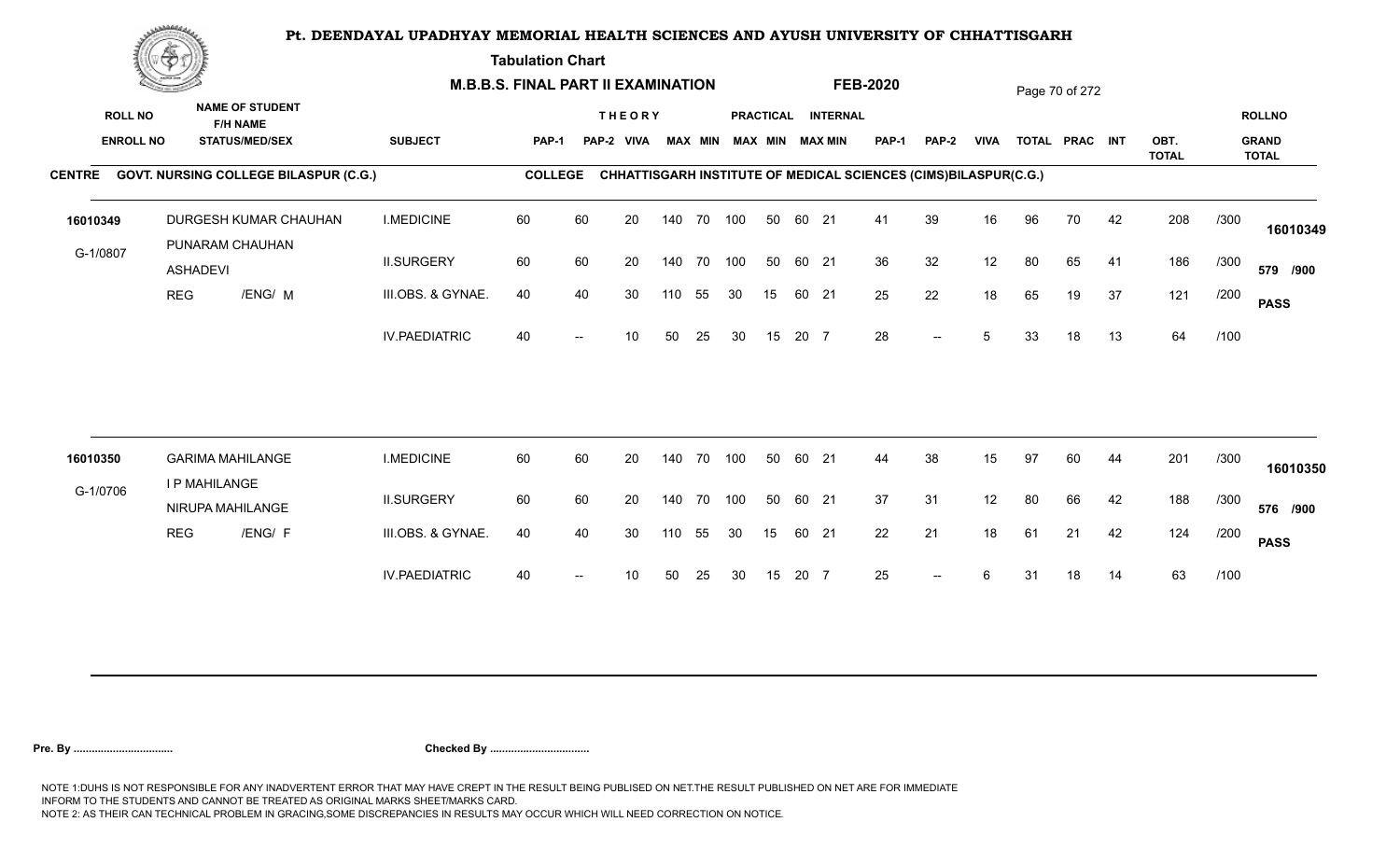**Tabulation Chart** 

|                                    | <b>Construction of the Construction</b> |                                                                    |                      | <b>M.B.B.S. FINAL PART II EXAMINATION</b> |       |                              |     |                |            |    |       |                                       | <b>FEB-2020</b>                                                 |                          |             |    | Page 71 of 272 |    |              |      |                               |
|------------------------------------|-----------------------------------------|--------------------------------------------------------------------|----------------------|-------------------------------------------|-------|------------------------------|-----|----------------|------------|----|-------|---------------------------------------|-----------------------------------------------------------------|--------------------------|-------------|----|----------------|----|--------------|------|-------------------------------|
| <b>ROLL NO</b><br><b>ENROLL NO</b> |                                         | <b>NAME OF STUDENT</b><br><b>F/H NAME</b><br><b>STATUS/MED/SEX</b> | <b>SUBJECT</b>       | <b>PAP-1</b>                              | PAP-2 | <b>THEORY</b><br><b>VIVA</b> |     | <b>MAX MIN</b> |            |    |       | PRACTICAL INTERNAL<br>MAX MIN MAX MIN | PAP-1                                                           | <b>PAP-2</b>             | <b>VIVA</b> |    | TOTAL PRAC INT |    | OBT.         |      | <b>ROLLNO</b><br><b>GRAND</b> |
|                                    |                                         | CENTRE GOVT. NURSING COLLEGE BILASPUR (C.G.)                       |                      | <b>COLLEGE</b>                            |       |                              |     |                |            |    |       |                                       | CHHATTISGARH INSTITUTE OF MEDICAL SCIENCES (CIMS)BILASPUR(C.G.) |                          |             |    |                |    | <b>TOTAL</b> |      | <b>TOTAL</b>                  |
| 16010351                           |                                         | HARSHITA TIWARI<br><b>MANOHAR TIWARI</b>                           | <b>I.MEDICINE</b>    | 60                                        | 60    | 20                           |     | 140 70         | 100        | 50 | 60 21 |                                       | 42                                                              | 35                       | 16          | 93 | 64             | 42 | 199          | /300 | 16010351                      |
| G-1/0707                           |                                         | SHALINI TIWARI                                                     | <b>II.SURGERY</b>    | 60                                        | 60    | 20                           |     | 140 70         | 100        | 50 | 60 21 |                                       | 33                                                              | 35                       | 10          | 78 | 53             | 42 | 173          | /300 | 554 /900                      |
|                                    | <b>REG</b>                              | /ENG/ F                                                            | III.OBS. & GYNAE.    | 40                                        | 40    | 30                           | 110 | 55             | 30         | 15 | 60 21 |                                       | 20                                                              | 24                       | 19          | 63 | 19             | 41 | 123          | /200 | <b>PASS</b>                   |
|                                    |                                         |                                                                    | <b>IV.PAEDIATRIC</b> | 40                                        |       | 10                           | 50  | 25             | 30         | 15 | 20 7  |                                       | 21                                                              | $\overline{\phantom{a}}$ | 6           | 27 | 20             | 12 | 59           | /100 |                               |
|                                    |                                         | HEMANT KUMAR GAYAKWAD                                              | <b>I.MEDICINE</b>    | 60                                        | 60    | 20                           |     | 140 70         | 100        | 50 | 60 21 |                                       | 37                                                              | 32                       | 16          | 85 | 61             | 34 | 180          | /300 |                               |
| 16010352                           |                                         | RAJENDRA KUMAR GAYAKWAD                                            |                      |                                           |       |                              |     |                |            |    |       |                                       |                                                                 |                          |             |    |                |    |              |      | 16010352                      |
| G-1/0708                           |                                         | RAMBHA DEVI GAYAKWAD                                               | <b>II.SURGERY</b>    | 60                                        | 60    | 20                           |     |                | 140 70 100 | 50 | 60 21 |                                       | 31                                                              | 30                       | 11          | 72 | 55             | 39 | 166          | /300 | 506 /900                      |
|                                    | <b>REG</b>                              | /ENG/ M                                                            | III.OBS. & GYNAE.    | 40                                        | 40    | 30                           | 110 | 55             | 30         | 15 | 60 21 |                                       | 20                                                              | 20                       | 18          | 58 | 17             | 30 | 105          | /200 | <b>PASS</b>                   |
|                                    |                                         |                                                                    | <b>IV.PAEDIATRIC</b> | 40                                        |       | 10                           | 50  | 25             | 30         | 15 | 20 7  |                                       | 20                                                              | $\overline{a}$           | 6           | 26 | 17             | 12 | 55           | /100 |                               |
|                                    |                                         |                                                                    |                      |                                           |       |                              |     |                |            |    |       |                                       |                                                                 |                          |             |    |                |    |              |      |                               |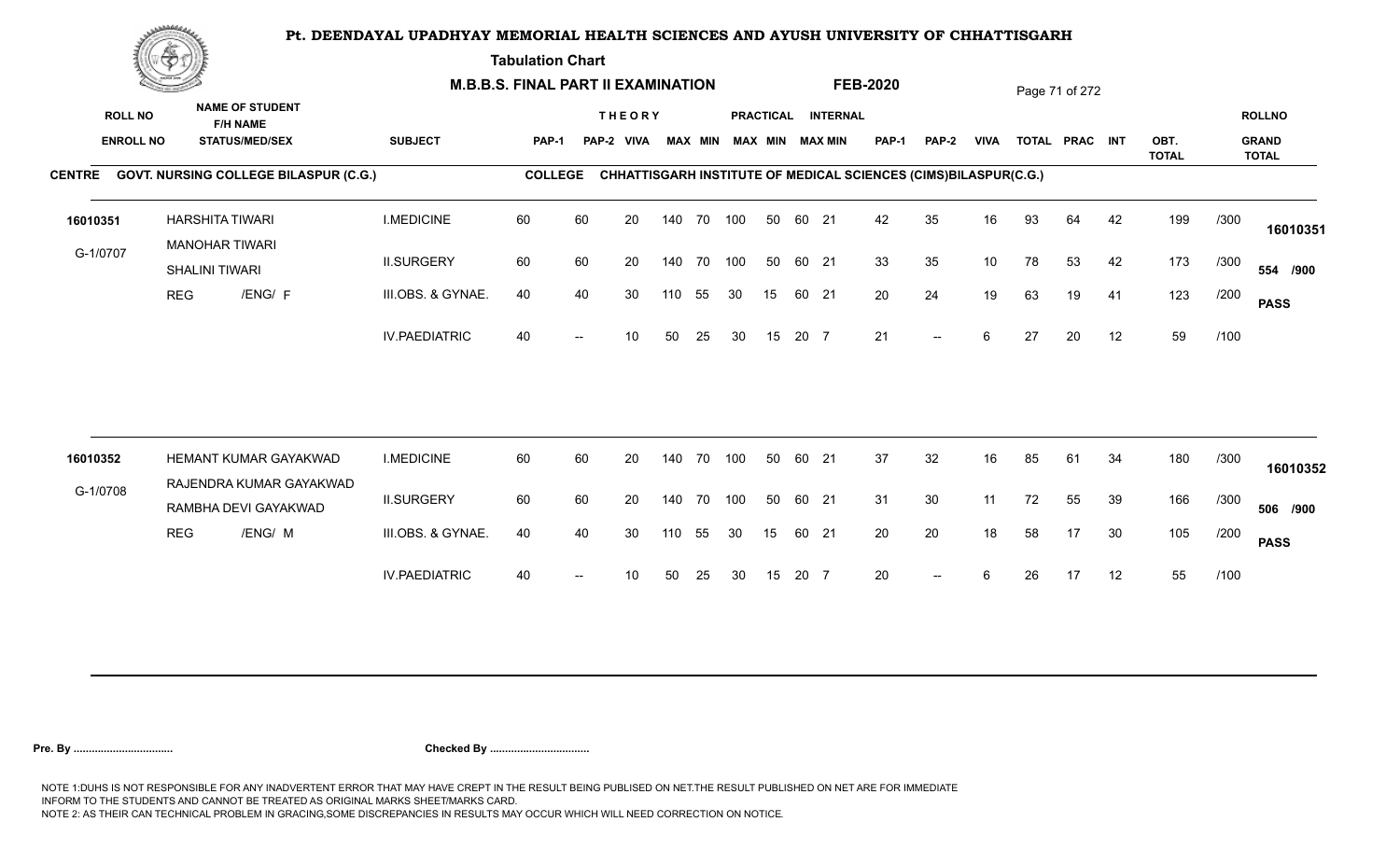**Tabulation Chart** 

|                        | ▓▀                |                                              |                      | <b>M.B.B.S. FINAL PART II EXAMINATION</b> |     |                                    |     |    |     |    |      |                    | <b>FEB-2020</b>                                                        |                          |             |       | Page 72 of 272 |    |                      |      |                              |
|------------------------|-------------------|----------------------------------------------|----------------------|-------------------------------------------|-----|------------------------------------|-----|----|-----|----|------|--------------------|------------------------------------------------------------------------|--------------------------|-------------|-------|----------------|----|----------------------|------|------------------------------|
| <b>ROLL NO</b>         |                   | <b>NAME OF STUDENT</b><br><b>F/H NAME</b>    |                      |                                           |     | <b>THEORY</b>                      |     |    |     |    |      | PRACTICAL INTERNAL |                                                                        |                          |             |       |                |    |                      |      | <b>ROLLNO</b>                |
| <b>ENROLL NO</b>       |                   | <b>STATUS/MED/SEX</b>                        | <b>SUBJECT</b>       | PAP-1                                     |     | PAP-2 VIVA MAX MIN MAX MIN MAX MIN |     |    |     |    |      |                    | PAP-1                                                                  | PAP-2                    | <b>VIVA</b> |       | TOTAL PRAC INT |    | OBT.<br><b>TOTAL</b> |      | <b>GRAND</b><br><b>TOTAL</b> |
| <b>CENTRE</b>          |                   | <b>GOVT. NURSING COLLEGE BILASPUR (C.G.)</b> |                      | <b>COLLEGE</b>                            |     |                                    |     |    |     |    |      |                    | <b>CHHATTISGARH INSTITUTE OF MEDICAL SCIENCES (CIMS)BILASPUR(C.G.)</b> |                          |             |       |                |    |                      |      |                              |
| 16010353               |                   | <b>HIRENDRA PAIKARA</b>                      | <b>I.MEDICINE</b>    | 60                                        | 60  | 20                                 | 140 | 70 | 100 | 50 | 60   | 21                 | 37                                                                     | 36                       | 15          | 88    | 63             | 33 | 184                  | /300 | 16010353                     |
| G-1/0709               |                   | <b>BRIJ RAM PAIKARA</b><br>CHANDRAVATI DEVI  | <b>II.SURGERY</b>    | 60                                        | 60  | 20                                 | 140 | 70 | 100 | 50 |      | 60 21              | 30                                                                     | 27                       | 9           | 66*   | $43*$          | 36 | $145*$               | /300 | 475 /900                     |
|                        | <b>REG</b>        | /ENG/ M                                      | III.OBS. & GYNAE.    | 40                                        | 40  | 30                                 | 110 | 55 | 30  | 15 |      | 60 21              | 20                                                                     | 20                       | 15          | 55    | 15             | 30 | 100                  | /200 | <b>FAIL</b>                  |
|                        |                   |                                              | <b>IV.PAEDIATRIC</b> | 40                                        | $-$ | 10 <sup>1</sup>                    | 50  | 25 | 30  | 15 | 20 7 |                    | 21                                                                     | $--$                     |             | 25    | $11*$          | 10 | 46*                  | /100 |                              |
| Re- Surgery Paediatric |                   |                                              |                      |                                           |     |                                    |     |    |     |    |      |                    |                                                                        |                          |             |       |                |    |                      |      |                              |
| 16010354               | <b>INDU KUJUR</b> |                                              | <b>I.MEDICINE</b>    | 60                                        | 60  | 20                                 | 140 | 70 | 100 | 50 |      | 60 21              | 35                                                                     | 36                       | 16          | 87    | 60             | 40 | 187                  | /300 | 16010354                     |
| G-1/0676               | RADHA KUJUR       | <b>BIRENDRA KUMAR KUJUR</b>                  | <b>II.SURGERY</b>    | 60                                        | 60  | 20                                 | 140 | 70 | 100 | 50 |      | 60 21              | 30                                                                     | 30                       | 11          | 71    | $41*$ 41       |    | 153                  | /300 | 489 /900                     |
|                        | <b>REG</b>        | /ENG/ F                                      | III.OBS. & GYNAE.    | 40                                        | 40  | 30                                 | 110 | 55 | 30  | 15 |      | 60 21              | 17                                                                     | 20                       | 15          | $52*$ | 15             | 30 | $97*$                | /200 | <b>FAIL</b>                  |
|                        |                   |                                              | <b>IV.PAEDIATRIC</b> | 40                                        |     | 10                                 | 50  | 25 | 30  | 15 | 20 7 |                    | 21                                                                     | $\overline{\phantom{a}}$ | 5           | 26    | 15             | 11 | 52                   | /100 |                              |
|                        |                   |                                              |                      |                                           |     |                                    |     |    |     |    |      |                    |                                                                        |                          |             |       |                |    |                      |      |                              |

*Re- Surgery Obs & Gynae*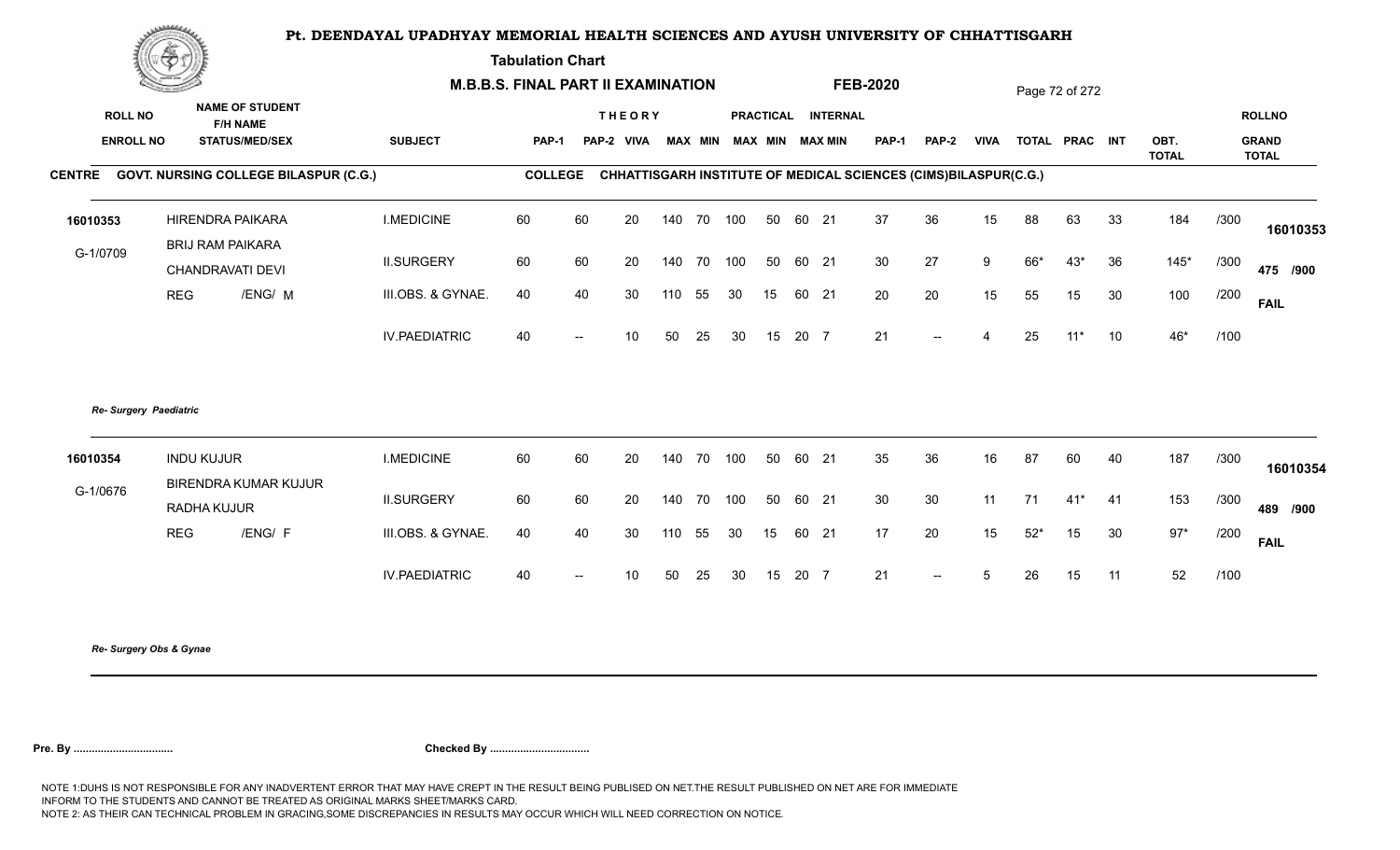**Tabulation Chart** 

|                  | ▓ڪ<br><b>NAME OF STUDENT</b>     |                                              |                      | <b>M.B.B.S. FINAL PART II EXAMINATION</b> |                   |                   |     |    |     |    |       |                         | <b>FEB-2020</b>                                                 |                          |             |       | Page 73 of 272 |    |                      |      |                              |
|------------------|----------------------------------|----------------------------------------------|----------------------|-------------------------------------------|-------------------|-------------------|-----|----|-----|----|-------|-------------------------|-----------------------------------------------------------------|--------------------------|-------------|-------|----------------|----|----------------------|------|------------------------------|
| <b>ROLL NO</b>   |                                  | <b>F/H NAME</b>                              |                      |                                           |                   | <b>THEORY</b>     |     |    |     |    |       | PRACTICAL INTERNAL      |                                                                 |                          |             |       |                |    |                      |      | <b>ROLLNO</b>                |
| <b>ENROLL NO</b> |                                  | <b>STATUS/MED/SEX</b>                        | <b>SUBJECT</b>       | PAP-1                                     |                   | <b>PAP-2 VIVA</b> |     |    |     |    |       | MAX MIN MAX MIN MAX MIN | <b>PAP-1</b>                                                    | PAP-2                    | <b>VIVA</b> |       | TOTAL PRAC INT |    | OBT.<br><b>TOTAL</b> |      | <b>GRAND</b><br><b>TOTAL</b> |
| <b>CENTRE</b>    |                                  | <b>GOVT. NURSING COLLEGE BILASPUR (C.G.)</b> |                      | <b>COLLEGE</b>                            |                   |                   |     |    |     |    |       |                         | CHHATTISGARH INSTITUTE OF MEDICAL SCIENCES (CIMS)BILASPUR(C.G.) |                          |             |       |                |    |                      |      |                              |
| 16010355         | <b>ISHAAN YADAV</b>              |                                              | <b>I.MEDICINE</b>    | 60                                        | 60                | 20                | 140 | 70 | 100 | 50 | 60    | 21                      | 35                                                              | 37                       | 16          | 88    | 52             | 37 | 177                  | /300 | 16010355                     |
| G-1/0710         | <b>DILIP YADAV</b><br>ASHA YADAV |                                              | <b>II.SURGERY</b>    | 60                                        | 60                | 20                | 140 | 70 | 100 | 50 |       | 60 21                   | 28                                                              | 31                       | 11          | 70    | $42*$          | 38 | 150                  | /300 | 480 /900                     |
|                  | <b>REG</b>                       | /ENG/ M                                      | III.OBS. & GYNAE.    | 40                                        | 40                | 30                | 110 | 55 | 30  | 15 |       | 60 21                   | 16                                                              | 22                       | 15          | $53*$ | 15             | 30 | $98*$                | /200 | <b>FAIL</b>                  |
|                  |                                  |                                              | <b>IV.PAEDIATRIC</b> | 40                                        | $\overline{a}$    | 10 <sup>°</sup>   | 50  | 25 | 30  | 15 | 20 7  |                         | 21                                                              | $\overline{\phantom{m}}$ | 6           | 27    | 16             | 12 | 55                   | /100 |                              |
|                  | Re- Surgery Obs & Gynae          |                                              |                      |                                           |                   |                   |     |    |     |    |       |                         |                                                                 |                          |             |       |                |    |                      |      |                              |
| 16010356         | <b>JAGRITI DEOPA</b>             |                                              | <b>I.MEDICINE</b>    | 60                                        | 60                | 20                | 140 | 70 | 100 | 50 | 60    | 21                      | 46                                                              | 36                       | 16          | 98    | 65             | 44 | 207                  | /300 | 16010356                     |
| G-1/0711         | <b>HEMA DEOPA</b>                | PURAN SINGH DEOPA                            | <b>II.SURGERY</b>    | 60                                        | 60                | 20                | 140 | 70 | 100 | 50 | 60 21 |                         | 35                                                              | 32                       | 12          | 79    | 51             | 43 | 173                  | /300 | 569 /900                     |
|                  | <b>REG</b>                       | /ENG/ F                                      | III.OBS. & GYNAE.    | 40                                        | 40                | 30                | 110 | 55 | 30  | 15 |       | 60 21                   | 20                                                              | 26                       | 19          | 65    | 17             | 45 | 127                  | /200 | <b>PASS</b>                  |
|                  |                                  |                                              | <b>IV.PAEDIATRIC</b> | 40                                        | $\hspace{0.05cm}$ | 10 <sup>1</sup>   | 50  | 25 | 30  | 15 | 20 7  |                         | 23                                                              | $--$                     | 6           | 29    | 20             | 13 | 62                   | /100 |                              |
|                  |                                  |                                              |                      |                                           |                   |                   |     |    |     |    |       |                         |                                                                 |                          |             |       |                |    |                      |      |                              |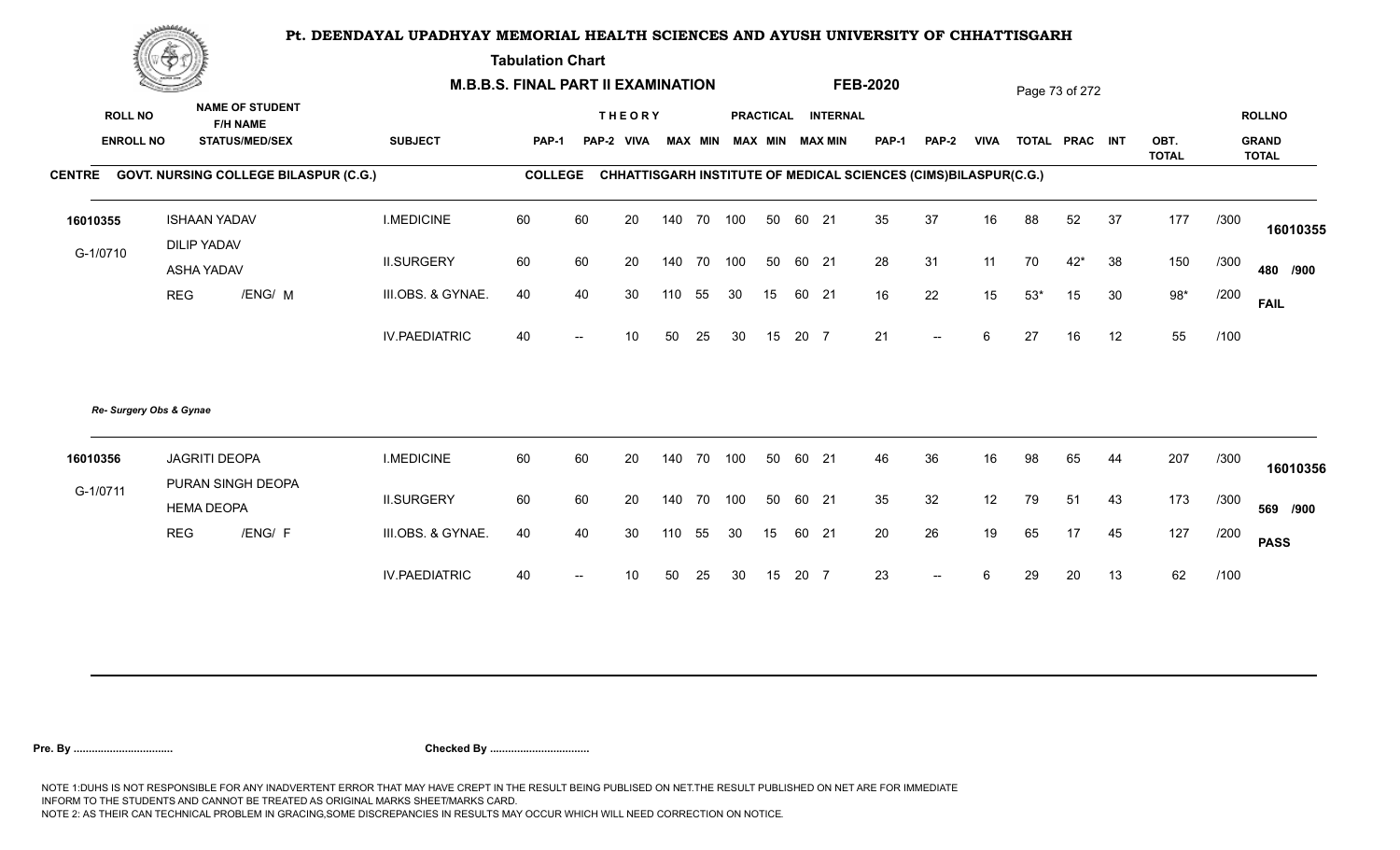**Tabulation Chart** 

|                                    | <b>Construction of the Construction</b> | <b>M.B.B.S. FINAL PART II EXAMINATION</b>                          |                      |                |    |                             |     |                |            |    |       | <b>FEB-2020</b>                              |              |                                                                 |                 | Page 74 of 272 |                |    |              |      |                               |
|------------------------------------|-----------------------------------------|--------------------------------------------------------------------|----------------------|----------------|----|-----------------------------|-----|----------------|------------|----|-------|----------------------------------------------|--------------|-----------------------------------------------------------------|-----------------|----------------|----------------|----|--------------|------|-------------------------------|
| <b>ROLL NO</b><br><b>ENROLL NO</b> |                                         | <b>NAME OF STUDENT</b><br><b>F/H NAME</b><br><b>STATUS/MED/SEX</b> | <b>SUBJECT</b>       | PAP-1          |    | <b>THEORY</b><br>PAP-2 VIVA |     | <b>MAX MIN</b> |            |    |       | PRACTICAL INTERNAL<br><b>MAX MIN MAX MIN</b> | <b>PAP-1</b> | PAP-2                                                           | <b>VIVA</b>     |                | TOTAL PRAC INT |    | OBT.         |      | <b>ROLLNO</b><br><b>GRAND</b> |
|                                    |                                         | CENTRE GOVT. NURSING COLLEGE BILASPUR (C.G.)                       |                      | <b>COLLEGE</b> |    |                             |     |                |            |    |       |                                              |              | CHHATTISGARH INSTITUTE OF MEDICAL SCIENCES (CIMS)BILASPUR(C.G.) |                 |                |                |    | <b>TOTAL</b> |      | <b>TOTAL</b>                  |
|                                    |                                         |                                                                    |                      |                |    |                             |     |                |            |    |       |                                              |              |                                                                 |                 |                |                |    |              |      |                               |
| 16010357                           |                                         | <b>JAGRITI KHUTE</b>                                               | <b>I.MEDICINE</b>    | 60             | 60 | 20                          |     |                | 140 70 100 | 50 | 60 21 |                                              | 42           | 40                                                              | 16              | 98             | 68             | 44 | 210          | /300 | 16010357                      |
| G-1/0712                           |                                         | N.K. KHUTE<br>SAVITA KHUTE                                         | <b>II.SURGERY</b>    | 60             | 60 | 20                          |     |                | 140 70 100 | 50 | 60 21 |                                              | 32           | 31                                                              | 11              | 74             | 53             | 41 | 168          | /300 | 558 /900                      |
|                                    | <b>REG</b>                              | /ENG/ F                                                            | III.OBS. & GYNAE.    | 40             | 40 | 30                          | 110 | 55             | 30         | 15 | 60 21 |                                              | 22           | 24                                                              | 19              | 65             | 19             | 41 | 125          | /200 | <b>PASS</b>                   |
|                                    |                                         |                                                                    | <b>IV.PAEDIATRIC</b> | 40             |    | 10                          | 50  | 25             | 30         | 15 | 20 7  |                                              | 22           | $-$                                                             | 6               | 28             | 15             | 12 | 55           | /100 |                               |
|                                    |                                         |                                                                    |                      |                |    |                             |     |                |            |    |       |                                              |              |                                                                 |                 |                |                |    |              |      |                               |
| 16010358                           |                                         | <b>JANKEE SHARAN</b>                                               | <b>I.MEDICINE</b>    | 60             | 60 | 20                          |     | 140 70         | 100        | 50 | 60 21 |                                              | 34           | 41                                                              | 15              | 90             | 65             | 42 | 197          | /300 | 16010358                      |
| G-1/0713                           |                                         | NARMADA PRASAD<br>SAROJANEE                                        | <b>II.SURGERY</b>    | 60             | 60 | 20                          |     | 140 70         | 100        | 50 | 60 21 |                                              | 33           | 41                                                              | 10 <sup>°</sup> | 84             | 58             | 43 | 185          | /300 | 552 /900                      |
|                                    | <b>REG</b>                              | /ENG/ M                                                            | III.OBS. & GYNAE.    | 40             | 40 | 30                          | 110 | 55             | 30         | 15 | 60 21 |                                              | 24           | 22                                                              | 19              | 65             | 18             | 32 | 115          | /200 | <b>PASS</b>                   |
|                                    |                                         |                                                                    | <b>IV.PAEDIATRIC</b> | 40             |    | 10                          | 50  | 25             | 30         | 15 | 20 7  |                                              | 21           | $\overline{\phantom{a}}$                                        | 5               | 26             | 17             | 12 | 55           | /100 |                               |
|                                    |                                         |                                                                    |                      |                |    |                             |     |                |            |    |       |                                              |              |                                                                 |                 |                |                |    |              |      |                               |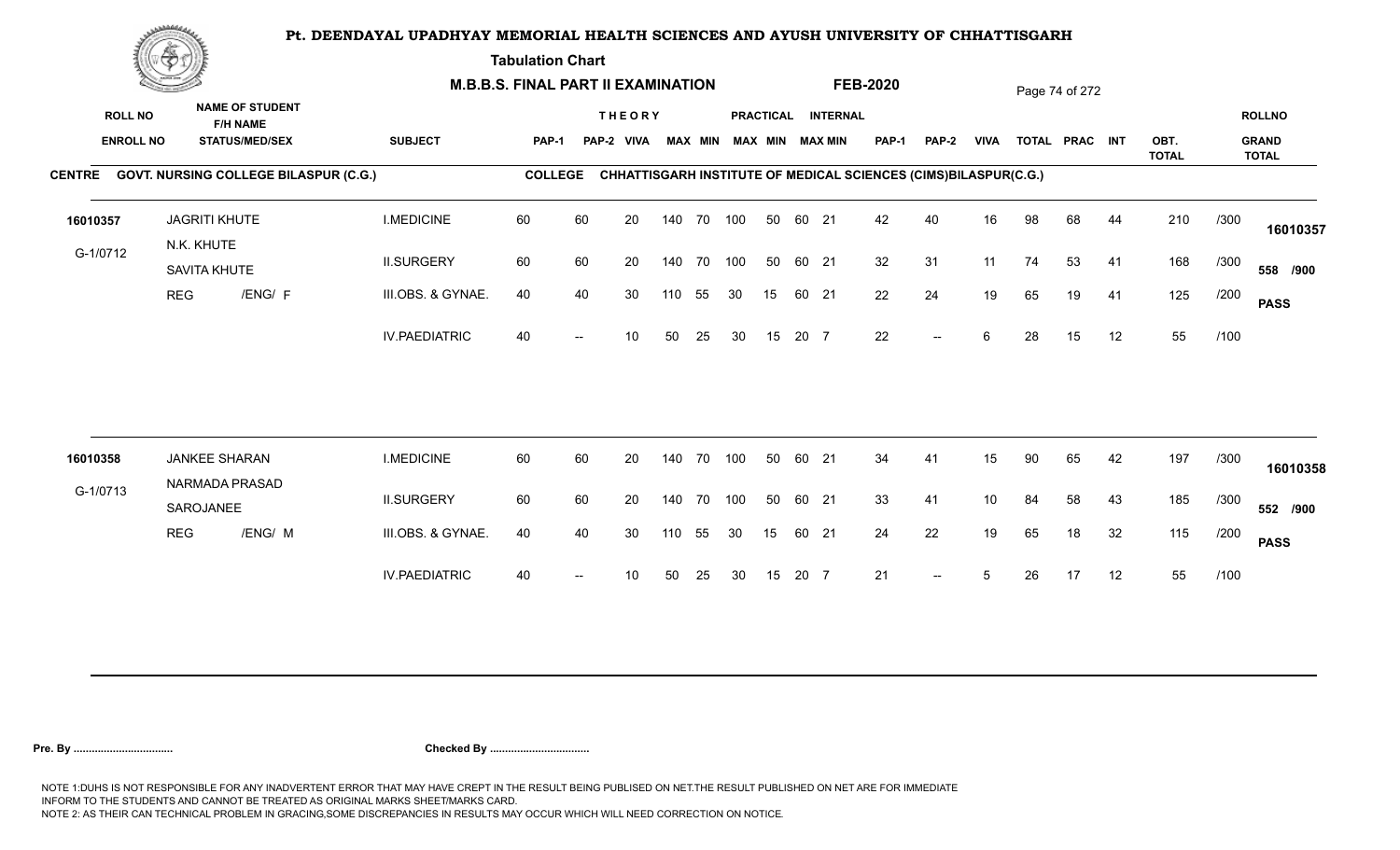**Tabulation Chart** 

|                | <b>Construction of the Construction</b><br><b>NAME OF STUDENT</b> |                                              | <b>M.B.B.S. FINAL PART II EXAMINATION</b> |                |    |                             |     |                |     |    |       |                                       | <b>FEB-2020</b>                                                 |                          |             |     | Page 75 of 272 |    |              |      |                               |
|----------------|-------------------------------------------------------------------|----------------------------------------------|-------------------------------------------|----------------|----|-----------------------------|-----|----------------|-----|----|-------|---------------------------------------|-----------------------------------------------------------------|--------------------------|-------------|-----|----------------|----|--------------|------|-------------------------------|
| <b>ROLL NO</b> | <b>F/H NAME</b><br><b>ENROLL NO</b><br><b>STATUS/MED/SEX</b>      |                                              | <b>SUBJECT</b>                            | <b>PAP-1</b>   |    | <b>THEORY</b><br>PAP-2 VIVA |     | <b>MAX MIN</b> |     |    |       | PRACTICAL INTERNAL<br>MAX MIN MAX MIN | PAP-1                                                           | <b>PAP-2</b>             | <b>VIVA</b> |     | TOTAL PRAC INT |    | OBT.         |      | <b>ROLLNO</b><br><b>GRAND</b> |
|                |                                                                   | CENTRE GOVT. NURSING COLLEGE BILASPUR (C.G.) |                                           | <b>COLLEGE</b> |    |                             |     |                |     |    |       |                                       | CHHATTISGARH INSTITUTE OF MEDICAL SCIENCES (CIMS)BILASPUR(C.G.) |                          |             |     |                |    | <b>TOTAL</b> |      | <b>TOTAL</b>                  |
| 16010359       |                                                                   | <b>JIBIN SAM JOSE</b><br>JOSEMON P S         | <b>I.MEDICINE</b>                         | 60             | 60 | 20                          |     | 140 70         | 100 | 50 | 60 21 |                                       | 46                                                              | 43                       | 16          | 105 | 70             | 41 | 216          | /300 | 16010359                      |
| G-1/0714       |                                                                   | SOSAMMA JOSE                                 | <b>II.SURGERY</b>                         | 60             | 60 | 20                          |     | 140 70 100     |     | 50 | 60 21 |                                       | 36                                                              | 34                       | 11          | 81  | 55             | 43 | 179          | /300 | 580 /900                      |
|                | <b>REG</b>                                                        | /ENG/ M                                      | III.OBS. & GYNAE.                         | 40             | 40 | 30                          | 110 | 55             | 30  | 15 | 60 21 |                                       | 24                                                              | 20                       | 22          | 66  | 17             | 32 | 115          | /200 | <b>PASS</b>                   |
|                |                                                                   |                                              | <b>IV.PAEDIATRIC</b>                      | 40             |    | 10                          | 50  | 25             | 30  | 15 | 20 7  |                                       | 30 <sup>°</sup>                                                 | $\overline{\phantom{a}}$ |             | 37  | 19             | 14 | 70           | /100 |                               |
|                |                                                                   |                                              |                                           |                |    |                             |     |                |     |    |       |                                       |                                                                 |                          |             |     |                |    |              |      |                               |
| 16010360       |                                                                   | JYOTI AGRAWAL<br><b>DILIP AGRAWAL</b>        | <b>I.MEDICINE</b>                         | 60             | 60 | 20                          |     | 140 70         | 100 | 50 | 60 21 |                                       | 36                                                              | 36                       | 16          | 88  | 62             | 46 | 196          | /300 | 16010360                      |
| G-1/0715       |                                                                   | <b>URMILA AGRAWAL</b>                        | <b>II.SURGERY</b>                         | 60             | 60 | 20                          |     | 140 70 100     |     | 50 | 60 21 |                                       | 28                                                              | 30                       | 11          | 69* | 50             | 44 | 163          | /300 | 535 /900                      |
|                | <b>REG</b>                                                        | /ENG/ F                                      | III.OBS. & GYNAE.                         | 40             | 40 | 30                          | 110 | 55             | 30  | 15 | 60 21 |                                       | 24                                                              | 22                       | 18          | 64  | 19             | 37 | 120          | /200 | <b>PASS</b><br><b>VCG 01</b>  |
|                |                                                                   |                                              | <b>IV.PAEDIATRIC</b>                      | 40             |    | 10                          | 50  | 25             | 30  | 15 | 20 7  |                                       | 22                                                              | $-$                      |             | 28  | 16             | 12 | 56           | /100 |                               |
|                |                                                                   |                                              |                                           |                |    |                             |     |                |     |    |       |                                       |                                                                 |                          |             |     |                |    |              |      |                               |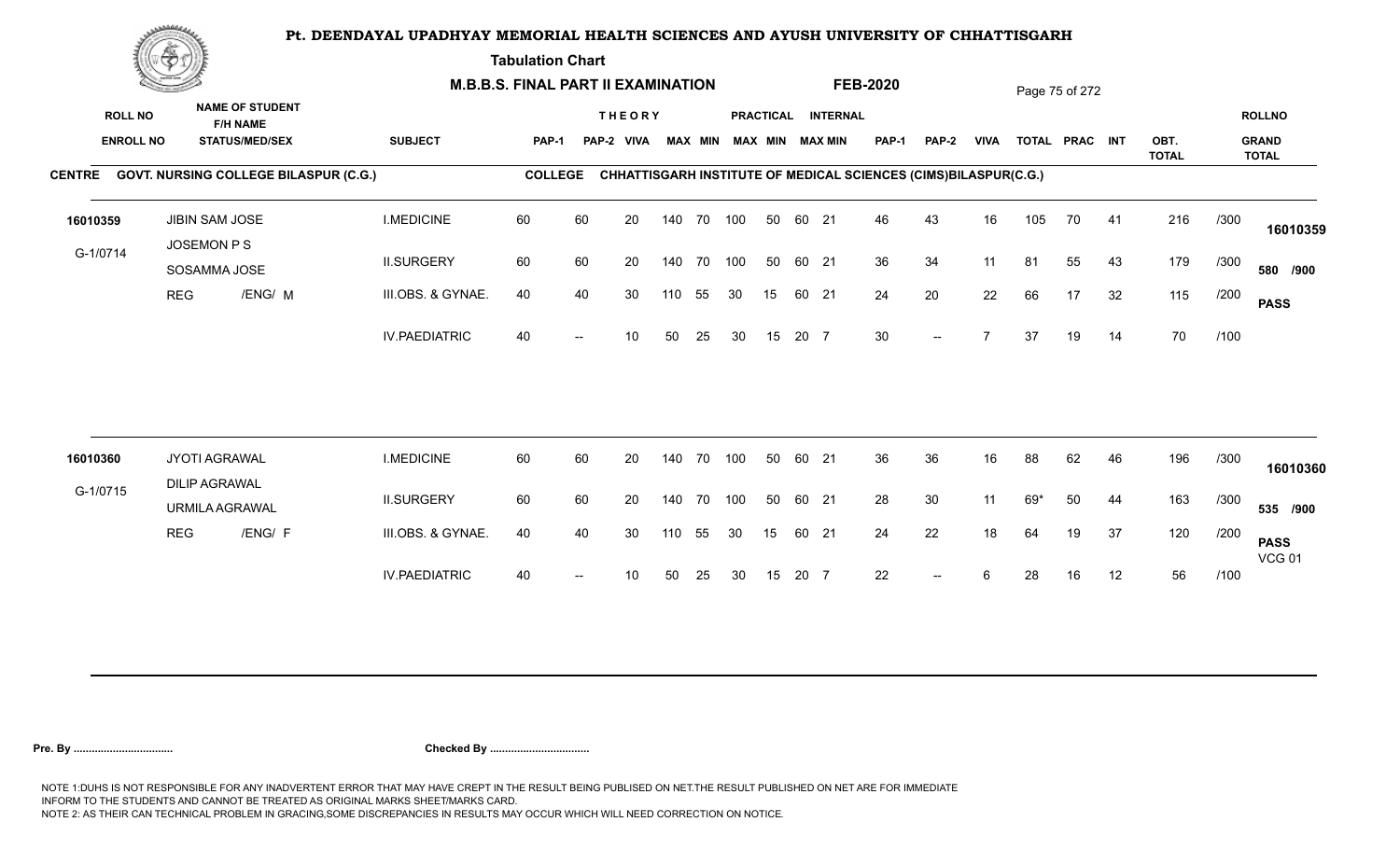**Tabulation Chart** 

|          | <b>Construction of the Construction</b><br><b>NAME OF STUDENT</b> |                                              | <b>M.B.B.S. FINAL PART II EXAMINATION</b> |                      |                |    |                             |     |                |            |    | <b>FEB-2020</b> |                                              |                                                                 |                          | Page 76 of 272 |    |                |    |              |      |                               |
|----------|-------------------------------------------------------------------|----------------------------------------------|-------------------------------------------|----------------------|----------------|----|-----------------------------|-----|----------------|------------|----|-----------------|----------------------------------------------|-----------------------------------------------------------------|--------------------------|----------------|----|----------------|----|--------------|------|-------------------------------|
|          | <b>ROLL NO</b><br><b>ENROLL NO</b>                                | <b>F/H NAME</b><br><b>STATUS/MED/SEX</b>     |                                           | <b>SUBJECT</b>       | PAP-1          |    | <b>THEORY</b><br>PAP-2 VIVA |     | <b>MAX MIN</b> |            |    |                 | PRACTICAL INTERNAL<br><b>MAX MIN MAX MIN</b> | <b>PAP-1</b>                                                    | PAP-2                    | <b>VIVA</b>    |    | TOTAL PRAC INT |    | OBT.         |      | <b>ROLLNO</b><br><b>GRAND</b> |
|          |                                                                   | CENTRE GOVT. NURSING COLLEGE BILASPUR (C.G.) |                                           |                      | <b>COLLEGE</b> |    |                             |     |                |            |    |                 |                                              | CHHATTISGARH INSTITUTE OF MEDICAL SCIENCES (CIMS)BILASPUR(C.G.) |                          |                |    |                |    | <b>TOTAL</b> |      | <b>TOTAL</b>                  |
| 16010361 |                                                                   | JYOTIRMAYEE PATEL<br>FAKIR MOHAN PATEL       |                                           | <b>I.MEDICINE</b>    | 60             | 60 | 20                          |     |                | 140 70 100 | 50 | 60 21           |                                              | 35                                                              | 34                       | 16             | 85 | 70             | 43 | 198          | /300 | 16010361                      |
| G-1/0716 |                                                                   | PUSHPA KANTI PATEL                           |                                           | <b>II.SURGERY</b>    | 60             | 60 | 20                          |     | 140 70         | 100        | 50 | 60 21           |                                              | 29                                                              | 30                       | 11             | 70 | 58             | 43 | 171          | /300 | 545 /900                      |
|          |                                                                   | <b>REG</b><br>/ENG/ F                        |                                           | III.OBS. & GYNAE.    | 40             | 40 | 30                          | 110 | 55             | 30         | 15 | 60 21           |                                              | 20                                                              | 22                       | 20             | 62 | 20             | 37 | 119          | /200 | <b>PASS</b>                   |
|          |                                                                   |                                              |                                           | <b>IV.PAEDIATRIC</b> | 40             |    | 10                          | 50  | 25             | 30         | 15 | 20 7            |                                              | 21                                                              | $\overline{\phantom{a}}$ | 6              | 27 | 18             | 12 | 57           | /100 |                               |
| 16010362 |                                                                   | KAJAL PAINKARA                               |                                           | <b>I.MEDICINE</b>    | 60             | 60 | 20                          |     | 140 70         | 100        | 50 | 60 21           |                                              | 40                                                              | 40                       | 15             | 95 | 68             | 44 | 207          | /300 |                               |
| G-1/0717 |                                                                   | JITENDRA PAINKARA                            |                                           |                      |                |    |                             |     |                |            |    |                 |                                              |                                                                 |                          |                |    |                |    |              |      | 16010362                      |
|          |                                                                   | NIRMALA PAINKARA                             |                                           | <b>II.SURGERY</b>    | 60             | 60 | 20                          |     | 140 70         | 100        | 50 | 60 21           |                                              | 32                                                              | 31                       | 12             | 75 | 65             | 42 | 182          | /300 | 571 /900                      |
|          |                                                                   | <b>REG</b><br>/ENG/ F                        |                                           | III.OBS. & GYNAE.    | 40             | 40 | 30                          | 110 | 55             | 30         | 15 | 60 21           |                                              | 22                                                              | 22                       | 20             | 64 | 19             | 38 | 121          | /200 | <b>PASS</b>                   |
|          |                                                                   |                                              |                                           | <b>IV.PAEDIATRIC</b> | 40             |    | 10                          | 50  | 25             | 30         | 15 | 20 7            |                                              | 25                                                              | $\overline{\phantom{a}}$ | 6              | 31 | 17             | 13 | 61           | /100 |                               |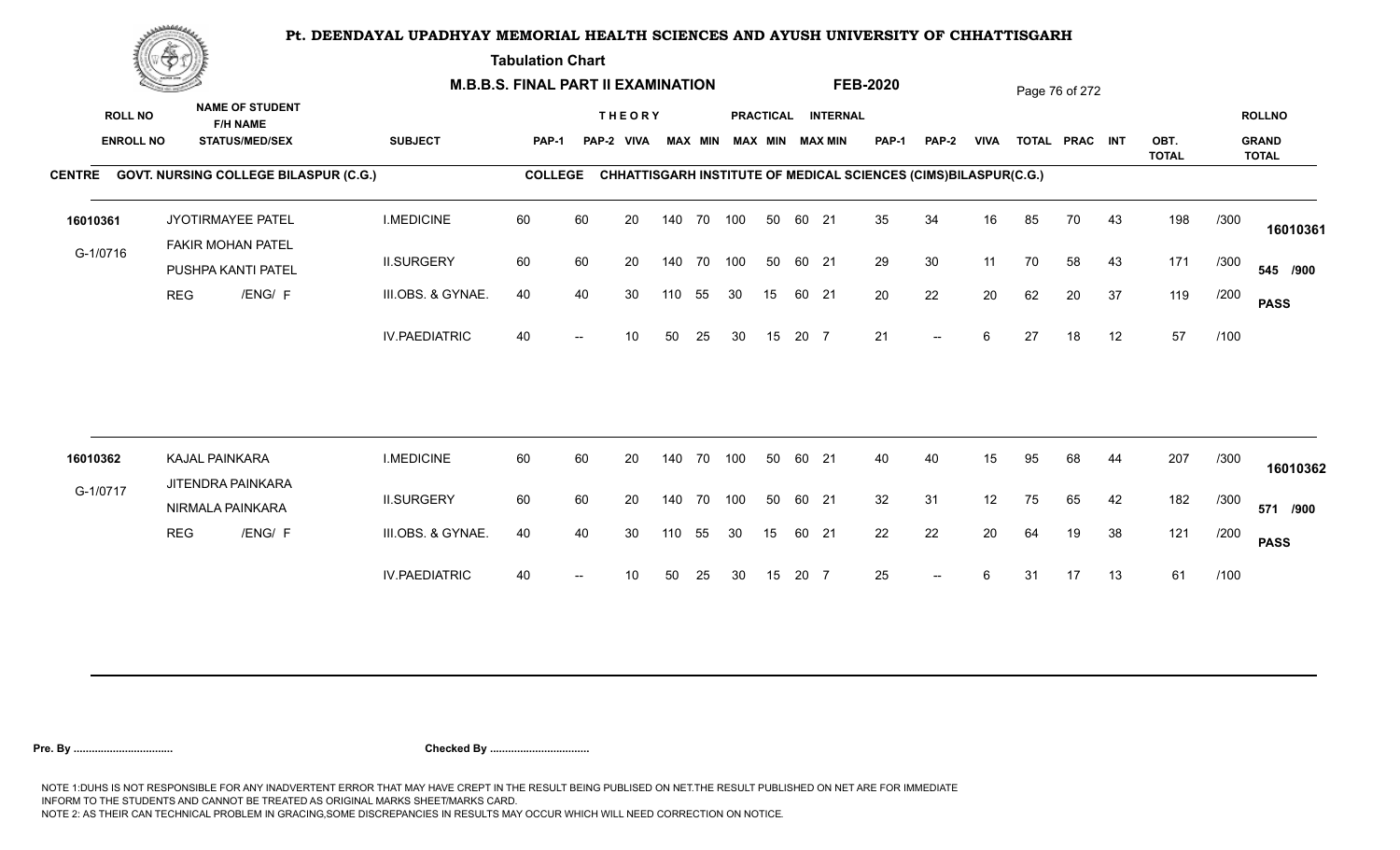**Tabulation Chart** 

|          | <b>Construction of the Construction</b><br><b>NAME OF STUDENT</b><br><b>ROLL NO</b><br><b>F/H NAME</b><br><b>ENROLL NO</b><br><b>STATUS/MED/SEX</b> |                                              | <b>M.B.B.S. FINAL PART II EXAMINATION</b> |                |    |                             |     |                |     |    |       |                                              | <b>FEB-2020</b> |                                                                 |                 |       | Page 77 of 272 |    |              |      |                               |
|----------|-----------------------------------------------------------------------------------------------------------------------------------------------------|----------------------------------------------|-------------------------------------------|----------------|----|-----------------------------|-----|----------------|-----|----|-------|----------------------------------------------|-----------------|-----------------------------------------------------------------|-----------------|-------|----------------|----|--------------|------|-------------------------------|
|          |                                                                                                                                                     |                                              | <b>SUBJECT</b>                            | PAP-1          |    | <b>THEORY</b><br>PAP-2 VIVA |     | <b>MAX MIN</b> |     |    |       | PRACTICAL INTERNAL<br><b>MAX MIN MAX MIN</b> | <b>PAP-1</b>    | PAP-2                                                           | <b>VIVA</b>     |       | TOTAL PRAC INT |    | OBT.         |      | <b>ROLLNO</b><br><b>GRAND</b> |
|          |                                                                                                                                                     | CENTRE GOVT. NURSING COLLEGE BILASPUR (C.G.) |                                           | <b>COLLEGE</b> |    |                             |     |                |     |    |       |                                              |                 | CHHATTISGARH INSTITUTE OF MEDICAL SCIENCES (CIMS)BILASPUR(C.G.) |                 |       |                |    | <b>TOTAL</b> |      | <b>TOTAL</b>                  |
|          |                                                                                                                                                     |                                              |                                           |                |    |                             |     |                |     |    |       |                                              |                 |                                                                 |                 |       |                |    |              |      |                               |
| 16010363 |                                                                                                                                                     | KAMKU BAGANG                                 | <b>I.MEDICINE</b>                         | 60             | 60 | 20                          |     | 140 70 100     |     | 50 | 60 21 |                                              | 37              | 36                                                              | 16              | 89    | 66             | 44 | 199          | /300 | 16010363                      |
| G-1/0718 |                                                                                                                                                     | KAHE BAGANG<br><b>SEME BAGANG</b>            | <b>II.SURGERY</b>                         | 60             | 60 | 20                          |     | 140 70         | 100 | 50 | 60 21 |                                              | 31              | 25                                                              | 10 <sup>°</sup> | 66*   | 63             | 42 | 171          | /300 | 535 /900                      |
|          | <b>REG</b>                                                                                                                                          | /ENG/ M                                      | III.OBS. & GYNAE.                         | 40             | 40 | 30                          | 110 | 55             | 30  | 15 | 60 21 |                                              | 17              | 20                                                              | 17              | $54*$ | 20             | 32 | 106          | /200 | <b>PASS</b><br>DC 05          |
|          |                                                                                                                                                     |                                              | <b>IV.PAEDIATRIC</b>                      | 40             |    | 10                          | 50  | 25             | 30  | 15 | 20 7  |                                              | 26              | $\overline{\phantom{a}}$                                        | 5               | 31    | 15             | 13 | 59           | /100 |                               |
|          |                                                                                                                                                     |                                              |                                           |                |    |                             |     |                |     |    |       |                                              |                 |                                                                 |                 |       |                |    |              |      |                               |
| 16010364 |                                                                                                                                                     | <b>KARAMVEER TIRKEY</b><br><b>GULAB RAM</b>  | <b>I.MEDICINE</b>                         | 60             | 60 | 20                          |     | 140 70         | 100 | 50 | 60 21 |                                              | 35              | 36                                                              | 16              | 87    | 59             | 42 | 188          | /300 | 16010364                      |
| G-1/0689 |                                                                                                                                                     | SOHARMANIYA                                  | <b>II.SURGERY</b>                         | 60             | 60 | 20                          |     | 140 70         | 100 | 50 | 60 21 |                                              | 33              | 26                                                              | 11              | 70    | 58             | 41 | 169          | /300 | 535 /900                      |
|          | <b>REG</b>                                                                                                                                          | /ENG/ M                                      | III.OBS. & GYNAE.                         | 40             | 40 | 30                          | 110 | 55             | 30  | 15 | 60 21 |                                              | 21              | 22                                                              | 17              | 60    | 21             | 37 | 118          | /200 | <b>PASS</b>                   |
|          |                                                                                                                                                     |                                              | <b>IV.PAEDIATRIC</b>                      | 40             |    | 10                          | 50  | 25             | 30  | 15 | 20 7  |                                              | 24              | $\overline{a}$                                                  | 6               | 30    | 18             | 12 | 60           | /100 |                               |
|          |                                                                                                                                                     |                                              |                                           |                |    |                             |     |                |     |    |       |                                              |                 |                                                                 |                 |       |                |    |              |      |                               |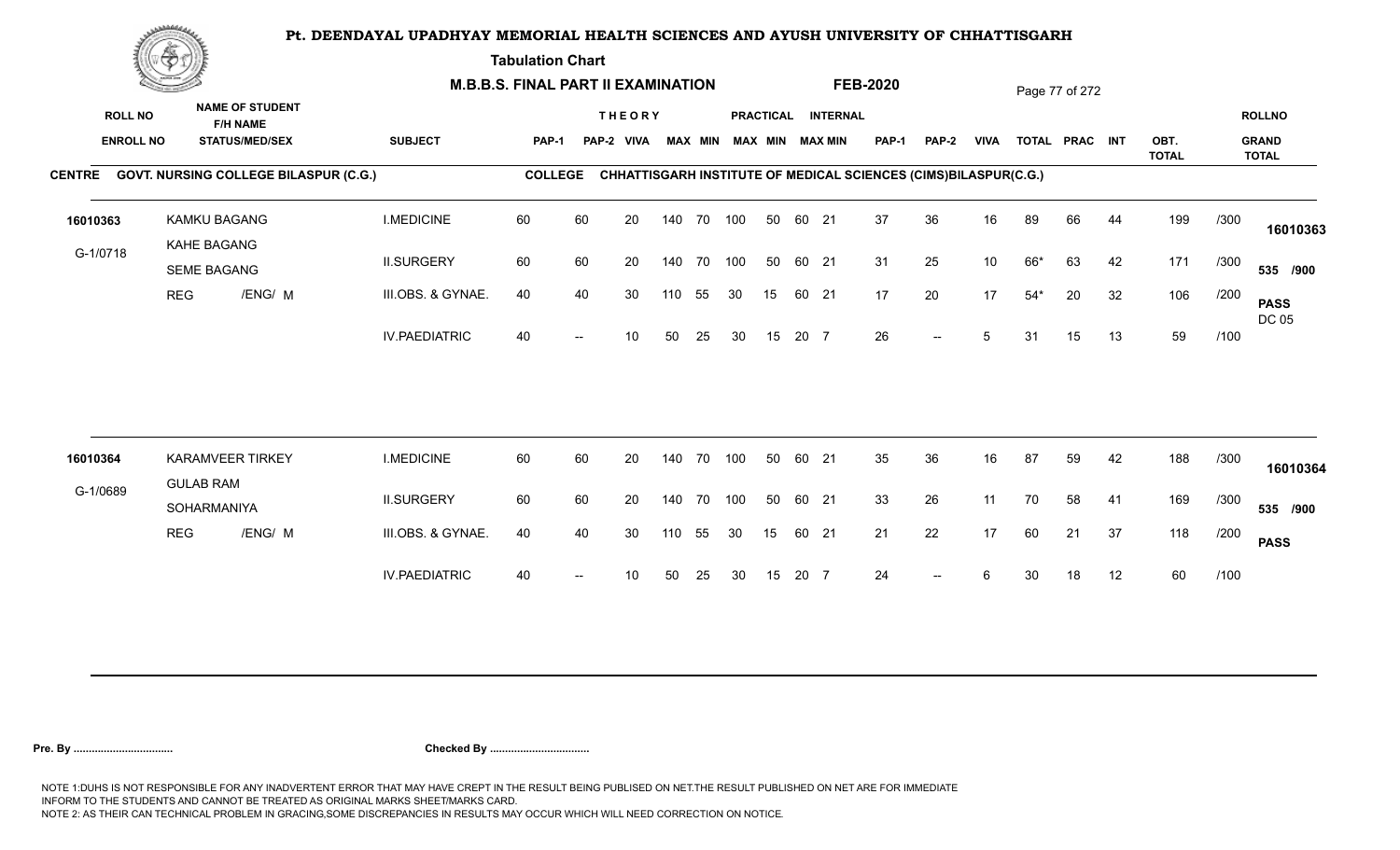**Tabulation Chart** 

|                  | <b>Consumer de region de la</b><br><b>NAME OF STUDENT</b> |                                              | <b>M.B.B.S. FINAL PART II EXAMINATION</b> |                |    |                 |     |        |                         |    |       |                    | <b>FEB-2020</b> |                                                                 |             |       | Page 78 of 272 |    |                      |      |                              |
|------------------|-----------------------------------------------------------|----------------------------------------------|-------------------------------------------|----------------|----|-----------------|-----|--------|-------------------------|----|-------|--------------------|-----------------|-----------------------------------------------------------------|-------------|-------|----------------|----|----------------------|------|------------------------------|
| <b>ROLL NO</b>   |                                                           | <b>F/H NAME</b>                              |                                           |                |    | <b>THEORY</b>   |     |        |                         |    |       | PRACTICAL INTERNAL |                 |                                                                 |             |       |                |    |                      |      | <b>ROLLNO</b>                |
| <b>ENROLL NO</b> |                                                           | <b>STATUS/MED/SEX</b>                        | <b>SUBJECT</b>                            | <b>PAP-1</b>   |    | PAP-2 VIVA      |     |        | MAX MIN MAX MIN MAX MIN |    |       |                    | <b>PAP-1</b>    | <b>PAP-2</b>                                                    | <b>VIVA</b> |       | TOTAL PRAC INT |    | OBT.<br><b>TOTAL</b> |      | <b>GRAND</b><br><b>TOTAL</b> |
| <b>CENTRE</b>    |                                                           | <b>GOVT. NURSING COLLEGE BILASPUR (C.G.)</b> |                                           | <b>COLLEGE</b> |    |                 |     |        |                         |    |       |                    |                 | CHHATTISGARH INSTITUTE OF MEDICAL SCIENCES (CIMS)BILASPUR(C.G.) |             |       |                |    |                      |      |                              |
| 16010365         | <b>KEWAL KANT</b>                                         |                                              | <b>I.MEDICINE</b>                         | 60             | 60 | 20              | 140 | 70 100 |                         | 50 | 60 21 |                    | 30              | 39                                                              | 16          | 85    | 52             | 39 | 176                  | /300 | 16010365                     |
| G-1/0772         | <b>REWARAM</b><br><b>RAJWANTIN</b>                        |                                              | <b>II.SURGERY</b>                         | 60             | 60 | 20              | 140 | 70 100 |                         | 50 | 60 21 |                    | 28              | 27                                                              | 11          | 66*   | 59             | 42 | 167                  | /300 | 501 /900                     |
|                  | <b>REG</b>                                                | /ENG/ M                                      | III.OBS. & GYNAE.                         | 40             | 40 | 30              | 110 | 55     | 30                      | 15 | 60 21 |                    | 17              | 20                                                              | 15          | $52*$ | 20             | 31 | 103                  | /200 | <b>FAIL</b>                  |
|                  |                                                           |                                              | <b>IV.PAEDIATRIC</b>                      | 40             |    | 10 <sup>1</sup> | 50  | 25     | 30                      | 15 | 20 7  |                    | 24              | $\overline{\phantom{a}}$                                        | 5           | 29    | 15             | 11 | 55                   | /100 |                              |
|                  | Re- Surgery Obs & Gynae                                   |                                              |                                           |                |    |                 |     |        |                         |    |       |                    |                 |                                                                 |             |       |                |    |                      |      |                              |
| 16010366         | <b>YATINDRA</b>                                           | KHILESH KUMAR                                | <b>I.MEDICINE</b>                         | 60             | 60 | 20              | 140 | 70 100 |                         | 50 | 60 21 |                    | 43              | 42                                                              | 15          | 100   | 62             | 43 | 205                  | /300 | 16010366                     |
| G-1/0773         | <b>NIRMALA</b>                                            |                                              | <b>II.SURGERY</b>                         | 60             | 60 | 20              | 140 | 70 100 |                         | 50 | 60 21 |                    | 32              | 40                                                              | 11          | 83    | 54             | 42 | 179                  | /300 | 566 /900                     |
|                  | <b>REG</b>                                                | /ENG/ M                                      | III.OBS. & GYNAE.                         | 40             | 40 | 30              | 110 | 55     | 30                      | 15 | 60    | 21                 | 22              | 26                                                              | 18          | 66    | 18             | 38 | 122                  | /200 | <b>PASS</b>                  |
|                  |                                                           |                                              | <b>IV.PAEDIATRIC</b>                      | 40             |    | 10              | 50  | 25     | 30                      | 15 | 20 7  |                    | 27              | $--$                                                            | 5           | 32    | 16             | 12 | 60                   | /100 |                              |
|                  |                                                           |                                              |                                           |                |    |                 |     |        |                         |    |       |                    |                 |                                                                 |             |       |                |    |                      |      |                              |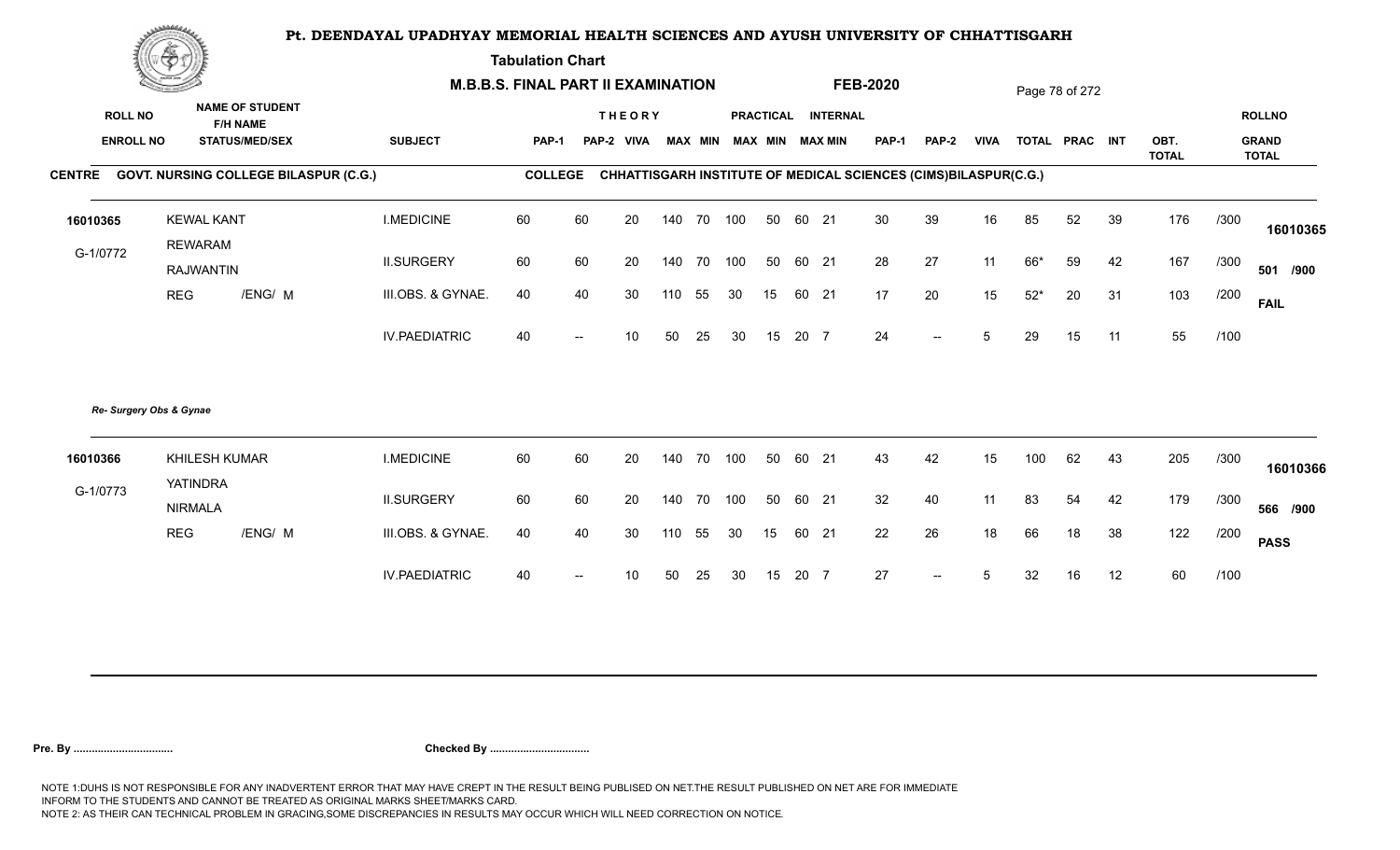**Tabulation Chart** 

|                  | <u>Contact and the Contact of Delivery and the Contact of Delivery and the Contact of Delivery and the Contact of Delivery and the Contact of Delivery and the Contact of Delivery and the Contact of Delivery and The Contact o</u><br><b>NAME OF STUDENT</b> |                                              | <b>M.B.B.S. FINAL PART II EXAMINATION</b> |                |    |               |     |                |     |                  |       |                        | <b>FEB-2020</b> |                                                                 |             |     | Page 79 of 272 |    |                      |        |                              |
|------------------|----------------------------------------------------------------------------------------------------------------------------------------------------------------------------------------------------------------------------------------------------------------|----------------------------------------------|-------------------------------------------|----------------|----|---------------|-----|----------------|-----|------------------|-------|------------------------|-----------------|-----------------------------------------------------------------|-------------|-----|----------------|----|----------------------|--------|------------------------------|
| <b>ROLL NO</b>   |                                                                                                                                                                                                                                                                | <b>F/H NAME</b>                              |                                           |                |    | <b>THEORY</b> |     |                |     | <b>PRACTICAL</b> |       | <b>INTERNAL</b>        |                 |                                                                 |             |     |                |    |                      |        | <b>ROLLNO</b>                |
| <b>ENROLL NO</b> |                                                                                                                                                                                                                                                                | <b>STATUS/MED/SEX</b>                        | <b>SUBJECT</b>                            | PAP-1          |    | PAP-2 VIVA    |     | <b>MAX MIN</b> |     |                  |       | <b>MAX MIN MAX MIN</b> | <b>PAP-1</b>    | PAP-2                                                           | <b>VIVA</b> |     | TOTAL PRAC INT |    | OBT.<br><b>TOTAL</b> |        | <b>GRAND</b><br><b>TOTAL</b> |
|                  |                                                                                                                                                                                                                                                                | CENTRE GOVT. NURSING COLLEGE BILASPUR (C.G.) |                                           | <b>COLLEGE</b> |    |               |     |                |     |                  |       |                        |                 | CHHATTISGARH INSTITUTE OF MEDICAL SCIENCES (CIMS)BILASPUR(C.G.) |             |     |                |    |                      |        |                              |
| 16010367         |                                                                                                                                                                                                                                                                | KHUSHBOO KAUSHIK                             | <b>I.MEDICINE</b>                         | 60             | 60 | 20            |     | 140 70 100     |     | 50               | 60 21 |                        | 48              | 46                                                              | 17          | 111 | 75             | 50 | 236                  | D /300 | 16010367                     |
| G-1/0746         |                                                                                                                                                                                                                                                                | SUSHIL KAUSHIK<br><b>LAXMI KAUSHIK</b>       | <b>II.SURGERY</b>                         | 60             | 60 | 20            |     | 140 70 100     |     | 50               | 60 21 |                        | 41              | 40                                                              | 13          | 94  | 72             | 46 | 212                  | /300   | 671 /900                     |
|                  | <b>REG</b>                                                                                                                                                                                                                                                     | /ENG/ F                                      | III.OBS. & GYNAE.                         | 40             | 40 | 30            | 110 | 55             | 30  | 15               | 60 21 |                        | 27              | 32                                                              | 21          | 80  | 25             | 50 | 155                  | D /200 | <b>PASS</b>                  |
|                  |                                                                                                                                                                                                                                                                |                                              | <b>IV.PAEDIATRIC</b>                      | 40             |    | 10            | 50  | 25             | 30  | 15               | 20 7  |                        | 28              | $\overline{\phantom{a}}$                                        |             | 35  | 19             | 14 | 68                   | /100   |                              |
|                  |                                                                                                                                                                                                                                                                |                                              |                                           |                |    |               |     |                |     |                  |       |                        |                 |                                                                 |             |     |                |    |                      |        |                              |
| 16010369         |                                                                                                                                                                                                                                                                | <b>KUMAR RAVI</b>                            | <b>I.MEDICINE</b>                         | 60             | 60 | 20            |     | 140 70         | 100 | 50               | 60 21 |                        | 44              | 40                                                              | 16          | 100 | 63             | 43 | 206                  | /300   | 16010369                     |
| G-1/0747         |                                                                                                                                                                                                                                                                | FATESH BAHADUR SINGH<br><b>LALITA SINGH</b>  | <b>II.SURGERY</b>                         | 60             | 60 | 20            |     | 140 70 100     |     | 50               | 60 21 |                        | 39              | 40                                                              | 14          | 93  | 68             | 42 | 203                  | /300   | 603 /900                     |
|                  | <b>REG</b>                                                                                                                                                                                                                                                     | /ENG/ M                                      | III.OBS. & GYNAE.                         | 40             | 40 | 30            | 110 | 55             | 30  | 15               | 60 21 |                        | 28              | 28                                                              | 20          | 76  | 20             | 37 | 133                  | /200   | <b>PASS</b>                  |
|                  |                                                                                                                                                                                                                                                                |                                              | <b>IV.PAEDIATRIC</b>                      | 40             |    | 10            | 50  | 25             | 30  | 15               | 20 7  |                        | 21              | $--$                                                            |             | 28  | 19             | 14 | 61                   | /100   |                              |
|                  |                                                                                                                                                                                                                                                                |                                              |                                           |                |    |               |     |                |     |                  |       |                        |                 |                                                                 |             |     |                |    |                      |        |                              |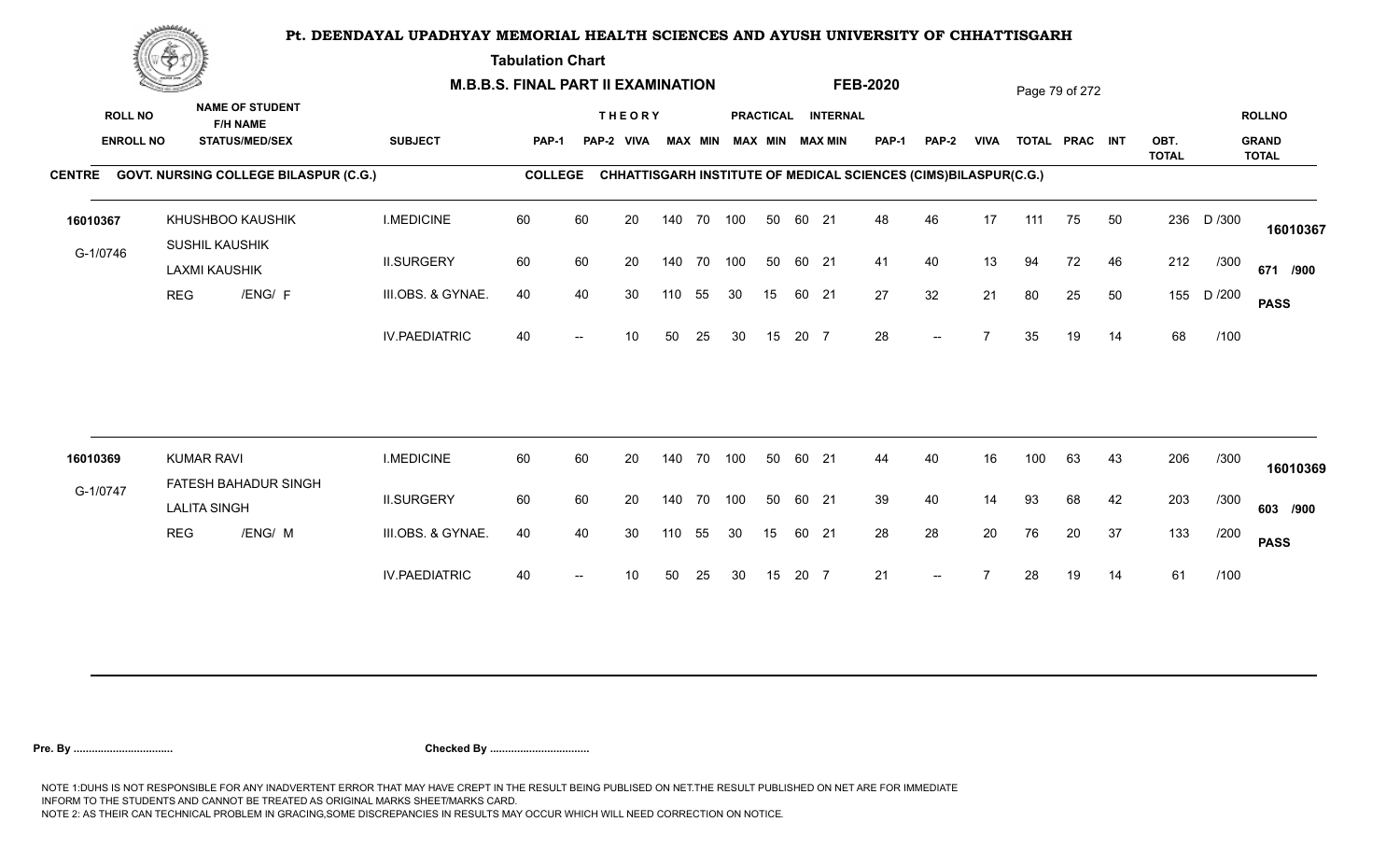**Tabulation Chart** 

| <b>NAME OF STUDENT</b><br><b>ROLL NO</b><br><b>THEORY</b><br>PRACTICAL INTERNAL<br><b>ROLLNO</b><br><b>F/H NAME</b><br><b>ENROLL NO</b><br><b>STATUS/MED/SEX</b><br><b>SUBJECT</b><br><b>MAX MIN MAX MIN</b><br><b>VIVA</b><br>OBT.<br><b>GRAND</b><br><b>MAX MIN</b><br><b>PAP-1</b><br>PAP-2<br>TOTAL PRAC INT<br>PAP-1<br>PAP-2 VIVA<br><b>TOTAL</b><br><b>TOTAL</b><br>CENTRE GOVT. NURSING COLLEGE BILASPUR (C.G.)<br>CHHATTISGARH INSTITUTE OF MEDICAL SCIENCES (CIMS)BILASPUR(C.G.)<br><b>COLLEGE</b><br>60<br>60<br>35<br>33<br>42<br>186<br>LOKESH KUMAR GHRITLAHRE<br><b>I.MEDICINE</b><br>20<br>140 70 100<br>50<br>60 21<br>16<br>84<br>60<br>/300<br>16010370<br><b>MANI RAM GHRITLAHRE</b><br>G-1/0749<br>60<br>33<br>30<br>10<br>167<br><b>II.SURGERY</b><br>60<br>20<br>140 70<br>100<br>50<br>60 21<br>73<br>54<br>40<br>/300<br><b>VIMLA GHRITLAHRE</b><br>25<br>23<br>30<br>114<br><b>REG</b><br>/ENG/ M<br>III.OBS. & GYNAE.<br>40<br>17<br>19<br>40<br>30<br>55<br>15<br>60 21<br>65<br>/200<br>110<br>30<br><b>PASS</b><br>52<br><b>IV.PAEDIATRIC</b><br>20<br>12<br>40<br>15<br>20 7<br>5<br>15<br>/100<br>50<br>25<br>30<br>25<br>10<br>$-$<br>200<br>60<br>60<br>46<br>32<br>/300<br><b>MAHIMA KORSA</b><br><b>I.MEDICINE</b><br>20<br>100<br>50<br>60 21<br>63<br>43<br>16010371<br>140 70<br>16<br>94<br>PANDU<br>G-1/0775<br>36<br><b>II.SURGERY</b><br>60<br>60<br>30<br>180<br>20<br>140 70<br>100<br>50<br>60 21<br>12<br>78<br>60<br>42<br>/300<br><b>MASE</b><br>124<br>III.OBS. & GYNAE.<br>26<br>25<br>19<br>35<br><b>REG</b><br>/ENG/ F<br>40<br>40<br>30<br>55<br>30<br>15<br>60 21<br>70<br>19<br>/200<br>110 | <b>Construction of the Construction</b> |  | <b>M.B.B.S. FINAL PART II EXAMINATION</b> |  |  |  |  | <b>FEB-2020</b> |  | Page 80 of 272 |  |             |
|-----------------------------------------------------------------------------------------------------------------------------------------------------------------------------------------------------------------------------------------------------------------------------------------------------------------------------------------------------------------------------------------------------------------------------------------------------------------------------------------------------------------------------------------------------------------------------------------------------------------------------------------------------------------------------------------------------------------------------------------------------------------------------------------------------------------------------------------------------------------------------------------------------------------------------------------------------------------------------------------------------------------------------------------------------------------------------------------------------------------------------------------------------------------------------------------------------------------------------------------------------------------------------------------------------------------------------------------------------------------------------------------------------------------------------------------------------------------------------------------------------------------------------------------------------------------------------------------------------------------------------------------------------|-----------------------------------------|--|-------------------------------------------|--|--|--|--|-----------------|--|----------------|--|-------------|
|                                                                                                                                                                                                                                                                                                                                                                                                                                                                                                                                                                                                                                                                                                                                                                                                                                                                                                                                                                                                                                                                                                                                                                                                                                                                                                                                                                                                                                                                                                                                                                                                                                                     |                                         |  |                                           |  |  |  |  |                 |  |                |  |             |
|                                                                                                                                                                                                                                                                                                                                                                                                                                                                                                                                                                                                                                                                                                                                                                                                                                                                                                                                                                                                                                                                                                                                                                                                                                                                                                                                                                                                                                                                                                                                                                                                                                                     |                                         |  |                                           |  |  |  |  |                 |  |                |  |             |
|                                                                                                                                                                                                                                                                                                                                                                                                                                                                                                                                                                                                                                                                                                                                                                                                                                                                                                                                                                                                                                                                                                                                                                                                                                                                                                                                                                                                                                                                                                                                                                                                                                                     |                                         |  |                                           |  |  |  |  |                 |  |                |  | 16010370    |
|                                                                                                                                                                                                                                                                                                                                                                                                                                                                                                                                                                                                                                                                                                                                                                                                                                                                                                                                                                                                                                                                                                                                                                                                                                                                                                                                                                                                                                                                                                                                                                                                                                                     |                                         |  |                                           |  |  |  |  |                 |  |                |  | 519 /900    |
|                                                                                                                                                                                                                                                                                                                                                                                                                                                                                                                                                                                                                                                                                                                                                                                                                                                                                                                                                                                                                                                                                                                                                                                                                                                                                                                                                                                                                                                                                                                                                                                                                                                     |                                         |  |                                           |  |  |  |  |                 |  |                |  |             |
|                                                                                                                                                                                                                                                                                                                                                                                                                                                                                                                                                                                                                                                                                                                                                                                                                                                                                                                                                                                                                                                                                                                                                                                                                                                                                                                                                                                                                                                                                                                                                                                                                                                     |                                         |  |                                           |  |  |  |  |                 |  |                |  |             |
|                                                                                                                                                                                                                                                                                                                                                                                                                                                                                                                                                                                                                                                                                                                                                                                                                                                                                                                                                                                                                                                                                                                                                                                                                                                                                                                                                                                                                                                                                                                                                                                                                                                     |                                         |  |                                           |  |  |  |  |                 |  |                |  |             |
|                                                                                                                                                                                                                                                                                                                                                                                                                                                                                                                                                                                                                                                                                                                                                                                                                                                                                                                                                                                                                                                                                                                                                                                                                                                                                                                                                                                                                                                                                                                                                                                                                                                     |                                         |  |                                           |  |  |  |  |                 |  |                |  | 16010371    |
|                                                                                                                                                                                                                                                                                                                                                                                                                                                                                                                                                                                                                                                                                                                                                                                                                                                                                                                                                                                                                                                                                                                                                                                                                                                                                                                                                                                                                                                                                                                                                                                                                                                     |                                         |  |                                           |  |  |  |  |                 |  |                |  | 566 /900    |
|                                                                                                                                                                                                                                                                                                                                                                                                                                                                                                                                                                                                                                                                                                                                                                                                                                                                                                                                                                                                                                                                                                                                                                                                                                                                                                                                                                                                                                                                                                                                                                                                                                                     |                                         |  |                                           |  |  |  |  |                 |  |                |  | <b>PASS</b> |
| 62<br>27<br><b>IV.PAEDIATRIC</b><br>20 7<br>12<br>/100<br>40<br>15<br>32<br>18<br>10<br>50<br>25<br>30<br>5<br>$--$                                                                                                                                                                                                                                                                                                                                                                                                                                                                                                                                                                                                                                                                                                                                                                                                                                                                                                                                                                                                                                                                                                                                                                                                                                                                                                                                                                                                                                                                                                                                 |                                         |  |                                           |  |  |  |  |                 |  |                |  |             |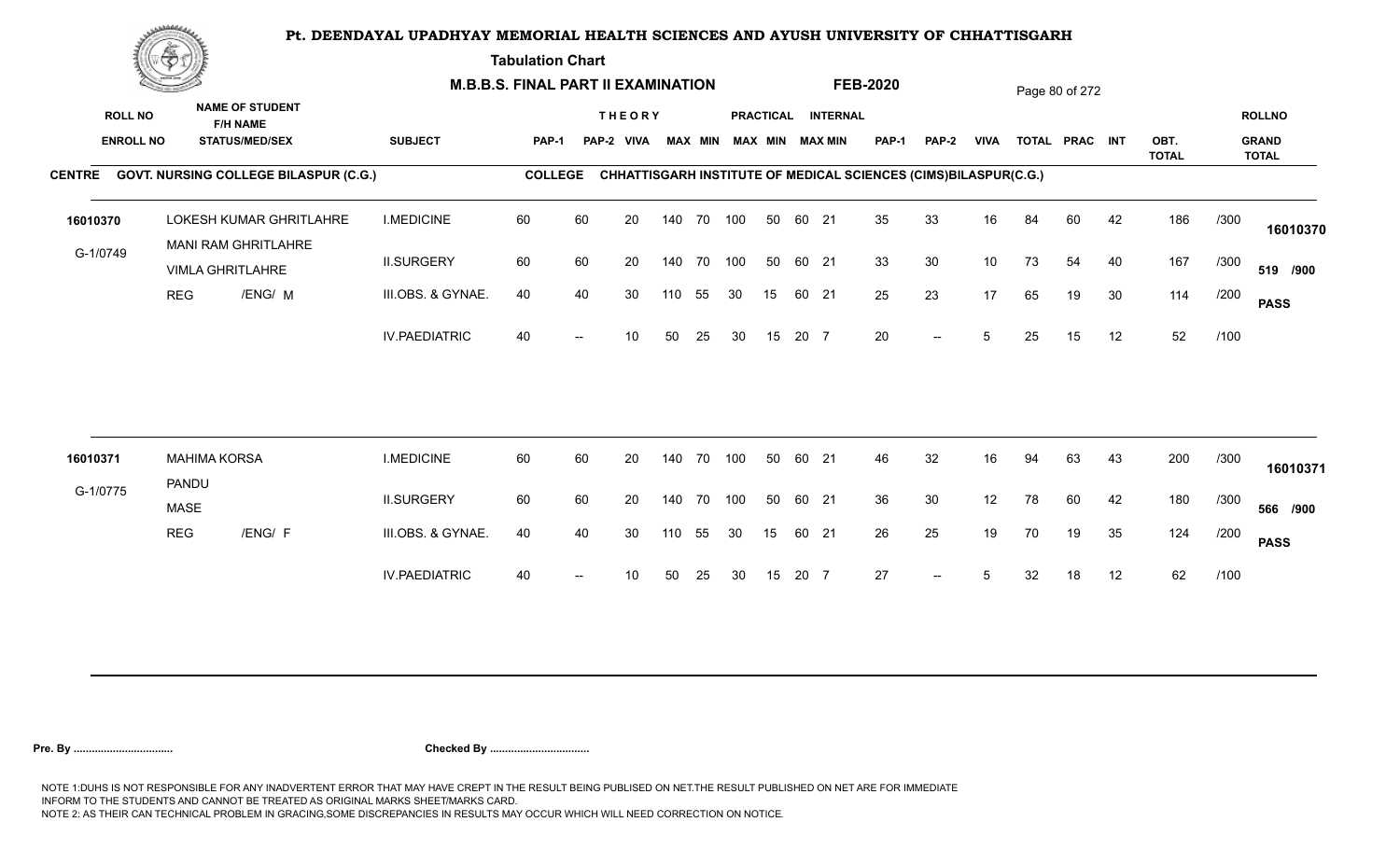**Tabulation Chart** 

|          | <b>Construction of the Construction</b><br><b>NAME OF STUDENT</b><br><b>ROLL NO</b><br><b>F/H NAME</b><br><b>ENROLL NO</b><br><b>STATUS/MED/SEX</b> |                                              | <b>M.B.B.S. FINAL PART II EXAMINATION</b> |                |    |                             |     |                |     |    |       |                                              | <b>FEB-2020</b>                                                 |                          |             |     | Page 81 of 272 |    |              |      |                               |
|----------|-----------------------------------------------------------------------------------------------------------------------------------------------------|----------------------------------------------|-------------------------------------------|----------------|----|-----------------------------|-----|----------------|-----|----|-------|----------------------------------------------|-----------------------------------------------------------------|--------------------------|-------------|-----|----------------|----|--------------|------|-------------------------------|
|          |                                                                                                                                                     |                                              | <b>SUBJECT</b>                            | PAP-1          |    | <b>THEORY</b><br>PAP-2 VIVA |     | <b>MAX MIN</b> |     |    |       | PRACTICAL INTERNAL<br><b>MAX MIN MAX MIN</b> | <b>PAP-1</b>                                                    | PAP-2                    | <b>VIVA</b> |     | TOTAL PRAC INT |    | OBT.         |      | <b>ROLLNO</b><br><b>GRAND</b> |
|          |                                                                                                                                                     | CENTRE GOVT. NURSING COLLEGE BILASPUR (C.G.) |                                           | <b>COLLEGE</b> |    |                             |     |                |     |    |       |                                              | CHHATTISGARH INSTITUTE OF MEDICAL SCIENCES (CIMS)BILASPUR(C.G.) |                          |             |     |                |    | <b>TOTAL</b> |      | <b>TOTAL</b>                  |
| 16010372 |                                                                                                                                                     | <b>MAMTA YADAV</b>                           | <b>I.MEDICINE</b>                         | 60             | 60 | 20                          |     | 140 70 100     |     | 50 | 60 21 |                                              | 35                                                              | 36                       | 16          | 87  | 70             | 38 | 195          | /300 |                               |
|          |                                                                                                                                                     | K S YADAV                                    |                                           |                |    |                             |     |                |     |    |       |                                              |                                                                 |                          |             |     |                |    |              |      | 16010372                      |
| G-1/0751 |                                                                                                                                                     | SHUHILA YADAV                                | <b>II.SURGERY</b>                         | 60             | 60 | 20                          |     | 140 70         | 100 | 50 | 60 21 |                                              | 34                                                              | 31                       | 10          | 75  | 59             | 41 | 175          | /300 | 545 /900                      |
|          | <b>REG</b>                                                                                                                                          | /ENG/ F                                      | III.OBS. & GYNAE.                         | 40             | 40 | 30                          | 110 | 55             | 30  | 15 | 60 21 |                                              | 21                                                              | 22                       | 20          | 63  | 19             | 33 | 115          | /200 | <b>PASS</b>                   |
|          |                                                                                                                                                     |                                              | <b>IV.PAEDIATRIC</b>                      | 40             |    | 10                          | 50  | 25             | 30  | 15 | 20 7  |                                              | 24                                                              | $\overline{\phantom{a}}$ | 6           | 30  | 17             | 13 | 60           | /100 |                               |
| 16010373 |                                                                                                                                                     | MANIKANTA HANUMANT                           | <b>I.MEDICINE</b>                         | 60             | 60 | 20                          |     | 140 70         | 100 | 50 | 60 21 |                                              | 30                                                              | 37                       | 16          | 83  | 62             | 41 | 186          | /300 |                               |
|          |                                                                                                                                                     | SHITAL RAM BHAGAT                            |                                           |                |    |                             |     |                |     |    |       |                                              |                                                                 |                          |             |     |                |    |              |      | 16010373                      |
| G-1/0754 |                                                                                                                                                     | SANIYO BAI                                   | <b>II.SURGERY</b>                         | 60             | 60 | 20                          |     | 140 70         | 100 | 50 | 60 21 |                                              | 30                                                              | 28                       | 11          | 69* | 52             | 41 | 162          | /300 | 513 /900                      |
|          | <b>REG</b>                                                                                                                                          | /ENG/ F                                      | III.OBS. & GYNAE.                         | 40             | 40 | 30                          | 110 | 55             | 30  | 15 | 60 21 |                                              | 22                                                              | 20                       | 20          | 62  | 16             | 31 | 109          | /200 | <b>PASS</b><br><b>VCG 01</b>  |
|          |                                                                                                                                                     |                                              | <b>IV.PAEDIATRIC</b>                      | 40             |    | 10                          | 50  | 25             | 30  | 15 | 20 7  |                                              | 23                                                              | $--$                     | 6           | 29  | 16             | 11 | 56           | /100 |                               |
|          |                                                                                                                                                     |                                              |                                           |                |    |                             |     |                |     |    |       |                                              |                                                                 |                          |             |     |                |    |              |      |                               |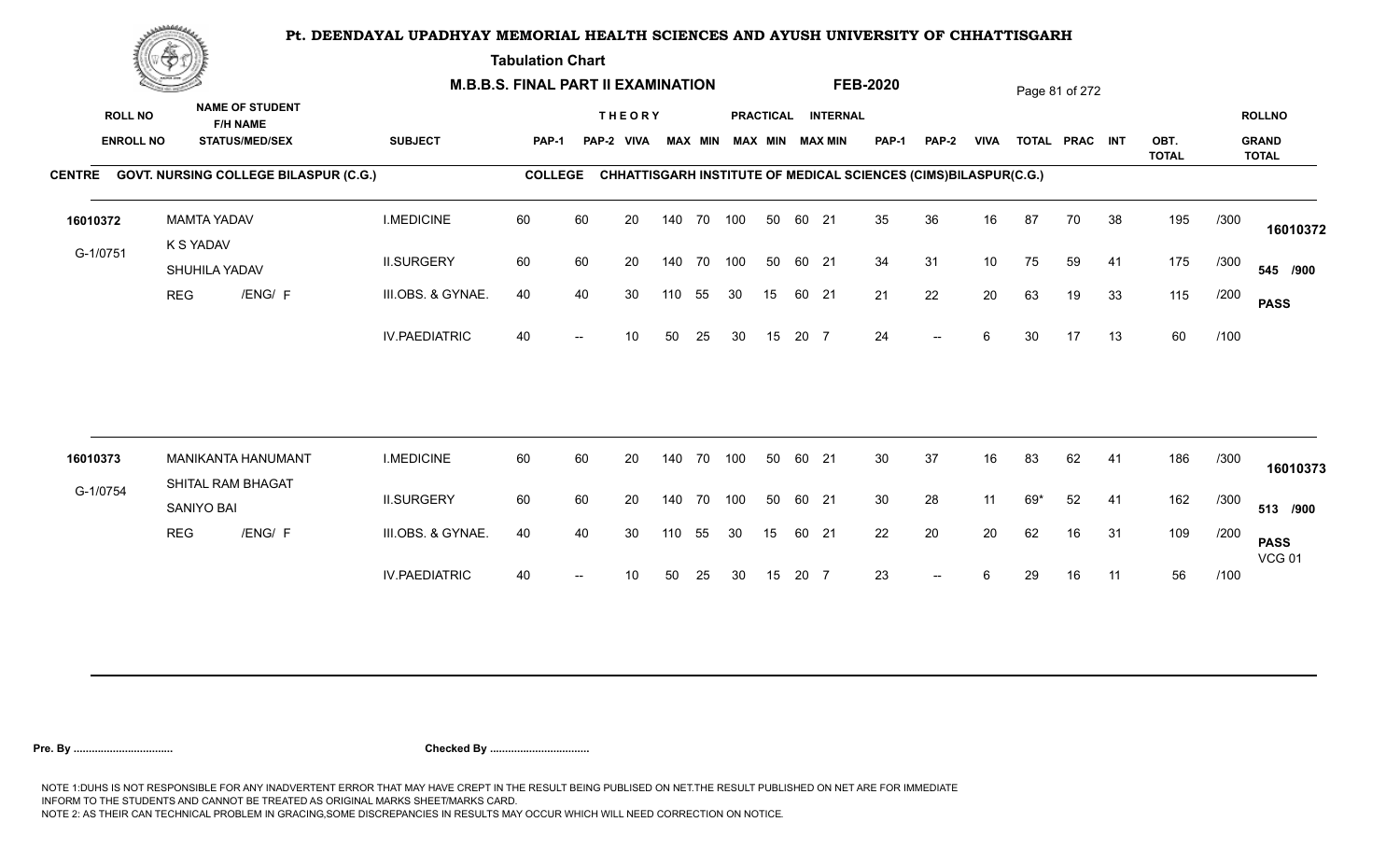**Tabulation Chart** 

|                                    | <b>Construction of the Construction</b> |                                                                    |                      | <b>M.B.B.S. FINAL PART II EXAMINATION</b> |    |                             |     |                |            |                 |       |                                       | <b>FEB-2020</b>                                                 |                          |             |       | Page 82 of 272 |    |              |      |                               |
|------------------------------------|-----------------------------------------|--------------------------------------------------------------------|----------------------|-------------------------------------------|----|-----------------------------|-----|----------------|------------|-----------------|-------|---------------------------------------|-----------------------------------------------------------------|--------------------------|-------------|-------|----------------|----|--------------|------|-------------------------------|
| <b>ROLL NO</b><br><b>ENROLL NO</b> |                                         | <b>NAME OF STUDENT</b><br><b>F/H NAME</b><br><b>STATUS/MED/SEX</b> | <b>SUBJECT</b>       | <b>PAP-1</b>                              |    | <b>THEORY</b><br>PAP-2 VIVA |     | <b>MAX MIN</b> |            |                 |       | PRACTICAL INTERNAL<br>MAX MIN MAX MIN | PAP-1                                                           | PAP-2                    | <b>VIVA</b> |       | TOTAL PRAC INT |    | OBT.         |      | <b>ROLLNO</b><br><b>GRAND</b> |
|                                    |                                         | CENTRE GOVT. NURSING COLLEGE BILASPUR (C.G.)                       |                      | <b>COLLEGE</b>                            |    |                             |     |                |            |                 |       |                                       | CHHATTISGARH INSTITUTE OF MEDICAL SCIENCES (CIMS)BILASPUR(C.G.) |                          |             |       |                |    | <b>TOTAL</b> |      | <b>TOTAL</b>                  |
| 16010374                           |                                         | <b>MARY BINDU EKKA</b><br><b>JUNAS EKKA</b>                        | <b>I.MEDICINE</b>    | 60                                        | 60 | 20                          |     |                | 140 70 100 | 50              | 60 21 |                                       | 32                                                              | 29                       | 16          | 77    | 70             | 37 | 184          | /300 | 16010374                      |
| G-1/0756                           |                                         | <b>MAXIMA EKKA</b>                                                 | <b>II.SURGERY</b>    | 60                                        | 60 | 20                          |     | 140 70         | 100        | 50              | 60 21 |                                       | 29                                                              | 27                       | 10          | 66*   | 57             | 36 | 159          | /300 | 500 /900                      |
|                                    | <b>REG</b>                              | /ENG/ F                                                            | III.OBS. & GYNAE.    | 40                                        | 40 | 30                          | 110 | 55             | 30         | 15              |       | 60 21                                 | 15                                                              | 20                       | 20          | 55    | 18             | 30 | 103          | /200 | <b>PASS</b><br><b>DC 04</b>   |
|                                    |                                         |                                                                    | <b>IV.PAEDIATRIC</b> | 40                                        |    | 10                          | 50  | 25             | 30         | 15              | 20 7  |                                       | 21                                                              | $\overline{\phantom{a}}$ | 5           | 26    | 17             | 11 | 54           | /100 |                               |
|                                    |                                         |                                                                    |                      |                                           |    |                             |     |                |            |                 |       |                                       |                                                                 |                          |             |       |                |    |              |      |                               |
| 16010375                           | <b>MIHIKA</b>                           | MANI SHEKHAR KUMAR                                                 | <b>I.MEDICINE</b>    | 60                                        | 60 | 20                          |     |                | 140 70 100 | 50              | 60 21 |                                       | 43                                                              | 38                       | 15          | 96    | 62             | 42 | 200          | /300 | 16010375                      |
| G-1/0778                           |                                         | SURBHI SINHA                                                       | <b>II.SURGERY</b>    | 60                                        | 60 | 20                          |     |                | 140 70 100 | 50              | 60 21 |                                       | 30                                                              | 24                       | 11          | $65*$ | 55             | 41 | 161          | /300 | 529 /900                      |
|                                    | <b>REG</b>                              | /ENG/ F                                                            | III.OBS. & GYNAE.    | 40                                        | 40 | 30                          | 110 | 55             | 30         | 15 <sub>1</sub> |       | 60 21                                 | 21                                                              | 22                       | 21          | 64    | 19             | 30 | 113          | /200 | <b>PASS</b><br>DC 05          |
|                                    |                                         |                                                                    | <b>IV.PAEDIATRIC</b> | 40                                        |    | 10                          | 50  | 25             | 30         | 15              | 20 7  |                                       | 21                                                              | $\overline{\phantom{a}}$ | 6           | 27    | 16             | 12 | 55           | /100 |                               |
|                                    |                                         |                                                                    |                      |                                           |    |                             |     |                |            |                 |       |                                       |                                                                 |                          |             |       |                |    |              |      |                               |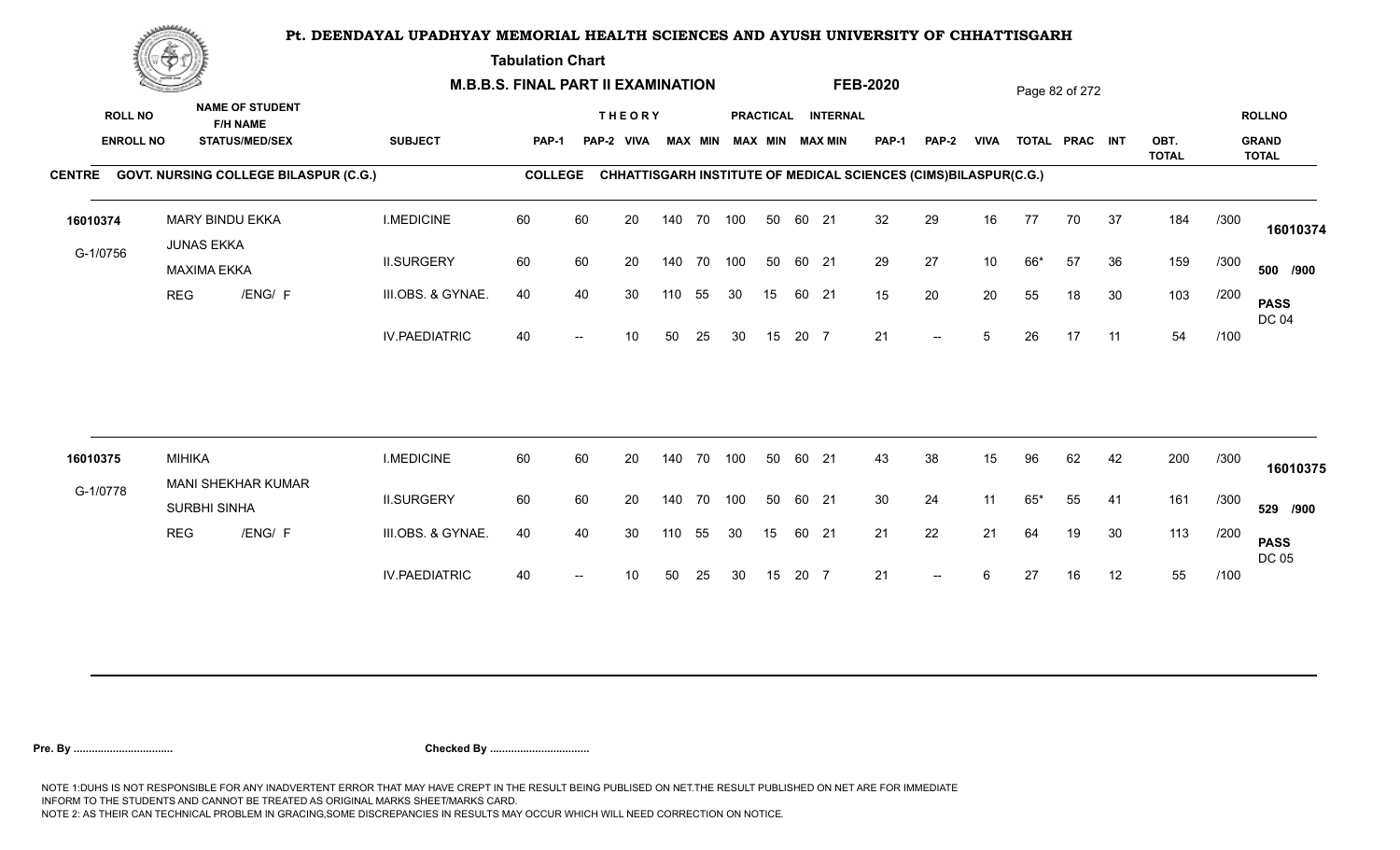**Tabulation Chart** 

|                                    | <u>Contraction</u><br><b>NAME OF STUDENT</b> |                                              |                      | <b>M.B.B.S. FINAL PART II EXAMINATION</b> |    |                             |     |                |     |                  |       |                                           | <b>FEB-2020</b> |                                                                 |             |     | Page 83 of 272 |    |              |      |                               |
|------------------------------------|----------------------------------------------|----------------------------------------------|----------------------|-------------------------------------------|----|-----------------------------|-----|----------------|-----|------------------|-------|-------------------------------------------|-----------------|-----------------------------------------------------------------|-------------|-----|----------------|----|--------------|------|-------------------------------|
| <b>ROLL NO</b><br><b>ENROLL NO</b> |                                              | <b>F/H NAME</b><br><b>STATUS/MED/SEX</b>     | <b>SUBJECT</b>       | PAP-1                                     |    | <b>THEORY</b><br>PAP-2 VIVA |     | <b>MAX MIN</b> |     | <b>PRACTICAL</b> |       | <b>INTERNAL</b><br><b>MAX MIN MAX MIN</b> | <b>PAP-1</b>    | PAP-2                                                           | <b>VIVA</b> |     | TOTAL PRAC INT |    | OBT.         |      | <b>ROLLNO</b><br><b>GRAND</b> |
|                                    |                                              |                                              |                      |                                           |    |                             |     |                |     |                  |       |                                           |                 |                                                                 |             |     |                |    | <b>TOTAL</b> |      | <b>TOTAL</b>                  |
|                                    |                                              | CENTRE GOVT. NURSING COLLEGE BILASPUR (C.G.) |                      | <b>COLLEGE</b>                            |    |                             |     |                |     |                  |       |                                           |                 | CHHATTISGARH INSTITUTE OF MEDICAL SCIENCES (CIMS)BILASPUR(C.G.) |             |     |                |    |              |      |                               |
| 16010376                           |                                              | MILOUNI LANJEWAR<br>MANOJ GANPAT LANJEWAR    | <b>I.MEDICINE</b>    | 60                                        | 60 | 20                          |     | 140 70 100     |     | 50               | 60 21 |                                           | 39              | 40                                                              | 16          | 95  | 65             | 44 | 204          | /300 | 16010376                      |
| G-1/0780                           |                                              | MONA MANOJ LANJEWAR                          | <b>II.SURGERY</b>    | 60                                        | 60 | 20                          |     | 140 70 100     |     | 50               | 60 21 |                                           | 35              | 26                                                              | 12          | 73  | 65             | 41 | 179          | /300 | 583 /900                      |
|                                    | <b>REG</b>                                   | /ENG/ F                                      | III.OBS. & GYNAE.    | 40                                        | 40 | 30                          | 110 | 55             | 30  | 15               | 60 21 |                                           | 26              | 24                                                              | 20          | 70  | 21             | 42 | 133          | /200 | <b>PASS</b>                   |
|                                    |                                              |                                              | <b>IV.PAEDIATRIC</b> | 40                                        |    | 10                          | 50  | 25             | 30  | 15               | 20 7  |                                           | 30              | $\overline{\phantom{a}}$                                        |             | 37  | 18             | 12 | 67           | /100 |                               |
|                                    |                                              |                                              |                      |                                           |    |                             |     |                |     |                  |       |                                           |                 |                                                                 |             |     |                |    |              |      |                               |
| 16010377                           |                                              | MOHAMMAD UMAR                                | <b>I.MEDICINE</b>    | 60                                        | 60 | 20                          |     | 140 70         | 100 | 50               | 60 21 |                                           | 47              | 39                                                              | 16          | 102 | 53             | 45 | 200          | /300 | 16010377                      |
| G-1/0729                           | <b>SEEMA</b>                                 | N R QURESHI                                  | <b>II.SURGERY</b>    | 60                                        | 60 | 20                          |     | 140 70 100     |     | 50               | 60 21 |                                           | 37              | 33                                                              | 12          | 82  | 66             | 43 | 191          | /300 | 589 /900                      |
|                                    | <b>REG</b>                                   | /ENG/ M                                      | III.OBS. & GYNAE.    | 40                                        | 40 | 30                          | 110 | 55             | 30  | 15               | 60 21 |                                           | 29              | 25                                                              | 20          | 74  | 18             | 39 | 131          | /200 | <b>PASS</b>                   |
|                                    |                                              |                                              | <b>IV.PAEDIATRIC</b> | 40                                        |    | 10                          | 50  | 25             | 30  | 15               | 20 7  |                                           | 28              | $-$                                                             |             | 34  | 18             | 15 | 67           | /100 |                               |
|                                    |                                              |                                              |                      |                                           |    |                             |     |                |     |                  |       |                                           |                 |                                                                 |             |     |                |    |              |      |                               |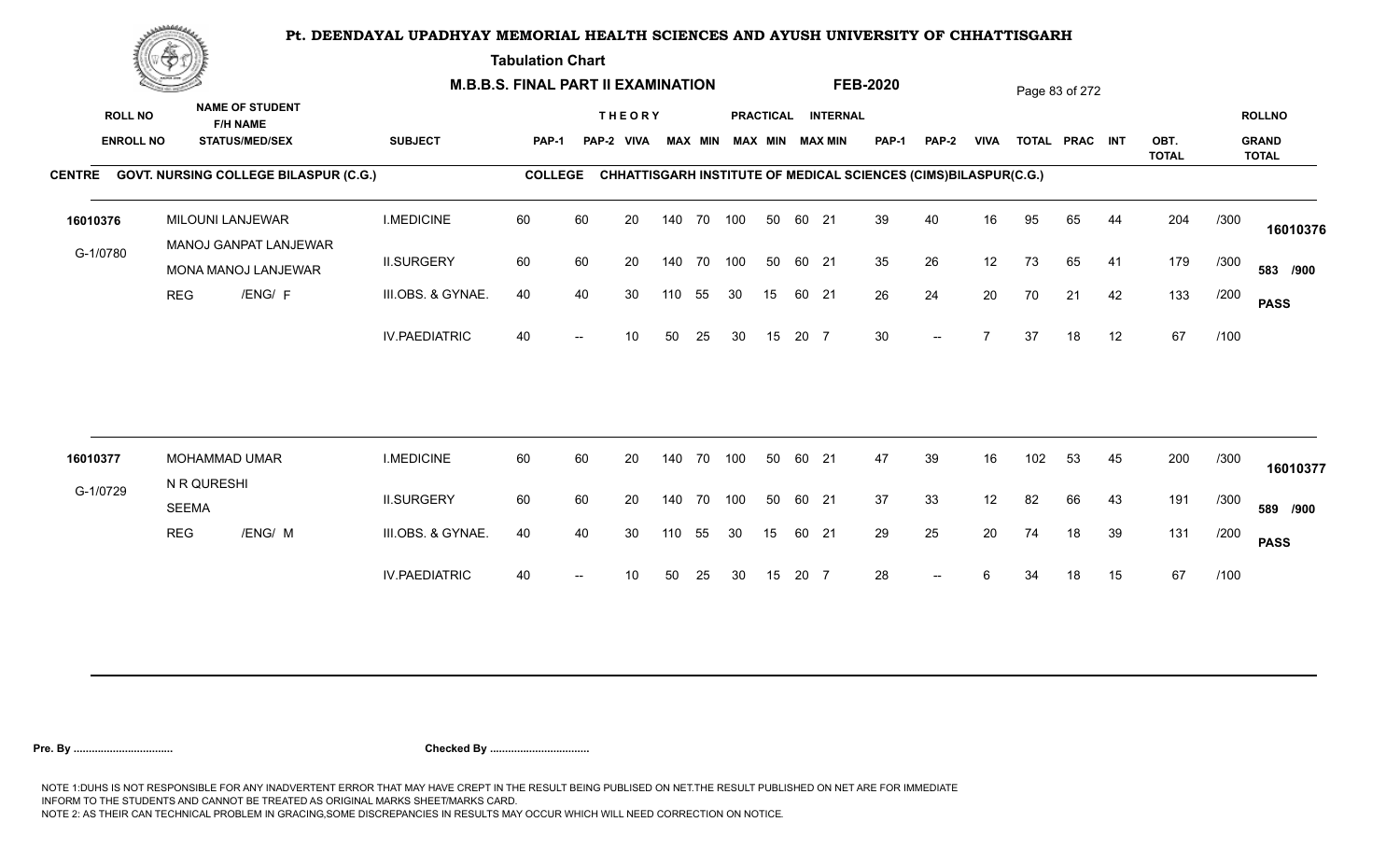**Tabulation Chart** 

|                                    | <b>Construction of the Construction</b><br><b>NAME OF STUDENT</b> | <b>M.B.B.S. FINAL PART II EXAMINATION</b>      |                      |                |    |                             |     |                |            |    |       | <b>FEB-2020</b>                       |                                                                 |              |             | Page 84 of 272 |                |    |                      |      |                               |
|------------------------------------|-------------------------------------------------------------------|------------------------------------------------|----------------------|----------------|----|-----------------------------|-----|----------------|------------|----|-------|---------------------------------------|-----------------------------------------------------------------|--------------|-------------|----------------|----------------|----|----------------------|------|-------------------------------|
| <b>ROLL NO</b><br><b>ENROLL NO</b> |                                                                   | <b>F/H NAME</b><br><b>STATUS/MED/SEX</b>       | <b>SUBJECT</b>       | <b>PAP-1</b>   |    | <b>THEORY</b><br>PAP-2 VIVA |     | <b>MAX MIN</b> |            |    |       | PRACTICAL INTERNAL<br>MAX MIN MAX MIN | PAP-1                                                           | <b>PAP-2</b> | <b>VIVA</b> |                | TOTAL PRAC INT |    | OBT.<br><b>TOTAL</b> |      | <b>ROLLNO</b><br><b>GRAND</b> |
|                                    |                                                                   | CENTRE GOVT. NURSING COLLEGE BILASPUR (C.G.)   |                      | <b>COLLEGE</b> |    |                             |     |                |            |    |       |                                       | CHHATTISGARH INSTITUTE OF MEDICAL SCIENCES (CIMS)BILASPUR(C.G.) |              |             |                |                |    |                      |      | <b>TOTAL</b>                  |
| 16010378                           |                                                                   | <b>MRIDU MISHRA</b><br>DR. SATYAPRAKASH MISHRA | <b>I.MEDICINE</b>    | 60             | 60 | 20                          |     | 140 70         | 100        | 50 | 60 21 |                                       | 46                                                              | 42           | 15          | 103            | 70             | 46 | 219                  | /300 | 16010378                      |
| G-1/0764                           |                                                                   | DR. MINA MISHRA                                | <b>II.SURGERY</b>    | 60             | 60 | 20                          |     |                | 140 70 100 | 50 | 60 21 |                                       | 38                                                              | 40           | 11          | 89             | 64             | 43 | 196                  | /300 | 618 /900                      |
|                                    | <b>REG</b>                                                        | /ENG/ F                                        | III.OBS. & GYNAE.    | 40             | 40 | 30                          | 110 | 55             | 30         | 15 | 60 21 |                                       | 27                                                              | 26           | 22          | 75             | 19             | 42 | 136                  | /200 | <b>PASS</b>                   |
|                                    |                                                                   |                                                | <b>IV.PAEDIATRIC</b> | 40             |    | 10                          | 50  | 25             | 30         | 15 | 20 7  |                                       | 25                                                              | $-$          |             | 32             | 19             | 16 | 67                   | /100 |                               |
|                                    |                                                                   | <b>MRIDULA GAUTAM</b>                          | <b>I.MEDICINE</b>    | 60             |    |                             |     | 140 70         | 100        | 50 | 60 21 |                                       | 30                                                              |              | 16          |                |                |    | 189                  |      |                               |
| 16010379                           |                                                                   | RAMAKANT GAUTAM                                |                      |                | 60 | 20                          |     |                |            |    |       |                                       |                                                                 | 37           |             | 83             | 64             | 42 |                      | /300 | 16010379                      |
| G-1/0765                           |                                                                   | SHRADDHA GAUTAM                                | <b>II.SURGERY</b>    | 60             | 60 | 20                          |     |                | 140 70 100 | 50 | 60 21 |                                       | 35                                                              | 30           | 13          | 78             | 68             | 37 | 183                  | /300 | 556 /900                      |
|                                    | <b>REG</b>                                                        | /ENG/ F                                        | III.OBS. & GYNAE.    | 40             | 40 | 30                          | 110 | 55             | 30         | 15 | 60 21 |                                       | 20                                                              | 22           | 21          | 63             | 18             | 42 | 123                  | /200 | <b>PASS</b>                   |
|                                    |                                                                   |                                                | <b>IV.PAEDIATRIC</b> | 40             |    | 10                          | 50  | 25             | 30         | 15 | 20 7  |                                       | 24                                                              |              |             | 30             | 18             | 13 | 61                   | /100 |                               |
|                                    |                                                                   |                                                |                      |                |    |                             |     |                |            |    |       |                                       |                                                                 |              |             |                |                |    |                      |      |                               |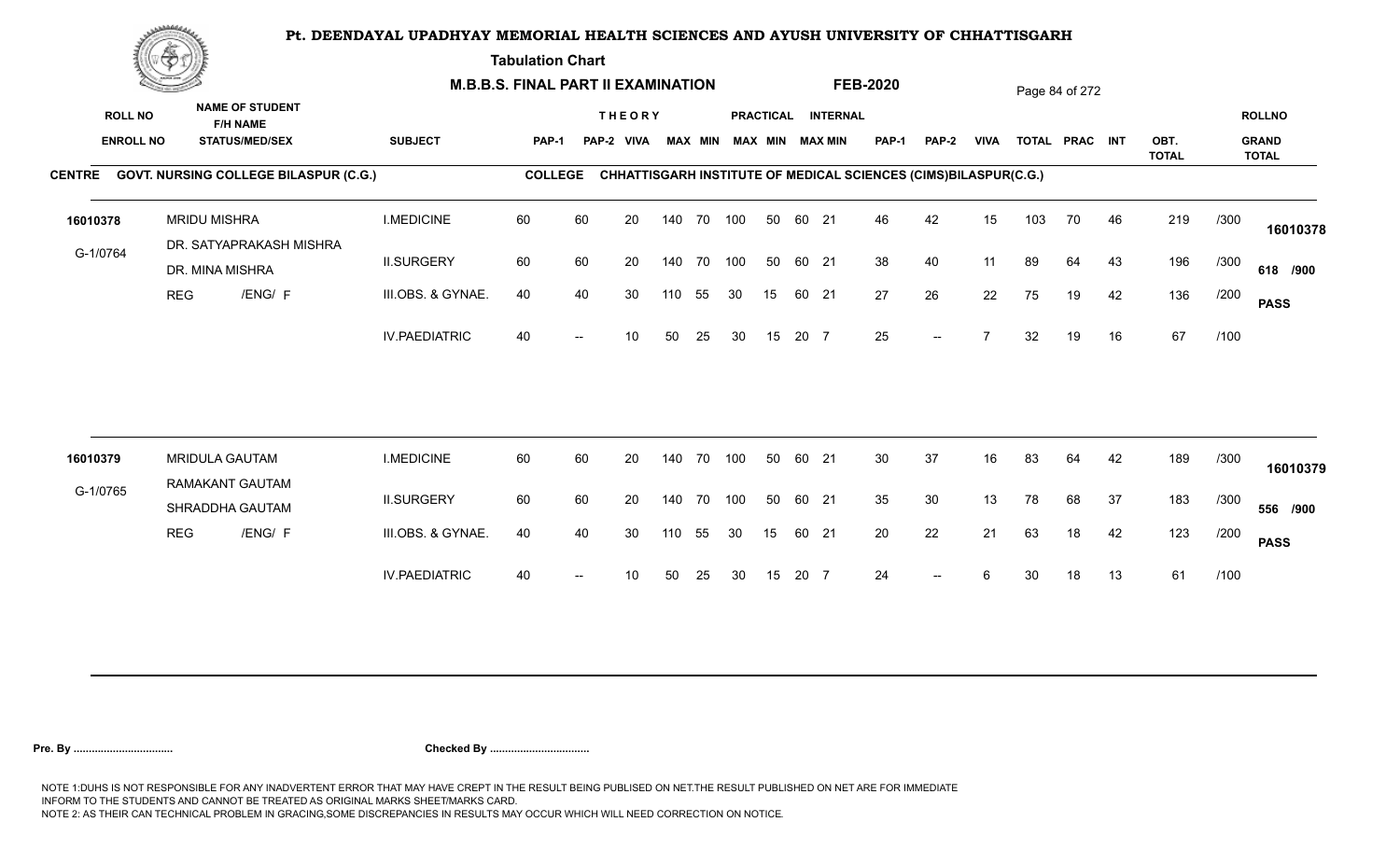**Tabulation Chart** 

|                                    | <b>Construction of the Construction</b> |                  |                                                                    | <b>M.B.B.S. FINAL PART II EXAMINATION</b> |                |    |                             |     |                |            |    |       |                                       | <b>FEB-2020</b>                                                 |              |             |    | Page 85 of 272 |    |              |      |                               |
|------------------------------------|-----------------------------------------|------------------|--------------------------------------------------------------------|-------------------------------------------|----------------|----|-----------------------------|-----|----------------|------------|----|-------|---------------------------------------|-----------------------------------------------------------------|--------------|-------------|----|----------------|----|--------------|------|-------------------------------|
| <b>ROLL NO</b><br><b>ENROLL NO</b> |                                         |                  | <b>NAME OF STUDENT</b><br><b>F/H NAME</b><br><b>STATUS/MED/SEX</b> | <b>SUBJECT</b>                            | <b>PAP-1</b>   |    | <b>THEORY</b><br>PAP-2 VIVA |     | <b>MAX MIN</b> |            |    |       | PRACTICAL INTERNAL<br>MAX MIN MAX MIN | PAP-1                                                           | <b>PAP-2</b> | <b>VIVA</b> |    | TOTAL PRAC INT |    | OBT.         |      | <b>ROLLNO</b><br><b>GRAND</b> |
|                                    |                                         |                  | CENTRE GOVT. NURSING COLLEGE BILASPUR (C.G.)                       |                                           | <b>COLLEGE</b> |    |                             |     |                |            |    |       |                                       | CHHATTISGARH INSTITUTE OF MEDICAL SCIENCES (CIMS)BILASPUR(C.G.) |              |             |    |                |    | <b>TOTAL</b> |      | <b>TOTAL</b>                  |
| 16010380                           |                                         |                  | MUSKAN KESHARWANI<br>SUSHIL KUMAR GUPTA                            | <b>I.MEDICINE</b>                         | 60             | 60 | 20                          |     | 140 70         | 100        | 50 | 60 21 |                                       | 37                                                              | 42           | 15          | 94 | 69             | 42 | 205          | /300 | 16010380                      |
| G-1/0731                           |                                         | RAMA GUPTA       |                                                                    | <b>II.SURGERY</b>                         | 60             | 60 | 20                          |     |                | 140 70 100 | 50 | 60 21 |                                       | 34                                                              | 30           | 13          | 77 | 73             | 41 | 191          | /300 | 593 /900                      |
|                                    | <b>REG</b>                              |                  | /ENG/ F                                                            | III.OBS. & GYNAE.                         | 40             | 40 | 30                          | 110 | 55             | 30         | 15 | 60 21 |                                       | 20                                                              | 28           | 24          | 72 | 18             | 42 | 132          | /200 | <b>PASS</b>                   |
|                                    |                                         |                  |                                                                    | <b>IV.PAEDIATRIC</b>                      | 40             |    | 10                          | 50  | 25             | 30         | 15 | 20 7  |                                       | 26                                                              | $-$          |             | 33 | 20             | 12 | 65           | /100 |                               |
| 16010381                           |                                         | N ALLAPU MAHITHA |                                                                    | <b>I.MEDICINE</b>                         | 60             | 60 | 20                          |     | 140 70         | 100        | 50 | 60 21 |                                       | 35                                                              | 45           | 16          | 96 | 60             | 43 | 199          | /300 |                               |
| G-1/0732                           |                                         | N RAJA SEKHAR    |                                                                    |                                           |                |    |                             |     |                |            |    |       |                                       |                                                                 |              |             |    |                |    |              |      | 16010381                      |
|                                    |                                         |                  | N LAKSHMI YUGANDHARA                                               | <b>II.SURGERY</b>                         | 60             | 60 | 20                          |     |                | 140 70 100 | 50 | 60 21 |                                       | 33                                                              | 33           | 11          | 77 | 54             | 43 | 174          | /300 | 553 /900                      |
|                                    | <b>REG</b>                              |                  | /ENG/ F                                                            | III.OBS. & GYNAE.                         | 40             | 40 | 30                          | 110 | 55             | 30         | 15 | 60 21 |                                       | 20                                                              | 28           | 21          | 69 | 18             | 36 | 123          | /200 | <b>PASS</b>                   |
|                                    |                                         |                  |                                                                    | <b>IV.PAEDIATRIC</b>                      | 40             |    | 10                          | 50  | 25             | 30         | 15 | 20 7  |                                       | 20                                                              | $-$          | 5           | 25 | 18             | 14 | 57           | /100 |                               |
|                                    |                                         |                  |                                                                    |                                           |                |    |                             |     |                |            |    |       |                                       |                                                                 |              |             |    |                |    |              |      |                               |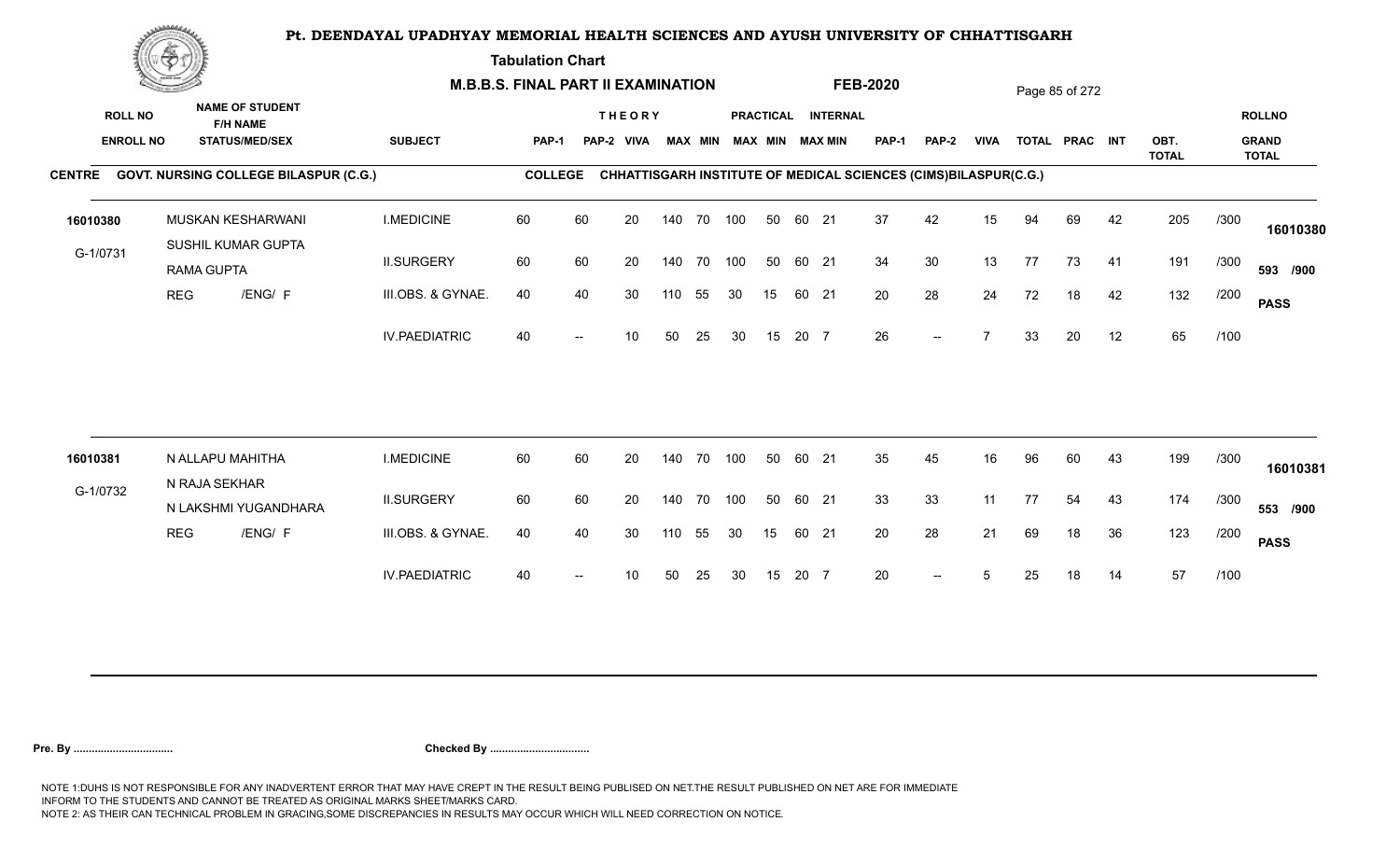**Tabulation Chart** 

|                                    | <b>Construction of the Construction</b> |                                                                    | <b>M.B.B.S. FINAL PART II EXAMINATION</b> |                |    |                             |     |                |     |    |       |                                              | <b>FEB-2020</b>                                                 |              |             |    | Page 86 of 272 |    |              |      |                               |
|------------------------------------|-----------------------------------------|--------------------------------------------------------------------|-------------------------------------------|----------------|----|-----------------------------|-----|----------------|-----|----|-------|----------------------------------------------|-----------------------------------------------------------------|--------------|-------------|----|----------------|----|--------------|------|-------------------------------|
| <b>ROLL NO</b><br><b>ENROLL NO</b> |                                         | <b>NAME OF STUDENT</b><br><b>F/H NAME</b><br><b>STATUS/MED/SEX</b> | <b>SUBJECT</b>                            | PAP-1          |    | <b>THEORY</b><br>PAP-2 VIVA |     | <b>MAX MIN</b> |     |    |       | PRACTICAL INTERNAL<br><b>MAX MIN MAX MIN</b> | <b>PAP-1</b>                                                    | <b>PAP-2</b> | <b>VIVA</b> |    | TOTAL PRAC INT |    | OBT.         |      | <b>ROLLNO</b><br><b>GRAND</b> |
|                                    |                                         |                                                                    |                                           |                |    |                             |     |                |     |    |       |                                              |                                                                 |              |             |    |                |    | <b>TOTAL</b> |      | <b>TOTAL</b>                  |
|                                    |                                         | CENTRE GOVT. NURSING COLLEGE BILASPUR (C.G.)                       |                                           | <b>COLLEGE</b> |    |                             |     |                |     |    |       |                                              | CHHATTISGARH INSTITUTE OF MEDICAL SCIENCES (CIMS)BILASPUR(C.G.) |              |             |    |                |    |              |      |                               |
| 16010382                           |                                         | NAVIN CHOUDHARY<br>SHYAM LAL CHOUDHARY                             | <b>I.MEDICINE</b>                         | 60             | 60 | 20                          |     | 140 70 100     |     | 50 | 60 21 |                                              | 34                                                              | 43           | 16          | 93 | 60             | 38 | 191          | /300 | 16010382                      |
| G-1/0766                           |                                         | TILOTAMA CHOUDHARY                                                 | <b>II.SURGERY</b>                         | 60             | 60 | 20                          |     | 140 70         | 100 | 50 | 60 21 |                                              | 34                                                              | 33           | 13          | 80 | 50             | 41 | 171          | /300 | 544 /900                      |
|                                    | <b>REG</b>                              | /ENG/ M                                                            | III.OBS. & GYNAE.                         | 40             | 40 | 30                          | 110 | 55             | 30  | 15 | 60 21 |                                              | 20                                                              | 25           | 18          | 63 | 17             | 46 | 126          | /200 | <b>PASS</b>                   |
|                                    |                                         |                                                                    | <b>IV.PAEDIATRIC</b>                      | 40             |    | 10                          | 50  | 25             | 30  | 15 | 20 7  |                                              | 20                                                              | $-$          | 6           | 26 | 16             | 14 | 56           | /100 |                               |
|                                    |                                         |                                                                    |                                           |                |    |                             |     |                |     |    |       |                                              |                                                                 |              |             |    |                |    |              |      |                               |
| 16010383                           |                                         | NEEDHI DEWANGAN<br>VINOD KUMAR DEWANGAN                            | <b>I.MEDICINE</b>                         | 60             | 60 | 20                          |     | 140 70         | 100 | 50 | 60 21 |                                              | 34                                                              | 41           | 15          | 90 | 55             | 39 | 184          | /300 | 16010383                      |
| G-1/0739                           |                                         | HITKARINI DEWANGAN                                                 | <b>II.SURGERY</b>                         | 60             | 60 | 20                          |     | 140 70         | 100 | 50 | 60 21 |                                              | 34                                                              | 37           | 14          | 85 | 62             | 40 | 187          | /300 | 550 /900                      |
|                                    | <b>REG</b>                              | /ENG/ F                                                            | III.OBS. & GYNAE.                         | 40             | 40 | 30                          | 110 | 55             | 30  | 15 | 60 21 |                                              | 20                                                              | 23           | 15          | 58 | 17             | 40 | 115          | /200 | <b>PASS</b>                   |
|                                    |                                         |                                                                    | <b>IV.PAEDIATRIC</b>                      | 40             |    | 10                          | 50  | 25             | 30  | 15 | 20 7  |                                              | 27                                                              | $--$         | 6           | 33 | 19             | 12 | 64           | /100 |                               |
|                                    |                                         |                                                                    |                                           |                |    |                             |     |                |     |    |       |                                              |                                                                 |              |             |    |                |    |              |      |                               |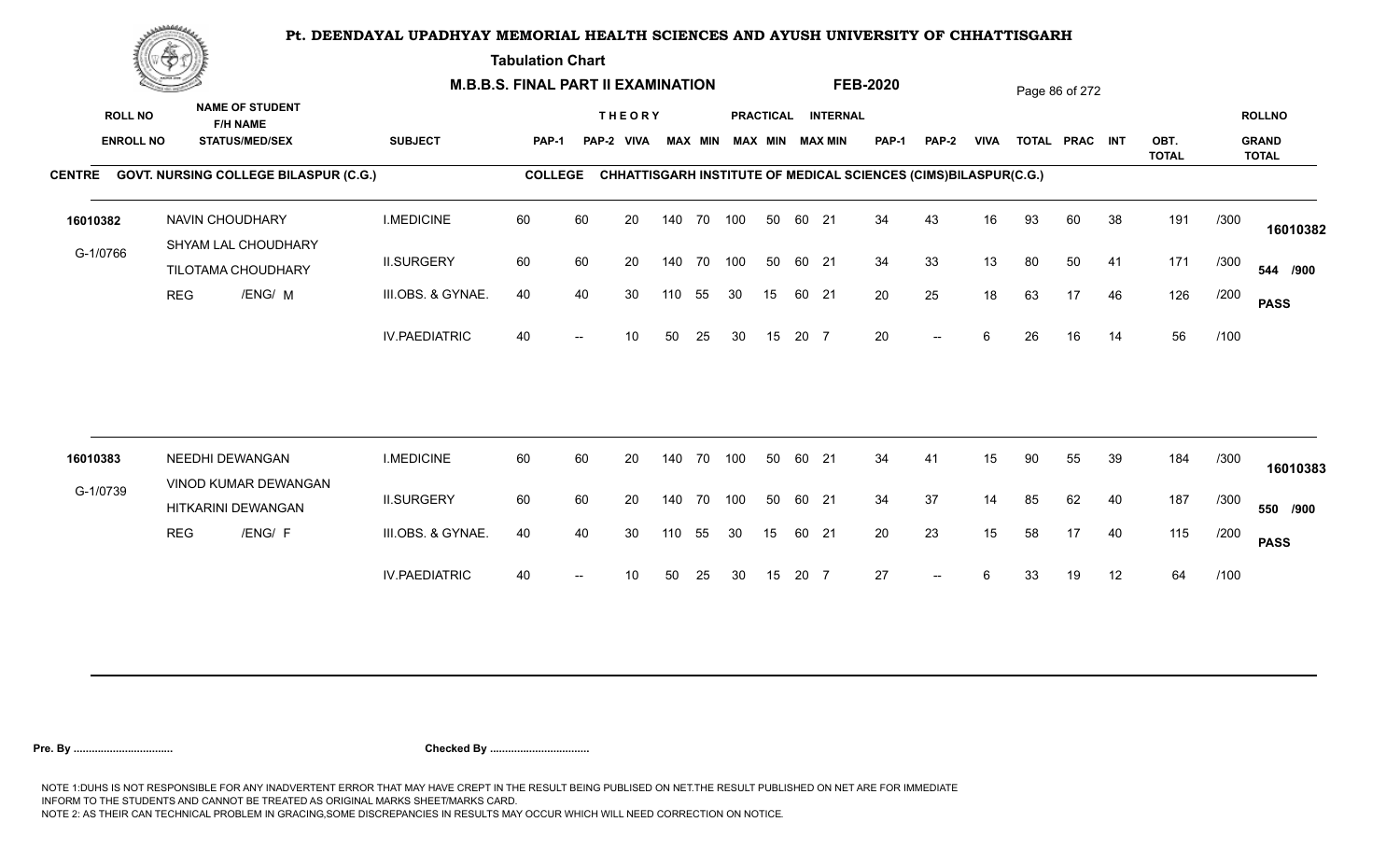**Tabulation Chart** 

|                  | <b>Consumer and Consumer</b> |                                                   |                      | <b>M.B.B.S. FINAL PART II EXAMINATION</b> |                          |                 |     |    |     |    |       |                         | <b>FEB-2020</b> |                                                                 |                 |       | Page 87 of 272 |    |                      |      |                              |
|------------------|------------------------------|---------------------------------------------------|----------------------|-------------------------------------------|--------------------------|-----------------|-----|----|-----|----|-------|-------------------------|-----------------|-----------------------------------------------------------------|-----------------|-------|----------------|----|----------------------|------|------------------------------|
| <b>ROLL NO</b>   |                              | <b>NAME OF STUDENT</b><br><b>F/H NAME</b>         |                      |                                           |                          | <b>THEORY</b>   |     |    |     |    |       | PRACTICAL INTERNAL      |                 |                                                                 |                 |       |                |    |                      |      | <b>ROLLNO</b>                |
| <b>ENROLL NO</b> |                              | <b>STATUS/MED/SEX</b>                             | <b>SUBJECT</b>       | <b>PAP-1</b>                              |                          | PAP-2 VIVA      |     |    |     |    |       | MAX MIN MAX MIN MAX MIN | <b>PAP-1</b>    | <b>PAP-2</b>                                                    | <b>VIVA</b>     |       | TOTAL PRAC INT |    | OBT.<br><b>TOTAL</b> |      | <b>GRAND</b><br><b>TOTAL</b> |
| <b>CENTRE</b>    |                              | <b>GOVT. NURSING COLLEGE BILASPUR (C.G.)</b>      |                      | <b>COLLEGE</b>                            |                          |                 |     |    |     |    |       |                         |                 | CHHATTISGARH INSTITUTE OF MEDICAL SCIENCES (CIMS)BILASPUR(C.G.) |                 |       |                |    |                      |      |                              |
| 16010384         |                              | NEERAJ KUMAR RGANGRALE<br>HIMALAYA SINGH GANGRALE | <b>I.MEDICINE</b>    | 60                                        | 60                       | 20              | 140 | 70 | 100 | 50 | 60 21 |                         | 26              | 26                                                              | 16              | 68*   | 50             | 34 | 152                  | /300 | 16010384                     |
| G-1/0736         |                              | <b>INDIRA GANGRALE</b>                            | <b>II.SURGERY</b>    | 60                                        | 60                       | 20              | 140 | 70 | 100 | 50 | 60 21 |                         | 27              | 15                                                              | 8               | $50*$ | 50             | 35 | $135*$               | /300 | 406 /900                     |
|                  | <b>REG</b>                   | /ENG/ M                                           | III.OBS. & GYNAE.    | 40                                        | 40                       | 30              | 110 | 55 | 30  | 15 |       | 60 21                   | 17              | 20                                                              | 11              | 48*   | $10*$          | 30 | 88*                  | /200 | <b>FAIL</b>                  |
|                  |                              |                                                   | <b>IV.PAEDIATRIC</b> | 40                                        | --                       | 10              | 50  | 25 | 30  | 15 | 20 7  |                         | 8               | $\overline{\phantom{a}}$                                        | 3               | $11*$ | $10*$          | 10 | $31*$                | /100 |                              |
|                  |                              | Re-Medicine Obs & Gynae Obs & Gynae Paediatric    |                      |                                           |                          |                 |     |    |     |    |       |                         |                 |                                                                 |                 |       |                |    |                      |      |                              |
| 16010385         |                              | <b>NEHA BAJAJ</b>                                 | <b>I.MEDICINE</b>    | 60                                        | 60                       | 20              | 140 | 70 | 100 | 50 |       | 60 21                   | 31              | 43                                                              | 16              | 90    | 70             | 42 | 202                  | /300 | 16010385                     |
| G-1/0767         |                              | PURAN LAL BAJAJ<br><b>MEENA BAJAJ</b>             | <b>II.SURGERY</b>    | 60                                        | 60                       | 20              | 140 | 70 | 100 | 50 |       | 60 21                   | 33              | 25                                                              | 12 <sub>2</sub> | 70    | 65             | 41 | 176                  | /300 | 571 /900                     |
|                  | <b>REG</b>                   | /ENG/ F                                           | III.OBS. & GYNAE.    | 40                                        | 40                       | 30              | 110 | 55 | 30  | 15 | 60    | 21                      | 27              | 16                                                              | 19              | 62    | 20             | 46 | 128                  | /200 | <b>PASS</b>                  |
|                  |                              |                                                   | <b>IV.PAEDIATRIC</b> | 40                                        | $\overline{\phantom{a}}$ | 10 <sup>°</sup> | 50  | 25 | 30  | 15 | 20 7  |                         | 31              | $\overline{\phantom{a}}$                                        | 6               | 37    | 16             | 12 | 65                   | /100 |                              |
|                  |                              |                                                   |                      |                                           |                          |                 |     |    |     |    |       |                         |                 |                                                                 |                 |       |                |    |                      |      |                              |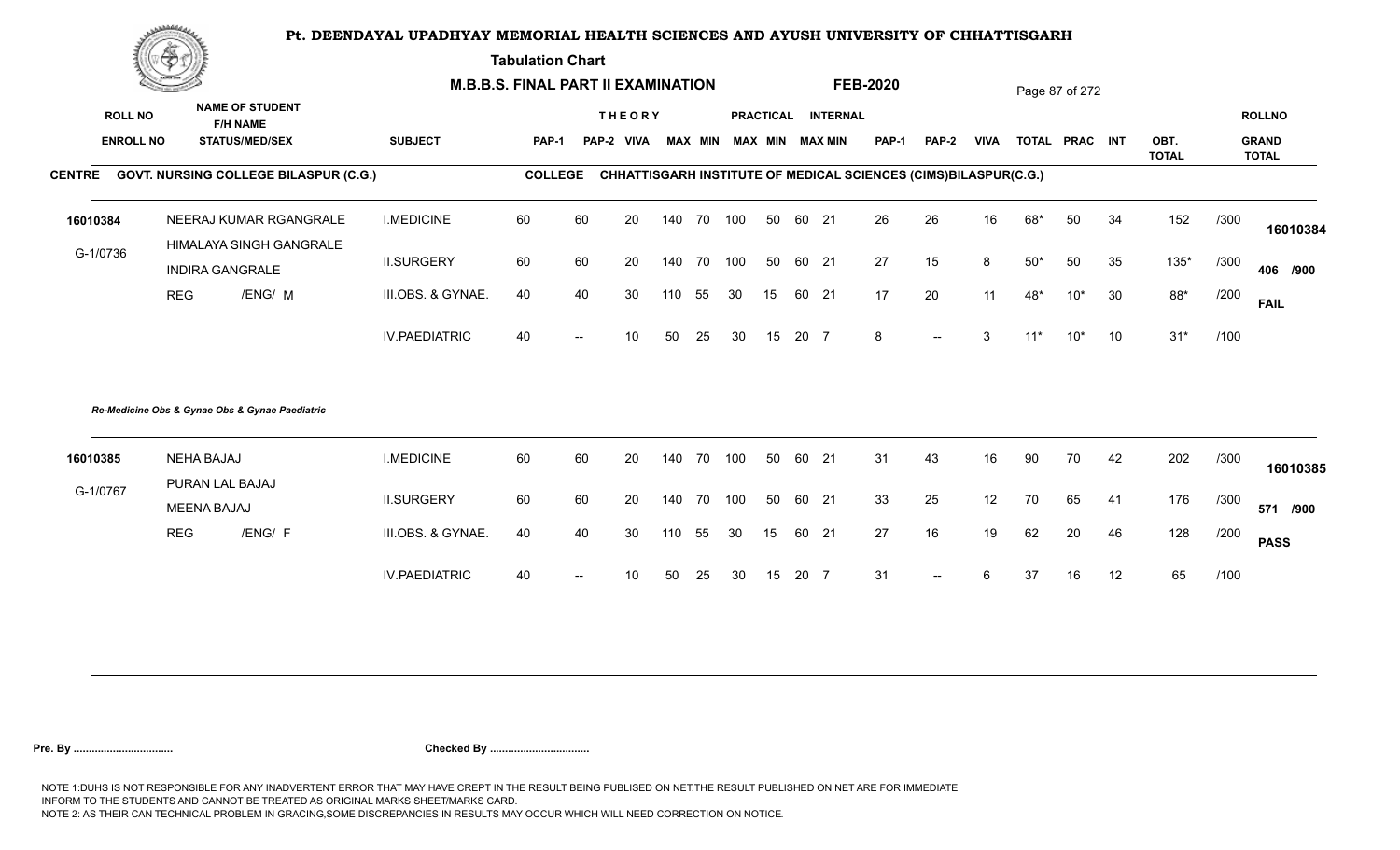**Tabulation Chart** 

|                                    | <b>Construction of the Construction</b> |                                                                    | <b>M.B.B.S. FINAL PART II EXAMINATION</b>    |                      |                |    |                             |     |                |     |    | <b>FEB-2020</b> |                                              |                                                                 |       | Page 88 of 272  |    |                |    |              |      |                               |
|------------------------------------|-----------------------------------------|--------------------------------------------------------------------|----------------------------------------------|----------------------|----------------|----|-----------------------------|-----|----------------|-----|----|-----------------|----------------------------------------------|-----------------------------------------------------------------|-------|-----------------|----|----------------|----|--------------|------|-------------------------------|
| <b>ROLL NO</b><br><b>ENROLL NO</b> |                                         | <b>NAME OF STUDENT</b><br><b>F/H NAME</b><br><b>STATUS/MED/SEX</b> |                                              | <b>SUBJECT</b>       | PAP-1          |    | <b>THEORY</b><br>PAP-2 VIVA |     | <b>MAX MIN</b> |     |    |                 | PRACTICAL INTERNAL<br><b>MAX MIN MAX MIN</b> | <b>PAP-1</b>                                                    | PAP-2 | <b>VIVA</b>     |    | TOTAL PRAC INT |    | OBT.         |      | <b>ROLLNO</b><br><b>GRAND</b> |
|                                    |                                         |                                                                    | CENTRE GOVT. NURSING COLLEGE BILASPUR (C.G.) |                      | <b>COLLEGE</b> |    |                             |     |                |     |    |                 |                                              | CHHATTISGARH INSTITUTE OF MEDICAL SCIENCES (CIMS)BILASPUR(C.G.) |       |                 |    |                |    | <b>TOTAL</b> |      | <b>TOTAL</b>                  |
| 16010386                           |                                         | <b>NEHA BARA</b>                                                   |                                              | <b>I.MEDICINE</b>    | 60             | 60 | 20                          |     | 140 70 100     |     | 50 | 60 21           |                                              | 34                                                              | 43    | 16              | 93 | 67             | 38 | 198          | /300 |                               |
|                                    |                                         | <b>GREGORY BARA</b>                                                |                                              |                      |                |    |                             |     |                |     |    |                 |                                              |                                                                 |       |                 |    |                |    |              |      | 16010386                      |
| G-1/0737                           |                                         | SANGEETA BARA                                                      |                                              | <b>II.SURGERY</b>    | 60             | 60 | 20                          |     | 140 70         | 100 | 50 | 60 21           |                                              | 34                                                              | 37    | 11              | 82 | 62             | 38 | 182          | /300 | 563 /900                      |
|                                    | <b>REG</b>                              | /ENG/ F                                                            |                                              | III.OBS. & GYNAE.    | 40             | 40 | 30                          | 110 | 55             | 30  | 15 | 60 21           |                                              | 24                                                              | 24    | 17              | 65 | 18             | 40 | 123          | /200 | <b>PASS</b>                   |
|                                    |                                         |                                                                    |                                              | <b>IV.PAEDIATRIC</b> | 40             |    | 10                          | 50  | 25             | 30  | 15 | 20 7            |                                              | 24                                                              | $-$   | 6               | 30 | 19             | 11 | 60           | /100 |                               |
|                                    |                                         |                                                                    |                                              |                      |                |    |                             |     |                |     |    |                 |                                              |                                                                 |       |                 |    |                |    |              |      |                               |
| 16010388                           |                                         | NEHA SINGH JANGDE                                                  |                                              | <b>I.MEDICINE</b>    | 60             | 60 | 20                          |     | 140 70         | 100 | 50 | 60 21           |                                              | 30                                                              | 41    | 15              | 86 | 60             | 42 | 188          | /300 | 16010388                      |
| G-1/0769                           |                                         | TOHIT KUMAR JANGDE<br>SHAKUNTALA JANGDE                            |                                              | <b>II.SURGERY</b>    | 60             | 60 | 20                          |     | 140 70         | 100 | 50 | 60 21           |                                              | 33                                                              | 32    | 10 <sup>°</sup> | 75 | 62             | 43 | 180          | /300 | 548 /900                      |
|                                    | <b>REG</b>                              | /ENG/ F                                                            |                                              | III.OBS. & GYNAE.    | 40             | 40 | 30                          | 110 | 55             | 30  | 15 | 60 21           |                                              | 24                                                              | 20    | 16              | 60 | 19             | 40 | 119          | /200 | <b>PASS</b>                   |
|                                    |                                         |                                                                    |                                              | <b>IV.PAEDIATRIC</b> | 40             |    | 10                          | 50  | 25             | 30  | 15 | 20 7            |                                              | 24                                                              | $-$   | 6               | 30 | 18             | 13 | 61           | /100 |                               |
|                                    |                                         |                                                                    |                                              |                      |                |    |                             |     |                |     |    |                 |                                              |                                                                 |       |                 |    |                |    |              |      |                               |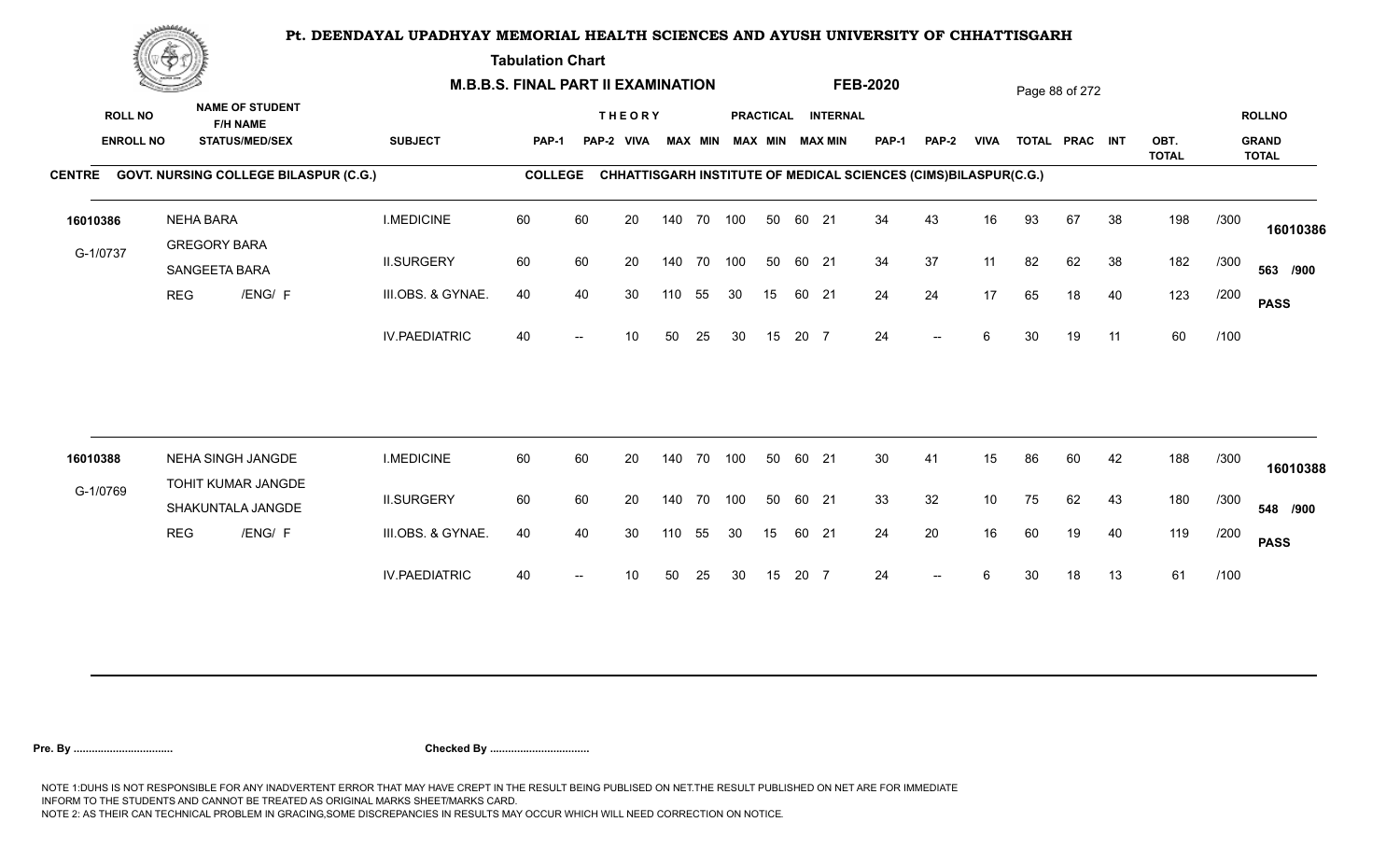**Tabulation Chart** 

|                                    | <b>Construction of the Construction</b> |                                                                    | <b>M.B.B.S. FINAL PART II EXAMINATION</b> |                |    |                             |        |            |            |    |       |                                               | <b>FEB-2020</b>                                                 |       |                |     | Page 89 of 272 |    |                      |      |                                        |
|------------------------------------|-----------------------------------------|--------------------------------------------------------------------|-------------------------------------------|----------------|----|-----------------------------|--------|------------|------------|----|-------|-----------------------------------------------|-----------------------------------------------------------------|-------|----------------|-----|----------------|----|----------------------|------|----------------------------------------|
| <b>ROLL NO</b><br><b>ENROLL NO</b> |                                         | <b>NAME OF STUDENT</b><br><b>F/H NAME</b><br><b>STATUS/MED/SEX</b> | <b>SUBJECT</b>                            | <b>PAP-1</b>   |    | <b>THEORY</b><br>PAP-2 VIVA |        |            |            |    |       | PRACTICAL INTERNAL<br>MAX MIN MAX MIN MAX MIN | <b>PAP-1</b>                                                    | PAP-2 | <b>VIVA</b>    |     | TOTAL PRAC INT |    | OBT.<br><b>TOTAL</b> |      | <b>ROLLNO</b><br><b>GRAND</b><br>TOTAL |
|                                    |                                         | CENTRE GOVT. NURSING COLLEGE BILASPUR (C.G.)                       |                                           | <b>COLLEGE</b> |    |                             |        |            |            |    |       |                                               | CHHATTISGARH INSTITUTE OF MEDICAL SCIENCES (CIMS)BILASPUR(C.G.) |       |                |     |                |    |                      |      |                                        |
| 16010389                           |                                         | <b>NIKITA CHOUBEY</b><br>SUNIL CHOUBEY                             | <b>I.MEDICINE</b>                         | 60             | 60 | 20                          |        |            | 140 70 100 | 50 | 60 21 |                                               | 33                                                              | 38    | 16             | 87  | 70             | 42 | 199                  | /300 | 16010389                               |
| G-1/0744                           |                                         | <b>GEETA CHOUBEY</b>                                               | <b>II.SURGERY</b>                         | 60             | 60 | 20                          |        | 140 70     | 100        | 50 | 60 21 |                                               | 37                                                              | 30    | 12             | 79  | 68             | 42 | 189                  | /300 | 574 /900                               |
|                                    | <b>REG</b>                              | /ENG/ F                                                            | III.OBS. & GYNAE.                         | 40             | 40 | 30                          | 110    | 55         | 30         | 15 | 60 21 |                                               | 28                                                              | 24    | 18             | 70  | 18             | 33 | 121                  | /200 | <b>PASS</b>                            |
|                                    |                                         |                                                                    | <b>IV.PAEDIATRIC</b>                      | 40             |    | 10                          | 50     | 25         | 30         | 15 | 20 7  |                                               | 25                                                              | $--$  | $\overline{7}$ | 32  | 20             | 13 | 65                   | /100 |                                        |
|                                    |                                         |                                                                    |                                           |                |    |                             |        |            |            |    |       |                                               |                                                                 |       |                |     |                |    |                      |      |                                        |
| 16010390                           |                                         | NISHA PAIKRA<br><b>LAKHAN SINGH PAIKRA</b>                         | <b>I.MEDICINE</b>                         | 60             | 60 | 20                          |        | 140 70 100 |            | 50 | 60 21 |                                               | 30                                                              | 34    | 16             | 80  | 59             | 34 | 173                  | /300 | 16010390                               |
| G-1/0770                           |                                         | <b>LESHWARI PAIKRA</b>                                             | <b>II.SURGERY</b>                         | 60             | 60 | 20                          | 140 70 |            | 100        | 50 | 60 21 |                                               | 32                                                              | 33    | 10             | 75  | 50             | 37 | 162                  | /300 | 484 /900                               |
|                                    | <b>REG</b>                              | /ENG/ F                                                            | III.OBS. & GYNAE.                         | 40             | 40 | 30                          | 110    | 55         | 30         | 15 | 60 21 |                                               | 18                                                              | 14    | 17             | 49* | 17             | 30 | $96*$                | /200 | <b>FAIL</b>                            |
|                                    |                                         |                                                                    | <b>IV.PAEDIATRIC</b>                      | 40             |    | 10 <sup>°</sup>             | 50     | 25         | 30         | 15 | 20 7  |                                               | 20                                                              | $--$  | 5              | 25  | 18             | 10 | 53                   | /100 |                                        |
|                                    |                                         |                                                                    |                                           |                |    |                             |        |            |            |    |       |                                               |                                                                 |       |                |     |                |    |                      |      |                                        |

*Re- Obs & Gynae*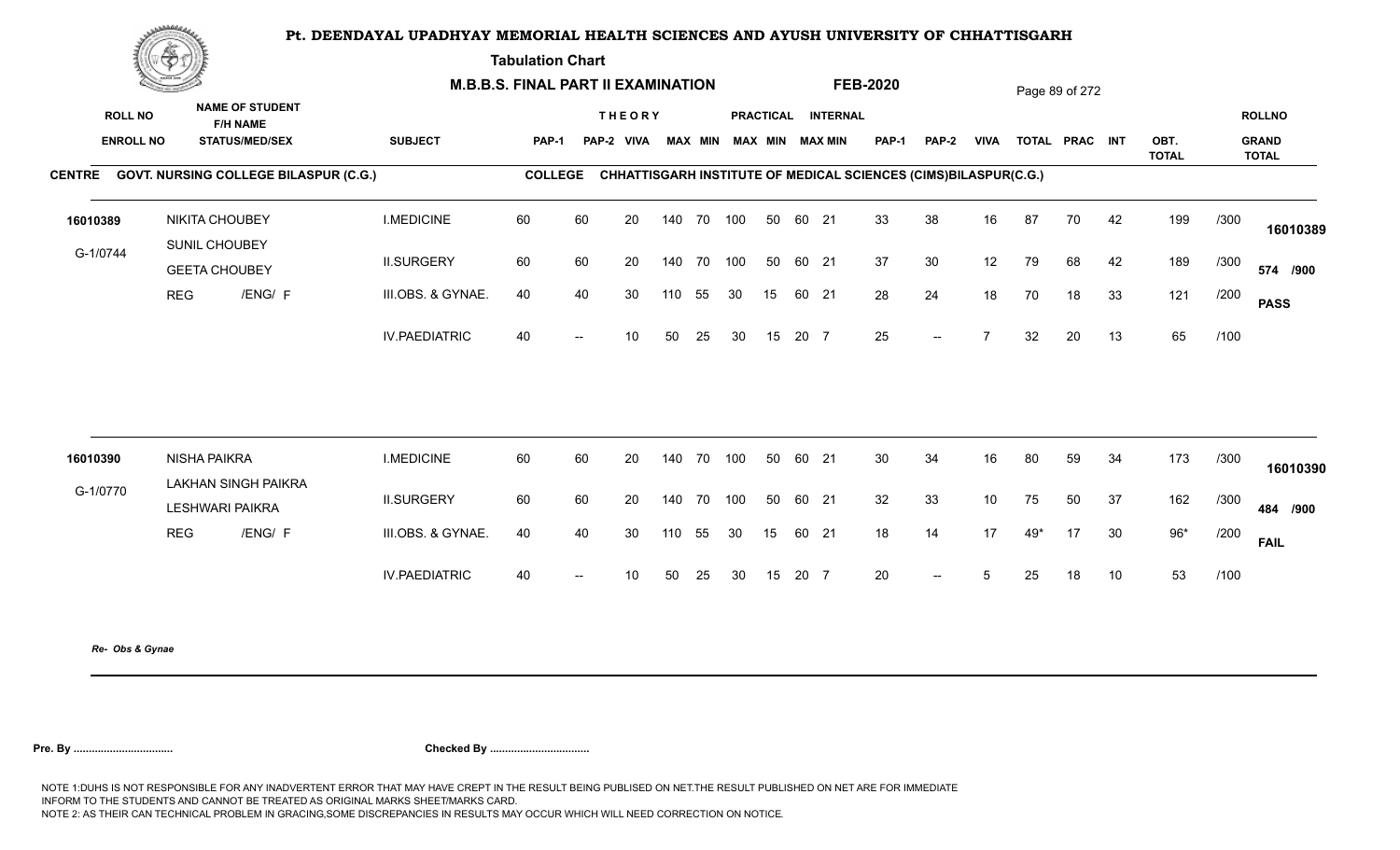**Tabulation Chart** 

|                                    | <b>Construction of the Construction</b><br><b>NAME OF STUDENT</b> | <b>M.B.B.S. FINAL PART II EXAMINATION</b> |                                              |                      |                |    |                             |     |                |     |    | <b>FEB-2020</b> |                                              |                                                                 |       | Page 90 of 272  |    |                |    |              |      |                               |
|------------------------------------|-------------------------------------------------------------------|-------------------------------------------|----------------------------------------------|----------------------|----------------|----|-----------------------------|-----|----------------|-----|----|-----------------|----------------------------------------------|-----------------------------------------------------------------|-------|-----------------|----|----------------|----|--------------|------|-------------------------------|
| <b>ROLL NO</b><br><b>ENROLL NO</b> |                                                                   |                                           | <b>F/H NAME</b><br><b>STATUS/MED/SEX</b>     | <b>SUBJECT</b>       | PAP-1          |    | <b>THEORY</b><br>PAP-2 VIVA |     | <b>MAX MIN</b> |     |    |                 | PRACTICAL INTERNAL<br><b>MAX MIN MAX MIN</b> | <b>PAP-1</b>                                                    | PAP-2 | <b>VIVA</b>     |    | TOTAL PRAC INT |    | OBT.         |      | <b>ROLLNO</b><br><b>GRAND</b> |
|                                    |                                                                   |                                           | CENTRE GOVT. NURSING COLLEGE BILASPUR (C.G.) |                      | <b>COLLEGE</b> |    |                             |     |                |     |    |                 |                                              | CHHATTISGARH INSTITUTE OF MEDICAL SCIENCES (CIMS)BILASPUR(C.G.) |       |                 |    |                |    | <b>TOTAL</b> |      | <b>TOTAL</b>                  |
| 16010391                           |                                                                   | <b>NISHI NETAM</b><br>SHIV PRASHAD        |                                              | <b>I.MEDICINE</b>    | 60             | 60 | 20                          |     | 140 70 100     |     | 50 | 60 21           |                                              | 34                                                              | 40    | 16              | 90 | 52             | 42 | 184          | /300 | 16010391                      |
| G-1/0771                           |                                                                   | JHALENDRI NETAM                           |                                              | <b>II.SURGERY</b>    | 60             | 60 | 20                          |     | 140 70         | 100 | 50 | 60 21           |                                              | 32                                                              | 38    | 12              | 82 | 56             | 41 | 179          | /300 | 532 /900                      |
|                                    | <b>REG</b>                                                        |                                           | /ENG/ F                                      | III.OBS. & GYNAE.    | 40             | 40 | 30                          | 110 | 55             | 30  | 15 | 60 21           |                                              | 21                                                              | 20    | 18              | 59 | 20             | 34 | 113          | /200 | <b>PASS</b>                   |
|                                    |                                                                   |                                           |                                              | <b>IV.PAEDIATRIC</b> | 40             |    | 10                          | 50  | 25             | 30  | 15 | 20 7            |                                              | 22                                                              | $-$   | 6               | 28 | 15             | 13 | 56           | /100 |                               |
| 16010392                           |                                                                   | <b>NISHI NIRMAL</b>                       |                                              | <b>I.MEDICINE</b>    | 60             | 60 | 20                          |     | 140 70         | 100 | 50 | 60 21           |                                              | 33                                                              | 38    | 16              | 87 | 59             | 41 | 187          | /300 |                               |
| G-1/0666                           |                                                                   | <b>M K MAHTO</b>                          |                                              |                      |                |    |                             |     |                |     |    |                 |                                              |                                                                 |       |                 |    |                |    |              |      | 16010392                      |
|                                    |                                                                   | <b>RITA MAHTO</b>                         |                                              | <b>II.SURGERY</b>    | 60             | 60 | 20                          |     | 140 70         | 100 | 50 | 60 21           |                                              | 36                                                              | 31    | 10 <sup>°</sup> | 77 | 59             | 39 | 175          | /300 | 536 /900                      |
|                                    | <b>REG</b>                                                        |                                           | /ENG/ F                                      | III.OBS. & GYNAE.    | 40             | 40 | 30                          | 110 | 55             | 30  | 15 | 60 21           |                                              | 18                                                              | 21    | 17              | 56 | 19             | 38 | 113          | /200 | <b>PASS</b>                   |
|                                    |                                                                   |                                           |                                              | <b>IV.PAEDIATRIC</b> | 40             |    | 10                          | 50  | 25             | 30  | 15 | 20 7            |                                              | 24                                                              | $--$  | 6               | 30 | 18             | 13 | 61           | /100 |                               |
|                                    |                                                                   |                                           |                                              |                      |                |    |                             |     |                |     |    |                 |                                              |                                                                 |       |                 |    |                |    |              |      |                               |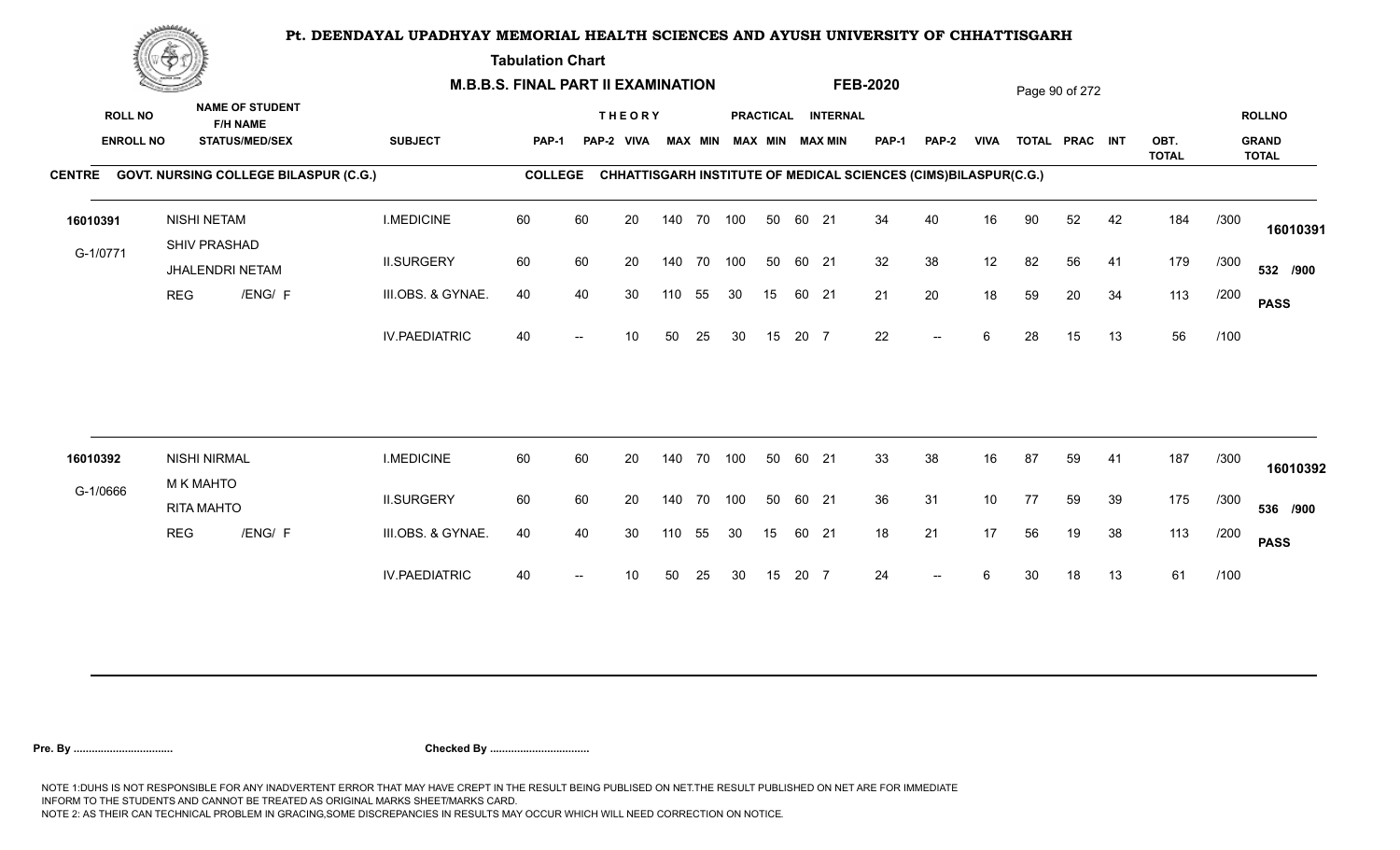**Tabulation Chart** 

|                                    | <u>Contraction</u> |                                                                    |                      | <b>M.B.B.S. FINAL PART II EXAMINATION</b> |    |                             |     |                |     |                  |       |                                           | <b>FEB-2020</b>                                                 |                          |             |    | Page 91 of 272 |    |              |      |                               |
|------------------------------------|--------------------|--------------------------------------------------------------------|----------------------|-------------------------------------------|----|-----------------------------|-----|----------------|-----|------------------|-------|-------------------------------------------|-----------------------------------------------------------------|--------------------------|-------------|----|----------------|----|--------------|------|-------------------------------|
| <b>ROLL NO</b><br><b>ENROLL NO</b> |                    | <b>NAME OF STUDENT</b><br><b>F/H NAME</b><br><b>STATUS/MED/SEX</b> | <b>SUBJECT</b>       | PAP-1                                     |    | <b>THEORY</b><br>PAP-2 VIVA |     | <b>MAX MIN</b> |     | <b>PRACTICAL</b> |       | <b>INTERNAL</b><br><b>MAX MIN MAX MIN</b> | <b>PAP-1</b>                                                    | PAP-2                    | <b>VIVA</b> |    | TOTAL PRAC INT |    | OBT.         |      | <b>ROLLNO</b><br><b>GRAND</b> |
|                                    |                    |                                                                    |                      |                                           |    |                             |     |                |     |                  |       |                                           |                                                                 |                          |             |    |                |    | <b>TOTAL</b> |      | <b>TOTAL</b>                  |
|                                    |                    | CENTRE GOVT. NURSING COLLEGE BILASPUR (C.G.)                       |                      | <b>COLLEGE</b>                            |    |                             |     |                |     |                  |       |                                           | CHHATTISGARH INSTITUTE OF MEDICAL SCIENCES (CIMS)BILASPUR(C.G.) |                          |             |    |                |    |              |      |                               |
| 16010393                           |                    | <b>ONKAR SINGH MANDAVI</b><br>HEMANT KUMAT MANDAVI                 | <b>I.MEDICINE</b>    | 60                                        | 60 | 20                          |     | 140 70 100     |     | 50               | 60 21 |                                           | 37                                                              | 42                       | 16          | 95 | 63             | 39 | 197          | /300 | 16010393                      |
| G-1/0667                           |                    | <b>TRIVENI MANDAVI</b>                                             | <b>II.SURGERY</b>    | 60                                        | 60 | 20                          |     | 140 70 100     |     | 50               | 60 21 |                                           | 30                                                              | 30                       | 12          | 72 | 60             | 42 | 174          | /300 | 559 /900                      |
|                                    | <b>REG</b>         | /ENG/ M                                                            | III.OBS. & GYNAE.    | 40                                        | 40 | 30                          | 110 | 55             | 30  | 15               |       | 60 21                                     | 27                                                              | 25                       | 18          | 70 | 19             | 42 | 131          | /200 | <b>PASS</b>                   |
|                                    |                    |                                                                    | <b>IV.PAEDIATRIC</b> | 40                                        |    | 10                          | 50  | 25             | 30  | 15               | 20 7  |                                           | 23                                                              | $\overline{\phantom{a}}$ | 5           | 28 | 17             | 12 | 57           | /100 |                               |
|                                    |                    |                                                                    |                      |                                           |    |                             |     |                |     |                  |       |                                           |                                                                 |                          |             |    |                |    |              |      |                               |
| 16010394                           | PALAK JAIN         | <b>KANCHAN JAIN</b>                                                | <b>I.MEDICINE</b>    | 60                                        | 60 | 20                          |     | 140 70         | 100 | 50               | 60 21 |                                           | 37                                                              | 45                       | 15          | 97 | 63             | 46 | 206          | /300 | 16010394                      |
| G-1/0669                           |                    | ARCHANA JAIN                                                       | <b>II.SURGERY</b>    | 60                                        | 60 | 20                          |     | 140 70 100     |     | 50               | 60 21 |                                           | 34                                                              | 30                       | 13          | 77 | 64             | 43 | 184          | /300 | 596 /900                      |
|                                    | <b>REG</b>         | /ENG/ F                                                            | III.OBS. & GYNAE.    | 40                                        | 40 | 30                          | 110 | 55             | 30  | 15               |       | 60 21                                     | 28                                                              | 27                       | 20          | 75 | 18             | 45 | 138          | /200 | <b>PASS</b>                   |
|                                    |                    |                                                                    | <b>IV.PAEDIATRIC</b> | 40                                        |    | 10                          | 50  | 25             | 30  | 15               | 20 7  |                                           | 29                                                              | $-$                      | 6           | 35 | 19             | 14 | 68           | /100 |                               |
|                                    |                    |                                                                    |                      |                                           |    |                             |     |                |     |                  |       |                                           |                                                                 |                          |             |    |                |    |              |      |                               |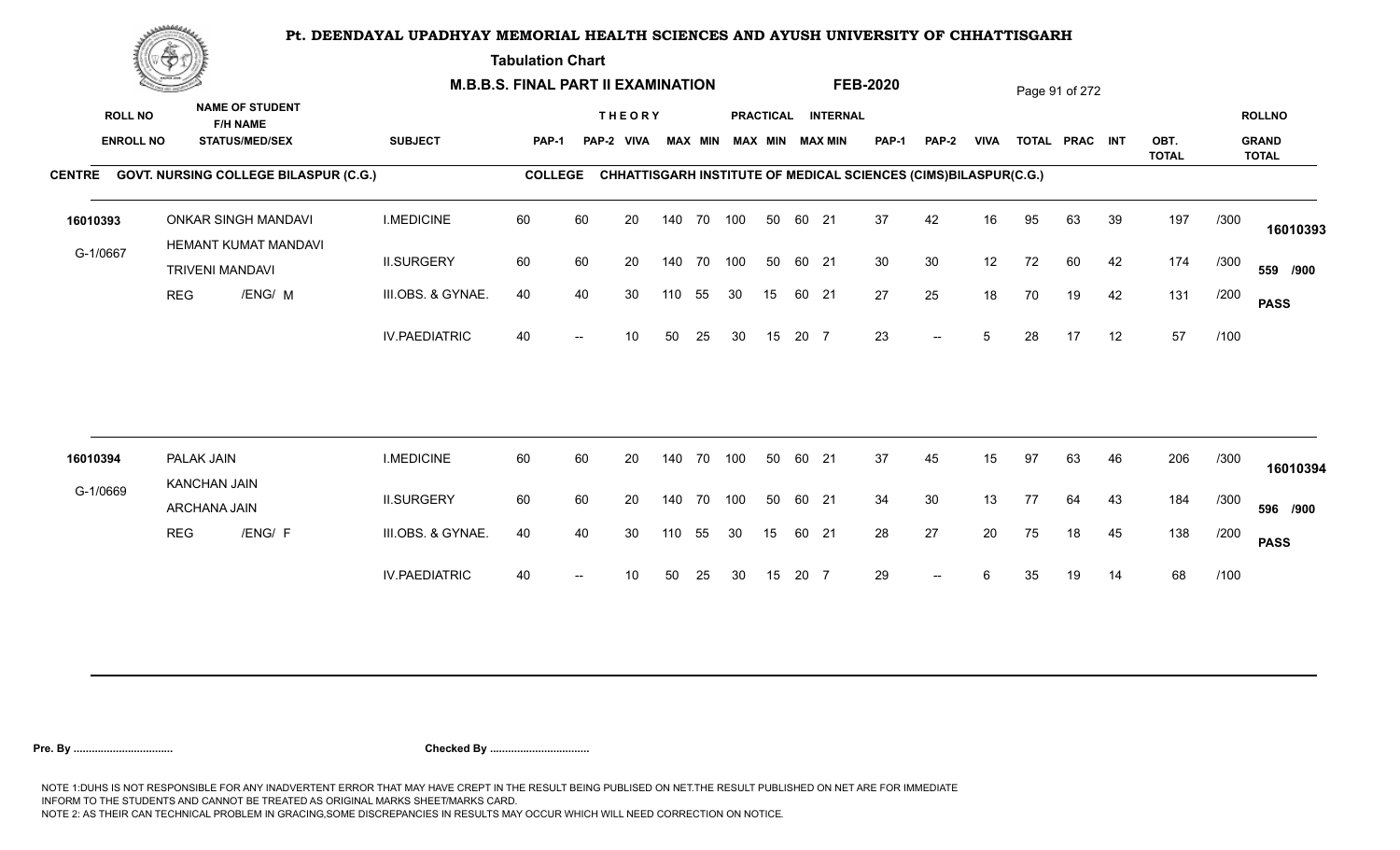**Tabulation Chart** 

|                  | <b>Construction of the Construction</b> |                                              |                      | <b>M.B.B.S. FINAL PART II EXAMINATION</b> |                          |               |     |        |    |    |       |                         | <b>FEB-2020</b> |                                                                 |                 |    | Page 92 of 272 |    |                      |      |                              |
|------------------|-----------------------------------------|----------------------------------------------|----------------------|-------------------------------------------|--------------------------|---------------|-----|--------|----|----|-------|-------------------------|-----------------|-----------------------------------------------------------------|-----------------|----|----------------|----|----------------------|------|------------------------------|
| <b>ROLL NO</b>   |                                         | <b>NAME OF STUDENT</b><br><b>F/H NAME</b>    |                      |                                           |                          | <b>THEORY</b> |     |        |    |    |       | PRACTICAL INTERNAL      |                 |                                                                 |                 |    |                |    |                      |      | <b>ROLLNO</b>                |
| <b>ENROLL NO</b> |                                         | <b>STATUS/MED/SEX</b>                        | <b>SUBJECT</b>       | <b>PAP-1</b>                              |                          | PAP-2 VIVA    |     |        |    |    |       | MAX MIN MAX MIN MAX MIN | <b>PAP-1</b>    | <b>PAP-2</b>                                                    | <b>VIVA</b>     |    | TOTAL PRAC INT |    | OBT.<br><b>TOTAL</b> |      | <b>GRAND</b><br><b>TOTAL</b> |
|                  |                                         | CENTRE GOVT. NURSING COLLEGE BILASPUR (C.G.) |                      | <b>COLLEGE</b>                            |                          |               |     |        |    |    |       |                         |                 | CHHATTISGARH INSTITUTE OF MEDICAL SCIENCES (CIMS)BILASPUR(C.G.) |                 |    |                |    |                      |      |                              |
| 16010395         |                                         | PARAS SONI                                   | <b>I.MEDICINE</b>    | 60                                        | 60                       | 20            | 140 | 70 100 |    | 50 | 60 21 |                         | 33              | 36                                                              | 16              | 85 | 64             | 39 | 188                  | /300 | 16010395                     |
| G-1/0670         |                                         | <b>GOVIND SONI</b><br>CHHAYA SONI            | <b>II.SURGERY</b>    | 60                                        | 60                       | 20            | 140 | 70 100 |    | 50 | 60 21 |                         | 28              | 31                                                              | 12              | 71 | 50             | 41 | 162                  | /300 | 502 /900                     |
|                  | <b>REG</b>                              | /ENG/ M                                      | III.OBS. & GYNAE.    | 40                                        | 40                       | 30            | 110 | 55     | 30 | 15 | 60 21 |                         | 27              | 20                                                              | 10 <sup>°</sup> | 57 | $10*$          | 30 | $97*$                | /200 | <b>FAIL</b>                  |
|                  |                                         |                                              | <b>IV.PAEDIATRIC</b> | 40                                        | $\overline{\phantom{a}}$ | 10            | 50  | 25     | 30 | 15 | 20 7  |                         | 20              | $\overline{\phantom{a}}$                                        | 6               | 26 | 16             | 13 | 55                   | /100 |                              |
|                  | Re- Obs & Gynae Obs & Gynae             |                                              |                      |                                           |                          |               |     |        |    |    |       |                         |                 |                                                                 |                 |    |                |    |                      |      |                              |
| 16010396         |                                         | PARIJAT SAHASI<br>VASUDEO SAHASI             | <b>I.MEDICINE</b>    | 60                                        | 60                       | 20            | 140 | 70 100 |    | 50 | 60 21 |                         | 35              | 45                                                              | 15              | 95 | 71             | 44 | 210                  | /300 | 16010396                     |
| G-1/0673         |                                         | <b>KIRAN SAHASI</b>                          | <b>II.SURGERY</b>    | 60                                        | 60                       | 20            | 140 | 70 100 |    | 50 | 60 21 |                         | 32              | 35                                                              | 13              | 80 | 64             | 43 | 187                  | /300 | 589 /900                     |
|                  | <b>REG</b>                              | /ENG/ F                                      | III.OBS. & GYNAE.    | 40                                        | 40                       | 30            | 110 | 55     | 30 | 15 | 60 21 |                         | 29              | 20                                                              | 17              | 66 | 19             | 42 | 127                  | /200 | <b>PASS</b>                  |
|                  |                                         |                                              | <b>IV.PAEDIATRIC</b> | 40                                        | $\overline{\phantom{a}}$ | 10            | 50  | 25     | 30 | 15 | 20 7  |                         | 25              | $--$                                                            |                 | 32 | 19             | 14 | 65                   | /100 |                              |
|                  |                                         |                                              |                      |                                           |                          |               |     |        |    |    |       |                         |                 |                                                                 |                 |    |                |    |                      |      |                              |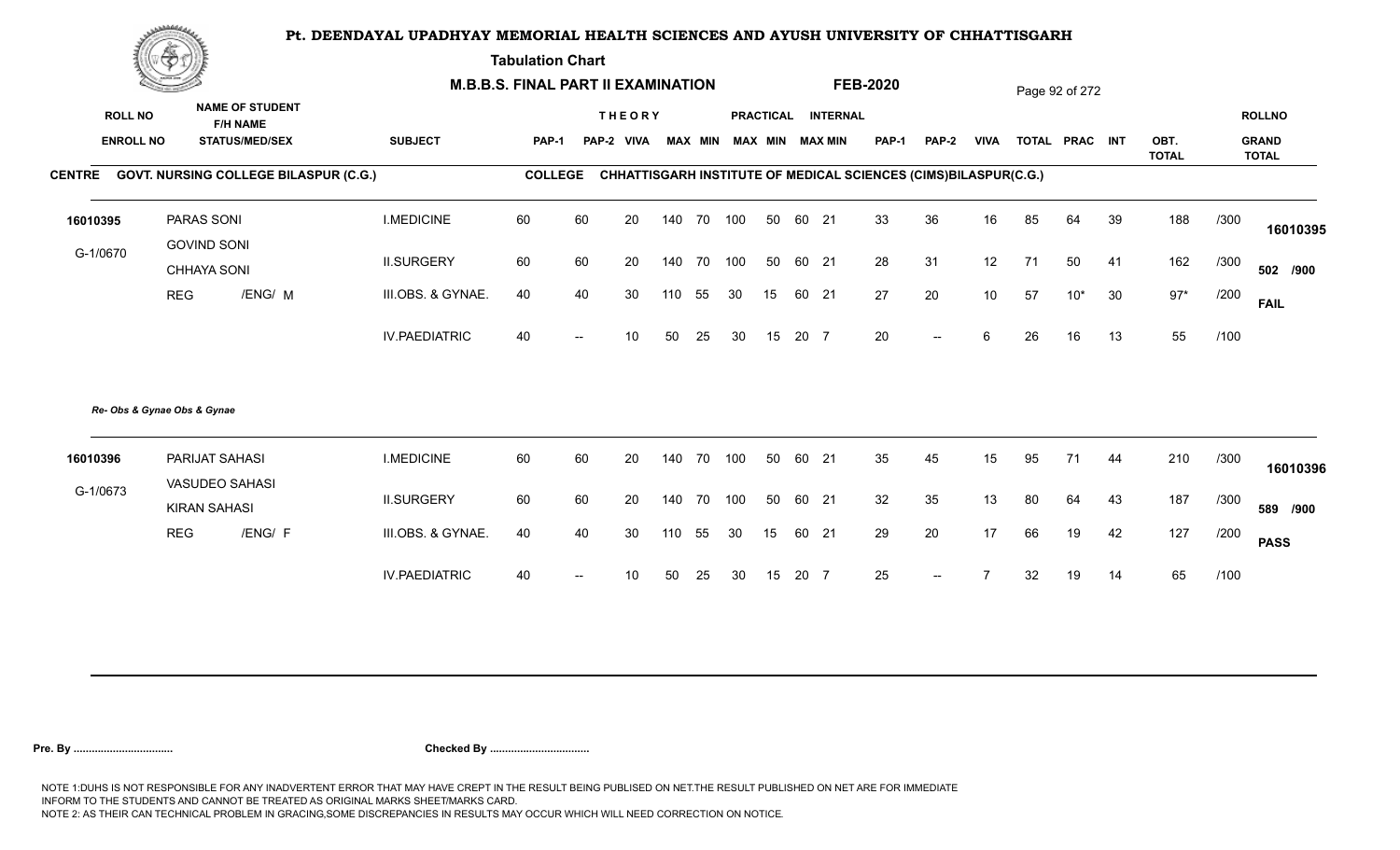**Tabulation Chart** 

|                                    | <b>Construction of the Construction</b> |                                                                    |                      | <b>M.B.B.S. FINAL PART II EXAMINATION</b> |    |                             |     |                |            |    |       |                                       | <b>FEB-2020</b>                                                 |              |             |    | Page 93 of 272 |    |                      |      |                               |
|------------------------------------|-----------------------------------------|--------------------------------------------------------------------|----------------------|-------------------------------------------|----|-----------------------------|-----|----------------|------------|----|-------|---------------------------------------|-----------------------------------------------------------------|--------------|-------------|----|----------------|----|----------------------|------|-------------------------------|
| <b>ROLL NO</b><br><b>ENROLL NO</b> |                                         | <b>NAME OF STUDENT</b><br><b>F/H NAME</b><br><b>STATUS/MED/SEX</b> | <b>SUBJECT</b>       | <b>PAP-1</b>                              |    | <b>THEORY</b><br>PAP-2 VIVA |     | <b>MAX MIN</b> |            |    |       | PRACTICAL INTERNAL<br>MAX MIN MAX MIN | PAP-1                                                           | <b>PAP-2</b> | <b>VIVA</b> |    | TOTAL PRAC INT |    | OBT.<br><b>TOTAL</b> |      | <b>ROLLNO</b><br><b>GRAND</b> |
|                                    |                                         | CENTRE GOVT. NURSING COLLEGE BILASPUR (C.G.)                       |                      | <b>COLLEGE</b>                            |    |                             |     |                |            |    |       |                                       | CHHATTISGARH INSTITUTE OF MEDICAL SCIENCES (CIMS)BILASPUR(C.G.) |              |             |    |                |    |                      |      | <b>TOTAL</b>                  |
| 16010397                           |                                         | PARITOSHIK NAND DUBEY<br>DEVENDRA NATH DUBEY                       | <b>I.MEDICINE</b>    | 60                                        | 60 | 20                          |     | 140 70         | 100        | 50 | 60 21 |                                       | 30                                                              | 35           | 16          | 81 | 60             | 39 | 180                  | /300 | 16010397                      |
| G-1/0674                           |                                         | UTPRERNA DUBEY                                                     | <b>II.SURGERY</b>    | 60                                        | 60 | 20                          |     |                | 140 70 100 | 50 | 60 21 |                                       | 32                                                              | 35           | 8           | 75 | 51             | 40 | 166                  | /300 | 509 /900                      |
|                                    | <b>REG</b>                              | /ENG/ M                                                            | III.OBS. & GYNAE.    | 40                                        | 40 | 30                          | 110 | 55             | 30         | 15 | 60 21 |                                       | 23                                                              | 20           | 17          | 60 | 16             | 31 | 107                  | /200 | <b>PASS</b>                   |
|                                    |                                         |                                                                    | <b>IV.PAEDIATRIC</b> | 40                                        |    | 10                          | 50  | 25             | 30         | 15 | 20 7  |                                       | 22                                                              | $-$          | 6           | 28 | 16             | 12 | 56                   | /100 |                               |
| 16010398                           |                                         | POOJA DANSENA                                                      | <b>I.MEDICINE</b>    | 60                                        | 60 | 20                          |     | 140 70         | 100        | 50 | 60 21 |                                       | 30                                                              | 36           | 16          | 82 | 53             | 42 | 177                  | /300 |                               |
| G-1/0675                           |                                         | SHANKAR PRASAD DANSENA                                             |                      |                                           |    |                             |     |                |            |    |       |                                       |                                                                 |              |             |    |                |    |                      |      | 16010398                      |
|                                    |                                         | HAR BAI DANSENA                                                    | <b>II.SURGERY</b>    | 60                                        | 60 | 20                          |     |                | 140 70 100 | 50 | 60 21 |                                       | 31                                                              | 36           | 11          | 78 | 60             | 42 | 180                  | /300 | 547 /900                      |
|                                    | <b>REG</b>                              | /ENG/ F                                                            | III.OBS. & GYNAE.    | 40                                        | 40 | 30                          | 110 | 55             | 30         | 15 | 60 21 |                                       | 26                                                              | 27           | 17          | 70 | 17             | 36 | 123                  | /200 | <b>PASS</b>                   |
|                                    |                                         |                                                                    | <b>IV.PAEDIATRIC</b> | 40                                        |    | 10                          | 50  | 25             | 30         | 15 | 20 7  |                                       | 29                                                              |              |             | 35 | 19             | 13 | 67                   | /100 |                               |
|                                    |                                         |                                                                    |                      |                                           |    |                             |     |                |            |    |       |                                       |                                                                 |              |             |    |                |    |                      |      |                               |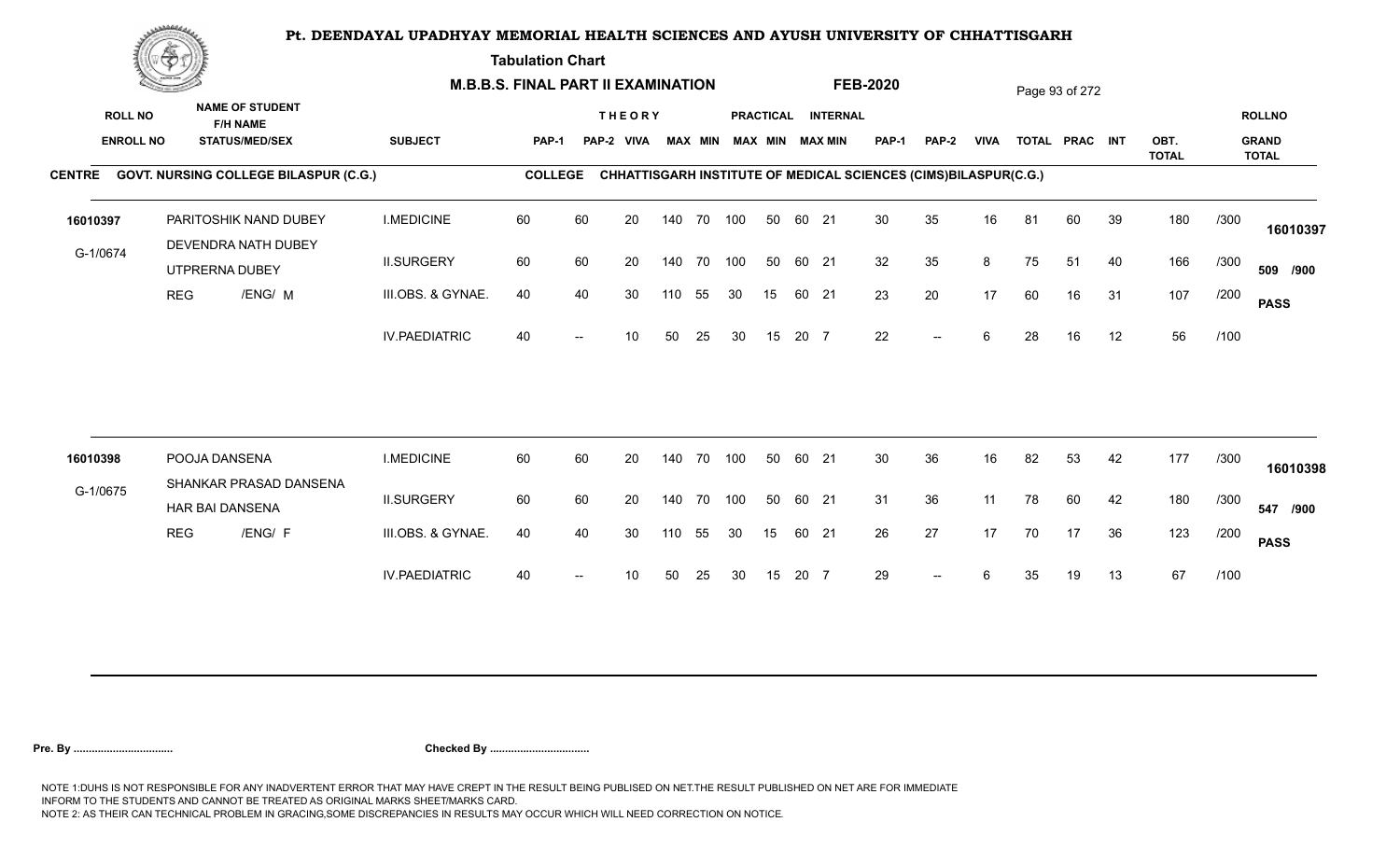**Tabulation Chart** 

|                  | <u>Contraction of the Sea</u> |                                                |                      | <b>M.B.B.S. FINAL PART II EXAMINATION</b> |    |               |     |                |     |                  |       |                        | <b>FEB-2020</b>                                                 |                          |             |    | Page 94 of 272 |    |                      |      |                              |
|------------------|-------------------------------|------------------------------------------------|----------------------|-------------------------------------------|----|---------------|-----|----------------|-----|------------------|-------|------------------------|-----------------------------------------------------------------|--------------------------|-------------|----|----------------|----|----------------------|------|------------------------------|
| <b>ROLL NO</b>   |                               | <b>NAME OF STUDENT</b><br><b>F/H NAME</b>      |                      |                                           |    | <b>THEORY</b> |     |                |     | <b>PRACTICAL</b> |       | <b>INTERNAL</b>        |                                                                 |                          |             |    |                |    |                      |      | <b>ROLLNO</b>                |
| <b>ENROLL NO</b> |                               | <b>STATUS/MED/SEX</b>                          | <b>SUBJECT</b>       | <b>PAP-1</b>                              |    | PAP-2 VIVA    |     | <b>MAX MIN</b> |     |                  |       | <b>MAX MIN MAX MIN</b> | <b>PAP-1</b>                                                    | <b>PAP-2</b>             | <b>VIVA</b> |    | TOTAL PRAC INT |    | OBT.<br><b>TOTAL</b> |      | <b>GRAND</b><br><b>TOTAL</b> |
|                  |                               | CENTRE GOVT. NURSING COLLEGE BILASPUR (C.G.)   |                      | <b>COLLEGE</b>                            |    |               |     |                |     |                  |       |                        | CHHATTISGARH INSTITUTE OF MEDICAL SCIENCES (CIMS)BILASPUR(C.G.) |                          |             |    |                |    |                      |      |                              |
| 16010399         |                               | PRABHAKAR CHANDRAVANSHI<br>ARJUN CHANDRAVANSHI | <b>I.MEDICINE</b>    | 60                                        | 60 | 20            |     | 140 70 100     |     | 50               | 60 21 |                        | 33                                                              | 40                       | 16          | 89 | 50             | 41 | 180                  | /300 | 16010399                     |
| G-1/0677         |                               | KESHAR CHANDRAVANSHI                           | <b>II.SURGERY</b>    | 60                                        | 60 | 20            |     | 140 70 100     |     | 50               | 60 21 |                        | 32                                                              | 36                       | 11          | 79 | 62             | 37 | 178                  | /300 | 535 /900                     |
|                  | <b>REG</b>                    | /ENG/ M                                        | III.OBS. & GYNAE.    | 40                                        | 40 | 30            | 110 | 55             | 30  | 15               |       | 60 21                  | 22                                                              | 22                       | 16          | 60 | 18             | 36 | 114                  | /200 | <b>PASS</b>                  |
|                  |                               |                                                | <b>IV.PAEDIATRIC</b> | 40                                        |    | 10            | 50  | 25             | 30  | 15               | 20 7  |                        | 24                                                              | $\overline{\phantom{a}}$ | 6           | 30 | 21             | 12 | 63                   | /100 |                              |
|                  |                               |                                                |                      |                                           |    |               |     |                |     |                  |       |                        |                                                                 |                          |             |    |                |    |                      |      |                              |
| 16010400         |                               | PRACHI CHHATA                                  | <b>I.MEDICINE</b>    | 60                                        | 60 | 20            |     | 140 70         | 100 | 50               | 60 21 |                        | 37                                                              | 41                       | 15          | 93 | 58             | 42 | 193                  | /300 | 16010400                     |
| G-1/0678         |                               | RAMAKANT CHHATA<br>SAROJ CHHATA                | <b>II.SURGERY</b>    | 60                                        | 60 | 20            |     | 140 70         | 100 | 50               | 60 21 |                        | 34                                                              | 34                       | 12          | 80 | 60             | 41 | 181                  | /300 | 557 /900                     |
|                  | <b>REG</b>                    | /ENG/ F                                        | III.OBS. & GYNAE.    | 40                                        | 40 | 30            | 110 | 55             | 30  | 15               |       | 60 21                  | 26                                                              | 23                       | 20          | 69 | 18             | 35 | 122                  | /200 | <b>PASS</b>                  |
|                  |                               |                                                | <b>IV.PAEDIATRIC</b> | 40                                        |    | 10            | 50  | 25             | -30 | 15               | 20 7  |                        | 22                                                              | $-$                      |             | 29 | 19             | 13 | 61                   | /100 |                              |
|                  |                               |                                                |                      |                                           |    |               |     |                |     |                  |       |                        |                                                                 |                          |             |    |                |    |                      |      |                              |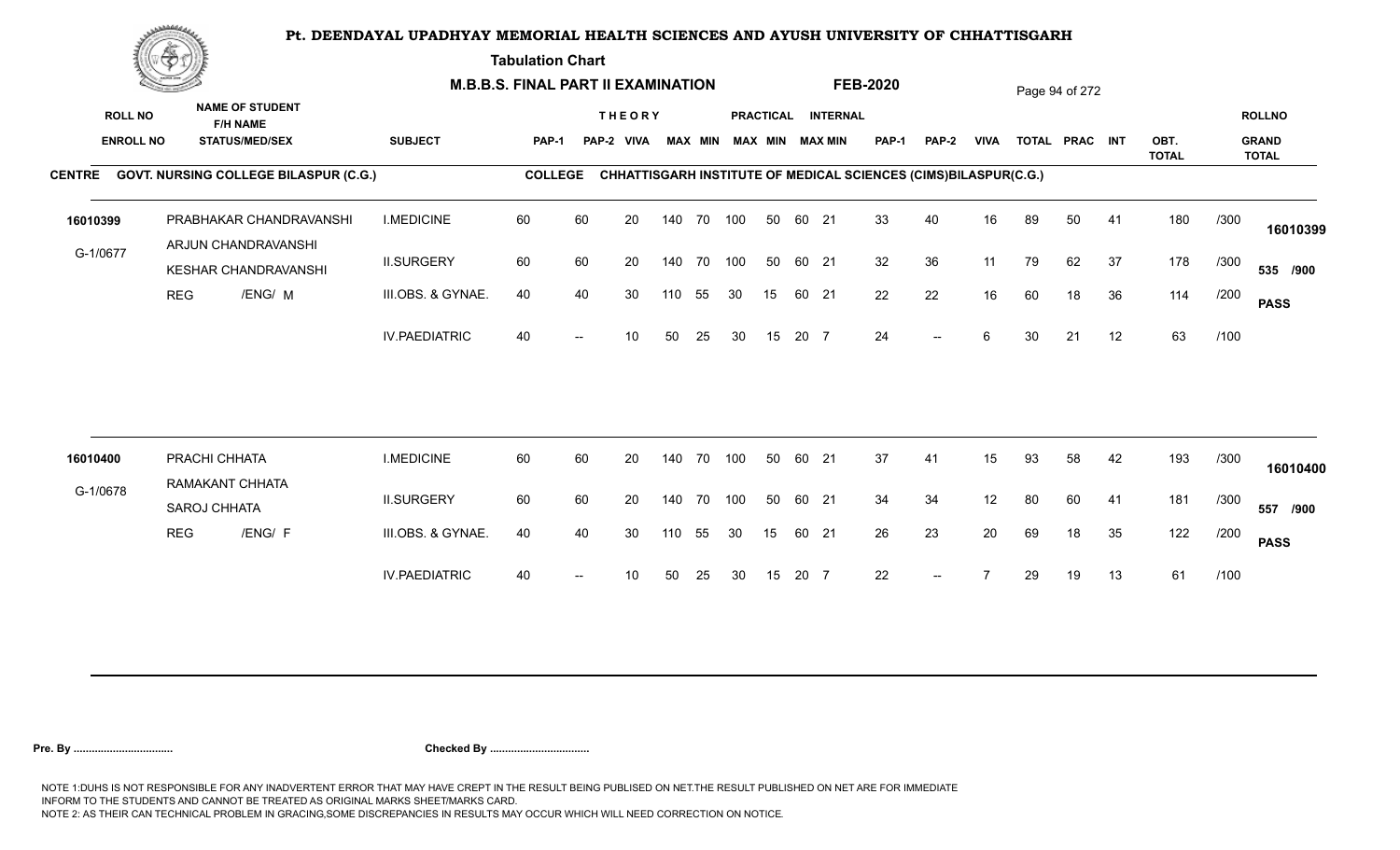**Tabulation Chart** 

|                                    | <b>Construction of the Construction</b> |                                                                    | <b>M.B.B.S. FINAL PART II EXAMINATION</b> |                |    |                             |     |                |            |    |       |                                              | <b>FEB-2020</b> |                                                                 |                |    | Page 95 of 272 |    |              |      |                               |
|------------------------------------|-----------------------------------------|--------------------------------------------------------------------|-------------------------------------------|----------------|----|-----------------------------|-----|----------------|------------|----|-------|----------------------------------------------|-----------------|-----------------------------------------------------------------|----------------|----|----------------|----|--------------|------|-------------------------------|
| <b>ROLL NO</b><br><b>ENROLL NO</b> |                                         | <b>NAME OF STUDENT</b><br><b>F/H NAME</b><br><b>STATUS/MED/SEX</b> | <b>SUBJECT</b>                            | PAP-1          |    | <b>THEORY</b><br>PAP-2 VIVA |     | <b>MAX MIN</b> |            |    |       | PRACTICAL INTERNAL<br><b>MAX MIN MAX MIN</b> | <b>PAP-1</b>    | <b>PAP-2</b>                                                    | <b>VIVA</b>    |    | TOTAL PRAC INT |    | OBT.         |      | <b>ROLLNO</b><br><b>GRAND</b> |
|                                    |                                         | CENTRE GOVT. NURSING COLLEGE BILASPUR (C.G.)                       |                                           | <b>COLLEGE</b> |    |                             |     |                |            |    |       |                                              |                 | CHHATTISGARH INSTITUTE OF MEDICAL SCIENCES (CIMS)BILASPUR(C.G.) |                |    |                |    | <b>TOTAL</b> |      | <b>TOTAL</b>                  |
|                                    |                                         |                                                                    |                                           |                |    |                             |     |                |            |    |       |                                              |                 |                                                                 |                |    |                |    |              |      |                               |
| 16010401                           |                                         | PRATIKSHA GOPAL JOSHI<br>GOPAL PRASAD JOSHI                        | <b>I.MEDICINE</b>                         | 60             | 60 | 20                          |     |                | 140 70 100 | 50 | 60 21 |                                              | 35              | 38                                                              | 16             | 89 | 63             | 42 | 194          | /300 | 16010401                      |
| G-1/0679                           |                                         | SUNITA JOSHI                                                       | <b>II.SURGERY</b>                         | 60             | 60 | 20                          |     | 140 70         | 100        | 50 | 60 21 |                                              | 32              | 35                                                              | 13             | 80 | 66             | 41 | 187          | /300 | 578 /900                      |
|                                    | <b>REG</b>                              | /ENG/ F                                                            | III.OBS. & GYNAE.                         | 40             | 40 | 30                          | 110 | 55             | 30         | 15 | 60 21 |                                              | 27              | 21                                                              | 19             | 67 | 19             | 42 | 128          | /200 | <b>PASS</b>                   |
|                                    |                                         |                                                                    | <b>IV.PAEDIATRIC</b>                      | 40             |    | 10                          | 50  | 25             | 30         | 15 | 20 7  |                                              | 27              | $\overline{\phantom{a}}$                                        | $\overline{z}$ | 34 | 21             | 14 | 69           | /100 |                               |
|                                    |                                         |                                                                    |                                           |                |    |                             |     |                |            |    |       |                                              |                 |                                                                 |                |    |                |    |              |      |                               |
| 16010402                           |                                         | PRAVEEN CHANDRAKAR                                                 | <b>I.MEDICINE</b>                         | 60             | 60 | 20                          |     | 140 70         | 100        | 50 | 60 21 |                                              | 38              | 41                                                              | 15             | 94 | 61             | 39 | 194          | /300 | 16010402                      |
| G-1/0680                           |                                         | <b>HARISH CHANDRAKAR</b><br>ARUNTIKA CHANDRAKAR                    | <b>II.SURGERY</b>                         | 60             | 60 | 20                          |     | 140 70         | 100        | 50 | 60 21 |                                              | 34              | 35                                                              | 11             | 80 | 60             | 40 | 180          | /300 | 562 /900                      |
|                                    | <b>REG</b>                              | /ENG/ M                                                            | III.OBS. & GYNAE.                         | 40             | 40 | 30                          | 110 | 55             | 30         | 15 | 60 21 |                                              | 29              | 24                                                              | 18             | 71 | 18             | 40 | 129          | /200 | <b>PASS</b>                   |
|                                    |                                         |                                                                    | <b>IV.PAEDIATRIC</b>                      | 40             |    | 10                          | 50  | 25             | 30         | 15 | 20 7  |                                              | 23              | $--$                                                            | 6              | 29 | 17             | 13 | 59           | /100 |                               |
|                                    |                                         |                                                                    |                                           |                |    |                             |     |                |            |    |       |                                              |                 |                                                                 |                |    |                |    |              |      |                               |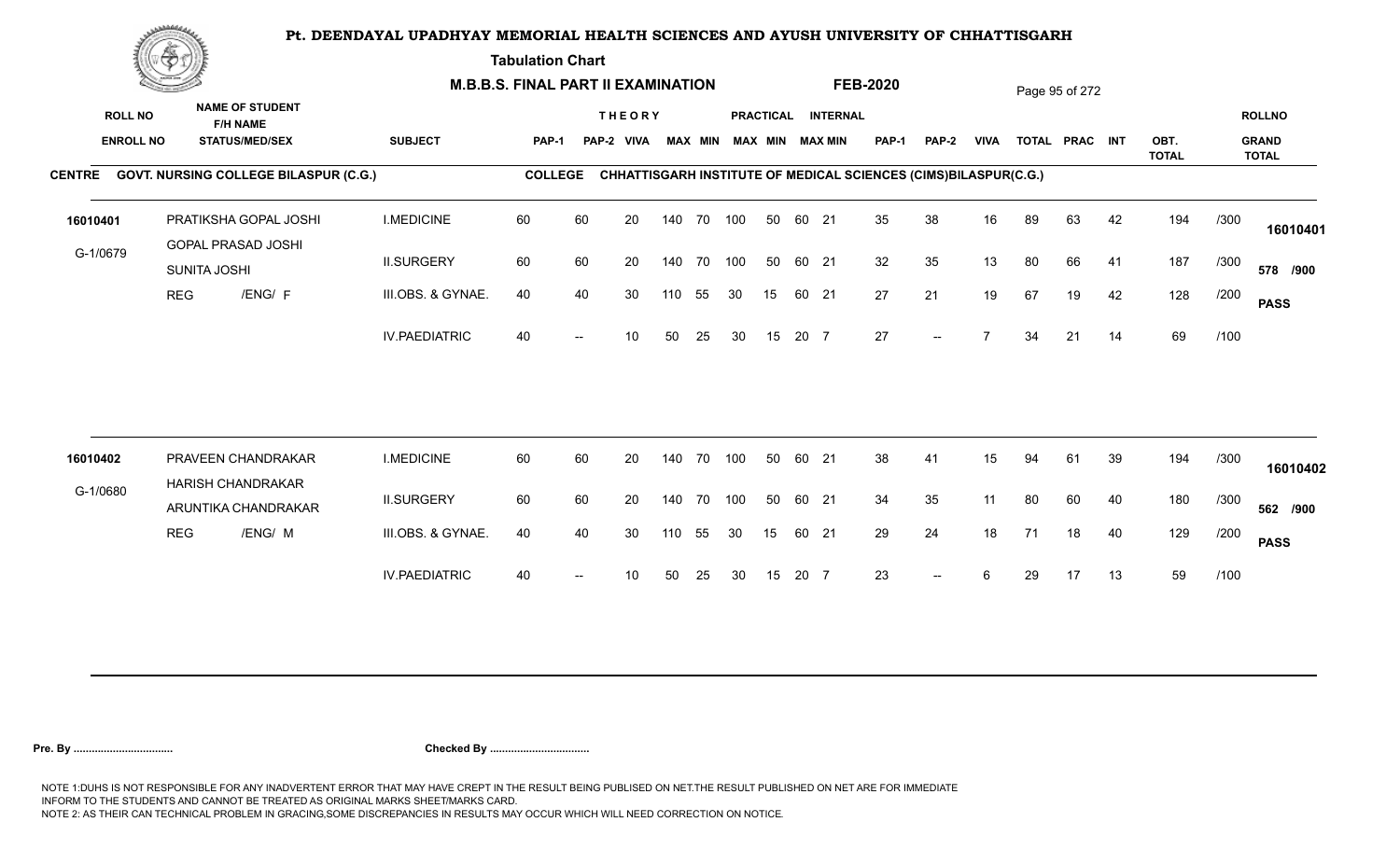**Tabulation Chart** 

|                                    | <b>Construction of the Construction</b> |                                                                    | <b>M.B.B.S. FINAL PART II EXAMINATION</b> |                |    |                             |        |                |     |    |       |                                              | <b>FEB-2020</b>                                                 |                          |             |    | Page 96 of 272 |    |              |      |                               |
|------------------------------------|-----------------------------------------|--------------------------------------------------------------------|-------------------------------------------|----------------|----|-----------------------------|--------|----------------|-----|----|-------|----------------------------------------------|-----------------------------------------------------------------|--------------------------|-------------|----|----------------|----|--------------|------|-------------------------------|
| <b>ROLL NO</b><br><b>ENROLL NO</b> |                                         | <b>NAME OF STUDENT</b><br><b>F/H NAME</b><br><b>STATUS/MED/SEX</b> | <b>SUBJECT</b>                            | PAP-1          |    | <b>THEORY</b><br>PAP-2 VIVA |        | <b>MAX MIN</b> |     |    |       | PRACTICAL INTERNAL<br><b>MAX MIN MAX MIN</b> | <b>PAP-1</b>                                                    | PAP-2                    | <b>VIVA</b> |    | TOTAL PRAC INT |    | OBT.         |      | <b>ROLLNO</b><br><b>GRAND</b> |
|                                    |                                         | CENTRE GOVT. NURSING COLLEGE BILASPUR (C.G.)                       |                                           | <b>COLLEGE</b> |    |                             |        |                |     |    |       |                                              | CHHATTISGARH INSTITUTE OF MEDICAL SCIENCES (CIMS)BILASPUR(C.G.) |                          |             |    |                |    | <b>TOTAL</b> |      | <b>TOTAL</b>                  |
| 16010403                           |                                         | PRAVESH KUMAR BISWAS<br>PRABIR BISWAS                              | <b>I.MEDICINE</b>                         | 60             | 60 | 20                          |        | 140 70 100     |     | 50 | 60 21 |                                              | 37                                                              | 42                       | 16          | 95 | 53             | 39 | 187          | /300 | 16010403                      |
| G-1/0681                           |                                         | NIBHA BISWAS                                                       | <b>II.SURGERY</b>                         | 60             | 60 | 20                          |        | 140 70         | 100 | 50 | 60 21 |                                              | 35                                                              | 35                       | 12          | 82 | 64             | 43 | 189          | /300 | 553 /900                      |
|                                    | <b>REG</b>                              | /ENG/ M                                                            | III.OBS. & GYNAE.                         | 40             | 40 | 30                          | 110    | 55             | 30  | 15 | 60 21 |                                              | 25                                                              | 24                       | 21          | 70 | 19             | 31 | 120          | /200 | <b>PASS</b>                   |
|                                    |                                         |                                                                    | <b>IV.PAEDIATRIC</b>                      | 40             |    | 10                          | 50     | 25             | 30  | 15 | 20 7  |                                              | 22                                                              | $\overline{\phantom{a}}$ | 6           | 28 | 17             | 12 | 57           | /100 |                               |
| 16010404                           |                                         | PRINCE JAISWAL                                                     | <b>I.MEDICINE</b>                         | 60             | 60 | 20                          | 140 70 |                | 100 | 50 | 60 21 |                                              | 37                                                              | 43                       | 16          | 96 | 58             | 37 | 191          | /300 |                               |
| G-1/0682                           |                                         | <b>UMAKANT CHOUDHARY</b>                                           |                                           |                |    |                             |        |                |     |    |       |                                              |                                                                 |                          |             |    |                |    |              |      | 16010404                      |
|                                    |                                         | <b>ANITA DEVI</b>                                                  | <b>II.SURGERY</b>                         | 60             | 60 | 20                          |        | 140 70         | 100 | 50 | 60 21 |                                              | 35                                                              | 37                       | 12          | 84 | 65             | 41 | 190          | /300 | 569 /900                      |
|                                    | <b>REG</b>                              | /ENG/ M                                                            | III.OBS. & GYNAE.                         | 40             | 40 | 30                          | 110    | 55             | 30  | 15 | 60 21 |                                              | 24                                                              | 25                       | 20          | 69 | 21             | 36 | 126          | /200 | <b>PASS</b>                   |
|                                    |                                         |                                                                    | <b>IV.PAEDIATRIC</b>                      | 40             |    | 10                          | 50     | 25             | 30  | 15 | 20 7  |                                              | 25                                                              | $\overline{\phantom{a}}$ | 6           | 31 | 18             | 13 | 62           | /100 |                               |
|                                    |                                         |                                                                    |                                           |                |    |                             |        |                |     |    |       |                                              |                                                                 |                          |             |    |                |    |              |      |                               |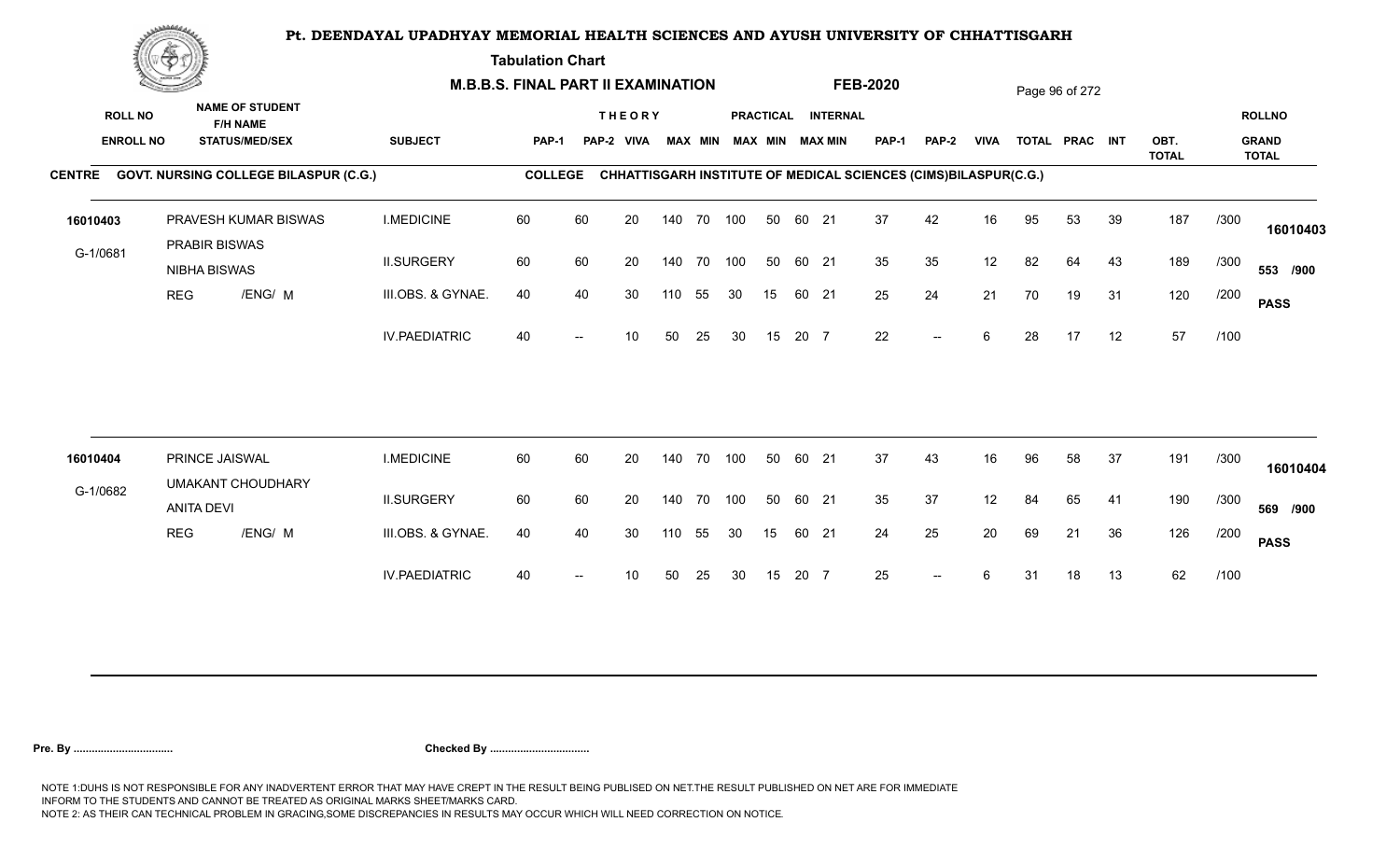**Tabulation Chart** 

|                                    | <b>Construction of the Construction</b> |                                                                    | <b>M.B.B.S. FINAL PART II EXAMINATION</b> |                |    |                             |     |                |            |    |       |                                       | <b>FEB-2020</b>                                                 |                          |             |    | Page 97 of 272 |    |              |      |                               |
|------------------------------------|-----------------------------------------|--------------------------------------------------------------------|-------------------------------------------|----------------|----|-----------------------------|-----|----------------|------------|----|-------|---------------------------------------|-----------------------------------------------------------------|--------------------------|-------------|----|----------------|----|--------------|------|-------------------------------|
| <b>ROLL NO</b><br><b>ENROLL NO</b> |                                         | <b>NAME OF STUDENT</b><br><b>F/H NAME</b><br><b>STATUS/MED/SEX</b> | <b>SUBJECT</b>                            | <b>PAP-1</b>   |    | <b>THEORY</b><br>PAP-2 VIVA |     | <b>MAX MIN</b> |            |    |       | PRACTICAL INTERNAL<br>MAX MIN MAX MIN | PAP-1                                                           | <b>PAP-2</b>             | <b>VIVA</b> |    | TOTAL PRAC INT |    | OBT.         |      | <b>ROLLNO</b><br><b>GRAND</b> |
|                                    |                                         | CENTRE GOVT. NURSING COLLEGE BILASPUR (C.G.)                       |                                           | <b>COLLEGE</b> |    |                             |     |                |            |    |       |                                       | CHHATTISGARH INSTITUTE OF MEDICAL SCIENCES (CIMS)BILASPUR(C.G.) |                          |             |    |                |    | <b>TOTAL</b> |      | <b>TOTAL</b>                  |
| 16010405                           |                                         | PRIYAM SINGH<br>PRADEEP KR SINGH                                   | <b>I.MEDICINE</b>                         | 60             | 60 | 20                          |     | 140 70         | 100        | 50 | 60 21 |                                       | 32                                                              | 42                       | 15          | 89 | 62             | 39 | 190          | /300 | 16010405                      |
| G-1/0684                           |                                         | <b>NEELAM SINGH</b>                                                | <b>II.SURGERY</b>                         | 60             | 60 | 20                          |     | 140 70         | 100        | 50 | 60 21 |                                       | 37                                                              | 37                       | 13          | 87 | 65             | 37 | 189          | /300 | 551 /900                      |
|                                    | <b>REG</b>                              | /ENG/ F                                                            | III.OBS. & GYNAE.                         | 40             | 40 | 30                          | 110 | 55             | 30         | 15 | 60 21 |                                       | 27                                                              | 25                       | 16          | 68 | 19             | 30 | 117          | /200 | <b>PASS</b>                   |
|                                    |                                         |                                                                    | <b>IV.PAEDIATRIC</b>                      | 40             |    | 10                          | 50  | 25             | 30         | 15 | 20 7  |                                       | 23                                                              | $\overline{\phantom{a}}$ | 6           | 29 | 16             | 10 | 55           | /100 |                               |
|                                    |                                         |                                                                    |                                           |                |    |                             |     |                |            |    |       |                                       |                                                                 |                          |             |    |                |    |              |      |                               |
| 16010406                           |                                         | PRIYANKA SINGH PAINKRA<br>I K THAKUR                               | <b>I.MEDICINE</b>                         | 60             | 60 | 20                          |     | 140 70         | 100        | 50 | 60 21 |                                       | 32                                                              | 32                       | 16          | 80 | 56             | 34 | 170          | /300 | 16010406                      |
| G-1/0683                           |                                         | <b>ANAR MOTI</b>                                                   | <b>II.SURGERY</b>                         | 60             | 60 | 20                          |     |                | 140 70 100 | 50 | 60 21 |                                       | 33                                                              | 35                       | 9           | 77 | 62             | 42 | 181          | /300 | 505 /900                      |
|                                    | <b>REG</b>                              | /ENG/ F                                                            | III.OBS. & GYNAE.                         | 40             | 40 | 30                          | 110 | 55             | 30         | 15 | 60 21 |                                       | 18                                                              | 23                       | 16          | 57 | 16             | 30 | 103          | /200 | <b>PASS</b>                   |
|                                    |                                         |                                                                    | <b>IV.PAEDIATRIC</b>                      | 40             |    | 10                          | 50  | 25             | 30         | 15 | 20 7  |                                       | 20                                                              | $-$                      | 5           | 25 | 15             | 11 | 51           | /100 |                               |
|                                    |                                         |                                                                    |                                           |                |    |                             |     |                |            |    |       |                                       |                                                                 |                          |             |    |                |    |              |      |                               |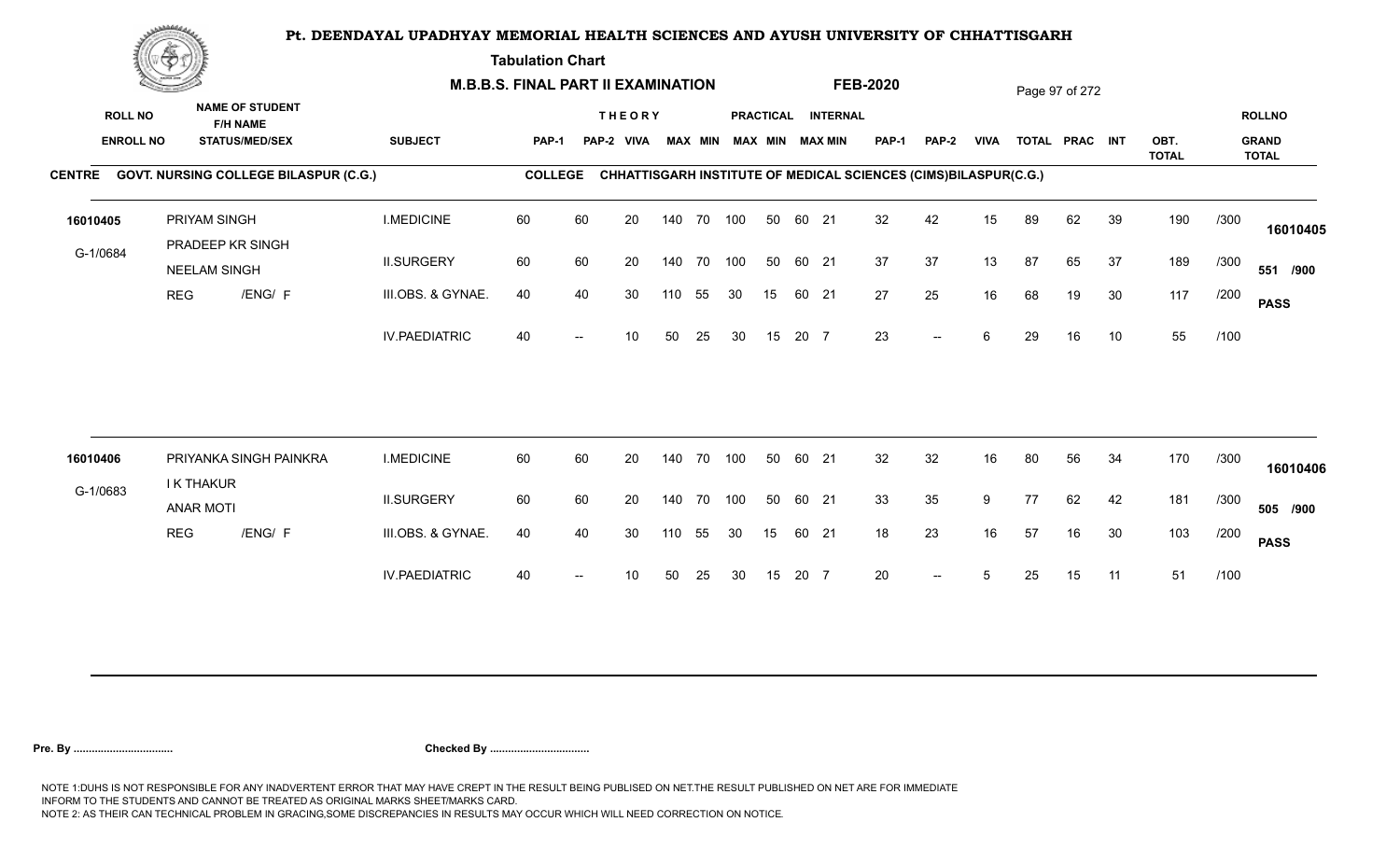**Tabulation Chart** 

|                  | Construction of the Construction |                                           |                                              |                      | <b>M.B.B.S. FINAL PART II EXAMINATION</b> |    |               |        |        |                         |    |       |                    | <b>FEB-2020</b> |                                                                 |                 |       | Page 98 of 272 |    |                      |      |                              |
|------------------|----------------------------------|-------------------------------------------|----------------------------------------------|----------------------|-------------------------------------------|----|---------------|--------|--------|-------------------------|----|-------|--------------------|-----------------|-----------------------------------------------------------------|-----------------|-------|----------------|----|----------------------|------|------------------------------|
| <b>ROLL NO</b>   |                                  | <b>NAME OF STUDENT</b><br><b>F/H NAME</b> |                                              |                      |                                           |    | <b>THEORY</b> |        |        |                         |    |       | PRACTICAL INTERNAL |                 |                                                                 |                 |       |                |    |                      |      | <b>ROLLNO</b>                |
| <b>ENROLL NO</b> |                                  | <b>STATUS/MED/SEX</b>                     |                                              | <b>SUBJECT</b>       | PAP-1                                     |    | PAP-2 VIVA    |        |        | MAX MIN MAX MIN MAX MIN |    |       |                    | <b>PAP-1</b>    | <b>PAP-2</b>                                                    | <b>VIVA</b>     |       | TOTAL PRAC INT |    | OBT.<br><b>TOTAL</b> |      | <b>GRAND</b><br><b>TOTAL</b> |
|                  |                                  |                                           | CENTRE GOVT. NURSING COLLEGE BILASPUR (C.G.) |                      | <b>COLLEGE</b>                            |    |               |        |        |                         |    |       |                    |                 | CHHATTISGARH INSTITUTE OF MEDICAL SCIENCES (CIMS)BILASPUR(C.G.) |                 |       |                |    |                      |      |                              |
| 16010407         |                                  | PUSHPRAJ SINGH                            |                                              | <b>I.MEDICINE</b>    | 60                                        | 60 | 20            | 140    | 70 100 |                         | 50 | 60 21 |                    | 34              | 40                                                              | 16              | 90    | 53             | 40 | 183                  | /300 | 16010407                     |
| G-1/0685         |                                  | <b>HARNAM SINGH</b><br><b>SHAM BAI</b>    |                                              | <b>II.SURGERY</b>    | 60                                        | 60 | 20            | 140    | 70 100 |                         | 50 | 60 21 |                    | 34              | 33                                                              | 11              | 78    | 63             | 41 | 182                  | /300 | 510 /900                     |
|                  | <b>REG</b>                       | /ENG/ M                                   |                                              | III.OBS. & GYNAE.    | 40                                        | 40 | 30            |        | 110 55 | 30                      | 15 | 60 21 |                    | 20              | 21                                                              | 10 <sup>1</sup> | $51*$ | $11*$          | 30 | $92*$                | /200 | <b>FAIL</b>                  |
|                  |                                  |                                           |                                              | <b>IV.PAEDIATRIC</b> | 40                                        |    | 10            | 50     | 25     | 30                      | 15 | 20 7  |                    | 20              | $\overline{\phantom{a}}$                                        | 6               | 26    | 16             | 11 | 53                   | /100 |                              |
|                  | Re- Obs & Gynae Obs & Gynae      |                                           |                                              |                      |                                           |    |               |        |        |                         |    |       |                    |                 |                                                                 |                 |       |                |    |                      |      |                              |
| 16010408         |                                  | RAHUL YADAW                               |                                              | <b>I.MEDICINE</b>    | 60                                        | 60 | 20            | 140    | 70     | 100                     | 50 | 60 21 |                    | 34              | 40                                                              | 16              | 90    | 52             | 39 | 181                  | /300 | 16010408                     |
| G-1/0686         |                                  | RAJKUMAR YADAW<br>SUSHMA YADAW            |                                              | <b>II.SURGERY</b>    | 60                                        | 60 | 20            | 140    | 70     | 100                     | 50 | 60 21 |                    | 34              | 37                                                              | 11              | 82    | 62             | 39 | 183                  | /300 | 534 /900                     |
|                  | <b>REG</b>                       | /ENG/ M                                   |                                              | III.OBS. & GYNAE.    | 40                                        | 40 | 30            | 110 55 |        | 30                      | 15 | 60 21 |                    | 23              | 15                                                              | 21              | 59    | 21             | 34 | 114                  | /200 | <b>PASS</b>                  |
|                  |                                  |                                           |                                              | <b>IV.PAEDIATRIC</b> | 40                                        |    | 10            | 50     | 25     | 30                      | 15 | 20 7  |                    | 24              | $\hspace{0.05cm}$ – $\hspace{0.05cm}$                           | 6               | 30    | 15             | 11 | 56                   | /100 |                              |
|                  |                                  |                                           |                                              |                      |                                           |    |               |        |        |                         |    |       |                    |                 |                                                                 |                 |       |                |    |                      |      |                              |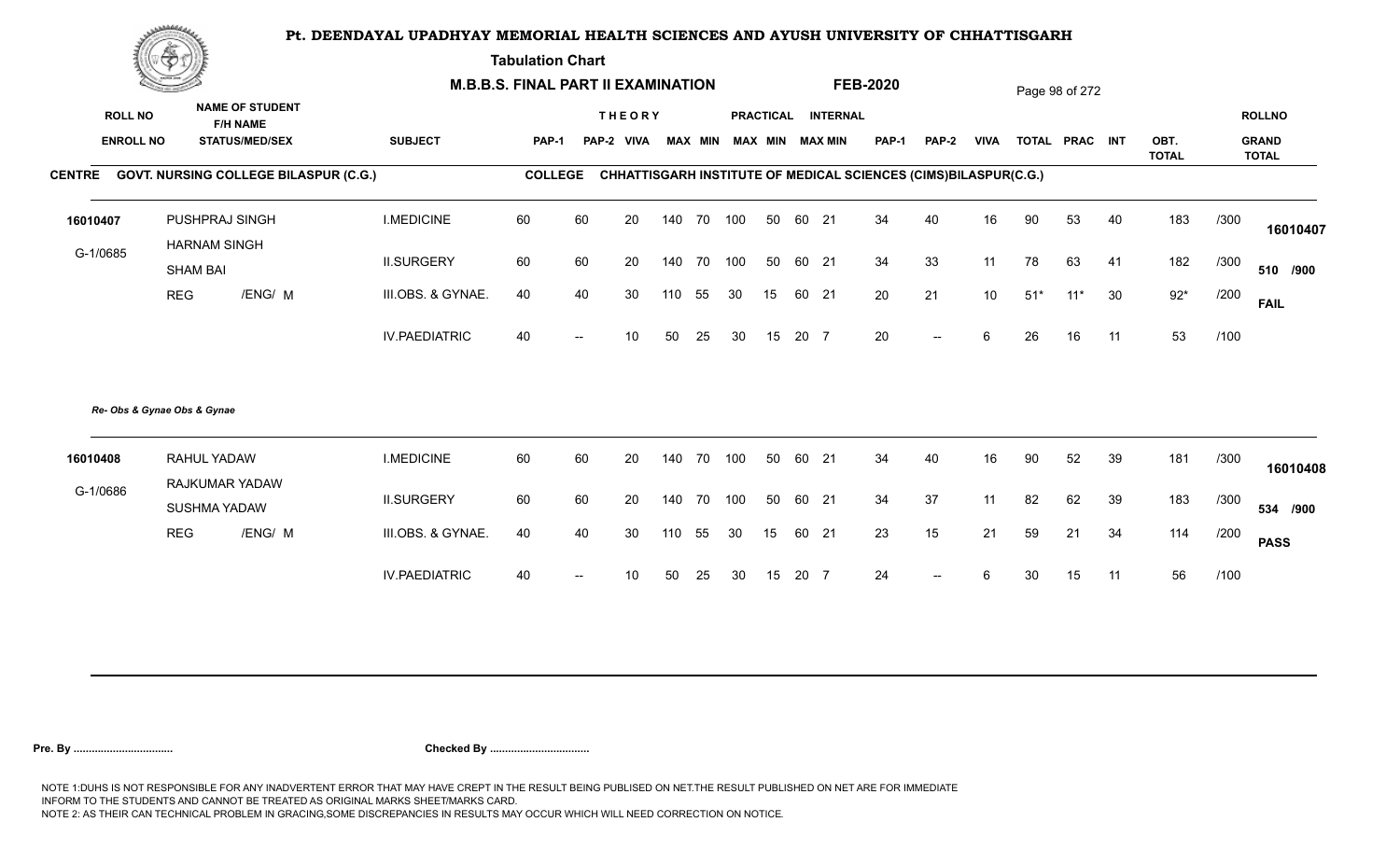**Tabulation Chart** 

|                  | <u>Contraction</u> |                                               |                      | <b>M.B.B.S. FINAL PART II EXAMINATION</b> |                          |                 |     |                |     |                  |       |                 | <b>FEB-2020</b> |                                                                 |             |    | Page 99 of 272 |    |                      |      |                              |
|------------------|--------------------|-----------------------------------------------|----------------------|-------------------------------------------|--------------------------|-----------------|-----|----------------|-----|------------------|-------|-----------------|-----------------|-----------------------------------------------------------------|-------------|----|----------------|----|----------------------|------|------------------------------|
| <b>ROLL NO</b>   |                    | <b>NAME OF STUDENT</b><br><b>F/H NAME</b>     |                      |                                           |                          | <b>THEORY</b>   |     |                |     | <b>PRACTICAL</b> |       | <b>INTERNAL</b> |                 |                                                                 |             |    |                |    |                      |      | <b>ROLLNO</b>                |
| <b>ENROLL NO</b> |                    | <b>STATUS/MED/SEX</b>                         | <b>SUBJECT</b>       | PAP-1                                     |                          | PAP-2 VIVA      |     | <b>MAX MIN</b> |     |                  |       | MAX MIN MAX MIN | PAP-1           | <b>PAP-2</b>                                                    | <b>VIVA</b> |    | TOTAL PRAC INT |    | OBT.<br><b>TOTAL</b> |      | <b>GRAND</b><br><b>TOTAL</b> |
|                  |                    | CENTRE GOVT. NURSING COLLEGE BILASPUR (C.G.)  |                      | <b>COLLEGE</b>                            |                          |                 |     |                |     |                  |       |                 |                 | CHHATTISGARH INSTITUTE OF MEDICAL SCIENCES (CIMS)BILASPUR(C.G.) |             |    |                |    |                      |      |                              |
| 16010409         |                    | RAJAT VISHWAKARMA<br>SWAMI SHARAN VISHWAKARMA | <b>I.MEDICINE</b>    | 60                                        | 60                       | 20              |     | 140 70 100     |     | 50               | 60 21 |                 | 32              | 36                                                              | 16          | 84 | 60             | 41 | 185                  | /300 | 16010409                     |
| G-1/0688         |                    | <b>GAYATRI DEVI</b>                           | <b>II.SURGERY</b>    | 60                                        | 60                       | 20              |     | 140 70 100     |     | 50               | 60 21 |                 | 34              | 31                                                              | 11          | 76 | 59             | 38 | 173                  | /300 | 531 /900                     |
|                  | <b>REG</b>         | /ENG/ M                                       | III.OBS. & GYNAE.    | 40                                        | 40                       | 30              | 110 | 55             | 30  | 15               | 60 21 |                 | 23              | 20                                                              | 20          | 63 | 17             | 36 | 116                  | /200 | <b>PASS</b>                  |
|                  |                    |                                               | <b>IV.PAEDIATRIC</b> | 40                                        |                          | 10 <sup>°</sup> | 50  | 25             | 30  | 15               | 20 7  |                 | 22              | $--$                                                            | 6           | 28 | 17             | 12 | 57                   | /100 |                              |
|                  |                    |                                               |                      | 60                                        |                          |                 |     |                |     |                  |       |                 |                 |                                                                 |             |    |                |    |                      |      |                              |
| 16010410         |                    | RAJNANDANI DAHARIYA<br>SHIVKUMAR DAHARIYA     | <b>I.MEDICINE</b>    |                                           | 60                       | 20              |     | 140 70         | 100 | 50               | 60 21 |                 | 34              | 41                                                              | 15          | 90 | 61             | 40 | 191                  | /300 | 16010410                     |
| G-1/0690         |                    | <b>MEENA DAHARIYA</b>                         | <b>II.SURGERY</b>    | 60                                        | 60                       | 20              |     | 140 70         | 100 | 50               | 60 21 |                 | 36              | 35                                                              | 11          | 82 | 60             | 43 | 185                  | /300 | 563 /900                     |
|                  | <b>REG</b>         | /ENG/ F                                       | III.OBS. & GYNAE.    | 40                                        | 40                       | 30              | 110 | 55             | 30  | 15               | 60 21 |                 | 26              | 20                                                              | 19          | 65 | 20             | 38 | 123                  | /200 | <b>PASS</b>                  |
|                  |                    |                                               | <b>IV.PAEDIATRIC</b> | 40                                        | $\overline{\phantom{a}}$ | 10              | 50  | 25             | 30  | 15               | 20 7  |                 | 27              | $--$                                                            |             | 34 | 16             | 14 | 64                   | /100 |                              |
|                  |                    |                                               |                      |                                           |                          |                 |     |                |     |                  |       |                 |                 |                                                                 |             |    |                |    |                      |      |                              |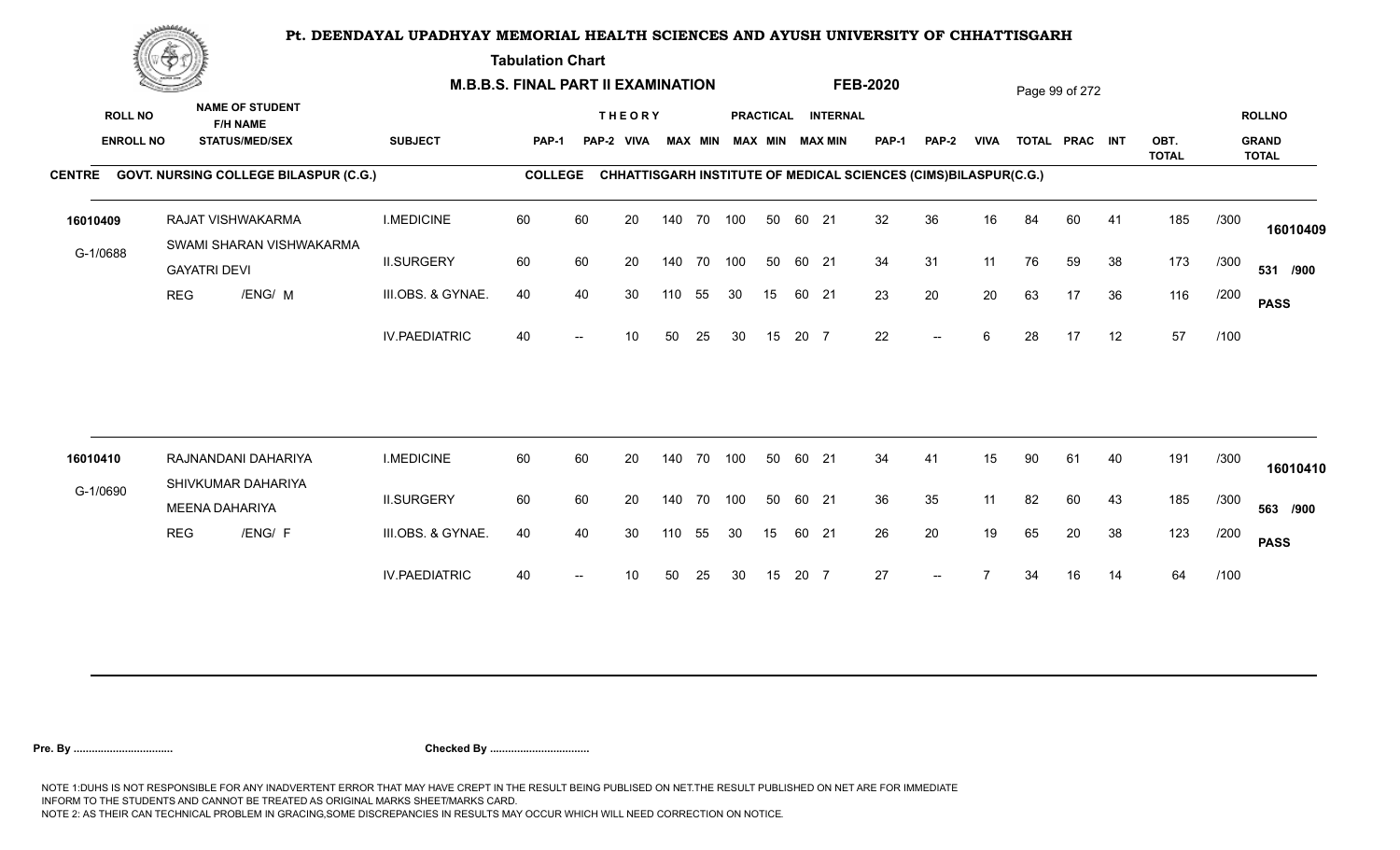**Tabulation Chart** 

|                                    | <b>Construction of the Construction</b> |                                                                    | <b>M.B.B.S. FINAL PART II EXAMINATION</b> |                |    |                             |        |                |            |    |       |                                       | <b>FEB-2020</b>                                                 |              |             |    | Page 100 of 272 |    |              |      |                               |
|------------------------------------|-----------------------------------------|--------------------------------------------------------------------|-------------------------------------------|----------------|----|-----------------------------|--------|----------------|------------|----|-------|---------------------------------------|-----------------------------------------------------------------|--------------|-------------|----|-----------------|----|--------------|------|-------------------------------|
| <b>ROLL NO</b><br><b>ENROLL NO</b> |                                         | <b>NAME OF STUDENT</b><br><b>F/H NAME</b><br><b>STATUS/MED/SEX</b> | <b>SUBJECT</b>                            | <b>PAP-1</b>   |    | <b>THEORY</b><br>PAP-2 VIVA |        | <b>MAX MIN</b> |            |    |       | PRACTICAL INTERNAL<br>MAX MIN MAX MIN | PAP-1                                                           | <b>PAP-2</b> | <b>VIVA</b> |    | TOTAL PRAC INT  |    | OBT.         |      | <b>ROLLNO</b><br><b>GRAND</b> |
|                                    |                                         | CENTRE GOVT. NURSING COLLEGE BILASPUR (C.G.)                       |                                           | <b>COLLEGE</b> |    |                             |        |                |            |    |       |                                       | CHHATTISGARH INSTITUTE OF MEDICAL SCIENCES (CIMS)BILASPUR(C.G.) |              |             |    |                 |    | <b>TOTAL</b> |      | <b>TOTAL</b>                  |
|                                    |                                         |                                                                    |                                           |                |    |                             |        |                |            |    |       |                                       |                                                                 |              |             |    |                 |    |              |      |                               |
| 16010411                           |                                         | RAKESH KUMAR SAHU                                                  | <b>I.MEDICINE</b>                         | 60             | 60 | 20                          |        | 140 70         | 100        | 50 | 60 21 |                                       | 32                                                              | 38           | 16          | 86 | 66              | 38 | 190          | /300 | 16010411                      |
| G-1/0691                           |                                         | AMBIKESHWAR SAHU<br><b>VIMLA SAHU</b>                              | <b>II.SURGERY</b>                         | 60             | 60 | 20                          |        |                | 140 70 100 | 50 | 60 21 |                                       | 35                                                              | 30           | 11          | 76 | 59              | 41 | 176          | /300 | 535 /900                      |
|                                    | <b>REG</b>                              | /ENG/ M                                                            | III.OBS. & GYNAE.                         | 40             | 40 | 30                          | 110    | 55             | 30         | 15 | 60 21 |                                       | 25                                                              | 20           | 18          | 63 | 18              | 32 | 113          | /200 | <b>PASS</b>                   |
|                                    |                                         |                                                                    | <b>IV.PAEDIATRIC</b>                      | 40             |    | 10                          | 50     | 25             | 30         | 15 | 20 7  |                                       | 20                                                              | $-$          | 6           | 26 | 18              | 12 | 56           | /100 |                               |
|                                    |                                         |                                                                    |                                           |                |    |                             |        |                |            |    |       |                                       |                                                                 |              |             |    |                 |    |              |      |                               |
| 16010412                           |                                         | RAMNEEK KAUR BINDRA<br>P S BINDRA                                  | <b>I.MEDICINE</b>                         | 60             | 60 | 20                          | 140 70 |                | 100        | 50 | 60 21 |                                       | 33                                                              | 46           | 16          | 95 | 66              | 43 | 204          | /300 | 16010412                      |
| G-1/0783                           |                                         | <b>HARJOT KAUR BINDRA</b>                                          | <b>II.SURGERY</b>                         | 60             | 60 | 20                          |        |                | 140 70 100 | 50 | 60 21 |                                       | 33                                                              | 34           | 13          | 80 | 71              | 42 | 193          | /300 | 592 /900                      |
|                                    | <b>REG</b>                              | /ENG/ F                                                            | III.OBS. & GYNAE.                         | 40             | 40 | 30                          | 110    | 55             | 30         | 15 | 60 21 |                                       | 27                                                              | 24           | 19          | 70 | 21              | 38 | 129          | /200 | <b>PASS</b>                   |
|                                    |                                         |                                                                    | <b>IV.PAEDIATRIC</b>                      | 40             |    | 10                          | 50     | 25             | 30         | 15 | 20 7  |                                       | 26                                                              |              | 8           | 34 | 18              | 14 | 66           | /100 |                               |
|                                    |                                         |                                                                    |                                           |                |    |                             |        |                |            |    |       |                                       |                                                                 |              |             |    |                 |    |              |      |                               |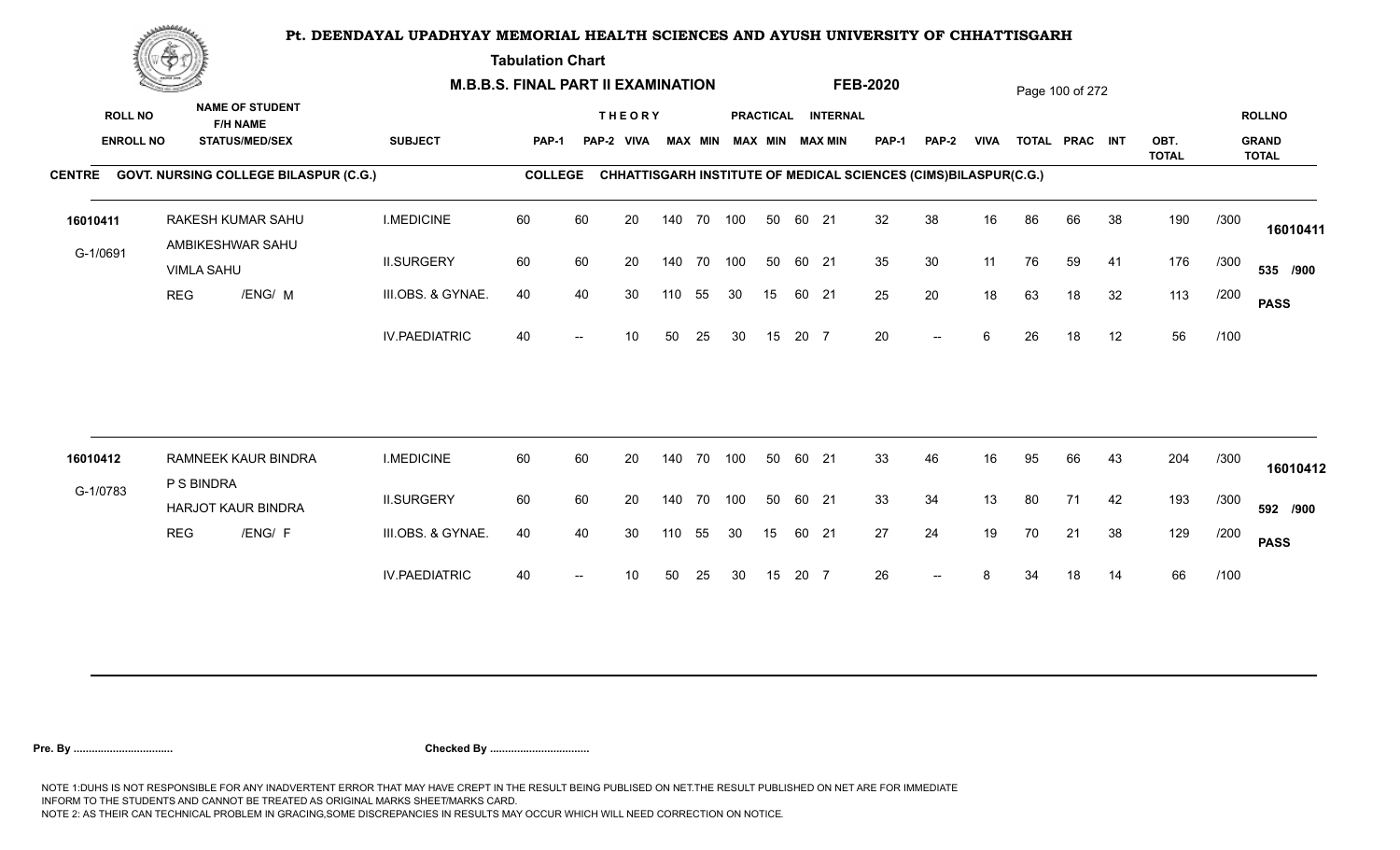**Tabulation Chart** 

|                                    | <b>Construction of the Construction</b> |                                                                    | <b>M.B.B.S. FINAL PART II EXAMINATION</b> |                |    |                             |     |                |    |    |       |                                       | <b>FEB-2020</b>                                                        |              |             |       | Page 101 of 272 |    |              |      |                               |
|------------------------------------|-----------------------------------------|--------------------------------------------------------------------|-------------------------------------------|----------------|----|-----------------------------|-----|----------------|----|----|-------|---------------------------------------|------------------------------------------------------------------------|--------------|-------------|-------|-----------------|----|--------------|------|-------------------------------|
| <b>ROLL NO</b><br><b>ENROLL NO</b> |                                         | <b>NAME OF STUDENT</b><br><b>F/H NAME</b><br><b>STATUS/MED/SEX</b> | <b>SUBJECT</b>                            | <b>PAP-1</b>   |    | <b>THEORY</b><br>PAP-2 VIVA |     | <b>MAX MIN</b> |    |    |       | PRACTICAL INTERNAL<br>MAX MIN MAX MIN | PAP-1                                                                  | <b>PAP-2</b> | <b>VIVA</b> |       | TOTAL PRAC INT  |    | OBT.         |      | <b>ROLLNO</b><br><b>GRAND</b> |
|                                    |                                         | CENTRE GOVT. NURSING COLLEGE BILASPUR (C.G.)                       |                                           | <b>COLLEGE</b> |    |                             |     |                |    |    |       |                                       | <b>CHHATTISGARH INSTITUTE OF MEDICAL SCIENCES (CIMS)BILASPUR(C.G.)</b> |              |             |       |                 |    | <b>TOTAL</b> |      | <b>TOTAL</b>                  |
| 16010413                           | <b>RAVIN SAI</b>                        |                                                                    | <b>I.MEDICINE</b>                         | 60             | 60 | 20                          |     | 140 70 100     |    | 50 | 60 21 |                                       | 26                                                                     | 45           | 16          | 87    | 59              | 34 | 180          | /300 | 16010413                      |
| G-1/0787                           |                                         | <b>SUNDAR SAI</b><br>PARWATEE DEVI                                 | <b>II.SURGERY</b>                         | 60             | 60 | 20                          |     | 140 70 100     |    | 50 | 60 21 |                                       | 36                                                                     | 31           | 11          | 78    | 54              | 37 | 169          | /300 | 505 /900                      |
|                                    | <b>REG</b>                              | /ENG/ M                                                            | III.OBS. & GYNAE.                         | 40             | 40 | 30                          | 110 | 55             | 30 | 15 | 60 21 |                                       | 18                                                                     | 16           | 17          | $51*$ | 17              | 35 | 103          | /200 | <b>PASS</b><br><b>DC 04</b>   |
|                                    |                                         |                                                                    | <b>IV.PAEDIATRIC</b>                      | 40             |    | 10                          | 50  | 25             | 30 | 15 | 20 7  |                                       | 21                                                                     | $--$         | 6           | 27    | 15              | 11 | 53           | /100 |                               |
|                                    |                                         |                                                                    |                                           |                |    |                             |     |                |    |    |       |                                       |                                                                        |              |             |       |                 |    |              |      |                               |
| 16010414                           |                                         | RITESH PAINKRA<br>SUBAL PAINKRA                                    | <b>I.MEDICINE</b>                         | 60             | 60 | 20                          |     | 140 70 100     |    | 50 | 60 21 |                                       | 33                                                                     | 44           | 15          | 92    | 55              | 37 | 184          | /300 | 16010414                      |
| G-1/0752                           |                                         | PADMINI PAINKRA                                                    | <b>II.SURGERY</b>                         | 60             | 60 | 20                          |     | 140 70 100     |    | 50 | 60 21 |                                       | 34                                                                     | 34           | 11          | 79    | 56              | 39 | 174          | /300 | 525 /900                      |
|                                    | <b>REG</b>                              | /ENG/ M                                                            | III.OBS. & GYNAE.                         | 40             | 40 | 30                          | 110 | 55             | 30 | 15 | 60 21 |                                       | 27                                                                     | 20           | 17          | 64    | 17              | 32 | 113          | /200 | <b>PASS</b>                   |
|                                    |                                         |                                                                    | <b>IV.PAEDIATRIC</b>                      | 40             |    | 10                          | 50  | 25             | 30 | 15 | 20 7  |                                       | 23                                                                     | $-$          | 5           | 28    | 15              | 11 | 54           | /100 |                               |
|                                    |                                         |                                                                    |                                           |                |    |                             |     |                |    |    |       |                                       |                                                                        |              |             |       |                 |    |              |      |                               |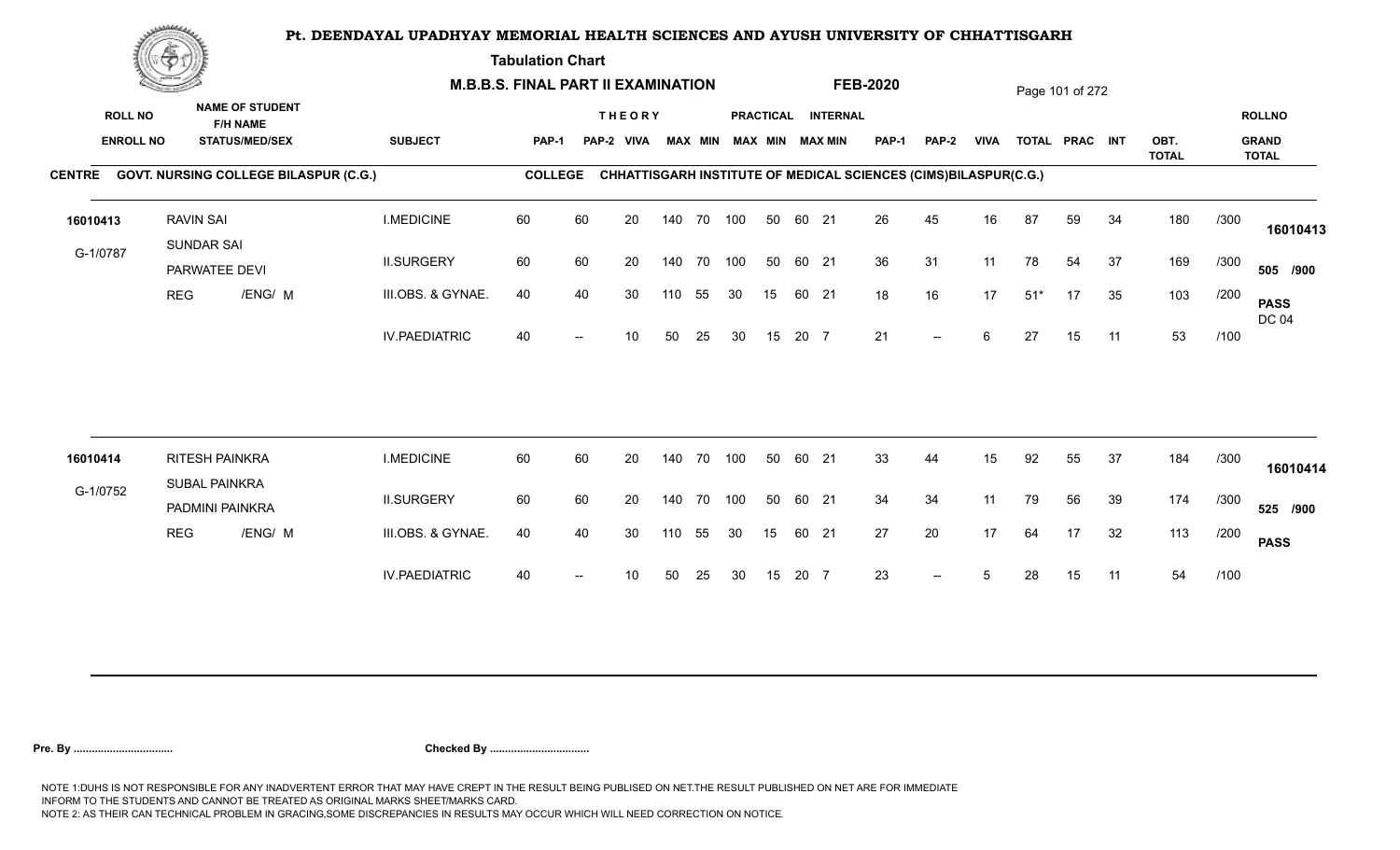**Tabulation Chart** 

|          | <b>Construction of the Construction</b>                                            |                                  |                                                 |                      | <b>M.B.B.S. FINAL PART II EXAMINATION</b> |    |                             |     |                |     |    |       |                                              | <b>FEB-2020</b>                                                 |                          |             |    | Page 102 of 272 |    |              |      |                               |
|----------|------------------------------------------------------------------------------------|----------------------------------|-------------------------------------------------|----------------------|-------------------------------------------|----|-----------------------------|-----|----------------|-----|----|-------|----------------------------------------------|-----------------------------------------------------------------|--------------------------|-------------|----|-----------------|----|--------------|------|-------------------------------|
|          | <b>ROLL NO</b><br><b>ENROLL NO</b><br>CENTRE GOVT. NURSING COLLEGE BILASPUR (C.G.) |                                  | <b>NAME OF STUDENT</b><br><b>STATUS/MED/SEX</b> | <b>SUBJECT</b>       | PAP-1                                     |    | <b>THEORY</b><br>PAP-2 VIVA |     | <b>MAX MIN</b> |     |    |       | PRACTICAL INTERNAL<br><b>MAX MIN MAX MIN</b> | <b>PAP-1</b>                                                    | PAP-2                    | <b>VIVA</b> |    | TOTAL PRAC INT  |    | OBT.         |      | <b>ROLLNO</b><br><b>GRAND</b> |
|          |                                                                                    |                                  |                                                 |                      | <b>COLLEGE</b>                            |    |                             |     |                |     |    |       |                                              | CHHATTISGARH INSTITUTE OF MEDICAL SCIENCES (CIMS)BILASPUR(C.G.) |                          |             |    |                 |    | <b>TOTAL</b> |      | <b>TOTAL</b>                  |
| 16010415 |                                                                                    | RISHIKA SHARMA<br>PRAVEEN SHARMA |                                                 | <b>I.MEDICINE</b>    | 60                                        | 60 | 20                          |     | 140 70 100     |     | 50 | 60 21 |                                              | 32                                                              | 46                       | 16          | 94 | 65              | 45 | 204          | /300 | 16010415                      |
| G-1/0657 |                                                                                    | ANJU SHARMA                      |                                                 | <b>II.SURGERY</b>    | 60                                        | 60 | 20                          |     | 140 70         | 100 | 50 | 60 21 |                                              | 38                                                              | 44                       | 14          | 96 | 67              | 41 | 204          | /300 | 621 /900                      |
|          | <b>REG</b>                                                                         | /ENG/ F                          |                                                 | III.OBS. & GYNAE.    | 40                                        | 40 | 30                          | 110 | 55             | 30  | 15 |       | 60 21                                        | 29                                                              | 20                       | 21          | 70 | 21              | 48 | 139          | /200 | <b>PASS</b>                   |
|          |                                                                                    |                                  |                                                 | <b>IV.PAEDIATRIC</b> | 40                                        |    | 10                          | 50  | 25             | 30  | 15 | 20 7  |                                              | 28                                                              | $- -$                    | 8           | 36 | 22              | 16 | 74           | /100 |                               |
| 16010416 |                                                                                    | <b>ROSHNI THAKUR</b>             |                                                 | <b>I.MEDICINE</b>    | 60                                        | 60 | 20                          |     | 140 70         | 100 | 50 | 60 21 |                                              | 34                                                              | 47                       | 16          | 97 | 59              | 40 | 196          | /300 |                               |
| G-1/0753 |                                                                                    | <b>HINCHHA RAM</b>               |                                                 |                      |                                           |    |                             |     |                |     |    |       |                                              |                                                                 |                          |             |    |                 |    |              |      | 16010416                      |
|          |                                                                                    | PRAMILA THAKUR                   |                                                 | <b>II.SURGERY</b>    | 60                                        | 60 | 20                          |     | 140 70         | 100 | 50 | 60 21 |                                              | 37                                                              | 40                       | 13          | 90 | 62              | 38 | 190          | /300 | 569 /900                      |
|          | <b>REG</b>                                                                         | /ENG/ F                          |                                                 | III.OBS. & GYNAE.    | 40                                        | 40 | 30                          | 110 | 55             | 30  | 15 | 60 21 |                                              | 29                                                              | 21                       | 17          | 67 | 19              | 37 | 123          | /200 | <b>PASS</b>                   |
|          |                                                                                    |                                  |                                                 | <b>IV.PAEDIATRIC</b> | 40                                        |    | 10                          | 50  | 25             | 30  | 15 | 20 7  |                                              | 25                                                              | $\overline{\phantom{a}}$ | 6           | 31 | 17              | 12 | 60           | /100 |                               |
|          |                                                                                    |                                  |                                                 |                      |                                           |    |                             |     |                |     |    |       |                                              |                                                                 |                          |             |    |                 |    |              |      |                               |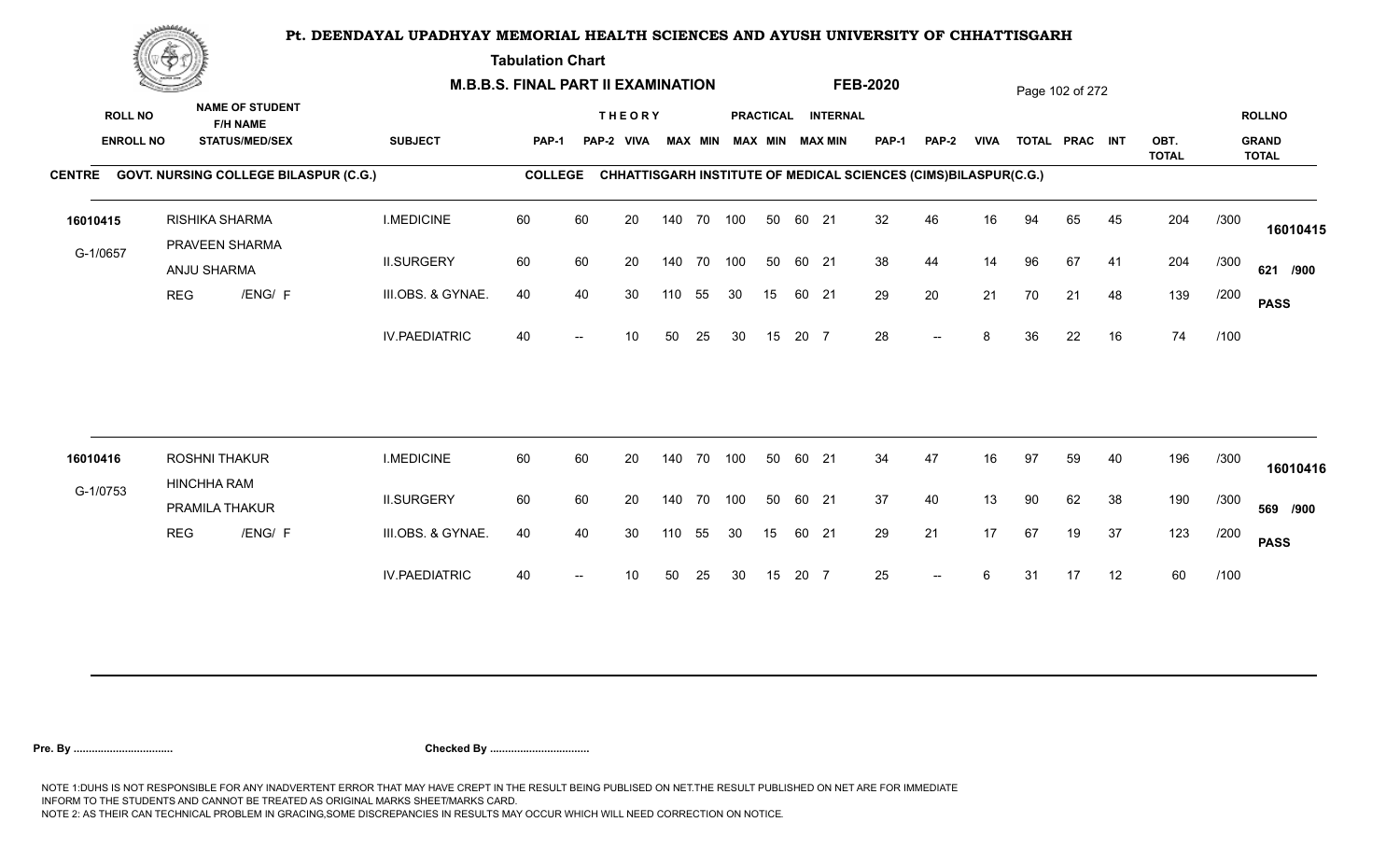**Tabulation Chart** 

|          | <b>Construction of the Construction</b>                                                                                                                  | <b>M.B.B.S. FINAL PART II EXAMINATION</b> |                      |                |    |                             |        |                |     |    |       | <b>FEB-2020</b>                              |                                                                 |                          |             | Page 103 of 272 |                |    |              |      |                               |
|----------|----------------------------------------------------------------------------------------------------------------------------------------------------------|-------------------------------------------|----------------------|----------------|----|-----------------------------|--------|----------------|-----|----|-------|----------------------------------------------|-----------------------------------------------------------------|--------------------------|-------------|-----------------|----------------|----|--------------|------|-------------------------------|
|          | <b>NAME OF STUDENT</b><br><b>ROLL NO</b><br><b>F/H NAME</b><br><b>ENROLL NO</b><br><b>STATUS/MED/SEX</b><br>CENTRE GOVT. NURSING COLLEGE BILASPUR (C.G.) |                                           | <b>SUBJECT</b>       | PAP-1          |    | <b>THEORY</b><br>PAP-2 VIVA |        | <b>MAX MIN</b> |     |    |       | PRACTICAL INTERNAL<br><b>MAX MIN MAX MIN</b> | <b>PAP-1</b>                                                    | <b>PAP-2</b>             | <b>VIVA</b> |                 | TOTAL PRAC INT |    | OBT.         |      | <b>ROLLNO</b><br><b>GRAND</b> |
|          |                                                                                                                                                          |                                           |                      | <b>COLLEGE</b> |    |                             |        |                |     |    |       |                                              | CHHATTISGARH INSTITUTE OF MEDICAL SCIENCES (CIMS)BILASPUR(C.G.) |                          |             |                 |                |    | <b>TOTAL</b> |      | <b>TOTAL</b>                  |
| 16010417 | SURESH GARG                                                                                                                                              | <b>RUCHIKA GARG</b>                       | <b>I.MEDICINE</b>    | 60             | 60 | 20                          |        | 140 70 100     |     | 50 | 60 21 |                                              | 34                                                              | 46                       | 15          | 95              | 69             | 43 | 207          | /300 | 16010417                      |
| G-1/0776 | <b>PINKI GARG</b>                                                                                                                                        |                                           | <b>II.SURGERY</b>    | 60             | 60 | 20                          |        | 140 70         | 100 | 50 | 60 21 |                                              | 33                                                              | 39                       | 13          | 85              | 67             | 43 | 195          | /300 | 597 /900                      |
|          | <b>REG</b>                                                                                                                                               | /ENG/ F                                   | III.OBS. & GYNAE.    | 40             | 40 | 30                          | 110    | 55             | 30  | 15 | 60 21 |                                              | 28                                                              | 24                       | 16          | 68              | 19             | 44 | 131          | /200 | <b>PASS</b>                   |
|          |                                                                                                                                                          |                                           | <b>IV.PAEDIATRIC</b> | 40             |    | 10                          | 50     | 25             | 30  | 15 | 20 7  |                                              | 25                                                              | $\overline{\phantom{a}}$ | 6           | 31              | 19             | 14 | 64           | /100 |                               |
|          |                                                                                                                                                          |                                           |                      |                |    |                             |        |                |     |    |       |                                              |                                                                 |                          |             |                 |                |    |              |      |                               |
| 16010418 | <b>RUPSINGH</b><br>NANDLAL                                                                                                                               |                                           | <b>I.MEDICINE</b>    | 60             | 60 | 20                          | 140 70 |                | 100 | 50 | 60 21 |                                              | 24                                                              | 40                       | 16          | 80              | 63             | 35 | 178          | /300 | 16010418                      |
| G-1/0755 | <b>URMILA BAI</b>                                                                                                                                        |                                           | <b>II.SURGERY</b>    | 60             | 60 | 20                          |        | 140 70 100     |     | 50 | 60 21 |                                              | 27                                                              | 30                       | 13          | 70              | 62             | 41 | 173          | /300 | 514 /900                      |
|          | <b>REG</b>                                                                                                                                               | /ENG/ M                                   | III.OBS. & GYNAE.    | 40             | 40 | 30                          | 110    | 55             | 30  | 15 | 60 21 |                                              | 25                                                              | 21                       | 15          | 61              | 18             | 31 | 110          | /200 | <b>PASS</b>                   |
|          |                                                                                                                                                          |                                           | <b>IV.PAEDIATRIC</b> | 40             |    | 10                          | 50     | 25             | 30  | 15 | 20 7  |                                              | 21                                                              | $\overline{\phantom{a}}$ | 5           | 26              | 15             | 12 | 53           | /100 |                               |
|          |                                                                                                                                                          |                                           |                      |                |    |                             |        |                |     |    |       |                                              |                                                                 |                          |             |                 |                |    |              |      |                               |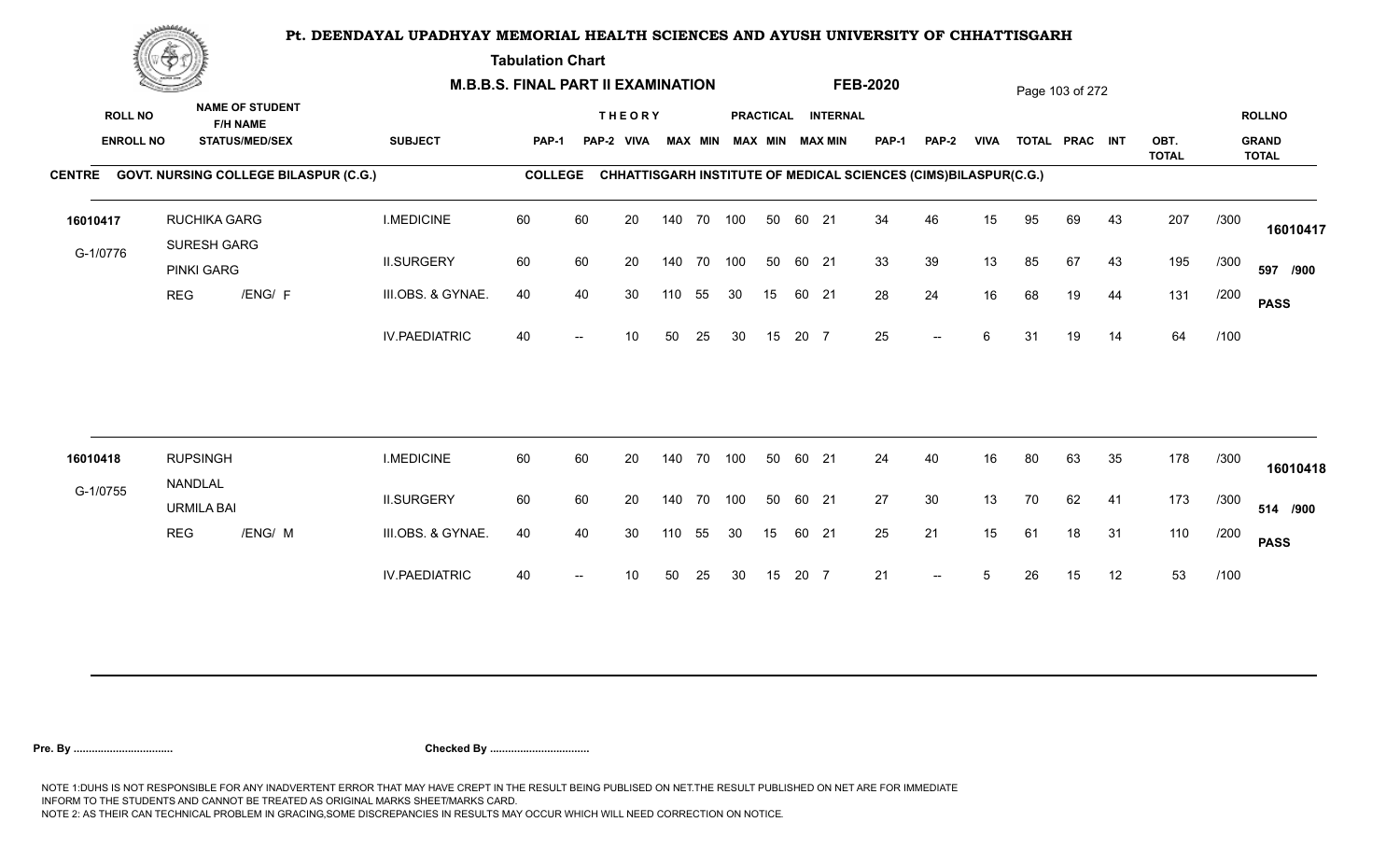**Tabulation Chart** 

|                  | <u>Contraction</u> |                                                  |                      | <b>M.B.B.S. FINAL PART II EXAMINATION</b> |    |               |     |                |     |                  |       |                        | <b>FEB-2020</b>                                                 |       |             |    | Page 104 of 272 |    |                      |      |                              |
|------------------|--------------------|--------------------------------------------------|----------------------|-------------------------------------------|----|---------------|-----|----------------|-----|------------------|-------|------------------------|-----------------------------------------------------------------|-------|-------------|----|-----------------|----|----------------------|------|------------------------------|
| <b>ROLL NO</b>   |                    | <b>NAME OF STUDENT</b><br><b>F/H NAME</b>        |                      |                                           |    | <b>THEORY</b> |     |                |     | <b>PRACTICAL</b> |       | <b>INTERNAL</b>        |                                                                 |       |             |    |                 |    |                      |      | <b>ROLLNO</b>                |
| <b>ENROLL NO</b> |                    | <b>STATUS/MED/SEX</b>                            | <b>SUBJECT</b>       | PAP-1                                     |    | PAP-2 VIVA    |     | <b>MAX MIN</b> |     |                  |       | <b>MAX MIN MAX MIN</b> | <b>PAP-1</b>                                                    | PAP-2 | <b>VIVA</b> |    | TOTAL PRAC INT  |    | OBT.<br><b>TOTAL</b> |      | <b>GRAND</b><br><b>TOTAL</b> |
|                  |                    | CENTRE GOVT. NURSING COLLEGE BILASPUR (C.G.)     |                      | <b>COLLEGE</b>                            |    |               |     |                |     |                  |       |                        | CHHATTISGARH INSTITUTE OF MEDICAL SCIENCES (CIMS)BILASPUR(C.G.) |       |             |    |                 |    |                      |      |                              |
| 16010419         |                    | SAMIKSHA KHOBRAGADE<br>LOKESHWAR NATH KHOBRAGADI | <b>I.MEDICINE</b>    | 60                                        | 60 | 20            |     | 140 70 100     |     | 50               | 60 21 |                        | 34                                                              | 41    | 16          | 91 | 61              | 39 | 191                  | /300 | 16010419                     |
| G-1/0777         |                    | SHARDA KHOBRAGADE                                | <b>II.SURGERY</b>    | 60                                        | 60 | 20            |     | 140 70         | 100 | 50               | 60 21 |                        | 34                                                              | 36    | 12          | 82 | 64              | 42 | 188                  | /300 | 560 /900                     |
|                  | <b>REG</b>         | /ENG/ F                                          | III.OBS. & GYNAE.    | 40                                        | 40 | 30            | 110 | 55             | 30  | 15               |       | 60 21                  | 26                                                              | 20    | 16          | 62 | 17              | 39 | 118                  | /200 | <b>PASS</b>                  |
|                  |                    |                                                  | <b>IV.PAEDIATRIC</b> | 40                                        |    | 10            | 50  | 25             | 30  | 15               | 20 7  |                        | 26                                                              | $--$  | 5           | 31 | 18              | 14 | 63                   | /100 |                              |
|                  |                    |                                                  |                      |                                           |    |               |     |                |     |                  |       |                        |                                                                 |       |             |    |                 |    |                      |      |                              |
| 16010420         |                    | <b>SANJAY CHOUDHARY</b>                          | <b>I.MEDICINE</b>    | 60                                        | 60 | 20            |     | 140 70         | 100 | 50               | 60 21 |                        | 31                                                              | 47    | 16          | 94 | 56              | 39 | 189                  | /300 | 16010420                     |
| G-1/0779         |                    | MOTILAL CHOUDHARY<br>SHASHIKALA CHOUDHARY        | <b>II.SURGERY</b>    | 60                                        | 60 | 20            |     | 140 70         | 100 | 50               | 60 21 |                        | 27                                                              | 33    | 12          | 72 | 66              | 37 | 175                  | /300 | 532 /900                     |
|                  | <b>REG</b>         | /ENG/ M                                          | III.OBS. & GYNAE.    | 40                                        | 40 | 30            | 110 | 55             | 30  | 15               |       | 60 21                  | 24                                                              | 20    | 17          | 61 | 16              | 38 | 115                  | /200 | <b>PASS</b>                  |
|                  |                    |                                                  | <b>IV.PAEDIATRIC</b> | 40                                        |    | 10            | 50  | 25             | 30  | 15               | 20 7  |                        | 21                                                              | $-$   | 5           | 26 | 15              | 12 | 53                   | /100 |                              |
|                  |                    |                                                  |                      |                                           |    |               |     |                |     |                  |       |                        |                                                                 |       |             |    |                 |    |                      |      |                              |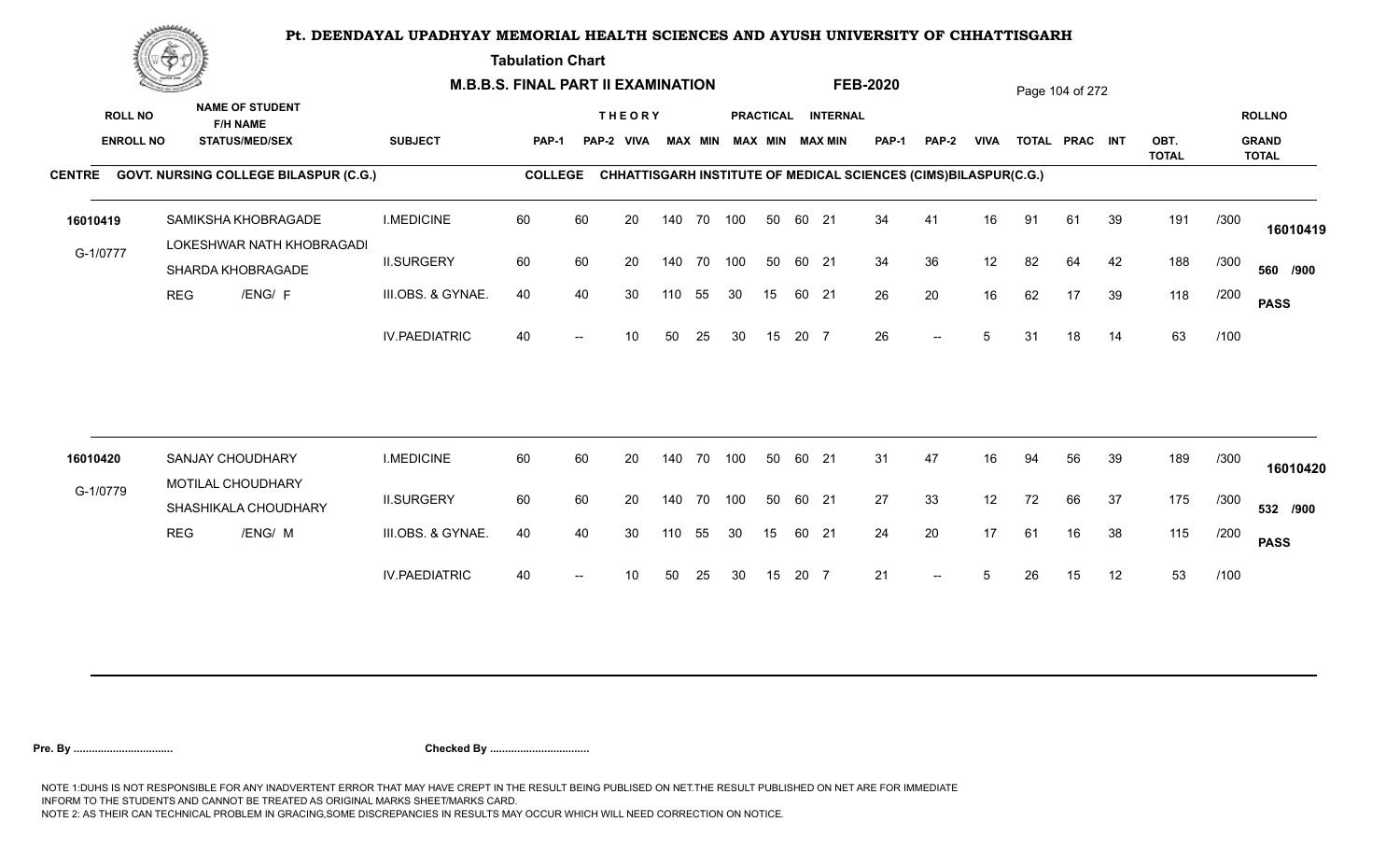**Tabulation Chart** 

|                  | <u>Concession of the Sea</u> |                                              |                      | <b>M.B.B.S. FINAL PART II EXAMINATION</b> |    |                 |     |                |     |    |       |                        | <b>FEB-2020</b>                                                 |              |             |    | Page 105 of 272 |    |                      |      |                              |
|------------------|------------------------------|----------------------------------------------|----------------------|-------------------------------------------|----|-----------------|-----|----------------|-----|----|-------|------------------------|-----------------------------------------------------------------|--------------|-------------|----|-----------------|----|----------------------|------|------------------------------|
| <b>ROLL NO</b>   |                              | <b>NAME OF STUDENT</b><br><b>F/H NAME</b>    |                      |                                           |    | <b>THEORY</b>   |     |                |     |    |       | PRACTICAL INTERNAL     |                                                                 |              |             |    |                 |    |                      |      | <b>ROLLNO</b>                |
| <b>ENROLL NO</b> |                              | <b>STATUS/MED/SEX</b>                        | <b>SUBJECT</b>       | <b>PAP-1</b>                              |    | PAP-2 VIVA      |     | <b>MAX MIN</b> |     |    |       | <b>MAX MIN MAX MIN</b> | <b>PAP-1</b>                                                    | <b>PAP-2</b> | <b>VIVA</b> |    | TOTAL PRAC INT  |    | OBT.<br><b>TOTAL</b> |      | <b>GRAND</b><br><b>TOTAL</b> |
|                  |                              | CENTRE GOVT. NURSING COLLEGE BILASPUR (C.G.) |                      | <b>COLLEGE</b>                            |    |                 |     |                |     |    |       |                        | CHHATTISGARH INSTITUTE OF MEDICAL SCIENCES (CIMS)BILASPUR(C.G.) |              |             |    |                 |    |                      |      |                              |
| 16010421         |                              | SAUMYA SHREYASI<br>DR. SANJAY KUMAR SINGH    | <b>I.MEDICINE</b>    | 60                                        | 60 | 20              |     | 140 70 100     |     | 50 | 60 21 |                        | 36                                                              | 43           | 15          | 94 | 53              | 41 | 188                  | /300 | 16010421                     |
| G-1/0792         |                              | DR. BIBHA KUMARI SINHA                       | <b>II.SURGERY</b>    | 60                                        | 60 | 20              |     | 140 70 100     |     | 50 | 60 21 |                        | 31                                                              | 35           | 11          | 77 | 61              | 42 | 180                  | /300 | 535 /900                     |
|                  | <b>REG</b>                   | /ENG/ F                                      | III.OBS. & GYNAE.    | 40                                        | 40 | 30              | 110 | 55             | 30  | 15 | 60 21 |                        | 20                                                              | 20           | 15          | 55 | 19              | 37 | 111                  | /200 | <b>PASS</b>                  |
|                  |                              |                                              | <b>IV.PAEDIATRIC</b> | 40                                        |    | 10 <sup>°</sup> | 50  | 25             | 30  | 15 | 20 7  |                        | 20                                                              | $--$         | 5           | 25 | 17              | 14 | 56                   | /100 |                              |
|                  |                              |                                              |                      |                                           |    |                 |     |                |     |    |       |                        |                                                                 |              |             |    |                 |    |                      |      |                              |
| 16010422         |                              | <b>SHAKIR KHAN</b><br>ABDUL ZAHEER KHAN      | <b>I.MEDICINE</b>    | 60                                        | 60 | 20              |     | 140 70         | 100 | 50 | 60 21 |                        | 32                                                              | 39           | 16          | 87 | 65              | 42 | 194                  | /300 | 16010422                     |
| G-1/0659         |                              | RUKHSANA BEGUM                               | <b>II.SURGERY</b>    | 60                                        | 60 | 20              |     | 140 70         | 100 | 50 | 60 21 |                        | 34                                                              | 33           | 10          | 77 | 64              | 41 | 182                  | /300 | 558 /900                     |
|                  | <b>REG</b>                   | /ENG/ M                                      | III.OBS. & GYNAE.    | 40                                        | 40 | 30              | 110 | 55             | 30  | 15 | 60 21 |                        | 26                                                              | 20           | 18          | 64 | 21              | 38 | 123                  | /200 | <b>PASS</b>                  |
|                  |                              |                                              | <b>IV.PAEDIATRIC</b> | 40                                        |    | 10              | 50  | 25             | 30  | 15 | 20 7  |                        | 24                                                              | $-$          | 6           | 30 | 17              | 12 | 59                   | /100 |                              |
|                  |                              |                                              |                      |                                           |    |                 |     |                |     |    |       |                        |                                                                 |              |             |    |                 |    |                      |      |                              |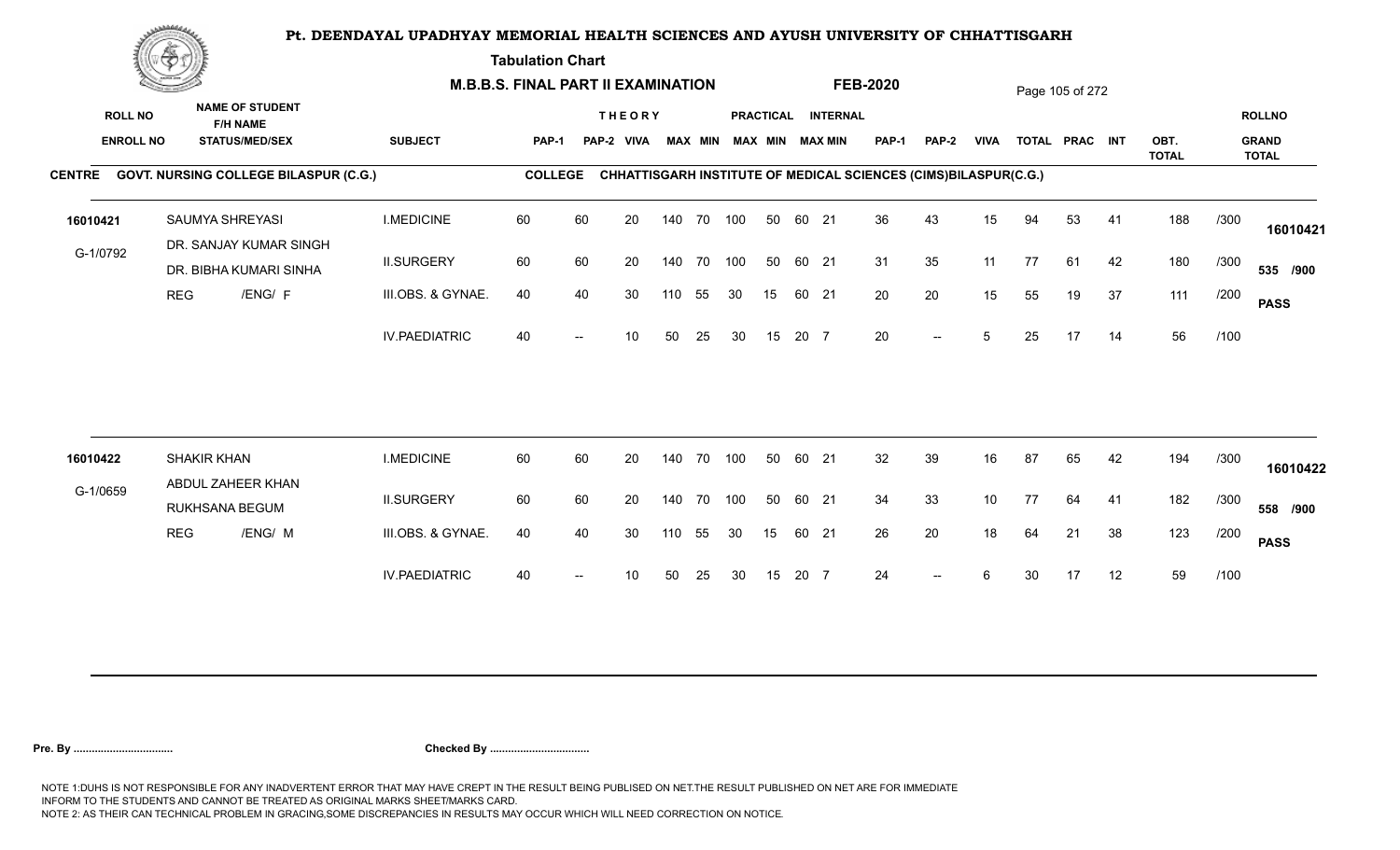**Tabulation Chart** 

|                                    | <b>Construction of the Construction</b> |                                                                    | <b>M.B.B.S. FINAL PART II EXAMINATION</b> |                |    |                             |     |                |     |    |       |                                       | <b>FEB-2020</b>                                                 |              |             |    | Page 106 of 272 |    |              |      |                               |
|------------------------------------|-----------------------------------------|--------------------------------------------------------------------|-------------------------------------------|----------------|----|-----------------------------|-----|----------------|-----|----|-------|---------------------------------------|-----------------------------------------------------------------|--------------|-------------|----|-----------------|----|--------------|------|-------------------------------|
| <b>ROLL NO</b><br><b>ENROLL NO</b> |                                         | <b>NAME OF STUDENT</b><br><b>F/H NAME</b><br><b>STATUS/MED/SEX</b> | <b>SUBJECT</b>                            | <b>PAP-1</b>   |    | <b>THEORY</b><br>PAP-2 VIVA |     | <b>MAX MIN</b> |     |    |       | PRACTICAL INTERNAL<br>MAX MIN MAX MIN | PAP-1                                                           | <b>PAP-2</b> | <b>VIVA</b> |    | TOTAL PRAC INT  |    | OBT.         |      | <b>ROLLNO</b><br><b>GRAND</b> |
|                                    |                                         |                                                                    |                                           |                |    |                             |     |                |     |    |       |                                       |                                                                 |              |             |    |                 |    | <b>TOTAL</b> |      | <b>TOTAL</b>                  |
|                                    |                                         | CENTRE GOVT. NURSING COLLEGE BILASPUR (C.G.)                       |                                           | <b>COLLEGE</b> |    |                             |     |                |     |    |       |                                       | CHHATTISGARH INSTITUTE OF MEDICAL SCIENCES (CIMS)BILASPUR(C.G.) |              |             |    |                 |    |              |      |                               |
| 16010424                           |                                         | SHILPA VERMA                                                       | <b>I.MEDICINE</b>                         | 60             | 60 | 20                          |     | 140 70         | 100 | 50 | 60 21 |                                       | 35                                                              | 39           | 16          | 90 | 65              | 43 | 198          | /300 | 16010424                      |
| G-1/0660                           |                                         | SHOBHNATH VERMA<br>SHAKUNTALA VERMA                                | <b>II.SURGERY</b>                         | 60             | 60 | 20                          |     | 140 70 100     |     | 50 | 60 21 |                                       | 30                                                              | 31           | 9           | 70 | 59              | 39 | 168          | /300 | 543 /900                      |
|                                    | <b>REG</b>                              | /ENG/ F                                                            | III.OBS. & GYNAE.                         | 40             | 40 | 30                          | 110 | 55             | 30  | 15 | 60 21 |                                       | 23                                                              | 21           | 19          | 63 | 19              | 39 | 121          | /200 | <b>PASS</b>                   |
|                                    |                                         |                                                                    | <b>IV.PAEDIATRIC</b>                      | 40             |    | 10                          | 50  | 25             | 30  | 15 | 20 7  |                                       | 22                                                              | $-$          | 6           | 28 | 16              | 12 | 56           | /100 |                               |
|                                    |                                         |                                                                    |                                           |                |    |                             |     |                |     |    |       |                                       |                                                                 |              |             |    |                 |    |              |      |                               |
| 16010425                           |                                         | SHUBHI VISHNOI                                                     | <b>I.MEDICINE</b>                         | 60             | 60 | 20                          |     | 140 70         | 100 | 50 | 60 21 |                                       | 37                                                              | 45           | 15          | 97 | 55              | 44 | 196          | /300 | 16010425                      |
| G-1/0661                           |                                         | SUDESH KANT VISHNOI<br>SHOBHA VISHNOI                              | <b>II.SURGERY</b>                         | 60             | 60 | 20                          |     | 140 70 100     |     | 50 | 60 21 |                                       | 40                                                              | 37           | 12          | 89 | 76              | 42 | 207          | /300 | 606 /900                      |
|                                    | <b>REG</b>                              | /ENG/ F                                                            | III.OBS. & GYNAE.                         | 40             | 40 | 30                          | 110 | 55             | 30  | 15 | 60 21 |                                       | 26                                                              | 22           | 22          | 70 | 21              | 43 | 134          | /200 | <b>PASS</b>                   |
|                                    |                                         |                                                                    | <b>IV.PAEDIATRIC</b>                      | 40             |    | 10                          | 50  | 25             | 30  | 15 | 20 7  |                                       | 26                                                              | $--$         |             | 33 | 22              | 14 | 69           | /100 |                               |
|                                    |                                         |                                                                    |                                           |                |    |                             |     |                |     |    |       |                                       |                                                                 |              |             |    |                 |    |              |      |                               |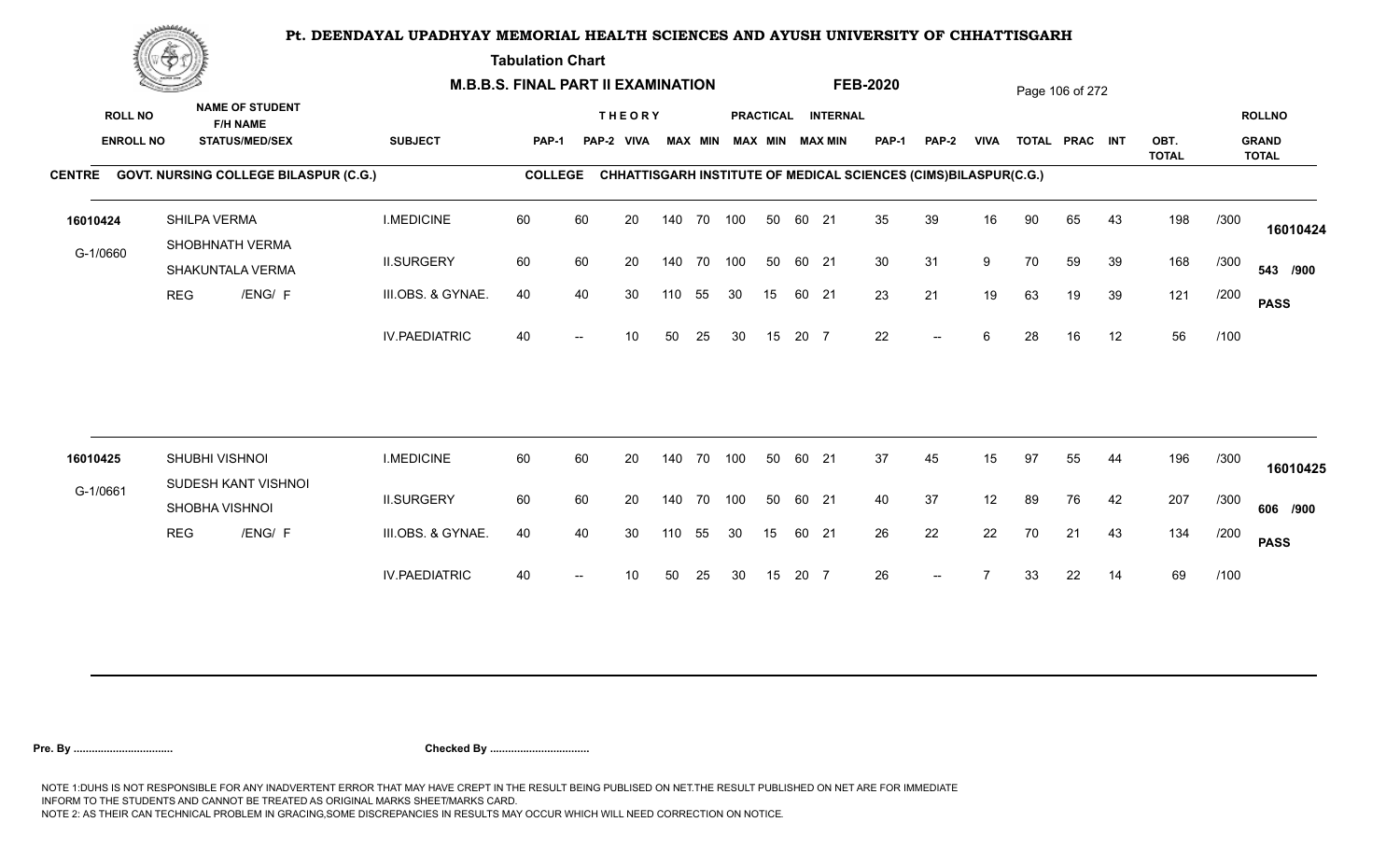**Tabulation Chart** 

|                  | <u>Concert and the Concert and the Concert and the Concert and the Concert and the Concert and the Concert and the Concert and the Concert and the Concert and the Concert and the Concert and the Concert and the Concert and t</u> |                                              |                      | <b>M.B.B.S. FINAL PART II EXAMINATION</b> |    |                 |     |                |     |    |       |                        | <b>FEB-2020</b>                                                 |                          |                          |    | Page 107 of 272 |    |                      |      |                              |
|------------------|--------------------------------------------------------------------------------------------------------------------------------------------------------------------------------------------------------------------------------------|----------------------------------------------|----------------------|-------------------------------------------|----|-----------------|-----|----------------|-----|----|-------|------------------------|-----------------------------------------------------------------|--------------------------|--------------------------|----|-----------------|----|----------------------|------|------------------------------|
| <b>ROLL NO</b>   |                                                                                                                                                                                                                                      | <b>NAME OF STUDENT</b><br><b>F/H NAME</b>    |                      |                                           |    | <b>THEORY</b>   |     |                |     |    |       | PRACTICAL INTERNAL     |                                                                 |                          |                          |    |                 |    |                      |      | <b>ROLLNO</b>                |
| <b>ENROLL NO</b> |                                                                                                                                                                                                                                      | <b>STATUS/MED/SEX</b>                        | <b>SUBJECT</b>       | PAP-1                                     |    | PAP-2 VIVA      |     | <b>MAX MIN</b> |     |    |       | <b>MAX MIN MAX MIN</b> | <b>PAP-1</b>                                                    | PAP-2                    | <b>VIVA</b>              |    | TOTAL PRAC INT  |    | OBT.<br><b>TOTAL</b> |      | <b>GRAND</b><br><b>TOTAL</b> |
|                  |                                                                                                                                                                                                                                      | CENTRE GOVT. NURSING COLLEGE BILASPUR (C.G.) |                      | <b>COLLEGE</b>                            |    |                 |     |                |     |    |       |                        | CHHATTISGARH INSTITUTE OF MEDICAL SCIENCES (CIMS)BILASPUR(C.G.) |                          |                          |    |                 |    |                      |      |                              |
| 16010426         |                                                                                                                                                                                                                                      | SHUCHIVRAT PANDEY<br>LATE OMPRAKASH PANDEY   | <b>I.MEDICINE</b>    | 60                                        | 60 | 20              |     | 140 70 100     |     | 50 | 60 21 |                        | 37                                                              | 41                       | 16                       | 94 | 53              | 39 | 186                  | /300 | 16010426                     |
| G-1/0662         | <b>ASHA</b>                                                                                                                                                                                                                          |                                              | <b>II.SURGERY</b>    | 60                                        | 60 | 20              |     | 140 70 100     |     | 50 | 60 21 |                        | 34                                                              | 35                       | 11                       | 80 | 70              | 43 | 193                  | /300 | 559 /900                     |
|                  | <b>REG</b>                                                                                                                                                                                                                           | /ENG/ M                                      | III.OBS. & GYNAE.    | 40                                        | 40 | 30              | 110 | 55             | 30  | 15 | 60 21 |                        | 26                                                              | 20                       | 18                       | 64 | 19              | 41 | 124                  | /200 | <b>PASS</b>                  |
|                  |                                                                                                                                                                                                                                      |                                              | <b>IV.PAEDIATRIC</b> | 40                                        |    | 10 <sup>1</sup> | 50  | 25             | 30  | 15 | 20 7  |                        | 20                                                              | $--$                     | $\overline{\phantom{a}}$ | 27 | 17              | 12 | 56                   | /100 |                              |
|                  |                                                                                                                                                                                                                                      |                                              |                      |                                           |    |                 |     |                |     |    |       |                        |                                                                 |                          |                          |    |                 |    |                      |      |                              |
| 16010427         |                                                                                                                                                                                                                                      | SHWETA GUPTA<br>PRAMOD PRASAD GUPTA          | <b>I.MEDICINE</b>    | 60                                        | 60 | 20              |     | 140 70         | 100 | 50 | 60 21 |                        | 35                                                              | 37                       | 16                       | 88 | 54              | 40 | 182                  | /300 | 16010427                     |
| G-1/0663         | <b>ANITA GUPTA</b>                                                                                                                                                                                                                   |                                              | <b>II.SURGERY</b>    | 60                                        | 60 | 20              |     | 140 70 100     |     | 50 | 60 21 |                        | 34                                                              | 34                       | 12                       | 80 | 71              | 41 | 192                  | /300 | 562 /900                     |
|                  | <b>REG</b>                                                                                                                                                                                                                           | /ENG/ F                                      | III.OBS. & GYNAE.    | 40                                        | 40 | 30              | 110 | 55             | 30  | 15 | 60 21 |                        | 23                                                              | 21                       | 21                       | 65 | 22              | 43 | 130                  | /200 | <b>PASS</b>                  |
|                  |                                                                                                                                                                                                                                      |                                              | <b>IV.PAEDIATRIC</b> | 40                                        |    | 10              | 50  | 25             | 30  | 15 | 20 7  |                        | 21                                                              | $\overline{\phantom{a}}$ | 6                        | 27 | 18              | 13 | 58                   | /100 |                              |
|                  |                                                                                                                                                                                                                                      |                                              |                      |                                           |    |                 |     |                |     |    |       |                        |                                                                 |                          |                          |    |                 |    |                      |      |                              |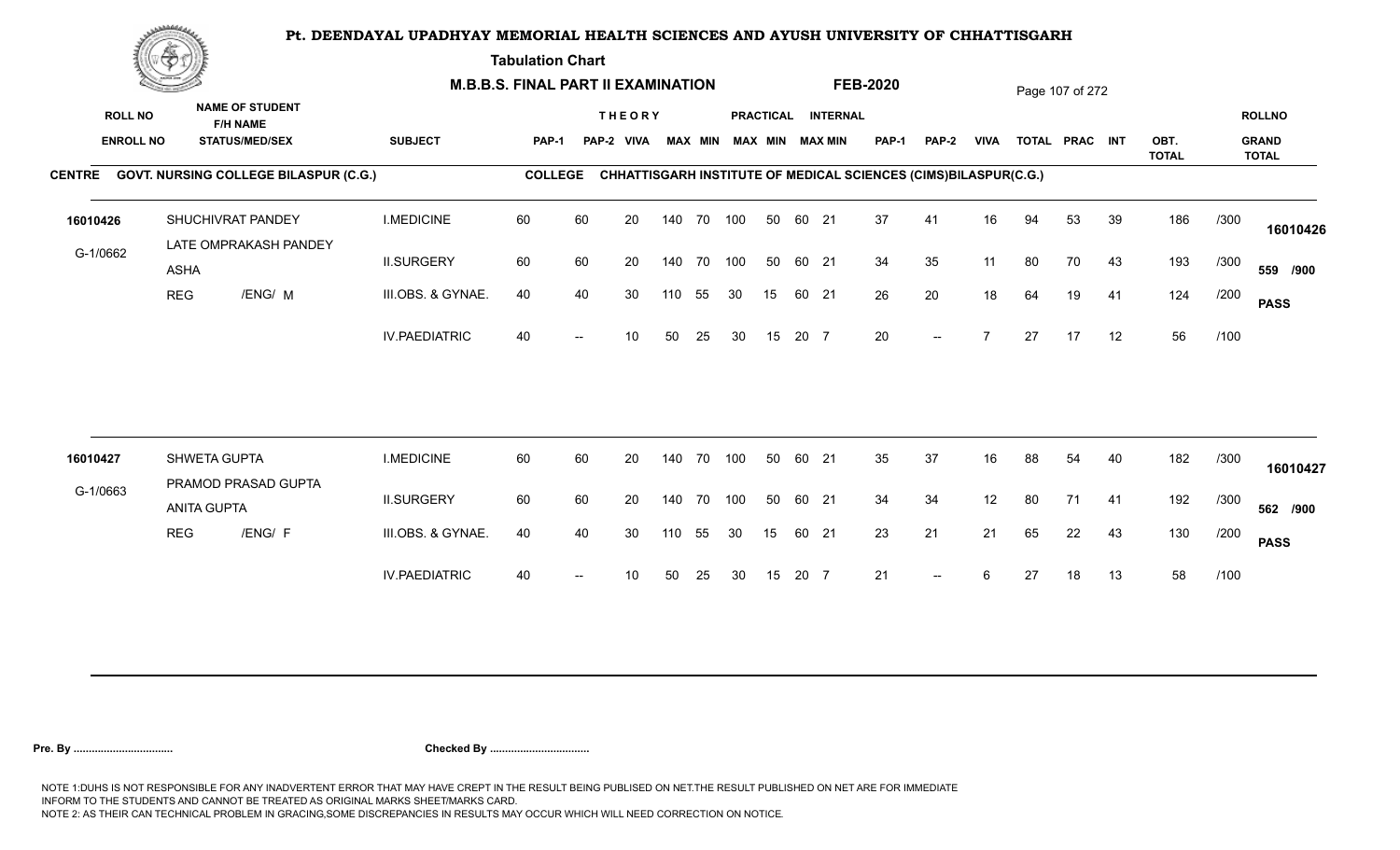**Tabulation Chart** 

|                | Change of the second of the |                                           |                                              |                      | <b>M.B.B.S. FINAL PART II EXAMINATION</b> |                          |                 |     |            |                         |    |       |                    | <b>FEB-2020</b> |                                                                        |             |     | Page 108 of 272 |      |                      |      |                              |
|----------------|-----------------------------|-------------------------------------------|----------------------------------------------|----------------------|-------------------------------------------|--------------------------|-----------------|-----|------------|-------------------------|----|-------|--------------------|-----------------|------------------------------------------------------------------------|-------------|-----|-----------------|------|----------------------|------|------------------------------|
| <b>ROLL NO</b> |                             | <b>NAME OF STUDENT</b><br><b>F/H NAME</b> |                                              |                      |                                           |                          | <b>THEORY</b>   |     |            |                         |    |       | PRACTICAL INTERNAL |                 |                                                                        |             |     |                 |      |                      |      | <b>ROLLNO</b>                |
|                | <b>ENROLL NO</b>            | <b>STATUS/MED/SEX</b>                     |                                              | <b>SUBJECT</b>       | PAP-1                                     |                          | PAP-2 VIVA      |     |            | MAX MIN MAX MIN MAX MIN |    |       |                    | <b>PAP-1</b>    | PAP-2                                                                  | <b>VIVA</b> |     | TOTAL PRAC INT  |      | OBT.<br><b>TOTAL</b> |      | <b>GRAND</b><br><b>TOTAL</b> |
|                |                             |                                           | CENTRE GOVT. NURSING COLLEGE BILASPUR (C.G.) |                      | <b>COLLEGE</b>                            |                          |                 |     |            |                         |    |       |                    |                 | <b>CHHATTISGARH INSTITUTE OF MEDICAL SCIENCES (CIMS)BILASPUR(C.G.)</b> |             |     |                 |      |                      |      |                              |
| 16010428       |                             | SMITA KERKETTA                            |                                              | <b>I.MEDICINE</b>    | 60                                        | 60                       | 20              |     | 140 70 100 |                         | 50 | 60 21 |                    | 35              | 39                                                                     | 16          | 90  | 60              | 40   | 190                  | /300 | 16010428                     |
| G-1/0664       |                             | <b>ENUS KERKETTA</b><br>SHANTI KERKETTA   |                                              | <b>II.SURGERY</b>    | 60                                        | 60                       | 20              |     | 140 70 100 |                         | 50 | 60 21 |                    | 32              | 35                                                                     | 10          | 77  | 58              | 42   | 177                  | /300 | 527 /900                     |
|                | <b>REG</b>                  |                                           | /ENG/ F                                      | III.OBS. & GYNAE.    | 40                                        | 40                       | 30              | 110 | 55         | 30                      | 15 | 60 21 |                    | 21              | 21                                                                     | 18          | 60  | 16              | 32   | 108                  | /200 | <b>PASS</b>                  |
|                |                             |                                           |                                              | <b>IV.PAEDIATRIC</b> | 40                                        | $\overline{\phantom{a}}$ | 10 <sup>°</sup> | 50  | 25         | 30                      | 15 | 20 7  |                    | 20              | $\overline{\phantom{a}}$                                               | $5^{\circ}$ | 25  | 15              | 12   | 52                   | /100 |                              |
|                |                             |                                           |                                              |                      |                                           |                          |                 |     |            |                         |    |       |                    |                 |                                                                        |             |     |                 |      |                      |      |                              |
| 16010429       |                             | SMRITI INGOLE<br>RAJENDRA INGOLE          |                                              | <b>I.MEDICINE</b>    | 60                                        | 60                       | 20              |     | 140 70     | 100                     | 50 | 60 21 |                    | 32              | 36                                                                     | 15          | 83  | 59              | 35   | 177                  | /300 | 16010429                     |
| G-1/0656       |                             | SEEMA INGOLE                              |                                              | <b>II.SURGERY</b>    | 60                                        | 60                       | 20              |     | 140 70 100 |                         | 50 | 60 21 |                    | 30 <sup>°</sup> | 30                                                                     | 10          | 70  | $47*$           | - 37 | 154                  | /300 | 473 /900                     |
|                | <b>REG</b>                  |                                           | /ENG/ F                                      | III.OBS. & GYNAE.    | 40                                        | 40                       | 30              | 110 | 55         | 30                      | 15 | 60 21 |                    | 20              | 16                                                                     | 10          | 46* | $11*$           | 30   | $87*$                | /200 | <b>FAIL</b>                  |
|                |                             |                                           |                                              | <b>IV.PAEDIATRIC</b> | 40                                        | $\overline{\phantom{a}}$ | 10 <sup>°</sup> | 50  | 25         | 30                      | 15 | 20 7  |                    | 23              | $\hspace{0.1em} -\hspace{0.1em} -\hspace{0.1em}$                       | 5           | 28  | 15              | 12   | 55                   | /100 |                              |
|                |                             |                                           |                                              |                      |                                           |                          |                 |     |            |                         |    |       |                    |                 |                                                                        |             |     |                 |      |                      |      |                              |

*Re- Obs & Gynae Obs & Gynae*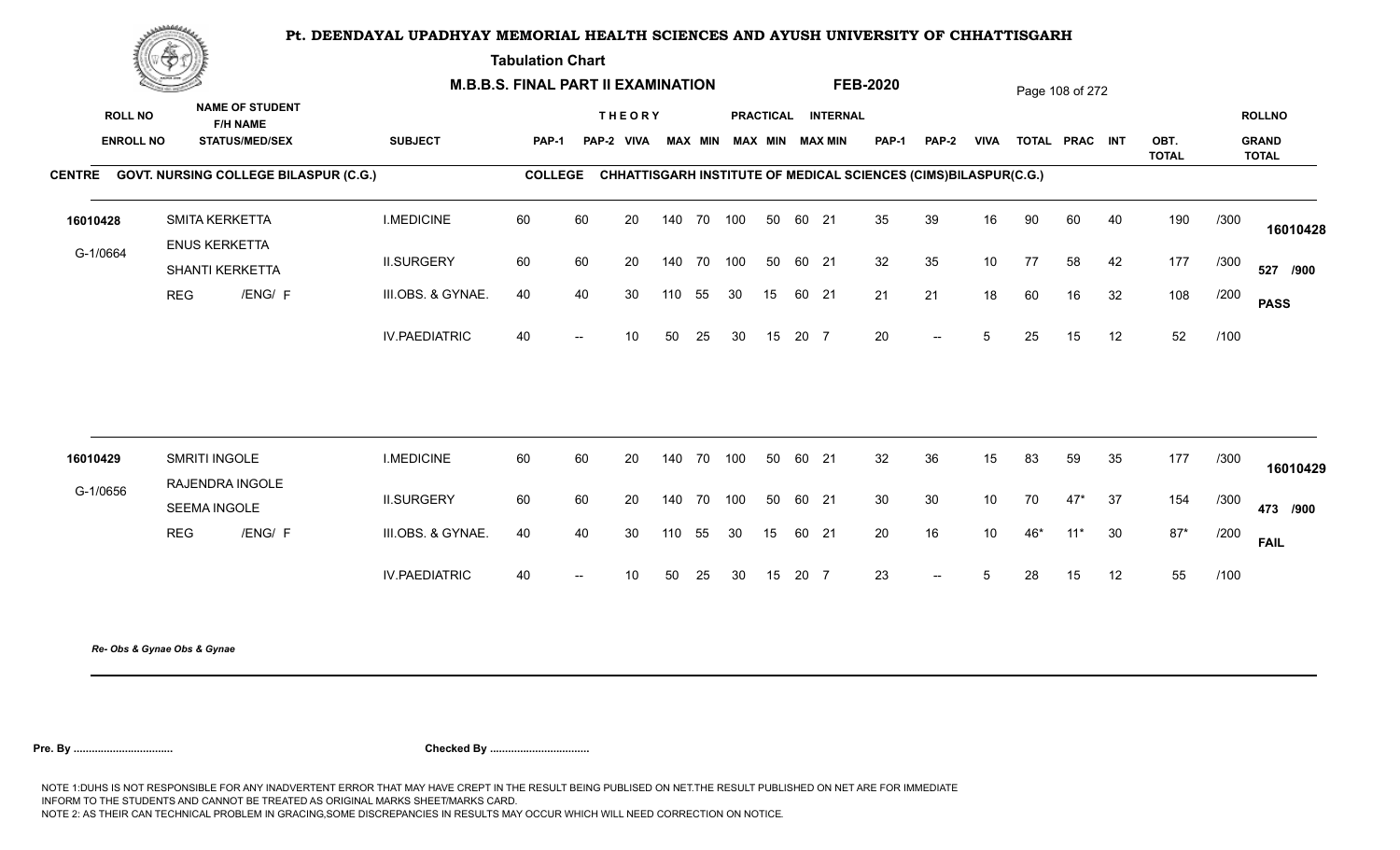**Tabulation Chart** 

|          | <b>Construction of the Construction</b>                                                                  |                                              | <b>M.B.B.S. FINAL PART II EXAMINATION</b> |                |    |                             |     |                |     |    |       |                                              | <b>FEB-2020</b>                                                 |       |             |    | Page 109 of 272 |    |              |      |                               |
|----------|----------------------------------------------------------------------------------------------------------|----------------------------------------------|-------------------------------------------|----------------|----|-----------------------------|-----|----------------|-----|----|-------|----------------------------------------------|-----------------------------------------------------------------|-------|-------------|----|-----------------|----|--------------|------|-------------------------------|
|          | <b>NAME OF STUDENT</b><br><b>ROLL NO</b><br><b>F/H NAME</b><br><b>ENROLL NO</b><br><b>STATUS/MED/SEX</b> |                                              | <b>SUBJECT</b>                            | PAP-1          |    | <b>THEORY</b><br>PAP-2 VIVA |     | <b>MAX MIN</b> |     |    |       | PRACTICAL INTERNAL<br><b>MAX MIN MAX MIN</b> | <b>PAP-1</b>                                                    | PAP-2 | <b>VIVA</b> |    | TOTAL PRAC INT  |    | OBT.         |      | <b>ROLLNO</b><br><b>GRAND</b> |
|          |                                                                                                          | CENTRE GOVT. NURSING COLLEGE BILASPUR (C.G.) |                                           | <b>COLLEGE</b> |    |                             |     |                |     |    |       |                                              | CHHATTISGARH INSTITUTE OF MEDICAL SCIENCES (CIMS)BILASPUR(C.G.) |       |             |    |                 |    | <b>TOTAL</b> |      | <b>TOTAL</b>                  |
|          |                                                                                                          |                                              |                                           |                |    |                             |     |                |     |    |       |                                              |                                                                 |       |             |    |                 |    |              |      |                               |
| 16010430 |                                                                                                          | SONALI PRAKASH                               | <b>I.MEDICINE</b>                         | 60             | 60 | 20                          |     | 140 70 100     |     | 50 | 60 21 |                                              | 34                                                              | 38    | 16          | 88 | 58              | 38 | 184          | /300 | 16010430                      |
| G-1/0786 |                                                                                                          | A. J PRAKASH<br>L PRAKASH                    | <b>II.SURGERY</b>                         | 60             | 60 | 20                          |     | 140 70         | 100 | 50 | 60 21 |                                              | 33                                                              | 34    | 8           | 75 | 55              | 39 | 169          | /300 | 508 /900                      |
|          | <b>REG</b>                                                                                               | /ENG/ F                                      | III.OBS. & GYNAE.                         | 40             | 40 | 30                          | 110 | 55             | 30  | 15 | 60 21 |                                              | 21                                                              | 16    | 18          | 55 | 18              | 30 | 103          | /200 | <b>PASS</b>                   |
|          |                                                                                                          |                                              | <b>IV.PAEDIATRIC</b>                      | 40             |    | 10                          | 50  | 25             | 30  | 15 | 20 7  |                                              | 20                                                              | $-$   | 5           | 25 | 16              | 11 | 52           | /100 |                               |
|          |                                                                                                          |                                              |                                           |                |    |                             |     |                |     |    |       |                                              |                                                                 |       |             |    |                 |    |              |      |                               |
| 16010431 |                                                                                                          | SONALI AWADHIYA                              | <b>I.MEDICINE</b>                         | 60             | 60 | 20                          |     | 140 70         | 100 | 50 | 60 21 |                                              | 31                                                              | 39    | 16          | 86 | 58              | 36 | 180          | /300 | 16010431                      |
| G-1/0782 |                                                                                                          | DILIP KUMAR AWADHIYA<br>KAMINI AWADHIYA      | <b>II.SURGERY</b>                         | 60             | 60 | 20                          |     | 140 70         | 100 | 50 | 60 21 |                                              | 33                                                              | 32    | 11          | 76 | 59              | 41 | 176          | /300 | 527 /900                      |
|          | <b>REG</b>                                                                                               | /ENG/ F                                      | III.OBS. & GYNAE.                         | 40             | 40 | 30                          | 110 | 55             | 30  | 15 | 60 21 |                                              | 22                                                              | 20    | 19          | 61 | 18              | 30 | 109          | /200 | <b>PASS</b>                   |
|          |                                                                                                          |                                              | <b>IV.PAEDIATRIC</b>                      | 40             |    | 10                          | 50  | 25             | 30  | 15 | 20 7  |                                              | 27                                                              | $--$  | 5           | 32 | 18              | 12 | 62           | /100 |                               |
|          |                                                                                                          |                                              |                                           |                |    |                             |     |                |     |    |       |                                              |                                                                 |       |             |    |                 |    |              |      |                               |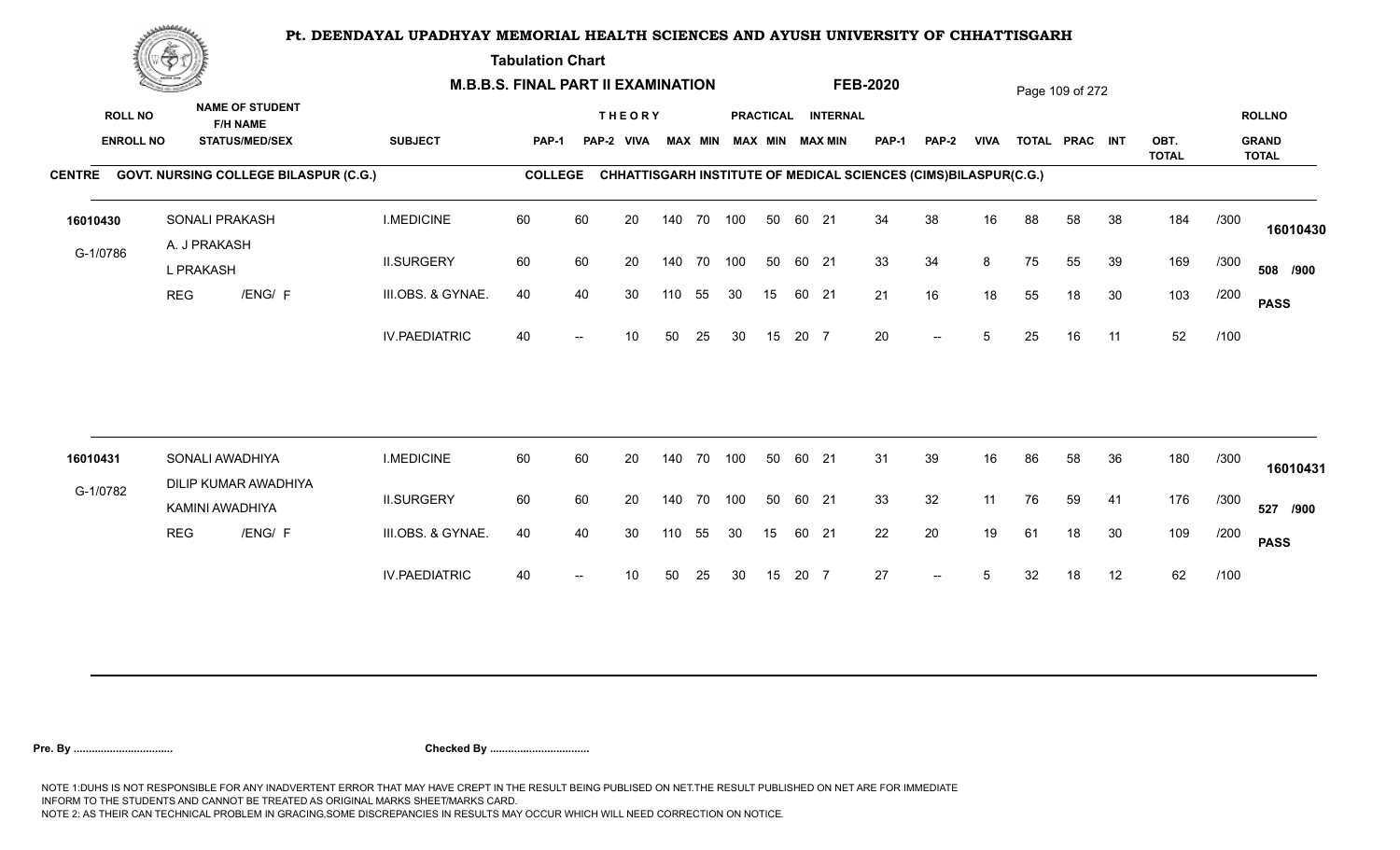**Tabulation Chart** 

|          | <b>Construction of the Construction</b>                                                                  |                                              | <b>M.B.B.S. FINAL PART II EXAMINATION</b> |                |    |                             |     |                |     |    |       |                                              | <b>FEB-2020</b> |                                                                 |             |    | Page 110 of 272 |    |              |      |                               |
|----------|----------------------------------------------------------------------------------------------------------|----------------------------------------------|-------------------------------------------|----------------|----|-----------------------------|-----|----------------|-----|----|-------|----------------------------------------------|-----------------|-----------------------------------------------------------------|-------------|----|-----------------|----|--------------|------|-------------------------------|
|          | <b>NAME OF STUDENT</b><br><b>ROLL NO</b><br><b>F/H NAME</b><br><b>ENROLL NO</b><br><b>STATUS/MED/SEX</b> |                                              | <b>SUBJECT</b>                            | PAP-1          |    | <b>THEORY</b><br>PAP-2 VIVA |     | <b>MAX MIN</b> |     |    |       | PRACTICAL INTERNAL<br><b>MAX MIN MAX MIN</b> | <b>PAP-1</b>    | PAP-2                                                           | <b>VIVA</b> |    | TOTAL PRAC INT  |    | OBT.         |      | <b>ROLLNO</b><br><b>GRAND</b> |
|          |                                                                                                          | CENTRE GOVT. NURSING COLLEGE BILASPUR (C.G.) |                                           | <b>COLLEGE</b> |    |                             |     |                |     |    |       |                                              |                 | CHHATTISGARH INSTITUTE OF MEDICAL SCIENCES (CIMS)BILASPUR(C.G.) |             |    |                 |    | <b>TOTAL</b> |      | <b>TOTAL</b>                  |
| 16010432 |                                                                                                          | SOURABH SAHU<br>DHANNU RAM SAHU              | <b>I.MEDICINE</b>                         | 60             | 60 | 20                          |     | 140 70 100     |     | 50 | 60 21 |                                              | 33              | 41                                                              | 16          | 90 | 59              | 42 | 191          | /300 | 16010432                      |
| G-1/0793 |                                                                                                          | SAVITA SAHU                                  | <b>II.SURGERY</b>                         | 60             | 60 | 20                          |     | 140 70         | 100 | 50 | 60 21 |                                              | 39              | 31                                                              | 13          | 83 | 68              | 43 | 194          | /300 | 576 /900                      |
|          | <b>REG</b>                                                                                               | /ENG/ M                                      | III.OBS. & GYNAE.                         | 40             | 40 | 30                          | 110 | 55             | 30  | 15 | 60 21 |                                              | 24              | 25                                                              | 21          | 70 | 20              | 42 | 132          | /200 | <b>PASS</b>                   |
|          |                                                                                                          |                                              | <b>IV.PAEDIATRIC</b>                      | 40             |    | 10                          | 50  | 25             | 30  | 15 | 20 7  |                                              | 22              | $-$                                                             | 6           | 28 | 18              | 13 | 59           | /100 |                               |
| 16010433 |                                                                                                          | SUCHITRA SAXENA                              | <b>I.MEDICINE</b>                         | 60             | 60 | 20                          |     | 140 70         | 100 | 50 | 60 21 |                                              | 33              | 39                                                              | 16          | 88 | 57              | 40 | 185          | /300 |                               |
| G-1/0794 |                                                                                                          | <b>IS SAXENA</b>                             |                                           |                |    |                             |     |                |     |    |       |                                              |                 |                                                                 |             |    |                 |    |              |      | 16010433                      |
|          |                                                                                                          | <b>LAKKHI SAXENA</b>                         | <b>II.SURGERY</b>                         | 60             | 60 | 20                          |     | 140 70         | 100 | 50 | 60 21 |                                              | 33              | 32                                                              | 12          | 77 | 58              | 42 | 177          | /300 | 539 /900                      |
|          | <b>REG</b>                                                                                               | /ENG/ F                                      | III.OBS. & GYNAE.                         | 40             | 40 | 30                          | 110 | 55             | 30  | 15 | 60 21 |                                              | 23              | 21                                                              | 18          | 62 | 18              | 42 | 122          | /200 | <b>PASS</b>                   |
|          |                                                                                                          |                                              | <b>IV.PAEDIATRIC</b>                      | 40             |    | 10                          | 50  | 25             | 30  | 15 | 20 7  |                                              | 21              | $\overline{\phantom{a}}$                                        | 5           | 26 | 16              | 13 | 55           | /100 |                               |
|          |                                                                                                          |                                              |                                           |                |    |                             |     |                |     |    |       |                                              |                 |                                                                 |             |    |                 |    |              |      |                               |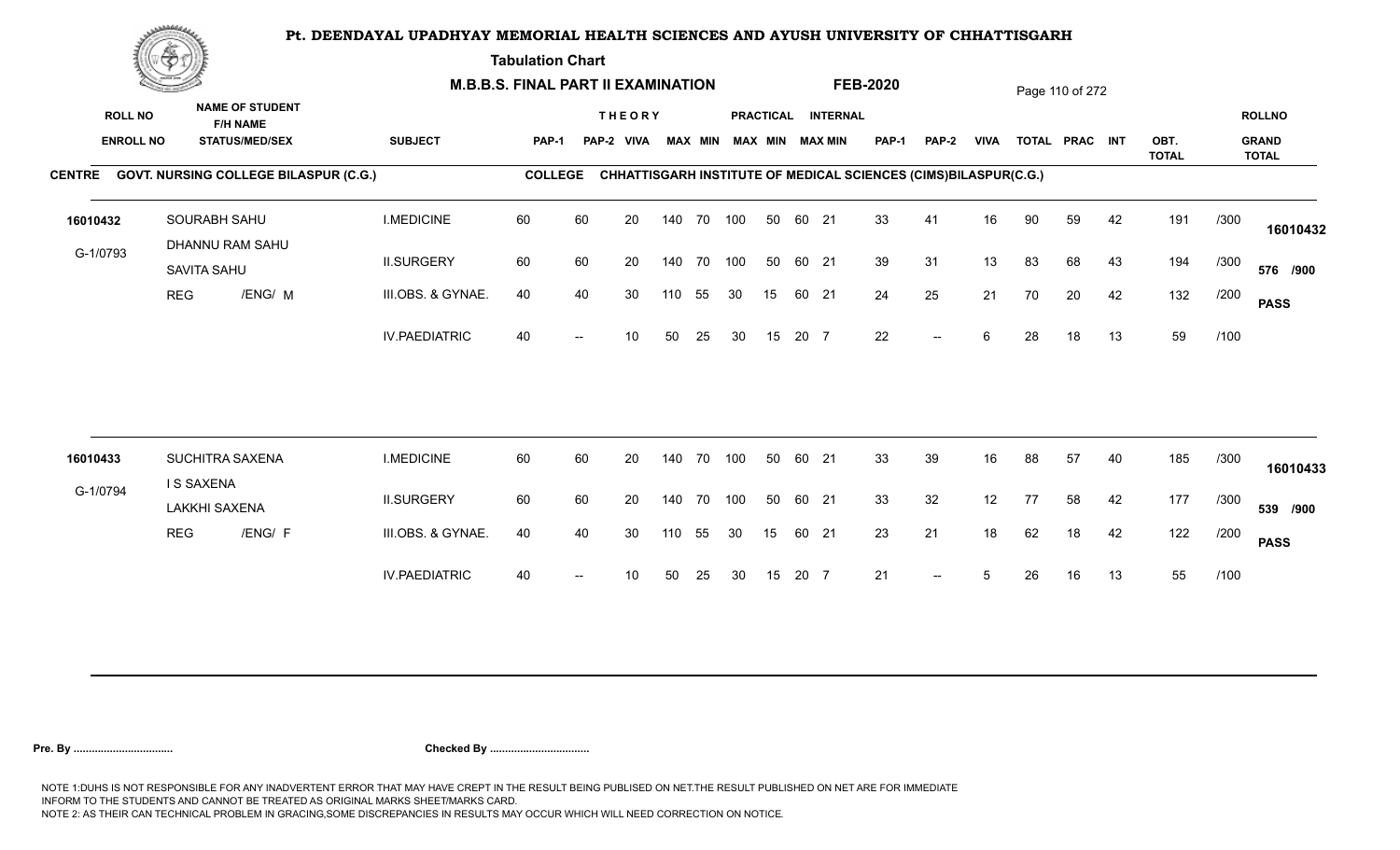**Tabulation Chart** 

|                                    | <b>Construction of the Construction</b> |                                                                    |                      | <b>M.B.B.S. FINAL PART II EXAMINATION</b> |                |                             |     |                |            |    |       |                                       | <b>FEB-2020</b>                                                 |                          |             |    | Page 111 of 272 |    |              |      |                               |
|------------------------------------|-----------------------------------------|--------------------------------------------------------------------|----------------------|-------------------------------------------|----------------|-----------------------------|-----|----------------|------------|----|-------|---------------------------------------|-----------------------------------------------------------------|--------------------------|-------------|----|-----------------|----|--------------|------|-------------------------------|
| <b>ROLL NO</b><br><b>ENROLL NO</b> |                                         | <b>NAME OF STUDENT</b><br><b>F/H NAME</b><br><b>STATUS/MED/SEX</b> | <b>SUBJECT</b>       | <b>PAP-1</b>                              |                | <b>THEORY</b><br>PAP-2 VIVA |     | <b>MAX MIN</b> |            |    |       | PRACTICAL INTERNAL<br>MAX MIN MAX MIN | PAP-1                                                           | <b>PAP-2</b>             | <b>VIVA</b> |    | TOTAL PRAC INT  |    | OBT.         |      | <b>ROLLNO</b><br><b>GRAND</b> |
|                                    |                                         | CENTRE GOVT. NURSING COLLEGE BILASPUR (C.G.)                       |                      |                                           | <b>COLLEGE</b> |                             |     |                |            |    |       |                                       | CHHATTISGARH INSTITUTE OF MEDICAL SCIENCES (CIMS)BILASPUR(C.G.) |                          |             |    |                 |    | <b>TOTAL</b> |      | <b>TOTAL</b>                  |
| 16010435                           |                                         | SUSHEEL KUMAR PATRE                                                | <b>I.MEDICINE</b>    | 60                                        | 60             | 20                          |     | 140 70         | 100        | 50 | 60 21 |                                       | 36                                                              | 44                       | 15          | 95 | 63              | 47 | 205          | /300 | 16010435                      |
| G-1/0797                           |                                         | ASHOK KUMAR PATRE<br><b>SAMMAT BAI PATRE</b>                       | <b>II.SURGERY</b>    | 60                                        | 60             | 20                          |     |                | 140 70 100 | 50 | 60 21 |                                       | 39                                                              | 37                       | 14          | 90 | 71              | 45 | 206          | /300 | 627 /900                      |
|                                    | <b>REG</b>                              | /ENG/ M                                                            | III.OBS. & GYNAE.    | 40                                        | 40             | 30                          | 110 | 55             | 30         | 15 | 60 21 |                                       | 26                                                              | 26                       | 21          | 73 | 21              | 50 | 144          | /200 | <b>PASS</b>                   |
|                                    |                                         |                                                                    | <b>IV.PAEDIATRIC</b> | 40                                        |                | 10                          | 50  | 25             | 30         | 15 | 20 7  |                                       | 30                                                              | $\overline{\phantom{a}}$ |             | 37 | 20              | 15 | 72           | /100 |                               |
|                                    |                                         |                                                                    |                      |                                           |                |                             |     |                |            |    |       |                                       |                                                                 |                          |             |    |                 |    |              |      |                               |
| 16010436                           |                                         | SWADHA BAJPAYEE<br>SHOBHIT BAJPAYEE                                | <b>I.MEDICINE</b>    | 60                                        | 60             | 20                          |     | 140 70         | 100        | 50 | 60 21 |                                       | 42                                                              | 40                       | 16          | 98 | 57              | 43 | 198          | /300 | 16010436                      |
| G-1/0798                           |                                         | VANYA BAJPAYEE                                                     | <b>II.SURGERY</b>    | 60                                        | 60             | 20                          |     |                | 140 70 100 | 50 | 60 21 |                                       | 36                                                              | 34                       | 12          | 82 | 58              | 42 | 182          | /300 | 570 /900                      |
|                                    | <b>REG</b>                              | /ENG/ F                                                            | III.OBS. & GYNAE.    | 40                                        | 40             | 30                          | 110 | 55             | 30         | 15 | 60 21 |                                       | 25                                                              | 25                       | 22          | 72 | 17              | 37 | 126          | /200 | <b>PASS</b>                   |
|                                    |                                         |                                                                    | <b>IV.PAEDIATRIC</b> | 40                                        |                | 10                          | 50  | 25             | 30         | 15 | 20 7  |                                       | 24                                                              |                          | 5           | 29 | 20              | 15 | 64           | /100 |                               |
|                                    |                                         |                                                                    |                      |                                           |                |                             |     |                |            |    |       |                                       |                                                                 |                          |             |    |                 |    |              |      |                               |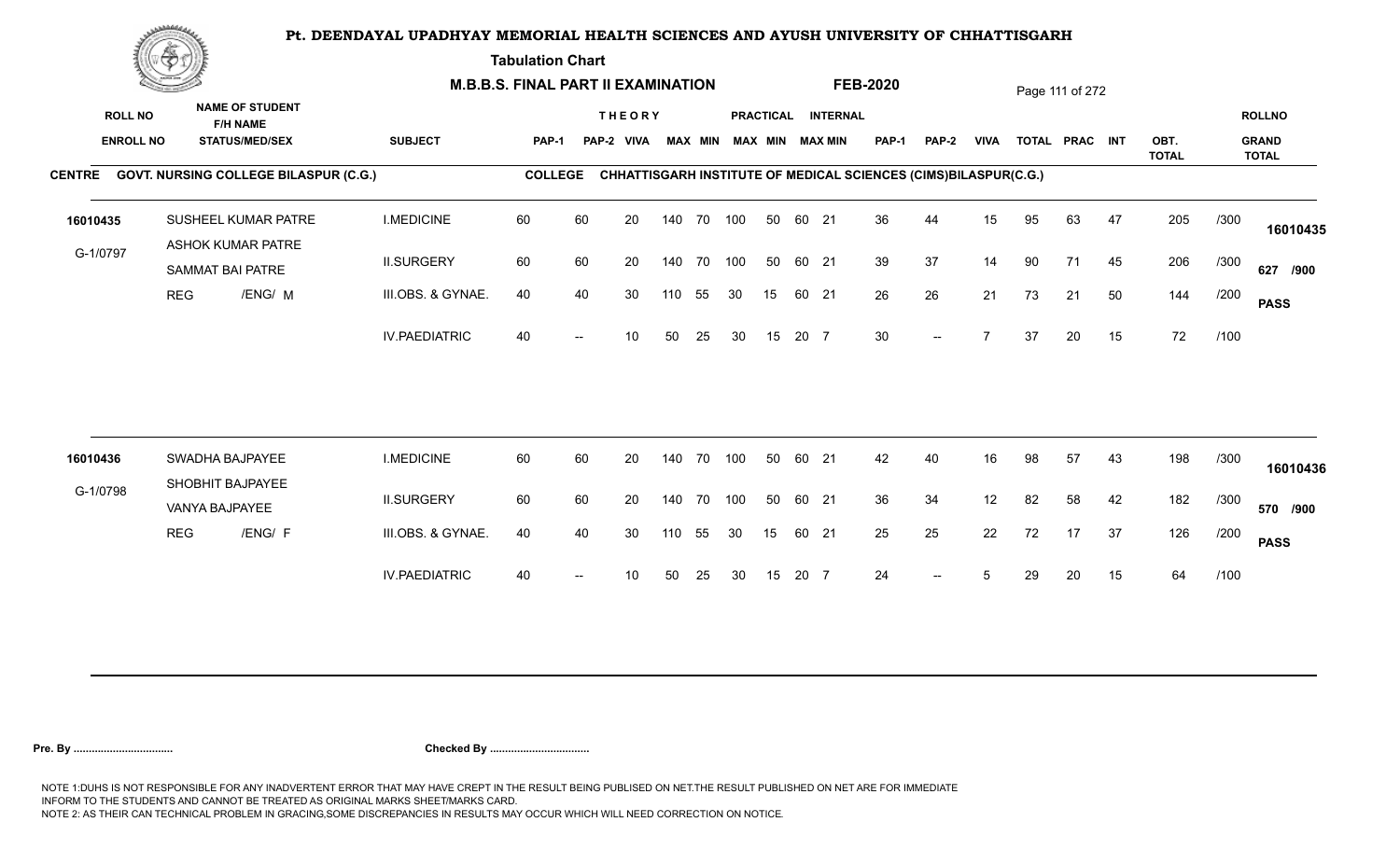**Tabulation Chart** 

|          | <b>Construction of the Construction</b><br><b>NAME OF STUDENT</b> | <b>M.B.B.S. FINAL PART II EXAMINATION</b>   |                                              |                      |                |    |                             |     |                |     |    | <b>FEB-2020</b> |                                       |                                                                 |              | Page 112 of 272 |     |                |    |              |        |                               |
|----------|-------------------------------------------------------------------|---------------------------------------------|----------------------------------------------|----------------------|----------------|----|-----------------------------|-----|----------------|-----|----|-----------------|---------------------------------------|-----------------------------------------------------------------|--------------|-----------------|-----|----------------|----|--------------|--------|-------------------------------|
|          | <b>ROLL NO</b><br><b>ENROLL NO</b>                                |                                             | <b>F/H NAME</b><br><b>STATUS/MED/SEX</b>     | <b>SUBJECT</b>       | <b>PAP-1</b>   |    | <b>THEORY</b><br>PAP-2 VIVA |     | <b>MAX MIN</b> |     |    |                 | PRACTICAL INTERNAL<br>MAX MIN MAX MIN | PAP-1                                                           | <b>PAP-2</b> | <b>VIVA</b>     |     | TOTAL PRAC INT |    | OBT.         |        | <b>ROLLNO</b><br><b>GRAND</b> |
|          |                                                                   |                                             |                                              |                      |                |    |                             |     |                |     |    |                 |                                       |                                                                 |              |                 |     |                |    | <b>TOTAL</b> |        | <b>TOTAL</b>                  |
|          |                                                                   |                                             | CENTRE GOVT. NURSING COLLEGE BILASPUR (C.G.) |                      | <b>COLLEGE</b> |    |                             |     |                |     |    |                 |                                       | CHHATTISGARH INSTITUTE OF MEDICAL SCIENCES (CIMS)BILASPUR(C.G.) |              |                 |     |                |    |              |        |                               |
| 16010437 |                                                                   | <b>TANMAY UTHRA</b><br>AJAY UTHRA           |                                              | <b>I.MEDICINE</b>    | 60             | 60 | 20                          |     | 140 70         | 100 | 50 | 60 21           |                                       | 49                                                              | 37           | 16              | 102 | 54             | 42 | 198          | /300   | 16010437                      |
| G-1/0801 |                                                                   | RITU UTHRA                                  |                                              | <b>II.SURGERY</b>    | 60             | 60 | 20                          |     | 140 70 100     |     | 50 | 60 21           |                                       | 32                                                              | 35           | 12              | 79  | 63             | 41 | 183          | /300   | 541 /900                      |
|          | <b>REG</b>                                                        |                                             | /ENG/ M                                      | III.OBS. & GYNAE.    | 40             | 40 | 30                          | 110 | 55             | 30  | 15 | 60 21           |                                       | 28                                                              | 21           | 11              | 60  | $10*$          | 32 | 102          | /200   | <b>PASS</b><br>DC 05          |
|          |                                                                   |                                             |                                              | <b>IV.PAEDIATRIC</b> | 40             |    | 10                          | 50  | 25             | 30  | 15 | 20 7            |                                       | 20                                                              | $-$          | 5               | 25  | 20             | 13 | 58           | /100   |                               |
|          |                                                                   |                                             |                                              |                      |                |    |                             |     |                |     |    |                 |                                       |                                                                 |              |                 |     |                |    |              |        |                               |
| 16010438 |                                                                   | <b>TANAY BAGRECHA</b><br>DR.NIRMAL BAGRECHA |                                              | <b>I.MEDICINE</b>    | 60             | 60 | 20                          |     | 140 70         | 100 | 50 | 60 21           |                                       | 51                                                              | 41           | 16              | 108 | 73             | 45 | 226          | D /300 | 16010438                      |
| G-1/0800 |                                                                   | <b>SUSHMA BAGRECHA</b>                      |                                              | <b>II.SURGERY</b>    | 60             | 60 | 20                          |     | 140 70 100     |     | 50 | 60 21           |                                       | 41                                                              | 35           | 13              | 89  | 75             | 43 | 207          | /300   | 622 /900                      |
|          | <b>REG</b>                                                        |                                             | /ENG/ M                                      | III.OBS. & GYNAE.    | 40             | 40 | 30                          | 110 | 55             | 30  | 15 | 60 21           |                                       | 25                                                              | 20           | 21              | 66  | 19             | 44 | 129          | /200   | <b>PASS</b>                   |
|          |                                                                   |                                             |                                              | <b>IV.PAEDIATRIC</b> | 40             |    | 10                          | 50  | 25             | 30  | 15 | 20 7            |                                       | 23                                                              | $--$         | 6               | 29  | 17             | 14 | 60           | /100   |                               |
|          |                                                                   |                                             |                                              |                      |                |    |                             |     |                |     |    |                 |                                       |                                                                 |              |                 |     |                |    |              |        |                               |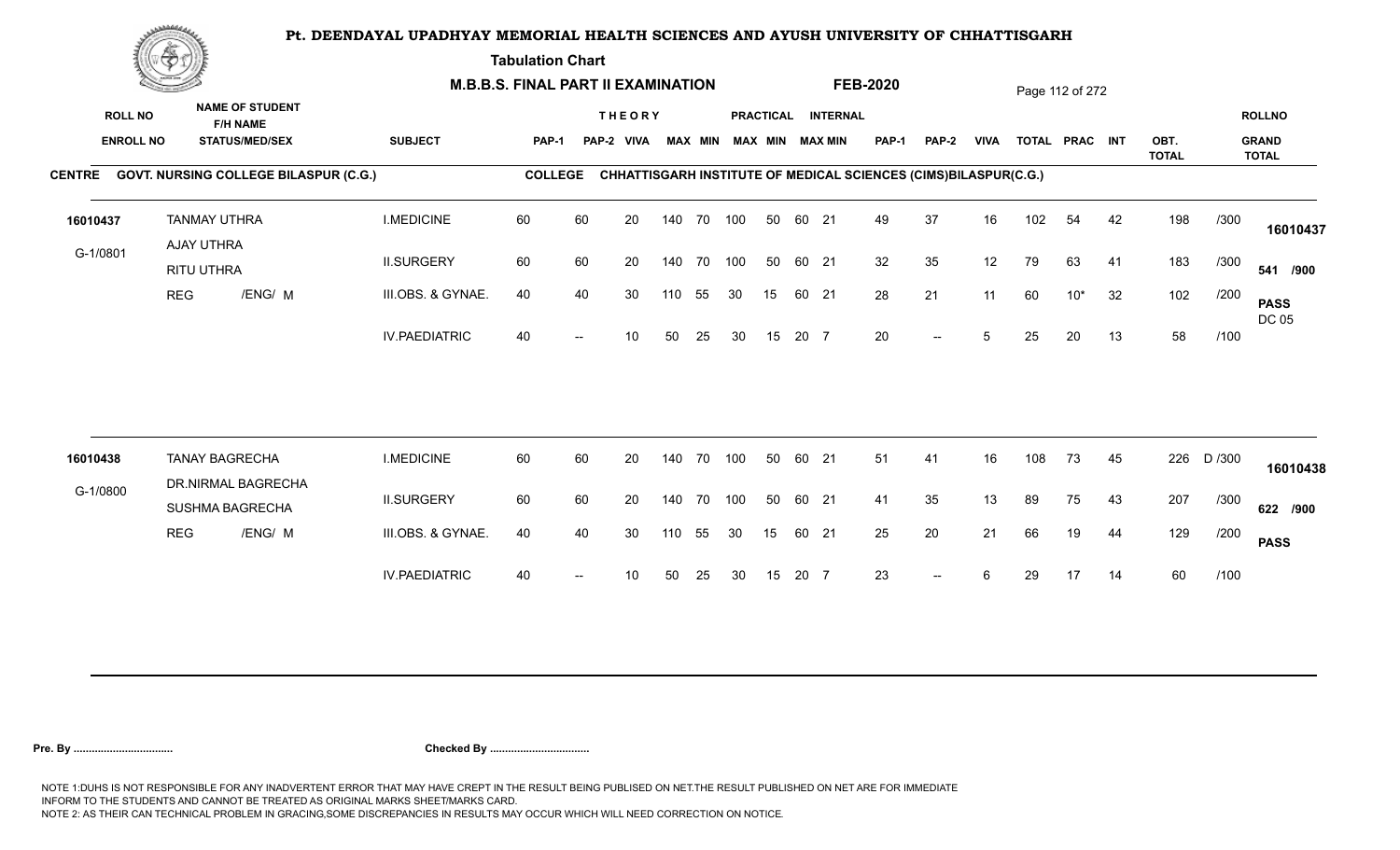**Tabulation Chart** 

| <b>NAME OF STUDENT</b><br><b>ROLL NO</b><br><b>THEORY</b><br>PRACTICAL INTERNAL<br><b>F/H NAME</b><br><b>ENROLL NO</b><br><b>SUBJECT</b><br><b>MAX MIN MAX MIN</b><br><b>VIVA</b><br>OBT.<br><b>STATUS/MED/SEX</b><br><b>MAX MIN</b><br><b>PAP-1</b><br><b>PAP-2</b><br>TOTAL PRAC INT<br>PAP-1<br>PAP-2 VIVA |             | <b>ROLLNO</b><br><b>GRAND</b> |
|---------------------------------------------------------------------------------------------------------------------------------------------------------------------------------------------------------------------------------------------------------------------------------------------------------------|-------------|-------------------------------|
| <b>TOTAL</b><br>CENTRE GOVT. NURSING COLLEGE BILASPUR (C.G.)<br><b>COLLEGE</b>                                                                                                                                                                                                                                |             | <b>TOTAL</b>                  |
| CHHATTISGARH INSTITUTE OF MEDICAL SCIENCES (CIMS)BILASPUR(C.G.)                                                                                                                                                                                                                                               |             |                               |
| <b>I.MEDICINE</b><br>60<br>60<br>35<br>38<br>17<br><b>TAPAN SAHU</b><br>20<br>140 70 100<br>50<br>60 21<br>90<br>74<br>43<br>16010439                                                                                                                                                                         | 207<br>/300 | 16010439                      |
| R S SAHU<br>G-1/0781<br>34<br>60<br>60<br>42<br>13<br><b>II.SURGERY</b><br>20<br>140 70<br>100<br>50<br>60 21<br>89<br>72<br>41<br>CHITRALEKHA SAHU                                                                                                                                                           | 202<br>/300 | 607 /900                      |
| 25<br>21<br><b>REG</b><br>/ENG/ M<br>III.OBS. & GYNAE.<br>40<br>26<br>72<br>17<br>45<br>40<br>30<br>55<br>15<br>60 21<br>110<br>30                                                                                                                                                                            | 134<br>/200 | <b>PASS</b>                   |
| 27<br><b>IV.PAEDIATRIC</b><br>40<br>15<br>20 7<br>5<br>32<br>13<br>50<br>25<br>30<br>19<br>10<br>$\overline{\phantom{a}}$                                                                                                                                                                                     | 64<br>/100  |                               |
| 31<br>60<br>60<br>39<br>42<br>VASUDEV SINGH NARWARIYA<br><b>I.MEDICINE</b><br>20<br>100<br>50<br>60 21<br>16<br>86<br>63<br>140 70                                                                                                                                                                            | 191<br>/300 |                               |
| 16010440<br>ATAR SINGH NARWARIYA                                                                                                                                                                                                                                                                              |             | 16010440                      |
| G-1/0784<br>33<br><b>II.SURGERY</b><br>60<br>60<br>34<br>12<br>20<br>140 70<br>100<br>50<br>60 21<br>79<br>69<br>42<br>RAJAN SHRI NARWARIYA                                                                                                                                                                   | 190<br>/300 | 556 /900                      |
| 20<br>22<br>19<br>40<br><b>REG</b><br>/ENG/ M<br>III.OBS. & GYNAE.<br>40<br>40<br>30<br>55<br>30<br>15<br>60 21<br>61<br>17<br>110                                                                                                                                                                            | 118<br>/200 | <b>PASS</b>                   |
| 20<br><b>IV.PAEDIATRIC</b><br>20 7<br>12<br>40<br>30<br>15<br>20<br>10<br>50<br>25<br>5<br>25<br>$--$                                                                                                                                                                                                         | 57<br>/100  |                               |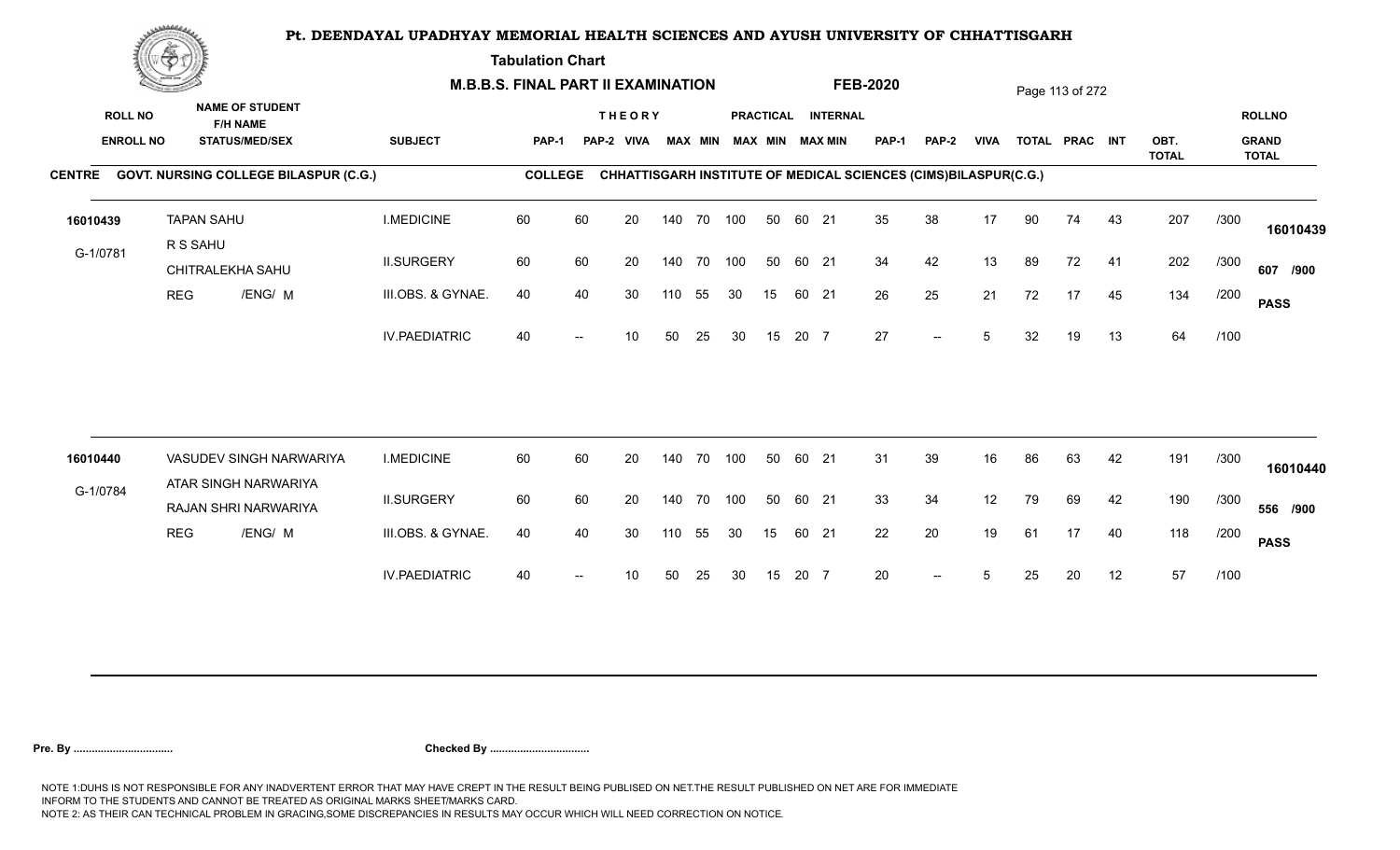**Tabulation Chart** 

|          | <u>Contact on the Contact of South States of South States and States of South States and States and States and States and States and States and States and States and States and States and States and States and States and Sta</u> |                                              |                      | <b>M.B.B.S. FINAL PART II EXAMINATION</b> |                          |                             |        |                |     |    |       |                                       | <b>FEB-2020</b> |                                                                 |                 |       | Page 114 of 272 |    |              |      |                               |
|----------|--------------------------------------------------------------------------------------------------------------------------------------------------------------------------------------------------------------------------------------|----------------------------------------------|----------------------|-------------------------------------------|--------------------------|-----------------------------|--------|----------------|-----|----|-------|---------------------------------------|-----------------|-----------------------------------------------------------------|-----------------|-------|-----------------|----|--------------|------|-------------------------------|
|          | <b>NAME OF STUDENT</b><br><b>ROLL NO</b><br><b>F/H NAME</b><br><b>ENROLL NO</b><br><b>STATUS/MED/SEX</b>                                                                                                                             |                                              | <b>SUBJECT</b>       | PAP-1                                     |                          | <b>THEORY</b><br>PAP-2 VIVA |        | <b>MAX MIN</b> |     |    |       | PRACTICAL INTERNAL<br>MAX MIN MAX MIN | <b>PAP-1</b>    | <b>PAP-2</b>                                                    | <b>VIVA</b>     |       | TOTAL PRAC INT  |    | OBT.         |      | <b>ROLLNO</b><br><b>GRAND</b> |
|          |                                                                                                                                                                                                                                      | CENTRE GOVT. NURSING COLLEGE BILASPUR (C.G.) |                      | <b>COLLEGE</b>                            |                          |                             |        |                |     |    |       |                                       |                 | CHHATTISGARH INSTITUTE OF MEDICAL SCIENCES (CIMS)BILASPUR(C.G.) |                 |       |                 |    | <b>TOTAL</b> |      | <b>TOTAL</b>                  |
| 16010441 |                                                                                                                                                                                                                                      | <b>VIBHUTI HARIPRIYA</b>                     | <b>I.MEDICINE</b>    | 60                                        | 60                       | 20                          |        | 140 70 100     |     | 50 | 60 21 |                                       | 30              | 38                                                              | 15              | 83    | 58              | 35 | 176          | /300 | 16010441                      |
| G-1/0785 |                                                                                                                                                                                                                                      | KHILESHWAR HARIPRIYA<br>NAYANTARA HARIPRIYA  | <b>II.SURGERY</b>    | 60                                        | 60                       | 20                          | 140 70 |                | 100 | 50 | 60 21 |                                       | 31              | 28                                                              | 10 <sup>°</sup> | 69*   | 64              | 36 | 169          | /300 | 502 /900                      |
|          | <b>REG</b>                                                                                                                                                                                                                           | /ENG/ M                                      | III.OBS. & GYNAE.    | 40                                        | 40                       | 30                          | 110    | 55             | 30  | 15 | 60 21 |                                       | 23              | 16                                                              | 16              | 55    | 17              | 32 | 104          | /200 | <b>PASS</b><br><b>VCG 01</b>  |
|          |                                                                                                                                                                                                                                      |                                              | <b>IV.PAEDIATRIC</b> | 40                                        |                          | 10 <sup>°</sup>             | 50     | 25             | 30  | 15 | 20 7  |                                       | 22              | $\overline{\phantom{a}}$                                        | $5^{\circ}$     | 27    | 15              | 11 | 53           | /100 |                               |
|          |                                                                                                                                                                                                                                      |                                              |                      |                                           |                          |                             |        |                |     |    |       |                                       |                 |                                                                 |                 |       |                 |    |              |      |                               |
| 16010442 |                                                                                                                                                                                                                                      | <b>VICKY EKKA</b><br><b>JAGMOHAN EKKA</b>    | <b>I.MEDICINE</b>    | 60                                        | 60                       | 20                          | 140 70 |                | 100 | 50 | 60 21 |                                       | 35              | 36                                                              | 16              | 87    | 53              | 34 | 174          | /300 | 16010442                      |
| G-1/0788 |                                                                                                                                                                                                                                      | PRITI EKKA                                   | <b>II.SURGERY</b>    | 60                                        | 60                       | 20                          | 140 70 |                | 100 | 50 | 60 21 |                                       | 24              | 32                                                              | 9               | $65*$ | 51              | 35 | 151          | /300 | 463 /900                      |
|          | <b>REG</b>                                                                                                                                                                                                                           | /ENG/ M                                      | III.OBS. & GYNAE.    | 40                                        | 40                       | 30                          | 110    | 55             | 30  | 15 | 60 21 |                                       | 17              | 15                                                              | 18              | $50*$ | 15              | 30 | $95*$        | /200 | <b>FAIL</b>                   |
|          |                                                                                                                                                                                                                                      |                                              | <b>IV.PAEDIATRIC</b> | 40                                        | $\overline{\phantom{a}}$ | 10 <sup>°</sup>             | 50     | 25             | 30  | 15 | 20 7  |                                       | 20              | $--$                                                            | 2               | $22*$ | $10^*$          | 11 | 43*          | /100 |                               |
|          |                                                                                                                                                                                                                                      |                                              |                      |                                           |                          |                             |        |                |     |    |       |                                       |                 |                                                                 |                 |       |                 |    |              |      |                               |

*Re- Surgery Obs & Gynae Paediatric*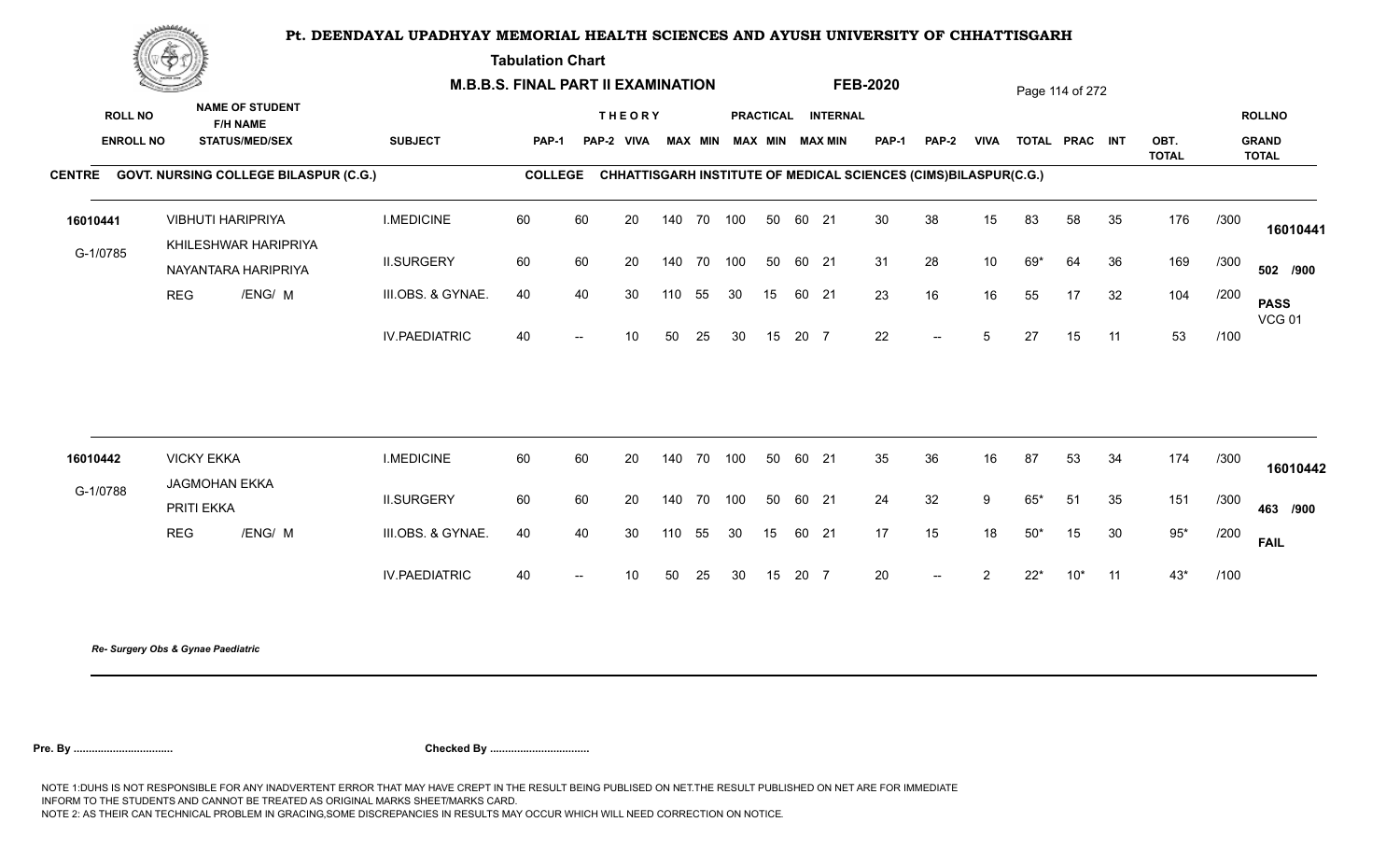**Tabulation Chart** 

|          | <b>Construction of the Construction</b>                                                                  |                      |                                                        | <b>M.B.B.S. FINAL PART II EXAMINATION</b> |                |    |                             |     |                |            |    |       |                                       | <b>FEB-2020</b>                                                 |                          |             |     | Page 115 of 272 |    |              |      |                               |
|----------|----------------------------------------------------------------------------------------------------------|----------------------|--------------------------------------------------------|-------------------------------------------|----------------|----|-----------------------------|-----|----------------|------------|----|-------|---------------------------------------|-----------------------------------------------------------------|--------------------------|-------------|-----|-----------------|----|--------------|------|-------------------------------|
|          | <b>NAME OF STUDENT</b><br><b>ROLL NO</b><br><b>F/H NAME</b><br><b>ENROLL NO</b><br><b>STATUS/MED/SEX</b> |                      |                                                        | <b>SUBJECT</b>                            | <b>PAP-1</b>   |    | <b>THEORY</b><br>PAP-2 VIVA |     | <b>MAX MIN</b> |            |    |       | PRACTICAL INTERNAL<br>MAX MIN MAX MIN | PAP-1                                                           | <b>PAP-2</b>             | <b>VIVA</b> |     | TOTAL PRAC INT  |    | OBT.         |      | <b>ROLLNO</b><br><b>GRAND</b> |
|          |                                                                                                          |                      | CENTRE GOVT. NURSING COLLEGE BILASPUR (C.G.)           |                                           | <b>COLLEGE</b> |    |                             |     |                |            |    |       |                                       | CHHATTISGARH INSTITUTE OF MEDICAL SCIENCES (CIMS)BILASPUR(C.G.) |                          |             |     |                 |    | <b>TOTAL</b> |      | <b>TOTAL</b>                  |
| 16010443 |                                                                                                          | <b>VINITA GHARAT</b> |                                                        | <b>I.MEDICINE</b>                         | 60             | 60 | 20                          |     | 140 70         | 100        | 50 | 60 21 |                                       | 47                                                              | 40                       | 15          | 102 | 68              | 39 | 209          | /300 | 16010443                      |
| G-1/0789 |                                                                                                          |                      | <b>MAHESH KUMAR GHARAT</b><br><b>SUMAN LATA GHARAT</b> | <b>II.SURGERY</b>                         | 60             | 60 | 20                          |     |                | 140 70 100 | 50 | 60 21 |                                       | 35                                                              | 30                       | 10          | 75  | 66              | 39 | 180          | /300 | 570 /900                      |
|          | <b>REG</b>                                                                                               |                      | /ENG/ F                                                | III.OBS. & GYNAE.                         | 40             | 40 | 30                          | 110 | 55             | 30         | 15 | 60 21 |                                       | 25                                                              | 25                       | 18          | 68  | 17              | 39 | 124          | /200 | <b>PASS</b>                   |
|          |                                                                                                          |                      |                                                        | <b>IV.PAEDIATRIC</b>                      | 40             |    | 10                          | 50  | 25             | 30         | 15 | 20 7  |                                       | 21                                                              | $\overline{\phantom{a}}$ | 5           | 26  | 19              | 12 | 57           | /100 |                               |
|          |                                                                                                          |                      |                                                        |                                           | 60             |    |                             |     |                |            |    |       |                                       |                                                                 |                          |             |     |                 |    |              |      |                               |
| 16010444 |                                                                                                          | RAJDEO SINGH         | <b>VISHAL KUMAR SINGH</b>                              | <b>I.MEDICINE</b>                         |                | 60 | 20                          |     | 140 70         | 100        | 50 | 60 21 |                                       | 31                                                              | 37                       | 16          | 84  | 70              | 38 | 192          | /300 | 16010444                      |
| G-1/0790 |                                                                                                          | RANJU SINGH          |                                                        | <b>II.SURGERY</b>                         | 60             | 60 | 20                          |     |                | 140 70 100 | 50 | 60 21 |                                       | 28                                                              | 33                       | 13          | 74  | 69              | 43 | 186          | /300 | 557 /900                      |
|          | <b>REG</b>                                                                                               |                      | /ENG/ M                                                | III.OBS. & GYNAE.                         | 40             | 40 | 30                          | 110 | 55             | 30         | 15 | 60 21 |                                       | 26                                                              | 20                       | 21          | 67  | 18              | 37 | 122          | /200 | <b>PASS</b>                   |
|          |                                                                                                          |                      |                                                        | <b>IV.PAEDIATRIC</b>                      | 40             |    | 10                          | 50  | 25             | 30         | 15 | 20 7  |                                       | 22                                                              | $\overline{a}$           | 5           | 27  | 18              | 12 | 57           | /100 |                               |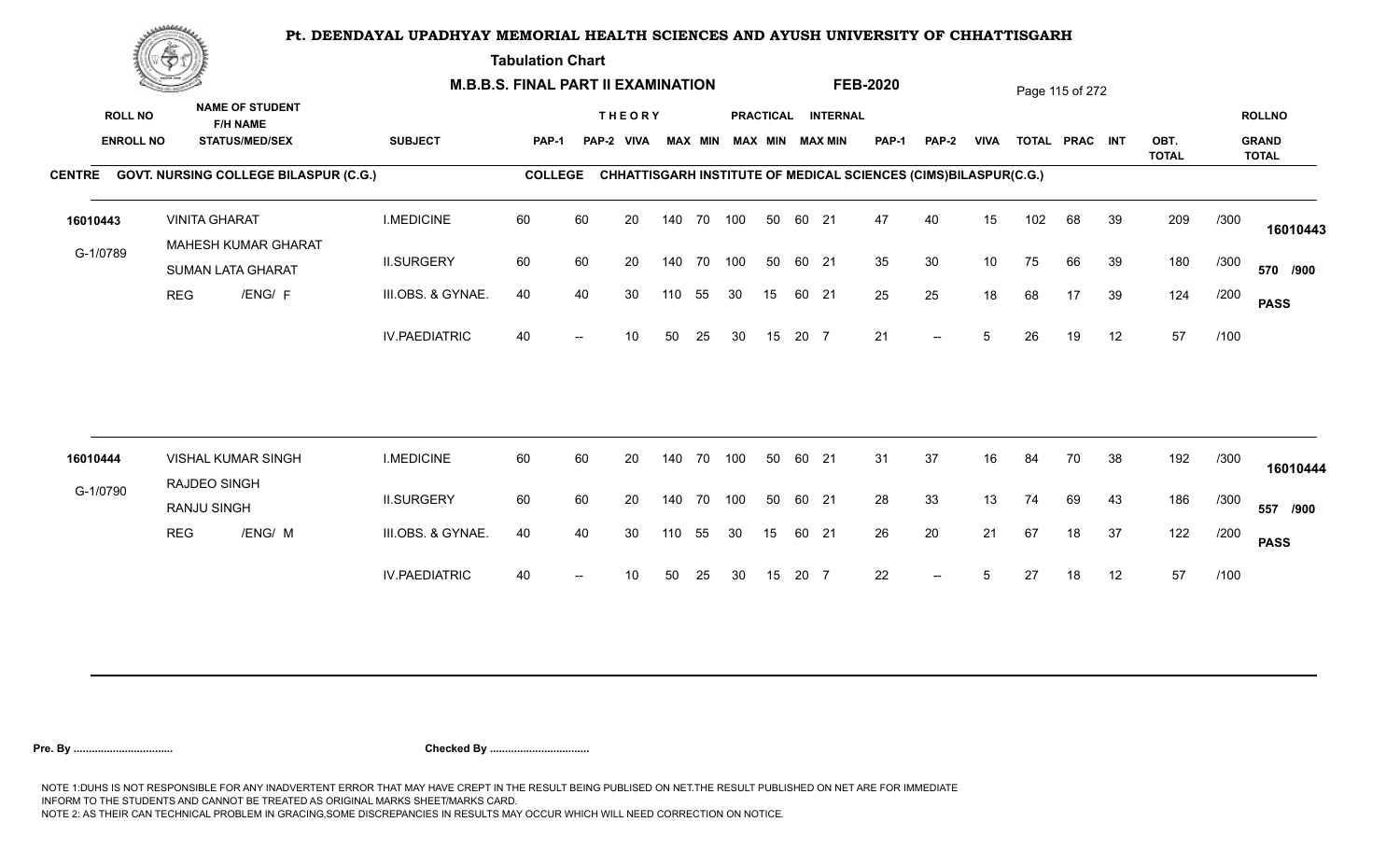**Tabulation Chart** 

|                  | <u>Concession of the Sea</u> |                                               | <b>M.B.B.S. FINAL PART II EXAMINATION</b> |                |    |                 |        |                |     |    |       |                        | <b>FEB-2020</b>                                                 |                          |             |    | Page 116 of 272 |    |                      |      |                              |
|------------------|------------------------------|-----------------------------------------------|-------------------------------------------|----------------|----|-----------------|--------|----------------|-----|----|-------|------------------------|-----------------------------------------------------------------|--------------------------|-------------|----|-----------------|----|----------------------|------|------------------------------|
| <b>ROLL NO</b>   |                              | <b>NAME OF STUDENT</b><br><b>F/H NAME</b>     |                                           |                |    | <b>THEORY</b>   |        |                |     |    |       | PRACTICAL INTERNAL     |                                                                 |                          |             |    |                 |    |                      |      | <b>ROLLNO</b>                |
| <b>ENROLL NO</b> |                              | <b>STATUS/MED/SEX</b>                         | <b>SUBJECT</b>                            | <b>PAP-1</b>   |    | PAP-2 VIVA      |        | <b>MAX MIN</b> |     |    |       | <b>MAX MIN MAX MIN</b> | <b>PAP-1</b>                                                    | <b>PAP-2</b>             | <b>VIVA</b> |    | TOTAL PRAC INT  |    | OBT.<br><b>TOTAL</b> |      | <b>GRAND</b><br><b>TOTAL</b> |
|                  |                              | CENTRE GOVT. NURSING COLLEGE BILASPUR (C.G.)  |                                           | <b>COLLEGE</b> |    |                 |        |                |     |    |       |                        | CHHATTISGARH INSTITUTE OF MEDICAL SCIENCES (CIMS)BILASPUR(C.G.) |                          |             |    |                 |    |                      |      |                              |
| 16010445         |                              | WAIZUNGLA LONGKUMER<br>BENDANGKORBA LONGKUMER | <b>I.MEDICINE</b>                         | 60             | 60 | 20              |        | 140 70 100     |     | 50 | 60 21 |                        | 43                                                              | 37                       | 16          | 96 | 66              | 44 | 206                  | /300 | 16010445                     |
| G-1/0791         |                              | BENJUNGKUMLA IMSONG                           | <b>II.SURGERY</b>                         | 60             | 60 | 20              |        | 140 70         | 100 | 50 | 60 21 |                        | 34                                                              | 35                       | 12          | 81 | 70              | 43 | 194                  | /300 | 595 /900                     |
|                  | <b>REG</b>                   | /ENG/ F                                       | III.OBS. & GYNAE.                         | 40             | 40 | 30              | 110    | 55             | 30  | 15 | 60 21 |                        | 25                                                              | 20                       | 20          | 65 | 23              | 45 | 133                  | /200 | <b>PASS</b>                  |
|                  |                              |                                               | <b>IV.PAEDIATRIC</b>                      | 40             |    | 10 <sup>°</sup> | 50     | 25             | 30  | 15 | 20 7  |                        | 21                                                              | $\overline{\phantom{a}}$ | 6           | 27 | 21              | 14 | 62                   | /100 |                              |
|                  |                              |                                               |                                           |                |    |                 |        |                |     |    |       |                        |                                                                 |                          |             |    |                 |    |                      |      |                              |
| 16010446         |                              | YOGESH BUDHIRAJA<br>ANIL BUDHIRAJA            | <b>I.MEDICINE</b>                         | 60             | 60 | 20              | 140 70 |                | 100 | 50 | 60 21 |                        | 43                                                              | 39                       | 17          | 99 | 65              | 45 | 209                  | /300 | 16010446                     |
| G-1/0799         |                              | RADHIKA BUDHIRAJA                             | <b>II.SURGERY</b>                         | 60             | 60 | 20              | 140 70 |                | 100 | 50 | 60 21 |                        | 36                                                              | 34                       | 14          | 84 | 68              | 41 | 193                  | /300 | 599 /900                     |
|                  | <b>REG</b>                   | /ENG/ M                                       | III.OBS. & GYNAE.                         | 40             | 40 | 30              | 110    | 55             | 30  | 15 | 60 21 |                        | 28                                                              | 20                       | 20          | 68 | 20              | 49 | 137                  | /200 | <b>PASS</b>                  |
|                  |                              |                                               | <b>IV.PAEDIATRIC</b>                      | 40             |    | 10              | 50     | 25             | 30  | 15 | 20 7  |                        | 22                                                              | $--$                     |             | 29 | 18              | 13 | 60                   | /100 |                              |
|                  |                              |                                               |                                           |                |    |                 |        |                |     |    |       |                        |                                                                 |                          |             |    |                 |    |                      |      |                              |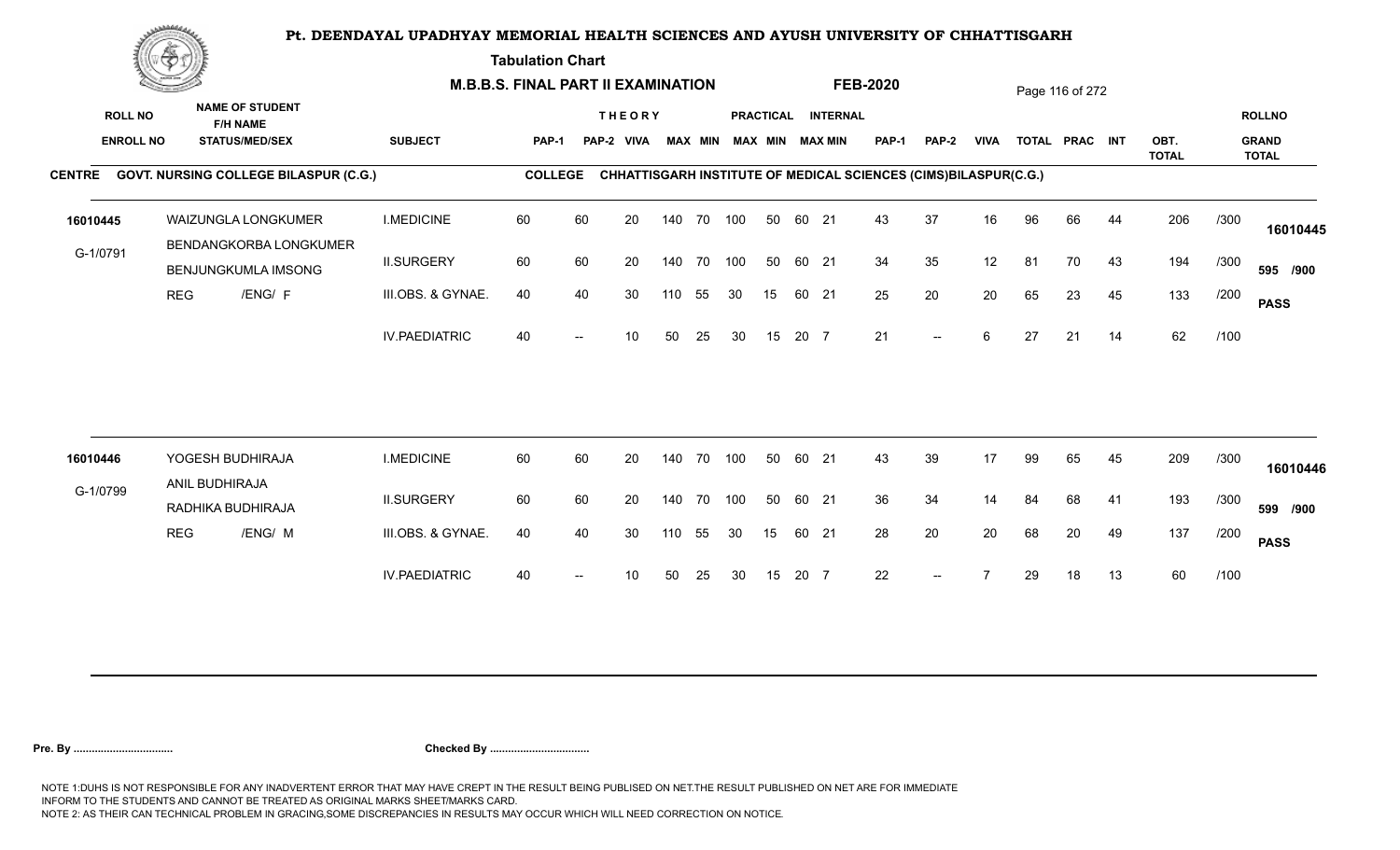**Tabulation Chart** 

|          | <b>Construction of the Construction</b>                                                                  |                                |                                              | <b>M.B.B.S. FINAL PART II EXAMINATION</b> |                |    |                             |     |                |     |    |       |                                       | <b>FEB-2020</b>                                                 |              |             |    | Page 117 of 272 |    |              |      |                               |
|----------|----------------------------------------------------------------------------------------------------------|--------------------------------|----------------------------------------------|-------------------------------------------|----------------|----|-----------------------------|-----|----------------|-----|----|-------|---------------------------------------|-----------------------------------------------------------------|--------------|-------------|----|-----------------|----|--------------|------|-------------------------------|
|          | <b>NAME OF STUDENT</b><br><b>ROLL NO</b><br><b>F/H NAME</b><br><b>ENROLL NO</b><br><b>STATUS/MED/SEX</b> |                                |                                              | <b>SUBJECT</b>                            | <b>PAP-1</b>   |    | <b>THEORY</b><br>PAP-2 VIVA |     | <b>MAX MIN</b> |     |    |       | PRACTICAL INTERNAL<br>MAX MIN MAX MIN | PAP-1                                                           | <b>PAP-2</b> | <b>VIVA</b> |    | TOTAL PRAC INT  |    | OBT.         |      | <b>ROLLNO</b><br><b>GRAND</b> |
|          |                                                                                                          |                                | CENTRE GOVT. NURSING COLLEGE BILASPUR (C.G.) |                                           | <b>COLLEGE</b> |    |                             |     |                |     |    |       |                                       | CHHATTISGARH INSTITUTE OF MEDICAL SCIENCES (CIMS)BILASPUR(C.G.) |              |             |    |                 |    | <b>TOTAL</b> |      | <b>TOTAL</b>                  |
| 16010447 |                                                                                                          | YOGESH KUMAR                   |                                              | <b>I.MEDICINE</b>                         | 60             | 60 | 20                          |     | 140 70         | 100 | 50 | 60 21 |                                       | 44                                                              | 35           | 15          | 94 | 60              | 41 | 195          | /300 | 16010447                      |
| G-1/0687 |                                                                                                          | I.L. KHANDASU<br>USHA KHANDASU |                                              | <b>II.SURGERY</b>                         | 60             | 60 | 20                          |     | 140 70 100     |     | 50 | 60 21 |                                       | 29                                                              | 34           | 12          | 75 | 60              | 41 | 176          | /300 | 543 /900                      |
|          | <b>REG</b>                                                                                               |                                | /ENG/ M                                      | III.OBS. & GYNAE.                         | 40             | 40 | 30                          | 110 | 55             | 30  | 15 | 60 21 |                                       | 25                                                              | 20           | 16          | 61 | 19              | 37 | 117          | /200 | <b>PASS</b>                   |
|          |                                                                                                          |                                |                                              | <b>IV.PAEDIATRIC</b>                      | 40             |    | 10                          | 50  | 25             | 30  | 15 | 20 7  |                                       | 20                                                              | $-$          | 5           | 25 | 18              | 12 | 55           | /100 |                               |
|          |                                                                                                          |                                | YOGESHWARI SAHU                              | <b>I.MEDICINE</b>                         | 60             | 60 | 20                          |     | 140 70         | 100 | 50 | 60 21 |                                       | 35                                                              | 40           | 16          | 91 | 59              | 43 | 193          | /300 |                               |
| 16010448 |                                                                                                          | PREM LAL SAHU                  |                                              |                                           |                |    |                             |     |                |     |    |       |                                       |                                                                 |              |             |    |                 |    |              |      | 16010448                      |
| G-1/0665 |                                                                                                          | <b>RATAN BAI SAHU</b>          |                                              | <b>II.SURGERY</b>                         | 60             | 60 | 20                          |     | 140 70 100     |     | 50 | 60 21 |                                       | 33                                                              | 32           | 9           | 74 | 54              | 38 | 166          | /300 | 520 /900                      |
|          | <b>REG</b>                                                                                               |                                | /ENG/ F                                      | III.OBS. & GYNAE.                         | 40             | 40 | 30                          | 110 | 55             | 30  | 15 | 60 21 |                                       | 24                                                              | 20           | 15          | 59 | 17              | 32 | 108          | /200 | <b>PASS</b>                   |
|          |                                                                                                          |                                |                                              | <b>IV.PAEDIATRIC</b>                      | 40             |    | 10                          | 50  | 25             | 30  | 15 | 20 7  |                                       | 20                                                              | $-$          |             | 25 | 16              | 12 | 53           | /100 |                               |
|          |                                                                                                          |                                |                                              |                                           |                |    |                             |     |                |     |    |       |                                       |                                                                 |              |             |    |                 |    |              |      |                               |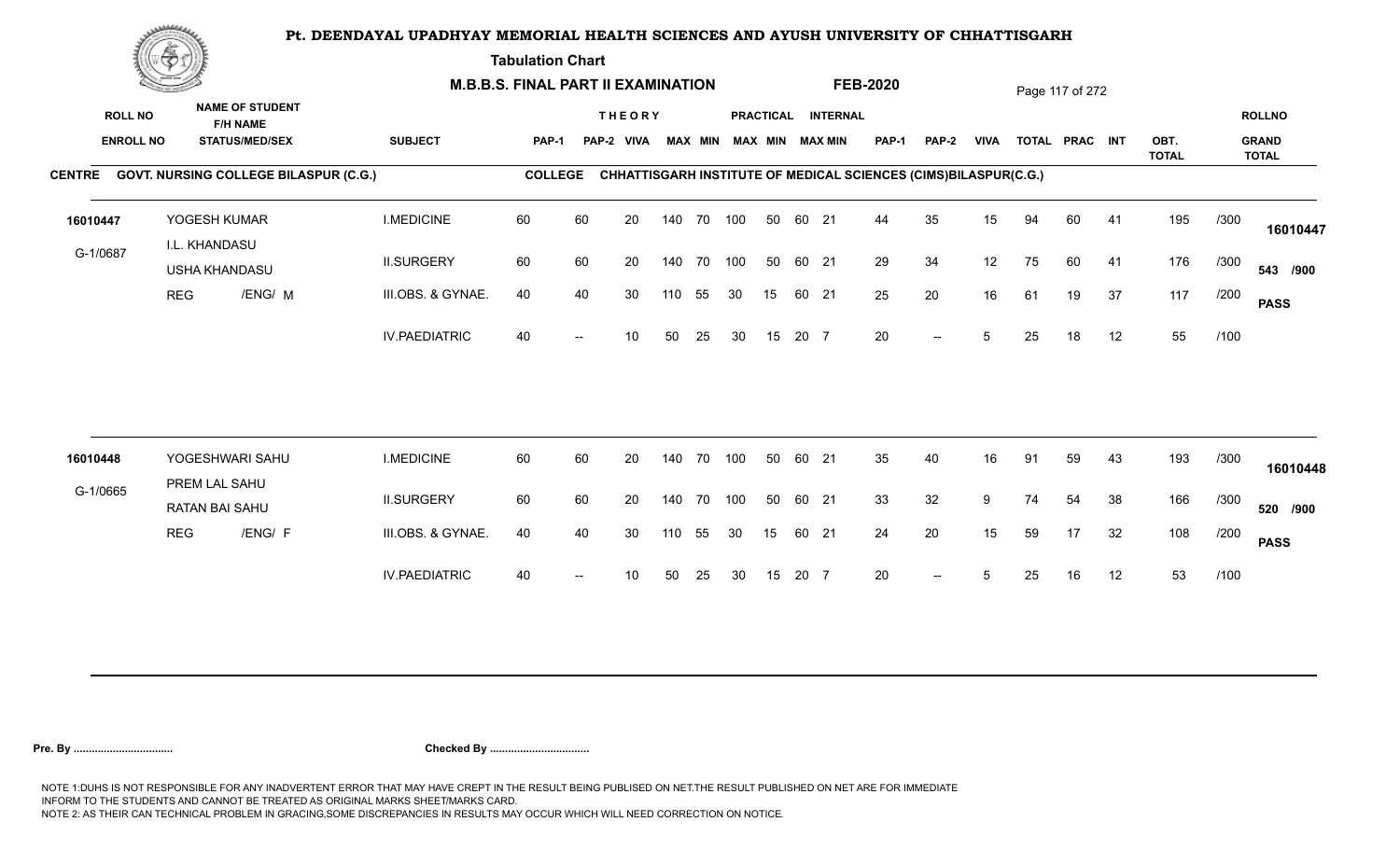**Tabulation Chart** 

|                  | Concert de la Co                                            |                                              |                      | <b>M.B.B.S. FINAL PART II EXAMINATION</b> |        |                 |     |      |                         |    |          |                    | <b>FEB-2020</b>                                                        |               |                |              | Page 118 of 272 |    |                      |      |                              |
|------------------|-------------------------------------------------------------|----------------------------------------------|----------------------|-------------------------------------------|--------|-----------------|-----|------|-------------------------|----|----------|--------------------|------------------------------------------------------------------------|---------------|----------------|--------------|-----------------|----|----------------------|------|------------------------------|
|                  | <b>NAME OF STUDENT</b><br><b>ROLL NO</b><br><b>F/H NAME</b> |                                              |                      |                                           |        | <b>THEORY</b>   |     |      |                         |    |          | PRACTICAL INTERNAL |                                                                        |               |                |              |                 |    |                      |      | <b>ROLLNO</b>                |
| <b>ENROLL NO</b> |                                                             | <b>STATUS/MED/SEX</b>                        | <b>SUBJECT</b>       | PAP-1                                     |        | PAP-2 VIVA      |     |      | MAX MIN MAX MIN MAX MIN |    |          |                    | <b>PAP-1</b>                                                           | PAP-2         | <b>VIVA</b>    | <b>TOTAL</b> | PRAC INT        |    | OBT.<br><b>TOTAL</b> |      | <b>GRAND</b><br><b>TOTAL</b> |
| <b>CENTRE</b>    |                                                             | <b>GOVT. NURSING COLLEGE BILASPUR (C.G.)</b> |                      | <b>COLLEGE</b>                            |        |                 |     |      |                         |    |          |                    | <b>CHHATTISGARH INSTITUTE OF MEDICAL SCIENCES (CIMS)BILASPUR(C.G.)</b> |               |                |              |                 |    |                      |      |                              |
| 16010907         |                                                             | YOGENDRA KUMAR                               | <b>I.MEDICINE</b>    | 60                                        | 60     | -20             | 140 | 70   | 100                     |    | 50 60 21 |                    | 40                                                                     | 33            | 16             | 89           | 53              | 37 | 179                  | /300 | 16010907                     |
| G-1/0796         |                                                             | KASHIRAM JWALE<br>SUSHILA JWALE              | <b>II.SURGERY</b>    | 60                                        | 60     | 20              | 140 | 70   | 100                     |    | 50 60 21 |                    | 19                                                                     | 34            | 10             | 63*          | 50              | 39 | 152                  | /300 | 451 /900                     |
|                  | <b>REG</b>                                                  | /ENG/ M                                      | III.OBS. & GYNAE.    | 40                                        | 40     | 30              | 110 | 55   | 30                      | 15 |          | 60 21              | 20                                                                     | 16            | 10             | 46*          | $10^*$          | 30 | $86*$                | /200 | <b>FAIL</b>                  |
|                  |                                                             |                                              | <b>IV.PAEDIATRIC</b> | 40                                        | $\sim$ | 10 <sup>1</sup> | 50  | - 25 | 30                      |    | 15 20 7  |                    | 11                                                                     | $\sim$ $\sim$ | $\overline{2}$ | $13*$        | $11*$           | 10 | $34*$                | /100 |                              |
|                  |                                                             |                                              |                      |                                           |        |                 |     |      |                         |    |          |                    |                                                                        |               |                |              |                 |    |                      |      |                              |

*Re- Obs & Gynae Obs & Gynae Paediatric*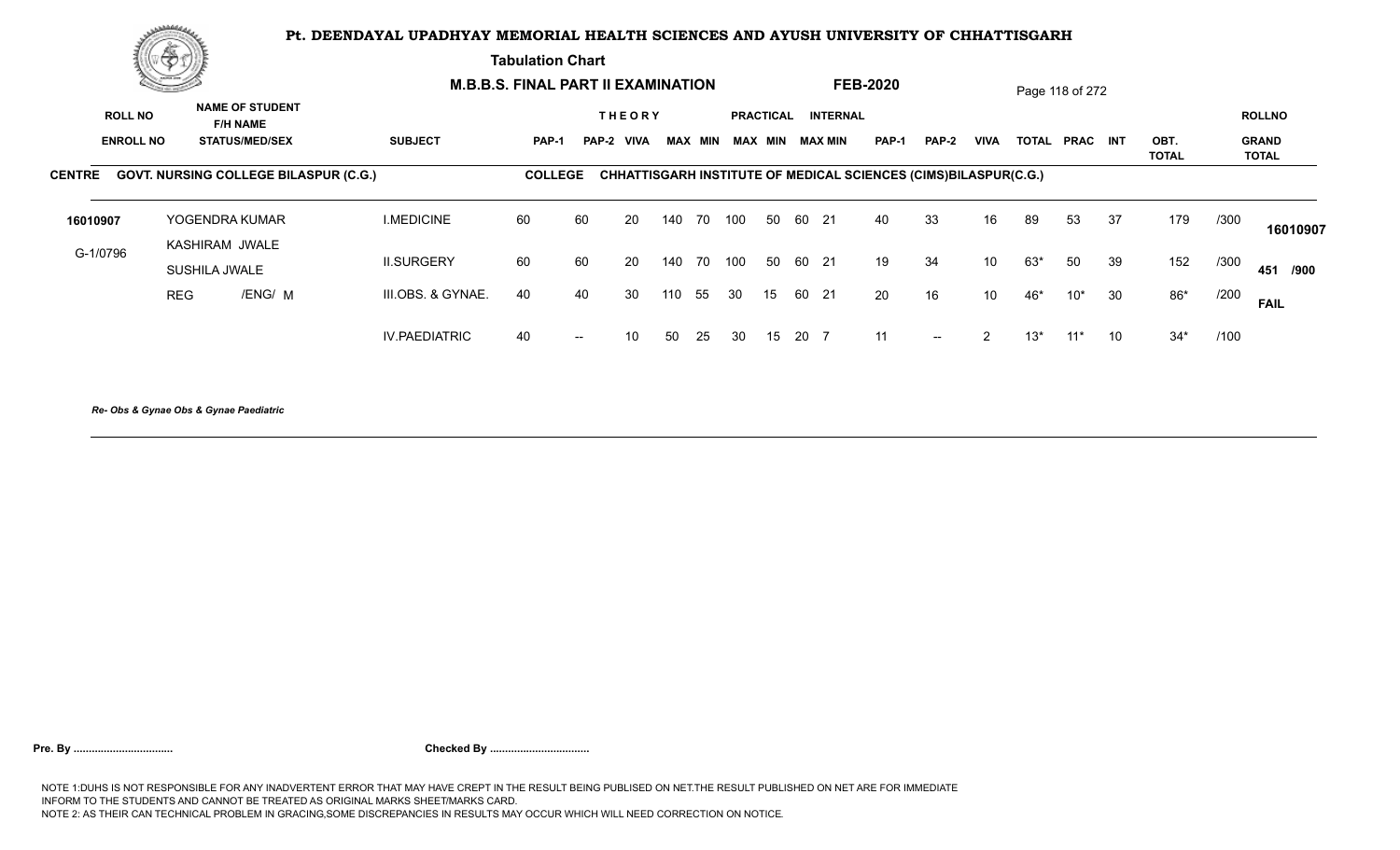**Tabulation Chart** 

| <b>Construction of the American State</b> |                             | <b>M.B.B.S. FINAL PART II EXAMINATION</b> |                                                  |                |                          |               |        |                |     |                  | <b>FEB-2020</b> |                                               |              |              | Page 119 of 272 |                |       |                |                      |      |                              |
|-------------------------------------------|-----------------------------|-------------------------------------------|--------------------------------------------------|----------------|--------------------------|---------------|--------|----------------|-----|------------------|-----------------|-----------------------------------------------|--------------|--------------|-----------------|----------------|-------|----------------|----------------------|------|------------------------------|
|                                           | <b>ROLL NO</b>              | <b>NAME OF STUDENT</b><br><b>F/H NAME</b> |                                                  |                |                          | <b>THEORY</b> |        |                |     | <b>PRACTICAL</b> |                 | <b>INTERNAL</b>                               |              |              |                 |                |       |                |                      |      | <b>ROLLNO</b>                |
|                                           | <b>ENROLL NO</b>            | <b>STATUS/MED/SEX</b>                     | <b>SUBJECT</b>                                   | <b>PAP-1</b>   |                          | PAP-2 VIVA    |        | <b>MAX MIN</b> |     | <b>MAX MIN</b>   |                 | <b>MAX MIN</b>                                | <b>PAP-1</b> | <b>PAP-2</b> | <b>VIVA</b>     | TOTAL PRAC INT |       |                | OBT.<br><b>TOTAL</b> |      | <b>GRAND</b><br><b>TOTAL</b> |
| <b>CENTRE</b>                             | C.G.                        |                                           | LATE SHRI B.R.K M.GOVT MEDICAL COLLEGE JAGDALPUR | <b>COLLEGE</b> |                          |               |        |                |     |                  |                 | <b>GOVT. MEDICAL COLLEGE JAGDALPUR (C.G.)</b> |              |              |                 |                |       |                |                      |      |                              |
| 140415                                    |                             | AJAY KUMAR PANDAY                         | <b>I.MEDICINE</b>                                | 60             | 60                       | 20            | 140    | 70             | 100 | 50               | 60 21           |                                               | 32           | 30           | 13              | 75             | 51    | 28             | 154                  | /300 | 140415                       |
| $E-1/315$                                 |                             | TRIBHUVAN PANDEY<br>RAKMKALI PANDEY       | <b>II.SURGERY</b>                                | 60             | 60                       | 20            | 140 70 |                | 100 | 50               | 60 21           |                                               | 29           | 30           | 13              | 72             | 63    | 32             | 167                  | /300 | 471 /900                     |
|                                           | <b>SUPPL</b>                | /ENG/ M                                   | III.OBS. & GYNAE.                                | 40             | 40                       | 30            | 110    | 55             | 30  | 15               | 60 21           |                                               | 20           | 20           | 17              | 57             | $11*$ | 31             | $99*$                | /200 | <b>FAIL</b>                  |
|                                           |                             |                                           | <b>IV.PAEDIATRIC</b>                             | 40             | $\overline{\phantom{a}}$ | 10            | 50     | 25             | 30  | 15               | 20 7            |                                               | $---$        |              |                 |                |       |                | 51 C                 | /100 |                              |
|                                           | Re- Obs & Gynae Obs & Gynae |                                           |                                                  |                |                          |               |        |                |     |                  |                 |                                               |              |              |                 |                |       |                |                      |      |                              |
| 140435                                    | <b>CHANDRIKA</b><br>S S NAG |                                           | <b>I.MEDICINE</b>                                | 60             | 60                       | 20            | 140    | 70             | 100 | 50               | 60 21           |                                               | $---$        | $---$        | ---             |                | ---   | $---$<br>$---$ | 161 C /300           |      | 140435                       |
| E-1/398                                   | SUSHILA NAG                 |                                           | <b>II.SURGERY</b>                                | 60             | 60                       | 20            | 140    | 70             | 100 | 50               | 60 21           |                                               | 18           | 31           | 11              | $60*$          | 62    | 32             | 154                  | /300 | 447 /900                     |
|                                           | <b>SUPPL</b>                | /ENG/ F                                   | III.OBS. & GYNAE.                                | 40             | 40                       | 30            | 110    | 55             | 30  | 15               | 60 21           |                                               | 11           | 10           | 12              | $33*$          | $12*$ | 33             | $78*$                | /200 | <b>FAIL</b>                  |
|                                           |                             |                                           | <b>IV.PAEDIATRIC</b>                             | 40             |                          | 10            | 50     | 25             | 30  | 15               | 20              | $\overline{7}$                                |              |              |                 |                |       |                | 54 C                 | /100 |                              |
|                                           |                             |                                           |                                                  |                |                          |               |        |                |     |                  |                 |                                               |              |              |                 |                |       |                |                      |      |                              |

*Re- Obs & Gynae Obs & Gynae*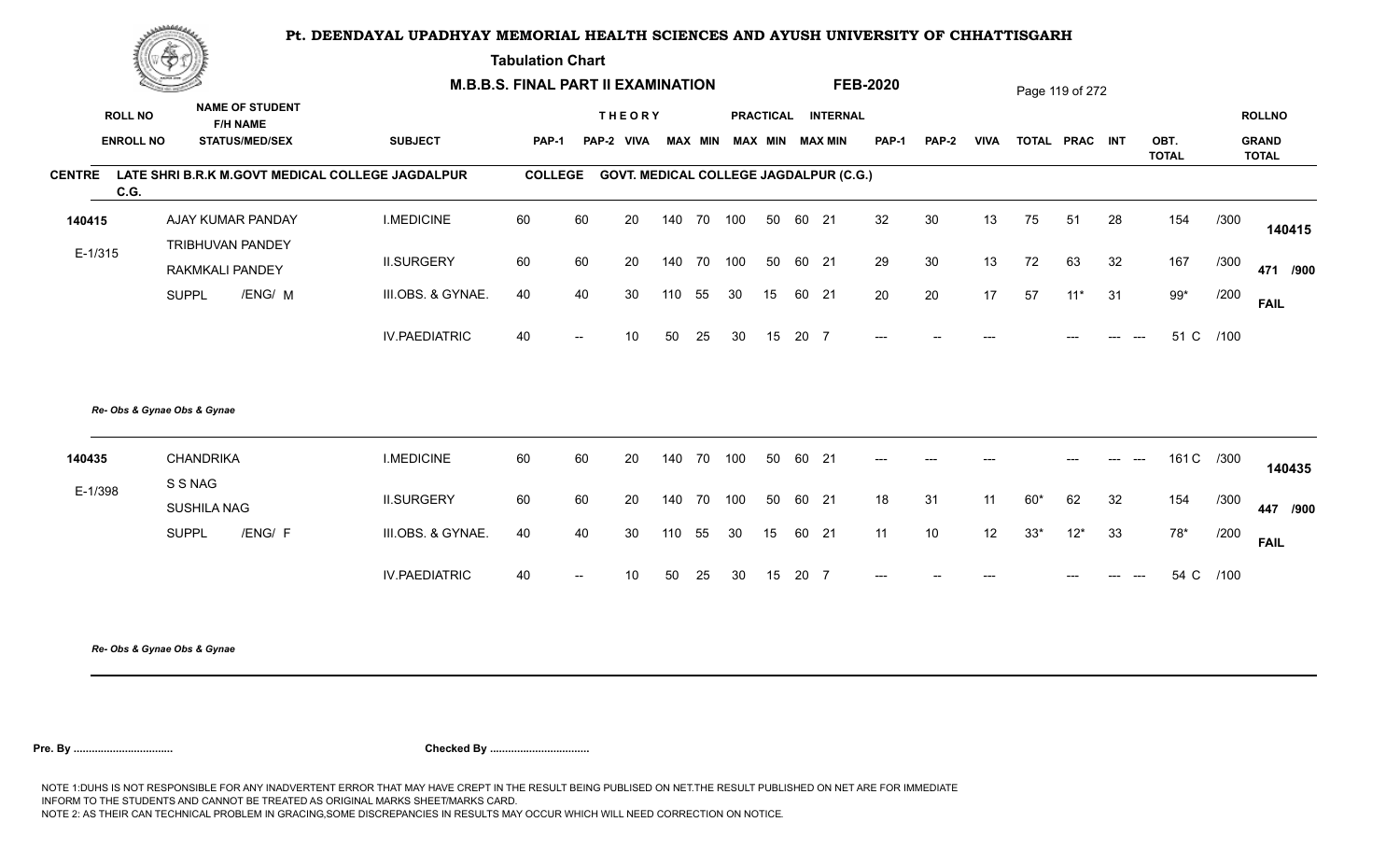**Tabulation Chart** 

| Change of the second of the<br><b>NAME OF STUDENT</b> |                                     | <b>M.B.B.S. FINAL PART II EXAMINATION</b> |                                                  |                                                  |                |                          |                 |     |                |     | <b>FEB-2020</b>  |       |                                               |              | Page 120 of 272          |                  |       |                |    |                      |      |                              |
|-------------------------------------------------------|-------------------------------------|-------------------------------------------|--------------------------------------------------|--------------------------------------------------|----------------|--------------------------|-----------------|-----|----------------|-----|------------------|-------|-----------------------------------------------|--------------|--------------------------|------------------|-------|----------------|----|----------------------|------|------------------------------|
|                                                       | <b>ROLL NO</b>                      |                                           | <b>F/H NAME</b>                                  |                                                  |                |                          | <b>THEORY</b>   |     |                |     | <b>PRACTICAL</b> |       | <b>INTERNAL</b>                               |              |                          |                  |       |                |    |                      |      | <b>ROLLNO</b>                |
|                                                       | <b>ENROLL NO</b>                    |                                           | <b>STATUS/MED/SEX</b>                            | <b>SUBJECT</b>                                   | <b>PAP-1</b>   |                          | PAP-2 VIVA      |     | <b>MAX MIN</b> |     | <b>MAX MIN</b>   |       | <b>MAX MIN</b>                                | <b>PAP-1</b> | <b>PAP-2</b>             | <b>VIVA</b>      |       | TOTAL PRAC INT |    | OBT.<br><b>TOTAL</b> |      | <b>GRAND</b><br><b>TOTAL</b> |
| <b>CENTRE</b>                                         | C.G.                                |                                           |                                                  | LATE SHRI B.R.K M.GOVT MEDICAL COLLEGE JAGDALPUR | <b>COLLEGE</b> |                          |                 |     |                |     |                  |       | <b>GOVT. MEDICAL COLLEGE JAGDALPUR (C.G.)</b> |              |                          |                  |       |                |    |                      |      |                              |
| 140443                                                |                                     |                                           | <b>HARSH KUMAR BAGHEL</b>                        | <b>I.MEDICINE</b>                                | 60             | 60                       | 20              | 140 | 70             | 100 | 50               | 60 21 |                                               | 27           | 32                       | 12               | 71    | 50             | 26 | $147*$               | /300 | 140443                       |
| $E-1/400$                                             |                                     | D.S.BAGHEL<br>REKHA BEGHAL                |                                                  | <b>II.SURGERY</b>                                | 60             | 60                       | 20              | 140 | 70             | 100 | 50               | 60 21 |                                               | 23           | 25                       | 12               | $60*$ | 62             | 25 | $147*$               | /300 | 441 /900                     |
|                                                       |                                     | <b>SUPPL</b>                              | /ENG/ M                                          | III.OBS. & GYNAE.                                | 40             | 40                       | 30              | 110 | 55             | 30  | 15               |       | 60 21                                         | 17           | 20                       | 15 <sub>15</sub> | $52*$ | $13*$          | 27 | $92*$                | /200 | <b>FAIL</b>                  |
|                                                       |                                     |                                           |                                                  | <b>IV.PAEDIATRIC</b>                             | 40             | $\overline{\phantom{a}}$ | 10 <sup>1</sup> | 50  | 25             | 30  | 15               | 20 7  |                                               | 21           | $\overline{\phantom{a}}$ | 6                | 27    | 16             | 12 | 55                   | /100 |                              |
|                                                       | Re-Medicine Obs & Gynae Obs & Gynae |                                           |                                                  |                                                  |                |                          |                 |     |                |     |                  |       |                                               |              |                          |                  |       |                |    |                      |      |                              |
| 140460                                                |                                     |                                           | MANJU SINGH PAIKARA<br><b>HARI SINGH PAIKARA</b> | <b>I.MEDICINE</b>                                | 60             | 60                       | 20              | 140 | 70             | 100 | 50               | 60 21 |                                               | 30           | 30                       | 13               | 73    | 53             | 25 | 151                  | /300 | 140460                       |
| $E-1/350$                                             |                                     |                                           | MEERA DEVI PAIKARA                               | <b>II.SURGERY</b>                                | 60             | 60                       | 20              | 140 | 70             | 100 | 50               | 60 21 |                                               | 29           | 30                       | 12               | 71    | 64             | 24 | 159                  | /300 | 457 /900                     |
|                                                       |                                     | <b>SUPPL</b>                              | /ENG/ F                                          | III.OBS. & GYNAE.                                | 40             | 40                       | 30              | 110 | 55             | 30  | 15               |       | 60 21                                         | 21           | 23                       | 14               | 58    | $11*$          | 24 | $93*$                | /200 | <b>FAIL</b>                  |
|                                                       |                                     |                                           |                                                  | <b>IV.PAEDIATRIC</b>                             | 40             |                          | 10              | 50  | 25             | 30  | 15               | 20 7  |                                               | 22           |                          |                  | 28    | 16             | 10 | 54                   | /100 |                              |
|                                                       |                                     |                                           |                                                  |                                                  |                |                          |                 |     |                |     |                  |       |                                               |              |                          |                  |       |                |    |                      |      |                              |

*Re- Obs & Gynae Obs & Gynae*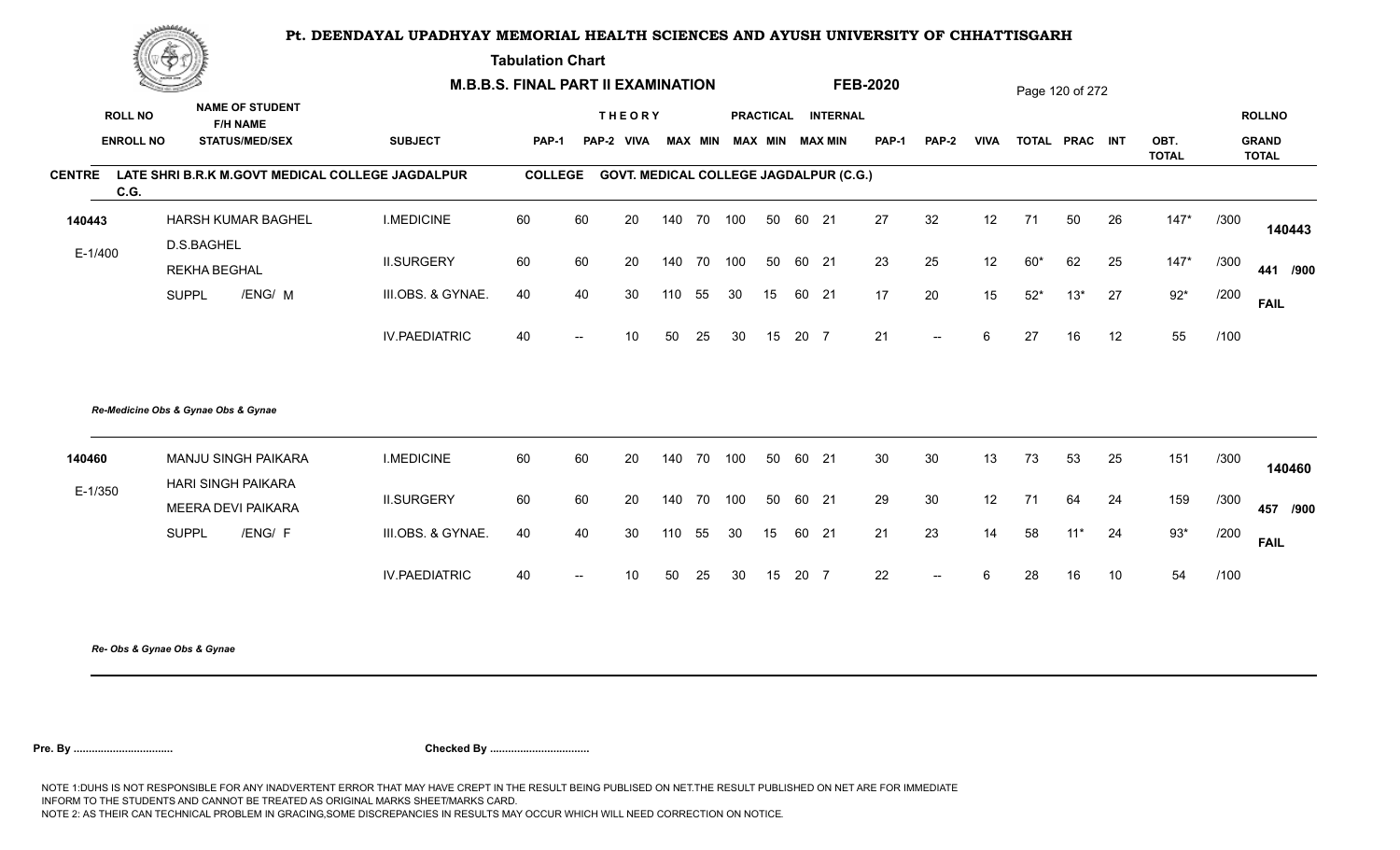**Tabulation Chart** 

| Construction of the |                    |                                                  | <b>M.B.B.S. FINAL PART II EXAMINATION</b> |                |                          |                                               |     |                |     |                  |         | <b>FEB-2020</b>        |                          |              |             | Page 121 of 272 |                |                           |                      |            |                              |
|---------------------|--------------------|--------------------------------------------------|-------------------------------------------|----------------|--------------------------|-----------------------------------------------|-----|----------------|-----|------------------|---------|------------------------|--------------------------|--------------|-------------|-----------------|----------------|---------------------------|----------------------|------------|------------------------------|
|                     | <b>ROLL NO</b>     | <b>NAME OF STUDENT</b><br><b>F/H NAME</b>        |                                           |                |                          | <b>THEORY</b>                                 |     |                |     | <b>PRACTICAL</b> |         | <b>INTERNAL</b>        |                          |              |             |                 |                |                           |                      |            | <b>ROLLNO</b>                |
|                     | <b>ENROLL NO</b>   | <b>STATUS/MED/SEX</b>                            | <b>SUBJECT</b>                            | PAP-1          |                          | PAP-2 VIVA                                    |     | <b>MAX MIN</b> |     |                  |         | <b>MAX MIN MAX MIN</b> | <b>PAP-1</b>             | <b>PAP-2</b> | <b>VIVA</b> |                 | TOTAL PRAC INT |                           | OBT.<br><b>TOTAL</b> |            | <b>GRAND</b><br><b>TOTAL</b> |
| <b>CENTRE</b>       | C.G.               | LATE SHRI B.R.K M.GOVT MEDICAL COLLEGE JAGDALPUR |                                           | <b>COLLEGE</b> |                          | <b>GOVT. MEDICAL COLLEGE JAGDALPUR (C.G.)</b> |     |                |     |                  |         |                        |                          |              |             |                 |                |                           |                      |            |                              |
| 140473              |                    | PRAMOD KUMAR CHURENDRA                           | <b>I.MEDICINE</b>                         | 60             | 60                       | 20                                            | 140 | 70             | 100 | 50               | 60 21   |                        | 30                       | 40           | 13          | 83              | $44*$          | 30                        | 157                  | /300       | 140473                       |
| $E-1/362$           |                    | <b>GWALRAM CHURENDRA</b><br>SANMAT CHURENDRA     | <b>II.SURGERY</b>                         | 60             | 60                       | 20                                            | 140 | 70             | 100 | 50               | 60 21   |                        | 33                       | 37           | 11          | 81              | 64             | 32                        | 177                  | /300       | 496 /900                     |
|                     |                    | <b>SUPPL</b><br>/ENG/ M                          | III.OBS. & GYNAE.                         | 40             | 40                       | 30                                            | 110 | 55             | 30  | 15               | 60 21   |                        | $\hspace{0.05cm} \ldots$ | $---$        | ---         |                 | $---$          | $\qquad \qquad -\qquad -$ |                      | 110 C /200 | <b>FAIL</b>                  |
|                     |                    |                                                  | <b>IV.PAEDIATRIC</b>                      | 40             | $\overline{\phantom{a}}$ | 10                                            | 50  | 25             | 30  | 15               | 20 7    |                        | $---$                    |              |             |                 | $---$          |                           | 52 C                 | /100       |                              |
|                     | <b>Re-Medicine</b> |                                                  |                                           |                |                          |                                               |     |                |     |                  |         |                        |                          |              |             |                 |                |                           |                      |            |                              |
| 140506              |                    | <b>VIPIN LAKRA</b><br><b>MALAKI LAKRA</b>        | <b>I.MEDICINE</b>                         | 60             | 60                       | 20                                            | 140 | 70             | 100 | 50               | 60 21   |                        | $---$                    | $---$        |             |                 | $---$          |                           |                      | 155 C /300 | 140506                       |
| E-1/389             |                    | <b>MADLLEN LAKRA</b>                             | <b>II.SURGERY</b>                         | 60             | 60                       | 20                                            | 140 | 70             | 100 | 50               | 60 21   |                        | 30                       | 30           | 12          | 72              | 62             | 25                        | 159                  | /300       | 458 /900                     |
|                     |                    | <b>SUPPL</b><br>/ENG/ M                          | III.OBS. & GYNAE.                         | 40             | 40                       | 30                                            | 110 | 55             | 30  | 15               | 60 21   |                        | 17                       | 17           | 16          | $50*$           | 15             | 26                        | $91*$                | /200       | <b>FAIL</b>                  |
|                     |                    |                                                  | <b>IV.PAEDIATRIC</b>                      | 40             | $\overline{\phantom{a}}$ | 10 <sup>°</sup>                               | 50  | 25             | 30  |                  | 15 20 7 |                        | 22                       | $\sim$       | 5           | 27              | 15             | 11                        | 53                   | /100       |                              |
|                     |                    |                                                  |                                           |                |                          |                                               |     |                |     |                  |         |                        |                          |              |             |                 |                |                           |                      |            |                              |

*Re- Obs & Gynae*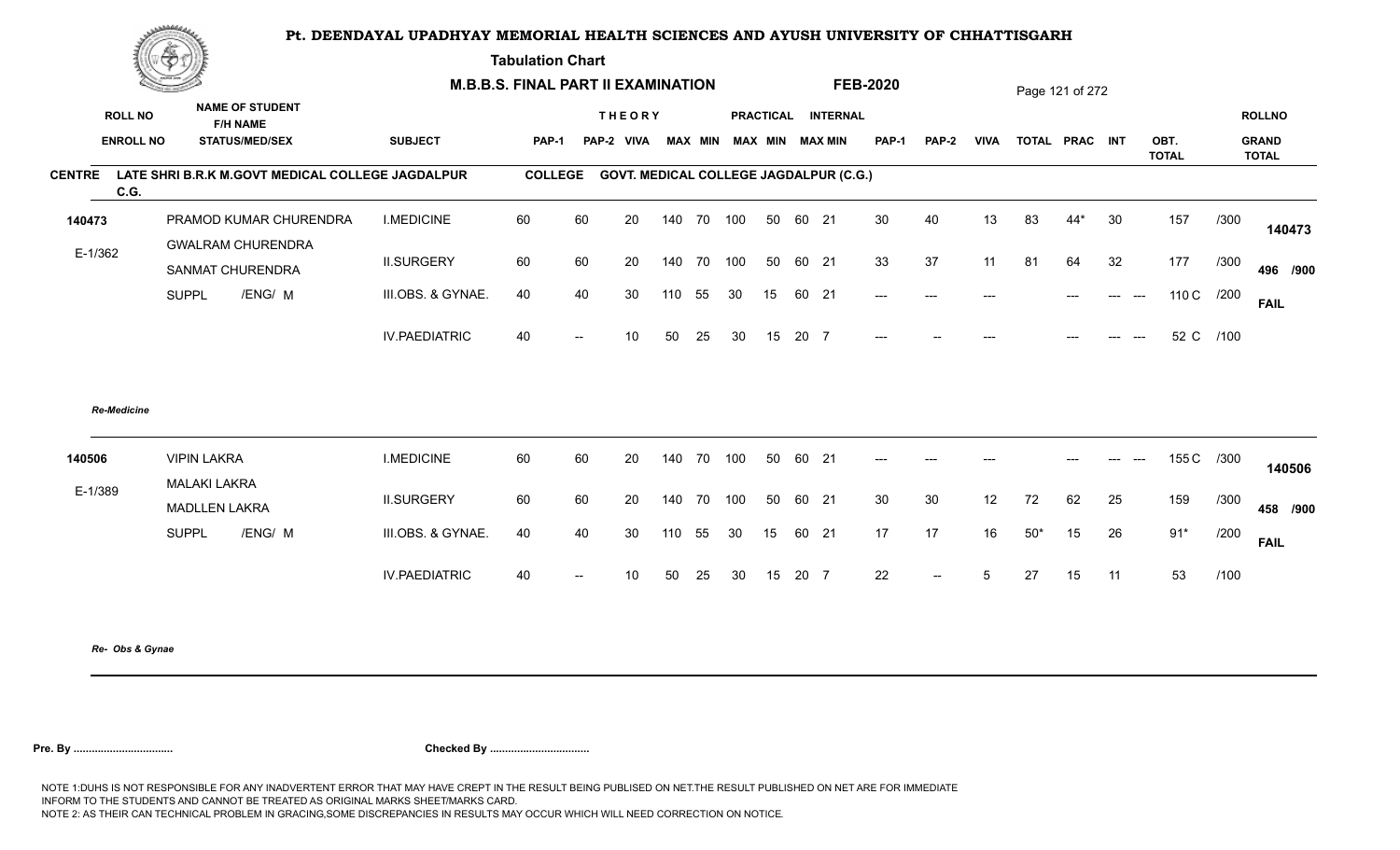**Tabulation Chart** 

|               | ▓▅▅              |                                                      |                      | <b>M.B.B.S. FINAL PART II EXAMINATION</b> |                          |                                               |     |                |     |    |      |                    | <b>FEB-2020</b> |             |             |       | Page 122 of 272 |       |                      |      |                              |
|---------------|------------------|------------------------------------------------------|----------------------|-------------------------------------------|--------------------------|-----------------------------------------------|-----|----------------|-----|----|------|--------------------|-----------------|-------------|-------------|-------|-----------------|-------|----------------------|------|------------------------------|
|               | <b>ROLL NO</b>   | <b>NAME OF STUDENT</b><br><b>F/H NAME</b>            |                      |                                           |                          | <b>THEORY</b>                                 |     |                |     |    |      | PRACTICAL INTERNAL |                 |             |             |       |                 |       |                      |      | <b>ROLLNO</b>                |
|               | <b>ENROLL NO</b> | <b>STATUS/MED/SEX</b>                                | <b>SUBJECT</b>       | <b>PAP-1</b>                              |                          | PAP-2 VIVA                                    |     | <b>MAX MIN</b> |     |    |      | MAX MIN MAX MIN    | <b>PAP-1</b>    | PAP-2       | <b>VIVA</b> |       | TOTAL PRAC INT  |       | OBT.<br><b>TOTAL</b> |      | <b>GRAND</b><br><b>TOTAL</b> |
| <b>CENTRE</b> | C.G.             | LATE SHRI B.R.K M.GOVT MEDICAL COLLEGE JAGDALPUR     |                      | <b>COLLEGE</b>                            |                          | <b>GOVT. MEDICAL COLLEGE JAGDALPUR (C.G.)</b> |     |                |     |    |      |                    |                 |             |             |       |                 |       |                      |      |                              |
| 140507        |                  | YATENDRA PRAKASH GAJENDRA                            | <b>I.MEDICINE</b>    | 60                                        | 60                       | 20                                            | 140 | 70             | 100 | 50 | 60   | 21                 | $\Omega$        | 0           | 0           | $0^*$ | $0^*$           | $17*$ | $17*$                | /300 | 140507                       |
| E-1/390       |                  | <b>BALMUKUND GAJENDRA</b><br><b>VEDMATI GAJENDRA</b> | <b>II.SURGERY</b>    | 60                                        | 60                       | 20                                            | 140 | 70             | 100 | 50 |      | 60 21              | $\mathbf 0$     | $\mathbf 0$ | $\mathbf 0$ | 0*    | $0^*$           | $0^*$ | $0^\star$            | /300 | 98<br>/900                   |
|               |                  | <b>SUPPL</b><br>/ENG/ M                              | III.OBS. & GYNAE.    | 40                                        | 40                       | 30                                            | 110 | 55             | 30  | 15 |      | 60 21              | 18              | 18          | $\mathbf 0$ | $36*$ | 0*              | 24    | $60*$                | /200 | <b>FAIL</b>                  |
|               |                  |                                                      | <b>IV.PAEDIATRIC</b> | 40                                        | $\overline{\phantom{a}}$ | 10                                            | 50  | 25             | 30  | 15 | 20 7 |                    | 21              | $--$        | U           | $21*$ | $0^*$           | $24*$ | $21*$                | /100 |                              |
|               |                  | Re-Medicine Obs & Gynae Obs & Gynae Paediatric       |                      |                                           |                          |                                               |     |                |     |    |      |                    |                 |             |             |       |                 |       |                      |      |                              |
| 15010410      |                  | <b>ANKIT SINGH</b>                                   | <b>I.MEDICINE</b>    | 60                                        | 60                       | 20                                            | 140 | 70             | 100 | 50 | 60   | 21                 | 36              | 32          | 13          | 81    | 56              | 28    | 165                  | /300 | 15010410                     |
| F-1/304       |                  | RAGHURAJ SINGH<br>SANTOSH SINGH                      | <b>II.SURGERY</b>    | 60                                        | 60                       | 20                                            | 140 | 70             | 100 | 50 | 60   | 21                 | 32              | 41          | 14          | 87    | 71              | 28    | 186                  | /300 | 496 /900                     |
|               |                  | <b>SUPPL</b><br>/ENG/ M                              | III.OBS. & GYNAE.    | 40                                        | 40                       | 30                                            | 110 | 55             | 30  | 15 |      | 60 21              | 17              | 20          | 16          | $53*$ | $14*$           | 23    | $90*$                | /200 | <b>FAIL</b>                  |
|               |                  |                                                      | <b>IV.PAEDIATRIC</b> | 40                                        | $\overline{\phantom{a}}$ | 10                                            | 50  | 25             | 30  | 15 | 20 7 |                    | 24              | $--$        | 5           | 29    | 16              | 10    | 55                   | /100 |                              |
|               |                  |                                                      |                      |                                           |                          |                                               |     |                |     |    |      |                    |                 |             |             |       |                 |       |                      |      |                              |

*Re- Obs & Gynae Obs & Gynae*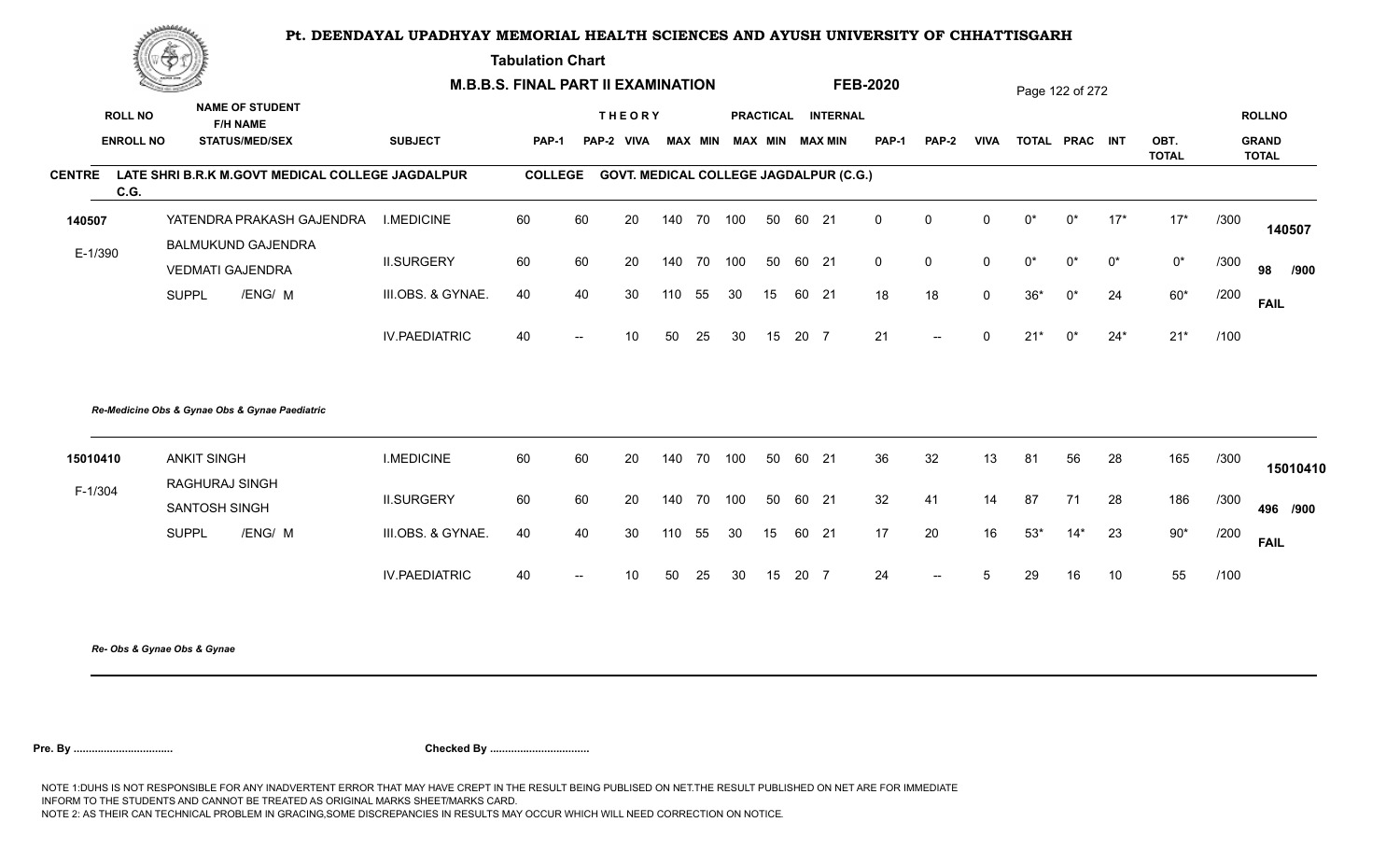**Tabulation Chart** 

|               | <b>Construction of the Asset</b> |                                  | <b>M.B.B.S. FINAL PART II EXAMINATION</b> |                                                  |                |      |                                               |     |                |     |    |       | <b>FEB-2020</b>        |              |                          |             | Page 123 of 272 |                |    |                      |      |                              |
|---------------|----------------------------------|----------------------------------|-------------------------------------------|--------------------------------------------------|----------------|------|-----------------------------------------------|-----|----------------|-----|----|-------|------------------------|--------------|--------------------------|-------------|-----------------|----------------|----|----------------------|------|------------------------------|
|               | <b>ROLL NO</b>                   |                                  | <b>NAME OF STUDENT</b><br><b>F/H NAME</b> |                                                  |                |      | <b>THEORY</b>                                 |     |                |     |    |       | PRACTICAL INTERNAL     |              |                          |             |                 |                |    |                      |      | <b>ROLLNO</b>                |
|               | <b>ENROLL NO</b>                 |                                  | <b>STATUS/MED/SEX</b>                     | <b>SUBJECT</b>                                   | <b>PAP-1</b>   |      | PAP-2 VIVA                                    |     | <b>MAX MIN</b> |     |    |       | <b>MAX MIN MAX MIN</b> | <b>PAP-1</b> | PAP-2                    | <b>VIVA</b> |                 | TOTAL PRAC INT |    | OBT.<br><b>TOTAL</b> |      | <b>GRAND</b><br><b>TOTAL</b> |
| <b>CENTRE</b> | C.G.                             |                                  |                                           | LATE SHRI B.R.K M.GOVT MEDICAL COLLEGE JAGDALPUR | <b>COLLEGE</b> |      | <b>GOVT. MEDICAL COLLEGE JAGDALPUR (C.G.)</b> |     |                |     |    |       |                        |              |                          |             |                 |                |    |                      |      |                              |
| 15010419      |                                  | CHITRALEKHA                      |                                           | <b>I.MEDICINE</b>                                | 60             | 60   | 20                                            |     | 140 70 100     |     | 50 | 60 21 |                        | 38           | 34                       | 13          | 85              | 60             | 27 | 172                  | /300 | 15010419                     |
| F-1/313       |                                  | YASHWANI KUMAR<br>PARVATI NISHAD |                                           | <b>II.SURGERY</b>                                | 60             | 60   | 20                                            |     | 140 70 100     |     | 50 | 60 21 |                        | 28           | 37                       | 14          | 79              | 68             | 26 | 173                  | /300 | 508 /900                     |
|               |                                  | <b>SUPPL</b>                     | /ENG/ F                                   | III.OBS. & GYNAE.                                | 40             | 40   | 30                                            | 110 | 55             | 30  | 15 | 60 21 |                        | 22           | 17                       | 16          | 55              | $14*$          | 34 | 103                  | /200 | <b>PASS</b><br><b>VCG 01</b> |
|               |                                  |                                  |                                           | <b>IV.PAEDIATRIC</b>                             | 40             |      | 10                                            | 50  | 25             | 30  | 15 | 20 7  |                        | 26           | $- -$                    | 6           | 32              | 18             | 10 | 60                   | /100 |                              |
|               |                                  |                                  |                                           |                                                  |                |      |                                               |     |                |     |    |       |                        |              |                          |             |                 |                |    |                      |      |                              |
| 16010501      |                                  | AAYUSHI JADHAV                   |                                           | <b>I.MEDICINE</b>                                | 60             | 60   | 20                                            | 140 | 70             | 100 | 50 | 60 21 |                        | 41           | 38                       | 14          | 93              | 66             | 32 | 191                  | /300 |                              |
|               |                                  | <b>DILIP JADHAV</b>              |                                           |                                                  |                |      |                                               |     |                |     |    |       |                        |              |                          |             |                 |                |    |                      |      | 16010501                     |
| G-1/0559      |                                  | <b>EKTA JADHAV</b>               |                                           | <b>II.SURGERY</b>                                | 60             | 60   | 20                                            | 140 | 70             | 100 | 50 | 60 21 |                        | 36           | 31                       | 14          | 81              | 62             | 30 | 173                  | /300 | 538 /900                     |
|               |                                  | <b>REG</b>                       | /ENG/ F                                   | III.OBS. & GYNAE.                                | 40             | 40   | 30                                            | 110 | 55             | 30  | 15 | 60 21 |                        | 19           | 21                       | 17          | 57              | 19             | 35 | 111                  | /200 | <b>PASS</b>                  |
|               |                                  |                                  |                                           | <b>IV.PAEDIATRIC</b>                             | 40             | $--$ | 10                                            | 50  | 25             | 30  | 15 | 20 7  |                        | 27           | $\overline{\phantom{a}}$ | 6           | 33              | 19             | 11 | 63                   | /100 |                              |
|               |                                  |                                  |                                           |                                                  |                |      |                                               |     |                |     |    |       |                        |              |                          |             |                 |                |    |                      |      |                              |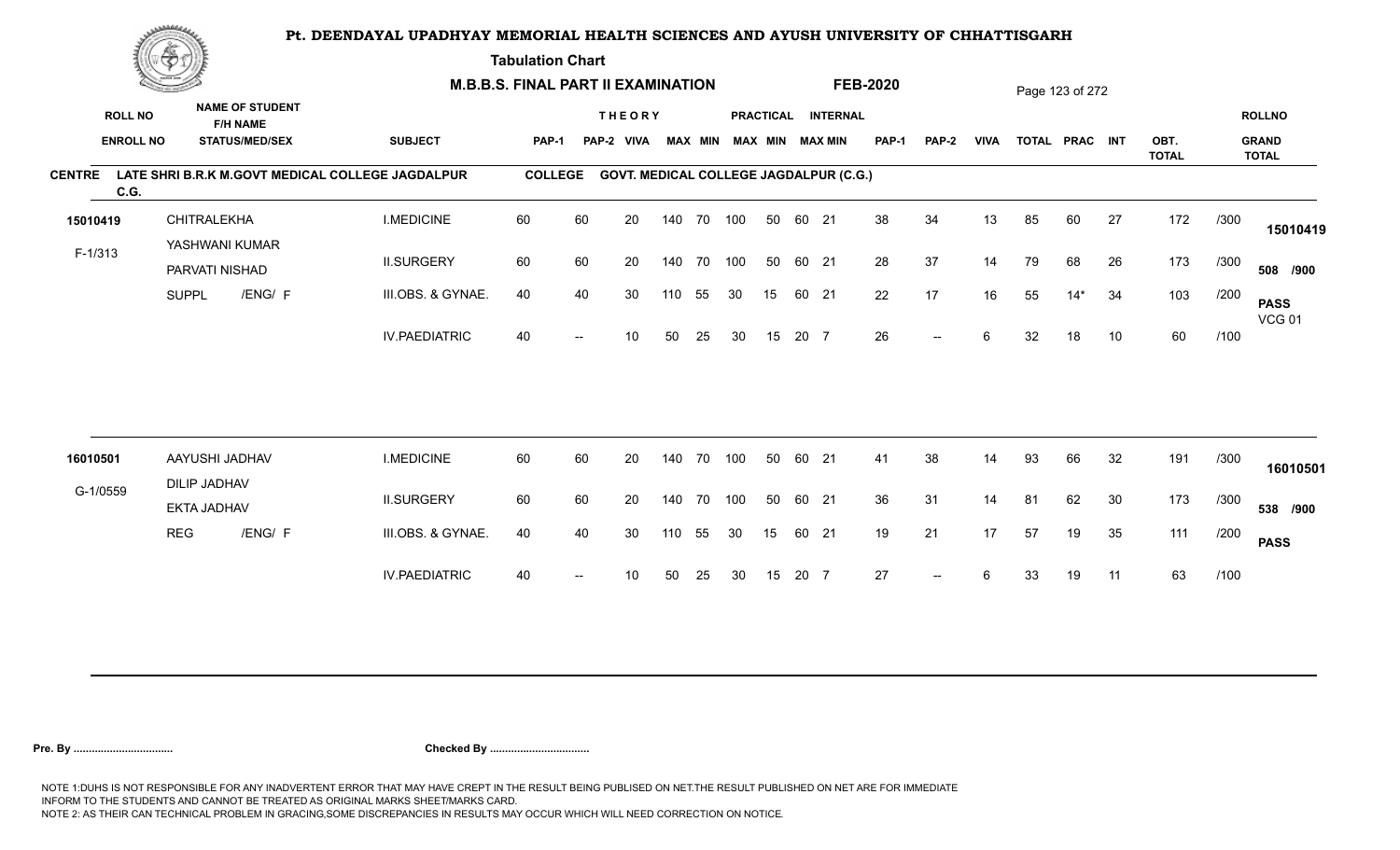**Tabulation Chart** 

|                       | <b>Construction of the Asset</b> |                               |                                           | <b>M.B.B.S. FINAL PART II EXAMINATION</b>        |                |    |                                               |     |                |     |    |       | <b>FEB-2020</b>        |              |       |             | Page 124 of 272 |                |    |                      |      |                              |
|-----------------------|----------------------------------|-------------------------------|-------------------------------------------|--------------------------------------------------|----------------|----|-----------------------------------------------|-----|----------------|-----|----|-------|------------------------|--------------|-------|-------------|-----------------|----------------|----|----------------------|------|------------------------------|
| <b>ROLL NO</b>        |                                  |                               | <b>NAME OF STUDENT</b><br><b>F/H NAME</b> |                                                  |                |    | <b>THEORY</b>                                 |     |                |     |    |       | PRACTICAL INTERNAL     |              |       |             |                 |                |    |                      |      | <b>ROLLNO</b>                |
| <b>ENROLL NO</b>      |                                  |                               | <b>STATUS/MED/SEX</b>                     | <b>SUBJECT</b>                                   | <b>PAP-1</b>   |    | PAP-2 VIVA                                    |     | <b>MAX MIN</b> |     |    |       | <b>MAX MIN MAX MIN</b> | <b>PAP-1</b> | PAP-2 | <b>VIVA</b> |                 | TOTAL PRAC INT |    | OBT.<br><b>TOTAL</b> |      | <b>GRAND</b><br><b>TOTAL</b> |
| <b>CENTRE</b><br>C.G. |                                  |                               |                                           | LATE SHRI B.R.K M.GOVT MEDICAL COLLEGE JAGDALPUR | <b>COLLEGE</b> |    | <b>GOVT. MEDICAL COLLEGE JAGDALPUR (C.G.)</b> |     |                |     |    |       |                        |              |       |             |                 |                |    |                      |      |                              |
| 16010502              |                                  |                               | ABHISHEK KASAUDHAN                        | <b>I.MEDICINE</b>                                | 60             | 60 | 20                                            |     | 140 70 100     |     | 50 | 60 21 |                        | 40           | 37    | 16          | 93              | 63             | 28 | 184                  | /300 | 16010502                     |
| G-1/0560              |                                  | <b>GITA GUPTA</b>             | SUKH NIDHAN GUPTA                         | <b>II.SURGERY</b>                                | 60             | 60 | 20                                            |     | 140 70 100     |     | 50 | 60 21 |                        | 38           | 22    | 14          | 74              | 68             | 28 | 170                  | /300 | 531 /900                     |
|                       | <b>REG</b>                       |                               | /ENG/ M                                   | III.OBS. & GYNAE.                                | 40             | 40 | 30                                            | 110 | 55             | 30  | 15 | 60 21 |                        | 20           | 23    | 18          | 61              | 21             | 37 | 119                  | /200 | <b>PASS</b>                  |
|                       |                                  |                               |                                           | <b>IV.PAEDIATRIC</b>                             | 40             |    | 10                                            | 50  | 25             | 30  | 15 | 20 7  |                        | 22           | $-$   | 6           | 28              | 19             | 11 | 58                   | /100 |                              |
|                       |                                  |                               |                                           |                                                  |                |    |                                               |     |                |     |    |       |                        |              |       |             |                 |                |    |                      |      |                              |
| 16010503              |                                  | ADITI JADHAV<br>KISHOR JADHAV |                                           | <b>I.MEDICINE</b>                                | 60             | 60 | 20                                            | 140 | 70             | 100 | 50 | 60 21 |                        | 33           | 34    | 14          | 81              | 70             | 29 | 180                  | /300 | 16010503                     |
| G-1/0561              |                                  | MEENA JADHAV                  |                                           | <b>II.SURGERY</b>                                | 60             | 60 | 20                                            | 140 | 70             | 100 | 50 | 60 21 |                        | 34           | 19    | 14          | $67*$           | 62             | 28 | 157                  | /300 | 506 /900                     |
|                       | <b>REG</b>                       |                               | /ENG/ F                                   | III.OBS. & GYNAE.                                | 40             | 40 | 30                                            | 110 | 55             | 30  | 15 | 60 21 |                        | 17           | 24    | 17          | 58              | 18             | 35 | 111                  | /200 | <b>PASS</b><br>DC 03         |
|                       |                                  |                               |                                           | <b>IV.PAEDIATRIC</b>                             | 40             |    | 10                                            | 50  | 25             | 30  | 15 | 20 7  |                        | 21           | $- -$ | 6           | 27              | 20             | 11 | 58                   | /100 |                              |
|                       |                                  |                               |                                           |                                                  |                |    |                                               |     |                |     |    |       |                        |              |       |             |                 |                |    |                      |      |                              |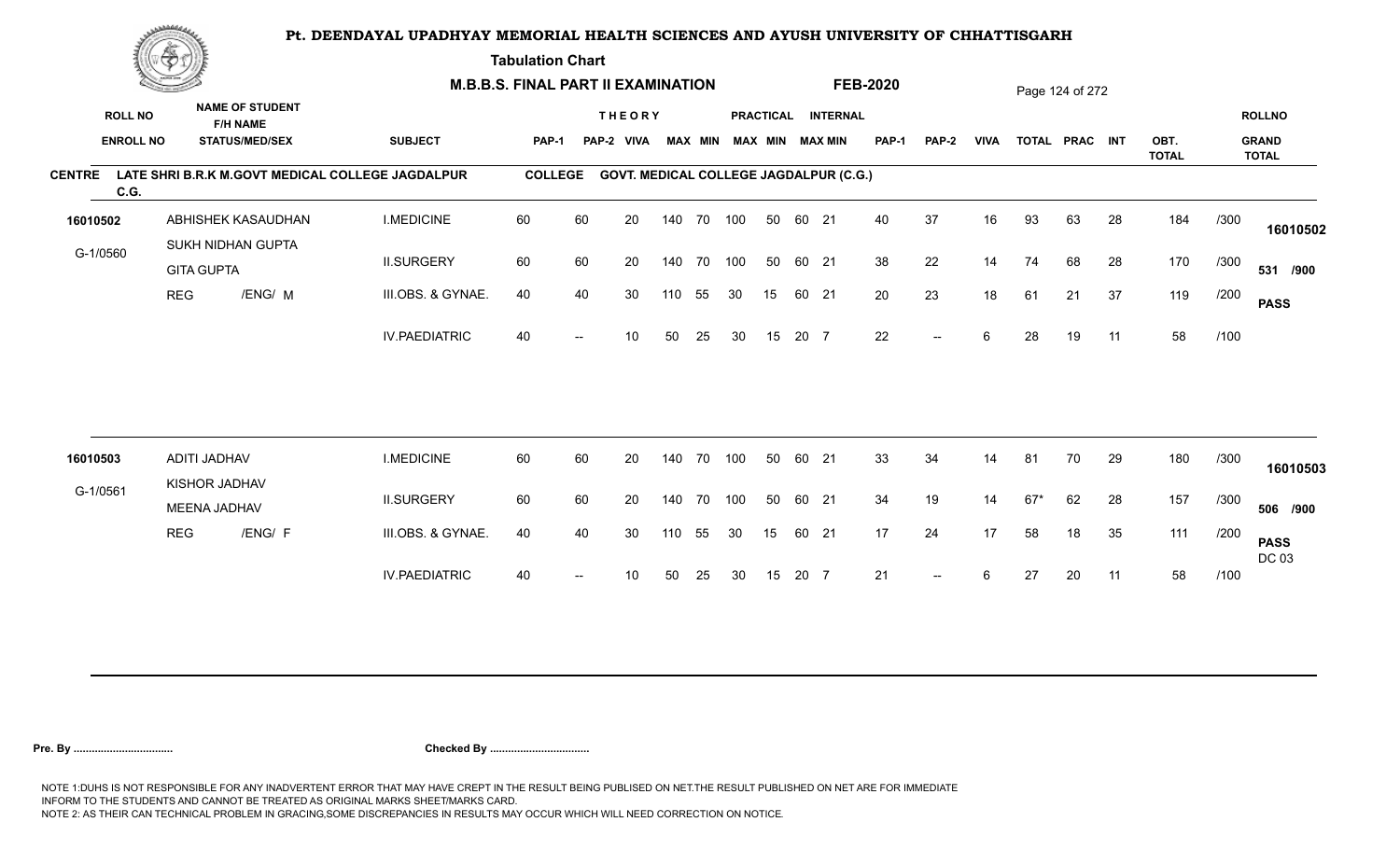**Tabulation Chart** 

|               | <b>Construction of the Asset</b> |                                       | <b>M.B.B.S. FINAL PART II EXAMINATION</b> |                                                  |                |     |                                               |     |                |     |    |       | <b>FEB-2020</b>    |              |              |             | Page 125 of 272 |                |    |                      |      |                              |
|---------------|----------------------------------|---------------------------------------|-------------------------------------------|--------------------------------------------------|----------------|-----|-----------------------------------------------|-----|----------------|-----|----|-------|--------------------|--------------|--------------|-------------|-----------------|----------------|----|----------------------|------|------------------------------|
|               | <b>ROLL NO</b>                   |                                       | <b>NAME OF STUDENT</b><br><b>F/H NAME</b> |                                                  |                |     | <b>THEORY</b>                                 |     |                |     |    |       | PRACTICAL INTERNAL |              |              |             |                 |                |    |                      |      | <b>ROLLNO</b>                |
|               | <b>ENROLL NO</b>                 |                                       | <b>STATUS/MED/SEX</b>                     | <b>SUBJECT</b>                                   | <b>PAP-1</b>   |     | PAP-2 VIVA                                    |     | <b>MAX MIN</b> |     |    |       | MAX MIN MAX MIN    | <b>PAP-1</b> | <b>PAP-2</b> | <b>VIVA</b> |                 | TOTAL PRAC INT |    | OBT.<br><b>TOTAL</b> |      | <b>GRAND</b><br><b>TOTAL</b> |
| <b>CENTRE</b> | C.G.                             |                                       |                                           | LATE SHRI B.R.K M.GOVT MEDICAL COLLEGE JAGDALPUR | <b>COLLEGE</b> |     | <b>GOVT. MEDICAL COLLEGE JAGDALPUR (C.G.)</b> |     |                |     |    |       |                    |              |              |             |                 |                |    |                      |      |                              |
| 16010504      |                                  | ADITYA KHARE                          |                                           | <b>I.MEDICINE</b>                                | 60             | 60  | 20                                            |     | 140 70 100     |     | 50 | 60 21 |                    | 42           | 34           | 15          | 91              | 63             | 30 | 184                  | /300 | 16010504                     |
| G-1/0562      |                                  | <b>RAM PRASAD</b><br><b>LATA DEVI</b> |                                           | <b>II.SURGERY</b>                                | 60             | 60  | 20                                            |     | 140 70 100     |     | 50 | 60 21 |                    | 40           | 25           | 14          | 79              | 63             | 30 | 172                  | /300 | 533 /900                     |
|               |                                  | <b>REG</b>                            | /ENG/ M                                   | III.OBS. & GYNAE.                                | 40             | 40  | 30                                            | 110 | 55             | 30  | 15 | 60 21 |                    | 21           | 20           | 17          | 58              | 17             | 40 | 115                  | /200 | <b>PASS</b>                  |
|               |                                  |                                       |                                           | <b>IV.PAEDIATRIC</b>                             | 40             |     | 10                                            | 50  | 25             | 30  | 15 | 20 7  |                    | 22           | $- -$        | 6           | 28              | 22             | 12 | 62                   | /100 |                              |
|               |                                  |                                       |                                           |                                                  |                |     |                                               |     |                |     |    |       |                    |              |              |             |                 |                |    |                      |      |                              |
| 16010505      |                                  | <b>AJAY SHANKAR</b>                   |                                           | <b>I.MEDICINE</b>                                | 60             | 60  | 20                                            | 140 | 70             | 100 | 50 | 60    | 21                 | 36           | 35           | 15          | 86              | 63             | 32 | 181                  | /300 | 16010505                     |
| G-1/0563      |                                  | <b>KHIRKUMAR</b><br><b>FULMOTI</b>    |                                           | <b>II.SURGERY</b>                                | 60             | 60  | 20                                            | 140 | 70             | 100 | 50 | 60 21 |                    | 39           | 36           | 14          | 89              | 64             | 33 | 186                  | /300 | 553 /900                     |
|               |                                  | <b>REG</b>                            | /ENG/ M                                   | III.OBS. & GYNAE.                                | 40             | 40  | 30                                            | 110 | 55             | 30  | 15 | 60 21 |                    | 23           | 26           | 22          | 71              | 18             | 38 | 127                  | /200 | <b>PASS</b>                  |
|               |                                  |                                       |                                           | <b>IV.PAEDIATRIC</b>                             | 40             | $-$ | 10                                            | 50  | 25             | 30  | 15 | 20 7  |                    | 23           |              |             | 30              | 18             | 11 | 59                   | /100 |                              |
|               |                                  |                                       |                                           |                                                  |                |     |                                               |     |                |     |    |       |                    |              |              |             |                 |                |    |                      |      |                              |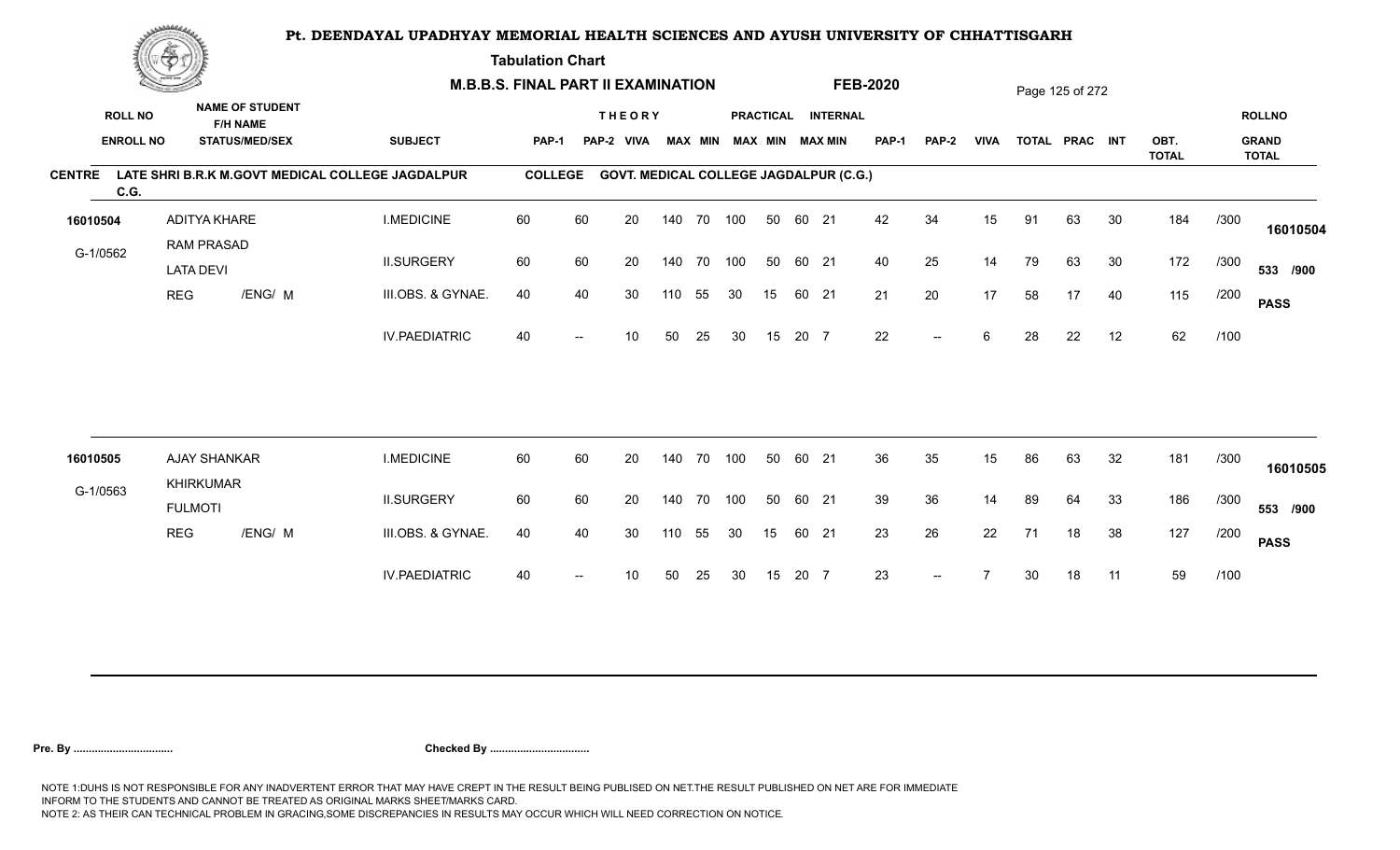**Tabulation Chart** 

|               | <b>Construction of the Asset</b> |                                  |                                                  | <b>M.B.B.S. FINAL PART II EXAMINATION</b> |                |      |                                               |     |                |            |    |       | <b>FEB-2020</b>        |              |                          |             | Page 126 of 272 |                |    |                      |      |                              |
|---------------|----------------------------------|----------------------------------|--------------------------------------------------|-------------------------------------------|----------------|------|-----------------------------------------------|-----|----------------|------------|----|-------|------------------------|--------------|--------------------------|-------------|-----------------|----------------|----|----------------------|------|------------------------------|
|               | <b>ROLL NO</b>                   |                                  | <b>NAME OF STUDENT</b><br><b>F/H NAME</b>        |                                           |                |      | <b>THEORY</b>                                 |     |                |            |    |       | PRACTICAL INTERNAL     |              |                          |             |                 |                |    |                      |      | <b>ROLLNO</b>                |
|               | <b>ENROLL NO</b>                 |                                  | <b>STATUS/MED/SEX</b>                            | <b>SUBJECT</b>                            | <b>PAP-1</b>   |      | PAP-2 VIVA                                    |     | <b>MAX MIN</b> |            |    |       | <b>MAX MIN MAX MIN</b> | <b>PAP-1</b> | PAP-2                    | <b>VIVA</b> |                 | TOTAL PRAC INT |    | OBT.<br><b>TOTAL</b> |      | <b>GRAND</b><br><b>TOTAL</b> |
| <b>CENTRE</b> | C.G.                             |                                  | LATE SHRI B.R.K M.GOVT MEDICAL COLLEGE JAGDALPUR |                                           | <b>COLLEGE</b> |      | <b>GOVT. MEDICAL COLLEGE JAGDALPUR (C.G.)</b> |     |                |            |    |       |                        |              |                          |             |                 |                |    |                      |      |                              |
| 16010506      |                                  |                                  | AKSHAJ SUDHIR TICHKULE                           | <b>I.MEDICINE</b>                         | 60             | 60   | 20                                            |     |                | 140 70 100 | 50 | 60 21 |                        | 36           | 35                       | 15          | 86              | 61             | 26 | 173                  | /300 | 16010506                     |
| G-1/0564      |                                  |                                  | SUDHIR TICHKULE<br><b>HARSHADA TICHKULE</b>      | <b>II.SURGERY</b>                         | 60             | 60   | 20                                            |     |                | 140 70 100 | 50 | 60 21 |                        | 31           | 30                       | 13          | 74              | 67             | 27 | 168                  | /300 | 508 /900                     |
|               |                                  | <b>REG</b>                       | /ENG/ M                                          | III.OBS. & GYNAE.                         | 40             | 40   | 30                                            | 110 | 55             | 30         | 15 |       | 60 21                  | 20           | 25                       | 19          | 64              | 19             | 26 | 109                  | /200 | <b>PASS</b>                  |
|               |                                  |                                  |                                                  | <b>IV.PAEDIATRIC</b>                      | 40             |      | 10                                            | 50  | 25             | 30         | 15 | 20 7  |                        | 24           | $-$                      | 6           | 30              | 18             | 10 | 58                   | /100 |                              |
|               |                                  |                                  |                                                  |                                           |                |      |                                               |     |                |            |    |       |                        |              |                          |             |                 |                |    |                      |      |                              |
| 16010507      |                                  |                                  | ALAK ANURAGI MINJ                                | <b>I.MEDICINE</b>                         | 60             | 60   | 20                                            | 140 | 70             | 100        | 50 | 60 21 |                        | 34           | 36                       | 13          | 83              | 64             | 29 | 176                  | /300 | 16010507                     |
| G-1/0565      |                                  | LACHHULAL MINJ<br><b>KUMETRI</b> |                                                  | <b>II.SURGERY</b>                         | 60             | 60   | 20                                            | 140 | 70             | 100        | 50 | 60 21 |                        | 38           | 30                       | 11          | 79              | 68             | 27 | 174                  | /300 | 513 /900                     |
|               |                                  | <b>REG</b>                       | /ENG/ F                                          | III.OBS. & GYNAE.                         | 40             | 40   | 30                                            | 110 | 55             | 30         | 15 | 60 21 |                        | 21           | 19                       | 16          | 56              | 16             | 35 | 107                  | /200 | <b>PASS</b>                  |
|               |                                  |                                  |                                                  | <b>IV.PAEDIATRIC</b>                      | 40             | $--$ | 10                                            | 50  | 25             | 30         | 15 | 20 7  |                        | 22           | $\overline{\phantom{a}}$ | 6           | 28              | 18             | 10 | 56                   | /100 |                              |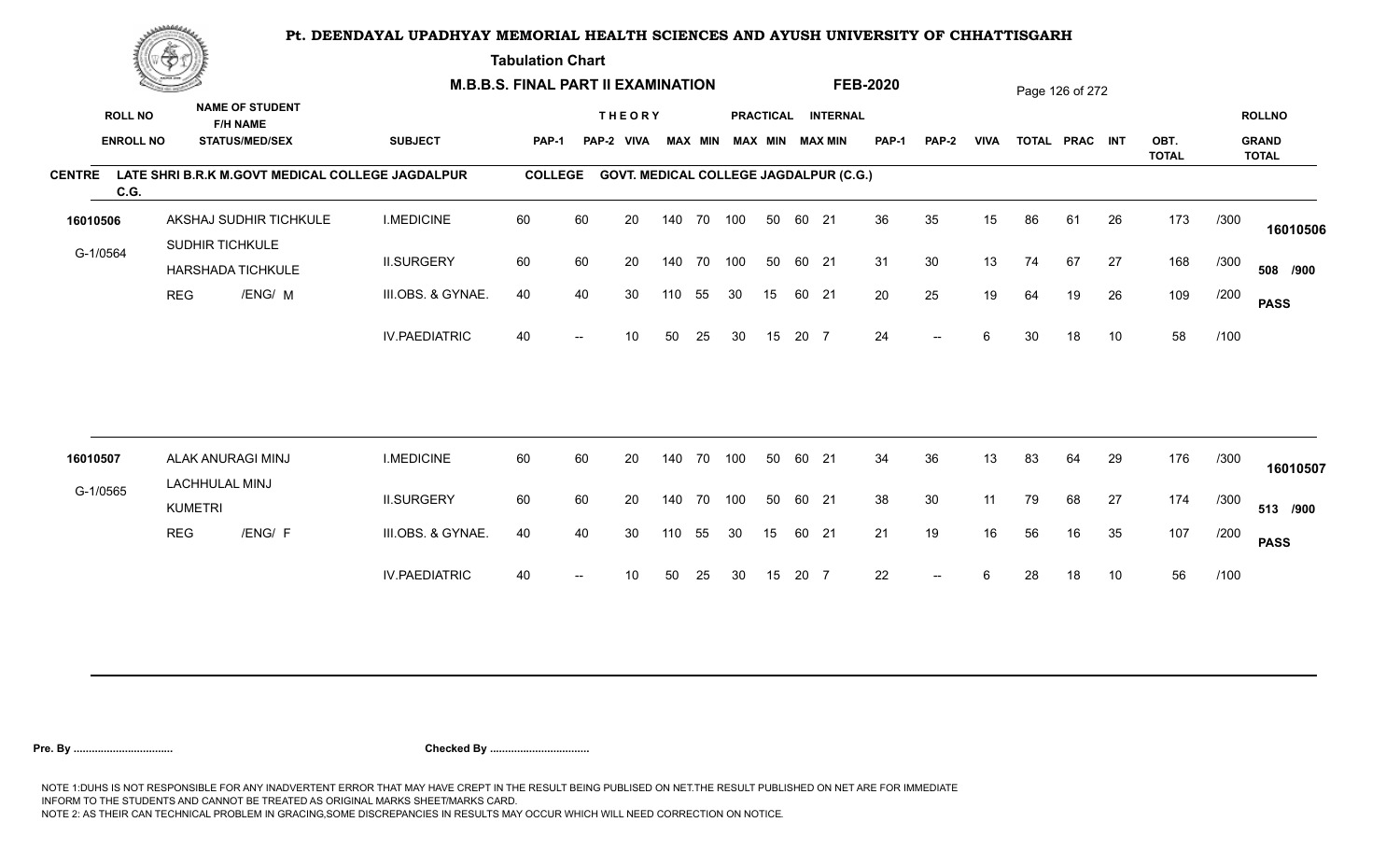**Tabulation Chart** 

|                       | <b>Construction of the Asset</b> |                                             | <b>M.B.B.S. FINAL PART II EXAMINATION</b> |                                                  |                |    |                                               |     |                |     |                        |       | <b>FEB-2020</b>    |              |       |                | Page 127 of 272 |                |    |                      |      |                              |
|-----------------------|----------------------------------|---------------------------------------------|-------------------------------------------|--------------------------------------------------|----------------|----|-----------------------------------------------|-----|----------------|-----|------------------------|-------|--------------------|--------------|-------|----------------|-----------------|----------------|----|----------------------|------|------------------------------|
| <b>ROLL NO</b>        |                                  | <b>NAME OF STUDENT</b><br><b>F/H NAME</b>   |                                           |                                                  |                |    | <b>THEORY</b>                                 |     |                |     |                        |       | PRACTICAL INTERNAL |              |       |                |                 |                |    |                      |      | <b>ROLLNO</b>                |
|                       | <b>ENROLL NO</b>                 | <b>STATUS/MED/SEX</b>                       |                                           | <b>SUBJECT</b>                                   | <b>PAP-1</b>   |    | PAP-2 VIVA                                    |     | <b>MAX MIN</b> |     | <b>MAX MIN MAX MIN</b> |       |                    | <b>PAP-1</b> | PAP-2 | <b>VIVA</b>    |                 | TOTAL PRAC INT |    | OBT.<br><b>TOTAL</b> |      | <b>GRAND</b><br><b>TOTAL</b> |
| <b>CENTRE</b><br>C.G. |                                  |                                             |                                           | LATE SHRI B.R.K M.GOVT MEDICAL COLLEGE JAGDALPUR | <b>COLLEGE</b> |    | <b>GOVT. MEDICAL COLLEGE JAGDALPUR (C.G.)</b> |     |                |     |                        |       |                    |              |       |                |                 |                |    |                      |      |                              |
| 16010508              |                                  | AMBER GUPTA                                 |                                           | <b>I.MEDICINE</b>                                | 60             | 60 | 20                                            |     | 140 70 100     |     | 50                     | 60 21 |                    | 32           | 35    | 15             | 82              | 61             | 30 | 173                  | /300 | 16010508                     |
| G-1/0566              |                                  | RAJENDRA GUPTA<br>ANJANA GUPTA              |                                           | <b>II.SURGERY</b>                                | 60             | 60 | 20                                            |     | 140 70 100     |     | 50                     | 60 21 |                    | 34           | 30    | 12             | 76              | 56             | 30 | 162                  | /300 | 514 /900                     |
|                       | <b>REG</b>                       |                                             | /ENG/ M                                   | III.OBS. & GYNAE.                                | 40             | 40 | 30                                            | 110 | 55             | 30  | 15                     | 60 21 |                    | 19           | 25    | 18             | 62              | 19             | 36 | 117                  | /200 | <b>PASS</b>                  |
|                       |                                  |                                             |                                           | <b>IV.PAEDIATRIC</b>                             | 40             |    | 10                                            | 50  | 25             | 30  | 15                     | 20 7  |                    | 25           | $-$   | $\overline{ }$ | 32              | 19             | 11 | 62                   | /100 |                              |
|                       |                                  |                                             |                                           |                                                  |                |    |                                               |     |                |     |                        |       |                    |              |       |                |                 |                |    |                      |      |                              |
| 16010509              |                                  | AMBIKA TANDEY                               |                                           | <b>I.MEDICINE</b>                                | 60             | 60 | 20                                            | 140 | 70             | 100 | 50                     | 60 21 |                    | 35           | 37    | 14             | 86              | 66             | 31 | 183                  | /300 | 16010509                     |
| G-1/0567              |                                  | KALYAN PRASAD TANDEY<br><b>NEERA PANDEY</b> |                                           | <b>II.SURGERY</b>                                | 60             | 60 | 20                                            | 140 | 70             | 100 | 50                     | 60 21 |                    | 33           | 39    | 13             | 85              | 62             | 29 | 176                  | /300 | 545 /900                     |
|                       | <b>REG</b>                       |                                             | /ENG/ F                                   | III.OBS. & GYNAE.                                | 40             | 40 | 30                                            | 110 | 55             | 30  | 15                     | 60 21 |                    | 28           | 24    | 18             | 70              | 19             | 36 | 125                  | /200 | <b>PASS</b>                  |
|                       |                                  |                                             |                                           | <b>IV.PAEDIATRIC</b>                             | 40             |    | 10                                            | 50  | 25             | 30  | 15                     | 20 7  |                    | 24           | $- -$ |                | -31             | 20             | 10 | 61                   | /100 |                              |
|                       |                                  |                                             |                                           |                                                  |                |    |                                               |     |                |     |                        |       |                    |              |       |                |                 |                |    |                      |      |                              |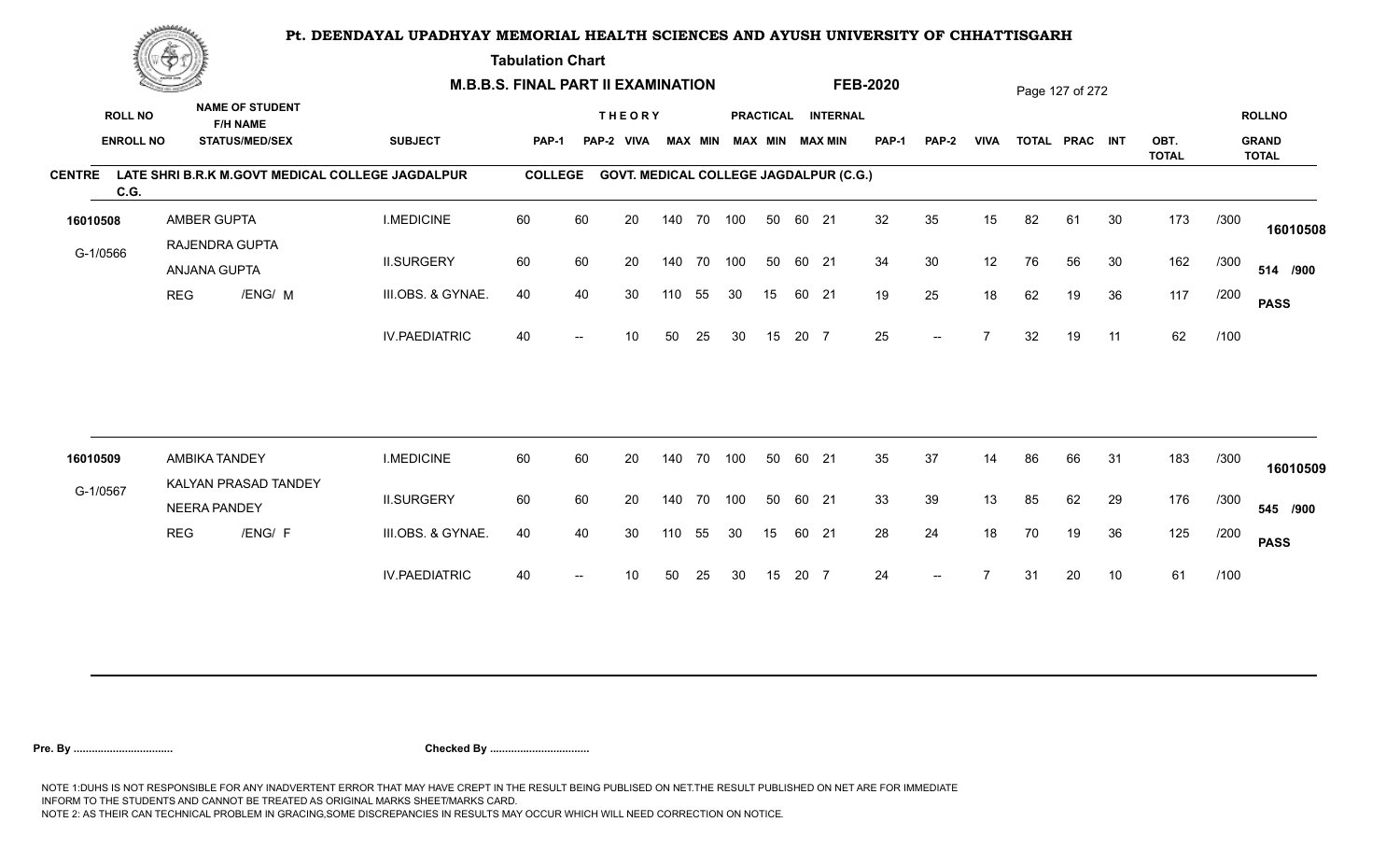**Tabulation Chart** 

|               | <b>Consumer de region de la</b> |                                    | <b>M.B.B.S. FINAL PART II EXAMINATION</b> |                                                  |                |    |                                               |     |        |                         |    |       | <b>FEB-2020</b>    |              |       |             | Page 128 of 272 |                |    |                      |      |                              |
|---------------|---------------------------------|------------------------------------|-------------------------------------------|--------------------------------------------------|----------------|----|-----------------------------------------------|-----|--------|-------------------------|----|-------|--------------------|--------------|-------|-------------|-----------------|----------------|----|----------------------|------|------------------------------|
|               | <b>ROLL NO</b>                  |                                    | <b>NAME OF STUDENT</b><br><b>F/H NAME</b> |                                                  |                |    | <b>THEORY</b>                                 |     |        |                         |    |       | PRACTICAL INTERNAL |              |       |             |                 |                |    |                      |      | <b>ROLLNO</b>                |
|               | <b>ENROLL NO</b>                |                                    | <b>STATUS/MED/SEX</b>                     | <b>SUBJECT</b>                                   | PAP-1          |    | PAP-2 VIVA                                    |     |        | MAX MIN MAX MIN MAX MIN |    |       |                    | <b>PAP-1</b> | PAP-2 | <b>VIVA</b> |                 | TOTAL PRAC INT |    | OBT.<br><b>TOTAL</b> |      | <b>GRAND</b><br><b>TOTAL</b> |
| <b>CENTRE</b> | C.G.                            |                                    |                                           | LATE SHRI B.R.K M.GOVT MEDICAL COLLEGE JAGDALPUR | <b>COLLEGE</b> |    | <b>GOVT. MEDICAL COLLEGE JAGDALPUR (C.G.)</b> |     |        |                         |    |       |                    |              |       |             |                 |                |    |                      |      |                              |
| 16010510      |                                 | ANISHA KUJUR                       |                                           | <b>I.MEDICINE</b>                                | 60             | 60 | 20                                            | 140 | 70 100 |                         | 50 | 60 21 |                    | 34           | 37    | 13          | 84              | 65             | 30 | 179                  | /300 | 16010510                     |
| G-1/0568      |                                 | J.P.KUJUR<br>PRASHANTI KUJUR       |                                           | <b>II.SURGERY</b>                                | 60             | 60 | 20                                            | 140 | 70 100 |                         | 50 | 60 21 |                    | 31           | 32    | 13          | 76              | 59             | 30 | 165                  | /300 | 512 /900                     |
|               |                                 | <b>REG</b>                         | /ENG/ F                                   | III.OBS. & GYNAE.                                | 40             | 40 | 30                                            | 110 | 55     | 30                      | 15 | 60 21 |                    | 25           | 19    | 18          | 62              | 17             | 38 | 117                  | /200 | <b>PASS</b><br>DC 03         |
|               |                                 |                                    |                                           | <b>IV.PAEDIATRIC</b>                             | 40             |    | 10                                            | 50  | 25     | 30                      | 15 | 20 7  |                    | 16           | $- -$ | 6           | $22*$           | 19             | 10 | 51                   | /100 |                              |
|               |                                 |                                    |                                           |                                                  |                |    |                                               |     |        |                         |    |       |                    |              |       |             |                 |                |    |                      |      |                              |
| 16010511      |                                 | ANJU LAKRA<br><b>AGUSTUS LAKRA</b> |                                           | <b>I.MEDICINE</b>                                | 60             | 60 | 20                                            | 140 | 70     | 100                     | 50 | 60 21 |                    | 41           | 36    | 15          | 92              | 61             | 32 | 185                  | /300 | 16010511                     |
| G-1/0569      |                                 |                                    | <b>BEER KUWARI LAKRA</b>                  | <b>II.SURGERY</b>                                | 60             | 60 | 20                                            | 140 |        | 70 100                  | 50 | 60 21 |                    | 31           | 25    | 11          | 67*             | 66             | 30 | 163                  | /300 | 521 /900                     |
|               |                                 | <b>REG</b>                         | /ENG/ F                                   | III.OBS. & GYNAE.                                | 40             | 40 | 30                                            | 110 | 55     | 30                      | 15 | 60 21 |                    | 19           | 18    | 22          | 59              | 19             | 34 | 112                  | /200 | <b>PASS</b><br>DC 03         |
|               |                                 |                                    |                                           | <b>IV.PAEDIATRIC</b>                             | 40             |    | 10                                            | 50  | 25     | 30                      | 15 | 20 7  |                    | 23           | $--$  |             | 30              | 20             | 11 | 61                   | /100 |                              |
|               |                                 |                                    |                                           |                                                  |                |    |                                               |     |        |                         |    |       |                    |              |       |             |                 |                |    |                      |      |                              |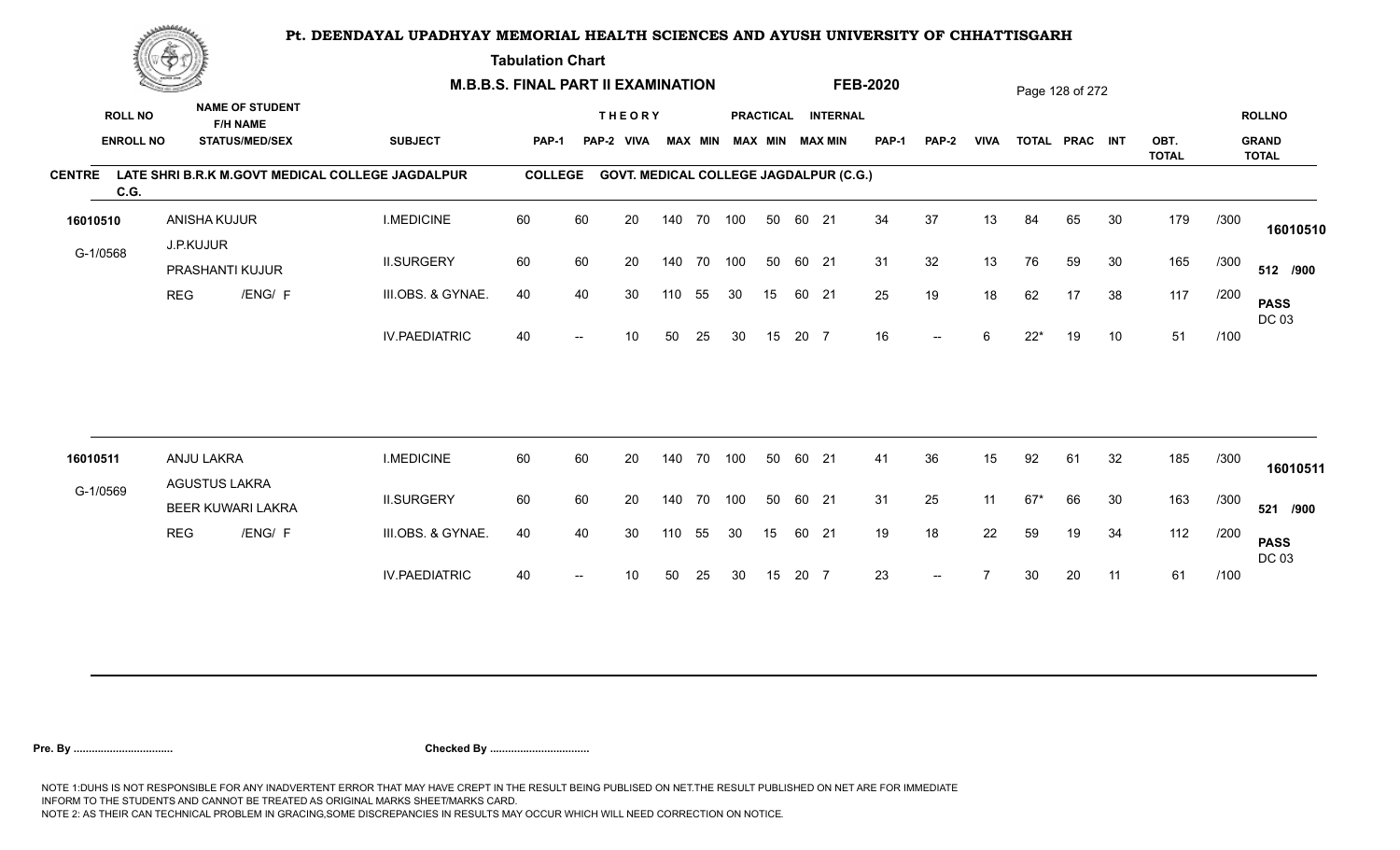**Tabulation Chart** 

|               | <b>Construction of the Construction</b> |                                              | <b>M.B.B.S. FINAL PART II EXAMINATION</b> |                                                  |                |                          |                                               |     |                |     |    |       | <b>FEB-2020</b>                              |              |                          |             | Page 129 of 272 |                |    |              |      |                               |
|---------------|-----------------------------------------|----------------------------------------------|-------------------------------------------|--------------------------------------------------|----------------|--------------------------|-----------------------------------------------|-----|----------------|-----|----|-------|----------------------------------------------|--------------|--------------------------|-------------|-----------------|----------------|----|--------------|------|-------------------------------|
|               | <b>ROLL NO</b><br><b>ENROLL NO</b>      | <b>F/H NAME</b><br><b>STATUS/MED/SEX</b>     | <b>NAME OF STUDENT</b>                    | <b>SUBJECT</b>                                   | PAP-1          |                          | <b>THEORY</b><br>PAP-2<br><b>VIVA</b>         |     | <b>MAX MIN</b> |     |    |       | PRACTICAL INTERNAL<br><b>MAX MIN MAX MIN</b> | <b>PAP-1</b> | PAP-2                    | <b>VIVA</b> |                 | TOTAL PRAC INT |    | OBT.         |      | <b>ROLLNO</b><br><b>GRAND</b> |
|               |                                         |                                              |                                           |                                                  |                |                          |                                               |     |                |     |    |       |                                              |              |                          |             |                 |                |    | <b>TOTAL</b> |      | <b>TOTAL</b>                  |
| <b>CENTRE</b> | C.G.                                    |                                              |                                           | LATE SHRI B.R.K M.GOVT MEDICAL COLLEGE JAGDALPUR | <b>COLLEGE</b> |                          | <b>GOVT. MEDICAL COLLEGE JAGDALPUR (C.G.)</b> |     |                |     |    |       |                                              |              |                          |             |                 |                |    |              |      |                               |
| 16010512      |                                         | <b>ANMOL PATEL</b>                           |                                           | <b>I.MEDICINE</b>                                | 60             | 60                       | 20                                            |     | 140 70         | 100 | 50 | 60 21 |                                              | 41           | 38                       | 15          | 94              | 65             | 34 | 193          | /300 | 16010512                      |
| G-1/0570      |                                         | <b>BANSHI RAM PATEL</b><br><b>SITA PATEL</b> |                                           | <b>II.SURGERY</b>                                | 60             | 60                       | 20                                            |     | 140 70         | 100 | 50 | 60 21 |                                              | 38           | 42                       | 12          | 92              | 65             | 38 | 195          | /300 | 588 /900                      |
|               | <b>REG</b>                              |                                              | /ENG/ M                                   | III.OBS. & GYNAE.                                | 40             | 40                       | 30                                            | 110 | 55             | 30  | 15 | 60 21 |                                              | 27           | 25                       | 19          | 71              | 19             | 40 | 130          | /200 | <b>PASS</b>                   |
|               |                                         |                                              |                                           | <b>IV.PAEDIATRIC</b>                             | 40             |                          | 10                                            | 50  | 25             | 30  | 15 | 20 7  |                                              | 29           | $-$                      |             | 36              | 20             | 14 | 70           | /100 |                               |
|               |                                         |                                              |                                           |                                                  |                |                          |                                               |     |                |     |    |       |                                              |              |                          |             |                 |                |    |              |      |                               |
| 16010513      |                                         | ANVEKSHA KURESHIYA                           |                                           | <b>I.MEDICINE</b>                                | 60             | 60                       | 20                                            |     | 140 70         | 100 | 50 | 60 21 |                                              | 29           | 34                       | 15          | 78              | 62             | 31 | 171          | /300 | 16010513                      |
| G-1/0802      |                                         | NIRMALA KURESHIYA                            | RAM SWARUP KURESHIYA                      | <b>II.SURGERY</b>                                | 60             | 60                       | 20                                            |     | 140 70         | 100 | 50 | 60 21 |                                              | 35           | 24                       | 12          | 71              | 64             | 30 | 165          | /300 | 518 /900                      |
|               | <b>REG</b>                              |                                              | /ENG/ F                                   | III.OBS. & GYNAE.                                | 40             | 40                       | 30                                            | 110 | 55             | 30  | 15 | 60 21 |                                              | 23           | 24                       | 18          | 65              | 20             | 35 | 120          | /200 | <b>PASS</b>                   |
|               |                                         |                                              |                                           | <b>IV.PAEDIATRIC</b>                             | 40             | $\overline{\phantom{a}}$ | 10                                            | 50  | 25             | 30  | 15 | 20 7  |                                              | 25           | $\overline{\phantom{a}}$ |             | 32              | 18             | 12 | 62           | /100 |                               |
|               |                                         |                                              |                                           |                                                  |                |                          |                                               |     |                |     |    |       |                                              |              |                          |             |                 |                |    |              |      |                               |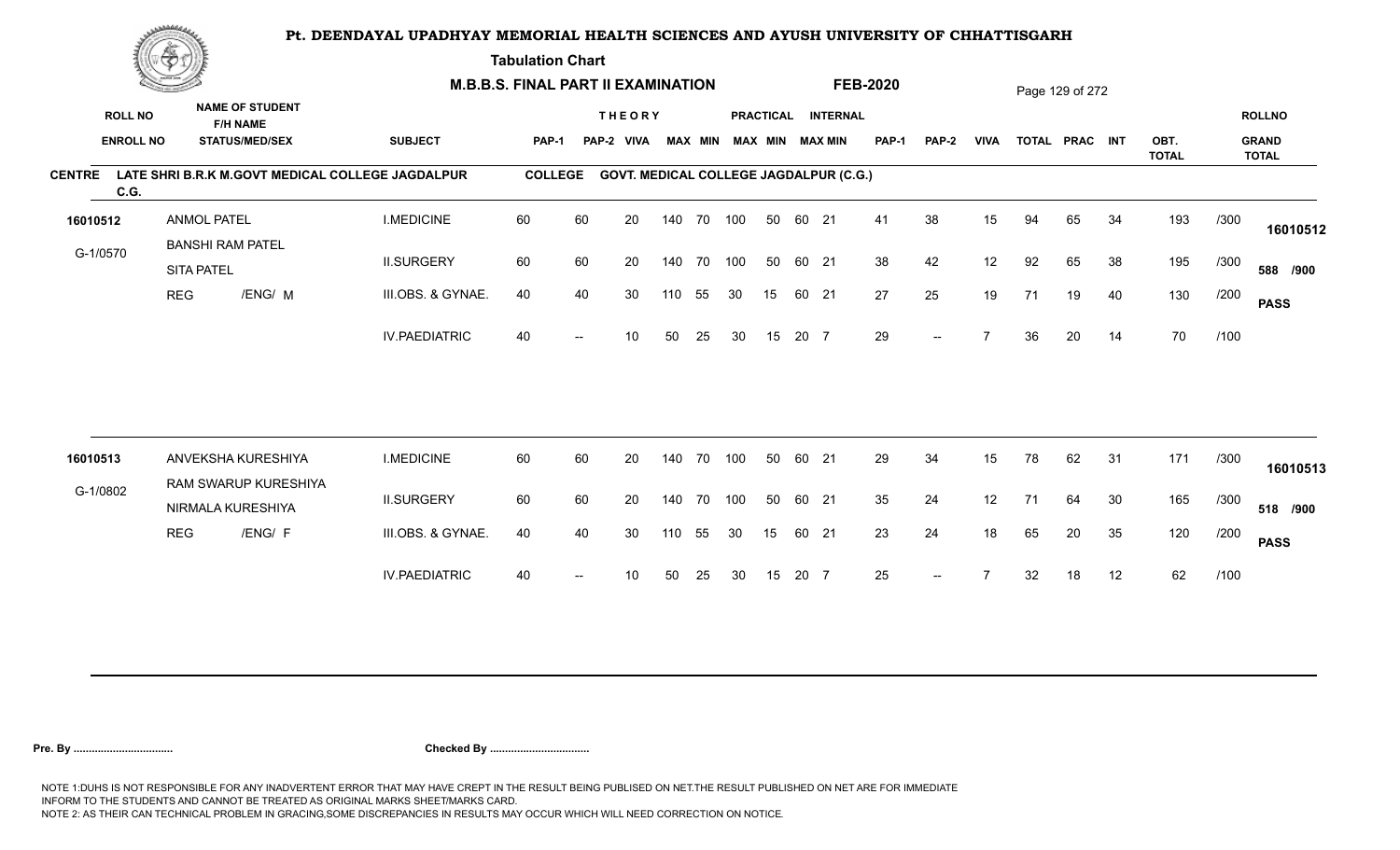**Tabulation Chart** 

|               | <b>Construction of the Asset</b> |                                    | <b>M.B.B.S. FINAL PART II EXAMINATION</b> |                                                  |                |    |                                               |     |                |     |    |       | <b>FEB-2020</b>        |              |       |                | Page 130 of 272 |                |    |                      |        |                              |
|---------------|----------------------------------|------------------------------------|-------------------------------------------|--------------------------------------------------|----------------|----|-----------------------------------------------|-----|----------------|-----|----|-------|------------------------|--------------|-------|----------------|-----------------|----------------|----|----------------------|--------|------------------------------|
|               | <b>ROLL NO</b>                   |                                    | <b>NAME OF STUDENT</b><br><b>F/H NAME</b> |                                                  |                |    | <b>THEORY</b>                                 |     |                |     |    |       | PRACTICAL INTERNAL     |              |       |                |                 |                |    |                      |        | <b>ROLLNO</b>                |
|               | <b>ENROLL NO</b>                 |                                    | <b>STATUS/MED/SEX</b>                     | <b>SUBJECT</b>                                   | <b>PAP-1</b>   |    | PAP-2 VIVA                                    |     | <b>MAX MIN</b> |     |    |       | <b>MAX MIN MAX MIN</b> | <b>PAP-1</b> | PAP-2 | <b>VIVA</b>    |                 | TOTAL PRAC INT |    | OBT.<br><b>TOTAL</b> |        | <b>GRAND</b><br><b>TOTAL</b> |
| <b>CENTRE</b> | C.G.                             |                                    |                                           | LATE SHRI B.R.K M.GOVT MEDICAL COLLEGE JAGDALPUR | <b>COLLEGE</b> |    | <b>GOVT. MEDICAL COLLEGE JAGDALPUR (C.G.)</b> |     |                |     |    |       |                        |              |       |                |                 |                |    |                      |        |                              |
| 16010514      |                                  | APARNA GARG                        |                                           | <b>I.MEDICINE</b>                                | 60             | 60 | 20                                            |     | 140 70 100     |     | 50 | 60 21 |                        | 42           | 40    | 15             | 97              | 59             | 38 | 194                  | /300   | 16010514                     |
| G-1/0571      |                                  | ANIL GARG<br>SWATI GARG            |                                           | <b>II.SURGERY</b>                                | 60             | 60 | 20                                            |     | 140 70 100     |     | 50 | 60 21 |                        | 35           | 33    | 15             | 83              | 72             | 40 | 195                  | /300   | 605 /900                     |
|               |                                  | <b>REG</b>                         | /ENG/ F                                   | III.OBS. & GYNAE.                                | 40             | 40 | 30                                            | 110 | 55             | 30  | 15 | 60 21 |                        | 28           | 30    | 20             | 78              | 22             | 43 | 143                  | /200   | <b>PASS</b>                  |
|               |                                  |                                    |                                           | <b>IV.PAEDIATRIC</b>                             | 40             |    | 10                                            | 50  | 25             | 30  | 15 | 20 7  |                        | 32           | $-$   | $\overline{ }$ | 39              | 21             | 13 | 73                   | /100   |                              |
|               |                                  |                                    |                                           |                                                  |                |    |                                               |     |                |     |    |       |                        |              |       |                |                 |                |    |                      |        |                              |
| 16010515      |                                  | ARMANA DAYALA                      |                                           | <b>I.MEDICINE</b>                                | 60             | 60 | 20                                            | 140 | 70             | 100 | 50 | 60    | 21                     | 41           | 38    | 15             | 94              | 58             | 32 | 184                  | /300   | 16010515                     |
| G-1/0572      |                                  | MD. IQBAL DAYALA<br>SHABINA DAYALA |                                           | <b>II.SURGERY</b>                                | 60             | 60 | 20                                            | 140 | 70             | 100 | 50 | 60 21 |                        | 36           | 31    | 13             | 80              | 67             | 35 | 182                  | /300   | 565 /900                     |
|               |                                  | <b>REG</b>                         | /ENG/ F                                   | III.OBS. & GYNAE.                                | 40             | 40 | 30                                            | 110 | 55             | 30  | 15 | 60 21 |                        | 25           | 21    | 17             | 63              | 16             | 37 | 116                  | /200   | <b>PASS</b>                  |
|               |                                  |                                    |                                           | <b>IV.PAEDIATRIC</b>                             | 40             |    | 10                                            | 50  | 25             | 30  | 15 | 20 7  |                        | 35           |       |                |                 | 25             | 14 | 83                   | D /100 |                              |
|               |                                  |                                    |                                           |                                                  |                |    |                                               |     |                |     |    |       |                        |              |       |                |                 |                |    |                      |        |                              |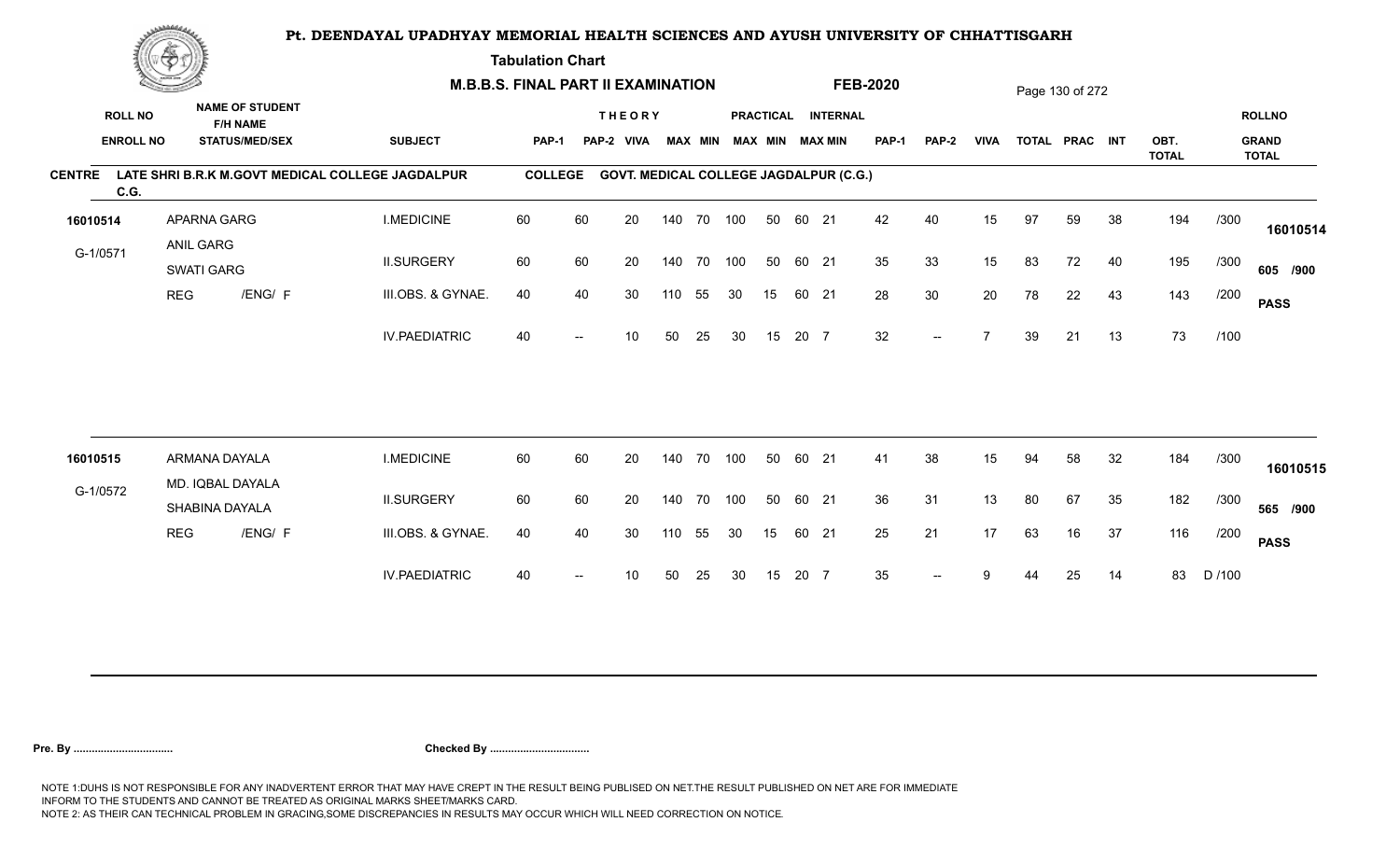**Tabulation Chart** 

|                       | <b>Construction of the Asset</b> |                                   |                                           | <b>M.B.B.S. FINAL PART II EXAMINATION</b>        |                |      |                                               |     |                |            |    |       | <b>FEB-2020</b>        |              |                          |             | Page 131 of 272 |                |    |                      |      |                              |
|-----------------------|----------------------------------|-----------------------------------|-------------------------------------------|--------------------------------------------------|----------------|------|-----------------------------------------------|-----|----------------|------------|----|-------|------------------------|--------------|--------------------------|-------------|-----------------|----------------|----|----------------------|------|------------------------------|
| <b>ROLL NO</b>        |                                  |                                   | <b>NAME OF STUDENT</b><br><b>F/H NAME</b> |                                                  |                |      | <b>THEORY</b>                                 |     |                |            |    |       | PRACTICAL INTERNAL     |              |                          |             |                 |                |    |                      |      | <b>ROLLNO</b>                |
| <b>ENROLL NO</b>      |                                  |                                   | <b>STATUS/MED/SEX</b>                     | <b>SUBJECT</b>                                   | <b>PAP-1</b>   |      | PAP-2 VIVA                                    |     | <b>MAX MIN</b> |            |    |       | <b>MAX MIN MAX MIN</b> | <b>PAP-1</b> | PAP-2                    | <b>VIVA</b> |                 | TOTAL PRAC INT |    | OBT.<br><b>TOTAL</b> |      | <b>GRAND</b><br><b>TOTAL</b> |
| <b>CENTRE</b><br>C.G. |                                  |                                   |                                           | LATE SHRI B.R.K M.GOVT MEDICAL COLLEGE JAGDALPUR | <b>COLLEGE</b> |      | <b>GOVT. MEDICAL COLLEGE JAGDALPUR (C.G.)</b> |     |                |            |    |       |                        |              |                          |             |                 |                |    |                      |      |                              |
| 16010517              |                                  |                                   | ARYAN KUSH SHARMA                         | <b>I.MEDICINE</b>                                | 60             | 60   | 20                                            |     |                | 140 70 100 | 50 | 60 21 |                        | 38           | 35                       | 14          | 87              | 71             | 29 | 187                  | /300 | 16010517                     |
| G-1/0574              |                                  | <b>VIPIN SHARMA</b>               | RAGHU NANDAN SHARMA                       | <b>II.SURGERY</b>                                | 60             | 60   | 20                                            |     |                | 140 70 100 | 50 | 60 21 |                        | 38           | 33                       | 12          | 83              | 75             | 33 | 191                  | /300 | 577 /900                     |
|                       | <b>REG</b>                       |                                   | /ENG/ M                                   | III.OBS. & GYNAE.                                | 40             | 40   | 30                                            | 110 | 55             | 30         | 15 |       | 60 21                  | 24           | 28                       | 21          | 73              | 25             | 38 | 136                  | /200 | <b>PASS</b>                  |
|                       |                                  |                                   |                                           | <b>IV.PAEDIATRIC</b>                             | 40             |      | 10                                            | 50  | 25             | 30         | 15 | 20 7  |                        | 26           | $- -$                    |             | 33              | 18             | 12 | 63                   | /100 |                              |
|                       |                                  |                                   |                                           |                                                  |                |      |                                               |     |                |            |    |       |                        |              |                          |             |                 |                |    |                      |      |                              |
| 16010518              |                                  | <b>ATUL KUMAR</b>                 |                                           | <b>I.MEDICINE</b>                                | 60             | 60   | 20                                            | 140 | 70             | 100        | 50 | 60 21 |                        | 36           | 46                       | 13          | 95              | 55             | 27 | 177                  | /300 | 16010518                     |
| G-1/0575              |                                  | LATE. SHRIRAM<br><b>SUKUL DAI</b> |                                           | <b>II.SURGERY</b>                                | 60             | 60   | 20                                            | 140 | 70             | 100        | 50 | 60 21 |                        | 40           | 32                       | 11          | 83              | 66             | 31 | 180                  | /300 | 532 /900                     |
|                       | <b>REG</b>                       |                                   | /ENG/ M                                   | III.OBS. & GYNAE.                                | 40             | 40   | 30                                            | 110 | 55             | 30         | 15 | 60 21 |                        | 23           | 24                       | 15          | 62              | 15             | 35 | 112                  | /200 | <b>PASS</b>                  |
|                       |                                  |                                   |                                           | <b>IV.PAEDIATRIC</b>                             | 40             | $--$ | 10                                            | 50  | 25             | 30         | 15 | 20 7  |                        | 26           | $\overline{\phantom{a}}$ |             | 33              | 19             | 11 | 63                   | /100 |                              |
|                       |                                  |                                   |                                           |                                                  |                |      |                                               |     |                |            |    |       |                        |              |                          |             |                 |                |    |                      |      |                              |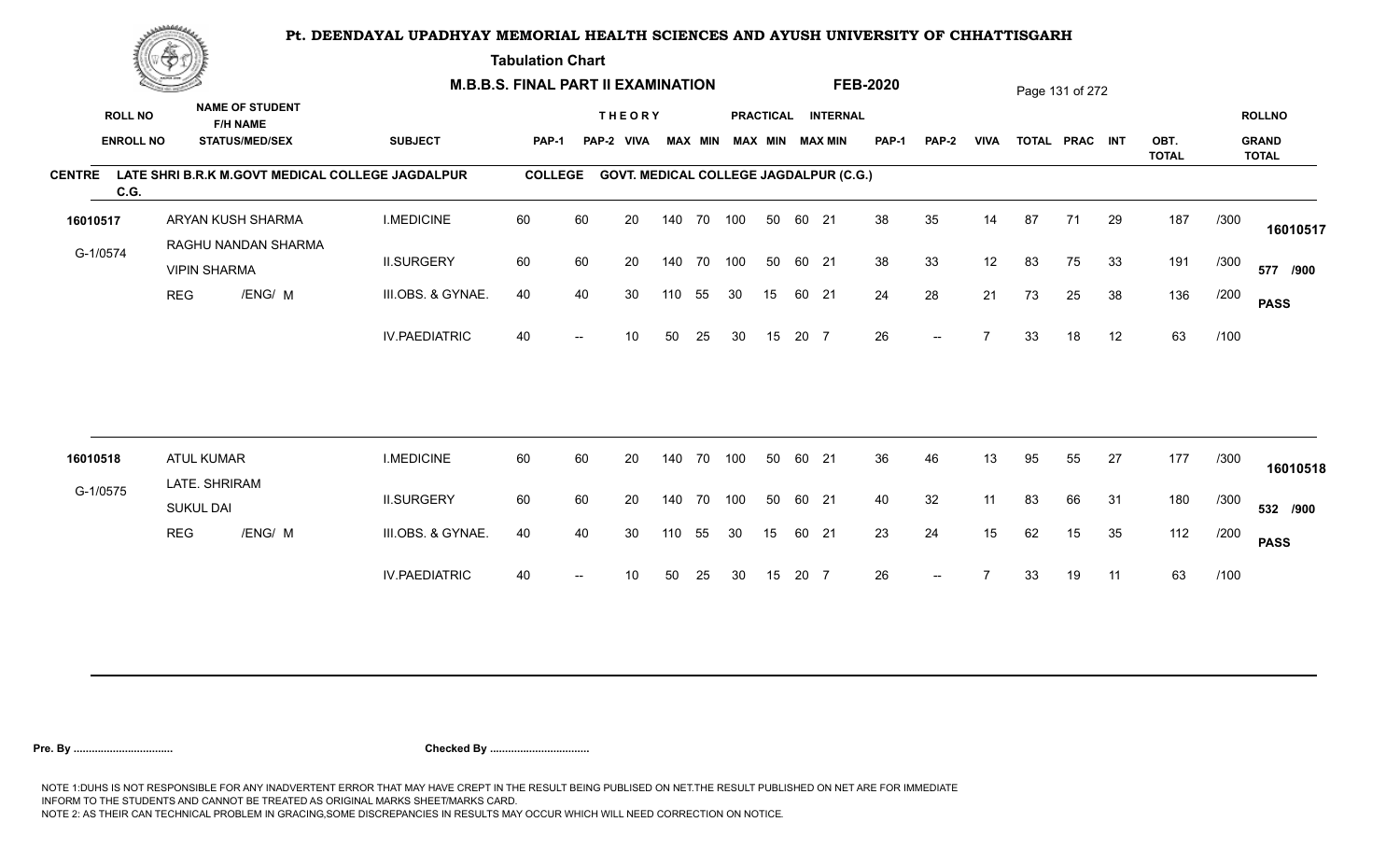**Tabulation Chart** 

|                       | <b>Change of the Company of Company</b> |                                      |                                           | <b>M.B.B.S. FINAL PART II EXAMINATION</b>        |                |                          |                                               |     |                |     |    |      | <b>FEB-2020</b>        |              |                          |             | Page 132 of 272 |                |    |                      |      |                              |
|-----------------------|-----------------------------------------|--------------------------------------|-------------------------------------------|--------------------------------------------------|----------------|--------------------------|-----------------------------------------------|-----|----------------|-----|----|------|------------------------|--------------|--------------------------|-------------|-----------------|----------------|----|----------------------|------|------------------------------|
| <b>ROLL NO</b>        |                                         |                                      | <b>NAME OF STUDENT</b><br><b>F/H NAME</b> |                                                  |                |                          | <b>THEORY</b>                                 |     |                |     |    |      | PRACTICAL INTERNAL     |              |                          |             |                 |                |    |                      |      | <b>ROLLNO</b>                |
| <b>ENROLL NO</b>      |                                         |                                      | <b>STATUS/MED/SEX</b>                     | <b>SUBJECT</b>                                   | PAP-1          | PAP-2                    | <b>VIVA</b>                                   |     | <b>MAX MIN</b> |     |    |      | <b>MAX MIN MAX MIN</b> | <b>PAP-1</b> | PAP-2                    | <b>VIVA</b> |                 | TOTAL PRAC INT |    | OBT.<br><b>TOTAL</b> |      | <b>GRAND</b><br><b>TOTAL</b> |
| <b>CENTRE</b><br>C.G. |                                         |                                      |                                           | LATE SHRI B.R.K M.GOVT MEDICAL COLLEGE JAGDALPUR | <b>COLLEGE</b> |                          | <b>GOVT. MEDICAL COLLEGE JAGDALPUR (C.G.)</b> |     |                |     |    |      |                        |              |                          |             |                 |                |    |                      |      |                              |
| 16010520              |                                         |                                      | <b>BHAVESH SINGH BAGHEL</b>               | <b>I.MEDICINE</b>                                | 60             | 60                       | 20                                            | 140 | 70 100         |     | 50 |      | 60 21                  | 33           | 35                       | 11          | 79              | 57             | 25 | 161                  | /300 | 16010520                     |
| G-1/0577              |                                         | <b>KUNWAR SINGH</b><br>YAMUNA BAGHEL |                                           | <b>II.SURGERY</b>                                | 60             | 60                       | 20                                            | 140 | 70 100         |     | 50 |      | 60 21                  | 29           | 20                       | 12          | $61*$           | 52             | 24 | $137*$               | /300 | 437 /900                     |
|                       | <b>REG</b>                              |                                      | /ENG/ M                                   | III.OBS. & GYNAE.                                | 40             | 40                       | 30                                            | 110 | 55             | 30  | 15 |      | 60 21                  | 19           | 18                       | 12          | 49*             | $12*$          | 24 | $85*$                | /200 | <b>FAIL</b>                  |
|                       |                                         |                                      |                                           | <b>IV.PAEDIATRIC</b>                             | 40             |                          | 10 <sup>1</sup>                               | 50  | 25             | 30  | 15 | 20 7 |                        | 21           | $\overline{\phantom{a}}$ | 6           | 27              | 18             | 9  | 54                   | /100 |                              |
|                       | Re- Obs & Gynae Obs & Gynae             |                                      |                                           |                                                  |                |                          |                                               |     |                |     |    |      |                        |              |                          |             |                 |                |    |                      |      |                              |
| 16010521              |                                         |                                      | <b>BHUMIKA THAKUR</b>                     | <b>I.MEDICINE</b>                                | 60             | 60                       | 20                                            | 140 | 70             | 100 | 50 |      | 60 21                  | 34           | 33                       | 13          | 80              | 59             | 27 | 166                  | /300 | 16010521                     |
| G-1/0578              |                                         | <b>GULAPI THAKUR</b>                 | RAM NATH THAKUR                           | <b>II.SURGERY</b>                                | 60             | 60                       | 20                                            | 140 | 70             | 100 | 50 |      | 60 21                  | 37           | 26                       | 12          | 75              | 61             | 28 | 164                  | /300 | 493 /900                     |
|                       | <b>REG</b>                              |                                      | /ENG/ F                                   | III.OBS. & GYNAE.                                | 40             | 40                       | 30                                            | 110 | 55             | 30  | 15 |      | 60 21                  | 25           | 21                       | 15          | 61              | 15             | 28 | 104                  | /200 | <b>PASS</b>                  |
|                       |                                         |                                      |                                           | <b>IV.PAEDIATRIC</b>                             | 40             | $\overline{\phantom{a}}$ | 10                                            | 50  | 25             | 30  | 15 | 20 7 |                        | 24           | $-$                      | 6           | 30              | 19             | 10 | 59                   | /100 |                              |
|                       |                                         |                                      |                                           |                                                  |                |                          |                                               |     |                |     |    |      |                        |              |                          |             |                 |                |    |                      |      |                              |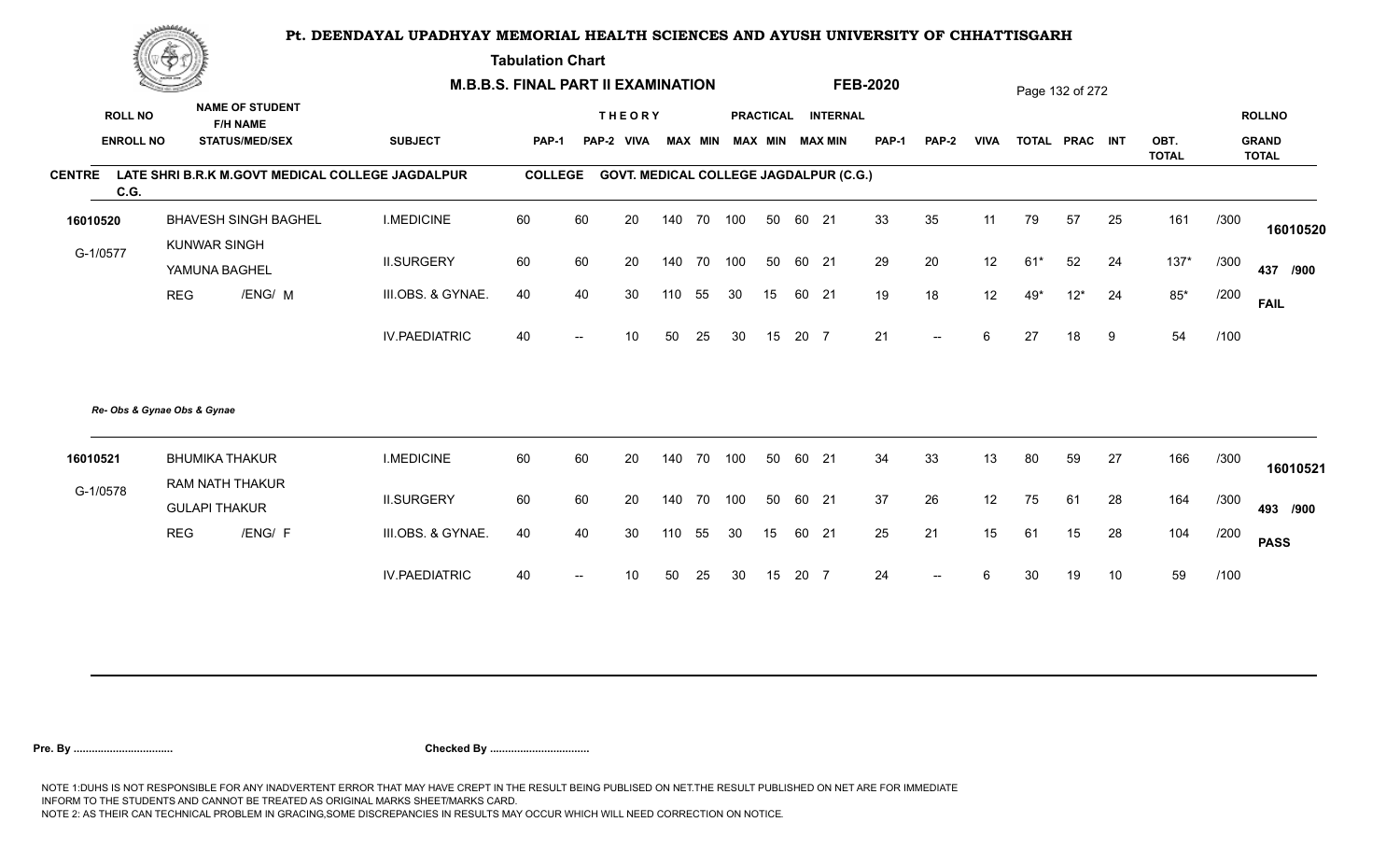**Tabulation Chart** 

|                       | <u>(Sammen)</u><br><b>NAME OF STUDENT</b> |                                        | <b>M.B.B.S. FINAL PART II EXAMINATION</b> |                                                  |                |    |                                               |     |                |     |    |       | <b>FEB-2020</b>        |              |                          |             | Page 133 of 272 |                |    |                      |      |                              |
|-----------------------|-------------------------------------------|----------------------------------------|-------------------------------------------|--------------------------------------------------|----------------|----|-----------------------------------------------|-----|----------------|-----|----|-------|------------------------|--------------|--------------------------|-------------|-----------------|----------------|----|----------------------|------|------------------------------|
| <b>ROLL NO</b>        |                                           | <b>F/H NAME</b>                        |                                           |                                                  |                |    | <b>THEORY</b>                                 |     |                |     |    |       | PRACTICAL INTERNAL     |              |                          |             |                 |                |    |                      |      | <b>ROLLNO</b>                |
|                       | <b>ENROLL NO</b>                          | <b>STATUS/MED/SEX</b>                  |                                           | <b>SUBJECT</b>                                   | <b>PAP-1</b>   |    | PAP-2 VIVA                                    |     | <b>MAX MIN</b> |     |    |       | <b>MAX MIN MAX MIN</b> | <b>PAP-1</b> | <b>PAP-2</b>             | <b>VIVA</b> |                 | TOTAL PRAC INT |    | OBT.<br><b>TOTAL</b> |      | <b>GRAND</b><br><b>TOTAL</b> |
| <b>CENTRE</b><br>C.G. |                                           |                                        |                                           | LATE SHRI B.R.K M.GOVT MEDICAL COLLEGE JAGDALPUR | <b>COLLEGE</b> |    | <b>GOVT. MEDICAL COLLEGE JAGDALPUR (C.G.)</b> |     |                |     |    |       |                        |              |                          |             |                 |                |    |                      |      |                              |
| 16010522              |                                           | BHUPENDRA TANDON                       |                                           | <b>I.MEDICINE</b>                                | 60             | 60 | 20                                            |     | 140 70 100     |     | 50 | 60 21 |                        | 35           | 36                       | 13          | 84              | 59             | 27 | 170                  | /300 | 16010522                     |
| G-1/0579              |                                           | NAND LAL TANDON<br>VARSHA TANDON       |                                           | <b>II.SURGERY</b>                                | 60             | 60 | 20                                            |     | 140 70         | 100 | 50 | 60 21 |                        | 34           | 23                       | 11          | 68*             | 56             | 29 | 153                  | /300 | 485 /900                     |
|                       | <b>REG</b>                                |                                        | /ENG/ M                                   | III.OBS. & GYNAE.                                | 40             | 40 | 30                                            | 110 | 55             | 30  | 15 | 60 21 |                        | 21           | 20                       | 16          | 57              | 16             | 31 | 104                  | /200 | <b>PASS</b><br>DC 02         |
|                       |                                           |                                        |                                           | <b>IV.PAEDIATRIC</b>                             | 40             |    | 10                                            | 50  | 25             | 30  | 15 | 20 7  |                        | 24           | $- -$                    | 6           | 30              | 18             | 10 | 58                   | /100 |                              |
|                       |                                           |                                        |                                           |                                                  |                |    |                                               |     |                |     |    |       |                        |              |                          |             |                 |                |    |                      |      |                              |
| 16010523              |                                           | <b>CHANCHAL BISEN</b>                  |                                           | <b>I.MEDICINE</b>                                | 60             | 60 | 20                                            |     | 140 70         | 100 | 50 | 60 21 |                        | 34           | 33                       | 13          | 80              | 60             | 30 | 170                  | /300 | 16010523                     |
| G-1/0580              |                                           | CHOTE LAL BISEN<br><b>KAVITA BISEN</b> |                                           | <b>II.SURGERY</b>                                | 60             | 60 | 20                                            |     | 140 70         | 100 | 50 | 60 21 |                        | 35           | 18                       | 11          | $64*$           | 59             | 24 | $147*$               | /300 | 483 /900                     |
|                       | <b>REG</b>                                |                                        | /ENG/ F                                   | III.OBS. & GYNAE.                                | 40             | 40 | 30                                            | 110 | 55             | 30  | 15 | 60 21 |                        | 20           | 20                       | 18          | 58              | 21             | 32 | 111                  | /200 | <b>FAIL</b>                  |
|                       |                                           |                                        |                                           | <b>IV.PAEDIATRIC</b>                             | 40             |    | 10 <sup>°</sup>                               | 50  | 25             | 30  | 15 | 20 7  |                        | 21           | $\overline{\phantom{a}}$ | 6           | 27              | 18             | 10 | 55                   | /100 |                              |
|                       |                                           |                                        |                                           |                                                  |                |    |                                               |     |                |     |    |       |                        |              |                          |             |                 |                |    |                      |      |                              |

*Re- Surgery*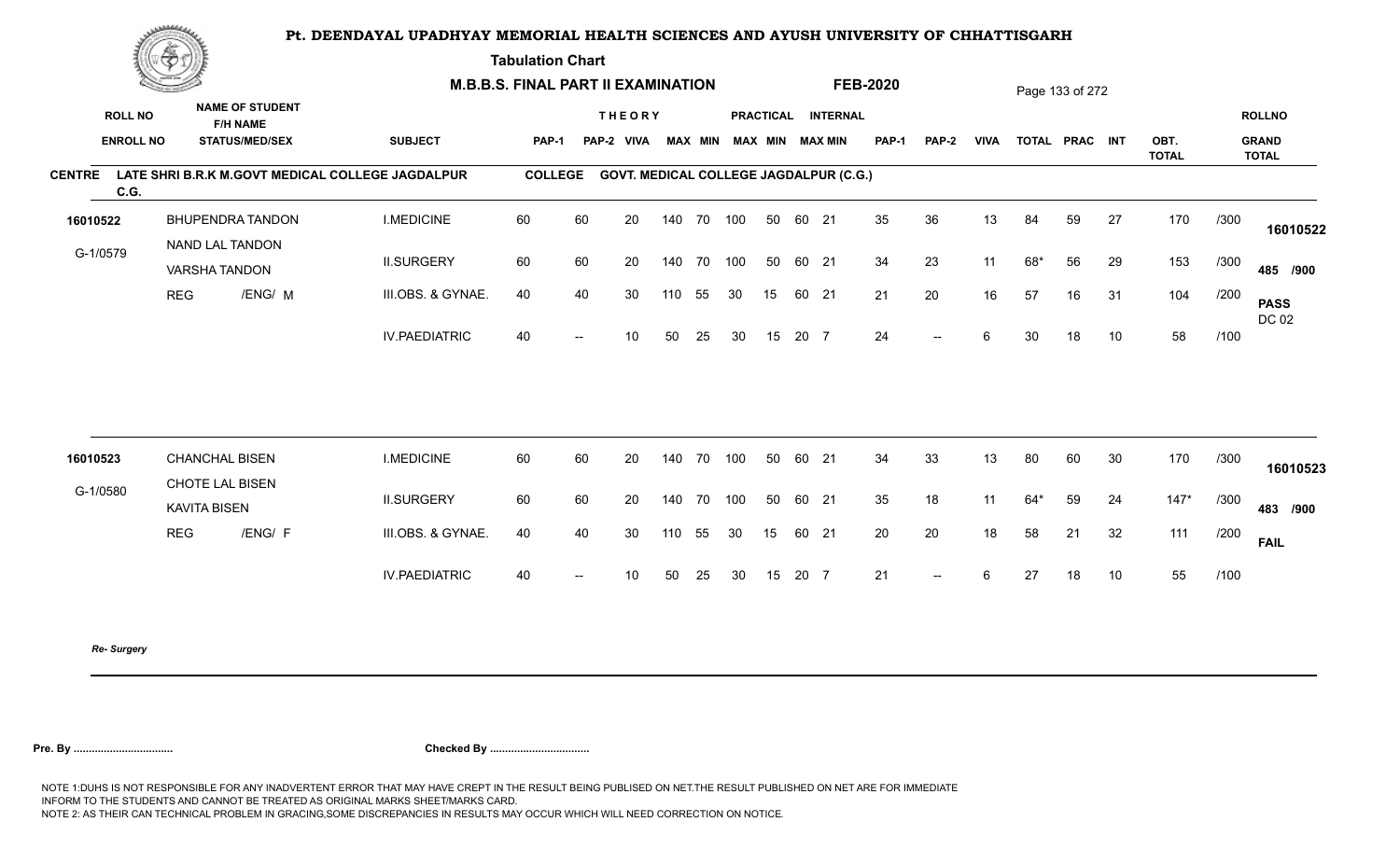**Tabulation Chart** 

|               | <b>Construction of the Construction</b> |                                          |                                                                    |                                                  | <b>M.B.B.S. FINAL PART II EXAMINATION</b> |                          |                                               |     |                |     |    |       |                                              | <b>FEB-2020</b> |                          |             |    | Page 134 of 272 |    |              |      |                               |
|---------------|-----------------------------------------|------------------------------------------|--------------------------------------------------------------------|--------------------------------------------------|-------------------------------------------|--------------------------|-----------------------------------------------|-----|----------------|-----|----|-------|----------------------------------------------|-----------------|--------------------------|-------------|----|-----------------|----|--------------|------|-------------------------------|
|               | <b>ROLL NO</b><br><b>ENROLL NO</b>      |                                          | <b>NAME OF STUDENT</b><br><b>F/H NAME</b><br><b>STATUS/MED/SEX</b> | <b>SUBJECT</b>                                   | PAP-1                                     |                          | <b>THEORY</b><br>PAP-2 VIVA                   |     | <b>MAX MIN</b> |     |    |       | PRACTICAL INTERNAL<br><b>MAX MIN MAX MIN</b> | <b>PAP-1</b>    | PAP-2                    | <b>VIVA</b> |    | TOTAL PRAC INT  |    | OBT.         |      | <b>ROLLNO</b><br><b>GRAND</b> |
| <b>CENTRE</b> | C.G.                                    |                                          |                                                                    | LATE SHRI B.R.K M.GOVT MEDICAL COLLEGE JAGDALPUR | <b>COLLEGE</b>                            |                          | <b>GOVT. MEDICAL COLLEGE JAGDALPUR (C.G.)</b> |     |                |     |    |       |                                              |                 |                          |             |    |                 |    | <b>TOTAL</b> |      | <b>TOTAL</b>                  |
| 16010524      |                                         |                                          | <b>CHANDRA KANTA</b>                                               | <b>I.MEDICINE</b>                                | 60                                        | 60                       | 20                                            |     | 140 70 100     |     | 50 | 60 21 |                                              | 40              | 37                       | 12          | 89 | 58              | 27 | 174          | /300 | 16010524                      |
| G-1/0581      |                                         |                                          | SHYAM SUNDER SHARMA<br>PUSHPA SHARMA                               | <b>II.SURGERY</b>                                | 60                                        | 60                       | 20                                            |     | 140 70         | 100 | 50 | 60 21 |                                              | 39              | 32                       | 11          | 82 | 57              | 29 | 168          | /300 | 526 /900                      |
|               | <b>REG</b>                              |                                          | /ENG/ F                                                            | III.OBS. & GYNAE.                                | 40                                        | 40                       | 30                                            | 110 | 55             | 30  | 15 | 60 21 |                                              | 27              | 25                       | 17          | 69 | 22              | 32 | 123          | /200 | <b>PASS</b>                   |
|               |                                         |                                          |                                                                    | <b>IV.PAEDIATRIC</b>                             | 40                                        |                          | 10                                            | 50  | 25             | 30  | 15 | 20 7  |                                              | 24              | $\overline{\phantom{a}}$ | 6           | 30 | 20              | 11 | 61           | /100 |                               |
|               |                                         |                                          |                                                                    |                                                  |                                           |                          |                                               |     |                |     |    |       |                                              |                 |                          |             |    |                 |    |              |      |                               |
| 16010525      |                                         | <b>DEEPA SINGH</b><br><b>KRISHNA RAM</b> |                                                                    | <b>I.MEDICINE</b>                                | 60                                        | 60                       | 20                                            |     | 140 70         | 100 | 50 | 60 21 |                                              | 41              | 32                       | 13          | 86 | 63              | 28 | 177          | /300 | 16010525                      |
| G-1/0583      |                                         | <b>RAKHI SINGH</b>                       |                                                                    | <b>II.SURGERY</b>                                | 60                                        | 60                       | 20                                            |     | 140 70         | 100 | 50 | 60 21 |                                              | 38              | 33                       | 12          | 83 | 62              | 28 | 173          | /300 | 533 /900                      |
|               | <b>REG</b>                              |                                          | /ENG/ F                                                            | III.OBS. & GYNAE.                                | 40                                        | 40                       | 30                                            | 110 | 55             | 30  | 15 | 60 21 |                                              | 26              | 26                       | 16          | 68 | 21              | 34 | 123          | /200 | <b>PASS</b>                   |
|               |                                         |                                          |                                                                    | <b>IV.PAEDIATRIC</b>                             | 40                                        | $\overline{\phantom{a}}$ | 10                                            | 50  | 25             | 30  | 15 | 20 7  |                                              | 25              | $\overline{\phantom{a}}$ | 6           | 31 | 19              | 10 | 60           | /100 |                               |
|               |                                         |                                          |                                                                    |                                                  |                                           |                          |                                               |     |                |     |    |       |                                              |                 |                          |             |    |                 |    |              |      |                               |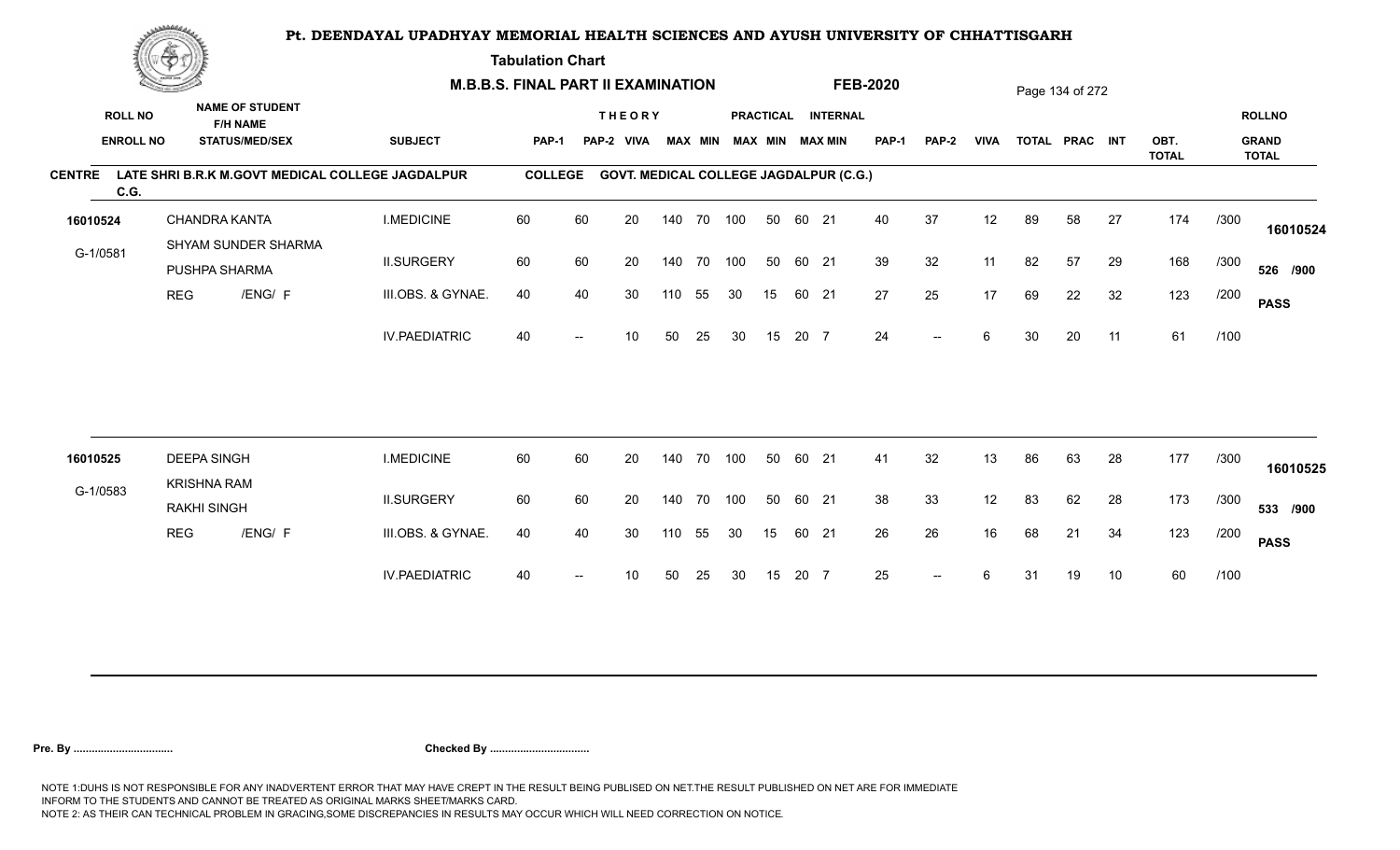**Tabulation Chart** 

|                                    | <b>Construction of the Construction</b> |                                                                    |                      | <b>M.B.B.S. FINAL PART II EXAMINATION</b> |    |                                               |     |                |            |    |       |                                              | <b>FEB-2020</b> |       |             |       | Page 135 of 272 |    |                      |      |                                               |
|------------------------------------|-----------------------------------------|--------------------------------------------------------------------|----------------------|-------------------------------------------|----|-----------------------------------------------|-----|----------------|------------|----|-------|----------------------------------------------|-----------------|-------|-------------|-------|-----------------|----|----------------------|------|-----------------------------------------------|
| <b>ROLL NO</b><br><b>ENROLL NO</b> |                                         | <b>NAME OF STUDENT</b><br><b>F/H NAME</b><br><b>STATUS/MED/SEX</b> | <b>SUBJECT</b>       | PAP-1                                     |    | <b>THEORY</b><br>PAP-2 VIVA                   |     | <b>MAX MIN</b> |            |    |       | PRACTICAL INTERNAL<br><b>MAX MIN MAX MIN</b> | <b>PAP-1</b>    | PAP-2 | <b>VIVA</b> |       | TOTAL PRAC INT  |    | OBT.<br><b>TOTAL</b> |      | <b>ROLLNO</b><br><b>GRAND</b><br><b>TOTAL</b> |
| <b>CENTRE</b><br>C.G.              |                                         | LATE SHRI B.R.K M.GOVT MEDICAL COLLEGE JAGDALPUR                   |                      | <b>COLLEGE</b>                            |    | <b>GOVT. MEDICAL COLLEGE JAGDALPUR (C.G.)</b> |     |                |            |    |       |                                              |                 |       |             |       |                 |    |                      |      |                                               |
| 16010526                           |                                         | DEEPAK KUMAR KUMAR                                                 | <b>I.MEDICINE</b>    | 60                                        | 60 | 20                                            |     |                | 140 70 100 | 50 | 60 21 |                                              | 33              | 34    | 15          | 82    | 58              | 28 | 168                  | /300 | 16010526                                      |
| G-1/0584                           |                                         | <b>BINOD KUMAR</b><br><b>GEETANJALI</b>                            | <b>II.SURGERY</b>    | 60                                        | 60 | 20                                            |     | 140 70         | 100        | 50 | 60 21 |                                              | 33              | 30    | 12          | 75    | 67              | 33 | 175                  | /300 | 516 /900                                      |
|                                    | <b>REG</b>                              | /ENG/ M                                                            | III.OBS. & GYNAE.    | 40                                        | 40 | 30                                            | 110 | 55             | 30         | 15 | 60 21 |                                              | 16              | 21    | 18          | 55    | 22              | 33 | 110                  | /200 | <b>PASS</b>                                   |
|                                    |                                         |                                                                    | <b>IV.PAEDIATRIC</b> | 40                                        |    | 10                                            | 50  | 25             | 30         | 15 | 20 7  |                                              | 26              | $--$  | 6           | 32    | 20              | 11 | 63                   | /100 |                                               |
|                                    |                                         |                                                                    |                      |                                           |    |                                               |     |                |            |    |       |                                              |                 |       |             |       |                 |    |                      |      |                                               |
| 16010527                           |                                         | <b>DEEPAK PRAKASH</b>                                              | <b>I.MEDICINE</b>    | 60                                        | 60 | 20                                            |     |                | 140 70 100 | 50 | 60 21 |                                              | 34              | 35    | 13          | 82    | 63              | 25 | 170                  | /300 | 16010527                                      |
| G-1/0585                           |                                         | MADANLALKUMAWAT<br><b>PRAMESHWARI</b>                              | <b>II.SURGERY</b>    | 60                                        | 60 | 20                                            |     | 140 70         | 100        | 50 | 60 21 |                                              | 33              | 14    | 12          | $59*$ | 58              | 27 | $144*$               | /300 | 478 /900                                      |
|                                    | <b>REG</b>                              | /ENG/ M                                                            | III.OBS. & GYNAE.    | 40                                        | 40 | 30                                            | 110 | 55             | 30         | 15 | 60 21 |                                              | 16              | 24    | 16          | 56    | 18              | 30 | 104                  | /200 | <b>FAIL</b>                                   |
|                                    |                                         |                                                                    | <b>IV.PAEDIATRIC</b> | 40                                        |    | 10                                            | 50  | 25             | 30         | 15 | 20 7  |                                              | 25              | $--$  |             | 32    | 18              | 10 | 60                   | /100 |                                               |
|                                    |                                         |                                                                    |                      |                                           |    |                                               |     |                |            |    |       |                                              |                 |       |             |       |                 |    |                      |      |                                               |

*Re- Surgery*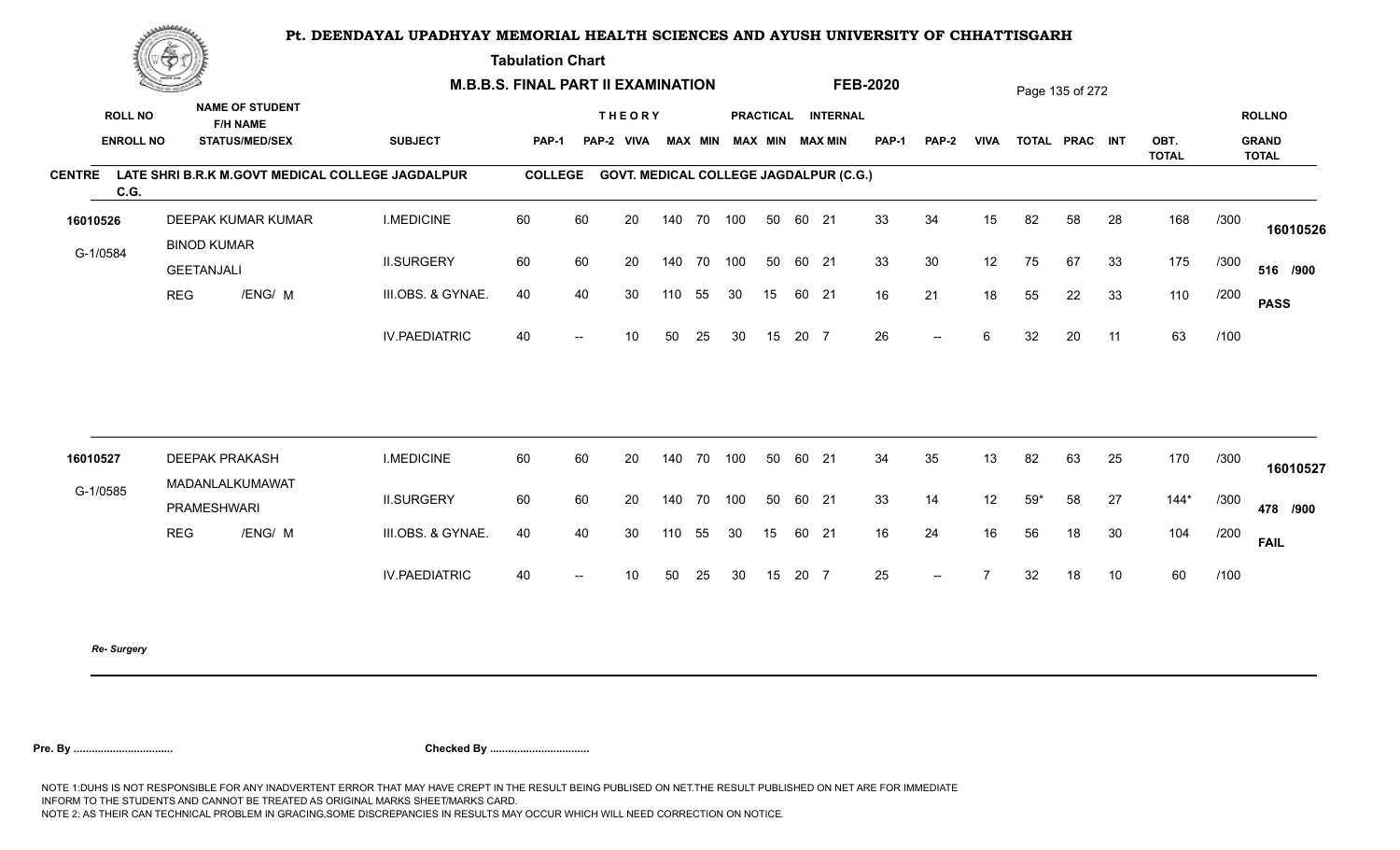**Tabulation Chart** 

|                       | <u>Contraction</u> |                     |                                                  |                      | <b>M.B.B.S. FINAL PART II EXAMINATION</b> |                          |                                               |     |                |            |                  |       |                 | <b>FEB-2020</b> |                          |             |    | Page 136 of 272 |    |                      |      |                              |
|-----------------------|--------------------|---------------------|--------------------------------------------------|----------------------|-------------------------------------------|--------------------------|-----------------------------------------------|-----|----------------|------------|------------------|-------|-----------------|-----------------|--------------------------|-------------|----|-----------------|----|----------------------|------|------------------------------|
| <b>ROLL NO</b>        |                    |                     | <b>NAME OF STUDENT</b><br><b>F/H NAME</b>        |                      |                                           |                          | <b>THEORY</b>                                 |     |                |            | <b>PRACTICAL</b> |       | <b>INTERNAL</b> |                 |                          |             |    |                 |    |                      |      | <b>ROLLNO</b>                |
| <b>ENROLL NO</b>      |                    |                     | <b>STATUS/MED/SEX</b>                            | <b>SUBJECT</b>       | PAP-1                                     |                          | PAP-2 VIVA                                    |     | <b>MAX MIN</b> |            |                  |       | MAX MIN MAX MIN | <b>PAP-1</b>    | <b>PAP-2</b>             | <b>VIVA</b> |    | TOTAL PRAC INT  |    | OBT.<br><b>TOTAL</b> |      | <b>GRAND</b><br><b>TOTAL</b> |
| <b>CENTRE</b><br>C.G. |                    |                     | LATE SHRI B.R.K M.GOVT MEDICAL COLLEGE JAGDALPUR |                      | <b>COLLEGE</b>                            |                          | <b>GOVT. MEDICAL COLLEGE JAGDALPUR (C.G.)</b> |     |                |            |                  |       |                 |                 |                          |             |    |                 |    |                      |      |                              |
| 16010528              |                    |                     | <b>DIKSHA CHANDRAKAR</b>                         | <b>I.MEDICINE</b>    | 60                                        | 60                       | 20                                            |     |                | 140 70 100 | 50               | 60 21 |                 | 37              | 38                       | 15          | 90 | 59              | 29 | 178                  | /300 | 16010528                     |
| G-1/0586              |                    |                     | RAJKUMARN CHANDRAKAR<br>VENU MANJARI CHANDRAKAR  | <b>II.SURGERY</b>    | 60                                        | 60                       | 20                                            |     | 140 70         | 100        | 50               | 60 21 |                 | 43              | 33                       | 14          | 90 | 76              | 34 | 200                  | /300 | 563 /900                     |
|                       | <b>REG</b>         |                     | /ENG/ F                                          | III.OBS. & GYNAE.    | 40                                        | 40                       | 30                                            | 110 | 55             | 30         | 15               | 60 21 |                 | 25              | 22                       | 19          | 66 | 22              | 39 | 127                  | /200 | <b>PASS</b>                  |
|                       |                    |                     |                                                  | <b>IV.PAEDIATRIC</b> | 40                                        |                          | 10 <sup>°</sup>                               | 50  | 25             | 30         | 15               | 20 7  |                 | 22              | $--$                     | 6           | 28 | 19              | 11 | 58                   | /100 |                              |
|                       |                    | <b>GUNJAN SINGH</b> |                                                  | <b>I.MEDICINE</b>    | 60                                        | 60                       | 20                                            |     | 140 70         | 100        | 50               | 60 21 |                 | 36              | 41                       | 17          | 94 |                 |    |                      |      |                              |
| 16010531              |                    | <b>ADOSH SINGH</b>  |                                                  |                      |                                           |                          |                                               |     |                |            |                  |       |                 |                 |                          |             |    | 58              | 34 | 186                  | /300 | 16010531                     |
| G-1/0589              |                    | SANDHYA SINGH       |                                                  | <b>II.SURGERY</b>    | 60                                        | 60                       | 20                                            |     | 140 70         | 100        | 50               | 60 21 |                 | 40              | 44                       | 14          | 98 | 81              | 38 | 217                  | /300 | 605 /900                     |
|                       | <b>REG</b>         |                     | /ENG/ F                                          | III.OBS. & GYNAE.    | 40                                        | 40                       | 30                                            | 110 | 55             | 30         | 15               | 60 21 |                 | 26              | 23                       | 18          | 67 | 23              | 42 | 132                  | /200 | <b>PASS</b>                  |
|                       |                    |                     |                                                  | <b>IV.PAEDIATRIC</b> | 40                                        | $\overline{\phantom{a}}$ | 10                                            | 50  | 25             | 30         | 15               | 20 7  |                 | 30 <sup>°</sup> | $\overline{\phantom{a}}$ |             | 37 | 21              | 12 | 70                   | /100 |                              |
|                       |                    |                     |                                                  |                      |                                           |                          |                                               |     |                |            |                  |       |                 |                 |                          |             |    |                 |    |                      |      |                              |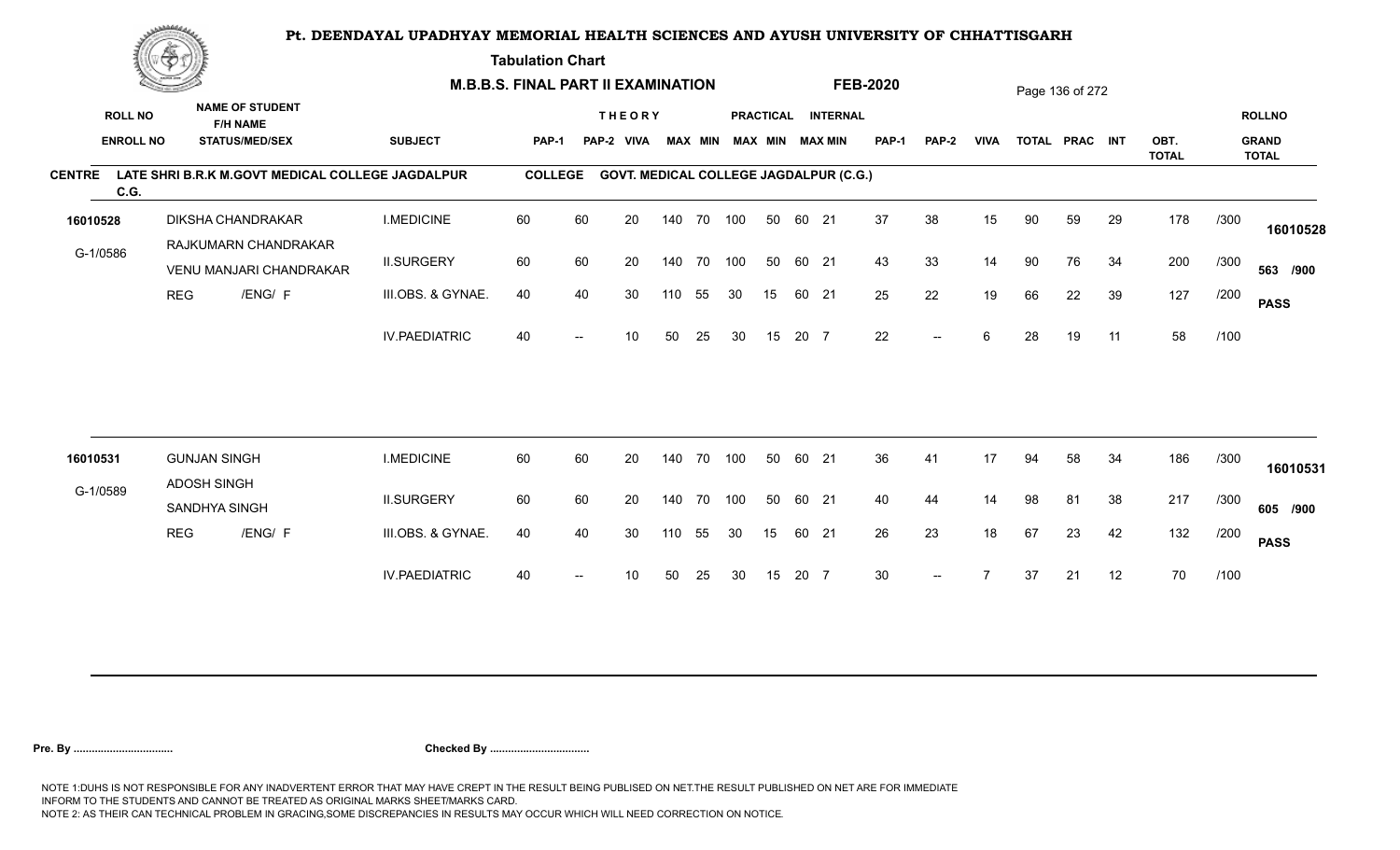**Tabulation Chart** 

| <b>NAME OF STUDENT</b><br><b>ROLL NO</b><br>PRACTICAL INTERNAL<br><b>THEORY</b><br><b>F/H NAME</b><br><b>ENROLL NO</b><br><b>STATUS/MED/SEX</b><br><b>SUBJECT</b><br><b>MAX MIN</b><br><b>MAX MIN MAX MIN</b><br><b>PAP-1</b><br><b>VIVA</b><br>TOTAL PRAC INT<br>OBT.<br><b>PAP-1</b><br>PAP-2 VIVA<br>PAP-2<br><b>TOTAL</b><br>LATE SHRI B.R.K M.GOVT MEDICAL COLLEGE JAGDALPUR<br><b>COLLEGE</b><br><b>GOVT. MEDICAL COLLEGE JAGDALPUR (C.G.)</b><br>C.G.<br>60<br>31<br>35<br>25<br>163<br>HOMENDRA NAGESH<br><b>I.MEDICINE</b><br>60<br>20<br>140 70 100<br>50<br>60 21<br>13<br>79<br>59<br>/300<br>16010532<br>NARENDRA NAGESH<br>G-1/0590<br>60<br>31<br>28<br>12<br>156<br><b>II.SURGERY</b><br>60<br>20<br>140 70 100<br>50<br>60 21<br>71<br>60<br>25<br>/300<br>KOMAL NAGESH<br>107<br>/ENG/ M<br>23<br>21<br>17<br>28<br><b>REG</b><br>III.OBS. & GYNAE.<br>40<br>40<br>30<br>18<br>/200<br>110<br>55<br>30<br>15<br>60 21<br>61<br>25<br>56<br><b>IV.PAEDIATRIC</b><br>40<br>20 7<br>10<br>/100<br>10<br>50<br>25<br>15<br>5<br>30<br>16<br>30<br>$-$ | <b>ROLLNO</b><br><b>GRAND</b><br><b>TOTAL</b> |
|---------------------------------------------------------------------------------------------------------------------------------------------------------------------------------------------------------------------------------------------------------------------------------------------------------------------------------------------------------------------------------------------------------------------------------------------------------------------------------------------------------------------------------------------------------------------------------------------------------------------------------------------------------------------------------------------------------------------------------------------------------------------------------------------------------------------------------------------------------------------------------------------------------------------------------------------------------------------------------------------------------------------------------------------------------------------|-----------------------------------------------|
| <b>CENTRE</b>                                                                                                                                                                                                                                                                                                                                                                                                                                                                                                                                                                                                                                                                                                                                                                                                                                                                                                                                                                                                                                                       |                                               |
|                                                                                                                                                                                                                                                                                                                                                                                                                                                                                                                                                                                                                                                                                                                                                                                                                                                                                                                                                                                                                                                                     |                                               |
|                                                                                                                                                                                                                                                                                                                                                                                                                                                                                                                                                                                                                                                                                                                                                                                                                                                                                                                                                                                                                                                                     |                                               |
|                                                                                                                                                                                                                                                                                                                                                                                                                                                                                                                                                                                                                                                                                                                                                                                                                                                                                                                                                                                                                                                                     | 16010532                                      |
|                                                                                                                                                                                                                                                                                                                                                                                                                                                                                                                                                                                                                                                                                                                                                                                                                                                                                                                                                                                                                                                                     | 482 /900                                      |
|                                                                                                                                                                                                                                                                                                                                                                                                                                                                                                                                                                                                                                                                                                                                                                                                                                                                                                                                                                                                                                                                     | <b>PASS</b>                                   |
|                                                                                                                                                                                                                                                                                                                                                                                                                                                                                                                                                                                                                                                                                                                                                                                                                                                                                                                                                                                                                                                                     |                                               |
|                                                                                                                                                                                                                                                                                                                                                                                                                                                                                                                                                                                                                                                                                                                                                                                                                                                                                                                                                                                                                                                                     |                                               |
| <b>ISHA DUGAR</b><br><b>I.MEDICINE</b><br>60<br>60<br>20<br>70<br>100<br>50<br>60<br>21<br>98<br>33<br>196<br>/300<br>16010533<br>140<br>41<br>41<br>16<br>65                                                                                                                                                                                                                                                                                                                                                                                                                                                                                                                                                                                                                                                                                                                                                                                                                                                                                                       | 16010533                                      |
| <b>VIRENDRA DUGAR</b><br>G-1/0591<br>202<br><b>II.SURGERY</b><br>60<br>60<br>20<br>70<br>100<br>50<br>60 21<br>41<br>44<br>99<br>/300<br>140<br>14<br>70<br>33<br><b>LEENA DUGAR</b>                                                                                                                                                                                                                                                                                                                                                                                                                                                                                                                                                                                                                                                                                                                                                                                                                                                                                | 607 /900                                      |
| 138<br><b>REG</b><br>/ENG/ F<br>24<br>31<br>18<br>73<br>40<br>III.OBS. & GYNAE.<br>40<br>40<br>30<br>55<br>30<br>15<br>60 21<br>25<br>/200<br>110                                                                                                                                                                                                                                                                                                                                                                                                                                                                                                                                                                                                                                                                                                                                                                                                                                                                                                                   | <b>PASS</b>                                   |
| 27<br>71<br><b>IV.PAEDIATRIC</b><br>20 7<br>/100<br>40<br>50<br>25<br>15<br>22<br>14<br>10<br>30<br>8<br>35<br>$- -$                                                                                                                                                                                                                                                                                                                                                                                                                                                                                                                                                                                                                                                                                                                                                                                                                                                                                                                                                |                                               |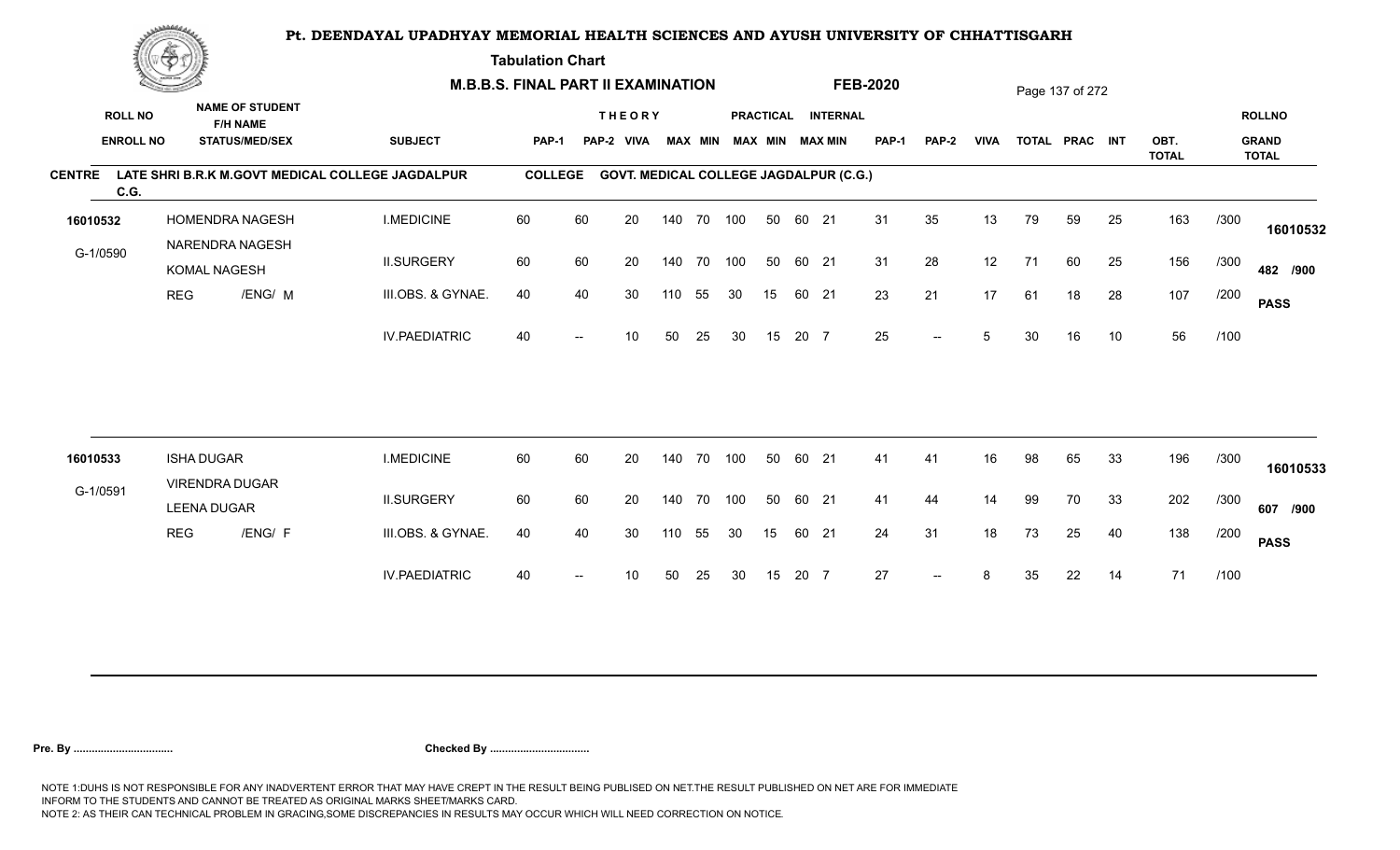**Tabulation Chart** 

|                       | <b>Construction of the Construction</b> |                                       |                                                                    | <b>M.B.B.S. FINAL PART II EXAMINATION</b>        |                |    |                                               |        |                |     |    |       |                                              | <b>FEB-2020</b> |       |             |    | Page 138 of 272 |    |              |      |                               |
|-----------------------|-----------------------------------------|---------------------------------------|--------------------------------------------------------------------|--------------------------------------------------|----------------|----|-----------------------------------------------|--------|----------------|-----|----|-------|----------------------------------------------|-----------------|-------|-------------|----|-----------------|----|--------------|------|-------------------------------|
| <b>ROLL NO</b>        | <b>ENROLL NO</b>                        |                                       | <b>NAME OF STUDENT</b><br><b>F/H NAME</b><br><b>STATUS/MED/SEX</b> | <b>SUBJECT</b>                                   | <b>PAP-1</b>   |    | <b>THEORY</b><br>PAP-2 VIVA                   |        | <b>MAX MIN</b> |     |    |       | PRACTICAL INTERNAL<br><b>MAX MIN MAX MIN</b> | <b>PAP-1</b>    | PAP-2 | <b>VIVA</b> |    | TOTAL PRAC INT  |    | OBT.         |      | <b>ROLLNO</b><br><b>GRAND</b> |
| <b>CENTRE</b><br>C.G. |                                         |                                       |                                                                    | LATE SHRI B.R.K M.GOVT MEDICAL COLLEGE JAGDALPUR | <b>COLLEGE</b> |    | <b>GOVT. MEDICAL COLLEGE JAGDALPUR (C.G.)</b> |        |                |     |    |       |                                              |                 |       |             |    |                 |    | <b>TOTAL</b> |      | <b>TOTAL</b>                  |
| 16010534              |                                         | <b>JAGRITI</b>                        |                                                                    | <b>I.MEDICINE</b>                                | 60             | 60 | 20                                            |        | 140 70 100     |     | 50 | 60 21 |                                              | 37              | 35    | 16          | 88 | 66              | 32 | 186          | /300 | 16010534                      |
| G-1/0592              |                                         | M K VAIDYA<br>SARITA VAIDYA           |                                                                    | <b>II.SURGERY</b>                                | 60             | 60 | 20                                            |        | 140 70         | 100 | 50 | 60 21 |                                              | 38              | 36    | 11          | 85 | 58              | 29 | 172          | /300 | 536 /900                      |
|                       | <b>REG</b>                              |                                       | /ENG/ F                                                            | III.OBS. & GYNAE.                                | 40             | 40 | 30                                            | 110    | 55             | 30  | 15 | 60 21 |                                              | 21              | 24    | 18          | 63 | 20              | 39 | 122          | /200 | <b>PASS</b>                   |
|                       |                                         |                                       |                                                                    | <b>IV.PAEDIATRIC</b>                             | 40             |    | 10                                            | 50     | 25             | 30  | 15 | 20 7  |                                              | 21              | $-$   |             | 28 | 18              | 10 | 56           | /100 |                               |
|                       |                                         |                                       |                                                                    |                                                  |                |    |                                               |        |                |     |    |       |                                              |                 |       |             |    |                 |    |              |      |                               |
| 16010535              |                                         | JYOTI DALAL                           |                                                                    | <b>I.MEDICINE</b>                                | 60             | 60 | 20                                            | 140    | 70             | 100 | 50 | 60 21 |                                              | 30              | 36    | 13          | 79 | 50              | 32 | 161          | /300 | 16010535                      |
| G-1/0593              |                                         | <b>SURESH KUMAR</b><br><b>SUSHILA</b> |                                                                    | <b>II.SURGERY</b>                                | 60             | 60 | 20                                            | 140 70 |                | 100 | 50 | 60 21 |                                              | 39              | 30    | 12          | 81 | 67              | 28 | 176          | /300 | 523 /900                      |
|                       | <b>REG</b>                              |                                       | /ENG/ F                                                            | III.OBS. & GYNAE.                                | 40             | 40 | 30                                            | 110    | 55             | 30  | 15 | 60 21 |                                              | 28              | 21    | 17          | 66 | 20              | 39 | 125          | /200 | <b>PASS</b>                   |
|                       |                                         |                                       |                                                                    | <b>IV.PAEDIATRIC</b>                             | 40             |    | 10                                            | 50     | 25             | 30  | 15 | 20 7  |                                              | 27              |       |             | 34 | 17              | 10 | 61           | /100 |                               |
|                       |                                         |                                       |                                                                    |                                                  |                |    |                                               |        |                |     |    |       |                                              |                 |       |             |    |                 |    |              |      |                               |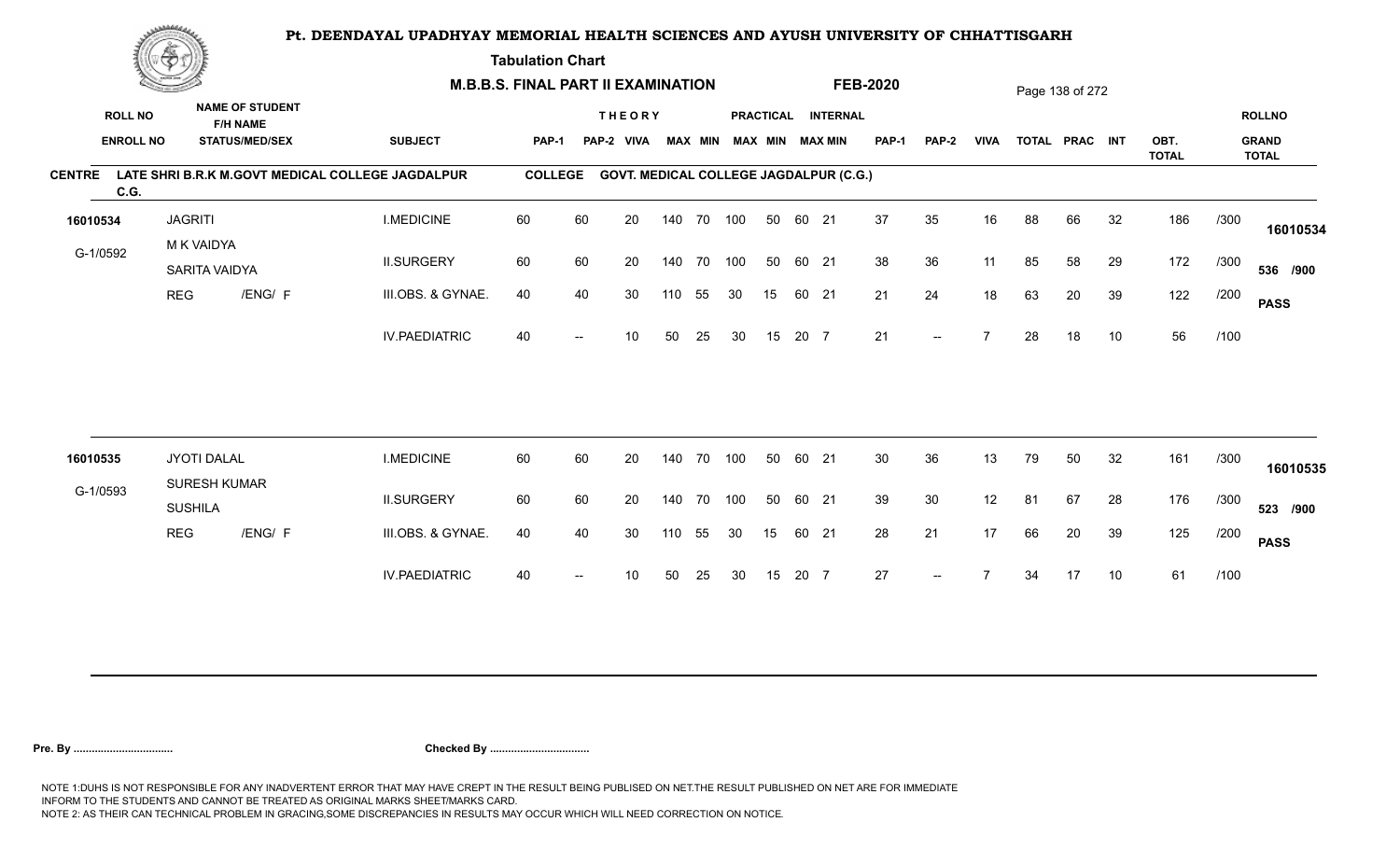**Tabulation Chart** 

|               | <b>Construction of the Asset</b> |                      |                                           | <b>M.B.B.S. FINAL PART II EXAMINATION</b>        |                |      |                                               |     |                |     |    |       |                        | <b>FEB-2020</b> |                          |             |    | Page 139 of 272 |    |                      |      |                              |
|---------------|----------------------------------|----------------------|-------------------------------------------|--------------------------------------------------|----------------|------|-----------------------------------------------|-----|----------------|-----|----|-------|------------------------|-----------------|--------------------------|-------------|----|-----------------|----|----------------------|------|------------------------------|
|               | <b>ROLL NO</b>                   |                      | <b>NAME OF STUDENT</b><br><b>F/H NAME</b> |                                                  |                |      | <b>THEORY</b>                                 |     |                |     |    |       | PRACTICAL INTERNAL     |                 |                          |             |    |                 |    |                      |      | <b>ROLLNO</b>                |
|               | <b>ENROLL NO</b>                 |                      | <b>STATUS/MED/SEX</b>                     | <b>SUBJECT</b>                                   | <b>PAP-1</b>   |      | PAP-2 VIVA                                    |     | <b>MAX MIN</b> |     |    |       | <b>MAX MIN MAX MIN</b> | <b>PAP-1</b>    | PAP-2                    | <b>VIVA</b> |    | TOTAL PRAC INT  |    | OBT.<br><b>TOTAL</b> |      | <b>GRAND</b><br><b>TOTAL</b> |
| <b>CENTRE</b> | C.G.                             |                      |                                           | LATE SHRI B.R.K M.GOVT MEDICAL COLLEGE JAGDALPUR | <b>COLLEGE</b> |      | <b>GOVT. MEDICAL COLLEGE JAGDALPUR (C.G.)</b> |     |                |     |    |       |                        |                 |                          |             |    |                 |    |                      |      |                              |
| 16010538      |                                  | <b>KRISHNA NAYAK</b> |                                           | <b>I.MEDICINE</b>                                | 60             | 60   | 20                                            |     | 140 70 100     |     | 50 | 60 21 |                        | 35              | 36                       | 14          | 85 | 54              | 30 | 169                  | /300 | 16010538                     |
| G-1/0597      |                                  | <b>BANITA NAYAK</b>  | PARAMANAND NAYAK                          | <b>II.SURGERY</b>                                | 60             | 60   | 20                                            |     | 140 70 100     |     | 50 | 60 21 |                        | 32              | 33                       | 12          | 77 | 63              | 29 | 169                  | /300 | 505 /900                     |
|               | <b>REG</b>                       |                      | /ENG/ M                                   | III.OBS. & GYNAE.                                | 40             | 40   | 30                                            | 110 | 55             | 30  | 15 | 60 21 |                        | 21              | 24                       | 17          | 62 | 15              | 32 | 109                  | /200 | <b>PASS</b>                  |
|               |                                  |                      |                                           | <b>IV.PAEDIATRIC</b>                             | 40             |      | 10                                            | 50  | 25             | 30  | 15 | 20 7  |                        | 23              | $- -$                    |             | 30 | 18              | 10 | 58                   | /100 |                              |
|               |                                  |                      |                                           |                                                  |                |      |                                               |     |                |     |    |       |                        |                 |                          |             |    |                 |    |                      |      |                              |
| 16010540      |                                  | <b>LEENA</b>         |                                           | <b>I.MEDICINE</b>                                | 60             | 60   | 20                                            | 140 | 70             | 100 | 50 | 60 21 |                        | 38              | 37                       | 14          | 89 | 65              | 32 | 186                  | /300 | 16010540                     |
| G-1/0599      |                                  | KHEMESHWARI          | <b>CHANDRA PRAKASH</b>                    | <b>II.SURGERY</b>                                | 60             | 60   | 20                                            | 140 | 70             | 100 | 50 | 60 21 |                        | 33              | 37                       | 12          | 82 | 62              | 30 | 174                  | /300 | 545 /900                     |
|               | <b>REG</b>                       |                      | /ENG/ F                                   | III.OBS. & GYNAE.                                | 40             | 40   | 30                                            | 110 | 55             | 30  | 15 | 60 21 |                        | 21              | 26                       | 17          | 64 | 20              | 38 | 122                  | /200 | <b>PASS</b>                  |
|               |                                  |                      |                                           | <b>IV.PAEDIATRIC</b>                             | 40             | $--$ | 10                                            | 50  | 25             | 30  | 15 | 20 7  |                        | 28              | $\overline{\phantom{a}}$ |             | 35 | 17              | 11 | 63                   | /100 |                              |
|               |                                  |                      |                                           |                                                  |                |      |                                               |     |                |     |    |       |                        |                 |                          |             |    |                 |    |                      |      |                              |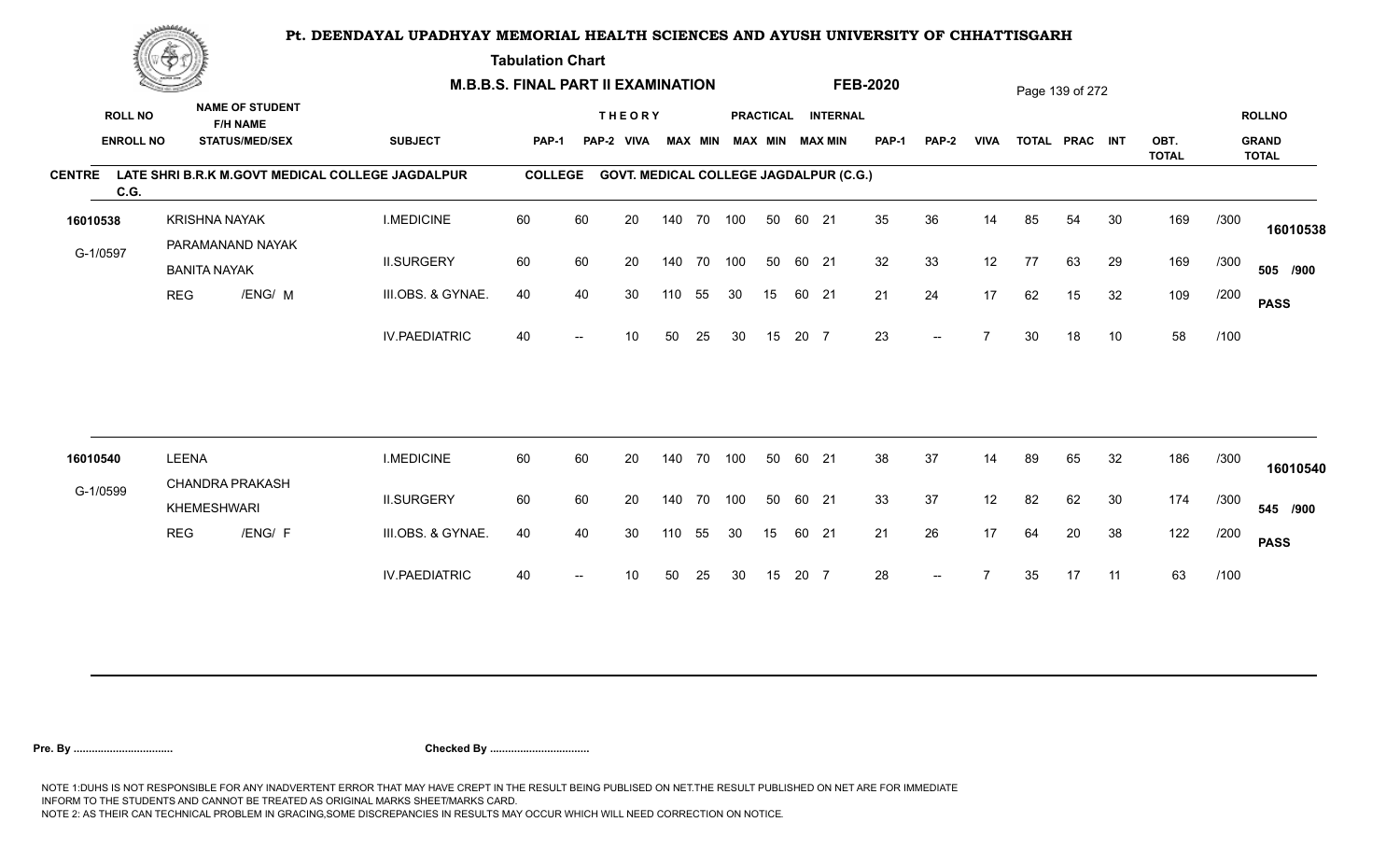**Tabulation Chart** 

|                                    | <u>Contact on the Contact of South States of South States and States of South States and States and States and States and States and States and States and States and States and States and States and States and States and Sta</u><br><b>NAME OF STUDENT</b> |                       | <b>M.B.B.S. FINAL PART II EXAMINATION</b>    |                                                  |                |                          |                                               |     |                |     |    |       | <b>FEB-2020</b>                              |                 |                          |                | Page 140 of 272 |                |    |                      |      |                                               |
|------------------------------------|----------------------------------------------------------------------------------------------------------------------------------------------------------------------------------------------------------------------------------------------------------------|-----------------------|----------------------------------------------|--------------------------------------------------|----------------|--------------------------|-----------------------------------------------|-----|----------------|-----|----|-------|----------------------------------------------|-----------------|--------------------------|----------------|-----------------|----------------|----|----------------------|------|-----------------------------------------------|
| <b>ROLL NO</b><br><b>ENROLL NO</b> |                                                                                                                                                                                                                                                                |                       | <b>F/H NAME</b><br><b>STATUS/MED/SEX</b>     | <b>SUBJECT</b>                                   | PAP-1          |                          | <b>THEORY</b><br>PAP-2 VIVA                   |     | <b>MAX MIN</b> |     |    |       | PRACTICAL INTERNAL<br><b>MAX MIN MAX MIN</b> | <b>PAP-1</b>    | <b>PAP-2</b>             | <b>VIVA</b>    |                 | TOTAL PRAC INT |    | OBT.<br><b>TOTAL</b> |      | <b>ROLLNO</b><br><b>GRAND</b><br><b>TOTAL</b> |
| <b>CENTRE</b><br>C.G.              |                                                                                                                                                                                                                                                                |                       |                                              | LATE SHRI B.R.K M.GOVT MEDICAL COLLEGE JAGDALPUR | <b>COLLEGE</b> |                          | <b>GOVT. MEDICAL COLLEGE JAGDALPUR (C.G.)</b> |     |                |     |    |       |                                              |                 |                          |                |                 |                |    |                      |      |                                               |
| 16010542                           |                                                                                                                                                                                                                                                                | <b>MAITRI HINDUJA</b> |                                              | <b>I.MEDICINE</b>                                | 60             | 60                       | 20                                            |     | 140 70 100     |     | 50 | 60 21 |                                              | 38              | 38                       | 14             | 90              | 57             | 33 | 180                  | /300 | 16010542                                      |
| G-1/0601                           |                                                                                                                                                                                                                                                                |                       | <b>INDRA KUMAR HINDUJA</b><br>POONAM HINDUJA | <b>II.SURGERY</b>                                | 60             | 60                       | 20                                            |     | 140 70         | 100 | 50 | 60 21 |                                              | 38              | 32                       | 11             | 81              | 68             | 34 | 183                  | /300 | 540 /900                                      |
|                                    | <b>REG</b>                                                                                                                                                                                                                                                     |                       | /ENG/ F                                      | III.OBS. & GYNAE.                                | 40             | 40                       | 30                                            | 110 | 55             | 30  | 15 | 60 21 |                                              | 21              | 22                       | 19             | 62              | 20             | 38 | 120                  | /200 | <b>PASS</b>                                   |
|                                    |                                                                                                                                                                                                                                                                |                       |                                              | <b>IV.PAEDIATRIC</b>                             | 40             |                          | 10 <sup>°</sup>                               | 50  | 25             | 30  | 15 | 20 7  |                                              | 22              | $\overline{\phantom{a}}$ | $\overline{7}$ | 29              | 17             | 11 | 57                   | /100 |                                               |
|                                    |                                                                                                                                                                                                                                                                |                       |                                              |                                                  |                |                          |                                               |     |                |     |    |       |                                              |                 |                          |                |                 |                |    |                      |      |                                               |
| 16010543                           |                                                                                                                                                                                                                                                                | <b>MANISHA LAKRA</b>  | <b>GYAN PRAKASH LAKRA</b>                    | <b>I.MEDICINE</b>                                | 60             | 60                       | 20                                            |     | 140 70         | 100 | 50 | 60 21 |                                              | 34              | 34                       | 14             | 82              | 56             | 32 | 170                  | /300 | 16010543                                      |
| G-1/0602                           |                                                                                                                                                                                                                                                                | KUNTI LAKRA           |                                              | <b>II.SURGERY</b>                                | 60             | 60                       | 20                                            |     | 140 70         | 100 | 50 | 60 21 |                                              | 30 <sup>°</sup> | 19                       | 12             | $61*$           | 68             | 29 | 158                  | /300 | 500 /900                                      |
|                                    | <b>REG</b>                                                                                                                                                                                                                                                     |                       | /ENG/ F                                      | III.OBS. & GYNAE.                                | 40             | 40                       | 30                                            | 110 | 55             | 30  | 15 | 60 21 |                                              | 25              | 21                       | 17             | 63              | 16             | 37 | 116                  | /200 | <b>FAIL</b>                                   |
|                                    |                                                                                                                                                                                                                                                                |                       |                                              | <b>IV.PAEDIATRIC</b>                             | 40             | $\overline{\phantom{a}}$ | 10 <sup>°</sup>                               | 50  | 25             | 30  | 15 | 20 7  |                                              | 23              | $--$                     | $\overline{7}$ | 30              | 16             | 10 | 56                   | /100 |                                               |
|                                    |                                                                                                                                                                                                                                                                |                       |                                              |                                                  |                |                          |                                               |     |                |     |    |       |                                              |                 |                          |                |                 |                |    |                      |      |                                               |

*Re- Surgery*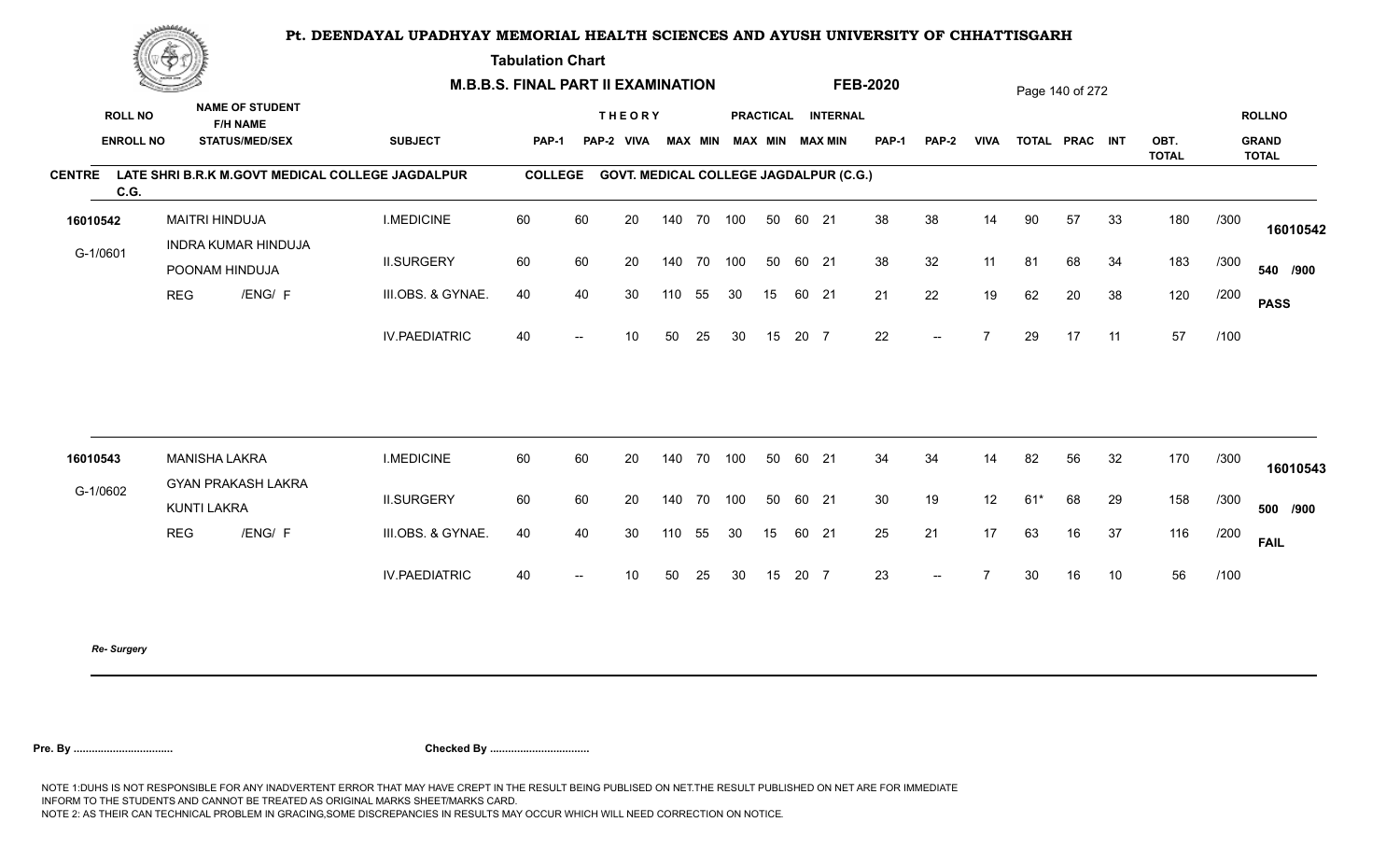**Tabulation Chart** 

|                       | <b>Construction of the Construction</b> |                      |                                                                    | <b>M.B.B.S. FINAL PART II EXAMINATION</b>        |                |                          |                                               |        |                |     |    |       |                                              | <b>FEB-2020</b> |                          |             |    | Page 141 of 272 |    |              |      |                               |
|-----------------------|-----------------------------------------|----------------------|--------------------------------------------------------------------|--------------------------------------------------|----------------|--------------------------|-----------------------------------------------|--------|----------------|-----|----|-------|----------------------------------------------|-----------------|--------------------------|-------------|----|-----------------|----|--------------|------|-------------------------------|
| <b>ROLL NO</b>        | <b>ENROLL NO</b>                        |                      | <b>NAME OF STUDENT</b><br><b>F/H NAME</b><br><b>STATUS/MED/SEX</b> | <b>SUBJECT</b>                                   | PAP-1          | PAP-2                    | <b>THEORY</b><br><b>VIVA</b>                  |        | <b>MAX MIN</b> |     |    |       | PRACTICAL INTERNAL<br><b>MAX MIN MAX MIN</b> | <b>PAP-1</b>    | PAP-2                    | <b>VIVA</b> |    | TOTAL PRAC INT  |    | OBT.         |      | <b>ROLLNO</b><br><b>GRAND</b> |
|                       |                                         |                      |                                                                    |                                                  |                |                          |                                               |        |                |     |    |       |                                              |                 |                          |             |    |                 |    | <b>TOTAL</b> |      | <b>TOTAL</b>                  |
| <b>CENTRE</b><br>C.G. |                                         |                      |                                                                    | LATE SHRI B.R.K M.GOVT MEDICAL COLLEGE JAGDALPUR | <b>COLLEGE</b> |                          | <b>GOVT. MEDICAL COLLEGE JAGDALPUR (C.G.)</b> |        |                |     |    |       |                                              |                 |                          |             |    |                 |    |              |      |                               |
| 16010544              |                                         | <b>MONIKA THAKUR</b> |                                                                    | <b>I.MEDICINE</b>                                | 60             | 60                       | 20                                            |        | 140 70 100     |     | 50 | 60 21 |                                              | 32              | 36                       | 16          | 84 | 60              | 27 | 171          | /300 | 16010544                      |
| G-1/0603              |                                         |                      | <b>VIRENDRA THAKUR</b><br>PRATIBHA THAKUR                          | <b>II.SURGERY</b>                                | 60             | 60                       | 20                                            |        | 140 70         | 100 | 50 | 60 21 |                                              | 28              | 29                       | 13          | 70 | 66              | 28 | 164          | /300 | 508 /900                      |
|                       | <b>REG</b>                              |                      | /ENG/ F                                                            | III.OBS. & GYNAE.                                | 40             | 40                       | 30                                            | 110    | 55             | 30  | 15 | 60 21 |                                              | 22              | 23                       | 18          | 63 | 15              | 36 | 114          | /200 | <b>PASS</b>                   |
|                       |                                         |                      |                                                                    | <b>IV.PAEDIATRIC</b>                             | 40             |                          | 10                                            | 50     | 25             | 30  | 15 | 20 7  |                                              | 23              | $-$                      |             | 30 | 19              | 10 | 59           | /100 |                               |
|                       |                                         |                      |                                                                    |                                                  |                |                          |                                               |        |                |     |    |       |                                              |                 |                          |             |    |                 |    |              |      |                               |
| 16010545              |                                         |                      | NEETU DEVI THAKUR                                                  | <b>I.MEDICINE</b>                                | 60             | 60                       | 20                                            | 140 70 |                | 100 | 50 | 60 21 |                                              | 31              | 38                       | 12          | 81 | 56              | 30 | 167          | /300 | 16010545                      |
| G-1/0604              |                                         | <b>ROSHNI THAKUR</b> | <b>JAISINGH THAKUR</b>                                             | <b>II.SURGERY</b>                                | 60             | 60                       | 20                                            |        | 140 70         | 100 | 50 | 60 21 |                                              | 38              | 32                       | 11          | 81 | 67              | 33 | 181          | /300 | 527 /900                      |
|                       | <b>REG</b>                              |                      | /ENG/ F                                                            | III.OBS. & GYNAE.                                | 40             | 40                       | 30                                            | 110    | 55             | 30  | 15 | 60 21 |                                              | 23              | 23                       | 17          | 63 | 18              | 35 | 116          | /200 | <b>PASS</b>                   |
|                       |                                         |                      |                                                                    | <b>IV.PAEDIATRIC</b>                             | 40             | $\overline{\phantom{a}}$ | 10                                            | 50     | 25             | 30  | 15 | 20 7  |                                              | 26              | $\overline{\phantom{a}}$ |             | 33 | 19              | 11 | 63           | /100 |                               |
|                       |                                         |                      |                                                                    |                                                  |                |                          |                                               |        |                |     |    |       |                                              |                 |                          |             |    |                 |    |              |      |                               |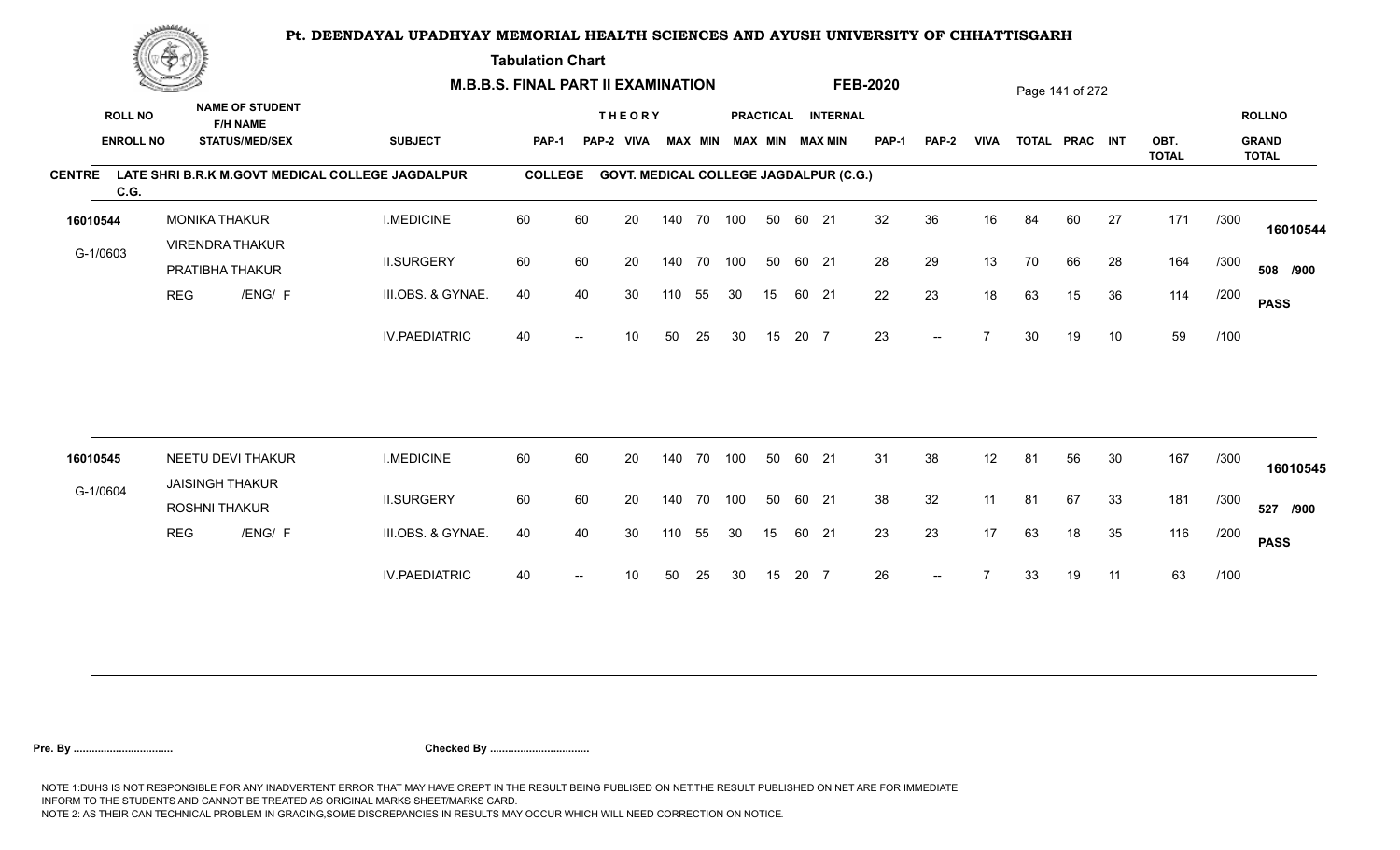**Tabulation Chart** 

| <b>ROLL NO</b><br><b>ENROLL NO</b> |                                                                     | <b>SUBJECT</b>                                                                                                                                                                                                   |                                                  |    |                         |       |                              |                                                                                       |                                                   |  | <b>PAP-1</b>                                                                                 | PAP-2                                                                                  | <b>VIVA</b> |    |    |    | OBT.                              |      | <b>ROLLNO</b><br><b>GRAND</b> |
|------------------------------------|---------------------------------------------------------------------|------------------------------------------------------------------------------------------------------------------------------------------------------------------------------------------------------------------|--------------------------------------------------|----|-------------------------|-------|------------------------------|---------------------------------------------------------------------------------------|---------------------------------------------------|--|----------------------------------------------------------------------------------------------|----------------------------------------------------------------------------------------|-------------|----|----|----|-----------------------------------|------|-------------------------------|
|                                    |                                                                     |                                                                                                                                                                                                                  |                                                  |    |                         |       |                              |                                                                                       |                                                   |  |                                                                                              |                                                                                        |             |    |    |    | <b>TOTAL</b>                      |      | <b>TOTAL</b>                  |
| C.G.                               |                                                                     |                                                                                                                                                                                                                  |                                                  |    |                         |       |                              |                                                                                       |                                                   |  |                                                                                              |                                                                                        |             |    |    |    |                                   |      |                               |
| 16010546                           |                                                                     | <b>I.MEDICINE</b>                                                                                                                                                                                                | 60                                               | 60 | 20                      |       |                              |                                                                                       | 50                                                |  | 39                                                                                           | 40                                                                                     | 14          | 93 | 63 | 30 | 186                               | /300 | 16010546                      |
| G-1/0605                           |                                                                     | <b>II.SURGERY</b>                                                                                                                                                                                                | 60                                               | 60 | 20                      |       |                              |                                                                                       | 50                                                |  | 36                                                                                           | 31                                                                                     | 13          | 80 | 73 | 35 | 188                               | /300 | 554 /900                      |
|                                    | /ENG/ F                                                             | III.OBS. & GYNAE.                                                                                                                                                                                                | 40                                               | 40 | 30                      |       | 55                           | 30                                                                                    | 15 <sub>1</sub>                                   |  | 28                                                                                           | 23                                                                                     | 18          | 69 | 17 | 36 | 122                               | /200 | <b>PASS</b>                   |
|                                    |                                                                     | <b>IV.PAEDIATRIC</b>                                                                                                                                                                                             | 40                                               |    | 10                      | 50    | 25                           | 30                                                                                    | 15                                                |  | 22                                                                                           | $-$                                                                                    |             | 29 | 18 | 11 | 58                                | /100 |                               |
|                                    |                                                                     |                                                                                                                                                                                                                  |                                                  |    |                         |       |                              |                                                                                       |                                                   |  |                                                                                              |                                                                                        |             |    |    |    |                                   |      |                               |
| 16010547                           |                                                                     | <b>I.MEDICINE</b>                                                                                                                                                                                                | 60                                               | 60 | 20                      |       |                              |                                                                                       | 50                                                |  | 40                                                                                           | 40                                                                                     | 15          | 95 | 63 | 30 | 188                               | /300 | 16010547                      |
| G-1/0606                           |                                                                     | <b>II.SURGERY</b>                                                                                                                                                                                                | 60                                               | 60 | 20                      |       |                              |                                                                                       | 50                                                |  | 40                                                                                           | 34                                                                                     | 14          | 88 | 69 | 33 | 190                               | /300 | 567 /900                      |
|                                    | /ENG/ F                                                             | III.OBS. & GYNAE.                                                                                                                                                                                                | 40                                               | 40 | 30                      |       | 55                           | 30                                                                                    | 15                                                |  | 21                                                                                           | 27                                                                                     | 21          | 69 | 22 | 38 | 129                               | /200 | <b>PASS</b>                   |
|                                    |                                                                     | <b>IV.PAEDIATRIC</b>                                                                                                                                                                                             | 40                                               |    | 10                      | 50    | 25                           | 30                                                                                    | 15                                                |  | 23                                                                                           | $\overline{\phantom{a}}$                                                               |             | 30 | 19 | 11 | 60                                | /100 |                               |
|                                    | <b>Construction of the Construction</b><br><b>REG</b><br><b>REG</b> | <b>NAME OF STUDENT</b><br><b>F/H NAME</b><br><b>STATUS/MED/SEX</b><br><b>NEHA SHARMA</b><br>SURENDRA DUTT SHARMA<br>SANTOSH SHARMA<br><b>NEHAL PRAJAPATI</b><br><b>ASHOK PRAJAPATI</b><br><b>SUMAN PRAJAPATI</b> | LATE SHRI B.R.K M.GOVT MEDICAL COLLEGE JAGDALPUR |    | PAP-1<br><b>COLLEGE</b> | PAP-2 | <b>THEORY</b><br><b>VIVA</b> | <b>M.B.B.S. FINAL PART II EXAMINATION</b><br>140 70<br>110<br>140 70<br>140 70<br>110 | <b>MAX MIN</b><br>140 70 100<br>100<br>100<br>100 |  | <b>MAX MIN MAX MIN</b><br>60 21<br>60 21<br>60 21<br>20 7<br>60 21<br>60 21<br>60 21<br>20 7 | <b>FEB-2020</b><br>PRACTICAL INTERNAL<br><b>GOVT. MEDICAL COLLEGE JAGDALPUR (C.G.)</b> |             |    |    |    | Page 142 of 272<br>TOTAL PRAC INT |      |                               |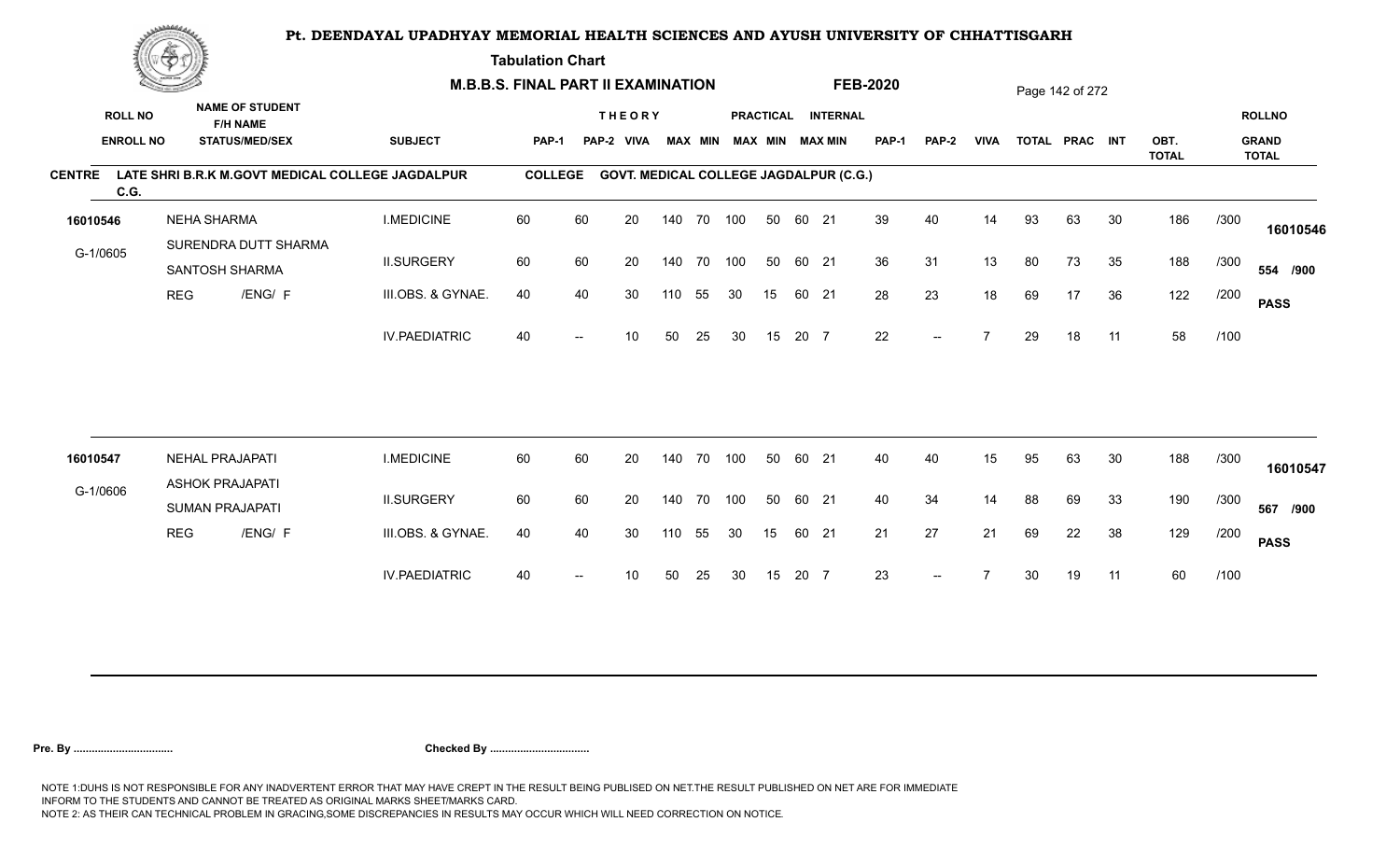**Tabulation Chart** 

|               | <b>Construction of the Asset</b> |                    |                                             | <b>M.B.B.S. FINAL PART II EXAMINATION</b>        |                |    |                                               |     |                |     |    |       |                        | <b>FEB-2020</b> |       |             |    | Page 143 of 272 |    |                      |      |                              |
|---------------|----------------------------------|--------------------|---------------------------------------------|--------------------------------------------------|----------------|----|-----------------------------------------------|-----|----------------|-----|----|-------|------------------------|-----------------|-------|-------------|----|-----------------|----|----------------------|------|------------------------------|
|               | <b>ROLL NO</b>                   |                    | <b>NAME OF STUDENT</b><br><b>F/H NAME</b>   |                                                  |                |    | <b>THEORY</b>                                 |     |                |     |    |       | PRACTICAL INTERNAL     |                 |       |             |    |                 |    |                      |      | <b>ROLLNO</b>                |
|               | <b>ENROLL NO</b>                 |                    | <b>STATUS/MED/SEX</b>                       | <b>SUBJECT</b>                                   | <b>PAP-1</b>   |    | PAP-2 VIVA                                    |     | <b>MAX MIN</b> |     |    |       | <b>MAX MIN MAX MIN</b> | <b>PAP-1</b>    | PAP-2 | <b>VIVA</b> |    | TOTAL PRAC INT  |    | OBT.<br><b>TOTAL</b> |      | <b>GRAND</b><br><b>TOTAL</b> |
| <b>CENTRE</b> | C.G.                             |                    |                                             | LATE SHRI B.R.K M.GOVT MEDICAL COLLEGE JAGDALPUR | <b>COLLEGE</b> |    | <b>GOVT. MEDICAL COLLEGE JAGDALPUR (C.G.)</b> |     |                |     |    |       |                        |                 |       |             |    |                 |    |                      |      |                              |
| 16010548      |                                  | NIDHI SAHU         |                                             | <b>I.MEDICINE</b>                                | 60             | 60 | 20                                            |     | 140 70 100     |     | 50 | 60 21 |                        | 33              | 39    | 16          | 88 | 59              | 32 | 179                  | /300 | 16010548                     |
| G-1/0607      |                                  | <b>DEVIKA SAHU</b> | PAWAN KUMAR SAHU                            | <b>II.SURGERY</b>                                | 60             | 60 | 20                                            |     | 140 70 100     |     | 50 | 60 21 |                        | 34              | 37    | 12          | 83 | 65              | 30 | 178                  | /300 | 542 /900                     |
|               |                                  | <b>REG</b>         | /ENG/ F                                     | III.OBS. & GYNAE.                                | 40             | 40 | 30                                            | 110 | 55             | 30  | 15 |       | 60 21                  | 26              | 26    | 18          | 70 | 17              | 41 | 128                  | /200 | <b>PASS</b>                  |
|               |                                  |                    |                                             | <b>IV.PAEDIATRIC</b>                             | 40             |    | 10                                            | 50  | 25             | 30  | 15 | 20 7  |                        | 21              | $- -$ |             | 28 | 18              | 11 | 57                   | /100 |                              |
|               |                                  |                    |                                             |                                                  |                |    |                                               |     |                |     |    |       |                        |                 |       |             |    |                 |    |                      |      |                              |
| 16010549      |                                  |                    | PATEL KOMAL RAMESH                          | <b>I.MEDICINE</b>                                | 60             | 60 | 20                                            |     | 140 70         | 100 | 50 | 60 21 |                        | 37              | 38    | 13          | 88 | 58              | 32 | 178                  | /300 | 16010549                     |
| G-1/0596      |                                  |                    | PATEL RAMESH KARSHAN<br>PATEL URMILA RAMESH | <b>II.SURGERY</b>                                | 60             | 60 | 20                                            |     | 140 70 100     |     | 50 | 60 21 |                        | 34              | 40    | 14          | 88 | 67              | 34 | 189                  | /300 | 547 /900                     |
|               |                                  | <b>REG</b>         | /ENG/ F                                     | III.OBS. & GYNAE.                                | 40             | 40 | 30                                            | 110 | 55             | 30  | 15 | 60 21 |                        | 23              | 25    | 19          | 67 | $13*$           | 40 | 120                  | /200 | <b>PASS</b><br>DC 02         |
|               |                                  |                    |                                             | <b>IV.PAEDIATRIC</b>                             | 40             |    | 10                                            | 50  | 25             | 30  | 15 | 20 7  |                        | 22              | $--$  | 6           | 28 | 20              | 12 | 60                   | /100 |                              |
|               |                                  |                    |                                             |                                                  |                |    |                                               |     |                |     |    |       |                        |                 |       |             |    |                 |    |                      |      |                              |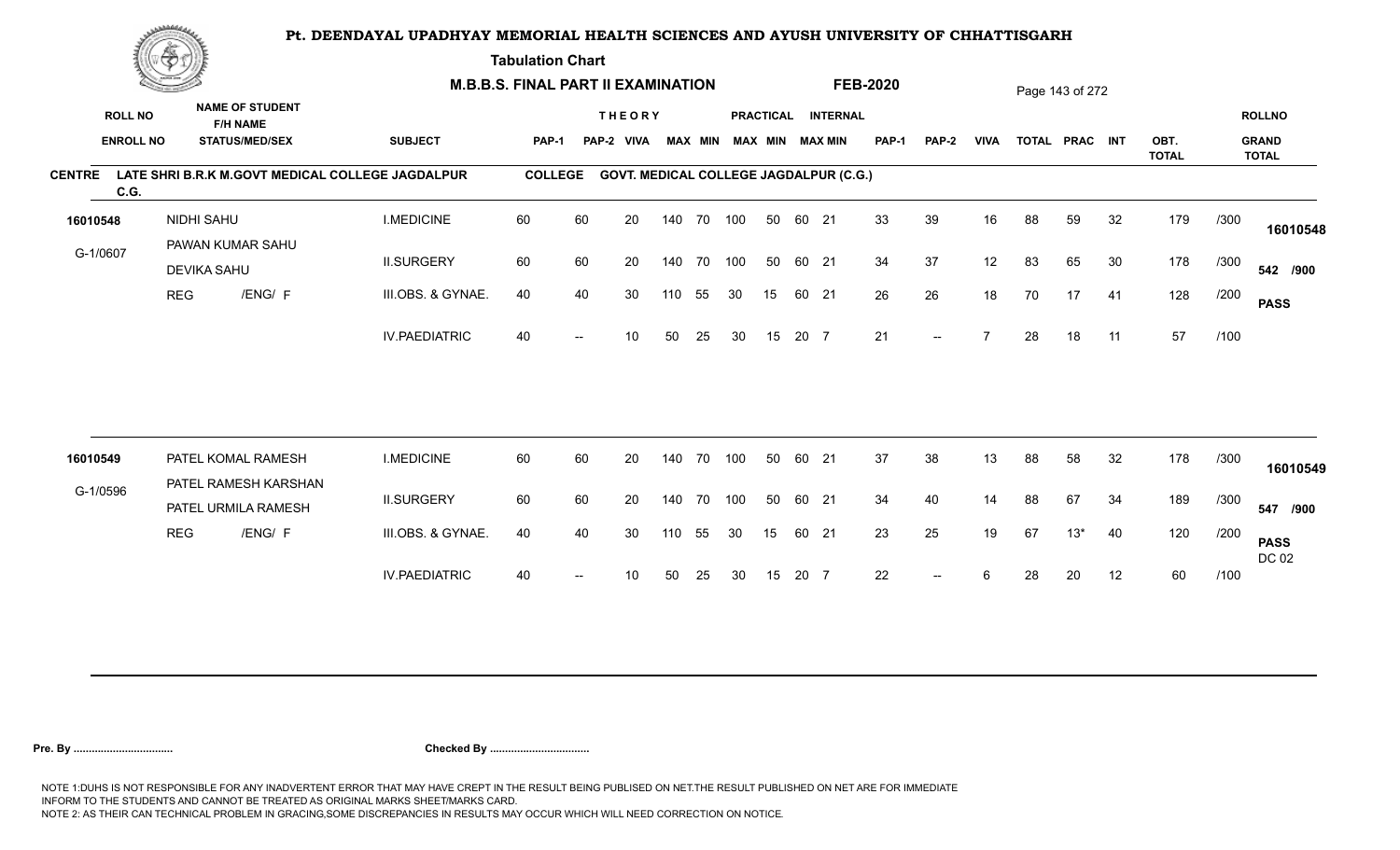**Tabulation Chart** 

|                                    | <u>Contact and the Contact of Delivery and the Contact of Delivery and the Contact of Delivery and the Contact of Delivery and the Contact of Delivery and the Contact of Delivery and the Contact of Delivery and The Contact o</u><br><b>NAME OF STUDENT</b> |                                          | <b>M.B.B.S. FINAL PART II EXAMINATION</b> |                                                  |                |                          |                                               |        |                |     |                  |       | <b>FEB-2020</b>                           |       |                          |             | Page 144 of 272 |                |    |                      |      |                                               |
|------------------------------------|----------------------------------------------------------------------------------------------------------------------------------------------------------------------------------------------------------------------------------------------------------------|------------------------------------------|-------------------------------------------|--------------------------------------------------|----------------|--------------------------|-----------------------------------------------|--------|----------------|-----|------------------|-------|-------------------------------------------|-------|--------------------------|-------------|-----------------|----------------|----|----------------------|------|-----------------------------------------------|
| <b>ROLL NO</b><br><b>ENROLL NO</b> |                                                                                                                                                                                                                                                                | <b>F/H NAME</b><br><b>STATUS/MED/SEX</b> |                                           | <b>SUBJECT</b>                                   | PAP-1          |                          | <b>THEORY</b><br>PAP-2 VIVA                   |        | <b>MAX MIN</b> |     | <b>PRACTICAL</b> |       | <b>INTERNAL</b><br><b>MAX MIN MAX MIN</b> | PAP-1 | PAP-2                    | <b>VIVA</b> |                 | TOTAL PRAC INT |    | OBT.<br><b>TOTAL</b> |      | <b>ROLLNO</b><br><b>GRAND</b><br><b>TOTAL</b> |
| <b>CENTRE</b><br>C.G.              |                                                                                                                                                                                                                                                                |                                          |                                           | LATE SHRI B.R.K M.GOVT MEDICAL COLLEGE JAGDALPUR | <b>COLLEGE</b> |                          | <b>GOVT. MEDICAL COLLEGE JAGDALPUR (C.G.)</b> |        |                |     |                  |       |                                           |       |                          |             |                 |                |    |                      |      |                                               |
| 16010550                           |                                                                                                                                                                                                                                                                | <b>NIKHIL SAHU</b>                       |                                           | <b>I.MEDICINE</b>                                | 60             | 60                       | 20                                            |        | 140 70 100     |     | 50               | 60 21 |                                           | 31    | 35                       | 16          | 82              | 63             | 29 | 174                  | /300 | 16010550                                      |
| G-1/0608                           |                                                                                                                                                                                                                                                                | KISHOR KUMAR SAHU<br>SAROJ SAHU          |                                           | <b>II.SURGERY</b>                                | 60             | 60                       | 20                                            |        | 140 70         | 100 | 50               | 60 21 |                                           | 35    | 39                       | 14          | 88              | 81             | 35 | 204                  | /300 | 574 /900                                      |
|                                    | <b>REG</b>                                                                                                                                                                                                                                                     |                                          | /ENG/ F                                   | III.OBS. & GYNAE.                                | 40             | 40                       | 30                                            | 110    | 55             | 30  | 15               | 60 21 |                                           | 30    | 25                       | 20          | 75              | 21             | 40 | 136                  | /200 | <b>PASS</b>                                   |
|                                    |                                                                                                                                                                                                                                                                |                                          |                                           | <b>IV.PAEDIATRIC</b>                             | 40             | $\hspace{0.05cm}$        | 10                                            | 50     | 25             | 30  | 15               | 20 7  |                                           | 23    | $\overline{\phantom{a}}$ | 6           | 29              | 19             | 12 | 60                   | /100 |                                               |
|                                    |                                                                                                                                                                                                                                                                |                                          |                                           |                                                  |                |                          |                                               |        |                |     |                  |       |                                           |       |                          |             |                 |                |    |                      |      |                                               |
| 16010551                           |                                                                                                                                                                                                                                                                | <b>NISHANT BAGDE</b><br>PRASHANT BAGDE   |                                           | <b>I.MEDICINE</b>                                | 60             | 60                       | 20                                            | 140 70 |                | 100 | 50               | 60 21 |                                           | 40    | 39                       | 13          | 92              | 57             | 25 | 174                  | /300 | 16010551                                      |
| G-1/0803                           |                                                                                                                                                                                                                                                                | <b>NEELIMA BAGDE</b>                     |                                           | <b>II.SURGERY</b>                                | 60             | 60                       | 20                                            |        | 140 70         | 100 | 50               | 60 21 |                                           | 34    | 40                       | 12          | 86              | 61             | 26 | 173                  | /300 | 496 /900                                      |
|                                    | <b>REG</b>                                                                                                                                                                                                                                                     |                                          | /ENG/ M                                   | III.OBS. & GYNAE.                                | 40             | 40                       | 30                                            | 110    | 55             | 30  | 15               | 60 21 |                                           | 17    | 18                       | 15          | $50*$           | 16             | 27 | $93*$                | /200 | <b>FAIL</b>                                   |
|                                    |                                                                                                                                                                                                                                                                |                                          |                                           | <b>IV.PAEDIATRIC</b>                             | 40             | $\overline{\phantom{a}}$ | 10 <sup>°</sup>                               | 50     | 25             | 30  | 15               | 20 7  |                                           | 23    | $\sim$ $\sim$            | 6           | 29              | 18             | 9  | 56                   | /100 |                                               |
|                                    |                                                                                                                                                                                                                                                                |                                          |                                           |                                                  |                |                          |                                               |        |                |     |                  |       |                                           |       |                          |             |                 |                |    |                      |      |                                               |

*Re- Obs & Gynae*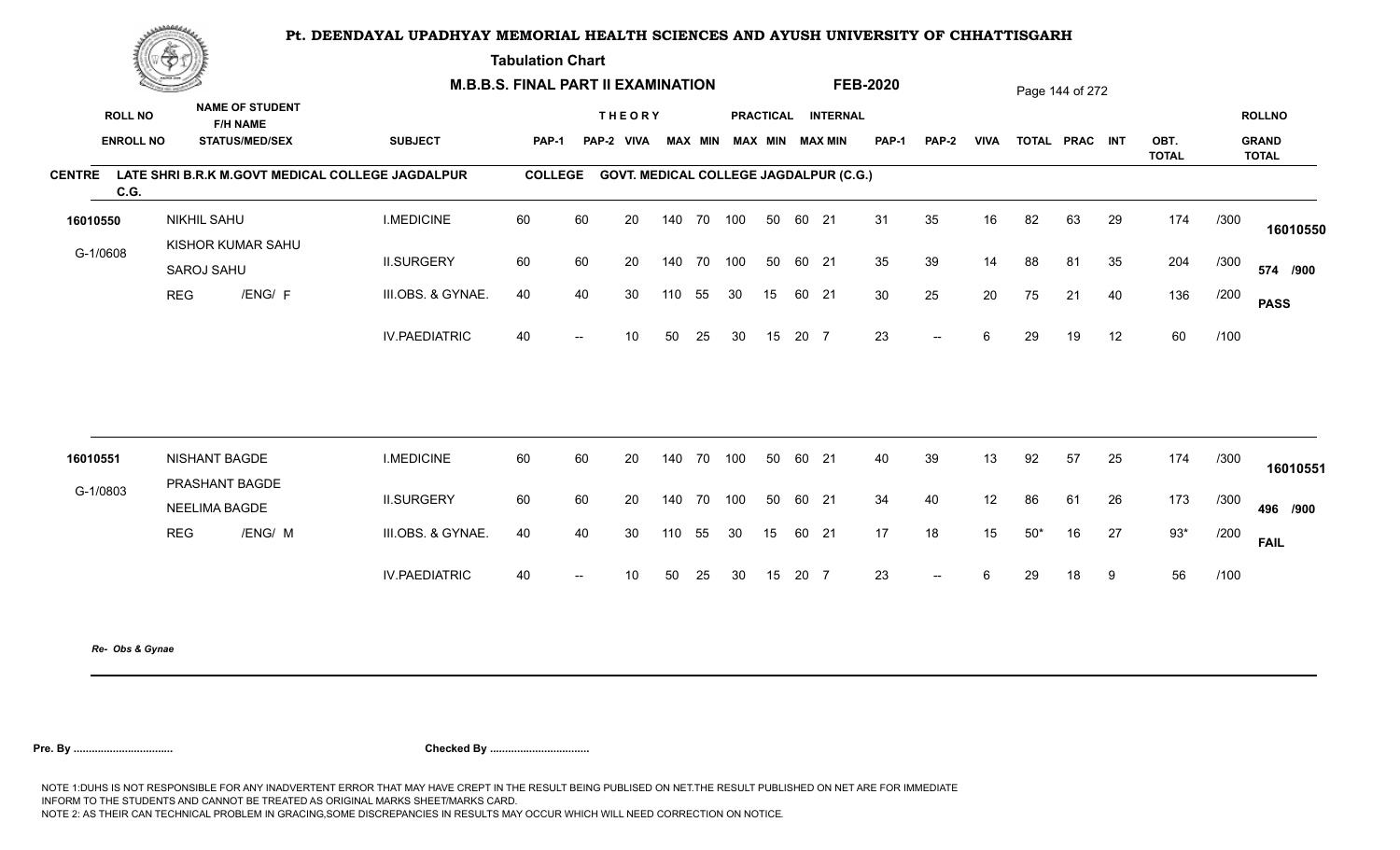**Tabulation Chart** 

|                       | <b>Consumer de region de la</b> |                                                   |                                                  | <b>M.B.B.S. FINAL PART II EXAMINATION</b> |    |                                               |     |        |                         |    |       |                    | <b>FEB-2020</b> |                   |             |    | Page 145 of 272 |    |                      |      |                              |
|-----------------------|---------------------------------|---------------------------------------------------|--------------------------------------------------|-------------------------------------------|----|-----------------------------------------------|-----|--------|-------------------------|----|-------|--------------------|-----------------|-------------------|-------------|----|-----------------|----|----------------------|------|------------------------------|
| <b>ROLL NO</b>        |                                 | <b>NAME OF STUDENT</b><br><b>F/H NAME</b>         |                                                  |                                           |    | <b>THEORY</b>                                 |     |        |                         |    |       | PRACTICAL INTERNAL |                 |                   |             |    |                 |    |                      |      | <b>ROLLNO</b>                |
| <b>ENROLL NO</b>      |                                 | <b>STATUS/MED/SEX</b>                             | <b>SUBJECT</b>                                   | PAP-1                                     |    | PAP-2 VIVA                                    |     |        | MAX MIN MAX MIN MAX MIN |    |       |                    | <b>PAP-1</b>    | PAP-2             | <b>VIVA</b> |    | TOTAL PRAC INT  |    | OBT.<br><b>TOTAL</b> |      | <b>GRAND</b><br><b>TOTAL</b> |
| <b>CENTRE</b><br>C.G. |                                 |                                                   | LATE SHRI B.R.K M.GOVT MEDICAL COLLEGE JAGDALPUR | <b>COLLEGE</b>                            |    | <b>GOVT. MEDICAL COLLEGE JAGDALPUR (C.G.)</b> |     |        |                         |    |       |                    |                 |                   |             |    |                 |    |                      |      |                              |
| 16010552              |                                 | <b>NUPUR SAHU</b>                                 | <b>I.MEDICINE</b>                                | 60                                        | 60 | 20                                            | 140 | 70 100 |                         | 50 | 60 21 |                    | 30              | 36                | 13          | 79 | 61              | 25 | 165                  | /300 | 16010552                     |
| G-1/0609              |                                 | R K SAHU<br>RICHA SAHU                            | <b>II.SURGERY</b>                                | 60                                        | 60 | 20                                            | 140 | 70 100 |                         | 50 | 60 21 |                    | 35              | 35                | 11          | 81 | 68              | 28 | 177                  | /300 | 503 /900                     |
|                       | <b>REG</b>                      | /ENG/ F                                           | III.OBS. & GYNAE.                                | 40                                        | 40 | 30                                            | 110 | 55     | 30                      | 15 | 60 21 |                    | 20              | 23                | 18          | 61 | 17              | 30 | 108                  | /200 | <b>PASS</b>                  |
|                       |                                 |                                                   | <b>IV.PAEDIATRIC</b>                             | 40                                        |    | 10 <sup>1</sup>                               | 50  | 25     | 30                      | 15 | 20 7  |                    | 21              | $--$              | 6           | 27 | 17              | 9  | 53                   | /100 |                              |
|                       |                                 |                                                   |                                                  |                                           |    |                                               |     |        |                         |    |       |                    |                 |                   |             |    |                 |    |                      |      |                              |
| 16010554              |                                 | <b>OMESHWARI DHRUW</b><br><b>CHANDRAKAR DHRUW</b> | <b>I.MEDICINE</b>                                | 60                                        | 60 | 20                                            | 140 | 70     | 100                     | 50 | 60    | 21                 | 41              | 38                | 13          | 92 | 60              | 27 | 179                  | /300 | 16010554                     |
| G-1/0611              |                                 | <b>GAURI DHRUW</b>                                | <b>II.SURGERY</b>                                | 60                                        | 60 | 20                                            | 140 | 70     | 100                     | 50 | 60 21 |                    | 27              | 30                | 13          | 70 | 68              | 27 | 165                  | /300 | 511 /900                     |
|                       | <b>REG</b>                      | /ENG/ F                                           | III.OBS. & GYNAE.                                | 40                                        | 40 | 30                                            | 110 | 55     | 30                      | 15 | 60 21 |                    | 22              | 18                | 18          | 58 | 16              | 32 | 106                  | /200 | <b>PASS</b>                  |
|                       |                                 |                                                   | <b>IV.PAEDIATRIC</b>                             | 40                                        |    | 10                                            | 50  | 25     | 30                      | 15 | 20 7  |                    | 26              | $\qquad \qquad -$ |             | 33 | 18              | 10 | 61                   | /100 |                              |
|                       |                                 |                                                   |                                                  |                                           |    |                                               |     |        |                         |    |       |                    |                 |                   |             |    |                 |    |                      |      |                              |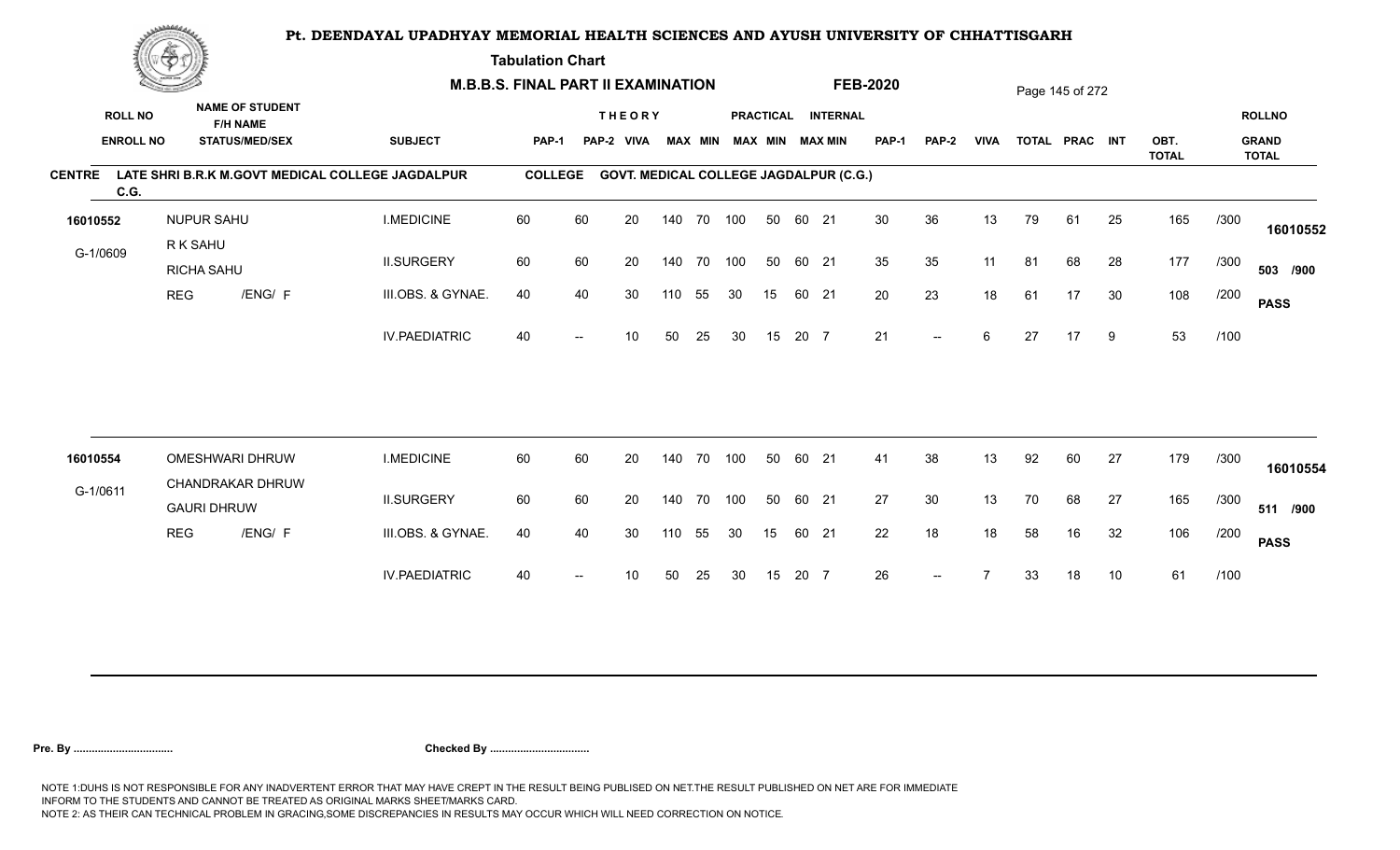**Tabulation Chart** 

|                       | <b>Construction of the Construction</b> |                               | <b>M.B.B.S. FINAL PART II EXAMINATION</b>                          |                                                  |                |                          |                                               |        |                |     |    |       | <b>FEB-2020</b>                              |              |                          |             | Page 146 of 272 |                |    |              |      |                               |
|-----------------------|-----------------------------------------|-------------------------------|--------------------------------------------------------------------|--------------------------------------------------|----------------|--------------------------|-----------------------------------------------|--------|----------------|-----|----|-------|----------------------------------------------|--------------|--------------------------|-------------|-----------------|----------------|----|--------------|------|-------------------------------|
| <b>ROLL NO</b>        | <b>ENROLL NO</b>                        |                               | <b>NAME OF STUDENT</b><br><b>F/H NAME</b><br><b>STATUS/MED/SEX</b> | <b>SUBJECT</b>                                   | PAP-1          |                          | <b>THEORY</b><br>PAP-2<br><b>VIVA</b>         |        | <b>MAX MIN</b> |     |    |       | PRACTICAL INTERNAL<br><b>MAX MIN MAX MIN</b> | <b>PAP-1</b> | PAP-2                    | <b>VIVA</b> |                 | TOTAL PRAC INT |    | OBT.         |      | <b>ROLLNO</b><br><b>GRAND</b> |
|                       |                                         |                               |                                                                    |                                                  |                |                          |                                               |        |                |     |    |       |                                              |              |                          |             |                 |                |    | <b>TOTAL</b> |      | <b>TOTAL</b>                  |
| <b>CENTRE</b><br>C.G. |                                         |                               |                                                                    | LATE SHRI B.R.K M.GOVT MEDICAL COLLEGE JAGDALPUR | <b>COLLEGE</b> |                          | <b>GOVT. MEDICAL COLLEGE JAGDALPUR (C.G.)</b> |        |                |     |    |       |                                              |              |                          |             |                 |                |    |              |      |                               |
| 16010555              |                                         | P RAJ SHEKHAR                 |                                                                    | <b>I.MEDICINE</b>                                | 60             | 60                       | 20                                            |        | 140 70         | 100 | 50 | 60 21 |                                              | 40           | 43                       | 16          | 99              | 66             | 30 | 195          | /300 | 16010555                      |
| G-1/0612              |                                         | P LAXMI NARAYAN<br>P NAGU BAI |                                                                    | <b>II.SURGERY</b>                                | 60             | 60                       | 20                                            |        | 140 70         | 100 | 50 | 60 21 |                                              | 40           | 35                       | 14          | 89              | 72             | 38 | 199          | /300 | 575 /900                      |
|                       | <b>REG</b>                              |                               | /ENG/ M                                                            | III.OBS. & GYNAE.                                | 40             | 40                       | 30                                            | 110    | 55             | 30  | 15 | 60 21 |                                              | 21           | 20                       | 18          | 59              | 21             | 39 | 119          | /200 | <b>PASS</b>                   |
|                       |                                         |                               |                                                                    | <b>IV.PAEDIATRIC</b>                             | 40             |                          | 10                                            | 50     | 25             | 30  | 15 | 20 7  |                                              | 24           | $\overline{\phantom{a}}$ |             | 31              | 19             | 12 | 62           | /100 |                               |
|                       |                                         |                               |                                                                    |                                                  |                |                          |                                               |        |                |     |    |       |                                              |              |                          |             |                 |                |    |              |      |                               |
| 16010556              |                                         | PRACHI MESHRAM                |                                                                    | <b>I.MEDICINE</b>                                | 60             | 60                       | 20                                            | 140 70 |                | 100 | 50 | 60 21 |                                              | 40           | 46                       | 15          | 101             | 72             | 32 | 205          | /300 | 16010556                      |
| G-1/0613              |                                         | <b>SUNITA MESHRAM</b>         | CHINTA RAM MESHRAM                                                 | <b>II.SURGERY</b>                                | 60             | 60                       | 20                                            |        | 140 70         | 100 | 50 | 60 21 |                                              | 37           | 42                       | 15          | 94              | 74             | 34 | 202          | /300 | 604 /900                      |
|                       | <b>REG</b>                              |                               | /ENG/ F                                                            | III.OBS. & GYNAE.                                | 40             | 40                       | 30                                            | 110    | 55             | 30  | 15 | 60 21 |                                              | 26           | 26                       | 17          | 69              | 22             | 40 | 131          | /200 | <b>PASS</b>                   |
|                       |                                         |                               |                                                                    | <b>IV.PAEDIATRIC</b>                             | 40             | $\overline{\phantom{a}}$ | 10                                            | 50     | 25             | 30  | 15 | 20 7  |                                              | 26           | $--$                     | 8           | 34              | 20             | 12 | 66           | /100 |                               |
|                       |                                         |                               |                                                                    |                                                  |                |                          |                                               |        |                |     |    |       |                                              |              |                          |             |                 |                |    |              |      |                               |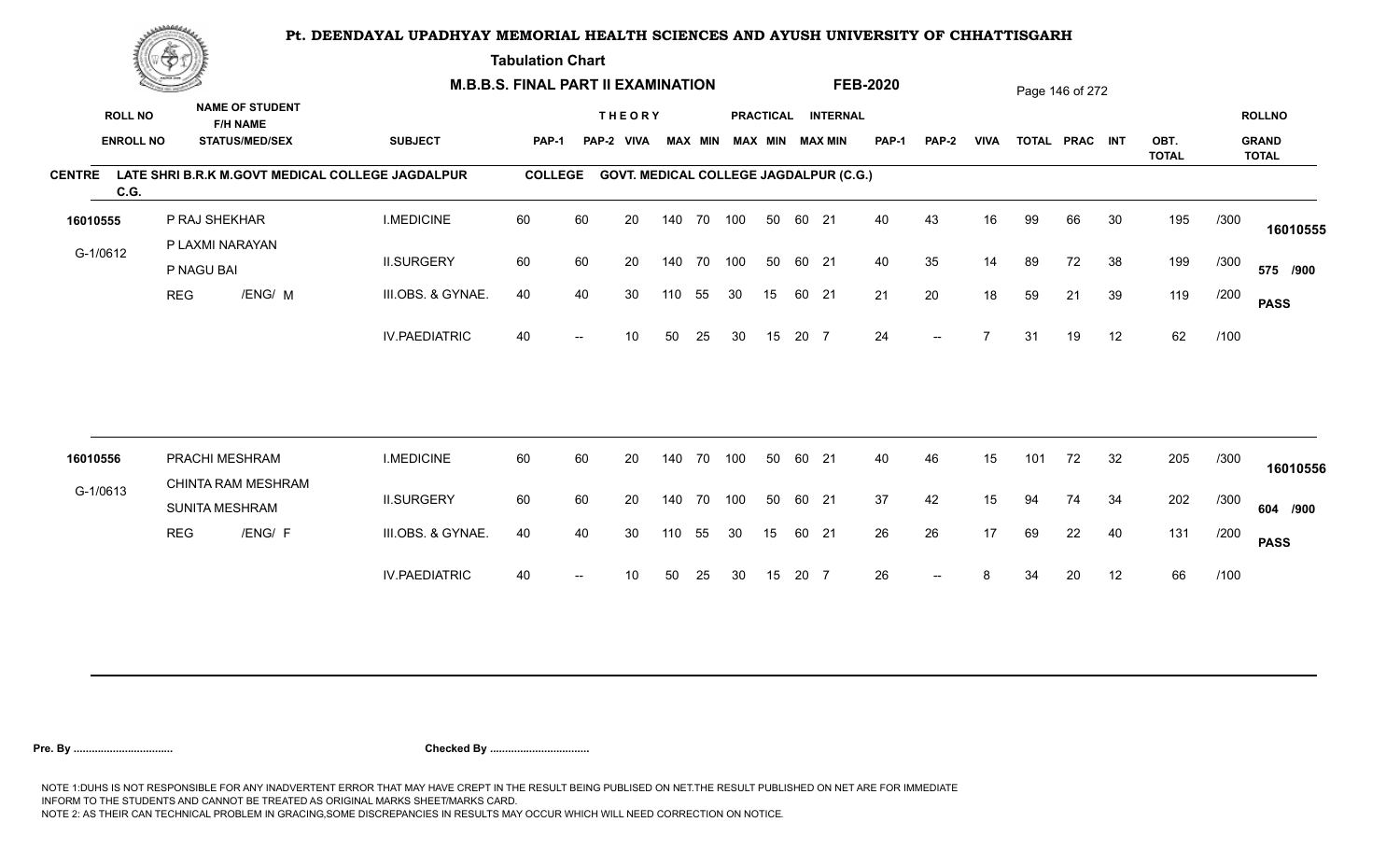**Tabulation Chart** 

|                                    | <b>Construction of the Construction</b> |                                        |                                                                    | <b>M.B.B.S. FINAL PART II EXAMINATION</b>        |                |    |                                               |        |                |     |    |       |                                              | <b>FEB-2020</b> |       |             |    | Page 147 of 272 |    |              |      |                               |
|------------------------------------|-----------------------------------------|----------------------------------------|--------------------------------------------------------------------|--------------------------------------------------|----------------|----|-----------------------------------------------|--------|----------------|-----|----|-------|----------------------------------------------|-----------------|-------|-------------|----|-----------------|----|--------------|------|-------------------------------|
| <b>ROLL NO</b><br><b>ENROLL NO</b> |                                         |                                        | <b>NAME OF STUDENT</b><br><b>F/H NAME</b><br><b>STATUS/MED/SEX</b> | <b>SUBJECT</b>                                   | <b>PAP-1</b>   |    | <b>THEORY</b><br>PAP-2 VIVA                   |        | <b>MAX MIN</b> |     |    |       | PRACTICAL INTERNAL<br><b>MAX MIN MAX MIN</b> | <b>PAP-1</b>    | PAP-2 | <b>VIVA</b> |    | TOTAL PRAC INT  |    | OBT.         |      | <b>ROLLNO</b><br><b>GRAND</b> |
|                                    |                                         |                                        |                                                                    |                                                  |                |    |                                               |        |                |     |    |       |                                              |                 |       |             |    |                 |    | <b>TOTAL</b> |      | <b>TOTAL</b>                  |
| <b>CENTRE</b><br>C.G.              |                                         |                                        |                                                                    | LATE SHRI B.R.K M.GOVT MEDICAL COLLEGE JAGDALPUR | <b>COLLEGE</b> |    | <b>GOVT. MEDICAL COLLEGE JAGDALPUR (C.G.)</b> |        |                |     |    |       |                                              |                 |       |             |    |                 |    |              |      |                               |
| 16010557                           |                                         |                                        | PRATYUSHA MANIK                                                    | <b>I.MEDICINE</b>                                | 60             | 60 | 20                                            |        | 140 70 100     |     | 50 | 60 21 |                                              | 39              | 32    | 16          | 87 | 68              | 28 | 183          | /300 | 16010557                      |
| G-1/0614                           |                                         | SHAMPA MANIK                           | SURYAKANT MANIK                                                    | <b>II.SURGERY</b>                                | 60             | 60 | 20                                            |        | 140 70         | 100 | 50 | 60 21 |                                              | 36              | 30    | 13          | 79 | 74              | 32 | 185          | /300 | 568 /900                      |
|                                    | <b>REG</b>                              |                                        | /ENG/ F                                                            | III.OBS. & GYNAE.                                | 40             | 40 | 30                                            | 110    | 55             | 30  | 15 | 60 21 |                                              | 27              | 28    | 19          | 74 | 20              | 41 | 135          | /200 | <b>PASS</b>                   |
|                                    |                                         |                                        |                                                                    | <b>IV.PAEDIATRIC</b>                             | 40             |    | 10                                            | 50     | 25             | 30  | 15 | 20 7  |                                              | 26              | $-$   | 8           | 34 | 20              | 11 | 65           | /100 |                               |
|                                    |                                         |                                        |                                                                    |                                                  |                |    |                                               |        |                |     |    |       |                                              |                 |       |             |    |                 |    |              |      |                               |
| 16010558                           |                                         | PRINCE PAINKRA                         |                                                                    | <b>I.MEDICINE</b>                                | 60             | 60 | 20                                            | 140    | 70             | 100 | 50 | 60 21 |                                              | 37              | 42    | 13          | 92 | 64              | 32 | 188          | /300 | 16010558                      |
| G-1/0615                           |                                         | SHRI MASAT RAM<br><b>SUNITA PAIKRA</b> |                                                                    | <b>II.SURGERY</b>                                | 60             | 60 | 20                                            | 140 70 |                | 100 | 50 | 60 21 |                                              | 36              | 31    | 12          | 79 | 62              | 31 | 172          | /300 | 536 /900                      |
|                                    | <b>REG</b>                              |                                        | /ENG/ F                                                            | III.OBS. & GYNAE.                                | 40             | 40 | 30                                            | 110    | 55             | 30  | 15 | 60 21 |                                              | 24              | 25    | 19          | 68 | 16              | 34 | 118          | /200 | <b>PASS</b>                   |
|                                    |                                         |                                        |                                                                    | <b>IV.PAEDIATRIC</b>                             | 40             |    | 10                                            | 50     | 25             | 30  | 15 | 20 7  |                                              | 24              | $--$  | 6           | 30 | 17              | 11 | 58           | /100 |                               |
|                                    |                                         |                                        |                                                                    |                                                  |                |    |                                               |        |                |     |    |       |                                              |                 |       |             |    |                 |    |              |      |                               |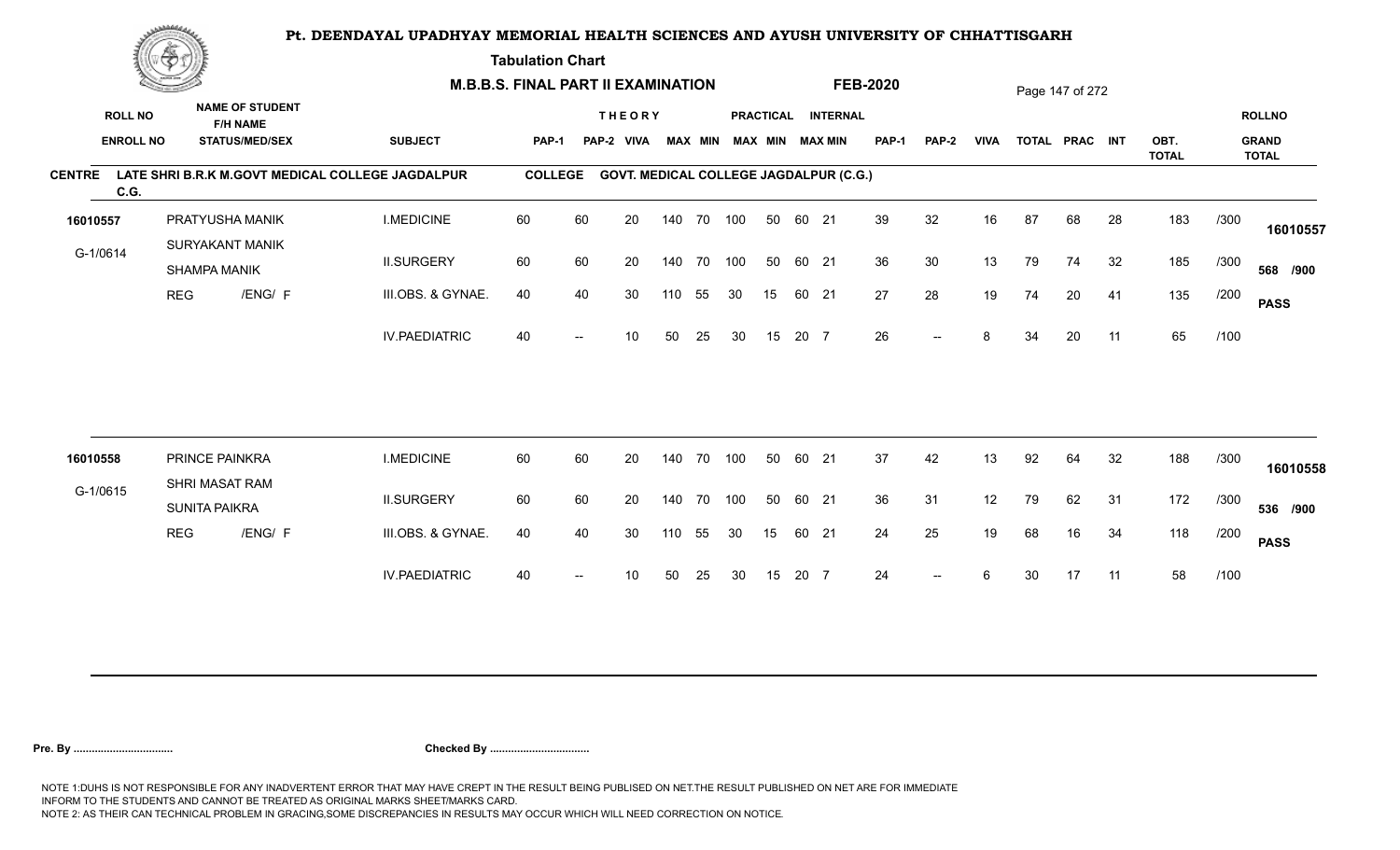**Tabulation Chart** 

|               | <b>Construction of the Asset</b> |                                       |                                           | <b>M.B.B.S. FINAL PART II EXAMINATION</b>        |                |    |                                               |     |                |     |    |       |                    | <b>FEB-2020</b> |       |                |     | Page 148 of 272 |    |                      |      |                              |
|---------------|----------------------------------|---------------------------------------|-------------------------------------------|--------------------------------------------------|----------------|----|-----------------------------------------------|-----|----------------|-----|----|-------|--------------------|-----------------|-------|----------------|-----|-----------------|----|----------------------|------|------------------------------|
|               | <b>ROLL NO</b>                   |                                       | <b>NAME OF STUDENT</b><br><b>F/H NAME</b> |                                                  |                |    | <b>THEORY</b>                                 |     |                |     |    |       | PRACTICAL INTERNAL |                 |       |                |     |                 |    |                      |      | <b>ROLLNO</b>                |
|               | <b>ENROLL NO</b>                 |                                       | <b>STATUS/MED/SEX</b>                     | <b>SUBJECT</b>                                   | <b>PAP-1</b>   |    | PAP-2 VIVA                                    |     | <b>MAX MIN</b> |     |    |       | MAX MIN MAX MIN    | <b>PAP-1</b>    | PAP-2 | <b>VIVA</b>    |     | TOTAL PRAC INT  |    | OBT.<br><b>TOTAL</b> |      | <b>GRAND</b><br><b>TOTAL</b> |
| <b>CENTRE</b> | C.G.                             |                                       |                                           | LATE SHRI B.R.K M.GOVT MEDICAL COLLEGE JAGDALPUR | <b>COLLEGE</b> |    | <b>GOVT. MEDICAL COLLEGE JAGDALPUR (C.G.)</b> |     |                |     |    |       |                    |                 |       |                |     |                 |    |                      |      |                              |
| 16010560      |                                  | PRIYANKA SAHU                         |                                           | <b>I.MEDICINE</b>                                | 60             | 60 | 20                                            |     | 140 70 100     |     | 50 | 60 21 |                    | 33              | 40    | 15             | 88  | 60              | 25 | 173                  | /300 | 16010560                     |
| G-1/0617      |                                  | <b>MANCHAND SAHU</b><br>KALAVATI SAHU |                                           | <b>II.SURGERY</b>                                | 60             | 60 | 20                                            |     | 140 70 100     |     | 50 | 60 21 |                    | 38              | 36    | 13             | 87  | 65              | 32 | 184                  | /300 | 533 /900                     |
|               |                                  | <b>REG</b>                            | /ENG/ F                                   | III.OBS. & GYNAE.                                | 40             | 40 | 30                                            | 110 | 55             | 30  | 15 |       | 60 21              | 24              | 20    | 18             | 62  | 17              | 36 | 115                  | /200 | <b>PASS</b>                  |
|               |                                  |                                       |                                           | <b>IV.PAEDIATRIC</b>                             | 40             |    | 10                                            | 50  | 25             | 30  | 15 | 20 7  |                    | 24              | $- -$ | $\overline{ }$ | 31  | 19              | 11 | 61                   | /100 |                              |
|               |                                  |                                       |                                           |                                                  |                |    |                                               |     |                |     |    |       |                    |                 |       |                |     |                 |    |                      |      |                              |
| 16010561      |                                  | PRIYANSH DUBEY                        |                                           | <b>I.MEDICINE</b>                                | 60             | 60 | 20                                            |     | 140 70         | 100 | 50 | 60 21 |                    | 39              | 49    | 14             | 102 | 60              | 31 | 193                  | /300 | 16010561                     |
| G-1/0618      |                                  | <b>USHA DUBEY</b>                     | SUNIL KUMAR DUBEY                         | <b>II.SURGERY</b>                                | 60             | 60 | 20                                            |     | 140 70 100     |     | 50 | 60 21 |                    | 36              | 38    | 11             | 85  | 69              | 32 | 186                  | /300 | 564 /900                     |
|               |                                  | <b>REG</b>                            | /ENG/ M                                   | III.OBS. & GYNAE.                                | 40             | 40 | 30                                            | 110 | 55             | 30  | 15 | 60 21 |                    | 23              | 24    | 18             | 65  | 20              | 34 | 119                  | /200 | <b>PASS</b>                  |
|               |                                  |                                       |                                           | <b>IV.PAEDIATRIC</b>                             | 40             |    | 10                                            | 50  | 25             | 30  | 15 | 20 7  |                    | 28              | $--$  |                | 35  | 20              | 11 | 66                   | /100 |                              |
|               |                                  |                                       |                                           |                                                  |                |    |                                               |     |                |     |    |       |                    |                 |       |                |     |                 |    |                      |      |                              |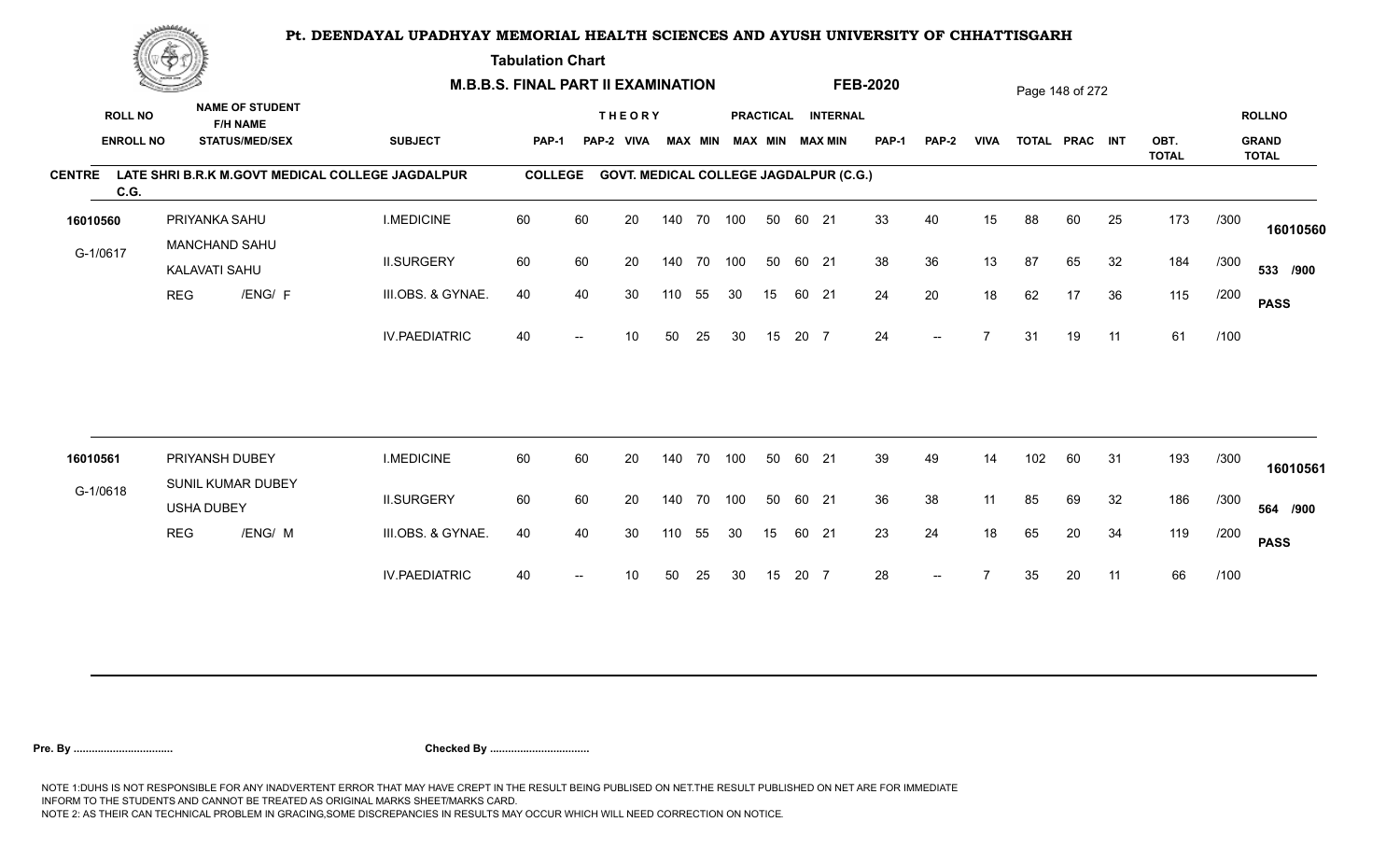**Tabulation Chart** 

|               | <b>Construction of the Asset</b> |                                          |                                           |                                                  | <b>M.B.B.S. FINAL PART II EXAMINATION</b> |    |                                               |     |                |     |    |       |                        | <b>FEB-2020</b> |       |             |    | Page 149 of 272 |    |                      |      |                              |
|---------------|----------------------------------|------------------------------------------|-------------------------------------------|--------------------------------------------------|-------------------------------------------|----|-----------------------------------------------|-----|----------------|-----|----|-------|------------------------|-----------------|-------|-------------|----|-----------------|----|----------------------|------|------------------------------|
|               | <b>ROLL NO</b>                   |                                          | <b>NAME OF STUDENT</b><br><b>F/H NAME</b> |                                                  |                                           |    | <b>THEORY</b>                                 |     |                |     |    |       | PRACTICAL INTERNAL     |                 |       |             |    |                 |    |                      |      | <b>ROLLNO</b>                |
|               | <b>ENROLL NO</b>                 |                                          | <b>STATUS/MED/SEX</b>                     | <b>SUBJECT</b>                                   | <b>PAP-1</b>                              |    | PAP-2 VIVA                                    |     | <b>MAX MIN</b> |     |    |       | <b>MAX MIN MAX MIN</b> | <b>PAP-1</b>    | PAP-2 | <b>VIVA</b> |    | TOTAL PRAC INT  |    | OBT.<br><b>TOTAL</b> |      | <b>GRAND</b><br><b>TOTAL</b> |
| <b>CENTRE</b> | C.G.                             |                                          |                                           | LATE SHRI B.R.K M.GOVT MEDICAL COLLEGE JAGDALPUR | <b>COLLEGE</b>                            |    | <b>GOVT. MEDICAL COLLEGE JAGDALPUR (C.G.)</b> |     |                |     |    |       |                        |                 |       |             |    |                 |    |                      |      |                              |
| 16010562      |                                  |                                          | RAHIL KUMAR JAIN                          | <b>I.MEDICINE</b>                                | 60                                        | 60 | 20                                            |     | 140 70 100     |     | 50 | 60 21 |                        | 31              | 35    | 15          | 81 | 59              | 25 | 165                  | /300 | 16010562                     |
| G-1/0619      |                                  | <b>DINESH JAIN</b><br><b>BABITA JAIN</b> |                                           | <b>II.SURGERY</b>                                | 60                                        | 60 | 20                                            |     | 140 70 100     |     | 50 | 60 21 |                        | 33              | 35    | 11          | 79 | 68              | 27 | 174                  | /300 | 507 /900                     |
|               |                                  | <b>REG</b>                               | /ENG/ M                                   | III.OBS. & GYNAE.                                | 40                                        | 40 | 30                                            | 110 | 55             | 30  | 15 | 60 21 |                        | 17              | 25    | 17          | 59 | 15              | 31 | 105                  | /200 | <b>PASS</b>                  |
|               |                                  |                                          |                                           | <b>IV.PAEDIATRIC</b>                             | 40                                        |    | 10                                            | 50  | 25             | 30  | 15 | 20 7  |                        | 29              | $-$   |             | 36 | 16              | 11 | 63                   | /100 |                              |
|               |                                  |                                          |                                           |                                                  |                                           |    |                                               |     |                |     |    |       |                        |                 |       |             |    |                 |    |                      |      |                              |
| 16010564      |                                  | RITU THAKUR                              |                                           | <b>I.MEDICINE</b>                                | 60                                        | 60 | 20                                            | 140 | 70             | 100 | 50 | 60 21 |                        | 36              | 40    | 12          | 88 | 55              | 30 | 173                  | /300 | 16010564                     |
| G-1/0621      |                                  | <b>L.S THAKUR</b><br><b>GANGA THAKUR</b> |                                           | <b>II.SURGERY</b>                                | 60                                        | 60 | 20                                            |     | 140 70         | 100 | 50 | 60 21 |                        | 36              | 42    | 12          | 90 | 54              | 25 | 169                  | /300 | 517 /900                     |
|               |                                  | <b>REG</b>                               | /ENG/ F                                   | III.OBS. & GYNAE.                                | 40                                        | 40 | 30                                            | 110 | 55             | 30  | 15 | 60 21 |                        | 22              | 26    | 19          | 67 | 15              | 33 | 115                  | /200 | <b>PASS</b>                  |
|               |                                  |                                          |                                           | <b>IV.PAEDIATRIC</b>                             | 40                                        |    | 10                                            | 50  | 25             | 30  | 15 | 20 7  |                        | 25              | $- -$ |             | 32 | 19              | 9  | 60                   | /100 |                              |
|               |                                  |                                          |                                           |                                                  |                                           |    |                                               |     |                |     |    |       |                        |                 |       |             |    |                 |    |                      |      |                              |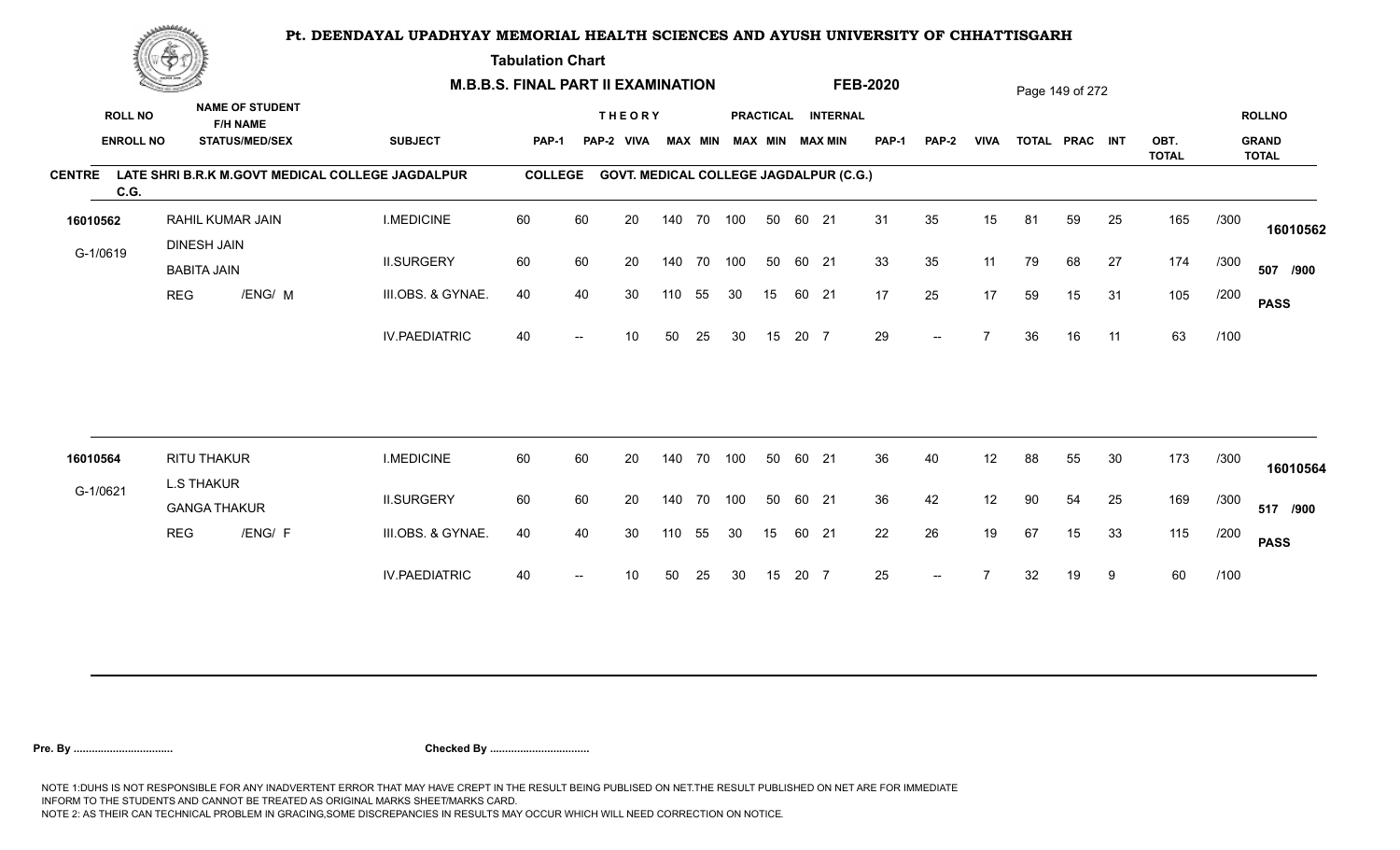**Tabulation Chart** 

|                                    | <b>Construction of the Construction</b> |                                     |                                                                    | <b>M.B.B.S. FINAL PART II EXAMINATION</b>        |                |    |                                               |        |                |     |    |       |                                              | <b>FEB-2020</b> |       |             |     | Page 150 of 272 |    |              |      |                               |
|------------------------------------|-----------------------------------------|-------------------------------------|--------------------------------------------------------------------|--------------------------------------------------|----------------|----|-----------------------------------------------|--------|----------------|-----|----|-------|----------------------------------------------|-----------------|-------|-------------|-----|-----------------|----|--------------|------|-------------------------------|
| <b>ROLL NO</b><br><b>ENROLL NO</b> |                                         |                                     | <b>NAME OF STUDENT</b><br><b>F/H NAME</b><br><b>STATUS/MED/SEX</b> | <b>SUBJECT</b>                                   | <b>PAP-1</b>   |    | <b>THEORY</b><br>PAP-2 VIVA                   |        | <b>MAX MIN</b> |     |    |       | PRACTICAL INTERNAL<br><b>MAX MIN MAX MIN</b> | <b>PAP-1</b>    | PAP-2 | <b>VIVA</b> |     | TOTAL PRAC INT  |    | OBT.         |      | <b>ROLLNO</b><br><b>GRAND</b> |
| <b>CENTRE</b><br>C.G.              |                                         |                                     |                                                                    | LATE SHRI B.R.K M.GOVT MEDICAL COLLEGE JAGDALPUR | <b>COLLEGE</b> |    | <b>GOVT. MEDICAL COLLEGE JAGDALPUR (C.G.)</b> |        |                |     |    |       |                                              |                 |       |             |     |                 |    | <b>TOTAL</b> |      | <b>TOTAL</b>                  |
| 16010565                           |                                         | ROHIT KASHYAP                       |                                                                    | <b>I.MEDICINE</b>                                | 60             | 60 | 20                                            |        | 140 70 100     |     | 50 | 60 21 |                                              | 33              | 40    | 12          | 85  | 56              | 28 | 169          | /300 | 16010565                      |
| G-1/0622                           |                                         | RAMLAL KASHYAP<br>MEENA KASHYAP     |                                                                    | <b>II.SURGERY</b>                                | 60             | 60 | 20                                            |        | 140 70         | 100 | 50 | 60 21 |                                              | 31              | 33    | 13          | 77  | 65              | 26 | 168          | /300 | 506 /900                      |
|                                    | <b>REG</b>                              |                                     | /ENG/ M                                                            | III.OBS. & GYNAE.                                | 40             | 40 | 30                                            | 110    | 55             | 30  | 15 | 60 21 |                                              | 24              | 19    | 15          | 58  | 21              | 34 | 113          | /200 | <b>PASS</b>                   |
|                                    |                                         |                                     |                                                                    | <b>IV.PAEDIATRIC</b>                             | 40             |    | 10                                            | 50     | 25             | 30  | 15 | 20 7  |                                              | 22              | $-$   | 6           | 28  | 18              | 10 | 56           | /100 |                               |
|                                    |                                         |                                     |                                                                    |                                                  |                |    |                                               |        |                |     |    |       |                                              |                 |       |             |     |                 |    |              |      |                               |
| 16010566                           |                                         | S VINEETA RAO                       |                                                                    | <b>I.MEDICINE</b>                                | 60             | 60 | 20                                            | 140    | 70             | 100 | 50 | 60 21 |                                              | 40              | 48    | 14          | 102 | 65              | 30 | 197          | /300 | 16010566                      |
| G-1/0623                           |                                         | <b>GURULU</b><br><b>VIJAY LAXMI</b> |                                                                    | <b>II.SURGERY</b>                                | 60             | 60 | 20                                            | 140 70 |                | 100 | 50 | 60 21 |                                              | 36              | 42    | 14          | 92  | 68              | 29 | 189          | /300 | 580 /900                      |
|                                    | <b>REG</b>                              |                                     | /ENG/ F                                                            | III.OBS. & GYNAE.                                | 40             | 40 | 30                                            | 110    | 55             | 30  | 15 | 60 21 |                                              | 28              | 25    | 16          | 69  | 17              | 41 | 127          | /200 | <b>PASS</b>                   |
|                                    |                                         |                                     |                                                                    | <b>IV.PAEDIATRIC</b>                             | 40             |    | 10                                            | 50     | 25             | 30  | 15 | 20 7  |                                              | 29              |       |             | 36  | 19              | 12 | 67           | /100 |                               |
|                                    |                                         |                                     |                                                                    |                                                  |                |    |                                               |        |                |     |    |       |                                              |                 |       |             |     |                 |    |              |      |                               |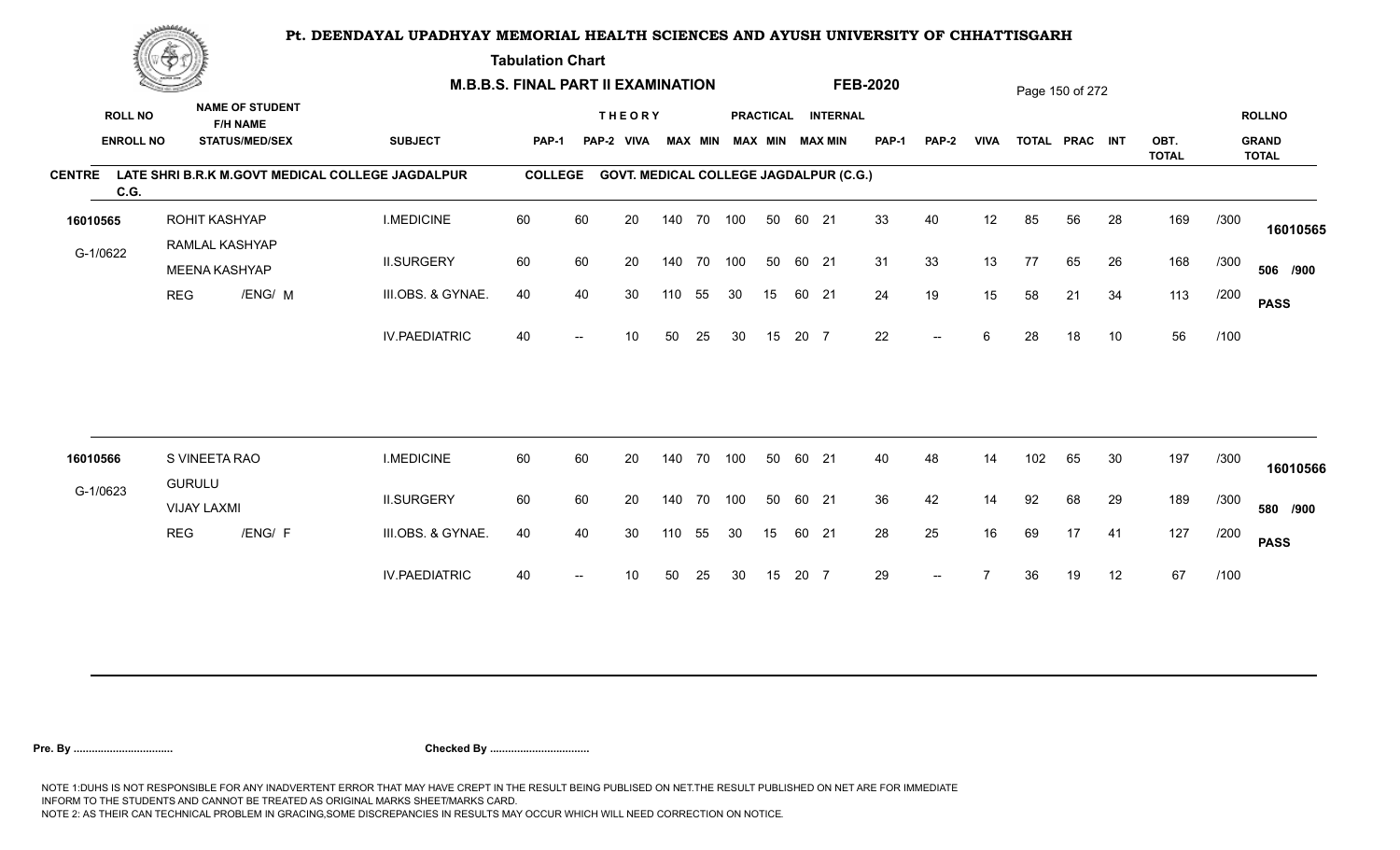**Tabulation Chart** 

|                       | <b>Construction of the Construction</b> |                                        |                         | <b>M.B.B.S. FINAL PART II EXAMINATION</b>        |                |    |                                               |        |                |     |    |       |                        | <b>FEB-2020</b> |       |             |    | Page 151 of 272 |    |                      |      |                              |
|-----------------------|-----------------------------------------|----------------------------------------|-------------------------|--------------------------------------------------|----------------|----|-----------------------------------------------|--------|----------------|-----|----|-------|------------------------|-----------------|-------|-------------|----|-----------------|----|----------------------|------|------------------------------|
| <b>ROLL NO</b>        |                                         | <b>F/H NAME</b>                        | <b>NAME OF STUDENT</b>  |                                                  |                |    | <b>THEORY</b>                                 |        |                |     |    |       | PRACTICAL INTERNAL     |                 |       |             |    |                 |    |                      |      | <b>ROLLNO</b>                |
| <b>ENROLL NO</b>      |                                         |                                        | <b>STATUS/MED/SEX</b>   | <b>SUBJECT</b>                                   | <b>PAP-1</b>   |    | PAP-2 VIVA                                    |        | <b>MAX MIN</b> |     |    |       | <b>MAX MIN MAX MIN</b> | <b>PAP-1</b>    | PAP-2 | <b>VIVA</b> |    | TOTAL PRAC INT  |    | OBT.<br><b>TOTAL</b> |      | <b>GRAND</b><br><b>TOTAL</b> |
| <b>CENTRE</b><br>C.G. |                                         |                                        |                         | LATE SHRI B.R.K M.GOVT MEDICAL COLLEGE JAGDALPUR | <b>COLLEGE</b> |    | <b>GOVT. MEDICAL COLLEGE JAGDALPUR (C.G.)</b> |        |                |     |    |       |                        |                 |       |             |    |                 |    |                      |      |                              |
| 16010568              |                                         | SANGEETA KANWAR                        |                         | <b>I.MEDICINE</b>                                | 60             | 60 | 20                                            |        | 140 70 100     |     | 50 | 60 21 |                        | 30              | 33    | 13          | 76 | 61              | 28 | 165                  | /300 | 16010568                     |
| G-1/0625              |                                         | <b>DHAN KUNWAR</b>                     | <b>MAGAT RAM KANWAR</b> | <b>II.SURGERY</b>                                | 60             | 60 | 20                                            |        | 140 70         | 100 | 50 | 60 21 |                        | 32              | 37    | 14          | 83 | 64              | 26 | 173                  | /300 | 498 /900                     |
|                       | <b>REG</b>                              |                                        | /ENG/ F                 | III.OBS. & GYNAE.                                | 40             | 40 | 30                                            | 110    | 55             | 30  | 15 | 60 21 |                        | 21              | 20    | 15          | 56 | 15              | 32 | 103                  | /200 | <b>PASS</b>                  |
|                       |                                         |                                        |                         | <b>IV.PAEDIATRIC</b>                             | 40             |    | 10                                            | 50     | 25             | 30  | 15 | 20 7  |                        | 24              | $-$   | 6           | 30 | 17              | 10 | 57                   | /100 |                              |
|                       |                                         |                                        |                         |                                                  |                |    |                                               |        |                |     |    |       |                        |                 |       |             |    |                 |    |                      |      |                              |
| 16010569              |                                         | SARWATHA PAMDEY                        |                         | <b>I.MEDICINE</b>                                | 60             | 60 | 20                                            | 140    | 70             | 100 | 50 | 60 21 |                        | 37              | 35    | 12          | 84 | 59              | 25 | 168                  | /300 | 16010569                     |
| G-1/0626              |                                         | JITENDRA PANDEY<br><b>SUMAN PANDEY</b> |                         | <b>II.SURGERY</b>                                | 60             | 60 | 20                                            | 140 70 |                | 100 | 50 | 60 21 |                        | 36              | 38    | 14          | 88 | 64              | 27 | 179                  | /300 | 522 /900                     |
|                       | <b>REG</b>                              |                                        | /ENG/ F                 | III.OBS. & GYNAE.                                | 40             | 40 | 30                                            | 110    | 55             | 30  | 15 | 60 21 |                        | 24              | 25    | 15          | 64 | 17              | 32 | 113                  | /200 | <b>PASS</b>                  |
|                       |                                         |                                        |                         | <b>IV.PAEDIATRIC</b>                             | 40             |    | 10                                            | 50     | 25             | 30  | 15 | 20 7  |                        | 24              | $--$  |             | 31 | 20              | 11 | 62                   | /100 |                              |
|                       |                                         |                                        |                         |                                                  |                |    |                                               |        |                |     |    |       |                        |                 |       |             |    |                 |    |                      |      |                              |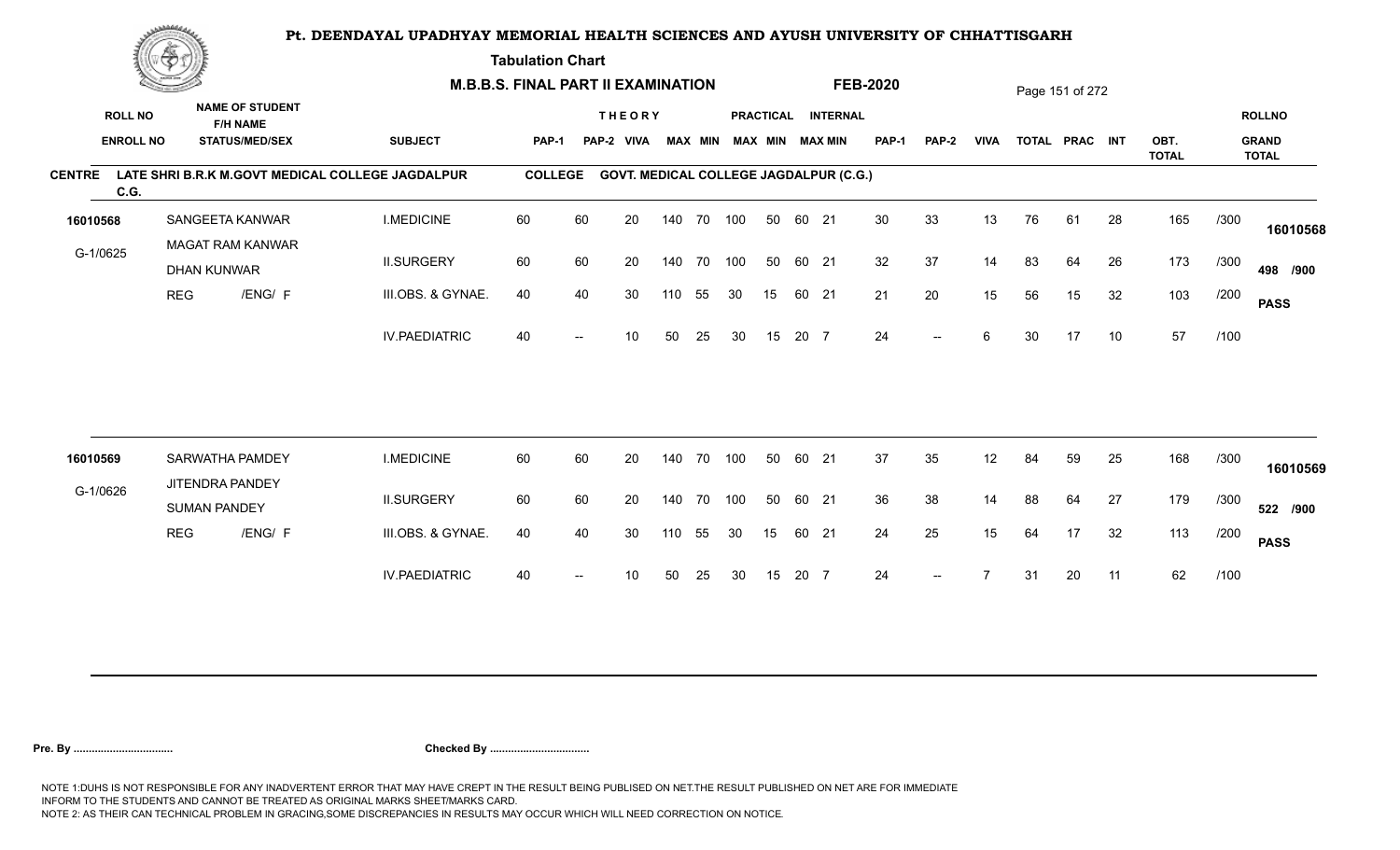**Tabulation Chart** 

| <b>NAME OF STUDENT</b><br><b>ROLL NO</b><br><b>THEORY</b><br>PRACTICAL INTERNAL<br><b>ROLLNO</b><br><b>F/H NAME</b><br><b>ENROLL NO</b><br><b>SUBJECT</b><br>MAX MIN MAX MIN<br><b>PAP-1</b><br><b>VIVA</b><br>OBT.<br><b>GRAND</b><br><b>STATUS/MED/SEX</b><br>PAP-2 VIVA<br><b>MAX MIN</b><br>TOTAL PRAC INT<br><b>PAP-1</b><br>PAP-2<br><b>TOTAL</b><br><b>TOTAL</b><br>LATE SHRI B.R.K M.GOVT MEDICAL COLLEGE JAGDALPUR<br><b>COLLEGE</b><br><b>GOVT. MEDICAL COLLEGE JAGDALPUR (C.G.)</b><br>C.G.<br>60<br>32<br>30<br>SATVEER SINGH<br><b>I.MEDICINE</b><br>60<br>20<br>140 70 100<br>60 21<br>13<br>75<br>59<br>25<br>159<br>/300<br>50<br>16010570<br>SHIV RAJ SINGH<br>G-1/0627<br><b>II.SURGERY</b><br>60<br>60<br>31<br>30<br>14<br>158<br>20<br>140 70<br>100<br>50<br>60 21<br>75<br>60<br>23<br>/300<br><b>SURGYAN KAUR</b><br>23<br>$98*$<br><b>REG</b><br>/ENG/ M<br>III.OBS. & GYNAE.<br>40<br>26<br>59<br>40<br>30<br>55<br>60 21<br>17<br>16<br>16<br>/200<br>110<br>30<br>15<br><b>FAIL</b><br>58<br><b>IV.PAEDIATRIC</b><br>20 7<br>24<br>18<br>/100<br>40<br>50<br>25<br>30<br>15<br>$\overline{ }$<br>31<br>10<br>9<br>$- -$<br>Re- Obs & Gynae<br>34<br><b>I.MEDICINE</b><br>60<br>60<br>20<br>140 70 100<br>50<br>60 21<br>89<br>56<br>25<br>170<br>/300<br>SATYAM KUMAR GUPTA<br>41<br>14<br>16010571<br>MANOJ KUMAR GUPTA<br>G-1/0628<br>33<br>175<br><b>II.SURGERY</b><br>60<br>60<br>20<br>140 70 100<br>50<br>60 21<br>34<br>14<br>66<br>28<br>/300<br>81<br><b>MAYA GUPTA</b><br><b>REG</b><br>/ENG/ M<br>III.OBS. & GYNAE.<br>22<br>25<br>32<br>115<br>40<br>40<br>30<br>15<br>62<br>110<br>55<br>30<br>15<br>60<br>21<br>21<br>/200 | <b>Construction of the Construction</b> | <b>M.B.B.S. FINAL PART II EXAMINATION</b> |  |  |  |  | <b>FEB-2020</b> |  | Page 152 of 272 |  |             |
|----------------------------------------------------------------------------------------------------------------------------------------------------------------------------------------------------------------------------------------------------------------------------------------------------------------------------------------------------------------------------------------------------------------------------------------------------------------------------------------------------------------------------------------------------------------------------------------------------------------------------------------------------------------------------------------------------------------------------------------------------------------------------------------------------------------------------------------------------------------------------------------------------------------------------------------------------------------------------------------------------------------------------------------------------------------------------------------------------------------------------------------------------------------------------------------------------------------------------------------------------------------------------------------------------------------------------------------------------------------------------------------------------------------------------------------------------------------------------------------------------------------------------------------------------------------------------------------------------------------------------------------------------------------------|-----------------------------------------|-------------------------------------------|--|--|--|--|-----------------|--|-----------------|--|-------------|
| <b>CENTRE</b>                                                                                                                                                                                                                                                                                                                                                                                                                                                                                                                                                                                                                                                                                                                                                                                                                                                                                                                                                                                                                                                                                                                                                                                                                                                                                                                                                                                                                                                                                                                                                                                                                                                        |                                         |                                           |  |  |  |  |                 |  |                 |  |             |
|                                                                                                                                                                                                                                                                                                                                                                                                                                                                                                                                                                                                                                                                                                                                                                                                                                                                                                                                                                                                                                                                                                                                                                                                                                                                                                                                                                                                                                                                                                                                                                                                                                                                      |                                         |                                           |  |  |  |  |                 |  |                 |  |             |
|                                                                                                                                                                                                                                                                                                                                                                                                                                                                                                                                                                                                                                                                                                                                                                                                                                                                                                                                                                                                                                                                                                                                                                                                                                                                                                                                                                                                                                                                                                                                                                                                                                                                      |                                         |                                           |  |  |  |  |                 |  |                 |  |             |
|                                                                                                                                                                                                                                                                                                                                                                                                                                                                                                                                                                                                                                                                                                                                                                                                                                                                                                                                                                                                                                                                                                                                                                                                                                                                                                                                                                                                                                                                                                                                                                                                                                                                      |                                         |                                           |  |  |  |  |                 |  |                 |  | 16010570    |
|                                                                                                                                                                                                                                                                                                                                                                                                                                                                                                                                                                                                                                                                                                                                                                                                                                                                                                                                                                                                                                                                                                                                                                                                                                                                                                                                                                                                                                                                                                                                                                                                                                                                      |                                         |                                           |  |  |  |  |                 |  |                 |  | 473 /900    |
|                                                                                                                                                                                                                                                                                                                                                                                                                                                                                                                                                                                                                                                                                                                                                                                                                                                                                                                                                                                                                                                                                                                                                                                                                                                                                                                                                                                                                                                                                                                                                                                                                                                                      |                                         |                                           |  |  |  |  |                 |  |                 |  |             |
|                                                                                                                                                                                                                                                                                                                                                                                                                                                                                                                                                                                                                                                                                                                                                                                                                                                                                                                                                                                                                                                                                                                                                                                                                                                                                                                                                                                                                                                                                                                                                                                                                                                                      |                                         |                                           |  |  |  |  |                 |  |                 |  |             |
|                                                                                                                                                                                                                                                                                                                                                                                                                                                                                                                                                                                                                                                                                                                                                                                                                                                                                                                                                                                                                                                                                                                                                                                                                                                                                                                                                                                                                                                                                                                                                                                                                                                                      |                                         |                                           |  |  |  |  |                 |  |                 |  |             |
|                                                                                                                                                                                                                                                                                                                                                                                                                                                                                                                                                                                                                                                                                                                                                                                                                                                                                                                                                                                                                                                                                                                                                                                                                                                                                                                                                                                                                                                                                                                                                                                                                                                                      |                                         |                                           |  |  |  |  |                 |  |                 |  | 16010571    |
|                                                                                                                                                                                                                                                                                                                                                                                                                                                                                                                                                                                                                                                                                                                                                                                                                                                                                                                                                                                                                                                                                                                                                                                                                                                                                                                                                                                                                                                                                                                                                                                                                                                                      |                                         |                                           |  |  |  |  |                 |  |                 |  | 518 /900    |
|                                                                                                                                                                                                                                                                                                                                                                                                                                                                                                                                                                                                                                                                                                                                                                                                                                                                                                                                                                                                                                                                                                                                                                                                                                                                                                                                                                                                                                                                                                                                                                                                                                                                      |                                         |                                           |  |  |  |  |                 |  |                 |  | <b>PASS</b> |
| 58<br><b>IV.PAEDIATRIC</b><br>24<br>40<br>20 7<br>17<br>10<br>/100<br>10<br>50<br>25<br>30<br>15<br>31<br>$--$                                                                                                                                                                                                                                                                                                                                                                                                                                                                                                                                                                                                                                                                                                                                                                                                                                                                                                                                                                                                                                                                                                                                                                                                                                                                                                                                                                                                                                                                                                                                                       |                                         |                                           |  |  |  |  |                 |  |                 |  |             |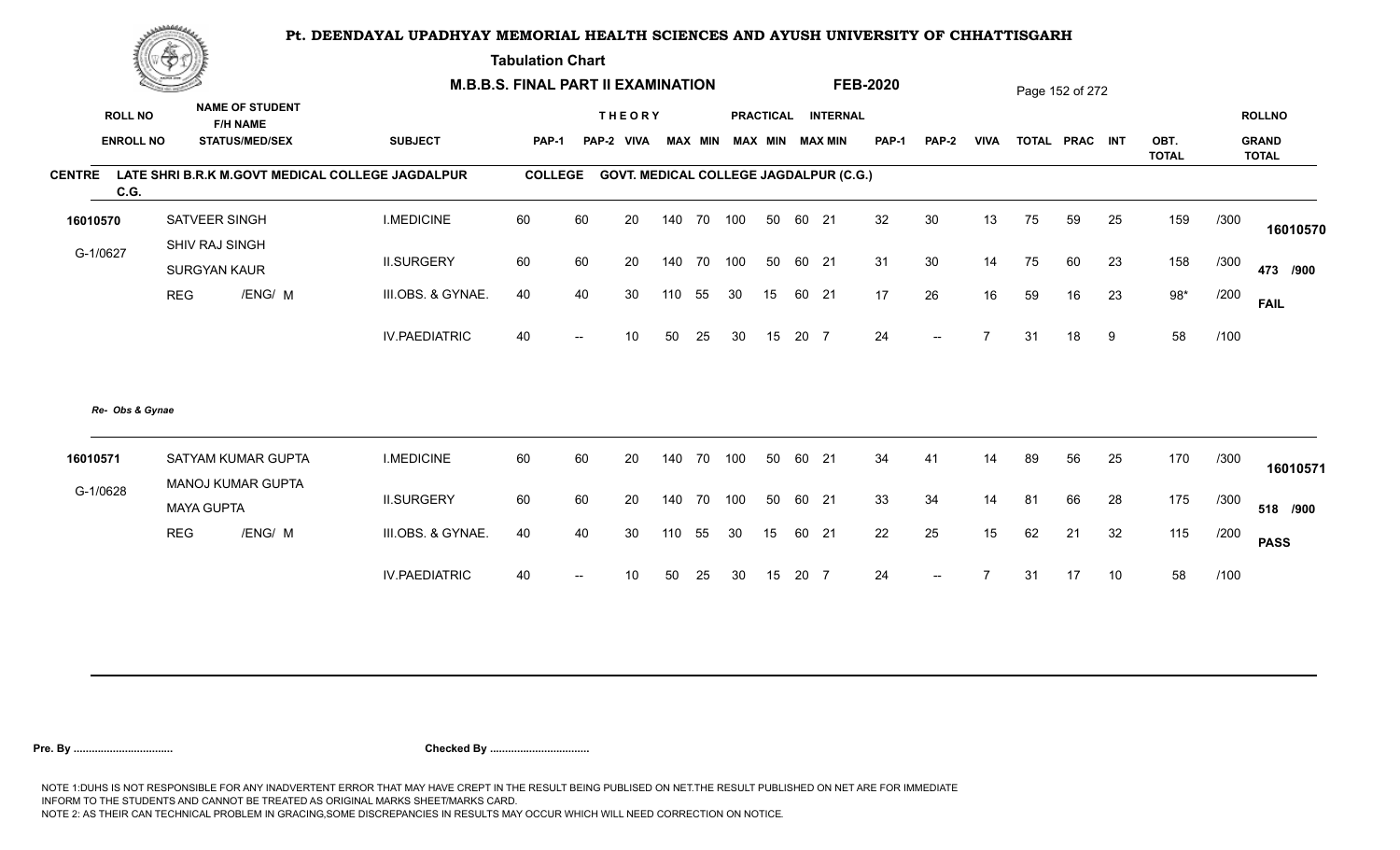**Tabulation Chart** 

|                       | <b>Construction of the Construction</b> |                                     |                                           | <b>M.B.B.S. FINAL PART II EXAMINATION</b>        |                |    |                                               |        |                |     |    |       |                        | <b>FEB-2020</b> |       |             |    | Page 153 of 272 |    |                      |      |                              |
|-----------------------|-----------------------------------------|-------------------------------------|-------------------------------------------|--------------------------------------------------|----------------|----|-----------------------------------------------|--------|----------------|-----|----|-------|------------------------|-----------------|-------|-------------|----|-----------------|----|----------------------|------|------------------------------|
| <b>ROLL NO</b>        |                                         |                                     | <b>NAME OF STUDENT</b><br><b>F/H NAME</b> |                                                  |                |    | <b>THEORY</b>                                 |        |                |     |    |       | PRACTICAL INTERNAL     |                 |       |             |    |                 |    |                      |      | <b>ROLLNO</b>                |
|                       | <b>ENROLL NO</b>                        |                                     | <b>STATUS/MED/SEX</b>                     | <b>SUBJECT</b>                                   | <b>PAP-1</b>   |    | PAP-2 VIVA                                    |        | <b>MAX MIN</b> |     |    |       | <b>MAX MIN MAX MIN</b> | <b>PAP-1</b>    | PAP-2 | <b>VIVA</b> |    | TOTAL PRAC INT  |    | OBT.<br><b>TOTAL</b> |      | <b>GRAND</b><br><b>TOTAL</b> |
| <b>CENTRE</b><br>C.G. |                                         |                                     |                                           | LATE SHRI B.R.K M.GOVT MEDICAL COLLEGE JAGDALPUR | <b>COLLEGE</b> |    | <b>GOVT. MEDICAL COLLEGE JAGDALPUR (C.G.)</b> |        |                |     |    |       |                        |                 |       |             |    |                 |    |                      |      |                              |
| 16010572              |                                         |                                     | SHASHI KANT SINGH                         | <b>I.MEDICINE</b>                                | 60             | 60 | 20                                            |        | 140 70         | 100 | 50 | 60 21 |                        | 31              | 36    | 15          | 82 | 67              | 29 | 178                  | /300 | 16010572                     |
| G-1/0629              |                                         | <b>BHARAT SINGH</b><br>SARITA SINGH |                                           | <b>II.SURGERY</b>                                | 60             | 60 | 20                                            |        | 140 70         | 100 | 50 | 60 21 |                        | 37              | 41    | 14          | 92 | 63              | 33 | 188                  | /300 | 542 /900                     |
|                       | <b>REG</b>                              |                                     | /ENG/ M                                   | III.OBS. & GYNAE.                                | 40             | 40 | 30                                            | 110    | 55             | 30  | 15 | 60 21 |                        | 23              | 26    | 15          | 64 | 16              | 32 | 112                  | /200 | <b>PASS</b>                  |
|                       |                                         |                                     |                                           | <b>IV.PAEDIATRIC</b>                             | 40             |    | 10                                            | 50     | 25             | 30  | 15 | 20 7  |                        | 27              |       |             | 34 | 18              | 12 | 64                   | /100 |                              |
| 16010573              |                                         |                                     | SHEMON SINGH THAKUR                       | <b>I.MEDICINE</b>                                | 60             | 60 | 20                                            | 140    | 70             | 100 | 50 | 60 21 |                        | 38              | 43    | 14          | 95 | 60              | 30 | 185                  | /300 |                              |
|                       |                                         |                                     | <b>SURESH SINGH THAKUR</b>                |                                                  |                |    |                                               |        |                |     |    |       |                        |                 |       |             |    |                 |    |                      |      | 16010573                     |
| G-1/0630              |                                         |                                     | SANJU SINGH THAKUR                        | <b>II.SURGERY</b>                                | 60             | 60 | 20                                            | 140 70 |                | 100 | 50 | 60 21 |                        | 31              | 37    | 14          | 82 | 60              | 29 | 171                  | /300 | 540 /900                     |
|                       | <b>REG</b>                              |                                     | /ENG/ F                                   | III.OBS. & GYNAE.                                | 40             | 40 | 30                                            | 110    | 55             | 30  | 15 | 60 21 |                        | 23              | 30    | 18          | 71 | 20              | 35 | 126                  | /200 | <b>PASS</b>                  |
|                       |                                         |                                     |                                           | <b>IV.PAEDIATRIC</b>                             | 40             |    | 10                                            | 50     | 25             | 30  | 15 | 20 7  |                        | 25              |       |             | 32 | 16              | 10 | 58                   | /100 |                              |
|                       |                                         |                                     |                                           |                                                  |                |    |                                               |        |                |     |    |       |                        |                 |       |             |    |                 |    |                      |      |                              |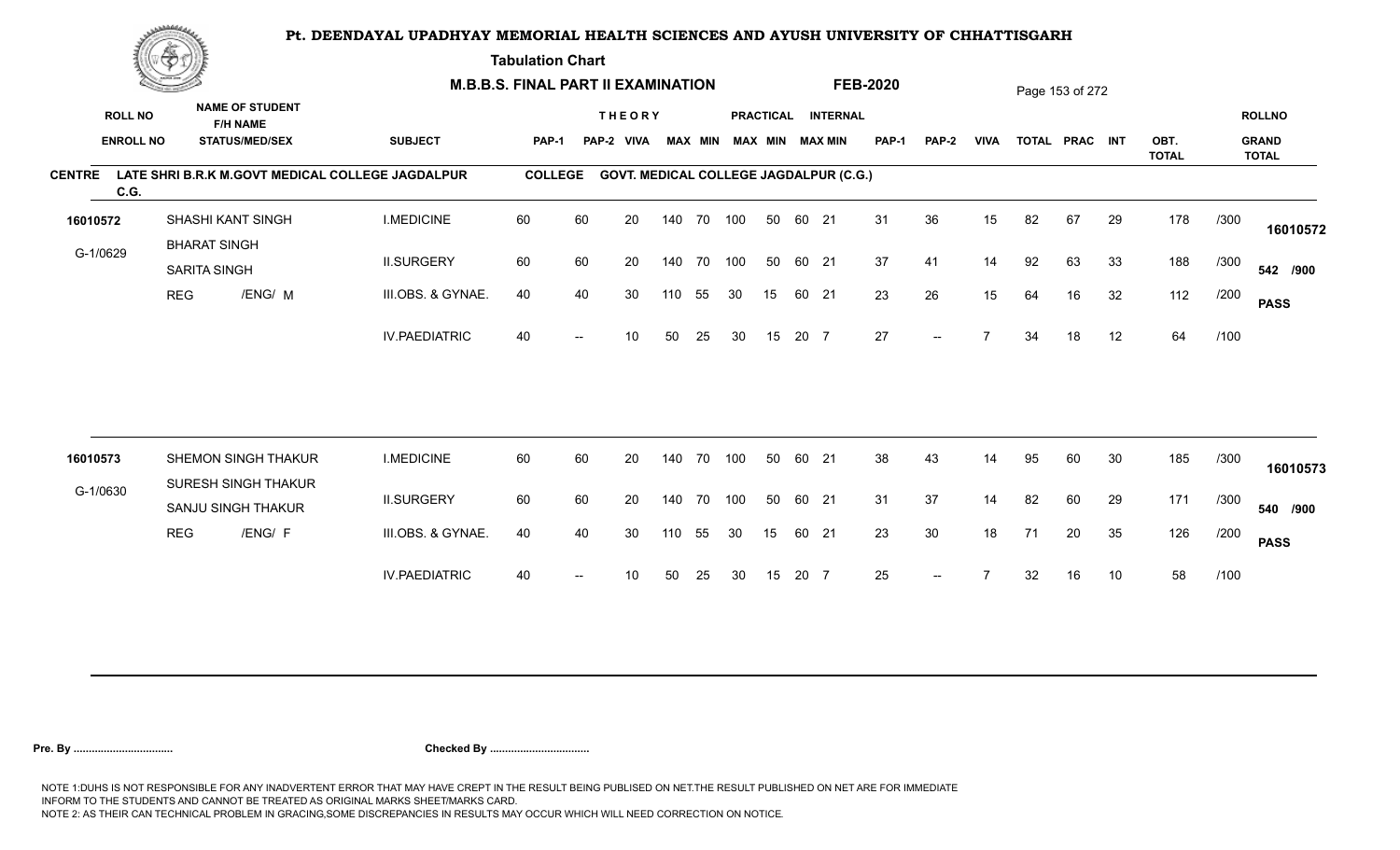**Tabulation Chart** 

|               | <b>Construction of the Construction</b> |                                         |                                           | <b>M.B.B.S. FINAL PART II EXAMINATION</b>        |                |    |                                               |     |                |     |    |       |                        | <b>FEB-2020</b> |       |             |     | Page 154 of 272 |    |                      |        |                              |
|---------------|-----------------------------------------|-----------------------------------------|-------------------------------------------|--------------------------------------------------|----------------|----|-----------------------------------------------|-----|----------------|-----|----|-------|------------------------|-----------------|-------|-------------|-----|-----------------|----|----------------------|--------|------------------------------|
|               | <b>ROLL NO</b>                          |                                         | <b>NAME OF STUDENT</b><br><b>F/H NAME</b> |                                                  |                |    | <b>THEORY</b>                                 |     |                |     |    |       | PRACTICAL INTERNAL     |                 |       |             |     |                 |    |                      |        | <b>ROLLNO</b>                |
|               | <b>ENROLL NO</b>                        |                                         | <b>STATUS/MED/SEX</b>                     | <b>SUBJECT</b>                                   | <b>PAP-1</b>   |    | PAP-2 VIVA                                    |     | <b>MAX MIN</b> |     |    |       | <b>MAX MIN MAX MIN</b> | <b>PAP-1</b>    | PAP-2 | <b>VIVA</b> |     | TOTAL PRAC INT  |    | OBT.<br><b>TOTAL</b> |        | <b>GRAND</b><br><b>TOTAL</b> |
| <b>CENTRE</b> | C.G.                                    |                                         |                                           | LATE SHRI B.R.K M.GOVT MEDICAL COLLEGE JAGDALPUR | <b>COLLEGE</b> |    | <b>GOVT. MEDICAL COLLEGE JAGDALPUR (C.G.)</b> |     |                |     |    |       |                        |                 |       |             |     |                 |    |                      |        |                              |
| 16010574      |                                         | SHREYA RATHI                            |                                           | <b>I.MEDICINE</b>                                | 60             | 60 | 20                                            |     | 140 70 100     |     | 50 | 60 21 |                        | 40              | 47    | 16          | 103 | 74              | 34 | 211                  | /300   | 16010574                     |
| G-1/0631      |                                         | <b>MOHAN RATHI</b><br><b>INDU RATHI</b> |                                           | <b>II.SURGERY</b>                                | 60             | 60 | 20                                            |     | 140 70 100     |     | 50 | 60 21 |                        | 40              | 40    | 16          | 96  | 71              | 35 | 202                  | /300   | 635 /900                     |
|               | <b>REG</b>                              |                                         | /ENG/ F                                   | III.OBS. & GYNAE.                                | 40             | 40 | 30                                            | 110 | 55             | 30  | 15 | 60 21 |                        | 30              | 35    | 22          | 87  | 25              | 43 | 155                  | D /200 | <b>PASS</b>                  |
|               |                                         |                                         |                                           | <b>IV.PAEDIATRIC</b>                             | 40             |    | 10                                            | 50  | 25             | 30  | 15 | 20 7  |                        | 28              | $-$   |             | 35  | 19              | 13 | 67                   | /100   |                              |
|               |                                         |                                         |                                           |                                                  |                |    |                                               |     |                |     |    |       |                        |                 |       |             |     |                 |    |                      |        |                              |
| 16010575      |                                         | SHUBHAM JAIN                            |                                           | <b>I.MEDICINE</b>                                | 60             | 60 | 20                                            | 140 | 70             | 100 | 50 | 60 21 |                        | 30 <sup>°</sup> | 41    | 12          | 83  | 58              | 30 | 171                  | /300   | 16010575                     |
| G-1/0632      |                                         | <b>DILIP JAIN</b><br>SANJU JAIN         |                                           | <b>II.SURGERY</b>                                | 60             | 60 | 20                                            | 140 | 70             | 100 | 50 | 60 21 |                        | 32              | 37    | 16          | 85  | 72              | 31 | 188                  | /300   | 536 /900                     |
|               | <b>REG</b>                              |                                         | /ENG/ M                                   | III.OBS. & GYNAE.                                | 40             | 40 | 30                                            | 110 | 55             | 30  | 15 | 60 21 |                        | 25              | 24    | 16          | 65  | 16              | 36 | 117                  | /200   | <b>PASS</b>                  |
|               |                                         |                                         |                                           | <b>IV.PAEDIATRIC</b>                             | 40             |    | 10                                            | 50  | 25             | 30  | 15 | 20 7  |                        | 25              | $--$  |             | 32  | 17              | 11 | 60                   | /100   |                              |
|               |                                         |                                         |                                           |                                                  |                |    |                                               |     |                |     |    |       |                        |                 |       |             |     |                 |    |                      |        |                              |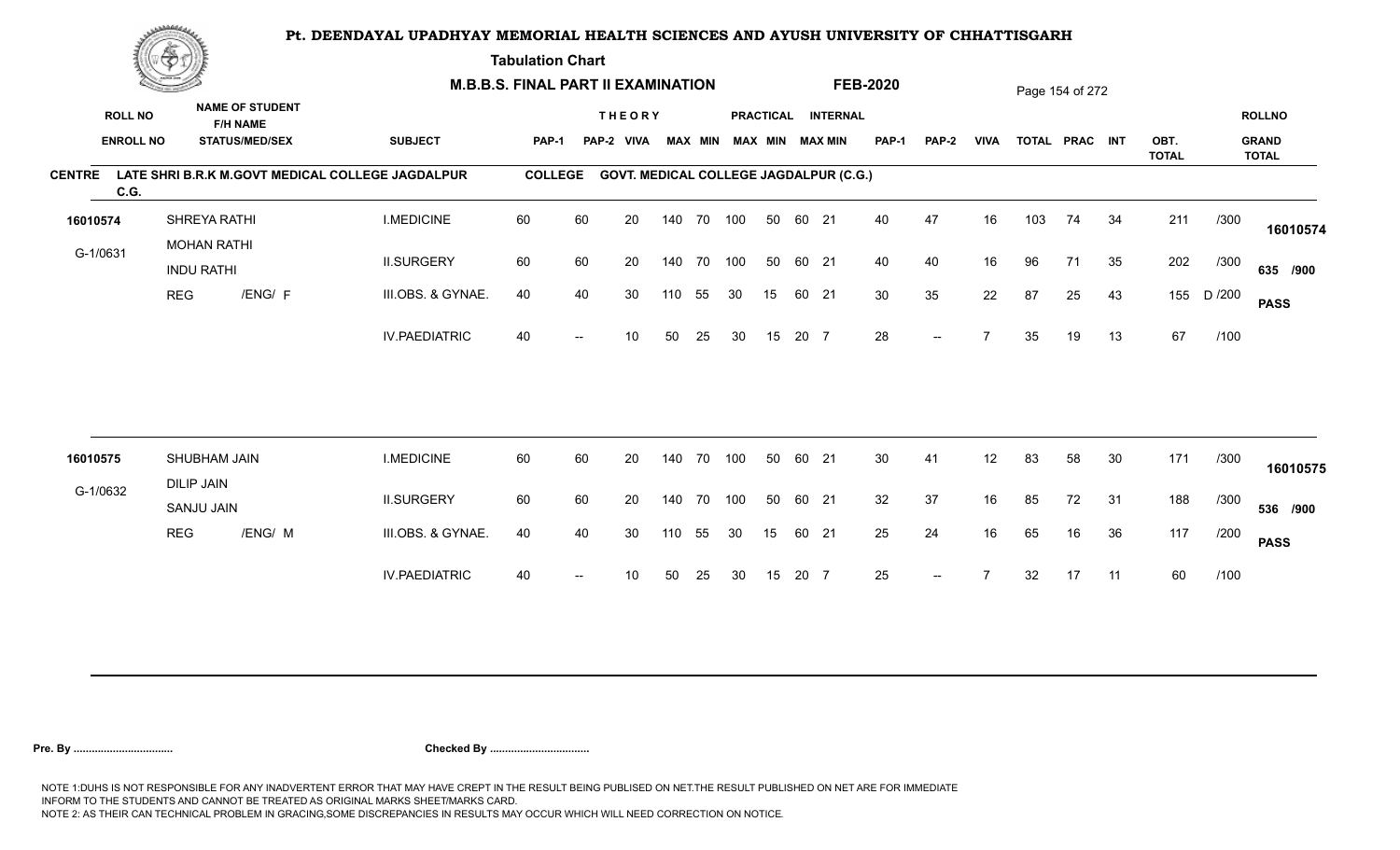**Tabulation Chart** 

|                       | <b>Construction of the Construction</b> |                                |                                           | <b>M.B.B.S. FINAL PART II EXAMINATION</b>        |                |                          |                                               |        |        |                         |    |       |                    | <b>FEB-2020</b> |                          |             |    | Page 155 of 272 |    |                      |      |                              |
|-----------------------|-----------------------------------------|--------------------------------|-------------------------------------------|--------------------------------------------------|----------------|--------------------------|-----------------------------------------------|--------|--------|-------------------------|----|-------|--------------------|-----------------|--------------------------|-------------|----|-----------------|----|----------------------|------|------------------------------|
| <b>ROLL NO</b>        |                                         |                                | <b>NAME OF STUDENT</b><br><b>F/H NAME</b> |                                                  |                |                          | <b>THEORY</b>                                 |        |        |                         |    |       | PRACTICAL INTERNAL |                 |                          |             |    |                 |    |                      |      | <b>ROLLNO</b>                |
|                       | <b>ENROLL NO</b>                        |                                | <b>STATUS/MED/SEX</b>                     | <b>SUBJECT</b>                                   | PAP-1          |                          | PAP-2 VIVA                                    |        |        | MAX MIN MAX MIN MAX MIN |    |       |                    | <b>PAP-1</b>    | PAP-2                    | <b>VIVA</b> |    | TOTAL PRAC INT  |    | OBT.<br><b>TOTAL</b> |      | <b>GRAND</b><br><b>TOTAL</b> |
| <b>CENTRE</b><br>C.G. |                                         |                                |                                           | LATE SHRI B.R.K M.GOVT MEDICAL COLLEGE JAGDALPUR | <b>COLLEGE</b> |                          | <b>GOVT. MEDICAL COLLEGE JAGDALPUR (C.G.)</b> |        |        |                         |    |       |                    |                 |                          |             |    |                 |    |                      |      |                              |
| 16010576              |                                         | SONAL SAINI                    |                                           | <b>I.MEDICINE</b>                                | 60             | 60                       | 20                                            | 140    | 70 100 |                         | 50 | 60 21 |                    | 32              | 39                       | 13          | 84 | 63              | 30 | 177                  | /300 | 16010576                     |
| G-1/0633              |                                         | N L MALI<br><b>ANITA SAINI</b> |                                           | <b>II.SURGERY</b>                                | 60             | 60                       | 20                                            | 140    | 70 100 |                         | 50 | 60 21 |                    | 36              | 42                       | 13          | 91 | 73              | 31 | 195                  | /300 | 570 /900                     |
|                       | <b>REG</b>                              |                                | /ENG/ F                                   | III.OBS. & GYNAE.                                | 40             | 40                       | 30                                            | 110    | 55     | 30                      | 15 | 60 21 |                    | 29              | 23                       | 18          | 70 | 20              | 39 | 129                  | /200 | <b>PASS</b>                  |
|                       |                                         |                                |                                           | <b>IV.PAEDIATRIC</b>                             | 40             |                          | 10                                            | 50     | 25     | 30                      | 15 | 20 7  |                    | 31              | $\overline{\phantom{a}}$ |             | 38 | 19              | 12 | 69                   | /100 |                              |
|                       |                                         |                                |                                           |                                                  |                |                          |                                               |        |        |                         |    |       |                    |                 |                          |             |    |                 |    |                      |      |                              |
| 16010577              |                                         | SONALI SAHU                    |                                           | <b>I.MEDICINE</b>                                | 60             | 60                       | 20                                            | 140    | 70     | 100                     | 50 | 60 21 |                    | 37              | 45                       | 12          | 94 | 55              | 29 | 178                  | /300 | 16010577                     |
| G-1/0634              |                                         | ANNPURNA SAHU                  | VINOD KUMAR SAHU                          | <b>II.SURGERY</b>                                | 60             | 60                       | 20                                            | 140    | 70 100 |                         | 50 | 60 21 |                    | 37              | 39                       | 15          | 91 | 66              | 32 | 189                  | /300 | 559 /900                     |
|                       | <b>REG</b>                              |                                | /ENG/ F                                   | III.OBS. & GYNAE.                                | 40             | 40                       | 30                                            | 110 55 |        | 30                      | 15 | 60 21 |                    | 28              | 26                       | 18          | 72 | 20              | 39 | 131                  | /200 | <b>PASS</b>                  |
|                       |                                         |                                |                                           | <b>IV.PAEDIATRIC</b>                             | 40             | $\overline{\phantom{a}}$ | 10 <sup>1</sup>                               | 50     | 25     | 30                      | 15 | 20 7  |                    | 24              | $\overline{\phantom{a}}$ |             | 31 | 18              | 12 | 61                   | /100 |                              |
|                       |                                         |                                |                                           |                                                  |                |                          |                                               |        |        |                         |    |       |                    |                 |                          |             |    |                 |    |                      |      |                              |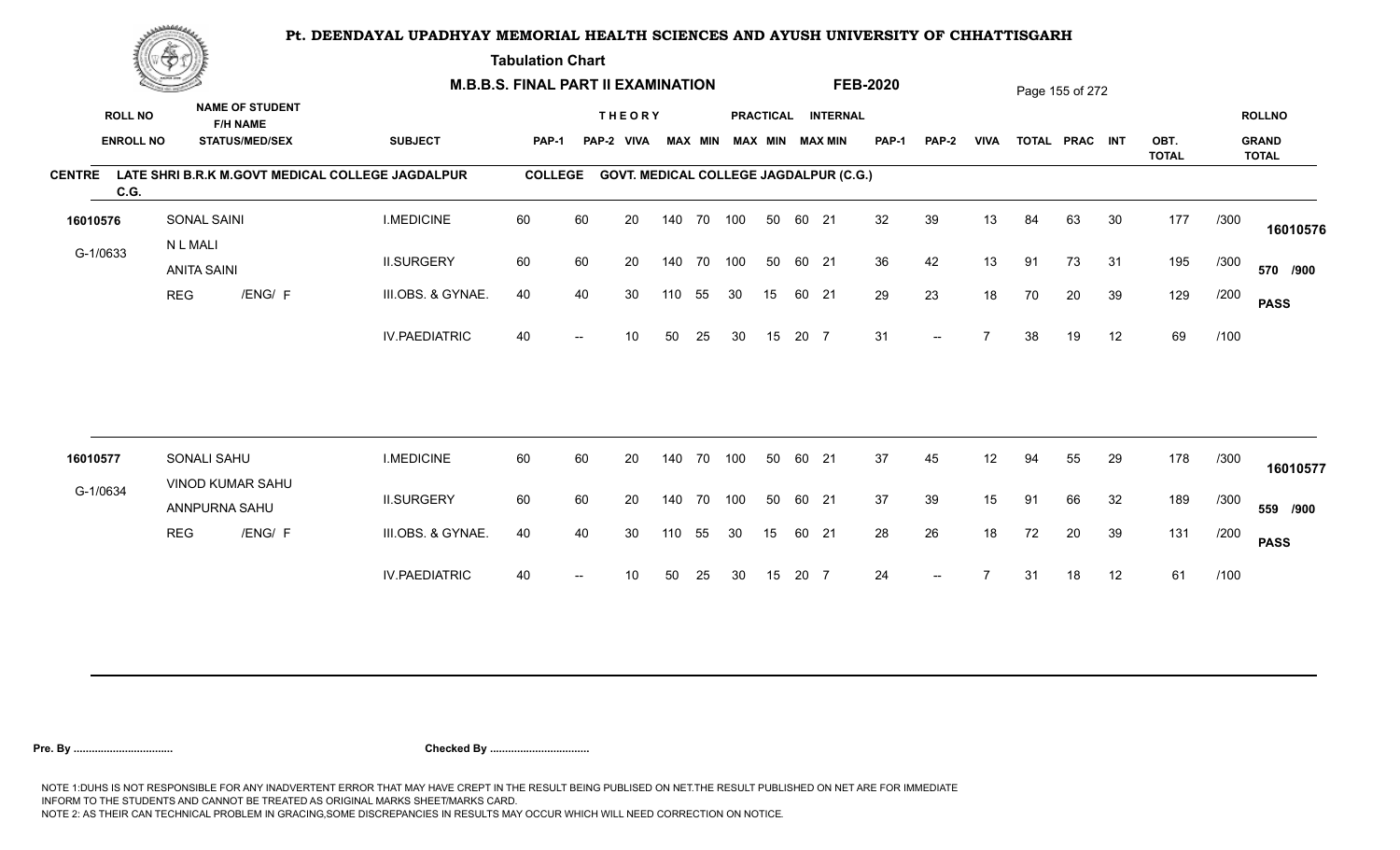**Tabulation Chart** 

|                       | <b>Construction of the Construction</b> |                    |                                                                    | <b>M.B.B.S. FINAL PART II EXAMINATION</b>        |                |                          |                                               |     |                |     |    |       |                                              | <b>FEB-2020</b> |                          |             |    | Page 156 of 272 |    |              |        |                               |
|-----------------------|-----------------------------------------|--------------------|--------------------------------------------------------------------|--------------------------------------------------|----------------|--------------------------|-----------------------------------------------|-----|----------------|-----|----|-------|----------------------------------------------|-----------------|--------------------------|-------------|----|-----------------|----|--------------|--------|-------------------------------|
| <b>ROLL NO</b>        | <b>ENROLL NO</b>                        |                    | <b>NAME OF STUDENT</b><br><b>F/H NAME</b><br><b>STATUS/MED/SEX</b> | <b>SUBJECT</b>                                   | PAP-1          |                          | <b>THEORY</b><br>PAP-2<br><b>VIVA</b>         |     | <b>MAX MIN</b> |     |    |       | PRACTICAL INTERNAL<br><b>MAX MIN MAX MIN</b> | <b>PAP-1</b>    | PAP-2                    | <b>VIVA</b> |    | TOTAL PRAC INT  |    | OBT.         |        | <b>ROLLNO</b><br><b>GRAND</b> |
|                       |                                         |                    |                                                                    |                                                  |                |                          |                                               |     |                |     |    |       |                                              |                 |                          |             |    |                 |    | <b>TOTAL</b> |        | <b>TOTAL</b>                  |
| <b>CENTRE</b><br>C.G. |                                         |                    |                                                                    | LATE SHRI B.R.K M.GOVT MEDICAL COLLEGE JAGDALPUR | <b>COLLEGE</b> |                          | <b>GOVT. MEDICAL COLLEGE JAGDALPUR (C.G.)</b> |     |                |     |    |       |                                              |                 |                          |             |    |                 |    |              |        |                               |
| 16010578              |                                         |                    | SOUMYA ANDANKAR                                                    | <b>I.MEDICINE</b>                                | 60             | 60                       | 20                                            |     | 140 70         | 100 | 50 | 60 21 |                                              | 37              | 36                       | 15          | 88 | 68              | 40 | 196          | /300   | 16010578                      |
| G-1/0635              |                                         |                    | <b>DEEPAK ANDANKAR</b><br>MANGLA ANDANKAR                          | <b>II.SURGERY</b>                                | 60             | 60                       | 20                                            |     | 140 70         | 100 | 50 | 60 21 |                                              | 32              | 43                       | 16          | 91 | 73              | 36 | 200          | /300   | 618 /900                      |
|                       | <b>REG</b>                              |                    | /ENG/ F                                                            | III.OBS. & GYNAE.                                | 40             | 40                       | 30                                            | 110 | 55             | 30  | 15 | 60 21 |                                              | 27              | 27                       | 23          | 77 | 25              | 43 | 145          | /200   | <b>PASS</b>                   |
|                       |                                         |                    |                                                                    | <b>IV.PAEDIATRIC</b>                             | 40             |                          | 10                                            | 50  | 25             | 30  | 15 | 20 7  |                                              | 31              | $\overline{\phantom{a}}$ | 8           | 39 | 24              | 14 | 77           | D /100 |                               |
|                       |                                         |                    |                                                                    |                                                  |                |                          |                                               |     |                |     |    |       |                                              |                 |                          |             |    |                 |    |              |        |                               |
| 16010579              |                                         |                    | SAURABH DHIWAR                                                     | <b>I.MEDICINE</b>                                | 60             | 60                       | 20                                            |     | 140 70         | 100 | 50 | 60 21 |                                              | 31              | 33                       | 14          | 78 | 55              | 26 | 159          | /300   | 16010579                      |
| G-1/0636              |                                         | <b>ASHA DHIWAR</b> | SOHAN LAL DHIWAR                                                   | <b>II.SURGERY</b>                                | 60             | 60                       | 20                                            |     | 140 70         | 100 | 50 | 60 21 |                                              | 31              | 37                       | 15          | 83 | 66              | 27 | 176          | /300   | 523 /900                      |
|                       | <b>REG</b>                              |                    | /ENG/ M                                                            | III.OBS. & GYNAE.                                | 40             | 40                       | 30                                            | 110 | 55             | 30  | 15 | 60 21 |                                              | 29              | 21                       | 20          | 70 | 19              | 38 | 127          | /200   | <b>PASS</b>                   |
|                       |                                         |                    |                                                                    | <b>IV.PAEDIATRIC</b>                             | 40             | $\overline{\phantom{a}}$ | 10                                            | 50  | 25             | 30  | 15 | 20 7  |                                              | 24              | $\overline{\phantom{a}}$ |             | 31 | 19              | 11 | 61           | /100   |                               |
|                       |                                         |                    |                                                                    |                                                  |                |                          |                                               |     |                |     |    |       |                                              |                 |                          |             |    |                 |    |              |        |                               |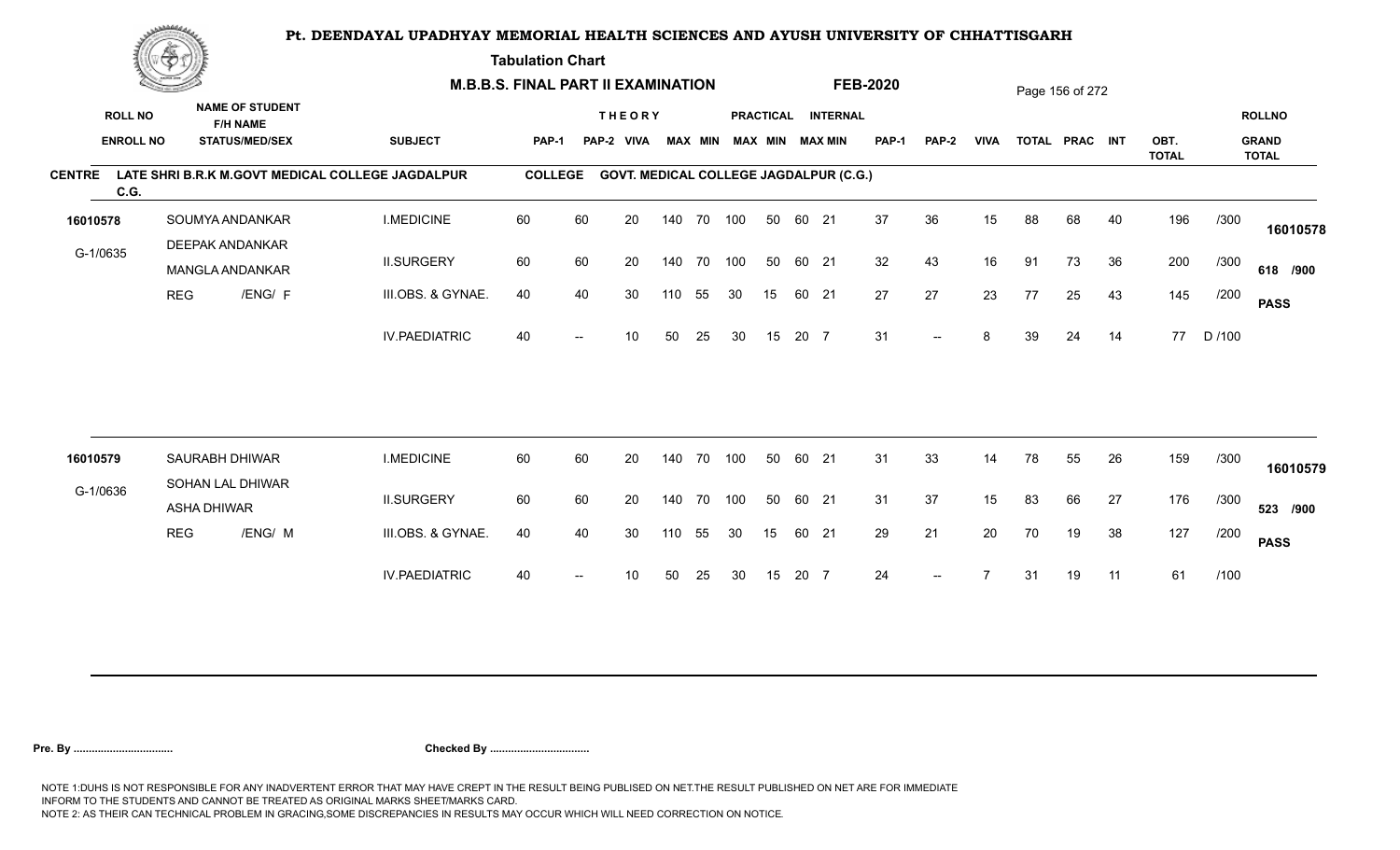**Tabulation Chart** 

|                       | <b>Consumer de region de la</b> |                                        |                                           |                                                  | <b>M.B.B.S. FINAL PART II EXAMINATION</b> |      |                                               |     |    |                         |    |       |                    | <b>FEB-2020</b> |                   |             |    | Page 157 of 272 |    |                      |      |                              |
|-----------------------|---------------------------------|----------------------------------------|-------------------------------------------|--------------------------------------------------|-------------------------------------------|------|-----------------------------------------------|-----|----|-------------------------|----|-------|--------------------|-----------------|-------------------|-------------|----|-----------------|----|----------------------|------|------------------------------|
| <b>ROLL NO</b>        |                                 |                                        | <b>NAME OF STUDENT</b><br><b>F/H NAME</b> |                                                  |                                           |      | <b>THEORY</b>                                 |     |    |                         |    |       | PRACTICAL INTERNAL |                 |                   |             |    |                 |    |                      |      | <b>ROLLNO</b>                |
|                       | <b>ENROLL NO</b>                |                                        | <b>STATUS/MED/SEX</b>                     | <b>SUBJECT</b>                                   | PAP-1                                     |      | PAP-2 VIVA                                    |     |    | MAX MIN MAX MIN MAX MIN |    |       |                    | <b>PAP-1</b>    | PAP-2             | <b>VIVA</b> |    | TOTAL PRAC INT  |    | OBT.<br><b>TOTAL</b> |      | <b>GRAND</b><br><b>TOTAL</b> |
| <b>CENTRE</b><br>C.G. |                                 |                                        |                                           | LATE SHRI B.R.K M.GOVT MEDICAL COLLEGE JAGDALPUR | <b>COLLEGE</b>                            |      | <b>GOVT. MEDICAL COLLEGE JAGDALPUR (C.G.)</b> |     |    |                         |    |       |                    |                 |                   |             |    |                 |    |                      |      |                              |
| 16010580              |                                 |                                        | SUBHASHREE GHOSH                          | <b>I.MEDICINE</b>                                | 60                                        | 60   | 20                                            | 140 |    | 70 100                  | 50 | 60 21 |                    | 40              | 41                | 14          | 95 | 70              | 31 | 196                  | /300 | 16010580                     |
| G-1/0637              |                                 | <b>SUNITA GHOSH</b>                    | SASHANKA SEKHAR GHOSH                     | <b>II.SURGERY</b>                                | 60                                        | 60   | 20                                            | 140 |    | 70 100                  | 50 | 60 21 |                    | 34              | 39                | 16          | 89 | 66              | 35 | 190                  | /300 | 591 /900                     |
|                       | <b>REG</b>                      |                                        | /ENG/ F                                   | III.OBS. & GYNAE.                                | 40                                        | 40   | 30                                            | 110 | 55 | 30                      | 15 | 60 21 |                    | 29              | 26                | 24          | 79 | 19              | 44 | 142                  | /200 | <b>PASS</b>                  |
|                       |                                 |                                        |                                           | <b>IV.PAEDIATRIC</b>                             | 40                                        |      | 10                                            | 50  | 25 | 30                      | 15 | 20 7  |                    | 25              | $\qquad \qquad -$ |             | 32 | 19              | 12 | 63                   | /100 |                              |
|                       |                                 |                                        |                                           |                                                  |                                           |      |                                               |     |    |                         |    |       |                    |                 |                   |             |    |                 |    |                      |      |                              |
| 16010582              |                                 | <b>SUJATA KUMARI</b>                   |                                           | <b>I.MEDICINE</b>                                | 60                                        | 60   | 20                                            | 140 | 70 | 100                     | 50 | 60 21 |                    | 33              | 41                | 13          | 87 | 60              | 26 | 173                  | /300 | 16010582                     |
| G-1/0639              |                                 | <b>MAKHAN RAM</b><br><b>ANITA DEVI</b> |                                           | <b>II.SURGERY</b>                                | 60                                        | 60   | 20                                            | 140 | 70 | 100                     | 50 | 60 21 |                    | 32              | 34                | 12          | 78 | 64              | 24 | 166                  | /300 | 522 /900                     |
|                       | <b>REG</b>                      |                                        | /ENG/ F                                   | III.OBS. & GYNAE.                                | 40                                        | 40   | 30                                            | 110 | 55 | 30                      | 15 | 60 21 |                    | 27              | 23                | 21          | 71 | 19              | 35 | 125                  | /200 | <b>PASS</b>                  |
|                       |                                 |                                        |                                           | <b>IV.PAEDIATRIC</b>                             | 40                                        | $--$ | 10                                            | 50  | 25 | 30                      | 15 | 20 7  |                    | 23              | $--$              |             | 30 | 17              | 11 | 58                   | /100 |                              |
|                       |                                 |                                        |                                           |                                                  |                                           |      |                                               |     |    |                         |    |       |                    |                 |                   |             |    |                 |    |                      |      |                              |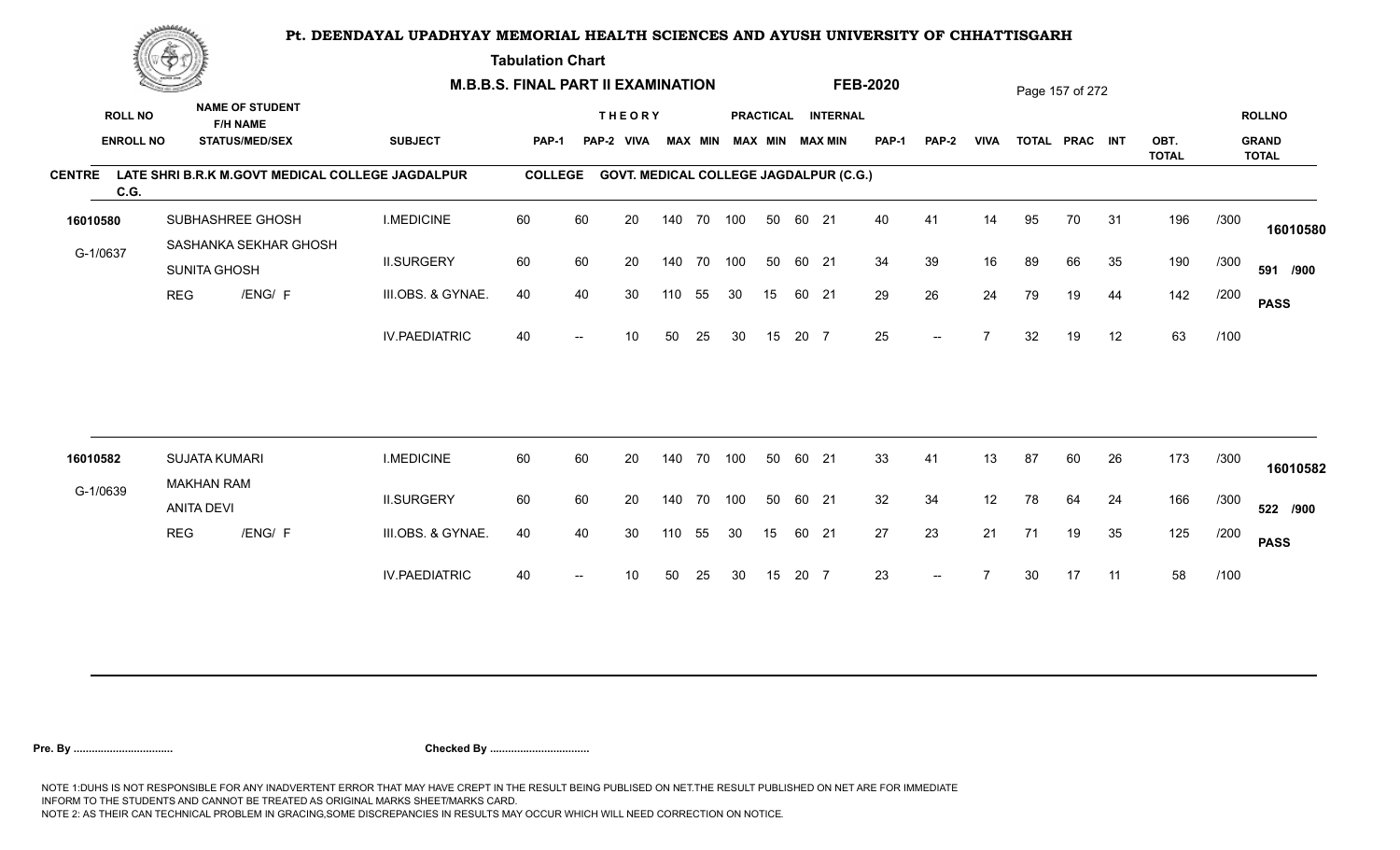**Tabulation Chart** 

|                       | <b>Construction of the Construction</b> |                      |                                                                    | <b>M.B.B.S. FINAL PART II EXAMINATION</b>        |                |    |                                               |        |                |     |    |       |                                              | <b>FEB-2020</b> |       |             |    | Page 158 of 272 |    |              |      |                               |
|-----------------------|-----------------------------------------|----------------------|--------------------------------------------------------------------|--------------------------------------------------|----------------|----|-----------------------------------------------|--------|----------------|-----|----|-------|----------------------------------------------|-----------------|-------|-------------|----|-----------------|----|--------------|------|-------------------------------|
| <b>ROLL NO</b>        | <b>ENROLL NO</b>                        |                      | <b>NAME OF STUDENT</b><br><b>F/H NAME</b><br><b>STATUS/MED/SEX</b> | <b>SUBJECT</b>                                   | <b>PAP-1</b>   |    | <b>THEORY</b><br>PAP-2 VIVA                   |        | <b>MAX MIN</b> |     |    |       | PRACTICAL INTERNAL<br><b>MAX MIN MAX MIN</b> | <b>PAP-1</b>    | PAP-2 | <b>VIVA</b> |    | TOTAL PRAC INT  |    | OBT.         |      | <b>ROLLNO</b><br><b>GRAND</b> |
|                       |                                         |                      |                                                                    |                                                  |                |    |                                               |        |                |     |    |       |                                              |                 |       |             |    |                 |    | <b>TOTAL</b> |      | <b>TOTAL</b>                  |
| <b>CENTRE</b><br>C.G. |                                         |                      |                                                                    | LATE SHRI B.R.K M.GOVT MEDICAL COLLEGE JAGDALPUR | <b>COLLEGE</b> |    | <b>GOVT. MEDICAL COLLEGE JAGDALPUR (C.G.)</b> |        |                |     |    |       |                                              |                 |       |             |    |                 |    |              |      |                               |
| 16010583              |                                         | <b>SUMAN RATHORE</b> |                                                                    | <b>I.MEDICINE</b>                                | 60             | 60 | 20                                            |        | 140 70         | 100 | 50 | 60 21 |                                              | 30              | 46    | 12          | 88 | 59              | 30 | 177          | /300 | 16010583                      |
| G-1/0640              |                                         |                      | <b>UPENDRA RATHORE</b><br>ANUSUIYA RATHORE                         | <b>II.SURGERY</b>                                | 60             | 60 | 20                                            |        | 140 70         | 100 | 50 | 60 21 |                                              | 32              | 35    | 13          | 80 | 65              | 31 | 176          | /300 | 547 /900                      |
|                       | <b>REG</b>                              |                      | /ENG/ F                                                            | III.OBS. & GYNAE.                                | 40             | 40 | 30                                            | 110    | 55             | 30  | 15 | 60 21 |                                              | 23              | 26    | 22          | 71 | 20              | 40 | 131          | /200 | <b>PASS</b>                   |
|                       |                                         |                      |                                                                    | <b>IV.PAEDIATRIC</b>                             | 40             |    | 10                                            | 50     | 25             | 30  | 15 | 20 7  |                                              | 26              | $-$   |             | 33 | 18              | 12 | 63           | /100 |                               |
|                       |                                         |                      |                                                                    |                                                  |                |    |                                               |        |                |     |    |       |                                              |                 |       |             |    |                 |    |              |      |                               |
| 16010585              |                                         | SUPRIYA PANDEY       |                                                                    | <b>I.MEDICINE</b>                                | 60             | 60 | 20                                            | 140    | 70             | 100 | 50 | 60 21 |                                              | 30              | 40    | 12          | 82 | 56              | 30 | 168          | /300 | 16010585                      |
| G-1/0642              |                                         | <b>SEEMA PANDEY</b>  | <b>LAXMIKANT PANDEY</b>                                            | <b>II.SURGERY</b>                                | 60             | 60 | 20                                            | 140 70 |                | 100 | 50 | 60 21 |                                              | 32              | 33    | 11          | 76 | 69              | 30 | 175          | /300 | 524 /900                      |
|                       | <b>REG</b>                              |                      | /ENG/ F                                                            | III.OBS. & GYNAE.                                | 40             | 40 | 30                                            | 110    | 55             | 30  | 15 | 60 21 |                                              | 23              | 21    | 20          | 64 | 17              | 39 | 120          | /200 | <b>PASS</b>                   |
|                       |                                         |                      |                                                                    | <b>IV.PAEDIATRIC</b>                             | 40             |    | 10                                            | 50     | 25             | 30  | 15 | 20 7  |                                              | 25              | $--$  |             | 32 | 18              | 11 | 61           | /100 |                               |
|                       |                                         |                      |                                                                    |                                                  |                |    |                                               |        |                |     |    |       |                                              |                 |       |             |    |                 |    |              |      |                               |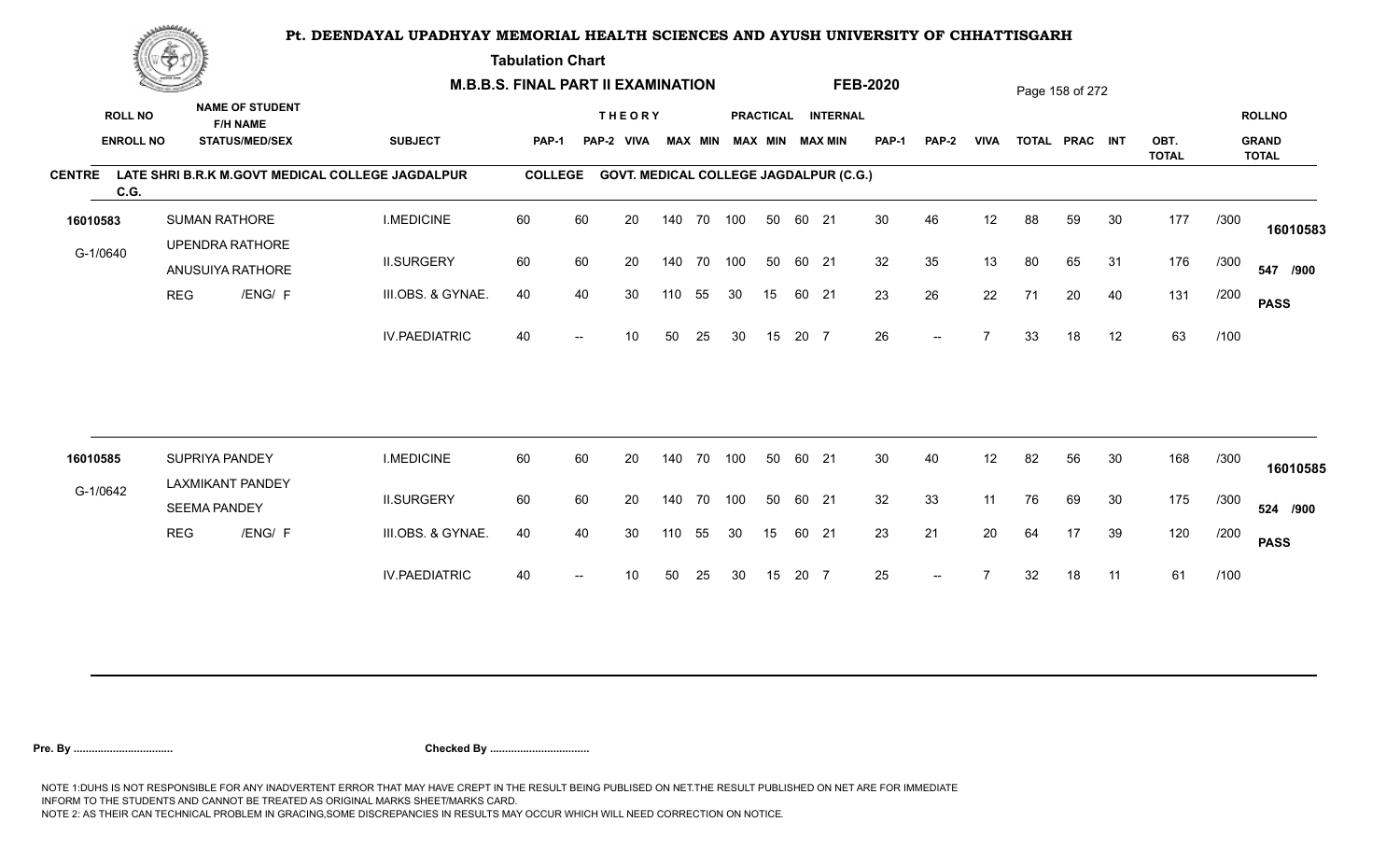**Tabulation Chart** 

|               | <b>Construction of the Construction</b> |                       |                                                    | <b>M.B.B.S. FINAL PART II EXAMINATION</b>        |                |    |                                               |     |                |     |    |       |                        | <b>FEB-2020</b> |       |             |    | Page 159 of 272 |     |                      |      |                              |
|---------------|-----------------------------------------|-----------------------|----------------------------------------------------|--------------------------------------------------|----------------|----|-----------------------------------------------|-----|----------------|-----|----|-------|------------------------|-----------------|-------|-------------|----|-----------------|-----|----------------------|------|------------------------------|
|               | <b>ROLL NO</b>                          |                       | <b>NAME OF STUDENT</b><br><b>F/H NAME</b>          |                                                  |                |    | <b>THEORY</b>                                 |     |                |     |    |       | PRACTICAL INTERNAL     |                 |       |             |    |                 |     |                      |      | <b>ROLLNO</b>                |
|               | <b>ENROLL NO</b>                        |                       | <b>STATUS/MED/SEX</b>                              | <b>SUBJECT</b>                                   | <b>PAP-1</b>   |    | PAP-2 VIVA                                    |     | <b>MAX MIN</b> |     |    |       | <b>MAX MIN MAX MIN</b> | <b>PAP-1</b>    | PAP-2 | <b>VIVA</b> |    | TOTAL PRAC INT  |     | OBT.<br><b>TOTAL</b> |      | <b>GRAND</b><br><b>TOTAL</b> |
| <b>CENTRE</b> | C.G.                                    |                       |                                                    | LATE SHRI B.R.K M.GOVT MEDICAL COLLEGE JAGDALPUR | <b>COLLEGE</b> |    | <b>GOVT. MEDICAL COLLEGE JAGDALPUR (C.G.)</b> |     |                |     |    |       |                        |                 |       |             |    |                 |     |                      |      |                              |
| 16010587      |                                         | TANUJA KANWAR         |                                                    | <b>I.MEDICINE</b>                                | 60             | 60 | 20                                            |     | 140 70 100     |     | 50 | 60 21 |                        | 39              | 44    | 13          | 96 | 56              | 31  | 183                  | /300 | 16010587                     |
| G-1/0643      |                                         | <b>HEM KANWAR</b>     | NEPAL SINGH KANWAR                                 | <b>II.SURGERY</b>                                | 60             | 60 | 20                                            |     | 140 70 100     |     | 50 | 60 21 |                        | 33              | 33    | 11          | 77 | 76              | 28  | 181                  | /300 | 546 /900                     |
|               |                                         | <b>REG</b>            | /ENG/ F                                            | III.OBS. & GYNAE.                                | 40             | 40 | 30                                            | 110 | 55             | 30  | 15 | 60 21 |                        | 22              | 23    | 22          | 67 | 17              | 35  | 119                  | /200 | <b>PASS</b>                  |
|               |                                         |                       |                                                    | <b>IV.PAEDIATRIC</b>                             | 40             |    | 10                                            | 50  | 25             | 30  | 15 | 20 7  |                        | 27              | $--$  | 6           | 33 | 19              | 11  | 63                   | /100 |                              |
|               |                                         |                       |                                                    |                                                  |                |    |                                               |     |                |     |    |       |                        |                 |       |             |    |                 |     |                      |      |                              |
| 16010588      |                                         | <b>TARUNI PRADHAN</b> |                                                    | <b>I.MEDICINE</b>                                | 60             | 60 | 20                                            | 140 | 70             | 100 | 50 | 60 21 |                        | 32              | 36    | 13          | 81 | 60              | 32  | 173                  | /300 | 16010588                     |
| G-1/0644      |                                         |                       | <b>VIDYADHAR PRADHAN</b><br><b>HEMLATA PRADHAN</b> | <b>II.SURGERY</b>                                | 60             | 60 | 20                                            | 140 | 70             | 100 | 50 | 60 21 |                        | 33              | 41    | 11          | 85 | 66              | 30  | 181                  | /300 | 515 /900                     |
|               |                                         | <b>REG</b>            | /ENG/ F                                            | III.OBS. & GYNAE.                                | 40             | 40 | 30                                            | 110 | 55             | 30  | 15 | 60 21 |                        | 20              | 21    | 21          | 62 | $10*$           | 31  | 103                  | /200 | <b>PASS</b><br><b>DC 05</b>  |
|               |                                         |                       |                                                    | <b>IV.PAEDIATRIC</b>                             | 40             |    | 10                                            | 50  | 25             | 30  | 15 | 20 7  |                        | 22              |       | 6           | 28 | 19              | -11 | 58                   | /100 |                              |
|               |                                         |                       |                                                    |                                                  |                |    |                                               |     |                |     |    |       |                        |                 |       |             |    |                 |     |                      |      |                              |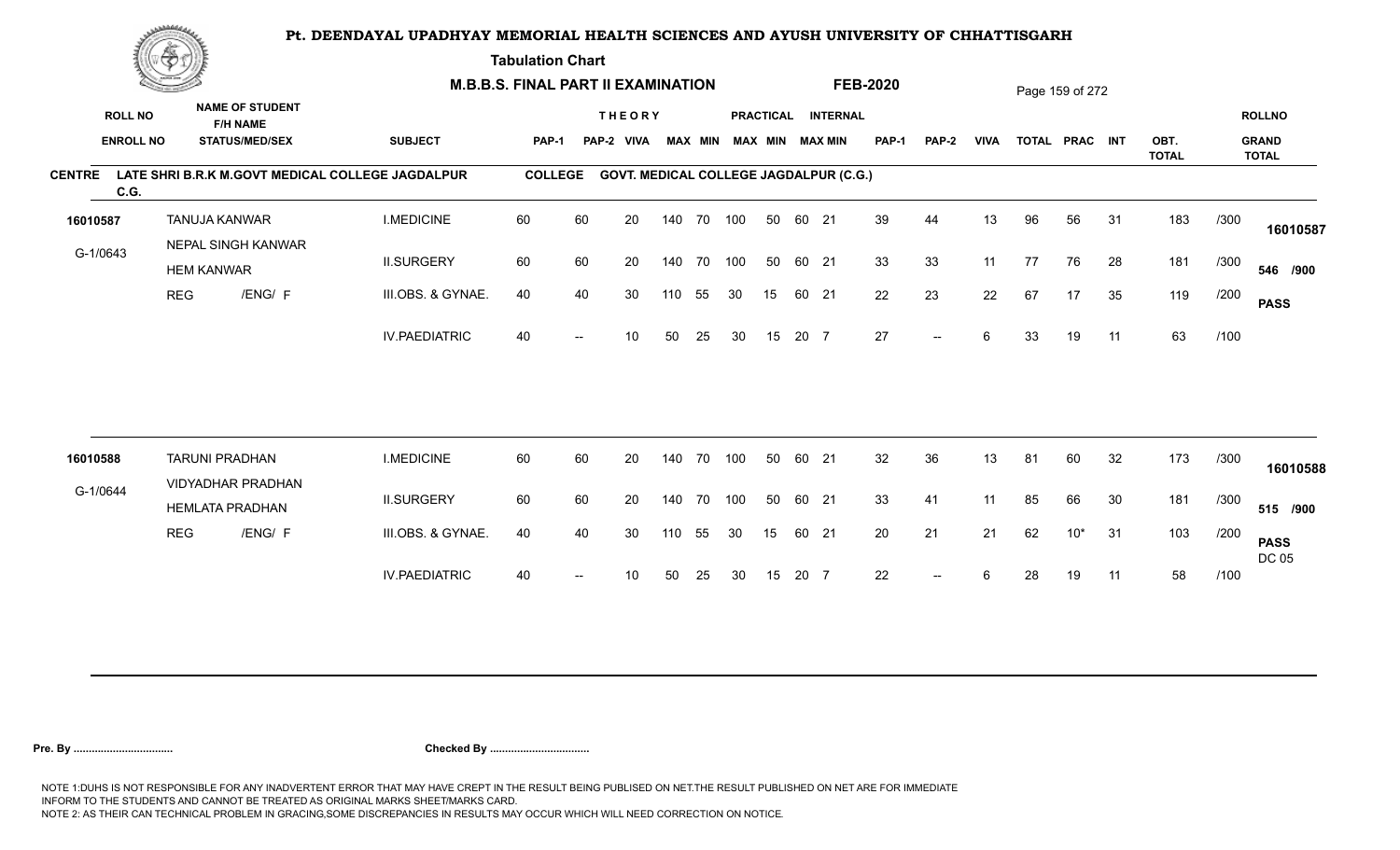**Tabulation Chart** 

|                                    | <u>(Samon)</u> |                                                                    | <b>M.B.B.S. FINAL PART II EXAMINATION</b>        |                |                          |                                               |        |                |     |    |       |                                              | <b>FEB-2020</b> |                          |                |    | Page 160 of 272 |    |              |      |                               |
|------------------------------------|----------------|--------------------------------------------------------------------|--------------------------------------------------|----------------|--------------------------|-----------------------------------------------|--------|----------------|-----|----|-------|----------------------------------------------|-----------------|--------------------------|----------------|----|-----------------|----|--------------|------|-------------------------------|
| <b>ROLL NO</b><br><b>ENROLL NO</b> |                | <b>NAME OF STUDENT</b><br><b>F/H NAME</b><br><b>STATUS/MED/SEX</b> | <b>SUBJECT</b>                                   | <b>PAP-1</b>   |                          | <b>THEORY</b><br>PAP-2 VIVA                   |        | <b>MAX MIN</b> |     |    |       | PRACTICAL INTERNAL<br><b>MAX MIN MAX MIN</b> | <b>PAP-1</b>    | PAP-2                    | <b>VIVA</b>    |    | TOTAL PRAC INT  |    | OBT.         |      | <b>ROLLNO</b><br><b>GRAND</b> |
| <b>CENTRE</b><br>C.G.              |                |                                                                    | LATE SHRI B.R.K M.GOVT MEDICAL COLLEGE JAGDALPUR | <b>COLLEGE</b> |                          | <b>GOVT. MEDICAL COLLEGE JAGDALPUR (C.G.)</b> |        |                |     |    |       |                                              |                 |                          |                |    |                 |    | <b>TOTAL</b> |      | <b>TOTAL</b>                  |
| 16010589                           |                | <b>TASNEEM FATIMA</b>                                              | <b>I.MEDICINE</b>                                | 60             | 60                       | 20                                            |        | 140 70 100     |     | 50 | 60 21 |                                              | 31              | 37                       | 13             | 81 | 57              | 29 | 167          | /300 | 16010589                      |
| G-1/0645                           |                | ZULFIQUAR ALI GUDDU<br><b>TAHSEEN FATIMA</b>                       | <b>II.SURGERY</b>                                | 60             | 60                       | 20                                            | 140 70 |                | 100 | 50 | 60 21 |                                              | 31              | 37                       | 11             | 79 | 64              | 29 | 172          | /300 | 514 /900                      |
|                                    | <b>REG</b>     | /ENG/ F                                                            | III.OBS. & GYNAE.                                | 40             | 40                       | 30                                            | 110    | 55             | 30  | 15 | 60 21 |                                              | 19              | 25                       | 22             | 66 | $14*$           | 36 | 116          | /200 | <b>PASS</b><br><b>VCG 01</b>  |
|                                    |                |                                                                    | <b>IV.PAEDIATRIC</b>                             | 40             | $--$                     | 10                                            | 50     | 25             | 30  | 15 | 20 7  |                                              | 21              | $\sim$                   | $\overline{7}$ | 28 | 20              | 11 | 59           | /100 |                               |
|                                    |                |                                                                    |                                                  |                |                          |                                               |        |                |     |    |       |                                              |                 |                          |                |    |                 |    |              |      |                               |
| 16010590                           |                | <b>TULESH WAR</b><br><b>GANGA RAM</b>                              | <b>I.MEDICINE</b>                                | 60             | 60                       | 20                                            | 140 70 |                | 100 | 50 | 60 21 |                                              | 33              | 32                       | 12             | 77 | 44*             | 26 | $147*$       | /300 | 16010590                      |
| G-1/0646                           |                | KALENDI DEVI                                                       | <b>II.SURGERY</b>                                | 60             | 60                       | 20                                            |        | 140 70 100     |     | 50 | 60 21 |                                              | 37              | 39                       | 11             | 87 | 66              | 33 | 186          | /300 | 501 /900                      |
|                                    | <b>REG</b>     | /ENG/ M                                                            | III.OBS. & GYNAE.                                | 40             | 40                       | 30                                            | 110    | 55             | 30  | 15 | 60 21 |                                              | 23              | 22                       | 20             | 65 | $14*$           | 29 | 108          | /200 | <b>FAIL</b>                   |
|                                    |                |                                                                    | <b>IV.PAEDIATRIC</b>                             | 40             | $\overline{\phantom{a}}$ | 10                                            | 50     | 25             | 30  | 15 | 20 7  |                                              | 24              | $\overline{\phantom{a}}$ | 6              | 30 | 19              | 11 | 60           | /100 |                               |
|                                    |                |                                                                    |                                                  |                |                          |                                               |        |                |     |    |       |                                              |                 |                          |                |    |                 |    |              |      |                               |

*Re-Medicine Obs & Gynae*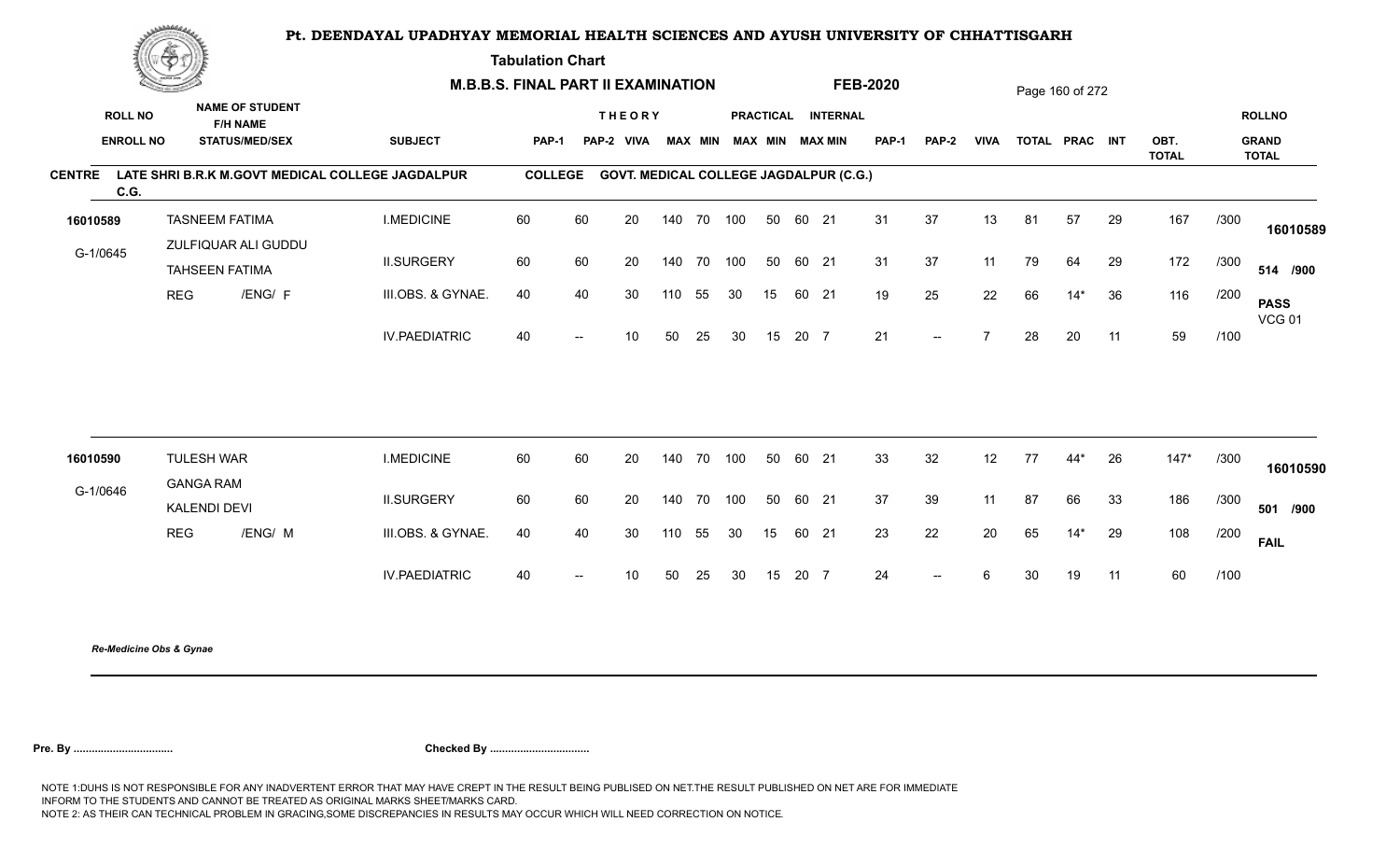**Tabulation Chart** 

| <b>ROLL NO</b> |                                          |                                                                                       |                                                                                                                                                                                              |                                                                                         |    |                               |                  |               |                                                                      |                                                          |    |                                                                                       |                                                                                                              |                    |                   |    |    |                                         |             | <b>ROLLNO</b><br><b>GRAND</b> |
|----------------|------------------------------------------|---------------------------------------------------------------------------------------|----------------------------------------------------------------------------------------------------------------------------------------------------------------------------------------------|-----------------------------------------------------------------------------------------|----|-------------------------------|------------------|---------------|----------------------------------------------------------------------|----------------------------------------------------------|----|---------------------------------------------------------------------------------------|--------------------------------------------------------------------------------------------------------------|--------------------|-------------------|----|----|-----------------------------------------|-------------|-------------------------------|
|                |                                          |                                                                                       |                                                                                                                                                                                              |                                                                                         |    |                               |                  |               |                                                                      |                                                          |    |                                                                                       |                                                                                                              |                    |                   |    |    | <b>TOTAL</b>                            |             | <b>TOTAL</b>                  |
| C.G.           |                                          |                                                                                       |                                                                                                                                                                                              |                                                                                         |    |                               |                  |               |                                                                      |                                                          |    |                                                                                       |                                                                                                              |                    |                   |    |    |                                         |             |                               |
| 16010591       |                                          |                                                                                       | <b>I.MEDICINE</b>                                                                                                                                                                            | 60                                                                                      | 60 | 20                            |                  |               |                                                                      | 50                                                       |    | 39                                                                                    | 49                                                                                                           | 15                 | 103               | 68 | 31 | 202                                     | /300        | 16010591                      |
| G-1/0647       |                                          |                                                                                       | <b>II.SURGERY</b>                                                                                                                                                                            | 60                                                                                      | 60 | 20                            |                  |               |                                                                      | 50                                                       |    | 33                                                                                    | 48                                                                                                           | 14                 | 95                | 67 | 37 | 199                                     | /300        | 604 /900                      |
|                |                                          |                                                                                       | III.OBS. & GYNAE.                                                                                                                                                                            | 40                                                                                      | 40 | 30                            | 110              | 55            | 30                                                                   | 15                                                       |    | 26                                                                                    | 32                                                                                                           | 22                 | 80                | 17 | 39 | 136                                     | /200        | <b>PASS</b>                   |
|                |                                          |                                                                                       | <b>IV.PAEDIATRIC</b>                                                                                                                                                                         | 40                                                                                      |    | 10                            | 50               | 25            | 30                                                                   | 15                                                       |    | 26                                                                                    | $--$                                                                                                         |                    | 33                | 20 | 14 | 67                                      | /100        |                               |
|                |                                          |                                                                                       |                                                                                                                                                                                              |                                                                                         |    |                               |                  |               |                                                                      |                                                          |    |                                                                                       |                                                                                                              |                    |                   |    |    |                                         |             |                               |
|                |                                          |                                                                                       |                                                                                                                                                                                              |                                                                                         |    |                               |                  |               |                                                                      |                                                          |    |                                                                                       |                                                                                                              |                    |                   |    |    |                                         |             | 16010592                      |
|                |                                          |                                                                                       | <b>II.SURGERY</b>                                                                                                                                                                            | 60                                                                                      | 60 | 20                            |                  | 70            |                                                                      | 50                                                       |    | 31                                                                                    | 41                                                                                                           | 14                 | 86                | 67 | 32 | 185                                     | /300        | 546 /900                      |
|                |                                          |                                                                                       | III.OBS. & GYNAE.                                                                                                                                                                            | 40                                                                                      | 40 | 30                            |                  | 55            | 30                                                                   | 15                                                       |    | 24                                                                                    | 24                                                                                                           | 21                 | 69                | 17 | 37 | 123                                     | /200        | <b>PASS</b>                   |
|                |                                          |                                                                                       | <b>IV.PAEDIATRIC</b>                                                                                                                                                                         | 40                                                                                      |    | 10                            | 50               | 25            | 30                                                                   | 15                                                       |    | 27                                                                                    |                                                                                                              |                    | 34                | 20 | 12 | 66                                      | /100        |                               |
|                | <b>ENROLL NO</b><br>16010592<br>G-1/0648 | <b>Construction of the Construction</b><br><b>REG</b><br><b>UTKARSH</b><br><b>REG</b> | <b>NAME OF STUDENT</b><br><b>F/H NAME</b><br><b>STATUS/MED/SEX</b><br>UPASANA KUMARI<br><b>BABAN SINGH</b><br><b>SONA SINGH</b><br>/ENG/ F<br>RADHEY SHYAM TIWARI<br>SANJANA DEVI<br>/ENG/ M | <b>SUBJECT</b><br>LATE SHRI B.R.K M.GOVT MEDICAL COLLEGE JAGDALPUR<br><b>I.MEDICINE</b> | 60 | PAP-1<br><b>COLLEGE</b><br>60 | PAP-2 VIVA<br>20 | <b>THEORY</b> | <b>M.B.B.S. FINAL PART II EXAMINATION</b><br>70<br>140<br>140<br>110 | <b>MAX MIN</b><br>140 70 100<br>140 70 100<br>100<br>100 | 50 | MAX MIN MAX MIN<br>60 21<br>60 21<br>60 21<br>20 7<br>60 21<br>60 21<br>60 21<br>20 7 | <b>FEB-2020</b><br>PRACTICAL INTERNAL<br><b>PAP-1</b><br><b>GOVT. MEDICAL COLLEGE JAGDALPUR (C.G.)</b><br>33 | <b>PAP-2</b><br>36 | <b>VIVA</b><br>13 | 82 | 61 | Page 161 of 272<br>TOTAL PRAC INT<br>29 | OBT.<br>172 | /300                          |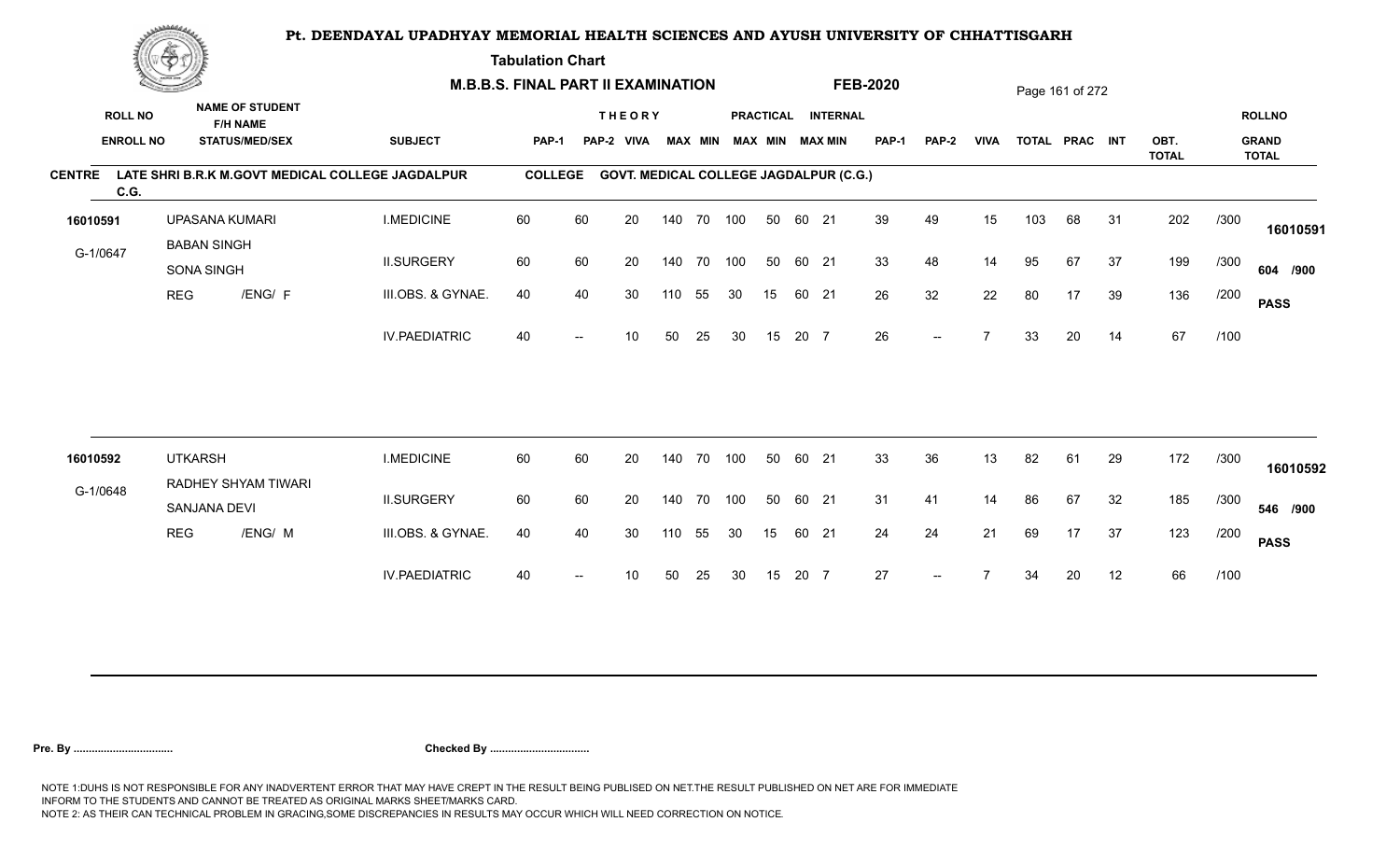**Tabulation Chart** 

|                       | <b>Construction of the Construction</b> |                                       |                                                                    | <b>M.B.B.S. FINAL PART II EXAMINATION</b>        |                |    |                                               |     |                |     |    |       |                                              | <b>FEB-2020</b> |       |             |    | Page 162 of 272 |    |              |      |                               |
|-----------------------|-----------------------------------------|---------------------------------------|--------------------------------------------------------------------|--------------------------------------------------|----------------|----|-----------------------------------------------|-----|----------------|-----|----|-------|----------------------------------------------|-----------------|-------|-------------|----|-----------------|----|--------------|------|-------------------------------|
| <b>ROLL NO</b>        | <b>ENROLL NO</b>                        |                                       | <b>NAME OF STUDENT</b><br><b>F/H NAME</b><br><b>STATUS/MED/SEX</b> | <b>SUBJECT</b>                                   | <b>PAP-1</b>   |    | <b>THEORY</b><br>PAP-2 VIVA                   |     | <b>MAX MIN</b> |     |    |       | PRACTICAL INTERNAL<br><b>MAX MIN MAX MIN</b> | <b>PAP-1</b>    | PAP-2 | <b>VIVA</b> |    | TOTAL PRAC INT  |    | OBT.         |      | <b>ROLLNO</b><br><b>GRAND</b> |
|                       |                                         |                                       |                                                                    |                                                  |                |    |                                               |     |                |     |    |       |                                              |                 |       |             |    |                 |    | <b>TOTAL</b> |      | <b>TOTAL</b>                  |
| <b>CENTRE</b><br>C.G. |                                         |                                       |                                                                    | LATE SHRI B.R.K M.GOVT MEDICAL COLLEGE JAGDALPUR | <b>COLLEGE</b> |    | <b>GOVT. MEDICAL COLLEGE JAGDALPUR (C.G.)</b> |     |                |     |    |       |                                              |                 |       |             |    |                 |    |              |      |                               |
| 16010593              |                                         |                                       | <b>VAISHALI ILAMKAR</b>                                            | <b>I.MEDICINE</b>                                | 60             | 60 | 20                                            |     | 140 70         | 100 | 50 | 60 21 |                                              | 37              | 44    | 15          | 96 | 64              | 36 | 196          | /300 | 16010593                      |
| G-1/0649              |                                         | RAVI ILAMKAR<br><b>SUNITA ILAMKAR</b> |                                                                    | <b>II.SURGERY</b>                                | 60             | 60 | 20                                            |     | 140 70         | 100 | 50 | 60 21 |                                              | 36              | 45    | 16          | 97 | 74              | 35 | 206          | /300 | 607 /900                      |
|                       | <b>REG</b>                              |                                       | /ENG/ F                                                            | III.OBS. & GYNAE.                                | 40             | 40 | 30                                            | 110 | 55             | 30  | 15 | 60 21 |                                              | 28              | 26    | 21          | 75 | 18              | 42 | 135          | /200 | <b>PASS</b>                   |
|                       |                                         |                                       |                                                                    | <b>IV.PAEDIATRIC</b>                             | 40             |    | 10                                            | 50  | 25             | 30  | 15 | 20 7  |                                              | 32              | $-$   |             | 39 | 19              | 12 | 70           | /100 |                               |
|                       |                                         |                                       |                                                                    |                                                  |                |    |                                               |     |                |     |    |       |                                              |                 |       |             |    |                 |    |              |      |                               |
| 16010594              |                                         | <b>VAISHALI PANDRE</b>                |                                                                    | <b>I.MEDICINE</b>                                | 60             | 60 | 20                                            | 140 | 70             | 100 | 50 | 60 21 |                                              | 37              | 35    | 15          | 87 | 62              | 30 | 179          | /300 | 16010594                      |
| G-1/0650              |                                         | SANT LAL PANDRE<br>SHIVRI PANDRE      |                                                                    | <b>II.SURGERY</b>                                | 60             | 60 | 20                                            |     | 140 70         | 100 | 50 | 60 21 |                                              | 35              | 44    | 15          | 94 | 70              | 37 | 201          | /300 | 581 /900                      |
|                       | <b>REG</b>                              |                                       | /ENG/ F                                                            | III.OBS. & GYNAE.                                | 40             | 40 | 30                                            | 110 | 55             | 30  | 15 | 60 21 |                                              | 28              | 24    | 20          | 72 | 18              | 43 | 133          | /200 | <b>PASS</b>                   |
|                       |                                         |                                       |                                                                    | <b>IV.PAEDIATRIC</b>                             | 40             |    | 10                                            | 50  | 25             | 30  | 15 | 20 7  |                                              | 27              |       |             | 34 | 21              | 13 | 68           | /100 |                               |
|                       |                                         |                                       |                                                                    |                                                  |                |    |                                               |     |                |     |    |       |                                              |                 |       |             |    |                 |    |              |      |                               |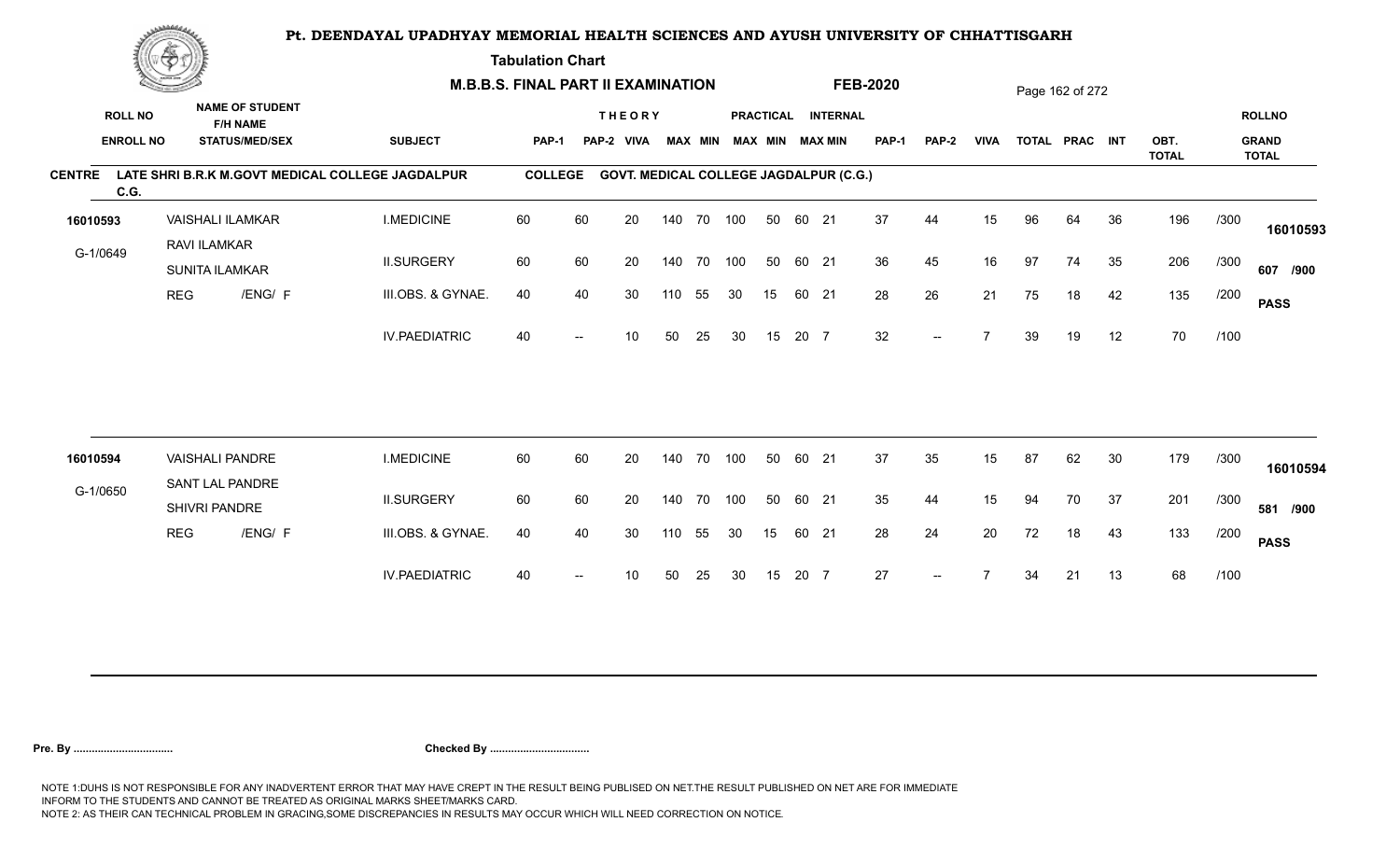**Tabulation Chart** 

|               | <b>Construction of the Construction</b> |                             |                                           | <b>M.B.B.S. FINAL PART II EXAMINATION</b>        |                |       |                                               |     |                |     |    |       |                        | <b>FEB-2020</b> |                          |             |       | Page 163 of 272 |    |                      |      |                              |
|---------------|-----------------------------------------|-----------------------------|-------------------------------------------|--------------------------------------------------|----------------|-------|-----------------------------------------------|-----|----------------|-----|----|-------|------------------------|-----------------|--------------------------|-------------|-------|-----------------|----|----------------------|------|------------------------------|
|               | <b>ROLL NO</b>                          |                             | <b>NAME OF STUDENT</b><br><b>F/H NAME</b> |                                                  |                |       | <b>THEORY</b>                                 |     |                |     |    |       | PRACTICAL INTERNAL     |                 |                          |             |       |                 |    |                      |      | <b>ROLLNO</b>                |
|               | <b>ENROLL NO</b>                        |                             | <b>STATUS/MED/SEX</b>                     | <b>SUBJECT</b>                                   | <b>PAP-1</b>   | PAP-2 | <b>VIVA</b>                                   |     | <b>MAX MIN</b> |     |    |       | <b>MAX MIN MAX MIN</b> | <b>PAP-1</b>    | PAP-2                    | <b>VIVA</b> |       | TOTAL PRAC INT  |    | OBT.<br><b>TOTAL</b> |      | <b>GRAND</b><br><b>TOTAL</b> |
| <b>CENTRE</b> | C.G.                                    |                             |                                           | LATE SHRI B.R.K M.GOVT MEDICAL COLLEGE JAGDALPUR | <b>COLLEGE</b> |       | <b>GOVT. MEDICAL COLLEGE JAGDALPUR (C.G.)</b> |     |                |     |    |       |                        |                 |                          |             |       |                 |    |                      |      |                              |
| 16010595      |                                         | VANDANA NETAM               |                                           | <b>I.MEDICINE</b>                                | 60             | 60    | 20                                            |     | 140 70 100     |     | 50 | 60 21 |                        | 33              | 33                       | 13          | 79    | $43*$           | 26 | $148*$               | /300 | 16010595                     |
| G-1/0651      |                                         | S.K. NETAM<br>SUNEETI NETAM |                                           | <b>II.SURGERY</b>                                | 60             | 60    | 20                                            |     | 140 70 100     |     | 50 | 60 21 |                        | 23              | 30                       | 13          | 66*   | 74              | 30 | 170                  | /300 | 480 /900                     |
|               |                                         | <b>REG</b>                  | /ENG/ F                                   | III.OBS. & GYNAE.                                | 40             | 40    | 30                                            | 110 | 55             | 30  | 15 | 60 21 |                        | 19              | 21                       | 19          | 59    | 20              | 34 | 113                  | /200 | <b>FAIL</b>                  |
|               |                                         |                             |                                           | <b>IV.PAEDIATRIC</b>                             | 40             |       | 10                                            | 50  | 25             | 30  | 15 | 20 7  |                        | 16              | $--$                     | 5           | $21*$ | 18              | 10 | $49*$                | /100 |                              |
|               | <b>Re-Medicine Surgery Paediatric</b>   |                             |                                           |                                                  |                |       |                                               |     |                |     |    |       |                        |                 |                          |             |       |                 |    |                      |      |                              |
| 16010597      |                                         | <b>VIKASH BIJARNIYA</b>     |                                           | <b>I.MEDICINE</b>                                | 60             | 60    | 20                                            | 140 | 70             | 100 | 50 | 60 21 |                        | 32              | 38                       | 13          | 83    | 55              | 25 | 163                  | /300 | 16010597                     |
| G-1/0653      |                                         | <b>MEERA DEVI</b>           | KISHAN LAL BIJARNIYA                      | <b>II.SURGERY</b>                                | 60             | 60    | 20                                            | 140 | 70             | 100 | 50 | 60 21 |                        | 34              | 39                       | 13          | 86    | 71              | 22 | 179                  | /300 | 519 /900                     |
|               |                                         | <b>REG</b>                  | /ENG/ M                                   | III.OBS. & GYNAE.                                | 40             | 40    | 30                                            | 110 | 55             | 30  | 15 | 60 21 |                        | 24              | 27                       | 21          | 72    | 17              | 31 | 120                  | /200 | <b>PASS</b>                  |
|               |                                         |                             |                                           | <b>IV.PAEDIATRIC</b>                             | 40             |       | 10                                            | 50  | 25             | 30  | 15 | 20 7  |                        | 23              | $\overline{\phantom{a}}$ |             | 30    | 17              | 10 | 57                   | /100 |                              |
|               |                                         |                             |                                           |                                                  |                |       |                                               |     |                |     |    |       |                        |                 |                          |             |       |                 |    |                      |      |                              |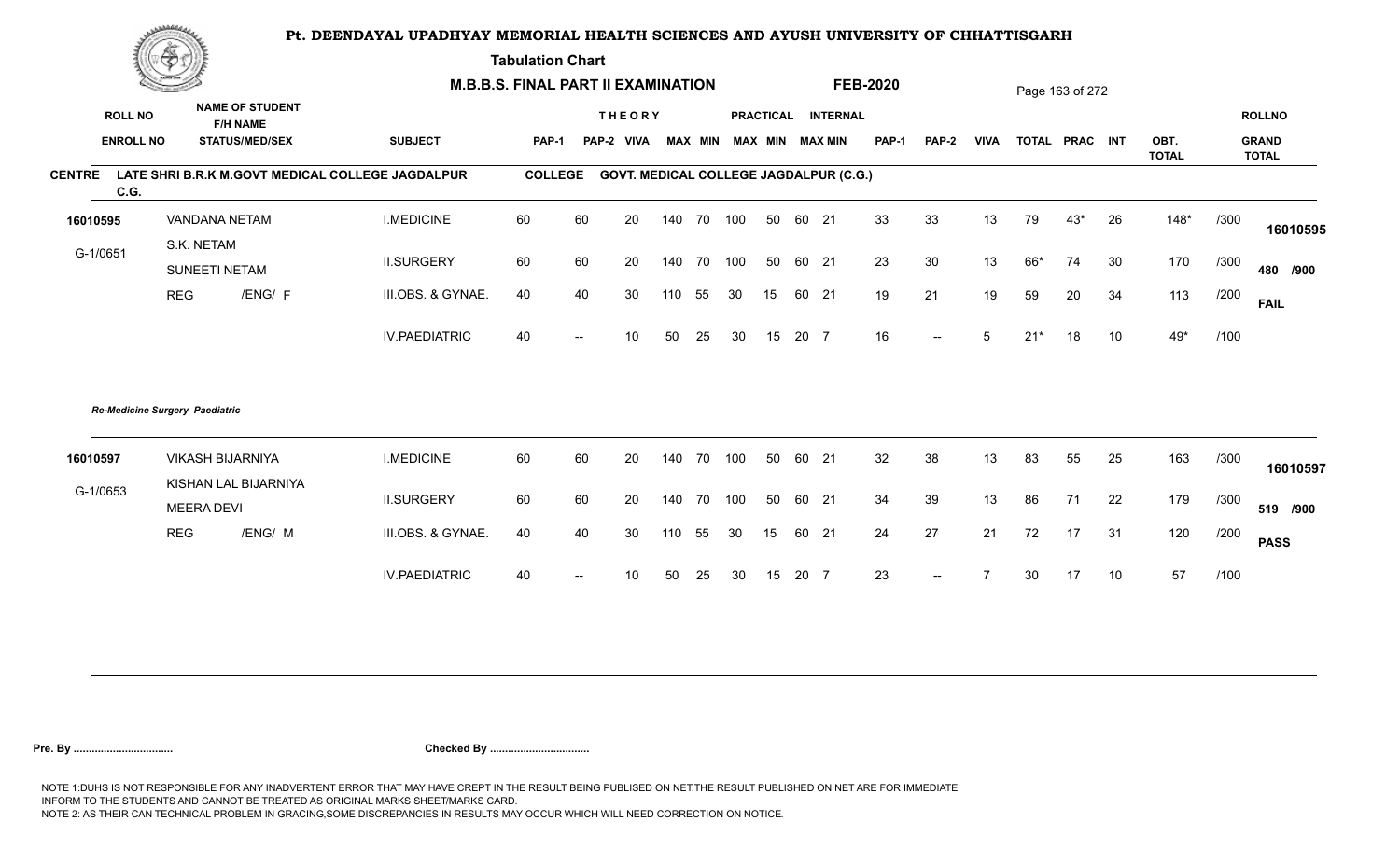**Tabulation Chart** 

|                                    | <b>Construction of the Construction</b> |                                                                    |                      | <b>M.B.B.S. FINAL PART II EXAMINATION</b> |    |                                               |     |                |     |    |       |                                              | <b>FEB-2020</b> |       |             |    | Page 164 of 272 |       |              |           |                               |
|------------------------------------|-----------------------------------------|--------------------------------------------------------------------|----------------------|-------------------------------------------|----|-----------------------------------------------|-----|----------------|-----|----|-------|----------------------------------------------|-----------------|-------|-------------|----|-----------------|-------|--------------|-----------|-------------------------------|
| <b>ROLL NO</b><br><b>ENROLL NO</b> |                                         | <b>NAME OF STUDENT</b><br><b>F/H NAME</b><br><b>STATUS/MED/SEX</b> | <b>SUBJECT</b>       | <b>PAP-1</b>                              |    | <b>THEORY</b><br>PAP-2 VIVA                   |     | <b>MAX MIN</b> |     |    |       | PRACTICAL INTERNAL<br><b>MAX MIN MAX MIN</b> | <b>PAP-1</b>    | PAP-2 | <b>VIVA</b> |    | TOTAL PRAC INT  |       | OBT.         |           | <b>ROLLNO</b><br><b>GRAND</b> |
| <b>CENTRE</b>                      |                                         | LATE SHRI B.R.K M.GOVT MEDICAL COLLEGE JAGDALPUR                   |                      | <b>COLLEGE</b>                            |    | <b>GOVT. MEDICAL COLLEGE JAGDALPUR (C.G.)</b> |     |                |     |    |       |                                              |                 |       |             |    |                 |       | <b>TOTAL</b> |           | <b>TOTAL</b>                  |
| C.G.                               |                                         |                                                                    |                      |                                           |    |                                               |     |                |     |    |       |                                              |                 |       |             |    |                 |       |              |           |                               |
| 16010598                           |                                         | <b>VINEETA PEGAD</b>                                               | <b>I.MEDICINE</b>    | 60                                        | 60 | 20                                            |     | 140 70 100     |     | 50 | 60 21 |                                              | 37              | 47    | 14          | 98 | 59              | 33    | 190          | /300      | 16010598                      |
| G-1/0654                           | PREM PEGAD                              | SAVITRI PEGAD                                                      | <b>II.SURGERY</b>    | 60                                        | 60 | 20                                            |     | 140 70         | 100 | 50 | 60 21 |                                              | 35              | 44    | 14          | 93 | 72              | 33    | 198          | /300      | 589 /900                      |
|                                    | <b>REG</b>                              | /ENG/ F                                                            | III.OBS. & GYNAE.    | 40                                        | 40 | 30                                            | 110 | 55             | 30  | 15 | 60 21 |                                              | 28              | 29    | 21          | 78 | 17              | 37    | 132          | /200      | <b>PASS</b>                   |
|                                    |                                         |                                                                    | <b>IV.PAEDIATRIC</b> | 40                                        |    | 10                                            | 50  | 25             | 30  | 15 | 20 7  |                                              | 29              | $-$   |             | 36 | 21              | 12    | 69           | /100      |                               |
|                                    |                                         |                                                                    |                      |                                           |    |                                               |     |                |     |    |       |                                              |                 |       |             |    |                 |       |              |           |                               |
| 465                                |                                         | JAINENDRA KUMAR SHANDILYA<br>KHELAN SINGH SHANDILYA                | <b>I.MEDICINE</b>    | 60                                        | 60 | 20                                            | 140 | 70             | 100 | 50 | 60 21 |                                              | $---$           | $---$ |             |    |                 | $---$ | 155 C        | /300      | 465                           |
| $C-1/286$                          |                                         | YOGMAYA SHANDILYA                                                  | <b>II.SURGERY</b>    | 60                                        | 60 | 20                                            |     | 140 70         | 100 | 50 | 60 21 |                                              | 28              | 31    | 12          | 71 | 57              | 30    | 158          | /300      | 471 /900                      |
|                                    | <b>SUPPL</b>                            | /ENG/ M                                                            | III.OBS. & GYNAE.    | 40                                        | 40 | 30                                            | 110 | 55             | 30  | 15 | 60 21 |                                              | $---$           | $---$ | ---         |    |                 | $---$ | 106 C /200   |           | <b>PASS</b>                   |
|                                    |                                         |                                                                    | <b>IV.PAEDIATRIC</b> | 40                                        |    | 10                                            | 50  | 25             | 30  | 15 | 20 7  |                                              |                 |       |             |    |                 |       |              | 52 C /100 |                               |
|                                    |                                         |                                                                    |                      |                                           |    |                                               |     |                |     |    |       |                                              |                 |       |             |    |                 |       |              |           |                               |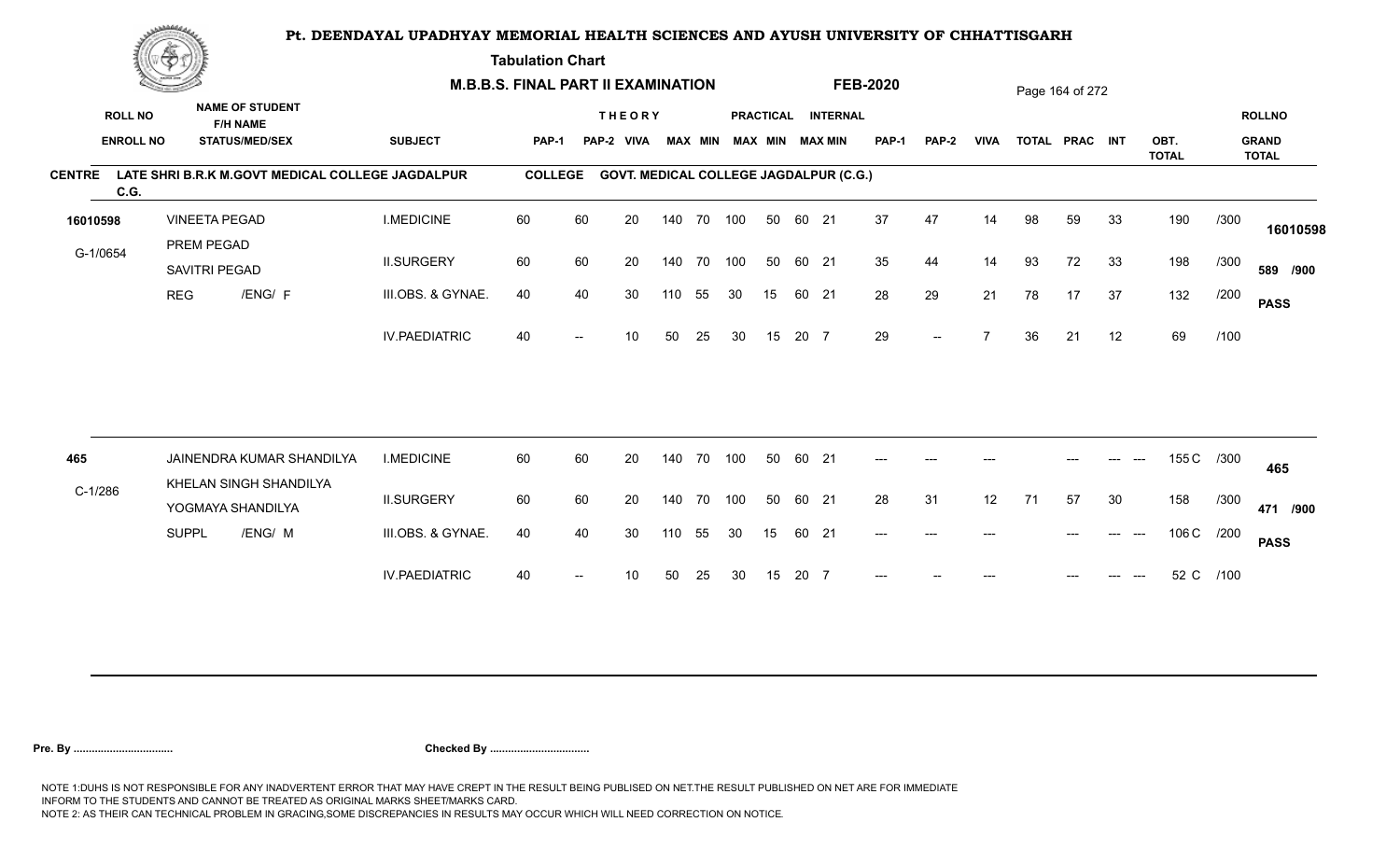**Tabulation Chart** 

|                       | $2\pi$ and the set of $\Lambda$ |                                           |                                                  | <b>M.B.B.S. FINAL PART II EXAMINATION</b> |       |                                               |     |     |                 |                  |      |                 | <b>FEB-2020</b> |       |             | Page 165 of 272 |                 |     |                                                        |      |                              |
|-----------------------|---------------------------------|-------------------------------------------|--------------------------------------------------|-------------------------------------------|-------|-----------------------------------------------|-----|-----|-----------------|------------------|------|-----------------|-----------------|-------|-------------|-----------------|-----------------|-----|--------------------------------------------------------|------|------------------------------|
| <b>ROLL NO</b>        |                                 | <b>NAME OF STUDENT</b><br><b>F/H NAME</b> |                                                  |                                           |       | <b>THEORY</b>                                 |     |     |                 | <b>PRACTICAL</b> |      | <b>INTERNAL</b> |                 |       |             |                 |                 |     |                                                        |      | <b>ROLLNO</b>                |
| <b>ENROLL NO</b>      |                                 | <b>STATUS/MED/SEX</b>                     | <b>SUBJECT</b>                                   | <b>PAP-1</b>                              |       | PAP-2 VIVA                                    |     |     | MAX MIN MAX MIN |                  |      | MAX MIN         | PAP-1           | PAP-2 | <b>VIVA</b> | <b>TOTAL</b>    | <b>PRAC INT</b> |     | OBT.<br>TOTAL                                          |      | <b>GRAND</b><br><b>TOTAL</b> |
| <b>CENTRE</b><br>C.G. |                                 |                                           | LATE SHRI B.R.K M.GOVT MEDICAL COLLEGE JAGDALPUR | <b>COLLEGE</b>                            |       | <b>GOVT. MEDICAL COLLEGE JAGDALPUR (C.G.)</b> |     |     |                 |                  |      |                 |                 |       |             |                 |                 |     |                                                        |      |                              |
| 466                   |                                 | <b>JITENDRA KUMAR</b>                     | <b>I.MEDICINE</b>                                | 60                                        | 60    | 20                                            | 140 | 70  | 100             | 50               |      | 60 21           | 30              | 30    | 12          | 72              | 53              | 24  | $149*$                                                 | /300 | 466                          |
| $C-1/317$             | CHAMPALAL<br>DURGA DEVI         |                                           | <b>II.SURGERY</b>                                | 60                                        | 60    | 20                                            | 140 | 70  | 100             | 50               |      | 60 21           | $---$           | ---   | $---$       |                 | $---$           | --- | 156 C /300<br>$\hspace{0.05cm} \ldots \hspace{0.05cm}$ |      | 463 /900                     |
|                       | <b>SUPPL</b>                    | /ENG/ M                                   | III.OBS. & GYNAE.                                | 40                                        | 40    | 30                                            | 110 | 55  | -30             | 15               |      | 60 21           | $---$           | $---$ | $---$       |                 | $---$           | --- | 104 C /200<br>$\hspace{0.05cm} \ldots \hspace{0.05cm}$ |      | <b>FAIL</b>                  |
|                       |                                 |                                           | <b>IV.PAEDIATRIC</b>                             | 40                                        | $- -$ | 10                                            | 50  | -25 | 30              | 15               | 20 7 |                 | $---$           |       |             |                 |                 |     | 54 C /100<br>$---$                                     |      |                              |
|                       |                                 |                                           |                                                  |                                           |       |                                               |     |     |                 |                  |      |                 |                 |       |             |                 |                 |     |                                                        |      |                              |

*Re-Medicine*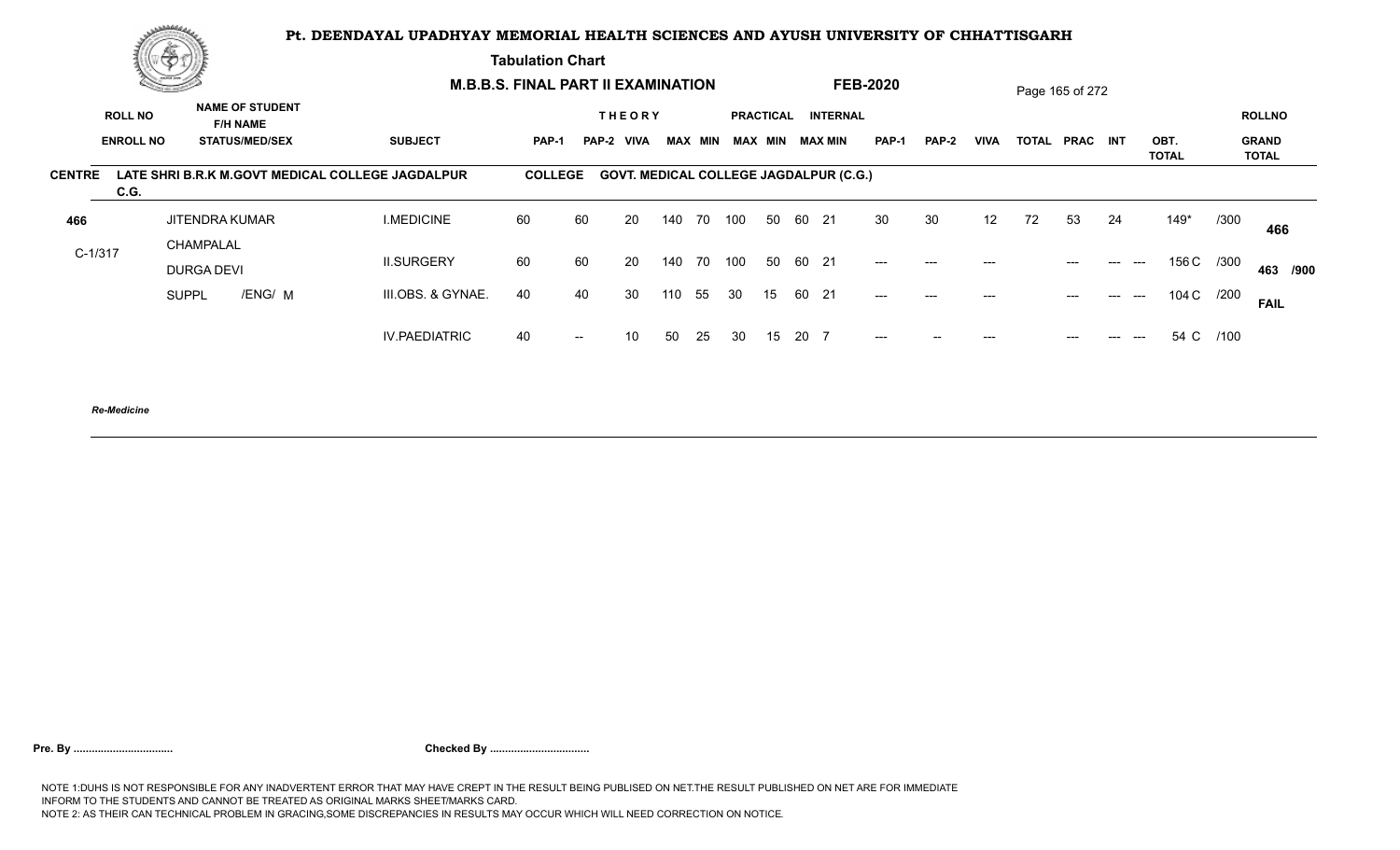**Tabulation Chart** 

|               | <b>Construction of the Construction</b> |                                               |                                                 | <b>M.B.B.S. FINAL PART II EXAMINATION</b>       |                |       |                              |     |                |            |    |       |                                              | <b>FEB-2020</b>                                 |                          |             |    | Page 166 of 272 |    |              |      |                               |
|---------------|-----------------------------------------|-----------------------------------------------|-------------------------------------------------|-------------------------------------------------|----------------|-------|------------------------------|-----|----------------|------------|----|-------|----------------------------------------------|-------------------------------------------------|--------------------------|-------------|----|-----------------|----|--------------|------|-------------------------------|
|               | <b>ROLL NO</b><br><b>ENROLL NO</b>      | <b>F/H NAME</b>                               | <b>NAME OF STUDENT</b><br><b>STATUS/MED/SEX</b> | <b>SUBJECT</b>                                  | PAP-1          | PAP-2 | <b>THEORY</b><br><b>VIVA</b> |     | <b>MAX MIN</b> |            |    |       | PRACTICAL INTERNAL<br><b>MAX MIN MAX MIN</b> | <b>PAP-1</b>                                    | PAP-2                    | <b>VIVA</b> |    | TOTAL PRAC INT  |    | OBT.         |      | <b>ROLLNO</b><br><b>GRAND</b> |
| <b>CENTRE</b> |                                         |                                               |                                                 | LATE SHRI L.A.M. MEDICAL COLLEGE RAIGARH (C.G.) | <b>COLLEGE</b> |       |                              |     |                |            |    |       |                                              | LATE SHRI L.A.M. MEDICAL COLLEGE RAIGARH (C.G.) |                          |             |    |                 |    | <b>TOTAL</b> |      | <b>TOTAL</b>                  |
|               |                                         |                                               |                                                 |                                                 |                |       |                              |     |                |            |    |       |                                              |                                                 |                          |             |    |                 |    |              |      |                               |
| 16010701      |                                         | ABHIJIT BALLAV                                |                                                 | <b>I.MEDICINE</b>                               | 60             | 60    | 20                           |     |                | 140 70 100 | 50 | 60 21 |                                              | 34                                              | 36                       | 14          | 84 | 74              | 38 | 196          | /300 | 16010701                      |
| G-1/0213      |                                         | <b>GANESH BALLAV</b><br><b>BANDANA BALLAV</b> |                                                 | <b>II.SURGERY</b>                               | 60             | 60    | 20                           |     | 140 70         | 100        | 50 | 60 21 |                                              | 40                                              | 41                       | 15          | 96 | 68              | 36 | 200          | /300 | 585 /900                      |
|               |                                         | <b>REG</b>                                    | /ENG/ M                                         | III.OBS. & GYNAE.                               | 40             | 40    | 30                           | 110 | 55             | 30         | 15 | 60 21 |                                              | 26                                              | 22                       | 23          | 71 | 24              | 32 | 127          | /200 | <b>PASS</b>                   |
|               |                                         |                                               |                                                 | <b>IV.PAEDIATRIC</b>                            | 40             |       | 10                           | 50  | 25             | 30         | 15 | 20 7  |                                              | 21                                              | $\overline{\phantom{a}}$ | 8           | 29 | 18              | 15 | 62           | /100 |                               |
|               |                                         |                                               |                                                 |                                                 |                |       |                              |     |                |            |    |       |                                              |                                                 |                          |             |    |                 |    |              |      |                               |
| 16010702      |                                         |                                               | ABHILASHA PRADHAN                               | <b>I.MEDICINE</b>                               | 60             | 60    | 20                           |     | 140 70         | 100        | 50 | 60 21 |                                              | 32                                              | 30                       | 14          | 76 | 65              | 33 | 174          | /300 | 16010702                      |
| G-1/0214      |                                         | SUNITA PRADHAN                                | SUKHU RAM PRADHAN                               | <b>II.SURGERY</b>                               | 60             | 60    | 20                           |     | 140 70         | 100        | 50 | 60 21 |                                              | 42                                              | 38                       | 14          | 94 | 69              | 31 | 194          | /300 | 549 /900                      |
|               | <b>REG</b>                              |                                               | /ENG/ F                                         | III.OBS. & GYNAE.                               | 40             | 40    | 30                           | 110 | 55             | 30         | 15 | 60 21 |                                              | 28                                              | 20                       | 23          | 71 | 21              | 33 | 125          | /200 | <b>PASS</b>                   |
|               |                                         |                                               |                                                 | <b>IV.PAEDIATRIC</b>                            | 40             |       | 10                           | 50  | 25             | 30         | 15 | 20 7  |                                              | 21                                              | $\overline{\phantom{a}}$ | 6           | 27 | 16              | 13 | 56           | /100 |                               |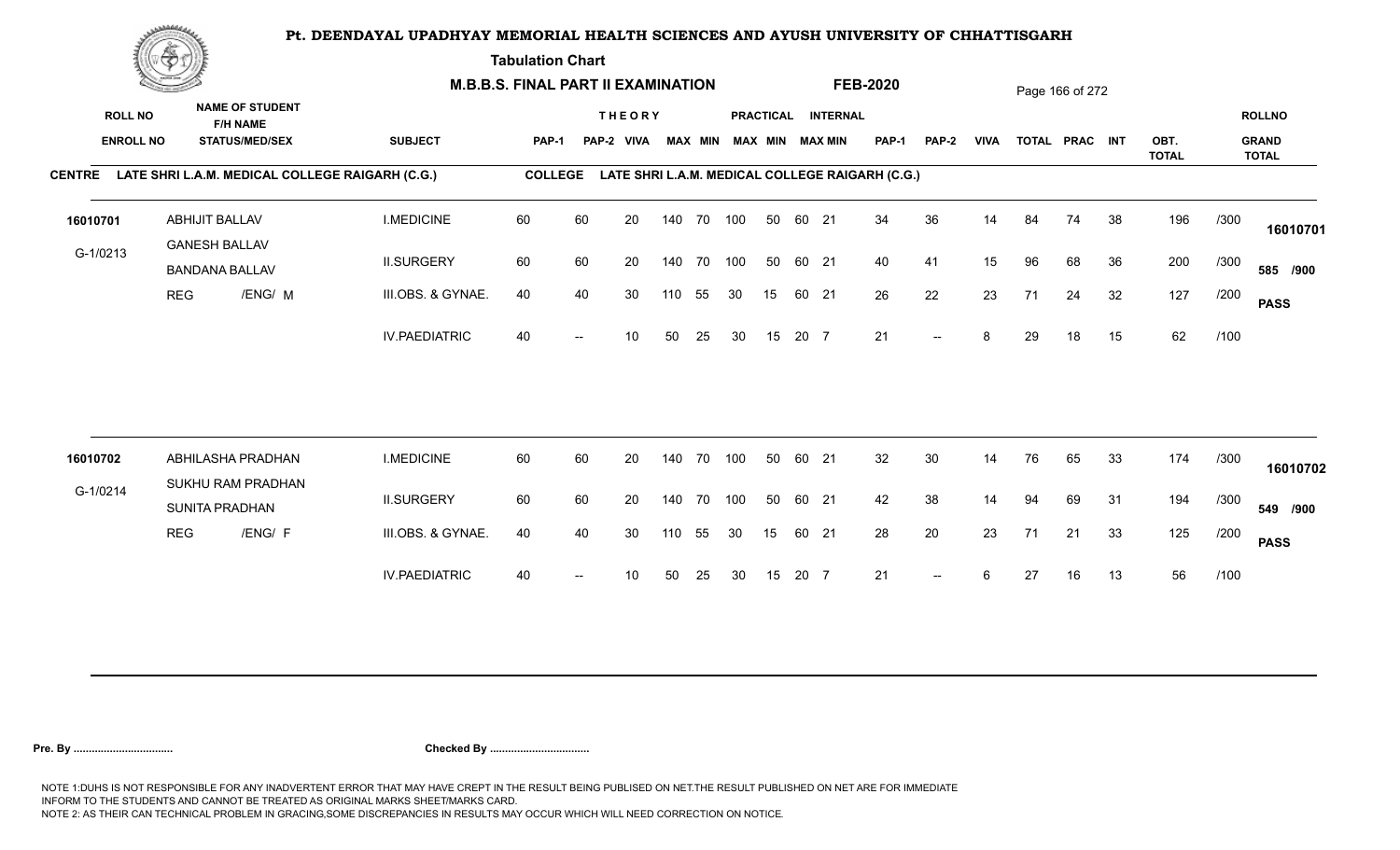**Tabulation Chart** 

|                                    | <b>Construction of the Construction</b> |                                                                    |                      | <b>M.B.B.S. FINAL PART II EXAMINATION</b> |       |                              |     |                |            |    |       |                                       | <b>FEB-2020</b>                                 |              |             |    | Page 167 of 272 |    |              |      |                               |
|------------------------------------|-----------------------------------------|--------------------------------------------------------------------|----------------------|-------------------------------------------|-------|------------------------------|-----|----------------|------------|----|-------|---------------------------------------|-------------------------------------------------|--------------|-------------|----|-----------------|----|--------------|------|-------------------------------|
| <b>ROLL NO</b><br><b>ENROLL NO</b> |                                         | <b>NAME OF STUDENT</b><br><b>F/H NAME</b><br><b>STATUS/MED/SEX</b> | <b>SUBJECT</b>       | <b>PAP-1</b>                              | PAP-2 | <b>THEORY</b><br><b>VIVA</b> |     | <b>MAX MIN</b> |            |    |       | PRACTICAL INTERNAL<br>MAX MIN MAX MIN | PAP-1                                           | <b>PAP-2</b> | <b>VIVA</b> |    | TOTAL PRAC INT  |    | OBT.         |      | <b>ROLLNO</b><br><b>GRAND</b> |
| <b>CENTRE</b>                      |                                         | LATE SHRI L.A.M. MEDICAL COLLEGE RAIGARH (C.G.)                    |                      | <b>COLLEGE</b>                            |       |                              |     |                |            |    |       |                                       | LATE SHRI L.A.M. MEDICAL COLLEGE RAIGARH (C.G.) |              |             |    |                 |    | <b>TOTAL</b> |      | <b>TOTAL</b>                  |
| 16010703                           |                                         | AKANKSHA KSHATRIYA<br><b>DILIP KUMAR KSHATRIYA</b>                 | <b>I.MEDICINE</b>    | 60                                        | 60    | 20                           |     | 140 70         | 100        | 50 | 60 21 |                                       | 38                                              | 34           | 14          | 86 | 58              | 39 | 183          | /300 | 16010703                      |
| G-1/0215                           |                                         | SUSHILA KSHATRIYA                                                  | <b>II.SURGERY</b>    | 60                                        | 60    | 20                           |     | 140 70         | 100        | 50 | 60 21 |                                       | 39                                              | 36           | 15          | 90 | 70              | 37 | 197          | /300 | 562 /900                      |
|                                    | <b>REG</b>                              | /ENG/ F                                                            | III.OBS. & GYNAE.    | 40                                        | 40    | 30                           | 110 | 55             | 30         | 15 | 60 21 |                                       | 25                                              | 21           | 24          | 70 | 21              | 32 | 123          | /200 | <b>PASS</b>                   |
|                                    |                                         |                                                                    | <b>IV.PAEDIATRIC</b> | 40                                        |       | 10                           | 50  | 25             | 30         | 15 | 20 7  |                                       | 20                                              | $-$          |             | 27 | 18              | 14 | 59           | /100 |                               |
|                                    |                                         |                                                                    |                      |                                           |       |                              |     |                |            |    |       |                                       |                                                 |              |             |    |                 |    |              |      |                               |
| 16010704                           |                                         | AKANKSHA SHRIVASTAVA<br>VIJAY SHRIVASTAVA                          | <b>I.MEDICINE</b>    | 60                                        | 60    | 20                           |     | 140 70         | 100        | 50 | 60 21 |                                       | 33                                              | 32           | 12          | 77 | 72              | 37 | 186          | /300 | 16010704                      |
| G-1/0216                           |                                         | SANDHYA SHRIVASTAVA                                                | <b>II.SURGERY</b>    | 60                                        | 60    | 20                           |     |                | 140 70 100 | 50 | 60 21 |                                       | 39                                              | 37           | 13          | 89 | 68              | 34 | 191          | /300 | 557 /900                      |
|                                    | <b>REG</b>                              | /ENG/ F                                                            | III.OBS. & GYNAE.    | 40                                        | 40    | 30                           | 110 | 55             | 30         | 15 | 60 21 |                                       | 24                                              | 22           | 20          | 66 | 22              | 34 | 122          | /200 | <b>PASS</b>                   |
|                                    |                                         |                                                                    | <b>IV.PAEDIATRIC</b> | 40                                        |       | 10                           | 50  | 25             | 30         | 15 | 20 7  |                                       | 20                                              | $-$          |             | 26 | 19              | 13 | 58           | /100 |                               |
|                                    |                                         |                                                                    |                      |                                           |       |                              |     |                |            |    |       |                                       |                                                 |              |             |    |                 |    |              |      |                               |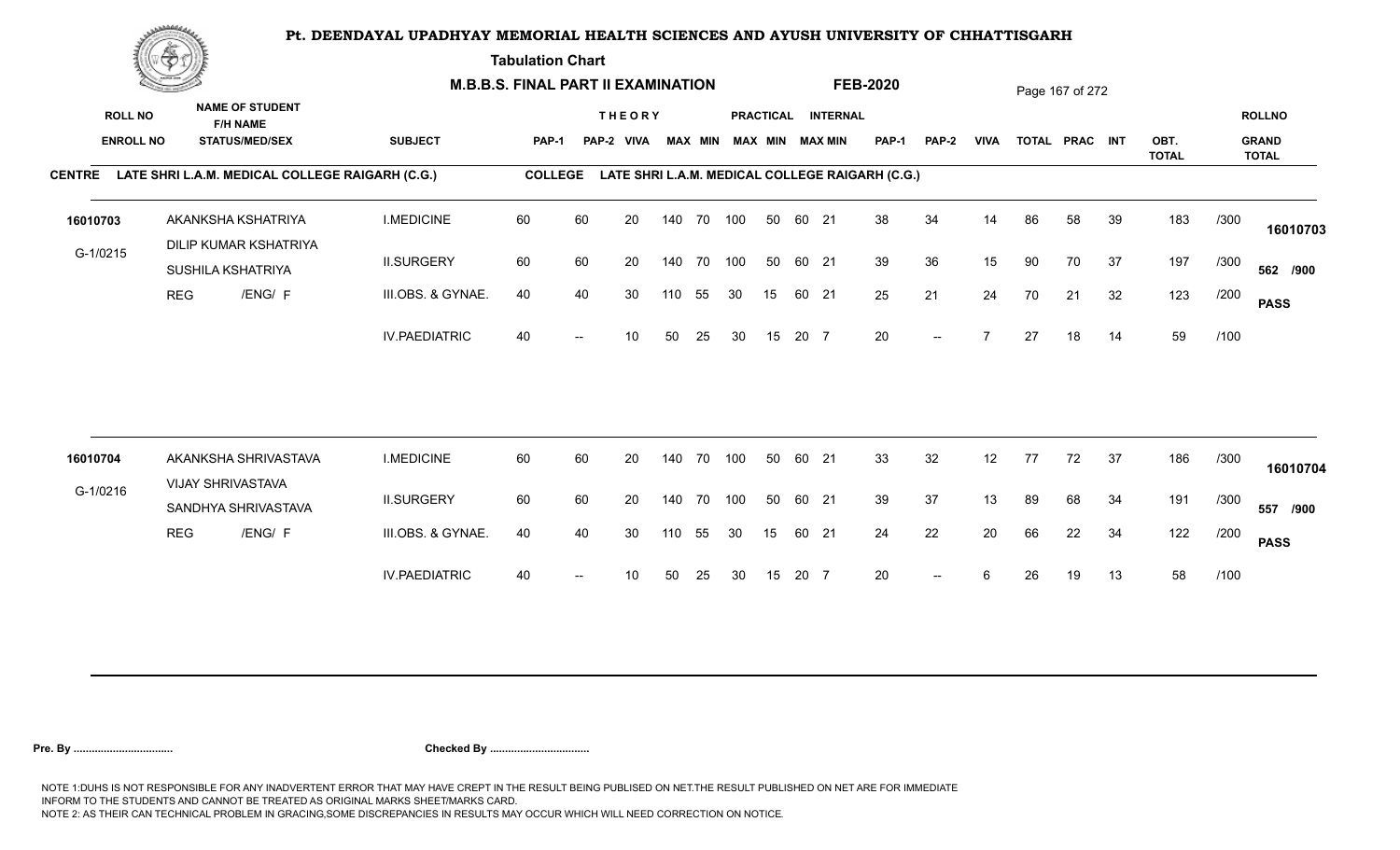**Tabulation Chart** 

|                                    | <b>Construction of the Construction</b> |                                         |                                                 | <b>M.B.B.S. FINAL PART II EXAMINATION</b>              |                |    |                             |     |                |            |                  |       |                                       | <b>FEB-2020</b>                                 |              |             |     | Page 168 of 272 |    |              |      |                               |
|------------------------------------|-----------------------------------------|-----------------------------------------|-------------------------------------------------|--------------------------------------------------------|----------------|----|-----------------------------|-----|----------------|------------|------------------|-------|---------------------------------------|-------------------------------------------------|--------------|-------------|-----|-----------------|----|--------------|------|-------------------------------|
| <b>ROLL NO</b><br><b>ENROLL NO</b> |                                         | <b>F/H NAME</b>                         | <b>NAME OF STUDENT</b><br><b>STATUS/MED/SEX</b> | <b>SUBJECT</b>                                         | <b>PAP-1</b>   |    | <b>THEORY</b><br>PAP-2 VIVA |     | <b>MAX MIN</b> |            |                  |       | PRACTICAL INTERNAL<br>MAX MIN MAX MIN | PAP-1                                           | <b>PAP-2</b> | <b>VIVA</b> |     | TOTAL PRAC INT  |    | OBT.         |      | <b>ROLLNO</b><br><b>GRAND</b> |
|                                    |                                         |                                         |                                                 | CENTRE LATE SHRI L.A.M. MEDICAL COLLEGE RAIGARH (C.G.) | <b>COLLEGE</b> |    |                             |     |                |            |                  |       |                                       | LATE SHRI L.A.M. MEDICAL COLLEGE RAIGARH (C.G.) |              |             |     |                 |    | <b>TOTAL</b> |      | <b>TOTAL</b>                  |
| 16010705                           |                                         | <b>AKANKSHA TIWARI</b><br>SURESH TIWARI |                                                 | <b>I.MEDICINE</b>                                      | 60             | 60 | 20                          |     |                | 140 70 100 | 50               | 60 21 |                                       | 37                                              | 37           | 14          | 88  | 65              | 38 | 191          | /300 | 16010705                      |
| G-1/0217                           |                                         | SAVITA TIWARI                           |                                                 | <b>II.SURGERY</b>                                      | 60             | 60 | 20                          |     | 140 70         | 100        | 50               | 60 21 |                                       | 39                                              | 32           | 15          | 86  | 74              | 32 | 192          | /300 | 571 /900                      |
|                                    | <b>REG</b>                              |                                         | /ENG/ F                                         | III.OBS. & GYNAE.                                      | 40             | 40 | 30                          | 110 | 55             | 30         | 15               | 60 21 |                                       | 29                                              | 20           | 22          | 71  | 23              | 35 | 129          | /200 | <b>PASS</b>                   |
|                                    |                                         |                                         |                                                 | <b>IV.PAEDIATRIC</b>                                   | 40             |    | 10                          | 50  | 25             | 30         | 15               | 20 7  |                                       | 20                                              | $--$         | 5           | 25  | 20              | 14 | 59           | /100 |                               |
| 16010706                           |                                         | <b>AMIT BHAGAT</b>                      |                                                 | <b>I.MEDICINE</b>                                      | 60             | 60 | 20                          |     | 140 70         | 100        | 50               | 60 21 |                                       | 24                                              | 30           | 12          | 66* | 52              | 32 | 150          | /300 |                               |
|                                    |                                         | SUDH RAM BHAGAT                         |                                                 |                                                        |                |    |                             |     |                |            |                  |       |                                       |                                                 |              |             |     |                 |    |              |      | 16010706                      |
| G-1/0218                           |                                         | SUKANTI BHAGAT                          |                                                 | <b>II.SURGERY</b>                                      | 60             | 60 | 20                          |     |                | 140 70 100 | 50               | 60 21 |                                       | 31                                              | 31           | 13          | 75  | 62              | 30 | 167          | /300 | 480 /900                      |
|                                    | <b>REG</b>                              |                                         | /ENG/ M                                         | III.OBS. & GYNAE.                                      | 40             | 40 | 30                          | 110 | 55             | 30         | 15 <sup>15</sup> | 60 21 |                                       | 24                                              | 20           | 18          | 62  | 18              | 30 | 110          | /200 | <b>PASS</b><br><b>DC 04</b>   |
|                                    |                                         |                                         |                                                 | <b>IV.PAEDIATRIC</b>                                   | 40             |    | 10                          | 50  | 25             | 30         | 15               | 20 7  |                                       | 20                                              | $--$         | 5           | 25  | 16              | 12 | 53           | /100 |                               |
|                                    |                                         |                                         |                                                 |                                                        |                |    |                             |     |                |            |                  |       |                                       |                                                 |              |             |     |                 |    |              |      |                               |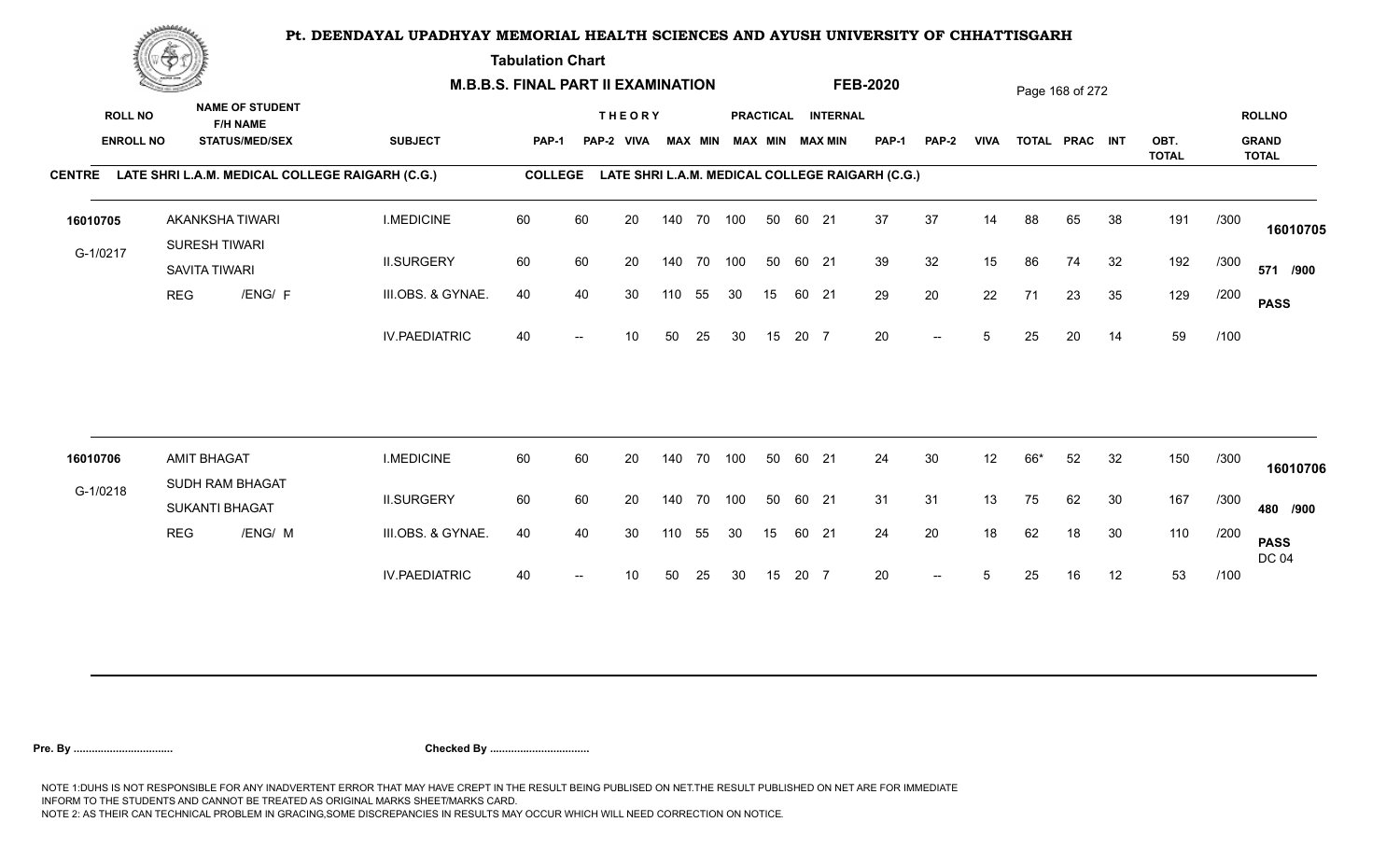**Tabulation Chart** 

|                                    | <u>Concession of the Sea</u> |                                                                    |                      | <b>M.B.B.S. FINAL PART II EXAMINATION</b> |                          |                             |     |                |     |    |       |                                       | <b>FEB-2020</b>                                 |                          |                 |       | Page 169 of 272 |    |              |      |                               |
|------------------------------------|------------------------------|--------------------------------------------------------------------|----------------------|-------------------------------------------|--------------------------|-----------------------------|-----|----------------|-----|----|-------|---------------------------------------|-------------------------------------------------|--------------------------|-----------------|-------|-----------------|----|--------------|------|-------------------------------|
| <b>ROLL NO</b><br><b>ENROLL NO</b> |                              | <b>NAME OF STUDENT</b><br><b>F/H NAME</b><br><b>STATUS/MED/SEX</b> | <b>SUBJECT</b>       | PAP-1                                     |                          | <b>THEORY</b><br>PAP-2 VIVA |     | <b>MAX MIN</b> |     |    |       | PRACTICAL INTERNAL<br>MAX MIN MAX MIN | <b>PAP-1</b>                                    | <b>PAP-2</b>             | <b>VIVA</b>     |       | TOTAL PRAC INT  |    | OBT.         |      | <b>ROLLNO</b><br><b>GRAND</b> |
|                                    |                              | CENTRE LATE SHRI L.A.M. MEDICAL COLLEGE RAIGARH (C.G.)             |                      | <b>COLLEGE</b>                            |                          |                             |     |                |     |    |       |                                       | LATE SHRI L.A.M. MEDICAL COLLEGE RAIGARH (C.G.) |                          |                 |       |                 |    | <b>TOTAL</b> |      | <b>TOTAL</b>                  |
| 16010707                           |                              | <b>ASHIYA PARVEEN</b><br>MUKHTAR AHMAD                             | <b>I.MEDICINE</b>    | 60                                        | 60                       | 20                          |     | 140 70 100     |     | 50 | 60 21 |                                       | 41                                              | 38                       | 14              | 93    | 72              | 39 | 204          | /300 | 16010707                      |
| G-1/0219                           |                              | N.S.PARVATHY                                                       | <b>II.SURGERY</b>    | 60                                        | 60                       | 20                          |     | 140 70         | 100 | 50 | 60 21 |                                       | 43                                              | 39                       | 15              | 97    | 69              | 36 | 202          | /300 | 601 /900                      |
|                                    | <b>REG</b>                   | /ENG/ F                                                            | III.OBS. & GYNAE.    | 40                                        | 40                       | 30                          | 110 | 55             | 30  | 15 | 60 21 |                                       | 30                                              | 24                       | 23              | 77    | 24              | 36 | 137          | /200 | <b>PASS</b>                   |
|                                    |                              |                                                                    | <b>IV.PAEDIATRIC</b> | 40                                        | $\overline{\phantom{a}}$ | 10 <sup>°</sup>             | 50  | 25             | 30  | 15 | 20 7  |                                       | 20                                              | $--$                     | $\overline{7}$  | 27    | 17              | 14 | 58           | /100 |                               |
|                                    |                              | ASHUTOSH KUMAR SINGH                                               | <b>I.MEDICINE</b>    | 60                                        |                          | 20                          |     | 140 70         | 100 | 50 | 60 21 |                                       | 23                                              | 27                       | 11              | $61*$ |                 | 31 | 152          | /300 |                               |
| 16010708<br>G-1/0220               |                              | PRATAP NARAYAN SINGH                                               |                      |                                           | 60                       |                             |     |                |     |    |       |                                       |                                                 |                          |                 |       | 60              |    |              |      | 16010708                      |
|                                    |                              | <b>KANTI SINGH</b>                                                 | <b>II.SURGERY</b>    | 60                                        | 60                       | 20                          |     | 140 70 100     |     | 50 | 60 21 |                                       | 28                                              | 30                       | 12              | 70    | 64              | 30 | 164          | /300 | 472 /900                      |
|                                    | <b>REG</b>                   | /ENG/ M                                                            | III.OBS. & GYNAE.    | 40                                        | 40                       | 30                          | 110 | 55             | 30  | 15 | 60 21 |                                       | 20                                              | 14                       | 17              | $51*$ | 22              | 30 | 103          | /200 | <b>FAIL</b>                   |
|                                    |                              |                                                                    | <b>IV.PAEDIATRIC</b> | 40                                        | $\overline{\phantom{a}}$ | 10                          | 50  | 25             | 30  | 15 | 20 7  |                                       | 20                                              | $\overline{\phantom{a}}$ | $5\overline{)}$ | 25    | 16              | 12 | 53           | /100 |                               |
|                                    |                              |                                                                    |                      |                                           |                          |                             |     |                |     |    |       |                                       |                                                 |                          |                 |       |                 |    |              |      |                               |

*Re-Medicine Obs & Gynae*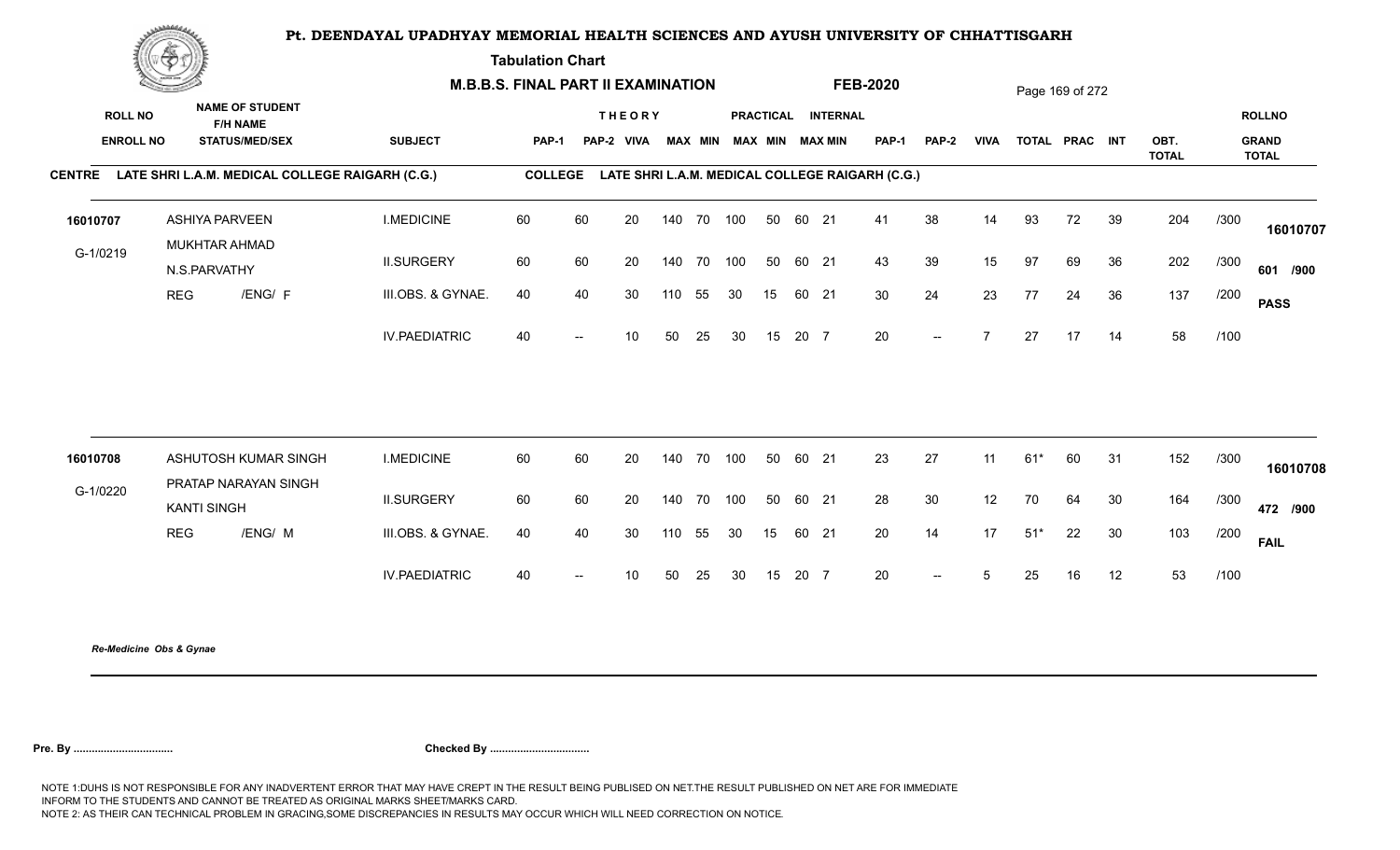**Tabulation Chart** 

|                                    | <b>Construction of the Construction</b> | <b>M.B.B.S. FINAL PART II EXAMINATION</b> |                        |                                                        |                |    |                             |     |                |     |    | <b>FEB-2020</b> |                                              |                                                 |              | Page 170 of 272 |    |                |    |              |      |                               |
|------------------------------------|-----------------------------------------|-------------------------------------------|------------------------|--------------------------------------------------------|----------------|----|-----------------------------|-----|----------------|-----|----|-----------------|----------------------------------------------|-------------------------------------------------|--------------|-----------------|----|----------------|----|--------------|------|-------------------------------|
| <b>ROLL NO</b><br><b>ENROLL NO</b> |                                         | <b>F/H NAME</b><br><b>STATUS/MED/SEX</b>  | <b>NAME OF STUDENT</b> | <b>SUBJECT</b>                                         | PAP-1          |    | <b>THEORY</b><br>PAP-2 VIVA |     | <b>MAX MIN</b> |     |    |                 | PRACTICAL INTERNAL<br><b>MAX MIN MAX MIN</b> | <b>PAP-1</b>                                    | <b>PAP-2</b> | <b>VIVA</b>     |    | TOTAL PRAC INT |    | OBT.         |      | <b>ROLLNO</b><br><b>GRAND</b> |
|                                    |                                         |                                           |                        | CENTRE LATE SHRI L.A.M. MEDICAL COLLEGE RAIGARH (C.G.) | <b>COLLEGE</b> |    |                             |     |                |     |    |                 |                                              | LATE SHRI L.A.M. MEDICAL COLLEGE RAIGARH (C.G.) |              |                 |    |                |    | <b>TOTAL</b> |      | <b>TOTAL</b>                  |
| 16010709                           |                                         | <b>DEVEN SINGH</b><br>SHIVNATH SINGH      |                        | <b>I.MEDICINE</b>                                      | 60             | 60 | 20                          |     | 140 70 100     |     | 50 | 60 21           |                                              | 32                                              | 30           | 13              | 75 | 50             | 33 | 158          | /300 | 16010709                      |
| G-1/0221                           |                                         | <b>GODAWARI SINGH</b>                     |                        | <b>II.SURGERY</b>                                      | 60             | 60 | 20                          |     | 140 70         | 100 | 50 | 60 21           |                                              | 32                                              | 28           | 12              | 72 | 51             | 30 | 153          | /300 | 488 /900                      |
|                                    | <b>REG</b>                              |                                           | /ENG/ F                | III.OBS. & GYNAE.                                      | 40             | 40 | 30                          | 110 | 55             | 30  | 15 | 60 21           |                                              | 25                                              | 20           | 23              | 68 | 21             | 33 | 122          | /200 | <b>PASS</b>                   |
|                                    |                                         |                                           |                        | <b>IV.PAEDIATRIC</b>                                   | 40             |    | 10                          | 50  | 25             | 30  | 15 | 20 7            |                                              | 20                                              | $--$         | $\overline{z}$  | 27 | 16             | 12 | 55           | /100 |                               |
| 16010710                           |                                         | <b>DHANESHWARI</b>                        |                        | <b>I.MEDICINE</b>                                      | 60             | 60 | 20                          |     | 140 70         | 100 | 50 | 60 21           |                                              | 30 <sup>°</sup>                                 | 30           | 12              | 72 | 66             | 34 | 172          | /300 |                               |
| G-1/0222                           |                                         | KARMAHA                                   |                        |                                                        |                |    |                             |     |                |     |    |                 |                                              |                                                 |              |                 |    |                |    |              |      | 16010710                      |
|                                    |                                         | <b>GANESHIBAI</b>                         |                        | <b>II.SURGERY</b>                                      | 60             | 60 | 20                          |     | 140 70         | 100 | 50 | 60 21           |                                              | 30                                              | 32           | 12              | 74 | 66             | 30 | 170          | /300 | 506 /900                      |
|                                    | <b>REG</b>                              |                                           | /ENG/ F                | III.OBS. & GYNAE.                                      | 40             | 40 | 30                          | 110 | 55             | 30  | 15 | 60 21           |                                              | 20                                              | 17           | 22              | 59 | 21             | 30 | 110          | /200 | <b>PASS</b>                   |
|                                    |                                         |                                           |                        | <b>IV.PAEDIATRIC</b>                                   | 40             |    | 10                          | 50  | 25             | 30  | 15 | 20 7            |                                              | 20                                              | $--$         | 5               | 25 | 16             | 13 | 54           | /100 |                               |
|                                    |                                         |                                           |                        |                                                        |                |    |                             |     |                |     |    |                 |                                              |                                                 |              |                 |    |                |    |              |      |                               |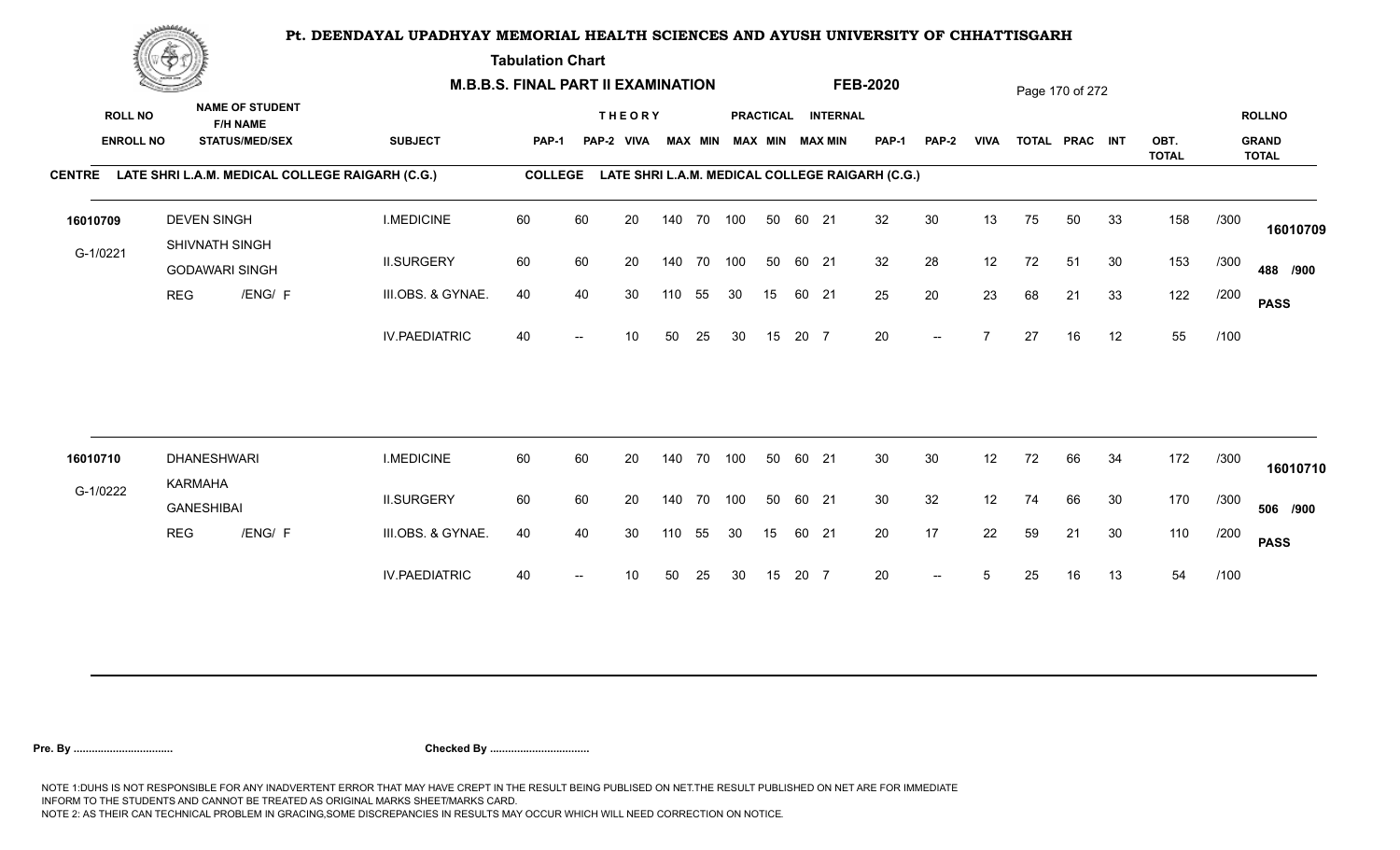**Tabulation Chart** 

|                                    | <b>Construction of the Construction</b> |                                                                    |                                                        |                      | <b>M.B.B.S. FINAL PART II EXAMINATION</b> |    |                             |     |                |            |    |       |                                       | <b>FEB-2020</b>                                 |              |             |     | Page 171 of 272 |    |              |      |                               |
|------------------------------------|-----------------------------------------|--------------------------------------------------------------------|--------------------------------------------------------|----------------------|-------------------------------------------|----|-----------------------------|-----|----------------|------------|----|-------|---------------------------------------|-------------------------------------------------|--------------|-------------|-----|-----------------|----|--------------|------|-------------------------------|
| <b>ROLL NO</b><br><b>ENROLL NO</b> |                                         | <b>NAME OF STUDENT</b><br><b>F/H NAME</b><br><b>STATUS/MED/SEX</b> |                                                        | <b>SUBJECT</b>       | PAP-1                                     |    | <b>THEORY</b><br>PAP-2 VIVA |     | <b>MAX MIN</b> |            |    |       | PRACTICAL INTERNAL<br>MAX MIN MAX MIN | <b>PAP-1</b>                                    | <b>PAP-2</b> | <b>VIVA</b> |     | TOTAL PRAC INT  |    | OBT.         |      | <b>ROLLNO</b><br><b>GRAND</b> |
|                                    |                                         |                                                                    |                                                        |                      |                                           |    |                             |     |                |            |    |       |                                       |                                                 |              |             |     |                 |    | <b>TOTAL</b> |      | <b>TOTAL</b>                  |
|                                    |                                         |                                                                    | CENTRE LATE SHRI L.A.M. MEDICAL COLLEGE RAIGARH (C.G.) |                      | <b>COLLEGE</b>                            |    |                             |     |                |            |    |       |                                       | LATE SHRI L.A.M. MEDICAL COLLEGE RAIGARH (C.G.) |              |             |     |                 |    |              |      |                               |
| 16010711                           |                                         | <b>DURGESH YADAV</b><br>HARISH CHANDRA YADAV                       |                                                        | <b>I.MEDICINE</b>    | 60                                        | 60 | 20                          |     |                | 140 70 100 | 50 | 60 21 |                                       | 28                                              | 30           | 13          | 71  | 60              | 38 | 169          | /300 | 16010711                      |
| G-1/0223                           |                                         | <b>ISHRAWATI DEVI</b>                                              |                                                        | <b>II.SURGERY</b>    | 60                                        | 60 | 20                          |     | 140 70         | 100        | 50 | 60 21 |                                       | 31                                              | 24           | 13          | 68* | 61              | 30 | 159          | /300 | 499 /900                      |
|                                    | <b>REG</b>                              |                                                                    | /ENG/ M                                                | III.OBS. & GYNAE.    | 40                                        | 40 | 30                          | 110 | 55             | 30         | 15 | 60 21 |                                       | 18                                              | 20           | 22          | 60  | 21              | 34 | 115          | /200 | <b>PASS</b><br>DC 02          |
|                                    |                                         |                                                                    |                                                        | <b>IV.PAEDIATRIC</b> | 40                                        |    | 10                          | 50  | 25             | 30         | 15 | 20 7  |                                       | 21                                              | $--$         | $5^{\circ}$ | 26  | 16              | 14 | 56           | /100 |                               |
|                                    |                                         |                                                                    |                                                        |                      |                                           |    |                             |     |                |            |    |       |                                       |                                                 |              |             |     |                 |    |              |      |                               |
| 16010712                           |                                         | <b>GARIMA SHUKLA</b><br>SHREEKANT SHUKLA                           |                                                        | <b>I.MEDICINE</b>    | 60                                        | 60 | 20                          |     |                | 140 70 100 | 50 | 60 21 |                                       | 35                                              | 36           | 12          | 83  | 68              | 40 | 191          | /300 | 16010712                      |
| G-1/0224                           |                                         | ANUPMA SHUKLA                                                      |                                                        | <b>II.SURGERY</b>    | 60                                        | 60 | 20                          |     | 140 70         | 100        | 50 | 60 21 |                                       | 47                                              | 37           | 15          | 99  | 70              | 37 | 206          | /300 | 588 /900                      |
|                                    | <b>REG</b>                              |                                                                    | /ENG/ F                                                | III.OBS. & GYNAE.    | 40                                        | 40 | 30                          | 110 | 55             | 30         | 15 | 60 21 |                                       | 23                                              | 21           | 24          | 68  | 24              | 35 | 127          | /200 | <b>PASS</b>                   |
|                                    |                                         |                                                                    |                                                        | <b>IV.PAEDIATRIC</b> | 40                                        |    | 10                          | 50  | 25             | 30         | 15 | 20 7  |                                       | 20                                              |              | 8           | 28  | 20              | 16 | 64           | /100 |                               |
|                                    |                                         |                                                                    |                                                        |                      |                                           |    |                             |     |                |            |    |       |                                       |                                                 |              |             |     |                 |    |              |      |                               |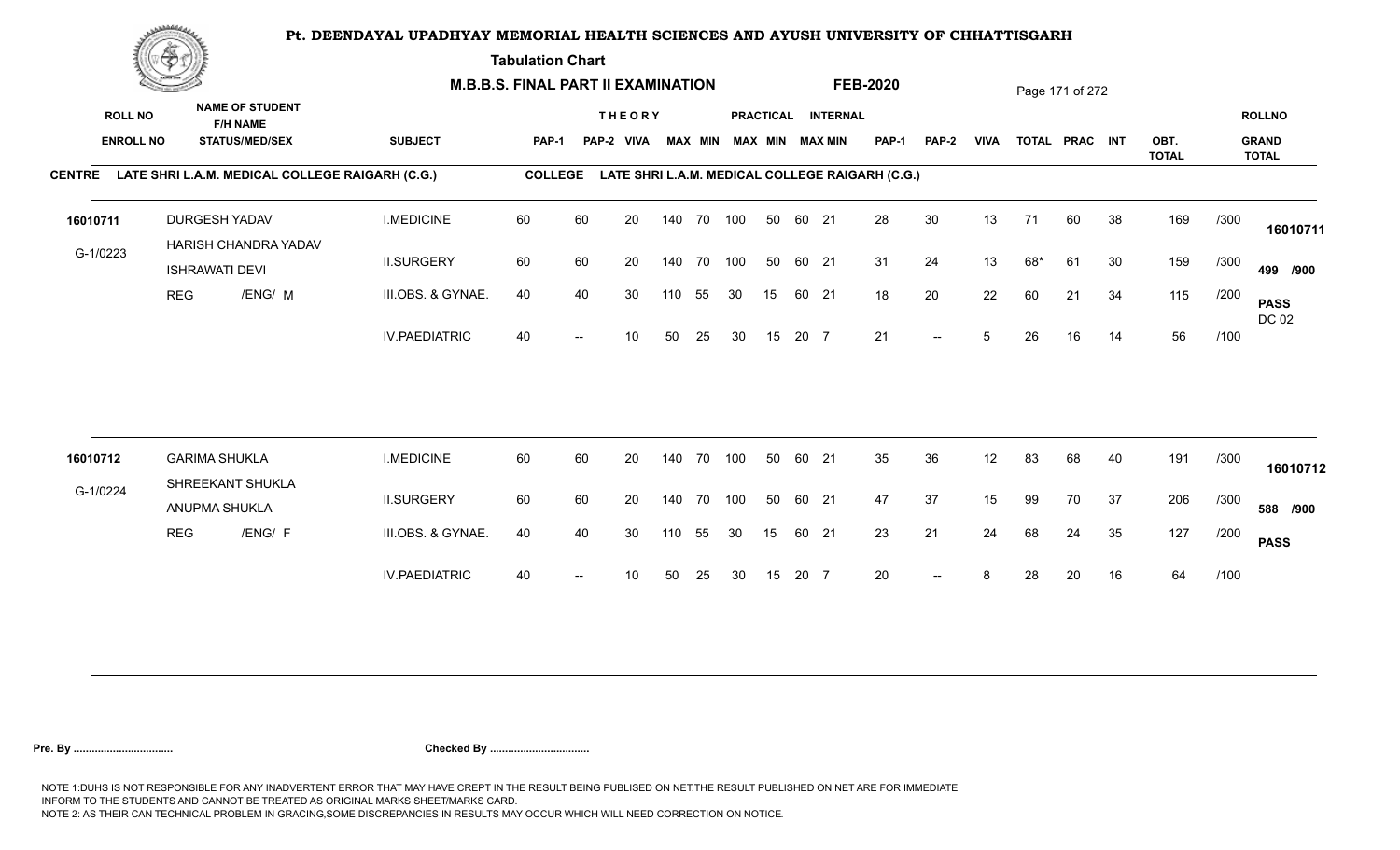**Tabulation Chart** 

|                  | <b>Construction of the Asset</b> |                                                             |                                                 | <b>M.B.B.S. FINAL PART II EXAMINATION</b> |                |       |                 |     |                |     |                        |       | <b>FEB-2020</b>    |                                                 |                          |             | Page 172 of 272 |                |    |                      |      |                              |
|------------------|----------------------------------|-------------------------------------------------------------|-------------------------------------------------|-------------------------------------------|----------------|-------|-----------------|-----|----------------|-----|------------------------|-------|--------------------|-------------------------------------------------|--------------------------|-------------|-----------------|----------------|----|----------------------|------|------------------------------|
| <b>ROLL NO</b>   |                                  | <b>NAME OF STUDENT</b><br><b>F/H NAME</b>                   |                                                 |                                           |                |       | <b>THEORY</b>   |     |                |     |                        |       | PRACTICAL INTERNAL |                                                 |                          |             |                 |                |    |                      |      | <b>ROLLNO</b>                |
| <b>ENROLL NO</b> |                                  | <b>STATUS/MED/SEX</b>                                       | <b>SUBJECT</b>                                  |                                           | <b>PAP-1</b>   | PAP-2 | VIVA            |     | <b>MAX MIN</b> |     | <b>MAX MIN MAX MIN</b> |       |                    | <b>PAP-1</b>                                    | PAP-2                    | <b>VIVA</b> |                 | TOTAL PRAC INT |    | OBT.<br><b>TOTAL</b> |      | <b>GRAND</b><br><b>TOTAL</b> |
| <b>CENTRE</b>    |                                  |                                                             | LATE SHRI L.A.M. MEDICAL COLLEGE RAIGARH (C.G.) |                                           | <b>COLLEGE</b> |       |                 |     |                |     |                        |       |                    | LATE SHRI L.A.M. MEDICAL COLLEGE RAIGARH (C.G.) |                          |             |                 |                |    |                      |      |                              |
| 16010713         |                                  | <b>HEENA KASHYAP</b>                                        | <b>I.MEDICINE</b>                               |                                           | 60             | 60    | 20              |     | 140 70 100     |     | 50                     | 60 21 |                    | 28                                              | 30                       | 13          | 71              | 50             | 34 | 155                  | /300 | 16010713                     |
| G-1/0225         |                                  | MAHENDRA SINGH KASHYAP<br><b>MOTIM KASHYAP</b>              | <b>II.SURGERY</b>                               |                                           | 60             | 60    | 20              |     | 140 70 100     |     | 50                     | 60 21 |                    | 35                                              | 22                       | 14          | 71              | 65             | 30 | 166                  | /300 | 494 /900                     |
|                  | <b>REG</b>                       | /ENG/ F                                                     |                                                 | III.OBS. & GYNAE.                         | 40             | 40    | 30              | 110 | 55             | 30  | 15                     | 60 21 |                    | 20                                              | 20                       | 19          | 59              | 25             | 31 | 115                  | /200 | <b>PASS</b>                  |
|                  |                                  |                                                             |                                                 | <b>IV.PAEDIATRIC</b>                      | 40             |       | 10 <sup>1</sup> | 50  | 25             | 30  | 15                     | 20 7  |                    | 23                                              | $- -$                    | 6           | 29              | 17             | 12 | 58                   | /100 |                              |
|                  |                                  |                                                             |                                                 |                                           | 60             |       | 20              |     |                |     | 50                     | 60 21 |                    |                                                 |                          |             |                 |                |    |                      |      |                              |
| 16010714         |                                  | <b>IPSITA PRIYADARSHINI PATI</b><br><b>ASHOK KUMAR PATI</b> | <b>I.MEDICINE</b>                               |                                           |                | 60    |                 | 140 | 70             | 100 |                        |       |                    | 38                                              | 39                       | 14          | 91              | 74             | 41 | 206                  | /300 | 16010714                     |
| G-1/0226         |                                  | <b>MEENAKSHI PATI</b>                                       | <b>II.SURGERY</b>                               |                                           | 60             | 60    | 20              | 140 | 70             | 100 | 50                     | 60 21 |                    | 44                                              | 40                       | 16          | 100             | 81             | 40 | 221                  | /300 | 626 /900                     |
|                  | <b>REG</b>                       | /ENG/ F                                                     |                                                 | III.OBS. & GYNAE.                         | 40             | 40    | 30              | 110 | 55             | 30  | 15                     | 60 21 |                    | 27                                              | 21                       | 21          | 69              | 24             | 36 | 129                  | /200 | <b>PASS</b>                  |
|                  |                                  |                                                             |                                                 | <b>IV.PAEDIATRIC</b>                      | 40             | $-$   | 10              | 50  | 25             | 30  | 15                     | 20 7  |                    | 29                                              | $\overline{\phantom{a}}$ | 8           | 37              | 20             | 13 | 70                   | /100 |                              |
|                  |                                  |                                                             |                                                 |                                           |                |       |                 |     |                |     |                        |       |                    |                                                 |                          |             |                 |                |    |                      |      |                              |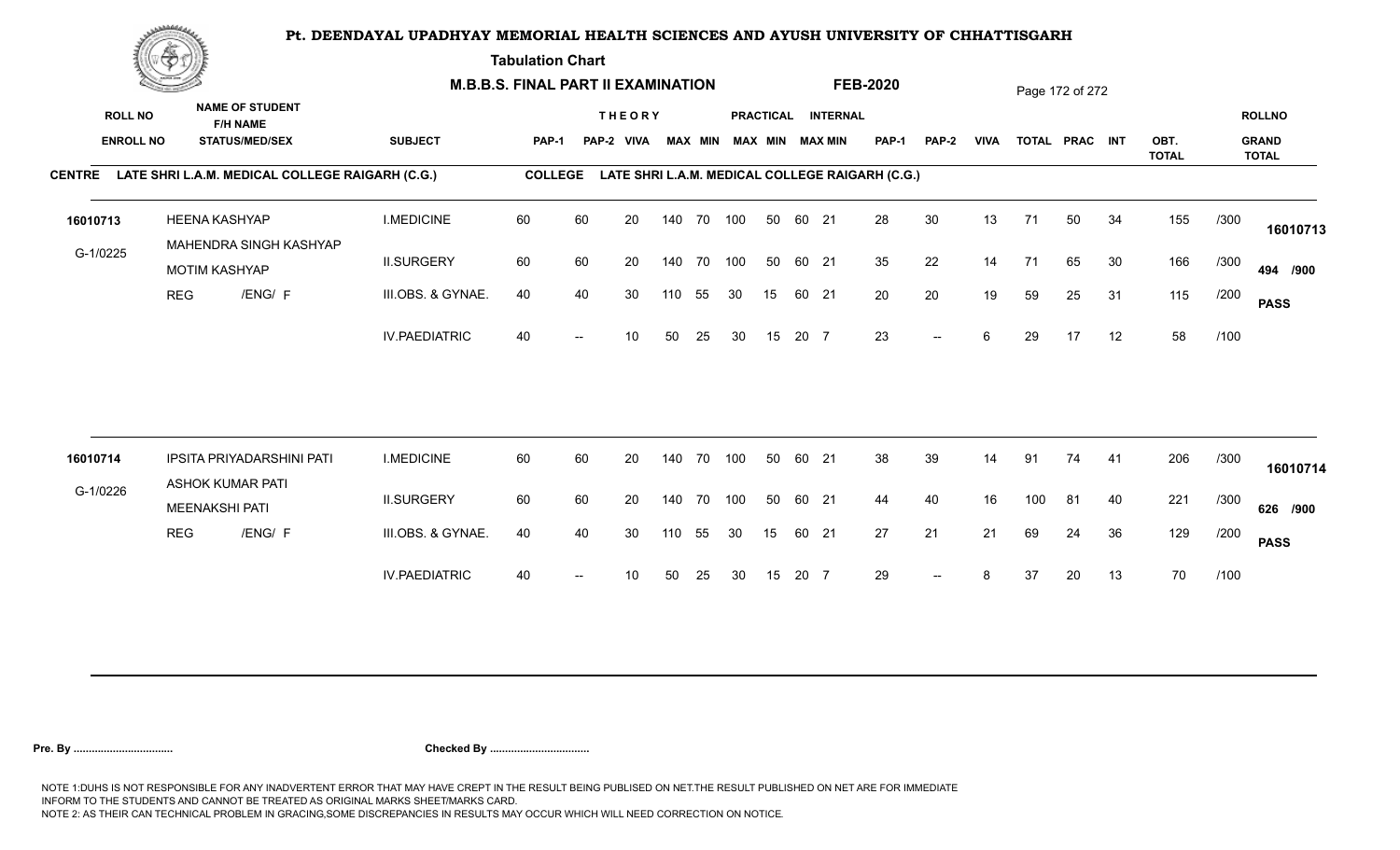**Tabulation Chart** 

|                                    | <b>Construction of the Construction</b> |                                                                    |         | <b>M.B.B.S. FINAL PART II EXAMINATION</b>       |                |    |                             |     |                |            |    |       |                                       | <b>FEB-2020</b>                                 |                          |             |    | Page 173 of 272 |    |              |      |                               |
|------------------------------------|-----------------------------------------|--------------------------------------------------------------------|---------|-------------------------------------------------|----------------|----|-----------------------------|-----|----------------|------------|----|-------|---------------------------------------|-------------------------------------------------|--------------------------|-------------|----|-----------------|----|--------------|------|-------------------------------|
| <b>ROLL NO</b><br><b>ENROLL NO</b> |                                         | <b>NAME OF STUDENT</b><br><b>F/H NAME</b><br><b>STATUS/MED/SEX</b> |         | <b>SUBJECT</b>                                  | <b>PAP-1</b>   |    | <b>THEORY</b><br>PAP-2 VIVA |     | <b>MAX MIN</b> |            |    |       | PRACTICAL INTERNAL<br>MAX MIN MAX MIN | PAP-1                                           | <b>PAP-2</b>             | <b>VIVA</b> |    | TOTAL PRAC INT  |    | OBT.         |      | <b>ROLLNO</b><br><b>GRAND</b> |
| <b>CENTRE</b>                      |                                         |                                                                    |         | LATE SHRI L.A.M. MEDICAL COLLEGE RAIGARH (C.G.) | <b>COLLEGE</b> |    |                             |     |                |            |    |       |                                       | LATE SHRI L.A.M. MEDICAL COLLEGE RAIGARH (C.G.) |                          |             |    |                 |    | <b>TOTAL</b> |      | <b>TOTAL</b>                  |
|                                    |                                         |                                                                    |         |                                                 |                |    |                             |     |                |            |    |       |                                       |                                                 |                          |             |    |                 |    |              |      |                               |
| 16010715                           |                                         | <b>KALPANA NETAM</b><br>MURIT RAM DHRUW                            |         | <b>I.MEDICINE</b>                               | 60             | 60 | 20                          |     | 140 70         | 100        | 50 | 60 21 |                                       | 37                                              | 36                       | 15          | 88 | 74              | 35 | 197          | /300 | 16010715                      |
| G-1/0227                           |                                         | RAM DULARI DHRUW                                                   |         | <b>II.SURGERY</b>                               | 60             | 60 | 20                          |     | 140 70         | 100        | 50 | 60 21 |                                       | 40                                              | 39                       | 13          | 92 | 65              | 31 | 188          | /300 | 566 /900                      |
|                                    | <b>REG</b>                              |                                                                    | /ENG/ F | III.OBS. & GYNAE.                               | 40             | 40 | 30                          | 110 | 55             | 30         | 15 | 60 21 |                                       | 29                                              | 20                       | 21          | 70 | 16              | 33 | 119          | /200 | <b>PASS</b>                   |
|                                    |                                         |                                                                    |         | <b>IV.PAEDIATRIC</b>                            | 40             |    | 10                          | 50  | 25             | 30         | 15 | 20 7  |                                       | 21                                              | $\overline{\phantom{a}}$ | 8           | 29 | 18              | 15 | 62           | /100 |                               |
|                                    |                                         |                                                                    |         |                                                 |                |    |                             |     |                |            |    |       |                                       |                                                 |                          |             |    |                 |    |              |      |                               |
| 16010716                           |                                         | <b>KANCHAN PRASAD</b>                                              |         | <b>I.MEDICINE</b>                               | 60             | 60 | 20                          |     | 140 70         | 100        | 50 | 60 21 |                                       | 29                                              | 40                       | 13          | 82 | 63              | 35 | 180          | /300 | 16010716                      |
| G-1/0228                           |                                         | RAJENDRA PRASAD<br><b>LAXMI PRASAD</b>                             |         | <b>II.SURGERY</b>                               | 60             | 60 | 20                          |     |                | 140 70 100 | 50 | 60 21 |                                       | 38                                              | 36                       | 15          | 89 | 70              | 34 | 193          | /300 | 553 /900                      |
|                                    | <b>REG</b>                              |                                                                    | /ENG/ F | III.OBS. & GYNAE.                               | 40             | 40 | 30                          | 110 | 55             | 30         | 15 | 60 21 |                                       | 26                                              | 21                       | 20          | 67 | 23              | 33 | 123          | /200 | <b>PASS</b>                   |
|                                    |                                         |                                                                    |         | <b>IV.PAEDIATRIC</b>                            | 40             |    | 10                          | 50  | 25             | 30         | 15 | 20 7  |                                       | 20                                              | $-$                      |             | 25 | 19              | 13 | 57           | /100 |                               |
|                                    |                                         |                                                                    |         |                                                 |                |    |                             |     |                |            |    |       |                                       |                                                 |                          |             |    |                 |    |              |      |                               |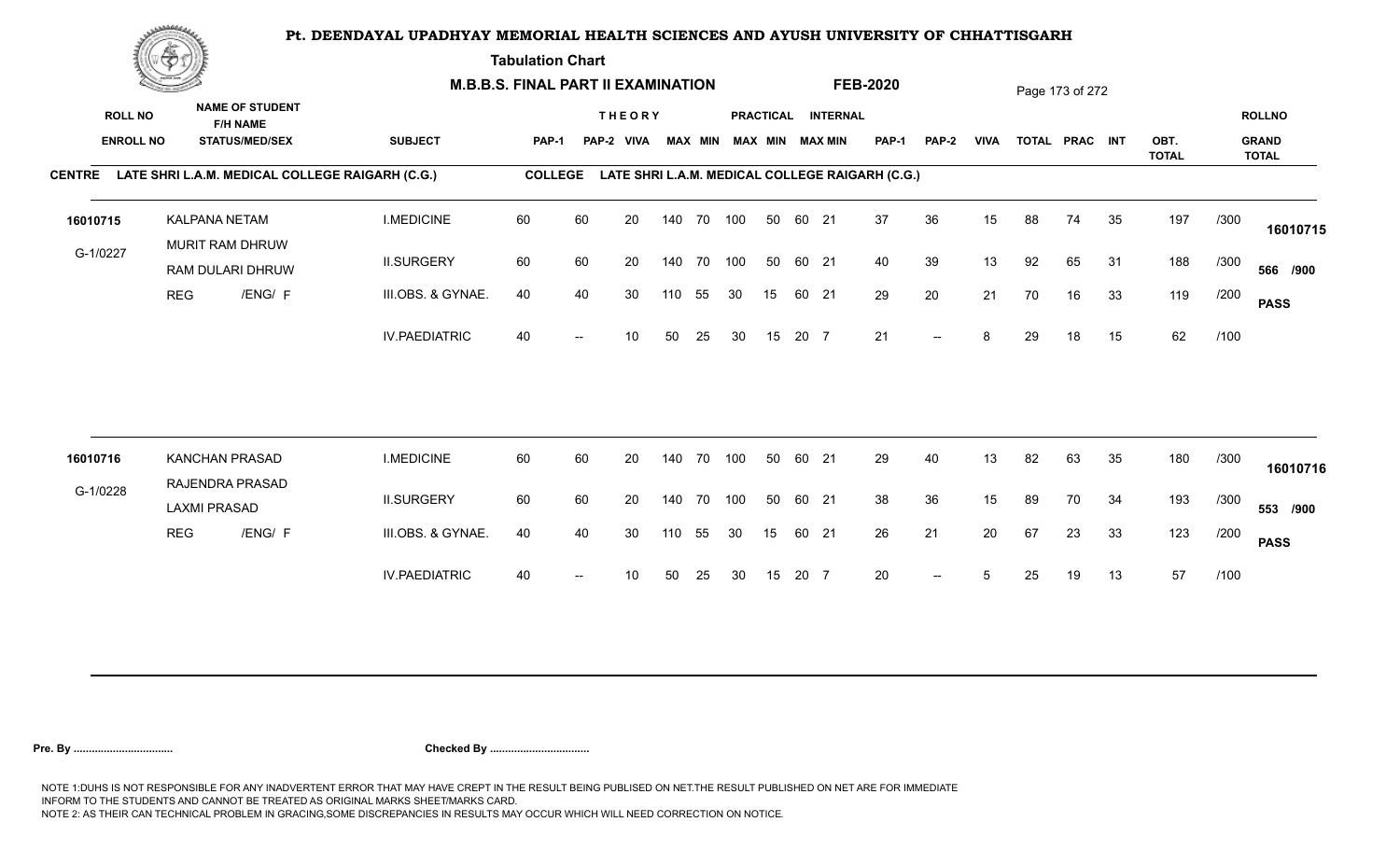**Tabulation Chart** 

|                                    | <b>Construction of the Construction</b> |                    | <b>M.B.B.S. FINAL PART II EXAMINATION</b>                          |                      |                |    |                             |     |                |            |    | <b>FEB-2020</b> |                                              |                                                 |                          | Page 174 of 272 |    |                |    |                      |      |                                               |
|------------------------------------|-----------------------------------------|--------------------|--------------------------------------------------------------------|----------------------|----------------|----|-----------------------------|-----|----------------|------------|----|-----------------|----------------------------------------------|-------------------------------------------------|--------------------------|-----------------|----|----------------|----|----------------------|------|-----------------------------------------------|
| <b>ROLL NO</b><br><b>ENROLL NO</b> |                                         |                    | <b>NAME OF STUDENT</b><br><b>F/H NAME</b><br><b>STATUS/MED/SEX</b> | <b>SUBJECT</b>       | PAP-1          |    | <b>THEORY</b><br>PAP-2 VIVA |     | <b>MAX MIN</b> |            |    |                 | PRACTICAL INTERNAL<br><b>MAX MIN MAX MIN</b> | <b>PAP-1</b>                                    | <b>PAP-2</b>             | <b>VIVA</b>     |    | TOTAL PRAC INT |    | OBT.<br><b>TOTAL</b> |      | <b>ROLLNO</b><br><b>GRAND</b><br><b>TOTAL</b> |
|                                    |                                         |                    | CENTRE LATE SHRI L.A.M. MEDICAL COLLEGE RAIGARH (C.G.)             |                      | <b>COLLEGE</b> |    |                             |     |                |            |    |                 |                                              | LATE SHRI L.A.M. MEDICAL COLLEGE RAIGARH (C.G.) |                          |                 |    |                |    |                      |      |                                               |
| 16010717                           |                                         |                    | KUMARI NIVEDITA<br>DEENBANDHU PRASAD                               | <b>I.MEDICINE</b>    | 60             | 60 | 20                          |     |                | 140 70 100 | 50 | 60 21           |                                              | 40                                              | 40                       | 14              | 94 | 65             | 40 | 199                  | /300 | 16010717                                      |
| G-1/0229                           |                                         | <b>USHA PRASAD</b> |                                                                    | <b>II.SURGERY</b>    | 60             | 60 | 20                          |     | 140 70         | 100        | 50 | 60 21           |                                              | 41                                              | 35                       | 16              | 92 | 74             | 35 | 201                  | /300 | 583 /900                                      |
|                                    | <b>REG</b>                              |                    | /ENG/ F                                                            | III.OBS. & GYNAE.    | 40             | 40 | 30                          | 110 | 55             | 30         | 15 | 60 21           |                                              | 27                                              | 23                       | 19              | 69 | 16             | 35 | 120                  | /200 | <b>PASS</b>                                   |
|                                    |                                         |                    |                                                                    | <b>IV.PAEDIATRIC</b> | 40             |    | 10                          | 50  | 25             | 30         | 15 | 20 7            |                                              | 21                                              | $-$                      |                 | 28 | 19             | 16 | 63                   | /100 |                                               |
| 16010718                           |                                         | <b>KUNTI NAYAK</b> |                                                                    | <b>I.MEDICINE</b>    | 60             | 60 | 20                          |     | 140 70         | 100        | 50 | 60 21           |                                              | 38                                              | 41                       | 13              | 92 | 69             | 42 | 203                  | /300 |                                               |
| G-1/0230                           |                                         |                    | REWASHANKAR NAYAK                                                  |                      |                |    |                             |     |                |            |    |                 |                                              |                                                 |                          |                 |    |                |    |                      |      | 16010718                                      |
|                                    |                                         | <b>SURUJ NAYAK</b> |                                                                    | <b>II.SURGERY</b>    | 60             | 60 | 20                          |     | 140 70         | 100        | 50 | 60 21           |                                              | 40                                              | 41                       | 14              | 95 | 70             | 35 | 200                  | /300 | 591 /900                                      |
|                                    | <b>REG</b>                              |                    | /ENG/ F                                                            | III.OBS. & GYNAE.    | 40             | 40 | 30                          | 110 | 55             | 30         | 15 | 60 21           |                                              | 33                                              | 26                       | 18              | 77 | 15             | 36 | 128                  | /200 | <b>PASS</b>                                   |
|                                    |                                         |                    |                                                                    | <b>IV.PAEDIATRIC</b> | 40             |    | 10                          | 50  | 25             | 30         | 15 | 20 7            |                                              | 23                                              | $\overline{\phantom{a}}$ | 6               | 29 | 17             | 14 | 60                   | /100 |                                               |
|                                    |                                         |                    |                                                                    |                      |                |    |                             |     |                |            |    |                 |                                              |                                                 |                          |                 |    |                |    |                      |      |                                               |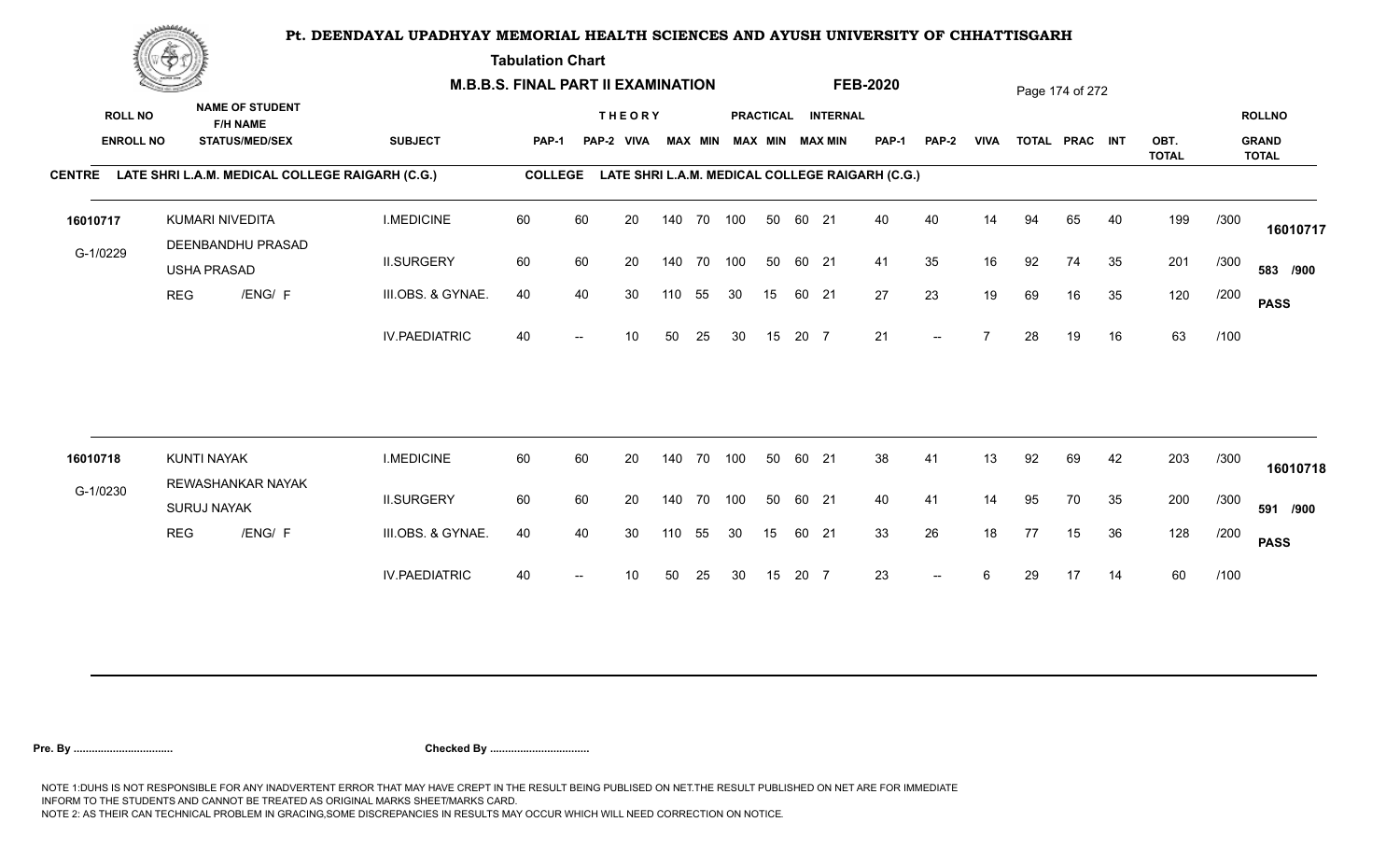**Tabulation Chart** 

|                                    | <b>Construction of the Construction</b> | <b>M.B.B.S. FINAL PART II EXAMINATION</b> |                                                                    |                                                        |                |    |                             |     |                |            |    | <b>FEB-2020</b> |                                       |                                                 |              | Page 175 of 272 |    |                |    |              |      |                               |
|------------------------------------|-----------------------------------------|-------------------------------------------|--------------------------------------------------------------------|--------------------------------------------------------|----------------|----|-----------------------------|-----|----------------|------------|----|-----------------|---------------------------------------|-------------------------------------------------|--------------|-----------------|----|----------------|----|--------------|------|-------------------------------|
| <b>ROLL NO</b><br><b>ENROLL NO</b> |                                         |                                           | <b>NAME OF STUDENT</b><br><b>F/H NAME</b><br><b>STATUS/MED/SEX</b> | <b>SUBJECT</b>                                         | <b>PAP-1</b>   |    | <b>THEORY</b><br>PAP-2 VIVA |     | <b>MAX MIN</b> |            |    |                 | PRACTICAL INTERNAL<br>MAX MIN MAX MIN | PAP-1                                           | <b>PAP-2</b> | <b>VIVA</b>     |    | TOTAL PRAC INT |    | OBT.         |      | <b>ROLLNO</b><br><b>GRAND</b> |
|                                    |                                         |                                           |                                                                    | CENTRE LATE SHRI L.A.M. MEDICAL COLLEGE RAIGARH (C.G.) | <b>COLLEGE</b> |    |                             |     |                |            |    |                 |                                       | LATE SHRI L.A.M. MEDICAL COLLEGE RAIGARH (C.G.) |              |                 |    |                |    | <b>TOTAL</b> |      | <b>TOTAL</b>                  |
| 16010719                           |                                         | MADHU SMITA SETH<br>SUDARSAN SETH         |                                                                    | <b>I.MEDICINE</b>                                      | 60             | 60 | 20                          |     |                | 140 70 100 | 50 | 60 21           |                                       | 36                                              | 35           | 13              | 84 | 69             | 36 | 189          | /300 | 16010719                      |
| G-1/0231                           |                                         | <b>TARABATI SETH</b>                      |                                                                    | <b>II.SURGERY</b>                                      | 60             | 60 | 20                          |     |                | 140 70 100 | 50 | 60 21           |                                       | 40                                              | 38           | 14              | 92 | 75             | 31 | 198          | /300 | 571 /900                      |
|                                    | <b>REG</b>                              |                                           | /ENG/ F                                                            | III.OBS. & GYNAE.                                      | 40             | 40 | 30                          | 110 | 55             | 30         | 15 | 60 21           |                                       | 25                                              | 21           | 21              | 67 | 21             | 34 | 122          | /200 | <b>PASS</b>                   |
|                                    |                                         |                                           |                                                                    | <b>IV.PAEDIATRIC</b>                                   | 40             |    | 10                          | 50  | 25             | 30         | 15 | 20 7            |                                       | 24                                              | $-$          | 6               | 30 | 18             | 14 | 62           | /100 |                               |
|                                    |                                         | <b>MANJU JAGAT</b>                        |                                                                    | <b>I.MEDICINE</b>                                      | 60             | 60 | 20                          |     | 140 70         | 100        | 50 | 60 21           |                                       | 32                                              | 35           | 13              | 80 | 56             | 36 | 172          | /300 |                               |
| 16010720                           |                                         | SANTRAM JAGAT                             |                                                                    |                                                        |                |    |                             |     |                |            |    |                 |                                       |                                                 |              |                 |    |                |    |              |      | 16010720                      |
| G-1/0232                           |                                         | KAUSHILYA BAI                             |                                                                    | <b>II.SURGERY</b>                                      | 60             | 60 | 20                          |     |                | 140 70 100 | 50 | 60 21           |                                       | 42                                              | 29           | 12              | 83 | 63             | 31 | 177          | /300 | 522 /900                      |
|                                    | <b>REG</b>                              |                                           | /ENG/ F                                                            | III.OBS. & GYNAE.                                      | 40             | 40 | 30                          | 110 | 55             | 30         | 15 | 60 21           |                                       | 23                                              | 20           | 18              | 61 | 19             | 33 | 113          | /200 | <b>PASS</b>                   |
|                                    |                                         |                                           |                                                                    | <b>IV.PAEDIATRIC</b>                                   | 40             |    | 10                          | 50  | 25             | 30         | 15 | 20 7            |                                       | 23                                              | $--$         | 6               | 29 | 17             | 14 | 60           | /100 |                               |
|                                    |                                         |                                           |                                                                    |                                                        |                |    |                             |     |                |            |    |                 |                                       |                                                 |              |                 |    |                |    |              |      |                               |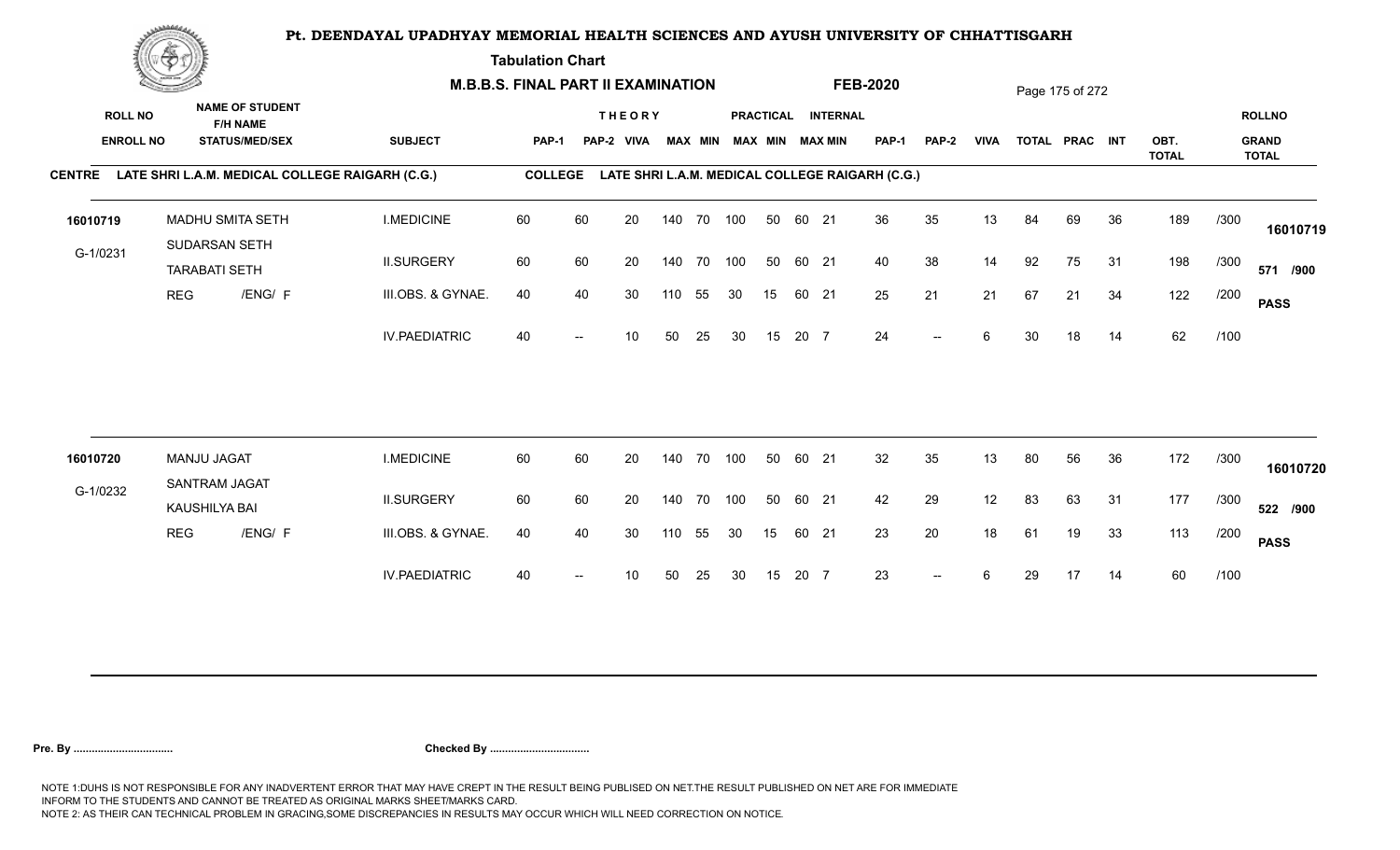**Tabulation Chart** 

|                  | <b>Contractor of the Contract of the Contractor</b> |                                                        |                      | <b>M.B.B.S. FINAL PART II EXAMINATION</b> |                          |                 |     |                |     |                        |       |                    | <b>FEB-2020</b>                                 |       |             |       | Page 176 of 272 |    |                      |      |                              |
|------------------|-----------------------------------------------------|--------------------------------------------------------|----------------------|-------------------------------------------|--------------------------|-----------------|-----|----------------|-----|------------------------|-------|--------------------|-------------------------------------------------|-------|-------------|-------|-----------------|----|----------------------|------|------------------------------|
| <b>ROLL NO</b>   |                                                     | <b>NAME OF STUDENT</b><br><b>F/H NAME</b>              |                      |                                           |                          | <b>THEORY</b>   |     |                |     |                        |       | PRACTICAL INTERNAL |                                                 |       |             |       |                 |    |                      |      | <b>ROLLNO</b>                |
| <b>ENROLL NO</b> |                                                     | <b>STATUS/MED/SEX</b>                                  | <b>SUBJECT</b>       | PAP-1                                     |                          | PAP-2 VIVA      |     | <b>MAX MIN</b> |     | <b>MAX MIN MAX MIN</b> |       |                    | PAP-1                                           | PAP-2 | <b>VIVA</b> |       | TOTAL PRAC INT  |    | OBT.<br><b>TOTAL</b> |      | <b>GRAND</b><br><b>TOTAL</b> |
|                  |                                                     | CENTRE LATE SHRI L.A.M. MEDICAL COLLEGE RAIGARH (C.G.) |                      | <b>COLLEGE</b>                            |                          |                 |     |                |     |                        |       |                    | LATE SHRI L.A.M. MEDICAL COLLEGE RAIGARH (C.G.) |       |             |       |                 |    |                      |      |                              |
| 16010721         |                                                     | MRITYUNJAY KUMAR RATHORE                               | <b>I.MEDICINE</b>    | 60                                        | 60                       | 20              |     | 140 70 100     |     | 50                     | 60 21 |                    | 30                                              | 30    | 13          | 73    | 56              | 37 | 166                  | /300 | 16010721                     |
| G-1/0233         | <b>MEERA DEVI</b>                                   | MAHESHWAR PRASAD RATHORE                               | <b>II.SURGERY</b>    | 60                                        | 60                       | 20              | 140 | 70 100         |     | 50                     | 60 21 |                    | 33                                              | 34    | 11          | 78    | 54              | 30 | 162                  | /300 | 500 /900                     |
|                  | <b>REG</b>                                          | /ENG/ M                                                | III.OBS. & GYNAE.    | 40                                        | 40                       | 30              | 110 | 55             | 30  | 15                     | 60 21 |                    | 21                                              | 20    | 17          | 58    | 22              | 32 | 112                  | /200 | <b>PASS</b>                  |
|                  |                                                     |                                                        | <b>IV.PAEDIATRIC</b> | 40                                        | $\overline{a}$           | 10              | 50  | 25             | 30  | 15                     | 20 7  |                    | 24                                              | $--$  | 6           | 30    | 17              | 13 | 60                   | /100 |                              |
|                  |                                                     |                                                        |                      |                                           |                          |                 |     |                |     |                        |       |                    |                                                 |       |             |       |                 |    |                      |      |                              |
| 16010722         |                                                     | NAVNEET KUMAR TOPPO                                    | <b>I.MEDICINE</b>    | 60                                        | 60                       | 20              | 140 | 70             | 100 | 50                     | 60 21 |                    | 30                                              | 30    | 12          | 72    | 58              | 33 | 163                  | /300 | 16010722                     |
| G-1/0234         | <b>MAGDALI</b>                                      | <b>BAL KUMAR TOPPO</b>                                 | <b>II.SURGERY</b>    | 60                                        | 60                       | 20              | 140 | 70 100         |     | 50                     | 60 21 |                    | 32                                              | 33    | 12          | 77    | 57              | 30 | 164                  | /300 | 486 /900                     |
|                  | <b>REG</b>                                          | /ENG/ M                                                | III.OBS. & GYNAE.    | 40                                        | 40                       | 30              | 110 | 55             | 30  | 15                     | 60 21 |                    | 21                                              | 20    | 12          | $53*$ | 15              | 31 | $99*$                | /200 | <b>FAIL</b>                  |
|                  |                                                     |                                                        | <b>IV.PAEDIATRIC</b> | 40                                        | $\overline{\phantom{a}}$ | 10 <sup>°</sup> | 50  | 25             | 30  | 15                     | 20 7  |                    | 24                                              | $--$  | 6           | 30    | 18              | 12 | 60                   | /100 |                              |
|                  |                                                     |                                                        |                      |                                           |                          |                 |     |                |     |                        |       |                    |                                                 |       |             |       |                 |    |                      |      |                              |

*Re- Obs & Gynae*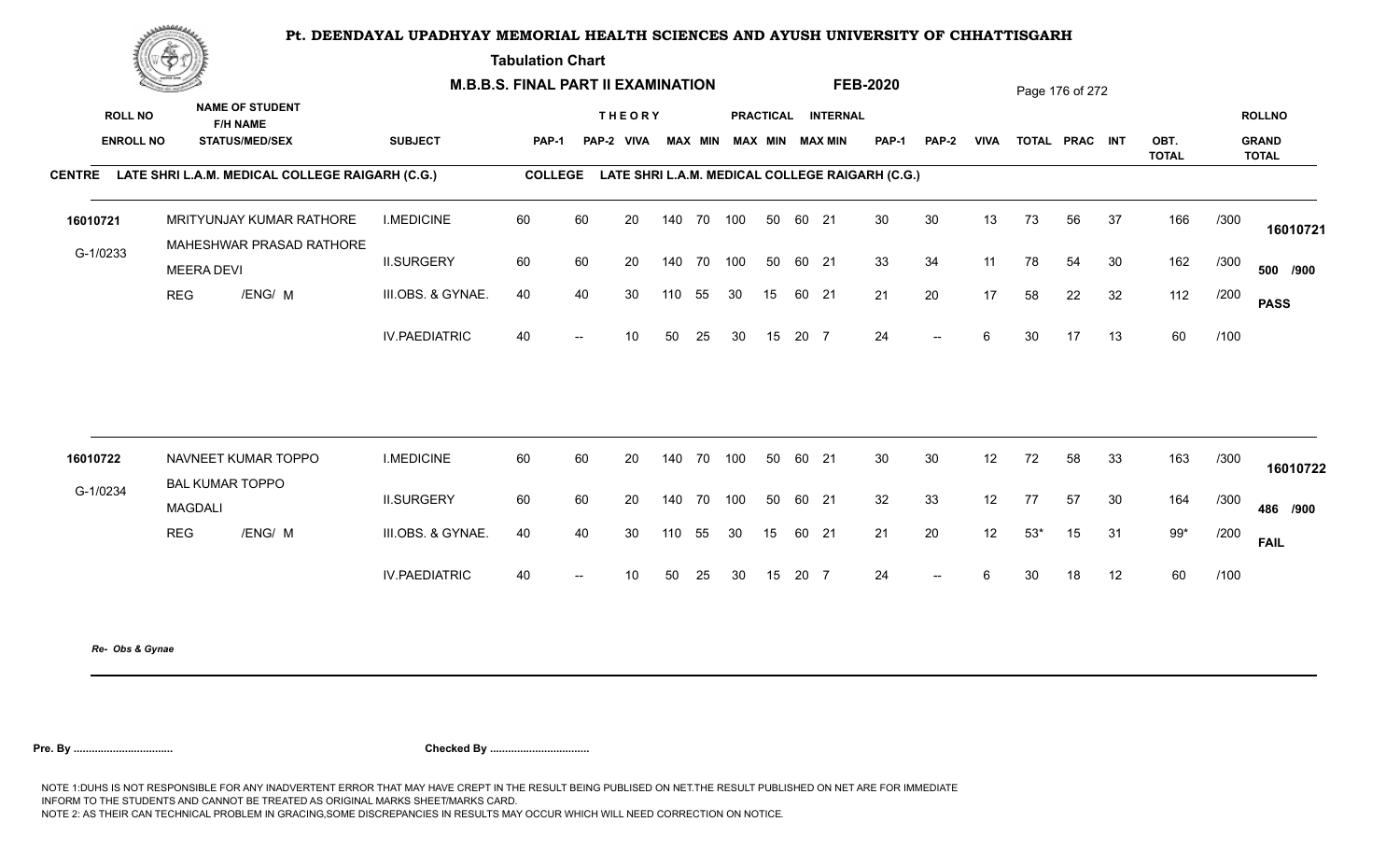**Tabulation Chart** 

|                                    | <b>Construction of the Construction</b> |                                                                    |                                                        | <b>M.B.B.S. FINAL PART II EXAMINATION</b> |    |                             |     |                |            |    |       |                                       | <b>FEB-2020</b>                                 |              |             |    | Page 177 of 272 |    |              |      |                               |
|------------------------------------|-----------------------------------------|--------------------------------------------------------------------|--------------------------------------------------------|-------------------------------------------|----|-----------------------------|-----|----------------|------------|----|-------|---------------------------------------|-------------------------------------------------|--------------|-------------|----|-----------------|----|--------------|------|-------------------------------|
| <b>ROLL NO</b><br><b>ENROLL NO</b> |                                         | <b>NAME OF STUDENT</b><br><b>F/H NAME</b><br><b>STATUS/MED/SEX</b> | <b>SUBJECT</b>                                         | PAP-1                                     |    | <b>THEORY</b><br>PAP-2 VIVA |     | <b>MAX MIN</b> |            |    |       | PRACTICAL INTERNAL<br>MAX MIN MAX MIN | <b>PAP-1</b>                                    | <b>PAP-2</b> | <b>VIVA</b> |    | TOTAL PRAC INT  |    | OBT.         |      | <b>ROLLNO</b><br><b>GRAND</b> |
|                                    |                                         |                                                                    |                                                        |                                           |    |                             |     |                |            |    |       |                                       |                                                 |              |             |    |                 |    | <b>TOTAL</b> |      | <b>TOTAL</b>                  |
|                                    |                                         |                                                                    | CENTRE LATE SHRI L.A.M. MEDICAL COLLEGE RAIGARH (C.G.) | <b>COLLEGE</b>                            |    |                             |     |                |            |    |       |                                       | LATE SHRI L.A.M. MEDICAL COLLEGE RAIGARH (C.G.) |              |             |    |                 |    |              |      |                               |
| 16010723                           |                                         | NILANSHI SAXENA                                                    | <b>I.MEDICINE</b>                                      | 60                                        | 60 | 20                          |     |                | 140 70 100 | 50 | 60 21 |                                       | 30                                              | 34           | 14          | 78 | 74              | 37 | 189          | /300 | 16010723                      |
| G-1/0235                           |                                         | NIMISH SAXENA<br><b>SEEMA SAXENA</b>                               | <b>II.SURGERY</b>                                      | 60                                        | 60 | 20                          |     |                | 140 70 100 | 50 | 60 21 |                                       | 38                                              | 41           | 13          | 92 | 76              | 34 | 202          | /300 | 569 /900                      |
|                                    | <b>REG</b>                              | /ENG/ F                                                            | III.OBS. & GYNAE.                                      | 40                                        | 40 | 30                          | 110 | 55             | 30         | 15 | 60 21 |                                       | 27                                              | 21           | 19          | 67 | 23              | 32 | 122          | /200 | <b>PASS</b>                   |
|                                    |                                         |                                                                    | <b>IV.PAEDIATRIC</b>                                   | 40                                        |    | 10                          | 50  | 25             | 30         | 15 | 20 7  |                                       | 20                                              | $--$         | 6           | 26 | 16              | 14 | 56           | /100 |                               |
|                                    |                                         |                                                                    |                                                        |                                           |    |                             |     |                |            |    |       |                                       |                                                 |              |             |    |                 |    |              |      |                               |
| 16010724                           | <b>NIMISHA</b>                          | ARBIND KUMAR LAL                                                   | <b>I.MEDICINE</b>                                      | 60                                        | 60 | 20                          |     |                | 140 70 100 | 50 | 60 21 |                                       | 32                                              | 34           | 13          | 79 | 65              | 41 | 185          | /300 | 16010724                      |
| G-1/0236                           |                                         | ARCHANA LAL                                                        | <b>II.SURGERY</b>                                      | 60                                        | 60 | 20                          |     | 140 70         | 100        | 50 | 60 21 |                                       | 40                                              | 39           | 15          | 94 | 64              | 37 | 195          | /300 | 559 /900                      |
|                                    | <b>REG</b>                              | /ENG/ F                                                            | III.OBS. & GYNAE.                                      | 40                                        | 40 | 30                          | 110 | 55             | 30         | 15 | 60 21 |                                       | 25                                              | 20           | 18          | 63 | 18              | 35 | 116          | /200 | <b>PASS</b>                   |
|                                    |                                         |                                                                    | <b>IV.PAEDIATRIC</b>                                   | 40                                        |    | 10                          | 50  | 25             | 30         | 15 | 20 7  |                                       | 23                                              |              |             | 30 | 19              | 14 | 63           | /100 |                               |
|                                    |                                         |                                                                    |                                                        |                                           |    |                             |     |                |            |    |       |                                       |                                                 |              |             |    |                 |    |              |      |                               |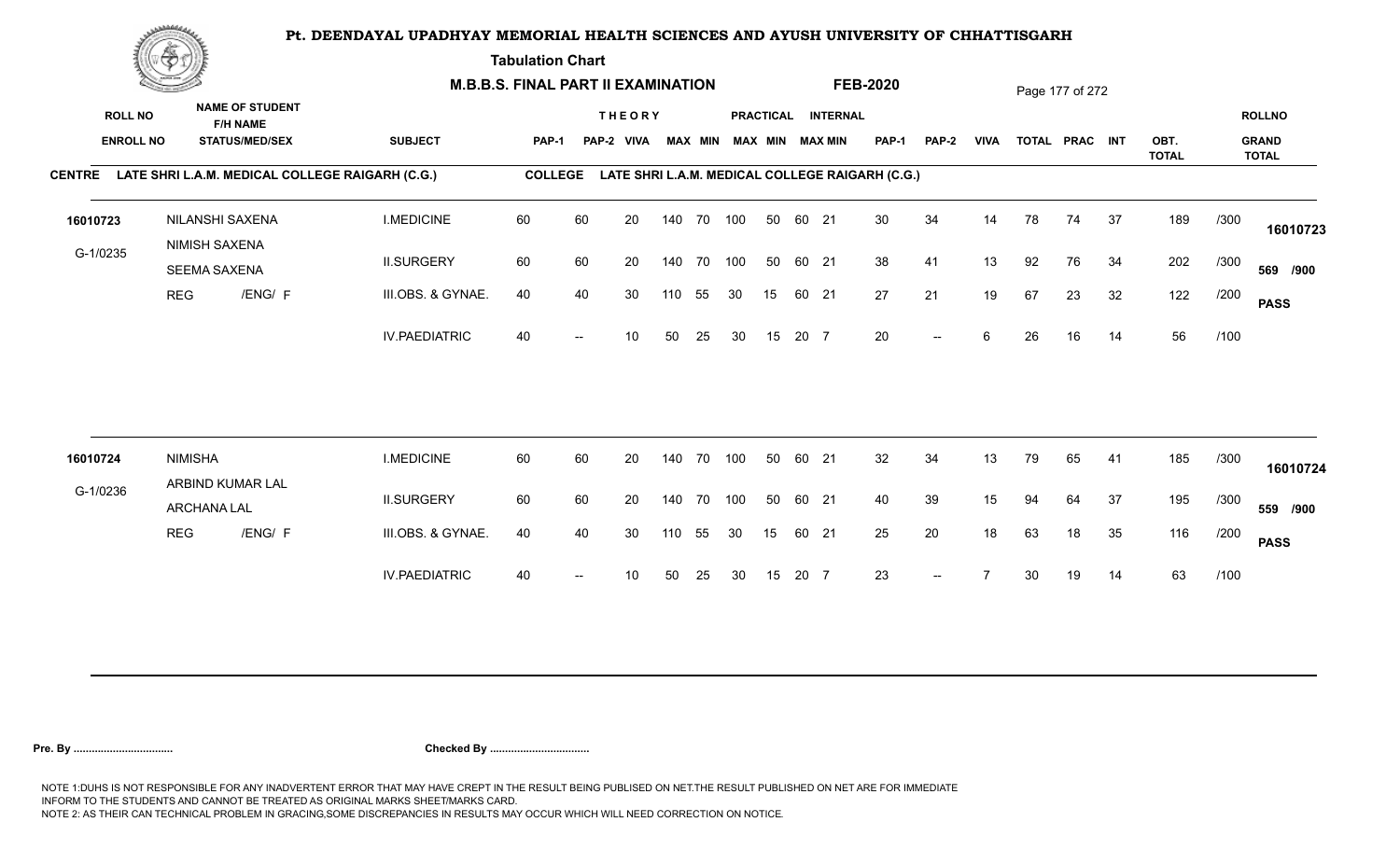**Tabulation Chart** 

|                                    | <b>Construction of the Construction</b> | <b>M.B.B.S. FINAL PART II EXAMINATION</b> |                                                                    |                                                        |                |    |                             |     |                |            |    | <b>FEB-2020</b> |                                              |                                                 |                          | Page 178 of 272 |    |                |    |              |      |                               |
|------------------------------------|-----------------------------------------|-------------------------------------------|--------------------------------------------------------------------|--------------------------------------------------------|----------------|----|-----------------------------|-----|----------------|------------|----|-----------------|----------------------------------------------|-------------------------------------------------|--------------------------|-----------------|----|----------------|----|--------------|------|-------------------------------|
| <b>ROLL NO</b><br><b>ENROLL NO</b> |                                         |                                           | <b>NAME OF STUDENT</b><br><b>F/H NAME</b><br><b>STATUS/MED/SEX</b> | <b>SUBJECT</b>                                         | PAP-1          |    | <b>THEORY</b><br>PAP-2 VIVA |     | <b>MAX MIN</b> |            |    |                 | PRACTICAL INTERNAL<br><b>MAX MIN MAX MIN</b> | <b>PAP-1</b>                                    | <b>PAP-2</b>             | <b>VIVA</b>     |    | TOTAL PRAC INT |    | OBT.         |      | <b>ROLLNO</b><br><b>GRAND</b> |
|                                    |                                         |                                           |                                                                    | CENTRE LATE SHRI L.A.M. MEDICAL COLLEGE RAIGARH (C.G.) | <b>COLLEGE</b> |    |                             |     |                |            |    |                 |                                              | LATE SHRI L.A.M. MEDICAL COLLEGE RAIGARH (C.G.) |                          |                 |    |                |    | <b>TOTAL</b> |      | <b>TOTAL</b>                  |
| 16010725                           |                                         | NITESH SAHU<br>DEVNARAYAN SAHU            |                                                                    | <b>I.MEDICINE</b>                                      | 60             | 60 | 20                          |     |                | 140 70 100 | 50 | 60 21           |                                              | 38                                              | 30                       | 12              | 80 | 52             | 36 | 168          | /300 | 16010725                      |
| G-1/0237                           |                                         | <b>MEERA DEVI</b>                         |                                                                    | <b>II.SURGERY</b>                                      | 60             | 60 | 20                          |     | 140 70         | 100        | 50 | 60 21           |                                              | 37                                              | 36                       | 12              | 85 | 56             | 30 | 171          | /300 | 515 /900                      |
|                                    | <b>REG</b>                              |                                           | /ENG/ M                                                            | III.OBS. & GYNAE.                                      | 40             | 40 | 30                          | 110 | 55             | 30         | 15 | 60 21           |                                              | 21                                              | 20                       | 22              | 63 | 20             | 31 | 114          | /200 | <b>PASS</b>                   |
|                                    |                                         |                                           |                                                                    | <b>IV.PAEDIATRIC</b>                                   | 40             |    | 10                          | 50  | 25             | 30         | 15 | 20 7            |                                              | 26                                              | $\overline{\phantom{a}}$ | 6               | 32 | 17             | 13 | 62           | /100 |                               |
| 16010726                           |                                         | PRIYANKA KANWAR                           |                                                                    | <b>I.MEDICINE</b>                                      | 60             | 60 | 20                          |     | 140 70         | 100        | 50 | 60 21           |                                              | 29                                              | 30                       | 12              | 71 | 59             | 35 | 165          | /300 |                               |
|                                    |                                         |                                           | DANI SINGH KANWAR                                                  |                                                        |                |    |                             |     |                |            |    |                 |                                              |                                                 |                          |                 |    |                |    |              |      | 16010726                      |
| G-1/0239                           |                                         | <b>USHA KANWAR</b>                        |                                                                    | <b>II.SURGERY</b>                                      | 60             | 60 | 20                          |     | 140 70         | 100        | 50 | 60 21           |                                              | 32                                              | 36                       | 12              | 80 | 68             | 30 | 178          | /300 | 519 /900                      |
|                                    | <b>REG</b>                              |                                           | /ENG/ F                                                            | III.OBS. & GYNAE.                                      | 40             | 40 | 30                          | 110 | 55             | 30         | 15 | 60 21           |                                              | 19                                              | 20                       | 23              | 62 | 21             | 32 | 115          | /200 | <b>PASS</b>                   |
|                                    |                                         |                                           |                                                                    | <b>IV.PAEDIATRIC</b>                                   | 40             |    | 10                          | 50  | 25             | 30         | 15 | 20 7            |                                              | 22                                              | $\overline{\phantom{a}}$ | 5               | 27 | 21             | 13 | 61           | /100 |                               |
|                                    |                                         |                                           |                                                                    |                                                        |                |    |                             |     |                |            |    |                 |                                              |                                                 |                          |                 |    |                |    |              |      |                               |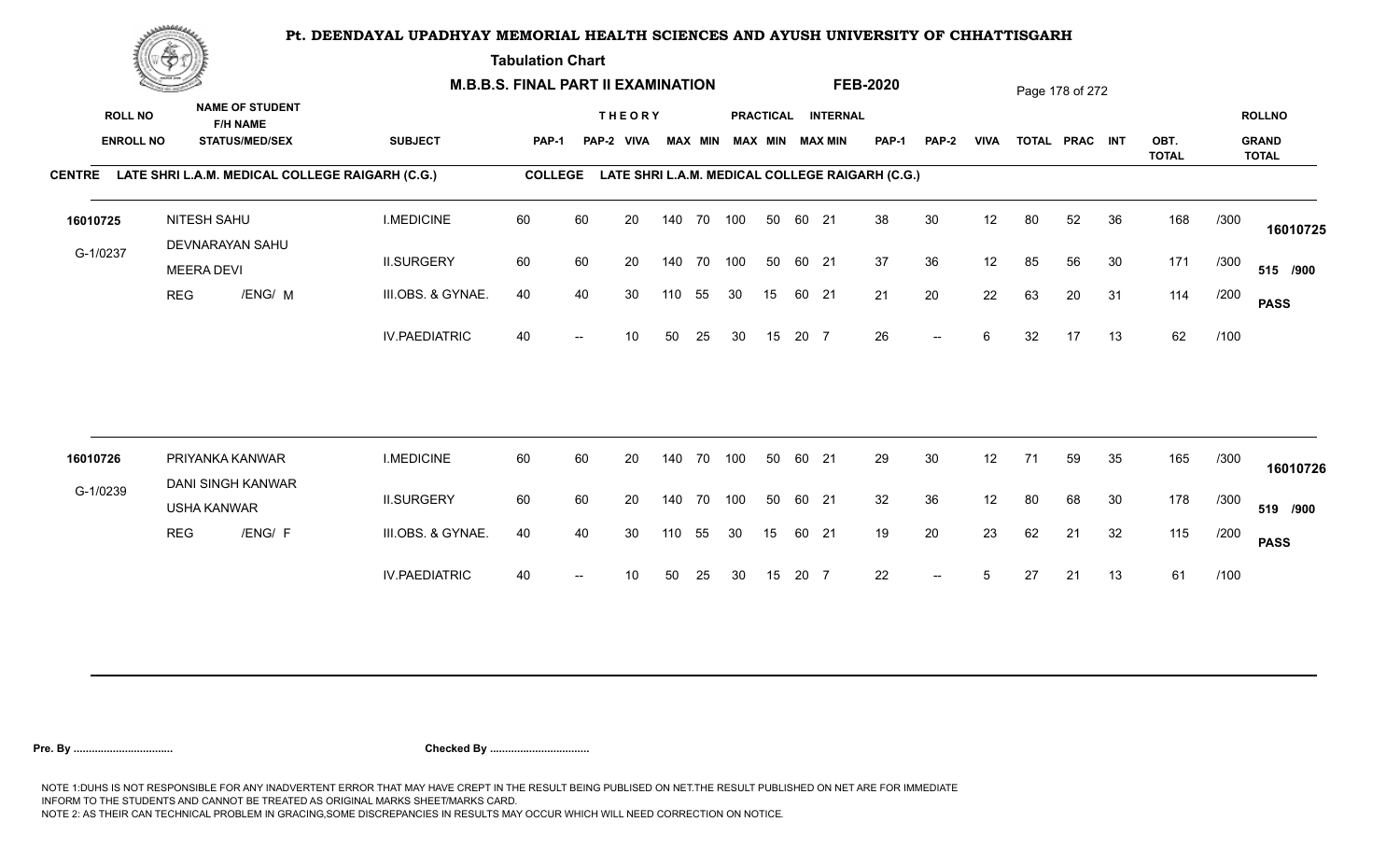**Tabulation Chart** 

|                                    | <b>Construction of the Construction</b> |                     | <b>M.B.B.S. FINAL PART II EXAMINATION</b>       |                      |                |    |                             |     |                |            |    | <b>FEB-2020</b> |                                              |                                                 |              | Page 179 of 272 |    |                |    |              |      |                               |
|------------------------------------|-----------------------------------------|---------------------|-------------------------------------------------|----------------------|----------------|----|-----------------------------|-----|----------------|------------|----|-----------------|----------------------------------------------|-------------------------------------------------|--------------|-----------------|----|----------------|----|--------------|------|-------------------------------|
| <b>ROLL NO</b><br><b>ENROLL NO</b> |                                         | <b>F/H NAME</b>     | <b>NAME OF STUDENT</b><br><b>STATUS/MED/SEX</b> | <b>SUBJECT</b>       | PAP-1          |    | <b>THEORY</b><br>PAP-2 VIVA |     | <b>MAX MIN</b> |            |    |                 | PRACTICAL INTERNAL<br><b>MAX MIN MAX MIN</b> | <b>PAP-1</b>                                    | <b>PAP-2</b> | <b>VIVA</b>     |    | TOTAL PRAC INT |    | OBT.         |      | <b>ROLLNO</b><br><b>GRAND</b> |
| <b>CENTRE</b>                      |                                         |                     | LATE SHRI L.A.M. MEDICAL COLLEGE RAIGARH (C.G.) |                      | <b>COLLEGE</b> |    |                             |     |                |            |    |                 |                                              | LATE SHRI L.A.M. MEDICAL COLLEGE RAIGARH (C.G.) |              |                 |    |                |    | <b>TOTAL</b> |      | <b>TOTAL</b>                  |
|                                    |                                         |                     | <b>RAM ISHWAR VAISHY</b>                        | <b>I.MEDICINE</b>    | 60             | 60 | 20                          |     |                | 140 70 100 | 50 | 60 21           |                                              | 36                                              | 39           | 13              | 88 | 52             | 39 | 179          | /300 |                               |
| 16010727                           |                                         |                     | RAMANUGRAH VAISHY                               |                      |                |    |                             |     |                |            |    |                 |                                              |                                                 |              |                 |    |                |    |              |      | 16010727                      |
| G-1/0240                           |                                         | RADHA DEVI          |                                                 | <b>II.SURGERY</b>    | 60             | 60 | 20                          |     | 140 70         | 100        | 50 | 60 21           |                                              | 39                                              | 44           | 14              | 97 | 70             | 36 | 203          | /300 | 571 /900                      |
|                                    | <b>REG</b>                              |                     | /ENG/ M                                         | III.OBS. & GYNAE.    | 40             | 40 | 30                          | 110 | 55             | 30         | 15 | 60 21           |                                              | 31                                              | 22           | 21              | 74 | 21             | 32 | 127          | /200 | <b>PASS</b>                   |
|                                    |                                         |                     |                                                 | <b>IV.PAEDIATRIC</b> | 40             |    | 10                          | 50  | 25             | 30         | 15 | 20 7            |                                              | 22                                              |              |                 | 29 | 19             | 14 | 62           | /100 |                               |
|                                    |                                         |                     |                                                 |                      |                |    |                             |     |                |            |    |                 |                                              |                                                 |              |                 |    |                |    |              |      |                               |
| 16010728                           |                                         | RASHMI SHARMA       |                                                 | <b>I.MEDICINE</b>    | 60             | 60 | 20                          |     | 140 70         | 100        | 50 | 60 21           |                                              | 30                                              | 36           | 13              | 79 | 63             | 40 | 182          | /300 | 16010728                      |
| G-1/0241                           |                                         | <b>KIRAN SHARMA</b> | PREMCHAND SHARMA                                | <b>II.SURGERY</b>    | 60             | 60 | 20                          |     | 140 70         | 100        | 50 | 60 21           |                                              | 37                                              | 35           | 12              | 84 | 63             | 32 | 179          | /300 | 564 /900                      |
|                                    | <b>REG</b>                              |                     | /ENG/ F                                         | III.OBS. & GYNAE.    | 40             | 40 | 30                          | 110 | 55             | 30         | 15 | 60 21           |                                              | 30                                              | 21           | 24              | 75 | 26             | 35 | 136          | /200 | <b>PASS</b>                   |
|                                    |                                         |                     |                                                 | <b>IV.PAEDIATRIC</b> | 40             |    | 10                          | 50  | 25             | 30         | 15 | 20 7            |                                              | 26                                              | $--$         |                 | 33 | 20             | 14 | 67           | /100 |                               |
|                                    |                                         |                     |                                                 |                      |                |    |                             |     |                |            |    |                 |                                              |                                                 |              |                 |    |                |    |              |      |                               |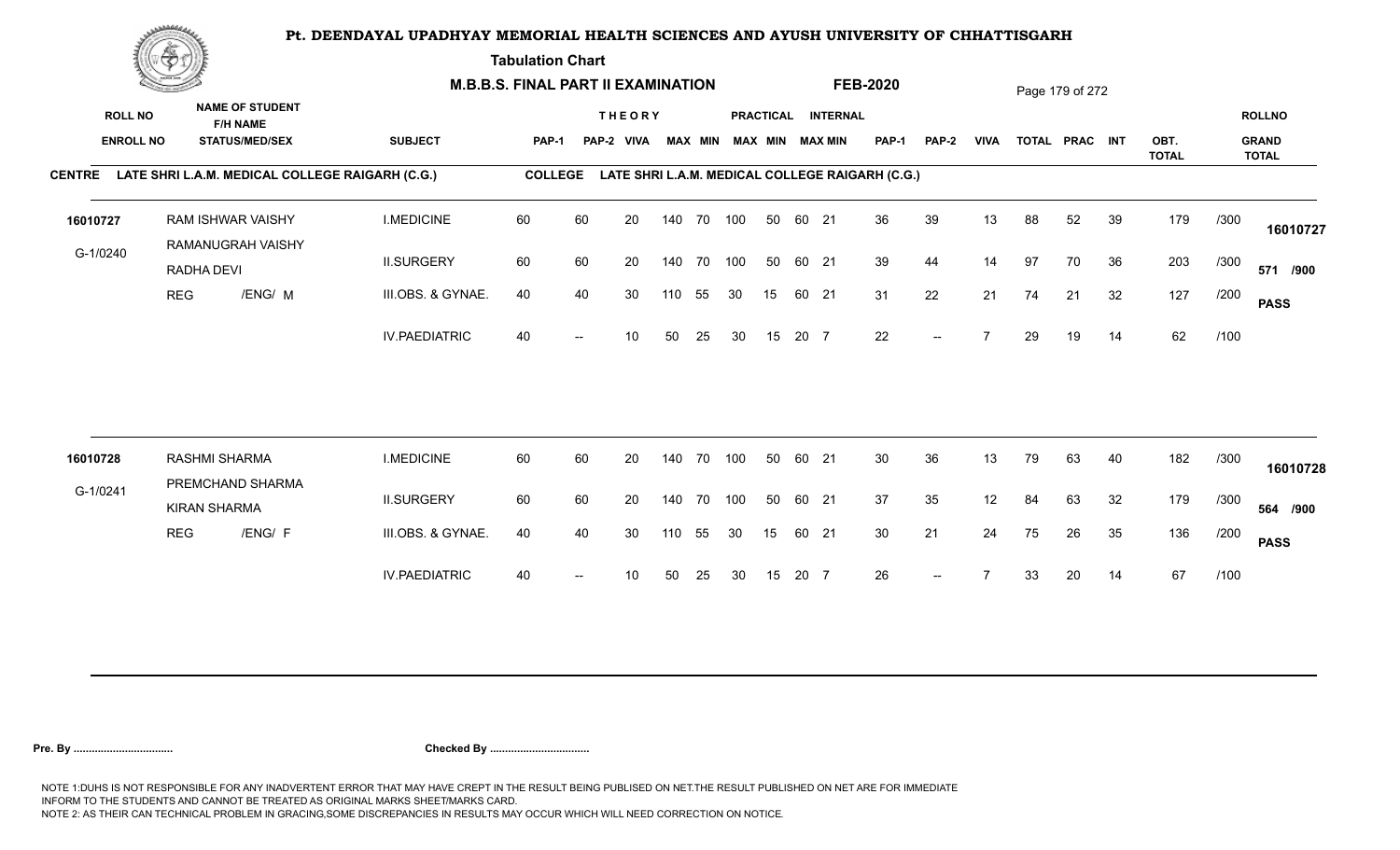**Tabulation Chart** 

| <b>NAME OF STUDENT</b><br><b>ROLL NO</b><br><b>THEORY</b><br>PRACTICAL INTERNAL<br><b>ROLLNO</b><br><b>F/H NAME</b><br><b>ENROLL NO</b><br><b>STATUS/MED/SEX</b><br><b>SUBJECT</b><br><b>MAX MIN</b><br><b>MAX MIN MAX MIN</b><br><b>VIVA</b><br>OBT.<br><b>GRAND</b><br><b>PAP-1</b><br><b>PAP-2</b><br>TOTAL PRAC INT<br>PAP-1<br>PAP-2 VIVA<br><b>TOTAL</b><br><b>TOTAL</b><br>CENTRE LATE SHRI L.A.M. MEDICAL COLLEGE RAIGARH (C.G.)<br><b>COLLEGE</b><br>LATE SHRI L.A.M. MEDICAL COLLEGE RAIGARH (C.G.)<br><b>I.MEDICINE</b><br>60<br>60<br>35<br>34<br>82<br>37<br>179<br><b>REWATI PAINKRA</b><br>20<br>140 70 100<br>50<br>60 21<br>13<br>60<br>/300<br><b>SUKHRAM</b><br>G-1/0242<br>60<br>36<br>35<br>13<br>176<br><b>II.SURGERY</b><br>60<br>20<br>140 70<br>100<br>50<br>60 21<br>84<br>61<br>31<br>/300<br>KAYASA DEVI<br>/ENG/ F<br>20<br>20<br>30<br>120<br><b>REG</b><br>III.OBS. & GYNAE.<br>40<br>26<br>40<br>30<br>55<br>30<br>15<br>60 21<br>66<br>24<br>/200<br>110<br><b>PASS</b><br>27<br>62<br><b>IV.PAEDIATRIC</b><br>12<br>40<br>15<br>20 7<br>$\overline{ }$<br>16<br>/100<br>50<br>25<br>30<br>34<br>10<br>$-$<br>60<br>36<br><b>RUCHIR TYAGI</b><br>60<br>33<br>62<br>40<br>183<br><b>I.MEDICINE</b><br>20<br>100<br>50<br>60 21<br>12<br>81<br>/300<br>140 70<br>16010730<br><b>VIKASH TYAGI</b><br>G-1/0243<br>35<br><b>II.SURGERY</b><br>60<br>60<br>33<br>14<br>82<br>194<br>20<br>140 70<br>100<br>50<br>60 21<br>76<br>36<br>/300<br>566 /900<br>RACHNA TYAGI<br>23<br>III.OBS. & GYNAE.<br>22<br>23<br>32<br>123<br><b>REG</b><br>/ENG/ M<br>40<br>40<br>30<br>55<br>30<br>15<br>60 21<br>68<br>23<br>/200<br>110<br><b>PASS</b><br>26<br>66<br><b>IV.PAEDIATRIC</b><br>20 7<br>/100<br>40<br>30<br>15<br>33<br>19<br>14<br>10<br>50<br>25<br>$--$ |          | <b>Construction of the Construction</b> | <b>M.B.B.S. FINAL PART II EXAMINATION</b> |  |  |  |  | <b>FEB-2020</b> |  | Page 180 of 272 |  |  |          |
|-----------------------------------------------------------------------------------------------------------------------------------------------------------------------------------------------------------------------------------------------------------------------------------------------------------------------------------------------------------------------------------------------------------------------------------------------------------------------------------------------------------------------------------------------------------------------------------------------------------------------------------------------------------------------------------------------------------------------------------------------------------------------------------------------------------------------------------------------------------------------------------------------------------------------------------------------------------------------------------------------------------------------------------------------------------------------------------------------------------------------------------------------------------------------------------------------------------------------------------------------------------------------------------------------------------------------------------------------------------------------------------------------------------------------------------------------------------------------------------------------------------------------------------------------------------------------------------------------------------------------------------------------------------------------------------------------------------------------------------------------------------------------------------------|----------|-----------------------------------------|-------------------------------------------|--|--|--|--|-----------------|--|-----------------|--|--|----------|
|                                                                                                                                                                                                                                                                                                                                                                                                                                                                                                                                                                                                                                                                                                                                                                                                                                                                                                                                                                                                                                                                                                                                                                                                                                                                                                                                                                                                                                                                                                                                                                                                                                                                                                                                                                                         |          |                                         |                                           |  |  |  |  |                 |  |                 |  |  |          |
|                                                                                                                                                                                                                                                                                                                                                                                                                                                                                                                                                                                                                                                                                                                                                                                                                                                                                                                                                                                                                                                                                                                                                                                                                                                                                                                                                                                                                                                                                                                                                                                                                                                                                                                                                                                         |          |                                         |                                           |  |  |  |  |                 |  |                 |  |  |          |
|                                                                                                                                                                                                                                                                                                                                                                                                                                                                                                                                                                                                                                                                                                                                                                                                                                                                                                                                                                                                                                                                                                                                                                                                                                                                                                                                                                                                                                                                                                                                                                                                                                                                                                                                                                                         | 16010729 |                                         |                                           |  |  |  |  |                 |  |                 |  |  | 16010729 |
|                                                                                                                                                                                                                                                                                                                                                                                                                                                                                                                                                                                                                                                                                                                                                                                                                                                                                                                                                                                                                                                                                                                                                                                                                                                                                                                                                                                                                                                                                                                                                                                                                                                                                                                                                                                         |          |                                         |                                           |  |  |  |  |                 |  |                 |  |  | 537 /900 |
|                                                                                                                                                                                                                                                                                                                                                                                                                                                                                                                                                                                                                                                                                                                                                                                                                                                                                                                                                                                                                                                                                                                                                                                                                                                                                                                                                                                                                                                                                                                                                                                                                                                                                                                                                                                         |          |                                         |                                           |  |  |  |  |                 |  |                 |  |  |          |
|                                                                                                                                                                                                                                                                                                                                                                                                                                                                                                                                                                                                                                                                                                                                                                                                                                                                                                                                                                                                                                                                                                                                                                                                                                                                                                                                                                                                                                                                                                                                                                                                                                                                                                                                                                                         |          |                                         |                                           |  |  |  |  |                 |  |                 |  |  |          |
|                                                                                                                                                                                                                                                                                                                                                                                                                                                                                                                                                                                                                                                                                                                                                                                                                                                                                                                                                                                                                                                                                                                                                                                                                                                                                                                                                                                                                                                                                                                                                                                                                                                                                                                                                                                         |          |                                         |                                           |  |  |  |  |                 |  |                 |  |  |          |
|                                                                                                                                                                                                                                                                                                                                                                                                                                                                                                                                                                                                                                                                                                                                                                                                                                                                                                                                                                                                                                                                                                                                                                                                                                                                                                                                                                                                                                                                                                                                                                                                                                                                                                                                                                                         |          |                                         |                                           |  |  |  |  |                 |  |                 |  |  | 16010730 |
|                                                                                                                                                                                                                                                                                                                                                                                                                                                                                                                                                                                                                                                                                                                                                                                                                                                                                                                                                                                                                                                                                                                                                                                                                                                                                                                                                                                                                                                                                                                                                                                                                                                                                                                                                                                         |          |                                         |                                           |  |  |  |  |                 |  |                 |  |  |          |
|                                                                                                                                                                                                                                                                                                                                                                                                                                                                                                                                                                                                                                                                                                                                                                                                                                                                                                                                                                                                                                                                                                                                                                                                                                                                                                                                                                                                                                                                                                                                                                                                                                                                                                                                                                                         |          |                                         |                                           |  |  |  |  |                 |  |                 |  |  |          |
|                                                                                                                                                                                                                                                                                                                                                                                                                                                                                                                                                                                                                                                                                                                                                                                                                                                                                                                                                                                                                                                                                                                                                                                                                                                                                                                                                                                                                                                                                                                                                                                                                                                                                                                                                                                         |          |                                         |                                           |  |  |  |  |                 |  |                 |  |  |          |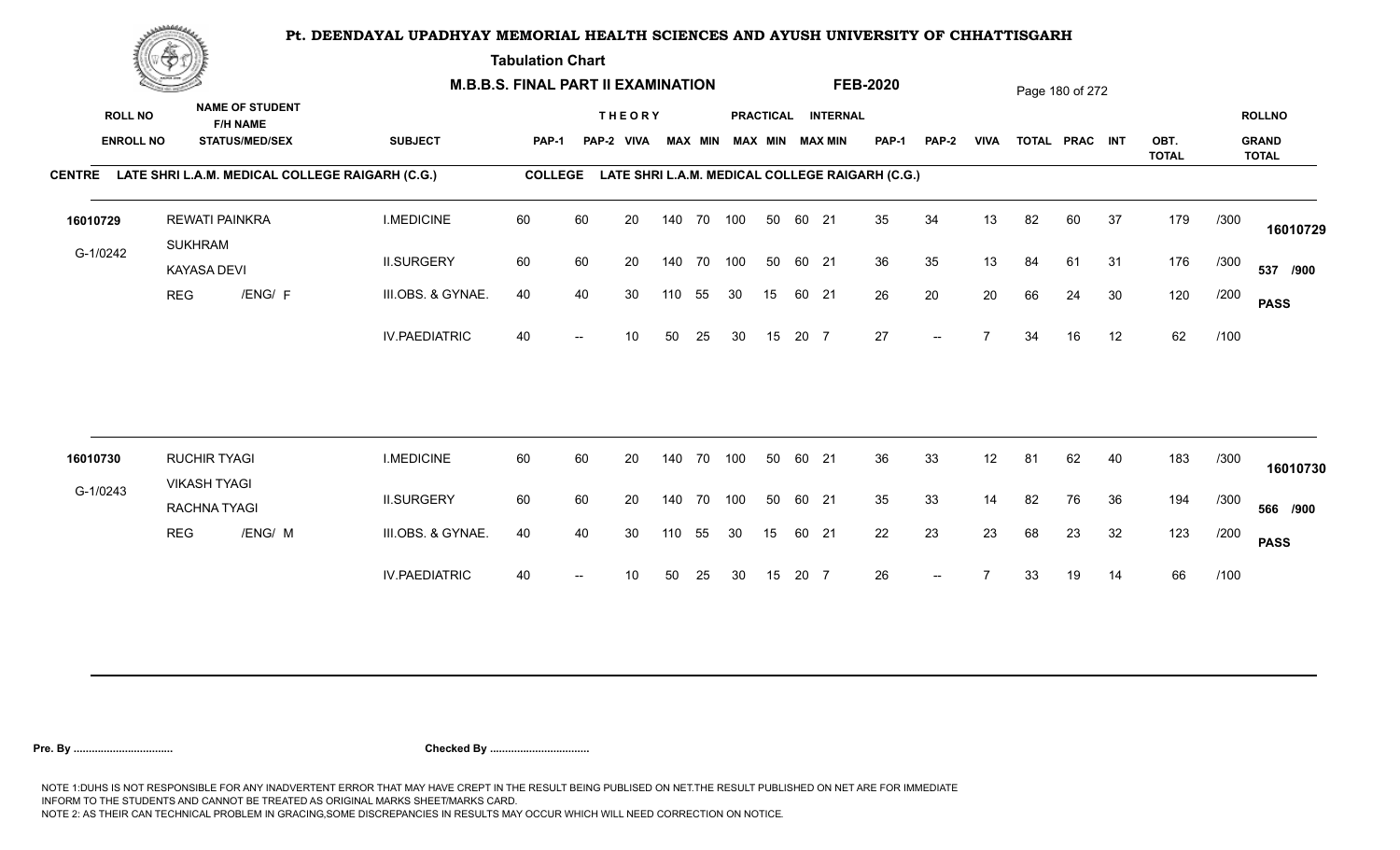**Tabulation Chart** 

|                  | Change of the second of the |                                                        |                      | <b>M.B.B.S. FINAL PART II EXAMINATION</b> |     |               |     |        |                         |    |       |                    | <b>FEB-2020</b>                                 |                          |             |       | Page 181 of 272 |    |                      |      |                              |
|------------------|-----------------------------|--------------------------------------------------------|----------------------|-------------------------------------------|-----|---------------|-----|--------|-------------------------|----|-------|--------------------|-------------------------------------------------|--------------------------|-------------|-------|-----------------|----|----------------------|------|------------------------------|
| <b>ROLL NO</b>   |                             | <b>NAME OF STUDENT</b><br><b>F/H NAME</b>              |                      |                                           |     | <b>THEORY</b> |     |        |                         |    |       | PRACTICAL INTERNAL |                                                 |                          |             |       |                 |    |                      |      | <b>ROLLNO</b>                |
| <b>ENROLL NO</b> |                             | <b>STATUS/MED/SEX</b>                                  | <b>SUBJECT</b>       | <b>PAP-1</b>                              |     | PAP-2 VIVA    |     |        | MAX MIN MAX MIN MAX MIN |    |       |                    | PAP-1                                           | <b>PAP-2</b>             | <b>VIVA</b> |       | TOTAL PRAC INT  |    | OBT.<br><b>TOTAL</b> |      | <b>GRAND</b><br><b>TOTAL</b> |
|                  |                             | CENTRE LATE SHRI L.A.M. MEDICAL COLLEGE RAIGARH (C.G.) |                      | <b>COLLEGE</b>                            |     |               |     |        |                         |    |       |                    | LATE SHRI L.A.M. MEDICAL COLLEGE RAIGARH (C.G.) |                          |             |       |                 |    |                      |      |                              |
| 16010731         |                             | SANDEEP KUMAR KANWAR                                   | <b>I.MEDICINE</b>    | 60                                        | 60  | 20            | 140 |        | 70 100                  | 50 | 60 21 |                    | 29                                              | 30                       | 12          | 71    | 67              | 34 | 172                  | /300 | 16010731                     |
| G-1/0244         |                             | SUKARWAR SINGH KANWAR<br>SANTOSH KANWAR                | <b>II.SURGERY</b>    | 60                                        | 60  | 20            | 140 |        | 70 100                  | 50 | 60 21 |                    | 35                                              | 24                       | 12          | 71    | 61              | 30 | 162                  | /300 | 490 /900                     |
|                  | <b>REG</b>                  | /ENG/ M                                                | III.OBS. & GYNAE.    | 40                                        | 40  | 30            |     | 110 55 | 30                      | 15 |       | 60 21              | 20                                              | 15                       | 15          | $50*$ | 22              | 30 | 102                  | /200 | <b>FAIL</b>                  |
|                  |                             |                                                        | <b>IV.PAEDIATRIC</b> | 40                                        | $-$ | 10            | 50  | 25     | 30                      | 15 | 20 7  |                    | 18                                              | $\overline{\phantom{a}}$ | 6           | $24*$ | 18              | 12 | 54                   | /100 |                              |
|                  | Re- Obs & Gynae Paediatric  |                                                        |                      |                                           |     |               |     |        |                         |    |       |                    |                                                 |                          |             |       |                 |    |                      |      |                              |
| 16010733         |                             | <b>SAUMYA SINGHAL</b>                                  | <b>I.MEDICINE</b>    | 60                                        | 60  | 20            | 140 | 70     | 100                     | 50 | 60 21 |                    | 34                                              | 40                       | 14          | 88    | 58              | 39 | 185                  | /300 | 16010733                     |
| G-1/0246         | <b>UMA SINGHAL</b>          | SANDEEP SINGHAL                                        | <b>II.SURGERY</b>    | 60                                        | 60  | 20            | 140 |        | 70 100                  | 50 | 60 21 |                    | 39                                              | 29                       | 13          | 81    | 67              | 33 | 181                  | /300 | 552 /900                     |
|                  | <b>REG</b>                  | /ENG/ F                                                | III.OBS. & GYNAE.    | 40                                        | 40  | 30            | 110 | 55     | 30                      | 15 | 60 21 |                    | 23                                              | 20                       | 22          | 65    | 23              | 31 | 119                  | /200 | <b>PASS</b>                  |
|                  |                             |                                                        | <b>IV.PAEDIATRIC</b> | 40                                        |     | 10            | 50  | 25     | 30                      | 15 | 20 7  |                    | 20                                              | $\overline{\phantom{a}}$ | 6           | 26    | 25              | 16 | 67                   | /100 |                              |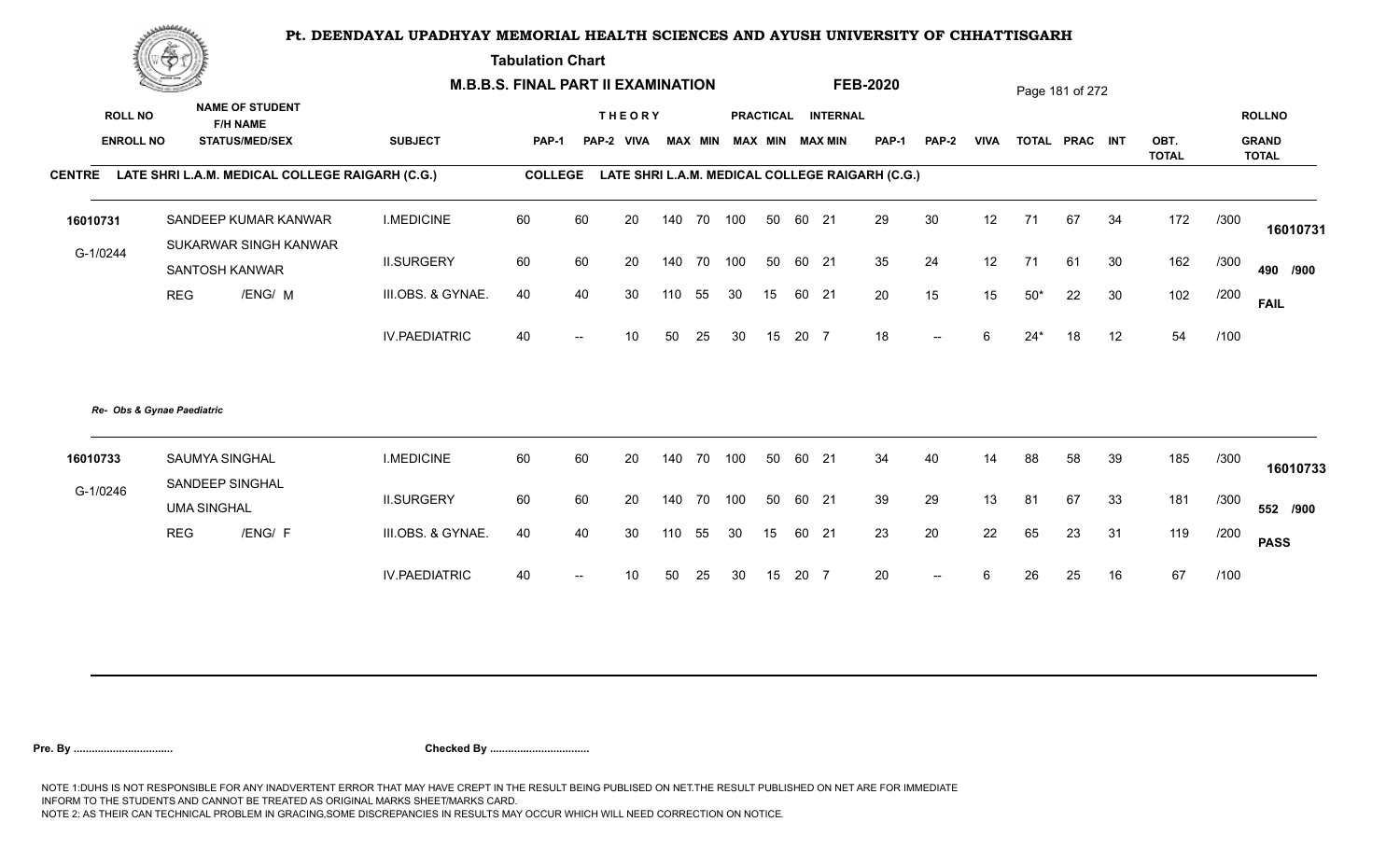**Tabulation Chart** 

|                                    | <b>Construction of the Construction</b> |                                                                    |                      | <b>M.B.B.S. FINAL PART II EXAMINATION</b> |    |                             |     |                |            |                 |       |                                       | <b>FEB-2020</b>                                 |              |             |       | Page 182 of 272 |    |              |      |                               |
|------------------------------------|-----------------------------------------|--------------------------------------------------------------------|----------------------|-------------------------------------------|----|-----------------------------|-----|----------------|------------|-----------------|-------|---------------------------------------|-------------------------------------------------|--------------|-------------|-------|-----------------|----|--------------|------|-------------------------------|
| <b>ROLL NO</b><br><b>ENROLL NO</b> |                                         | <b>NAME OF STUDENT</b><br><b>F/H NAME</b><br><b>STATUS/MED/SEX</b> | <b>SUBJECT</b>       | <b>PAP-1</b>                              |    | <b>THEORY</b><br>PAP-2 VIVA |     | <b>MAX MIN</b> |            |                 |       | PRACTICAL INTERNAL<br>MAX MIN MAX MIN | PAP-1                                           | <b>PAP-2</b> | <b>VIVA</b> |       | TOTAL PRAC INT  |    | OBT.         |      | <b>ROLLNO</b><br><b>GRAND</b> |
| <b>CENTRE</b>                      |                                         | LATE SHRI L.A.M. MEDICAL COLLEGE RAIGARH (C.G.)                    |                      | <b>COLLEGE</b>                            |    |                             |     |                |            |                 |       |                                       | LATE SHRI L.A.M. MEDICAL COLLEGE RAIGARH (C.G.) |              |             |       |                 |    | <b>TOTAL</b> |      | <b>TOTAL</b>                  |
|                                    |                                         |                                                                    |                      |                                           |    |                             |     |                |            |                 |       |                                       |                                                 |              |             |       |                 |    |              |      |                               |
| 16010734                           |                                         | SHAILENDRA KUMAR SINGH                                             | <b>I.MEDICINE</b>    | 60                                        | 60 | 20                          |     |                | 140 70 100 | 50              | 60 21 |                                       | 28                                              | 34           | 12          | 74    | 51              | 32 | 157          | /300 | 16010734                      |
| G-1/0247                           |                                         | <b>RAMKUMAR SINGH</b><br><b>MANKUNWER</b>                          | <b>II.SURGERY</b>    | 60                                        | 60 | 20                          |     | 140 70         | 100        | 50              | 60 21 |                                       | 35                                              | 25           | 11          | 71    | 55              | 30 | 156          | /300 | 468 /900                      |
|                                    | <b>REG</b>                              | /ENG/ M                                                            | III.OBS. & GYNAE.    | 40                                        | 40 | 30                          | 110 | 55             | 30         | 15              | 60 21 |                                       | 21                                              | 15           | 18          | $54*$ | 18              | 31 | 103          | /200 | <b>PASS</b><br><b>VCG 01</b>  |
|                                    |                                         |                                                                    | <b>IV.PAEDIATRIC</b> | 40                                        |    | 10                          | 50  | 25             | 30         | 15              | 20 7  |                                       | 19                                              | $--$         | 6           | 25    | 15              | 12 | 52           | /100 |                               |
|                                    |                                         |                                                                    |                      |                                           |    |                             |     |                |            |                 |       |                                       |                                                 |              |             |       |                 |    |              |      |                               |
| 16010735                           |                                         | SHOBHIT SHARMA                                                     | <b>I.MEDICINE</b>    | 60                                        | 60 | 20                          |     | 140 70         | 100        | 50              | 60 21 |                                       | 34                                              | 39           | 13          | 86    | 50              | 39 | 175          | /300 | 16010735                      |
| G-1/0248                           |                                         | RAMESH SHARMA<br><b>ANITA SHARMA</b>                               | <b>II.SURGERY</b>    | 60                                        | 60 | 20                          |     | 140 70         | 100        | 50              | 60 21 |                                       | 38                                              | 34           | 14          | 86    | 71              | 35 | 192          | /300 | 543 /900                      |
|                                    | <b>REG</b>                              | /ENG/ M                                                            | III.OBS. & GYNAE.    | 40                                        | 40 | 30                          | 110 | 55             | 30         | 15 <sub>1</sub> | 60 21 |                                       | 25                                              | 20           | 22          | 67    | 22              | 32 | 121          | /200 | <b>PASS</b>                   |
|                                    |                                         |                                                                    | <b>IV.PAEDIATRIC</b> | 40                                        |    | 10                          | 50  | 25             | 30         | 15              | 20 7  |                                       | 20                                              | $--$         | 5           | 25    | 18              | 12 | 55           | /100 |                               |
|                                    |                                         |                                                                    |                      |                                           |    |                             |     |                |            |                 |       |                                       |                                                 |              |             |       |                 |    |              |      |                               |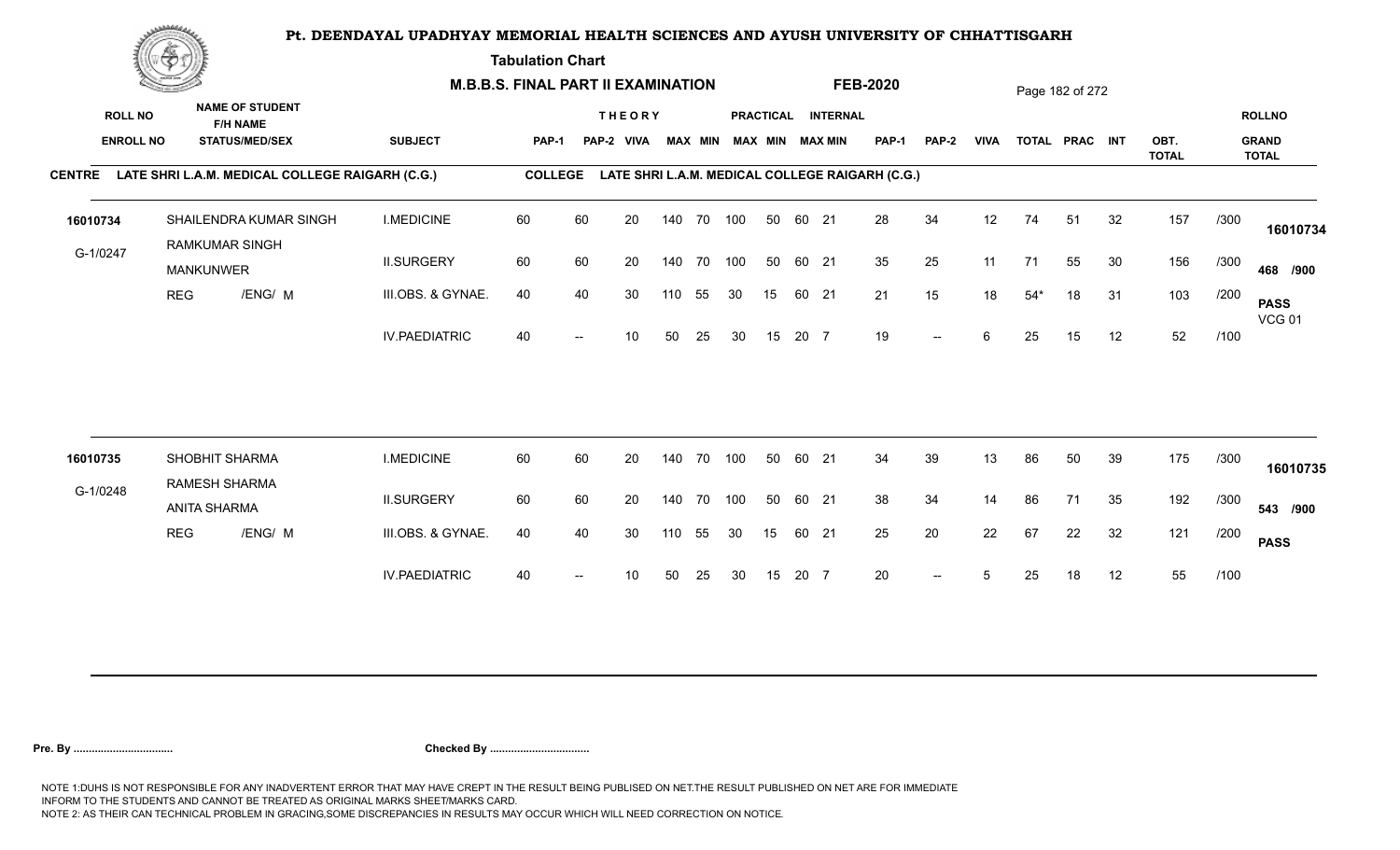**Tabulation Chart** 

|                                    | <b>Construction of the Construction</b> |                                          |                        | <b>M.B.B.S. FINAL PART II EXAMINATION</b>       |                |    |                             |     |                |     |    |       |                                              | <b>FEB-2020</b>                                 |              |             |    | Page 183 of 272 |    |              |      |                               |
|------------------------------------|-----------------------------------------|------------------------------------------|------------------------|-------------------------------------------------|----------------|----|-----------------------------|-----|----------------|-----|----|-------|----------------------------------------------|-------------------------------------------------|--------------|-------------|----|-----------------|----|--------------|------|-------------------------------|
| <b>ROLL NO</b><br><b>ENROLL NO</b> |                                         | <b>F/H NAME</b><br><b>STATUS/MED/SEX</b> | <b>NAME OF STUDENT</b> | <b>SUBJECT</b>                                  | PAP-1          |    | <b>THEORY</b><br>PAP-2 VIVA |     | <b>MAX MIN</b> |     |    |       | PRACTICAL INTERNAL<br><b>MAX MIN MAX MIN</b> | <b>PAP-1</b>                                    | <b>PAP-2</b> | <b>VIVA</b> |    | TOTAL PRAC INT  |    | OBT.         |      | <b>ROLLNO</b><br><b>GRAND</b> |
| <b>CENTRE</b>                      |                                         |                                          |                        | LATE SHRI L.A.M. MEDICAL COLLEGE RAIGARH (C.G.) | <b>COLLEGE</b> |    |                             |     |                |     |    |       |                                              | LATE SHRI L.A.M. MEDICAL COLLEGE RAIGARH (C.G.) |              |             |    |                 |    | <b>TOTAL</b> |      | <b>TOTAL</b>                  |
|                                    |                                         |                                          |                        |                                                 |                |    |                             |     |                |     |    |       |                                              |                                                 |              |             |    |                 |    |              |      |                               |
| 16010736                           |                                         | SHUBHAMRAJ KANT                          |                        | <b>I.MEDICINE</b>                               | 60             | 60 | 20                          |     | 140 70 100     |     | 50 | 60 21 |                                              | 36                                              | 43           | 14          | 93 | 61              | 41 | 195          | /300 | 16010736                      |
| G-1/0249                           |                                         | PANCHRAM KANT<br><b>RAMKALI KANT</b>     |                        | <b>II.SURGERY</b>                               | 60             | 60 | 20                          |     | 140 70         | 100 | 50 | 60 21 |                                              | 40                                              | 39           | 16          | 95 | 75              | 35 | 205          | /300 | 593 /900                      |
|                                    | <b>REG</b>                              |                                          | /ENG/ M                | III.OBS. & GYNAE.                               | 40             | 40 | 30                          | 110 | 55             | 30  | 15 | 60 21 |                                              | 27                                              | 22           | 23          | 72 | 21              | 35 | 128          | /200 | <b>PASS</b>                   |
|                                    |                                         |                                          |                        | <b>IV.PAEDIATRIC</b>                            | 40             |    | 10                          | 50  | 25             | 30  | 15 | 20 7  |                                              | 24                                              | $-$          | 6           | 30 | 20              | 15 | 65           | /100 |                               |
|                                    |                                         |                                          |                        |                                                 |                |    |                             |     |                |     |    |       |                                              |                                                 |              |             |    |                 |    |              |      |                               |
| 16010737                           |                                         |                                          | SHUKTISHUBHRA BANIK    | <b>I.MEDICINE</b>                               | 60             | 60 | 20                          |     | 140 70         | 100 | 50 | 60 21 |                                              | 35                                              | 39           | 13          | 87 | 60              | 41 | 188          | /300 | 16010737                      |
| G-1/0250                           |                                         | SUKHARANJAN BANIK<br><b>SUKLA BANIK</b>  |                        | <b>II.SURGERY</b>                               | 60             | 60 | 20                          |     | 140 70         | 100 | 50 | 60 21 |                                              | 42                                              | 41           | 16          | 99 | 71              | 34 | 204          | /300 | 586 /900                      |
|                                    | <b>REG</b>                              |                                          | /ENG/ F                | III.OBS. & GYNAE.                               | 40             | 40 | 30                          | 110 | 55             | 30  | 15 | 60 21 |                                              | 29                                              | 26           | 24          | 79 | 21              | 33 | 133          | /200 | <b>PASS</b>                   |
|                                    |                                         |                                          |                        | <b>IV.PAEDIATRIC</b>                            | 40             |    | 10                          | 50  | 25             | 30  | 15 | 20 7  |                                              | 22                                              | $--$         |             | 29 | 16              | 16 | 61           | /100 |                               |
|                                    |                                         |                                          |                        |                                                 |                |    |                             |     |                |     |    |       |                                              |                                                 |              |             |    |                 |    |              |      |                               |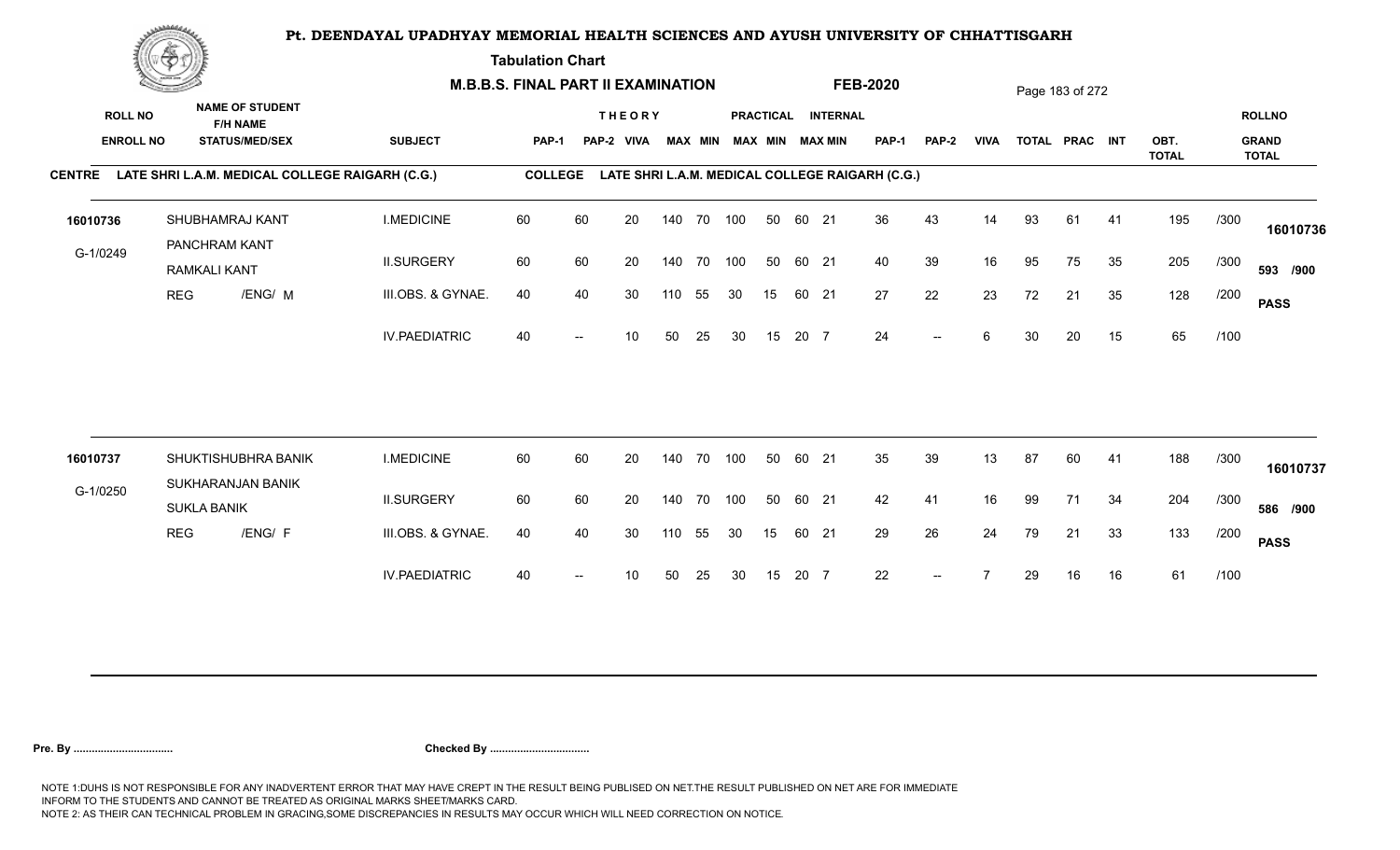**Tabulation Chart** 

|                                    | <b>Construction of the Construction</b> |                 |                                                                    | <b>M.B.B.S. FINAL PART II EXAMINATION</b> |                |    |                             |     |                |            |    |       |                                       | <b>FEB-2020</b>                                 |                          |             |     | Page 184 of 272 |    |              |      |                               |
|------------------------------------|-----------------------------------------|-----------------|--------------------------------------------------------------------|-------------------------------------------|----------------|----|-----------------------------|-----|----------------|------------|----|-------|---------------------------------------|-------------------------------------------------|--------------------------|-------------|-----|-----------------|----|--------------|------|-------------------------------|
| <b>ROLL NO</b><br><b>ENROLL NO</b> |                                         |                 | <b>NAME OF STUDENT</b><br><b>F/H NAME</b><br><b>STATUS/MED/SEX</b> | <b>SUBJECT</b>                            | <b>PAP-1</b>   |    | <b>THEORY</b><br>PAP-2 VIVA |     | <b>MAX MIN</b> |            |    |       | PRACTICAL INTERNAL<br>MAX MIN MAX MIN | PAP-1                                           | <b>PAP-2</b>             | <b>VIVA</b> |     | TOTAL PRAC INT  |    | OBT.         |      | <b>ROLLNO</b><br><b>GRAND</b> |
| <b>CENTRE</b>                      |                                         |                 | LATE SHRI L.A.M. MEDICAL COLLEGE RAIGARH (C.G.)                    |                                           | <b>COLLEGE</b> |    |                             |     |                |            |    |       |                                       | LATE SHRI L.A.M. MEDICAL COLLEGE RAIGARH (C.G.) |                          |             |     |                 |    | <b>TOTAL</b> |      | <b>TOTAL</b>                  |
|                                    |                                         |                 |                                                                    |                                           |                |    |                             |     |                |            |    |       |                                       |                                                 |                          |             |     |                 |    |              |      |                               |
| 16010738                           |                                         |                 | SIDDHARTH KAUSHIK                                                  | <b>I.MEDICINE</b>                         | 60             | 60 | 20                          |     | 140 70         | 100        | 50 | 60 21 |                                       | 33                                              | 37                       | 12          | 82  | 60              | 35 | 177          | /300 | 16010738                      |
| G-1/0251                           |                                         | PAWAN KAUSHIK   | <b>MATHURA KAUSHIK</b>                                             | <b>II.SURGERY</b>                         | 60             | 60 | 20                          |     | 140 70         | 100        | 50 | 60 21 |                                       | 32                                              | 37                       | 11          | 80  | 57              | 30 | 167          | /300 | 509 /900                      |
|                                    | <b>REG</b>                              |                 | /ENG/ M                                                            | III.OBS. & GYNAE.                         | 40             | 40 | 30                          | 110 | 55             | 30         | 15 | 60 21 |                                       | 27                                              | 20                       | 20          | 67  | $12*$           | 31 | 110          | /200 | <b>PASS</b><br>DC 03          |
|                                    |                                         |                 |                                                                    | <b>IV.PAEDIATRIC</b>                      | 40             |    | 10                          | 50  | 25             | 30         | 15 | 20 7  |                                       | 20                                              | $\overline{\phantom{a}}$ | 6           | 26  | 17              | 12 | 55           | /100 |                               |
|                                    |                                         |                 |                                                                    |                                           |                |    |                             |     |                |            |    |       |                                       |                                                 |                          |             |     |                 |    |              |      |                               |
| 16010739                           |                                         | SIDDHARTH SAHIL |                                                                    | <b>I.MEDICINE</b>                         | 60             | 60 | 20                          |     | 140 70         | 100        | 50 | 60 21 |                                       | 36                                              | 49                       | 15          | 100 | 57              | 40 | 197          | /300 | 16010739                      |
| G-1/0252                           |                                         | SUDHA SINGH     | RAKESH KUMAR SINGH                                                 | <b>II.SURGERY</b>                         | 60             | 60 | 20                          |     |                | 140 70 100 | 50 | 60 21 |                                       | 45                                              | 39                       | 13          | 97  | 66              | 37 | 200          | /300 | 582 /900                      |
|                                    | <b>REG</b>                              |                 | /ENG/ M                                                            | III.OBS. & GYNAE.                         | 40             | 40 | 30                          | 110 | 55             | 30         | 15 | 60 21 |                                       | 29                                              | 21                       | 24          | 74  | 18              | 34 | 126          | /200 | <b>PASS</b>                   |
|                                    |                                         |                 |                                                                    | <b>IV.PAEDIATRIC</b>                      | 40             |    | 10                          | 50  | 25             | 30         | 15 | 20 7  |                                       | 24                                              |                          | 6           | 30  | 16              | 13 | 59           | /100 |                               |
|                                    |                                         |                 |                                                                    |                                           |                |    |                             |     |                |            |    |       |                                       |                                                 |                          |             |     |                 |    |              |      |                               |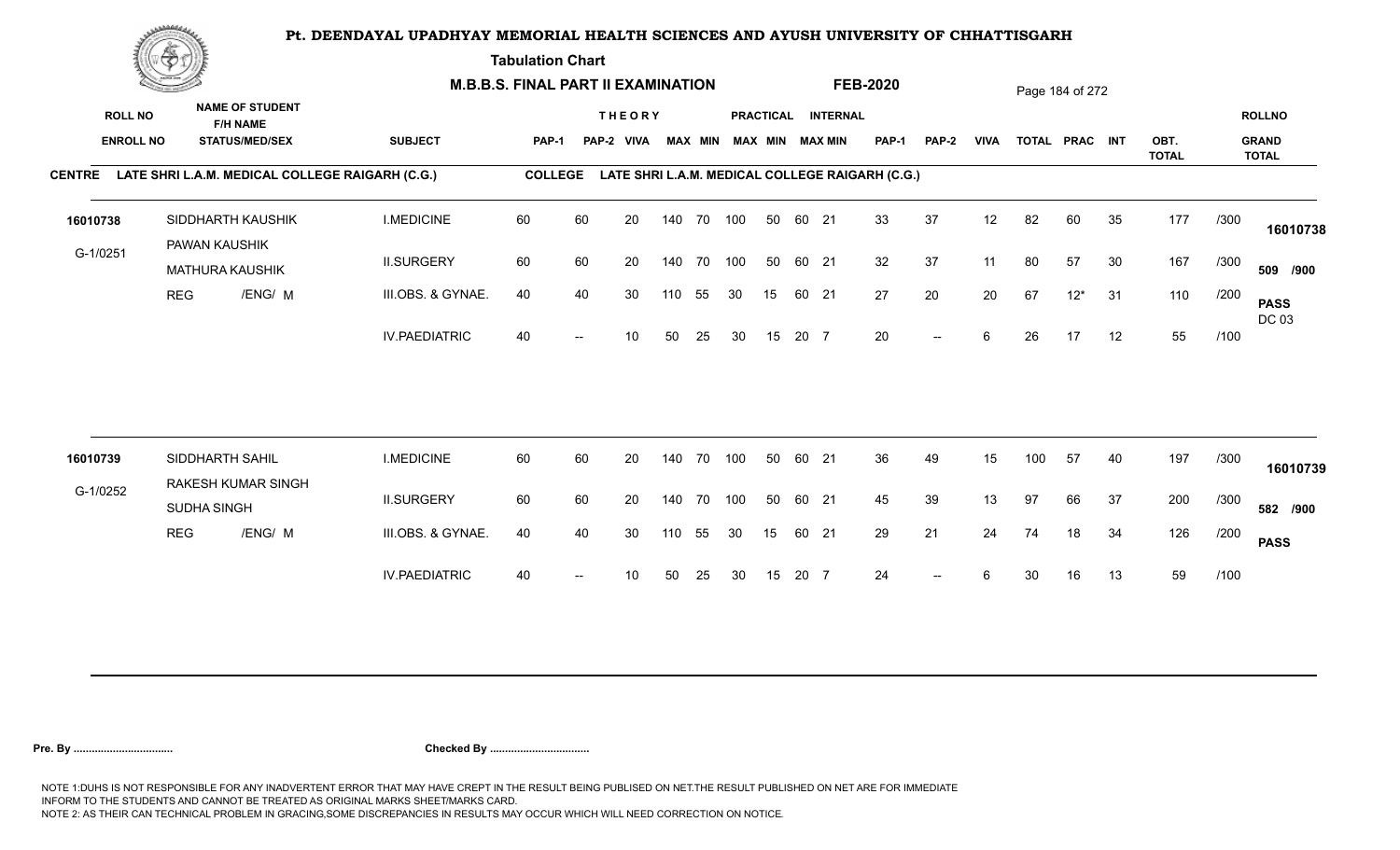**Tabulation Chart** 

|                                    | <b>Construction of the Construction</b> |                                                                    |                                                 |                      | <b>M.B.B.S. FINAL PART II EXAMINATION</b> |    |                             |     |                |            |    |       |                                       | <b>FEB-2020</b>                                 |              |             |    | Page 185 of 272 |    |              |      |                               |
|------------------------------------|-----------------------------------------|--------------------------------------------------------------------|-------------------------------------------------|----------------------|-------------------------------------------|----|-----------------------------|-----|----------------|------------|----|-------|---------------------------------------|-------------------------------------------------|--------------|-------------|----|-----------------|----|--------------|------|-------------------------------|
| <b>ROLL NO</b><br><b>ENROLL NO</b> |                                         | <b>NAME OF STUDENT</b><br><b>F/H NAME</b><br><b>STATUS/MED/SEX</b> |                                                 | <b>SUBJECT</b>       | <b>PAP-1</b>                              |    | <b>THEORY</b><br>PAP-2 VIVA |     | <b>MAX MIN</b> |            |    |       | PRACTICAL INTERNAL<br>MAX MIN MAX MIN | PAP-1                                           | <b>PAP-2</b> | <b>VIVA</b> |    | TOTAL PRAC INT  |    | OBT.         |      | <b>ROLLNO</b><br><b>GRAND</b> |
| <b>CENTRE</b>                      |                                         |                                                                    | LATE SHRI L.A.M. MEDICAL COLLEGE RAIGARH (C.G.) |                      | <b>COLLEGE</b>                            |    |                             |     |                |            |    |       |                                       | LATE SHRI L.A.M. MEDICAL COLLEGE RAIGARH (C.G.) |              |             |    |                 |    | <b>TOTAL</b> |      | <b>TOTAL</b>                  |
| 16010740                           |                                         | <b>TANISHA DHANELIA</b>                                            |                                                 | <b>I.MEDICINE</b>    | 60                                        | 60 | 20                          |     | 140 70         | 100        | 50 | 60 21 |                                       | 33                                              | 37           | 12          | 82 | 69              | 38 | 189          | /300 | 16010740                      |
| G-1/0253                           |                                         | H R DHANELIA<br>PRAMILA DHANELIA                                   |                                                 | <b>II.SURGERY</b>    | 60                                        | 60 | 20                          |     | 140 70         | 100        | 50 | 60 21 |                                       | 36                                              | 29           | 15          | 80 | 61              | 35 | 176          | /300 | 552 /900                      |
|                                    | <b>REG</b>                              |                                                                    | /ENG/ F                                         | III.OBS. & GYNAE.    | 40                                        | 40 | 30                          | 110 | 55             | 30         | 15 | 60 21 |                                       | 26                                              | 21           | 21          | 68 | 23              | 35 | 126          | /200 | <b>PASS</b>                   |
|                                    |                                         |                                                                    |                                                 | <b>IV.PAEDIATRIC</b> | 40                                        |    | 10                          | 50  | 25             | 30         | 15 | 20 7  |                                       | 24                                              | $-$          | 6           | 30 | 19              | 12 | 61           | /100 |                               |
|                                    |                                         |                                                                    |                                                 |                      |                                           |    |                             |     |                |            |    |       |                                       |                                                 |              |             |    |                 |    |              |      |                               |
| 16010741                           |                                         | UTKARSH DAHARIYA                                                   | RAJENDRA KUMAR DAHARIA                          | <b>I.MEDICINE</b>    | 60                                        | 60 | 20                          |     | 140 70         | 100        | 50 | 60 21 |                                       | 37                                              | 38           | 14          | 89 | 58              | 39 | 186          | /300 | 16010741                      |
| G-1/0254                           |                                         | <b>MAMTA DAHARIA</b>                                               |                                                 | <b>II.SURGERY</b>    | 60                                        | 60 | 20                          |     |                | 140 70 100 | 50 | 60 21 |                                       | 35                                              | 27           | 16          | 78 | 70              | 33 | 181          | /300 | 547 /900                      |
|                                    | <b>REG</b>                              |                                                                    | /ENG/ M                                         | III.OBS. & GYNAE.    | 40                                        | 40 | 30                          | 110 | 55             | 30         | 15 | 60 21 |                                       | 28                                              | 20           | 20          | 68 | 23              | 33 | 124          | /200 | <b>PASS</b>                   |
|                                    |                                         |                                                                    |                                                 | <b>IV.PAEDIATRIC</b> | 40                                        |    | 10                          | 50  | 25             | 30         | 15 | 20 7  |                                       | 20                                              | $-$          |             | 25 | 19              | 12 | 56           | /100 |                               |
|                                    |                                         |                                                                    |                                                 |                      |                                           |    |                             |     |                |            |    |       |                                       |                                                 |              |             |    |                 |    |              |      |                               |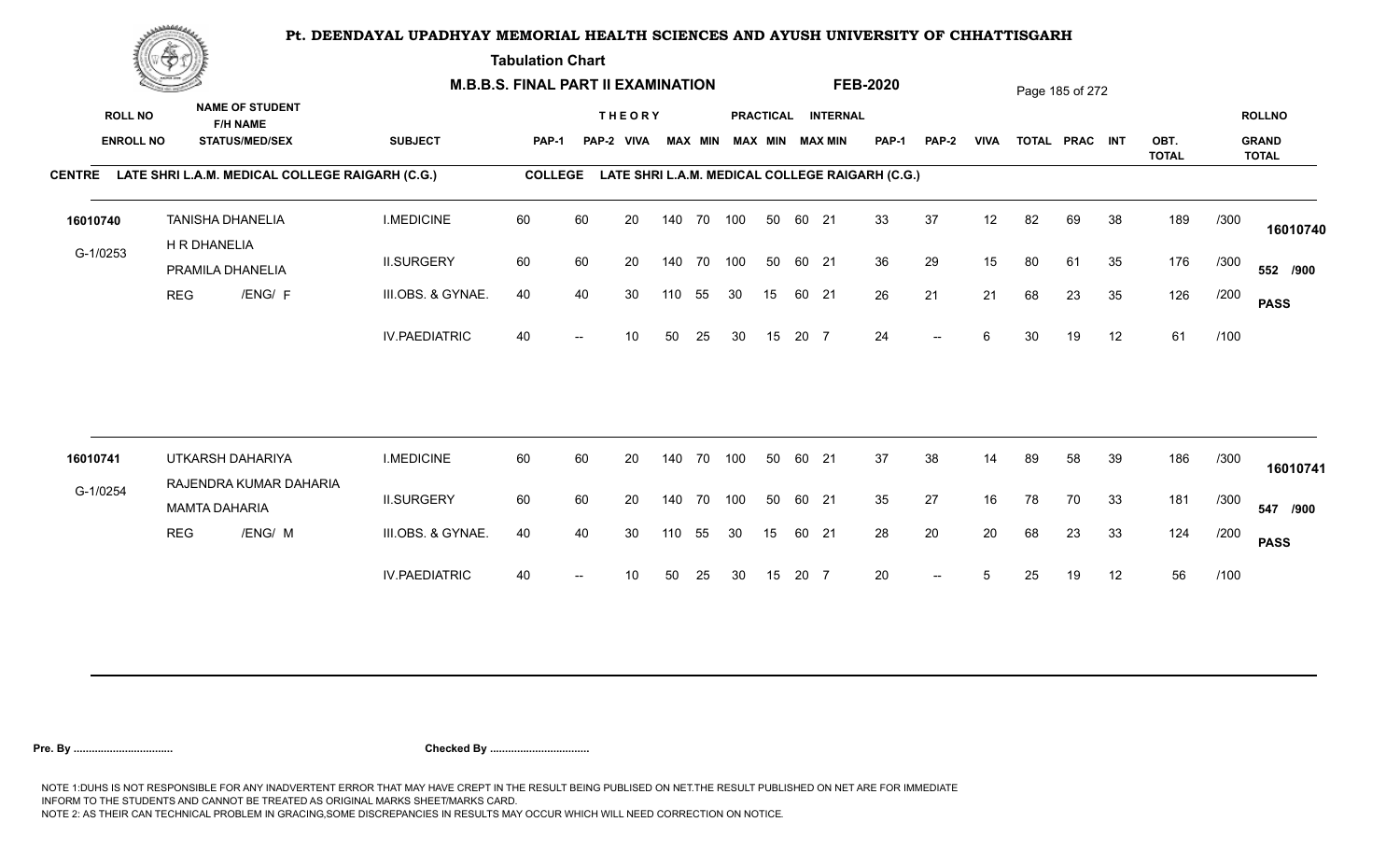**Tabulation Chart** 

| <b>NAME OF STUDENT</b><br><b>ROLL NO</b><br>PRACTICAL INTERNAL<br><b>ROLLNO</b><br><b>THEORY</b><br><b>F/H NAME</b><br><b>SUBJECT</b><br><b>GRAND</b><br><b>ENROLL NO</b><br><b>STATUS/MED/SEX</b><br><b>MAX MIN</b><br>MAX MIN MAX MIN<br><b>PAP-1</b><br><b>VIVA</b><br>TOTAL PRAC INT<br>OBT.<br>PAP-1<br>PAP-2<br><b>VIVA</b><br>PAP-2<br><b>TOTAL</b><br><b>TOTAL</b><br>LATE SHRI L.A.M. MEDICAL COLLEGE RAIGARH (C.G.)<br><b>COLLEGE</b><br>LATE SHRI L.A.M. MEDICAL COLLEGE RAIGARH (C.G.)<br><b>CENTRE</b><br><b>I.MEDICINE</b><br>60<br>60<br>20<br>140 70 100<br>60 21<br>42<br>35<br>59<br>191<br>/300<br>VARSHA MADAME<br>50<br>14<br>91<br>41<br>PANNA LAL MADAME<br>G-1/0255<br>37<br><b>II.SURGERY</b><br>60<br>60<br>100<br>36<br>15<br>79<br>202<br>20<br>140 70<br>50<br>60 21<br>88<br>35<br>/300<br>JAMUNA DEVI MADANE<br>21<br>23<br>128<br><b>REG</b><br>/ENG/ F<br>25<br>34<br>III.OBS. & GYNAE.<br>40<br>40<br>30<br>55<br>15<br>60 21<br>69<br>25<br>/200<br>110<br>30<br><b>PASS</b><br>60<br>20<br><b>IV.PAEDIATRIC</b><br>40<br>15<br>20 7<br>6<br>15<br>/100<br>50<br>25<br>30<br>26<br>19<br>10<br>$\overline{\phantom{a}}$<br>60<br>206<br>VASU KANNAUJE<br><b>I.MEDICINE</b><br>60<br>20<br>50<br>60 21<br>47<br>36<br>/300<br>140 70<br>100<br>15<br>98<br>63<br>45<br>16010743<br>GOVERDHAN KANNAUJE<br>G-1/0256<br><b>II.SURGERY</b><br>60<br>60<br>50<br>45<br>217<br>20<br>140 70<br>100<br>60 21<br>45<br>14<br>104<br>74<br>39<br>/300<br>SAROJANI<br><b>REG</b><br>/ENG/ M<br>33<br>24<br>23<br>35<br>140<br>III.OBS. & GYNAE.<br>40<br>40<br>55<br>30<br>15<br>60 21<br>80<br>25<br>/200<br>30<br>110<br><b>PASS</b><br>68<br>25<br>/100<br><b>IV.PAEDIATRIC</b><br>40<br>25<br>30<br>15<br>20 7<br>6<br>16<br>10<br>50<br>31<br>21<br>$\overline{\phantom{a}}$<br>$\overline{\phantom{a}}$ |          | <b>Construction of the Construction</b> |  | <b>M.B.B.S. FINAL PART II EXAMINATION</b> |  |  |  |  | <b>FEB-2020</b> |  | Page 186 of 272 |  |          |
|---------------------------------------------------------------------------------------------------------------------------------------------------------------------------------------------------------------------------------------------------------------------------------------------------------------------------------------------------------------------------------------------------------------------------------------------------------------------------------------------------------------------------------------------------------------------------------------------------------------------------------------------------------------------------------------------------------------------------------------------------------------------------------------------------------------------------------------------------------------------------------------------------------------------------------------------------------------------------------------------------------------------------------------------------------------------------------------------------------------------------------------------------------------------------------------------------------------------------------------------------------------------------------------------------------------------------------------------------------------------------------------------------------------------------------------------------------------------------------------------------------------------------------------------------------------------------------------------------------------------------------------------------------------------------------------------------------------------------------------------------------------------------------------------------------------------------------------|----------|-----------------------------------------|--|-------------------------------------------|--|--|--|--|-----------------|--|-----------------|--|----------|
|                                                                                                                                                                                                                                                                                                                                                                                                                                                                                                                                                                                                                                                                                                                                                                                                                                                                                                                                                                                                                                                                                                                                                                                                                                                                                                                                                                                                                                                                                                                                                                                                                                                                                                                                                                                                                                       |          |                                         |  |                                           |  |  |  |  |                 |  |                 |  |          |
|                                                                                                                                                                                                                                                                                                                                                                                                                                                                                                                                                                                                                                                                                                                                                                                                                                                                                                                                                                                                                                                                                                                                                                                                                                                                                                                                                                                                                                                                                                                                                                                                                                                                                                                                                                                                                                       |          |                                         |  |                                           |  |  |  |  |                 |  |                 |  |          |
|                                                                                                                                                                                                                                                                                                                                                                                                                                                                                                                                                                                                                                                                                                                                                                                                                                                                                                                                                                                                                                                                                                                                                                                                                                                                                                                                                                                                                                                                                                                                                                                                                                                                                                                                                                                                                                       |          |                                         |  |                                           |  |  |  |  |                 |  |                 |  |          |
|                                                                                                                                                                                                                                                                                                                                                                                                                                                                                                                                                                                                                                                                                                                                                                                                                                                                                                                                                                                                                                                                                                                                                                                                                                                                                                                                                                                                                                                                                                                                                                                                                                                                                                                                                                                                                                       | 16010742 |                                         |  |                                           |  |  |  |  |                 |  |                 |  | 16010742 |
|                                                                                                                                                                                                                                                                                                                                                                                                                                                                                                                                                                                                                                                                                                                                                                                                                                                                                                                                                                                                                                                                                                                                                                                                                                                                                                                                                                                                                                                                                                                                                                                                                                                                                                                                                                                                                                       |          |                                         |  |                                           |  |  |  |  |                 |  |                 |  | 581 /900 |
|                                                                                                                                                                                                                                                                                                                                                                                                                                                                                                                                                                                                                                                                                                                                                                                                                                                                                                                                                                                                                                                                                                                                                                                                                                                                                                                                                                                                                                                                                                                                                                                                                                                                                                                                                                                                                                       |          |                                         |  |                                           |  |  |  |  |                 |  |                 |  |          |
|                                                                                                                                                                                                                                                                                                                                                                                                                                                                                                                                                                                                                                                                                                                                                                                                                                                                                                                                                                                                                                                                                                                                                                                                                                                                                                                                                                                                                                                                                                                                                                                                                                                                                                                                                                                                                                       |          |                                         |  |                                           |  |  |  |  |                 |  |                 |  |          |
|                                                                                                                                                                                                                                                                                                                                                                                                                                                                                                                                                                                                                                                                                                                                                                                                                                                                                                                                                                                                                                                                                                                                                                                                                                                                                                                                                                                                                                                                                                                                                                                                                                                                                                                                                                                                                                       |          |                                         |  |                                           |  |  |  |  |                 |  |                 |  |          |
|                                                                                                                                                                                                                                                                                                                                                                                                                                                                                                                                                                                                                                                                                                                                                                                                                                                                                                                                                                                                                                                                                                                                                                                                                                                                                                                                                                                                                                                                                                                                                                                                                                                                                                                                                                                                                                       |          |                                         |  |                                           |  |  |  |  |                 |  |                 |  | 16010743 |
|                                                                                                                                                                                                                                                                                                                                                                                                                                                                                                                                                                                                                                                                                                                                                                                                                                                                                                                                                                                                                                                                                                                                                                                                                                                                                                                                                                                                                                                                                                                                                                                                                                                                                                                                                                                                                                       |          |                                         |  |                                           |  |  |  |  |                 |  |                 |  | 631 /900 |
|                                                                                                                                                                                                                                                                                                                                                                                                                                                                                                                                                                                                                                                                                                                                                                                                                                                                                                                                                                                                                                                                                                                                                                                                                                                                                                                                                                                                                                                                                                                                                                                                                                                                                                                                                                                                                                       |          |                                         |  |                                           |  |  |  |  |                 |  |                 |  |          |
|                                                                                                                                                                                                                                                                                                                                                                                                                                                                                                                                                                                                                                                                                                                                                                                                                                                                                                                                                                                                                                                                                                                                                                                                                                                                                                                                                                                                                                                                                                                                                                                                                                                                                                                                                                                                                                       |          |                                         |  |                                           |  |  |  |  |                 |  |                 |  |          |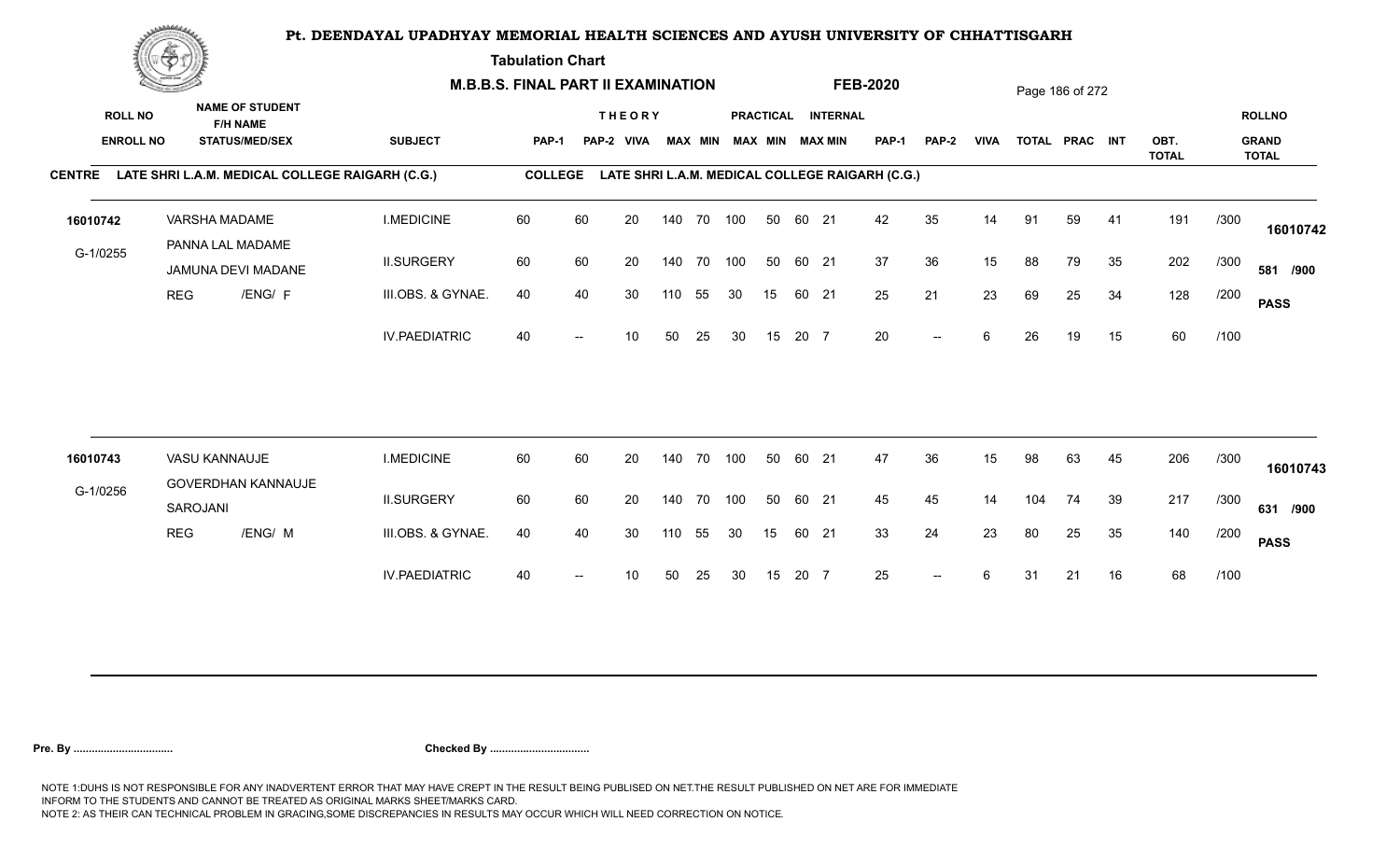**Tabulation Chart** 

|                                    | <b>Construction of the Construction</b> |                                       |                                                 | <b>M.B.B.S. FINAL PART II EXAMINATION</b>              |                |    |                             |     |                |            |    |       |                                              | <b>FEB-2020</b>                                 |                          |             |    | Page 187 of 272 |    |              |      |                               |
|------------------------------------|-----------------------------------------|---------------------------------------|-------------------------------------------------|--------------------------------------------------------|----------------|----|-----------------------------|-----|----------------|------------|----|-------|----------------------------------------------|-------------------------------------------------|--------------------------|-------------|----|-----------------|----|--------------|------|-------------------------------|
| <b>ROLL NO</b><br><b>ENROLL NO</b> |                                         | <b>F/H NAME</b>                       | <b>NAME OF STUDENT</b><br><b>STATUS/MED/SEX</b> | <b>SUBJECT</b>                                         | PAP-1          |    | <b>THEORY</b><br>PAP-2 VIVA |     | <b>MAX MIN</b> |            |    |       | PRACTICAL INTERNAL<br><b>MAX MIN MAX MIN</b> | <b>PAP-1</b>                                    | <b>PAP-2</b>             | <b>VIVA</b> |    | TOTAL PRAC INT  |    | OBT.         |      | <b>ROLLNO</b><br><b>GRAND</b> |
|                                    |                                         |                                       |                                                 | CENTRE LATE SHRI L.A.M. MEDICAL COLLEGE RAIGARH (C.G.) | <b>COLLEGE</b> |    |                             |     |                |            |    |       |                                              | LATE SHRI L.A.M. MEDICAL COLLEGE RAIGARH (C.G.) |                          |             |    |                 |    | <b>TOTAL</b> |      | <b>TOTAL</b>                  |
| 16010744                           |                                         | <b>VEENA SAHU</b><br>LEEKHAM RAM SAHU |                                                 | <b>I.MEDICINE</b>                                      | 60             | 60 | 20                          |     |                | 140 70 100 | 50 | 60 21 |                                              | 42                                              | 37                       | 14          | 93 | 61              | 40 | 194          | /300 | 16010744                      |
| G-1/0257                           |                                         | <b>KEWRA SAHU</b>                     |                                                 | <b>II.SURGERY</b>                                      | 60             | 60 | 20                          |     | 140 70         | 100        | 50 | 60 21 |                                              | 36                                              | 30                       | 14          | 80 | 72              | 30 | 182          | /300 | 566 /900                      |
|                                    | <b>REG</b>                              |                                       | /ENG/ F                                         | III.OBS. & GYNAE.                                      | 40             | 40 | 30                          | 110 | 55             | 30         | 15 | 60 21 |                                              | 25                                              | 20                       | 22          | 67 | 24              | 39 | 130          | /200 | <b>PASS</b>                   |
|                                    |                                         |                                       |                                                 | <b>IV.PAEDIATRIC</b>                                   | 40             |    | 10                          | 50  | 25             | 30         | 15 | 20 7  |                                              | 21                                              | $\overline{\phantom{a}}$ | 5           | 26 | 19              | 15 | 60           | /100 |                               |
| 16010745                           |                                         | VIDHI BHARDWAJ                        |                                                 | <b>I.MEDICINE</b>                                      | 60             | 60 | 20                          |     | 140 70         | 100        | 50 | 60 21 |                                              | 32                                              | 37                       | 14          | 83 | 57              | 37 | 177          | /300 |                               |
| G-1/0258                           |                                         | RAJIV BHARDWAJ                        |                                                 |                                                        |                |    |                             |     |                |            |    |       |                                              |                                                 |                          |             |    |                 |    |              |      | 16010745                      |
|                                    |                                         | <b>MONICA BHARDWAJ</b>                |                                                 | <b>II.SURGERY</b>                                      | 60             | 60 | 20                          |     | 140 70         | 100        | 50 | 60 21 |                                              | 38                                              | 39                       | 15          | 92 | 72              | 37 | 201          | /300 | 568 /900                      |
|                                    | <b>REG</b>                              |                                       | /ENG/ F                                         | III.OBS. & GYNAE.                                      | 40             | 40 | 30                          | 110 | 55             | 30         | 15 | 60 21 |                                              | 29                                              | 22                       | 19          | 70 | 23              | 35 | 128          | /200 | <b>PASS</b>                   |
|                                    |                                         |                                       |                                                 | <b>IV.PAEDIATRIC</b>                                   | 40             |    | 10                          | 50  | 25             | 30         | 15 | 20 7  |                                              | 24                                              | $-$                      | 6           | 30 | 19              | 13 | 62           | /100 |                               |
|                                    |                                         |                                       |                                                 |                                                        |                |    |                             |     |                |            |    |       |                                              |                                                 |                          |             |    |                 |    |              |      |                               |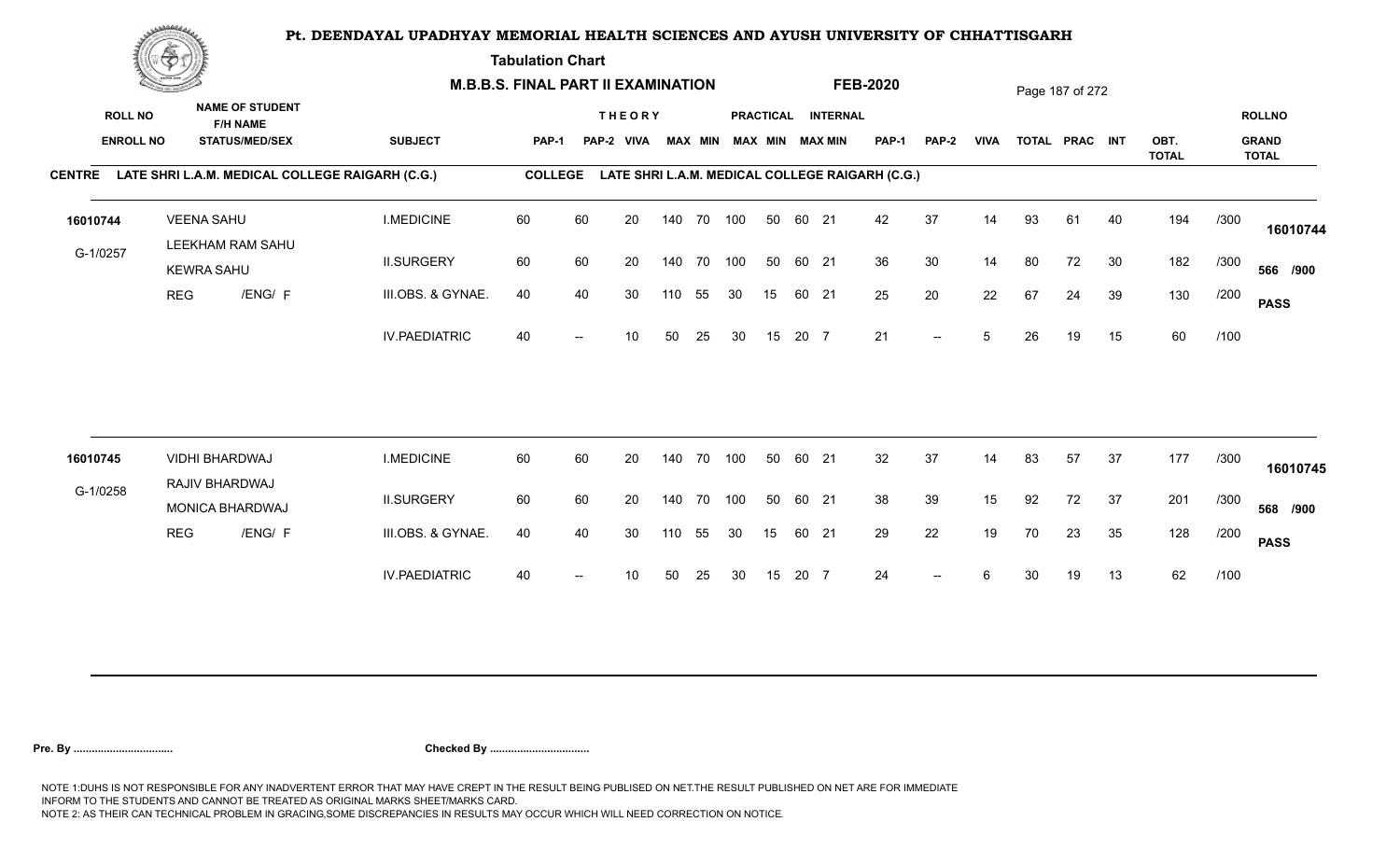**Tabulation Chart** 

|                                    | <b>Construction of the Construction</b> |                                                                    |                     | <b>M.B.B.S. FINAL PART II EXAMINATION</b>       |                |    |                             |     |                |            |    |       |                                       | <b>FEB-2020</b>                                 |              |             |    | Page 188 of 272 |    |              |      |                               |
|------------------------------------|-----------------------------------------|--------------------------------------------------------------------|---------------------|-------------------------------------------------|----------------|----|-----------------------------|-----|----------------|------------|----|-------|---------------------------------------|-------------------------------------------------|--------------|-------------|----|-----------------|----|--------------|------|-------------------------------|
| <b>ROLL NO</b><br><b>ENROLL NO</b> |                                         | <b>NAME OF STUDENT</b><br><b>F/H NAME</b><br><b>STATUS/MED/SEX</b> |                     | <b>SUBJECT</b>                                  | <b>PAP-1</b>   |    | <b>THEORY</b><br>PAP-2 VIVA |     | <b>MAX MIN</b> |            |    |       | PRACTICAL INTERNAL<br>MAX MIN MAX MIN | PAP-1                                           | <b>PAP-2</b> | <b>VIVA</b> |    | TOTAL PRAC INT  |    | OBT.         |      | <b>ROLLNO</b><br><b>GRAND</b> |
| <b>CENTRE</b>                      |                                         |                                                                    |                     | LATE SHRI L.A.M. MEDICAL COLLEGE RAIGARH (C.G.) | <b>COLLEGE</b> |    |                             |     |                |            |    |       |                                       | LATE SHRI L.A.M. MEDICAL COLLEGE RAIGARH (C.G.) |              |             |    |                 |    | <b>TOTAL</b> |      | <b>TOTAL</b>                  |
|                                    |                                         |                                                                    |                     |                                                 |                |    |                             |     |                |            |    |       |                                       |                                                 |              |             |    |                 |    |              |      |                               |
| 16010746                           |                                         | <b>VIJAY GOYANKA</b>                                               |                     | <b>I.MEDICINE</b>                               | 60             | 60 | 20                          |     | 140 70         | 100        | 50 | 60 21 |                                       | 38                                              | 37           | 15          | 90 | 70              | 42 | 202          | /300 | 16010746                      |
| G-1/0259                           |                                         | KAMAL GOYANKA<br><b>UMADEVI GOYANKA</b>                            |                     | <b>II.SURGERY</b>                               | 60             | 60 | 20                          |     | 140 70         | 100        | 50 | 60 21 |                                       | 36                                              | 40           | 15          | 91 | 81              | 39 | 211          | /300 | 612 /900                      |
|                                    | <b>REG</b>                              |                                                                    | /ENG/ M             | III.OBS. & GYNAE.                               | 40             | 40 | 30                          | 110 | 55             | 30         | 15 | 60 21 |                                       | 30                                              | 22           | 22          | 74 | 22              | 38 | 134          | /200 | <b>PASS</b>                   |
|                                    |                                         |                                                                    |                     | <b>IV.PAEDIATRIC</b>                            | 40             |    | 10                          | 50  | 25             | 30         | 15 | 20 7  |                                       | 25                                              | $-$          |             | 32 | 19              | 14 | 65           | /100 |                               |
|                                    |                                         |                                                                    |                     |                                                 |                |    |                             |     |                |            |    |       |                                       |                                                 |              |             |    |                 |    |              |      |                               |
| 16010747                           |                                         | <b>VIRENDRA RATHIA</b>                                             |                     | <b>I.MEDICINE</b>                               | 60             | 60 | 20                          |     | 140 70         | 100        | 50 | 60 21 |                                       | 31                                              | 35           | 14          | 80 | 50              | 36 | 166          | /300 | 16010747                      |
| G-1/0260                           |                                         | <b>MAGHO BAI RATHIA</b>                                            | SURESH SINGH RATHIA | <b>II.SURGERY</b>                               | 60             | 60 | 20                          |     |                | 140 70 100 | 50 | 60 21 |                                       | 40                                              | 37           | 15          | 92 | 68              | 30 | 190          | /300 | 550 /900                      |
|                                    | <b>REG</b>                              |                                                                    | /ENG/ M             | III.OBS. & GYNAE.                               | 40             | 40 | 30                          | 110 | 55             | 30         | 15 | 60 21 |                                       | 29                                              | 21           | 20          | 70 | 22              | 34 | 126          | /200 | <b>PASS</b>                   |
|                                    |                                         |                                                                    |                     | <b>IV.PAEDIATRIC</b>                            | 40             |    | 10                          | 50  | 25             | 30         | 15 | 20 7  |                                       | 34                                              | $-$          | 5           | 39 | 17              | 12 | 68           | /100 |                               |
|                                    |                                         |                                                                    |                     |                                                 |                |    |                             |     |                |            |    |       |                                       |                                                 |              |             |    |                 |    |              |      |                               |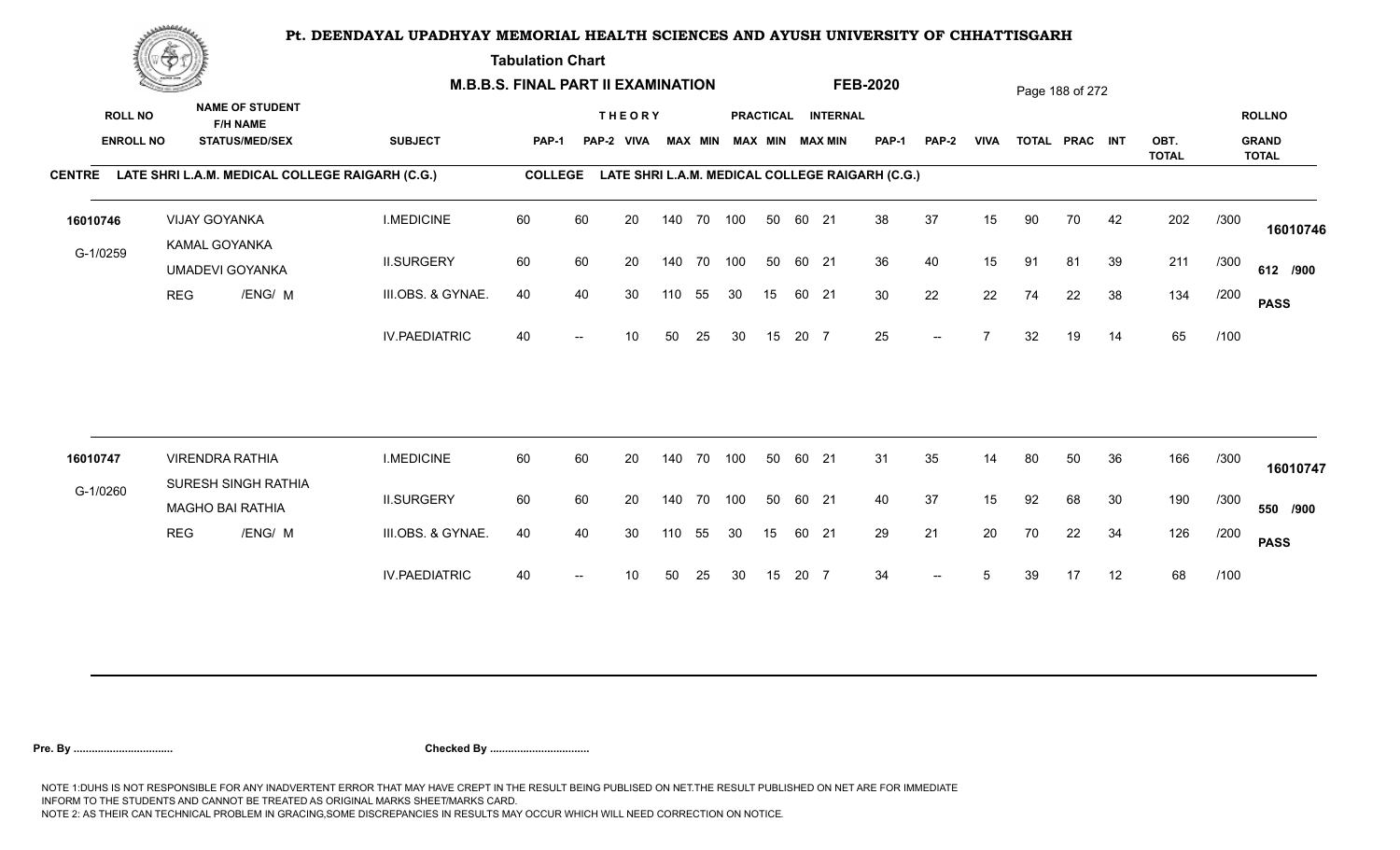**Tabulation Chart** 

|                                    | <b>Construction of the Construction</b> |                       |                                                                    | <b>M.B.B.S. FINAL PART II EXAMINATION</b>              |                |    |                             |     |                |            |    |       |                                       | <b>FEB-2020</b>                                 |                          |             |    | Page 189 of 272 |    |              |      |                               |
|------------------------------------|-----------------------------------------|-----------------------|--------------------------------------------------------------------|--------------------------------------------------------|----------------|----|-----------------------------|-----|----------------|------------|----|-------|---------------------------------------|-------------------------------------------------|--------------------------|-------------|----|-----------------|----|--------------|------|-------------------------------|
| <b>ROLL NO</b><br><b>ENROLL NO</b> |                                         |                       | <b>NAME OF STUDENT</b><br><b>F/H NAME</b><br><b>STATUS/MED/SEX</b> | <b>SUBJECT</b>                                         | <b>PAP-1</b>   |    | <b>THEORY</b><br>PAP-2 VIVA |     | <b>MAX MIN</b> |            |    |       | PRACTICAL INTERNAL<br>MAX MIN MAX MIN | PAP-1                                           | <b>PAP-2</b>             | <b>VIVA</b> |    | TOTAL PRAC INT  |    | OBT.         |      | <b>ROLLNO</b><br><b>GRAND</b> |
|                                    |                                         |                       |                                                                    | CENTRE LATE SHRI L.A.M. MEDICAL COLLEGE RAIGARH (C.G.) | <b>COLLEGE</b> |    |                             |     |                |            |    |       |                                       | LATE SHRI L.A.M. MEDICAL COLLEGE RAIGARH (C.G.) |                          |             |    |                 |    | <b>TOTAL</b> |      | <b>TOTAL</b>                  |
| 16010748                           |                                         | YAMINI PATEL          | PURUSHOTTAM PATEL                                                  | <b>I.MEDICINE</b>                                      | 60             | 60 | 20                          |     | 140 70         | 100        | 50 | 60 21 |                                       | 42                                              | 42                       | 15          | 99 | 66              | 39 | 204          | /300 | 16010748                      |
| G-1/0261                           |                                         | <b>GAYATRI PATEL</b>  |                                                                    | <b>II.SURGERY</b>                                      | 60             | 60 | 20                          |     | 140 70         | 100        | 50 | 60 21 |                                       | 38                                              | 42                       | 17          | 97 | 76              | 36 | 209          | /300 | 608 /900                      |
|                                    | <b>REG</b>                              |                       | /ENG/ F                                                            | III.OBS. & GYNAE.                                      | 40             | 40 | 30                          | 110 | 55             | 30         | 15 | 60 21 |                                       | 31                                              | 22                       | 20          | 73 | 23              | 35 | 131          | /200 | <b>PASS</b>                   |
|                                    |                                         |                       |                                                                    | <b>IV.PAEDIATRIC</b>                                   | 40             |    | 10                          | 50  | 25             | 30         | 15 | 20 7  |                                       | 26                                              | $\overline{\phantom{a}}$ | 6           | 32 | 19              | 13 | 64           | /100 |                               |
| 16010749                           |                                         | YASHASWI BHARTI       |                                                                    | <b>I.MEDICINE</b>                                      | 60             | 60 | 20                          |     | 140 70         | 100        | 50 | 60 21 |                                       | 30                                              | 38                       | 12          | 80 | 54              | 36 | 170          | /300 |                               |
| G-1/0262                           |                                         | <b>GIRISH CHANDRA</b> |                                                                    |                                                        |                |    |                             |     |                |            |    |       |                                       |                                                 |                          |             |    |                 |    |              |      | 16010749                      |
|                                    |                                         | <b>SEEMA DEVI</b>     |                                                                    | <b>II.SURGERY</b>                                      | 60             | 60 | 20                          |     |                | 140 70 100 | 50 | 60 21 |                                       | 38                                              | 26                       | 15          | 79 | 62              | 33 | 174          | /300 | 516 /900                      |
|                                    | <b>REG</b>                              |                       | /ENG/ F                                                            | III.OBS. & GYNAE.                                      | 40             | 40 | 30                          | 110 | 55             | 30         | 15 | 60 21 |                                       | 24                                              | 20                       | 19          | 63 | 20              | 34 | 117          | /200 | <b>PASS</b>                   |
|                                    |                                         |                       |                                                                    | <b>IV.PAEDIATRIC</b>                                   | 40             |    | 10                          | 50  | 25             | 30         | 15 | 20 7  |                                       | 20                                              | $-$                      | 5           | 25 | 18              | 12 | 55           | /100 |                               |
|                                    |                                         |                       |                                                                    |                                                        |                |    |                             |     |                |            |    |       |                                       |                                                 |                          |             |    |                 |    |              |      |                               |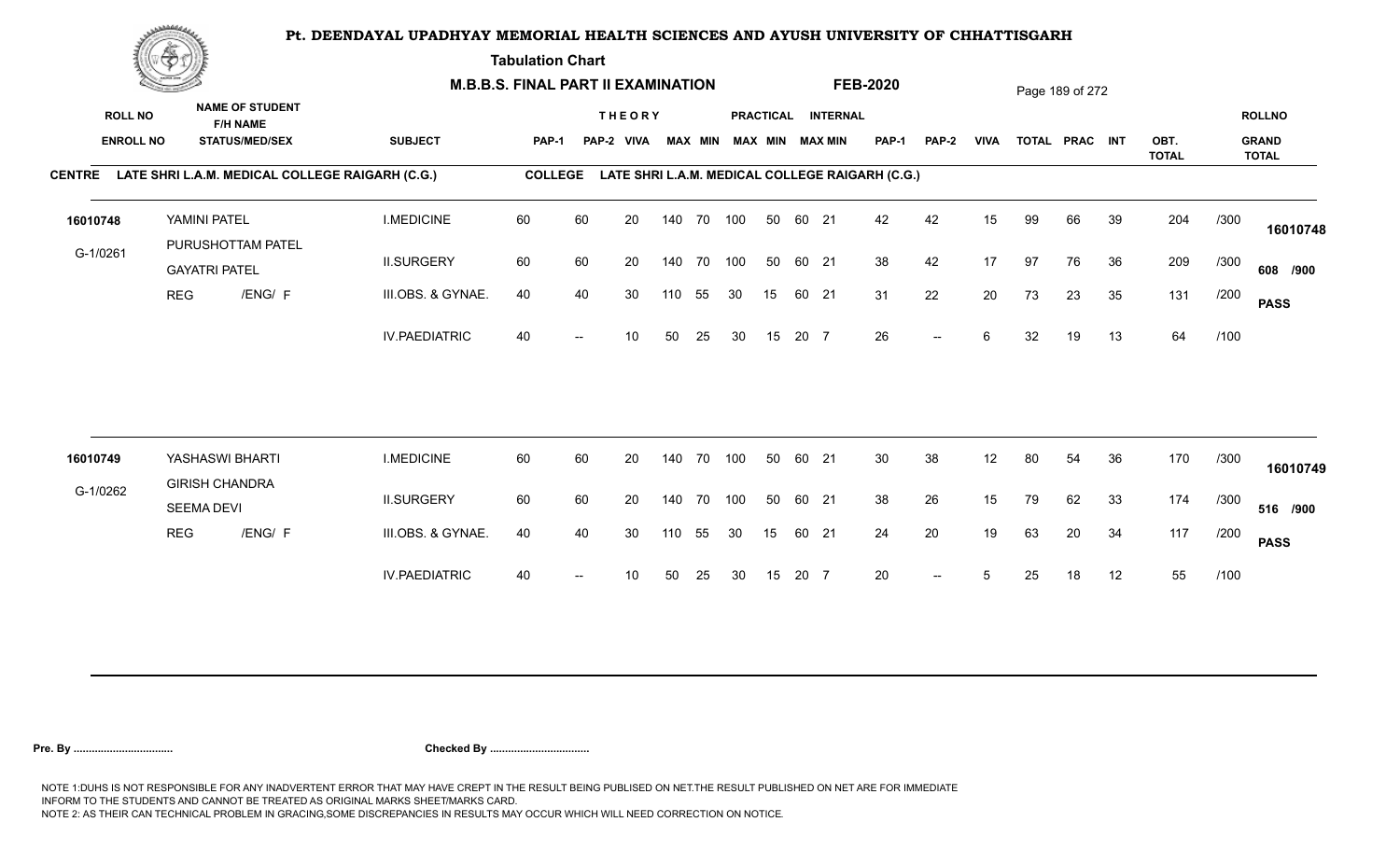**Tabulation Chart** 

|                                    | <b>Construction of the American State</b>                          |                      | <b>M.B.B.S. FINAL PART II EXAMINATION</b> |                                                 |    |                |     |                                    |      |                                   | <b>FEB-2020</b> |              |      |                | Page 190 of 272 |                |              |           |                               |
|------------------------------------|--------------------------------------------------------------------|----------------------|-------------------------------------------|-------------------------------------------------|----|----------------|-----|------------------------------------|------|-----------------------------------|-----------------|--------------|------|----------------|-----------------|----------------|--------------|-----------|-------------------------------|
| <b>ROLL NO</b><br><b>ENROLL NO</b> | <b>NAME OF STUDENT</b><br><b>F/H NAME</b><br><b>STATUS/MED/SEX</b> | <b>SUBJECT</b>       | <b>PAP-1</b>                              | <b>THEORY</b><br>PAP-2 VIVA                     |    | <b>MAX MIN</b> |     | <b>PRACTICAL</b><br><b>MAX MIN</b> |      | <b>INTERNAL</b><br><b>MAX MIN</b> | <b>PAP-1</b>    | <b>PAP-2</b> | VIVA | TOTAL PRAC INT |                 |                | OBT.         |           | <b>ROLLNO</b><br><b>GRAND</b> |
| <b>CENTRE</b>                      | PT.J.N.M. MEDICAL COLLEGE RAIPUR (C.G.)                            |                      |                                           | COLLEGE PT.J.N.M. MEDICAL COLLEGE RAIPUR (C.G.) |    |                |     |                                    |      |                                   |                 |              |      |                |                 |                | <b>TOTAL</b> |           | <b>TOTAL</b>                  |
|                                    |                                                                    |                      |                                           |                                                 |    |                |     |                                    |      |                                   |                 |              |      |                |                 |                |              |           |                               |
| 1066                               | PRANAY MESHRAM<br>HARISEVAK MESHRAM                                | <b>I.MEDICINE</b>    | 60                                        | 60                                              | 20 | 140 70         | 100 | 50                                 |      | 60 21                             | $---$           |              |      |                |                 |                | 158 C /300   |           | 1066                          |
| B-1/0224                           | YASHODA MESHRAM                                                    | <b>II.SURGERY</b>    | 60                                        | 60                                              | 20 | 140 70         | 100 | 50                                 |      | 60 21                             | $---$           | $---$        |      |                |                 |                | 151 C /300   |           | 455 /900                      |
|                                    | <b>SUPPL</b><br>/ENG/ M                                            | III.OBS. & GYNAE.    | 40                                        | 40                                              | 30 | 110<br>55      | 30  | 15                                 |      | 60 21                             | 11              | 14           | 18   | $43*$          | 17              | 30             | $90*$        | /200      | <b>FAIL</b>                   |
|                                    |                                                                    | <b>IV.PAEDIATRIC</b> | 40                                        |                                                 | 10 | 50<br>25       | 30  | 15                                 | 20 7 |                                   |                 |              |      |                |                 |                |              | 56 C /100 |                               |
| Re- Obs & Gynae                    |                                                                    |                      |                                           |                                                 |    |                |     |                                    |      |                                   |                 |              |      |                |                 |                |              |           |                               |
| 130029                             | CHITRA SAHU<br>RAMASHANKAR SAHU                                    | <b>I.MEDICINE</b>    | 60                                        | 60                                              | 20 | 140<br>70      | 100 | 50                                 |      | 60 21                             | 27              | 30           | 12   | 69*            | 55              | 26             | 150          | /300      | 130029                        |
| D-1/269                            | RAMA SAHU                                                          | <b>II.SURGERY</b>    | 60                                        | 60                                              | 20 | 140 70         | 100 | 50                                 |      | 60 21                             | 31              | 25           | 11   | $67*$          | 50              | 35             | 152          | /300      | 464 /900                      |
|                                    | /ENG/ F<br><b>SUPPL</b>                                            | III.OBS. & GYNAE.    | 40                                        | 40                                              | 30 | 55<br>110      | 30  | 15                                 |      | 60 21                             | $---$           | $---$        | ---  |                | $---$           | $---$<br>$---$ | 107 C /200   |           | <b>PASS</b><br><b>DC 04</b>   |
|                                    |                                                                    | <b>IV.PAEDIATRIC</b> | 40                                        |                                                 | 10 | 50<br>25       | 30  | 15                                 | 20 7 |                                   |                 |              |      |                |                 |                |              | 55 C /100 |                               |
|                                    |                                                                    |                      |                                           |                                                 |    |                |     |                                    |      |                                   |                 |              |      |                |                 |                |              |           |                               |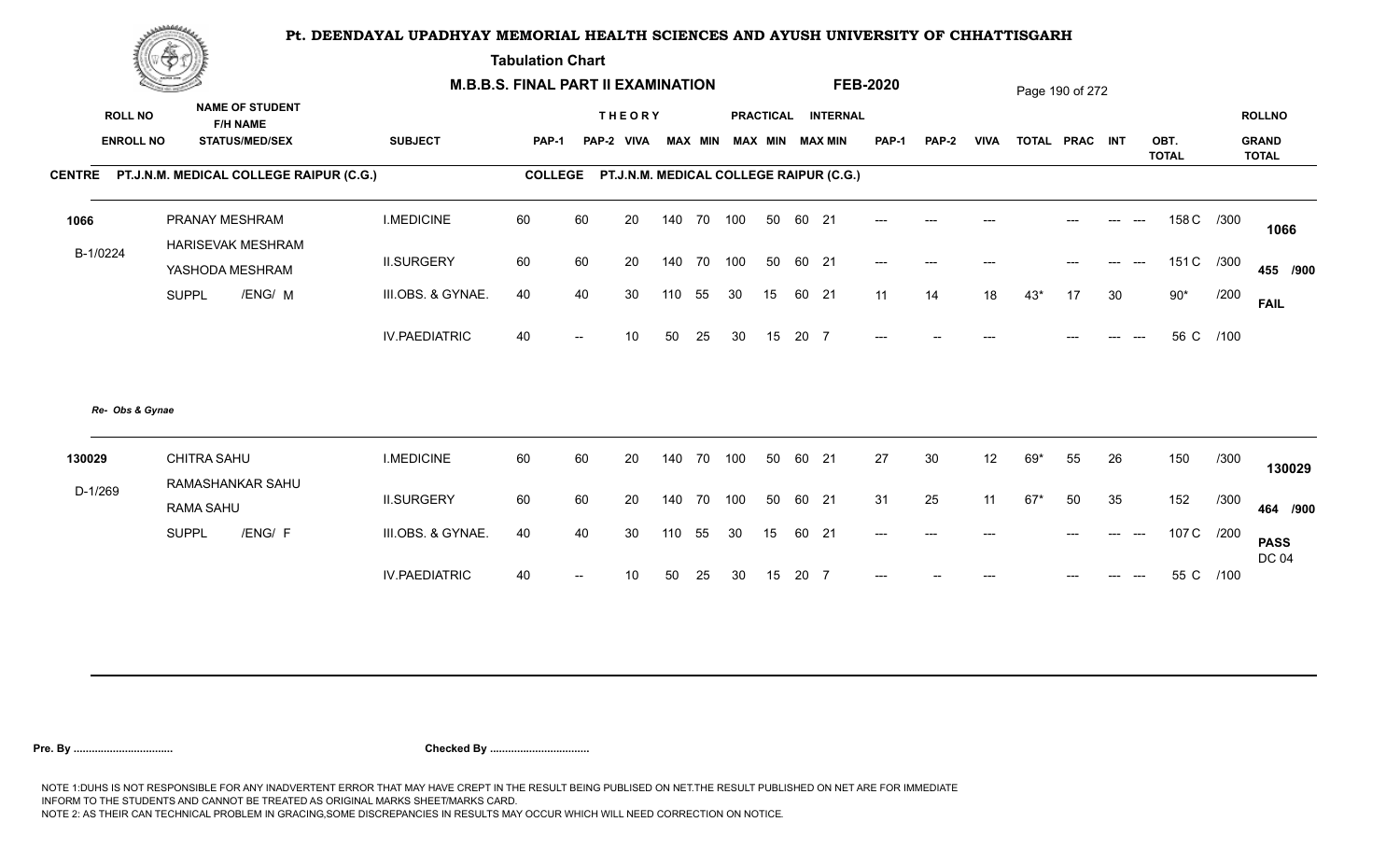**Tabulation Chart** 

|           | <b>Change of the Company of Company</b> |                                                |                      | <b>M.B.B.S. FINAL PART II EXAMINATION</b>       |                          |               |                |     |           |    |       |                 | <b>FEB-2020</b> |              |             |       | Page 191 of 272 |    |                      |           |                              |
|-----------|-----------------------------------------|------------------------------------------------|----------------------|-------------------------------------------------|--------------------------|---------------|----------------|-----|-----------|----|-------|-----------------|-----------------|--------------|-------------|-------|-----------------|----|----------------------|-----------|------------------------------|
|           | <b>ROLL NO</b>                          | <b>NAME OF STUDENT</b><br><b>F/H NAME</b>      |                      |                                                 |                          | <b>THEORY</b> |                |     | PRACTICAL |    |       | <b>INTERNAL</b> |                 |              |             |       |                 |    |                      |           | <b>ROLLNO</b>                |
|           | <b>ENROLL NO</b>                        | <b>STATUS/MED/SEX</b>                          | <b>SUBJECT</b>       | PAP-1                                           |                          | PAP-2 VIVA    | <b>MAX MIN</b> |     |           |    |       | MAX MIN MAX MIN | <b>PAP-1</b>    | <b>PAP-2</b> | <b>VIVA</b> |       | TOTAL PRAC INT  |    | OBT.<br><b>TOTAL</b> |           | <b>GRAND</b><br><b>TOTAL</b> |
|           |                                         | CENTRE PT.J.N.M. MEDICAL COLLEGE RAIPUR (C.G.) |                      | COLLEGE PT.J.N.M. MEDICAL COLLEGE RAIPUR (C.G.) |                          |               |                |     |           |    |       |                 |                 |              |             |       |                 |    |                      |           |                              |
| 130046    |                                         | JOHN XALXO<br>PASCAL XALXO                     | <b>I.MEDICINE</b>    | 60                                              | 60                       | 20            | 140 70         |     | 100       | 50 | 60 21 |                 | 28              | 13           | 6           | $47*$ | $33*$           | 30 | $110*$               | /300      | 130046                       |
| $D-1/216$ |                                         | NIRMALA XALXO                                  | <b>II.SURGERY</b>    | 60                                              | 60                       | 20            | 140 70         |     | 100       | 50 | 60 21 |                 | 31              | 20           | 11          | $62*$ | 52              | 31 | $145*$               | /300      | 425 /900                     |
|           |                                         | /ENG/ M<br><b>SUPPL</b>                        | III.OBS. & GYNAE.    | 40                                              | 40                       | 30            | 110            | 55  | 30        | 15 | 60 21 |                 | 22              | 20           | 19          | 61    | 18              | 36 | 115                  | /200      | <b>FAIL</b>                  |
|           |                                         |                                                | <b>IV.PAEDIATRIC</b> | 40                                              | $\overline{\phantom{a}}$ | 10            | 50             | 25  | 30        | 15 | 20 7  |                 | $---$           |              |             |       |                 |    |                      | 55 C /100 |                              |
|           | <b>Re-Medicine Surgery</b>              |                                                |                      |                                                 |                          |               |                |     |           |    |       |                 |                 |              |             |       |                 |    |                      |           |                              |
| 130061    |                                         | <b>LEKH RAM</b><br><b>VISHNU RAM</b>           | <b>I.MEDICINE</b>    | 60                                              | 60                       | 20            | 140            | 70  | 100       | 50 | 60 21 |                 | 21              | 18           | 6           | $45*$ | $34*$           | 27 | 106*                 | /300      | 130061                       |
| $D-1/271$ |                                         | <b>RAMOTIN</b>                                 | <b>II.SURGERY</b>    | 60                                              | 60                       | 20            | 140 70         |     | 100       | 50 | 60 21 |                 | 28              | 8            | 12          | $48*$ | 51              | 34 | $133*$               | /300      | 399 /900                     |
|           |                                         | /ENG/ M<br><b>SUPPL</b>                        | III.OBS. & GYNAE.    | 40                                              | 40                       | 30            | 110            | 55  | 30        | 15 | 60 21 |                 | 12              | 20           | 15          | $47*$ | 25              | 35 | 107                  | /200      | <b>FAIL</b>                  |
|           |                                         |                                                | <b>IV.PAEDIATRIC</b> | 40                                              | $\hspace{0.05cm}$        | 10            | 50             | -25 | 30        | 15 | 20 7  |                 | $---$           |              |             |       |                 |    |                      | 53 C /100 |                              |
|           |                                         |                                                |                      |                                                 |                          |               |                |     |           |    |       |                 |                 |              |             |       |                 |    |                      |           |                              |

*Re-Medicine Surgery Obs & Gynae*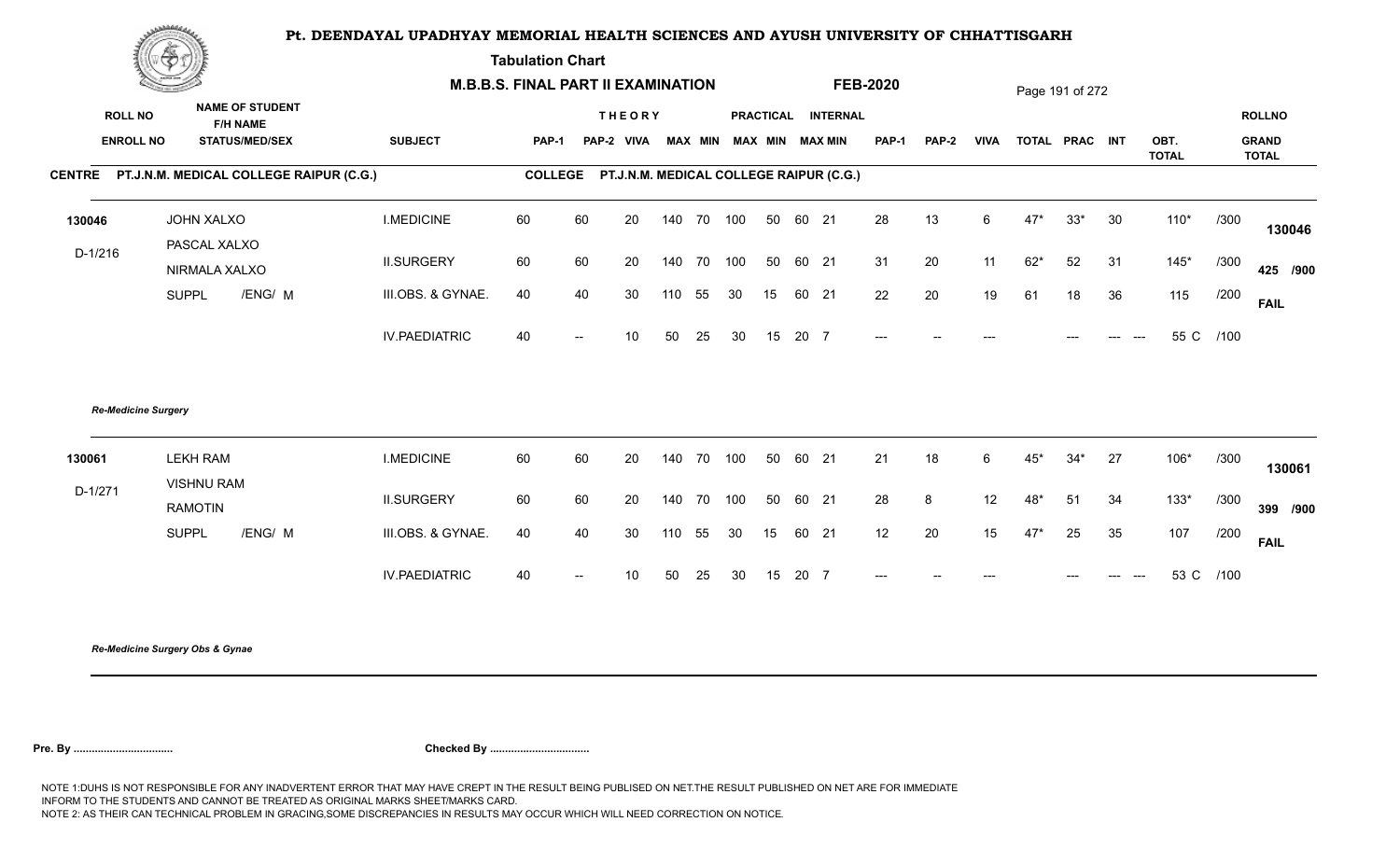**Tabulation Chart** 

|                  | Change of the same of the con-                 |                      | <b>M.B.B.S. FINAL PART II EXAMINATION</b> |                                                 |    |                |     |                  |       |                 | <b>FEB-2020</b> |              |                  |                | Page 192 of 272 |    |                      |            |                              |
|------------------|------------------------------------------------|----------------------|-------------------------------------------|-------------------------------------------------|----|----------------|-----|------------------|-------|-----------------|-----------------|--------------|------------------|----------------|-----------------|----|----------------------|------------|------------------------------|
| <b>ROLL NO</b>   | <b>NAME OF STUDENT</b><br><b>F/H NAME</b>      |                      |                                           | <b>THEORY</b>                                   |    |                |     | <b>PRACTICAL</b> |       | <b>INTERNAL</b> |                 |              |                  |                |                 |    |                      |            | <b>ROLLNO</b>                |
| <b>ENROLL NO</b> | <b>STATUS/MED/SEX</b>                          | <b>SUBJECT</b>       | <b>PAP-1</b>                              | PAP-2 VIVA                                      |    | <b>MAX MIN</b> |     | <b>MAX MIN</b>   |       | <b>MAX MIN</b>  | PAP-1           | <b>PAP-2</b> | <b>VIVA</b>      | TOTAL PRAC INT |                 |    | OBT.<br><b>TOTAL</b> |            | <b>GRAND</b><br><b>TOTAL</b> |
|                  | CENTRE PT.J.N.M. MEDICAL COLLEGE RAIPUR (C.G.) |                      |                                           | COLLEGE PT.J.N.M. MEDICAL COLLEGE RAIPUR (C.G.) |    |                |     |                  |       |                 |                 |              |                  |                |                 |    |                      |            |                              |
| 130106           | RITAMBHARA SHARMA<br>KISHAN LAL SHARMA         | <b>I.MEDICINE</b>    | 60                                        | 60                                              | 20 | 140 70         | 100 | 50               | 60 21 |                 | $---$           | $---$        |                  |                |                 |    |                      | 159 C /300 | 130106                       |
| D-1/266          | SUNITA SHARMA                                  | <b>II.SURGERY</b>    | 60                                        | 60                                              | 20 | 140 70         | 100 | 50               | 60 21 |                 | 26              | 21           | 11               | $58*$          | 53              | 34 | $145*$               | /300       | 473 /900                     |
|                  | /ENG/ F<br><b>SUPPL</b>                        | III.OBS. & GYNAE.    | 40                                        | 40                                              | 30 | 110<br>55      | 30  | 15               |       | 60 21           | 10              | 20           | 24               | $54*$          | 21              | 37 | 112                  | /200       | <b>FAIL</b>                  |
|                  |                                                | <b>IV.PAEDIATRIC</b> | 40                                        | $\overline{\phantom{a}}$                        | 10 | 50<br>25       | 30  | 15               | 20 7  |                 | $---$           |              |                  |                |                 |    | 57 C                 | /100       |                              |
|                  | Re- Surgery Obs & Gynae                        |                      |                                           |                                                 |    |                |     |                  |       |                 |                 |              |                  |                |                 |    |                      |            |                              |
| 130117           | <b>ROHIT VERMA</b><br><b>S.K VERMA</b>         | <b>I.MEDICINE</b>    | 60                                        | 60                                              | 20 | 140<br>70      | 100 | 50               | 60 21 |                 | 35              | 32           | 10               | 77             | 51              | 24 | 152                  | /300       | 130117                       |
| $D-1/293$        | RAMESHWARI VERMA                               | <b>II.SURGERY</b>    | 60                                        | 60                                              | 20 | 140 70         | 100 | 50               | 60 21 |                 | 32              | 11           | 12               | $55^{\ast}$    | 54              | 35 | $144*$               | /300       | 456 /900                     |
|                  | /ENG/ F<br><b>SUPPL</b>                        | III.OBS. & GYNAE.    | 40                                        | 40                                              | 30 | 110<br>55      | 30  | 15               |       | 60 21           | 20              | 13           | 15 <sub>15</sub> | $48*$          | 15              | 41 | 104                  | /200       | <b>FAIL</b>                  |
|                  |                                                | <b>IV.PAEDIATRIC</b> | 40                                        |                                                 | 10 | 50<br>25       | 30  | 15               | 20 7  |                 |                 |              |                  |                |                 |    |                      | 56 C /100  |                              |
|                  |                                                |                      |                                           |                                                 |    |                |     |                  |       |                 |                 |              |                  |                |                 |    |                      |            |                              |

*Re- Surgery Obs & Gynae*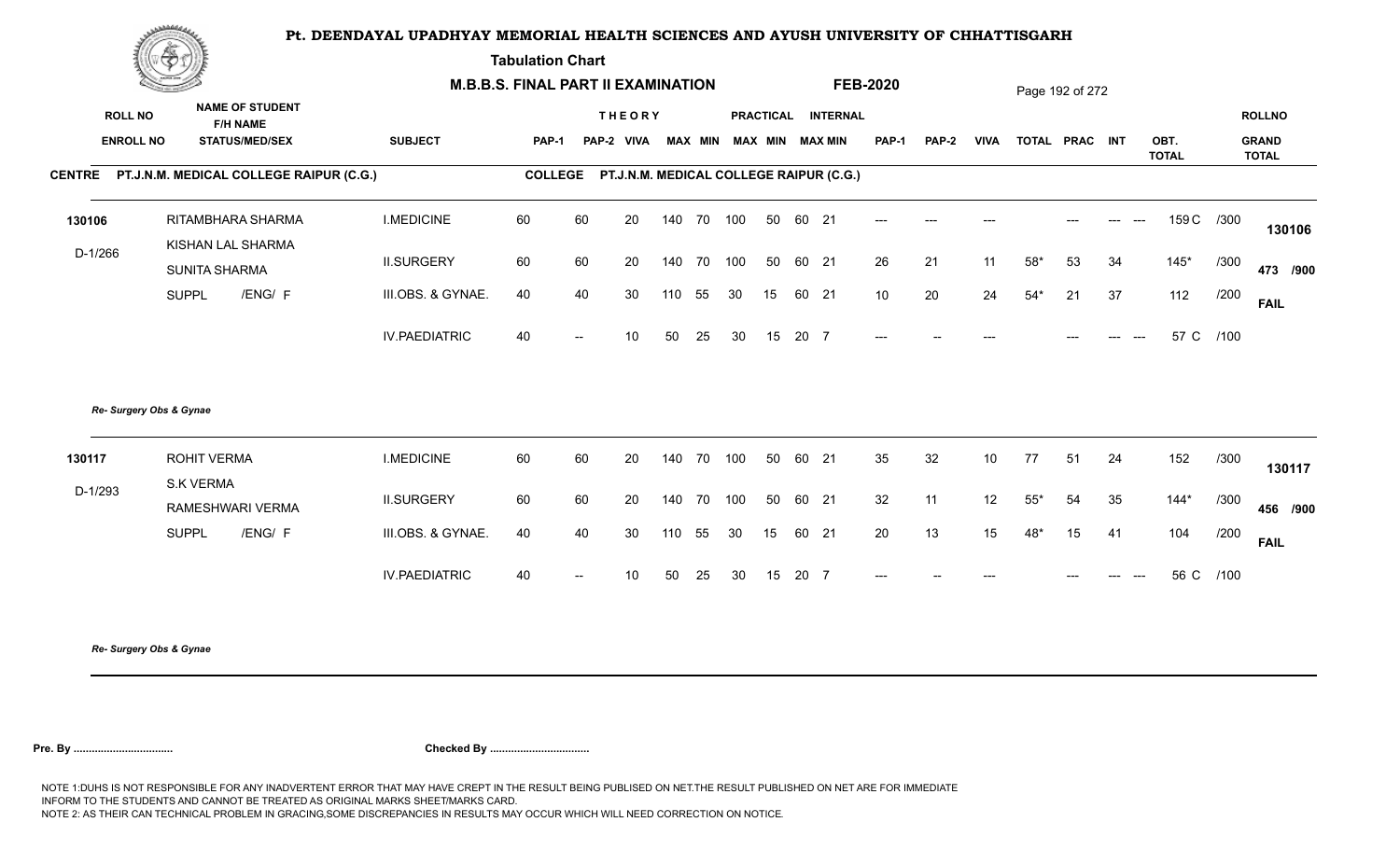**Tabulation Chart** 

|           | Construction of the<br><b>NAME OF STUDENT</b> |                         | <b>M.B.B.S. FINAL PART II EXAMINATION</b>      |                      |                |                          |                                         |     |                |     |    |          | <b>FEB-2020</b>        |              |       |                 | Page 193 of 272 |                |    |                      |            |                              |
|-----------|-----------------------------------------------|-------------------------|------------------------------------------------|----------------------|----------------|--------------------------|-----------------------------------------|-----|----------------|-----|----|----------|------------------------|--------------|-------|-----------------|-----------------|----------------|----|----------------------|------------|------------------------------|
|           | <b>ROLL NO</b>                                | <b>F/H NAME</b>         |                                                |                      |                |                          | <b>THEORY</b>                           |     |                |     |    |          | PRACTICAL INTERNAL     |              |       |                 |                 |                |    |                      |            | <b>ROLLNO</b>                |
|           | <b>ENROLL NO</b>                              |                         | <b>STATUS/MED/SEX</b>                          | <b>SUBJECT</b>       | <b>PAP-1</b>   |                          | PAP-2 VIVA                              |     | <b>MAX MIN</b> |     |    |          | <b>MAX MIN MAX MIN</b> | <b>PAP-1</b> | PAP-2 | <b>VIVA</b>     |                 | TOTAL PRAC INT |    | OBT.<br><b>TOTAL</b> |            | <b>GRAND</b><br><b>TOTAL</b> |
|           |                                               |                         | CENTRE PT.J.N.M. MEDICAL COLLEGE RAIPUR (C.G.) |                      | <b>COLLEGE</b> |                          | PT.J.N.M. MEDICAL COLLEGE RAIPUR (C.G.) |     |                |     |    |          |                        |              |       |                 |                 |                |    |                      |            |                              |
| 130137    |                                               | K S MARAI               | SHIVENDRA SINGH MARAI                          | <b>I.MEDICINE</b>    | 60             | 60                       | 20                                      |     | 140 70         | 100 |    | 50 60 21 |                        | 24           | 20    | 6               | $50*$           | $37*$          | 31 | $118*$               | /300       | 130137                       |
| $D-1/207$ |                                               | SHIVRATRI MARAI         |                                                | <b>II.SURGERY</b>    | 60             | 60                       | 20                                      | 140 | 70             | 100 | 50 | 60 21    |                        | $---$        | $---$ | ---             |                 | $---$          |    |                      | 155 C /300 | 455 /900                     |
|           |                                               | <b>SUPPL</b>            | /ENG/ M                                        | III.OBS. & GYNAE.    | 40             | 40                       | 30                                      | 110 | 55             | 30  | 15 | 60 21    |                        | $---$        | $---$ | ---             |                 | $- - -$        |    |                      | 118 C /200 | <b>FAIL</b>                  |
|           |                                               |                         |                                                | <b>IV.PAEDIATRIC</b> | 40             | $\overline{\phantom{a}}$ | 10                                      | 50  | 25             | 30  | 15 | 20 7     |                        | $---$        |       |                 |                 |                |    | 64 C                 | /100       |                              |
|           | <b>Re-Medicine</b>                            |                         |                                                |                      |                |                          |                                         |     |                |     |    |          |                        |              |       |                 |                 |                |    |                      |            |                              |
| 140135    |                                               | <b>GIRWAR LAL DHRUW</b> | CHANDRAKANT DHRUW                              | <b>I.MEDICINE</b>    | 60             | 60                       | 20                                      |     | 140 70         | 100 | 50 | 60 21    |                        | 22           | 32    | 10 <sup>°</sup> | $64*$           | 53             | 25 | $142*$               | /300       | 140135                       |
| $E-1/041$ |                                               | <b>INDUMATI DHRUW</b>   |                                                | <b>II.SURGERY</b>    | 60             | 60                       | 20                                      | 140 | 70             | 100 | 50 | 60 21    |                        | 27           | 25    | 12              | $64*$           | 54             | 30 | $148*$               | /300       | 459 /900                     |
|           |                                               | <b>SUPPL</b>            | /ENG/ M                                        | III.OBS. & GYNAE.    | 40             | 40                       | 30                                      | 110 | 55             | 30  | 15 | 60 21    |                        | $---$        | $---$ |                 |                 |                |    |                      | 112 C /200 | <b>FAIL</b>                  |
|           |                                               |                         |                                                | <b>IV.PAEDIATRIC</b> | 40             | $\overline{\phantom{a}}$ | 10                                      | 50  | 25             | 30  | 15 | 20 7     |                        | $---$        |       | ---             |                 | $---$          |    |                      | 57 C /100  |                              |
|           |                                               |                         |                                                |                      |                |                          |                                         |     |                |     |    |          |                        |              |       |                 |                 |                |    |                      |            |                              |

*Re-Medicine Surgery*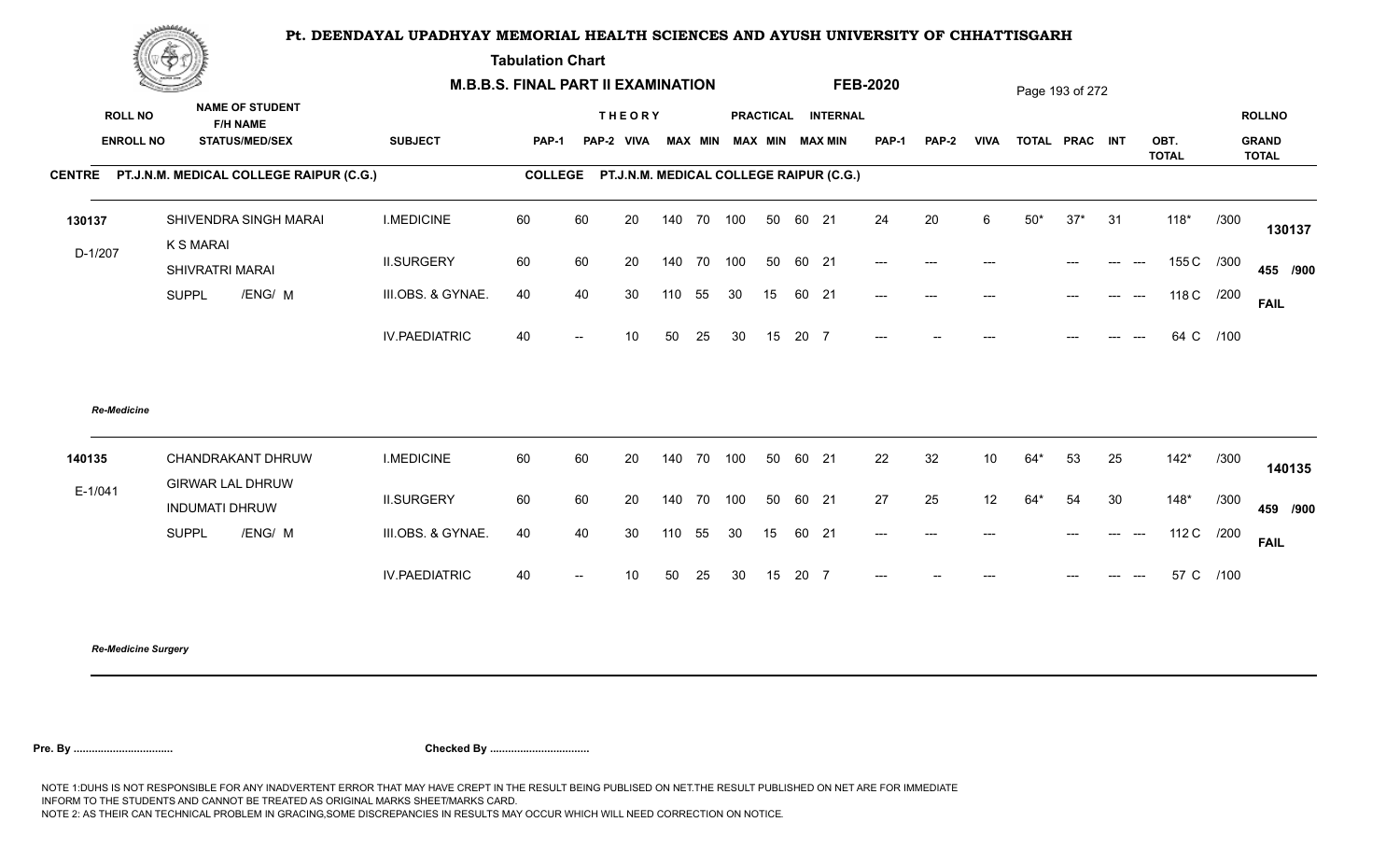**Tabulation Chart** 

|                  | <b>Change of the Company of Company</b>         |                      | <b>M.B.B.S. FINAL PART II EXAMINATION</b> |                          |               |     |                |     |                  |          |                                                 | <b>FEB-2020</b> |              |                 |                | Page 194 of 272 |    |                      |            |                       |
|------------------|-------------------------------------------------|----------------------|-------------------------------------------|--------------------------|---------------|-----|----------------|-----|------------------|----------|-------------------------------------------------|-----------------|--------------|-----------------|----------------|-----------------|----|----------------------|------------|-----------------------|
| <b>ROLL NO</b>   | <b>NAME OF STUDENT</b><br><b>F/H NAME</b>       |                      |                                           |                          | <b>THEORY</b> |     |                |     | <b>PRACTICAL</b> |          | <b>INTERNAL</b>                                 |                 |              |                 |                |                 |    |                      |            | <b>ROLLNO</b>         |
| <b>ENROLL NO</b> | <b>STATUS/MED/SEX</b>                           | <b>SUBJECT</b>       | <b>PAP-1</b>                              |                          | PAP-2 VIVA    |     | <b>MAX MIN</b> |     | <b>MAX MIN</b>   |          | MAX MIN                                         | <b>PAP-1</b>    | <b>PAP-2</b> | <b>VIVA</b>     | TOTAL PRAC INT |                 |    | OBT.<br><b>TOTAL</b> |            | <b>GRAND</b><br>TOTAL |
|                  | CENTRE PT.J.N.M. MEDICAL COLLEGE RAIPUR (C.G.)  |                      |                                           |                          |               |     |                |     |                  |          | COLLEGE PT.J.N.M. MEDICAL COLLEGE RAIPUR (C.G.) |                 |              |                 |                |                 |    |                      |            |                       |
| 140195           | RAGHWENDRA VERMA                                | <b>I.MEDICINE</b>    | 60                                        | 60                       | 20            |     | 140 70 100     |     |                  | 50 60 21 |                                                 | 26              | 12           | 6               | $44*$          | $39*$           | 26 | $109*$               | /300       | 140195                |
| E-1/029          | <b>BANKE LAL VERMA</b><br><b>VIDHATRI VERMA</b> | <b>II.SURGERY</b>    | 60                                        | 60                       | 20            |     | 140 70         | 100 |                  | 50 60 21 |                                                 | 31              | 17           | 12              | $60*$          | 54              | 34 | $148*$               | /300       | 419 /900              |
|                  | <b>SUPPL</b><br>/ENG/ M                         | III.OBS. & GYNAE.    | 40                                        | 40                       | 30            | 110 | 55             | 30  | 15               |          | 60 21                                           | $---$           | $---$        | ---             |                | ---             |    | 109 C                | /200       | <b>FAIL</b>           |
|                  |                                                 | <b>IV.PAEDIATRIC</b> | 40                                        | $\overline{a}$           | 10            | 50  | 25             | 30  | 15               | 20 7     |                                                 | $---$           |              |                 |                |                 |    | 53 C                 | /100       |                       |
|                  | <b>Re-Medicine Surgery</b>                      |                      |                                           |                          |               |     |                |     |                  |          |                                                 |                 |              |                 |                |                 |    |                      |            |                       |
| 140197           | <b>RAHUL NETAM</b><br><b>KP NETAM</b>           | <b>I.MEDICINE</b>    | 60                                        | 60                       | 20            | 140 | 70             | 100 |                  | 50 60 21 |                                                 | $---$           | ---          |                 |                |                 |    | 156 C /300           |            | 140197                |
| E-1/030          | CHITRALEKHA NETAM                               | <b>II.SURGERY</b>    | 60                                        | 60                       | 20            |     | 140 70         | 100 |                  | 50 60 21 |                                                 | 33              | 34           | 10 <sup>°</sup> | 77             | 57              | 35 | 169                  | /300       | 498 /900              |
|                  | <b>SUPPL</b><br>/ENG/ M                         | III.OBS. & GYNAE.    | 40                                        | 40                       | 30            | 110 | 55             | 30  | 15               |          | 60 21                                           | $---$           |              |                 |                |                 |    |                      | 113 C /200 | <b>PASS</b>           |
|                  |                                                 | <b>IV.PAEDIATRIC</b> | 40                                        | $\overline{\phantom{a}}$ | 10            | 50  | 25             | 30  | 15               | 20 7     |                                                 |                 |              |                 |                |                 |    |                      | 60 C /100  |                       |
|                  |                                                 |                      |                                           |                          |               |     |                |     |                  |          |                                                 |                 |              |                 |                |                 |    |                      |            |                       |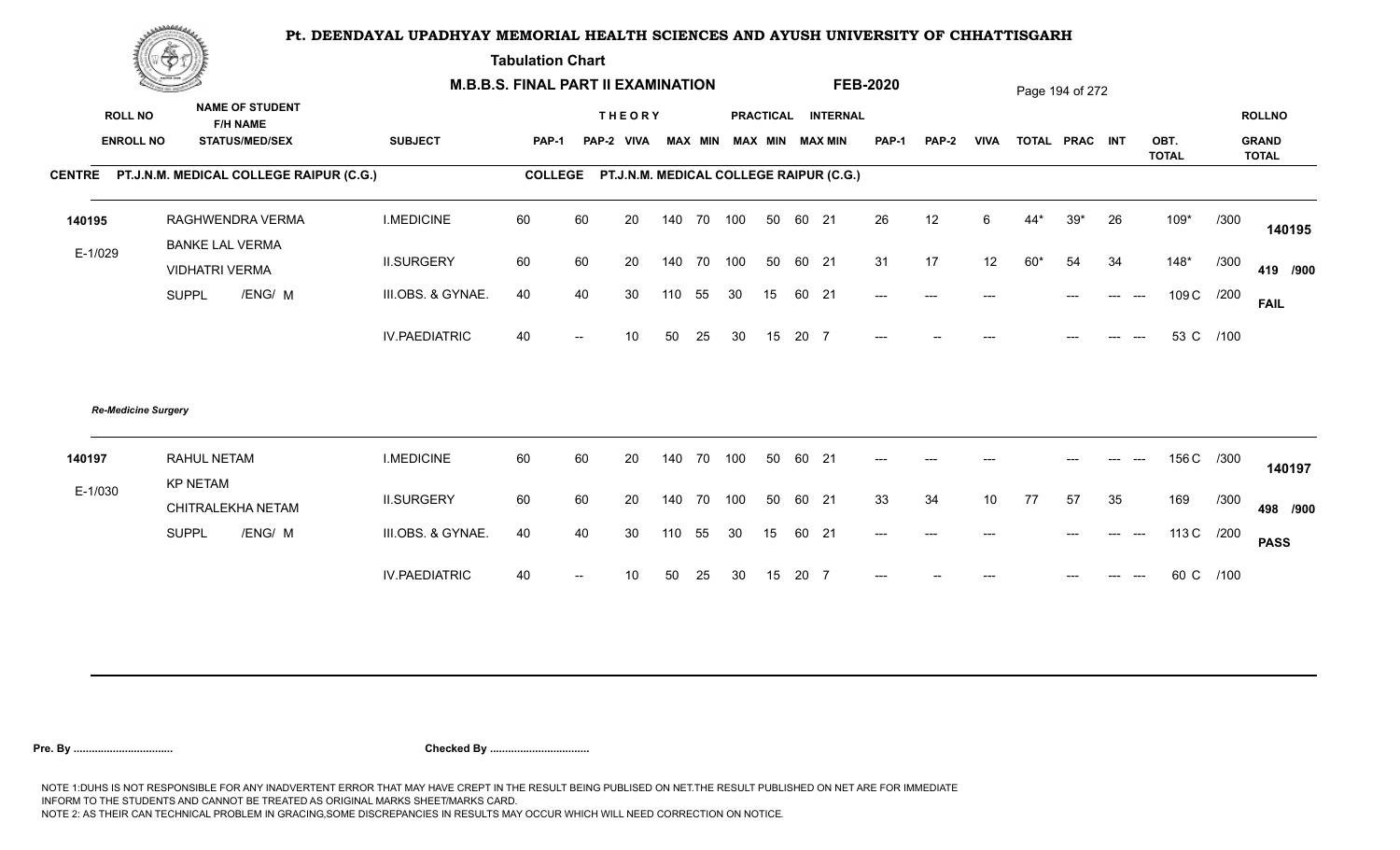**Tabulation Chart** 

| ▓▀                                        |                                                               |                                                |                          |              |     |                             |                                                               |                |          |                                                                                    |                                                                                          |                 |       |       |       |                                   |       |                                               |
|-------------------------------------------|---------------------------------------------------------------|------------------------------------------------|--------------------------|--------------|-----|-----------------------------|---------------------------------------------------------------|----------------|----------|------------------------------------------------------------------------------------|------------------------------------------------------------------------------------------|-----------------|-------|-------|-------|-----------------------------------|-------|-----------------------------------------------|
| <b>NAME OF STUDENT</b><br><b>ROLL NO</b>  |                                                               |                                                |                          |              |     |                             |                                                               |                |          |                                                                                    |                                                                                          |                 |       |       |       |                                   |       | <b>ROLLNO</b>                                 |
| <b>ENROLL NO</b><br><b>STATUS/MED/SEX</b> | <b>SUBJECT</b>                                                |                                                |                          |              |     |                             |                                                               |                |          | <b>PAP-1</b>                                                                       | <b>PAP-2</b>                                                                             | <b>VIVA</b>     |       |       |       | OBT.<br><b>TOTAL</b>              |       | <b>GRAND</b><br><b>TOTAL</b>                  |
|                                           |                                                               |                                                |                          |              |     |                             |                                                               |                |          |                                                                                    |                                                                                          |                 |       |       |       |                                   |       |                                               |
| <b>VYAS NARAYAN</b>                       | <b>I.MEDICINE</b>                                             | 60                                             | 60                       | 20           | 140 | 70                          | 100                                                           | 50             | 21       | 31                                                                                 | 30                                                                                       | 10 <sup>°</sup> | 71    | 52    | 25    | $148*$                            | /300  | 140243                                        |
| KAUSHILYA BAI                             | <b>II.SURGERY</b>                                             | 60                                             | 60                       | 20           |     | 70                          | 100                                                           | 50             |          | $---$                                                                              | $---$                                                                                    |                 |       |       |       |                                   |       | 477 /900                                      |
| <b>SUPPL</b><br>/ENG/ M                   | III.OBS. & GYNAE.                                             | 40                                             | 40                       | 30           | 110 | 55                          | 30                                                            | 15             |          | $---$                                                                              | $---$                                                                                    | ---             |       | $---$ | $---$ |                                   |       | <b>FAIL</b>                                   |
|                                           | <b>IV.PAEDIATRIC</b>                                          | 40                                             | $\overline{\phantom{a}}$ | 10           | 50  | 25                          | 30                                                            |                |          | $---$                                                                              |                                                                                          |                 |       |       |       |                                   | /100  |                                               |
| <b>Re-Medicine</b>                        |                                                               |                                                |                          |              |     |                             |                                                               |                |          |                                                                                    |                                                                                          |                 |       |       |       |                                   |       |                                               |
| <b>DINESH KURREY</b>                      | <b>I.MEDICINE</b>                                             | 60                                             | 60                       | 20           | 140 | 70                          | 100                                                           | 50             |          | 25                                                                                 | 30                                                                                       | 6               | $61*$ | $37*$ | 21    | 119*                              | /300  | 140249                                        |
| MOHARMATI KURREY                          | <b>II.SURGERY</b>                                             | 60                                             | 60                       | 20           |     | 70                          | 100                                                           | 50             |          | 27                                                                                 | 21                                                                                       | 11              | $59*$ | 62    | 36    | 157                               | /300  | 441 /900                                      |
| <b>SUPPL</b><br>/ENG/ M                   | III.OBS. & GYNAE.                                             | 40                                             | 40                       | 30           | 110 |                             | 30                                                            | 15             |          | 21                                                                                 | 20                                                                                       | 19              | 60    | 16    | 38    | 114                               | /200  | <b>FAIL</b>                                   |
|                                           | <b>IV.PAEDIATRIC</b>                                          | 40                                             | $\overline{\phantom{a}}$ | 10           | 50  | 25                          | 30                                                            |                |          | $---$                                                                              |                                                                                          |                 |       |       |       |                                   |       |                                               |
|                                           | <b>F/H NAME</b><br><b>MAHAVEER</b><br>RAMESHWAR PRASAD KURREY | CENTRE PT.J.N.M. MEDICAL COLLEGE RAIPUR (C.G.) |                          | <b>PAP-1</b> |     | <b>THEORY</b><br>PAP-2 VIVA | <b>M.B.B.S. FINAL PART II EXAMINATION</b><br>140<br>140<br>55 | <b>MAX MIN</b> | 15<br>15 | MAX MIN MAX MIN<br>60<br>60 21<br>60 21<br>20 7<br>60 21<br>60 21<br>60 21<br>20 7 | <b>FEB-2020</b><br>PRACTICAL INTERNAL<br>COLLEGE PT.J.N.M. MEDICAL COLLEGE RAIPUR (C.G.) |                 |       |       |       | Page 195 of 272<br>TOTAL PRAC INT | $---$ | 157 C /300<br>114 C /200<br>58 C<br>51 C /100 |

*Re-Medicine Surgery*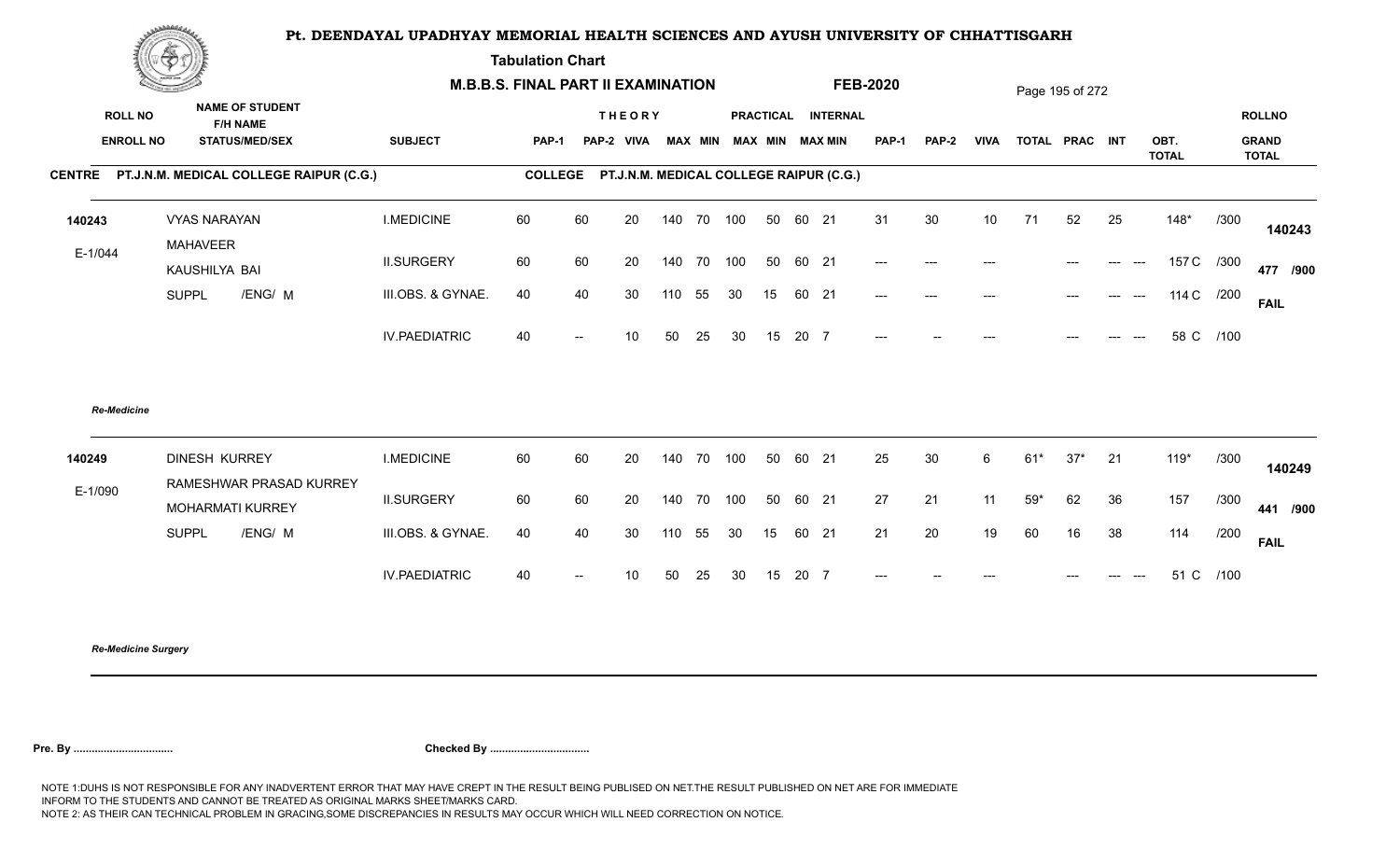**Tabulation Chart** 

|                | <b>Construction of the Construction</b> |                                                                    | <b>M.B.B.S. FINAL PART II EXAMINATION</b> |                |    |                                         |        |                |            |    |       |                                       | <b>FEB-2020</b> |                     |             |    | Page 196 of 272 |                              |              |      |                               |
|----------------|-----------------------------------------|--------------------------------------------------------------------|-------------------------------------------|----------------|----|-----------------------------------------|--------|----------------|------------|----|-------|---------------------------------------|-----------------|---------------------|-------------|----|-----------------|------------------------------|--------------|------|-------------------------------|
| <b>ROLL NO</b> | <b>ENROLL NO</b>                        | <b>NAME OF STUDENT</b><br><b>F/H NAME</b><br><b>STATUS/MED/SEX</b> | <b>SUBJECT</b>                            | <b>PAP-1</b>   |    | <b>THEORY</b><br>PAP-2 VIVA             |        | <b>MAX MIN</b> |            |    |       | PRACTICAL INTERNAL<br>MAX MIN MAX MIN | <b>PAP-1</b>    | <b>PAP-2</b>        | <b>VIVA</b> |    | TOTAL PRAC INT  |                              | OBT.         |      | <b>ROLLNO</b><br><b>GRAND</b> |
|                |                                         | CENTRE PT.J.N.M. MEDICAL COLLEGE RAIPUR (C.G.)                     |                                           | <b>COLLEGE</b> |    | PT.J.N.M. MEDICAL COLLEGE RAIPUR (C.G.) |        |                |            |    |       |                                       |                 |                     |             |    |                 |                              | <b>TOTAL</b> |      | <b>TOTAL</b>                  |
| 15010045       | NIMESH DUBEY                            | <b>DAMODAR PRASAD</b>                                              | <b>I.MEDICINE</b>                         | 60             | 60 | 20                                      |        |                | 140 70 100 | 50 | 60 21 |                                       | 31              | 33                  | 13          | 77 | 54              | 29                           | 160          | /300 | 15010045                      |
| $F-1/221$      | NEELAM DUBEY                            |                                                                    | <b>II.SURGERY</b>                         | 60             | 60 | 20                                      |        |                | 140 70 100 | 50 | 60 21 |                                       | $---$           | $\qquad \qquad - -$ | ---         |    |                 | $\qquad \qquad - -$<br>$---$ | 161 C /300   |      | 490 /900                      |
|                | <b>SUPPL</b>                            | /ENG/ M                                                            | III.OBS. & GYNAE.                         | 40             | 40 | 30                                      | 110    | 55             | 30         | 15 | 60 21 |                                       | $---$           | $---$               | ---         |    | $---$           | $---$<br>$---$               | 113 C /200   |      | <b>PASS</b>                   |
|                |                                         |                                                                    | <b>IV.PAEDIATRIC</b>                      | 40             |    | 10                                      | 50     | 25             | 30         | 15 | 20 7  |                                       | $---$           |                     |             |    |                 |                              | 56 C /100    |      |                               |
| 15010075       |                                         | AKASH KUMAR DONGRE                                                 | <b>I.MEDICINE</b>                         | 60             | 60 | 20                                      | 140    | 70             | 100        | 50 | 60 21 |                                       | 31              | 30                  | 10          | 71 | 55              | 30                           | 156          | /300 |                               |
| $F-1/155$      | <b>RISHABH</b>                          |                                                                    |                                           |                |    |                                         |        |                |            |    |       |                                       |                 |                     |             |    |                 |                              |              |      | 15010075                      |
|                |                                         | SHUBHADRA DONGRE                                                   | <b>II.SURGERY</b>                         | 60             | 60 | 20                                      | 140 70 |                | 100        | 50 | 60 21 |                                       | $---$           | $---$               | ---         |    |                 | ---                          | 154 C /300   |      | 472 /900                      |
|                | <b>SUPPL</b>                            | /ENG/ M                                                            | III.OBS. & GYNAE.                         | 40             | 40 | 30                                      | 110    | 55             | 30         | 15 | 60 21 |                                       | $---$           | $---$               | ---         |    |                 |                              | 108 C /200   |      | <b>PASS</b>                   |
|                |                                         |                                                                    | <b>IV.PAEDIATRIC</b>                      | 40             |    | 10                                      | 50     | 25             | 30         | 15 | 20 7  |                                       |                 |                     |             |    |                 |                              | 54 C         | /100 |                               |
|                |                                         |                                                                    |                                           |                |    |                                         |        |                |            |    |       |                                       |                 |                     |             |    |                 |                              |              |      |                               |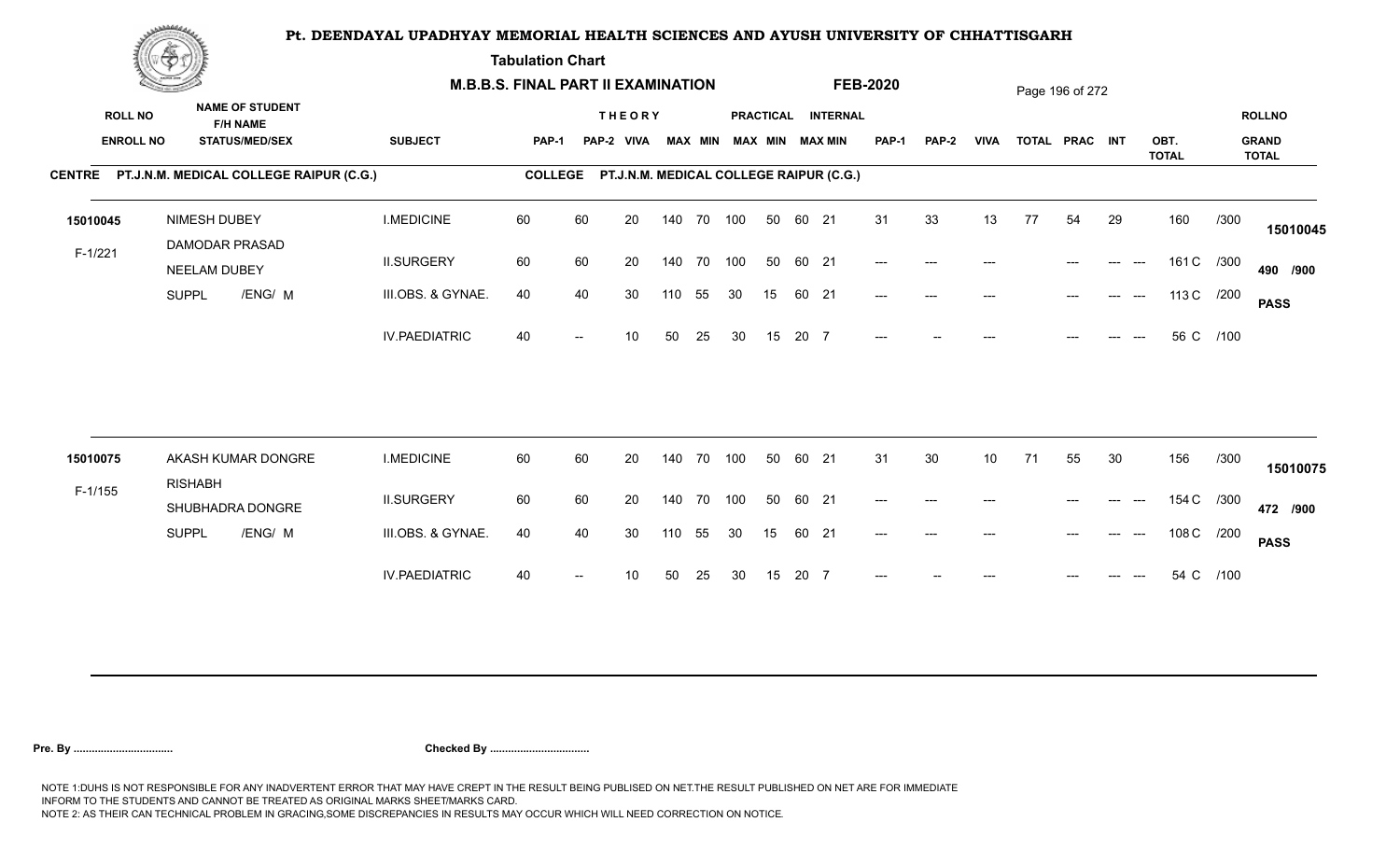**Tabulation Chart** 

|                  | <u>Concession of the Sea</u>                    |                      | <b>M.B.B.S. FINAL PART II EXAMINATION</b> |    |                                         |        |                |     |    |       |                    | <b>FEB-2020</b>                          |                     |             |     | Page 197 of 272 |                                  |                      |      |                              |
|------------------|-------------------------------------------------|----------------------|-------------------------------------------|----|-----------------------------------------|--------|----------------|-----|----|-------|--------------------|------------------------------------------|---------------------|-------------|-----|-----------------|----------------------------------|----------------------|------|------------------------------|
| <b>ROLL NO</b>   | <b>NAME OF STUDENT</b><br><b>F/H NAME</b>       |                      |                                           |    | <b>THEORY</b>                           |        |                |     |    |       | PRACTICAL INTERNAL |                                          |                     |             |     |                 |                                  |                      |      | <b>ROLLNO</b>                |
| <b>ENROLL NO</b> | <b>STATUS/MED/SEX</b>                           | <b>SUBJECT</b>       | <b>PAP-1</b>                              |    | PAP-2 VIVA                              |        | <b>MAX MIN</b> |     |    |       | MAX MIN MAX MIN    | <b>PAP-1</b>                             | <b>PAP-2</b>        | <b>VIVA</b> |     | TOTAL PRAC INT  |                                  | OBT.<br><b>TOTAL</b> |      | <b>GRAND</b><br><b>TOTAL</b> |
|                  | CENTRE PT.J.N.M. MEDICAL COLLEGE RAIPUR (C.G.)  |                      | <b>COLLEGE</b>                            |    | PT.J.N.M. MEDICAL COLLEGE RAIPUR (C.G.) |        |                |     |    |       |                    |                                          |                     |             |     |                 |                                  |                      |      |                              |
| 15010089         | SANTOSH MEENA<br><b>BHAROSI LAL MEENA</b>       | <b>I.MEDICINE</b>    | 60                                        | 60 | 20                                      | 140 70 |                | 100 | 50 | 60 21 |                    | 21                                       | 34                  | 11          | 66* | 55              | 30                               | 151                  | /300 | 15010089                     |
| $F-1/260$        | <b>HUKAM BAI</b>                                | <b>II.SURGERY</b>    | 60                                        | 60 | 20                                      | 140 70 |                | 100 | 50 | 60 21 |                    | $---$                                    | $\qquad \qquad - -$ | ---         |     |                 | $---$<br>$---$                   | 165 C /300           |      | 491 /900                     |
|                  | /ENG/ F<br><b>SUPPL</b>                         | III.OBS. & GYNAE.    | 40                                        | 40 | 30                                      | 110    | 55             | 30  | 15 | 60 21 |                    | $---$                                    | $---$               | ---         |     |                 | $---$                            | 119 C /200           |      | <b>PASS</b><br><b>DC 04</b>  |
|                  |                                                 | <b>IV.PAEDIATRIC</b> | 40                                        |    | 10                                      | 50     | 25             | 30  | 15 | 20 7  |                    | $---$                                    |                     |             |     |                 |                                  | 56 C /100            |      |                              |
|                  |                                                 |                      |                                           |    |                                         |        |                |     |    |       |                    |                                          |                     |             |     |                 |                                  |                      |      |                              |
| 15010136         | TULESH KUMAR KURRE<br><b>DINESH KUMAR KURRE</b> | <b>I.MEDICINE</b>    | 60                                        | 60 | 20                                      | 140    | 70             | 100 | 50 | 60 21 |                    | 34                                       | 35                  | 13          | 82  | 52              | 30                               | 164                  | /300 | 15010136                     |
| $F-1/281$        | DIVYA DEVI                                      | <b>II.SURGERY</b>    | 60                                        | 60 | 20                                      | 140    | 70             | 100 | 50 | 60 21 |                    | $\hspace{0.05cm} \ldots \hspace{0.05cm}$ | $---$               | ---         |     | $---$           | $---$<br>$---$                   | 158 C /300           |      | 485 /900                     |
|                  | /ENG/ M<br><b>SUPPL</b>                         | III.OBS. & GYNAE.    | 40                                        | 40 | 30                                      | 110    | 55             | 30  | 15 | 60 21 |                    | $---$                                    | $---$               | ---         |     | $---$           | $\qquad \qquad -\qquad -$<br>--- | 110 C /200           |      | <b>PASS</b>                  |
|                  |                                                 | <b>IV.PAEDIATRIC</b> | 40                                        |    | 10                                      | 50     | 25             | 30  | 15 | 20 7  |                    |                                          |                     |             |     |                 |                                  | 53 C /100            |      |                              |
|                  |                                                 |                      |                                           |    |                                         |        |                |     |    |       |                    |                                          |                     |             |     |                 |                                  |                      |      |                              |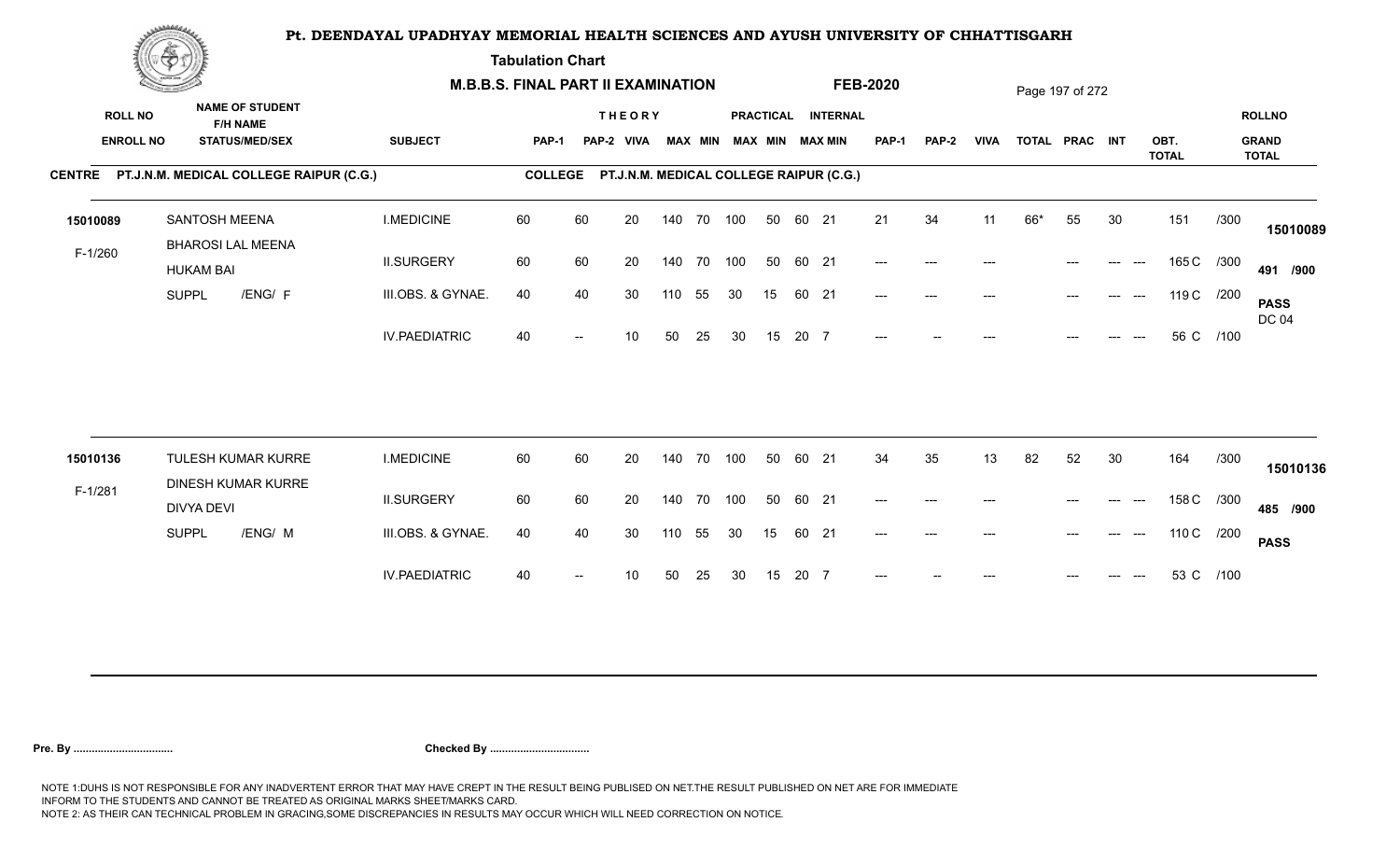**Tabulation Chart** 

|                  | <u>Concession of the Sea</u> |                                                 |                      | <b>M.B.B.S. FINAL PART II EXAMINATION</b> |    |                                         |     |                |            |    |       |                        | <b>FEB-2020</b>                          |              |             |    | Page 198 of 272 |              |                      |      |                              |
|------------------|------------------------------|-------------------------------------------------|----------------------|-------------------------------------------|----|-----------------------------------------|-----|----------------|------------|----|-------|------------------------|------------------------------------------|--------------|-------------|----|-----------------|--------------|----------------------|------|------------------------------|
| <b>ROLL NO</b>   |                              | <b>NAME OF STUDENT</b><br><b>F/H NAME</b>       |                      |                                           |    | <b>THEORY</b>                           |     |                |            |    |       | PRACTICAL INTERNAL     |                                          |              |             |    |                 |              |                      |      | <b>ROLLNO</b>                |
| <b>ENROLL NO</b> |                              | <b>STATUS/MED/SEX</b>                           | <b>SUBJECT</b>       | <b>PAP-1</b>                              |    | PAP-2 VIVA                              |     | <b>MAX MIN</b> |            |    |       | <b>MAX MIN MAX MIN</b> | <b>PAP-1</b>                             | <b>PAP-2</b> | <b>VIVA</b> |    | TOTAL PRAC INT  |              | OBT.<br><b>TOTAL</b> |      | <b>GRAND</b><br><b>TOTAL</b> |
|                  |                              | CENTRE PT.J.N.M. MEDICAL COLLEGE RAIPUR (C.G.)  |                      | <b>COLLEGE</b>                            |    | PT.J.N.M. MEDICAL COLLEGE RAIPUR (C.G.) |     |                |            |    |       |                        |                                          |              |             |    |                 |              |                      |      |                              |
| 15010140         |                              | ALISH KUMAR MEHER<br>PRADEEP MEHER              | <b>I.MEDICINE</b>    | 60                                        | 60 | 20                                      |     |                | 140 70 100 | 50 | 60 21 |                        | 30                                       | 33           | 11          | 74 | 56              | 23           | 153                  | /300 | 15010140                     |
| $F-1/157$        | <b>LATA MEHER</b>            |                                                 | <b>II.SURGERY</b>    | 60                                        | 60 | 20                                      |     | 140 70         | 100        | 50 | 60 21 |                        | $\hspace{0.05cm} \ldots \hspace{0.05cm}$ | $---$        |             |    |                 | ---<br>$---$ | 172 C /300           |      | 505 /900                     |
|                  | <b>SUPPL</b>                 | /ENG/ M                                         | III.OBS. & GYNAE.    | 40                                        | 40 | 30                                      | 110 | 55             | 30         | 15 | 60 21 |                        | $---$                                    | $---$        |             |    |                 | $---$        | 124 C /200           |      | <b>PASS</b>                  |
|                  |                              |                                                 | <b>IV.PAEDIATRIC</b> | 40                                        |    | 10 <sup>°</sup>                         | 50  | 25             | 30         | 15 | 20 7  |                        | $---$                                    |              |             |    |                 |              | 56 C /100            |      |                              |
|                  |                              |                                                 |                      |                                           |    |                                         |     |                |            |    |       |                        |                                          |              |             |    |                 |              |                      |      |                              |
| 16010101         |                              | ABHIJEET BHATTACHARYA                           | <b>I.MEDICINE</b>    | 60                                        | 60 | 20                                      |     | 140 70         | 100        | 50 | 60 21 |                        | 45                                       | 39           | 12          | 96 | 64              | 37           | 197                  | /300 | 16010101                     |
| G-1/0411         |                              | ARUN KUMAR BHATTACHARYA<br>SHUBHRA BHATTACHARYA | <b>II.SURGERY</b>    | 60                                        | 60 | 20                                      |     | 140 70         | 100        | 50 | 60 21 |                        | 39                                       | 41           | 16          | 96 | 64              | 44           | 204                  | /300 | 613 /900                     |
|                  | <b>REG</b>                   | /ENG/ M                                         | III.OBS. & GYNAE.    | 40                                        | 40 | 30                                      | 110 | 55             | 30         | 15 | 60 21 |                        | 28                                       | 23           | 23          | 74 | 25              | 44           | 143                  | /200 | <b>PASS</b>                  |
|                  |                              |                                                 | <b>IV.PAEDIATRIC</b> | 40                                        |    | 10                                      | 50  | 25             | 30         | 15 | 20 7  |                        | 25                                       | $--$         |             | 32 | 21              | 16           | 69                   | /100 |                              |
|                  |                              |                                                 |                      |                                           |    |                                         |     |                |            |    |       |                        |                                          |              |             |    |                 |              |                      |      |                              |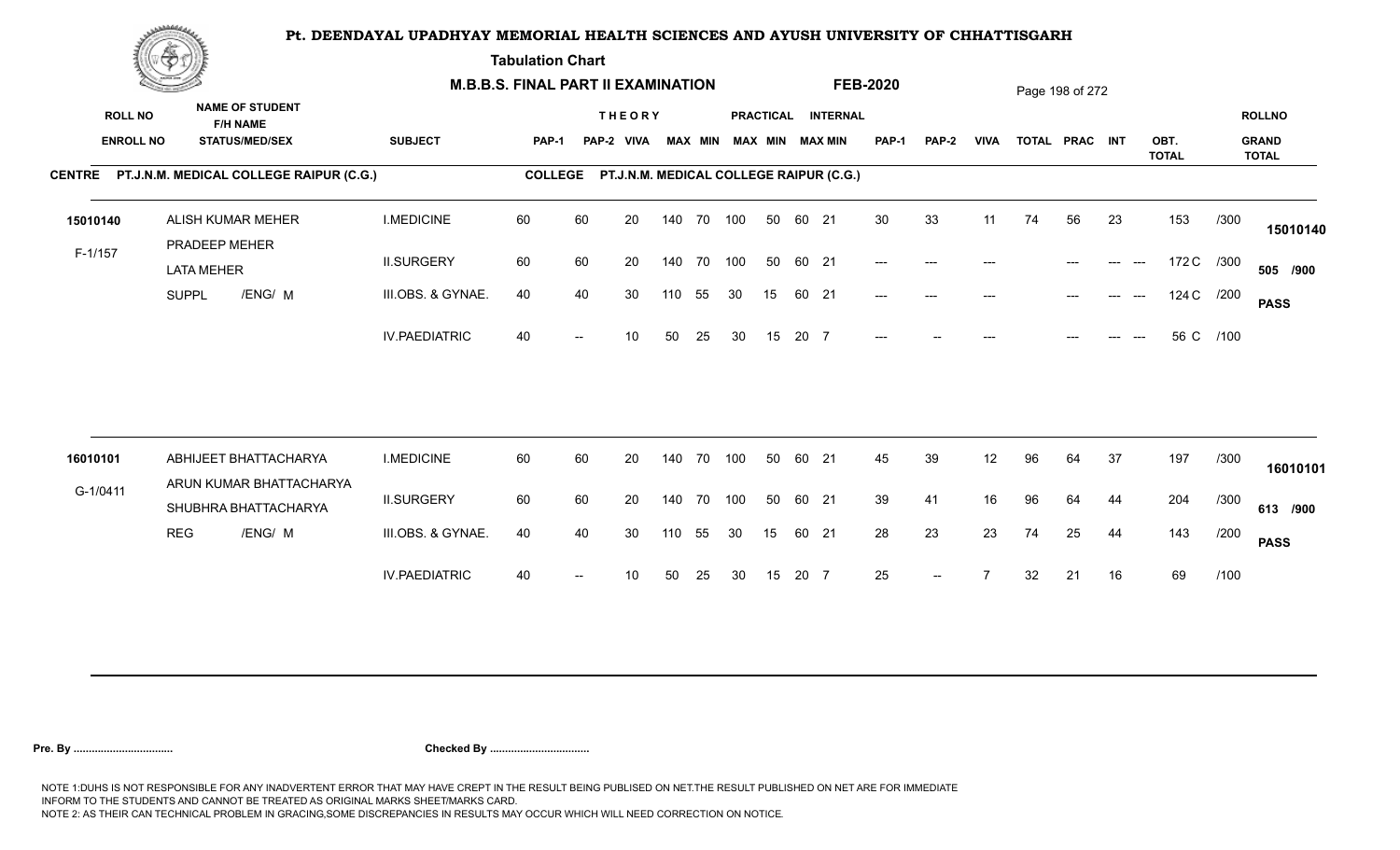**Tabulation Chart** 

|                                    | <b>Construction of the Construction</b> |                                                                    |                      | <b>M.B.B.S. FINAL PART II EXAMINATION</b> |                          |                                         |     |                |            |    |       |                                              | <b>FEB-2020</b> |                          |             |    | Page 199 of 272 |    |              |      |                               |
|------------------------------------|-----------------------------------------|--------------------------------------------------------------------|----------------------|-------------------------------------------|--------------------------|-----------------------------------------|-----|----------------|------------|----|-------|----------------------------------------------|-----------------|--------------------------|-------------|----|-----------------|----|--------------|------|-------------------------------|
| <b>ROLL NO</b><br><b>ENROLL NO</b> |                                         | <b>NAME OF STUDENT</b><br><b>F/H NAME</b><br><b>STATUS/MED/SEX</b> | <b>SUBJECT</b>       | PAP-1                                     |                          | <b>THEORY</b><br>PAP-2 VIVA             |     | <b>MAX MIN</b> |            |    |       | PRACTICAL INTERNAL<br><b>MAX MIN MAX MIN</b> | <b>PAP-1</b>    | PAP-2                    | <b>VIVA</b> |    | TOTAL PRAC INT  |    | OBT.         |      | <b>ROLLNO</b><br><b>GRAND</b> |
|                                    |                                         | CENTRE PT.J.N.M. MEDICAL COLLEGE RAIPUR (C.G.)                     |                      | <b>COLLEGE</b>                            |                          | PT.J.N.M. MEDICAL COLLEGE RAIPUR (C.G.) |     |                |            |    |       |                                              |                 |                          |             |    |                 |    | <b>TOTAL</b> |      | <b>TOTAL</b>                  |
| 16010102                           | <b>GAYADIN KORI</b>                     | ABHILASHA KORI                                                     | <b>I.MEDICINE</b>    | 60                                        | 60                       | 20                                      |     |                | 140 70 100 | 50 | 60 21 |                                              | 37              | 36                       | 12          | 85 | 59              | 32 | 176          | /300 | 16010102                      |
| G-1/0412                           | <b>HIRA DEVI</b>                        |                                                                    | <b>II.SURGERY</b>    | 60                                        | 60                       | 20                                      |     |                | 140 70 100 | 50 | 60 21 |                                              | 33              | 32                       | 11          | 76 | 65              | 43 | 184          | /300 | 563 /900                      |
|                                    | <b>REG</b>                              | /ENG/ F                                                            | III.OBS. & GYNAE.    | 40                                        | 40                       | 30                                      | 110 | 55             | 30         | 15 | 60 21 |                                              | 26              | 24                       | 19          | 69 | 23              | 46 | 138          | /200 | <b>PASS</b>                   |
|                                    |                                         |                                                                    | <b>IV.PAEDIATRIC</b> | 40                                        |                          | 10                                      | 50  | 25             | 30         | 15 | 20 7  |                                              | 24              | $\overline{\phantom{a}}$ |             | 31 | 19              | 15 | 65           | /100 |                               |
|                                    |                                         |                                                                    |                      |                                           |                          |                                         |     |                |            |    |       |                                              |                 |                          |             |    |                 |    |              |      |                               |
| 16010103                           |                                         | ABHISHEK BHARGAVA<br>RAKESH BIHARI BHARGAVA                        | <b>I.MEDICINE</b>    | 60                                        | 60                       | 20                                      |     | 140 70         | 100        | 50 | 60 21 |                                              | 44              | 39                       | 13          | 96 | 68              | 37 | 201          | /300 | 16010103                      |
| G-1/0413                           |                                         | PREM KUMARI BHARGAVA                                               | <b>II.SURGERY</b>    | 60                                        | 60                       | 20                                      |     | 140 70         | 100        | 50 | 60 21 |                                              | 37              | 34                       | 13          | 84 | 60              | 44 | 188          | /300 | 601 /900                      |
|                                    | <b>REG</b>                              | /ENG/ M                                                            | III.OBS. & GYNAE.    | 40                                        | 40                       | 30                                      | 110 | 55             | 30         | 15 | 60 21 |                                              | 29              | 28                       | 26          | 83 | 20              | 43 | 146          | /200 | <b>PASS</b>                   |
|                                    |                                         |                                                                    | <b>IV.PAEDIATRIC</b> | 40                                        | $\overline{\phantom{a}}$ | 10                                      | 50  | 25             | 30         | 15 | 20 7  |                                              | 25              | $\overline{\phantom{a}}$ |             | 32 | 19              | 15 | 66           | /100 |                               |
|                                    |                                         |                                                                    |                      |                                           |                          |                                         |     |                |            |    |       |                                              |                 |                          |             |    |                 |    |              |      |                               |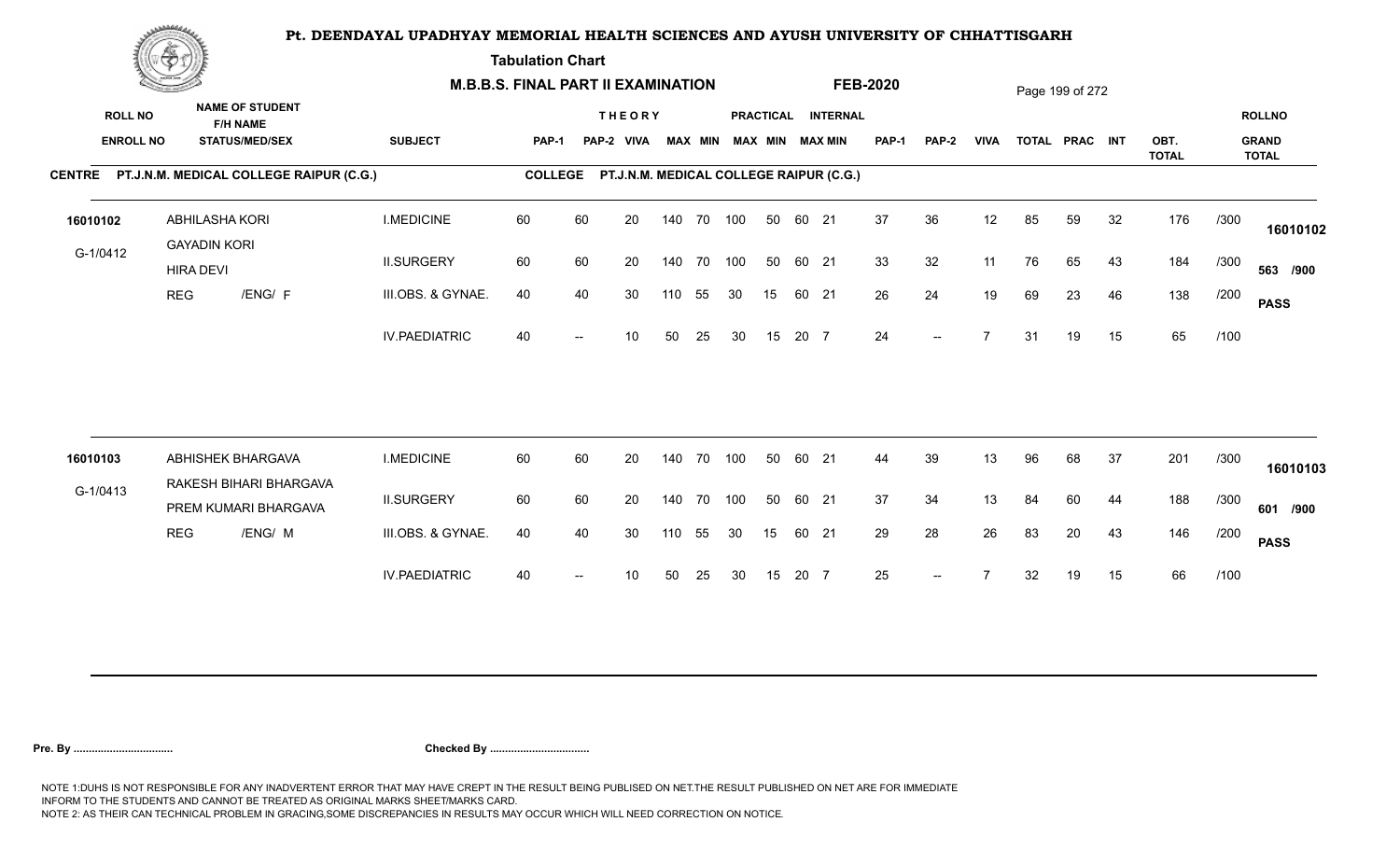**Tabulation Chart** 

|                                    | <b>Construction of the Construction</b> |                                                                    | <b>M.B.B.S. FINAL PART II EXAMINATION</b> |                |    |                                         |     |                |            |    |       |                                              | <b>FEB-2020</b> |              |             |    | Page 200 of 272 |    |                      |      |                                               |
|------------------------------------|-----------------------------------------|--------------------------------------------------------------------|-------------------------------------------|----------------|----|-----------------------------------------|-----|----------------|------------|----|-------|----------------------------------------------|-----------------|--------------|-------------|----|-----------------|----|----------------------|------|-----------------------------------------------|
| <b>ROLL NO</b><br><b>ENROLL NO</b> |                                         | <b>NAME OF STUDENT</b><br><b>F/H NAME</b><br><b>STATUS/MED/SEX</b> | <b>SUBJECT</b>                            | PAP-1          |    | <b>THEORY</b><br>PAP-2 VIVA             |     | <b>MAX MIN</b> |            |    |       | PRACTICAL INTERNAL<br><b>MAX MIN MAX MIN</b> | <b>PAP-1</b>    | <b>PAP-2</b> | <b>VIVA</b> |    | TOTAL PRAC INT  |    | OBT.<br><b>TOTAL</b> |      | <b>ROLLNO</b><br><b>GRAND</b><br><b>TOTAL</b> |
|                                    |                                         | CENTRE PT.J.N.M. MEDICAL COLLEGE RAIPUR (C.G.)                     |                                           | <b>COLLEGE</b> |    | PT.J.N.M. MEDICAL COLLEGE RAIPUR (C.G.) |     |                |            |    |       |                                              |                 |              |             |    |                 |    |                      |      |                                               |
| 16010104                           |                                         | <b>ABHISHEK MAYANK</b><br>DR. CHIRANJIVI SHARMA                    | <b>I.MEDICINE</b>                         | 60             | 60 | 20                                      |     |                | 140 70 100 | 50 | 60 21 |                                              | 38              | 34           | 12          | 84 | 60              | 30 | 174                  | /300 | 16010104                                      |
| G-1/0414                           |                                         | <b>SARIKA SHARMA</b>                                               | <b>II.SURGERY</b>                         | 60             | 60 | 20                                      |     | 140 70         | 100        | 50 | 60 21 |                                              | 34              | 29           | 13          | 76 | 52              | 41 | 169                  | /300 | 529 /900                                      |
|                                    | <b>REG</b>                              | /ENG/ M                                                            | III.OBS. & GYNAE.                         | 40             | 40 | 30                                      | 110 | 55             | 30         | 15 | 60 21 |                                              | 22              | 26           | 20          | 68 | 20              | 40 | 128                  | /200 | <b>PASS</b>                                   |
|                                    |                                         |                                                                    | <b>IV.PAEDIATRIC</b>                      | 40             |    | 10                                      | 50  | 25             | 30         | 15 | 20 7  |                                              | 24              | $-$          | 6           | 30 | 15              | 13 | 58                   | /100 |                                               |
|                                    |                                         |                                                                    |                                           |                |    |                                         |     |                |            |    |       |                                              |                 |              |             |    |                 |    |                      |      |                                               |
| 16010105                           |                                         | AKANKSHA KERKETTA<br>PREMSUKH KERKETTA                             | <b>I.MEDICINE</b>                         | 60             | 60 | 20                                      |     | 140 70         | 100        | 50 | 60 21 |                                              | 39              | 35           | 13          | 87 | 68              | 32 | 187                  | /300 | 16010105                                      |
| G-1/0415                           |                                         | ANUPAMA KERKETTA                                                   | <b>II.SURGERY</b>                         | 60             | 60 | 20                                      |     | 140 70         | 100        | 50 | 60 21 |                                              | 35              | 35           | 15          | 85 | 54              | 40 | 179                  | /300 | 569 /900                                      |
|                                    | <b>REG</b>                              | /ENG/ F                                                            | III.OBS. & GYNAE.                         | 40             | 40 | 30                                      | 110 | 55             | 30         | 15 | 60 21 |                                              | 28              | 27           | 18          | 73 | 18              | 46 | 137                  | /200 | <b>PASS</b>                                   |
|                                    |                                         |                                                                    | <b>IV.PAEDIATRIC</b>                      | 40             |    | 10                                      | 50  | 25             | 30         | 15 | 20 7  |                                              | 28              | $-$          | 6           | 34 | 18              | 14 | 66                   | /100 |                                               |
|                                    |                                         |                                                                    |                                           |                |    |                                         |     |                |            |    |       |                                              |                 |              |             |    |                 |    |                      |      |                                               |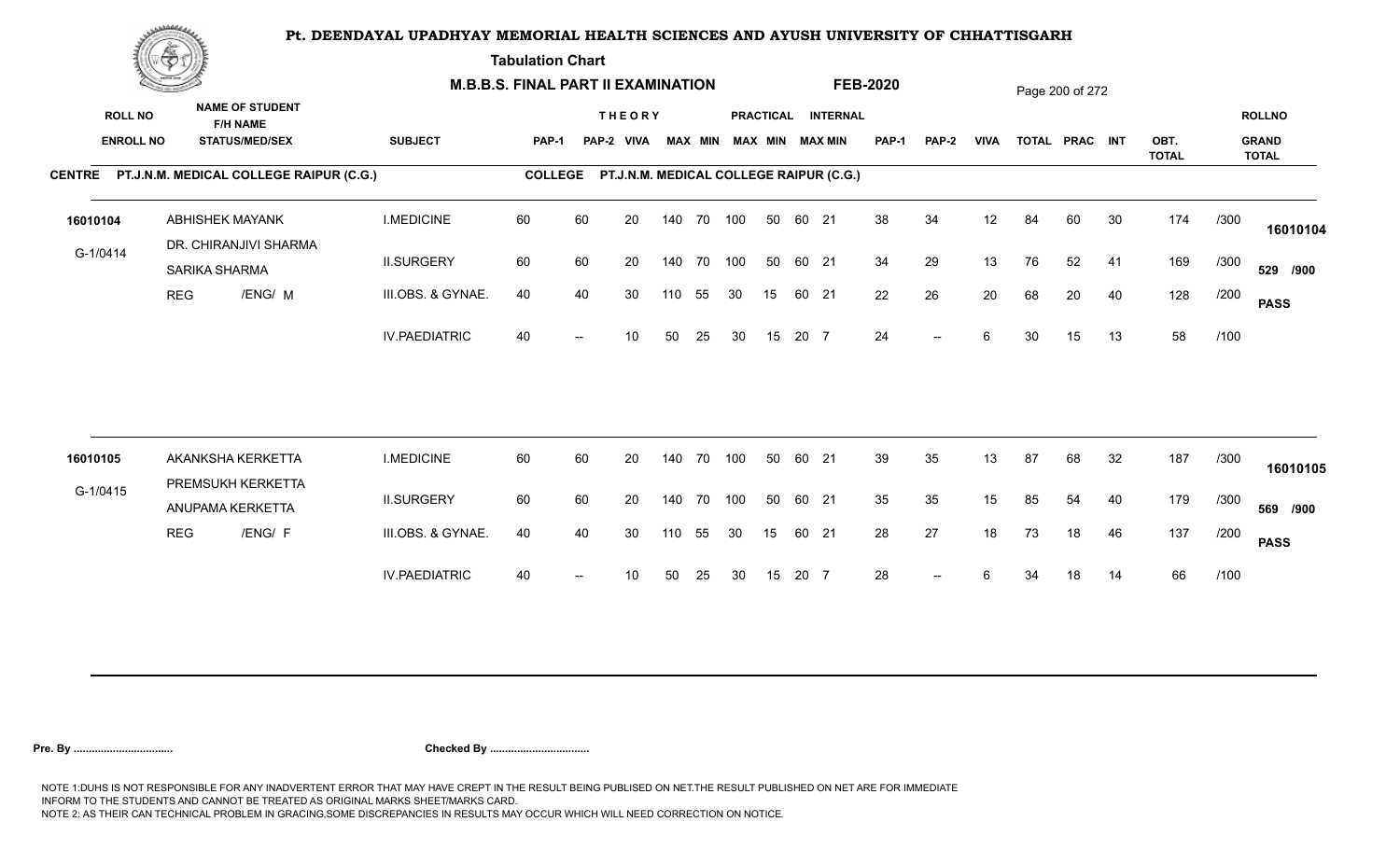**Tabulation Chart** 

|                                    | <b>Construction of the Construction</b> |                                                                    | <b>M.B.B.S. FINAL PART II EXAMINATION</b> |                |    |                                         |     |                |            |    |       |                                              | <b>FEB-2020</b> |                          |             |     | Page 201 of 272 |    |                      |        |                                               |
|------------------------------------|-----------------------------------------|--------------------------------------------------------------------|-------------------------------------------|----------------|----|-----------------------------------------|-----|----------------|------------|----|-------|----------------------------------------------|-----------------|--------------------------|-------------|-----|-----------------|----|----------------------|--------|-----------------------------------------------|
| <b>ROLL NO</b><br><b>ENROLL NO</b> |                                         | <b>NAME OF STUDENT</b><br><b>F/H NAME</b><br><b>STATUS/MED/SEX</b> | <b>SUBJECT</b>                            | PAP-1          |    | <b>THEORY</b><br>PAP-2 VIVA             |     | <b>MAX MIN</b> |            |    |       | PRACTICAL INTERNAL<br><b>MAX MIN MAX MIN</b> | <b>PAP-1</b>    | PAP-2                    | <b>VIVA</b> |     | TOTAL PRAC INT  |    | OBT.<br><b>TOTAL</b> |        | <b>ROLLNO</b><br><b>GRAND</b><br><b>TOTAL</b> |
|                                    |                                         | CENTRE PT.J.N.M. MEDICAL COLLEGE RAIPUR (C.G.)                     |                                           | <b>COLLEGE</b> |    | PT.J.N.M. MEDICAL COLLEGE RAIPUR (C.G.) |     |                |            |    |       |                                              |                 |                          |             |     |                 |    |                      |        |                                               |
| 16010106                           |                                         | <b>AKASH KAUSHIK</b><br>RAJ KUMAR KAUSHIK                          | <b>I.MEDICINE</b>                         | 60             | 60 | 20                                      |     |                | 140 70 100 | 50 | 60 21 |                                              | 45              | 42                       | 14          | 101 | 63              | 33 | 197                  | /300   | 16010106                                      |
| G-1/0416                           |                                         | <b>KRISHNA KAUSHIK</b>                                             | <b>II.SURGERY</b>                         | 60             | 60 | 20                                      |     | 140 70         | 100        | 50 | 60 21 |                                              | 42              | 35                       | 15          | 92  | 64              | 44 | 200                  | /300   | 618 /900                                      |
|                                    | <b>REG</b>                              | /ENG/ M                                                            | III.OBS. & GYNAE.                         | 40             | 40 | 30                                      | 110 | 55             | 30         | 15 | 60 21 |                                              | 30 <sup>°</sup> | 31                       | 22          | 83  | 25              | 48 | 156                  | D /200 | <b>PASS</b>                                   |
|                                    |                                         |                                                                    | <b>IV.PAEDIATRIC</b>                      | 40             |    | 10                                      | 50  | 25             | 30         | 15 | 20 7  |                                              | 25              | $\overline{\phantom{a}}$ | 6           | 31  | 19              | 15 | 65                   | /100   |                                               |
|                                    |                                         |                                                                    |                                           |                |    |                                         |     |                |            |    |       |                                              |                 |                          |             |     |                 |    |                      |        |                                               |
| 16010107                           |                                         | AKSHAT AGRAWAL<br>SANJAY AGRAWAL                                   | <b>I.MEDICINE</b>                         | 60             | 60 | 20                                      |     | 140 70         | 100        | 50 | 60 21 |                                              | 36              | 36                       | 13          | 85  | 67              | 33 | 185                  | /300   | 16010107                                      |
| G-1/0417                           |                                         | ANITA AGRAWAL                                                      | <b>II.SURGERY</b>                         | 60             | 60 | 20                                      |     | 140 70         | 100        | 50 | 60 21 |                                              | 35              | 25                       | 12          | 72  | 66              | 42 | 180                  | /300   | 561 /900                                      |
|                                    | <b>REG</b>                              | /ENG/ M                                                            | III.OBS. & GYNAE.                         | 40             | 40 | 30                                      | 110 | 55             | 30         | 15 | 60 21 |                                              | 20              | 22                       | 21          | 63  | 25              | 47 | 135                  | /200   | <b>PASS</b>                                   |
|                                    |                                         |                                                                    | <b>IV.PAEDIATRIC</b>                      | 40             |    | 10                                      | 50  | 25             | 30         | 15 | 20 7  |                                              | 21              | $\overline{\phantom{a}}$ | 6           | 27  | 19              | 15 | 61                   | /100   |                                               |
|                                    |                                         |                                                                    |                                           |                |    |                                         |     |                |            |    |       |                                              |                 |                          |             |     |                 |    |                      |        |                                               |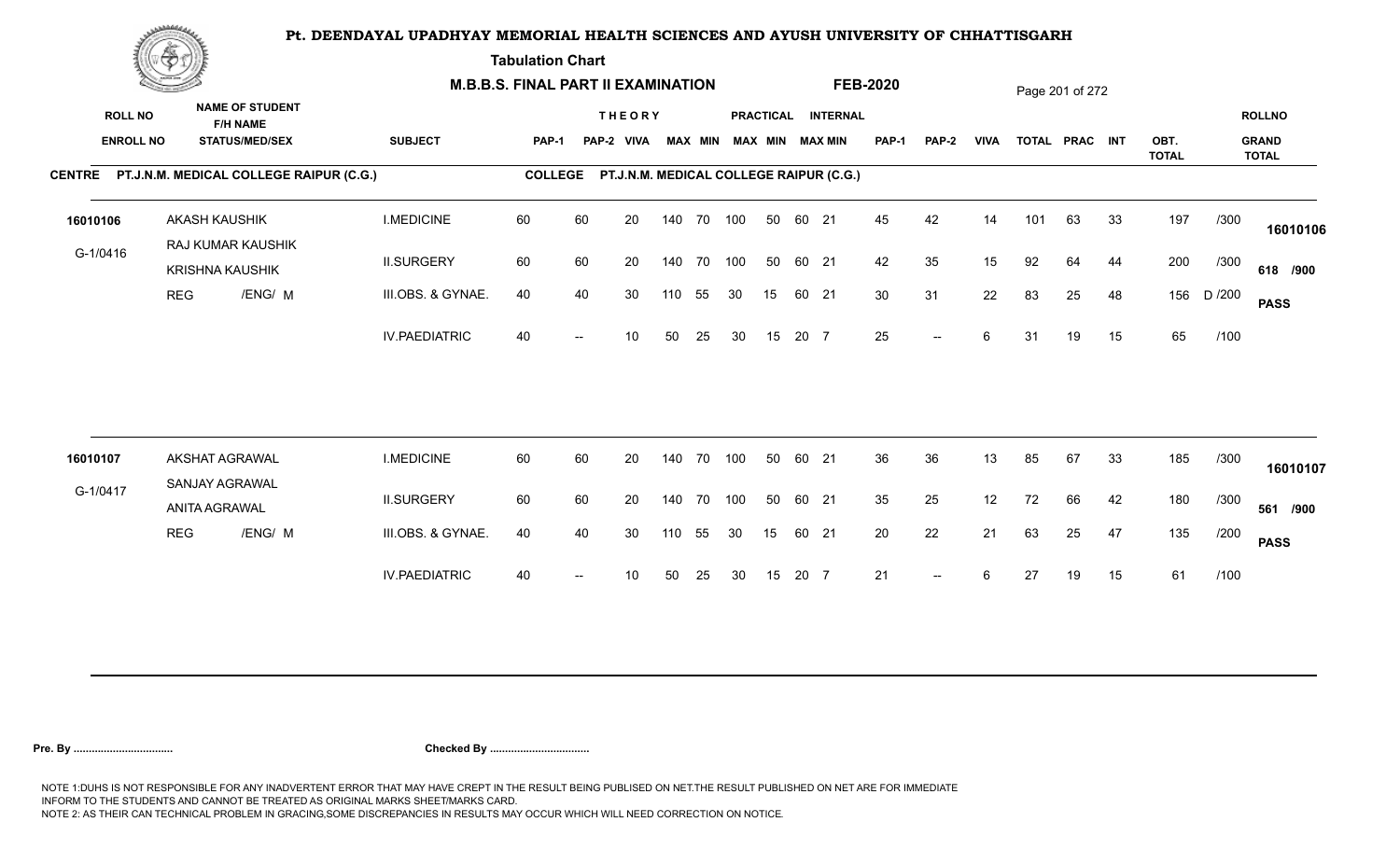**Tabulation Chart** 

|                                    | <b>Construction of the Construction</b> |                                                                    | <b>M.B.B.S. FINAL PART II EXAMINATION</b> |                |    |                                         |     |                |            |    |       |                                       | <b>FEB-2020</b> |                          |             |    | Page 202 of 272 |    |                      |      |                                               |
|------------------------------------|-----------------------------------------|--------------------------------------------------------------------|-------------------------------------------|----------------|----|-----------------------------------------|-----|----------------|------------|----|-------|---------------------------------------|-----------------|--------------------------|-------------|----|-----------------|----|----------------------|------|-----------------------------------------------|
| <b>ROLL NO</b><br><b>ENROLL NO</b> |                                         | <b>NAME OF STUDENT</b><br><b>F/H NAME</b><br><b>STATUS/MED/SEX</b> | <b>SUBJECT</b>                            | <b>PAP-1</b>   |    | <b>THEORY</b><br>PAP-2 VIVA             |     | <b>MAX MIN</b> |            |    |       | PRACTICAL INTERNAL<br>MAX MIN MAX MIN | PAP-1           | <b>PAP-2</b>             | <b>VIVA</b> |    | TOTAL PRAC INT  |    | OBT.<br><b>TOTAL</b> |      | <b>ROLLNO</b><br><b>GRAND</b><br><b>TOTAL</b> |
|                                    |                                         | CENTRE PT.J.N.M. MEDICAL COLLEGE RAIPUR (C.G.)                     |                                           | <b>COLLEGE</b> |    | PT.J.N.M. MEDICAL COLLEGE RAIPUR (C.G.) |     |                |            |    |       |                                       |                 |                          |             |    |                 |    |                      |      |                                               |
| 16010108                           |                                         | AKSHITA TIWARI<br>AKSHAYA KUMAR TIWARI                             | <b>I.MEDICINE</b>                         | 60             | 60 | 20                                      |     |                | 140 70 100 | 50 | 60 21 |                                       | 38              | 41                       | 12          | 91 | 61              | 34 | 186                  | /300 | 16010108                                      |
| G-1/0418                           |                                         | SUCHITRA TIWARI                                                    | <b>II.SURGERY</b>                         | 60             | 60 | 20                                      |     |                | 140 70 100 | 50 | 60 21 |                                       | 37              | 31                       | 11          | 79 | 64              | 42 | 185                  | /300 | 569 /900                                      |
|                                    | <b>REG</b>                              | /ENG/ F                                                            | III.OBS. & GYNAE.                         | 40             | 40 | 30                                      | 110 | 55             | 30         | 15 | 60 21 |                                       | 23              | 28                       | 23          | 74 | 26              | 37 | 137                  | /200 | <b>PASS</b>                                   |
|                                    |                                         |                                                                    | <b>IV.PAEDIATRIC</b>                      | 40             |    | 10                                      | 50  | 25             | 30         | 15 | 20 7  |                                       | 22              | $\overline{\phantom{a}}$ | 6           | 28 | 17              | 16 | 61                   | /100 |                                               |
|                                    |                                         |                                                                    |                                           |                |    |                                         |     |                |            |    |       |                                       |                 |                          |             |    |                 |    |                      |      |                                               |
| 16010109                           |                                         | <b>AMITA KUMARI</b><br><b>MAHENDRA SINGH</b>                       | <b>I.MEDICINE</b>                         | 60             | 60 | 20                                      |     | 140 70         | 100        | 50 | 60 21 |                                       | 38              | 37                       | 10          | 85 | 66              | 31 | 182                  | /300 | 16010109                                      |
| G-1/0419                           |                                         | <b>HEM KUNWAR</b>                                                  | <b>II.SURGERY</b>                         | 60             | 60 | 20                                      |     |                | 140 70 100 | 50 | 60 21 |                                       | 39              | 35                       | 11          | 85 | 55              | 38 | 178                  | /300 | 568 /900                                      |
|                                    | <b>REG</b>                              | /ENG/ F                                                            | III.OBS. & GYNAE.                         | 40             | 40 | 30                                      | 110 | 55             | 30         | 15 | 60 21 |                                       | 24              | 26                       | 26          | 76 | 21              | 46 | 143                  | /200 | <b>PASS</b>                                   |
|                                    |                                         |                                                                    | <b>IV.PAEDIATRIC</b>                      | 40             |    | 10                                      | 50  | 25             | 30         | 15 | 20 7  |                                       | 26              | $--$                     |             | 33 | 17              | 15 | 65                   | /100 |                                               |
|                                    |                                         |                                                                    |                                           |                |    |                                         |     |                |            |    |       |                                       |                 |                          |             |    |                 |    |                      |      |                                               |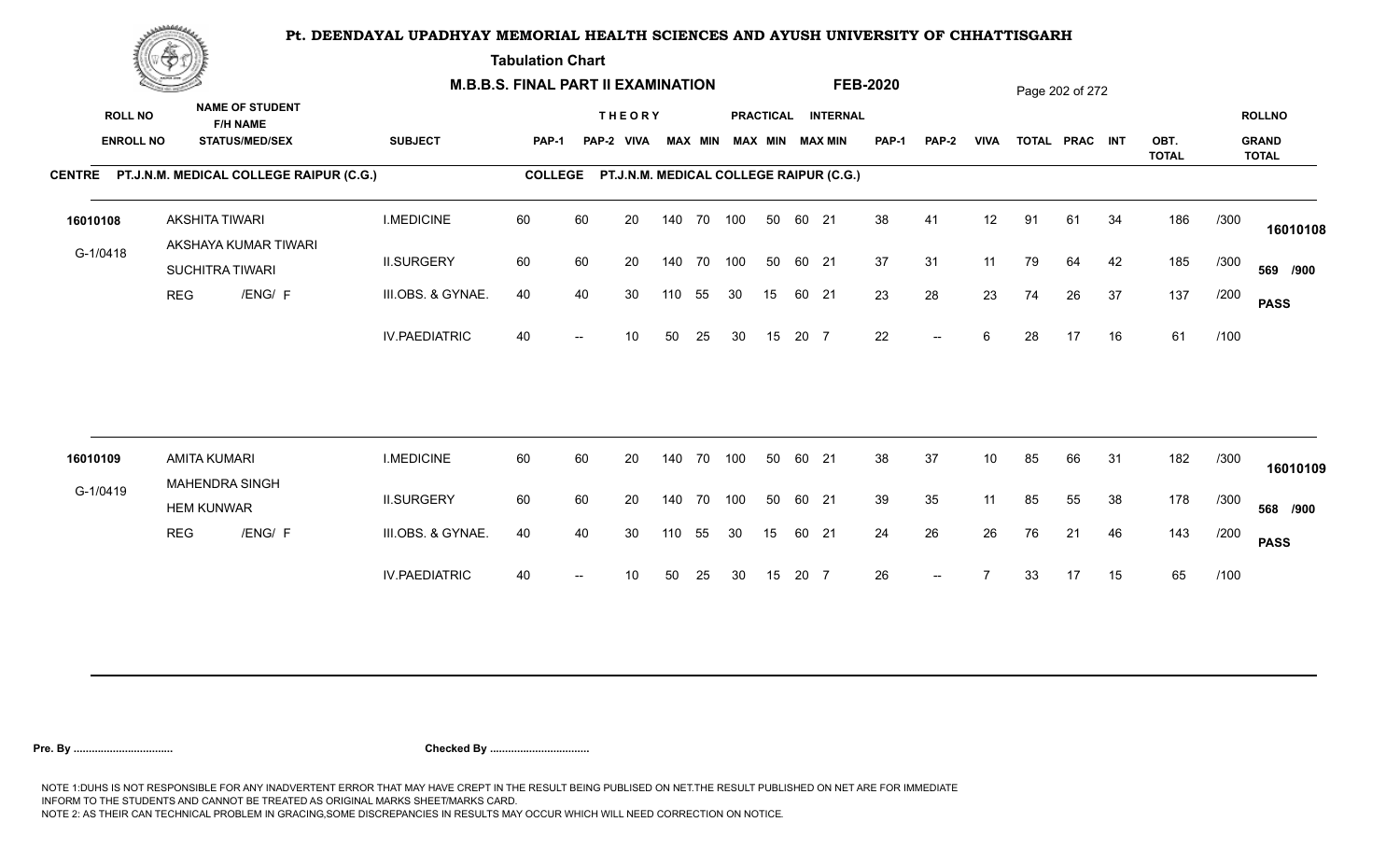**Tabulation Chart** 

|                                    | <b>Construction of the Construction</b> |                                                                    | <b>M.B.B.S. FINAL PART II EXAMINATION</b> |                |    |                                         |     |                |            |    |       |                                       | <b>FEB-2020</b> |                          |             |    | Page 203 of 272 |    |              |        |                               |
|------------------------------------|-----------------------------------------|--------------------------------------------------------------------|-------------------------------------------|----------------|----|-----------------------------------------|-----|----------------|------------|----|-------|---------------------------------------|-----------------|--------------------------|-------------|----|-----------------|----|--------------|--------|-------------------------------|
| <b>ROLL NO</b><br><b>ENROLL NO</b> |                                         | <b>NAME OF STUDENT</b><br><b>F/H NAME</b><br><b>STATUS/MED/SEX</b> | <b>SUBJECT</b>                            | <b>PAP-1</b>   |    | <b>THEORY</b><br>PAP-2 VIVA             |     | <b>MAX MIN</b> |            |    |       | PRACTICAL INTERNAL<br>MAX MIN MAX MIN | <b>PAP-1</b>    | PAP-2                    | <b>VIVA</b> |    | TOTAL PRAC INT  |    | OBT.         |        | <b>ROLLNO</b><br><b>GRAND</b> |
|                                    |                                         | CENTRE PT.J.N.M. MEDICAL COLLEGE RAIPUR (C.G.)                     |                                           | <b>COLLEGE</b> |    | PT.J.N.M. MEDICAL COLLEGE RAIPUR (C.G.) |     |                |            |    |       |                                       |                 |                          |             |    |                 |    | <b>TOTAL</b> |        | <b>TOTAL</b>                  |
| 16010110                           |                                         | ANAMIKA JAIN<br>KAMAL CHAND JAIN                                   | <b>I.MEDICINE</b>                         | 60             | 60 | 20                                      |     |                | 140 70 100 | 50 | 60 21 |                                       | 41              | 36                       | 14          | 91 | 67              | 36 | 194          | /300   | 16010110                      |
| G-1/0420                           |                                         | ANITA JAIN                                                         | <b>II.SURGERY</b>                         | 60             | 60 | 20                                      |     |                | 140 70 100 | 50 | 60 21 |                                       | 34              | 34                       | 12          | 80 | 61              | 43 | 184          | /300   | 601 /900                      |
|                                    | <b>REG</b>                              | /ENG/ F                                                            | III.OBS. & GYNAE.                         | 40             | 40 | 30                                      | 110 | 55             | 30         | 15 | 60 21 |                                       | 30              | 26                       | 27          | 83 | 21              | 48 | 152          | D /200 | <b>PASS</b>                   |
|                                    |                                         |                                                                    | <b>IV.PAEDIATRIC</b>                      | 40             |    | 10                                      | 50  | 25             | 30         | 15 | 20 7  |                                       | 31              | $\overline{\phantom{a}}$ |             | 38 | 18              | 15 | 71           | /100   |                               |
|                                    |                                         |                                                                    |                                           |                |    |                                         |     |                |            |    |       |                                       |                 |                          |             |    |                 |    |              |        |                               |
| 16010111                           |                                         | ANGELEE KEISHAM<br><b>KEISHAM SURENDRA</b>                         | <b>I.MEDICINE</b>                         | 60             | 60 | 20                                      |     |                | 140 70 100 | 50 | 60 21 |                                       | 38              | 30                       | 12          | 80 | 59              | 30 | 169          | /300   | 16010111                      |
| G-1/0421                           |                                         | <b>KEISHAM SHANTI</b>                                              | <b>II.SURGERY</b>                         | 60             | 60 | 20                                      |     |                | 140 70 100 | 50 | 60 21 |                                       | 31              | 33                       | 12          | 76 | 56              | 37 | 169          | /300   | 530 /900                      |
|                                    | <b>REG</b>                              | /ENG/ F                                                            | III.OBS. & GYNAE.                         | 40             | 40 | 30                                      | 110 | 55             | 30         | 15 | 60    | 21                                    | 24              | 20                       | 19          | 63 | 23              | 41 | 127          | /200   | <b>PASS</b>                   |
|                                    |                                         |                                                                    | <b>IV.PAEDIATRIC</b>                      | 40             |    | 10                                      | 50  | 25             | 30         | 15 | 20 7  |                                       | 23              | $--$                     | 6           | 29 | 21              | 15 | 65           | /100   |                               |
|                                    |                                         |                                                                    |                                           |                |    |                                         |     |                |            |    |       |                                       |                 |                          |             |    |                 |    |              |        |                               |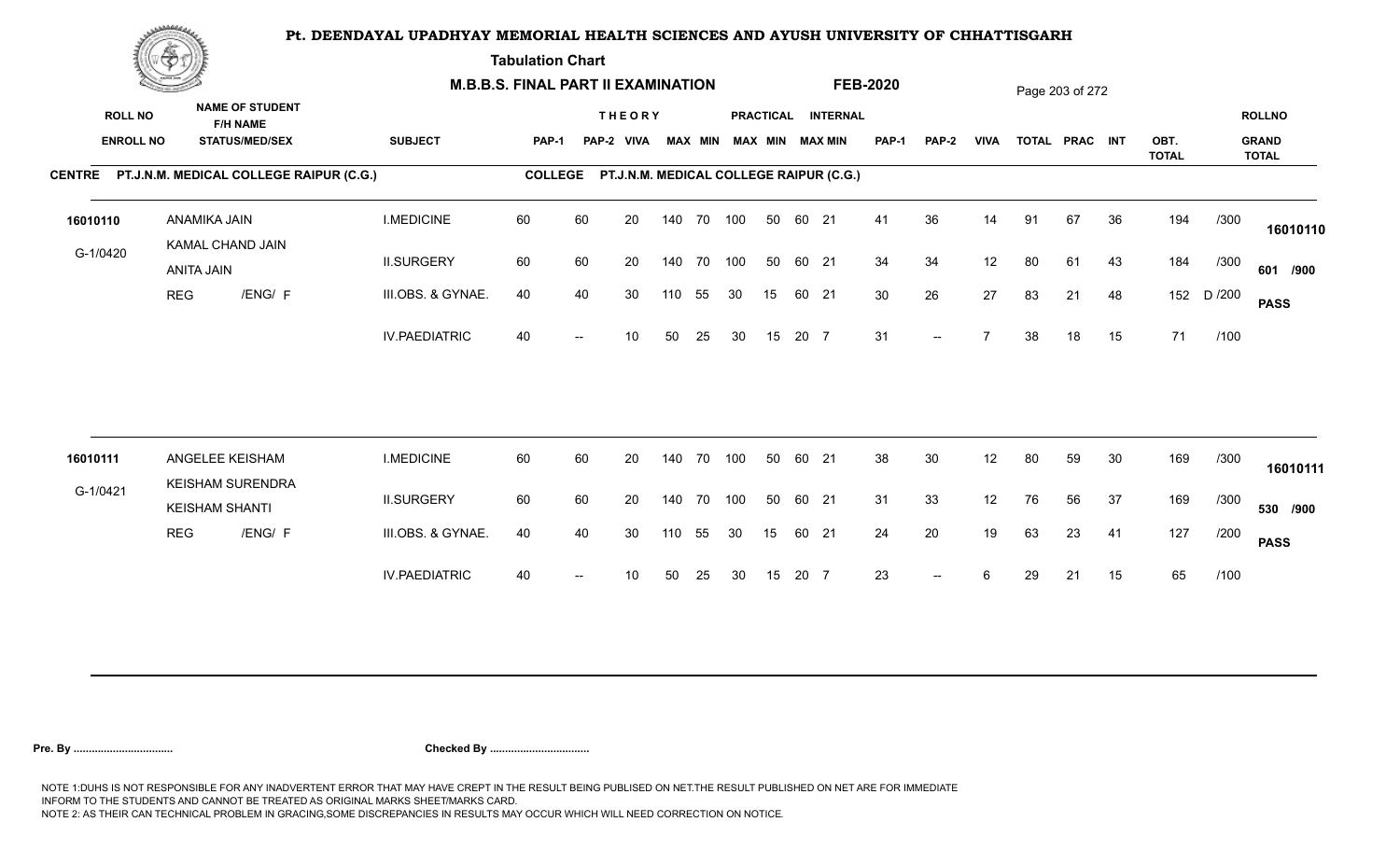**Tabulation Chart** 

|                    | <b>Construction of the Construction</b>                                                                  |                                                 | <b>M.B.B.S. FINAL PART II EXAMINATION</b> |                |    |                                         |        |        |                         |    |       |                    | <b>FEB-2020</b> |                          |                 |    | Page 204 of 272 |    |              |      |                               |
|--------------------|----------------------------------------------------------------------------------------------------------|-------------------------------------------------|-------------------------------------------|----------------|----|-----------------------------------------|--------|--------|-------------------------|----|-------|--------------------|-----------------|--------------------------|-----------------|----|-----------------|----|--------------|------|-------------------------------|
|                    | <b>NAME OF STUDENT</b><br><b>ROLL NO</b><br><b>F/H NAME</b><br><b>ENROLL NO</b><br><b>STATUS/MED/SEX</b> |                                                 | <b>SUBJECT</b>                            | PAP-1          |    | <b>THEORY</b><br>PAP-2 VIVA             |        |        | MAX MIN MAX MIN MAX MIN |    |       | PRACTICAL INTERNAL | <b>PAP-1</b>    | <b>PAP-2</b>             | <b>VIVA</b>     |    | TOTAL PRAC INT  |    | OBT.         |      | <b>ROLLNO</b><br><b>GRAND</b> |
|                    |                                                                                                          | CENTRE PT.J.N.M. MEDICAL COLLEGE RAIPUR (C.G.)  |                                           | <b>COLLEGE</b> |    | PT.J.N.M. MEDICAL COLLEGE RAIPUR (C.G.) |        |        |                         |    |       |                    |                 |                          |                 |    |                 |    | <b>TOTAL</b> |      | <b>TOTAL</b>                  |
|                    |                                                                                                          |                                                 |                                           |                |    |                                         |        |        |                         |    |       |                    |                 |                          |                 |    |                 |    |              |      |                               |
| 16010112           |                                                                                                          | <b>ANKIT BAGHEL</b><br><b>BHIKHAMRAM BAGHEL</b> | <b>I.MEDICINE</b>                         | 60             | 60 | 20                                      | 140    | 70 100 |                         | 50 | 60 21 |                    | 37              | 41                       | 8               | 86 | $35*$           | 30 | 151          | /300 | 16010112                      |
| G-1/0422           | <b>MANISHA</b>                                                                                           |                                                 | <b>II.SURGERY</b>                         | 60             | 60 | 20                                      | 140    | 70 100 |                         | 50 | 60 21 |                    | 28              | 32                       | 11              | 71 | 63              | 35 | 169          | /300 | 496 /900                      |
|                    | <b>REG</b>                                                                                               | /ENG/ M                                         | III.OBS. & GYNAE.                         | 40             | 40 | 30                                      | 110    | 55     | 30                      | 15 | 60 21 |                    | 21              | 21                       | 15              | 57 | 17              | 41 | 115          | /200 | <b>FAIL</b>                   |
|                    |                                                                                                          |                                                 | <b>IV.PAEDIATRIC</b>                      | 40             |    | 10 <sup>°</sup>                         | 50     | 25     | 30                      | 15 | 20 7  |                    | 26              | $\overline{\phantom{a}}$ | 6               | 32 | 15              | 14 | 61           | /100 |                               |
| <b>Re-Medicine</b> |                                                                                                          |                                                 |                                           |                |    |                                         |        |        |                         |    |       |                    |                 |                          |                 |    |                 |    |              |      |                               |
| 16010113           |                                                                                                          | <b>ANKUR KUMAR</b><br>RAMESH KUMAR              | <b>I.MEDICINE</b>                         | 60             | 60 | 20                                      | 140    |        | 70 100                  | 50 | 60 21 |                    | 37              | 32                       | 12 <sup>2</sup> | 81 | 59              | 30 | 170          | /300 | 16010113                      |
| G-1/0423           | <b>RENU</b>                                                                                              |                                                 | <b>II.SURGERY</b>                         | 60             | 60 | 20                                      | 140    |        | 70 100                  | 50 | 60 21 |                    | 33              | 28                       | 12 <sub>2</sub> | 73 | 69              | 42 | 184          | /300 | 562 /900                      |
|                    | <b>REG</b>                                                                                               | /ENG/ M                                         | III.OBS. & GYNAE.                         | 40             | 40 | 30                                      | 110 55 |        | 30                      | 15 | 60 21 |                    | 22              | 24                       | 26              | 72 | 20              | 44 | 136          | /200 | <b>PASS</b>                   |
|                    |                                                                                                          |                                                 | <b>IV.PAEDIATRIC</b>                      | 40             |    | 10                                      | 50     | 25     | 30                      | 15 | 20 7  |                    | 31              | $-$                      |                 | 38 | 20              | 14 | 72           | /100 |                               |
|                    |                                                                                                          |                                                 |                                           |                |    |                                         |        |        |                         |    |       |                    |                 |                          |                 |    |                 |    |              |      |                               |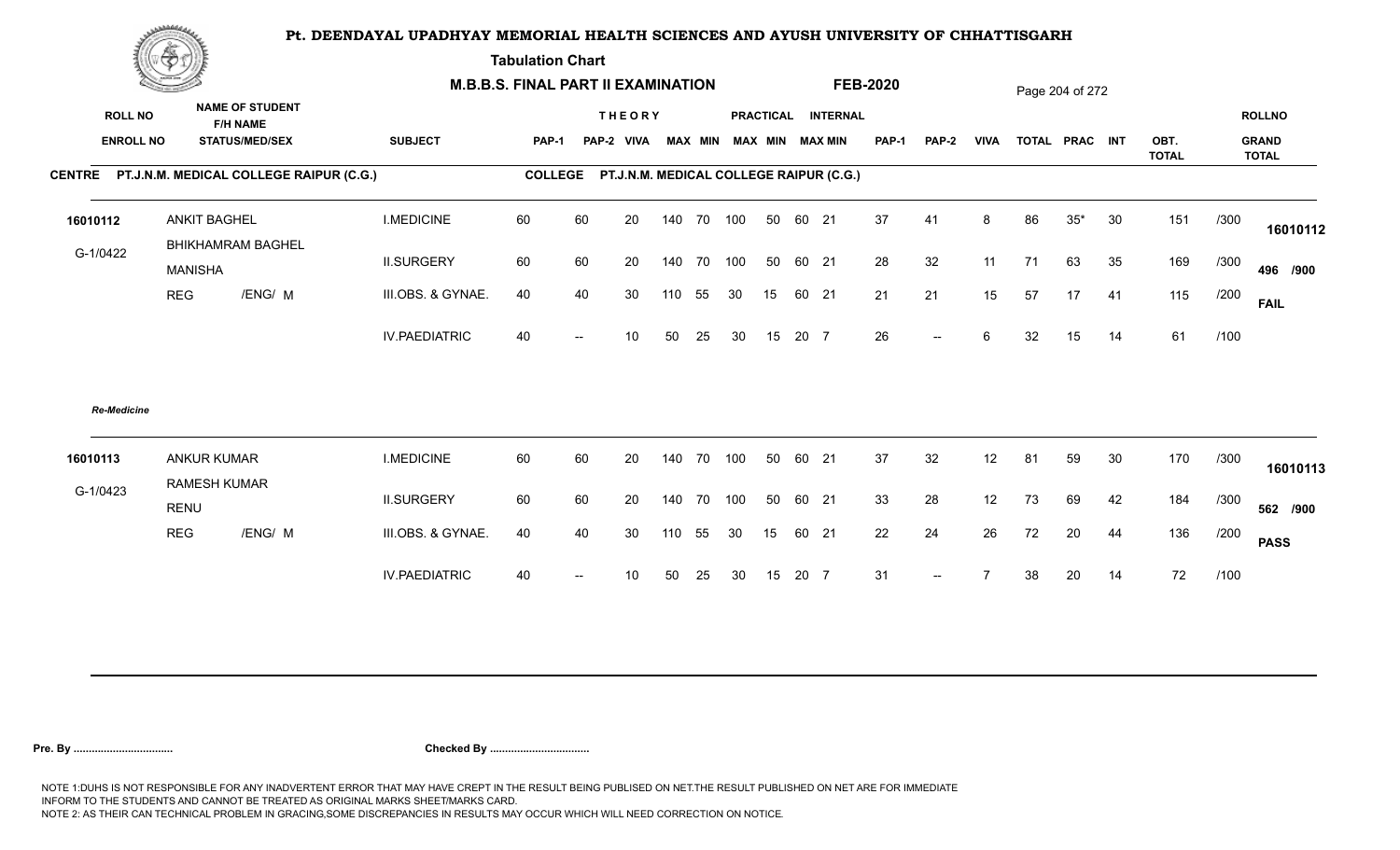**Tabulation Chart** 

|                  | <u>Concert de la pa</u> |                                                |                      | <b>M.B.B.S. FINAL PART II EXAMINATION</b> |    |               |        |        |                         |    |       |                                         | <b>FEB-2020</b> |              |                 |     | Page 205 of 272 |    |                      |      |                              |
|------------------|-------------------------|------------------------------------------------|----------------------|-------------------------------------------|----|---------------|--------|--------|-------------------------|----|-------|-----------------------------------------|-----------------|--------------|-----------------|-----|-----------------|----|----------------------|------|------------------------------|
| <b>ROLL NO</b>   |                         | <b>NAME OF STUDENT</b><br><b>F/H NAME</b>      |                      |                                           |    | <b>THEORY</b> |        |        |                         |    |       | PRACTICAL INTERNAL                      |                 |              |                 |     |                 |    |                      |      | <b>ROLLNO</b>                |
| <b>ENROLL NO</b> |                         | <b>STATUS/MED/SEX</b>                          | <b>SUBJECT</b>       | PAP-1                                     |    | PAP-2 VIVA    |        |        | MAX MIN MAX MIN MAX MIN |    |       |                                         | <b>PAP-1</b>    | <b>PAP-2</b> | <b>VIVA</b>     |     | TOTAL PRAC INT  |    | OBT.<br><b>TOTAL</b> |      | <b>GRAND</b><br><b>TOTAL</b> |
|                  |                         | CENTRE PT.J.N.M. MEDICAL COLLEGE RAIPUR (C.G.) |                      | <b>COLLEGE</b>                            |    |               |        |        |                         |    |       | PT.J.N.M. MEDICAL COLLEGE RAIPUR (C.G.) |                 |              |                 |     |                 |    |                      |      |                              |
| 16010114         |                         | ANMOL MISHRA<br>SHANTI SWAROOP MISHRA          | <b>I.MEDICINE</b>    | 60                                        | 60 | 20            | 140    | 70 100 |                         | 50 | 60 21 |                                         | 41              | 39           | 12 <sub>2</sub> | 92  | 70              | 36 | 198                  | /300 | 16010114                     |
| G-1/0424         |                         | <b>MAMTA MISHRA</b>                            | <b>II.SURGERY</b>    | 60                                        | 60 | 20            | 140    | 70 100 |                         | 50 | 60 21 |                                         | 38              | 33           | 11              | 82  | 69              | 48 | 199                  | /300 | 615 /900                     |
|                  | <b>REG</b>              | /ENG/ M                                        | III.OBS. & GYNAE.    | 40                                        | 40 | 30            | 110    | 55     | 30                      | 15 | 60 21 |                                         | 26              | 27           | 28              | 81  | 19              | 45 | 145                  | /200 | <b>PASS</b>                  |
|                  |                         |                                                | <b>IV.PAEDIATRIC</b> | 40                                        |    | 10            | 50     | 25     | 30                      | 15 | 20 7  |                                         | 31              | $--$         | 6               | 37  | 21              | 15 | 73                   | /100 |                              |
|                  |                         |                                                |                      |                                           |    |               |        |        |                         |    |       |                                         |                 |              |                 |     |                 |    |                      |      |                              |
| 16010115         |                         | ANURAG TIWARI<br>RAM KISHORE TIWARI            | <b>I.MEDICINE</b>    | 60                                        | 60 | 20            | 140    | 70 100 |                         | 50 | 60 21 |                                         | 45              | 44           | 13              | 102 | 69              | 37 | 208                  | /300 | 16010115                     |
| G-1/0425         |                         | <b>REKHA TIWARI</b>                            | <b>II.SURGERY</b>    | 60                                        | 60 | 20            | 140    | 70 100 |                         | 50 | 60 21 |                                         | 39              | 39           | 13              | 91  | 72              | 48 | 211                  | /300 | 641 /900                     |
|                  | <b>REG</b>              | /ENG/ M                                        | III.OBS. & GYNAE.    | 40                                        | 40 | 30            | 110 55 |        | 30                      | 15 | 60 21 |                                         | 29              | 26           | 25              | 80  | 20              | 49 | 149                  | /200 | <b>PASS</b>                  |
|                  |                         |                                                | <b>IV.PAEDIATRIC</b> | 40                                        |    | 10            | 50     | 25     | 30                      | 15 | 20 7  |                                         | 29              | $-$          | 6               | 35  | 22              | 16 | 73                   | /100 |                              |
|                  |                         |                                                |                      |                                           |    |               |        |        |                         |    |       |                                         |                 |              |                 |     |                 |    |                      |      |                              |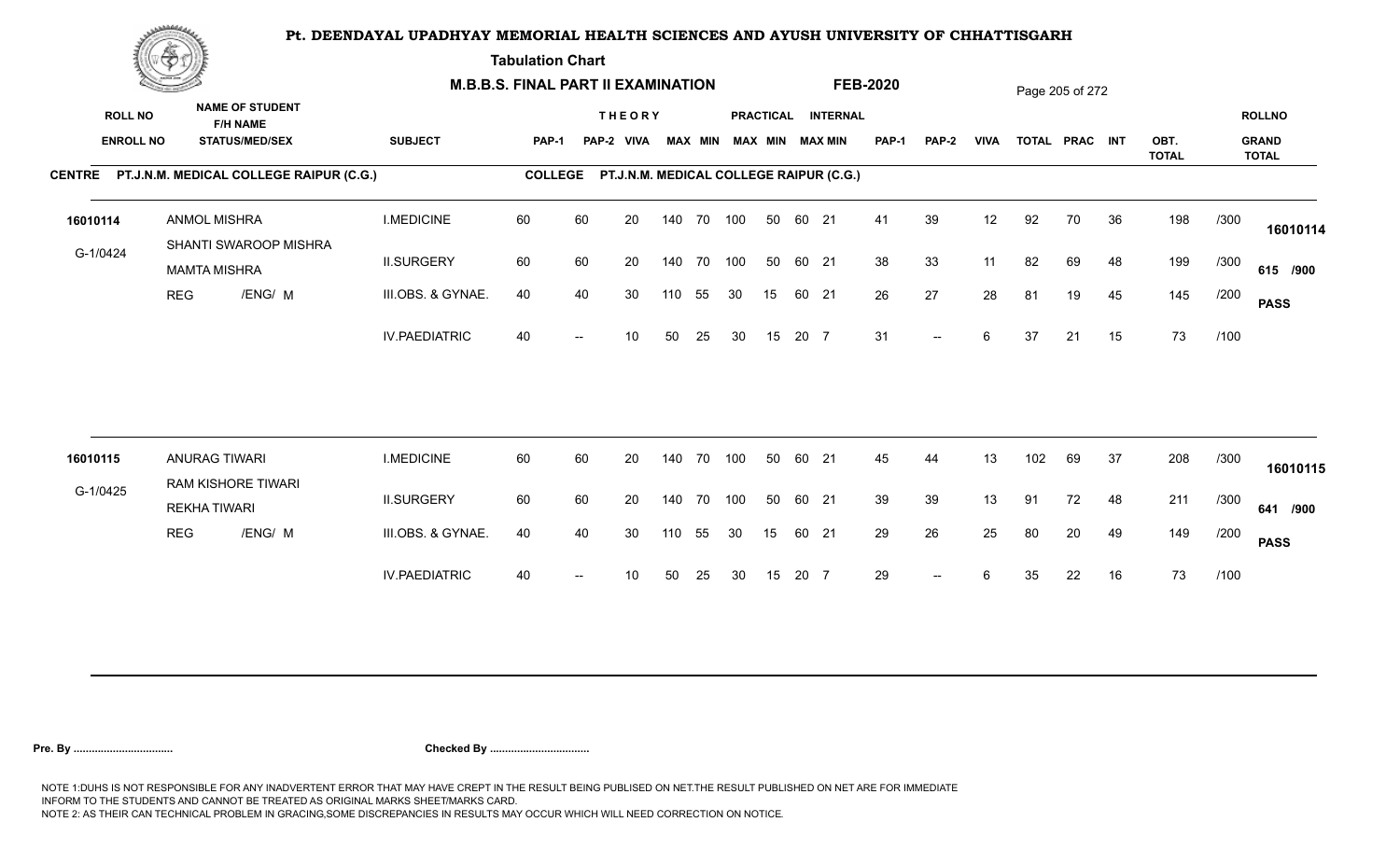**Tabulation Chart** 

|                                    | <b>Construction of the Construction</b> |                                                                    | <b>M.B.B.S. FINAL PART II EXAMINATION</b> |                |    |                                         |     |                |    |    |       |                                       | <b>FEB-2020</b> |                          |             |    | Page 206 of 272 |    |              |      |                               |
|------------------------------------|-----------------------------------------|--------------------------------------------------------------------|-------------------------------------------|----------------|----|-----------------------------------------|-----|----------------|----|----|-------|---------------------------------------|-----------------|--------------------------|-------------|----|-----------------|----|--------------|------|-------------------------------|
| <b>ROLL NO</b><br><b>ENROLL NO</b> |                                         | <b>NAME OF STUDENT</b><br><b>F/H NAME</b><br><b>STATUS/MED/SEX</b> | <b>SUBJECT</b>                            | PAP-1          |    | <b>THEORY</b><br>PAP-2 VIVA             |     | <b>MAX MIN</b> |    |    |       | PRACTICAL INTERNAL<br>MAX MIN MAX MIN | <b>PAP-1</b>    | PAP-2                    | <b>VIVA</b> |    | TOTAL PRAC INT  |    | OBT.         |      | <b>ROLLNO</b><br><b>GRAND</b> |
|                                    |                                         | CENTRE PT.J.N.M. MEDICAL COLLEGE RAIPUR (C.G.)                     |                                           | <b>COLLEGE</b> |    | PT.J.N.M. MEDICAL COLLEGE RAIPUR (C.G.) |     |                |    |    |       |                                       |                 |                          |             |    |                 |    | <b>TOTAL</b> |      | <b>TOTAL</b>                  |
|                                    |                                         |                                                                    |                                           |                |    |                                         |     |                |    |    |       |                                       |                 |                          |             |    |                 |    |              |      |                               |
| 16010116                           |                                         | APARNA SETTY                                                       | <b>I.MEDICINE</b>                         | 60             | 60 | 20                                      |     | 140 70 100     |    | 50 | 60 21 |                                       | 40              | 36                       | 13          | 89 | 58              | 34 | 181          | /300 | 16010116                      |
| G-1/0426                           |                                         | S RAMULU<br>S VARLAXMI                                             | <b>II.SURGERY</b>                         | 60             | 60 | 20                                      |     | 140 70 100     |    | 50 | 60 21 |                                       | 37              | 32                       | 12          | 81 | 72              | 40 | 193          | /300 | 570 /900                      |
|                                    | <b>REG</b>                              | /ENG/ F                                                            | III.OBS. & GYNAE.                         | 40             | 40 | 30                                      | 110 | 55             | 30 | 15 | 60 21 |                                       | 31              | 20                       | 18          | 69 | 18              | 44 | 131          | /200 | <b>PASS</b>                   |
|                                    |                                         |                                                                    | <b>IV.PAEDIATRIC</b>                      | 40             |    | 10                                      | 50  | 25             | 30 | 15 | 20 7  |                                       | 26              | $\overline{\phantom{a}}$ | 6           | 32 | 19              | 14 | 65           | /100 |                               |
|                                    |                                         |                                                                    |                                           |                |    |                                         |     |                |    |    |       |                                       |                 |                          |             |    |                 |    |              |      |                               |
| 16010117                           |                                         | ARUNDHATI SHANDILYA<br>SUMAN KUMAR TRIPATHI                        | <b>I.MEDICINE</b>                         | 60             | 60 | 20                                      |     | 140 70 100     |    | 50 | 60 21 |                                       | 41              | 38                       | 14          | 93 | 66              | 36 | 195          | /300 | 16010117                      |
| G-1/0427                           |                                         | <b>MANSA TRIPATHI</b>                                              | <b>II.SURGERY</b>                         | 60             | 60 | 20                                      |     | 140 70 100     |    | 50 | 60 21 |                                       | 38              | 36                       | 14          | 88 | 71              | 45 | 204          | /300 | 616 /900                      |
|                                    | <b>REG</b>                              | /ENG/ F                                                            | III.OBS. & GYNAE.                         | 40             | 40 | 30                                      | 110 | 55             | 30 | 15 | 60 21 |                                       | 32              | 29                       | 20          | 81 | 24              | 43 | 148          | /200 | <b>PASS</b>                   |
|                                    |                                         |                                                                    | <b>IV.PAEDIATRIC</b>                      | 40             |    | 10                                      | 50  | 25             | 30 | 15 | 20 7  |                                       | 26              | $--$                     |             | 33 | 22              | 14 | 69           | /100 |                               |
|                                    |                                         |                                                                    |                                           |                |    |                                         |     |                |    |    |       |                                       |                 |                          |             |    |                 |    |              |      |                               |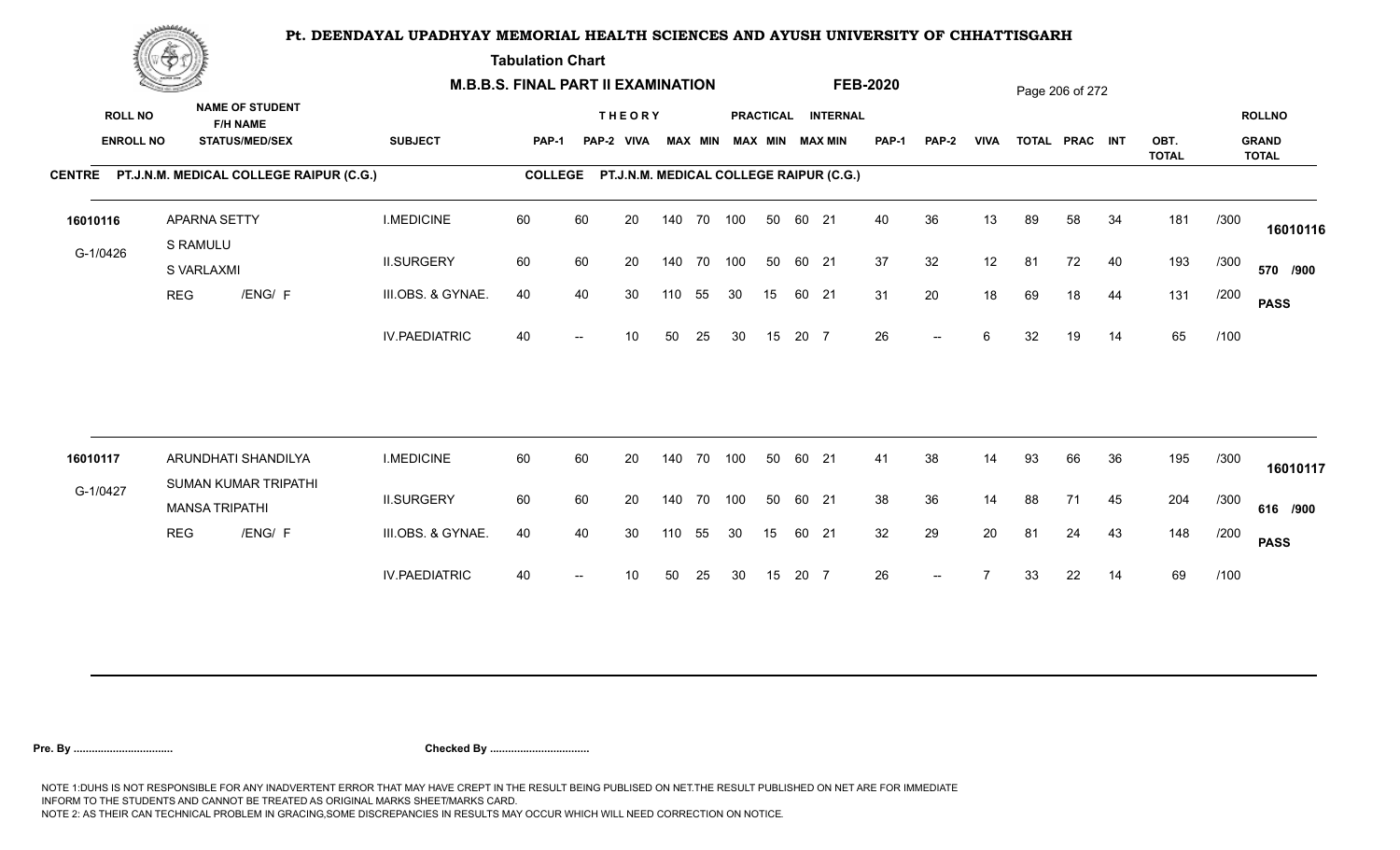**Tabulation Chart** 

|                                    | <b>Construction of the Construction</b> |                                                                    |                      | <b>M.B.B.S. FINAL PART II EXAMINATION</b> |    |                                         |     |                |            |    |       |                                              | <b>FEB-2020</b> |                          |             |    | Page 207 of 272 |    |              |        |                               |
|------------------------------------|-----------------------------------------|--------------------------------------------------------------------|----------------------|-------------------------------------------|----|-----------------------------------------|-----|----------------|------------|----|-------|----------------------------------------------|-----------------|--------------------------|-------------|----|-----------------|----|--------------|--------|-------------------------------|
| <b>ROLL NO</b><br><b>ENROLL NO</b> |                                         | <b>NAME OF STUDENT</b><br><b>F/H NAME</b><br><b>STATUS/MED/SEX</b> | <b>SUBJECT</b>       | PAP-1                                     |    | <b>THEORY</b><br>PAP-2 VIVA             |     | <b>MAX MIN</b> |            |    |       | PRACTICAL INTERNAL<br><b>MAX MIN MAX MIN</b> | <b>PAP-1</b>    | PAP-2                    | <b>VIVA</b> |    | TOTAL PRAC INT  |    | OBT.         |        | <b>ROLLNO</b><br><b>GRAND</b> |
|                                    |                                         | CENTRE PT.J.N.M. MEDICAL COLLEGE RAIPUR (C.G.)                     |                      | <b>COLLEGE</b>                            |    | PT.J.N.M. MEDICAL COLLEGE RAIPUR (C.G.) |     |                |            |    |       |                                              |                 |                          |             |    |                 |    | <b>TOTAL</b> |        | <b>TOTAL</b>                  |
| 16010118                           |                                         | ARUSHI AGRAWAL                                                     | <b>I.MEDICINE</b>    | 60                                        | 60 | 20                                      |     |                | 140 70 100 | 50 | 60 21 |                                              | 42              | 35                       | 15          | 92 | 65              | 37 | 194          | /300   | 16010118                      |
| G-1/0428                           |                                         | <b>ASHOK AGRAWAL</b><br>SHIKHA AGRAWAL                             | <b>II.SURGERY</b>    | 60                                        | 60 | 20                                      |     |                | 140 70 100 | 50 | 60 21 |                                              | 38              | 33                       | 12          | 83 | 61              | 48 | 192          | /300   | 620 /900                      |
|                                    | <b>REG</b>                              | /ENG/ F                                                            | III.OBS. & GYNAE.    | 40                                        | 40 | 30                                      | 110 | 55             | 30         | 15 | 60 21 |                                              | 31              | 29                       | 25          | 85 | 24              | 49 | 158          | D /200 | <b>PASS</b>                   |
|                                    |                                         |                                                                    | <b>IV.PAEDIATRIC</b> | 40                                        |    | 10                                      | 50  | 25             | 30         | 15 | 20 7  |                                              | 33              | $\overline{\phantom{a}}$ | 8           | 41 | 21              | 14 | 76           | D /100 |                               |
|                                    |                                         | <b>ASHUTOSH NAHAK</b>                                              | <b>I.MEDICINE</b>    | 60                                        | 60 | 20                                      |     |                | 140 70 100 | 50 | 60 21 |                                              | 41              | 34                       | 13          | 88 | 64              | 36 | 188          | /300   |                               |
| 16010119                           |                                         | SANTOSH KUMAR NAHAK                                                |                      |                                           |    |                                         |     |                |            |    |       |                                              |                 |                          |             |    |                 |    |              |        | 16010119                      |
| G-1/0429                           |                                         | <b>MAMTA NAHAK</b>                                                 | <b>II.SURGERY</b>    | 60                                        | 60 | 20                                      |     |                | 140 70 100 | 50 | 60 21 |                                              | 35              | 26                       | 13          | 74 | 68              | 38 | 180          | /300   | 590 /900                      |
|                                    | <b>REG</b>                              | /ENG/ M                                                            | III.OBS. & GYNAE.    | 40                                        | 40 | 30                                      | 110 | 55             | 30         | 15 | 60 21 |                                              | 29              | 25                       | 26          | 80 | 23              | 44 | 147          | /200   | <b>PASS</b>                   |
|                                    |                                         |                                                                    | <b>IV.PAEDIATRIC</b> | 40                                        |    | 10                                      | 50  | 25             | 30         | 15 | 20 7  |                                              | 30              | $\overline{a}$           |             | 37 | 23              | 15 | 75           | D /100 |                               |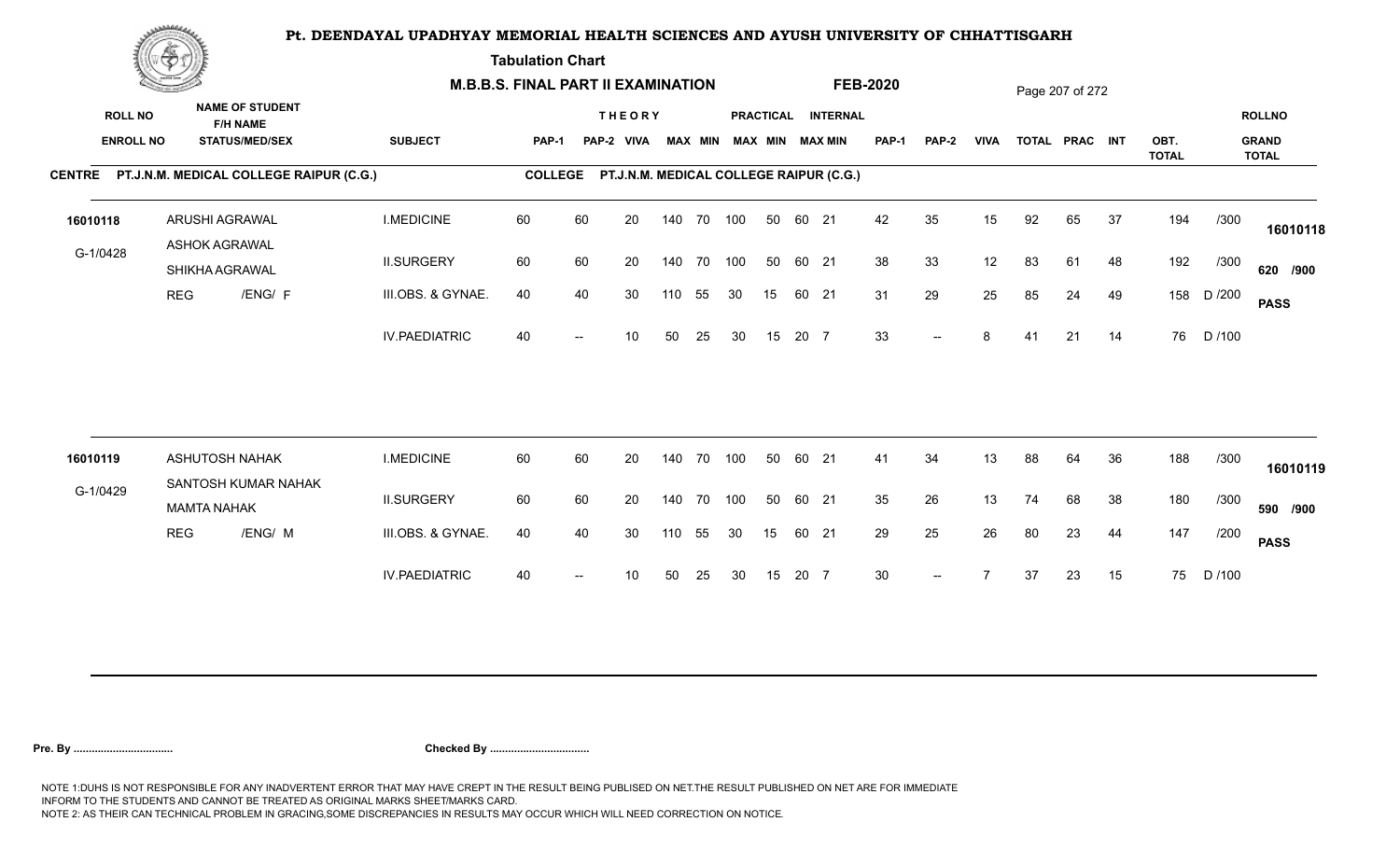**Tabulation Chart** 

|                                    | <b>Construction of the Construction</b> |                                                                    |                                                | <b>M.B.B.S. FINAL PART II EXAMINATION</b> |                |    |                                         |     |                |            |    |       |                                       | <b>FEB-2020</b> |              |             |    | Page 208 of 272 |    |                      |      |                                               |
|------------------------------------|-----------------------------------------|--------------------------------------------------------------------|------------------------------------------------|-------------------------------------------|----------------|----|-----------------------------------------|-----|----------------|------------|----|-------|---------------------------------------|-----------------|--------------|-------------|----|-----------------|----|----------------------|------|-----------------------------------------------|
| <b>ROLL NO</b><br><b>ENROLL NO</b> |                                         | <b>NAME OF STUDENT</b><br><b>F/H NAME</b><br><b>STATUS/MED/SEX</b> |                                                | <b>SUBJECT</b>                            | PAP-1          |    | <b>THEORY</b><br>PAP-2 VIVA             |     | <b>MAX MIN</b> |            |    |       | PRACTICAL INTERNAL<br>MAX MIN MAX MIN | <b>PAP-1</b>    | <b>PAP-2</b> | <b>VIVA</b> |    | TOTAL PRAC INT  |    | OBT.<br><b>TOTAL</b> |      | <b>ROLLNO</b><br><b>GRAND</b><br><b>TOTAL</b> |
|                                    |                                         |                                                                    | CENTRE PT.J.N.M. MEDICAL COLLEGE RAIPUR (C.G.) |                                           | <b>COLLEGE</b> |    | PT.J.N.M. MEDICAL COLLEGE RAIPUR (C.G.) |     |                |            |    |       |                                       |                 |              |             |    |                 |    |                      |      |                                               |
| 16010120                           |                                         | ATUL PANDEY<br>SHRIKANT PANDEY                                     |                                                | <b>I.MEDICINE</b>                         | 60             | 60 | 20                                      |     |                | 140 70 100 | 50 | 60 21 |                                       | 40              | 38           | 13          | 91 | 64              | 33 | 188                  | /300 | 16010120                                      |
| G-1/0430                           |                                         | NISHA PANDEY                                                       |                                                | <b>II.SURGERY</b>                         | 60             | 60 | 20                                      |     | 140 70         | 100        | 50 | 60 21 |                                       | 37              | 22           | 11          | 70 | 59              | 40 | 169                  | /300 | 570 /900                                      |
|                                    | <b>REG</b>                              |                                                                    | /ENG/ M                                        | III.OBS. & GYNAE.                         | 40             | 40 | 30                                      | 110 | 55             | 30         | 15 | 60 21 |                                       | 29              | 25           | 24          | 78 | 25              | 42 | 145                  | /200 | <b>PASS</b>                                   |
|                                    |                                         |                                                                    |                                                | <b>IV.PAEDIATRIC</b>                      | 40             |    | 10                                      | 50  | 25             | 30         | 15 | 20 7  |                                       | 26              | $--$         |             | 33 | 21              | 14 | 68                   | /100 |                                               |
|                                    |                                         |                                                                    |                                                |                                           |                |    |                                         |     |                |            |    |       |                                       |                 |              |             |    |                 |    |                      |      |                                               |
| 16010121                           |                                         | AVINASH BHARDWAJ<br><b>GHANSHYAM</b>                               |                                                | <b>I.MEDICINE</b>                         | 60             | 60 | 20                                      |     | 140 70         | 100        | 50 | 60 21 |                                       | 38              | 37           | 12          | 87 | 59              | 34 | 180                  | /300 | 16010121                                      |
| G-1/0431                           |                                         | <b>GOMTI BAI</b>                                                   |                                                | <b>II.SURGERY</b>                         | 60             | 60 | 20                                      |     |                | 140 70 100 | 50 | 60 21 |                                       | 35              | 31           | 14          | 80 | 66              | 44 | 190                  | /300 | 585 /900                                      |
|                                    | <b>REG</b>                              |                                                                    | /ENG/ M                                        | III.OBS. & GYNAE.                         | 40             | 40 | 30                                      | 110 | 55             | 30         | 15 | 60 21 |                                       | 30 <sup>°</sup> | 24           | 23          | 77 | 22              | 43 | 142                  | /200 | <b>PASS</b>                                   |
|                                    |                                         |                                                                    |                                                | <b>IV.PAEDIATRIC</b>                      | 40             |    | 10                                      | 50  | 25             | 30         | 15 | 20 7  |                                       | 29              | $--$         |             | 36 | 22              | 15 | 73                   | /100 |                                               |
|                                    |                                         |                                                                    |                                                |                                           |                |    |                                         |     |                |            |    |       |                                       |                 |              |             |    |                 |    |                      |      |                                               |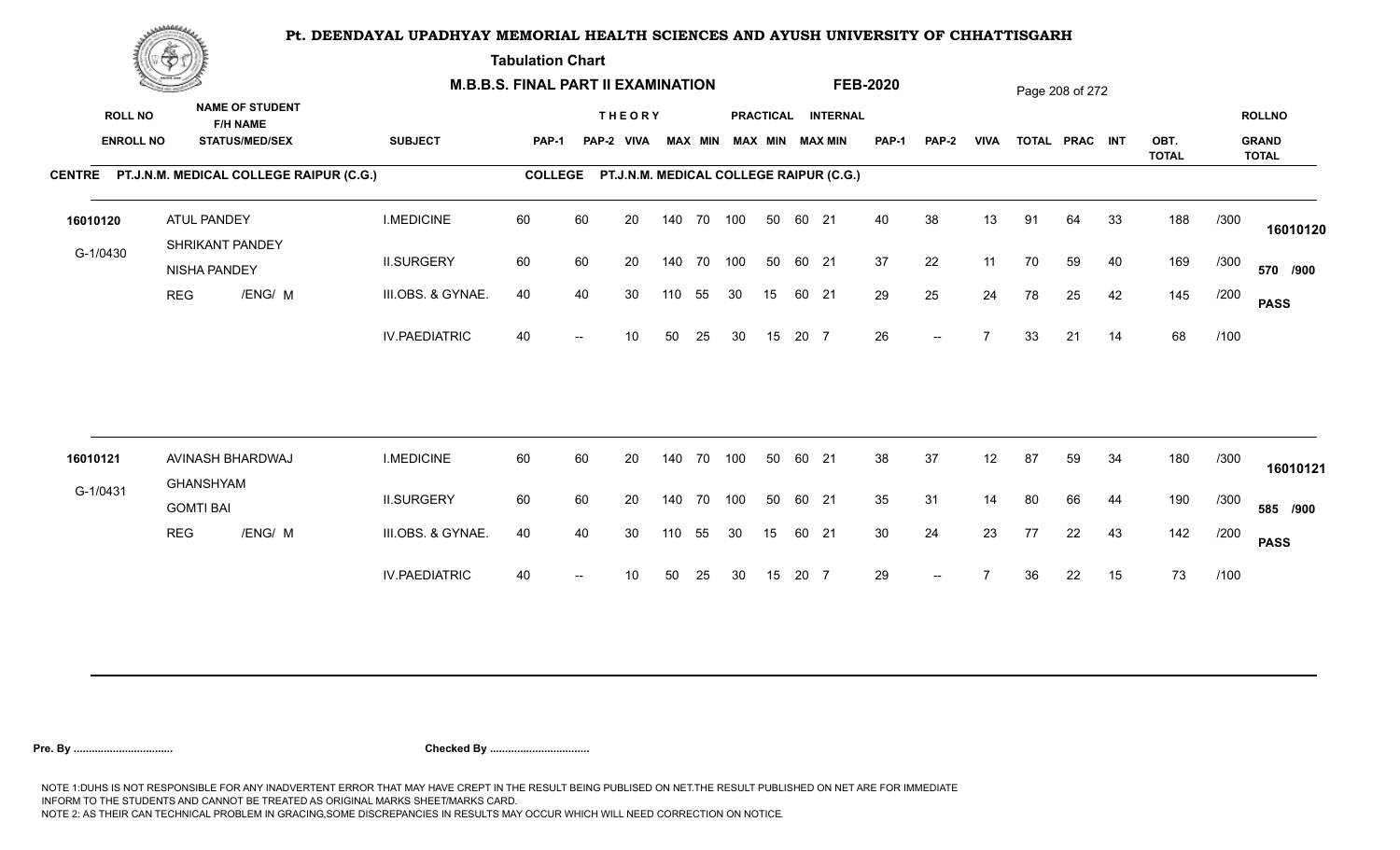**Tabulation Chart** 

|                                    | <b>Construction of the Construction</b> |                                                                    |                                                |                      | <b>M.B.B.S. FINAL PART II EXAMINATION</b> |    |                                         |     |                |            |    |       |                                       | <b>FEB-2020</b> |              |             |     | Page 209 of 272 |    |                      |      |                                               |
|------------------------------------|-----------------------------------------|--------------------------------------------------------------------|------------------------------------------------|----------------------|-------------------------------------------|----|-----------------------------------------|-----|----------------|------------|----|-------|---------------------------------------|-----------------|--------------|-------------|-----|-----------------|----|----------------------|------|-----------------------------------------------|
| <b>ROLL NO</b><br><b>ENROLL NO</b> |                                         | <b>NAME OF STUDENT</b><br><b>F/H NAME</b><br><b>STATUS/MED/SEX</b> |                                                | <b>SUBJECT</b>       | <b>PAP-1</b>                              |    | <b>THEORY</b><br>PAP-2 VIVA             |     | <b>MAX MIN</b> |            |    |       | PRACTICAL INTERNAL<br>MAX MIN MAX MIN | PAP-1           | <b>PAP-2</b> | <b>VIVA</b> |     | TOTAL PRAC INT  |    | OBT.<br><b>TOTAL</b> |      | <b>ROLLNO</b><br><b>GRAND</b><br><b>TOTAL</b> |
|                                    |                                         |                                                                    | CENTRE PT.J.N.M. MEDICAL COLLEGE RAIPUR (C.G.) |                      | <b>COLLEGE</b>                            |    | PT.J.N.M. MEDICAL COLLEGE RAIPUR (C.G.) |     |                |            |    |       |                                       |                 |              |             |     |                 |    |                      |      |                                               |
| 16010122                           |                                         | AYUSH JAIN                                                         |                                                | <b>I.MEDICINE</b>    | 60                                        | 60 | 20                                      |     |                | 140 70 100 | 50 | 60 21 |                                       | 38              | 34           | 13          | 85  | 62              | 30 | 177                  | /300 | 16010122                                      |
| G-1/0432                           |                                         | ATUL JAIN<br>SANGITA JAIN                                          |                                                | <b>II.SURGERY</b>    | 60                                        | 60 | 20                                      |     |                | 140 70 100 | 50 | 60 21 |                                       | 29              | 29           | 11          | 69* | 64              | 37 | 170                  | /300 | 544 /900                                      |
|                                    | <b>REG</b>                              |                                                                    | /ENG/ M                                        | III.OBS. & GYNAE.    | 40                                        | 40 | 30                                      | 110 | 55             | 30         | 15 | 60 21 |                                       | 29              | 14           | 23          | 66  | 22              | 40 | 128                  | /200 | <b>PASS</b><br><b>VCG 01</b>                  |
|                                    |                                         |                                                                    |                                                | <b>IV.PAEDIATRIC</b> | 40                                        |    | 10                                      | 50  | 25             | 30         | 15 | 20 7  |                                       | 29              | $-$          | 6           | 35  | 22              | 12 | 69                   | /100 |                                               |
|                                    |                                         |                                                                    |                                                |                      |                                           |    |                                         |     |                |            |    |       |                                       |                 |              |             |     |                 |    |                      |      |                                               |
| 16010123                           |                                         | <b>AYUSHI RAJ</b><br>PRADIP KUMAR                                  |                                                | <b>I.MEDICINE</b>    | 60                                        | 60 | 20                                      |     | 140 70         | 100        | 50 | 60 21 |                                       | 38              | 37           | 11          | 86  | 62              | 32 | 180                  | /300 | 16010123                                      |
| G-1/0433                           |                                         | NAYANTARA BHARTI                                                   |                                                | <b>II.SURGERY</b>    | 60                                        | 60 | 20                                      |     |                | 140 70 100 | 50 | 60 21 |                                       | 37              | 30           | 12          | 79  | 64              | 43 | 186                  | /300 | 568 /900                                      |
|                                    | <b>REG</b>                              |                                                                    | /ENG/ F                                        | III.OBS. & GYNAE.    | 40                                        | 40 | 30                                      | 110 | 55             | 30         | 15 | 60 21 |                                       | 26              | 23           | 20          | 69  | 22              | 44 | 135                  | /200 | <b>PASS</b>                                   |
|                                    |                                         |                                                                    |                                                | <b>IV.PAEDIATRIC</b> | 40                                        |    | 10                                      | 50  | 25             | 30         | 15 | 20 7  |                                       | 27              | $--$         | 5           | 32  | 20              | 15 | 67                   | /100 |                                               |
|                                    |                                         |                                                                    |                                                |                      |                                           |    |                                         |     |                |            |    |       |                                       |                 |              |             |     |                 |    |                      |      |                                               |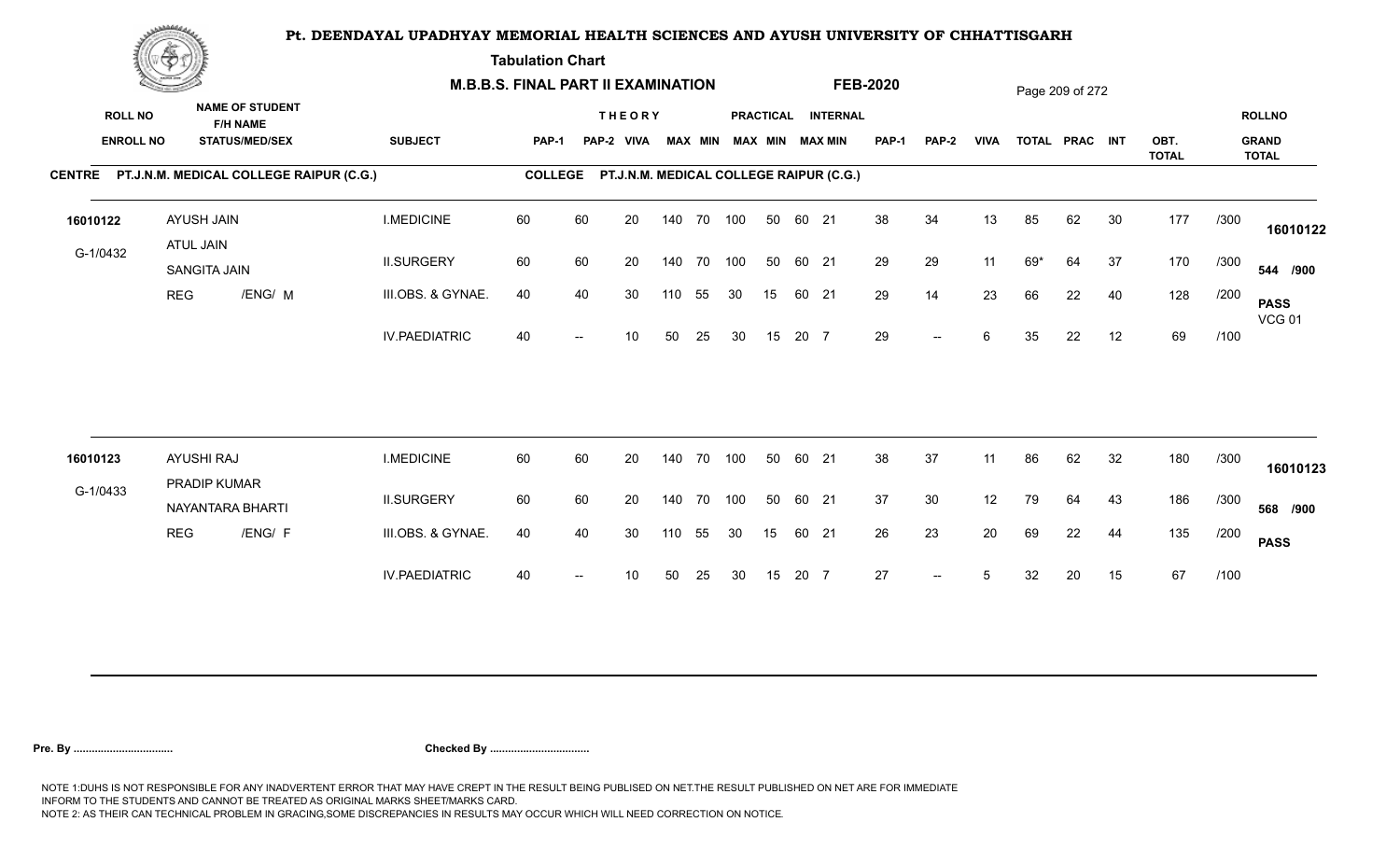**Tabulation Chart** 

|                  | <b>Contractor of the Contract of the Contractor</b> |                                                       |                      | <b>M.B.B.S. FINAL PART II EXAMINATION</b> |                   |                                                 |     |                |        |    |       |                        | <b>FEB-2020</b> |              |                 |       | Page 210 of 272 |    |                      |      |                              |
|------------------|-----------------------------------------------------|-------------------------------------------------------|----------------------|-------------------------------------------|-------------------|-------------------------------------------------|-----|----------------|--------|----|-------|------------------------|-----------------|--------------|-----------------|-------|-----------------|----|----------------------|------|------------------------------|
| <b>ROLL NO</b>   |                                                     | <b>NAME OF STUDENT</b><br><b>F/H NAME</b>             |                      |                                           |                   | <b>THEORY</b>                                   |     |                |        |    |       | PRACTICAL INTERNAL     |                 |              |                 |       |                 |    |                      |      | <b>ROLLNO</b>                |
| <b>ENROLL NO</b> |                                                     | <b>STATUS/MED/SEX</b>                                 | <b>SUBJECT</b>       | PAP-1                                     |                   | PAP-2 VIVA                                      |     | <b>MAX MIN</b> |        |    |       | <b>MAX MIN MAX MIN</b> | <b>PAP-1</b>    | <b>PAP-2</b> | <b>VIVA</b>     |       | TOTAL PRAC INT  |    | OBT.<br><b>TOTAL</b> |      | <b>GRAND</b><br><b>TOTAL</b> |
|                  |                                                     | CENTRE PT.J.N.M. MEDICAL COLLEGE RAIPUR (C.G.)        |                      |                                           |                   | COLLEGE PT.J.N.M. MEDICAL COLLEGE RAIPUR (C.G.) |     |                |        |    |       |                        |                 |              |                 |       |                 |    |                      |      |                              |
| 16010124         |                                                     | <b>BALVINDER SINGH GUMBER</b>                         | <b>I.MEDICINE</b>    | 60                                        | 60                | 20                                              | 140 | 70 100         |        | 50 | 60 21 |                        | 39              | 40           | 13              | 92    | 68              | 33 | 193                  | /300 | 16010124                     |
| G-1/0434         |                                                     | S. KULWANT SINGH GUMBER<br><b>GURJEET KOUR GUMBER</b> | <b>II.SURGERY</b>    | 60                                        | 60                | 20                                              | 140 |                | 70 100 | 50 | 60 21 |                        | 35              | 30           | 11              | 76    | 70              | 43 | 189                  | /300 | 594 /900                     |
|                  | <b>REG</b>                                          | /ENG/ M                                               | III.OBS. & GYNAE.    | 40                                        | 40                | 30                                              | 110 | 55             | 30     | 15 |       | 60 21                  | 30              | 24           | 20              | 74    | 25              | 42 | 141                  | /200 | <b>PASS</b>                  |
|                  |                                                     |                                                       | <b>IV.PAEDIATRIC</b> | 40                                        | $\hspace{0.05cm}$ | 10                                              | 50  | 25             | 30     | 15 | 20 7  |                        | 29              | $--$         | 6               | 35    | 22              | 14 | 71                   | /100 |                              |
|                  |                                                     |                                                       |                      |                                           |                   |                                                 |     |                |        |    |       |                        |                 |              |                 |       |                 |    |                      |      |                              |
| 16010125         |                                                     | <b>BHAWESH PATEL</b><br>PALESHWER PATEL               | <b>I.MEDICINE</b>    | 60                                        | 60                | 20                                              | 140 |                | 70 100 | 50 |       | 60 21                  | 41              | 40           | 12 <sup>°</sup> | 93    | 59              | 33 | 185                  | /300 | 16010125                     |
| G-1/0435         |                                                     | <b>GAYATRI PATEL</b>                                  | <b>II.SURGERY</b>    | 60                                        | 60                | 20                                              | 140 |                | 70 100 | 50 |       | 60 21                  | 31              | 26           | 10 <sub>1</sub> | $67*$ | 64              | 43 | 174                  | /300 | 560 /900                     |
|                  | <b>REG</b>                                          | /ENG/ M                                               | III.OBS. & GYNAE.    | 40                                        | 40                | 30                                              | 110 | 55             | 30     | 15 | 60 21 |                        | 32              | 23           | 18              | 73    | 20              | 42 | 135                  | /200 | <b>PASS</b><br>DC 03         |
|                  |                                                     |                                                       | <b>IV.PAEDIATRIC</b> | 40                                        |                   | 10                                              | 50  | 25             | 30     | 15 | 20 7  |                        | 27              | $--$         | 6               | 33    | 19              | 14 | 66                   | /100 |                              |
|                  |                                                     |                                                       |                      |                                           |                   |                                                 |     |                |        |    |       |                        |                 |              |                 |       |                 |    |                      |      |                              |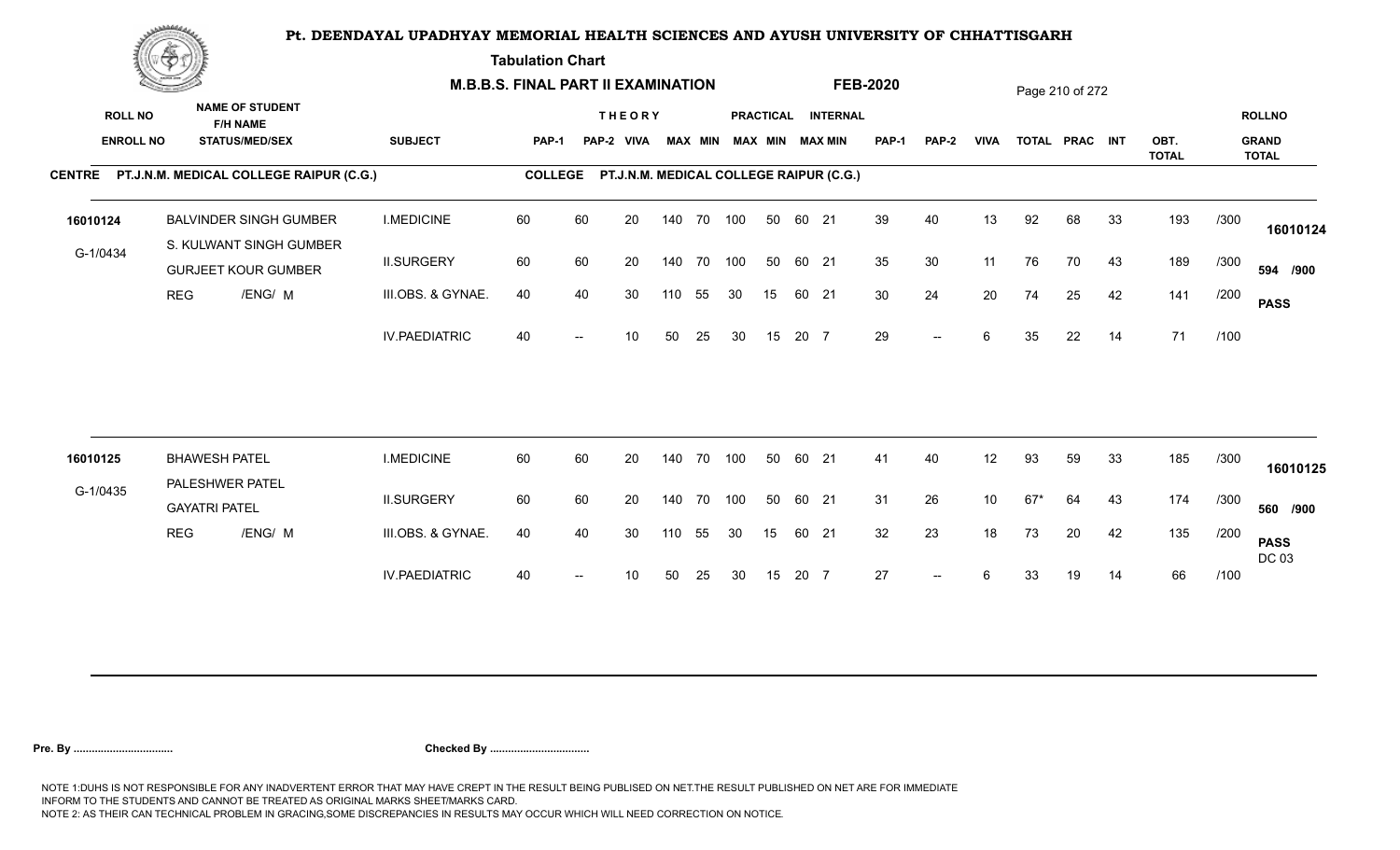**Tabulation Chart** 

|                                    | <b>Construction of the Asset</b>    |                                                                    |                      | <b>M.B.B.S. FINAL PART II EXAMINATION</b> |    |                             |     |                |            |    |       |                                                 | <b>FEB-2020</b> |       |             |    | Page 211 of 272 |    |              |      |                               |
|------------------------------------|-------------------------------------|--------------------------------------------------------------------|----------------------|-------------------------------------------|----|-----------------------------|-----|----------------|------------|----|-------|-------------------------------------------------|-----------------|-------|-------------|----|-----------------|----|--------------|------|-------------------------------|
| <b>ROLL NO</b><br><b>ENROLL NO</b> |                                     | <b>NAME OF STUDENT</b><br><b>F/H NAME</b><br><b>STATUS/MED/SEX</b> | <b>SUBJECT</b>       | <b>PAP-1</b>                              |    | <b>THEORY</b><br>PAP-2 VIVA |     | <b>MAX MIN</b> |            |    |       | PRACTICAL INTERNAL<br><b>MAX MIN MAX MIN</b>    | <b>PAP-1</b>    | PAP-2 | <b>VIVA</b> |    | TOTAL PRAC INT  |    | OBT.         |      | <b>ROLLNO</b><br><b>GRAND</b> |
|                                    |                                     |                                                                    |                      |                                           |    |                             |     |                |            |    |       |                                                 |                 |       |             |    |                 |    | <b>TOTAL</b> |      | <b>TOTAL</b>                  |
|                                    |                                     | CENTRE PT.J.N.M. MEDICAL COLLEGE RAIPUR (C.G.)                     |                      |                                           |    |                             |     |                |            |    |       | COLLEGE PT.J.N.M. MEDICAL COLLEGE RAIPUR (C.G.) |                 |       |             |    |                 |    |              |      |                               |
| 16010126                           |                                     | BHAVYA MAHESHWARI                                                  | <b>I.MEDICINE</b>    | 60                                        | 60 | 20                          |     |                | 140 70 100 | 50 | 60 21 |                                                 | 34              | 39    | 13          | 86 | 59              | 34 | 179          | /300 | 16010126                      |
| G-1/0436                           |                                     | RAMESHWAR PD MAHESHWARI<br>DHANESHWARI MAHESHWARI                  | <b>II.SURGERY</b>    | 60                                        | 60 | 20                          |     |                | 140 70 100 | 50 | 60 21 |                                                 | 37              | 31    | 11          | 79 | 61              | 38 | 178          | /300 | 556 /900                      |
|                                    | <b>REG</b>                          | /ENG/ F                                                            | III.OBS. & GYNAE.    | 40                                        | 40 | 30                          | 110 | 55             | 30         | 15 |       | 60 21                                           | 30              | 25    | 17          | 72 | 19              | 44 | 135          | /200 | <b>PASS</b>                   |
|                                    |                                     |                                                                    | <b>IV.PAEDIATRIC</b> | 40                                        |    | 10                          | 50  | 25             | 30         | 15 | 20 7  |                                                 | 26              | $- -$ | 6           | 32 | 19              | 13 | 64           | /100 |                               |
|                                    |                                     |                                                                    |                      |                                           |    |                             |     |                |            |    |       |                                                 |                 |       |             |    |                 |    |              |      |                               |
| 16010127                           | <b>BHEKHRAM</b><br><b>TORAN LAL</b> |                                                                    | <b>I.MEDICINE</b>    | 60                                        | 60 | 20                          |     |                | 140 70 100 | 50 | 60 21 |                                                 | 28              | 32    | 11          | 71 | 59              | 30 | 160          | /300 | 16010127                      |
| G-1/0437                           | <b>DHIRAJA</b>                      |                                                                    | <b>II.SURGERY</b>    | 60                                        | 60 | 20                          |     |                | 140 70 100 | 50 | 60 21 |                                                 | 30              | 32    | 10          | 72 | 57              | 38 | 167          | /300 | 515 /900                      |
|                                    | <b>REG</b>                          | /ENG/ M                                                            | III.OBS. & GYNAE.    | 40                                        | 40 | 30                          | 110 | 55             | 30         | 15 |       | 60 21                                           | 27              | 21    | 17          | 65 | 17              | 40 | 122          | /200 | <b>PASS</b>                   |
|                                    |                                     |                                                                    | <b>IV.PAEDIATRIC</b> | 40                                        |    | 10                          | 50  | 25             | 30         | 15 | 20 7  |                                                 | 26              | $--$  | 6           | 32 | 20              | 14 | 66           | /100 |                               |
|                                    |                                     |                                                                    |                      |                                           |    |                             |     |                |            |    |       |                                                 |                 |       |             |    |                 |    |              |      |                               |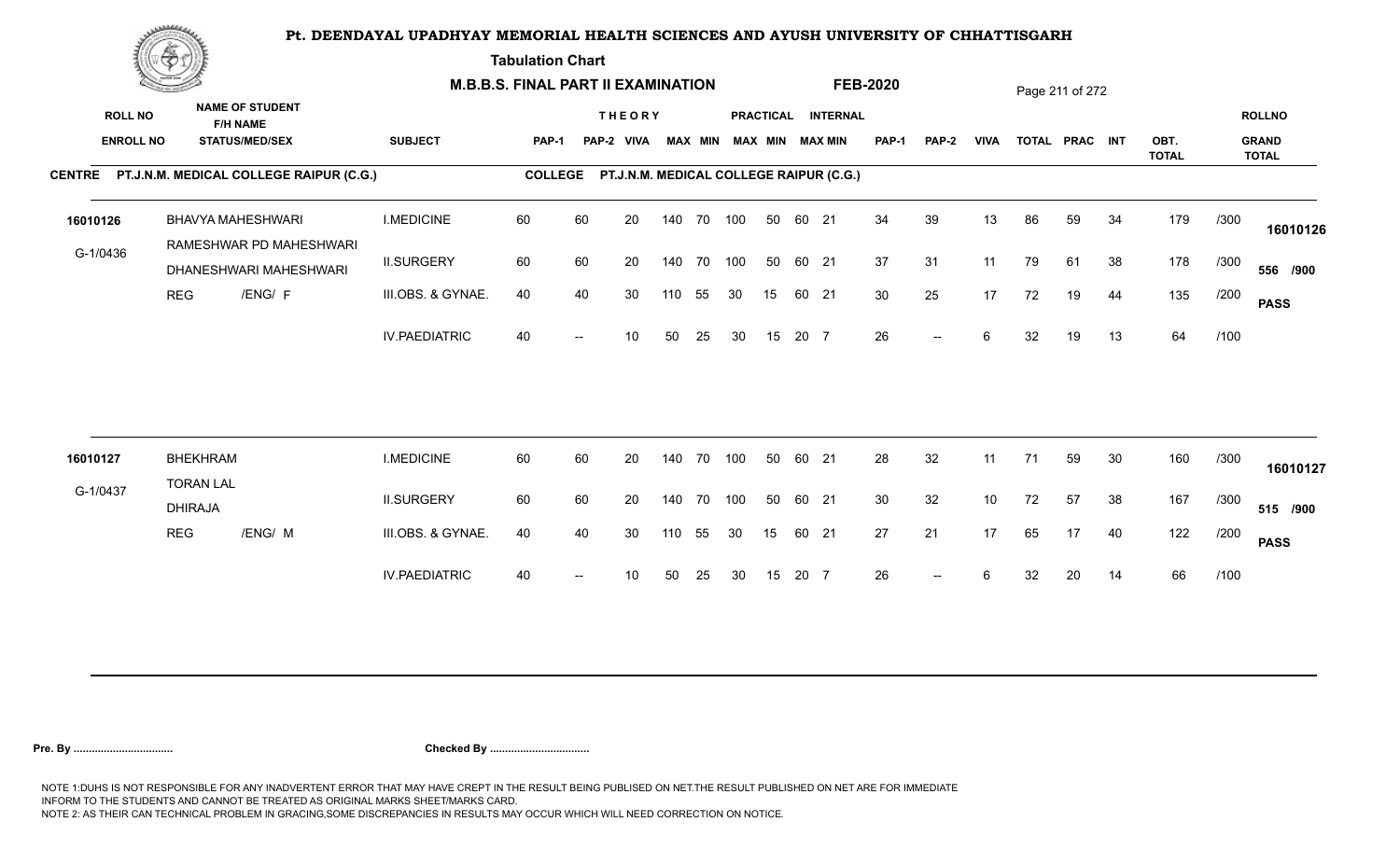**Tabulation Chart** 

|                  | <b>Construction of the Construction</b> |                                                 |                      | <b>M.B.B.S. FINAL PART II EXAMINATION</b> |                          |                                         |     |    |                         |    |       |                    | <b>FEB-2020</b> |                          |                 |       | Page 212 of 272 |    |                      |      |                              |
|------------------|-----------------------------------------|-------------------------------------------------|----------------------|-------------------------------------------|--------------------------|-----------------------------------------|-----|----|-------------------------|----|-------|--------------------|-----------------|--------------------------|-----------------|-------|-----------------|----|----------------------|------|------------------------------|
| <b>ROLL NO</b>   |                                         | <b>NAME OF STUDENT</b><br><b>F/H NAME</b>       |                      |                                           |                          | <b>THEORY</b>                           |     |    |                         |    |       | PRACTICAL INTERNAL |                 |                          |                 |       |                 |    |                      |      | <b>ROLLNO</b>                |
| <b>ENROLL NO</b> |                                         | <b>STATUS/MED/SEX</b>                           | <b>SUBJECT</b>       | <b>PAP-1</b>                              |                          | PAP-2 VIVA                              |     |    | MAX MIN MAX MIN MAX MIN |    |       |                    | <b>PAP-1</b>    | <b>PAP-2</b>             | <b>VIVA</b>     |       | TOTAL PRAC INT  |    | OBT.<br><b>TOTAL</b> |      | <b>GRAND</b><br><b>TOTAL</b> |
|                  |                                         | CENTRE PT.J.N.M. MEDICAL COLLEGE RAIPUR (C.G.)  |                      | <b>COLLEGE</b>                            |                          | PT.J.N.M. MEDICAL COLLEGE RAIPUR (C.G.) |     |    |                         |    |       |                    |                 |                          |                 |       |                 |    |                      |      |                              |
| 16010128         |                                         | <b>BHOOMIKA DHRUW</b>                           | <b>I.MEDICINE</b>    | 60                                        | 60                       | 20                                      | 140 |    | 70 100                  | 50 | 60 21 |                    | 23              | 36                       | 9               | 68*   | $35*$           | 30 | $133*$               | /300 | 16010128                     |
| G-1/0438         |                                         | PATIRAM DHRUW<br><b>GODAVARI DHRUW</b>          | <b>II.SURGERY</b>    | 60                                        | 60                       | 20                                      | 140 |    | 70 100                  | 50 | 60 21 |                    | 32              | 19                       | 10 <sup>°</sup> | $61*$ | 50              | 35 | $146*$               | /300 | 440 /900                     |
|                  | <b>REG</b>                              | /ENG/ F                                         | III.OBS. & GYNAE.    | 40                                        | 40                       | 30                                      | 110 | 55 | 30                      | 15 | 60 21 |                    | 20              | 21                       | 16              | 57    | 15              | 39 | 111                  | /200 | <b>FAIL</b>                  |
|                  |                                         |                                                 | <b>IV.PAEDIATRIC</b> | 40                                        | $\overline{\phantom{a}}$ | 10                                      | 50  | 25 | 30                      | 15 | 20 7  |                    | 18              | $\overline{\phantom{a}}$ | 5               | $23*$ | 15              | 12 | 50                   | /100 |                              |
|                  | Re-Medicine Surgery Paediatric          |                                                 |                      |                                           |                          |                                         |     |    |                         |    |       |                    |                 |                          |                 |       |                 |    |                      |      |                              |
| 16010129         |                                         | <b>BHUMIKA MIRANI</b>                           | <b>I.MEDICINE</b>    | 60                                        | 60                       | 20                                      | 140 |    | 70 100                  | 50 | 60 21 |                    | 42              | 44                       | 14              | 100   | 74              | 38 | 212                  | /300 | 16010129                     |
| G-1/0439         |                                         | <b>DILIP KUMAR MIRANI</b><br><b>HEMA MIRANI</b> | <b>II.SURGERY</b>    | 60                                        | 60                       | 20                                      | 140 |    | 70 100                  | 50 | 60 21 |                    | 36              | 38                       | 15              | 89    | 71              | 44 | 204                  | /300 | 636 /900                     |
|                  | <b>REG</b>                              | /ENG/ F                                         | III.OBS. & GYNAE.    | 40                                        | 40                       | 30                                      | 110 | 55 | 30                      | 15 | 60 21 |                    | 25              | 26                       | 23              | 74    | 25              | 47 | 146                  | /200 | <b>PASS</b>                  |
|                  |                                         |                                                 | <b>IV.PAEDIATRIC</b> | 40                                        | $\overline{\phantom{a}}$ | 10                                      | 50  | 25 | 30                      | 15 | 20 7  |                    | 28              | $--$                     | 8               | 36    | 23              | 15 | 74                   | /100 |                              |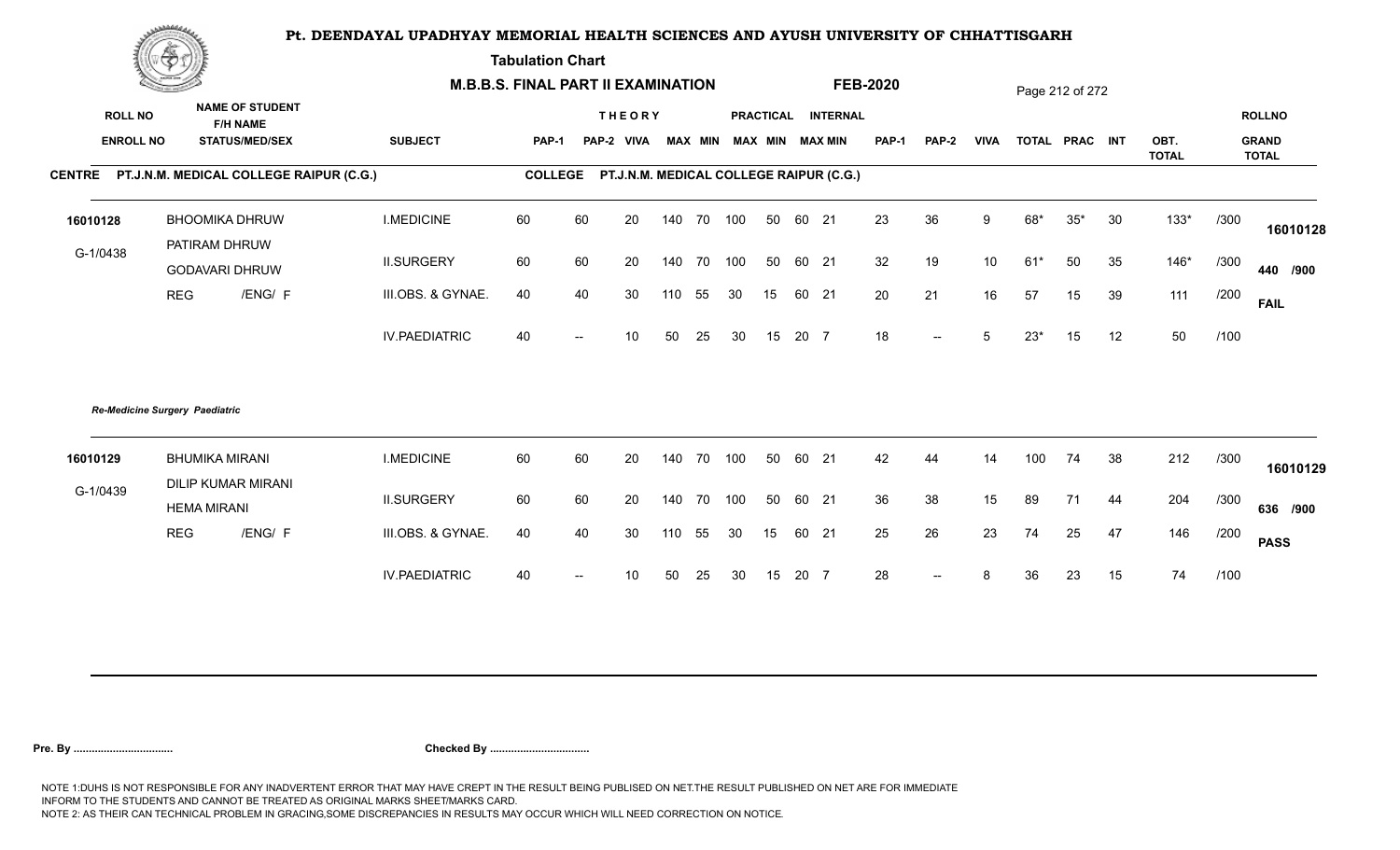**Tabulation Chart** 

|          | <b>Construction of the Construction</b> |                                       |                                                 | <b>M.B.B.S. FINAL PART II EXAMINATION</b> |                |    |                                         |     |                |            |    |       |                                              | <b>FEB-2020</b> |                          |             |    | Page 213 of 272 |    |                      |      |                                               |
|----------|-----------------------------------------|---------------------------------------|-------------------------------------------------|-------------------------------------------|----------------|----|-----------------------------------------|-----|----------------|------------|----|-------|----------------------------------------------|-----------------|--------------------------|-------------|----|-----------------|----|----------------------|------|-----------------------------------------------|
|          | <b>ROLL NO</b><br><b>ENROLL NO</b>      | <b>F/H NAME</b>                       | <b>NAME OF STUDENT</b><br><b>STATUS/MED/SEX</b> | <b>SUBJECT</b>                            | PAP-1          |    | <b>THEORY</b><br>PAP-2 VIVA             |     | <b>MAX MIN</b> |            |    |       | PRACTICAL INTERNAL<br><b>MAX MIN MAX MIN</b> | <b>PAP-1</b>    | PAP-2                    | <b>VIVA</b> |    | TOTAL PRAC INT  |    | OBT.<br><b>TOTAL</b> |      | <b>ROLLNO</b><br><b>GRAND</b><br><b>TOTAL</b> |
|          |                                         |                                       | CENTRE PT.J.N.M. MEDICAL COLLEGE RAIPUR (C.G.)  |                                           | <b>COLLEGE</b> |    | PT.J.N.M. MEDICAL COLLEGE RAIPUR (C.G.) |     |                |            |    |       |                                              |                 |                          |             |    |                 |    |                      |      |                                               |
| 16010130 |                                         | <b>BRIJESH KUMAR</b><br>HARISHCHANDRA |                                                 | <b>I.MEDICINE</b>                         | 60             | 60 | 20                                      |     |                | 140 70 100 | 50 | 60 21 |                                              | 34              | 37                       | 11          | 82 | 56              | 30 | 168                  | /300 | 16010130                                      |
| G-1/0440 |                                         | <b>SHRIMATI</b>                       |                                                 | <b>II.SURGERY</b>                         | 60             | 60 | 20                                      |     | 140 70         | 100        | 50 | 60 21 |                                              | 30              | 28                       | 13          | 71 | 50              | 35 | 156                  | /300 | 507 /900                                      |
|          | <b>REG</b>                              |                                       | /ENG/ M                                         | III.OBS. & GYNAE.                         | 40             | 40 | 30                                      | 110 | 55             | 30         | 15 | 60 21 |                                              | 24              | 20                       | 16          | 60 | 19              | 38 | 117                  | /200 | <b>PASS</b>                                   |
|          |                                         |                                       |                                                 | <b>IV.PAEDIATRIC</b>                      | 40             |    | 10                                      | 50  | 25             | 30         | 15 | 20 7  |                                              | 27              | $\overline{\phantom{a}}$ | 6           | 33 | 19              | 14 | 66                   | /100 |                                               |
| 16010131 |                                         | <b>DEEPAK BHAGAT</b>                  |                                                 | <b>I.MEDICINE</b>                         | 60             | 60 | 20                                      |     | 140 70         | 100        | 50 | 60 21 |                                              | 27              | 36                       | 12          | 75 | 54              | 30 | 159                  | /300 |                                               |
|          |                                         |                                       | DHARMPATIRAM BHAGAT                             |                                           |                |    |                                         |     |                |            |    |       |                                              |                 |                          |             |    |                 |    |                      |      | 16010131                                      |
| G-1/0441 |                                         | LAKHMANIYA BHAGAT                     |                                                 | <b>II.SURGERY</b>                         | 60             | 60 | 20                                      |     | 140 70         | 100        | 50 | 60 21 |                                              | 31              | 35                       | 12          | 78 | 58              | 37 | 173                  | /300 | 513 /900                                      |
|          | <b>REG</b>                              |                                       | /ENG/ M                                         | III.OBS. & GYNAE.                         | 40             | 40 | 30                                      | 110 | 55             | 30         | 15 | 60 21 |                                              | 22              | 24                       | 17          | 63 | 15              | 39 | 117                  | /200 | <b>PASS</b>                                   |
|          |                                         |                                       |                                                 | <b>IV.PAEDIATRIC</b>                      | 40             |    | 10                                      | 50  | 25             | 30         | 15 | 20 7  |                                              | 27              | $\overline{\phantom{a}}$ | 6           | 33 | 19              | 12 | 64                   | /100 |                                               |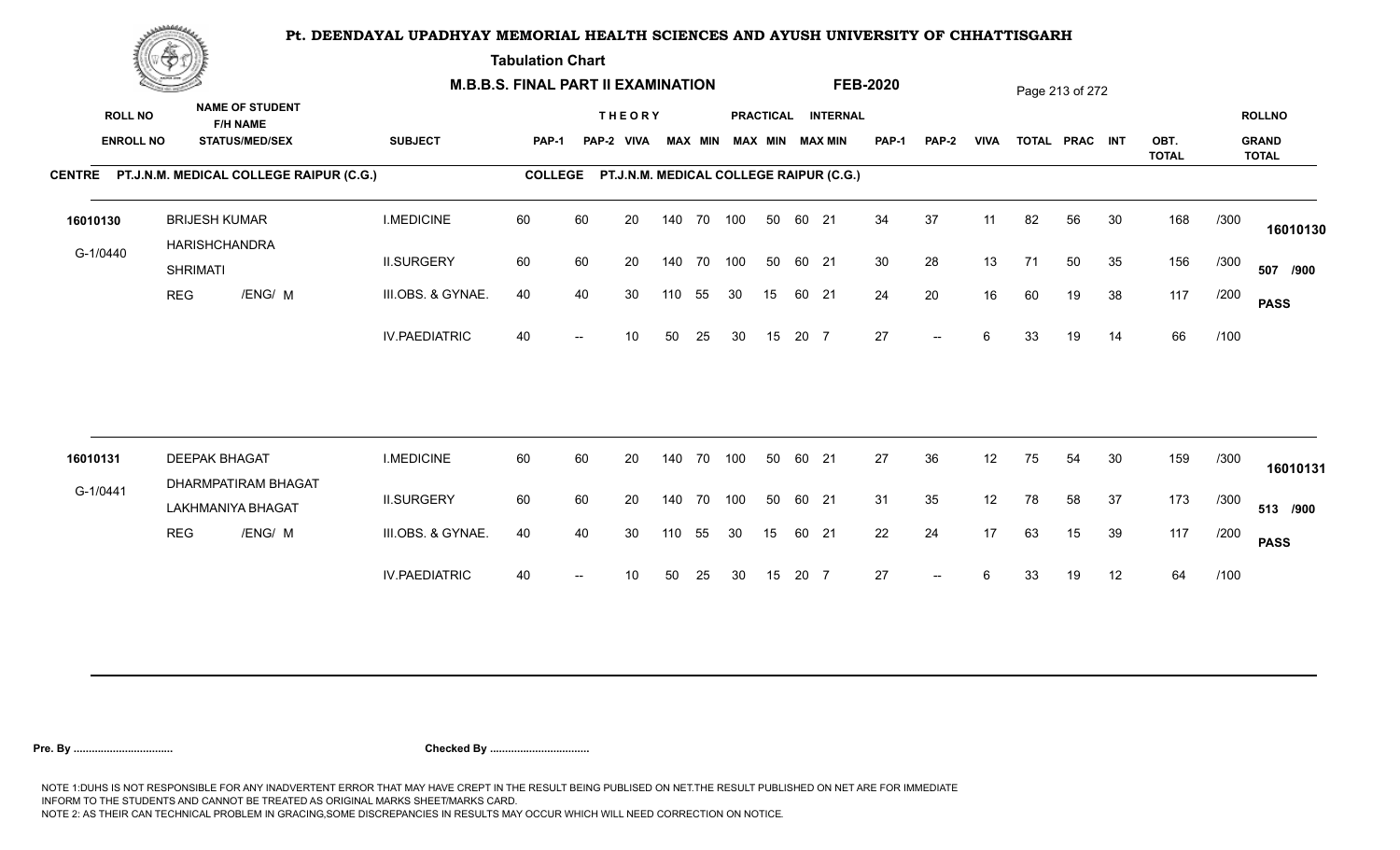**Tabulation Chart** 

|                  | <b>Construction of the Construction</b> |                                                |                      | <b>M.B.B.S. FINAL PART II EXAMINATION</b> |    |                                         |        |        |                         |    |       |                    | <b>FEB-2020</b> |                          |             |       | Page 214 of 272 |    |                      |      |                               |
|------------------|-----------------------------------------|------------------------------------------------|----------------------|-------------------------------------------|----|-----------------------------------------|--------|--------|-------------------------|----|-------|--------------------|-----------------|--------------------------|-------------|-------|-----------------|----|----------------------|------|-------------------------------|
| <b>ROLL NO</b>   |                                         | <b>NAME OF STUDENT</b><br><b>F/H NAME</b>      |                      |                                           |    | <b>THEORY</b>                           |        |        | MAX MIN MAX MIN MAX MIN |    |       | PRACTICAL INTERNAL | <b>PAP-1</b>    |                          | <b>VIVA</b> |       | TOTAL PRAC INT  |    |                      |      | <b>ROLLNO</b><br><b>GRAND</b> |
| <b>ENROLL NO</b> |                                         | <b>STATUS/MED/SEX</b>                          | <b>SUBJECT</b>       | PAP-1                                     |    | PAP-2 VIVA                              |        |        |                         |    |       |                    |                 | <b>PAP-2</b>             |             |       |                 |    | OBT.<br><b>TOTAL</b> |      | <b>TOTAL</b>                  |
|                  |                                         | CENTRE PT.J.N.M. MEDICAL COLLEGE RAIPUR (C.G.) |                      | <b>COLLEGE</b>                            |    | PT.J.N.M. MEDICAL COLLEGE RAIPUR (C.G.) |        |        |                         |    |       |                    |                 |                          |             |       |                 |    |                      |      |                               |
| 16010132         |                                         | DEEPANJALI DEWANGAN<br>BANWARI LAL DEWANGAN    | <b>I.MEDICINE</b>    | 60                                        | 60 | 20                                      | 140    | 70 100 |                         | 50 | 60 21 |                    | 31              | 32                       | 12          | 75    | 60              | 33 | 168                  | /300 | 16010132                      |
| G-1/0442         |                                         | SITA DEWANGAN                                  | <b>II.SURGERY</b>    | 60                                        | 60 | 20                                      | 140    | 70 100 |                         | 50 | 60 21 |                    | 35              | 41                       | 13          | 89    | 60              | 45 | 194                  | /300 | 562 /900                      |
|                  | <b>REG</b>                              | /ENG/ F                                        | III.OBS. & GYNAE.    | 40                                        | 40 | 30                                      | 110    | 55     | 30                      | 15 | 60 21 |                    | 24              | 28                       | 20          | 72    | 17              | 43 | 132                  | /200 | <b>PASS</b>                   |
|                  |                                         |                                                | <b>IV.PAEDIATRIC</b> | 40                                        |    | 10                                      | 50     | 25     | 30                      | 15 | 20 7  |                    | 30              | $\overline{\phantom{a}}$ | 5           | 35    | 19              | 14 | 68                   | /100 |                               |
|                  |                                         |                                                |                      |                                           |    |                                         |        |        |                         |    |       |                    |                 |                          |             |       |                 |    |                      |      |                               |
| 16010133         |                                         | DHANESHWARI KANWAR<br>PARMESHWAR SINGH         | <b>I.MEDICINE</b>    | 60                                        | 60 | 20                                      | 140    |        | 70 100                  | 50 | 60 21 |                    | 32              | 37                       | 11          | 80    | 60              | 30 | 170                  | /300 | 16010133                      |
| G-1/0443         | <b>SUSHILA BAI</b>                      |                                                | <b>II.SURGERY</b>    | 60                                        | 60 | 20                                      | 140    |        | 70 100                  | 50 | 60 21 |                    | 30              | 26                       | 11          | $67*$ | 58              | 36 | 161                  | /300 | 519 /900                      |
|                  | <b>REG</b>                              | /ENG/ F                                        | III.OBS. & GYNAE.    | 40                                        | 40 | 30                                      | 110 55 |        | 30                      | 15 | 60 21 |                    | 24              | 22                       | 23          | 69    | 17              | 41 | 127                  | /200 | <b>PASS</b><br>DC 03          |
|                  |                                         |                                                | <b>IV.PAEDIATRIC</b> | 40                                        |    | 10                                      | 50     | 25     | 30                      | 15 | 20 7  |                    | 24              | $-$                      | 5           | 29    | 20              | 12 | 61                   | /100 |                               |
|                  |                                         |                                                |                      |                                           |    |                                         |        |        |                         |    |       |                    |                 |                          |             |       |                 |    |                      |      |                               |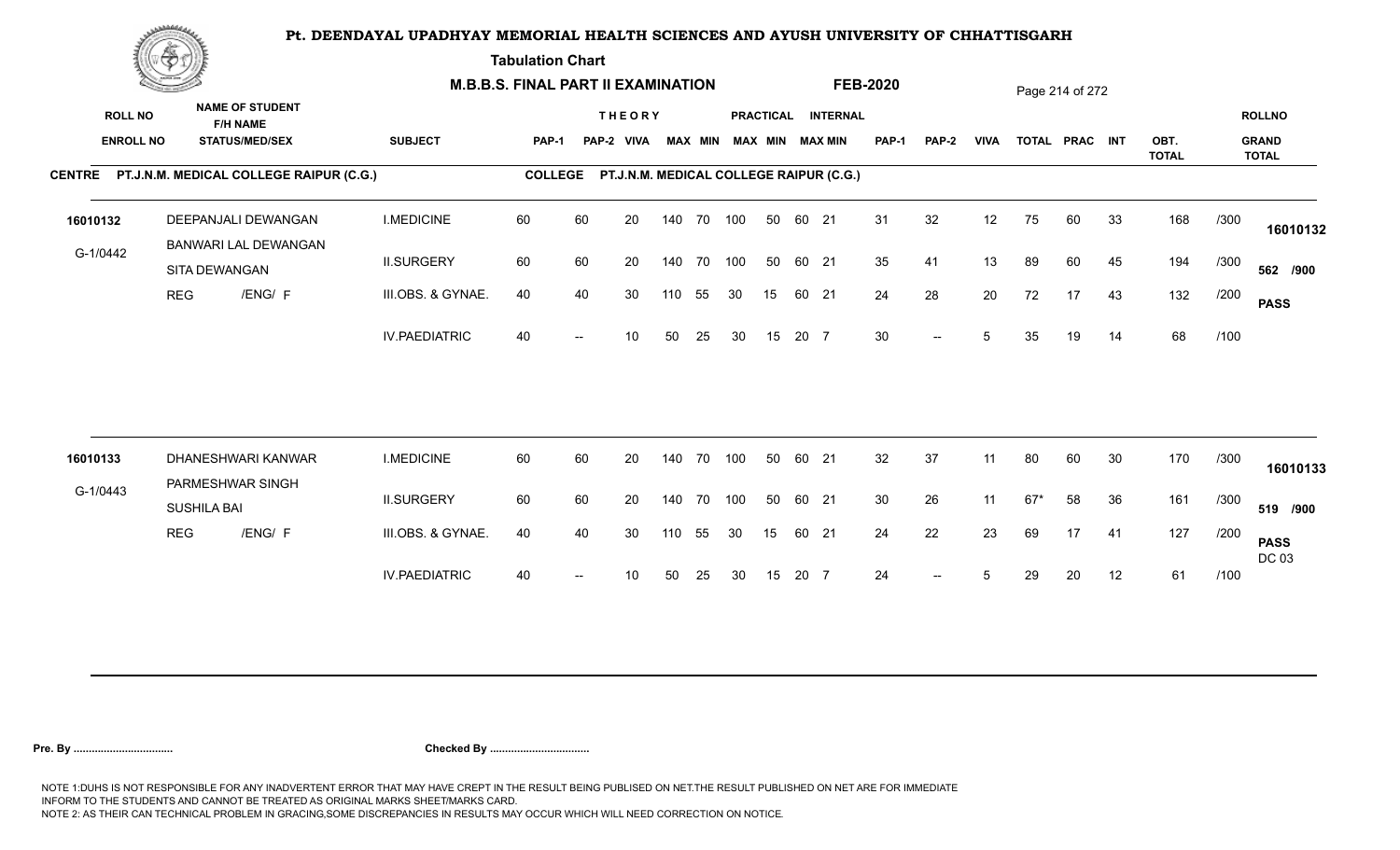**Tabulation Chart** 

|                                    | <b>Construction of the Construction</b> |                                                                    | <b>M.B.B.S. FINAL PART II EXAMINATION</b> |                |                          |                                         |        |            |                         |    |       |                    | <b>FEB-2020</b> |        |             |       | Page 215 of 272 |    |              |      |                               |
|------------------------------------|-----------------------------------------|--------------------------------------------------------------------|-------------------------------------------|----------------|--------------------------|-----------------------------------------|--------|------------|-------------------------|----|-------|--------------------|-----------------|--------|-------------|-------|-----------------|----|--------------|------|-------------------------------|
| <b>ROLL NO</b><br><b>ENROLL NO</b> |                                         | <b>NAME OF STUDENT</b><br><b>F/H NAME</b><br><b>STATUS/MED/SEX</b> | <b>SUBJECT</b>                            | <b>PAP-1</b>   |                          | <b>THEORY</b><br>PAP-2 VIVA             |        |            | MAX MIN MAX MIN MAX MIN |    |       | PRACTICAL INTERNAL | <b>PAP-1</b>    | PAP-2  | <b>VIVA</b> |       | TOTAL PRAC INT  |    | OBT.         |      | <b>ROLLNO</b><br><b>GRAND</b> |
|                                    |                                         | CENTRE PT.J.N.M. MEDICAL COLLEGE RAIPUR (C.G.)                     |                                           | <b>COLLEGE</b> |                          | PT.J.N.M. MEDICAL COLLEGE RAIPUR (C.G.) |        |            |                         |    |       |                    |                 |        |             |       |                 |    | <b>TOTAL</b> |      | <b>TOTAL</b>                  |
| 16010134                           |                                         | <b>DHARMESH MIRCHE</b><br><b>UDAY RAM MIRCHE</b>                   | <b>I.MEDICINE</b>                         | 60             | 60                       | 20                                      |        | 140 70 100 |                         | 50 | 60 21 |                    | 31              | 33     | 12          | 76    | 59              | 30 | 165          | /300 | 16010134                      |
| G-1/0444                           |                                         | <b>URMILA MIRCHE</b>                                               | <b>II.SURGERY</b>                         | 60             | 60                       | 20                                      |        | 140 70 100 |                         | 50 | 60 21 |                    | 31              | 22     | 16          | $69*$ | 58              | 36 | 163          | /300 | 508 /900                      |
|                                    | <b>REG</b>                              | /ENG/ M                                                            | III.OBS. & GYNAE.                         | 40             | 40                       | 30                                      | 110    | 55         | 30                      | 15 | 60 21 |                    | 20              | 21     | 23          | 64    | 19              | 37 | 120          | /200 | <b>PASS</b><br><b>VCG 01</b>  |
|                                    |                                         |                                                                    | <b>IV.PAEDIATRIC</b>                      | 40             | $\hspace{0.05cm}$        | 10 <sup>°</sup>                         | 50     | 25         | 30                      | 15 | 20 7  |                    | 23              | $--$   | 6           | 29    | 20              | 11 | 60           | /100 |                               |
|                                    |                                         |                                                                    |                                           |                |                          |                                         |        |            |                         |    |       |                    |                 |        |             |       |                 |    |              |      |                               |
| 16010135                           |                                         | DHYANOO RAM<br>JAGATOO RAM                                         | <b>I.MEDICINE</b>                         | 60             | 60                       | 20                                      |        | 140 70     | 100                     | 50 | 60 21 |                    | 28              | 34     | 10          | 72    | 58              | 30 | 160          | /300 | 16010135                      |
| G-1/0445                           | <b>LAXMI BAI</b>                        |                                                                    | <b>II.SURGERY</b>                         | 60             | 60                       | 20                                      | 140 70 |            | 100                     | 50 | 60 21 |                    | 30              | 22     | 10          | $62*$ | 55              | 37 | 154          | /300 | 486 /900                      |
|                                    | <b>REG</b>                              | /ENG/ M                                                            | III.OBS. & GYNAE.                         | 40             | 40                       | 30                                      | 110    | 55         | 30                      | 15 | 60 21 |                    | 22              | 22     | 15          | 59    | 16              | 40 | 115          | /200 | <b>FAIL</b>                   |
|                                    |                                         |                                                                    | <b>IV.PAEDIATRIC</b>                      | 40             | $\overline{\phantom{a}}$ | 10 <sup>°</sup>                         | 50     | 25         | 30                      | 15 | 20 7  |                    | 21              | $\sim$ | 6           | 27    | 18              | 12 | 57           | /100 |                               |
|                                    |                                         |                                                                    |                                           |                |                          |                                         |        |            |                         |    |       |                    |                 |        |             |       |                 |    |              |      |                               |

*Re- Surgery*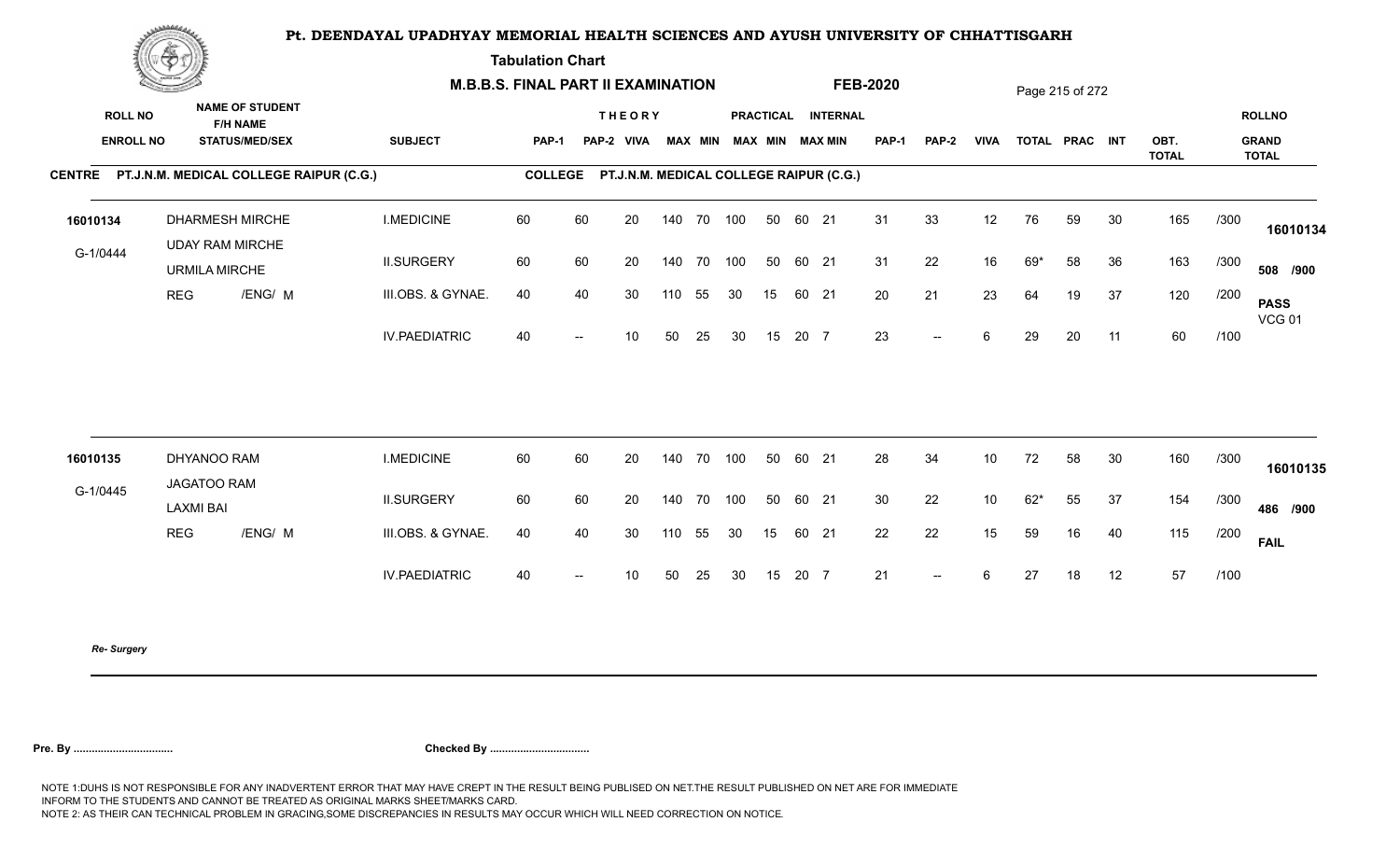**Tabulation Chart** 

|                                    | <b>Construction of the Construction</b> |                                                                    |                      | <b>M.B.B.S. FINAL PART II EXAMINATION</b> |                |    |                             |        |        |                         |    |       |                                         | <b>FEB-2020</b> |              |                 |     | Page 216 of 272 |    |              |      |                               |
|------------------------------------|-----------------------------------------|--------------------------------------------------------------------|----------------------|-------------------------------------------|----------------|----|-----------------------------|--------|--------|-------------------------|----|-------|-----------------------------------------|-----------------|--------------|-----------------|-----|-----------------|----|--------------|------|-------------------------------|
| <b>ROLL NO</b><br><b>ENROLL NO</b> |                                         | <b>NAME OF STUDENT</b><br><b>F/H NAME</b><br><b>STATUS/MED/SEX</b> | <b>SUBJECT</b>       |                                           | <b>PAP-1</b>   |    | <b>THEORY</b><br>PAP-2 VIVA |        |        | MAX MIN MAX MIN MAX MIN |    |       | PRACTICAL INTERNAL                      | <b>PAP-1</b>    | <b>PAP-2</b> | <b>VIVA</b>     |     | TOTAL PRAC INT  |    | OBT.         |      | <b>ROLLNO</b><br><b>GRAND</b> |
|                                    |                                         |                                                                    |                      |                                           | <b>COLLEGE</b> |    |                             |        |        |                         |    |       |                                         |                 |              |                 |     |                 |    | <b>TOTAL</b> |      | <b>TOTAL</b>                  |
|                                    |                                         | CENTRE PT.J.N.M. MEDICAL COLLEGE RAIPUR (C.G.)                     |                      |                                           |                |    |                             |        |        |                         |    |       | PT.J.N.M. MEDICAL COLLEGE RAIPUR (C.G.) |                 |              |                 |     |                 |    |              |      |                               |
| 16010136                           |                                         | <b>DIGESHWAR MANDAVI</b>                                           | <b>I.MEDICINE</b>    |                                           | 60             | 60 | 20                          | 140    | 70 100 |                         | 50 | 60 21 |                                         | 23              | 35           | 10 <sup>°</sup> | 68* | 54              | 30 | 152          | /300 | 16010136                      |
| G-1/0446                           |                                         | <b>BALDEV RAM MANDAVI</b><br><b>MEENA MANDAVI</b>                  | <b>II.SURGERY</b>    |                                           | 60             | 60 | 20                          | 140    | 70 100 |                         | 50 | 60 21 |                                         | 28              | 25           | 13              | 66* | 54              | 35 | 155          | /300 | 489 /900                      |
|                                    | <b>REG</b>                              | /ENG/ M                                                            | III.OBS. & GYNAE.    |                                           | 40             | 40 | 30                          | 110 55 |        | 30                      | 15 | 60 21 |                                         | 21              | 20           | 23              | 64  | 22              | 38 | 124          | /200 | <b>FAIL</b>                   |
|                                    |                                         |                                                                    | <b>IV.PAEDIATRIC</b> |                                           | 40             |    | 10 <sup>°</sup>             | 50     | 25     | 30                      | 15 | 20 7  |                                         | 19              | $-$          | 6               | 25  | 20              | 13 | 58           | /100 |                               |
|                                    | <b>Re-Medicine Surgery</b>              |                                                                    |                      |                                           |                |    |                             |        |        |                         |    |       |                                         |                 |              |                 |     |                 |    |              |      |                               |
| 16010137                           |                                         | <b>DIKSHA UDDEY</b><br>LAXMAN SINGH UDDEY                          | <b>I.MEDICINE</b>    |                                           | 60             | 60 | 20                          | 140    | 70 100 |                         | 50 | 60 21 |                                         | 26              | 39           | 11              | 76  | 58              | 30 | 164          | /300 | 16010137                      |
| G-1/0447                           |                                         | ASHA UDDEY                                                         | <b>II.SURGERY</b>    |                                           | 60             | 60 | 20                          | 140    | 70 100 |                         | 50 | 60 21 |                                         | 38              | 21           | 12              | 71  | 55              | 38 | 164          | /300 | 531 /900                      |
|                                    | <b>REG</b>                              | /ENG/ F                                                            | III.OBS. & GYNAE.    |                                           | 40             | 40 | 30                          | 110 55 |        | 30                      | 15 | 60 21 |                                         | 23              | 25           | 20              | 68  | 22              | 44 | 134          | /200 | <b>PASS</b>                   |
|                                    |                                         |                                                                    | <b>IV.PAEDIATRIC</b> |                                           | 40             |    | 10                          | 50     | 25     | 30                      | 15 | 20 7  |                                         | 30              | $-$          | 6               | 36  | 19              | 14 | 69           | /100 |                               |
|                                    |                                         |                                                                    |                      |                                           |                |    |                             |        |        |                         |    |       |                                         |                 |              |                 |     |                 |    |              |      |                               |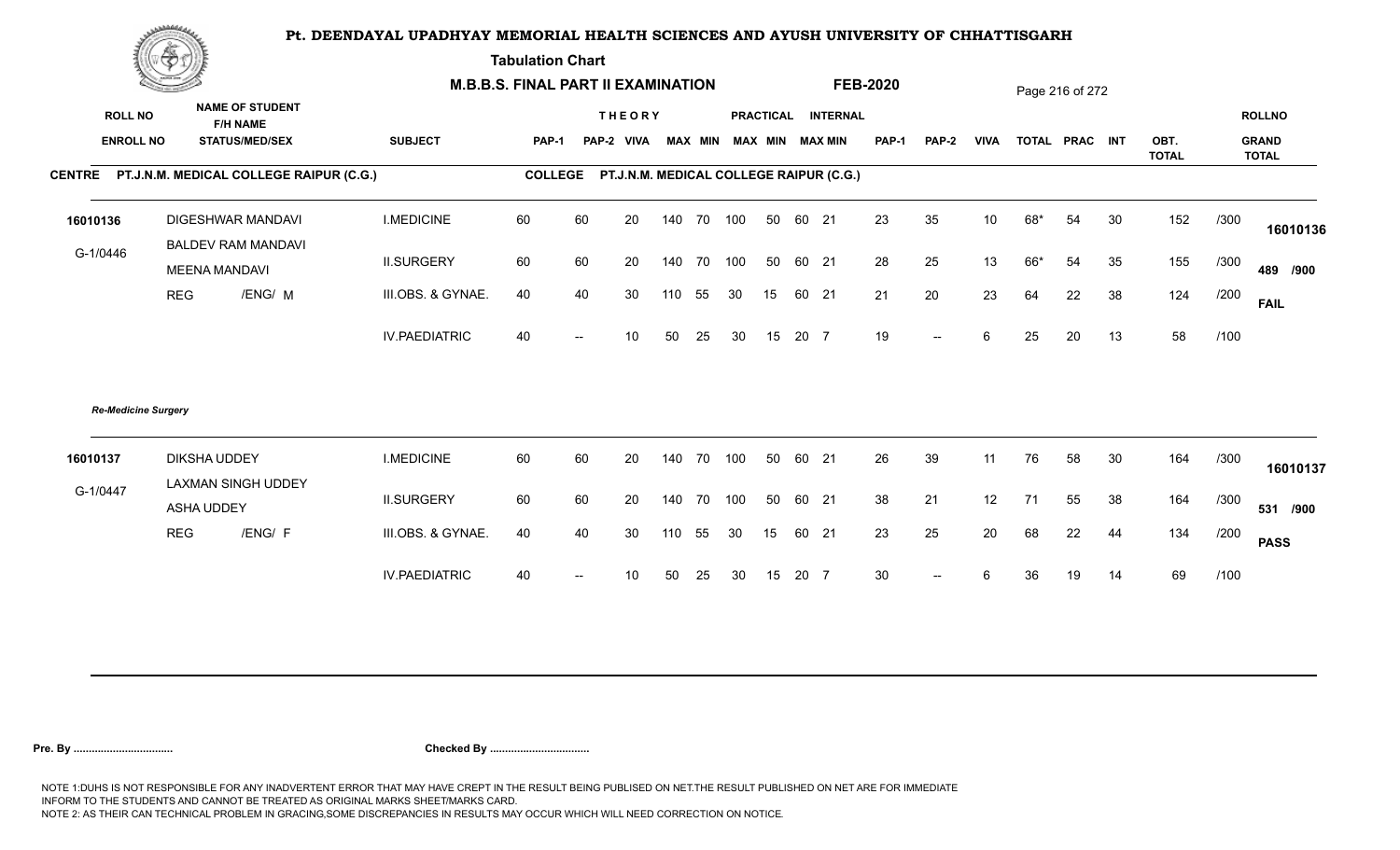**Tabulation Chart** 

|                                    | <b>Construction of the Construction</b> |                                               |                                                 | <b>M.B.B.S. FINAL PART II EXAMINATION</b> |                |                          |                                         |     |                |            |    |       |                                              | <b>FEB-2020</b> |                          |             |    | Page 217 of 272 |    |              |      |                               |
|------------------------------------|-----------------------------------------|-----------------------------------------------|-------------------------------------------------|-------------------------------------------|----------------|--------------------------|-----------------------------------------|-----|----------------|------------|----|-------|----------------------------------------------|-----------------|--------------------------|-------------|----|-----------------|----|--------------|------|-------------------------------|
| <b>ROLL NO</b><br><b>ENROLL NO</b> |                                         | <b>F/H NAME</b>                               | <b>NAME OF STUDENT</b><br><b>STATUS/MED/SEX</b> | <b>SUBJECT</b>                            | PAP-1          |                          | <b>THEORY</b><br>PAP-2 VIVA             |     | <b>MAX MIN</b> |            |    |       | PRACTICAL INTERNAL<br><b>MAX MIN MAX MIN</b> | <b>PAP-1</b>    | PAP-2                    | <b>VIVA</b> |    | TOTAL PRAC INT  |    | OBT.         |      | <b>ROLLNO</b><br><b>GRAND</b> |
|                                    |                                         |                                               | CENTRE PT.J.N.M. MEDICAL COLLEGE RAIPUR (C.G.)  |                                           | <b>COLLEGE</b> |                          | PT.J.N.M. MEDICAL COLLEGE RAIPUR (C.G.) |     |                |            |    |       |                                              |                 |                          |             |    |                 |    | <b>TOTAL</b> |      | <b>TOTAL</b>                  |
| 16010138                           |                                         | <b>DIKSHANT SHARMA</b><br><b>VIVEK SHARMA</b> |                                                 | <b>I.MEDICINE</b>                         | 60             | 60                       | 20                                      |     |                | 140 70 100 | 50 | 60 21 |                                              | 32              | 36                       | 12          | 80 | 65              | 30 | 175          | /300 | 16010138                      |
| G-1/0448                           |                                         | <b>USHA SHARMA</b>                            |                                                 | <b>II.SURGERY</b>                         | 60             | 60                       | 20                                      |     |                | 140 70 100 | 50 | 60 21 |                                              | 33              | 27                       | 12          | 72 | 61              | 44 | 177          | /300 | 554 /900                      |
|                                    | <b>REG</b>                              |                                               | /ENG/ M                                         | III.OBS. & GYNAE.                         | 40             | 40                       | 30                                      | 110 | 55             | 30         | 15 | 60 21 |                                              | 30              | 21                       | 24          | 75 | 21              | 41 | 137          | /200 | <b>PASS</b>                   |
|                                    |                                         |                                               |                                                 | <b>IV.PAEDIATRIC</b>                      | 40             |                          | 10                                      | 50  | 25             | 30         | 15 | 20 7  |                                              | 26              | $--$                     | 6           | 32 | 20              | 13 | 65           | /100 |                               |
|                                    |                                         |                                               |                                                 |                                           |                |                          |                                         |     |                |            |    |       |                                              |                 |                          |             |    |                 |    |              |      |                               |
| 16010139                           |                                         | <b>DILKHUSH KUMAR</b>                         | SUDHIR KUMAR YADAV                              | <b>I.MEDICINE</b>                         | 60             | 60                       | 20                                      |     | 140 70         | 100        | 50 | 60 21 |                                              | 33              | 44                       | 12          | 89 | 60              | 32 | 181          | /300 | 16010139                      |
| G-1/0449                           |                                         | <b>RITA DEVI</b>                              |                                                 | <b>II.SURGERY</b>                         | 60             | 60                       | 20                                      |     | 140 70         | 100        | 50 | 60 21 |                                              | 39              | 33                       | 14          | 86 | 58              | 48 | 192          | /300 | 578 /900                      |
|                                    | <b>REG</b>                              |                                               | /ENG/ M                                         | III.OBS. & GYNAE.                         | 40             | 40                       | 30                                      | 110 | 55             | 30         | 15 | 60 21 |                                              | 30 <sup>°</sup> | 24                       | 22          | 76 | 23              | 41 | 140          | /200 | <b>PASS</b>                   |
|                                    |                                         |                                               |                                                 | <b>IV.PAEDIATRIC</b>                      | 40             | $\overline{\phantom{a}}$ | 10                                      | 50  | 25             | 30         | 15 | 20 7  |                                              | 26              | $\overline{\phantom{a}}$ | 5           | 31 | 20              | 14 | 65           | /100 |                               |
|                                    |                                         |                                               |                                                 |                                           |                |                          |                                         |     |                |            |    |       |                                              |                 |                          |             |    |                 |    |              |      |                               |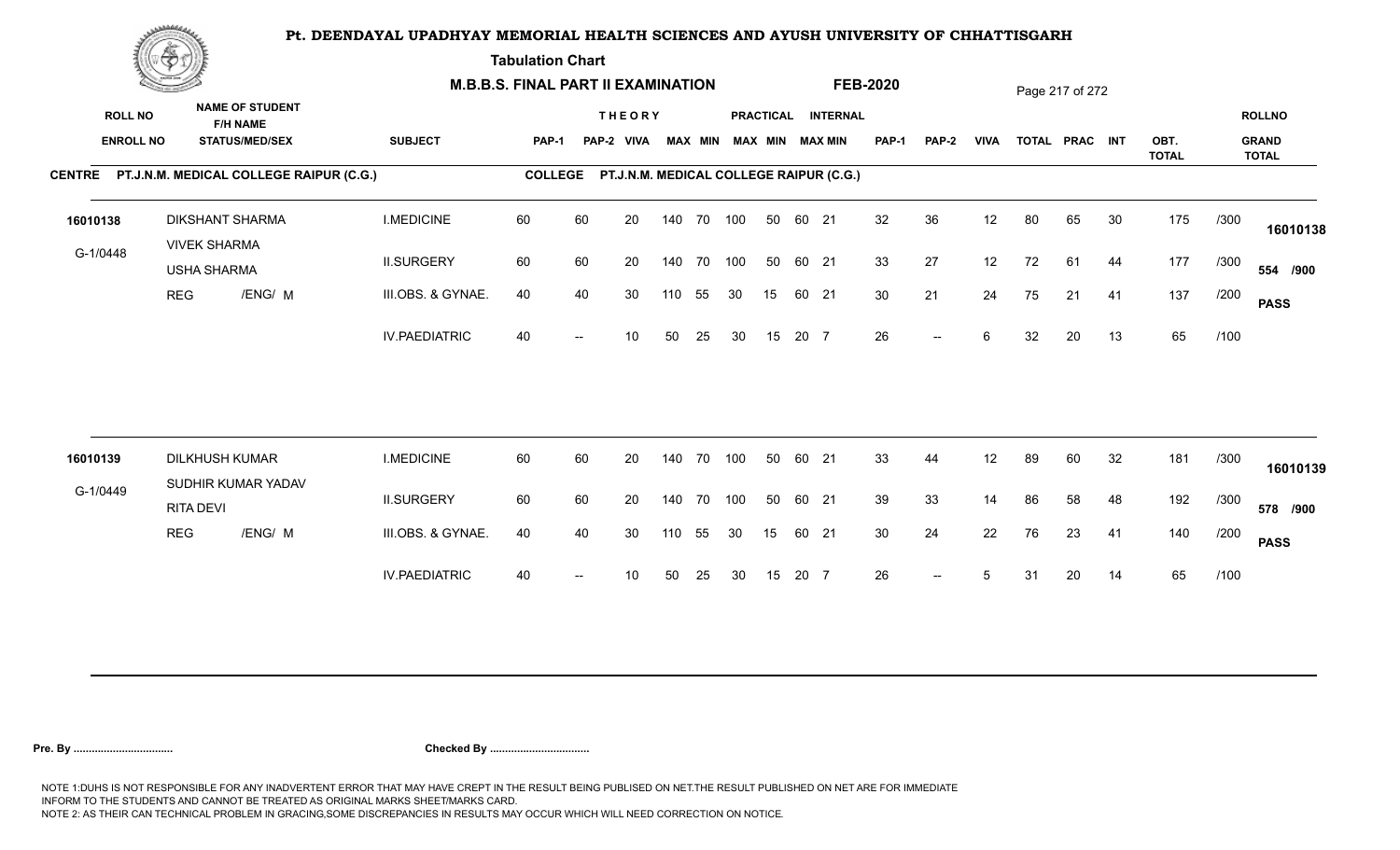**Tabulation Chart** 

|                | <b>Construction of the Construction</b> |                              |                                                                    | <b>M.B.B.S. FINAL PART II EXAMINATION</b> |                |    |                                         |     |                |     |    |       |                                       | <b>FEB-2020</b> |                          |             |     | Page 218 of 272 |    |                      |      |                                               |
|----------------|-----------------------------------------|------------------------------|--------------------------------------------------------------------|-------------------------------------------|----------------|----|-----------------------------------------|-----|----------------|-----|----|-------|---------------------------------------|-----------------|--------------------------|-------------|-----|-----------------|----|----------------------|------|-----------------------------------------------|
| <b>ROLL NO</b> | <b>ENROLL NO</b>                        |                              | <b>NAME OF STUDENT</b><br><b>F/H NAME</b><br><b>STATUS/MED/SEX</b> | <b>SUBJECT</b>                            | <b>PAP-1</b>   |    | <b>THEORY</b><br>PAP-2 VIVA             |     | <b>MAX MIN</b> |     |    |       | PRACTICAL INTERNAL<br>MAX MIN MAX MIN | PAP-1           | <b>PAP-2</b>             | <b>VIVA</b> |     | TOTAL PRAC INT  |    | OBT.<br><b>TOTAL</b> |      | <b>ROLLNO</b><br><b>GRAND</b><br><b>TOTAL</b> |
|                |                                         |                              | CENTRE PT.J.N.M. MEDICAL COLLEGE RAIPUR (C.G.)                     |                                           | <b>COLLEGE</b> |    | PT.J.N.M. MEDICAL COLLEGE RAIPUR (C.G.) |     |                |     |    |       |                                       |                 |                          |             |     |                 |    |                      |      |                                               |
| 16010140       |                                         | SURESH BARLE                 | DINBANDHU BARLE                                                    | <b>I.MEDICINE</b>                         | 60             | 60 | 20                                      |     | 140 70 100     |     | 50 | 60 21 |                                       | 27              | 33                       | 13          | 73  | 50              | 30 | 153                  | /300 | 16010140                                      |
| G-1/0450       |                                         | <b>RUKHMANI BAI</b>          |                                                                    | <b>II.SURGERY</b>                         | 60             | 60 | 20                                      |     | 140 70 100     |     | 50 | 60 21 |                                       | 27              | 30                       | 11          | 68* | 57              | 37 | 162                  | /300 | 508 /900                                      |
|                | <b>REG</b>                              |                              | /ENG/ M                                                            | III.OBS. & GYNAE.                         | 40             | 40 | 30                                      | 110 | 55             | 30  | 15 | 60 21 |                                       | 20              | 22                       | 22          | 64  | 24              | 45 | 133                  | /200 | <b>PASS</b><br>DC 02                          |
|                |                                         |                              |                                                                    | <b>IV.PAEDIATRIC</b>                      | 40             |    | 10                                      | 50  | 25             | 30  | 15 | 20 7  |                                       | 22              | $\overline{\phantom{a}}$ | 6           | 28  | 19              | 13 | 60                   | /100 |                                               |
|                |                                         |                              |                                                                    |                                           |                |    |                                         |     |                |     |    |       |                                       |                 |                          |             |     |                 |    |                      |      |                                               |
| 16010141       |                                         | <b>DURGA DAS</b><br>AMIN DAS |                                                                    | <b>I.MEDICINE</b>                         | 60             | 60 | 20                                      |     | 140 70         | 100 | 50 | 60 21 |                                       | 42              | 33                       | 13          | 88  | 65              | 31 | 184                  | /300 | 16010141                                      |
| G-1/0451       |                                         | <b>SHANTI BAI</b>            |                                                                    | <b>II.SURGERY</b>                         | 60             | 60 | 20                                      |     | 140 70 100     |     | 50 | 60 21 |                                       | 33              | 32                       | 16          | 81  | 63              | 42 | 186                  | /300 | 568 /900                                      |
|                | REG                                     |                              | /ENG/ M                                                            | III.OBS. & GYNAE.                         | 40             | 40 | 30                                      | 110 | 55             | 30  | 15 | 60 21 |                                       | 27              | 20                       | 23          | 70  | 24              | 43 | 137                  | /200 | <b>PASS</b>                                   |
|                |                                         |                              |                                                                    | <b>IV.PAEDIATRIC</b>                      | 40             |    | 10                                      | 50  | 25             | 30  | 15 | 20 7  |                                       | 22              | $--$                     | 6           | 28  | 18              | 15 | 61                   | /100 |                                               |
|                |                                         |                              |                                                                    |                                           |                |    |                                         |     |                |     |    |       |                                       |                 |                          |             |     |                 |    |                      |      |                                               |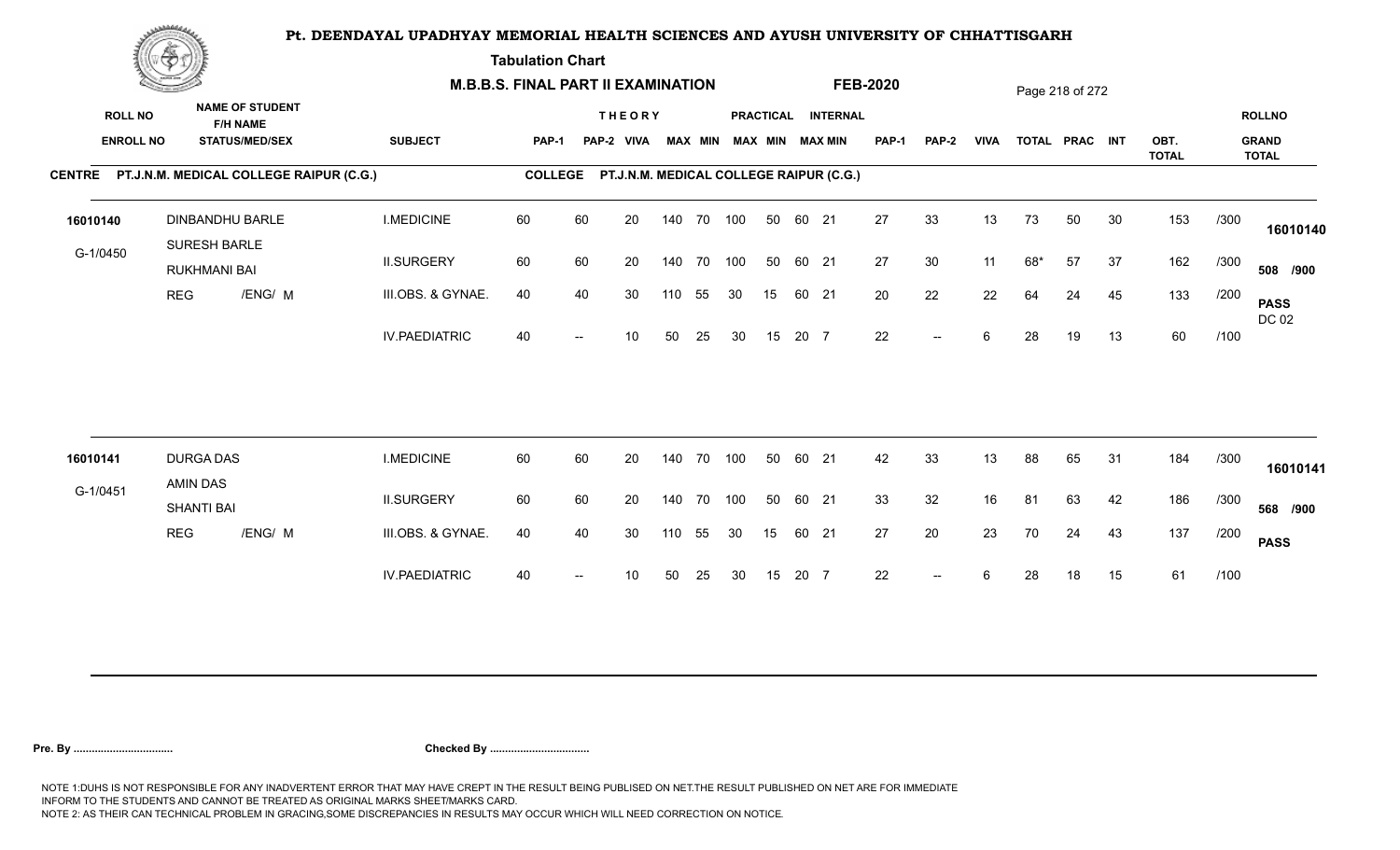**Tabulation Chart** 

|                                    | <b>Construction of the Construction</b> |                                                                    | <b>M.B.B.S. FINAL PART II EXAMINATION</b> |                |    |                                         |     |                |            |    |       |                                       | <b>FEB-2020</b> |                          |             |     | Page 219 of 272 |    |                      |      |                                               |
|------------------------------------|-----------------------------------------|--------------------------------------------------------------------|-------------------------------------------|----------------|----|-----------------------------------------|-----|----------------|------------|----|-------|---------------------------------------|-----------------|--------------------------|-------------|-----|-----------------|----|----------------------|------|-----------------------------------------------|
| <b>ROLL NO</b><br><b>ENROLL NO</b> |                                         | <b>NAME OF STUDENT</b><br><b>F/H NAME</b><br><b>STATUS/MED/SEX</b> | <b>SUBJECT</b>                            | <b>PAP-1</b>   |    | <b>THEORY</b><br>PAP-2 VIVA             |     | <b>MAX MIN</b> |            |    |       | PRACTICAL INTERNAL<br>MAX MIN MAX MIN | PAP-1           | <b>PAP-2</b>             | <b>VIVA</b> |     | TOTAL PRAC INT  |    | OBT.<br><b>TOTAL</b> |      | <b>ROLLNO</b><br><b>GRAND</b><br><b>TOTAL</b> |
|                                    |                                         | CENTRE PT.J.N.M. MEDICAL COLLEGE RAIPUR (C.G.)                     |                                           | <b>COLLEGE</b> |    | PT.J.N.M. MEDICAL COLLEGE RAIPUR (C.G.) |     |                |            |    |       |                                       |                 |                          |             |     |                 |    |                      |      |                                               |
| 16010142                           |                                         | <b>GARIMA YADAV</b><br>NANDLAL YADAV                               | <b>I.MEDICINE</b>                         | 60             | 60 | 20                                      |     |                | 140 70 100 | 50 | 60 21 |                                       | 39              | 36                       | 13          | 88  | 61              | 32 | 181                  | /300 | 16010142                                      |
| G-1/0452                           |                                         | SUSHILA YADAV                                                      | <b>II.SURGERY</b>                         | 60             | 60 | 20                                      |     |                | 140 70 100 | 50 | 60 21 |                                       | 34              | 30                       | 11          | 75  | 57              | 40 | 172                  | /300 | 556 /900                                      |
|                                    | <b>REG</b>                              | /ENG/ F                                                            | III.OBS. & GYNAE.                         | 40             | 40 | 30                                      | 110 | 55             | 30         | 15 | 60 21 |                                       | 26              | 28                       | 22          | 76  | 20              | 46 | 142                  | /200 | <b>PASS</b>                                   |
|                                    |                                         |                                                                    | <b>IV.PAEDIATRIC</b>                      | 40             |    | 10                                      | 50  | 25             | 30         | 15 | 20 7  |                                       | 23              | $\overline{\phantom{a}}$ |             | 30  | 17              | 14 | 61                   | /100 |                                               |
| 16010143                           |                                         | <b>GEETANJALI</b>                                                  | <b>I.MEDICINE</b>                         | 60             | 60 | 20                                      |     | 140 70         | 100        | 50 | 60 21 |                                       | 44              | 43                       | 13          | 100 | 63              | 32 | 195                  | /300 |                                               |
| G-1/0453                           |                                         | RAJEEV KUMAR                                                       |                                           |                |    |                                         |     |                |            |    |       |                                       |                 |                          |             |     |                 |    |                      |      | 16010143                                      |
|                                    |                                         | <b>VEENA RANI</b>                                                  | <b>II.SURGERY</b>                         | 60             | 60 | 20                                      |     |                | 140 70 100 | 50 | 60 21 |                                       | 39              | 34                       | 15          | 88  | 64              | 44 | 196                  | /300 | 593 /900                                      |
|                                    | REG                                     | /ENG/ F                                                            | III.OBS. & GYNAE.                         | 40             | 40 | 30                                      | 110 | 55             | 30         | 15 | 60 21 |                                       | 26              | 31                       | 21          | 78  | 19              | 38 | 135                  | /200 | <b>PASS</b>                                   |
|                                    |                                         |                                                                    | <b>IV.PAEDIATRIC</b>                      | 40             |    | 10                                      | 50  | 25             | 30         | 15 | 20 7  |                                       | 27              | $-$                      |             | 34  | 19              | 14 | 67                   | /100 |                                               |
|                                    |                                         |                                                                    |                                           |                |    |                                         |     |                |            |    |       |                                       |                 |                          |             |     |                 |    |                      |      |                                               |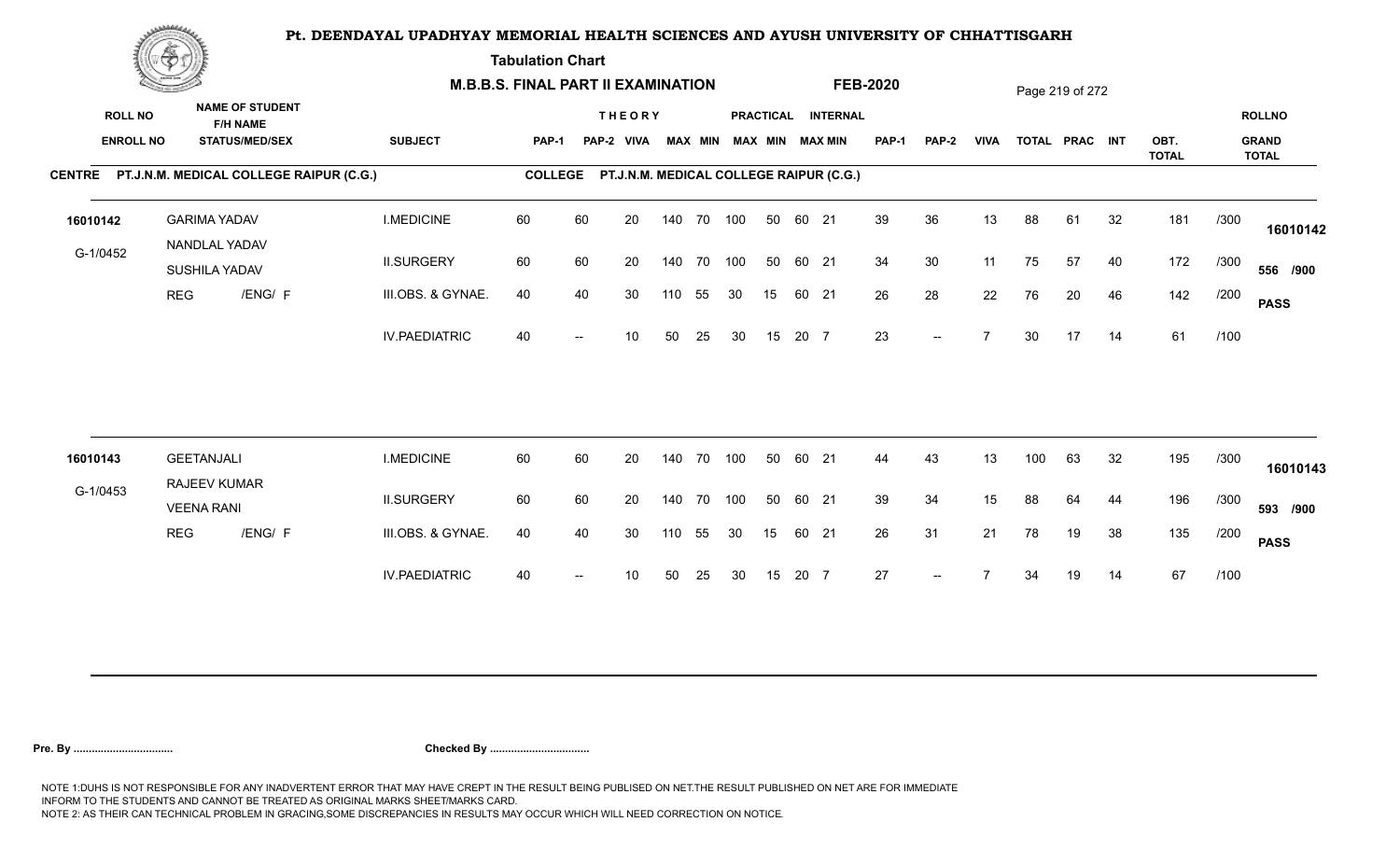**Tabulation Chart** 

|                  | <b>Contractor of the Contract Of Development Contractor</b> |                                                |                      | <b>M.B.B.S. FINAL PART II EXAMINATION</b> |    |                                                 |     |                |    |    |       |                        | <b>FEB-2020</b> |                          |                  |       | Page 220 of 272 |    |                      |      |                              |
|------------------|-------------------------------------------------------------|------------------------------------------------|----------------------|-------------------------------------------|----|-------------------------------------------------|-----|----------------|----|----|-------|------------------------|-----------------|--------------------------|------------------|-------|-----------------|----|----------------------|------|------------------------------|
| <b>ROLL NO</b>   |                                                             | <b>NAME OF STUDENT</b><br><b>F/H NAME</b>      |                      |                                           |    | <b>THEORY</b>                                   |     |                |    |    |       | PRACTICAL INTERNAL     |                 |                          |                  |       |                 |    |                      |      | <b>ROLLNO</b>                |
| <b>ENROLL NO</b> |                                                             | <b>STATUS/MED/SEX</b>                          | <b>SUBJECT</b>       | PAP-1                                     |    | PAP-2 VIVA                                      |     | <b>MAX MIN</b> |    |    |       | <b>MAX MIN MAX MIN</b> | <b>PAP-1</b>    | PAP-2                    | <b>VIVA</b>      |       | TOTAL PRAC INT  |    | OBT.<br><b>TOTAL</b> |      | <b>GRAND</b><br><b>TOTAL</b> |
|                  |                                                             | CENTRE PT.J.N.M. MEDICAL COLLEGE RAIPUR (C.G.) |                      |                                           |    | COLLEGE PT.J.N.M. MEDICAL COLLEGE RAIPUR (C.G.) |     |                |    |    |       |                        |                 |                          |                  |       |                 |    |                      |      |                              |
| 16010144         |                                                             | <b>GYANUKA VERMA</b>                           | <b>I.MEDICINE</b>    | 60                                        | 60 | 20                                              | 140 | 70 100         |    | 50 | 60 21 |                        | 42              | 38                       | 12               | 92    | 62              | 30 | 184                  | /300 | 16010144                     |
| G-1/0454         |                                                             | SURENDRA KUMAR VERMA<br><b>LILA BAI VERMA</b>  | <b>II.SURGERY</b>    | 60                                        | 60 | 20                                              |     | 140 70 100     |    | 50 | 60 21 |                        | 33              | 33                       | 14               | 80    | 68              | 46 | 194                  | /300 | 590 /900                     |
|                  | <b>REG</b>                                                  | /ENG/ F                                        | III.OBS. & GYNAE.    | 40                                        | 40 | 30                                              | 110 | 55             | 30 | 15 | 60 21 |                        | 25              | 25                       | 22               | 72    | 20              | 46 | 138                  | /200 | <b>PASS</b>                  |
|                  |                                                             |                                                | <b>IV.PAEDIATRIC</b> | 40                                        |    | 10                                              | 50  | 25             | 30 | 15 | 20 7  |                        | 33              | $\qquad \qquad -$        | 7                | 40    | 19              | 15 | 74                   | /100 |                              |
| 16010145         |                                                             | HARSHU AGRAWAL                                 | <b>I.MEDICINE</b>    | 60                                        | 60 | 20                                              | 140 | 70 100         |    | 50 | 60 21 |                        | 41              | 33                       | 12               | 86    | 56              | 30 | 172                  | /300 |                              |
|                  |                                                             | RAMESH KUMAR AGRAWAL                           |                      |                                           |    |                                                 |     |                |    |    |       |                        |                 |                          |                  |       |                 |    |                      |      | 16010145                     |
| G-1/0455         |                                                             | <b>KIRAN AGRAWAL</b>                           | <b>II.SURGERY</b>    | 60                                        | 60 | 20                                              | 140 | 70 100         |    | 50 | 60 21 |                        | 32              | 31                       | 12               | 75    | 56              | 34 | 165                  | /300 | 502 /900                     |
|                  | <b>REG</b>                                                  | /ENG/ M                                        | III.OBS. & GYNAE.    | 40                                        | 40 | 30                                              | 110 | 55             | 30 | 15 | 60 21 |                        | 22              | 26                       | 15 <sub>15</sub> | 63    | 16              | 39 | 118                  | /200 | <b>FAIL</b>                  |
|                  |                                                             |                                                | <b>IV.PAEDIATRIC</b> | 40                                        |    | 10                                              | 50  | 25             | 30 | 15 | 20 7  |                        | 15              | $\overline{\phantom{a}}$ | 6                | $21*$ | 15              | 11 | $47*$                | /100 |                              |
|                  |                                                             |                                                |                      |                                           |    |                                                 |     |                |    |    |       |                        |                 |                          |                  |       |                 |    |                      |      |                              |

*Re- Paediatric*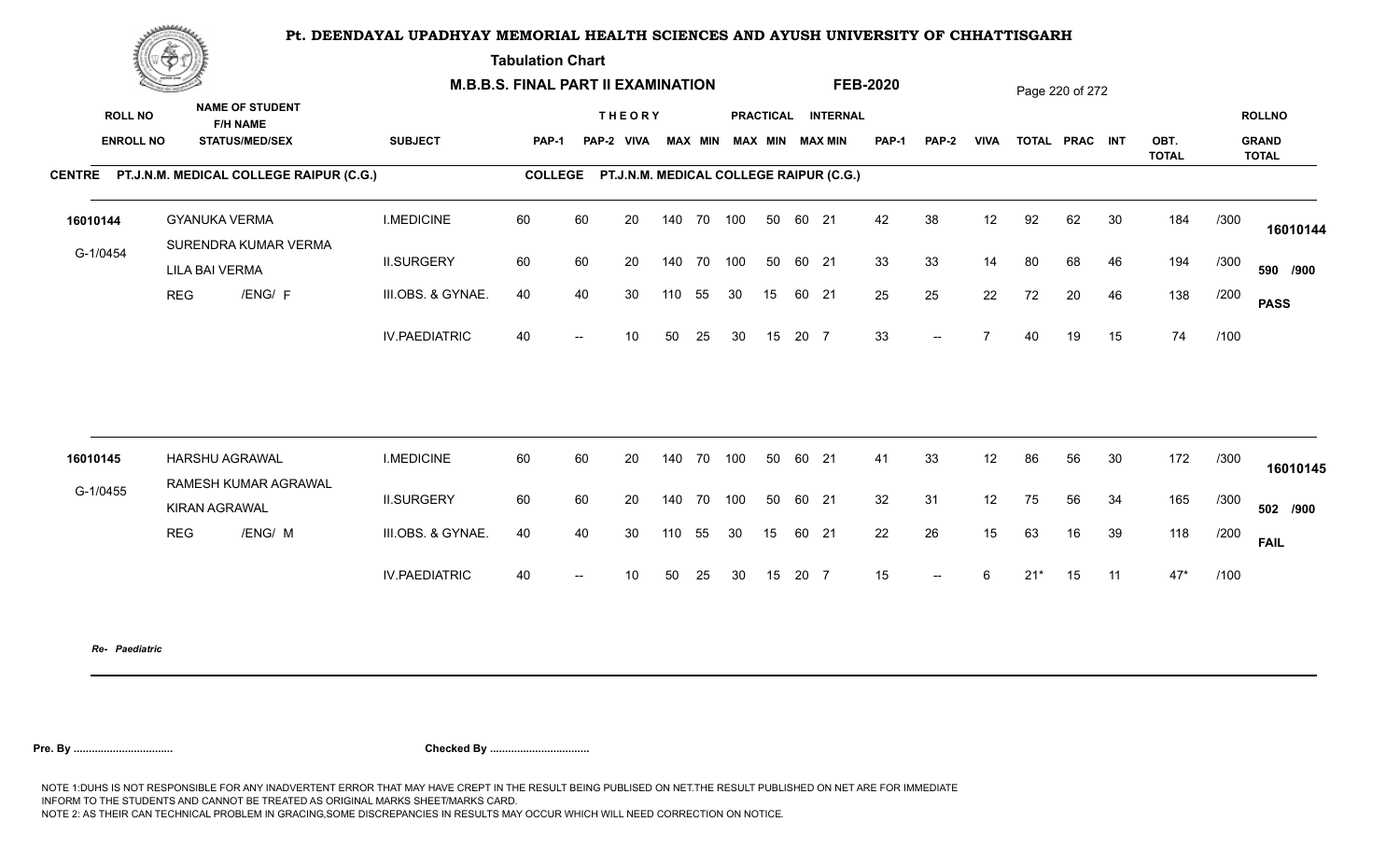**Tabulation Chart** 

|                                    | <b>Construction of the Construction</b> |                                                                    | <b>M.B.B.S. FINAL PART II EXAMINATION</b> |                |    |                                         |        |        |                         |    |       |                    | <b>FEB-2020</b> |              |             |       | Page 221 of 272 |    |              |      |                               |
|------------------------------------|-----------------------------------------|--------------------------------------------------------------------|-------------------------------------------|----------------|----|-----------------------------------------|--------|--------|-------------------------|----|-------|--------------------|-----------------|--------------|-------------|-------|-----------------|----|--------------|------|-------------------------------|
| <b>ROLL NO</b><br><b>ENROLL NO</b> |                                         | <b>NAME OF STUDENT</b><br><b>F/H NAME</b><br><b>STATUS/MED/SEX</b> | <b>SUBJECT</b>                            | <b>PAP-1</b>   |    | <b>THEORY</b><br>PAP-2 VIVA             |        |        | MAX MIN MAX MIN MAX MIN |    |       | PRACTICAL INTERNAL | <b>PAP-1</b>    | <b>PAP-2</b> | <b>VIVA</b> |       | TOTAL PRAC INT  |    | OBT.         |      | <b>ROLLNO</b><br><b>GRAND</b> |
|                                    |                                         | CENTRE PT.J.N.M. MEDICAL COLLEGE RAIPUR (C.G.)                     |                                           | <b>COLLEGE</b> |    | PT.J.N.M. MEDICAL COLLEGE RAIPUR (C.G.) |        |        |                         |    |       |                    |                 |              |             |       |                 |    | <b>TOTAL</b> |      | <b>TOTAL</b>                  |
|                                    |                                         |                                                                    |                                           |                |    |                                         |        |        |                         |    |       |                    |                 |              |             |       |                 |    |              |      |                               |
| 16010146                           |                                         | <b>HEMANT DHRUW</b>                                                | <b>I.MEDICINE</b>                         | 60             | 60 | 20                                      | 140    | 70 100 |                         | 50 | 60 21 |                    | 43              | 33           | 8           | 84    | $38*$           | 30 | 152          | /300 | 16010146                      |
| G-1/0456                           |                                         | TULESHWAR SINGH DHRUW<br><b>KENWARA DHRUW</b>                      | <b>II.SURGERY</b>                         | 60             | 60 | 20                                      | 140    | 70 100 |                         | 50 | 60 21 |                    | 30              | 23           | 11          | $64*$ | 53              | 35 | 152          | /300 | 475 /900                      |
|                                    | <b>REG</b>                              | /ENG/ M                                                            | III.OBS. & GYNAE.                         | 40             | 40 | 30                                      | 110    | 55     | 30                      | 15 | 60 21 |                    | 23              | 20           | 15          | 58    | 15              | 40 | 113          | /200 | <b>FAIL</b>                   |
|                                    |                                         |                                                                    | <b>IV.PAEDIATRIC</b>                      | 40             |    | 10 <sup>°</sup>                         | 50     | 25     | 30                      | 15 | 20 7  |                    | 24              | $-$          | 6           | 30    | 15              | 13 | 58           | /100 |                               |
| <b>Re-Medicine Surgery</b>         |                                         |                                                                    |                                           |                |    |                                         |        |        |                         |    |       |                    |                 |              |             |       |                 |    |              |      |                               |
| 16010147                           | <b>HIMANI GUPTA</b><br>ANUP GUPTA       |                                                                    | <b>I.MEDICINE</b>                         | 60             | 60 | 20                                      | 140    | 70 100 |                         | 50 | 60 21 |                    | 43              | 34           | 12          | 89    | 64              | 33 | 186          | /300 | 16010147                      |
| G-1/0457                           |                                         | SHALINI GUPTA                                                      | <b>II.SURGERY</b>                         | 60             | 60 | 20                                      | 140    | 70 100 |                         | 50 | 60 21 |                    | 36              | 33           | 12          | 81    | 68              | 44 | 193          | /300 | 584 /900                      |
|                                    | <b>REG</b>                              | /ENG/ F                                                            | III.OBS. & GYNAE.                         | 40             | 40 | 30                                      | 110 55 |        | 30                      | 15 | 60 21 |                    | 25              | 27           | 19          | 71    | 23              | 38 | 132          | /200 | <b>PASS</b>                   |
|                                    |                                         |                                                                    | <b>IV.PAEDIATRIC</b>                      | 40             |    | 10                                      | 50     | 25     | 30                      | 15 | 20 7  |                    | 32              | $--$         |             | 39    | 20              | 14 | 73           | /100 |                               |
|                                    |                                         |                                                                    |                                           |                |    |                                         |        |        |                         |    |       |                    |                 |              |             |       |                 |    |              |      |                               |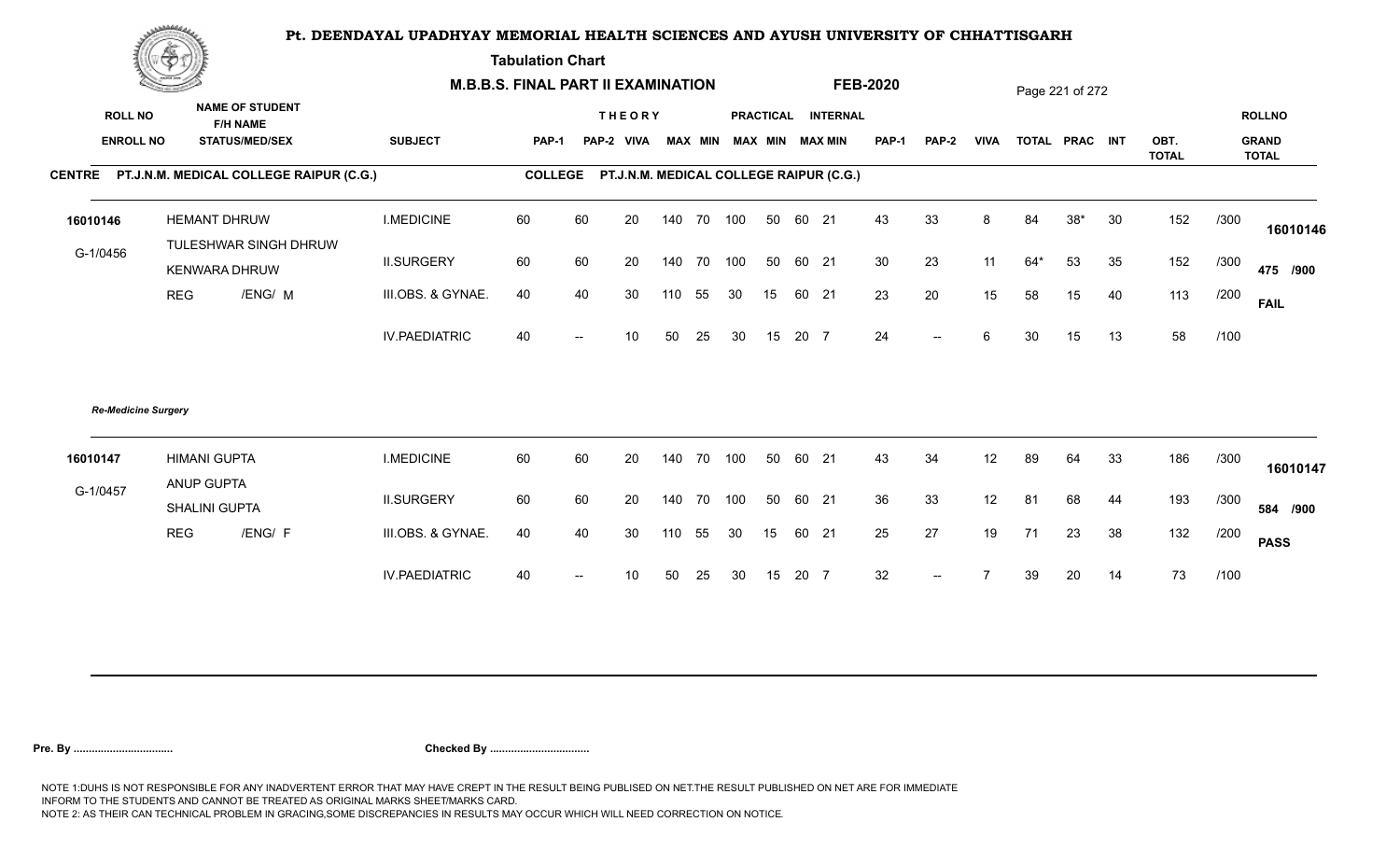**Tabulation Chart** 

|                                    | <b>Construction of the Construction</b> |                                       |                                                                    | <b>M.B.B.S. FINAL PART II EXAMINATION</b> |                |    |                                         |     |                |            |    |       |                                              | <b>FEB-2020</b> |                          |                 |       | Page 222 of 272 |    |              |      |                               |
|------------------------------------|-----------------------------------------|---------------------------------------|--------------------------------------------------------------------|-------------------------------------------|----------------|----|-----------------------------------------|-----|----------------|------------|----|-------|----------------------------------------------|-----------------|--------------------------|-----------------|-------|-----------------|----|--------------|------|-------------------------------|
| <b>ROLL NO</b><br><b>ENROLL NO</b> |                                         |                                       | <b>NAME OF STUDENT</b><br><b>F/H NAME</b><br><b>STATUS/MED/SEX</b> | <b>SUBJECT</b>                            | PAP-1          |    | <b>THEORY</b><br>PAP-2 VIVA             |     | <b>MAX MIN</b> |            |    |       | PRACTICAL INTERNAL<br><b>MAX MIN MAX MIN</b> | <b>PAP-1</b>    | PAP-2                    | <b>VIVA</b>     |       | TOTAL PRAC INT  |    | OBT.         |      | <b>ROLLNO</b><br><b>GRAND</b> |
|                                    |                                         |                                       | CENTRE PT.J.N.M. MEDICAL COLLEGE RAIPUR (C.G.)                     |                                           | <b>COLLEGE</b> |    | PT.J.N.M. MEDICAL COLLEGE RAIPUR (C.G.) |     |                |            |    |       |                                              |                 |                          |                 |       |                 |    | <b>TOTAL</b> |      | <b>TOTAL</b>                  |
| 16010148                           |                                         | <b>HIMANSHU SINGH</b><br>SARKAR SINGH |                                                                    | <b>I.MEDICINE</b>                         | 60             | 60 | 20                                      |     |                | 140 70 100 | 50 | 60 21 |                                              | 46              | 38                       | 12              | 96    | 58              | 32 | 186          | /300 | 16010148                      |
| G-1/0458                           |                                         | <b>SARASWATI SINGH</b>                |                                                                    | <b>II.SURGERY</b>                         | 60             | 60 | 20                                      |     | 140 70         | 100        | 50 | 60 21 |                                              | 33              | 36                       | 15              | 84    | 58              | 43 | 185          | /300 | 566 /900                      |
|                                    | <b>REG</b>                              |                                       | /ENG/ M                                                            | III.OBS. & GYNAE.                         | 40             | 40 | 30                                      | 110 | 55             | 30         | 15 | 60 21 |                                              | 30              | 24                       | 16              | 70    | 21              | 39 | 130          | /200 | <b>PASS</b>                   |
|                                    |                                         |                                       |                                                                    | <b>IV.PAEDIATRIC</b>                      | 40             |    | 10 <sup>°</sup>                         | 50  | 25             | 30         | 15 | 20 7  |                                              | 26              | $\overline{\phantom{a}}$ | 6               | 32    | 19              | 14 | 65           | /100 |                               |
|                                    |                                         |                                       |                                                                    |                                           |                |    |                                         |     |                |            |    |       |                                              |                 |                          |                 |       |                 |    |              |      |                               |
| 16010149                           |                                         | J SHARANYA<br><b>JAYAKUMAR G</b>      |                                                                    | <b>I.MEDICINE</b>                         | 60             | 60 | 20                                      |     | 140 70         | 100        | 50 | 60 21 |                                              | 38              | 37                       | 14              | 89    | 59              | 33 | 181          | /300 | 16010149                      |
| G-1/0459                           |                                         | <b>BINU J KUMAR</b>                   |                                                                    | <b>II.SURGERY</b>                         | 60             | 60 | 20                                      |     |                | 140 70 100 | 50 | 60 21 |                                              | 36              | 23                       | 10 <sup>°</sup> | $69*$ | 60              | 40 | 169          | /300 | 541 /900                      |
|                                    | <b>REG</b>                              |                                       | /ENG/ F                                                            | III.OBS. & GYNAE.                         | 40             | 40 | 30                                      | 110 | 55             | 30         | 15 | 60 21 |                                              | 25              | 22                       | 18              | 65    | 20              | 39 | 124          | /200 | <b>PASS</b><br><b>VCG 01</b>  |
|                                    |                                         |                                       |                                                                    | <b>IV.PAEDIATRIC</b>                      | 40             |    | 10                                      | 50  | 25             | 30         | 15 | 20 7  |                                              | 30 <sup>°</sup> | $\overline{\phantom{a}}$ |                 | 37    | 17              | 13 | 67           | /100 |                               |
|                                    |                                         |                                       |                                                                    |                                           |                |    |                                         |     |                |            |    |       |                                              |                 |                          |                 |       |                 |    |              |      |                               |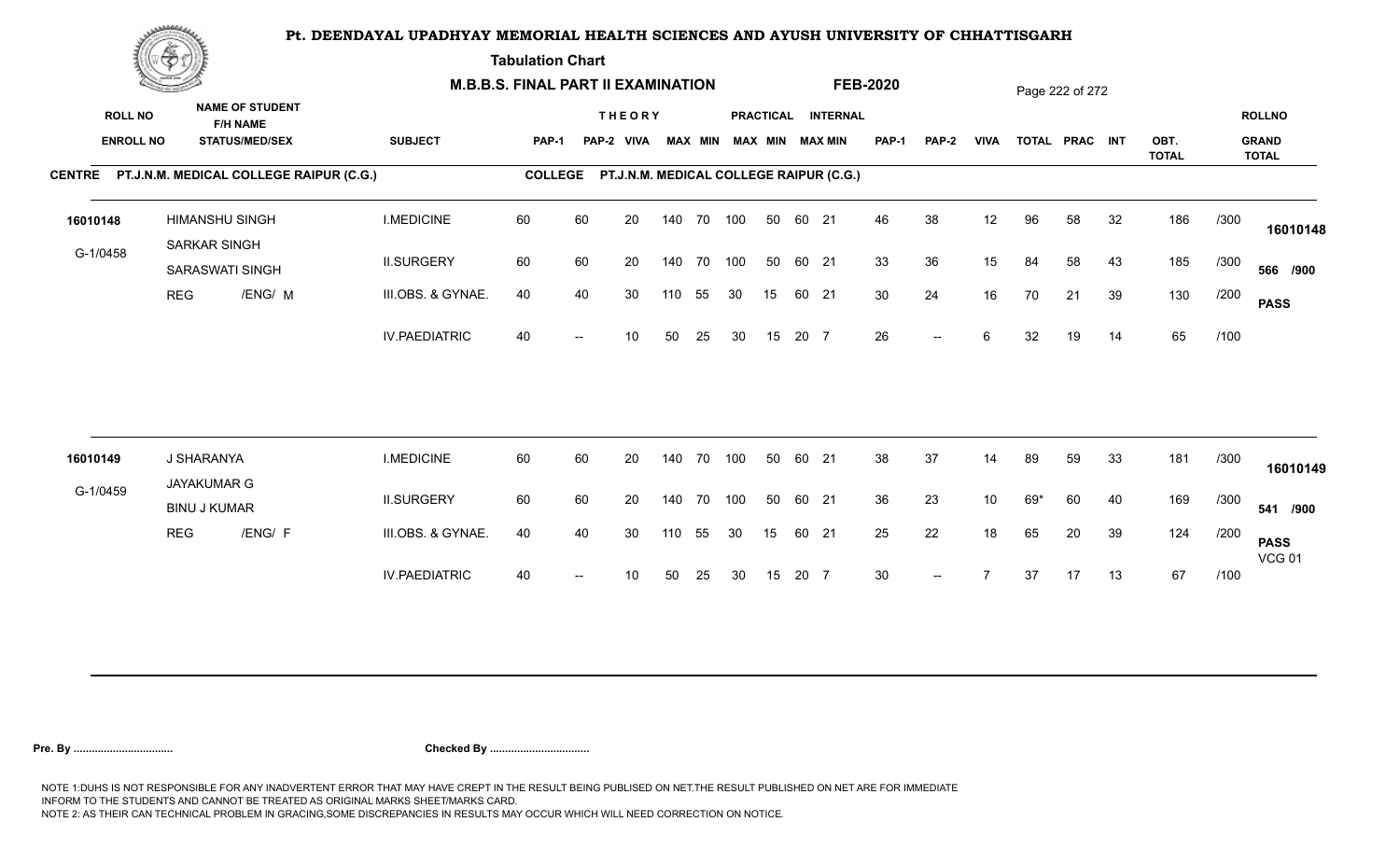**Tabulation Chart** 

|                                    | <b>Construction of the Construction</b> |                                                                    | <b>M.B.B.S. FINAL PART II EXAMINATION</b> |                |    |                                         |     |                |            |    |       |                                       | <b>FEB-2020</b> |                          |                 |    | Page 223 of 272 |    |                      |      |                                               |
|------------------------------------|-----------------------------------------|--------------------------------------------------------------------|-------------------------------------------|----------------|----|-----------------------------------------|-----|----------------|------------|----|-------|---------------------------------------|-----------------|--------------------------|-----------------|----|-----------------|----|----------------------|------|-----------------------------------------------|
| <b>ROLL NO</b><br><b>ENROLL NO</b> |                                         | <b>NAME OF STUDENT</b><br><b>F/H NAME</b><br><b>STATUS/MED/SEX</b> | <b>SUBJECT</b>                            | <b>PAP-1</b>   |    | <b>THEORY</b><br>PAP-2 VIVA             |     | <b>MAX MIN</b> |            |    |       | PRACTICAL INTERNAL<br>MAX MIN MAX MIN | PAP-1           | <b>PAP-2</b>             | <b>VIVA</b>     |    | TOTAL PRAC INT  |    | OBT.<br><b>TOTAL</b> |      | <b>ROLLNO</b><br><b>GRAND</b><br><b>TOTAL</b> |
|                                    |                                         | CENTRE PT.J.N.M. MEDICAL COLLEGE RAIPUR (C.G.)                     |                                           | <b>COLLEGE</b> |    | PT.J.N.M. MEDICAL COLLEGE RAIPUR (C.G.) |     |                |            |    |       |                                       |                 |                          |                 |    |                 |    |                      |      |                                               |
| 16010150                           |                                         | <b>JAI AGRAWAL</b><br>RAJU AGRAWAL                                 | <b>I.MEDICINE</b>                         | 60             | 60 | 20                                      |     |                | 140 70 100 | 50 | 60 21 |                                       | 42              | 41                       | 11              | 94 | 62              | 33 | 189                  | /300 | 16010150                                      |
| G-1/0460                           |                                         | NEETA AGRAWAL                                                      | <b>II.SURGERY</b>                         | 60             | 60 | 20                                      |     |                | 140 70 100 | 50 | 60 21 |                                       | 32              | 49                       | 12              | 93 | 55              | 47 | 195                  | /300 | 567 /900                                      |
|                                    | <b>REG</b>                              | /ENG/ M                                                            | III.OBS. & GYNAE.                         | 40             | 40 | 30                                      | 110 | 55             | 30         | 15 | 60 21 |                                       | 26              | 25                       | 20              | 71 | 15              | 41 | 127                  | /200 | <b>PASS</b>                                   |
|                                    |                                         |                                                                    | <b>IV.PAEDIATRIC</b>                      | 40             |    | 10                                      | 50  | 25             | 30         | 15 | 20 7  |                                       | 22              | $\overline{\phantom{a}}$ | 6               | 28 | 15              | 13 | 56                   | /100 |                                               |
| 16010151                           |                                         | <b>JAI SHANKAR VATS</b>                                            | <b>I.MEDICINE</b>                         | 60             | 60 | 20                                      |     | 140 70         | 100        | 50 | 60 21 |                                       | 40              | 44                       | 10 <sup>°</sup> | 94 | 54              | 30 | 178                  | /300 |                                               |
| G-1/0461                           |                                         | ANIL KUMAR THAKUR                                                  |                                           |                |    |                                         |     |                |            |    |       |                                       |                 |                          |                 |    |                 |    |                      |      | 16010151                                      |
|                                    |                                         | PUSHPA THAKUR                                                      | <b>II.SURGERY</b>                         | 60             | 60 | 20                                      |     |                | 140 70 100 | 50 | 60 21 |                                       | 29              | 36                       | 12              | 77 | 58              | 37 | 172                  | /300 | 528 /900                                      |
|                                    | <b>REG</b>                              | /ENG/ M                                                            | III.OBS. & GYNAE.                         | 40             | 40 | 30                                      | 110 | 55             | 30         | 15 | 60 21 |                                       | 21              | 25                       | 20              | 66 | 17              | 38 | 121                  | /200 | <b>PASS</b>                                   |
|                                    |                                         |                                                                    | <b>IV.PAEDIATRIC</b>                      | 40             |    | 10                                      | 50  | 25             | 30         | 15 | 20 7  |                                       | 21              | $\overline{\phantom{a}}$ | 6               | 27 | 18              | 12 | 57                   | /100 |                                               |
|                                    |                                         |                                                                    |                                           |                |    |                                         |     |                |            |    |       |                                       |                 |                          |                 |    |                 |    |                      |      |                                               |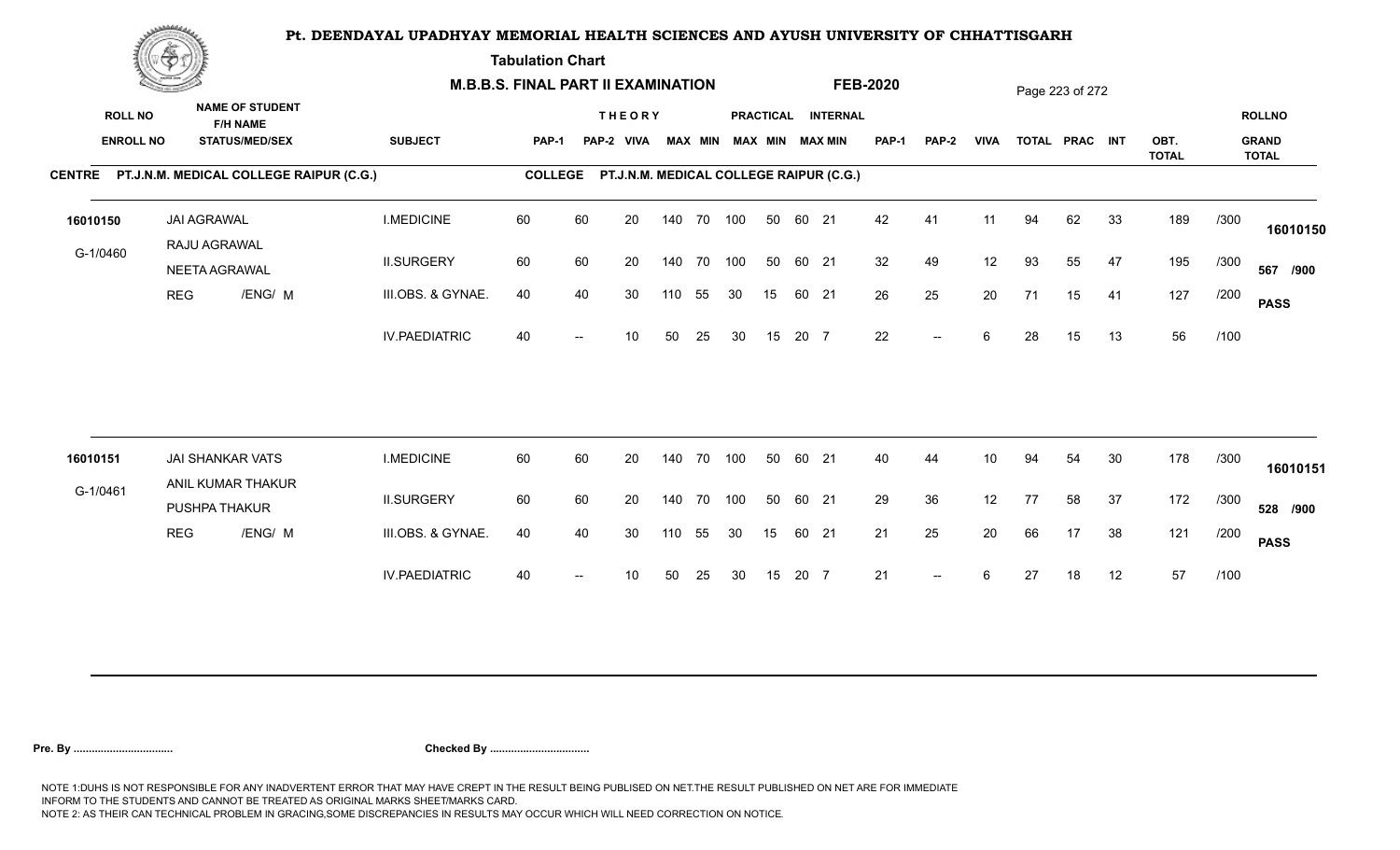**Tabulation Chart** 

|                                    | <b>Construction of the Construction</b> |                                                                    | <b>M.B.B.S. FINAL PART II EXAMINATION</b> |                |    |                                         |     |                |            |    |       |                                       | <b>FEB-2020</b> |                          |             |       | Page 224 of 272 |    |                      |      |                                               |
|------------------------------------|-----------------------------------------|--------------------------------------------------------------------|-------------------------------------------|----------------|----|-----------------------------------------|-----|----------------|------------|----|-------|---------------------------------------|-----------------|--------------------------|-------------|-------|-----------------|----|----------------------|------|-----------------------------------------------|
| <b>ROLL NO</b><br><b>ENROLL NO</b> |                                         | <b>NAME OF STUDENT</b><br><b>F/H NAME</b><br><b>STATUS/MED/SEX</b> | <b>SUBJECT</b>                            | <b>PAP-1</b>   |    | <b>THEORY</b><br>PAP-2 VIVA             |     | <b>MAX MIN</b> |            |    |       | PRACTICAL INTERNAL<br>MAX MIN MAX MIN | <b>PAP-1</b>    | <b>PAP-2</b>             | <b>VIVA</b> |       | TOTAL PRAC INT  |    | OBT.<br><b>TOTAL</b> |      | <b>ROLLNO</b><br><b>GRAND</b><br><b>TOTAL</b> |
|                                    |                                         | CENTRE PT.J.N.M. MEDICAL COLLEGE RAIPUR (C.G.)                     |                                           | <b>COLLEGE</b> |    | PT.J.N.M. MEDICAL COLLEGE RAIPUR (C.G.) |     |                |            |    |       |                                       |                 |                          |             |       |                 |    |                      |      |                                               |
| 16010153                           |                                         | <b>JAYANT TANDI</b><br>SANJAY TANDI                                | <b>I.MEDICINE</b>                         | 60             | 60 | 20                                      |     |                | 140 70 100 | 50 | 60 21 |                                       | 41              | 42                       | 12          | 95    | 63              | 35 | 193                  | /300 | 16010153                                      |
| G-1/0463                           |                                         | SONI TANDI                                                         | <b>II.SURGERY</b>                         | 60             | 60 | 20                                      |     |                | 140 70 100 | 50 | 60 21 |                                       | 35              | 31                       | 12          | 78    | 53              | 48 | 179                  | /300 | 581 /900                                      |
|                                    | <b>REG</b>                              | /ENG/ M                                                            | III.OBS. & GYNAE.                         | 40             | 40 | 30                                      | 110 | 55             | 30         | 15 | 60 21 |                                       | 27              | 24                       | 22          | 73    | 23              | 41 | 137                  | /200 | <b>PASS</b>                                   |
|                                    |                                         |                                                                    | <b>IV.PAEDIATRIC</b>                      | 40             |    | 10                                      | 50  | 25             | 30         | 15 | 20 7  |                                       | 31              | $\overline{\phantom{a}}$ | 6           | 37    | 21              | 14 | 72                   | /100 |                                               |
| 16010154                           |                                         | JITENDRA KUMAR SINGH                                               | <b>I.MEDICINE</b>                         | 60             | 60 | 20                                      |     | 140 70         | 100        | 50 | 60 21 |                                       | 42              | 35                       | 11          | 88    | 53              | 30 | 171                  | /300 |                                               |
|                                    |                                         | <b>RAMCHARAN SINGH</b>                                             |                                           |                |    |                                         |     |                |            |    |       |                                       |                 |                          |             |       |                 |    |                      |      | 16010154                                      |
| G-1/0464                           | <b>JAYANTY</b>                          |                                                                    | <b>II.SURGERY</b>                         | 60             | 60 | 20                                      |     |                | 140 70 100 | 50 | 60 21 |                                       | 30              | 26                       | 16          | 72    | 57              | 37 | 166                  | /300 | 511 /900                                      |
|                                    | <b>REG</b>                              | /ENG/ M                                                            | III.OBS. & GYNAE.                         | 40             | 40 | 30                                      | 110 | 55             | 30         | 15 | 60 21 |                                       | 22              | 24                       | 20          | 66    | 15              | 38 | 119                  | /200 | <b>PASS</b><br><b>VCG 01</b>                  |
|                                    |                                         |                                                                    | <b>IV.PAEDIATRIC</b>                      | 40             |    | 10                                      | 50  | 25             | 30         | 15 | 20 7  |                                       | 18              | $-$                      |             | $24*$ | 19              | 12 | 55                   | /100 |                                               |
|                                    |                                         |                                                                    |                                           |                |    |                                         |     |                |            |    |       |                                       |                 |                          |             |       |                 |    |                      |      |                                               |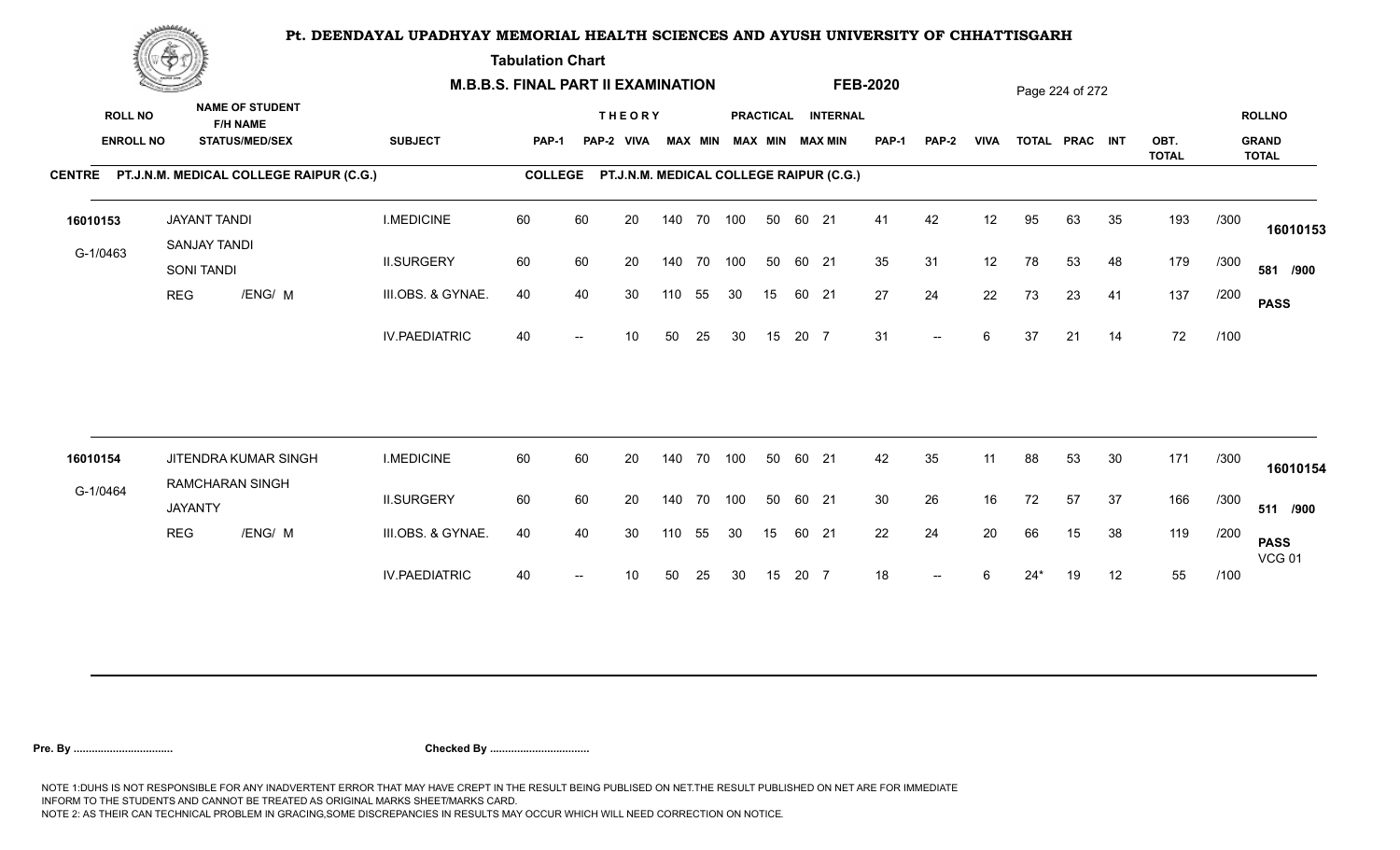**Tabulation Chart** 

|                                    | <b>Construction of the Construction</b> |                                                                    |                                                | <b>M.B.B.S. FINAL PART II EXAMINATION</b> |                |    |                                         |     |                |            |    |       |                                       | <b>FEB-2020</b> |                          |             |    | Page 225 of 272 |    |                      |        |                                               |
|------------------------------------|-----------------------------------------|--------------------------------------------------------------------|------------------------------------------------|-------------------------------------------|----------------|----|-----------------------------------------|-----|----------------|------------|----|-------|---------------------------------------|-----------------|--------------------------|-------------|----|-----------------|----|----------------------|--------|-----------------------------------------------|
| <b>ROLL NO</b><br><b>ENROLL NO</b> |                                         | <b>NAME OF STUDENT</b><br><b>F/H NAME</b><br><b>STATUS/MED/SEX</b> |                                                | <b>SUBJECT</b>                            | <b>PAP-1</b>   |    | <b>THEORY</b><br>PAP-2 VIVA             |     | <b>MAX MIN</b> |            |    |       | PRACTICAL INTERNAL<br>MAX MIN MAX MIN | PAP-1           | <b>PAP-2</b>             | <b>VIVA</b> |    | TOTAL PRAC INT  |    | OBT.<br><b>TOTAL</b> |        | <b>ROLLNO</b><br><b>GRAND</b><br><b>TOTAL</b> |
|                                    |                                         |                                                                    | CENTRE PT.J.N.M. MEDICAL COLLEGE RAIPUR (C.G.) |                                           | <b>COLLEGE</b> |    | PT.J.N.M. MEDICAL COLLEGE RAIPUR (C.G.) |     |                |            |    |       |                                       |                 |                          |             |    |                 |    |                      |        |                                               |
| 16010155                           |                                         | <b>JUHI SAHU</b>                                                   |                                                | <b>I.MEDICINE</b>                         | 60             | 60 | 20                                      |     |                | 140 70 100 | 50 | 60 21 |                                       | 43              | 44                       | 12          | 99 | 65              | 38 | 202                  | /300   | 16010155                                      |
| G-1/0465                           |                                         | SACHIN SAHU<br>SHILA BAI SAHU                                      |                                                | <b>II.SURGERY</b>                         | 60             | 60 | 20                                      |     |                | 140 70 100 | 50 | 60 21 |                                       | 40              | 35                       | 11          | 86 | 55              | 48 | 189                  | /300   | 619 /900                                      |
|                                    | <b>REG</b>                              |                                                                    | /ENG/ F                                        | III.OBS. & GYNAE.                         | 40             | 40 | 30                                      | 110 | 55             | 30         | 15 | 60 21 |                                       | 31              | 28                       | 28          | 87 | 22              | 49 | 158                  | D /200 | <b>PASS</b>                                   |
|                                    |                                         |                                                                    |                                                | <b>IV.PAEDIATRIC</b>                      | 40             |    | 10                                      | 50  | 25             | 30         | 15 | 20 7  |                                       | 27              | $\overline{\phantom{a}}$ | 7           | 34 | 21              | 15 | 70                   | /100   |                                               |
|                                    |                                         |                                                                    |                                                |                                           |                |    |                                         |     |                |            |    |       |                                       |                 |                          |             |    |                 |    |                      |        |                                               |
| 16010157                           |                                         | <b>KASHIF NIYAZ</b><br>NIYAZ AHMAD                                 |                                                | <b>I.MEDICINE</b>                         | 60             | 60 | 20                                      |     | 140 70         | 100        | 50 | 60 21 |                                       | 41              | 43                       | 12          | 96 | 64              | 33 | 193                  | /300   | 16010157                                      |
| G-1/0467                           |                                         | <b>JAHAN ARA</b>                                                   |                                                | <b>II.SURGERY</b>                         | 60             | 60 | 20                                      |     |                | 140 70 100 | 50 | 60 21 |                                       | 38              | 31                       | 15          | 84 | 51              | 42 | 177                  | /300   | 573 /900                                      |
|                                    | REG                                     |                                                                    | /ENG/ M                                        | III.OBS. & GYNAE.                         | 40             | 40 | 30                                      | 110 | 55             | 30         | 15 | 60 21 |                                       | 28              | 25                       | 26          | 79 | 22              | 41 | 142                  | /200   | <b>PASS</b>                                   |
|                                    |                                         |                                                                    |                                                | <b>IV.PAEDIATRIC</b>                      | 40             |    | 10                                      | 50  | 25             | 30         | 15 | 20 7  |                                       | 22              | $--$                     | 6           | 28 | 20              | 13 | 61                   | /100   |                                               |
|                                    |                                         |                                                                    |                                                |                                           |                |    |                                         |     |                |            |    |       |                                       |                 |                          |             |    |                 |    |                      |        |                                               |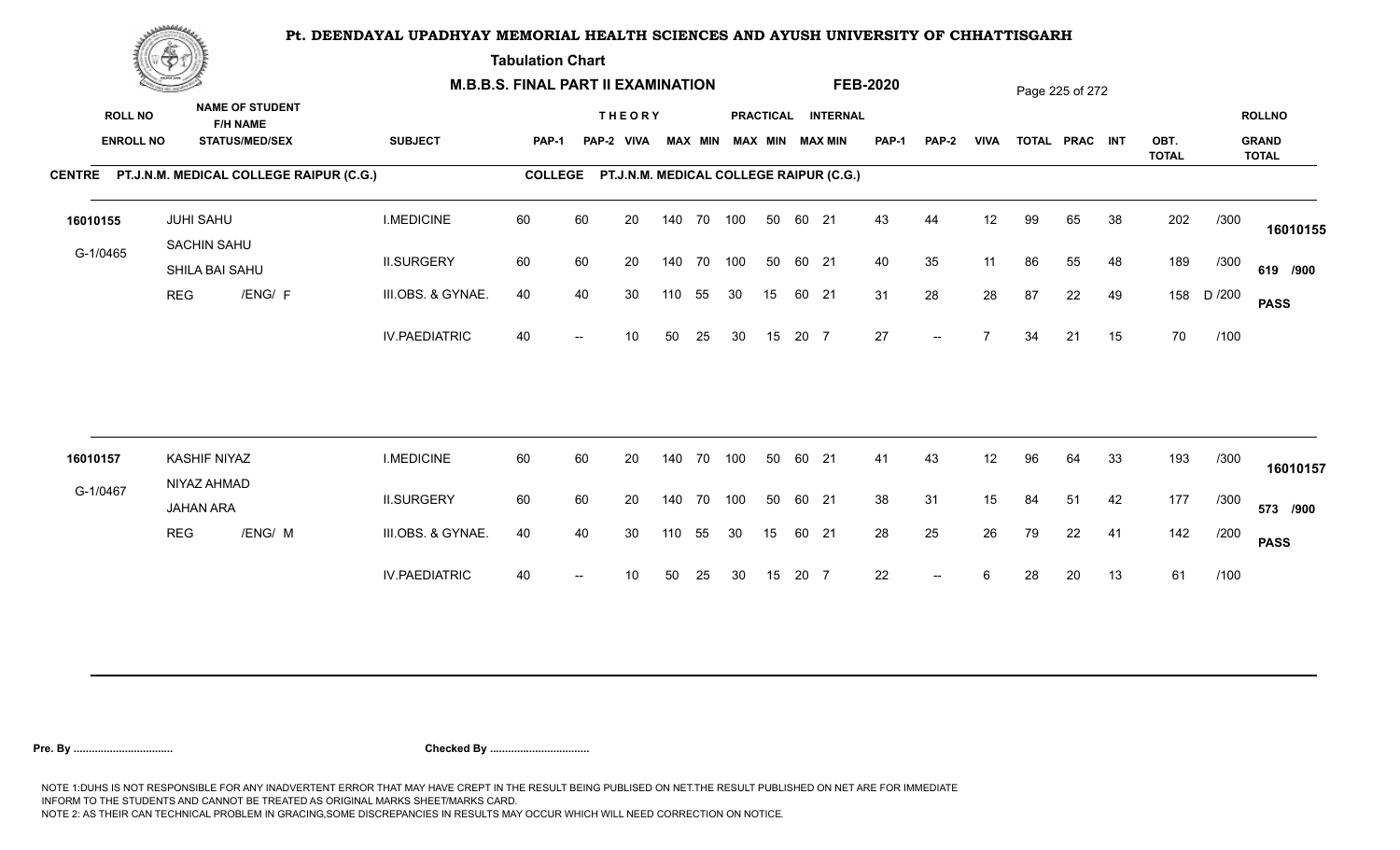**Tabulation Chart** 

|                                    | <b>Construction of the Construction</b> |                                                                    |                      | <b>M.B.B.S. FINAL PART II EXAMINATION</b> |    |                                         |     |                |            |    |       |                                              | <b>FEB-2020</b> |                          |             |    | Page 226 of 272 |    |                      |        |                                               |
|------------------------------------|-----------------------------------------|--------------------------------------------------------------------|----------------------|-------------------------------------------|----|-----------------------------------------|-----|----------------|------------|----|-------|----------------------------------------------|-----------------|--------------------------|-------------|----|-----------------|----|----------------------|--------|-----------------------------------------------|
| <b>ROLL NO</b><br><b>ENROLL NO</b> |                                         | <b>NAME OF STUDENT</b><br><b>F/H NAME</b><br><b>STATUS/MED/SEX</b> | <b>SUBJECT</b>       | PAP-1                                     |    | <b>THEORY</b><br>PAP-2 VIVA             |     | <b>MAX MIN</b> |            |    |       | PRACTICAL INTERNAL<br><b>MAX MIN MAX MIN</b> | <b>PAP-1</b>    | <b>PAP-2</b>             | <b>VIVA</b> |    | TOTAL PRAC INT  |    | OBT.<br><b>TOTAL</b> |        | <b>ROLLNO</b><br><b>GRAND</b><br><b>TOTAL</b> |
|                                    |                                         | CENTRE PT.J.N.M. MEDICAL COLLEGE RAIPUR (C.G.)                     |                      | <b>COLLEGE</b>                            |    | PT.J.N.M. MEDICAL COLLEGE RAIPUR (C.G.) |     |                |            |    |       |                                              |                 |                          |             |    |                 |    |                      |        |                                               |
| 16010158                           |                                         | KASHISH KUMAR ARORA<br>RAKESH ARORA                                | <b>I.MEDICINE</b>    | 60                                        | 60 | 20                                      |     |                | 140 70 100 | 50 | 60 21 |                                              | 40              | 40                       | 14          | 94 | 70              | 39 | 203                  | /300   | 16010158                                      |
| G-1/0558                           |                                         | <b>SIMMI ARORA</b>                                                 | <b>II.SURGERY</b>    | 60                                        | 60 | 20                                      |     | 140 70         | 100        | 50 | 60 21 |                                              | 33              | 30                       | 14          | 77 | 50              | 44 | 171                  | /300   | 586 /900                                      |
|                                    | <b>REG</b>                              | /ENG/ M                                                            | III.OBS. & GYNAE.    | 40                                        | 40 | 30                                      | 110 | 55             | 30         | 15 | 60 21 |                                              | 33              | 26                       | 27          | 86 | 20              | 44 | 150                  | D /200 | <b>PASS</b>                                   |
|                                    |                                         |                                                                    | <b>IV.PAEDIATRIC</b> | 40                                        |    | 10                                      | 50  | 25             | 30         | 15 | 20 7  |                                              | 24              | $-$                      | 5           | 29 | 20              | 13 | 62                   | /100   |                                               |
| 16010159                           |                                         | KHUSHBOO HINDUJA                                                   | <b>I.MEDICINE</b>    | 60                                        | 60 | 20                                      |     | 140 70         | 100        | 50 | 60 21 |                                              | 38              | 43                       | 12          | 93 | 69              | 37 | 199                  | /300   |                                               |
| G-1/0468                           |                                         | DILIP KUMAR HINDUJA                                                |                      |                                           |    |                                         |     |                |            |    |       |                                              |                 |                          |             |    |                 |    |                      |        | 16010159                                      |
|                                    |                                         | USHA HINDUJA                                                       | <b>II.SURGERY</b>    | 60                                        | 60 | 20                                      |     | 140 70         | 100        | 50 | 60 21 |                                              | 33              | 31                       | 12          | 76 | 58              | 48 | 182                  | /300   | 606 /900                                      |
|                                    | <b>REG</b>                              | /ENG/ F                                                            | III.OBS. & GYNAE.    | 40                                        | 40 | 30                                      | 110 | 55             | 30         | 15 | 60 21 |                                              | 32              | 30                       | 26          | 88 | 21              | 46 | 155                  | D /200 | <b>PASS</b>                                   |
|                                    |                                         |                                                                    | <b>IV.PAEDIATRIC</b> | 40                                        |    | 10                                      | 50  | 25             | 30         | 15 | 20 7  |                                              | 28              | $\overline{\phantom{a}}$ | 6           | 34 | 21              | 15 | 70                   | /100   |                                               |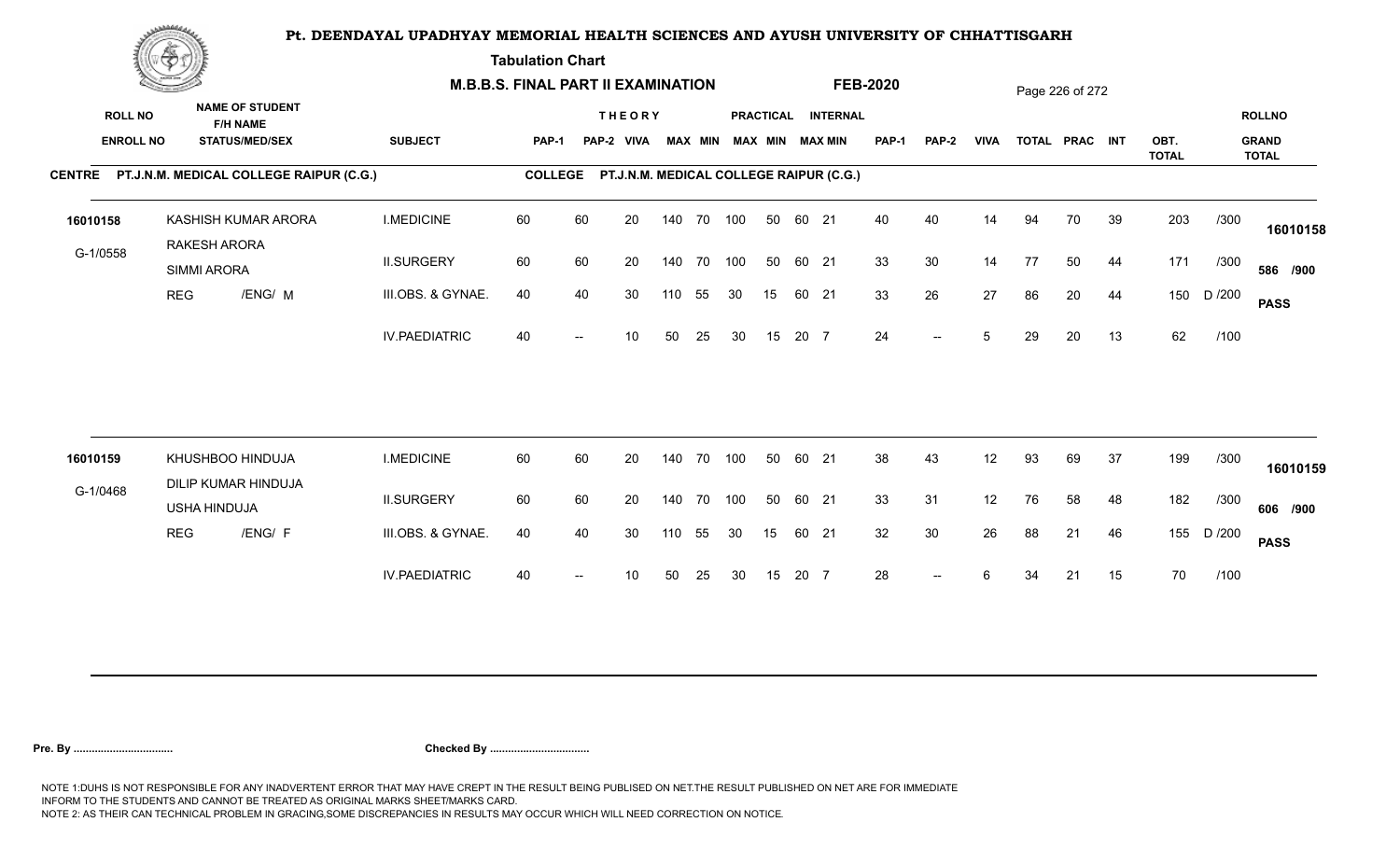**Tabulation Chart** 

|                                    | <b>Consumer de region de la</b>          |                                                                    | <b>M.B.B.S. FINAL PART II EXAMINATION</b> |              |    |                                                 |     |            |                         |    |       |                    | <b>FEB-2020</b> |                   |                 |    | Page 227 of 272 |    |              |      |                               |
|------------------------------------|------------------------------------------|--------------------------------------------------------------------|-------------------------------------------|--------------|----|-------------------------------------------------|-----|------------|-------------------------|----|-------|--------------------|-----------------|-------------------|-----------------|----|-----------------|----|--------------|------|-------------------------------|
| <b>ROLL NO</b><br><b>ENROLL NO</b> |                                          | <b>NAME OF STUDENT</b><br><b>F/H NAME</b><br><b>STATUS/MED/SEX</b> | <b>SUBJECT</b>                            | <b>PAP-1</b> |    | <b>THEORY</b><br>PAP-2 VIVA                     |     |            | MAX MIN MAX MIN MAX MIN |    |       | PRACTICAL INTERNAL | PAP-1           | PAP-2             | <b>VIVA</b>     |    | TOTAL PRAC INT  |    | OBT.         |      | <b>ROLLNO</b><br><b>GRAND</b> |
|                                    |                                          | CENTRE PT.J.N.M. MEDICAL COLLEGE RAIPUR (C.G.)                     |                                           |              |    | COLLEGE PT.J.N.M. MEDICAL COLLEGE RAIPUR (C.G.) |     |            |                         |    |       |                    |                 |                   |                 |    |                 |    | <b>TOTAL</b> |      | <b>TOTAL</b>                  |
|                                    |                                          |                                                                    |                                           |              |    |                                                 |     |            |                         |    |       |                    |                 |                   |                 |    |                 |    |              |      |                               |
| 16010160                           |                                          | <b>KISHAN BHARTI</b><br>HARI KIRTAN BHARTI                         | <b>I.MEDICINE</b>                         | 60           | 60 | 20                                              |     | 140 70 100 |                         | 50 | 60 21 |                    | 27              | 37                | 8               | 72 | $40*$           | 30 | $142*$       | /300 | 16010160                      |
| G-1/0469                           |                                          | <b>NEELIMA BHARTI</b>                                              | <b>II.SURGERY</b>                         | 60           | 60 | 20                                              |     | 140 70 100 |                         | 50 | 60 21 |                    | 30              | 26                | 14              | 70 | 53              | 35 | 158          | /300 | 490 /900                      |
|                                    | <b>REG</b>                               | /ENG/ M                                                            | III.OBS. & GYNAE.                         | 40           | 40 | 30                                              | 110 | 55         | 30                      | 15 | 60 21 |                    | 25              | 24                | 20              | 69 | 17              | 41 | 127          | /200 | <b>FAIL</b>                   |
|                                    |                                          |                                                                    | <b>IV.PAEDIATRIC</b>                      | 40           |    | 10 <sup>1</sup>                                 | 50  | 25         | 30                      | 15 | 20 7  |                    | 23              | $-$               | $6\phantom{.}6$ | 29 | 21              | 13 | 63           | /100 |                               |
| <b>Re-Medicine</b>                 |                                          |                                                                    |                                           |              |    |                                                 |     |            |                         |    |       |                    |                 |                   |                 |    |                 |    |              |      |                               |
| 16010161                           | <b>KUNAL KUMAR</b><br><b>VINAY KUMAR</b> |                                                                    | <b>I.MEDICINE</b>                         | 60           | 60 | 20                                              | 140 |            | 70 100                  | 50 | 60 21 |                    | 31              | 41                | 12              | 84 | 60              | 32 | 176          | /300 | 16010161                      |
| G-1/0470                           | <b>BABI KUMARI</b>                       |                                                                    | <b>II.SURGERY</b>                         | 60           | 60 | 20                                              | 140 |            | 70 100                  | 50 | 60 21 |                    | 34              | 30                | 14              | 78 | 52              | 39 | 169          | /300 | 535 /900                      |
|                                    | <b>REG</b>                               | /ENG/ M                                                            | III.OBS. & GYNAE.                         | 40           | 40 | 30                                              | 110 | 55         | 30                      | 15 | 60 21 |                    | 25              | 20                | 18              | 63 | 19              | 42 | 124          | /200 | <b>PASS</b>                   |
|                                    |                                          |                                                                    | <b>IV.PAEDIATRIC</b>                      | 40           |    | 10                                              | 50  | 25         | 30                      | 15 | 20 7  |                    | 26              | $\qquad \qquad -$ | 6               | 32 | 19              | 15 | 66           | /100 |                               |
|                                    |                                          |                                                                    |                                           |              |    |                                                 |     |            |                         |    |       |                    |                 |                   |                 |    |                 |    |              |      |                               |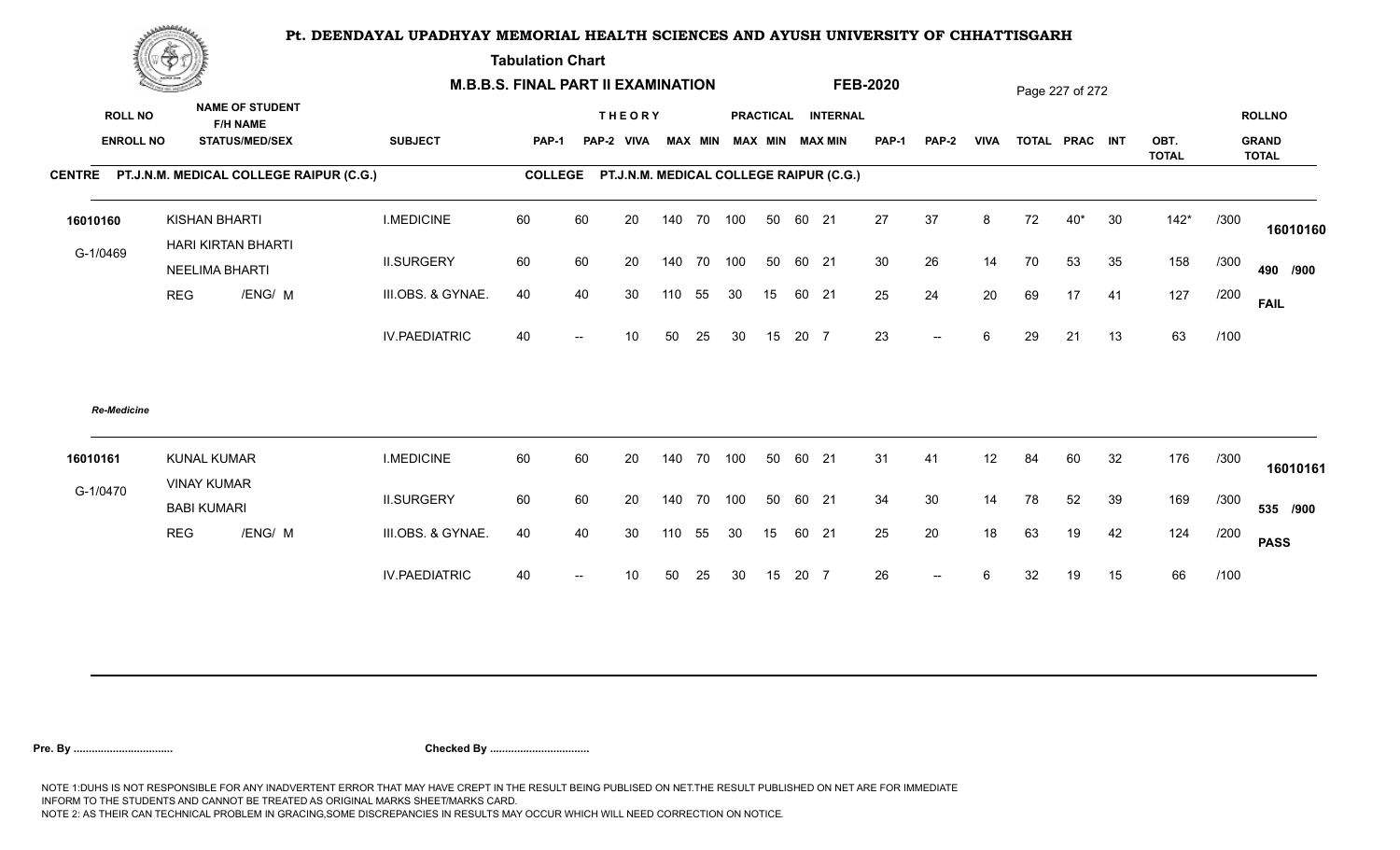**Tabulation Chart** 

|                                    | Change of the second of the |                                                                    | <b>M.B.B.S. FINAL PART II EXAMINATION</b> |                |        |                                         |        |    |                         |    |       |                    | <b>FEB-2020</b> |                          |                 |       | Page 228 of 272 |    |              |      |                               |
|------------------------------------|-----------------------------|--------------------------------------------------------------------|-------------------------------------------|----------------|--------|-----------------------------------------|--------|----|-------------------------|----|-------|--------------------|-----------------|--------------------------|-----------------|-------|-----------------|----|--------------|------|-------------------------------|
| <b>ROLL NO</b><br><b>ENROLL NO</b> |                             | <b>NAME OF STUDENT</b><br><b>F/H NAME</b><br><b>STATUS/MED/SEX</b> | <b>SUBJECT</b>                            | PAP-1          |        | <b>THEORY</b><br>PAP-2 VIVA             |        |    | MAX MIN MAX MIN MAX MIN |    |       | PRACTICAL INTERNAL | <b>PAP-1</b>    | PAP-2                    | <b>VIVA</b>     |       | TOTAL PRAC INT  |    | OBT.         |      | <b>ROLLNO</b><br><b>GRAND</b> |
|                                    |                             |                                                                    |                                           |                |        |                                         |        |    |                         |    |       |                    |                 |                          |                 |       |                 |    | <b>TOTAL</b> |      | <b>TOTAL</b>                  |
|                                    |                             | CENTRE PT.J.N.M. MEDICAL COLLEGE RAIPUR (C.G.)                     |                                           | <b>COLLEGE</b> |        | PT.J.N.M. MEDICAL COLLEGE RAIPUR (C.G.) |        |    |                         |    |       |                    |                 |                          |                 |       |                 |    |              |      |                               |
| 16010162                           |                             | <b>LAKESHWAR SINGH</b><br>SHRIRAM SINGH                            | <b>I.MEDICINE</b>                         | 60             | 60     | 20                                      |        |    | 140 70 100              | 50 | 60 21 |                    | 27              | 37                       | $\overline{7}$  | 71    | $30*$           | 30 | $131*$       | /300 | 16010162                      |
| G-1/0471                           |                             | AMRASO SINGH                                                       | <b>II.SURGERY</b>                         | 60             | 60     | 20                                      | 140    |    | 70 100                  | 50 | 60 21 |                    | 28              | 28                       | 14              | 70    | 55              | 33 | 158          | /300 | 454 /900                      |
|                                    | <b>REG</b>                  | /ENG/ M                                                            | III.OBS. & GYNAE.                         | 40             | 40     | 30                                      | 110    | 55 | 30                      | 15 | 60 21 |                    | 22              | 21                       | 16              | 59    | 16              | 37 | 112          | /200 | <b>FAIL</b>                   |
|                                    |                             |                                                                    | <b>IV.PAEDIATRIC</b>                      | 40             |        | 10 <sup>°</sup>                         | 50     | 25 | 30                      | 15 | 20 7  |                    | 18              | $\overline{\phantom{a}}$ | 6               | $24*$ | 17              | 12 | 53           | /100 |                               |
|                                    | Re-Medicine Paediatric      |                                                                    |                                           |                |        |                                         |        |    |                         |    |       |                    |                 |                          |                 |       |                 |    |              |      |                               |
| 16010163                           | <b>LASKI MARKAM</b>         | TEMAN SINGH MARKAM                                                 | <b>I.MEDICINE</b>                         | 60             | 60     | 20                                      | 140    |    | 70 100                  | 50 | 60 21 |                    | 40              | 30                       | 12              | 82    | 56              | 30 | 168          | /300 | 16010163                      |
| G-1/0472                           |                             | HANS DEVI MARKAM                                                   | <b>II.SURGERY</b>                         | 60             | 60     | 20                                      | 140    |    | 70 100                  | 50 | 60 21 |                    | 33              | 21                       | 13              | $67*$ | 55              | 38 | 160          | /300 | 504 /900                      |
|                                    | <b>REG</b>                  | /ENG/ F                                                            | III.OBS. & GYNAE.                         | 40             | 40     | 30                                      | 110 55 |    | 30                      | 15 | 60 21 |                    | 25              | 22                       | 15              | 62    | 17              | 40 | 119          | /200 | <b>PASS</b><br>DC 03          |
|                                    |                             |                                                                    | <b>IV.PAEDIATRIC</b>                      | 40             | $\sim$ | 10                                      | 50     | 25 | 30                      | 15 | 20 7  |                    | 20              | $\overline{\phantom{a}}$ | $5\phantom{.0}$ | 25    | 18              | 14 | 57           | /100 |                               |
|                                    |                             |                                                                    |                                           |                |        |                                         |        |    |                         |    |       |                    |                 |                          |                 |       |                 |    |              |      |                               |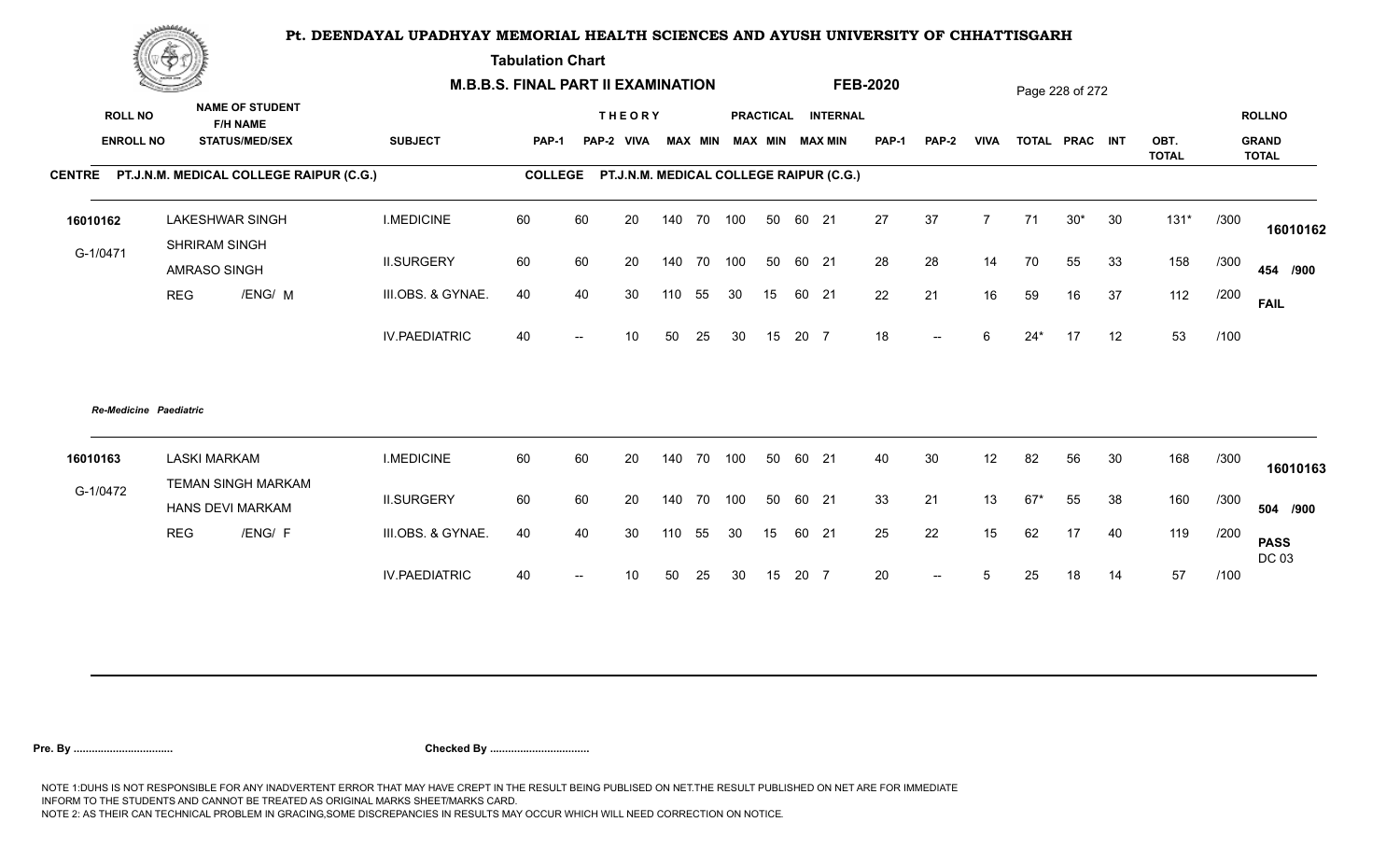**Tabulation Chart** 

|                                    | <b>Construction of the Construction</b> |                                                                    |                                                | <b>M.B.B.S. FINAL PART II EXAMINATION</b> |                |    |                                         |     |                |            |    |       |                                       | <b>FEB-2020</b> |              |             |     | Page 229 of 272 |    |                      |      |                                               |
|------------------------------------|-----------------------------------------|--------------------------------------------------------------------|------------------------------------------------|-------------------------------------------|----------------|----|-----------------------------------------|-----|----------------|------------|----|-------|---------------------------------------|-----------------|--------------|-------------|-----|-----------------|----|----------------------|------|-----------------------------------------------|
| <b>ROLL NO</b><br><b>ENROLL NO</b> |                                         | <b>NAME OF STUDENT</b><br><b>F/H NAME</b><br><b>STATUS/MED/SEX</b> |                                                | <b>SUBJECT</b>                            | <b>PAP-1</b>   |    | <b>THEORY</b><br>PAP-2 VIVA             |     | <b>MAX MIN</b> |            |    |       | PRACTICAL INTERNAL<br>MAX MIN MAX MIN | PAP-1           | <b>PAP-2</b> | <b>VIVA</b> |     | TOTAL PRAC INT  |    | OBT.<br><b>TOTAL</b> |      | <b>ROLLNO</b><br><b>GRAND</b><br><b>TOTAL</b> |
|                                    |                                         |                                                                    | CENTRE PT.J.N.M. MEDICAL COLLEGE RAIPUR (C.G.) |                                           | <b>COLLEGE</b> |    | PT.J.N.M. MEDICAL COLLEGE RAIPUR (C.G.) |     |                |            |    |       |                                       |                 |              |             |     |                 |    |                      |      |                                               |
| 16010164                           |                                         | <b>LAXMI PAIKRA</b><br><b>VAIDYANATH PAIKRA</b>                    |                                                | <b>I.MEDICINE</b>                         | 60             | 60 | 20                                      |     |                | 140 70 100 | 50 | 60 21 |                                       | 41              | 36           | 12          | 89  | 61              | 30 | 180                  | /300 | 16010164                                      |
| G-1/0473                           |                                         | SULOCHNI BAI                                                       |                                                | <b>II.SURGERY</b>                         | 60             | 60 | 20                                      |     |                | 140 70 100 | 50 | 60 21 |                                       | 35              | 22           | 11          | 68* | 56              | 34 | 158                  | /300 | 531 /900                                      |
|                                    | <b>REG</b>                              |                                                                    | /ENG/ F                                        | III.OBS. & GYNAE.                         | 40             | 40 | 30                                      | 110 | 55             | 30         | 15 | 60 21 |                                       | 24              | 26           | 23          | 73  | 16              | 45 | 134                  | /200 | <b>PASS</b><br>DC 02                          |
|                                    |                                         |                                                                    |                                                | <b>IV.PAEDIATRIC</b>                      | 40             |    | 10                                      | 50  | 25             | 30         | 15 | 20 7  |                                       | 21              | $--$         | 6           | 27  | 19              | 13 | 59                   | /100 |                                               |
|                                    |                                         |                                                                    |                                                |                                           |                |    |                                         |     |                |            |    |       |                                       |                 |              |             |     |                 |    |                      |      |                                               |
| 16010165                           |                                         | <b>MAHENDRA RAWTE</b><br>SHIVDAYAL RAWTE                           |                                                | <b>I.MEDICINE</b>                         | 60             | 60 | 20                                      |     |                | 140 70 100 | 50 | 60 21 |                                       | 41              | 30           | 11          | 82  | 61              | 32 | 175                  | /300 | 16010165                                      |
| G-1/0474                           |                                         | <b>GAYATRI</b>                                                     |                                                | <b>II.SURGERY</b>                         | 60             | 60 | 20                                      |     |                | 140 70 100 | 50 | 60 21 |                                       | 34              | 31           | 11          | 76  | 63              | 43 | 182                  | /300 | 549 /900                                      |
|                                    | <b>REG</b>                              |                                                                    | /ENG/ M                                        | III.OBS. & GYNAE.                         | 40             | 40 | 30                                      | 110 | 55             | 30         | 15 | 60 21 |                                       | 22              | 27           | 22          | 71  | 16              | 45 | 132                  | /200 | <b>PASS</b>                                   |
|                                    |                                         |                                                                    |                                                | <b>IV.PAEDIATRIC</b>                      | 40             |    | 10                                      | 50  | 25             | 30         | 15 | 20 7  |                                       | 22              | $-$          | 6           | 28  | 18              | 14 | 60                   | /100 |                                               |
|                                    |                                         |                                                                    |                                                |                                           |                |    |                                         |     |                |            |    |       |                                       |                 |              |             |     |                 |    |                      |      |                                               |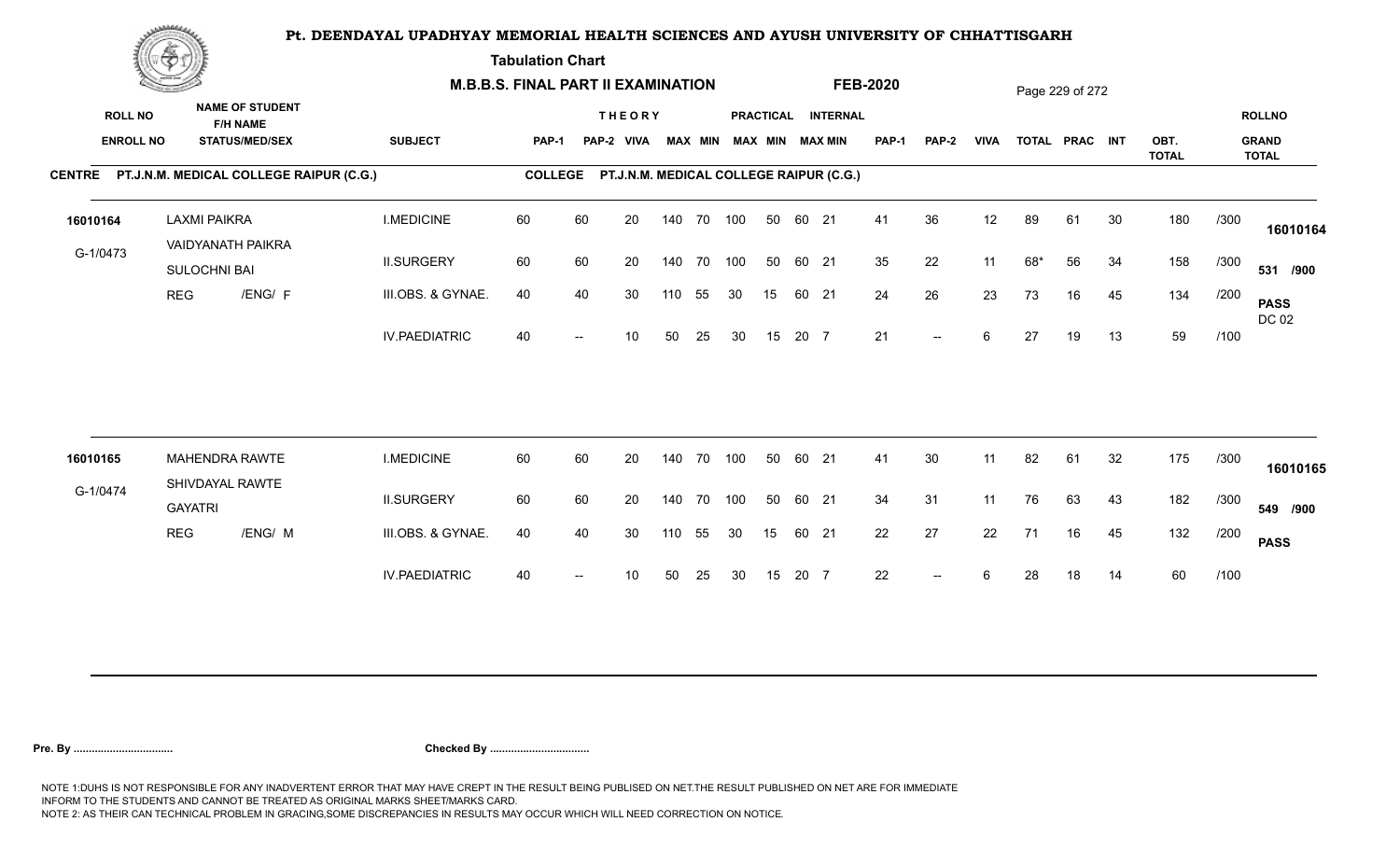**Tabulation Chart** 

|                                    | <b>Construction of the Construction</b> |                                             |                                                 | <b>M.B.B.S. FINAL PART II EXAMINATION</b> |                |    |                                         |     |                |     |                  |       |                                       | <b>FEB-2020</b> |                          |                 |     | Page 230 of 272 |    |                      |        |                                               |
|------------------------------------|-----------------------------------------|---------------------------------------------|-------------------------------------------------|-------------------------------------------|----------------|----|-----------------------------------------|-----|----------------|-----|------------------|-------|---------------------------------------|-----------------|--------------------------|-----------------|-----|-----------------|----|----------------------|--------|-----------------------------------------------|
| <b>ROLL NO</b><br><b>ENROLL NO</b> |                                         | <b>F/H NAME</b>                             | <b>NAME OF STUDENT</b><br><b>STATUS/MED/SEX</b> | <b>SUBJECT</b>                            | <b>PAP-1</b>   |    | <b>THEORY</b><br>PAP-2 VIVA             |     | <b>MAX MIN</b> |     |                  |       | PRACTICAL INTERNAL<br>MAX MIN MAX MIN | PAP-1           | <b>PAP-2</b>             | <b>VIVA</b>     |     | TOTAL PRAC INT  |    | OBT.<br><b>TOTAL</b> |        | <b>ROLLNO</b><br><b>GRAND</b><br><b>TOTAL</b> |
|                                    |                                         |                                             | CENTRE PT.J.N.M. MEDICAL COLLEGE RAIPUR (C.G.)  |                                           | <b>COLLEGE</b> |    | PT.J.N.M. MEDICAL COLLEGE RAIPUR (C.G.) |     |                |     |                  |       |                                       |                 |                          |                 |     |                 |    |                      |        |                                               |
| 16010166                           |                                         | <b>MAHIMA GAWRI</b><br><b>UPENDRA GAWRI</b> |                                                 | <b>I.MEDICINE</b>                         | 60             | 60 | 20                                      |     | 140 70 100     |     | 50               | 60 21 |                                       | 45              | 44                       | 14              | 103 | 71              | 38 | 212                  | /300   | 16010166                                      |
| G-1/0475                           |                                         | DR. PALAK GAWRI                             |                                                 | <b>II.SURGERY</b>                         | 60             | 60 | 20                                      |     | 140 70         | 100 | 50               | 60 21 |                                       | 40              | 41                       | 14              | 95  | 72              | 45 | 212                  | /300   | 650 /900                                      |
|                                    | <b>REG</b>                              |                                             | /ENG/ F                                         | III.OBS. & GYNAE.                         | 40             | 40 | 30                                      | 110 | 55             | 30  | 15               | 60 21 |                                       | 29              | 27                       | 24              | 80  | 23              | 44 | 147                  | /200   | <b>PASS</b>                                   |
|                                    |                                         |                                             |                                                 | <b>IV.PAEDIATRIC</b>                      | 40             |    | 10                                      | 50  | 25             | 30  | 15               | 20 7  |                                       | 33              | $--$                     | $\overline{7}$  | 40  | 24              | 15 | 79                   | D /100 |                                               |
| 16010167                           |                                         |                                             | MALSAWMZUALI ZOTE                               | <b>I.MEDICINE</b>                         | 60             | 60 | 20                                      |     | 140 70 100     |     | 50               | 60 21 |                                       | 38              | 31                       | 12              | 81  | 59              | 30 | 170                  | /300   |                                               |
| G-1/0476                           |                                         | H LALFANTHANGA                              |                                                 |                                           |                |    |                                         |     |                |     |                  |       |                                       |                 |                          |                 |     |                 |    |                      |        | 16010167                                      |
|                                    |                                         | LALHRIATPUII                                |                                                 | <b>II.SURGERY</b>                         | 60             | 60 | 20                                      |     | 140 70         | 100 | 50               | 60 21 |                                       | 35              | 30                       | 10 <sup>°</sup> | 75  | 59              | 40 | 174                  | /300   | 535 /900                                      |
|                                    | <b>REG</b>                              |                                             | /ENG/ F                                         | III.OBS. & GYNAE.                         | 40             | 40 | 30                                      | 110 | 55             | 30  | 15 <sup>15</sup> | 60 21 |                                       | 23              | 24                       | 25              | 72  | 18              | 41 | 131                  | /200   | <b>PASS</b>                                   |
|                                    |                                         |                                             |                                                 | <b>IV.PAEDIATRIC</b>                      | 40             |    | 10                                      | 50  | 25             | 30  | 15               | 20 7  |                                       | 22              | $\overline{\phantom{a}}$ | 5               | 27  | 20              | 13 | 60                   | /100   |                                               |
|                                    |                                         |                                             |                                                 |                                           |                |    |                                         |     |                |     |                  |       |                                       |                 |                          |                 |     |                 |    |                      |        |                                               |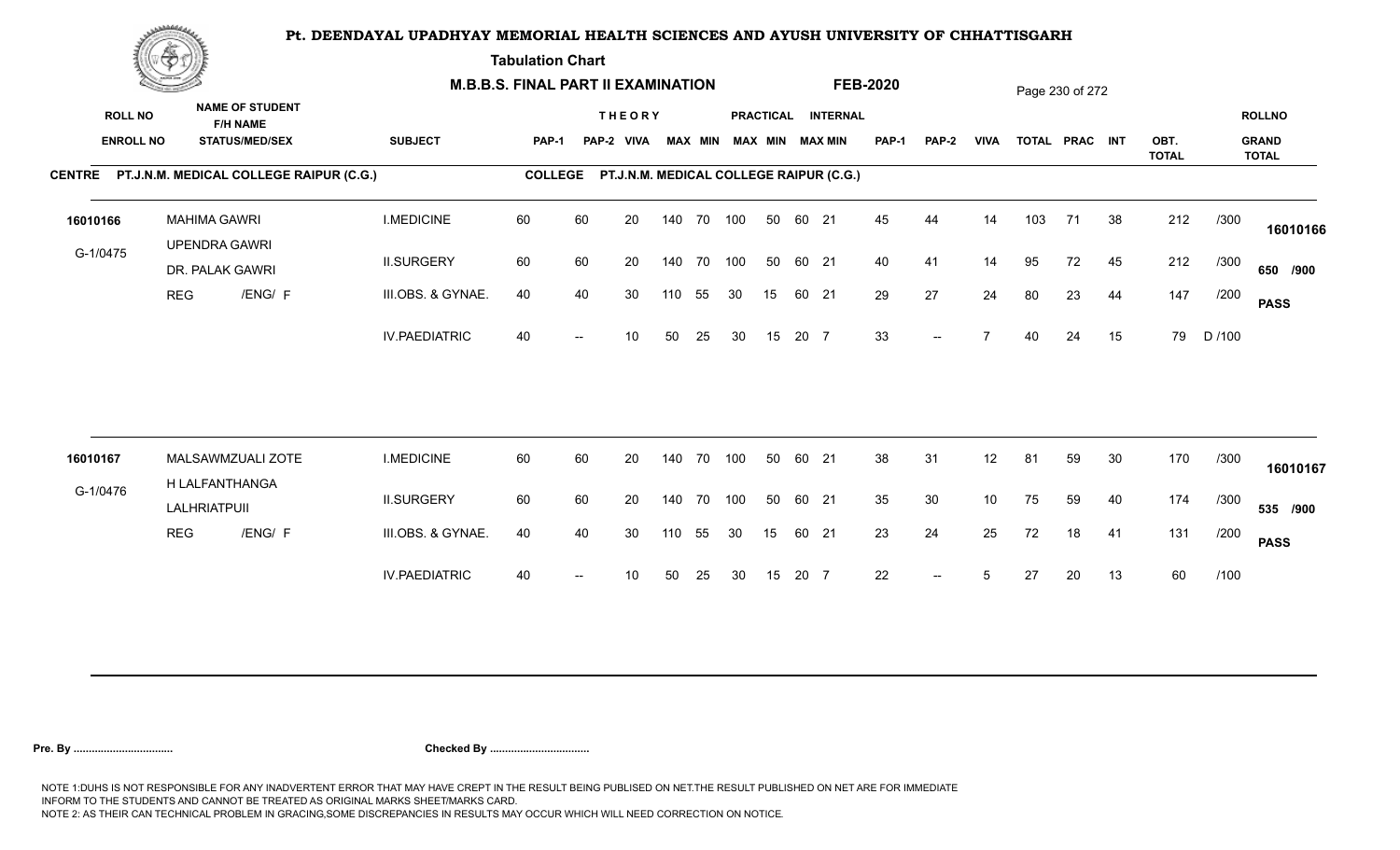**Tabulation Chart** 

|                                    | <u>Contact and the Contact of Delivery and the Contact of Delivery and the Contact of Delivery and the Contact of Delivery and the Contact of Delivery and the Contact of Delivery and the Contact of Delivery and The Contact o</u> |                                                                    | <b>M.B.B.S. FINAL PART II EXAMINATION</b> |       |                                                 |                             |     |                |     |    |       |                                              | <b>FEB-2020</b> |                          |                |    | Page 231 of 272 |    |              |      |                               |
|------------------------------------|--------------------------------------------------------------------------------------------------------------------------------------------------------------------------------------------------------------------------------------|--------------------------------------------------------------------|-------------------------------------------|-------|-------------------------------------------------|-----------------------------|-----|----------------|-----|----|-------|----------------------------------------------|-----------------|--------------------------|----------------|----|-----------------|----|--------------|------|-------------------------------|
| <b>ROLL NO</b><br><b>ENROLL NO</b> |                                                                                                                                                                                                                                      | <b>NAME OF STUDENT</b><br><b>F/H NAME</b><br><b>STATUS/MED/SEX</b> | <b>SUBJECT</b>                            | PAP-1 |                                                 | <b>THEORY</b><br>PAP-2 VIVA |     | <b>MAX MIN</b> |     |    |       | PRACTICAL INTERNAL<br><b>MAX MIN MAX MIN</b> | <b>PAP-1</b>    | <b>PAP-2</b>             | <b>VIVA</b>    |    | TOTAL PRAC INT  |    | OBT.         |      | <b>ROLLNO</b><br><b>GRAND</b> |
|                                    |                                                                                                                                                                                                                                      | CENTRE PT.J.N.M. MEDICAL COLLEGE RAIPUR (C.G.)                     |                                           |       | COLLEGE PT.J.N.M. MEDICAL COLLEGE RAIPUR (C.G.) |                             |     |                |     |    |       |                                              |                 |                          |                |    |                 |    | <b>TOTAL</b> |      | <b>TOTAL</b>                  |
|                                    |                                                                                                                                                                                                                                      |                                                                    |                                           |       |                                                 |                             |     |                |     |    |       |                                              |                 |                          |                |    |                 |    |              |      |                               |
| 16010168                           |                                                                                                                                                                                                                                      | <b>MANISHA SHREY</b><br><b>HARI RAM SHREY</b>                      | <b>I.MEDICINE</b>                         | 60    | 60                                              | 20                          |     | 140 70 100     |     | 50 | 60 21 |                                              | 41              | 35                       | 12             | 88 | 63              | 30 | 181          | /300 | 16010168                      |
| G-1/0478                           | <b>MALTI SHREY</b>                                                                                                                                                                                                                   |                                                                    | <b>II.SURGERY</b>                         | 60    | 60                                              | 20                          |     | 140 70 100     |     | 50 | 60 21 |                                              | 33              | 38                       | 10             | 81 | 63              | 44 | 188          | /300 | 553 /900                      |
|                                    | <b>REG</b>                                                                                                                                                                                                                           | /ENG/ F                                                            | III.OBS. & GYNAE.                         | 40    | 40                                              | 30                          | 110 | 55             | 30  | 15 | 60 21 |                                              | 24              | 21                       | 15             | 60 | 16              | 41 | 117          | /200 | <b>PASS</b>                   |
|                                    |                                                                                                                                                                                                                                      |                                                                    | <b>IV.PAEDIATRIC</b>                      | 40    |                                                 | 10 <sup>°</sup>             | 50  | 25             | 30  | 15 | 20 7  |                                              | 27              | $--$                     | $\overline{ }$ | 34 | 19              | 14 | 67           | /100 |                               |
|                                    |                                                                                                                                                                                                                                      |                                                                    |                                           |       |                                                 |                             |     |                |     |    |       |                                              |                 |                          |                |    |                 |    |              |      |                               |
| 16010169                           |                                                                                                                                                                                                                                      | <b>MAYANK KUMAR GUPTA</b>                                          | <b>I.MEDICINE</b>                         | 60    | 60                                              | 20                          |     | 140 70         | 100 | 50 | 60 21 |                                              | 39              | 30                       | 13             | 82 | 56              | 34 | 172          | /300 | 16010169                      |
| G-1/0479                           | <b>LAVITA GUPTA</b>                                                                                                                                                                                                                  | SHRINATH GUPTA                                                     | <b>II.SURGERY</b>                         | 60    | 60                                              | 20                          |     | 140 70         | 100 | 50 | 60 21 |                                              | 32              | 29                       | 11             | 72 | 66              | 45 | 183          | /300 | 558 /900                      |
|                                    | <b>REG</b>                                                                                                                                                                                                                           | /ENG/ M                                                            | III.OBS. & GYNAE.                         | 40    | 40                                              | 30                          | 110 | 55             | 30  | 15 | 60 21 |                                              | 25              | 24                       | 21             | 70 | 21              | 46 | 137          | /200 | <b>PASS</b>                   |
|                                    |                                                                                                                                                                                                                                      |                                                                    | <b>IV.PAEDIATRIC</b>                      | 40    |                                                 | 10                          | 50  | 25             | 30  | 15 | 20 7  |                                              | 27              | $\overline{\phantom{a}}$ | 5              | 32 | 20              | 14 | 66           | /100 |                               |
|                                    |                                                                                                                                                                                                                                      |                                                                    |                                           |       |                                                 |                             |     |                |     |    |       |                                              |                 |                          |                |    |                 |    |              |      |                               |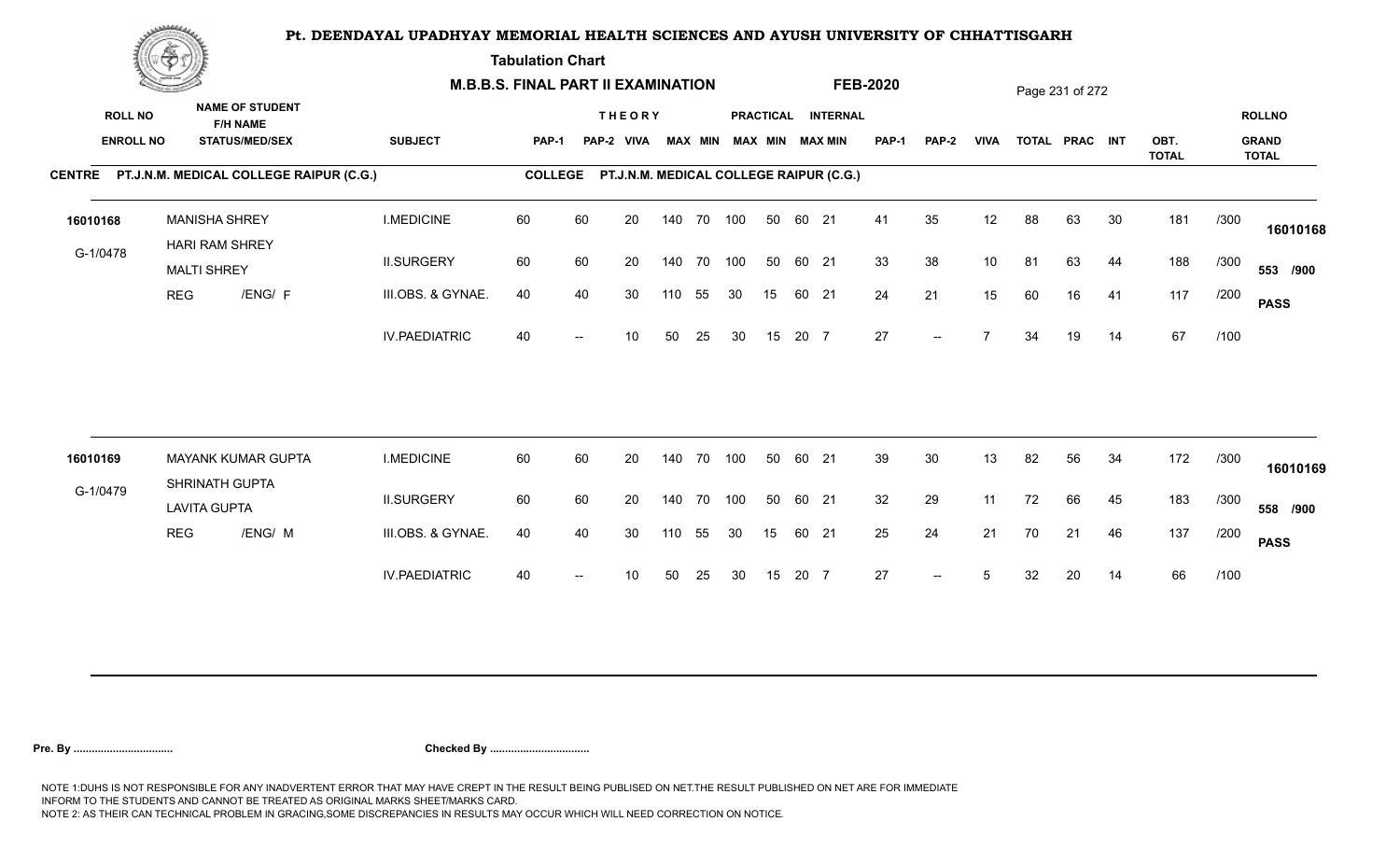**Tabulation Chart** 

|                                    | <b>Construction of the Construction</b> |                                                                    | <b>M.B.B.S. FINAL PART II EXAMINATION</b> |                |    |                                         |     |                |            |    |       |                                       | <b>FEB-2020</b> |                          |             |    | Page 232 of 272 |    |                      |      |                                               |
|------------------------------------|-----------------------------------------|--------------------------------------------------------------------|-------------------------------------------|----------------|----|-----------------------------------------|-----|----------------|------------|----|-------|---------------------------------------|-----------------|--------------------------|-------------|----|-----------------|----|----------------------|------|-----------------------------------------------|
| <b>ROLL NO</b><br><b>ENROLL NO</b> |                                         | <b>NAME OF STUDENT</b><br><b>F/H NAME</b><br><b>STATUS/MED/SEX</b> | <b>SUBJECT</b>                            | <b>PAP-1</b>   |    | <b>THEORY</b><br>PAP-2 VIVA             |     | <b>MAX MIN</b> |            |    |       | PRACTICAL INTERNAL<br>MAX MIN MAX MIN | PAP-1           | <b>PAP-2</b>             | <b>VIVA</b> |    | TOTAL PRAC INT  |    | OBT.<br><b>TOTAL</b> |      | <b>ROLLNO</b><br><b>GRAND</b><br><b>TOTAL</b> |
|                                    |                                         | CENTRE PT.J.N.M. MEDICAL COLLEGE RAIPUR (C.G.)                     |                                           | <b>COLLEGE</b> |    | PT.J.N.M. MEDICAL COLLEGE RAIPUR (C.G.) |     |                |            |    |       |                                       |                 |                          |             |    |                 |    |                      |      |                                               |
| 16010170                           |                                         | MILANPREET KAUR<br><b>AVTAR SINGH</b>                              | <b>I.MEDICINE</b>                         | 60             | 60 | 20                                      |     |                | 140 70 100 | 50 | 60 21 |                                       | 42              | 30                       | 14          | 86 | 60              | 33 | 179                  | /300 | 16010170                                      |
| G-1/0480                           |                                         | DALJEET KAUR                                                       | <b>II.SURGERY</b>                         | 60             | 60 | 20                                      |     |                | 140 70 100 | 50 | 60 21 |                                       | 35              | 32                       | 12          | 79 | 62              | 47 | 188                  | /300 | 568 /900                                      |
|                                    | <b>REG</b>                              | /ENG/ F                                                            | III.OBS. & GYNAE.                         | 40             | 40 | 30                                      | 110 | 55             | 30         | 15 | 60 21 |                                       | 24              | 24                       | 16          | 64 | 25              | 46 | 135                  | /200 | <b>PASS</b>                                   |
|                                    |                                         |                                                                    | <b>IV.PAEDIATRIC</b>                      | 40             |    | 10                                      | 50  | 25             | 30         | 15 | 20 7  |                                       | 24              | $\overline{\phantom{a}}$ |             | 31 | 20              | 15 | 66                   | /100 |                                               |
|                                    |                                         | <b>MIYANKA MISHRA</b>                                              | <b>I.MEDICINE</b>                         | 60             | 60 | 20                                      |     | 140 70         | 100        | 50 | 60 21 |                                       | 43              | 42                       | 13          | 98 | 70              | 33 | 201                  | /300 |                                               |
| 16010171                           |                                         | YOGESH KR MISHRA                                                   |                                           |                |    |                                         |     |                |            |    |       |                                       |                 |                          |             |    |                 |    |                      |      | 16010171                                      |
| G-1/0481                           |                                         | <b>MANJU MISHRA</b>                                                | <b>II.SURGERY</b>                         | 60             | 60 | 20                                      |     |                | 140 70 100 | 50 | 60 21 |                                       | 38              | 39                       | 12          | 89 | 73              | 48 | 210                  | /300 | 617 /900                                      |
|                                    | <b>REG</b>                              | /ENG/ F                                                            | III.OBS. & GYNAE.                         | 40             | 40 | 30                                      | 110 | 55             | 30         | 15 | 60 21 |                                       | 31              | 23                       | 21          | 75 | 24              | 44 | 143                  | /200 | <b>PASS</b>                                   |
|                                    |                                         |                                                                    | <b>IV.PAEDIATRIC</b>                      | 40             |    | 10                                      | 50  | 25             | 30         | 15 | 20 7  |                                       | 26              | $--$                     |             | 33 | 18              | 12 | 63                   | /100 |                                               |
|                                    |                                         |                                                                    |                                           |                |    |                                         |     |                |            |    |       |                                       |                 |                          |             |    |                 |    |                      |      |                                               |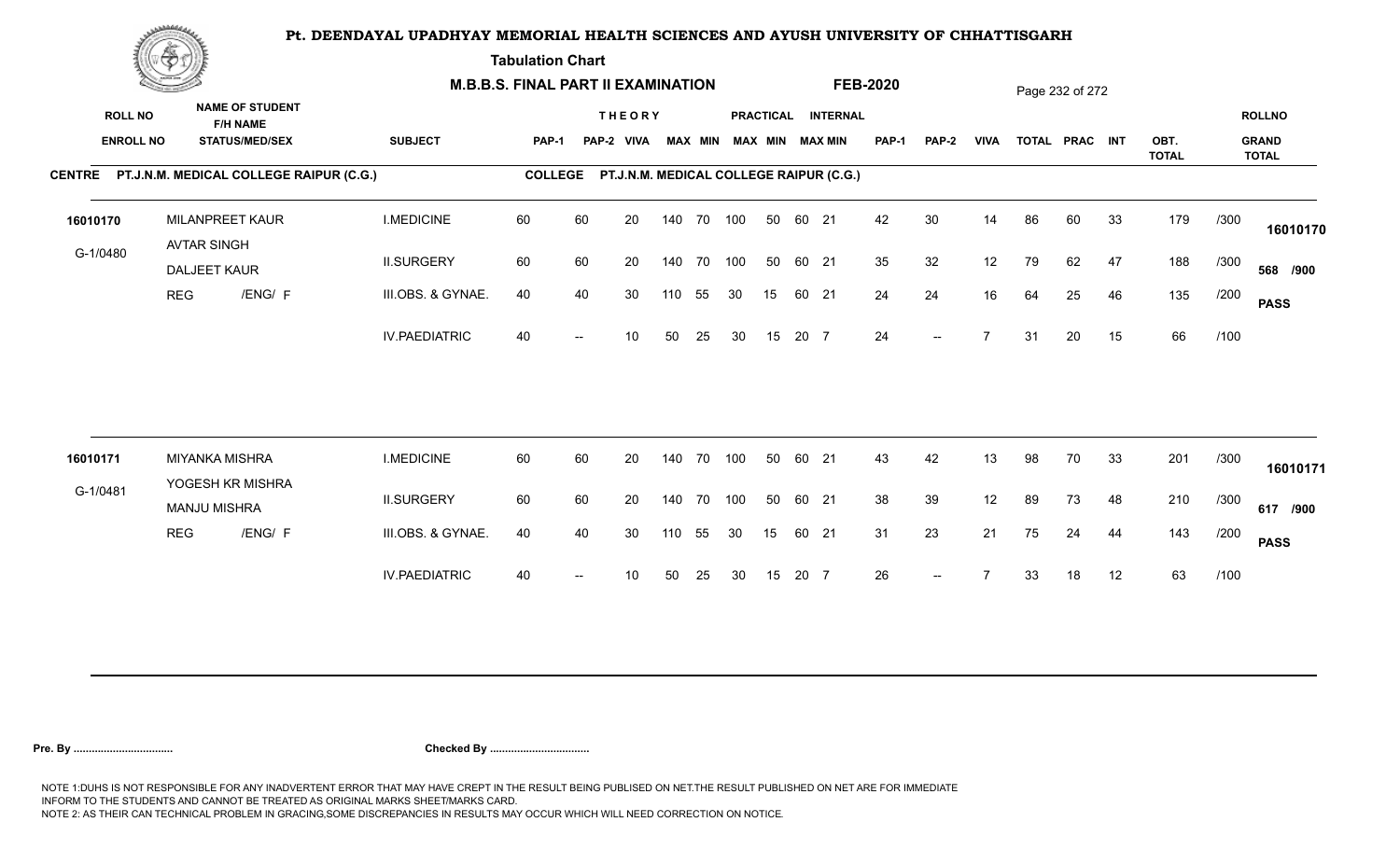**Tabulation Chart** 

|                                    | <b>Construction of the Construction</b> |                                                                    | <b>M.B.B.S. FINAL PART II EXAMINATION</b> |                |                          |                                         |     |    |                         |    |       |                    | <b>FEB-2020</b> |                          |                |     | Page 233 of 272 |    |              |      |                               |
|------------------------------------|-----------------------------------------|--------------------------------------------------------------------|-------------------------------------------|----------------|--------------------------|-----------------------------------------|-----|----|-------------------------|----|-------|--------------------|-----------------|--------------------------|----------------|-----|-----------------|----|--------------|------|-------------------------------|
| <b>ROLL NO</b><br><b>ENROLL NO</b> |                                         | <b>NAME OF STUDENT</b><br><b>F/H NAME</b><br><b>STATUS/MED/SEX</b> | <b>SUBJECT</b>                            | <b>PAP-1</b>   |                          | <b>THEORY</b><br>PAP-2 VIVA             |     |    | MAX MIN MAX MIN MAX MIN |    |       | PRACTICAL INTERNAL | <b>PAP-1</b>    | <b>PAP-2</b>             | <b>VIVA</b>    |     | TOTAL PRAC INT  |    | OBT.         |      | <b>ROLLNO</b><br><b>GRAND</b> |
|                                    |                                         | CENTRE PT.J.N.M. MEDICAL COLLEGE RAIPUR (C.G.)                     |                                           | <b>COLLEGE</b> |                          | PT.J.N.M. MEDICAL COLLEGE RAIPUR (C.G.) |     |    |                         |    |       |                    |                 |                          |                |     |                 |    | <b>TOTAL</b> |      | <b>TOTAL</b>                  |
|                                    |                                         |                                                                    |                                           |                |                          |                                         |     |    |                         |    |       |                    |                 |                          |                |     |                 |    |              |      |                               |
| 16010172                           |                                         | MOHIT KUMAR SAHU                                                   | <b>I.MEDICINE</b>                         | 60             | 60                       | 20                                      | 140 |    | 70 100                  | 50 | 60 21 |                    | 33              | 30                       | $\overline{7}$ | 70  | $39*$           | 30 | 139*         | /300 | 16010172                      |
| G-1/0482                           | A R SAHU<br><b>USHA SAHU</b>            |                                                                    | <b>II.SURGERY</b>                         | 60             | 60                       | 20                                      | 140 |    | 70 100                  | 50 | 60 21 |                    | 34              | 23                       | 11             | 68* | 62              | 40 | 170          | /300 | 490 /900                      |
|                                    | <b>REG</b>                              | /ENG/ M                                                            | III.OBS. & GYNAE.                         | 40             | 40                       | 30                                      | 110 | 55 | 30                      | 15 | 60 21 |                    | 21              | 20                       | 19             | 60  | 18              | 45 | 123          | /200 | <b>FAIL</b>                   |
|                                    |                                         |                                                                    | <b>IV.PAEDIATRIC</b>                      | 40             | $\overline{\phantom{a}}$ | 10                                      | 50  | 25 | 30                      | 15 | 20 7  |                    | 21              | $\overline{\phantom{a}}$ | 6              | 27  | 19              | 12 | 58           | /100 |                               |
| <b>Re-Medicine Surgery</b>         |                                         |                                                                    |                                           |                |                          |                                         |     |    |                         |    |       |                    |                 |                          |                |     |                 |    |              |      |                               |
| 16010173                           | <b>MR MITTAL</b>                        | <b>MOHITA MITTAL</b>                                               | <b>I.MEDICINE</b>                         | 60             | 60                       | 20                                      | 140 |    | 70 100                  | 50 | 60 21 |                    | 42              | 41                       | 12             | 95  | 63              | 31 | 189          | /300 | 16010173                      |
| G-1/0483                           |                                         | <b>HRIDULA MITTAL</b>                                              | <b>II.SURGERY</b>                         | 60             | 60                       | 20                                      | 140 |    | 70 100                  | 50 | 60 21 |                    | 38              | 34                       | 12             | 84  | 61              | 48 | 193          | /300 | 598 /900                      |
|                                    | <b>REG</b>                              | /ENG/ F                                                            | III.OBS. & GYNAE.                         | 40             | 40                       | 30                                      | 110 | 55 | 30                      | 15 | 60 21 |                    | 28              | 23                       | 22             | 73  | 23              | 48 | 144          | /200 | <b>PASS</b>                   |
|                                    |                                         |                                                                    | <b>IV.PAEDIATRIC</b>                      | 40             | $\overline{\phantom{a}}$ | 10                                      | 50  | 25 | 30                      | 15 | 20 7  |                    | 31              | $--$                     |                | 38  | 20              | 14 | 72           | /100 |                               |
|                                    |                                         |                                                                    |                                           |                |                          |                                         |     |    |                         |    |       |                    |                 |                          |                |     |                 |    |              |      |                               |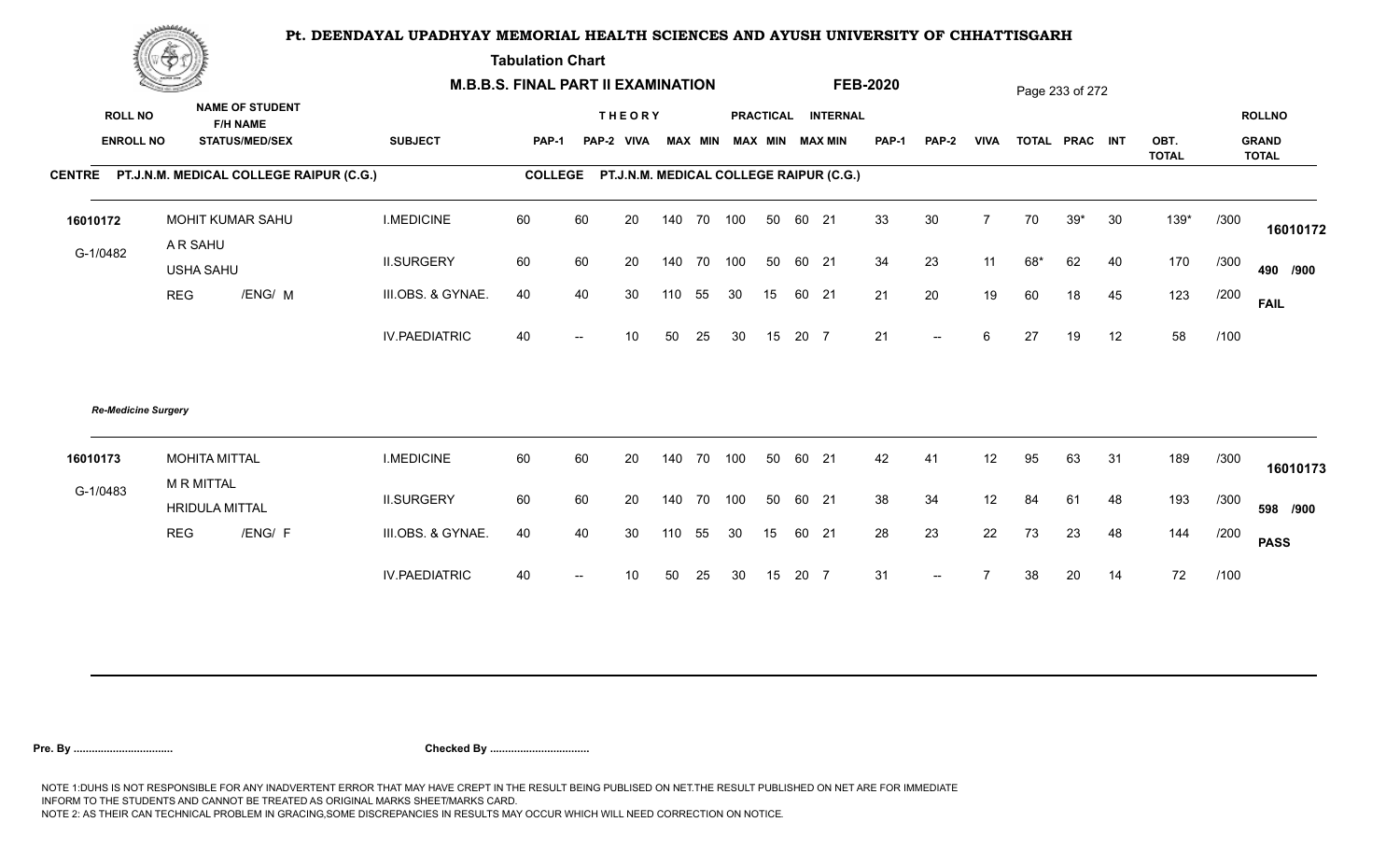**Tabulation Chart** 

|                                    | <b>Consumer de region de la</b>                                    |                      | <b>M.B.B.S. FINAL PART II EXAMINATION</b> |    |                                         |     |        |                         |    |       |                    | <b>FEB-2020</b> |                          |             |     | Page 234 of 272 |    |              |      |                               |
|------------------------------------|--------------------------------------------------------------------|----------------------|-------------------------------------------|----|-----------------------------------------|-----|--------|-------------------------|----|-------|--------------------|-----------------|--------------------------|-------------|-----|-----------------|----|--------------|------|-------------------------------|
| <b>ROLL NO</b><br><b>ENROLL NO</b> | <b>NAME OF STUDENT</b><br><b>F/H NAME</b><br><b>STATUS/MED/SEX</b> | <b>SUBJECT</b>       | <b>PAP-1</b>                              |    | <b>THEORY</b><br>PAP-2 VIVA             |     |        | MAX MIN MAX MIN MAX MIN |    |       | PRACTICAL INTERNAL | <b>PAP-1</b>    | <b>PAP-2</b>             | <b>VIVA</b> |     | TOTAL PRAC INT  |    | OBT.         |      | <b>ROLLNO</b><br><b>GRAND</b> |
|                                    |                                                                    |                      |                                           |    |                                         |     |        |                         |    |       |                    |                 |                          |             |     |                 |    | <b>TOTAL</b> |      | <b>TOTAL</b>                  |
|                                    | CENTRE PT.J.N.M. MEDICAL COLLEGE RAIPUR (C.G.)                     |                      | <b>COLLEGE</b>                            |    | PT.J.N.M. MEDICAL COLLEGE RAIPUR (C.G.) |     |        |                         |    |       |                    |                 |                          |             |     |                 |    |              |      |                               |
| 16010174                           | <b>NAMRATA</b><br>MANMOHAN BRIJ                                    | <b>I.MEDICINE</b>    | 60                                        | 60 | 20                                      | 140 | 70 100 |                         | 50 | 60 21 |                    | 41              | 34                       | 6           | 81  | $39*$           | 30 | 150          | /300 | 16010174                      |
| G-1/0484                           | <b>HUNGI</b>                                                       | <b>II.SURGERY</b>    | 60                                        | 60 | 20                                      | 140 | 70 100 |                         | 50 | 60 21 |                    | 31              | 22                       | 11          | 64* | 53              | 35 | 152          | /300 | 473 /900                      |
|                                    | <b>REG</b><br>/ENG/ F                                              | III.OBS. & GYNAE.    | 40                                        | 40 | 30                                      | 110 | 55     | 30                      | 15 | 60 21 |                    | 20              | 20                       | 16          | 56  | 18              | 41 | 115          | /200 | <b>FAIL</b>                   |
|                                    |                                                                    | <b>IV.PAEDIATRIC</b> | 40                                        |    | 10 <sup>1</sup>                         | 50  | 25     | 30                      | 15 | 20 7  |                    | 22              | $\overline{\phantom{a}}$ | 5           | 27  | 16              | 13 | 56           | /100 |                               |
|                                    | <b>Re-Medicine Surgery</b>                                         |                      |                                           |    |                                         |     |        |                         |    |       |                    |                 |                          |             |     |                 |    |              |      |                               |
| 16010175                           | <b>NANDINI SONI</b><br>PRATAP CHAND SONI                           | <b>I.MEDICINE</b>    | 60                                        | 60 | 20                                      | 140 | 70 100 |                         | 50 | 60 21 |                    | 44              | 40                       | 14          | 98  | 64              | 37 | 199          | /300 | 16010175                      |
| G-1/0485                           | PUSHPA SONI                                                        | <b>II.SURGERY</b>    | 60                                        | 60 | 20                                      | 140 | 70 100 |                         | 50 | 60 21 |                    | 40              | 32                       | 14          | 86  | 62              | 48 | 196          | /300 | 612 /900                      |
|                                    | <b>REG</b><br>/ENG/ F                                              | III.OBS. & GYNAE.    | 40                                        | 40 | 30                                      | 110 | 55     | 30                      | 15 | 60    | 21                 | 27              | 28                       | 23          | 78  | 26              | 44 | 148          | /200 | <b>PASS</b>                   |
|                                    |                                                                    | <b>IV.PAEDIATRIC</b> | 40                                        |    | 10                                      | 50  | 25     | 30                      | 15 | 20 7  |                    | 31              | $--$                     | 5           | 36  | 19              | 14 | 69           | /100 |                               |
|                                    |                                                                    |                      |                                           |    |                                         |     |        |                         |    |       |                    |                 |                          |             |     |                 |    |              |      |                               |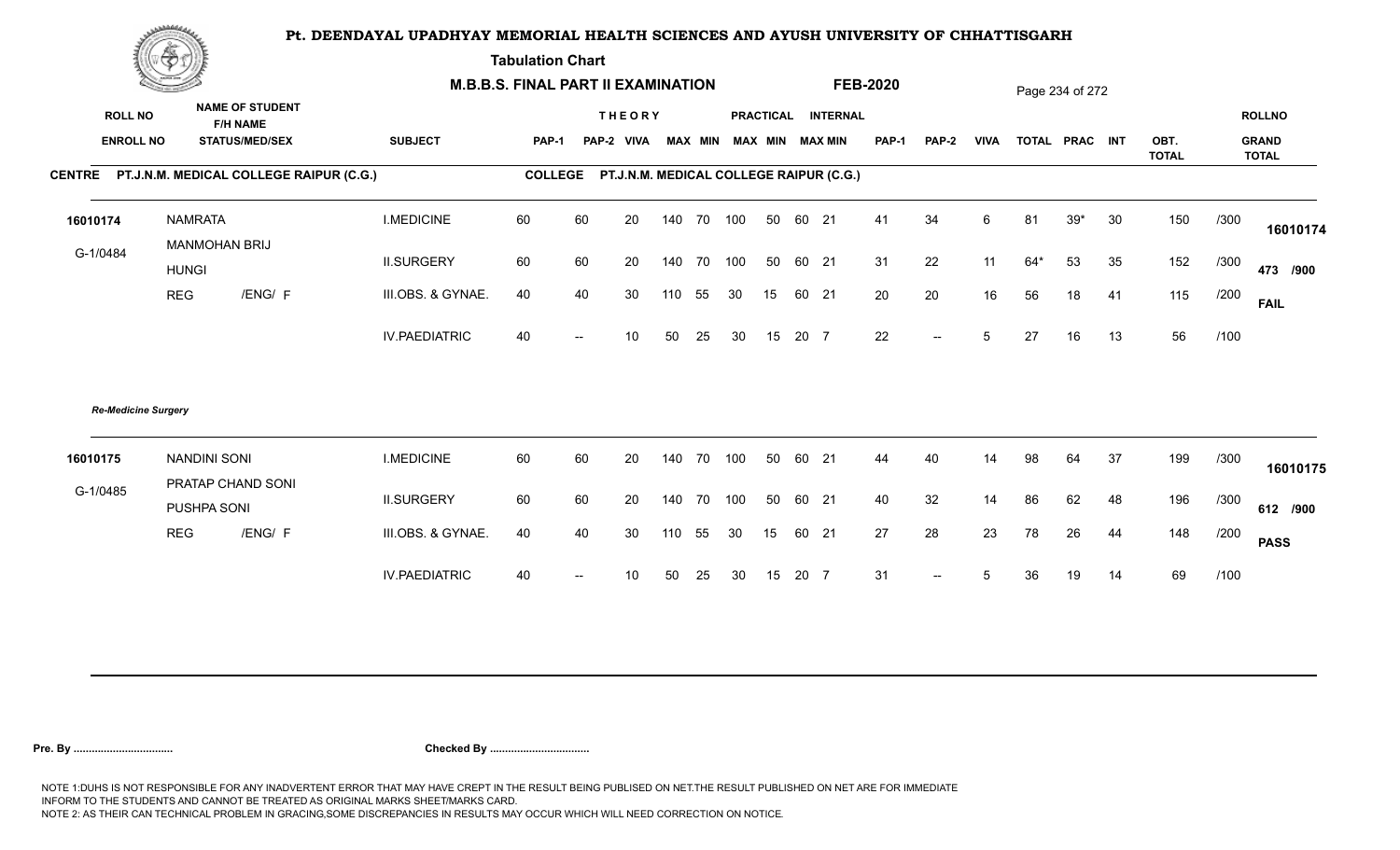**Tabulation Chart** 

|                  | Change of the second of the                    |                      | <b>M.B.B.S. FINAL PART II EXAMINATION</b> |                                                |                                         |     |        |                         |    |       |                    | <b>FEB-2020</b> |        |                |       | Page 235 of 272 |    |                      |      |                              |
|------------------|------------------------------------------------|----------------------|-------------------------------------------|------------------------------------------------|-----------------------------------------|-----|--------|-------------------------|----|-------|--------------------|-----------------|--------|----------------|-------|-----------------|----|----------------------|------|------------------------------|
| <b>ROLL NO</b>   | <b>NAME OF STUDENT</b><br><b>F/H NAME</b>      |                      |                                           |                                                | <b>THEORY</b>                           |     |        |                         |    |       | PRACTICAL INTERNAL |                 |        |                |       |                 |    |                      |      | <b>ROLLNO</b>                |
| <b>ENROLL NO</b> | <b>STATUS/MED/SEX</b>                          | <b>SUBJECT</b>       | PAP-1                                     |                                                | PAP-2 VIVA                              |     |        | MAX MIN MAX MIN MAX MIN |    |       |                    | <b>PAP-1</b>    | PAP-2  | <b>VIVA</b>    |       | TOTAL PRAC INT  |    | OBT.<br><b>TOTAL</b> |      | <b>GRAND</b><br><b>TOTAL</b> |
|                  | CENTRE PT.J.N.M. MEDICAL COLLEGE RAIPUR (C.G.) |                      | <b>COLLEGE</b>                            |                                                | PT.J.N.M. MEDICAL COLLEGE RAIPUR (C.G.) |     |        |                         |    |       |                    |                 |        |                |       |                 |    |                      |      |                              |
| 16010176         | NARENDRA KUMAR MAHESHWAF                       | <b>I.MEDICINE</b>    | 60                                        | 60                                             | 20                                      | 140 |        | 70 100                  | 50 | 60 21 |                    | 38              | 30     | 12             | 80    | 59              | 30 | 169                  | /300 | 16010176                     |
| G-1/0486         | MOOLCHAND MAHESHWARI<br><b>UGRA DEVI</b>       | <b>II.SURGERY</b>    | 60                                        | 60                                             | 20                                      | 140 | 70 100 |                         | 50 | 60 21 |                    | 33              | 26     | 11             | 70    | 50              | 38 | 158                  | /300 | 502 /900                     |
|                  | /ENG/ M<br><b>REG</b>                          | III.OBS. & GYNAE.    | 40                                        | 40                                             | 30                                      | 110 | 55     | 30                      | 15 | 60 21 |                    | 18              | 23     | 17             | 58    | 21              | 37 | 116                  | /200 | <b>PASS</b>                  |
|                  |                                                | <b>IV.PAEDIATRIC</b> | 40                                        | $\overline{a}$                                 | 10 <sup>°</sup>                         | 50  | 25     | 30                      | 15 | 20 7  |                    | 23              | $\sim$ | 5 <sup>5</sup> | 28    | 18              | 13 | 59                   | /100 |                              |
|                  |                                                |                      |                                           |                                                |                                         |     |        |                         |    |       |                    |                 |        |                |       |                 |    |                      |      |                              |
| 16010177         | <b>NEELAM BHAGAT</b><br><b>JUGRAM BHAGAT</b>   | <b>I.MEDICINE</b>    | 60                                        | 60                                             | 20                                      | 140 | 70 100 |                         | 50 | 60 21 |                    | 16              | 30     | 6              | $52*$ | $37*$           | 30 | $119*$               | /300 | 16010177                     |
| G-1/0487         | <b>MAMTA BHAGAT</b>                            | <b>II.SURGERY</b>    | 60                                        | 60                                             | 20                                      | 140 |        | 70 100                  | 50 | 60 21 |                    | 31              | 18     | 11             | $60*$ | $45*$           | 35 | $140*$               | /300 | 433 /900                     |
|                  | <b>REG</b><br>/ENG/ F                          | III.OBS. & GYNAE.    | 40                                        | 40                                             | 30                                      | 110 | 55     | 30                      | 15 | 60 21 |                    | 22              | 13     | 18             | $53*$ | 20              | 44 | 117                  | /200 | <b>FAIL</b>                  |
|                  |                                                | <b>IV.PAEDIATRIC</b> | 40                                        | $\hspace{0.1mm}-\hspace{0.1mm}-\hspace{0.1mm}$ | 10 <sup>°</sup>                         | 50  | 25     | 30                      | 15 | 20 7  |                    | 20              | $\sim$ | $5^{\circ}$    | 25    | 18              | 14 | 57                   | /100 |                              |
|                  |                                                |                      |                                           |                                                |                                         |     |        |                         |    |       |                    |                 |        |                |       |                 |    |                      |      |                              |

*Re-Medicine Surgery Obs & Gynae*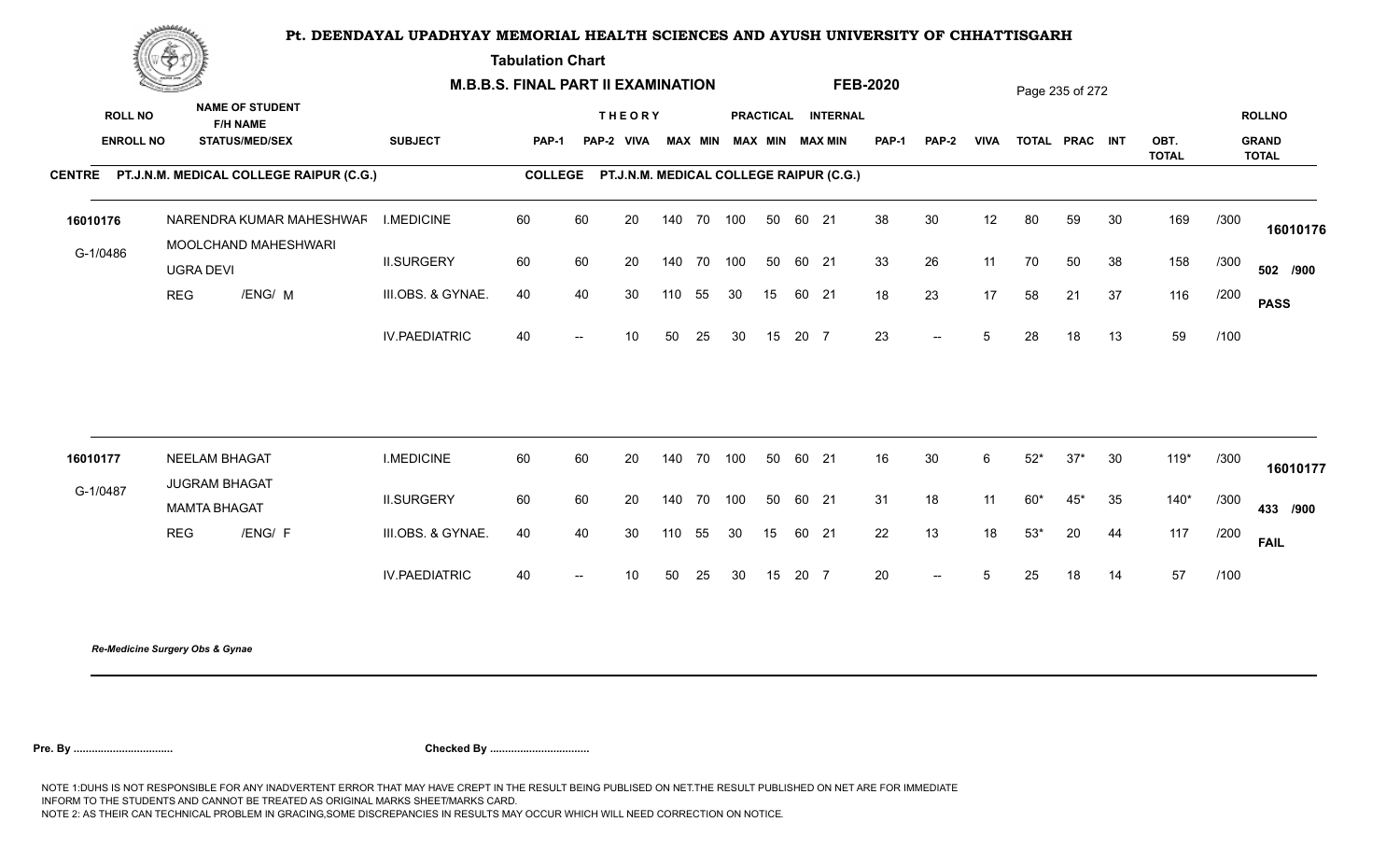**Tabulation Chart** 

|                                    | <b>Construction of the Construction</b> |                                                                    | <b>M.B.B.S. FINAL PART II EXAMINATION</b> |                |                          |                                         |        |                |     |    |       |                                              | <b>FEB-2020</b> |                          |             |    | Page 236 of 272 |    |                      |        |                                               |
|------------------------------------|-----------------------------------------|--------------------------------------------------------------------|-------------------------------------------|----------------|--------------------------|-----------------------------------------|--------|----------------|-----|----|-------|----------------------------------------------|-----------------|--------------------------|-------------|----|-----------------|----|----------------------|--------|-----------------------------------------------|
| <b>ROLL NO</b><br><b>ENROLL NO</b> |                                         | <b>NAME OF STUDENT</b><br><b>F/H NAME</b><br><b>STATUS/MED/SEX</b> | <b>SUBJECT</b>                            | PAP-1          |                          | <b>THEORY</b><br>PAP-2 VIVA             |        | <b>MAX MIN</b> |     |    |       | PRACTICAL INTERNAL<br><b>MAX MIN MAX MIN</b> | <b>PAP-1</b>    | PAP-2                    | <b>VIVA</b> |    | TOTAL PRAC INT  |    | OBT.<br><b>TOTAL</b> |        | <b>ROLLNO</b><br><b>GRAND</b><br><b>TOTAL</b> |
|                                    |                                         | CENTRE PT.J.N.M. MEDICAL COLLEGE RAIPUR (C.G.)                     |                                           | <b>COLLEGE</b> |                          | PT.J.N.M. MEDICAL COLLEGE RAIPUR (C.G.) |        |                |     |    |       |                                              |                 |                          |             |    |                 |    |                      |        |                                               |
| 16010178                           |                                         | <b>NEETU VERMA</b><br><b>KHUMAN SINGH</b>                          | <b>I.MEDICINE</b>                         | 60             | 60                       | 20                                      |        | 140 70 100     |     | 50 | 60 21 |                                              | 45              | 34                       | 13          | 92 | 63              | 31 | 186                  | /300   | 16010178                                      |
| G-1/0488                           | ASHA DEVI                               |                                                                    | <b>II.SURGERY</b>                         | 60             | 60                       | 20                                      |        | 140 70 100     |     | 50 | 60 21 |                                              | 36              | 35                       | 11          | 82 | 54              | 40 | 176                  | /300   | 577 /900                                      |
|                                    | <b>REG</b>                              | /ENG/ F                                                            | III.OBS. & GYNAE.                         | 40             | 40                       | 30                                      | 110    | 55             | 30  | 15 | 60 21 |                                              | 26              | 27                       | 25          | 78 | 24              | 50 | 152                  | D /200 | <b>PASS</b>                                   |
|                                    |                                         |                                                                    | <b>IV.PAEDIATRIC</b>                      | 40             |                          | 10                                      | 50     | 25             | 30  | 15 | 20 7  |                                              | 27              | $\overline{\phantom{a}}$ | 5           | 32 | 16              | 15 | 63                   | /100   |                                               |
|                                    |                                         |                                                                    |                                           |                |                          |                                         |        |                |     |    |       |                                              |                 |                          |             |    |                 |    |                      |        |                                               |
| 16010179                           |                                         | NEHA AGRAWAL<br>NIRMAL AGRAWAL                                     | <b>I.MEDICINE</b>                         | 60             | 60                       | 20                                      | 140 70 |                | 100 | 50 | 60 21 |                                              | 45              | 39                       | 13          | 97 | 59              | 37 | 193                  | /300   | 16010179                                      |
| G-1/0489                           |                                         | NEETA AGRAWAL                                                      | <b>II.SURGERY</b>                         | 60             | 60                       | 20                                      |        | 140 70         | 100 | 50 | 60 21 |                                              | 38              | 32                       | 14          | 84 | 60              | 48 | 192                  | /300   | 599 /900                                      |
|                                    | <b>REG</b>                              | /ENG/ F                                                            | III.OBS. & GYNAE.                         | 40             | 40                       | 30                                      | 110    | 55             | 30  | 15 | 60 21 |                                              | 26              | 24                       | 24          | 74 | 24              | 46 | 144                  | /200   | <b>PASS</b>                                   |
|                                    |                                         |                                                                    | <b>IV.PAEDIATRIC</b>                      | 40             | $\overline{\phantom{a}}$ | 10                                      | 50     | 25             | 30  | 15 | 20 7  |                                              | 32              | $\overline{\phantom{a}}$ | 6           | 38 | 18              | 14 | 70                   | /100   |                                               |
|                                    |                                         |                                                                    |                                           |                |                          |                                         |        |                |     |    |       |                                              |                 |                          |             |    |                 |    |                      |        |                                               |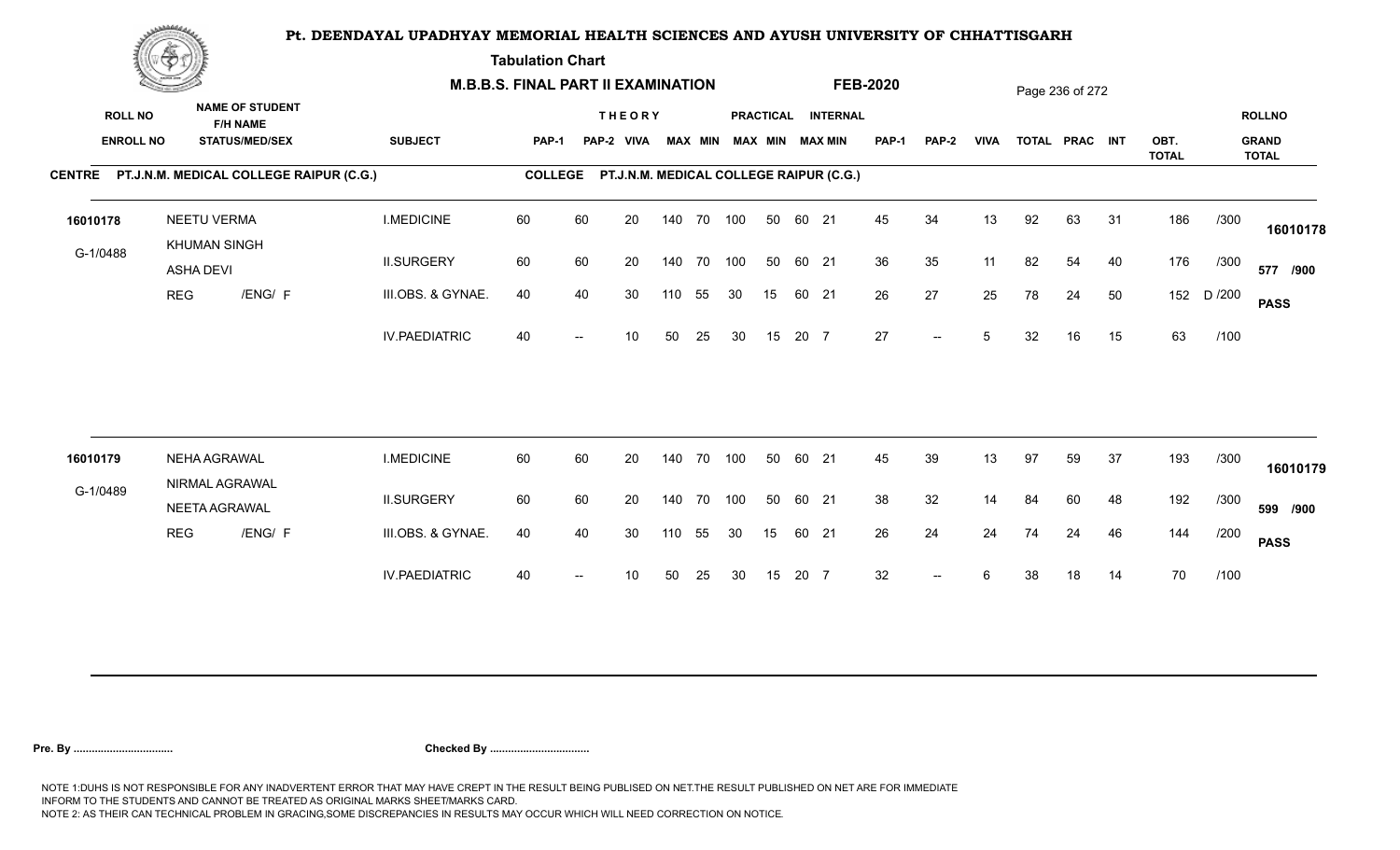**Tabulation Chart** 

|                                    | <b>Construction of the Construction</b> |                                |                                                 | <b>M.B.B.S. FINAL PART II EXAMINATION</b> |                |    |                                         |     |                |            |    |       |                                              | <b>FEB-2020</b> |                          |                |    | Page 237 of 272 |    |                      |      |                                               |
|------------------------------------|-----------------------------------------|--------------------------------|-------------------------------------------------|-------------------------------------------|----------------|----|-----------------------------------------|-----|----------------|------------|----|-------|----------------------------------------------|-----------------|--------------------------|----------------|----|-----------------|----|----------------------|------|-----------------------------------------------|
| <b>ROLL NO</b><br><b>ENROLL NO</b> |                                         | <b>F/H NAME</b>                | <b>NAME OF STUDENT</b><br><b>STATUS/MED/SEX</b> | <b>SUBJECT</b>                            | PAP-1          |    | <b>THEORY</b><br>PAP-2 VIVA             |     | <b>MAX MIN</b> |            |    |       | PRACTICAL INTERNAL<br><b>MAX MIN MAX MIN</b> | <b>PAP-1</b>    | PAP-2                    | <b>VIVA</b>    |    | TOTAL PRAC INT  |    | OBT.<br><b>TOTAL</b> |      | <b>ROLLNO</b><br><b>GRAND</b><br><b>TOTAL</b> |
|                                    |                                         |                                | CENTRE PT.J.N.M. MEDICAL COLLEGE RAIPUR (C.G.)  |                                           | <b>COLLEGE</b> |    | PT.J.N.M. MEDICAL COLLEGE RAIPUR (C.G.) |     |                |            |    |       |                                              |                 |                          |                |    |                 |    |                      |      |                                               |
| 16010181                           |                                         | <b>NEHA NETAM</b>              | MANOHAR LAL NETAM                               | <b>I.MEDICINE</b>                         | 60             | 60 | 20                                      |     |                | 140 70 100 | 50 | 60 21 |                                              | 44              | 31                       | 14             | 89 | 59              | 34 | 182                  | /300 | 16010181                                      |
| G-1/0491                           |                                         | <b>VIMLA NETAM</b>             |                                                 | <b>II.SURGERY</b>                         | 60             | 60 | 20                                      |     | 140 70         | 100        | 50 | 60 21 |                                              | 35              | 31                       | 11             | 77 | 60              | 40 | 177                  | /300 | 552 /900                                      |
|                                    | <b>REG</b>                              |                                | /ENG/ F                                         | III.OBS. & GYNAE.                         | 40             | 40 | 30                                      | 110 | 55             | 30         | 15 | 60 21 |                                              | 22              | 20                       | 20             | 62 | 22              | 44 | 128                  | /200 | <b>PASS</b>                                   |
|                                    |                                         |                                |                                                 | <b>IV.PAEDIATRIC</b>                      | 40             |    | 10                                      | 50  | 25             | 30         | 15 | 20 7  |                                              | 26              | $--$                     | $\overline{ }$ | 33 | 17              | 15 | 65                   | /100 |                                               |
|                                    |                                         |                                |                                                 |                                           |                |    |                                         |     |                |            |    |       |                                              |                 |                          |                |    |                 |    |                      |      |                                               |
| 16010182                           |                                         | NIDHI AGRAWAL<br>SUNIL AGRAWAL |                                                 | <b>I.MEDICINE</b>                         | 60             | 60 | 20                                      |     | 140 70         | 100        | 50 | 60 21 |                                              | 42              | 43                       | 14             | 99 | 61              | 33 | 193                  | /300 | 16010182                                      |
| G-1/0492                           |                                         | SAROJ AGRAWAL                  |                                                 | <b>II.SURGERY</b>                         | 60             | 60 | 20                                      |     | 140 70         | 100        | 50 | 60 21 |                                              | 38              | 46                       | 12             | 96 | 56              | 45 | 197                  | /300 | 598 /900                                      |
|                                    | <b>REG</b>                              |                                | /ENG/ F                                         | III.OBS. & GYNAE.                         | 40             | 40 | 30                                      | 110 | 55             | 30         | 15 | 60 21 |                                              | 23              | 23                       | 23             | 69 | 25              | 48 | 142                  | /200 | <b>PASS</b>                                   |
|                                    |                                         |                                |                                                 | <b>IV.PAEDIATRIC</b>                      | 40             |    | 10                                      | 50  | 25             | 30         | 15 | 20 7  |                                              | 27              | $\overline{\phantom{a}}$ | 6              | 33 | 19              | 14 | 66                   | /100 |                                               |
|                                    |                                         |                                |                                                 |                                           |                |    |                                         |     |                |            |    |       |                                              |                 |                          |                |    |                 |    |                      |      |                                               |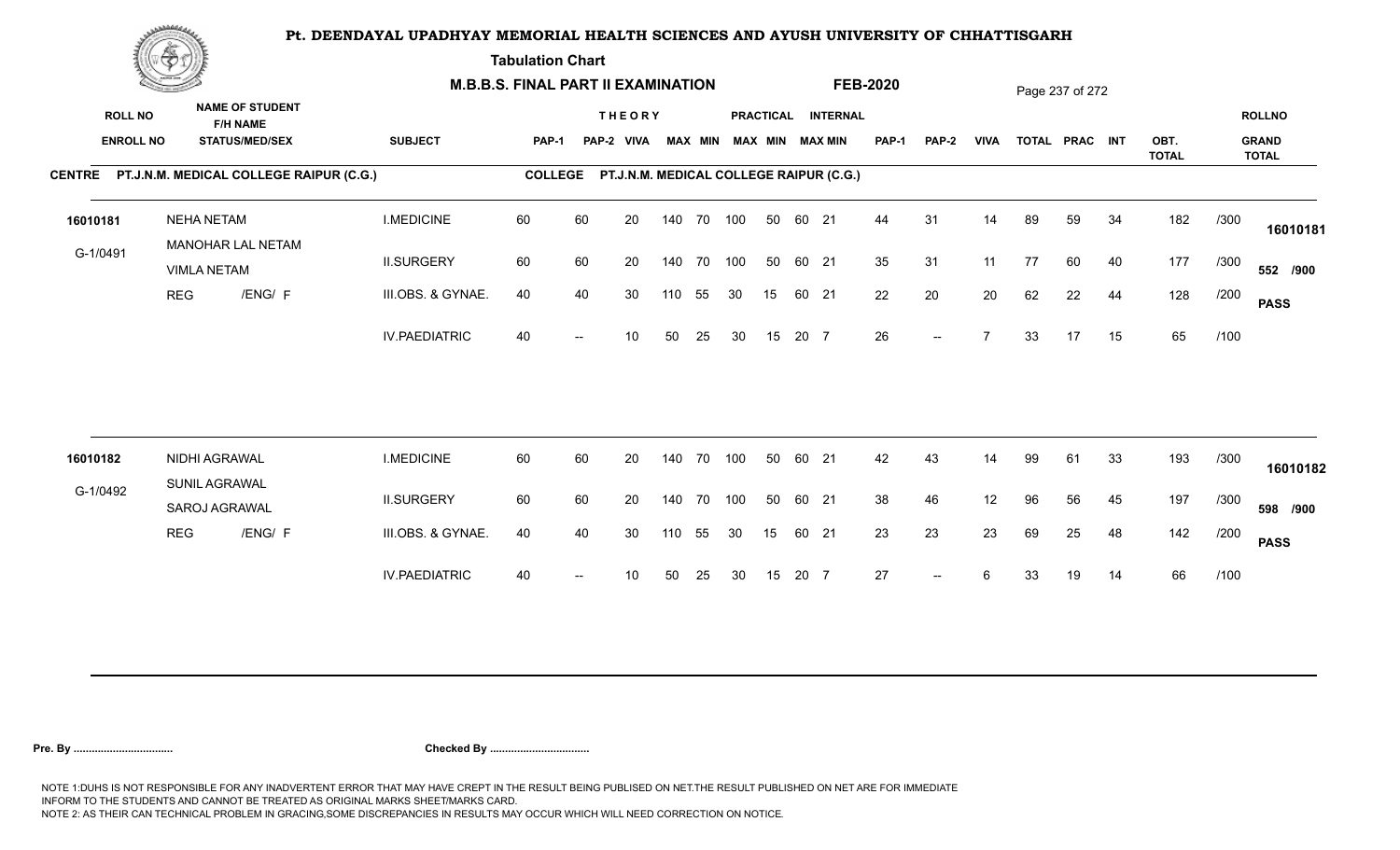**Tabulation Chart** 

|          | <b>Construction of the Asset</b> | <b>M.B.B.S. FINAL PART II EXAMINATION</b>      |                      |                |                          |                                         |     |            |                         |    |       | <b>FEB-2020</b>    |       |       |                 | Page 238 of 272 |                |    |                      |      |                              |
|----------|----------------------------------|------------------------------------------------|----------------------|----------------|--------------------------|-----------------------------------------|-----|------------|-------------------------|----|-------|--------------------|-------|-------|-----------------|-----------------|----------------|----|----------------------|------|------------------------------|
|          | <b>ROLL NO</b>                   | <b>NAME OF STUDENT</b><br><b>F/H NAME</b>      |                      |                |                          | <b>THEORY</b>                           |     |            |                         |    |       | PRACTICAL INTERNAL |       |       |                 |                 |                |    |                      |      | <b>ROLLNO</b>                |
|          | <b>ENROLL NO</b>                 | <b>STATUS/MED/SEX</b>                          | <b>SUBJECT</b>       | <b>PAP-1</b>   |                          | PAP-2 VIVA                              |     |            | MAX MIN MAX MIN MAX MIN |    |       |                    | PAP-1 | PAP-2 | <b>VIVA</b>     |                 | TOTAL PRAC INT |    | OBT.<br><b>TOTAL</b> |      | <b>GRAND</b><br><b>TOTAL</b> |
|          |                                  | CENTRE PT.J.N.M. MEDICAL COLLEGE RAIPUR (C.G.) |                      | <b>COLLEGE</b> |                          | PT.J.N.M. MEDICAL COLLEGE RAIPUR (C.G.) |     |            |                         |    |       |                    |       |       |                 |                 |                |    |                      |      |                              |
| 16010183 |                                  | NIHARIKA SINGH<br>NARESH CHANDRA SINGH         | <b>I.MEDICINE</b>    | 60             | 60                       | 20                                      |     | 140 70 100 |                         | 50 | 60 21 |                    | 44    | 42    | 13              | 99              | 61             | 32 | 192                  | /300 | 16010183                     |
| G-1/0493 |                                  | <b>KAVITA SINGH</b>                            | <b>II.SURGERY</b>    | 60             | 60                       | 20                                      |     | 140 70 100 |                         | 50 | 60 21 |                    | 36    | 48    | 13              | 97              | 58             | 41 | 196                  | /300 | 588 /900                     |
|          | <b>REG</b>                       | /ENG/ F                                        | III.OBS. & GYNAE.    | 40             | 40                       | 30                                      | 110 | 55         | 30                      | 15 | 60 21 |                    | 29    | 20    | 22              | 71              | 21             | 44 | 136                  | /200 | <b>PASS</b>                  |
|          |                                  |                                                | <b>IV.PAEDIATRIC</b> | 40             | $\overline{\phantom{a}}$ | 10 <sup>°</sup>                         | 50  | 25         | 30                      | 15 | 20 7  |                    | 28    | $--$  | 5               | 33              | 18             | 13 | 64                   | /100 |                              |
|          |                                  |                                                |                      |                |                          |                                         |     |            |                         |    |       |                    |       |       |                 |                 |                |    |                      |      |                              |
| 16010184 |                                  | NIKHILESH KUMAR NAND<br>RUP LAL NAND           | <b>I.MEDICINE</b>    | 60             | 60                       | 20                                      |     | 140 70 100 |                         | 50 | 60 21 |                    | 34    | 34    | 10 <sup>°</sup> | 78              | 55             | 30 | 163                  | /300 | 16010184                     |
| G-1/0494 |                                  | RUPA BAI NAND                                  | <b>II.SURGERY</b>    | 60             | 60                       | 20                                      |     | 140 70 100 |                         | 50 | 60 21 |                    | 25    | 22    | 10              | $57*$           | 53             | 40 | 150                  | /300 | 488 /900                     |
|          | <b>REG</b>                       | /ENG/ M                                        | III.OBS. & GYNAE.    | 40             | 40                       | 30                                      | 110 | 55         | 30                      | 15 | 60 21 |                    | 10    | 20    | 17              | $47*$           | 20             | 45 | 112                  | /200 | <b>FAIL</b>                  |
|          |                                  |                                                | <b>IV.PAEDIATRIC</b> | 40             | $\overline{\phantom{a}}$ | 10 <sup>°</sup>                         | 50  | 25         | 30                      | 15 | 20 7  |                    | 23    | $--$  | $\overline{7}$  | 30              | 18             | 15 | 63                   | /100 |                              |
|          |                                  |                                                |                      |                |                          |                                         |     |            |                         |    |       |                    |       |       |                 |                 |                |    |                      |      |                              |

*Re- Surgery Obs & Gynae*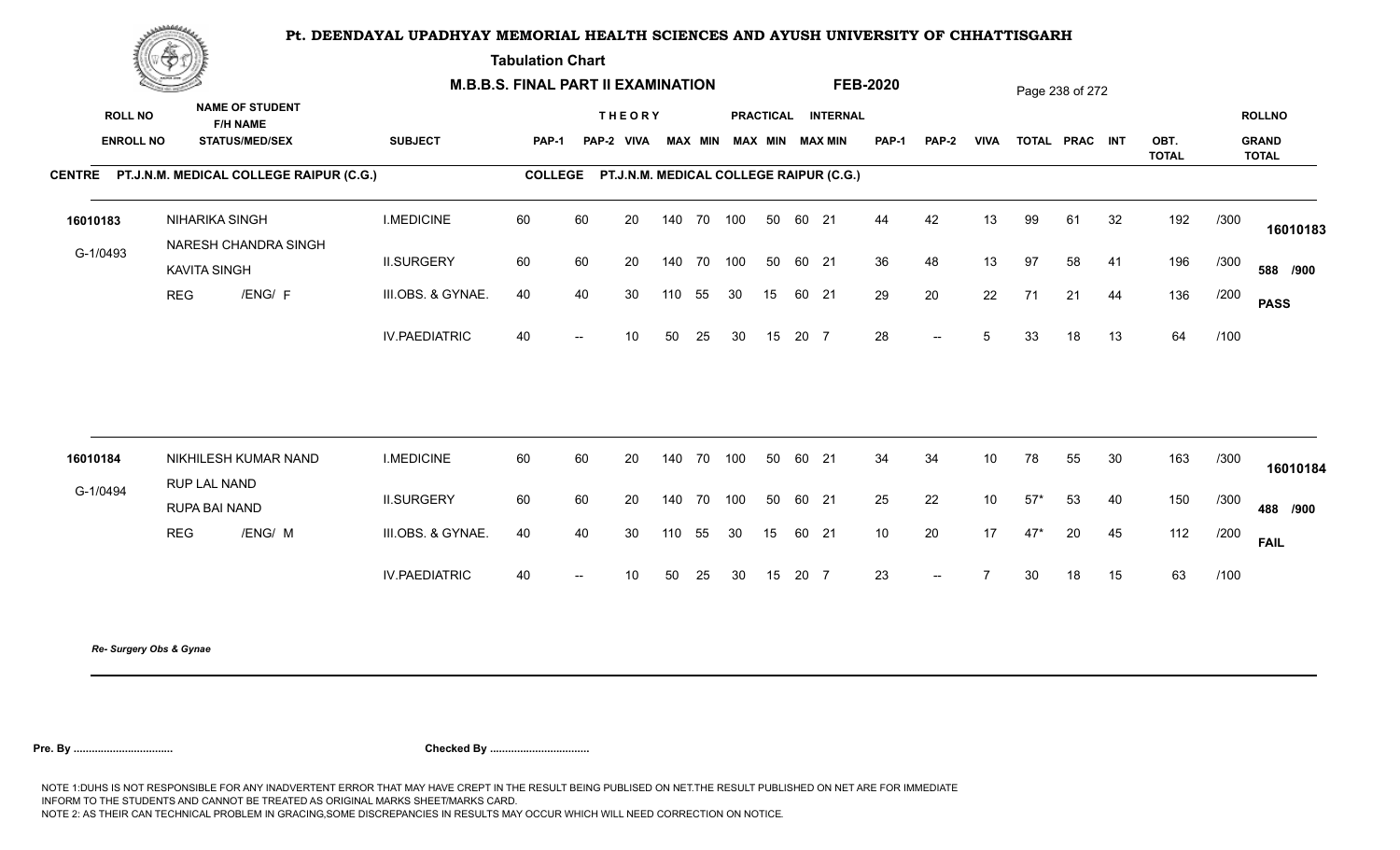**Tabulation Chart** 

|                  | <u>Concert of the Sea</u> |                                                |                      | <b>M.B.B.S. FINAL PART II EXAMINATION</b> |                |                                                 |     |            |                         |    |       |                    | <b>FEB-2020</b> |              |             |    | Page 239 of 272 |    |                      |      |                              |
|------------------|---------------------------|------------------------------------------------|----------------------|-------------------------------------------|----------------|-------------------------------------------------|-----|------------|-------------------------|----|-------|--------------------|-----------------|--------------|-------------|----|-----------------|----|----------------------|------|------------------------------|
| <b>ROLL NO</b>   |                           | <b>NAME OF STUDENT</b><br><b>F/H NAME</b>      |                      |                                           |                | <b>THEORY</b>                                   |     |            |                         |    |       | PRACTICAL INTERNAL |                 |              |             |    |                 |    |                      |      | <b>ROLLNO</b>                |
| <b>ENROLL NO</b> |                           | <b>STATUS/MED/SEX</b>                          | <b>SUBJECT</b>       | PAP-1                                     |                | PAP-2 VIVA                                      |     |            | MAX MIN MAX MIN MAX MIN |    |       |                    | <b>PAP-1</b>    | <b>PAP-2</b> | <b>VIVA</b> |    | TOTAL PRAC INT  |    | OBT.<br><b>TOTAL</b> |      | <b>GRAND</b><br><b>TOTAL</b> |
|                  |                           | CENTRE PT.J.N.M. MEDICAL COLLEGE RAIPUR (C.G.) |                      |                                           |                | COLLEGE PT.J.N.M. MEDICAL COLLEGE RAIPUR (C.G.) |     |            |                         |    |       |                    |                 |              |             |    |                 |    |                      |      |                              |
| 16010185         |                           | NIKITA BEHARA<br>SATISH CHANDRA BEHARA         | <b>I.MEDICINE</b>    | 60                                        | 60             | 20                                              |     | 140 70 100 |                         | 50 | 60 21 |                    | 40              | 40           | 12          | 92 | 57              | 34 | 183                  | /300 | 16010185                     |
| G-1/0495         |                           | SUNITA BEHARA                                  | <b>II.SURGERY</b>    | 60                                        | 60             | 20                                              |     | 140 70 100 |                         | 50 | 60 21 |                    | 34              | 32           | 12          | 78 | 55              | 44 | 177                  | /300 | 580 /900                     |
|                  | <b>REG</b>                | /ENG/ F                                        | III.OBS. & GYNAE.    | 40                                        | 40             | 30                                              | 110 | 55         | 30                      | 15 | 60 21 |                    | 30              | 26           | 26          | 82 | 22              | 45 | 149                  | /200 | <b>PASS</b>                  |
|                  |                           |                                                | <b>IV.PAEDIATRIC</b> | 40                                        | $\overline{a}$ | 10                                              | 50  | 25         | 30                      | 15 | 20 7  |                    | 31              | $--$         | 6           | 37 | 20              | 14 | 71                   | /100 |                              |
|                  |                           |                                                |                      |                                           |                |                                                 |     |            |                         |    |       |                    |                 |              |             |    |                 |    |                      |      |                              |
| 16010186         |                           | NISHIKA SETHI<br>RAJESH SETHI                  | <b>I.MEDICINE</b>    | 60                                        | 60             | 20                                              | 140 | 70         | 100                     | 50 | 60 21 |                    | 39              | 40           | 11          | 90 | 58              | 36 | 184                  | /300 | 16010186                     |
| G-1/0496         | <b>ANITA SETHI</b>        |                                                | <b>II.SURGERY</b>    | 60                                        | 60             | 20                                              | 140 | 70 100     |                         | 50 | 60 21 |                    | 30              | 32           | 12          | 74 | $39*$           | 44 | 157                  | /300 | 551 /900                     |
|                  | <b>REG</b>                | /ENG/ F                                        | III.OBS. & GYNAE.    | 40                                        | 40             | 30                                              | 110 | 55         | 30                      | 15 | 60 21 |                    | 28              | 22           | 25          | 75 | 21              | 45 | 141                  | /200 | <b>FAIL</b>                  |
|                  |                           |                                                | <b>IV.PAEDIATRIC</b> | 40                                        | $- -$          | 10 <sup>°</sup>                                 | 50  | 25         | 30                      | 15 | 20 7  |                    | 29              | $--$         | 6           | 35 | 20              | 14 | 69                   | /100 |                              |
|                  |                           |                                                |                      |                                           |                |                                                 |     |            |                         |    |       |                    |                 |              |             |    |                 |    |                      |      |                              |

*Re- Surgery*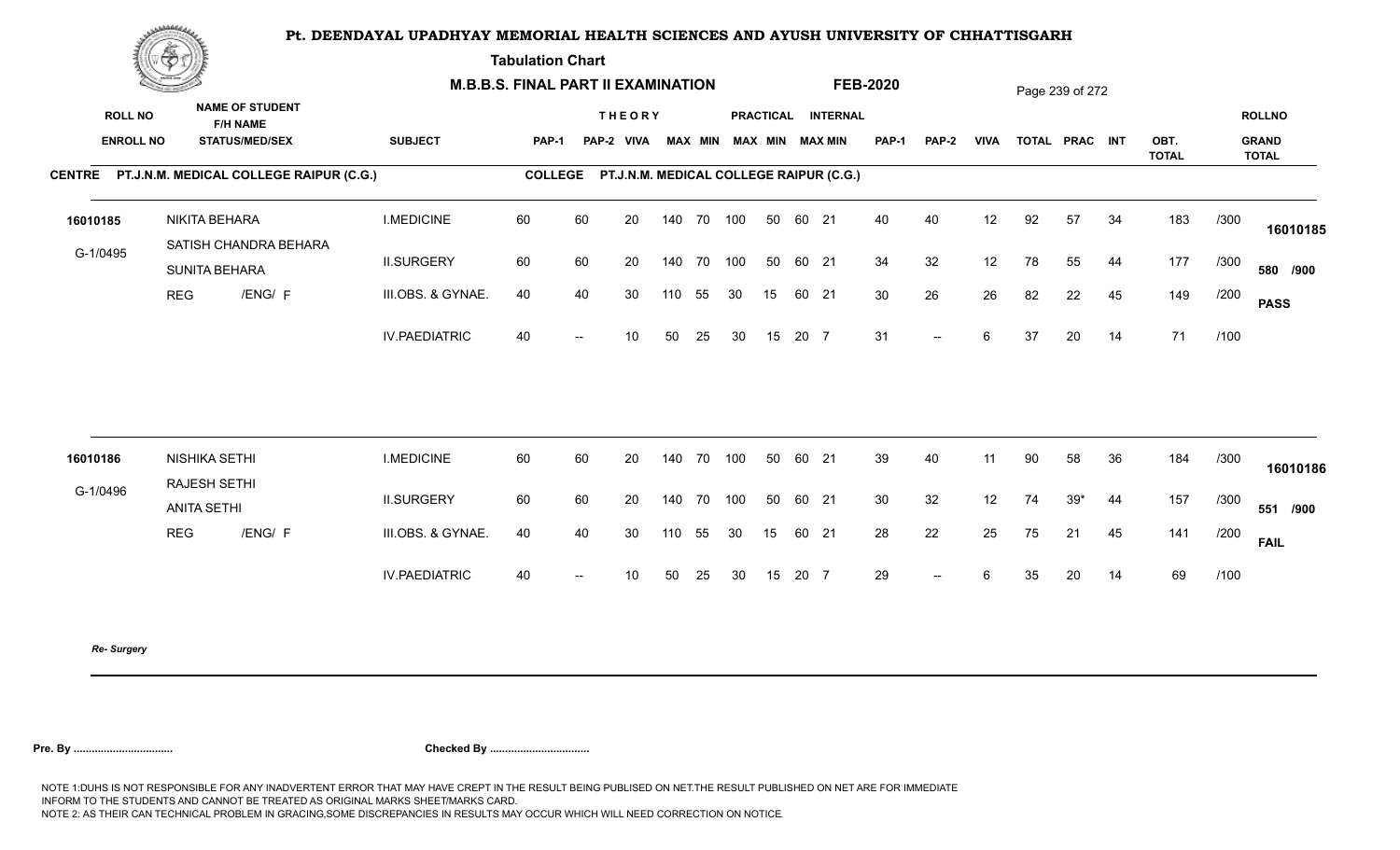**Tabulation Chart** 

|                  | <b>Contractor of the Contract Of Development Contractor</b> |                      | <b>M.B.B.S. FINAL PART II EXAMINATION</b> |                          |                                                 |     |        |                         |    |       |                    | <b>FEB-2020</b> |                          |                 |       | Page 240 of 272 |    |                      |      |                              |
|------------------|-------------------------------------------------------------|----------------------|-------------------------------------------|--------------------------|-------------------------------------------------|-----|--------|-------------------------|----|-------|--------------------|-----------------|--------------------------|-----------------|-------|-----------------|----|----------------------|------|------------------------------|
| <b>ROLL NO</b>   | <b>NAME OF STUDENT</b><br><b>F/H NAME</b>                   |                      |                                           |                          | <b>THEORY</b>                                   |     |        |                         |    |       | PRACTICAL INTERNAL |                 |                          |                 |       |                 |    |                      |      | <b>ROLLNO</b>                |
| <b>ENROLL NO</b> | <b>STATUS/MED/SEX</b>                                       | <b>SUBJECT</b>       | PAP-1                                     |                          | PAP-2 VIVA                                      |     |        | MAX MIN MAX MIN MAX MIN |    |       |                    | <b>PAP-1</b>    | <b>PAP-2</b>             | <b>VIVA</b>     |       | TOTAL PRAC INT  |    | OBT.<br><b>TOTAL</b> |      | <b>GRAND</b><br><b>TOTAL</b> |
|                  | CENTRE PT.J.N.M. MEDICAL COLLEGE RAIPUR (C.G.)              |                      |                                           |                          | COLLEGE PT.J.N.M. MEDICAL COLLEGE RAIPUR (C.G.) |     |        |                         |    |       |                    |                 |                          |                 |       |                 |    |                      |      |                              |
| 16010187         | <b>NISHIKA SINGH</b>                                        | <b>I.MEDICINE</b>    | 60                                        | 60                       | 20                                              | 140 | 70 100 |                         | 50 | 60 21 |                    | 36              | 34                       | 10 <sup>°</sup> | 80    | 56              | 30 | 166                  | /300 | 16010187                     |
| G-1/0497         | DEOCHARAN SINGH                                             | <b>II.SURGERY</b>    | 60                                        | 60                       | 20                                              | 140 | 70 100 |                         | 50 | 60 21 |                    | 29              | 20                       | 10 <sup>°</sup> | $59*$ | 50              | 37 | $146*$               | /300 |                              |
|                  | <b>GEETA SINGH</b><br>/ENG/ F<br><b>REG</b>                 | III.OBS. & GYNAE.    | 40                                        | 40                       | 30                                              | 110 | 55     | 30                      | 15 | 60 21 |                    | 19              | 21                       | 19              | 59    | 21              | 40 | 120                  | /200 | 484 /900                     |
|                  |                                                             |                      |                                           |                          |                                                 |     |        |                         |    |       |                    |                 |                          |                 |       |                 |    |                      |      | <b>FAIL</b>                  |
|                  |                                                             | <b>IV.PAEDIATRIC</b> | 40                                        | $\overline{\phantom{a}}$ | 10 <sup>°</sup>                                 | 50  | 25     | 30                      | 15 | 20 7  |                    | 17              | $\sim$ $\sim$            | 5 <sup>5</sup>  | $22*$ | 16              | 14 | 52                   | /100 |                              |
|                  | Re- Surgery Paediatric                                      |                      |                                           |                          |                                                 |     |        |                         |    |       |                    |                 |                          |                 |       |                 |    |                      |      |                              |
| 16010188         | <b>NITIN MINJ</b><br><b>JAMES MINJ</b>                      | <b>I.MEDICINE</b>    | 60                                        | 60                       | 20                                              | 140 | 70 100 |                         | 50 | 60 21 |                    | 35              | 30                       | 6               | 71    | $34*$           | 30 | $135*$               | /300 | 16010188                     |
| G-1/0498         | <b>ANITA MINJ</b>                                           | <b>II.SURGERY</b>    | 60                                        | 60                       | 20                                              | 140 | 70 100 |                         | 50 | 60 21 |                    | 27              | 23                       | 11              | $61*$ | 50              | 37 | $148*$               | /300 | 447 /900                     |
|                  | <b>REG</b><br>/ENG/ M                                       | III.OBS. & GYNAE.    | 40                                        | 40                       | 30                                              | 110 | 55     | 30                      | 15 | 60 21 |                    | 17              | 20                       | 17              | $54*$ | 16              | 40 | 110                  | /200 | <b>FAIL</b>                  |
|                  |                                                             | <b>IV.PAEDIATRIC</b> | 40                                        | $\overline{\phantom{a}}$ | 10 <sup>°</sup>                                 | 50  | 25     | 30                      | 15 | 20 7  |                    | 20              | $\overline{\phantom{a}}$ | 6               | 26    | 15              | 13 | 54                   | /100 |                              |
|                  |                                                             |                      |                                           |                          |                                                 |     |        |                         |    |       |                    |                 |                          |                 |       |                 |    |                      |      |                              |

*Re-Medicine Surgery Obs & Gynae*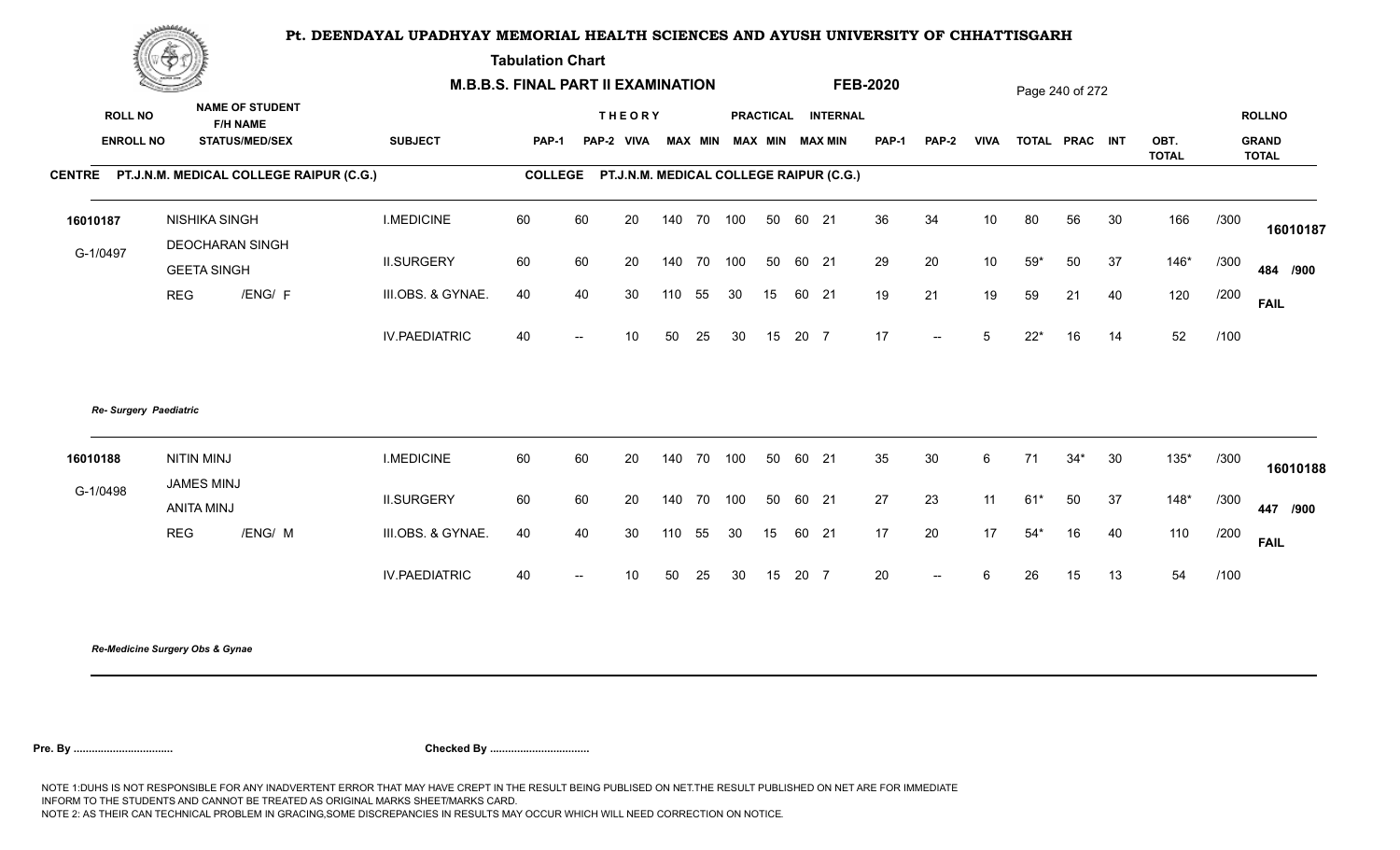**Tabulation Chart** 

|                                    | <b>Construction of the Construction</b> |                                                                    | <b>M.B.B.S. FINAL PART II EXAMINATION</b> |                |    |                                         |     |                |            |    |       |                                       | <b>FEB-2020</b> |       |             |    | Page 241 of 272 |    |                      |      |                                               |
|------------------------------------|-----------------------------------------|--------------------------------------------------------------------|-------------------------------------------|----------------|----|-----------------------------------------|-----|----------------|------------|----|-------|---------------------------------------|-----------------|-------|-------------|----|-----------------|----|----------------------|------|-----------------------------------------------|
| <b>ROLL NO</b><br><b>ENROLL NO</b> |                                         | <b>NAME OF STUDENT</b><br><b>F/H NAME</b><br><b>STATUS/MED/SEX</b> | <b>SUBJECT</b>                            | PAP-1          |    | <b>THEORY</b><br>PAP-2 VIVA             |     | <b>MAX MIN</b> |            |    |       | PRACTICAL INTERNAL<br>MAX MIN MAX MIN | <b>PAP-1</b>    | PAP-2 | <b>VIVA</b> |    | TOTAL PRAC INT  |    | OBT.<br><b>TOTAL</b> |      | <b>ROLLNO</b><br><b>GRAND</b><br><b>TOTAL</b> |
|                                    |                                         | CENTRE PT.J.N.M. MEDICAL COLLEGE RAIPUR (C.G.)                     |                                           | <b>COLLEGE</b> |    | PT.J.N.M. MEDICAL COLLEGE RAIPUR (C.G.) |     |                |            |    |       |                                       |                 |       |             |    |                 |    |                      |      |                                               |
| 16010189                           |                                         | <b>NOMISHA EKKA</b><br><b>KESHWAR EKKA</b>                         | <b>I.MEDICINE</b>                         | 60             | 60 | 20                                      |     |                | 140 70 100 | 50 | 60 21 |                                       | 39              | 36    | 13          | 88 | 57              | 31 | 176                  | /300 | 16010189                                      |
| G-1/0499                           |                                         | NIRMALA EKKA                                                       | <b>II.SURGERY</b>                         | 60             | 60 | 20                                      |     |                | 140 70 100 | 50 | 60 21 |                                       | 35              | 29    | 15          | 79 | 60              | 44 | 183                  | /300 | 550 /900                                      |
|                                    | <b>REG</b>                              | /ENG/ F                                                            | III.OBS. & GYNAE.                         | 40             | 40 | 30                                      | 110 | 55             | 30         | 15 | 60 21 |                                       | 21              | 20    | 20          | 61 | 22              | 44 | 127                  | /200 | <b>PASS</b>                                   |
|                                    |                                         |                                                                    | <b>IV.PAEDIATRIC</b>                      | 40             |    | 10                                      | 50  | 25             | 30         | 15 | 20 7  |                                       | 27              | $--$  | 6           | 33 | 17              | 14 | 64                   | /100 |                                               |
|                                    |                                         | PRADEEP SRIVASTAVA                                                 | <b>I.MEDICINE</b>                         | 60             | 60 | 20                                      |     |                | 140 70 100 | 50 | 60 21 |                                       | 40              | 40    |             | 86 | $37*$           | 32 | 155                  |      |                                               |
| 16010190                           |                                         | <b>BRAHMDEV SRIVASTAVA</b>                                         |                                           |                |    |                                         |     |                |            |    |       |                                       |                 |       | 6           |    |                 |    |                      | /300 | 16010190                                      |
| G-1/0500                           |                                         | <b>NEETA DEVI</b>                                                  | <b>II.SURGERY</b>                         | 60             | 60 | 20                                      |     | 140 70         | 100        | 50 | 60 21 |                                       | 33              | 30    | 14          | 77 | 60              | 38 | 175                  | /300 | 520 /900                                      |
|                                    | <b>REG</b>                              | /ENG/ M                                                            | III.OBS. & GYNAE.                         | 40             | 40 | 30                                      | 110 | 55             | 30         | 15 | 60 21 |                                       | 28              | 20    | 21          | 69 | 24              | 41 | 134                  | /200 | <b>FAIL</b>                                   |
|                                    |                                         |                                                                    | <b>IV.PAEDIATRIC</b>                      | 40             |    | 10                                      | 50  | 25             | 30         | 15 | 20 7  |                                       | 21              | $--$  |             | 28 | 15              | 13 | 56                   | /100 |                                               |
|                                    |                                         |                                                                    |                                           |                |    |                                         |     |                |            |    |       |                                       |                 |       |             |    |                 |    |                      |      |                                               |

*Re-Medicine*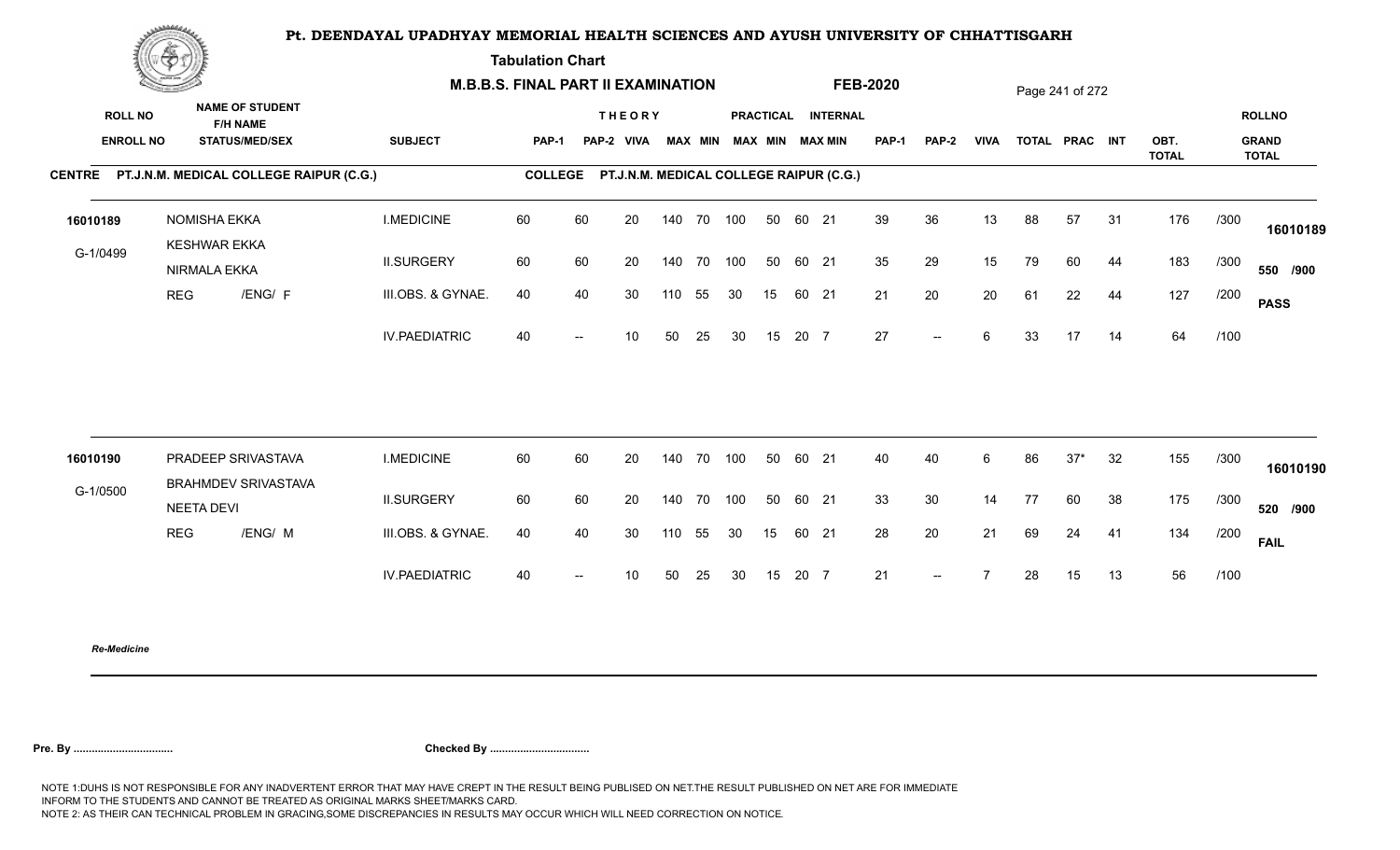**Tabulation Chart** 

|                                    | <b>Construction of the Construction</b> |                                                                    | <b>M.B.B.S. FINAL PART II EXAMINATION</b> |                |    |                                         |     |                |            |    |       |                                       | <b>FEB-2020</b> |       |             |     | Page 242 of 272 |    |                      |        |                                               |
|------------------------------------|-----------------------------------------|--------------------------------------------------------------------|-------------------------------------------|----------------|----|-----------------------------------------|-----|----------------|------------|----|-------|---------------------------------------|-----------------|-------|-------------|-----|-----------------|----|----------------------|--------|-----------------------------------------------|
| <b>ROLL NO</b><br><b>ENROLL NO</b> |                                         | <b>NAME OF STUDENT</b><br><b>F/H NAME</b><br><b>STATUS/MED/SEX</b> | <b>SUBJECT</b>                            | <b>PAP-1</b>   |    | <b>THEORY</b><br>PAP-2 VIVA             |     | <b>MAX MIN</b> |            |    |       | PRACTICAL INTERNAL<br>MAX MIN MAX MIN | PAP-1           | PAP-2 | <b>VIVA</b> |     | TOTAL PRAC INT  |    | OBT.<br><b>TOTAL</b> |        | <b>ROLLNO</b><br><b>GRAND</b><br><b>TOTAL</b> |
|                                    |                                         | CENTRE PT.J.N.M. MEDICAL COLLEGE RAIPUR (C.G.)                     |                                           | <b>COLLEGE</b> |    | PT.J.N.M. MEDICAL COLLEGE RAIPUR (C.G.) |     |                |            |    |       |                                       |                 |       |             |     |                 |    |                      |        |                                               |
| 16010191                           |                                         | PRAGYA TIWAR<br><b>MANOJ KUMAR TIWAR</b>                           | <b>I.MEDICINE</b>                         | 60             | 60 | 20                                      |     |                | 140 70 100 | 50 | 60 21 |                                       | 46              | 42    | 14          | 102 | 60              | 38 | 200                  | /300   | 16010191                                      |
| G-1/0501                           |                                         | NEERU DEVI TIWAR                                                   | <b>II.SURGERY</b>                         | 60             | 60 | 20                                      |     |                | 140 70 100 | 50 | 60 21 |                                       | 43              | 38    | 13          | 94  | 63              | 46 | 203                  | /300   | 610 /900                                      |
|                                    | <b>REG</b>                              | /ENG/ F                                                            | III.OBS. & GYNAE.                         | 40             | 40 | 30                                      | 110 | 55             | 30         | 15 | 60 21 |                                       | 32              | 20    | 25          | 77  | 22              | 44 | 143                  | /200   | <b>PASS</b>                                   |
|                                    |                                         |                                                                    | <b>IV.PAEDIATRIC</b>                      | 40             |    | 10                                      | 50  | 25             | 30         | 15 | 20 7  |                                       | 25              | $- -$ |             | 32  | 18              | 14 | 64                   | /100   |                                               |
|                                    |                                         | PRANISHA CHETTRI                                                   | <b>I.MEDICINE</b>                         | 60             | 60 | 20                                      |     |                | 140 70 100 | 50 | 60 21 |                                       | 46              | 45    | 12          | 103 | 75              | 41 | 219                  | /300   |                                               |
| 16010192                           |                                         | CHANDRA BAHADUR CHETTRI                                            |                                           |                |    |                                         |     |                |            |    |       |                                       |                 |       |             |     |                 |    |                      |        | 16010192                                      |
| G-1/0502                           |                                         | <b>MAN KUMARI CHETTRI</b>                                          | <b>II.SURGERY</b>                         | 60             | 60 | 20                                      |     |                | 140 70 100 | 50 | 60 21 |                                       | 42              | 36    | 13          | 91  | 62              | 48 | 201                  | /300   | 650 /900                                      |
|                                    | <b>REG</b>                              | /ENG/ F                                                            | III.OBS. & GYNAE.                         | 40             | 40 | 30                                      | 110 | 55             | 30         | 15 | 60 21 |                                       | 35              | 26    | 27          | 88  | 24              | 46 | 158                  | D /200 | <b>PASS</b>                                   |
|                                    |                                         |                                                                    | <b>IV.PAEDIATRIC</b>                      | 40             |    | 10                                      | 50  | 25             | 30         | 15 | 20 7  |                                       | 30              |       | 6           | 36  | 20              | 16 | 72                   | /100   |                                               |
|                                    |                                         |                                                                    |                                           |                |    |                                         |     |                |            |    |       |                                       |                 |       |             |     |                 |    |                      |        |                                               |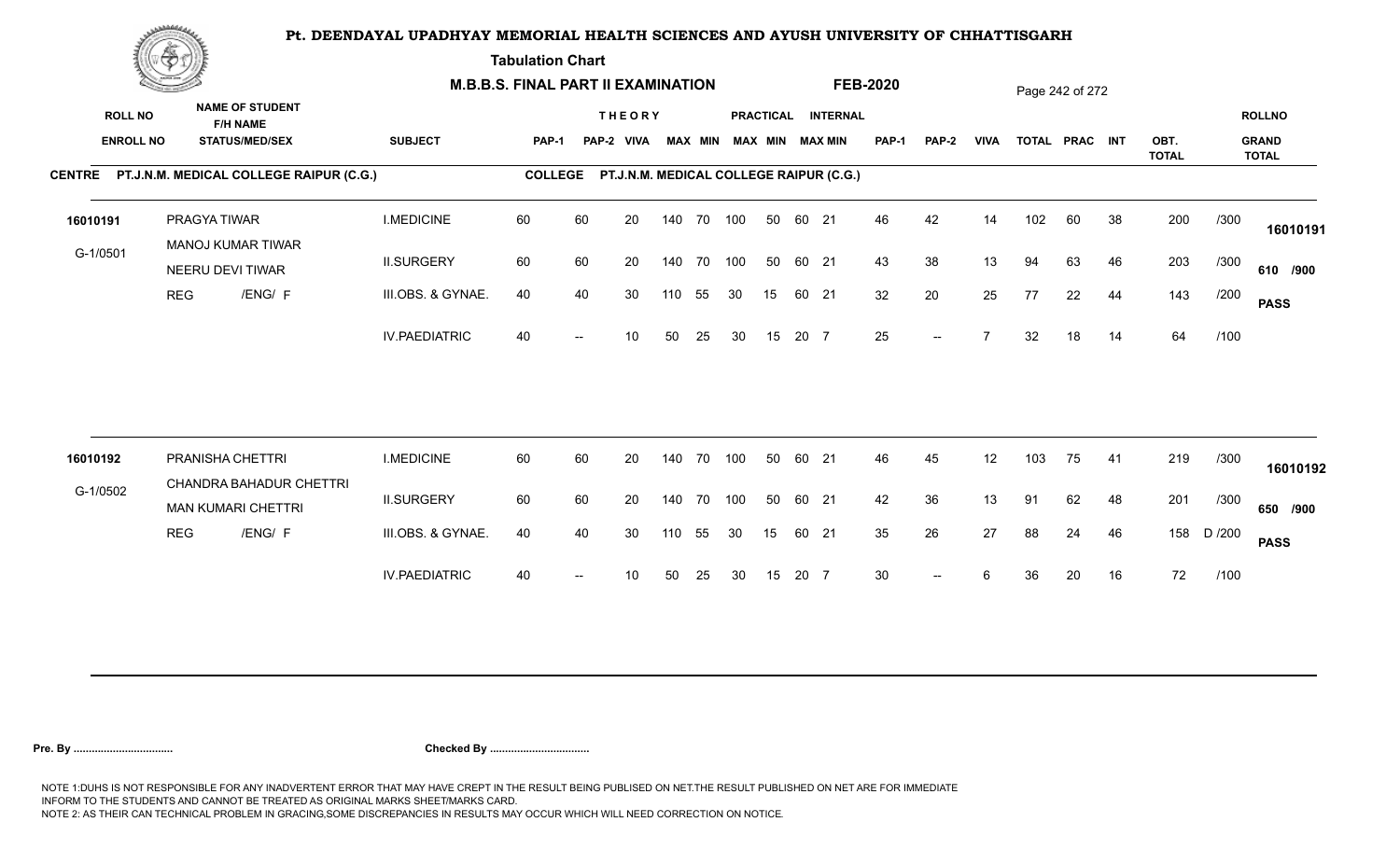**Tabulation Chart** 

|                                    | <b>Construction of the Construction</b> |                                                                    |                      | <b>M.B.B.S. FINAL PART II EXAMINATION</b> |    |                                         |     |                |            |    |       |                                       | <b>FEB-2020</b> |              |             |    | Page 243 of 272 |    |                      |      |                                               |
|------------------------------------|-----------------------------------------|--------------------------------------------------------------------|----------------------|-------------------------------------------|----|-----------------------------------------|-----|----------------|------------|----|-------|---------------------------------------|-----------------|--------------|-------------|----|-----------------|----|----------------------|------|-----------------------------------------------|
| <b>ROLL NO</b><br><b>ENROLL NO</b> |                                         | <b>NAME OF STUDENT</b><br><b>F/H NAME</b><br><b>STATUS/MED/SEX</b> | <b>SUBJECT</b>       | <b>PAP-1</b>                              |    | <b>THEORY</b><br>PAP-2 VIVA             |     | <b>MAX MIN</b> |            |    |       | PRACTICAL INTERNAL<br>MAX MIN MAX MIN | PAP-1           | <b>PAP-2</b> | <b>VIVA</b> |    | TOTAL PRAC INT  |    | OBT.<br><b>TOTAL</b> |      | <b>ROLLNO</b><br><b>GRAND</b><br><b>TOTAL</b> |
|                                    |                                         | CENTRE PT.J.N.M. MEDICAL COLLEGE RAIPUR (C.G.)                     |                      | <b>COLLEGE</b>                            |    | PT.J.N.M. MEDICAL COLLEGE RAIPUR (C.G.) |     |                |            |    |       |                                       |                 |              |             |    |                 |    |                      |      |                                               |
| 16010193                           |                                         | PRANSHUL KOTWANI                                                   | <b>I.MEDICINE</b>    | 60                                        | 60 | 20                                      |     |                | 140 70 100 | 50 | 60 21 |                                       | 26              | 39           | 12          | 77 | 51              | 34 | 162                  | /300 | 16010193                                      |
| G-1/0503                           |                                         | <b>MOTI LAL KOTWANI</b><br>SAVITA KOTWANI                          | <b>II.SURGERY</b>    | 60                                        | 60 | 20                                      |     |                | 140 70 100 | 50 | 60 21 |                                       | 37              | 30           | 11          | 78 | 54              | 42 | 174                  | /300 | 528 /900                                      |
|                                    | <b>REG</b>                              | /ENG/ M                                                            | III.OBS. & GYNAE.    | 40                                        | 40 | 30                                      | 110 | 55             | 30         | 15 | 60 21 |                                       | 22              | 20           | 24          | 66 | 18              | 40 | 124                  | /200 | <b>PASS</b>                                   |
|                                    |                                         |                                                                    | <b>IV.PAEDIATRIC</b> | 40                                        |    | 10                                      | 50  | 25             | 30         | 15 | 20 7  |                                       | 27              | $-$          |             | 34 | 20              | 14 | 68                   | /100 |                                               |
|                                    |                                         |                                                                    |                      |                                           |    |                                         |     |                |            |    |       |                                       |                 |              |             |    |                 |    |                      |      |                                               |
| 16010194                           |                                         | PRATIBHA MISHRA<br>SATYENDRA MISHRA                                | <b>I.MEDICINE</b>    | 60                                        | 60 | 20                                      |     | 140 70         | 100        | 50 | 60 21 |                                       | 42              | 41           | 14          | 97 | 56              | 35 | 188                  | /300 | 16010194                                      |
| G-1/0504                           |                                         | <b>KIRAN MISHRA</b>                                                | <b>II.SURGERY</b>    | 60                                        | 60 | 20                                      |     |                | 140 70 100 | 50 | 60 21 |                                       | 31              | 31           | 12          | 74 | 57              | 43 | 174                  | /300 | 563 /900                                      |
|                                    | <b>REG</b>                              | /ENG/ F                                                            | III.OBS. & GYNAE.    | 40                                        | 40 | 30                                      | 110 | 55             | 30         | 15 | 60 21 |                                       | 24              | 23           | 27          | 74 | 21              | 41 | 136                  | /200 | <b>PASS</b>                                   |
|                                    |                                         |                                                                    | <b>IV.PAEDIATRIC</b> | 40                                        |    | 10                                      | 50  | 25             | 30         | 15 | 20 7  |                                       | 23              | $--$         |             | 30 | 21              | 14 | 65                   | /100 |                                               |
|                                    |                                         |                                                                    |                      |                                           |    |                                         |     |                |            |    |       |                                       |                 |              |             |    |                 |    |                      |      |                                               |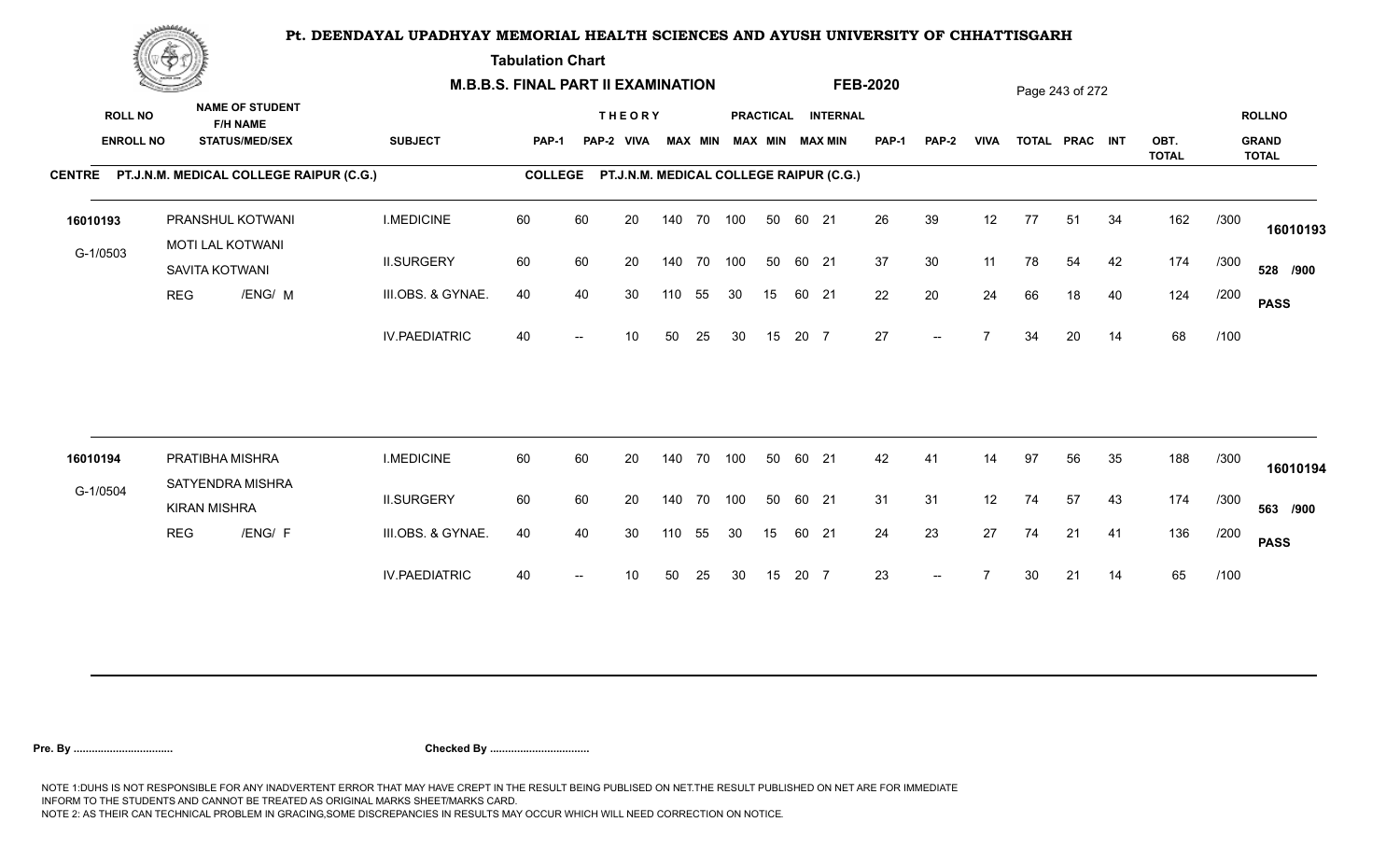**Tabulation Chart** 

|                                    | <b>Construction of the Construction</b> |                                                                    |                      | <b>M.B.B.S. FINAL PART II EXAMINATION</b> |    |                                         |     |                |     |                 |       |                                       | <b>FEB-2020</b> |              |                 |     | Page 244 of 272 |    |                      |      |                                               |
|------------------------------------|-----------------------------------------|--------------------------------------------------------------------|----------------------|-------------------------------------------|----|-----------------------------------------|-----|----------------|-----|-----------------|-------|---------------------------------------|-----------------|--------------|-----------------|-----|-----------------|----|----------------------|------|-----------------------------------------------|
| <b>ROLL NO</b><br><b>ENROLL NO</b> |                                         | <b>NAME OF STUDENT</b><br><b>F/H NAME</b><br><b>STATUS/MED/SEX</b> | <b>SUBJECT</b>       | <b>PAP-1</b>                              |    | <b>THEORY</b><br>PAP-2 VIVA             |     | <b>MAX MIN</b> |     |                 |       | PRACTICAL INTERNAL<br>MAX MIN MAX MIN | PAP-1           | <b>PAP-2</b> | <b>VIVA</b>     |     | TOTAL PRAC INT  |    | OBT.<br><b>TOTAL</b> |      | <b>ROLLNO</b><br><b>GRAND</b><br><b>TOTAL</b> |
|                                    |                                         | CENTRE PT.J.N.M. MEDICAL COLLEGE RAIPUR (C.G.)                     |                      | <b>COLLEGE</b>                            |    | PT.J.N.M. MEDICAL COLLEGE RAIPUR (C.G.) |     |                |     |                 |       |                                       |                 |              |                 |     |                 |    |                      |      |                                               |
| 16010195                           |                                         | PREETI PAINKRA<br>DINESHWAR SAI PAINKRA                            | <b>I.MEDICINE</b>    | 60                                        | 60 | 20                                      |     | 140 70 100     |     | 50              | 60 21 |                                       | 40              | 31           | 10 <sup>1</sup> | 81  | 59              | 33 | 173                  | /300 | 16010195                                      |
| G-1/0505                           |                                         | <b>SUSHMA PAINKRA</b>                                              | <b>II.SURGERY</b>    | 60                                        | 60 | 20                                      |     | 140 70         | 100 | 50              | 60 21 |                                       | 32              | 24           | 12              | 68* | 58              | 41 | 167                  | /300 | 536 /900                                      |
|                                    | <b>REG</b>                              | /ENG/ F                                                            | III.OBS. & GYNAE.    | 40                                        | 40 | 30                                      | 110 | 55             | 30  | 15              | 60 21 |                                       | 26              | 13           | 26              | 65  | 21              | 43 | 129                  | /200 | <b>PASS</b><br>DC 02                          |
|                                    |                                         |                                                                    | <b>IV.PAEDIATRIC</b> | 40                                        |    | 10                                      | 50  | 25             | 30  | 15              | 20 7  |                                       | 25              | $--$         | $\overline{ }$  | 32  | 20              | 15 | 67                   | /100 |                                               |
|                                    |                                         |                                                                    |                      |                                           |    |                                         |     |                |     |                 |       |                                       |                 |              |                 |     |                 |    |                      |      |                                               |
| 16010196                           |                                         | PRINCE GARG<br>SANTOSH GARG                                        | <b>I.MEDICINE</b>    | 60                                        | 60 | 20                                      |     | 140 70 100     |     | 50              | 60 21 |                                       | 45              | 37           | 13              | 95  | 67              | 36 | 198                  | /300 | 16010196                                      |
| G-1/0506                           |                                         | SARITA GARG                                                        | <b>II.SURGERY</b>    | 60                                        | 60 | 20                                      |     | 140 70 100     |     | 50              | 60 21 |                                       | 37              | 31           | 13              | 81  | 61              | 46 | 188                  | /300 | 587 /900                                      |
|                                    | <b>REG</b>                              | /ENG/ M                                                            | III.OBS. & GYNAE.    | 40                                        | 40 | 30                                      | 110 | 55             | 30  | 15 <sub>1</sub> | 60 21 |                                       | 27              | 20           | 25              | 72  | 19              | 44 | 135                  | /200 | <b>PASS</b>                                   |
|                                    |                                         |                                                                    | <b>IV.PAEDIATRIC</b> | 40                                        |    | 10                                      | 50  | 25             | 30  | 15              | 20 7  |                                       | 25              | $--$         |                 | 32  | 19              | 15 | 66                   | /100 |                                               |
|                                    |                                         |                                                                    |                      |                                           |    |                                         |     |                |     |                 |       |                                       |                 |              |                 |     |                 |    |                      |      |                                               |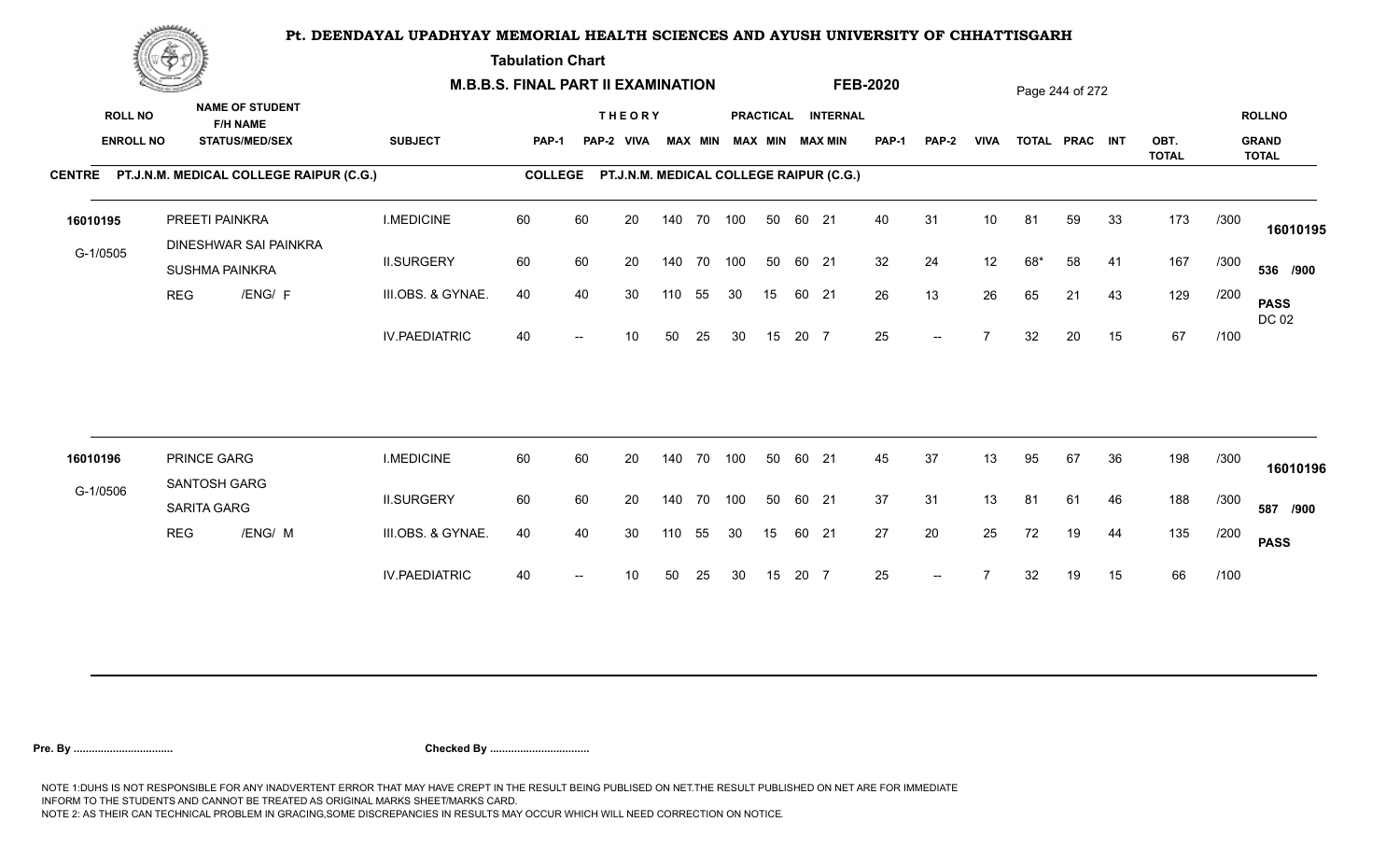**Tabulation Chart** 

|                                    | <b>Construction of the Construction</b> |                                                                    | <b>M.B.B.S. FINAL PART II EXAMINATION</b> |                |                          |                                         |     |            |                         |    |       |                    | <b>FEB-2020</b> |                                                  |             |       | Page 245 of 272 |    |                      |      |                               |
|------------------------------------|-----------------------------------------|--------------------------------------------------------------------|-------------------------------------------|----------------|--------------------------|-----------------------------------------|-----|------------|-------------------------|----|-------|--------------------|-----------------|--------------------------------------------------|-------------|-------|-----------------|----|----------------------|------|-------------------------------|
| <b>ROLL NO</b><br><b>ENROLL NO</b> |                                         | <b>NAME OF STUDENT</b><br><b>F/H NAME</b><br><b>STATUS/MED/SEX</b> | <b>SUBJECT</b>                            | <b>PAP-1</b>   |                          | <b>THEORY</b><br>PAP-2 VIVA             |     |            | MAX MIN MAX MIN MAX MIN |    |       | PRACTICAL INTERNAL | <b>PAP-1</b>    | PAP-2                                            | <b>VIVA</b> |       | TOTAL PRAC INT  |    | OBT.<br><b>TOTAL</b> |      | <b>ROLLNO</b><br><b>GRAND</b> |
|                                    |                                         | CENTRE PT.J.N.M. MEDICAL COLLEGE RAIPUR (C.G.)                     |                                           | <b>COLLEGE</b> |                          | PT.J.N.M. MEDICAL COLLEGE RAIPUR (C.G.) |     |            |                         |    |       |                    |                 |                                                  |             |       |                 |    |                      |      | <b>TOTAL</b>                  |
| 16010197                           |                                         | PRINCY DHRUW<br>MAHADEO DHRUW                                      | <b>I.MEDICINE</b>                         | 60             | 60                       | 20                                      |     | 140 70 100 |                         | 50 | 60 21 |                    | 44              | 30                                               | 10          | 84    | 53              | 30 | 167                  | /300 | 16010197                      |
| G-1/0507                           |                                         | LEKHENDRA DHRUW                                                    | <b>II.SURGERY</b>                         | 60             | 60                       | 20                                      |     | 140 70 100 |                         | 50 | 60 21 |                    | 36              | 22                                               | 10          | 68*   | 51              | 43 | 162                  | /300 | 483 /900                      |
|                                    | <b>REG</b>                              | /ENG/ F                                                            | III.OBS. & GYNAE.                         | 40             | 40                       | 30                                      | 110 | 55         | 30                      | 15 | 60 21 |                    | 17              | 20                                               | 15          | $52*$ | 15              | 33 | 100                  | /200 | <b>PASS</b><br>DC 05          |
|                                    |                                         |                                                                    | <b>IV.PAEDIATRIC</b>                      | 40             | $\hspace{0.05cm}$        | 10 <sup>°</sup>                         | 50  | 25         | 30                      | 15 | 20 7  |                    | 20              | $\overline{\phantom{a}}$                         | 6           | 26    | 16              | 12 | 54                   | /100 |                               |
|                                    |                                         |                                                                    |                                           |                |                          |                                         |     |            |                         |    |       |                    |                 |                                                  |             |       |                 |    |                      |      |                               |
| 16010198                           | PRIYANKA                                | O S JAMDAR                                                         | <b>I.MEDICINE</b>                         | 60             | 60                       | 20                                      |     | 140 70     | 100                     | 50 | 60 21 |                    | 31              | 30                                               |             | 68*   | $38*$           | 30 | 136*                 | /300 | 16010198                      |
| G-1/0508                           |                                         | NEELAM JAMDAR                                                      | <b>II.SURGERY</b>                         | 60             | 60                       | 20                                      |     | 140 70     | 100                     | 50 | 60 21 |                    | 30 <sup>°</sup> | $\overline{7}$                                   | 13          | $50*$ | 50              | 36 | 136*                 | /300 | 430 /900                      |
|                                    | <b>REG</b>                              | /ENG/ F                                                            | III.OBS. & GYNAE.                         | 40             | 40                       | 30                                      | 110 | 55         | 30                      | 15 | 60 21 |                    | 20              | 20                                               | 15          | 55    | 15              | 39 | 109                  | /200 | <b>FAIL</b>                   |
|                                    |                                         |                                                                    | <b>IV.PAEDIATRIC</b>                      | 40             | $\overline{\phantom{a}}$ | 10 <sup>°</sup>                         | 50  | 25         | 30                      | 15 | 20 7  |                    | 15              | $\hspace{0.1em} -\hspace{0.1em} -\hspace{0.1em}$ | 6           | $21*$ | 16              | 12 | 49*                  | /100 |                               |
|                                    |                                         |                                                                    |                                           |                |                          |                                         |     |            |                         |    |       |                    |                 |                                                  |             |       |                 |    |                      |      |                               |

*Re-Medicine Surgery Paediatric*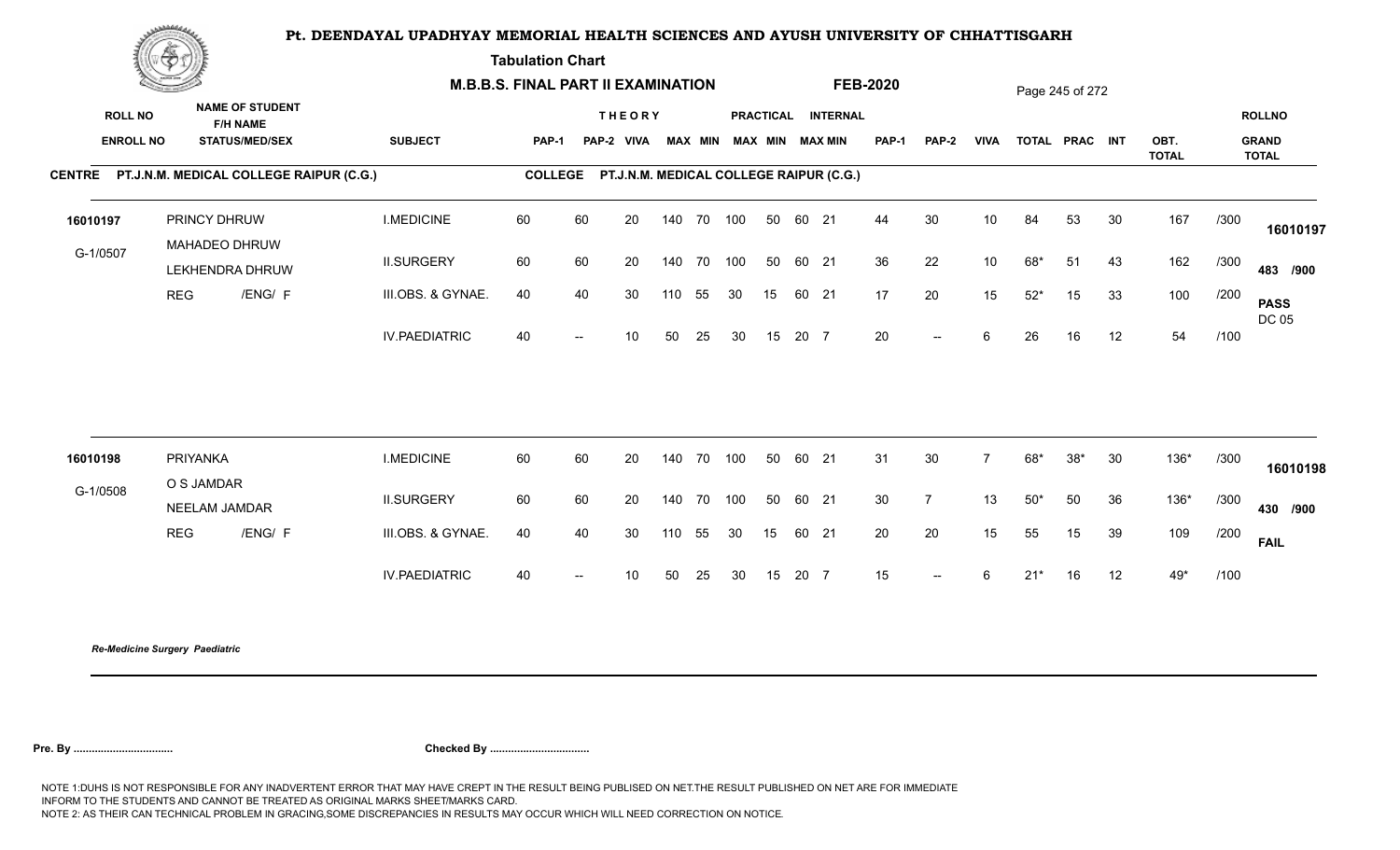**Tabulation Chart** 

|                                    | <b>Construction of the Construction</b> |                                                                    | <b>M.B.B.S. FINAL PART II EXAMINATION</b> |                |    |                                         |     |        |                         |    |       |                    | <b>FEB-2020</b> |                          |                 |       | Page 246 of 272 |    |                      |      |                                        |
|------------------------------------|-----------------------------------------|--------------------------------------------------------------------|-------------------------------------------|----------------|----|-----------------------------------------|-----|--------|-------------------------|----|-------|--------------------|-----------------|--------------------------|-----------------|-------|-----------------|----|----------------------|------|----------------------------------------|
| <b>ROLL NO</b><br><b>ENROLL NO</b> |                                         | <b>NAME OF STUDENT</b><br><b>F/H NAME</b><br><b>STATUS/MED/SEX</b> | <b>SUBJECT</b>                            | <b>PAP-1</b>   |    | <b>THEORY</b><br>PAP-2 VIVA             |     |        | MAX MIN MAX MIN MAX MIN |    |       | PRACTICAL INTERNAL | PAP-1           | PAP-2                    | <b>VIVA</b>     |       | TOTAL PRAC INT  |    | OBT.<br><b>TOTAL</b> |      | <b>ROLLNO</b><br><b>GRAND</b><br>TOTAL |
|                                    |                                         | CENTRE PT.J.N.M. MEDICAL COLLEGE RAIPUR (C.G.)                     |                                           | <b>COLLEGE</b> |    | PT.J.N.M. MEDICAL COLLEGE RAIPUR (C.G.) |     |        |                         |    |       |                    |                 |                          |                 |       |                 |    |                      |      |                                        |
| 16010199                           |                                         | PRIYANKA PATLEY<br><b>BS PATLEY</b>                                | <b>I.MEDICINE</b>                         | 60             | 60 | 20                                      |     |        | 140 70 100              | 50 | 60 21 |                    | 44              | 33                       | 11              | 88    | 65              | 36 | 189                  | /300 | 16010199                               |
| G-1/0509                           |                                         | NARMADA PATLEY                                                     | <b>II.SURGERY</b>                         | 60             | 60 | 20                                      |     | 140 70 | 100                     | 50 | 60 21 |                    | 34              | 33                       | 15              | 82    | 62              | 45 | 189                  | /300 | 589 /900                               |
|                                    | <b>REG</b>                              | /ENG/ F                                                            | III.OBS. & GYNAE.                         | 40             | 40 | 30                                      | 110 | 55     | 30                      | 15 | 60 21 |                    | 28              | 22                       | 25              | 75    | 21              | 48 | 144                  | /200 | <b>PASS</b>                            |
|                                    |                                         |                                                                    | <b>IV.PAEDIATRIC</b>                      | 40             |    | 10                                      | 50  | 25     | 30                      | 15 | 20 7  |                    | 26              | $--$                     | $\overline{7}$  | 33    | 19              | 15 | 67                   | /100 |                                        |
|                                    |                                         | PRIYANKA MANHER                                                    | <b>I.MEDICINE</b>                         | 60             | 60 | 20                                      |     |        | 140 70 100              | 50 | 60 21 |                    | 35              | 36                       | $6\overline{6}$ | 77    | $31*$           | 31 | $139*$               | /300 |                                        |
| 16010200                           |                                         | SHYAM SUNDER MANHER                                                |                                           |                |    |                                         |     |        |                         |    |       |                    |                 |                          |                 |       |                 |    |                      |      | 16010200                               |
| G-1/0510                           |                                         | <b>KAMLA MANHER</b>                                                | <b>II.SURGERY</b>                         | 60             | 60 | 20                                      |     | 140 70 | 100                     | 50 | 60 21 |                    | 33              | 28                       | 12              | 73    | 52              | 45 | 170                  | /300 | 486 /900                               |
|                                    | <b>REG</b>                              | /ENG/ F                                                            | III.OBS. & GYNAE.                         | 40             | 40 | 30                                      | 110 | 55     | 30                      | 15 | 60 21 |                    | 20              | 25                       | 18              | 63    | 18              | 42 | 123                  | /200 | <b>FAIL</b>                            |
|                                    |                                         |                                                                    | <b>IV.PAEDIATRIC</b>                      | 40             |    | 10 <sup>°</sup>                         | 50  | 25     | 30                      | 15 | 20 7  |                    | 17              | $\overline{\phantom{a}}$ | 6               | $23*$ | 18              | 13 | 54                   | /100 |                                        |
|                                    |                                         |                                                                    |                                           |                |    |                                         |     |        |                         |    |       |                    |                 |                          |                 |       |                 |    |                      |      |                                        |

*Re-Medicine Paediatric*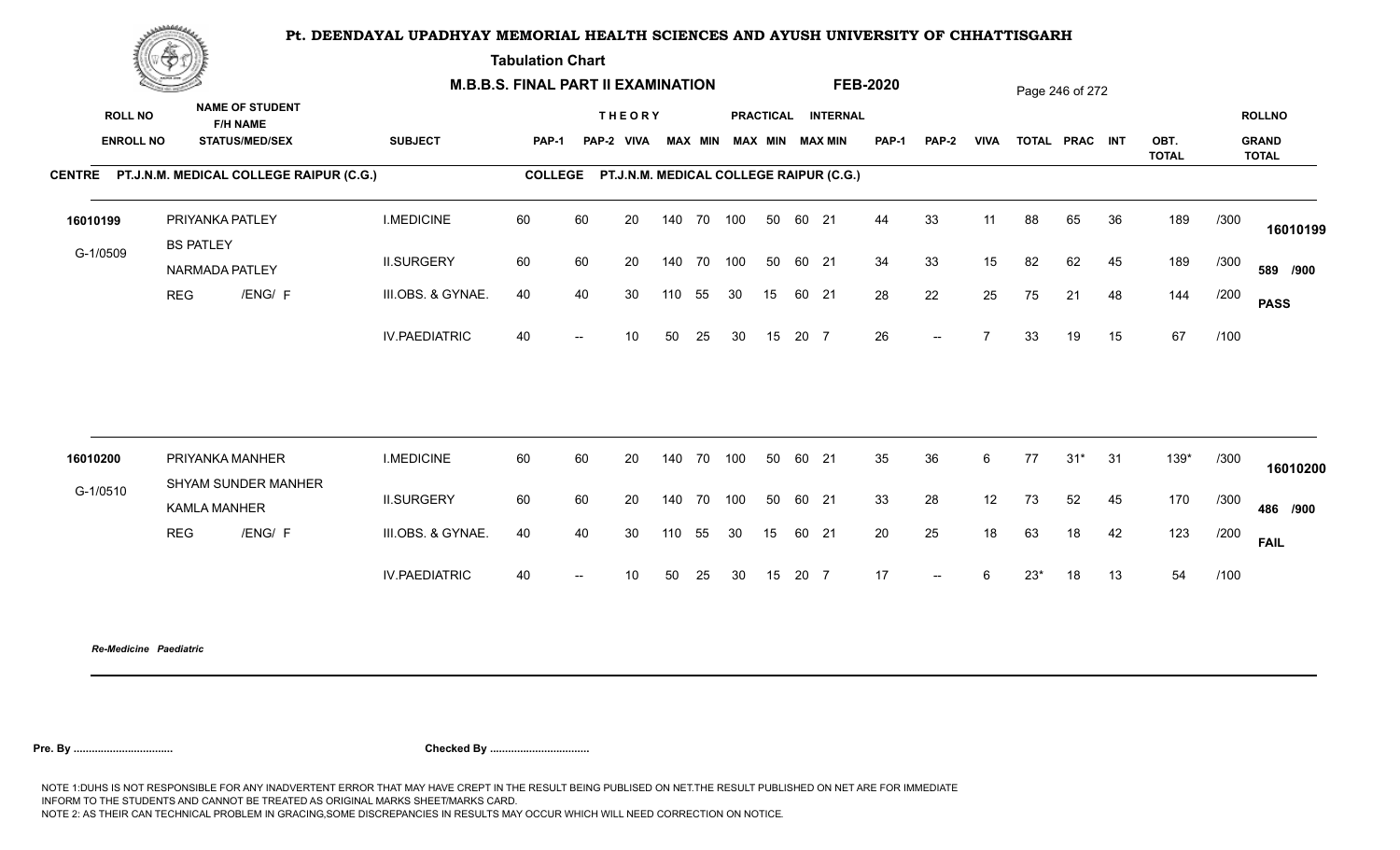**Tabulation Chart** 

|                                    | <b>Construction of the Construction</b> |                                                                    |                                                | <b>M.B.B.S. FINAL PART II EXAMINATION</b> |                |    |                                         |     |                |     |    |       |                                              | <b>FEB-2020</b> |                          |             |    | Page 247 of 272 |    |                      |      |                                               |
|------------------------------------|-----------------------------------------|--------------------------------------------------------------------|------------------------------------------------|-------------------------------------------|----------------|----|-----------------------------------------|-----|----------------|-----|----|-------|----------------------------------------------|-----------------|--------------------------|-------------|----|-----------------|----|----------------------|------|-----------------------------------------------|
| <b>ROLL NO</b><br><b>ENROLL NO</b> |                                         | <b>NAME OF STUDENT</b><br><b>F/H NAME</b><br><b>STATUS/MED/SEX</b> |                                                | <b>SUBJECT</b>                            | PAP-1          |    | <b>THEORY</b><br>PAP-2 VIVA             |     | <b>MAX MIN</b> |     |    |       | PRACTICAL INTERNAL<br><b>MAX MIN MAX MIN</b> | <b>PAP-1</b>    | PAP-2                    | <b>VIVA</b> |    | TOTAL PRAC INT  |    | OBT.<br><b>TOTAL</b> |      | <b>ROLLNO</b><br><b>GRAND</b><br><b>TOTAL</b> |
|                                    |                                         |                                                                    | CENTRE PT.J.N.M. MEDICAL COLLEGE RAIPUR (C.G.) |                                           | <b>COLLEGE</b> |    | PT.J.N.M. MEDICAL COLLEGE RAIPUR (C.G.) |     |                |     |    |       |                                              |                 |                          |             |    |                 |    |                      |      |                                               |
| 16010201                           |                                         | PRIYANKA RANI<br><b>MOTI LAL</b>                                   |                                                | <b>I.MEDICINE</b>                         | 60             | 60 | 20                                      |     | 140 70 100     |     | 50 | 60 21 |                                              | 30              | 36                       | 12          | 78 | 58              | 35 | 171                  | /300 | 16010201                                      |
| G-1/0511                           |                                         | <b>LAXMI DEVI</b>                                                  |                                                | <b>II.SURGERY</b>                         | 60             | 60 | 20                                      |     | 140 70         | 100 | 50 | 60 21 |                                              | 36              | 25                       | 12          | 73 | 56              | 44 | 173                  | /300 | 555 /900                                      |
|                                    | <b>REG</b>                              |                                                                    | /ENG/ F                                        | III.OBS. & GYNAE.                         | 40             | 40 | 30                                      | 110 | 55             | 30  | 15 | 60 21 |                                              | 30 <sup>°</sup> | 27                       | 20          | 77 | 21              | 43 | 141                  | /200 | <b>PASS</b>                                   |
|                                    |                                         |                                                                    |                                                | <b>IV.PAEDIATRIC</b>                      | 40             |    | 10                                      | 50  | 25             | 30  | 15 | 20 7  |                                              | 29              | $\overline{\phantom{a}}$ | 6           | 35 | 21              | 14 | 70                   | /100 |                                               |
|                                    |                                         |                                                                    |                                                |                                           |                |    |                                         |     |                |     |    |       |                                              |                 |                          |             |    |                 |    |                      |      |                                               |
| 16010202                           |                                         | PRIYANKA SAHU<br>SUSHIL SAHU                                       |                                                | <b>I.MEDICINE</b>                         | 60             | 60 | 20                                      |     | 140 70         | 100 | 50 | 60 21 |                                              | 41              | 38                       | 12          | 91 | 65              | 37 | 193                  | /300 | 16010202                                      |
| G-1/0512                           |                                         | RAMESHWARI SAHU                                                    |                                                | <b>II.SURGERY</b>                         | 60             | 60 | 20                                      |     | 140 70         | 100 | 50 | 60 21 |                                              | 35              | 30                       | 14          | 79 | 60              | 44 | 183                  | /300 | 594 /900                                      |
|                                    | <b>REG</b>                              |                                                                    | /ENG/ F                                        | III.OBS. & GYNAE.                         | 40             | 40 | 30                                      | 110 | 55             | 30  | 15 | 60 21 |                                              | 28              | 25                       | 26          | 79 | 23              | 45 | 147                  | /200 | <b>PASS</b>                                   |
|                                    |                                         |                                                                    |                                                | <b>IV.PAEDIATRIC</b>                      | 40             |    | 10                                      | 50  | 25             | 30  | 15 | 20 7  |                                              | 28              | $\overline{\phantom{a}}$ | 6           | 34 | 22              | 15 | 71                   | /100 |                                               |
|                                    |                                         |                                                                    |                                                |                                           |                |    |                                         |     |                |     |    |       |                                              |                 |                          |             |    |                 |    |                      |      |                                               |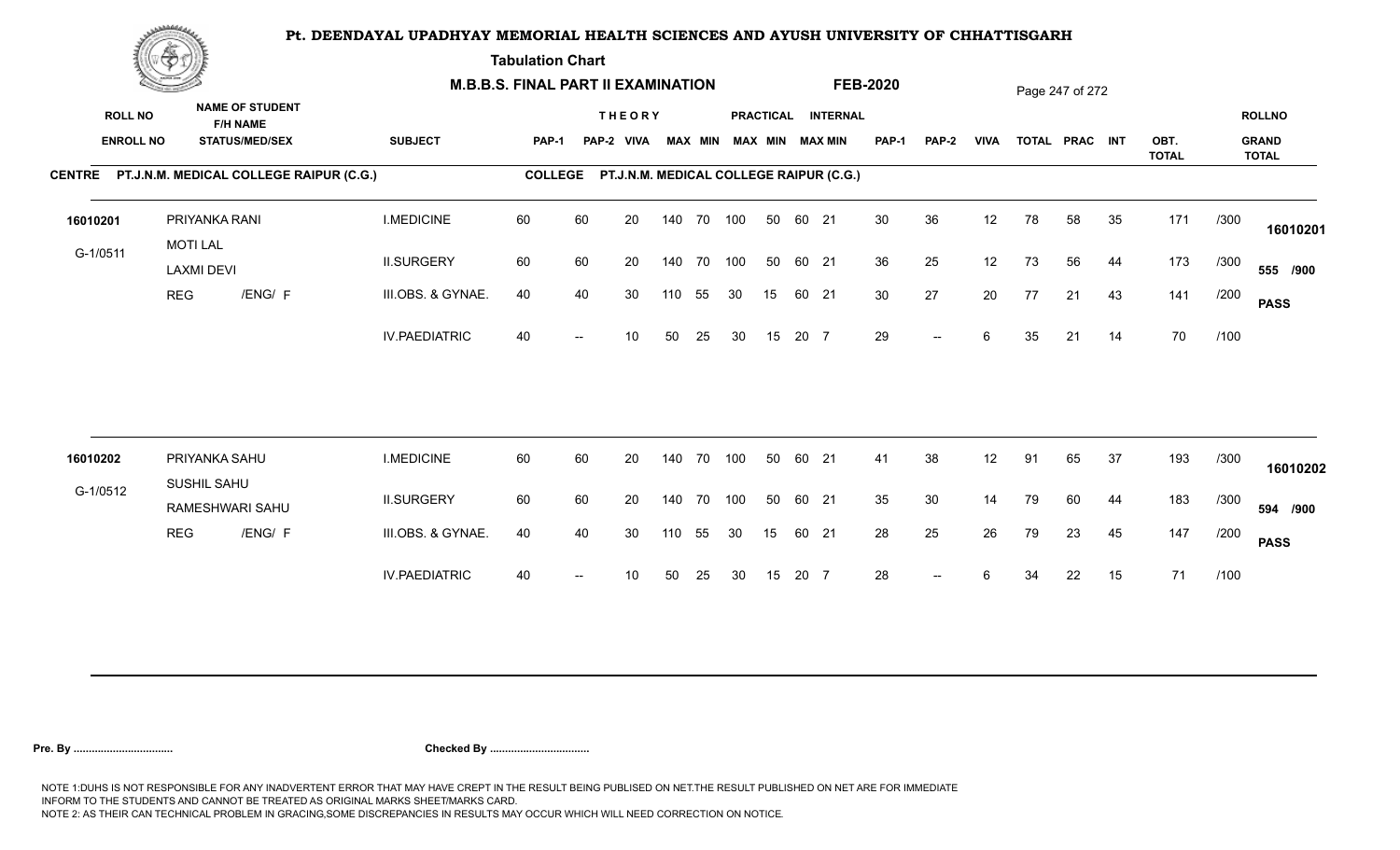**Tabulation Chart** 

|                                    | <b>Construction of the Construction</b> |                                                                    | <b>M.B.B.S. FINAL PART II EXAMINATION</b> |                |    |                                         |     |                |            |    |       |                                       | <b>FEB-2020</b> |                          |             |    | Page 248 of 272 |    |                      |      |                                               |
|------------------------------------|-----------------------------------------|--------------------------------------------------------------------|-------------------------------------------|----------------|----|-----------------------------------------|-----|----------------|------------|----|-------|---------------------------------------|-----------------|--------------------------|-------------|----|-----------------|----|----------------------|------|-----------------------------------------------|
| <b>ROLL NO</b><br><b>ENROLL NO</b> |                                         | <b>NAME OF STUDENT</b><br><b>F/H NAME</b><br><b>STATUS/MED/SEX</b> | <b>SUBJECT</b>                            | <b>PAP-1</b>   |    | <b>THEORY</b><br>PAP-2 VIVA             |     | <b>MAX MIN</b> |            |    |       | PRACTICAL INTERNAL<br>MAX MIN MAX MIN | PAP-1           | <b>PAP-2</b>             | <b>VIVA</b> |    | TOTAL PRAC INT  |    | OBT.<br><b>TOTAL</b> |      | <b>ROLLNO</b><br><b>GRAND</b><br><b>TOTAL</b> |
|                                    |                                         | CENTRE PT.J.N.M. MEDICAL COLLEGE RAIPUR (C.G.)                     |                                           | <b>COLLEGE</b> |    | PT.J.N.M. MEDICAL COLLEGE RAIPUR (C.G.) |     |                |            |    |       |                                       |                 |                          |             |    |                 |    |                      |      |                                               |
| 16010203                           |                                         | PURNIMA VERMA<br>TILAK RAM VERMA                                   | <b>I.MEDICINE</b>                         | 60             | 60 | 20                                      |     |                | 140 70 100 | 50 | 60 21 |                                       | 41              | 38                       | 13          | 92 | 66              | 35 | 193                  | /300 | 16010203                                      |
| G-1/0513                           |                                         | SHANTI VERMA                                                       | <b>II.SURGERY</b>                         | 60             | 60 | 20                                      |     |                | 140 70 100 | 50 | 60 21 |                                       | 34              | 28                       | 13          | 75 | 55              | 44 | 174                  | /300 | 575 /900                                      |
|                                    | <b>REG</b>                              | /ENG/ F                                                            | III.OBS. & GYNAE.                         | 40             | 40 | 30                                      | 110 | 55             | 30         | 15 | 60 21 |                                       | 26              | 23                       | 25          | 74 | 22              | 44 | 140                  | /200 | <b>PASS</b>                                   |
|                                    |                                         |                                                                    | <b>IV.PAEDIATRIC</b>                      | 40             |    | 10                                      | 50  | 25             | 30         | 15 | 20 7  |                                       | 25              | $\overline{\phantom{a}}$ |             | 32 | 21              | 15 | 68                   | /100 |                                               |
|                                    |                                         | PURVI VARMA                                                        | <b>I.MEDICINE</b>                         | 60             | 60 | 20                                      |     | 140 70         | 100        | 50 | 60 21 |                                       | 44              | 38                       | 13          | 95 | 66              | 37 | 198                  | /300 |                                               |
| 16010204                           |                                         | SITANSHU VARMA                                                     |                                           |                |    |                                         |     |                |            |    |       |                                       |                 |                          |             |    |                 |    |                      |      | 16010204                                      |
| G-1/0514                           |                                         | <b>NIKKEY VARMA</b>                                                | <b>II.SURGERY</b>                         | 60             | 60 | 20                                      |     |                | 140 70 100 | 50 | 60 21 |                                       | 40              | 30                       | 12          | 82 | 57              | 45 | 184                  | /300 | 600 /900                                      |
|                                    | <b>REG</b>                              | /ENG/ F                                                            | III.OBS. & GYNAE.                         | 40             | 40 | 30                                      | 110 | 55             | 30         | 15 | 60 21 |                                       | 28              | 25                       | 26          | 79 | 22              | 46 | 147                  | /200 | <b>PASS</b>                                   |
|                                    |                                         |                                                                    | <b>IV.PAEDIATRIC</b>                      | 40             |    | 10                                      | 50  | 25             | 30         | 15 | 20 7  |                                       | 28              | $--$                     |             | 35 | 21              | 15 | 71                   | /100 |                                               |
|                                    |                                         |                                                                    |                                           |                |    |                                         |     |                |            |    |       |                                       |                 |                          |             |    |                 |    |                      |      |                                               |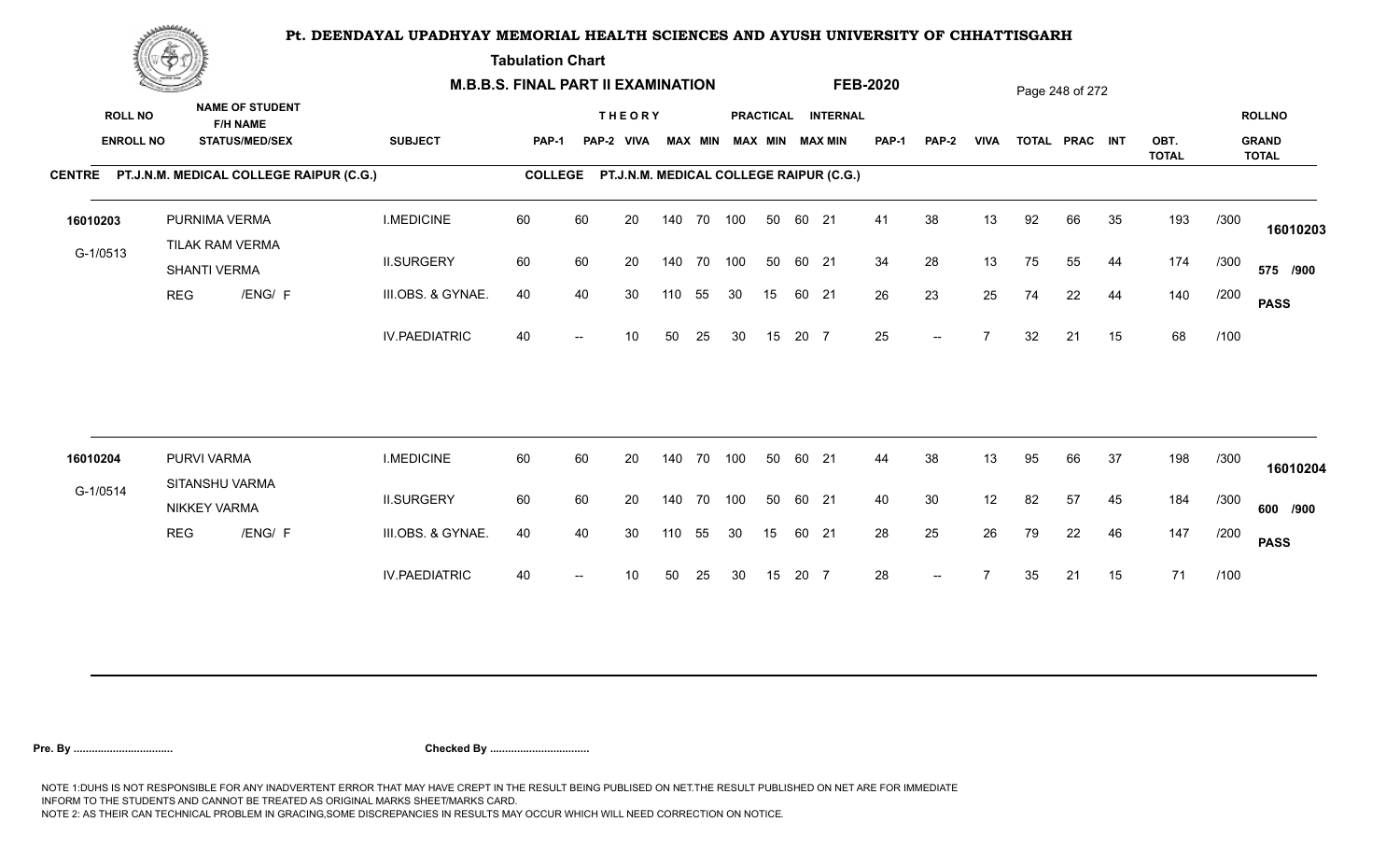**Tabulation Chart** 

|                                    | <b>Construction of the Construction</b> |                                                                    |                      | <b>M.B.B.S. FINAL PART II EXAMINATION</b> |    |                                         |     |                |            |    |       |                                       | <b>FEB-2020</b> |                          |             |     | Page 249 of 272 |    |                      |        |                                               |
|------------------------------------|-----------------------------------------|--------------------------------------------------------------------|----------------------|-------------------------------------------|----|-----------------------------------------|-----|----------------|------------|----|-------|---------------------------------------|-----------------|--------------------------|-------------|-----|-----------------|----|----------------------|--------|-----------------------------------------------|
| <b>ROLL NO</b><br><b>ENROLL NO</b> |                                         | <b>NAME OF STUDENT</b><br><b>F/H NAME</b><br><b>STATUS/MED/SEX</b> | <b>SUBJECT</b>       | <b>PAP-1</b>                              |    | <b>THEORY</b><br>PAP-2 VIVA             |     | <b>MAX MIN</b> |            |    |       | PRACTICAL INTERNAL<br>MAX MIN MAX MIN | <b>PAP-1</b>    | <b>PAP-2</b>             | <b>VIVA</b> |     | TOTAL PRAC INT  |    | OBT.<br><b>TOTAL</b> |        | <b>ROLLNO</b><br><b>GRAND</b><br><b>TOTAL</b> |
|                                    |                                         | CENTRE PT.J.N.M. MEDICAL COLLEGE RAIPUR (C.G.)                     |                      | <b>COLLEGE</b>                            |    | PT.J.N.M. MEDICAL COLLEGE RAIPUR (C.G.) |     |                |            |    |       |                                       |                 |                          |             |     |                 |    |                      |        |                                               |
| 16010205                           |                                         | RADHIKA MITTAL<br><b>SUNIL MITTAL</b>                              | <b>I.MEDICINE</b>    | 60                                        | 60 | 20                                      |     | 140 70         | 100        | 50 | 60 21 |                                       | 46              | 43                       | 13          | 102 | 62              | 39 | 203                  | /300   | 16010205                                      |
| G-1/0515                           |                                         | <b>SAPNA MITTAL</b>                                                | <b>II.SURGERY</b>    | 60                                        | 60 | 20                                      |     | 140 70         | 100        | 50 | 60 21 |                                       | 41              | 32                       | 16          | 89  | 68              | 48 | 205                  | /300   | 635 /900                                      |
|                                    | <b>REG</b>                              | /ENG/ F                                                            | III.OBS. & GYNAE.    | 40                                        | 40 | 30                                      | 110 | 55             | 30         | 15 | 60 21 |                                       | 32              | 29                       | 27          | 88  | 23              | 46 | 157                  | D /200 | <b>PASS</b>                                   |
|                                    |                                         |                                                                    | <b>IV.PAEDIATRIC</b> | 40                                        |    | 10                                      | 50  | 25             | 30         | 15 | 20 7  |                                       | 27              | $\overline{\phantom{a}}$ | 6           | 33  | 22              | 15 | 70                   | /100   |                                               |
|                                    |                                         |                                                                    |                      |                                           |    |                                         |     |                |            |    |       |                                       |                 |                          |             |     |                 |    |                      |        |                                               |
| 16010206                           |                                         | RAHUL SINGH KESHAR<br>CHANRABHAN SINGH KESHAR                      | <b>I.MEDICINE</b>    | 60                                        | 60 | 20                                      |     | 140 70         | 100        | 50 | 60 21 |                                       | 42              | 36                       | 11          | 89  | 54              | 30 | 173                  | /300   | 16010206                                      |
| G-1/0516                           |                                         | SHIV KUMARI KESHAR                                                 | <b>II.SURGERY</b>    | 60                                        | 60 | 20                                      |     |                | 140 70 100 | 50 | 60 21 |                                       | 34              | 27                       | 10          | 71  | 55              | 37 | 163                  | /300   | 514 /900                                      |
|                                    | <b>REG</b>                              | /ENG/ M                                                            | III.OBS. & GYNAE.    | 40                                        | 40 | 30                                      | 110 | 55             | 30         | 15 | 60 21 |                                       | 21              | 22                       | 24          | 67  | 17              | 38 | 122                  | /200   | <b>PASS</b>                                   |
|                                    |                                         |                                                                    | <b>IV.PAEDIATRIC</b> | 40                                        |    | 10                                      | 50  | 25             | 30         | 15 | 20 7  |                                       | 20              | $-$                      | 5           | 25  | 18              | 13 | 56                   | /100   |                                               |
|                                    |                                         |                                                                    |                      |                                           |    |                                         |     |                |            |    |       |                                       |                 |                          |             |     |                 |    |                      |        |                                               |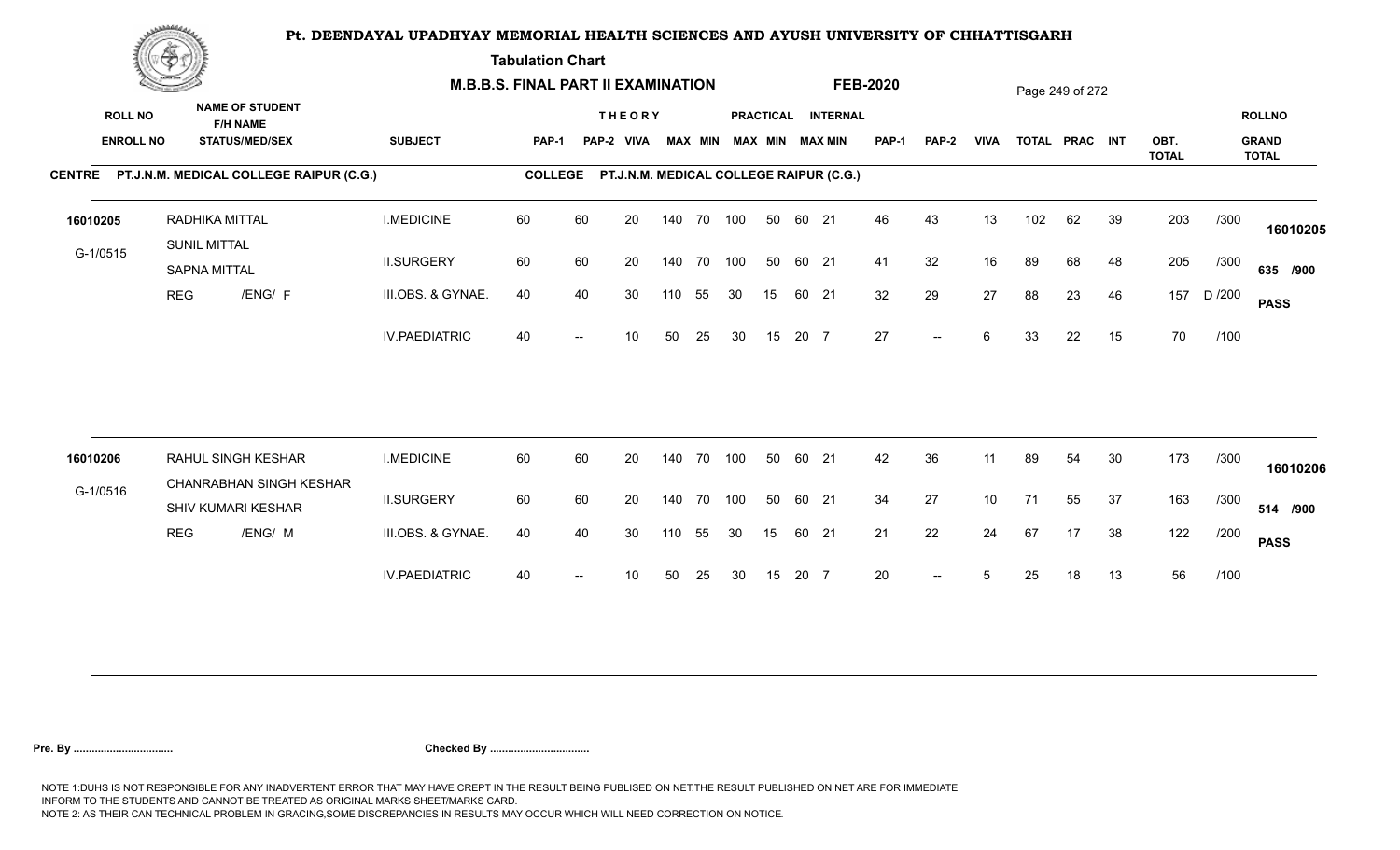**Tabulation Chart** 

|                                    | <b>Construction of the Construction</b> |                                   |                                                 | <b>M.B.B.S. FINAL PART II EXAMINATION</b> |                |    |                                         |     |                |            |    |       |                                       | <b>FEB-2020</b> |                          |             |       | Page 250 of 272 |    |                      |      |                                               |
|------------------------------------|-----------------------------------------|-----------------------------------|-------------------------------------------------|-------------------------------------------|----------------|----|-----------------------------------------|-----|----------------|------------|----|-------|---------------------------------------|-----------------|--------------------------|-------------|-------|-----------------|----|----------------------|------|-----------------------------------------------|
| <b>ROLL NO</b><br><b>ENROLL NO</b> |                                         | <b>F/H NAME</b>                   | <b>NAME OF STUDENT</b><br><b>STATUS/MED/SEX</b> | <b>SUBJECT</b>                            | <b>PAP-1</b>   |    | <b>THEORY</b><br>PAP-2 VIVA             |     | <b>MAX MIN</b> |            |    |       | PRACTICAL INTERNAL<br>MAX MIN MAX MIN | <b>PAP-1</b>    | <b>PAP-2</b>             | <b>VIVA</b> |       | TOTAL PRAC INT  |    | OBT.<br><b>TOTAL</b> |      | <b>ROLLNO</b><br><b>GRAND</b><br><b>TOTAL</b> |
|                                    |                                         |                                   | CENTRE PT.J.N.M. MEDICAL COLLEGE RAIPUR (C.G.)  |                                           | <b>COLLEGE</b> |    | PT.J.N.M. MEDICAL COLLEGE RAIPUR (C.G.) |     |                |            |    |       |                                       |                 |                          |             |       |                 |    |                      |      |                                               |
| 16010207                           |                                         | RAJENDRA JHARIYA                  |                                                 | <b>I.MEDICINE</b>                         | 60             | 60 | 20                                      |     |                | 140 70 100 | 50 | 60 21 |                                       | 42              | 30                       | 11          | 83    | 54              | 30 | 167                  | /300 | 16010207                                      |
| G-1/0517                           |                                         | TILAK RAM JHARIYA<br>MAYA JHARIYA |                                                 | <b>II.SURGERY</b>                         | 60             | 60 | 20                                      |     |                | 140 70 100 | 50 | 60 21 |                                       | 35              | 31                       | 11          | 77    | 58              | 41 | 176                  | /300 | 519 /900                                      |
|                                    | <b>REG</b>                              |                                   | /ENG/ M                                         | III.OBS. & GYNAE.                         | 40             | 40 | 30                                      | 110 | 55             | 30         | 15 | 60 21 |                                       | 26              | 20                       | 22          | 68    | 18              | 40 | 126                  | /200 | <b>PASS</b><br><b>DC 04</b>                   |
|                                    |                                         |                                   |                                                 | <b>IV.PAEDIATRIC</b>                      | 40             |    | 10                                      | 50  | 25             | 30         | 15 | 20 7  |                                       | 16              | $\overline{\phantom{a}}$ | 5           | $21*$ | 17              | 12 | 50                   | /100 |                                               |
|                                    |                                         |                                   |                                                 |                                           |                |    |                                         |     |                |            |    |       |                                       |                 |                          |             |       |                 |    |                      |      |                                               |
| 16010208                           |                                         | RAJVEER GARG<br><b>VINOD GARG</b> |                                                 | <b>I.MEDICINE</b>                         | 60             | 60 | 20                                      |     | 140 70         | 100        | 50 | 60 21 |                                       | 43              | 31                       | 12          | 86    | 56              | 31 | 173                  | /300 | 16010208                                      |
| G-1/0518                           |                                         | <b>ANJALI GARG</b>                |                                                 | <b>II.SURGERY</b>                         | 60             | 60 | 20                                      |     |                | 140 70 100 | 50 | 60 21 |                                       | 38              | 35                       | 13          | 86    | 58              | 36 | 180                  | /300 | 546 /900                                      |
|                                    | <b>REG</b>                              |                                   | /ENG/ M                                         | III.OBS. & GYNAE.                         | 40             | 40 | 30                                      | 110 | 55             | 30         | 15 | 60 21 |                                       | 25              | 22                       | 24          | 71    | 21              | 40 | 132                  | /200 | <b>PASS</b>                                   |
|                                    |                                         |                                   |                                                 | <b>IV.PAEDIATRIC</b>                      | 40             |    | 10                                      | 50  | 25             | 30         | 15 | 20 7  |                                       | 23              | $-$                      | 5           | 28    | 19              | 14 | 61                   | /100 |                                               |
|                                    |                                         |                                   |                                                 |                                           |                |    |                                         |     |                |            |    |       |                                       |                 |                          |             |       |                 |    |                      |      |                                               |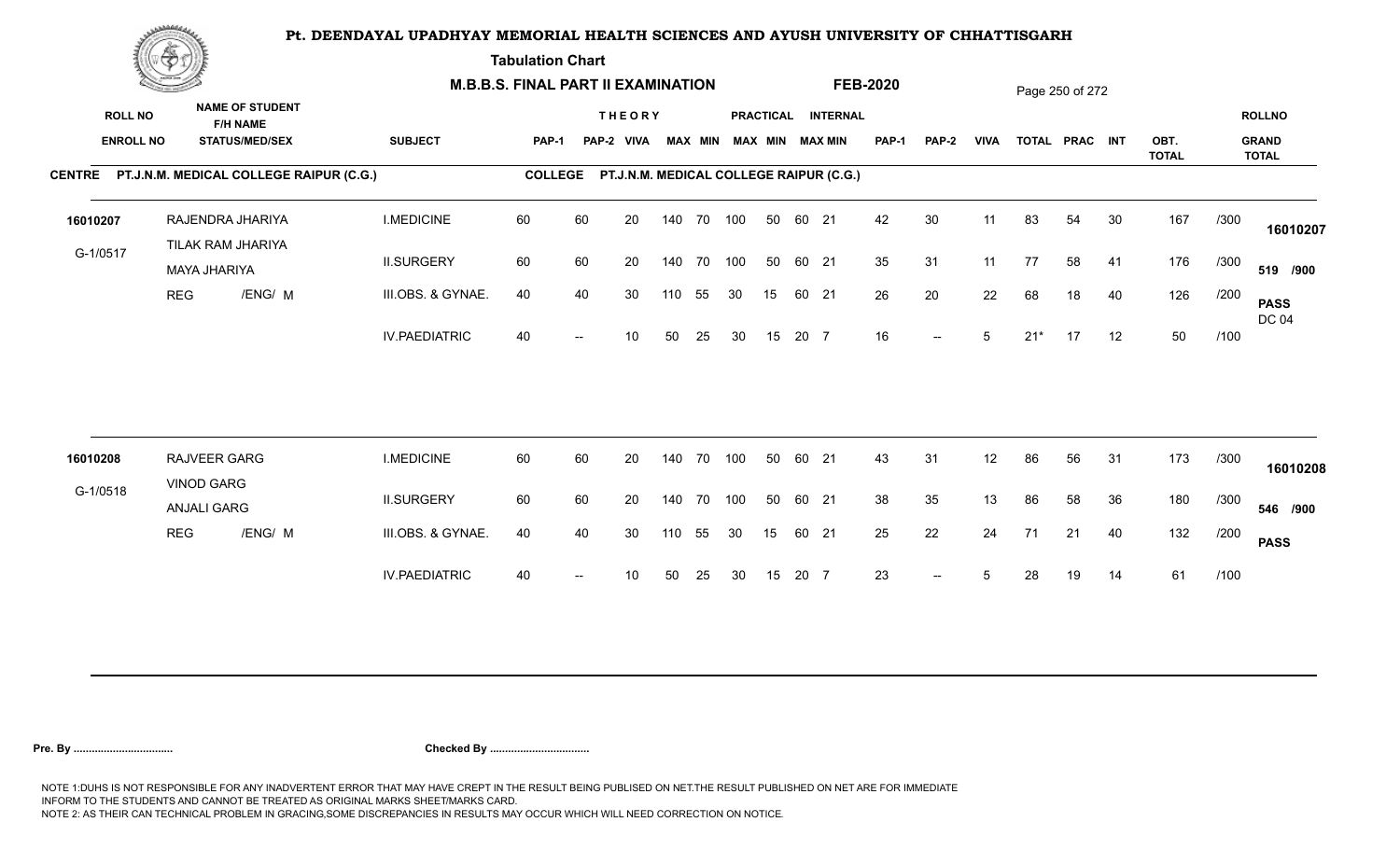**Tabulation Chart** 

|                                    | <b>Construction of the Construction</b> |                                                                    | <b>M.B.B.S. FINAL PART II EXAMINATION</b> |                |                          |                                         |        |        |                         |    |       |                    | <b>FEB-2020</b> |                                                  |                 |       | Page 251 of 272 |    |              |      |                               |
|------------------------------------|-----------------------------------------|--------------------------------------------------------------------|-------------------------------------------|----------------|--------------------------|-----------------------------------------|--------|--------|-------------------------|----|-------|--------------------|-----------------|--------------------------------------------------|-----------------|-------|-----------------|----|--------------|------|-------------------------------|
| <b>ROLL NO</b><br><b>ENROLL NO</b> |                                         | <b>NAME OF STUDENT</b><br><b>F/H NAME</b><br><b>STATUS/MED/SEX</b> | <b>SUBJECT</b>                            | <b>PAP-1</b>   |                          | <b>THEORY</b><br>PAP-2 VIVA             |        |        | MAX MIN MAX MIN MAX MIN |    |       | PRACTICAL INTERNAL | <b>PAP-1</b>    | PAP-2                                            | <b>VIVA</b>     |       | TOTAL PRAC INT  |    | OBT.         |      | <b>ROLLNO</b><br><b>GRAND</b> |
|                                    |                                         | CENTRE PT.J.N.M. MEDICAL COLLEGE RAIPUR (C.G.)                     |                                           | <b>COLLEGE</b> |                          | PT.J.N.M. MEDICAL COLLEGE RAIPUR (C.G.) |        |        |                         |    |       |                    |                 |                                                  |                 |       |                 |    | <b>TOTAL</b> |      | <b>TOTAL</b>                  |
| 16010209                           | <b>RAVI SHANKAR</b><br>RATHRAM          |                                                                    | <b>I.MEDICINE</b>                         | 60             | 60                       | 20                                      |        |        | 140 70 100              | 50 | 60 21 |                    | 38              | 34                                               | 10 <sup>1</sup> | 82    | 61              | 30 | 173          | /300 | 16010209                      |
| G-1/0519                           | <b>SUSHILA</b>                          |                                                                    | <b>II.SURGERY</b>                         | 60             | 60                       | 20                                      |        |        | 140 70 100              | 50 | 60 21 |                    | 32              | 29                                               | 10              | 71    | 56              | 42 | 169          | /300 | 513 /900                      |
|                                    | <b>REG</b>                              | /ENG/ M                                                            | III.OBS. & GYNAE.                         | 40             | 40                       | 30                                      | 110    | 55     | 30                      | 15 | 60 21 |                    | 15              | 22                                               | 18              | 55    | 24              | 39 | 118          | /200 | <b>PASS</b>                   |
|                                    |                                         |                                                                    | <b>IV.PAEDIATRIC</b>                      | 40             | $\hspace{0.05cm}$        | 10 <sup>°</sup>                         | 50     | 25     | 30                      | 15 | 20 7  |                    | 20              | $\overline{\phantom{a}}$                         | 5               | 25    | 15              | 13 | 53           | /100 |                               |
|                                    |                                         |                                                                    |                                           |                |                          |                                         |        |        |                         |    |       |                    |                 |                                                  |                 |       |                 |    |              |      |                               |
| 16010210                           | <b>REENA DHRUW</b>                      |                                                                    | <b>I.MEDICINE</b>                         | 60             | 60                       | 20                                      | 140 70 |        | 100                     | 50 | 60 21 |                    | 37              | 42                                               | 13              | 92    | 52              | 30 | 174          | /300 | 16010210                      |
| G-1/0520                           |                                         | LEELA RAM DHRUW<br>SAVITREE DHRUW                                  | <b>II.SURGERY</b>                         | 60             | 60                       | 20                                      |        | 140 70 | 100                     | 50 | 60 21 |                    | 30              | 25                                               | 10 <sup>°</sup> | $65*$ | 58              | 42 | 165          | /300 | 513 /900                      |
|                                    | <b>REG</b>                              | /ENG/ F                                                            | III.OBS. & GYNAE.                         | 40             | 40                       | 30                                      | 110    | 55     | 30                      | 15 | 60 21 |                    | 22              | 13                                               | 15              | $50*$ | 26              | 45 | 121          | /200 | <b>FAIL</b>                   |
|                                    |                                         |                                                                    | <b>IV.PAEDIATRIC</b>                      | 40             | $\overline{\phantom{a}}$ | 10 <sup>°</sup>                         | 50     | 25     | 30                      | 15 | 20 7  |                    | 20              | $\hspace{0.1em} -\hspace{0.1em} -\hspace{0.1em}$ | 5               | 25    | 15              | 13 | 53           | /100 |                               |
|                                    |                                         |                                                                    |                                           |                |                          |                                         |        |        |                         |    |       |                    |                 |                                                  |                 |       |                 |    |              |      |                               |

*Re- Surgery Obs & Gynae*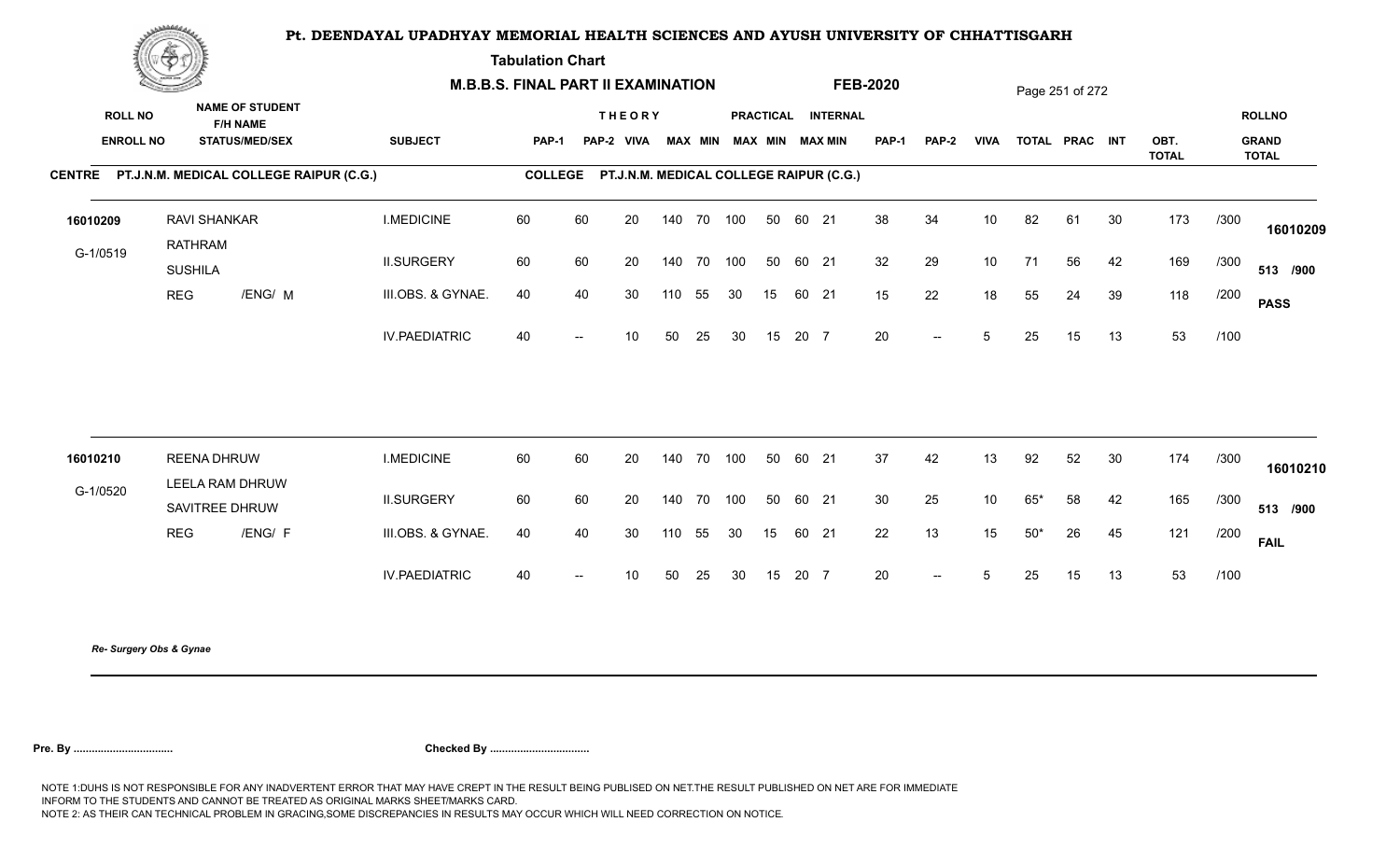**Tabulation Chart** 

|                                    | <b>Construction of the Construction</b> |                                                                    | <b>M.B.B.S. FINAL PART II EXAMINATION</b> |              |    |                             |     |                |    |    |       |                                                 | <b>FEB-2020</b> |                          |             |    | Page 252 of 272 |    |              |      |                               |
|------------------------------------|-----------------------------------------|--------------------------------------------------------------------|-------------------------------------------|--------------|----|-----------------------------|-----|----------------|----|----|-------|-------------------------------------------------|-----------------|--------------------------|-------------|----|-----------------|----|--------------|------|-------------------------------|
| <b>ROLL NO</b><br><b>ENROLL NO</b> |                                         | <b>NAME OF STUDENT</b><br><b>F/H NAME</b><br><b>STATUS/MED/SEX</b> | <b>SUBJECT</b>                            | <b>PAP-1</b> |    | <b>THEORY</b><br>PAP-2 VIVA |     | <b>MAX MIN</b> |    |    |       | PRACTICAL INTERNAL<br><b>MAX MIN MAX MIN</b>    | <b>PAP-1</b>    | PAP-2                    | <b>VIVA</b> |    | TOTAL PRAC INT  |    | OBT.         |      | <b>ROLLNO</b><br><b>GRAND</b> |
|                                    |                                         | CENTRE PT.J.N.M. MEDICAL COLLEGE RAIPUR (C.G.)                     |                                           |              |    |                             |     |                |    |    |       | COLLEGE PT.J.N.M. MEDICAL COLLEGE RAIPUR (C.G.) |                 |                          |             |    |                 |    | <b>TOTAL</b> |      | <b>TOTAL</b>                  |
|                                    |                                         |                                                                    |                                           |              |    |                             |     |                |    |    |       |                                                 |                 |                          |             |    |                 |    |              |      |                               |
| 16010211                           |                                         | <b>RENU PANDEY</b><br>ATRI MUNI PANDEY                             | <b>I.MEDICINE</b>                         | 60           | 60 | 20                          |     | 140 70 100     |    | 50 | 60 21 |                                                 | 39              | 38                       | 6           | 83 | $37*$           | 32 | 152          | /300 | 16010211                      |
| G-1/0521                           |                                         | <b>MAMTA DEVI</b>                                                  | <b>II.SURGERY</b>                         | 60           | 60 | 20                          |     | 140 70 100     |    | 50 | 60 21 |                                                 | 33              | 26                       | 11          | 70 | 61              | 41 | 172          | /300 | 520 /900                      |
|                                    | <b>REG</b>                              | /ENG/ F                                                            | III.OBS. & GYNAE.                         | 40           | 40 | 30                          | 110 | 55             | 30 | 15 | 60 21 |                                                 | 23              | 20                       | 22          | 65 | 24              | 47 | 136          | /200 | <b>FAIL</b>                   |
|                                    |                                         |                                                                    | <b>IV.PAEDIATRIC</b>                      | 40           |    | 10                          | 50  | 25             | 30 | 15 | 20 7  |                                                 | 27              | $\overline{\phantom{a}}$ | 5           | 32 | 15              | 13 | 60           | /100 |                               |
| <b>Re-Medicine</b>                 |                                         |                                                                    |                                           |              |    |                             |     |                |    |    |       |                                                 |                 |                          |             |    |                 |    |              |      |                               |
| 16010212                           |                                         | <b>RESHMA KANWAR</b>                                               | <b>I.MEDICINE</b>                         | 60           | 60 | 20                          |     | 140 70 100     |    | 50 | 60 21 |                                                 | 40              | 44                       | 11          | 95 | 58              | 30 | 183          | /300 | 16010212                      |
| G-1/0522                           |                                         | <b>MAHESH KUMAR</b><br><b>KIRAN KANWAR</b>                         | <b>II.SURGERY</b>                         | 60           | 60 | 20                          |     | 140 70 100     |    | 50 | 60 21 |                                                 | 36              | 28                       | 12          | 76 | 53              | 40 | 169          | /300 | 542 /900                      |
|                                    | <b>REG</b>                              | /ENG/ F                                                            | III.OBS. & GYNAE.                         | 40           | 40 | 30                          | 110 | 55             | 30 | 15 | 60 21 |                                                 | 28              | 20                       | 19          | 67 | 22              | 44 | 133          | /200 | <b>PASS</b>                   |
|                                    |                                         |                                                                    | <b>IV.PAEDIATRIC</b>                      | 40           |    | 10                          | 50  | 25             | 30 | 15 | 20 7  |                                                 | 23              | $--$                     | 5           | 28 | 15              | 14 | 57           | /100 |                               |
|                                    |                                         |                                                                    |                                           |              |    |                             |     |                |    |    |       |                                                 |                 |                          |             |    |                 |    |              |      |                               |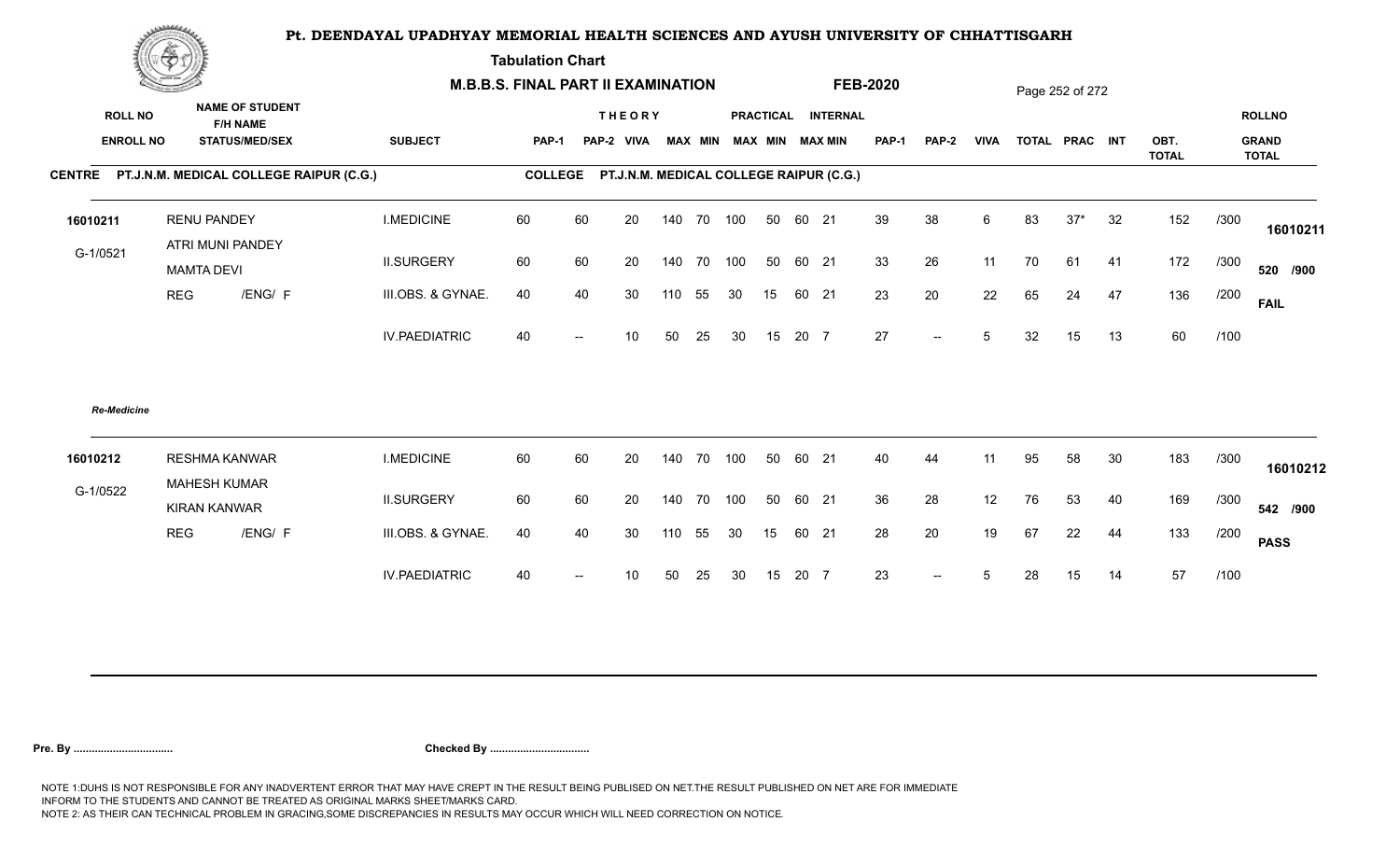**Tabulation Chart** 

|                                    | <b>Construction of the Construction</b> |                                    |                                                                    | <b>M.B.B.S. FINAL PART II EXAMINATION</b> |                |    |                                         |     |                |            |    |       |                                              | <b>FEB-2020</b> |                          |             |     | Page 253 of 272 |    |                      |      |                                               |
|------------------------------------|-----------------------------------------|------------------------------------|--------------------------------------------------------------------|-------------------------------------------|----------------|----|-----------------------------------------|-----|----------------|------------|----|-------|----------------------------------------------|-----------------|--------------------------|-------------|-----|-----------------|----|----------------------|------|-----------------------------------------------|
| <b>ROLL NO</b><br><b>ENROLL NO</b> |                                         |                                    | <b>NAME OF STUDENT</b><br><b>F/H NAME</b><br><b>STATUS/MED/SEX</b> | <b>SUBJECT</b>                            | PAP-1          |    | <b>THEORY</b><br>PAP-2 VIVA             |     | <b>MAX MIN</b> |            |    |       | PRACTICAL INTERNAL<br><b>MAX MIN MAX MIN</b> | <b>PAP-1</b>    | PAP-2                    | <b>VIVA</b> |     | TOTAL PRAC INT  |    | OBT.<br><b>TOTAL</b> |      | <b>ROLLNO</b><br><b>GRAND</b><br><b>TOTAL</b> |
|                                    |                                         |                                    | CENTRE PT.J.N.M. MEDICAL COLLEGE RAIPUR (C.G.)                     |                                           | <b>COLLEGE</b> |    | PT.J.N.M. MEDICAL COLLEGE RAIPUR (C.G.) |     |                |            |    |       |                                              |                 |                          |             |     |                 |    |                      |      |                                               |
| 16010213                           |                                         |                                    | <b>RITESH CHOUDHARY</b><br>SANJAY CHOUDHARY                        | <b>I.MEDICINE</b>                         | 60             | 60 | 20                                      |     |                | 140 70 100 | 50 | 60 21 |                                              | 35              | 34                       | 13          | 82  | 64              | 33 | 179                  | /300 | 16010213                                      |
| G-1/0523                           |                                         |                                    | KAMLESH CHOUDHARY                                                  | <b>II.SURGERY</b>                         | 60             | 60 | 20                                      |     | 140 70         | 100        | 50 | 60 21 |                                              | 37              | 28                       | 12          | 77  | 66              | 45 | 188                  | /300 | 565 /900                                      |
|                                    | <b>REG</b>                              |                                    | /ENG/ M                                                            | III.OBS. & GYNAE.                         | 40             | 40 | 30                                      | 110 | 55             | 30         | 15 | 60 21 |                                              | 24              | 24                       | 19          | 67  | 20              | 44 | 131                  | /200 | <b>PASS</b>                                   |
|                                    |                                         |                                    |                                                                    | <b>IV.PAEDIATRIC</b>                      | 40             |    | 10                                      | 50  | 25             | 30         | 15 | 20 7  |                                              | 27              | $\overline{\phantom{a}}$ | 6           | 33  | 19              | 15 | 67                   | /100 |                                               |
|                                    |                                         |                                    |                                                                    |                                           |                |    |                                         |     |                |            |    |       |                                              |                 |                          |             |     |                 |    |                      |      |                                               |
| 16010214                           |                                         | <b>ROMESH TIWARI</b><br>R.S.TIWARI |                                                                    | <b>I.MEDICINE</b>                         | 60             | 60 | 20                                      |     | 140 70         | 100        | 50 | 60 21 |                                              | 43              | 44                       | 14          | 101 | 63              | 35 | 199                  | /300 | 16010214                                      |
| G-1/0524                           |                                         | <b>DIVYA TIWARI</b>                |                                                                    | <b>II.SURGERY</b>                         | 60             | 60 | 20                                      |     | 140 70         | 100        | 50 | 60 21 |                                              | 36              | 34                       | 11          | 81  | 66              | 48 | 195                  | /300 | 603 /900                                      |
|                                    | <b>REG</b>                              |                                    | /ENG/ M                                                            | III.OBS. & GYNAE.                         | 40             | 40 | 30                                      | 110 | 55             | 30         | 15 | 60 21 |                                              | 27              | 28                       | 19          | 74  | 24              | 47 | 145                  | /200 | <b>PASS</b>                                   |
|                                    |                                         |                                    |                                                                    | <b>IV.PAEDIATRIC</b>                      | 40             |    | 10                                      | 50  | 25             | 30         | 15 | 20 7  |                                              | 24              | $-$                      | 5           | 29  | 20              | 15 | 64                   | /100 |                                               |
|                                    |                                         |                                    |                                                                    |                                           |                |    |                                         |     |                |            |    |       |                                              |                 |                          |             |     |                 |    |                      |      |                                               |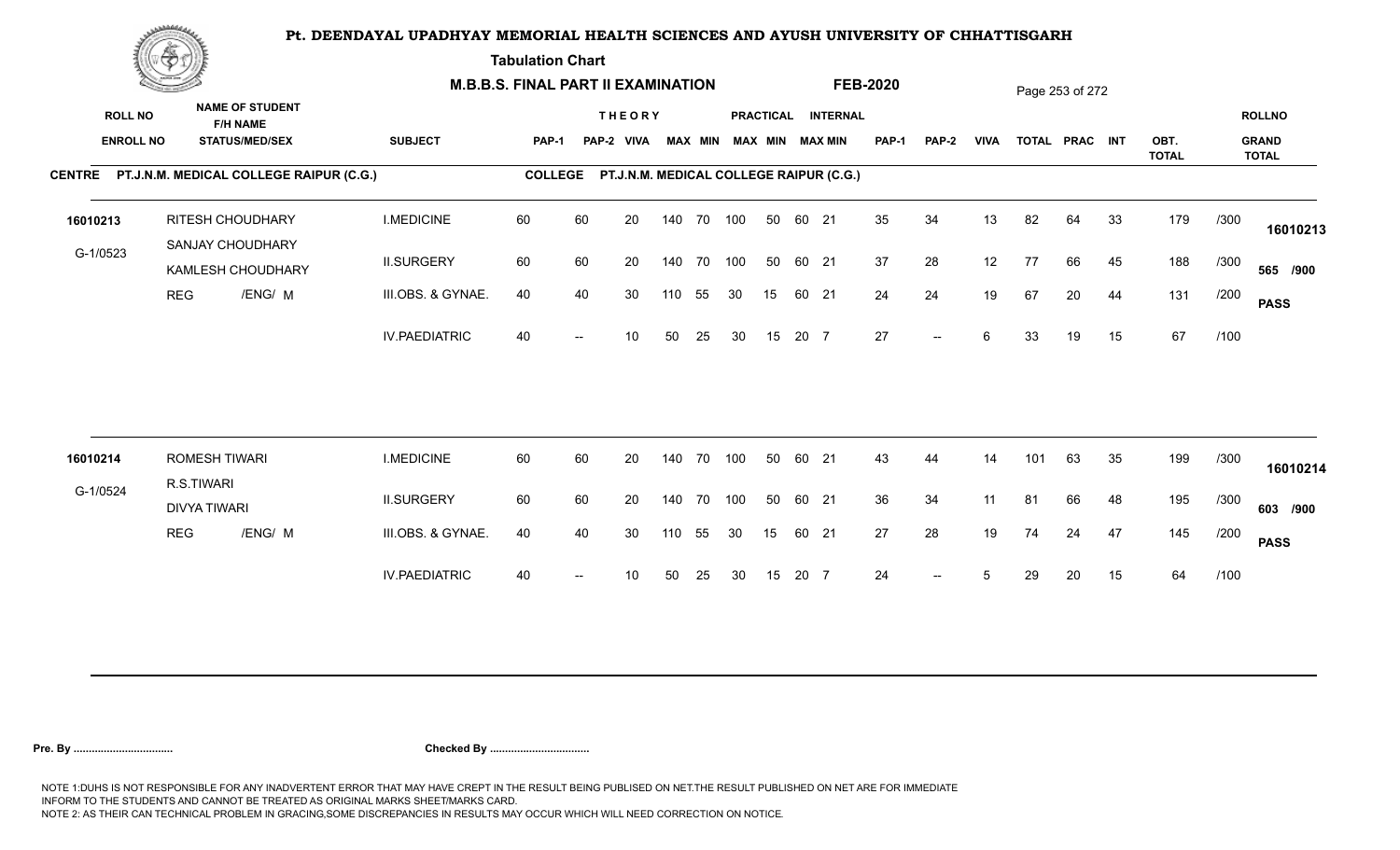**Tabulation Chart** 

|                                    | <b>Construction of the Construction</b> |                                                                    |                      | <b>M.B.B.S. FINAL PART II EXAMINATION</b> |    |                             |     |                |     |    |       |                                         | <b>FEB-2020</b> |                          |                 |    | Page 254 of 272 |    |                      |      |                                               |
|------------------------------------|-----------------------------------------|--------------------------------------------------------------------|----------------------|-------------------------------------------|----|-----------------------------|-----|----------------|-----|----|-------|-----------------------------------------|-----------------|--------------------------|-----------------|----|-----------------|----|----------------------|------|-----------------------------------------------|
| <b>ROLL NO</b><br><b>ENROLL NO</b> |                                         | <b>NAME OF STUDENT</b><br><b>F/H NAME</b><br><b>STATUS/MED/SEX</b> | <b>SUBJECT</b>       | <b>PAP-1</b>                              |    | <b>THEORY</b><br>PAP-2 VIVA |     | <b>MAX MIN</b> |     |    |       | PRACTICAL INTERNAL<br>MAX MIN MAX MIN   | PAP-1           | <b>PAP-2</b>             | <b>VIVA</b>     |    | TOTAL PRAC INT  |    | OBT.<br><b>TOTAL</b> |      | <b>ROLLNO</b><br><b>GRAND</b><br><b>TOTAL</b> |
|                                    |                                         | CENTRE PT.J.N.M. MEDICAL COLLEGE RAIPUR (C.G.)                     |                      | <b>COLLEGE</b>                            |    |                             |     |                |     |    |       | PT.J.N.M. MEDICAL COLLEGE RAIPUR (C.G.) |                 |                          |                 |    |                 |    |                      |      |                                               |
| 16010215                           |                                         | <b>RUPALI RAUT</b><br>RAJ KUMAR RAUT                               | <b>I.MEDICINE</b>    | 60                                        | 60 | 20                          |     | 140 70 100     |     | 50 | 60 21 |                                         | 42              | 46                       | 11              | 99 | 58              | 30 | 187                  | /300 | 16010215                                      |
| G-1/0525                           |                                         | <b>ANITA RAUT</b>                                                  | <b>II.SURGERY</b>    | 60                                        | 60 | 20                          |     | 140 70 100     |     | 50 | 60 21 |                                         | 33              | 31                       | 12              | 76 | 52              | 35 | 163                  | /300 | 530 /900                                      |
|                                    | <b>REG</b>                              | /ENG/ F                                                            | III.OBS. & GYNAE.    | 40                                        | 40 | 30                          | 110 | 55             | 30  | 15 | 60 21 |                                         | 23              | 20                       | 18              | 61 | 22              | 44 | 127                  | /200 | <b>PASS</b>                                   |
|                                    |                                         |                                                                    | <b>IV.PAEDIATRIC</b> | 40                                        |    | 10                          | 50  | 25             | 30  | 15 | 20 7  |                                         | 20              | $\overline{\phantom{a}}$ | 5               | 25 | 15              | 13 | 53                   | /100 |                                               |
|                                    |                                         |                                                                    |                      |                                           |    |                             |     |                |     |    |       |                                         |                 |                          |                 |    |                 |    |                      |      |                                               |
| 16010216                           |                                         | <b>SACHIN AGARWAL</b><br><b>DINESH AGRAWAL</b>                     | <b>I.MEDICINE</b>    | 60                                        | 60 | 20                          |     | 140 70         | 100 | 50 | 60 21 |                                         | 45              | 41                       | 10 <sup>°</sup> | 96 | 55              | 32 | 183                  | /300 | 16010216                                      |
| G-1/0526                           |                                         | SAROJ AGRAWAL                                                      | <b>II.SURGERY</b>    | 60                                        | 60 | 20                          |     | 140 70 100     |     | 50 | 60 21 |                                         | 39              | 31                       | 12              | 82 | 59              | 45 | 186                  | /300 | 578 /900                                      |
|                                    | <b>REG</b>                              | /ENG/ M                                                            | III.OBS. & GYNAE.    | 40                                        | 40 | 30                          | 110 | 55             | 30  | 15 | 60 21 |                                         | 26              | 30                       | 20              | 76 | 24              | 45 | 145                  | /200 | <b>PASS</b>                                   |
|                                    |                                         |                                                                    | <b>IV.PAEDIATRIC</b> | 40                                        |    | 10                          | 50  | 25             | 30  | 15 | 20 7  |                                         | 25              | $\overline{\phantom{a}}$ | 6               | 31 | 20              | 13 | 64                   | /100 |                                               |
|                                    |                                         |                                                                    |                      |                                           |    |                             |     |                |     |    |       |                                         |                 |                          |                 |    |                 |    |                      |      |                                               |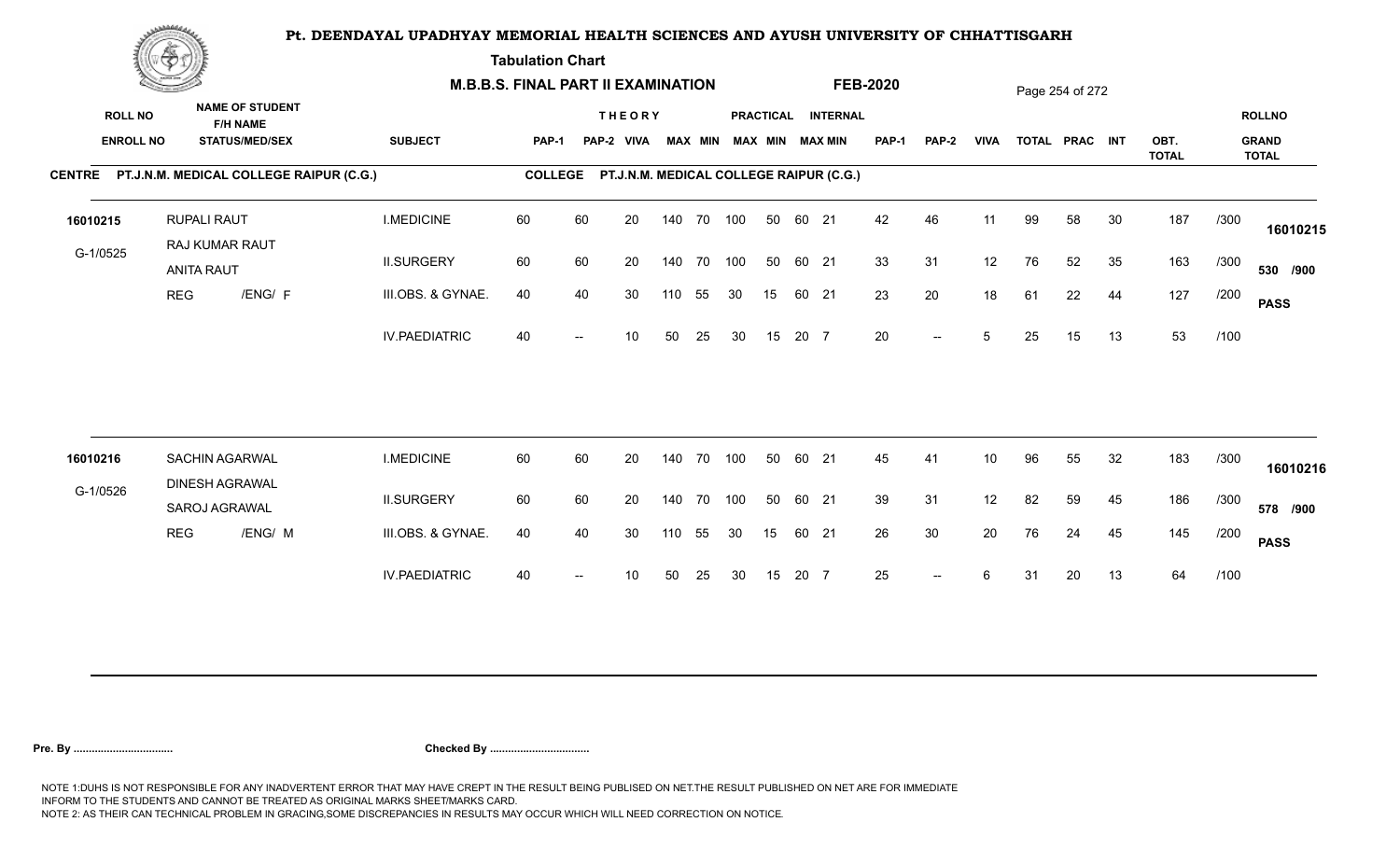**Tabulation Chart** 

|                | <b>Construction of the Construction</b> |                                          |                                                                    | <b>M.B.B.S. FINAL PART II EXAMINATION</b> |                |    |                                         |     |                |            |                 |       |                                       | <b>FEB-2020</b> |       |             |       | Page 255 of 272 |    |                      |      |                                               |
|----------------|-----------------------------------------|------------------------------------------|--------------------------------------------------------------------|-------------------------------------------|----------------|----|-----------------------------------------|-----|----------------|------------|-----------------|-------|---------------------------------------|-----------------|-------|-------------|-------|-----------------|----|----------------------|------|-----------------------------------------------|
| <b>ROLL NO</b> | <b>ENROLL NO</b>                        |                                          | <b>NAME OF STUDENT</b><br><b>F/H NAME</b><br><b>STATUS/MED/SEX</b> | <b>SUBJECT</b>                            | <b>PAP-1</b>   |    | <b>THEORY</b><br>PAP-2 VIVA             |     | <b>MAX MIN</b> |            |                 |       | PRACTICAL INTERNAL<br>MAX MIN MAX MIN | PAP-1           | PAP-2 | <b>VIVA</b> |       | TOTAL PRAC INT  |    | OBT.<br><b>TOTAL</b> |      | <b>ROLLNO</b><br><b>GRAND</b><br><b>TOTAL</b> |
|                |                                         |                                          | CENTRE PT.J.N.M. MEDICAL COLLEGE RAIPUR (C.G.)                     |                                           | <b>COLLEGE</b> |    | PT.J.N.M. MEDICAL COLLEGE RAIPUR (C.G.) |     |                |            |                 |       |                                       |                 |       |             |       |                 |    |                      |      |                                               |
| 16010217       |                                         | <b>SANJAY EKKA</b><br><b>DEVSAI EKKA</b> |                                                                    | <b>I.MEDICINE</b>                         | 60             | 60 | 20                                      |     |                | 140 70 100 | 50              | 60 21 |                                       | 45              | 39    | 11          | 95    | 55              | 31 | 181                  | /300 | 16010217                                      |
| G-1/0527       |                                         | <b>VICTORIA EKKA</b>                     |                                                                    | <b>II.SURGERY</b>                         | 60             | 60 | 20                                      |     | 140 70         | 100        | 50              | 60 21 |                                       | 33              | 30    | 11          | 74    | 61              | 36 | 171                  | /300 | 533 /900                                      |
|                | <b>REG</b>                              |                                          | /ENG/ M                                                            | III.OBS. & GYNAE.                         | 40             | 40 | 30                                      | 110 | 55             | 30         | 15              | 60 21 |                                       | 25              | 20    | 17          | 62    | 19              | 45 | 126                  | /200 | <b>PASS</b><br>DC 02                          |
|                |                                         |                                          |                                                                    | <b>IV.PAEDIATRIC</b>                      | 40             |    | 10                                      | 50  | 25             | 30         | 15              | 20 7  |                                       | 18              | $--$  | 5           | $23*$ | 18              | 14 | 55                   | /100 |                                               |
| 16010218       |                                         | <b>SANJAY PATEL</b>                      |                                                                    | <b>I.MEDICINE</b>                         | 60             | 60 | 20                                      |     |                | 140 70 100 | 50              | 60 21 |                                       | 45              | 45    | 11          | 101   | 71              | 32 | 204                  | /300 |                                               |
| G-1/0528       |                                         |                                          | <b>BHIKHAM SINGH PATEL</b>                                         |                                           |                |    |                                         |     |                |            |                 |       |                                       |                 |       |             |       |                 |    |                      |      | 16010218                                      |
|                |                                         | SAVITRI PATEL                            |                                                                    | <b>II.SURGERY</b>                         | 60             | 60 | 20                                      |     |                | 140 70 100 | 50              | 60 21 |                                       | 36              | 35    | 12          | 83    | 62              | 44 | 189                  | /300 | 595 /900                                      |
|                |                                         | <b>REG</b>                               | /ENG/ M                                                            | III.OBS. & GYNAE.                         | 40             | 40 | 30                                      | 110 | 55             | 30         | 15 <sub>1</sub> | 60 21 |                                       | 28              | 24    | 20          | 72    | 22              | 41 | 135                  | /200 | <b>PASS</b>                                   |
|                |                                         |                                          |                                                                    | <b>IV.PAEDIATRIC</b>                      | 40             |    | 10                                      | 50  | 25             | 30         | 15              | 20 7  |                                       | 28              | $--$  | 6           | 34    | 19              | 14 | 67                   | /100 |                                               |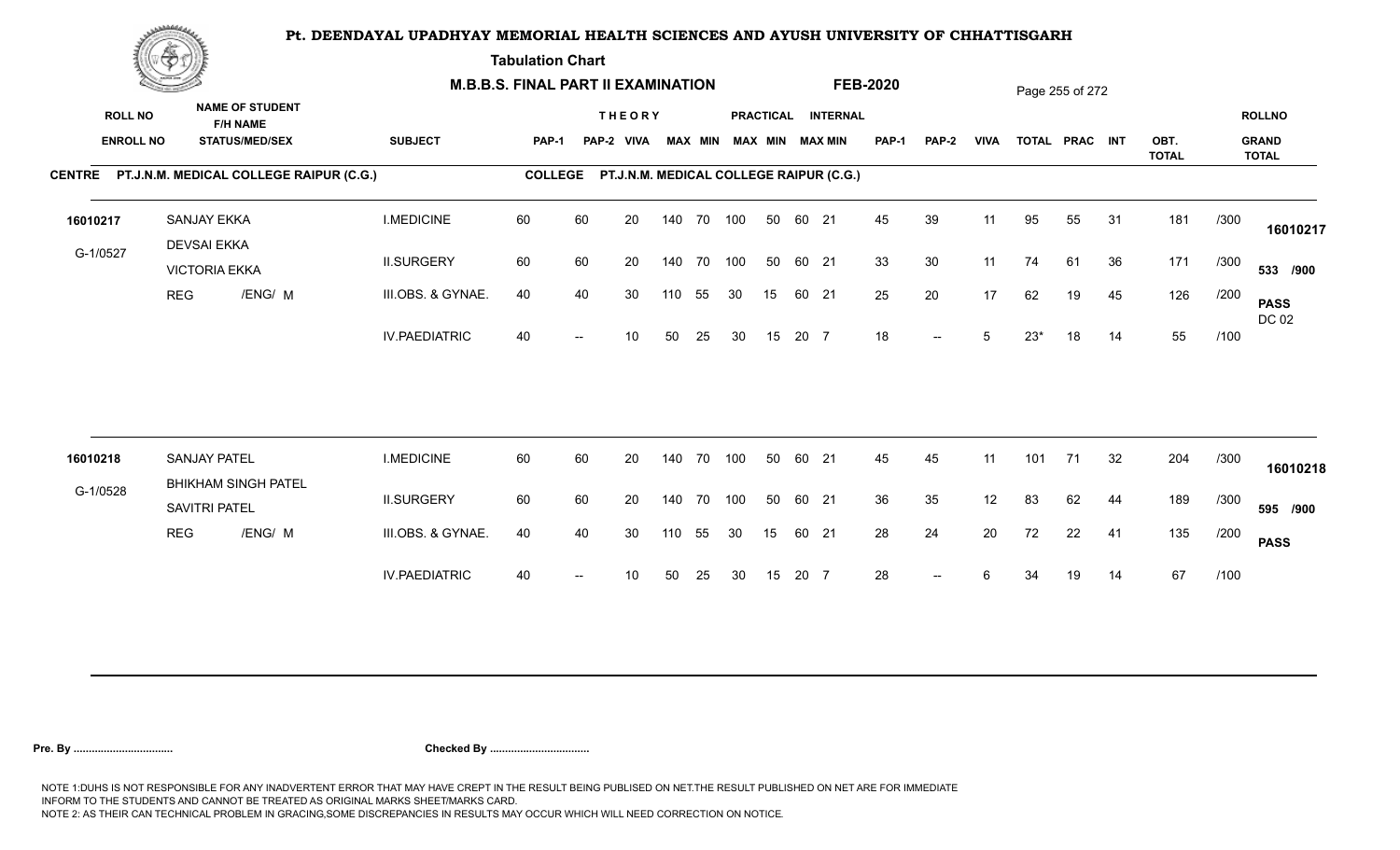**Tabulation Chart** 

|                                    | <b>Construction of the Construction</b> |                                            |                                                                    | <b>M.B.B.S. FINAL PART II EXAMINATION</b> |                |    |                                         |     |                |            |                 |       |                                       | <b>FEB-2020</b> |                          |             |     | Page 256 of 272 |    |                      |      |                                               |
|------------------------------------|-----------------------------------------|--------------------------------------------|--------------------------------------------------------------------|-------------------------------------------|----------------|----|-----------------------------------------|-----|----------------|------------|-----------------|-------|---------------------------------------|-----------------|--------------------------|-------------|-----|-----------------|----|----------------------|------|-----------------------------------------------|
| <b>ROLL NO</b><br><b>ENROLL NO</b> |                                         |                                            | <b>NAME OF STUDENT</b><br><b>F/H NAME</b><br><b>STATUS/MED/SEX</b> | <b>SUBJECT</b>                            | <b>PAP-1</b>   |    | <b>THEORY</b><br>PAP-2 VIVA             |     | <b>MAX MIN</b> |            |                 |       | PRACTICAL INTERNAL<br>MAX MIN MAX MIN | PAP-1           | <b>PAP-2</b>             | <b>VIVA</b> |     | TOTAL PRAC INT  |    | OBT.<br><b>TOTAL</b> |      | <b>ROLLNO</b><br><b>GRAND</b><br><b>TOTAL</b> |
|                                    |                                         |                                            | CENTRE PT.J.N.M. MEDICAL COLLEGE RAIPUR (C.G.)                     |                                           | <b>COLLEGE</b> |    | PT.J.N.M. MEDICAL COLLEGE RAIPUR (C.G.) |     |                |            |                 |       |                                       |                 |                          |             |     |                 |    |                      |      |                                               |
| 16010219                           |                                         | <b>SAURAV SUMAN</b><br><b>BADRI MANDAL</b> |                                                                    | <b>I.MEDICINE</b>                         | 60             | 60 | 20                                      |     |                | 140 70 100 | 50              | 60 21 |                                       | 40              | 44                       | 12          | 96  | 58              | 34 | 188                  | /300 | 16010219                                      |
| G-1/0529                           |                                         | ROHINI DEVI                                |                                                                    | <b>II.SURGERY</b>                         | 60             | 60 | 20                                      |     | 140 70         | 100        | 50              | 60 21 |                                       | 38              | 36                       | 11          | 85  | 61              | 41 | 187                  | /300 | 584 /900                                      |
|                                    | <b>REG</b>                              |                                            | /ENG/ M                                                            | III.OBS. & GYNAE.                         | 40             | 40 | 30                                      | 110 | 55             | 30         | 15              | 60 21 |                                       | 28              | 22                       | 21          | 71  | 24              | 43 | 138                  | /200 | <b>PASS</b>                                   |
|                                    |                                         |                                            |                                                                    | <b>IV.PAEDIATRIC</b>                      | 40             |    | 10                                      | 50  | 25             | 30         | 15              | 20 7  |                                       | 31              | $\overline{\phantom{a}}$ | 6           | 37  | 20              | 14 | 71                   | /100 |                                               |
| 16010220                           |                                         | <b>SEEMA AHUJA</b>                         |                                                                    | <b>I.MEDICINE</b>                         | 60             | 60 | 20                                      |     |                | 140 70 100 | 50              | 60 21 |                                       | 46              | 47                       | 14          | 107 | 56              | 36 | 199                  | /300 |                                               |
|                                    |                                         |                                            | RAMESH KUMAR AHUJA                                                 |                                           |                |    |                                         |     |                |            |                 |       |                                       |                 |                          |             |     |                 |    |                      |      | 16010220                                      |
| G-1/0530                           |                                         | SARIKA AHUJA                               |                                                                    | <b>II.SURGERY</b>                         | 60             | 60 | 20                                      |     | 140 70         | 100        | 50              | 60 21 |                                       | 42              | 32                       | 12          | 86  | 66              | 47 | 199                  | /300 | 615 /900                                      |
|                                    | <b>REG</b>                              |                                            | /ENG/ F                                                            | III.OBS. & GYNAE.                         | 40             | 40 | 30                                      | 110 | 55             | 30         | 15 <sub>1</sub> | 60 21 |                                       | 28              | 30                       | 21          | 79  | 24              | 43 | 146                  | /200 | <b>PASS</b>                                   |
|                                    |                                         |                                            |                                                                    | <b>IV.PAEDIATRIC</b>                      | 40             |    | 10                                      | 50  | 25             | 30         | 15              | 20 7  |                                       | 30 <sup>°</sup> | $--$                     | 6           | 36  | 20              | 15 | 71                   | /100 |                                               |
|                                    |                                         |                                            |                                                                    |                                           |                |    |                                         |     |                |            |                 |       |                                       |                 |                          |             |     |                 |    |                      |      |                                               |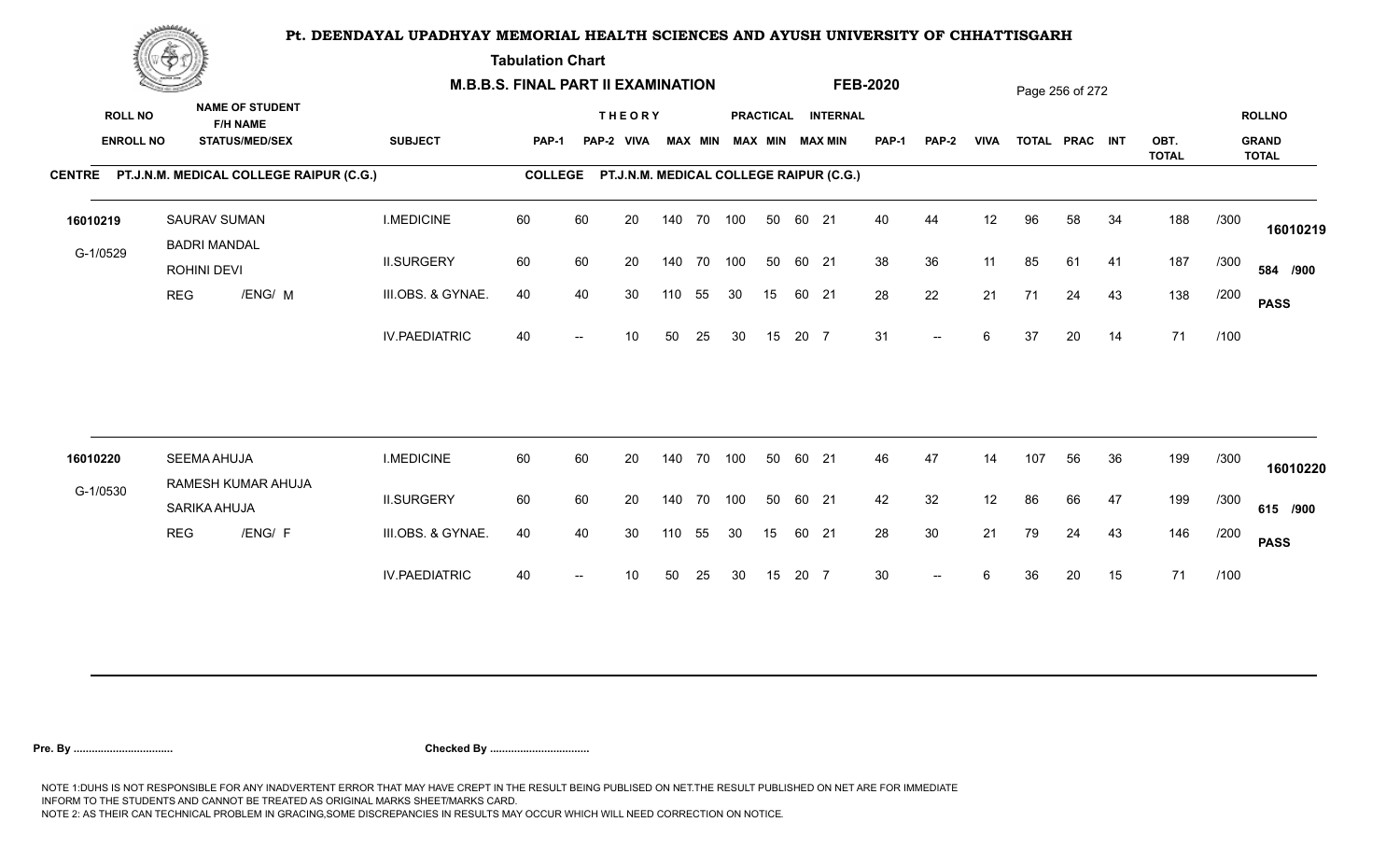**Tabulation Chart** 

|                                    | <b>Construction of the Construction</b> |                                                                    | <b>M.B.B.S. FINAL PART II EXAMINATION</b> |                |    |                                         |     |                |            |    |       |                                       | <b>FEB-2020</b> |              |             |    | Page 257 of 272 |    |                      |      |                                               |
|------------------------------------|-----------------------------------------|--------------------------------------------------------------------|-------------------------------------------|----------------|----|-----------------------------------------|-----|----------------|------------|----|-------|---------------------------------------|-----------------|--------------|-------------|----|-----------------|----|----------------------|------|-----------------------------------------------|
| <b>ROLL NO</b><br><b>ENROLL NO</b> |                                         | <b>NAME OF STUDENT</b><br><b>F/H NAME</b><br><b>STATUS/MED/SEX</b> | <b>SUBJECT</b>                            | <b>PAP-1</b>   |    | <b>THEORY</b><br>PAP-2 VIVA             |     | <b>MAX MIN</b> |            |    |       | PRACTICAL INTERNAL<br>MAX MIN MAX MIN | PAP-1           | <b>PAP-2</b> | <b>VIVA</b> |    | TOTAL PRAC INT  |    | OBT.<br><b>TOTAL</b> |      | <b>ROLLNO</b><br><b>GRAND</b><br><b>TOTAL</b> |
|                                    |                                         | CENTRE PT.J.N.M. MEDICAL COLLEGE RAIPUR (C.G.)                     |                                           | <b>COLLEGE</b> |    | PT.J.N.M. MEDICAL COLLEGE RAIPUR (C.G.) |     |                |            |    |       |                                       |                 |              |             |    |                 |    |                      |      |                                               |
| 16010221                           |                                         | SFURTI TRIPATHI<br><b>ARUN TRIPATHI</b>                            | <b>I.MEDICINE</b>                         | 60             | 60 | 20                                      |     |                | 140 70 100 | 50 | 60 21 |                                       | 42              | 36           | 13          | 91 | 57              | 34 | 182                  | /300 | 16010221                                      |
| G-1/0531                           |                                         | RANJANA TRIPATHI                                                   | <b>II.SURGERY</b>                         | 60             | 60 | 20                                      |     |                | 140 70 100 | 50 | 60 21 |                                       | 37              | 28           | 11          | 76 | 60              | 44 | 180                  | /300 | 559 /900                                      |
|                                    | <b>REG</b>                              | /ENG/ F                                                            | III.OBS. & GYNAE.                         | 40             | 40 | 30                                      | 110 | 55             | 30         | 15 | 60 21 |                                       | 22              | 26           | 22          | 70 | 25              | 39 | 134                  | /200 | <b>PASS</b>                                   |
|                                    |                                         |                                                                    | <b>IV.PAEDIATRIC</b>                      | 40             |    | 10                                      | 50  | 25             | 30         | 15 | 20 7  |                                       | 22              | $-$          | 6           | 28 | 20              | 15 | 63                   | /100 |                                               |
|                                    |                                         |                                                                    |                                           |                |    |                                         |     |                |            |    |       |                                       |                 |              |             |    |                 |    |                      |      |                                               |
| 16010222                           |                                         | SHALINI THAKUR<br>HEMANT KUMAR THAKUR                              | <b>I.MEDICINE</b>                         | 60             | 60 | 20                                      |     | 140 70         | 100        | 50 | 60 21 |                                       | 42              | 43           | 13          | 98 | 62              | 33 | 193                  | /300 | 16010222                                      |
| G-1/0532                           |                                         | YOGESHWARI THAKUR                                                  | <b>II.SURGERY</b>                         | 60             | 60 | 20                                      |     |                | 140 70 100 | 50 | 60 21 |                                       | 34              | 35           | 12          | 81 | 61              | 40 | 182                  | /300 | 565 /900                                      |
|                                    | <b>REG</b>                              | /ENG/ F                                                            | III.OBS. & GYNAE.                         | 40             | 40 | 30                                      | 110 | 55             | 30         | 15 | 60 21 |                                       | 24              | 20           | 20          | 64 | 23              | 39 | 126                  | /200 | <b>PASS</b>                                   |
|                                    |                                         |                                                                    | <b>IV.PAEDIATRIC</b>                      | 40             |    | 10                                      | 50  | 25             | 30         | 15 | 20 7  |                                       | 25              | $--$         | 6           | 31 | 19              | 14 | 64                   | /100 |                                               |
|                                    |                                         |                                                                    |                                           |                |    |                                         |     |                |            |    |       |                                       |                 |              |             |    |                 |    |                      |      |                                               |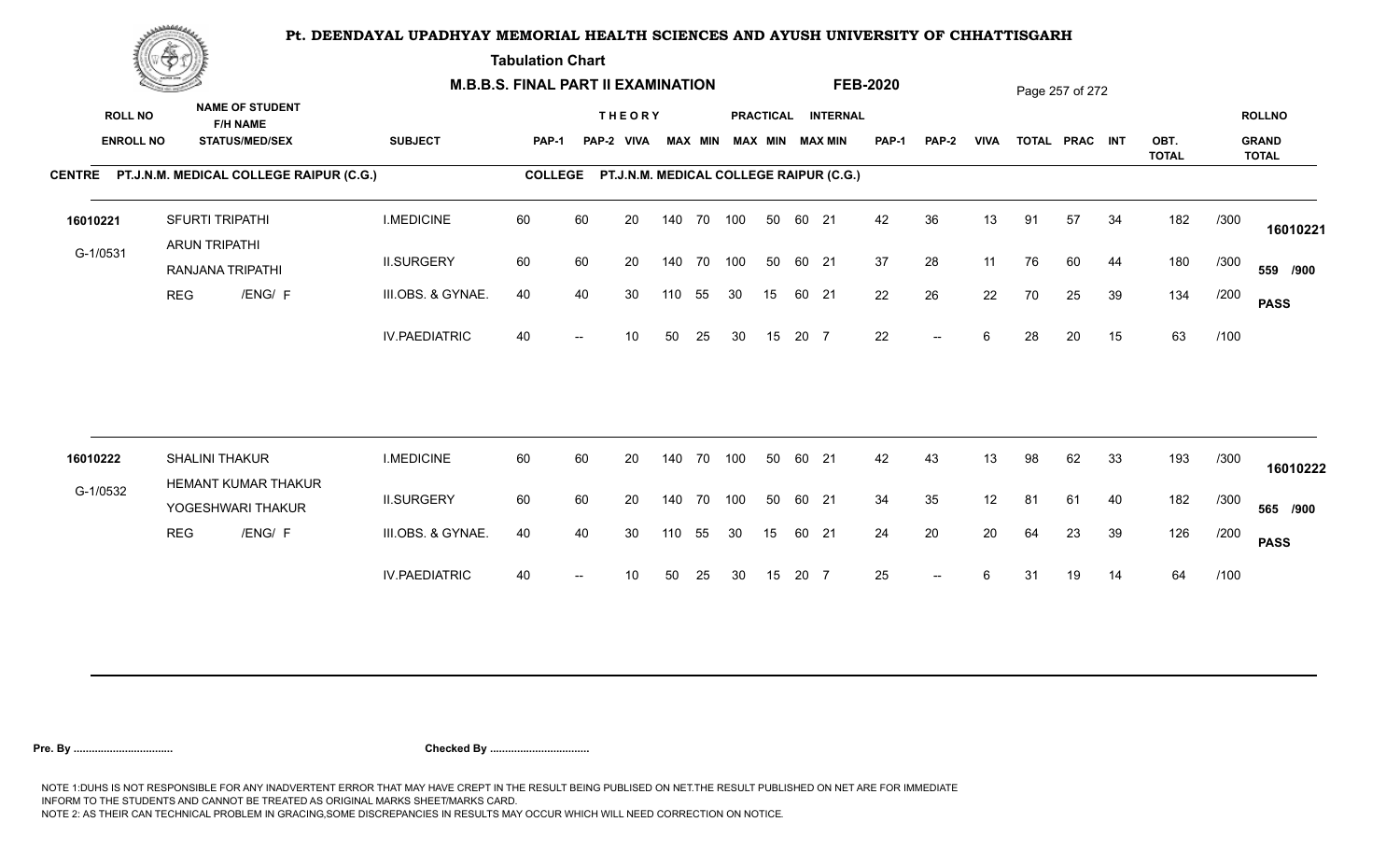**Tabulation Chart** 

|                                    | <b>Construction of the Construction</b> |                                                                    | <b>M.B.B.S. FINAL PART II EXAMINATION</b> |                |    |                                         |     |                |            |    |       |                                       | <b>FEB-2020</b> |              |                 |       | Page 258 of 272 |    |                      |      |                                               |
|------------------------------------|-----------------------------------------|--------------------------------------------------------------------|-------------------------------------------|----------------|----|-----------------------------------------|-----|----------------|------------|----|-------|---------------------------------------|-----------------|--------------|-----------------|-------|-----------------|----|----------------------|------|-----------------------------------------------|
| <b>ROLL NO</b><br><b>ENROLL NO</b> |                                         | <b>NAME OF STUDENT</b><br><b>F/H NAME</b><br><b>STATUS/MED/SEX</b> | <b>SUBJECT</b>                            | <b>PAP-1</b>   |    | <b>THEORY</b><br>PAP-2 VIVA             |     | <b>MAX MIN</b> |            |    |       | PRACTICAL INTERNAL<br>MAX MIN MAX MIN | <b>PAP-1</b>    | <b>PAP-2</b> | <b>VIVA</b>     |       | TOTAL PRAC INT  |    | OBT.<br><b>TOTAL</b> |      | <b>ROLLNO</b><br><b>GRAND</b><br><b>TOTAL</b> |
|                                    |                                         | CENTRE PT.J.N.M. MEDICAL COLLEGE RAIPUR (C.G.)                     |                                           | <b>COLLEGE</b> |    | PT.J.N.M. MEDICAL COLLEGE RAIPUR (C.G.) |     |                |            |    |       |                                       |                 |              |                 |       |                 |    |                      |      |                                               |
| 16010223                           | <b>ISIDOR TIRKEY</b>                    | SHASHILATA TIRKEY                                                  | <b>I.MEDICINE</b>                         | 60             | 60 | 20                                      |     |                | 140 70 100 | 50 | 60 21 |                                       | 42              | 37           | 10 <sup>°</sup> | 89    | 50              | 30 | 169                  | /300 | 16010223                                      |
| G-1/0533                           | <b>KALARA</b>                           |                                                                    | <b>II.SURGERY</b>                         | 60             | 60 | 20                                      |     |                | 140 70 100 | 50 | 60 21 |                                       | 34              | 26           | 11              | 71    | 57              | 41 | 169                  | /300 | 505 /900                                      |
|                                    | <b>REG</b>                              | /ENG/ F                                                            | III.OBS. & GYNAE.                         | 40             | 40 | 30                                      | 110 | 55             | 30         | 15 | 60 21 |                                       | 20              | 15           | 19              | $54*$ | 18              | 38 | 110                  | /200 | <b>PASS</b><br><b>VCG 01</b>                  |
|                                    |                                         |                                                                    | <b>IV.PAEDIATRIC</b>                      | 40             |    | 10                                      | 50  | 25             | 30         | 15 | 20 7  |                                       | 20              | $-$          | 5               | 25    | 18              | 14 | 57                   | /100 |                                               |
|                                    |                                         |                                                                    |                                           |                |    |                                         |     |                |            |    |       |                                       |                 |              |                 |       |                 |    |                      |      |                                               |
| 16010224                           | SHILPY SHALINI<br><b>SANJAY KUMAR</b>   |                                                                    | <b>I.MEDICINE</b>                         | 60             | 60 | 20                                      |     | 140 70         | 100        | 50 | 60 21 |                                       | 40              | 44           | 12              | 96    | 63              | 32 | 191                  | /300 | 16010224                                      |
| G-1/0534                           | POONAM RANI                             |                                                                    | <b>II.SURGERY</b>                         | 60             | 60 | 20                                      |     |                | 140 70 100 | 50 | 60 21 |                                       | 39              | 32           | 12              | 83    | 66              | 48 | 197                  | /300 | 585 /900                                      |
|                                    | <b>REG</b>                              | /ENG/ F                                                            | III.OBS. & GYNAE.                         | 40             | 40 | 30                                      | 110 | 55             | 30         | 15 | 60 21 |                                       | 24              | 23           | 22              | 69    | 24              | 42 | 135                  | /200 | <b>PASS</b>                                   |
|                                    |                                         |                                                                    | <b>IV.PAEDIATRIC</b>                      | 40             |    | 10                                      | 50  | 25             | 30         | 15 | 20 7  |                                       | 23              | $-$          | 5               | 28    | 20              | 14 | 62                   | /100 |                                               |
|                                    |                                         |                                                                    |                                           |                |    |                                         |     |                |            |    |       |                                       |                 |              |                 |       |                 |    |                      |      |                                               |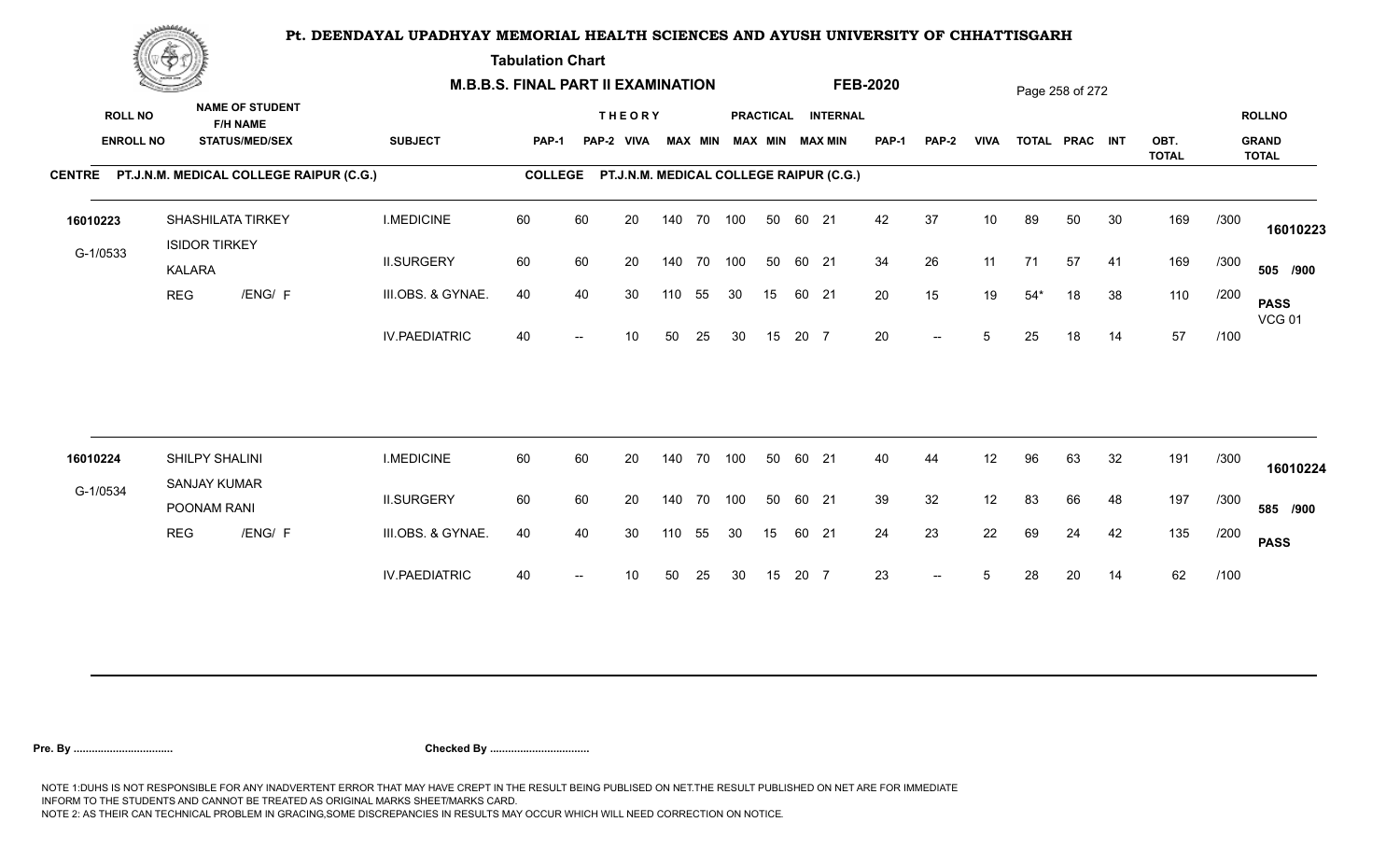**Tabulation Chart** 

|                                    | <b>Construction of the Construction</b> |                                                                    | <b>M.B.B.S. FINAL PART II EXAMINATION</b> |                |                          |                                         |     |        |                         |    |       |                    | <b>FEB-2020</b> |                          |             |     | Page 259 of 272 |    |              |      |                               |
|------------------------------------|-----------------------------------------|--------------------------------------------------------------------|-------------------------------------------|----------------|--------------------------|-----------------------------------------|-----|--------|-------------------------|----|-------|--------------------|-----------------|--------------------------|-------------|-----|-----------------|----|--------------|------|-------------------------------|
| <b>ROLL NO</b><br><b>ENROLL NO</b> |                                         | <b>NAME OF STUDENT</b><br><b>F/H NAME</b><br><b>STATUS/MED/SEX</b> | <b>SUBJECT</b>                            | <b>PAP-1</b>   |                          | <b>THEORY</b><br>PAP-2 VIVA             |     |        | MAX MIN MAX MIN MAX MIN |    |       | PRACTICAL INTERNAL | <b>PAP-1</b>    | <b>PAP-2</b>             | <b>VIVA</b> |     | TOTAL PRAC INT  |    | OBT.         |      | <b>ROLLNO</b><br><b>GRAND</b> |
|                                    |                                         |                                                                    |                                           |                |                          |                                         |     |        |                         |    |       |                    |                 |                          |             |     |                 |    | <b>TOTAL</b> |      | <b>TOTAL</b>                  |
|                                    |                                         | CENTRE PT.J.N.M. MEDICAL COLLEGE RAIPUR (C.G.)                     |                                           | <b>COLLEGE</b> |                          | PT.J.N.M. MEDICAL COLLEGE RAIPUR (C.G.) |     |        |                         |    |       |                    |                 |                          |             |     |                 |    |              |      |                               |
| 16010225                           |                                         | SHIVANI KORRAM                                                     | <b>I.MEDICINE</b>                         | 60             | 60                       | 20                                      | 140 | 70 100 |                         | 50 | 60 21 |                    | 37              | 35                       | 6           | 78  | $40*$           | 30 | $148*$       | /300 | 16010225                      |
| G-1/0535                           |                                         | RAMLAL KORRAM<br>SUNITA KORRAM                                     | <b>II.SURGERY</b>                         | 60             | 60                       | 20                                      | 140 | 70 100 |                         | 50 | 60 21 |                    | 25              | 29                       | 15          | 69* | 50              | 35 | 154          | /300 | 469 /900                      |
|                                    | <b>REG</b>                              | /ENG/ F                                                            | III.OBS. & GYNAE.                         | 40             | 40                       | 30                                      | 110 | 55     | 30                      | 15 | 60 21 |                    | 21              | 21                       | 18          | 60  | 18              | 36 | 114          | /200 | <b>FAIL</b>                   |
|                                    |                                         |                                                                    | <b>IV.PAEDIATRIC</b>                      | 40             | $\overline{\phantom{a}}$ | 10                                      | 50  | 25     | 30                      | 15 | 20 7  |                    | 20              | $\overline{\phantom{a}}$ | 6           | 26  | 15              | 12 | 53           | /100 |                               |
|                                    | <b>Re-Medicine Surgery</b>              |                                                                    |                                           |                |                          |                                         |     |        |                         |    |       |                    |                 |                          |             |     |                 |    |              |      |                               |
| 16010226                           |                                         | SHIVANI SHADANGI                                                   | <b>I.MEDICINE</b>                         | 60             | 60                       | 20                                      | 140 | 70 100 |                         | 50 | 60 21 |                    | 44              | 44                       | 13          | 101 | 61              | 39 | 201          | /300 | 16010226                      |
| G-1/0536                           |                                         | <b>DILIP SHADANGI</b><br><b>GEETANJALI SHADANGI</b>                | <b>II.SURGERY</b>                         | 60             | 60                       | 20                                      | 140 | 70 100 |                         | 50 | 60 21 |                    | 45              | 46                       | 15          | 106 | 50              | 49 | 205          | /300 | 617 /900                      |
|                                    | <b>REG</b>                              | /ENG/ F                                                            | III.OBS. & GYNAE.                         | 40             | 40                       | 30                                      | 110 | 55     | 30                      | 15 | 60 21 |                    | 29              | 29                       | 25          | 83  | 23              | 41 | 147          | /200 | <b>PASS</b>                   |
|                                    |                                         |                                                                    | <b>IV.PAEDIATRIC</b>                      | 40             | $\overline{\phantom{a}}$ | 10                                      | 50  | 25     | 30                      | 15 | 20 7  |                    | 26              | $-$                      | 6           | 32  | 18              | 14 | 64           | /100 |                               |
|                                    |                                         |                                                                    |                                           |                |                          |                                         |     |        |                         |    |       |                    |                 |                          |             |     |                 |    |              |      |                               |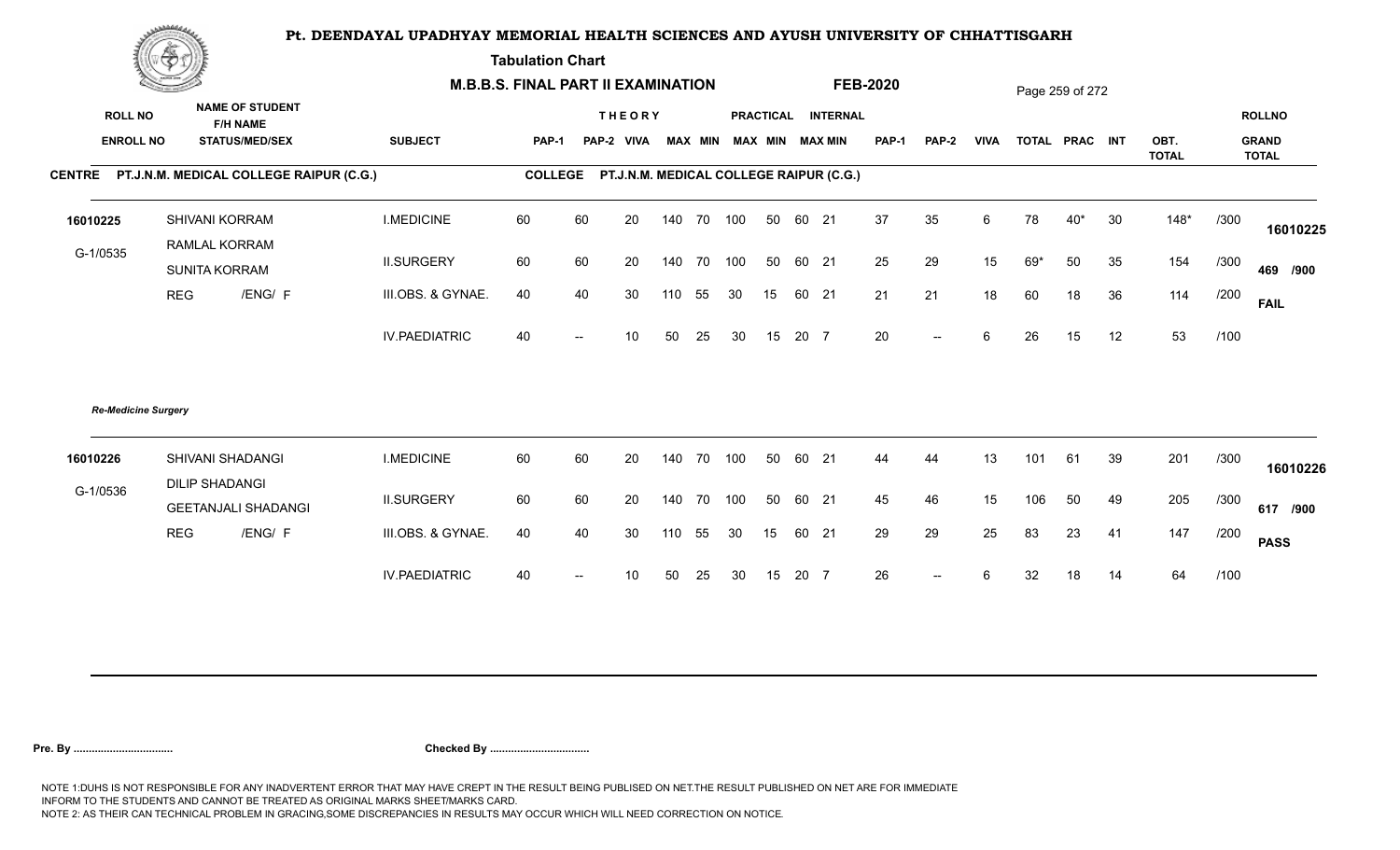**Tabulation Chart** 

| <b>NAME OF STUDENT</b><br><b>ROLL NO</b><br><b>THEORY</b><br>PRACTICAL INTERNAL<br><b>F/H NAME</b><br><b>SUBJECT</b><br><b>ENROLL NO</b><br><b>STATUS/MED/SEX</b><br><b>MAX MIN</b><br>MAX MIN MAX MIN<br>PAP-1<br><b>VIVA</b><br>TOTAL PRAC INT<br>OBT.<br><b>PAP-1</b><br>PAP-2 VIVA<br><b>PAP-2</b><br><b>TOTAL</b><br>CENTRE PT.J.N.M. MEDICAL COLLEGE RAIPUR (C.G.)<br><b>COLLEGE</b><br>PT.J.N.M. MEDICAL COLLEGE RAIPUR (C.G.) |      | <b>ROLLNO</b><br><b>GRAND</b><br><b>TOTAL</b> |
|---------------------------------------------------------------------------------------------------------------------------------------------------------------------------------------------------------------------------------------------------------------------------------------------------------------------------------------------------------------------------------------------------------------------------------------|------|-----------------------------------------------|
|                                                                                                                                                                                                                                                                                                                                                                                                                                       |      |                                               |
|                                                                                                                                                                                                                                                                                                                                                                                                                                       |      |                                               |
| <b>I.MEDICINE</b><br>60<br>60<br>140 70 100<br>43<br>13<br>97<br>33<br>185<br>SHRAWAN KUMAR MISHRA<br>20<br>50<br>60 21<br>41<br>55<br>16010227<br>RAM RAI MISHRA                                                                                                                                                                                                                                                                     | /300 | 16010227                                      |
| G-1/0537<br>34<br><b>II.SURGERY</b><br>60<br>60<br>50<br>33<br>13<br>179<br>20<br>140 70<br>100<br>60 21<br>80<br>54<br>45<br>PRABHA MISHRA                                                                                                                                                                                                                                                                                           | /300 | 550 /900                                      |
| /ENG/ M<br>20<br>21<br>25<br>129<br><b>REG</b><br>III.OBS. & GYNAE.<br>40<br>40<br>55<br>60 21<br>66<br>19<br>44<br>30<br>110<br>30<br>15                                                                                                                                                                                                                                                                                             | /200 | <b>PASS</b>                                   |
| 57<br>20<br><b>IV.PAEDIATRIC</b><br>40<br>15<br>20 7<br>6<br>26<br>16<br>15<br>10<br>50<br>25<br>30<br>$--$                                                                                                                                                                                                                                                                                                                           | /100 |                                               |
| 60<br>60<br>40<br>35<br>12<br>87<br>55<br>34<br>176<br>SHUBHANGI GUPTA<br><b>I.MEDICINE</b><br>20<br>140 70 100<br>50<br>60 21<br>16010228                                                                                                                                                                                                                                                                                            | /300 |                                               |
| RAJESH GUPTA<br>G-1/0538                                                                                                                                                                                                                                                                                                                                                                                                              |      | 16010228                                      |
| 32<br><b>II.SURGERY</b><br>60<br>60<br>20<br>140 70 100<br>50<br>28<br>15<br>165<br>60 21<br>75<br>$47*$<br>43<br><b>MAMTA GUPTA</b>                                                                                                                                                                                                                                                                                                  | /300 | 525 /900                                      |
| <b>REG</b><br>/ENG/ F<br>22<br>III.OBS. & GYNAE.<br>20<br>23<br>40<br>123<br>40<br>40<br>30<br>55<br>65<br>18<br>110<br>30<br>15 <sub>1</sub><br>60 21                                                                                                                                                                                                                                                                                | /200 | <b>PASS</b><br>DC 03                          |
| 61<br><b>IV.PAEDIATRIC</b><br>28<br>13<br>40<br>15<br>20 7<br>5<br>33<br>15<br>10<br>50<br>25<br>30<br>$--$                                                                                                                                                                                                                                                                                                                           | /100 |                                               |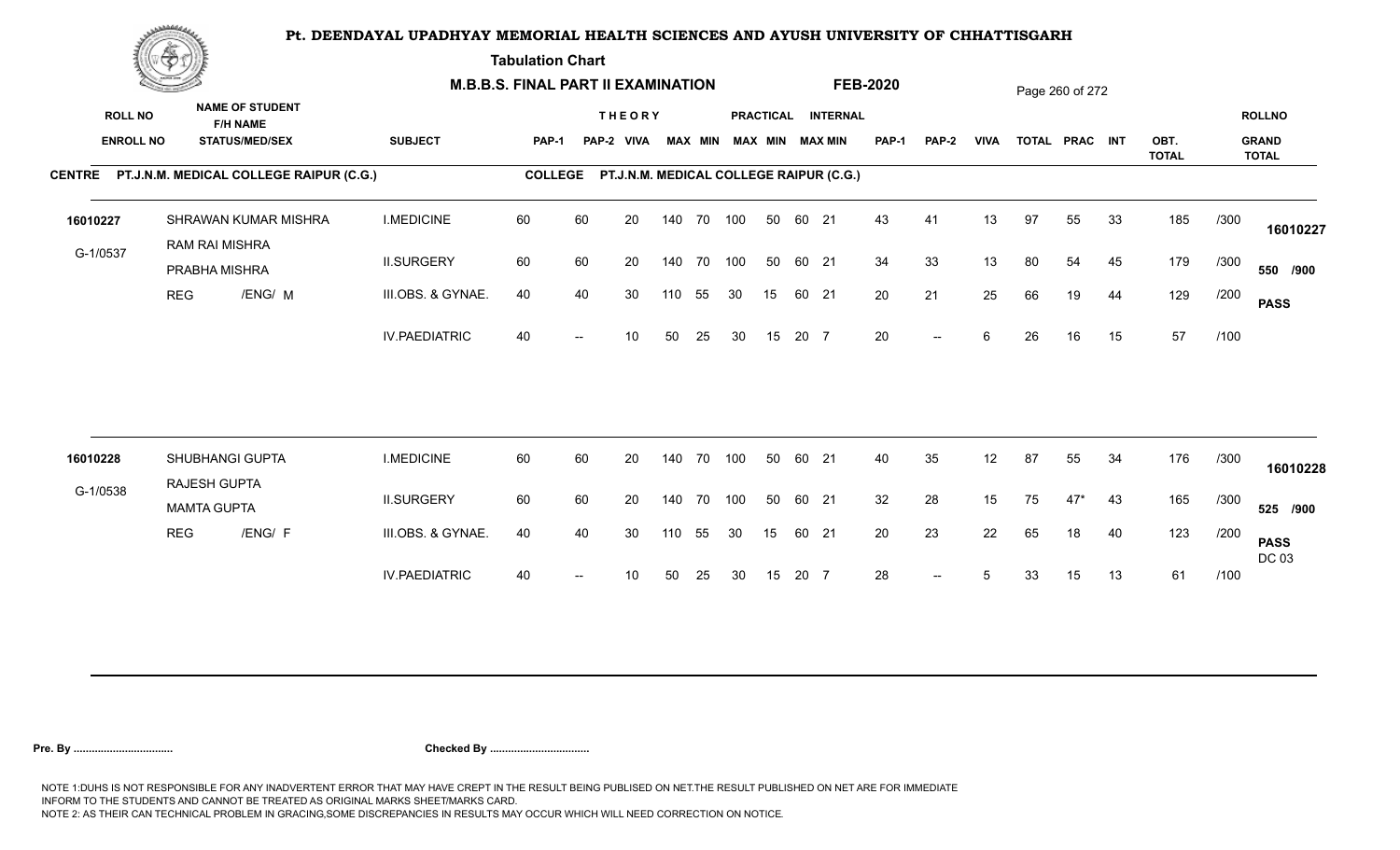**Tabulation Chart** 

|                                    | <b>Construction of the Asset</b> |                                                                    | <b>M.B.B.S. FINAL PART II EXAMINATION</b> |                |     |                             |            |    |                         |    |       |                                         | <b>FEB-2020</b> |                          |                |       | Page 261 of 272 |    |              |      |                               |
|------------------------------------|----------------------------------|--------------------------------------------------------------------|-------------------------------------------|----------------|-----|-----------------------------|------------|----|-------------------------|----|-------|-----------------------------------------|-----------------|--------------------------|----------------|-------|-----------------|----|--------------|------|-------------------------------|
| <b>ROLL NO</b><br><b>ENROLL NO</b> |                                  | <b>NAME OF STUDENT</b><br><b>F/H NAME</b><br><b>STATUS/MED/SEX</b> | <b>SUBJECT</b>                            | <b>PAP-1</b>   |     | <b>THEORY</b><br>PAP-2 VIVA |            |    | MAX MIN MAX MIN MAX MIN |    |       | PRACTICAL INTERNAL                      | <b>PAP-1</b>    | PAP-2                    | <b>VIVA</b>    |       | TOTAL PRAC INT  |    | OBT.         |      | <b>ROLLNO</b><br><b>GRAND</b> |
|                                    |                                  | CENTRE PT.J.N.M. MEDICAL COLLEGE RAIPUR (C.G.)                     |                                           | <b>COLLEGE</b> |     |                             |            |    |                         |    |       | PT.J.N.M. MEDICAL COLLEGE RAIPUR (C.G.) |                 |                          |                |       |                 |    | <b>TOTAL</b> |      | TOTAL                         |
| 16010229                           |                                  | SHUBHASHISH SINGH<br>SHAILENDRA SINGH                              | <b>I.MEDICINE</b>                         | 60             | 60  | 20                          | 140 70 100 |    |                         | 50 | 60 21 |                                         | 43              | 46                       | 15             | 104   | 74              | 40 | 218          | /300 | 16010229                      |
| G-1/0539                           |                                  | <b>ANITA SINGH</b>                                                 | <b>II.SURGERY</b>                         | 60             | 60  | 20                          | 140 70 100 |    |                         | 50 | 60 21 |                                         | 40              | 41                       | 16             | 97    | 58              | 48 | 203          | /300 | 637 /900                      |
|                                    | <b>REG</b>                       | /ENG/ M                                                            | III.OBS. & GYNAE.                         | 40             | 40  | 30                          | 110        | 55 | 30                      | 15 | 60 21 |                                         | 26              | 29                       | 25             | 80    | 19              | 44 | 143          | /200 | <b>PASS</b>                   |
|                                    |                                  |                                                                    | <b>IV.PAEDIATRIC</b>                      | 40             |     | 10                          | 50         | 25 | 30                      | 15 | 20 7  |                                         | 31              | $\overline{\phantom{a}}$ | 6              | 37    | 21              | 15 | 73           | /100 |                               |
|                                    |                                  |                                                                    |                                           |                |     |                             |            |    |                         |    |       |                                         |                 |                          |                |       |                 |    |              |      |                               |
| 16010230                           |                                  | SHUCHI THAKUR                                                      | <b>I.MEDICINE</b>                         | 60             | 60  | 20                          | 140 70 100 |    |                         | 50 | 60 21 |                                         | 38              | 34                       | $\overline{7}$ | 79    | $36*$           | 30 | $145*$       | /300 | 16010230                      |
| G-1/0540                           |                                  | RAM GOPAL THAKUR<br><b>USHA THAKUR</b>                             | <b>II.SURGERY</b>                         | 60             | 60  | 20                          | 140 70     |    | 100                     | 50 | 60 21 |                                         | 29              | 32                       | 13             | 74    | 50              | 38 | 162          | /300 | 477 /900                      |
|                                    | <b>REG</b>                       | /ENG/ F                                                            | III.OBS. & GYNAE.                         | 40             | 40  | 30                          | 110        | 55 | 30                      | 15 | 60 21 |                                         | 23              | 23                       | 18             | 64    | 18              | 38 | 120          | /200 | <b>FAIL</b>                   |
|                                    |                                  |                                                                    | <b>IV.PAEDIATRIC</b>                      | 40             | $-$ | 10                          | 50         | 25 | 30                      | 15 | 20 7  |                                         | 11              | $\overline{\phantom{a}}$ | 6              | $17*$ | 19              | 14 | 50           | /100 |                               |
|                                    |                                  |                                                                    |                                           |                |     |                             |            |    |                         |    |       |                                         |                 |                          |                |       |                 |    |              |      |                               |

*Re-Medicine Paediatric*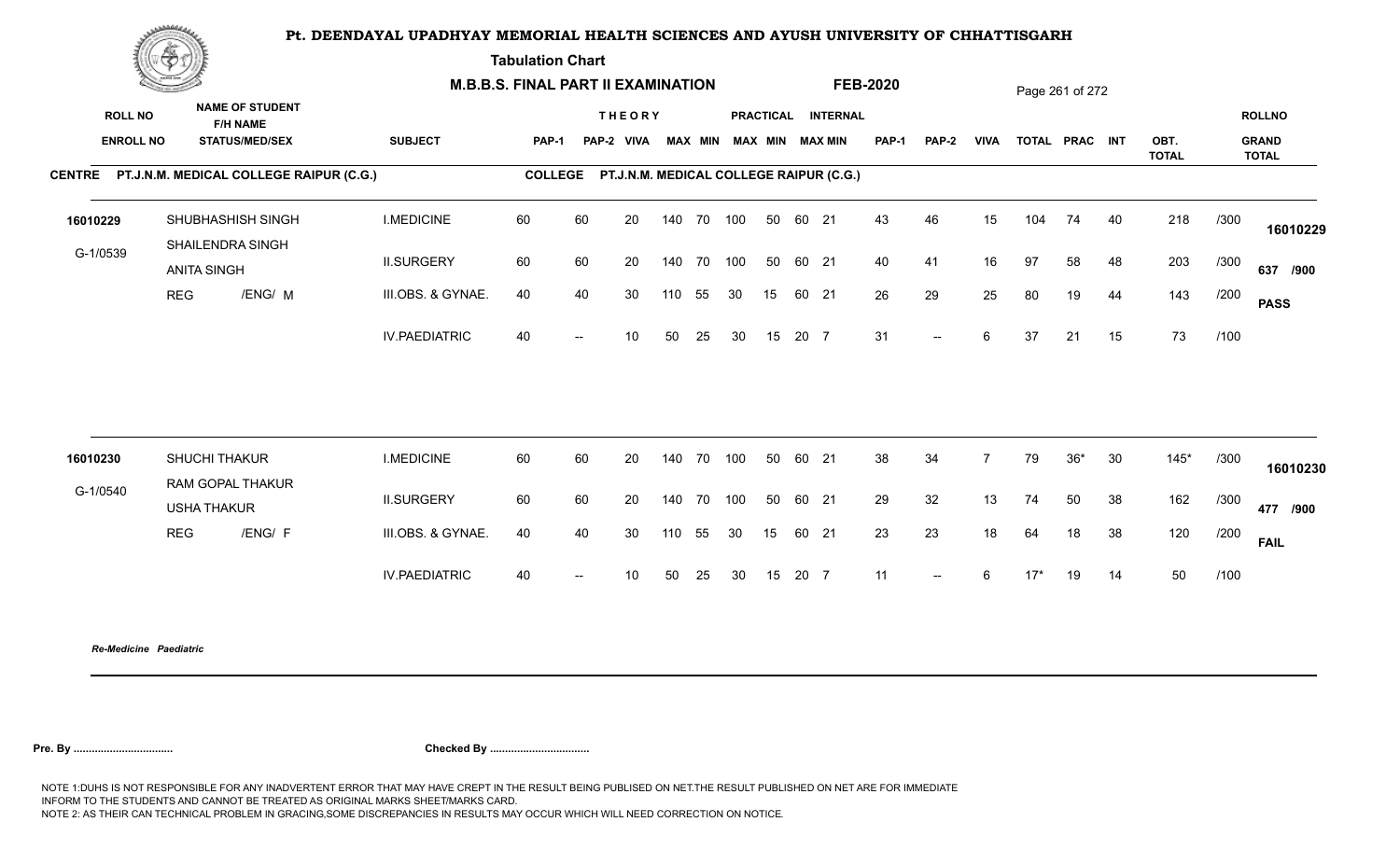**Tabulation Chart** 

|          | <b>Construction of the Asset</b> |                                                | <b>M.B.B.S. FINAL PART II EXAMINATION</b> |                |      |                                         |     |            |    |    |       |                    | <b>FEB-2020</b> |        |             |     | Page 262 of 272 |    |                      |      |                              |
|----------|----------------------------------|------------------------------------------------|-------------------------------------------|----------------|------|-----------------------------------------|-----|------------|----|----|-------|--------------------|-----------------|--------|-------------|-----|-----------------|----|----------------------|------|------------------------------|
|          | <b>ROLL NO</b>                   | <b>NAME OF STUDENT</b><br><b>F/H NAME</b>      |                                           |                |      | <b>THEORY</b>                           |     |            |    |    |       | PRACTICAL INTERNAL |                 |        |             |     |                 |    |                      |      | <b>ROLLNO</b>                |
|          | <b>ENROLL NO</b>                 | <b>STATUS/MED/SEX</b>                          | <b>SUBJECT</b>                            | <b>PAP-1</b>   |      | PAP-2 VIVA MAX MIN MAX MIN MAX MIN      |     |            |    |    |       |                    | PAP-1           | PAP-2  | <b>VIVA</b> |     | TOTAL PRAC INT  |    | OBT.<br><b>TOTAL</b> |      | <b>GRAND</b><br><b>TOTAL</b> |
|          |                                  | CENTRE PT.J.N.M. MEDICAL COLLEGE RAIPUR (C.G.) |                                           | <b>COLLEGE</b> |      | PT.J.N.M. MEDICAL COLLEGE RAIPUR (C.G.) |     |            |    |    |       |                    |                 |        |             |     |                 |    |                      |      |                              |
| 16010231 |                                  | SIDDHARTH RAMAN<br>AJAY KUMAR DWIVEDI          | <b>I.MEDICINE</b>                         | 60             | 60   | 20                                      |     | 140 70 100 |    | 50 | 60 21 |                    | 40              | 43     | 13          | 96  | 60              | 37 | 193                  | /300 | 16010231                     |
| G-1/0541 |                                  | ALKA DWIVEDI                                   | <b>II.SURGERY</b>                         | 60             | 60   | 20                                      |     | 140 70 100 |    | 50 | 60 21 |                    | 38              | 39     | 12          | 89  | 55              | 47 | 191                  | /300 | 592 /900                     |
|          | <b>REG</b>                       | /ENG/ M                                        | III.OBS. & GYNAE.                         | 40             | 40   | 30                                      | 110 | 55         | 30 | 15 | 60 21 |                    | 32              | 20     | 24          | 76  | 17              | 44 | 137                  | /200 | <b>PASS</b>                  |
|          |                                  |                                                | <b>IV.PAEDIATRIC</b>                      | 40             | $--$ | 10 <sup>°</sup>                         | 50  | 25         | 30 | 15 | 20 7  |                    | 27              | $\sim$ | 6           | 33  | 22              | 16 | 71                   | /100 |                              |
|          |                                  |                                                |                                           |                |      |                                         |     |            |    |    |       |                    |                 |        |             |     |                 |    |                      |      |                              |
| 16010232 |                                  | <b>SONU NAIK</b>                               | <b>I.MEDICINE</b>                         | 60             | 60   | 20                                      |     | 140 70 100 |    | 50 | 60 21 |                    | 39              | 42     | 11          | 92  | 54              | 30 | 176                  | /300 | 16010232                     |
| G-1/0542 |                                  | VIJAY KUMAR NAIK<br><b>NANBAI NAIK</b>         | <b>II.SURGERY</b>                         | 60             | 60   | 20                                      |     | 140 70 100 |    | 50 | 60 21 |                    | 27              | 22     | 14          | 63* | 51              | 40 | 154                  | /300 | 513 /900                     |
|          | <b>REG</b>                       | /ENG/ M                                        | III.OBS. & GYNAE.                         | 40             | 40   | 30                                      | 110 | 55         | 30 | 15 | 60 21 |                    | 24              | 23     | 23          | 70  | 17              | 38 | 125                  | /200 | <b>FAIL</b>                  |
|          |                                  |                                                | <b>IV.PAEDIATRIC</b>                      | 40             | $--$ | 10 <sup>°</sup>                         | 50  | 25         | 30 | 15 | 20 7  |                    | 25              | $\sim$ | 6           | 31  | 15              | 12 | 58                   | /100 |                              |
|          |                                  |                                                |                                           |                |      |                                         |     |            |    |    |       |                    |                 |        |             |     |                 |    |                      |      |                              |

*Re- Surgery*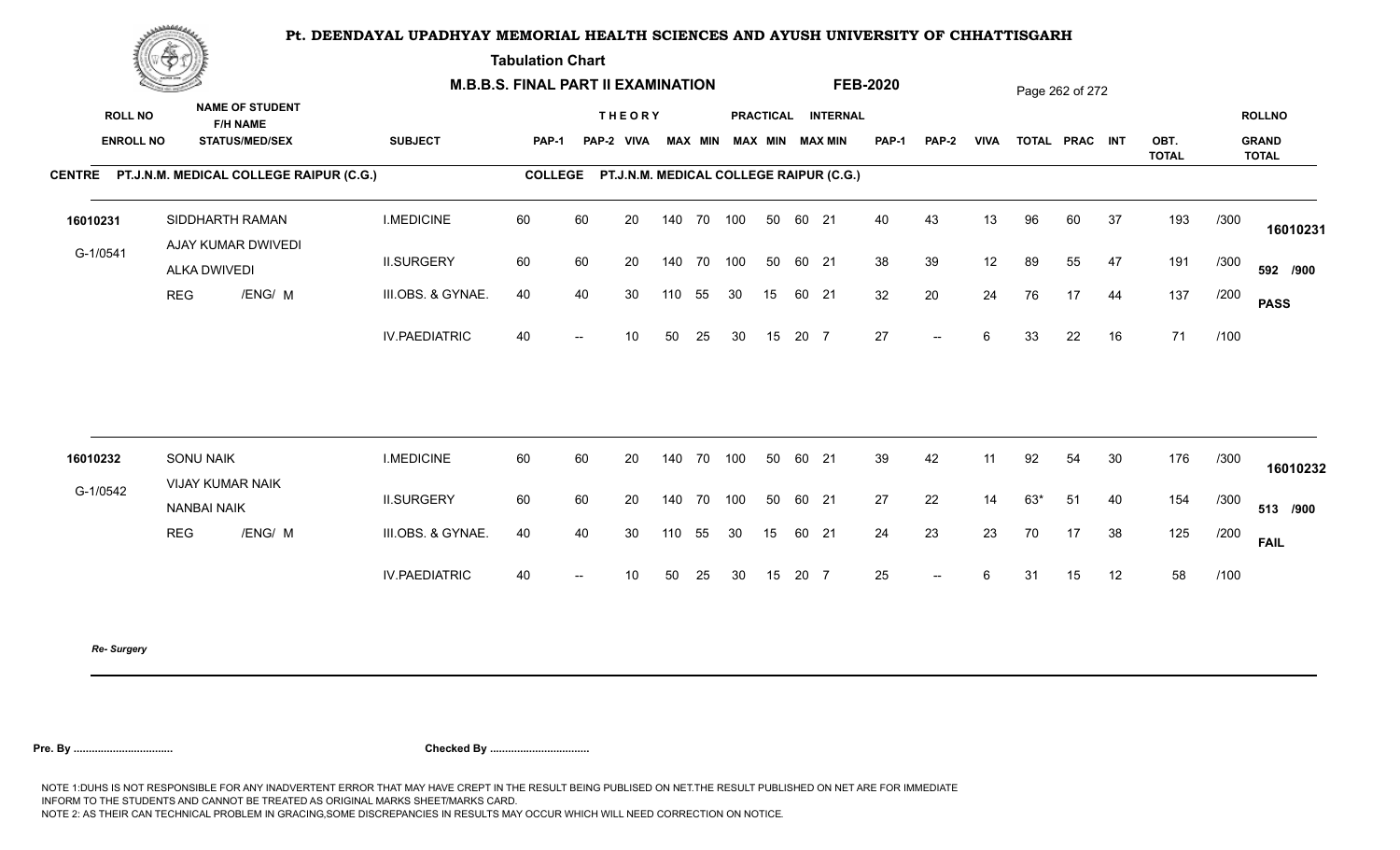**Tabulation Chart** 

|                                    | <b>Construction of the Asset</b> |                                                                    | <b>M.B.B.S. FINAL PART II EXAMINATION</b> |              |    |                                                 |     |                |            |    |       |                                              | <b>FEB-2020</b> |              |             |       | Page 263 of 272 |    |              |      |                               |
|------------------------------------|----------------------------------|--------------------------------------------------------------------|-------------------------------------------|--------------|----|-------------------------------------------------|-----|----------------|------------|----|-------|----------------------------------------------|-----------------|--------------|-------------|-------|-----------------|----|--------------|------|-------------------------------|
| <b>ROLL NO</b><br><b>ENROLL NO</b> |                                  | <b>NAME OF STUDENT</b><br><b>F/H NAME</b><br><b>STATUS/MED/SEX</b> | <b>SUBJECT</b>                            | <b>PAP-1</b> |    | <b>THEORY</b><br>PAP-2 VIVA                     |     | <b>MAX MIN</b> |            |    |       | PRACTICAL INTERNAL<br><b>MAX MIN MAX MIN</b> | <b>PAP-1</b>    | <b>PAP-2</b> | <b>VIVA</b> |       | TOTAL PRAC INT  |    | OBT.         |      | <b>ROLLNO</b><br><b>GRAND</b> |
|                                    |                                  | CENTRE PT.J.N.M. MEDICAL COLLEGE RAIPUR (C.G.)                     |                                           |              |    | COLLEGE PT.J.N.M. MEDICAL COLLEGE RAIPUR (C.G.) |     |                |            |    |       |                                              |                 |              |             |       |                 |    | <b>TOTAL</b> |      | <b>TOTAL</b>                  |
|                                    |                                  |                                                                    |                                           |              |    |                                                 |     |                |            |    |       |                                              |                 |              |             |       |                 |    |              |      |                               |
| 16010233                           |                                  | SOURABH BAGDE                                                      | <b>I.MEDICINE</b>                         | 60           | 60 | 20                                              |     |                | 140 70 100 | 50 | 60 21 |                                              | 35              | 30           | 12          | 77    | 65              | 30 | 172          | /300 | 16010233                      |
| G-1/0543                           |                                  | <b>BHARAT KUMAR</b><br><b>LATA BAGDE</b>                           | <b>II.SURGERY</b>                         | 60           | 60 | 20                                              |     |                | 140 70 100 | 50 | 60 21 |                                              | 30              | 19           | 11          | $60*$ | 51              | 35 | $146*$       | /300 | 499 /900                      |
|                                    | <b>REG</b>                       | /ENG/ M                                                            | III.OBS. & GYNAE.                         | 40           | 40 | 30                                              | 110 | 55             | 30         | 15 | 60 21 |                                              | 23              | 20           | 25          | 68    | 18              | 37 | 123          | /200 | <b>FAIL</b>                   |
|                                    |                                  |                                                                    | <b>IV.PAEDIATRIC</b>                      | 40           |    | 10 <sup>1</sup>                                 | 50  | 25             | 30         | 15 | 20 7  |                                              | 20              | $- -$        | 6           | 26    | 19              | 13 | 58           | /100 |                               |
| Re- Surgery                        |                                  |                                                                    |                                           |              |    |                                                 |     |                |            |    |       |                                              |                 |              |             |       |                 |    |              |      |                               |
| 16010234                           |                                  | SUPRABHA SENAPATI                                                  | <b>I.MEDICINE</b>                         | 60           | 60 | 20                                              |     |                | 140 70 100 | 50 | 60 21 |                                              | 41              | 43           | 12          | 96    | 69              | 34 | 199          | /300 | 16010234                      |
| G-1/0544                           |                                  | ASOKE KUMAR SENAPATI<br>SIPRA SENAPATI                             | <b>II.SURGERY</b>                         | 60           | 60 | 20                                              |     |                | 140 70 100 | 50 | 60 21 |                                              | 34              | 32           | 17          | 83    | 52              | 48 | 183          | /300 | 588 /900                      |
|                                    | <b>REG</b>                       | /ENG/ F                                                            | III.OBS. & GYNAE.                         | 40           | 40 | 30                                              | 110 | 55             | 30         | 15 | 60 21 |                                              | 31              | 27           | 25          | 83    | 16              | 44 | 143          | /200 | <b>PASS</b>                   |
|                                    |                                  |                                                                    | <b>IV.PAEDIATRIC</b>                      | 40           |    | 10                                              | 50  | 25             | 30         | 15 | 20 7  |                                              | 26              | $--$         | 6           | 32    | 17              | 14 | 63           | /100 |                               |
|                                    |                                  |                                                                    |                                           |              |    |                                                 |     |                |            |    |       |                                              |                 |              |             |       |                 |    |              |      |                               |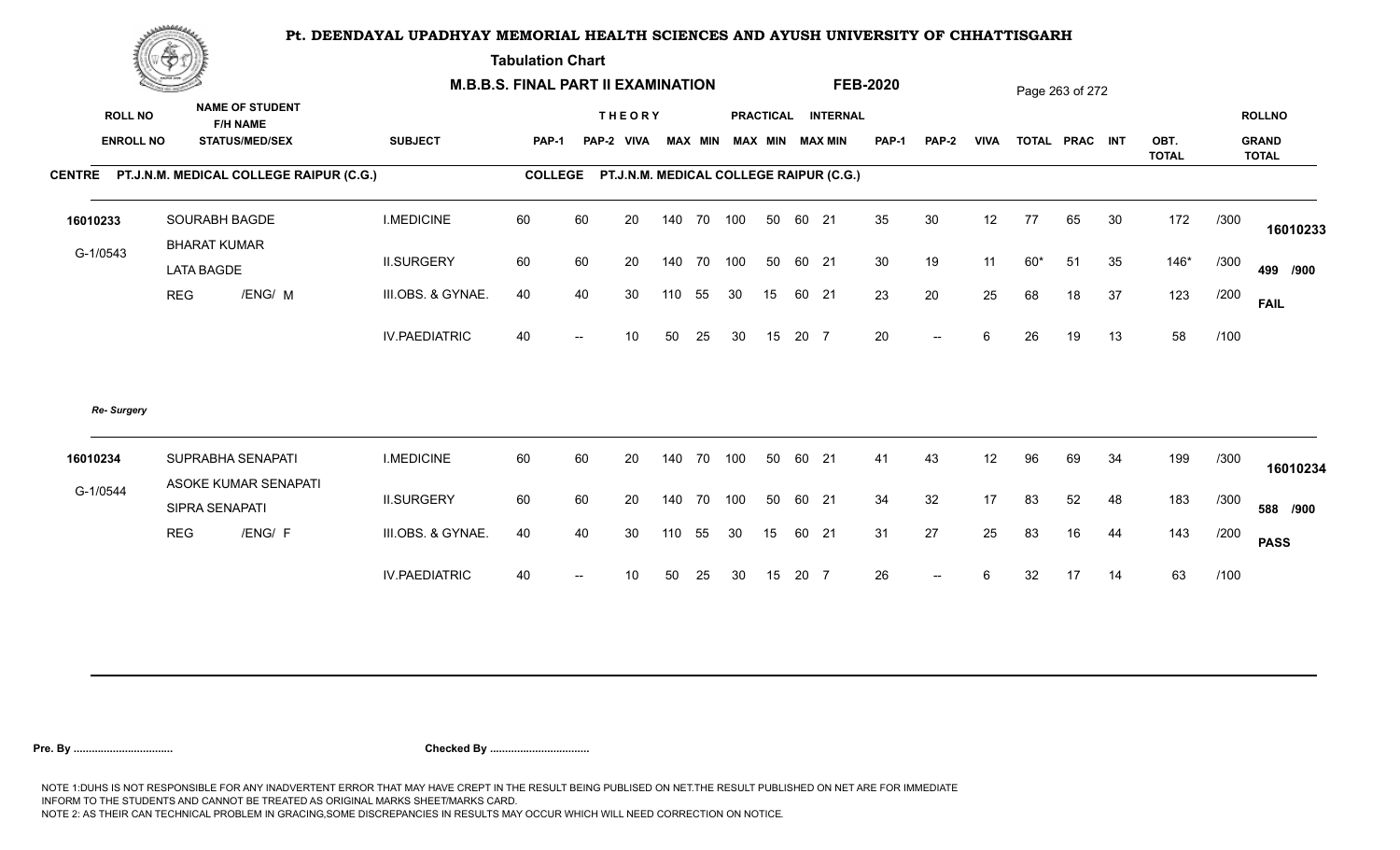**Tabulation Chart** 

| <b>NAME OF STUDENT</b><br><b>ROLL NO</b><br><b>THEORY</b><br>PRACTICAL INTERNAL<br><b>ROLLNO</b><br><b>F/H NAME</b><br><b>ENROLL NO</b><br><b>SUBJECT</b><br>OBT.<br><b>GRAND</b><br><b>STATUS/MED/SEX</b><br><b>MAX MIN</b><br><b>MAX MIN MAX MIN</b><br><b>PAP-1</b><br><b>VIVA</b><br>TOTAL PRAC INT<br>PAP-1<br>PAP-2 VIVA<br>PAP-2<br><b>TOTAL</b><br><b>TOTAL</b><br>CENTRE PT.J.N.M. MEDICAL COLLEGE RAIPUR (C.G.)<br>PT.J.N.M. MEDICAL COLLEGE RAIPUR (C.G.)<br><b>COLLEGE</b><br>42<br>38<br>181<br><b>SWATHI THAKUR</b><br><b>I.MEDICINE</b><br>60<br>60<br>20<br>140 70 100<br>50<br>60 21<br>94<br>33<br>/300<br>14<br>54<br>ANAND SINGH THAKUR<br>G-1/0545<br>35<br>60<br>34<br>11<br>185<br><b>II.SURGERY</b><br>60<br>20<br>140 70<br>100<br>50<br>60 21<br>80<br>57<br>48<br>/300<br>SHAILJA THAKUR<br>133<br><b>REG</b><br>/ENG/ F<br>III.OBS. & GYNAE.<br>28<br>26<br>45<br>40<br>40<br>30<br>55<br>60 21<br>15<br>69<br>19<br>/200<br>110<br>30<br>15<br><b>PASS</b><br>65<br><b>IV.PAEDIATRIC</b><br>23<br>40<br>20 7<br>6<br>15<br>/100<br>50<br>25<br>15<br>29<br>21<br>10<br>30<br>$\overline{\phantom{a}}$<br>60<br>39<br><b>SWATI PAWAR</b><br><b>I.MEDICINE</b><br>60<br>20<br>100<br>50<br>60 21<br>40<br>89<br>52<br>30<br>171<br>/300<br>16010236<br>140 70<br>10<br>SOHAN LAL PAWAR<br>G-1/0546<br>36<br>60<br>176<br><b>II.SURGERY</b><br>60<br>140 70 100<br>50<br>60 21<br>33<br>11<br>80<br>56<br>40<br>/300<br>20<br><b>SAROJ PAWAR</b><br>28<br>17<br>130<br><b>REG</b><br>/ENG/ F<br>III.OBS. & GYNAE.<br>24<br>43<br>40<br>40<br>30<br>55<br>30<br>15<br>60 21<br>69<br>18<br>/200<br>110<br><b>PASS</b><br>59<br>20<br>/100<br><b>IV.PAEDIATRIC</b><br>40<br>20 7<br>13<br>50<br>25<br>30<br>15<br>6<br>26<br>20<br>10<br>$--$ |          | <b>Construction of the Construction</b> |  | <b>M.B.B.S. FINAL PART II EXAMINATION</b> |  |  |  |  | <b>FEB-2020</b> |  | Page 264 of 272 |  |          |
|-----------------------------------------------------------------------------------------------------------------------------------------------------------------------------------------------------------------------------------------------------------------------------------------------------------------------------------------------------------------------------------------------------------------------------------------------------------------------------------------------------------------------------------------------------------------------------------------------------------------------------------------------------------------------------------------------------------------------------------------------------------------------------------------------------------------------------------------------------------------------------------------------------------------------------------------------------------------------------------------------------------------------------------------------------------------------------------------------------------------------------------------------------------------------------------------------------------------------------------------------------------------------------------------------------------------------------------------------------------------------------------------------------------------------------------------------------------------------------------------------------------------------------------------------------------------------------------------------------------------------------------------------------------------------------------------------------------------------------------------------------------------------|----------|-----------------------------------------|--|-------------------------------------------|--|--|--|--|-----------------|--|-----------------|--|----------|
|                                                                                                                                                                                                                                                                                                                                                                                                                                                                                                                                                                                                                                                                                                                                                                                                                                                                                                                                                                                                                                                                                                                                                                                                                                                                                                                                                                                                                                                                                                                                                                                                                                                                                                                                                                       |          |                                         |  |                                           |  |  |  |  |                 |  |                 |  |          |
|                                                                                                                                                                                                                                                                                                                                                                                                                                                                                                                                                                                                                                                                                                                                                                                                                                                                                                                                                                                                                                                                                                                                                                                                                                                                                                                                                                                                                                                                                                                                                                                                                                                                                                                                                                       |          |                                         |  |                                           |  |  |  |  |                 |  |                 |  |          |
|                                                                                                                                                                                                                                                                                                                                                                                                                                                                                                                                                                                                                                                                                                                                                                                                                                                                                                                                                                                                                                                                                                                                                                                                                                                                                                                                                                                                                                                                                                                                                                                                                                                                                                                                                                       | 16010235 |                                         |  |                                           |  |  |  |  |                 |  |                 |  | 16010235 |
|                                                                                                                                                                                                                                                                                                                                                                                                                                                                                                                                                                                                                                                                                                                                                                                                                                                                                                                                                                                                                                                                                                                                                                                                                                                                                                                                                                                                                                                                                                                                                                                                                                                                                                                                                                       |          |                                         |  |                                           |  |  |  |  |                 |  |                 |  | 564 /900 |
|                                                                                                                                                                                                                                                                                                                                                                                                                                                                                                                                                                                                                                                                                                                                                                                                                                                                                                                                                                                                                                                                                                                                                                                                                                                                                                                                                                                                                                                                                                                                                                                                                                                                                                                                                                       |          |                                         |  |                                           |  |  |  |  |                 |  |                 |  |          |
|                                                                                                                                                                                                                                                                                                                                                                                                                                                                                                                                                                                                                                                                                                                                                                                                                                                                                                                                                                                                                                                                                                                                                                                                                                                                                                                                                                                                                                                                                                                                                                                                                                                                                                                                                                       |          |                                         |  |                                           |  |  |  |  |                 |  |                 |  |          |
|                                                                                                                                                                                                                                                                                                                                                                                                                                                                                                                                                                                                                                                                                                                                                                                                                                                                                                                                                                                                                                                                                                                                                                                                                                                                                                                                                                                                                                                                                                                                                                                                                                                                                                                                                                       |          |                                         |  |                                           |  |  |  |  |                 |  |                 |  |          |
|                                                                                                                                                                                                                                                                                                                                                                                                                                                                                                                                                                                                                                                                                                                                                                                                                                                                                                                                                                                                                                                                                                                                                                                                                                                                                                                                                                                                                                                                                                                                                                                                                                                                                                                                                                       |          |                                         |  |                                           |  |  |  |  |                 |  |                 |  | 16010236 |
|                                                                                                                                                                                                                                                                                                                                                                                                                                                                                                                                                                                                                                                                                                                                                                                                                                                                                                                                                                                                                                                                                                                                                                                                                                                                                                                                                                                                                                                                                                                                                                                                                                                                                                                                                                       |          |                                         |  |                                           |  |  |  |  |                 |  |                 |  | 536 /900 |
|                                                                                                                                                                                                                                                                                                                                                                                                                                                                                                                                                                                                                                                                                                                                                                                                                                                                                                                                                                                                                                                                                                                                                                                                                                                                                                                                                                                                                                                                                                                                                                                                                                                                                                                                                                       |          |                                         |  |                                           |  |  |  |  |                 |  |                 |  |          |
|                                                                                                                                                                                                                                                                                                                                                                                                                                                                                                                                                                                                                                                                                                                                                                                                                                                                                                                                                                                                                                                                                                                                                                                                                                                                                                                                                                                                                                                                                                                                                                                                                                                                                                                                                                       |          |                                         |  |                                           |  |  |  |  |                 |  |                 |  |          |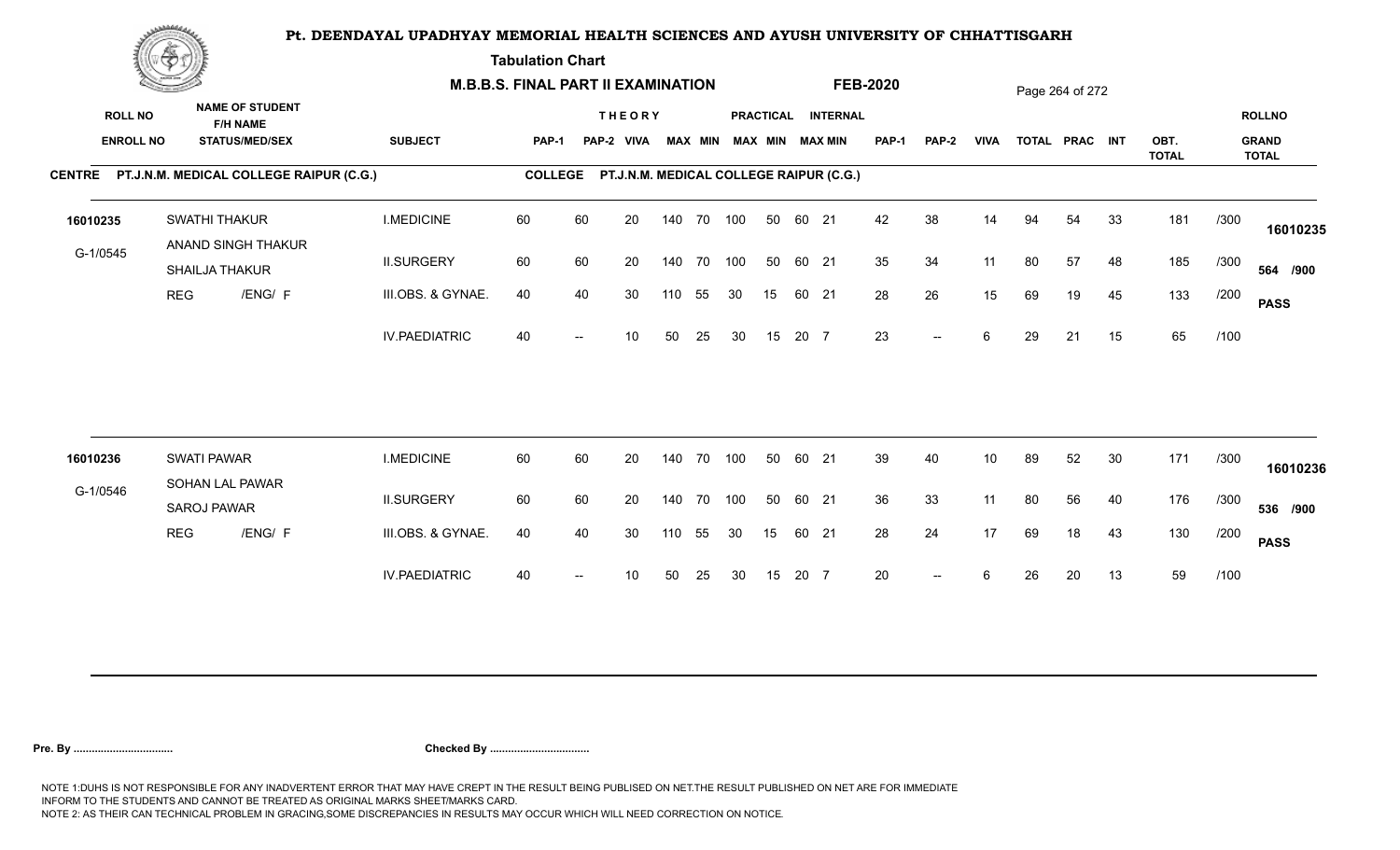**Tabulation Chart** 

|                                    | <b>Construction of the Construction</b> |                                                                    | <b>M.B.B.S. FINAL PART II EXAMINATION</b> |                |    |                                         |     |                |            |    |       |                                       | <b>FEB-2020</b> |                          |             |     | Page 265 of 272 |    |                      |      |                                               |
|------------------------------------|-----------------------------------------|--------------------------------------------------------------------|-------------------------------------------|----------------|----|-----------------------------------------|-----|----------------|------------|----|-------|---------------------------------------|-----------------|--------------------------|-------------|-----|-----------------|----|----------------------|------|-----------------------------------------------|
| <b>ROLL NO</b><br><b>ENROLL NO</b> |                                         | <b>NAME OF STUDENT</b><br><b>F/H NAME</b><br><b>STATUS/MED/SEX</b> | <b>SUBJECT</b>                            | <b>PAP-1</b>   |    | <b>THEORY</b><br>PAP-2 VIVA             |     | <b>MAX MIN</b> |            |    |       | PRACTICAL INTERNAL<br>MAX MIN MAX MIN | <b>PAP-1</b>    | <b>PAP-2</b>             | <b>VIVA</b> |     | TOTAL PRAC INT  |    | OBT.<br><b>TOTAL</b> |      | <b>ROLLNO</b><br><b>GRAND</b><br><b>TOTAL</b> |
|                                    |                                         | CENTRE PT.J.N.M. MEDICAL COLLEGE RAIPUR (C.G.)                     |                                           | <b>COLLEGE</b> |    | PT.J.N.M. MEDICAL COLLEGE RAIPUR (C.G.) |     |                |            |    |       |                                       |                 |                          |             |     |                 |    |                      |      |                                               |
| 16010237                           |                                         | <b>TIKAMCHANDRA</b><br><b>UMASHANKER</b>                           | <b>I.MEDICINE</b>                         | 60             | 60 | 20                                      |     |                | 140 70 100 | 50 | 60 21 |                                       | 41              | 38                       | 12          | 91  | 55              | 30 | 176                  | /300 | 16010237                                      |
| G-1/0547                           | LEELAWATI                               |                                                                    | <b>II.SURGERY</b>                         | 60             | 60 | 20                                      |     |                | 140 70 100 | 50 | 60 21 |                                       | 33              | 25                       | 11          | 69* | 55              | 33 | 157                  | /300 | 522 /900                                      |
|                                    | <b>REG</b>                              | /ENG/ M                                                            | III.OBS. & GYNAE.                         | 40             | 40 | 30                                      | 110 | 55             | 30         | 15 | 60 21 |                                       | 27              | 21                       | 21          | 69  | 20              | 39 | 128                  | /200 | <b>PASS</b><br><b>VCG 01</b>                  |
|                                    |                                         |                                                                    | <b>IV.PAEDIATRIC</b>                      | 40             |    | 10                                      | 50  | 25             | 30         | 15 | 20 7  |                                       | 20              | $\overline{\phantom{a}}$ | 6           | 26  | 21              | 14 | 61                   | /100 |                                               |
|                                    |                                         |                                                                    |                                           |                |    |                                         |     |                |            |    |       |                                       |                 |                          |             |     |                 |    |                      |      |                                               |
| 16010239                           | <b>UDIT YADU</b>                        | SHIRISH YADU                                                       | <b>I.MEDICINE</b>                         | 60             | 60 | 20                                      |     | 140 70         | 100        | 50 | 60 21 |                                       | 44              | 47                       | 14          | 105 | 71              | 35 | 211                  | /300 | 16010239                                      |
| G-1/0549                           | ARTI YADU                               |                                                                    | <b>II.SURGERY</b>                         | 60             | 60 | 20                                      |     |                | 140 70 100 | 50 | 60 21 |                                       | 37              | 34                       | 16          | 87  | 65              | 48 | 200                  | /300 | 627 /900                                      |
|                                    | <b>REG</b>                              | /ENG/ M                                                            | III.OBS. & GYNAE.                         | 40             | 40 | 30                                      | 110 | 55             | 30         | 15 | 60 21 |                                       | 26              | 23                       | 23          | 72  | 26              | 47 | 145                  | /200 | <b>PASS</b>                                   |
|                                    |                                         |                                                                    | <b>IV.PAEDIATRIC</b>                      | 40             |    | 10                                      | 50  | 25             | 30         | 15 | 20 7  |                                       | 24              | $--$                     | 8           | 32  | 24              | 15 | 71                   | /100 |                                               |
|                                    |                                         |                                                                    |                                           |                |    |                                         |     |                |            |    |       |                                       |                 |                          |             |     |                 |    |                      |      |                                               |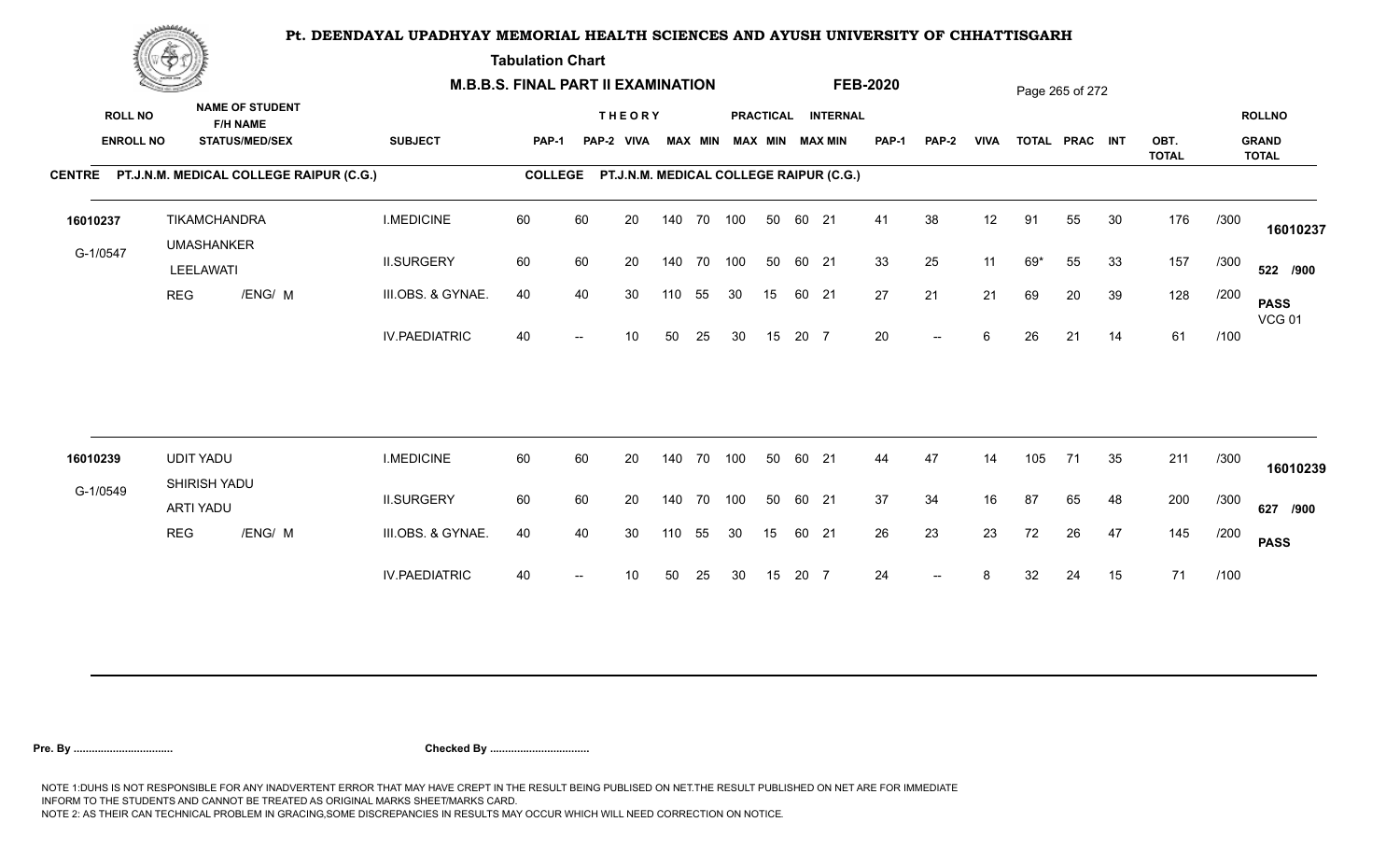**Tabulation Chart** 

|                                    | <b>Construction of the Construction</b> |                                                                    |                      | <b>M.B.B.S. FINAL PART II EXAMINATION</b> |    |                                         |     |                |            |    |       |                                       | <b>FEB-2020</b> |                |             |    | Page 266 of 272 |    |                      |      |                                               |
|------------------------------------|-----------------------------------------|--------------------------------------------------------------------|----------------------|-------------------------------------------|----|-----------------------------------------|-----|----------------|------------|----|-------|---------------------------------------|-----------------|----------------|-------------|----|-----------------|----|----------------------|------|-----------------------------------------------|
| <b>ROLL NO</b><br><b>ENROLL NO</b> |                                         | <b>NAME OF STUDENT</b><br><b>F/H NAME</b><br><b>STATUS/MED/SEX</b> | <b>SUBJECT</b>       | <b>PAP-1</b>                              |    | <b>THEORY</b><br>PAP-2 VIVA             |     | <b>MAX MIN</b> |            |    |       | PRACTICAL INTERNAL<br>MAX MIN MAX MIN | <b>PAP-1</b>    | <b>PAP-2</b>   | <b>VIVA</b> |    | TOTAL PRAC INT  |    | OBT.<br><b>TOTAL</b> |      | <b>ROLLNO</b><br><b>GRAND</b><br><b>TOTAL</b> |
|                                    |                                         | CENTRE PT.J.N.M. MEDICAL COLLEGE RAIPUR (C.G.)                     |                      | <b>COLLEGE</b>                            |    | PT.J.N.M. MEDICAL COLLEGE RAIPUR (C.G.) |     |                |            |    |       |                                       |                 |                |             |    |                 |    |                      |      |                                               |
| 16010240                           |                                         | <b>VAISHALI SINGH</b><br>SAMAR BAHADUR SINGH                       | <b>I.MEDICINE</b>    | 60                                        | 60 | 20                                      |     |                | 140 70 100 | 50 | 60 21 |                                       | 39              | 40             | 13          | 92 | 61              | 30 | 183                  | /300 | 16010240                                      |
| G-1/0550                           |                                         | PREM LATA SINGH                                                    | <b>II.SURGERY</b>    | 60                                        | 60 | 20                                      |     |                | 140 70 100 | 50 | 60 21 |                                       | 31              | 29             | 11          | 71 | 54              | 35 | 160                  | /300 | 525 /900                                      |
|                                    | <b>REG</b>                              | /ENG/ F                                                            | III.OBS. & GYNAE.    | 40                                        | 40 | 30                                      | 110 | 55             | 30         | 15 | 60 21 |                                       | 24              | 28             | 15          | 67 | 19              | 40 | 126                  | /200 | <b>PASS</b>                                   |
|                                    |                                         |                                                                    | <b>IV.PAEDIATRIC</b> | 40                                        |    | 10                                      | 50  | 25             | 30         | 15 | 20 7  |                                       | 20              | $-$            | 5           | 25 | 18              | 13 | 56                   | /100 |                                               |
|                                    |                                         |                                                                    |                      |                                           |    |                                         |     |                |            |    |       |                                       |                 |                |             |    |                 |    |                      |      |                                               |
| 16010241                           |                                         | <b>VAISHALI VERMA</b><br>ASHWAN KUMAR VERMA                        | <b>I.MEDICINE</b>    | 60                                        | 60 | 20                                      |     | 140 70         | 100        | 50 | 60 21 |                                       | 45              | 39             | 13          | 97 | 57              | 32 | 186                  | /300 | 16010241                                      |
| G-1/0551                           |                                         | <b>ANITA VERMA</b>                                                 | <b>II.SURGERY</b>    | 60                                        | 60 | 20                                      |     |                | 140 70 100 | 50 | 60 21 |                                       | 40              | 32             | 12          | 84 | 58              | 48 | 190                  | /300 | 588 /900                                      |
|                                    | <b>REG</b>                              | /ENG/ F                                                            | III.OBS. & GYNAE.    | 40                                        | 40 | 30                                      | 110 | 55             | 30         | 15 | 60 21 |                                       | 29              | 30             | 22          | 81 | 22              | 41 | 144                  | /200 | <b>PASS</b>                                   |
|                                    |                                         |                                                                    | <b>IV.PAEDIATRIC</b> | 40                                        |    | 10                                      | 50  | 25             | 30         | 15 | 20 7  |                                       | 28              | $\overline{a}$ |             | 35 | 19              | 14 | 68                   | /100 |                                               |
|                                    |                                         |                                                                    |                      |                                           |    |                                         |     |                |            |    |       |                                       |                 |                |             |    |                 |    |                      |      |                                               |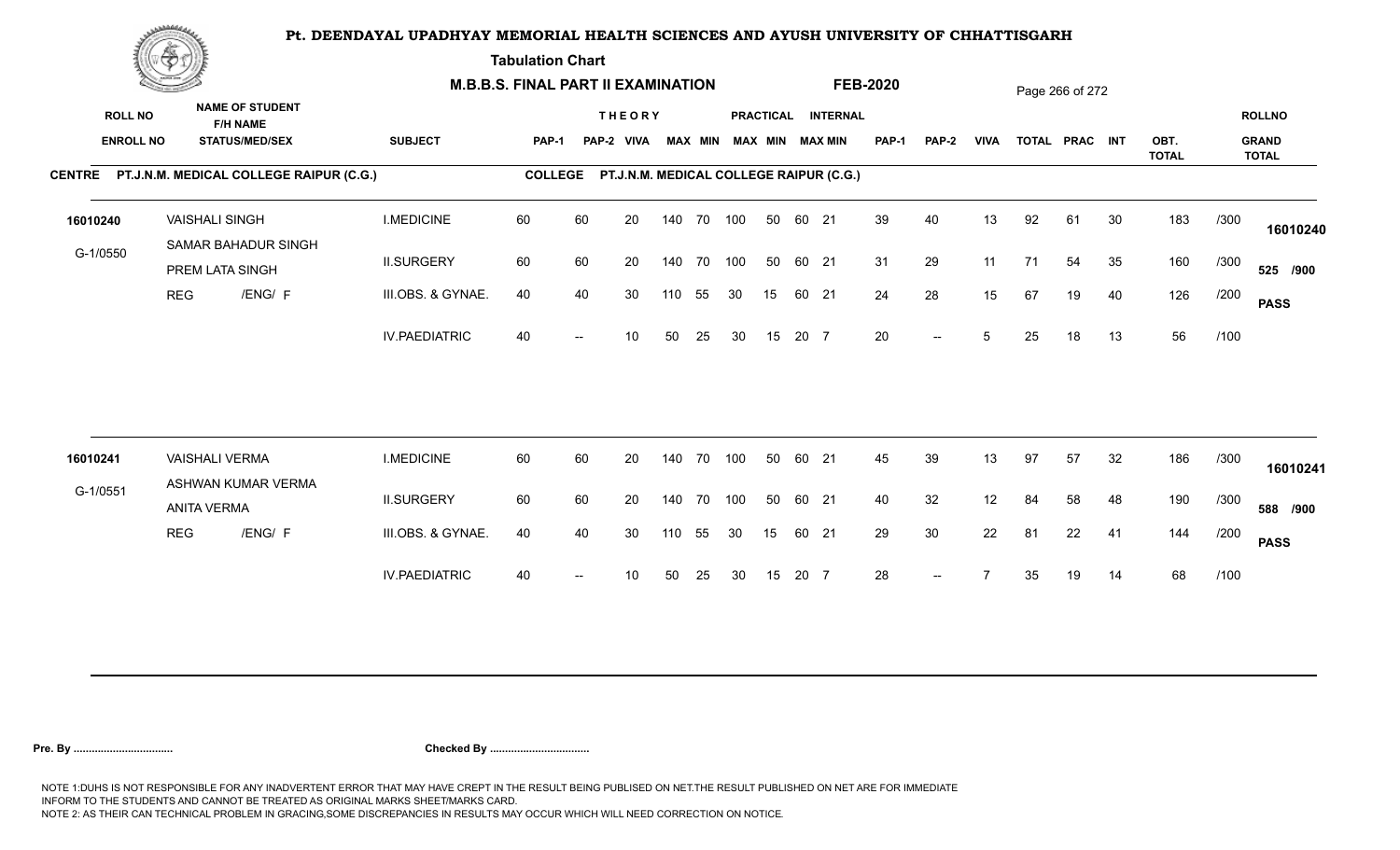**Tabulation Chart** 

|                | <b>Construction of the Construction</b> |                                                                    |                                                |                      | <b>M.B.B.S. FINAL PART II EXAMINATION</b> |    |                             |     |                |            |    |       |                                                 | <b>FEB-2020</b> |       |             |     | Page 267 of 272 |    |              |      |                               |
|----------------|-----------------------------------------|--------------------------------------------------------------------|------------------------------------------------|----------------------|-------------------------------------------|----|-----------------------------|-----|----------------|------------|----|-------|-------------------------------------------------|-----------------|-------|-------------|-----|-----------------|----|--------------|------|-------------------------------|
| <b>ROLL NO</b> | <b>ENROLL NO</b>                        | <b>NAME OF STUDENT</b><br><b>F/H NAME</b><br><b>STATUS/MED/SEX</b> |                                                | <b>SUBJECT</b>       | <b>PAP-1</b>                              |    | <b>THEORY</b><br>PAP-2 VIVA |     | <b>MAX MIN</b> |            |    |       | PRACTICAL INTERNAL<br><b>MAX MIN MAX MIN</b>    | <b>PAP-1</b>    | PAP-2 | <b>VIVA</b> |     | TOTAL PRAC INT  |    | OBT.         |      | <b>ROLLNO</b><br><b>GRAND</b> |
|                |                                         |                                                                    |                                                |                      |                                           |    |                             |     |                |            |    |       |                                                 |                 |       |             |     |                 |    | <b>TOTAL</b> |      | <b>TOTAL</b>                  |
|                |                                         |                                                                    | CENTRE PT.J.N.M. MEDICAL COLLEGE RAIPUR (C.G.) |                      |                                           |    |                             |     |                |            |    |       | COLLEGE PT.J.N.M. MEDICAL COLLEGE RAIPUR (C.G.) |                 |       |             |     |                 |    |              |      |                               |
| 16010242       |                                         | VIBHUTI BALA RATHIA                                                |                                                | <b>I.MEDICINE</b>    | 60                                        | 60 | 20                          |     |                | 140 70 100 | 50 | 60 21 |                                                 | 44              | 41    | 13          | 98  | 64              | 34 | 196          | /300 | 16010242                      |
| G-1/0552       |                                         | DR. LALITA RATHIA                                                  | DR. SURESH KUMAR RATHIA                        | <b>II.SURGERY</b>    | 60                                        | 60 | 20                          |     |                | 140 70 100 | 50 | 60 21 |                                                 | 35              | 31    | 15          | 81  | 63              | 49 | 193          | /300 | 609 /900                      |
|                | <b>REG</b>                              |                                                                    | /ENG/ F                                        | III.OBS. & GYNAE.    | 40                                        | 40 | 30                          | 110 | 55             | 30         | 15 | 60 21 |                                                 | 30              | 30    | 20          | 80  | 25              | 42 | 147          | /200 | <b>PASS</b>                   |
|                |                                         |                                                                    |                                                | <b>IV.PAEDIATRIC</b> | 40                                        |    | 10 <sup>1</sup>             | 50  | 25             | 30         | 15 | 20 7  |                                                 | 29              | $- -$ | 6           | 35  | 23              | 15 | 73           | /100 |                               |
|                |                                         |                                                                    |                                                |                      |                                           |    |                             |     |                |            |    |       |                                                 |                 |       |             |     |                 |    |              |      |                               |
| 16010243       |                                         | <b>VIKAS DHRUWA</b>                                                |                                                | <b>I.MEDICINE</b>    | 60                                        | 60 | 20                          |     |                | 140 70 100 | 50 | 60 21 |                                                 | 39              | 41    | 10          | 90  | 62              | 30 | 182          | /300 | 16010243                      |
| G-1/0553       |                                         | SHANKAR LAL DHRUWA<br>REVATI DHRUWA                                |                                                | <b>II.SURGERY</b>    | 60                                        | 60 | 20                          |     |                | 140 70 100 | 50 | 60 21 |                                                 | 34              | 22    | 10          | 66* | 54              | 40 | 160          | /300 | 518 /900                      |
|                | <b>REG</b>                              |                                                                    | /ENG/ M                                        | III.OBS. & GYNAE.    | 40                                        | 40 | 30                          | 110 | 55             | 30         | 15 | 60 21 |                                                 | 22              | 24    | 17          | 63  | 17              | 38 | 118          | /200 | <b>PASS</b><br><b>DC 04</b>   |
|                |                                         |                                                                    |                                                | <b>IV.PAEDIATRIC</b> | 40                                        |    | 10                          | 50  | 25             | 30         | 15 | 20 7  |                                                 | 20              | $- -$ | 6           | 26  | 18              | 14 | 58           | /100 |                               |
|                |                                         |                                                                    |                                                |                      |                                           |    |                             |     |                |            |    |       |                                                 |                 |       |             |     |                 |    |              |      |                               |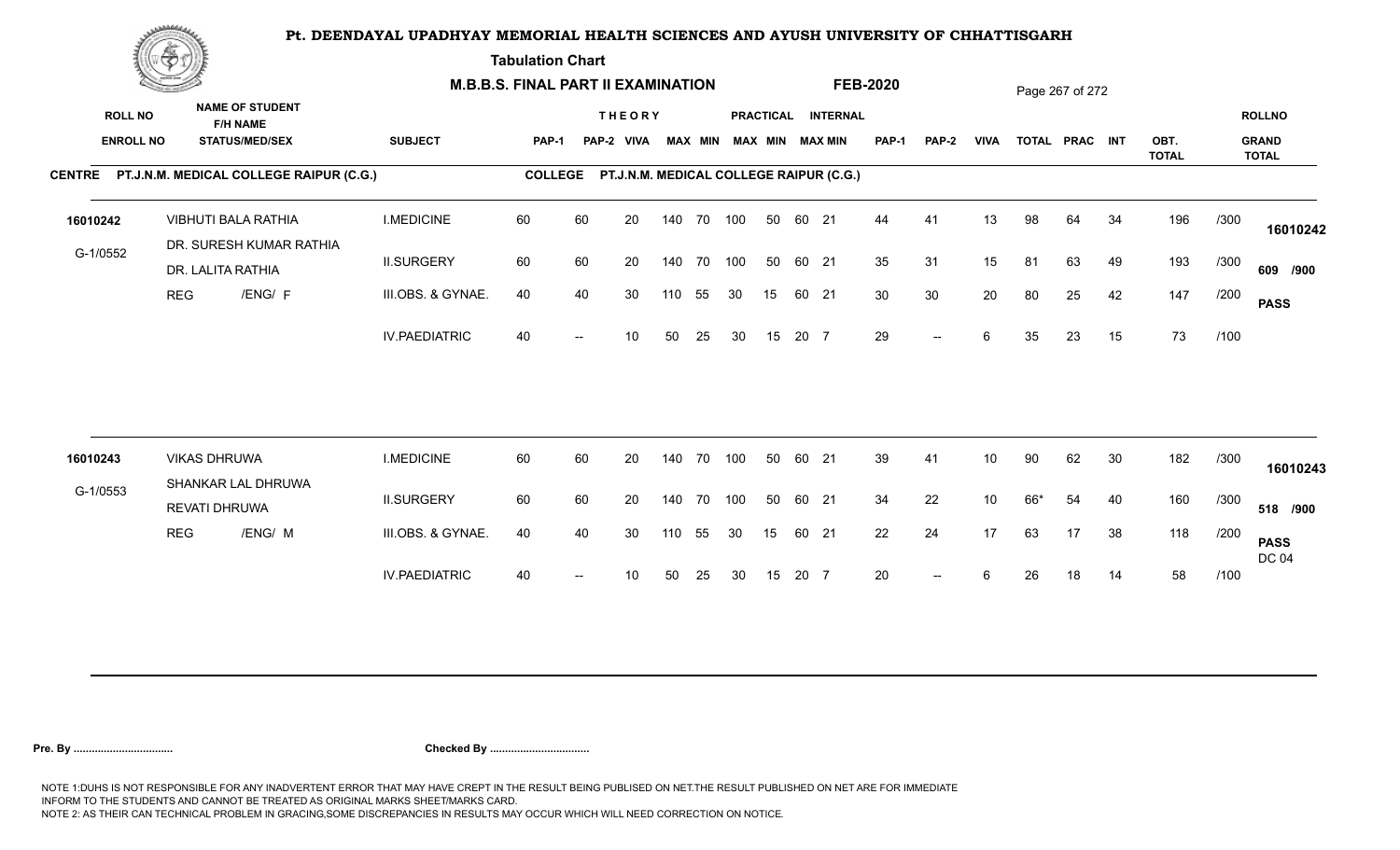**Tabulation Chart** 

|                  | <b>Construction of the Construction</b> |                                                     |                      | <b>M.B.B.S. FINAL PART II EXAMINATION</b> |    |                                         |        |        |                         |    |       |                    | <b>FEB-2020</b> |                          |             |    | Page 268 of 272 |    |                      |      |                              |
|------------------|-----------------------------------------|-----------------------------------------------------|----------------------|-------------------------------------------|----|-----------------------------------------|--------|--------|-------------------------|----|-------|--------------------|-----------------|--------------------------|-------------|----|-----------------|----|----------------------|------|------------------------------|
| <b>ROLL NO</b>   |                                         | <b>NAME OF STUDENT</b><br><b>F/H NAME</b>           |                      |                                           |    | <b>THEORY</b>                           |        |        |                         |    |       | PRACTICAL INTERNAL |                 |                          |             |    |                 |    |                      |      | <b>ROLLNO</b>                |
| <b>ENROLL NO</b> |                                         | <b>STATUS/MED/SEX</b>                               | <b>SUBJECT</b>       | PAP-1                                     |    | PAP-2 VIVA                              |        |        | MAX MIN MAX MIN MAX MIN |    |       |                    | <b>PAP-1</b>    | <b>PAP-2</b>             | <b>VIVA</b> |    | TOTAL PRAC INT  |    | OBT.<br><b>TOTAL</b> |      | <b>GRAND</b><br><b>TOTAL</b> |
|                  |                                         | CENTRE PT.J.N.M. MEDICAL COLLEGE RAIPUR (C.G.)      |                      | <b>COLLEGE</b>                            |    | PT.J.N.M. MEDICAL COLLEGE RAIPUR (C.G.) |        |        |                         |    |       |                    |                 |                          |             |    |                 |    |                      |      |                              |
| 16010244         |                                         | <b>VIVEK KUMAR DESHMUKH</b><br>VINOD KUMAR DESHMUKH | <b>I.MEDICINE</b>    | 60                                        | 60 | 20                                      | 140    | 70 100 |                         | 50 | 60 21 |                    | 43              | 39                       | 14          | 96 | 67              | 34 | 197                  | /300 | 16010244                     |
| G-1/0554         | <b>JHAMIT</b>                           |                                                     | <b>II.SURGERY</b>    | 60                                        | 60 | 20                                      | 140    | 70 100 |                         | 50 | 60 21 |                    | 35              | 29                       | 11          | 75 | 59              | 44 | 178                  | /300 | 570 /900                     |
|                  | <b>REG</b>                              | /ENG/ M                                             | III.OBS. & GYNAE.    | 40                                        | 40 | 30                                      | 110    | 55     | 30                      | 15 | 60 21 |                    | 21              | 23                       | 17          | 61 | 24              | 44 | 129                  | /200 | <b>PASS</b>                  |
|                  |                                         |                                                     | <b>IV.PAEDIATRIC</b> | 40                                        |    | 10                                      | 50     | 25     | 30                      | 15 | 20 7  |                    | 26              | $-$                      | 6           | 32 | 21              | 13 | 66                   | /100 |                              |
|                  |                                         |                                                     |                      |                                           |    |                                         |        |        |                         |    |       |                    |                 |                          |             |    |                 |    |                      |      |                              |
| 16010245         | <b>VIVEK PATEL</b>                      |                                                     | <b>I.MEDICINE</b>    | 60                                        | 60 | 20                                      | 140    |        | 70 100                  | 50 | 60 21 |                    | 43              | 37                       | 14          | 94 | 65              | 33 | 192                  | /300 | 16010245                     |
| G-1/0555         | PADMA PATEL                             | MINKETAN PATEL                                      | <b>II.SURGERY</b>    | 60                                        | 60 | 20                                      | 140    |        | 70 100                  | 50 | 60 21 |                    | 36              | 30                       | 13          | 79 | 60              | 40 | 179                  | /300 | 557 /900                     |
|                  | <b>REG</b>                              | /ENG/ M                                             | III.OBS. & GYNAE.    | 40                                        | 40 | 30                                      | 110 55 |        | 30                      | 15 | 60 21 |                    | 23              | 21                       | 17          | 61 | 24              | 41 | 126                  | /200 | <b>PASS</b>                  |
|                  |                                         |                                                     | <b>IV.PAEDIATRIC</b> | 40                                        |    | 10                                      | 50     | 25     | 30                      | 15 | 20 7  |                    | 21              | $\overline{\phantom{a}}$ | 6           | 27 | 20              | 13 | 60                   | /100 |                              |
|                  |                                         |                                                     |                      |                                           |    |                                         |        |        |                         |    |       |                    |                 |                          |             |    |                 |    |                      |      |                              |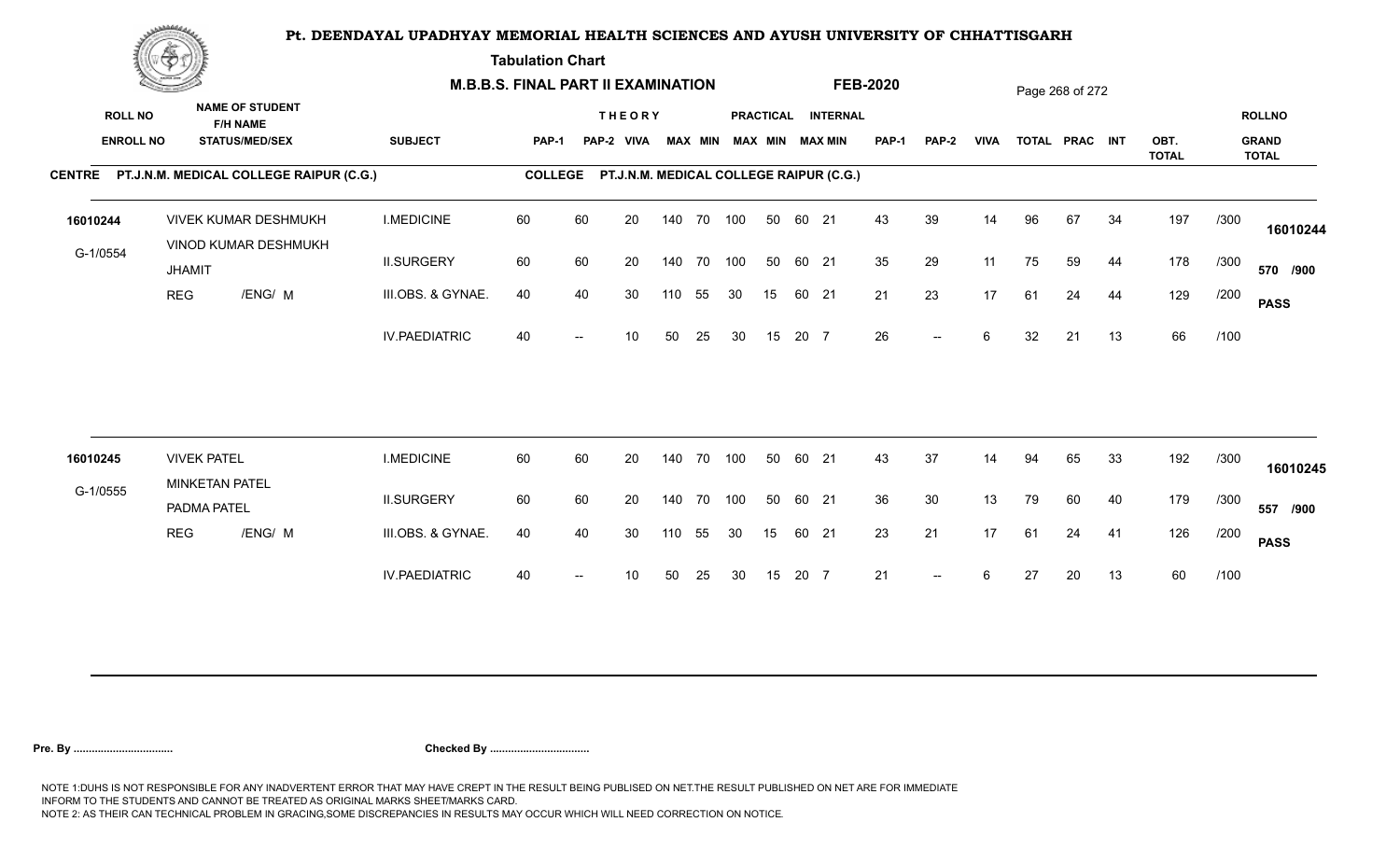**Tabulation Chart** 

|                  | <b>Construction of the Construction</b> |                                                |                      | <b>M.B.B.S. FINAL PART II EXAMINATION</b> |                          |                                         |     |    |                         |    |       |                    | <b>FEB-2020</b> |       |             |    | Page 269 of 272 |    |                      |      |                              |
|------------------|-----------------------------------------|------------------------------------------------|----------------------|-------------------------------------------|--------------------------|-----------------------------------------|-----|----|-------------------------|----|-------|--------------------|-----------------|-------|-------------|----|-----------------|----|----------------------|------|------------------------------|
| <b>ROLL NO</b>   |                                         | <b>NAME OF STUDENT</b><br><b>F/H NAME</b>      |                      |                                           |                          | <b>THEORY</b>                           |     |    |                         |    |       | PRACTICAL INTERNAL |                 |       |             |    |                 |    |                      |      | <b>ROLLNO</b>                |
| <b>ENROLL NO</b> |                                         | <b>STATUS/MED/SEX</b>                          | <b>SUBJECT</b>       | PAP-1                                     |                          | PAP-2 VIVA                              |     |    | MAX MIN MAX MIN MAX MIN |    |       |                    | <b>PAP-1</b>    | PAP-2 | <b>VIVA</b> |    | TOTAL PRAC INT  |    | OBT.<br><b>TOTAL</b> |      | <b>GRAND</b><br><b>TOTAL</b> |
|                  |                                         | CENTRE PT.J.N.M. MEDICAL COLLEGE RAIPUR (C.G.) |                      | <b>COLLEGE</b>                            |                          | PT.J.N.M. MEDICAL COLLEGE RAIPUR (C.G.) |     |    |                         |    |       |                    |                 |       |             |    |                 |    |                      |      |                              |
| 16010246         |                                         | YASH SHRIVASTAVA                               | <b>I.MEDICINE</b>    | 60                                        | 60                       | 20                                      | 140 |    | 70 100                  | 50 | 60 21 |                    | 43              | 42    | 13          | 98 | 51              | 37 | 186                  | /300 | 16010246                     |
| G-1/0556         |                                         | SANJAY KUMAR SHRIVASTAVA<br>ASHA SHRIVASTAVA   | <b>II.SURGERY</b>    | 60                                        | 60                       | 20                                      | 140 |    | 70 100                  | 50 | 60 21 |                    | 35              | 35    | 13          | 83 | 61              | 46 | 190                  | /300 | 570 /900                     |
|                  | <b>REG</b>                              | /ENG/ M                                        | III.OBS. & GYNAE.    | 40                                        | 40                       | 30                                      | 110 | 55 | 30                      | 15 | 60 21 |                    | 23              | 20    | 19          | 62 | 23              | 46 | 131                  | /200 | <b>PASS</b>                  |
|                  |                                         |                                                | <b>IV.PAEDIATRIC</b> | 40                                        | $\overline{\phantom{a}}$ | 10 <sup>°</sup>                         | 50  | 25 | 30                      | 15 | 20 7  |                    | 23              | $--$  | 6           | 29 | 21              | 13 | 63                   | /100 |                              |
|                  |                                         |                                                |                      |                                           |                          |                                         |     |    |                         |    |       |                    |                 |       |             |    |                 |    |                      |      |                              |
| 16010247         |                                         | YOGESHWAR PR. SWARNKAR<br>SHIRISH KUMAR SONI   | <b>I.MEDICINE</b>    | 60                                        | 60                       | 20                                      | 140 |    | 70 100                  | 50 | 60 21 |                    | 40              | 32    | 14          | 86 | 59              | 32 | 177                  | /300 | 16010247                     |
| G-1/0557         |                                         | <b>RAJKUMARI</b>                               | <b>II.SURGERY</b>    | 60                                        | 60                       | 20                                      | 140 |    | 70 100                  | 50 | 60 21 |                    | 31              | 28    | 14          | 73 | 67              | 48 | 188                  | /300 | 566 /900                     |
|                  | <b>REG</b>                              | /ENG/ M                                        | III.OBS. & GYNAE.    | 40                                        | 40                       | 30                                      | 110 | 55 | 30                      | 15 | 60 21 |                    | 23              | 25    | 19          | 67 | 26              | 45 | 138                  | /200 | <b>PASS</b>                  |
|                  |                                         |                                                | <b>IV.PAEDIATRIC</b> | 40                                        | $\overline{\phantom{a}}$ | 10 <sup>1</sup>                         | 50  | 25 | 30                      | 15 | 20 7  |                    | 21              | $--$  |             | 28 | 21              | 14 | 63                   | /100 |                              |
|                  |                                         |                                                |                      |                                           |                          |                                         |     |    |                         |    |       |                    |                 |       |             |    |                 |    |                      |      |                              |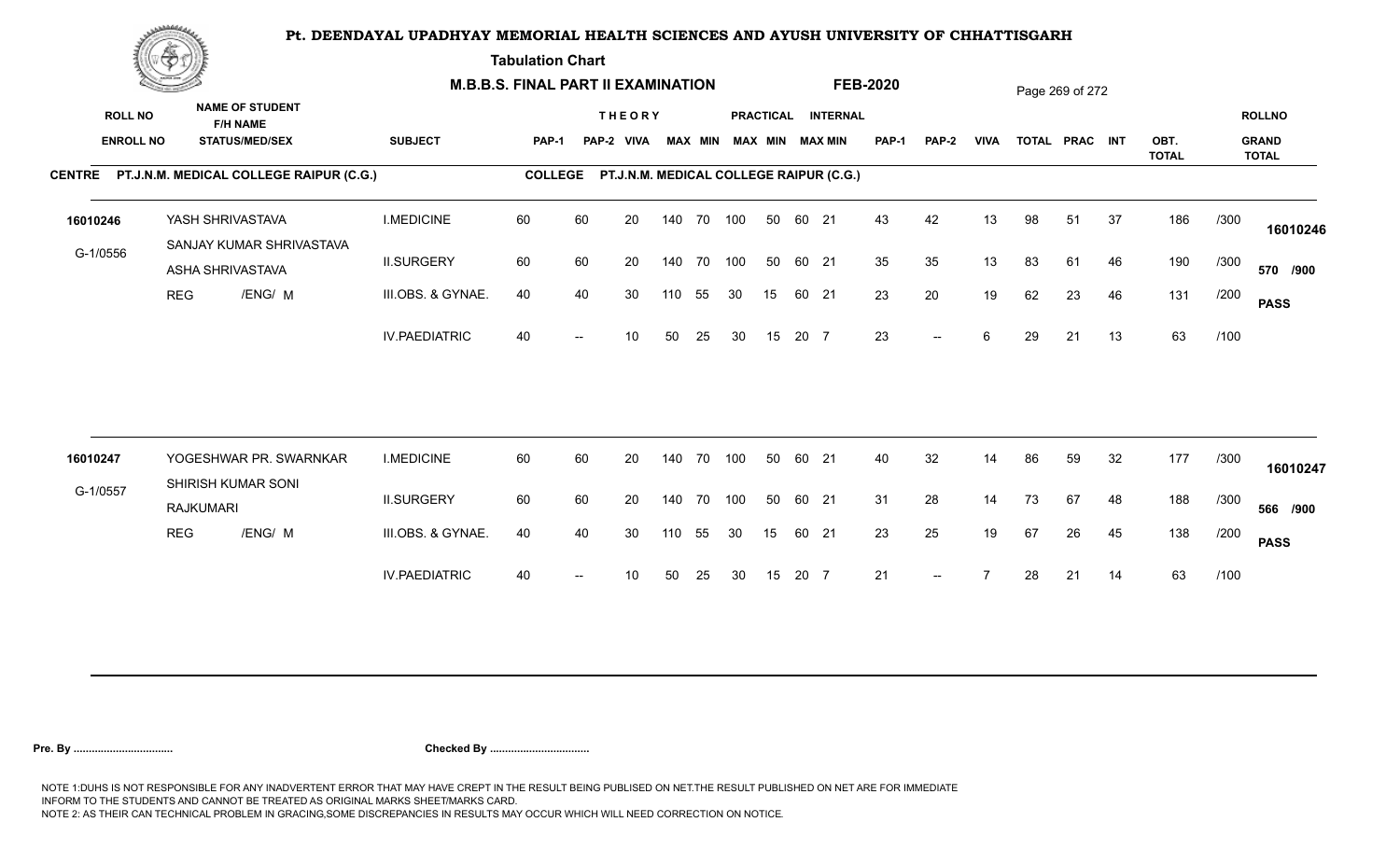**Tabulation Chart** 

|                                    | Construction of the Construction          |                                                                    | <b>M.B.B.S. FINAL PART II EXAMINATION</b> |                |                   |                                         |     |        |                         |    |       |                    | <b>FEB-2020</b> |       |             |       | Page 270 of 272 |    |                      |           |                                               |
|------------------------------------|-------------------------------------------|--------------------------------------------------------------------|-------------------------------------------|----------------|-------------------|-----------------------------------------|-----|--------|-------------------------|----|-------|--------------------|-----------------|-------|-------------|-------|-----------------|----|----------------------|-----------|-----------------------------------------------|
| <b>ROLL NO</b><br><b>ENROLL NO</b> |                                           | <b>NAME OF STUDENT</b><br><b>F/H NAME</b><br><b>STATUS/MED/SEX</b> | <b>SUBJECT</b>                            | PAP-1          |                   | <b>THEORY</b><br>PAP-2 VIVA             |     |        | MAX MIN MAX MIN MAX MIN |    |       | PRACTICAL INTERNAL | PAP-1           | PAP-2 | <b>VIVA</b> |       | TOTAL PRAC INT  |    | OBT.<br><b>TOTAL</b> |           | <b>ROLLNO</b><br><b>GRAND</b><br><b>TOTAL</b> |
|                                    |                                           | CENTRE PT.J.N.M. MEDICAL COLLEGE RAIPUR (C.G.)                     |                                           | <b>COLLEGE</b> |                   | PT.J.N.M. MEDICAL COLLEGE RAIPUR (C.G.) |     |        |                         |    |       |                    |                 |       |             |       |                 |    |                      |           |                                               |
| 16010423                           | SHAWANI SHADANGI<br><b>DILIP SHADANGI</b> |                                                                    | <b>I.MEDICINE</b>                         | 60             | 60                | 20                                      |     |        | 140 70 100              | 50 | 60 21 |                    | 45              | 41    | 13          | 99    | 67              | 37 | 203                  | /300      | 16010423                                      |
| G-1/0658                           |                                           | <b>GEETANJALI SHADANGI</b>                                         | <b>II.SURGERY</b>                         | 60             | 60                | 20                                      |     |        | 140 70 100              | 50 | 60 21 |                    | 42              | 44    | 13          | 99    | 63              | 48 | 210                  | /300      | 617 /900                                      |
|                                    | <b>REG</b>                                | /ENG/ F                                                            | III.OBS. & GYNAE.                         | 40             | 40                | 30                                      | 110 | 55     | 30                      | 15 | 60 21 |                    | 32              | 20    | 15          | 67    | 25              | 43 | 135                  | /200      | <b>PASS</b>                                   |
|                                    |                                           |                                                                    | <b>IV.PAEDIATRIC</b>                      | 40             |                   | 10                                      | 50  | 25     | 30                      | 15 | 20 7  |                    | 28              | $--$  | 7           | 35    | 20              | 14 | 69                   | /100      |                                               |
|                                    |                                           |                                                                    |                                           |                |                   |                                         |     |        |                         |    |       |                    |                 |       |             |       |                 |    |                      |           |                                               |
| 222                                | <b>BISHAN LAL PATKAR</b>                  | SANTOSH KUMAR PATKAR                                               | <b>I.MEDICINE</b>                         | 60             | 60                | 20                                      |     | 140 70 | 100                     | 50 | 60 21 |                    | 32              | 30    | 11          | 73    | 53              | 27 | 153                  | /300      | 222                                           |
| C-1/0085                           | <b>USHA PATKAR</b>                        |                                                                    | <b>II.SURGERY</b>                         | 60             | 60                | 20                                      |     |        | 140 70 100              | 50 | 60 21 |                    | 29              | 23    | 12          | $64*$ | 59              | 31 | 154                  | /300      | 474 /900                                      |
|                                    | <b>SUPPL</b>                              | /ENG/ M                                                            | III.OBS. & GYNAE.                         | 40             | 40                | 30                                      | 110 | 55     | 30                      | 15 | 60 21 |                    | 19              | 20    | 15          | $54*$ | 23              | 36 | 113                  | /200      | <b>FAIL</b>                                   |
|                                    |                                           |                                                                    | <b>IV.PAEDIATRIC</b>                      | 40             | $\hspace{0.05cm}$ | 10                                      | 50  | 25     | 30                      | 15 | 20 7  |                    | $---$           |       |             |       |                 |    |                      | 54 C /100 |                                               |
|                                    |                                           |                                                                    |                                           |                |                   |                                         |     |        |                         |    |       |                    |                 |       |             |       |                 |    |                      |           |                                               |

*Re- Surgery Obs & Gynae*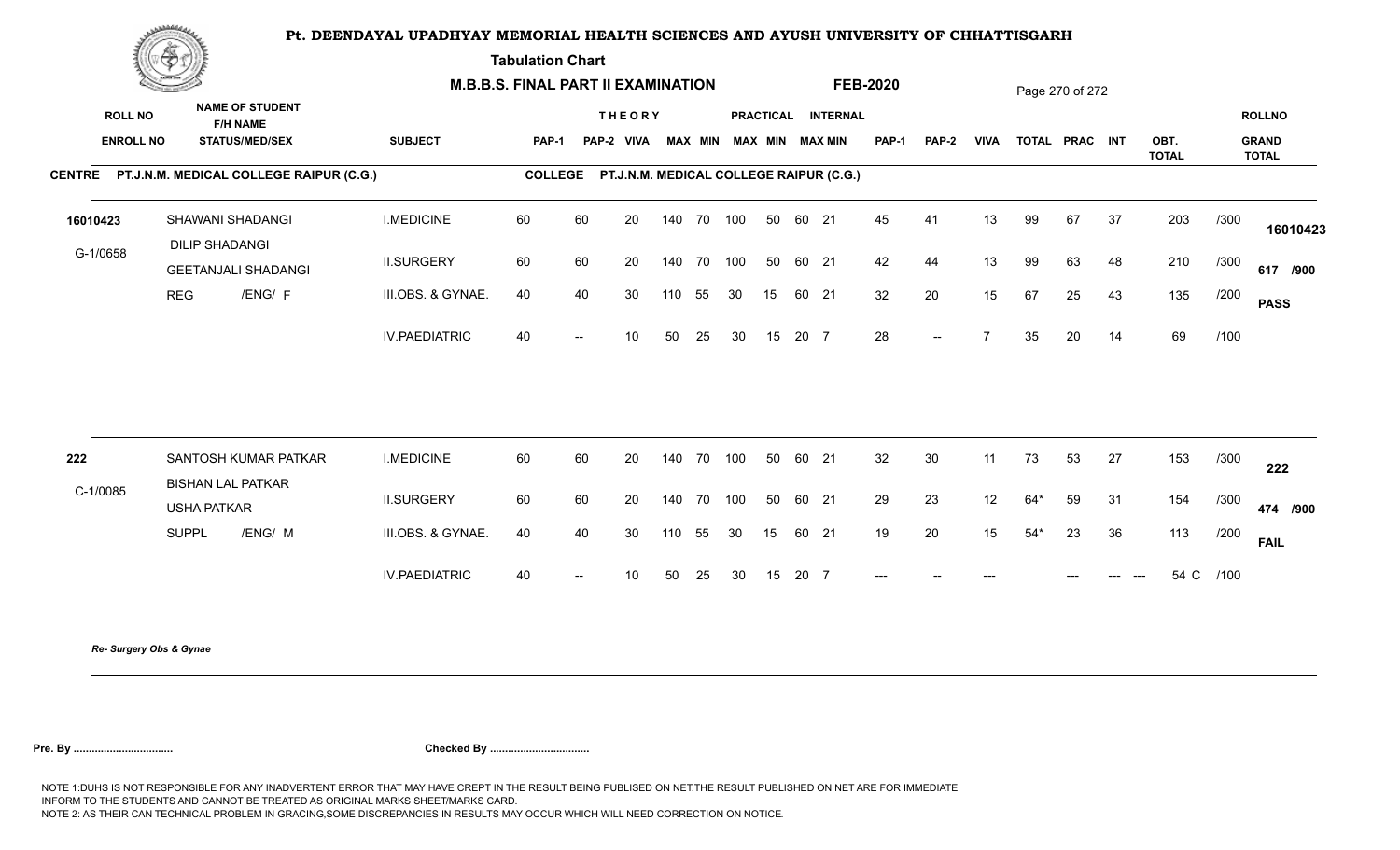**Tabulation Chart** 

|                            | <b>Change of the company of the company</b>    |                      | <b>M.B.B.S. FINAL PART II EXAMINATION</b> |                                                 |                 |            |    |                         |          |       |                    | <b>FEB-2020</b> |              |             | Page 271 of 272 |       |    |                      |      |                              |
|----------------------------|------------------------------------------------|----------------------|-------------------------------------------|-------------------------------------------------|-----------------|------------|----|-------------------------|----------|-------|--------------------|-----------------|--------------|-------------|-----------------|-------|----|----------------------|------|------------------------------|
| <b>ROLL NO</b>             | <b>NAME OF STUDENT</b><br><b>F/H NAME</b>      |                      |                                           |                                                 | <b>THEORY</b>   |            |    |                         |          |       | PRACTICAL INTERNAL |                 |              |             |                 |       |    |                      |      | <b>ROLLNO</b>                |
| <b>ENROLL NO</b>           | <b>STATUS/MED/SEX</b>                          | <b>SUBJECT</b>       | <b>PAP-1</b>                              | PAP-2 VIVA                                      |                 |            |    | MAX MIN MAX MIN MAX MIN |          |       |                    | <b>PAP-1</b>    | <b>PAP-2</b> | <b>VIVA</b> | TOTAL PRAC INT  |       |    | OBT.<br><b>TOTAL</b> |      | <b>GRAND</b><br><b>TOTAL</b> |
|                            | CENTRE PT.J.N.M. MEDICAL COLLEGE RAIPUR (C.G.) |                      |                                           | COLLEGE PT.J.N.M. MEDICAL COLLEGE RAIPUR (C.G.) |                 |            |    |                         |          |       |                    |                 |              |             |                 |       |    |                      |      |                              |
| 271                        | <b>AISHIA TALAT</b>                            | <b>I.MEDICINE</b>    | 60                                        | 60                                              | 20              | 140 70 100 |    |                         | 50 60 21 |       |                    | 26              | 30           | 6           | $62*$           | $28*$ | 25 | $115*$               | /300 | 271                          |
| A-1/0171                   | <b>TALAT MEHMOOD</b><br>SHAKEELA PARVEEN       | <b>II.SURGERY</b>    | 60                                        | 60                                              | 20              | 140 70 100 |    |                         | 50 60 21 |       |                    | 26              | 17           | 11          | $54*$           | 56    | 34 | $144*$               | /300 | 426 /900                     |
|                            | /ENG/ F<br><b>SUPPL</b>                        | III.OBS. & GYNAE.    | 40                                        | 40                                              | 30              | 110        | 55 | 30                      | 15       | 60 21 |                    | 16              | 20           | 19          | 55              | 19    | 35 | 109                  | /200 | <b>FAIL</b>                  |
|                            |                                                | <b>IV.PAEDIATRIC</b> | 40                                        | $\overline{\phantom{a}}$                        | 10 <sup>1</sup> | 50         | 25 | 30                      | 15       | 20 7  |                    | $---$           |              |             |                 |       |    | 58 C                 | /100 |                              |
| <b>Re-Medicine Surgery</b> |                                                |                      |                                           |                                                 |                 |            |    |                         |          |       |                    |                 |              |             |                 |       |    |                      |      |                              |
| 3055                       | NARENDRA KUMAR RATRE                           | <b>I.MEDICINE</b>    | 60                                        | 60                                              | 20              | 140 70     |    | 100                     | 50       | 60 21 |                    | 29              | 30           | 13          | 72              | 55    | 30 | 157                  | /300 | 3055                         |
| A-1/0092                   | DWARIKA PRASAD RATRE<br>SAMME BAI RATRE        | <b>II.SURGERY</b>    | 60                                        | 60                                              | 20              | 140 70 100 |    |                         | 50       | 60 21 |                    | $---$           | $---$        |             |                 | $---$ |    | 157 C /300           |      | 489 /900                     |
|                            | <b>SUPPL</b><br>/ENG/ M                        | III.OBS. & GYNAE.    | 40                                        | 40                                              | 30              | 110        | 55 | 30                      | 15       | 60 21 |                    | $---$           |              |             |                 | $---$ |    | 107 C /200           |      | <b>PASS</b>                  |
|                            |                                                | <b>IV.PAEDIATRIC</b> | 40                                        |                                                 | 10              | 50         | 25 | 30                      | 15       | 20 7  |                    |                 |              |             |                 |       |    | 68 C                 | /100 |                              |
|                            |                                                |                      |                                           |                                                 |                 |            |    |                         |          |       |                    |                 |              |             |                 |       |    |                      |      |                              |